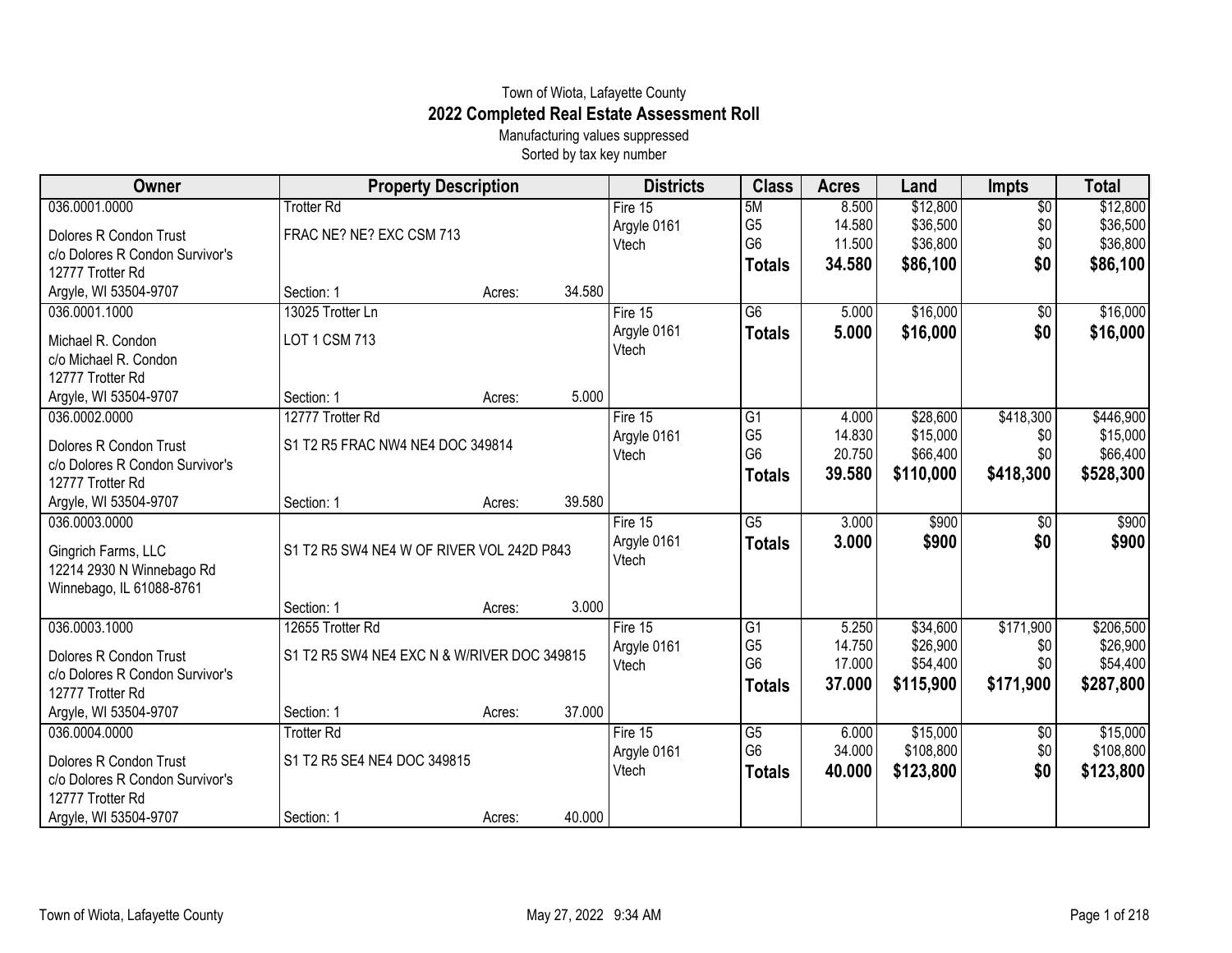| Owner                                                                                             | <b>Property Description</b>                                                       |        |        | <b>Districts</b>                  | <b>Class</b>                           | <b>Acres</b>              | Land                            | Impts                                     | <b>Total</b>                    |
|---------------------------------------------------------------------------------------------------|-----------------------------------------------------------------------------------|--------|--------|-----------------------------------|----------------------------------------|---------------------------|---------------------------------|-------------------------------------------|---------------------------------|
| 036.0005.0000<br>Gingrich Farms, LLC<br>12214 2930 N Winnebago Rd<br>Winnebago, IL 61088-8761     | S1 T2 R5 PART OF NE4 NW4 VOL 242D P843                                            |        |        | Fire $15$<br>Argyle 0161<br>Vtech | G4<br>G <sub>5</sub><br><b>Totals</b>  | 33.530<br>5.750<br>39.280 | \$10,900<br>\$2,200<br>\$13,100 | $\overline{50}$<br>\$0<br>\$0             | \$10,900<br>\$2,200<br>\$13,100 |
|                                                                                                   | Section: 1                                                                        | Acres: | 39.280 |                                   |                                        |                           |                                 |                                           |                                 |
| 036.0005.1000<br>Gingrich Farms, LLC<br>12214 2930 N Winnebago Rd<br>Winnebago, IL 61088-8761     | S1 T2 R5 PT OF W2 NE4 NW4 N OF RIVER VOL 242D<br>P843                             |        |        | Fire 15<br>Argyle 0161<br>Vtech   | $\overline{G5}$<br><b>Totals</b>       | 0.300<br>0.300            | \$200<br>\$200                  | $\overline{50}$<br>\$0                    | \$200<br>\$200                  |
| 036.0006.0000                                                                                     | Section: 1                                                                        | Acres: | 0.300  | Fire 15                           | G4                                     | 21.000                    | \$6,200                         | $\overline{50}$                           | \$6,200                         |
| Gingrich Farms, LLC<br>12214 2930 N Winnebago Rd<br>Winnebago, IL 61088-8761                      | S1 T2 R5 FRAC NW4 NW4 VOL 242D P843                                               |        |        | Argyle 0161<br>Vtech              | G <sub>5</sub><br><b>Totals</b>        | 19.000<br>40.000          | \$7,700<br>\$13,900             | \$0<br>\$0                                | \$7,700<br>\$13,900             |
|                                                                                                   | Section: 1                                                                        | Acres: | 40.000 |                                   |                                        |                           |                                 |                                           |                                 |
| 036.0007.0000<br>Gingrich Farms, LLC<br>12214 2930 N Winnebago Rd<br>Winnebago, IL 61088-8761     | North Riverbend Rd<br>S1 T2 R5 PART OF SW4 NW4 VOL 242D P843                      |        |        | Fire 15<br>Argyle 0161<br>Vtech   | G4<br>G <sub>5</sub><br><b>Totals</b>  | 29.180<br>5.000<br>34.180 | \$7,900<br>\$2,100<br>\$10,000  | \$0<br>\$0<br>\$0                         | \$7,900<br>\$2,100<br>\$10,000  |
|                                                                                                   | Section: 1                                                                        | Acres: | 34.180 |                                   |                                        |                           |                                 |                                           |                                 |
| 036.0007.1000<br>Curtis L. Saalsaa<br>Jill A. Saalsaa<br>1896 N River Bend Rd<br>Argyle, WI 53504 | 1896 N Riverbend Rd<br>LOT 1 CSM #221 PART OF SW4 NW4 VOL 219D P929<br>Section: 1 | Acres: | 5.820  | Fire 15<br>Argyle 0161<br>Vtech   | $\overline{G4}$<br>G7<br><b>Totals</b> | 2.200<br>3.620<br>5.820   | \$400<br>\$33,700<br>\$34,100   | $\overline{30}$<br>\$130,800<br>\$130,800 | \$400<br>\$164,500<br>\$164,900 |
| 036.0008.0000<br>Dolores R Condon Trust<br>c/o Dolores R Condon Survivor's<br>12777 Trotter Rd    | S1 T2 R5 SE4 NW4 S & E OF RIVER DOC 349815                                        |        |        | Fire 15<br>Argyle 0161<br>Vtech   | $\overline{G5}$<br><b>Totals</b>       | 10.000<br>10.000          | \$3,800<br>\$3,800              | $\overline{50}$<br>\$0                    | \$3,800<br>\$3,800              |
| Argyle, WI 53504-9707                                                                             | Section: 1                                                                        | Acres: | 10.000 |                                   |                                        |                           |                                 |                                           |                                 |
| 036.0008.1000<br>Gingrich Farms, LLC<br>12214 2930 N Winnebago Rd<br>Winnebago, IL 61088-8761     | S1 T2 R5 SE4 NW4 N & W OF RIVER VOL 242D P843<br>Section: 1                       |        | 30.000 | Fire 15<br>Argyle 0161<br>Vtech   | G4<br>G <sub>5</sub><br><b>Totals</b>  | 9.750<br>20.250<br>30.000 | \$3,200<br>\$8,400<br>\$11,600  | $\overline{50}$<br>\$0<br>\$0             | \$3,200<br>\$8,400<br>\$11,600  |
|                                                                                                   |                                                                                   | Acres: |        |                                   |                                        |                           |                                 |                                           |                                 |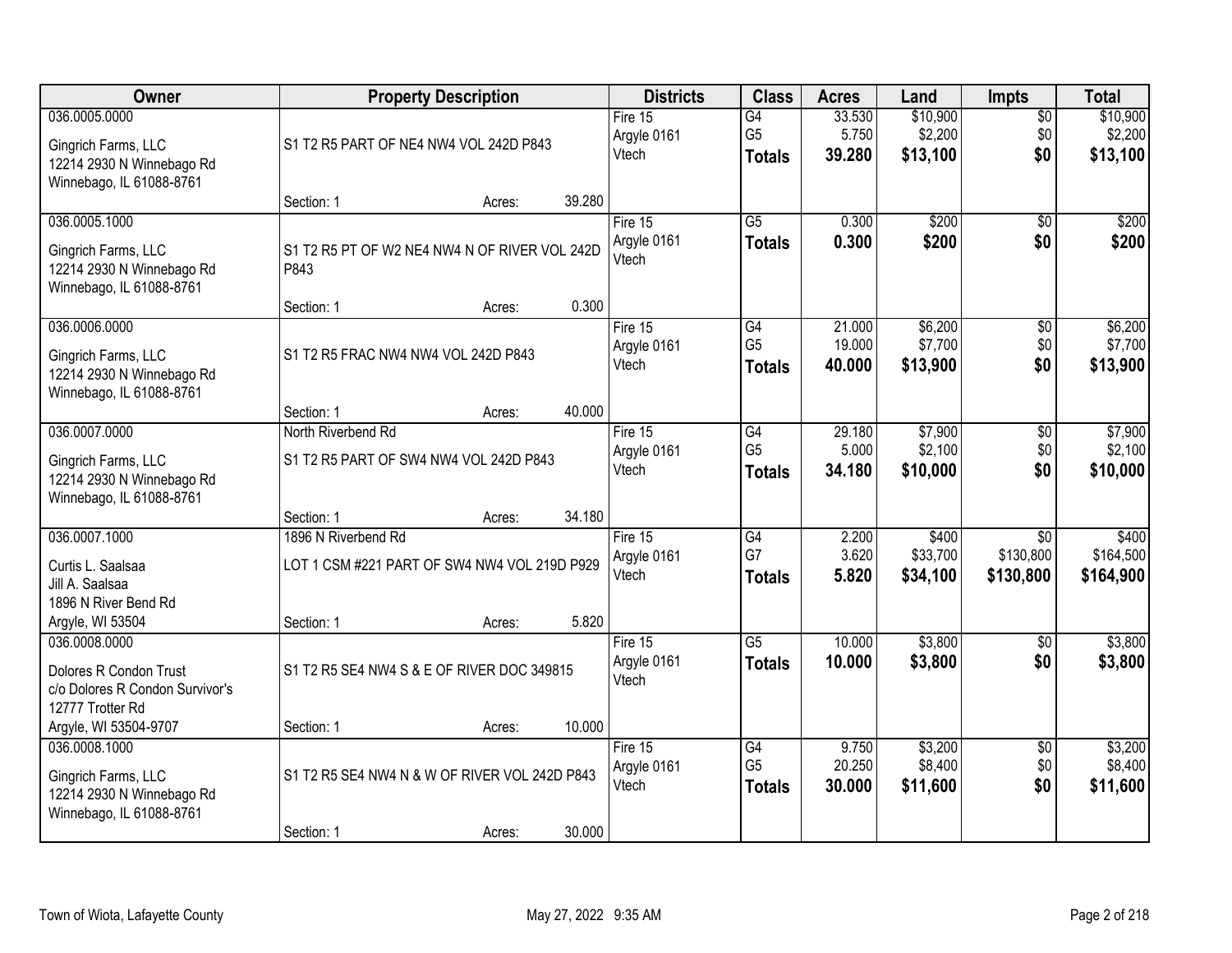| <b>Owner</b>              | <b>Property Description</b>                   | <b>Districts</b> | <b>Class</b>    | <b>Acres</b> | Land     | <b>Impts</b>    | <b>Total</b> |
|---------------------------|-----------------------------------------------|------------------|-----------------|--------------|----------|-----------------|--------------|
| 036.0009.0000             |                                               | Fire 15          | 5M              | 0.750        | \$1,200  | $\overline{50}$ | \$1,200      |
| Douglas R. Gierhart       | S1 T2 R5 NE4 SW4 VOL 234D P370 & 242D P386    | Argyle 0161      | G4              | 25.250       | \$6,300  | \$0             | \$6,300      |
| 2537 N River Bend Rd      |                                               | Vtech            | G <sub>5</sub>  | 14.000       | \$5,600  | \$0             | \$5,600      |
| Argyle, WI 53504          |                                               |                  | <b>Totals</b>   | 40.000       | \$13,100 | \$0             | \$13,100     |
|                           | 40.000<br>Section: 1<br>Acres:                |                  |                 |              |          |                 |              |
| 036.0010.0000             | North Riverbend Rd                            | Fire 15          | G4              | 39.750       | \$10,500 | $\overline{50}$ | \$10,500     |
| Douglas R. Gierhart       | S1 T2 R5 NW4 SW4 VOL 234D P370 242D P386      | Argyle 0161      | G <sub>5</sub>  | 0.250        | \$100    | \$0             | \$100        |
| 2537 N River Bend Rd      |                                               | Vtech            | <b>Totals</b>   | 40.000       | \$10,600 | \$0             | \$10,600     |
| Argyle, WI 53504          |                                               |                  |                 |              |          |                 |              |
|                           | 40.000<br>Section: 1<br>Acres:                |                  |                 |              |          |                 |              |
| 036.0011.0000             |                                               | Fire 15          | 5M              | 7.500        | \$12,000 | $\overline{50}$ | \$12,000     |
| Douglas R. Gierhart       | S1 T2 R5 SW4 SW4 VOL 234D P370 & 242D P386    | Argyle 0161      | G4              | 25.000       | \$7,500  | \$0             | \$7,500      |
| 2537 N River Bend Rd      |                                               | Vtech            | G <sub>5</sub>  | 7.500        | \$2,000  | \$0             | \$2,000      |
| Argyle, WI 53504          |                                               |                  | <b>Totals</b>   | 40.000       | \$21,500 | \$0             | \$21,500     |
|                           | 40.000<br>Section: 1<br>Acres:                |                  |                 |              |          |                 |              |
| 036.0012.0000             |                                               | Fire 15          | 5M              | 17.000       | \$27,200 | \$0             | \$27,200     |
| Douglas R. Gierhart       | S1 T2 R5 SE4 SW4 VOL 234D P370 & 242D P386    | Argyle 0161      | G4              | 18.000       | \$4,400  | \$0             | \$4,400      |
| 2537 N River Bend Rd      |                                               | Vtech            | G <sub>5</sub>  | 5.000        | \$1,500  | \$0             | \$1,500      |
| Argyle, WI 53504          |                                               |                  | <b>Totals</b>   | 40.000       | \$33,100 | \$0             | \$33,100     |
|                           | 40.000<br>Section: 1<br>Acres:                |                  |                 |              |          |                 |              |
| 036.0013.1000             | 12183 Trotter Rd                              | Fire 15          | G4              | 6.430        | \$1,800  | $\overline{30}$ | \$1,800      |
| Bonnie L. Liebner-Voegeli | PART NE? SE? LYING IN THE FOLLOWING: BEG      | Argyle 0161      | G7              | 4.000        | \$36,000 | \$139,100       | \$175,100    |
| Dustin V. Voegeli         | SECOR SEC 1;S88?55'17"W 1303.03' TO SWCOR SE? | Vtech            | <b>Totals</b>   | 10.430       | \$37,800 | \$139,100       | \$176,900    |
| 12183 Trotter Rd          | SE?;N00?20'20"E 1331.26' TO SWCOR NE?         |                  |                 |              |          |                 |              |
| Argyle, WI 53504-9707     | 10.430<br>Section: 1<br>Acres:                |                  |                 |              |          |                 |              |
| 036.0013.2000             | 12495 Trotter Rd                              | Fire 15          | $\overline{G1}$ | 4.000        | \$28,600 | \$380,200       | \$408,800    |
| John H. Haesler III       | PART NE? SE? & PART NW? SE? BEG E? COR SEC    | Argyle 0161      | G4              | 15.530       | \$3,100  | \$0             | \$3,100      |
| 12495 Trotter Rd          | 1;S00?08'22"W 135.73' ALG ELI SE?;S88?57'56"W | Vtech            | <b>Totals</b>   | 19.530       | \$31,700 | \$380,200       | \$411,900    |
| Argyle, WI 53504          | 36.24' TO WLY ROW TROTTER RD;N72?45'54"W      |                  |                 |              |          |                 |              |
|                           | 19.530<br>Section: 1<br>Acres:                |                  |                 |              |          |                 |              |
| 036.0014.1000             |                                               | Fire $15$        | 5M              | 18.000       | \$28,800 | $\overline{30}$ | \$28,800     |
| John H. Haesler III       | PART NW? SE? & PART SW? SE? BEG AT A POINT    | Argyle 0161      | G4              | 0.530        | \$100    | \$0             | \$100        |
| 12495 Trotter Rd          | LOCATED N00?32'09"E 309.44' FROM S? COR SAID  | Vtech            | <b>Totals</b>   | 18.530       | \$28,900 | \$0             | \$28,900     |
| Argyle, WI 53504          | SEC 1;N00?32'09"E 1030.71' TO SWCOR NW?       |                  |                 |              |          |                 |              |
|                           | 18.530<br>Section: 1<br>Acres:                |                  |                 |              |          |                 |              |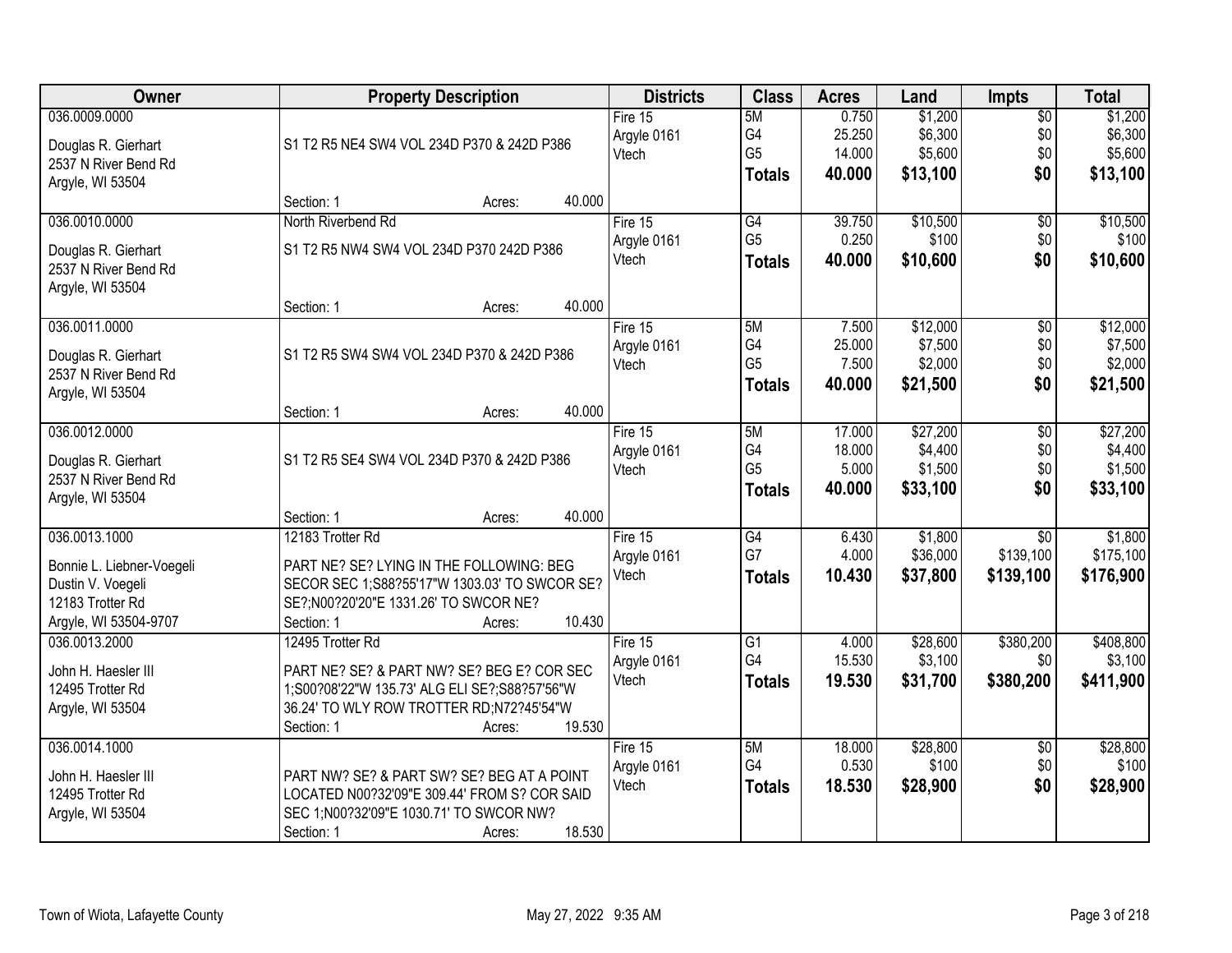| Owner                                | <b>Property Description</b>                          | <b>Districts</b> | <b>Class</b>    | <b>Acres</b> | Land     | <b>Impts</b>    | <b>Total</b> |
|--------------------------------------|------------------------------------------------------|------------------|-----------------|--------------|----------|-----------------|--------------|
| 036.0015.1000                        |                                                      | Fire 15          | $\overline{G4}$ | 69.790       | \$15,900 | \$0             | \$15,900     |
| Dustin V. Voegeli                    | (USE DESCR ON AFF OF CORRECTION) BEG AT A            | Argyle 0161      | G <sub>5</sub>  | 0.790        | \$100    | \$0             | \$100        |
| Bonnie L. Liebner-Voegeli            | POINT LOCATED S00?08'22"W 135.73' FROM E? COR        | Vtech            | <b>Totals</b>   | 70.580       | \$16,000 | \$0             | \$16,000     |
| 12183 Trotter Rd                     | SEC 1;S88?57'56"W 36.24';N72?45'54"W                 |                  |                 |              |          |                 |              |
| Argyle, WI 53504-9707                | 70.580<br>Section: 1<br>Acres:                       |                  |                 |              |          |                 |              |
| 036.0016.0000                        | <b>Trotter Rd</b>                                    | Fire 15          | 5M              | 2.000        | \$3,000  | \$0             | \$3,000      |
|                                      |                                                      | Argyle 0161      | G4              | 36.610       | \$7,500  | \$0             | \$7,500      |
| Bonnie L. Liebner-Voegeli            | PART SE? SE? LYING IN THE FOLLOWING: BEG             | Vtech            | G <sub>5</sub>  | 1.000        | \$100    | \$0             | \$100        |
| Dustin V. Voegeli                    | SECOR SEC 1;S88?55'17"W 1303.03' TO SWCOR SE?        |                  | <b>Totals</b>   | 39.610       | \$10,600 | \$0             | \$10,600     |
| 12183 Trotter Rd                     | SE?;N00?20'20"E 1331.26' TO SWCOR NE?                |                  |                 |              |          |                 |              |
| Argyle, WI 53504-9707                | 39.610<br>Section: 1<br>Acres:                       |                  |                 |              |          |                 |              |
| 036.0017.0000                        |                                                      | Fire 15          | G4              | 33.400       | \$8,300  | \$0             | \$8,300      |
| Gingrich Farms, LLC                  | S2 T2 R5 FRAC NE4 NE4 VOL 242D P843                  | Argyle 0161      | <b>Totals</b>   | 33.400       | \$8,300  | \$0             | \$8,300      |
| 12214 2930 N Winnebago Rd            |                                                      | Vtech            |                 |              |          |                 |              |
| Winnebago, IL 61088-8761             |                                                      |                  |                 |              |          |                 |              |
|                                      | 33.400<br>Section: 2<br>Acres:                       |                  |                 |              |          |                 |              |
| 036.0017.1000                        | 2700 Spore Rd                                        | Fire 15          | G1              | 2.000        | \$19,000 | \$329,600       | \$348,600    |
| Mary Smith Trust et al               | PART LOT 1 CSM #225 LYING IN NE4 NE4 VOL 241D        | Argyle 0161      | G <sub>5</sub>  | 4.600        | \$11,500 | \$0             | \$11,500     |
| c/o Michael & Mary Smith Joint Trust | P972 (SEE POS2296)                                   | Vtech            | <b>Totals</b>   | 6.600        | \$30,500 | \$329,600       | \$360,100    |
| 119 N Walnut St                      |                                                      |                  |                 |              |          |                 |              |
| Elmhurst, IL 60126                   | 6.600<br>Section: 2<br>Acres:                        |                  |                 |              |          |                 |              |
| 036.0018.0000                        | Spore Rd                                             | Fire 15          | $\overline{G4}$ | 38.500       | \$11,000 | $\overline{50}$ | \$11,000     |
|                                      |                                                      | Argyle 0161      | G <sub>5</sub>  | 1.000        | \$100    | \$0             | \$100        |
| Thomas W. Grice                      | FRAC NW4 NE4                                         | Vtech            | <b>Totals</b>   | 39.500       | \$11,100 | \$0             | \$11,100     |
| Jennifer L. Grice                    |                                                      |                  |                 |              |          |                 |              |
| 17716 W Dreamview Ct                 |                                                      |                  |                 |              |          |                 |              |
| Brooklyn, WI 53521                   | 39.500<br>Section: 2<br>Acres:                       |                  |                 |              |          |                 |              |
| 036.0019.0000                        | Riverbend Rd                                         | Fire 15          | G4              | 30.750       | \$7,700  | $\sqrt{6}$      | \$7,700      |
| Thomas W. Grice                      | SW4 NE4 EXC COM W-1/4 COR SEC 2:N88.54.33E           | Argyle 0161      | G <sub>5</sub>  | 0.500        | \$100    | \$0             | \$100        |
| Jennifer L. Grice                    | 2689.54' TO POB; N01.22.44W 727.53'; N88.04.16E      | Vtech            | <b>Totals</b>   | 31.250       | \$7,800  | \$0             | \$7,800      |
| 17716 W Dreamview Ct                 | 510.48';S03.54.20E 728.40';S88.07.15W 542.59' TO POI |                  |                 |              |          |                 |              |
| Brooklyn, WI 53521                   | 31.250<br>Section: 2<br>Acres:                       |                  |                 |              |          |                 |              |
| 036.0019.1000                        | 2526 Spore Rd                                        | Fire $15$        | $\overline{G1}$ | 2.500        | \$21,400 | \$126,900       | \$148,300    |
|                                      |                                                      | Argyle 0161      | G4              | 6.250        | \$1,700  | \$0             | \$1,700      |
| Jerry E. Delzer                      | S2 T2 R5 PART OF SW4 NE4 DOC 339126 (SEE             | Vtech            | <b>Totals</b>   | 8.750        | \$23,100 | \$126,900       | \$150,000    |
| Kimberly S. Delzer                   | POS1965)                                             |                  |                 |              |          |                 |              |
| 2526 Spore Rd                        |                                                      |                  |                 |              |          |                 |              |
| Argyle, WI 53504                     | 8.750<br>Section: 2<br>Acres:                        |                  |                 |              |          |                 |              |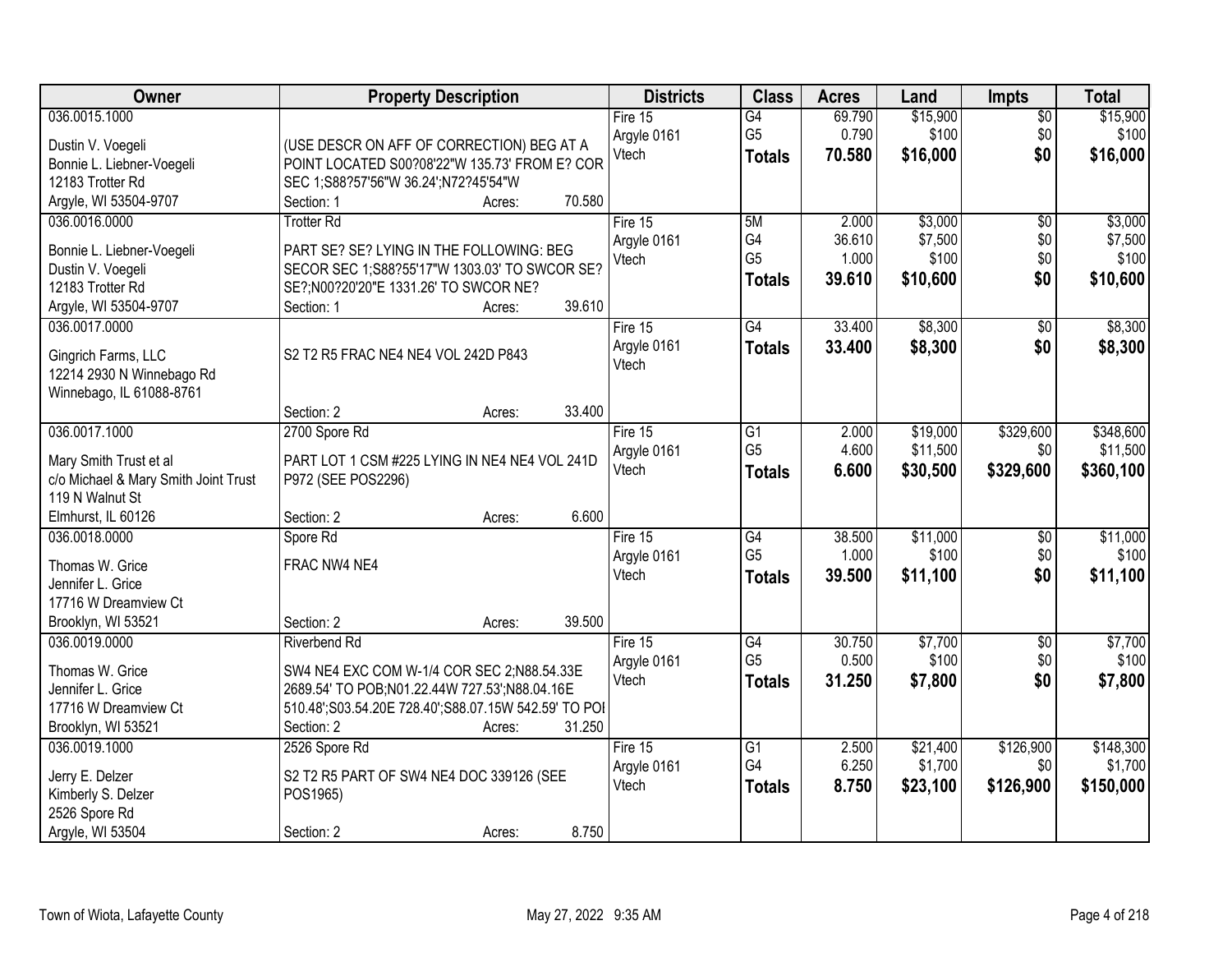| Owner                                 |                                            | <b>Property Description</b> |        | <b>Districts</b> | <b>Class</b>    | <b>Acres</b> | Land     | <b>Impts</b>    | <b>Total</b> |
|---------------------------------------|--------------------------------------------|-----------------------------|--------|------------------|-----------------|--------------|----------|-----------------|--------------|
| 036.0020.0000                         | North Riverbend Rd                         |                             |        | Fire $15$        | $\overline{G4}$ | 30.250       | \$6,800  | $\sqrt{$0}$     | \$6,800      |
| Gingrich Farms, LLC                   | S2 T2 R5 SE4 NE4 VOL 242D P843             |                             |        | Argyle 0161      | G <sub>5</sub>  | 9.750        | \$21,500 | \$0             | \$21,500     |
| 12214 2930 N Winnebago Rd             |                                            |                             |        | Vtech            | <b>Totals</b>   | 40.000       | \$28,300 | \$0             | \$28,300     |
| Winnebago, IL 61088-8761              |                                            |                             |        |                  |                 |              |          |                 |              |
|                                       | Section: 2                                 | Acres:                      | 40.000 |                  |                 |              |          |                 |              |
| 036.0021.0000                         | Spore Rd                                   |                             |        | Fire 15          | $\overline{G4}$ | 37.250       | \$8,800  | \$0             | \$8,800      |
| <b>Victor Tollakson Trust</b>         | FRAC NE NW                                 |                             |        | Argyle 0161      | G <sub>5</sub>  | 2.000        | \$100    | \$0             | \$100        |
| c/o Victor Tollakson Survivor's Trust |                                            |                             |        | Vtech            | <b>Totals</b>   | 39.250       | \$8,900  | \$0             | \$8,900      |
| 2692 N River Bend Rd                  |                                            |                             |        |                  |                 |              |          |                 |              |
| Argyle, WI 53504                      | Section: 2                                 | Acres:                      | 39.250 |                  |                 |              |          |                 |              |
| 036.0022.0000                         | 2921 Spore Rd                              |                             |        | Fire 15          | $\overline{G4}$ | 37.000       | \$7,500  | \$0             | \$7,500      |
| Victor Tollakson Trust                | FRAC NW NW                                 |                             |        | Argyle 0161      | G <sub>5</sub>  | 1.000        | \$100    | \$0             | \$100        |
| c/o Victor Tollakson Survivor's Trust |                                            |                             |        | Vtech            | G7              | 1.000        | \$5,500  | \$4,400         | \$9,900      |
| 2692 N River Bend Rd                  |                                            |                             |        |                  | <b>Totals</b>   | 39.000       | \$13,100 | \$4,400         | \$17,500     |
| Argyle, WI 53504                      | Section: 2                                 | Acres:                      | 39.000 |                  |                 |              |          |                 |              |
| 036.0023.0000                         | 2921 Spore Rd                              |                             |        | Fire 15          | 5M              | 4.250        | \$6,800  | $\sqrt[6]{3}$   | \$6,800      |
| <b>Victor Tollakson Trust</b>         | SW <sub>NW</sub>                           |                             |        | Argyle 0161      | G4              | 34.750       | \$8,200  | \$0             | \$8,200      |
| c/o Victor Tollakson Survivor's Trust |                                            |                             |        | Vtech            | G7              | 1.000        | \$12,000 | \$71,800        | \$83,800     |
| 2692 N River Bend Rd                  |                                            |                             |        |                  | <b>Totals</b>   | 40.000       | \$27,000 | \$71,800        | \$98,800     |
| Argyle, WI 53504                      | Section: 2                                 | Acres:                      | 40.000 |                  |                 |              |          |                 |              |
| 036.0024.0000                         | 2692 N Riverbend Rd                        |                             |        | Fire 15          | G4              | 34.000       | \$7,300  | $\overline{50}$ | \$7,300      |
| Victor Tollakson Trust                | <b>SENW</b>                                |                             |        | Argyle 0161      | G <sub>5</sub>  | 2.000        | \$100    | \$0             | \$100        |
| c/o Victor Tollakson Survivor's Trust |                                            |                             |        | Vtech            | G7              | 4.000        | \$36,000 | \$156,000       | \$192,000    |
| 2692 N River Bend Rd                  |                                            |                             |        |                  | <b>Totals</b>   | 40.000       | \$43,400 | \$156,000       | \$199,400    |
| Argyle, WI 53504                      | Section: 2                                 | Acres:                      | 40.000 |                  |                 |              |          |                 |              |
| 036.0025.0000                         | 2537 N Riverbend Rd                        |                             |        | Fire 15          | G4              | 35.250       | \$8,900  | $\overline{50}$ | \$8,900      |
| Douglas R. Gierhart                   | S2 T2 R5 NE4 SW4 VOL 234D P370 & 242D P386 |                             |        | Argyle 0161      | G <sub>5</sub>  | 0.750        | \$100    | \$0             | \$100        |
| 2537 N River Bend Rd                  |                                            |                             |        | Vtech            | G7              | 4.000        | \$36,000 | \$217,800       | \$253,800    |
| Argyle, WI 53504                      |                                            |                             |        |                  | <b>Totals</b>   | 40,000       | \$45,000 | \$217,800       | \$262,800    |
|                                       | Section: 2                                 | Acres:                      | 40.000 |                  |                 |              |          |                 |              |
| 036.0026.0000                         | North Riverbend Rd                         |                             |        | Fire $15$        | G4              | 26.200       | \$6,900  | $\overline{60}$ | \$6,900      |
| Carol Lancaster et al                 | NW4 SW4 EXC BEG W4 COR SEC 2;N88.54'33"E   |                             |        | Argyle 0161      | G <sub>5</sub>  | 0.320        | \$100    | \$0             | \$100        |
| 3775 Fritzges Rd                      | 850.08';S0.17'10"W 60.07';S0.17'10"W       |                             |        | Vtech            | <b>Totals</b>   | 26.520       | \$7,000  | \$0             | \$7,000      |
| South Wayne, WI 53587                 | 377.29';S0.17'09"W 376.90';S70.26'07"W     |                             |        |                  |                 |              |          |                 |              |
|                                       | Section: 2                                 | Acres:                      | 26.520 |                  |                 |              |          |                 |              |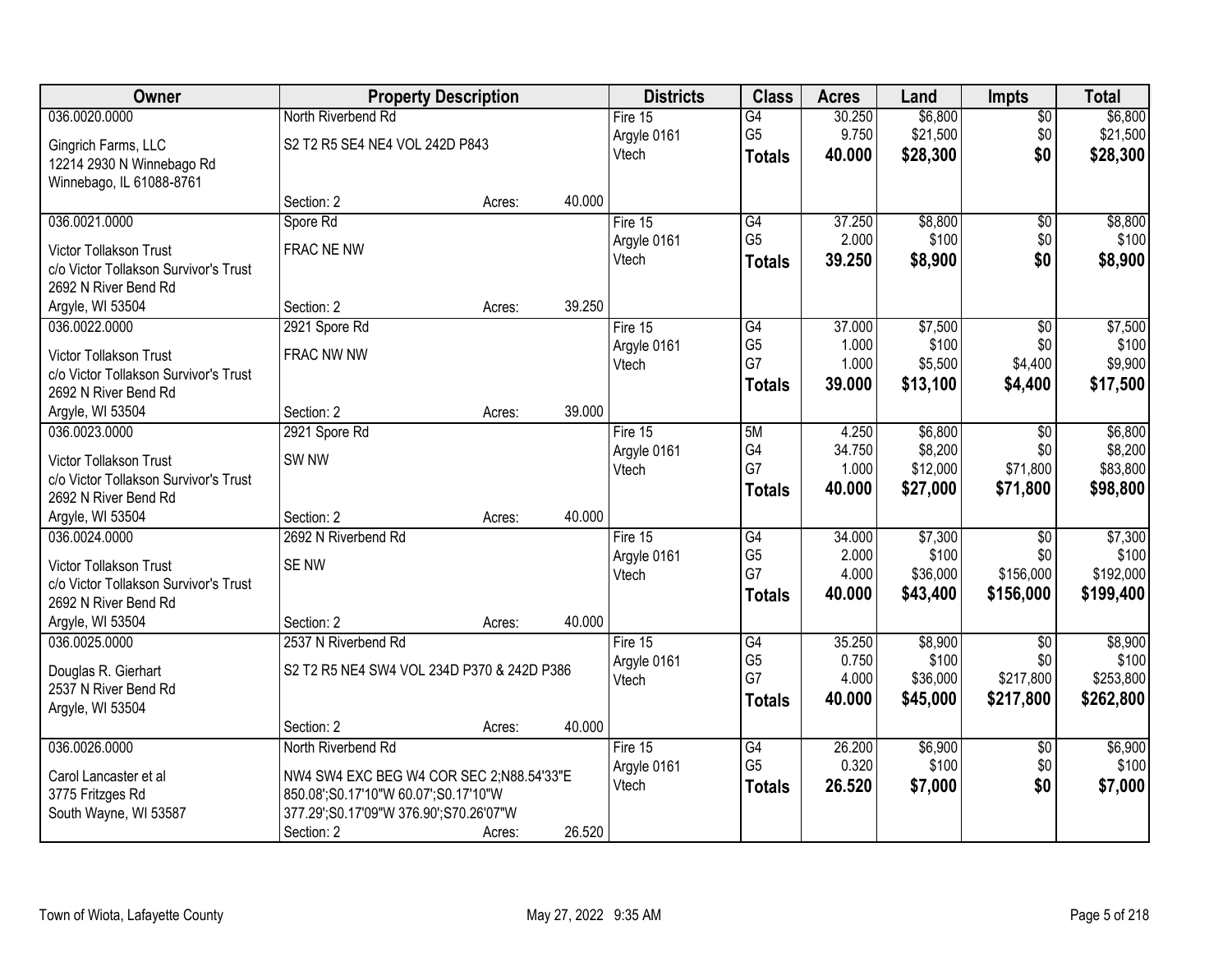| <b>Owner</b>                                                                        |                                                                      | <b>Property Description</b> |        | <b>Districts</b>                  | <b>Class</b>                                | <b>Acres</b>                       | Land                                    | <b>Impts</b>                                   | <b>Total</b>                             |
|-------------------------------------------------------------------------------------|----------------------------------------------------------------------|-----------------------------|--------|-----------------------------------|---------------------------------------------|------------------------------------|-----------------------------------------|------------------------------------------------|------------------------------------------|
| 036.0026.1000                                                                       | 2891 N Riverbend Rd                                                  |                             |        | Fire $15$                         | $\overline{G1}$                             | 2.660                              | \$22,200                                | \$185,900                                      | \$208,100                                |
| Douglas R. Gierhart<br>Tamara L. Gierhart<br>2891 N River Bend Rd                   | LOT 2 CSM 725 (FORMERLY CSM 257) (W/EASE &<br>S/EASE PER DOC 355638) |                             |        | Argyle 0161<br>Vtech              | <b>Totals</b>                               | 2.660                              | \$22,200                                | \$185,900                                      | \$208,100                                |
| Argyle, WI 53504                                                                    | Section: 2                                                           | Acres:                      | 2.660  |                                   |                                             |                                    |                                         |                                                |                                          |
| 036.0026.2000<br>Raynold Saalsaa                                                    | North Riverbend Rd<br>LOT 1 CSM 725 (FORMERLY CSM 257) (W/EASE &     |                             |        | Fire 15<br>Argyle 0161<br>Vtech   | $\overline{G1}$<br>G4<br><b>Totals</b>      | 1.320<br>9.370<br>10.690           | \$14,600<br>\$1,500<br>\$16,100         | \$24,500<br>\$0<br>\$24,500                    | \$39,100<br>\$1,500<br>\$40,600          |
| Valerie Saalsaa<br>2891 N River Bend Rd<br>Argyle, WI 53504                         | S/EASE PER DOC 355638)<br>Section: 2                                 | Acres:                      | 10.690 |                                   |                                             |                                    |                                         |                                                |                                          |
| 036.0027.0000<br>Carol Lancaster et al<br>3775 Fritzges Rd<br>South Wayne, WI 53587 | SW4 SW4                                                              |                             |        | Fire 15<br>Argyle 0161<br>Vtech   | G4<br>G <sub>5</sub><br><b>Totals</b>       | 38.000<br>2.000<br>40.000          | \$10,400<br>\$600<br>\$11,000           | \$0<br>\$0<br>\$0                              | \$10,400<br>\$600<br>\$11,000            |
|                                                                                     | Section: 2                                                           | Acres:                      | 40.000 |                                   |                                             |                                    |                                         |                                                |                                          |
| 036.0028.0000<br>Douglas R. Gierhart<br>2537 N River Bend Rd                        | <b>Riverbend Rd</b><br>S2 T2 R5 SE4 SW4 VOL 234D P370 & 242D P386    |                             |        | Fire 15<br>Argyle 0161<br>Vtech   | G4<br>G <sub>5</sub><br><b>Totals</b>       | 27.000<br>13.000<br>40.000         | \$6,500<br>\$5,200<br>\$11,700          | \$0<br>\$0<br>\$0                              | \$6,500<br>\$5,200<br>\$11,700           |
| Argyle, WI 53504                                                                    | Section: 2                                                           | Acres:                      | 40.000 |                                   |                                             |                                    |                                         |                                                |                                          |
| 036.0029.0000                                                                       | North Riverbend Rd                                                   |                             |        | Fire $15$<br>Argyle 0161          | 5M<br>G4                                    | 1.000<br>38.000                    | \$1,500<br>\$10,000                     | $\overline{50}$<br>\$0                         | \$1,500<br>\$10,000                      |
| Douglas R. Gierhart<br>2537 N River Bend Rd<br>Argyle, WI 53504                     | S2 T2 R5 NE4 SE4 VOL 234D P370 & 242D P386                           |                             |        | Vtech                             | G <sub>5</sub><br><b>Totals</b>             | 1.000<br>40.000                    | \$100<br>\$11,600                       | \$0<br>\$0                                     | \$100<br>\$11,600                        |
|                                                                                     | Section: 2                                                           | Acres:                      | 40.000 |                                   |                                             |                                    |                                         |                                                |                                          |
| 036.0030.0000<br>Douglas R. Gierhart<br>2537 N River Bend Rd<br>Argyle, WI 53504    | North Riverbend Rd<br>S2 T2 R5 NW4 SE4 VOL 234D P370 & 242D P386     |                             |        | Fire 15<br>Argyle 0161<br>Vtech   | G4<br>G <sub>5</sub><br>G7<br><b>Totals</b> | 37.000<br>2.000<br>1.000<br>40.000 | \$9,400<br>\$600<br>\$5,500<br>\$15,500 | $\overline{50}$<br>\$0<br>\$68,500<br>\$68,500 | \$9,400<br>\$600<br>\$74,000<br>\$84,000 |
|                                                                                     | Section: 2                                                           | Acres:                      | 40.000 |                                   |                                             |                                    |                                         |                                                |                                          |
| 036.0031.0000<br>Douglas R. Gierhart<br>2537 N River Bend Rd<br>Argyle, WI 53504    | <b>Riverbend Rd</b><br>S2 T2 R5 SW4 SE4 VOL 234D P370 & 242D P386    |                             |        | Fire $15$<br>Argyle 0161<br>Vtech | 5M<br>G4<br>G <sub>5</sub><br><b>Totals</b> | 1.000<br>37.750<br>1.250<br>40.000 | \$1,500<br>\$9,700<br>\$600<br>\$11,800 | $\overline{50}$<br>\$0<br>\$0<br>\$0           | \$1,500<br>\$9,700<br>\$600<br>\$11,800  |
|                                                                                     | Section: 2                                                           | Acres:                      | 40.000 |                                   |                                             |                                    |                                         |                                                |                                          |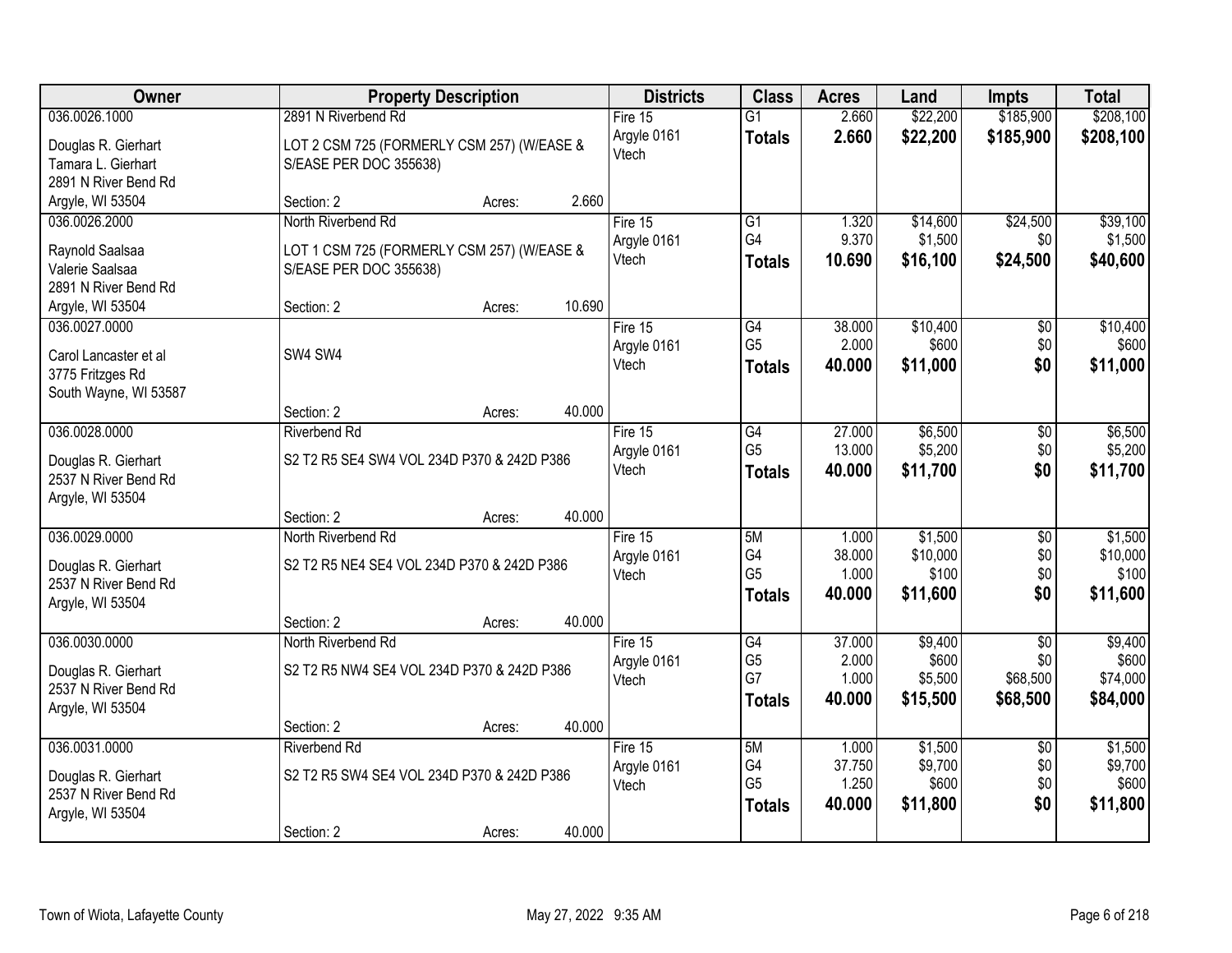| Owner                             |                                        | <b>Property Description</b>                        | <b>Districts</b> | <b>Class</b>    | <b>Acres</b> | Land            | <b>Impts</b>    | <b>Total</b> |
|-----------------------------------|----------------------------------------|----------------------------------------------------|------------------|-----------------|--------------|-----------------|-----------------|--------------|
| 036.0032.1000                     | <b>Riverbend Rd</b>                    |                                                    | Fire $15$        | 5M              | 2.500        | \$3,800         | $\overline{50}$ | \$3,800      |
| Douglas R. Gierhart               |                                        | S2 T2 R5 SE4 SE4 EXC S & E OF RIVER VOL 234D       | Argyle 0161      | G4              | 26.750       | \$7,300         | \$0             | \$7,300      |
| 2537 N River Bend Rd              | P370 & 242D P386                       |                                                    | Vtech            | G <sub>5</sub>  | 5.750        | \$2,200         | \$0             | \$2,200      |
| Argyle, WI 53504                  |                                        |                                                    |                  | <b>Totals</b>   | 35.000       | \$13,300        | \$0             | \$13,300     |
|                                   | Section: 2                             | 35.000<br>Acres:                                   |                  |                 |              |                 |                 |              |
| 036.0032.2000                     |                                        |                                                    | Fire 15          | $\overline{G5}$ | 5.000        | \$2,200         | $\overline{50}$ | \$2,200      |
| Wiegel Riverside Farms, LLC       |                                        | S2 T2 R5 PT OF SE4 SE4 S&E OF RIVER DOC 342853     | Argyle 0161      | <b>Totals</b>   | 5.000        | \$2,200         | \$0             | \$2,200      |
| 10035 Philippine Rd               |                                        |                                                    | Vtech            |                 |              |                 |                 |              |
| South Wayne, WI 53587             |                                        |                                                    |                  |                 |              |                 |                 |              |
|                                   | Section: 2                             | 5.000<br>Acres:                                    |                  |                 |              |                 |                 |              |
| 036.0033.0000                     | Spore Rd                               |                                                    | Fire 15          | G4              | 30.430       | \$7,900         | \$0             | \$7,900      |
| Douglas R. Gierhart               | S3 T2 R5 PART OF NE4 NE4 VOL 243D P961 |                                                    | Argyle 0161      | G <sub>5</sub>  | 1.040        | \$100           | \$0             | \$100        |
| Corey L. Gierhart                 |                                        |                                                    | Vtech            | <b>Totals</b>   | 31.470       | \$8,000         | \$0             | \$8,000      |
| 2537 N River Bend Rd              |                                        |                                                    |                  |                 |              |                 |                 |              |
| Argyle, WI 53504                  | Section: 34                            | 31.470<br>Acres:                                   |                  |                 |              |                 |                 |              |
| 036.0033.1000                     | 3183 Spore Rd                          |                                                    | Fire 15          | G1              | 6.940        | \$42,700        | \$77,600        | \$120,300    |
| Paul Smith                        |                                        | S3 T2 R5 PART OF NE4 NE4 VOL 230D P714 EXC         | Argyle 0161      | <b>Totals</b>   | 6.940        | \$42,700        | \$77,600        | \$120,300    |
| Laura Smith                       | (SEE POS1969)                          |                                                    | Vtech            |                 |              |                 |                 |              |
| 3183 Spore Rd                     |                                        |                                                    |                  |                 |              |                 |                 |              |
| Argyle, WI 53504                  | Section: 34                            | 6.940<br>Acres:                                    |                  |                 |              |                 |                 |              |
| 036.0034.0000                     | State Highway 78                       |                                                    | Fire 15          | $\overline{G4}$ | 36.400       | \$9,500         | \$0             | \$9,500      |
| <b>Flannery Farms Partnership</b> |                                        | S3 T2 R5 FRAC NW4 NE4 EXC HWY DOC 347267 EXC       | Argyle 0161      | G <sub>5</sub>  | 0.750        | \$100           | \$0             | \$100        |
| N6652 County Rd A                 |                                        |                                                    | Vtech            | <b>Totals</b>   | 37.150       | \$9,600         | \$0             | \$9,600      |
| Argyle, WI 53504                  |                                        |                                                    |                  |                 |              |                 |                 |              |
|                                   | Section: 3                             | 37.150<br>Acres:                                   |                  |                 |              |                 |                 |              |
| 036.0034.1000                     |                                        |                                                    | Fire 15          | $\overline{X2}$ | 3.340        | $\overline{50}$ | $\overline{50}$ | $\sqrt{50}$  |
| State of Wisconsin                |                                        | S3 & S9 T2 R5 THAT PART NE4 SEC 3 & PART SE4       | Argyle 0161      | <b>Totals</b>   | 3.340        | \$0             | \$0             | \$0          |
| Dept of Transportation            |                                        | SEC 9 LYING IN TPP 5590 -03-21-4.06 & TPP 55-90-03 | Vtech            |                 |              |                 |                 |              |
| 2101 Wright St                    |                                        | -21-4.07 REC'D AS DOC 344878 & DOC 344879 (SEE     |                  |                 |              |                 |                 |              |
| Madison, WI 53704                 | Section: 9                             | 3.340<br>Acres:                                    |                  |                 |              |                 |                 |              |
| 036.0035.1000                     | 12663 Sth 78                           |                                                    | Fire 15          | 5M              | 0.600        | \$900           | $\overline{50}$ | \$900        |
| Flannery Farms Partnership        | S3 T2 R5 SW4 NE4 EXC COM SWCOR SWNE;   |                                                    | Argyle 0161      | G4              | 33.250       | \$8,800         | \$0             | \$8,800      |
| N6652 County Rd A                 |                                        | N00.07.35E 229.59';N89.15. 07E 294.25';S00.53.22W  | Vtech            | G <sub>5</sub>  | 1.390        | \$100           | \$0             | \$100        |
| Argyle, WI 53504                  |                                        | TO SLI SWNE; WLY ALG SD SLI TO POB & EXC HWY       |                  | G7              | 3.000        | \$30,000        | \$90,500        | \$120,500    |
|                                   | Section: 3                             | 38.240<br>Acres:                                   |                  | Totals          | 38.240       | \$39,800        | \$90,500        | \$130,300    |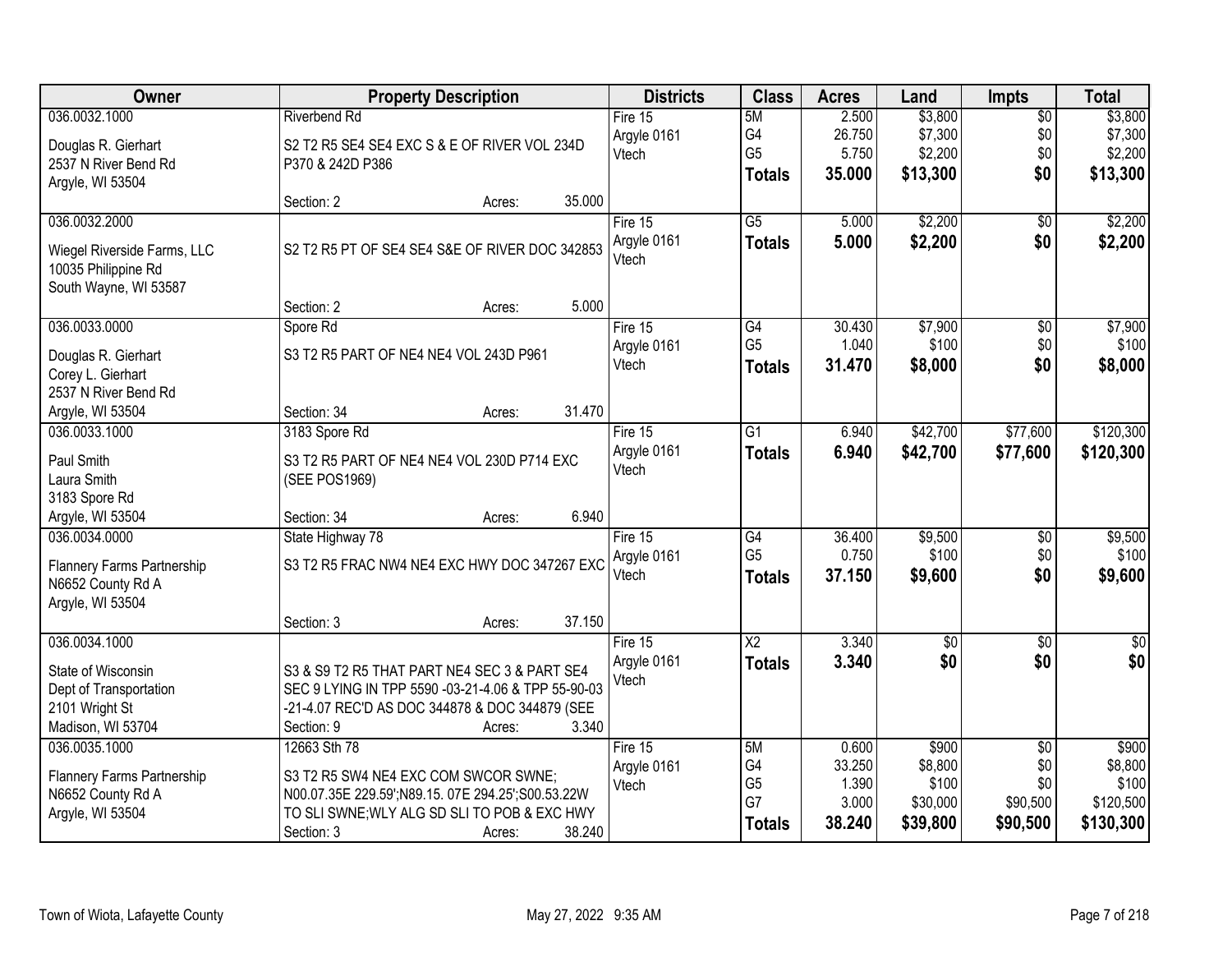| Owner                                                                                           | <b>Property Description</b>                                                             | <b>Districts</b>                | <b>Class</b>                                       | <b>Acres</b>              | Land                          | <b>Impts</b>                  | <b>Total</b>                  |
|-------------------------------------------------------------------------------------------------|-----------------------------------------------------------------------------------------|---------------------------------|----------------------------------------------------|---------------------------|-------------------------------|-------------------------------|-------------------------------|
| 036.0035.2000                                                                                   | 12439 Sth 78                                                                            | Fire 15                         | $\overline{G1}$                                    | 2.150                     | \$19,700                      | \$57,800                      | \$77,500                      |
| Eric M. Kudrna<br>12439 State Rd 78<br>Argyle, WI 53504                                         | S3 T2 R5 PART OF SW4 NE4 VOL 227D P317 & 228D<br>P796 (SEE POS1970)                     | Argyle 0161<br>Vtech            | <b>Totals</b>                                      | 2.150                     | \$19,700                      | \$57,800                      | \$77,500                      |
|                                                                                                 | 2.150<br>Section: 3<br>Acres:                                                           |                                 |                                                    |                           |                               |                               |                               |
| 036.0036.1000<br>Carol Lancaster et al<br>3775 Fritzges Rd                                      | State Highway 78<br>E2 SE4 NE4 & ALSO NW4 SE4 NE4 EXC THE WEST<br>355 FT OF NW4 SE4 NE4 | Fire 15<br>Argyle 0161<br>Vtech | 5M<br>G4<br>G <sub>5</sub>                         | 9.500<br>15.000<br>0.500  | \$15,200<br>\$4,100<br>\$100  | $\overline{50}$<br>\$0<br>\$0 | \$15,200<br>\$4,100<br>\$100  |
| South Wayne, WI 53587                                                                           | 25.000<br>Section: 3<br>Acres:                                                          |                                 | <b>Totals</b>                                      | 25.000                    | \$19,400                      | \$0                           | \$19,400                      |
| 036.0036.1100                                                                                   | 12660 Sth 78                                                                            | Fire 15                         | $\overline{G1}$                                    | 5.000                     | \$33,400                      | \$109,800                     | \$143,200                     |
| Trevor T. Monahan<br>12660 State Rd 78<br>Argyle, WI 53504                                      | S3 T2 R5 W 355FT OF NW4 SE4 NE4                                                         | Argyle 0161<br>Vtech            | <b>Totals</b>                                      | 5.000                     | \$33,400                      | \$109,800                     | \$143,200                     |
|                                                                                                 | Section: 3<br>5.000<br>Acres:                                                           |                                 |                                                    |                           |                               |                               |                               |
| 036.0036.2000                                                                                   | State Highway 78                                                                        | Fire 15                         | G4                                                 | 9.340                     | \$2,400                       | \$0                           | \$2,400                       |
| Douglas R. Gierhart<br>Corey L. Gierhart<br>2537 N River Bend Rd                                | S3 T2 R5 PART OF SW4 SE4 NE4 VOL 243D P961<br>(SEE POS1968)                             | Argyle 0161<br>Vtech            | G <sub>5</sub><br><b>Totals</b>                    | 0.500<br>9.840            | \$100<br>\$2,500              | \$0<br>\$0                    | \$100<br>\$2,500              |
| Argyle, WI 53504                                                                                | 9.840<br>Section: 3<br>Acres:                                                           |                                 |                                                    |                           |                               |                               |                               |
| 036.0036.2100<br>Town of Wiota<br>Unknown                                                       | State Highway 78<br>S3 T2 R5 PART OF SW4 SE4 NE4 VOL 186D P93 (SEE<br>POS1968)          | Fire 15<br>Argyle 0161<br>Vtech | $\overline{X4}$<br><b>Totals</b>                   | 0.160<br>0.160            | $\overline{30}$<br>\$0        | $\overline{30}$<br>\$0        | $\overline{30}$<br>\$0        |
| South Wayne, WI 53587                                                                           | 0.160<br>Section: 3<br>Acres:                                                           |                                 |                                                    |                           |                               |                               |                               |
| 036.0037.0000                                                                                   | State Highway 78                                                                        | Fire 15                         | 5M                                                 | 4.250                     | \$6,500                       | $\overline{60}$               | \$6,500                       |
| Flannery Farms Partnership<br>N6652 County Rd A<br>Argyle, WI 53504                             | S3 T2 R5 FRAC NE4 NW4 DOC 347267                                                        | Argyle 0161<br>Vtech            | G4<br>G <sub>5</sub><br><b>Totals</b>              | 33.720<br>1.000<br>38.970 | \$6,700<br>\$100<br>\$13,300  | \$0<br>\$0<br>\$0             | \$6,700<br>\$100<br>\$13,300  |
|                                                                                                 | 38.970<br>Section: 3<br>Acres:                                                          |                                 |                                                    |                           |                               |                               |                               |
| 036.0038.0000<br>Darlene Berg Trust et al<br>c/o Russell E Berg & Dar Berg<br><b>PO Box 294</b> | 3793 Spore Rd Unit ARGYL<br>S3 T2 R5<br>(HOME FARM) FRAC NW4 NW4 DOC<br>349668          | Fire 15<br>Argyle 0161<br>Vtech | $\overline{G4}$<br>G <sub>5</sub><br><b>Totals</b> | 37.520<br>1.500<br>39.020 | \$7,500<br>\$2,000<br>\$9,500 | $\overline{50}$<br>\$0<br>\$0 | \$7,500<br>\$2,000<br>\$9,500 |
| Cedarville, IL 61013                                                                            | 39.020<br>Section: 3<br>Acres:                                                          |                                 |                                                    |                           |                               |                               |                               |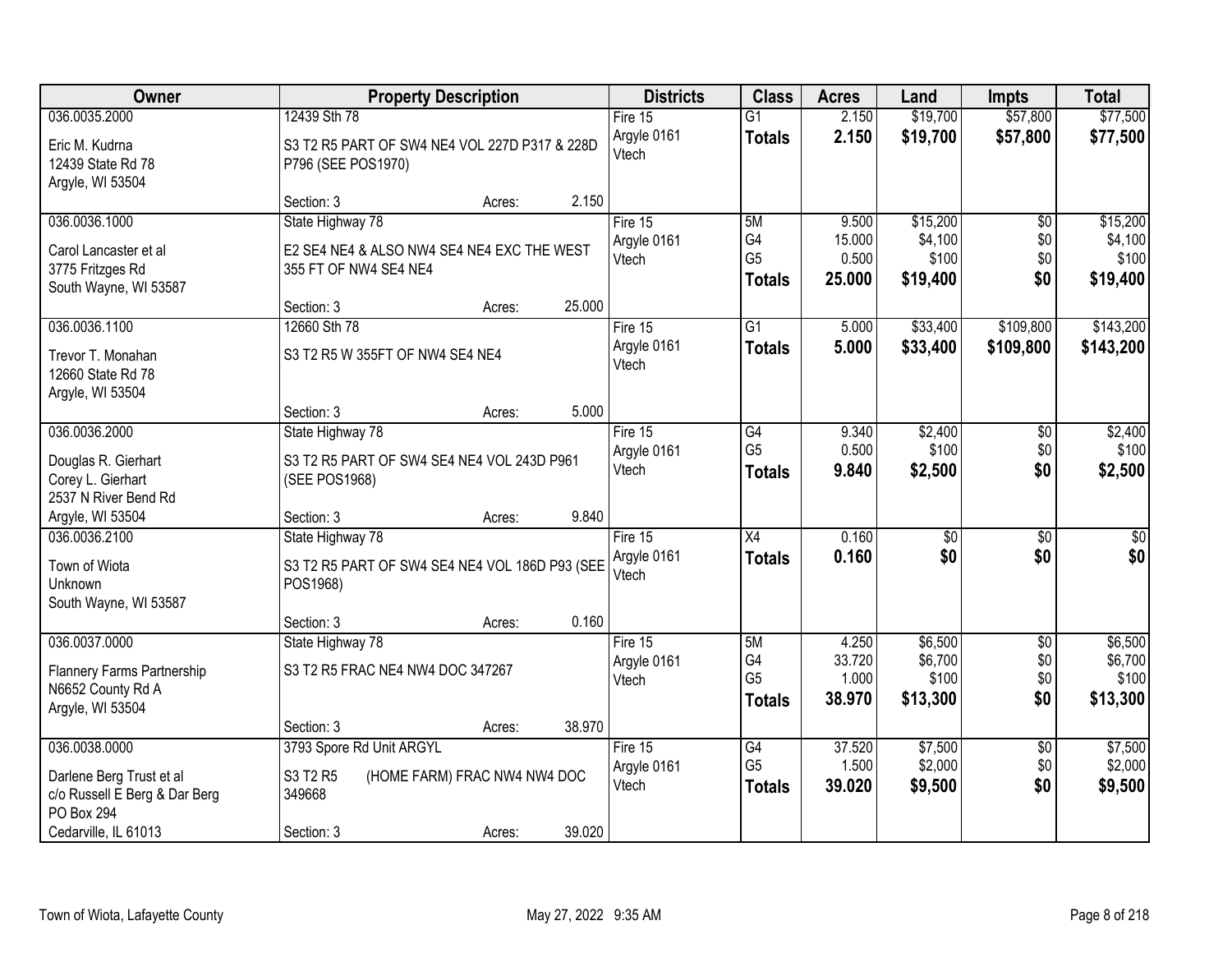| Owner                                           | <b>Property Description</b>                                                | <b>Districts</b> | <b>Class</b>   | <b>Acres</b> | Land     | <b>Impts</b>    | <b>Total</b> |
|-------------------------------------------------|----------------------------------------------------------------------------|------------------|----------------|--------------|----------|-----------------|--------------|
| 036.0039.0000                                   | State Highway 78                                                           | Fire $15$        | 5M             | 3.500        | \$5,300  | $\overline{50}$ | \$5,300      |
| Darlene Berg Trust et al                        | S3 T2 R5<br>(HOME FARM) SW4 NW4 DOC 349668                                 | Argyle 0161      | G4             | 36.500       | \$7,900  | \$0             | \$7,900      |
| c/o Russell E Berg & Dar Berg                   |                                                                            | Vtech            | <b>Totals</b>  | 40.000       | \$13,200 | \$0             | \$13,200     |
| <b>PO Box 294</b>                               |                                                                            |                  |                |              |          |                 |              |
| Cedarville, IL 61013                            | 40.000<br>Section: 3<br>Acres:                                             |                  |                |              |          |                 |              |
| 036.0040.0000                                   | State Highway 78                                                           | Fire 15          | 5M             | 4.500        | \$7,200  | $\sqrt{6}$      | \$7,200      |
|                                                 | S3 T2 R5 SE4 NW4 DOC 347267                                                | Argyle 0161      | G <sub>4</sub> | 35.500       | \$7,400  | \$0             | \$7,400      |
| Flannery Farms Partnership<br>N6652 County Rd A |                                                                            | Vtech            | <b>Totals</b>  | 40.000       | \$14,600 | \$0             | \$14,600     |
| Argyle, WI 53504                                |                                                                            |                  |                |              |          |                 |              |
|                                                 | 40.000<br>Section: 3<br>Acres:                                             |                  |                |              |          |                 |              |
| 036.0041.0000                                   | State Highway 78                                                           | Fire 15          | G4             | 9.150        | \$2,500  | \$0             | \$2,500      |
|                                                 |                                                                            | Argyle 0161      | G <sub>5</sub> | 3.250        | \$5,100  | \$0             | \$5,100      |
| Douglas R. Gierhart                             | ALL THAT PART OF THE FOLLOWING LYING EAST                                  | Vtech            | <b>Totals</b>  | 12.400       | \$7,600  | \$0             | \$7,600      |
| Tamara L. Gierhart                              | OF STH 78: THE SW4 EXC ALL THAT PART LYING                                 |                  |                |              |          |                 |              |
| 2537 N River Bend Rd                            | SOUTH & WEST OF C/L APPLE BRANCH CREEK &<br>12.400<br>Section: 3<br>Acres: |                  |                |              |          |                 |              |
| Argyle, WI 53504<br>036.0042.0000               | State Highway 78                                                           | Fire 15          | 5M             | 1.500        | \$2,300  | \$0             | \$2,300      |
|                                                 |                                                                            | Argyle 0161      | G4             | 71.500       | \$21,000 | \$0             | \$21,000     |
| William D Smith Land, LLC                       | S3 T2 R5 NESW, NWSW, SWSW & SESW LYING N OF                                | Vtech            | G <sub>5</sub> | 7.000        | \$1,900  | \$0             | \$1,900      |
| 14299 Oak Grove Ln                              | APPLE BRANCH CREEK & WEST OF HWY 78 EXC                                    |                  | <b>Totals</b>  | 80.000       | \$25,200 | \$0             | \$25,200     |
| Darlington, WI 53530                            | V203/P114 DOC 343094                                                       |                  |                |              |          |                 |              |
|                                                 | 80.000<br>Section: 3<br>Acres:                                             |                  |                |              |          |                 |              |
| 036.0042.1000                                   | State Highway 78                                                           | Fire 15          | 5M             | 9.200        | \$14,700 | \$0             | \$14,700     |
| Robert L. Heitz III                             | S3 T2 R5 PART OF NW4 SW4 S OF APPLE BRANCH                                 | Argyle 0161      | G4             | 2.100        | \$400    | \$0             | \$400        |
| Diana S. Heitz                                  | CREEK VOL 218D P971                                                        | Vtech            | <b>Totals</b>  | 11.300       | \$15,100 | \$0             | \$15,100     |
| 12005 State Rd 78                               |                                                                            |                  |                |              |          |                 |              |
| PO Box 216                                      | 11.300<br>Section: 3<br>Acres:                                             |                  |                |              |          |                 |              |
| Argyle, WI 53504                                |                                                                            |                  |                |              |          |                 |              |
| 036.0043.1000                                   | 12005 Sth 78                                                               | Fire $15$        | 5M             | 14.000       | \$22,400 | $\overline{50}$ | \$22,400     |
| Robert L. Heitz III                             | S3 T2 R5 PART OF SW4 SW4 S OF APPLE BRANCH                                 | Argyle 0161      | G <sub>1</sub> | 2.500        | \$21,400 | \$180,100       | \$201,500    |
| Diana S. Heitz                                  | CREEK VOL 218D P971                                                        | Vtech            | G4             | 22.250       | \$4,400  | \$0             | \$4,400      |
| 12005 State Rd 78                               |                                                                            |                  | G <sub>5</sub> | 0.250        | \$100    | \$0             | \$100        |
| PO Box 216                                      | 39.000<br>Section: 10<br>Acres:                                            |                  | <b>Totals</b>  | 39.000       | \$48,300 | \$180,100       | \$228,400    |
| Argyle, WI 53504                                |                                                                            |                  |                |              |          |                 |              |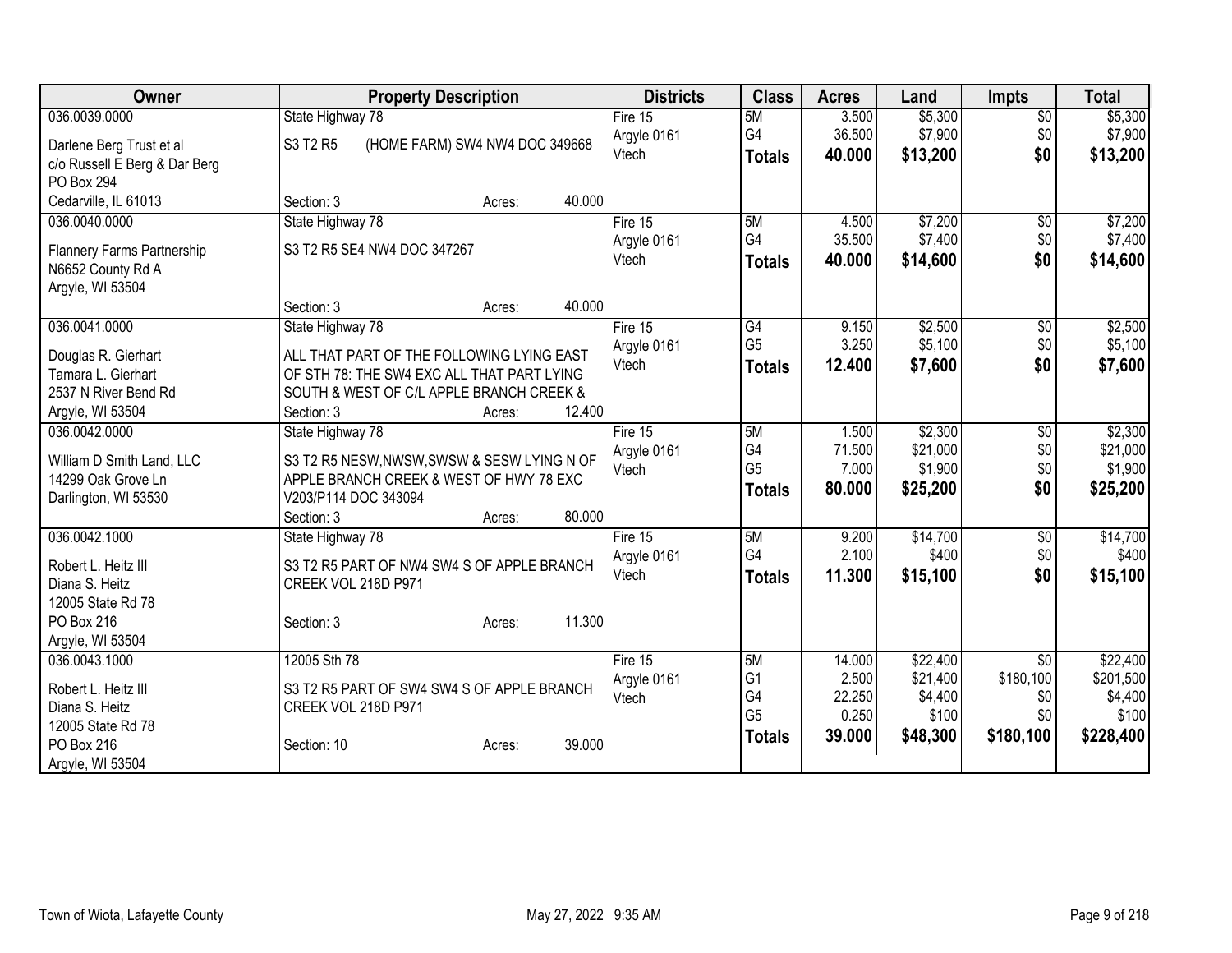| Owner                                           | <b>Property Description</b>                                                          |        | <b>Districts</b> | <b>Class</b>         | <b>Acres</b>    | Land             | <b>Impts</b>    | <b>Total</b>     |
|-------------------------------------------------|--------------------------------------------------------------------------------------|--------|------------------|----------------------|-----------------|------------------|-----------------|------------------|
| 036.0044.1000                                   | State Highway 78                                                                     |        | Fire 15          | 5M                   | 5.000           | \$7,900          | $\overline{50}$ | \$7,900          |
| Robert L. Heitz III                             | S3 T2 R5 PART OF SESW LYING S OF APPLE                                               |        | Argyle 0161      | G4                   | 5.000           | \$1,400          | \$0             | \$1,400          |
| Diana S. Heitz                                  | BRANCH CREEK EXC LANDS IN VOL 203D P114 DOC                                          |        | Vtech            | G <sub>5</sub>       | 5.220           | \$10,300         | \$0             | \$10,300         |
| 12005 State Rd 78                               | 266860                                                                               |        |                  | <b>Totals</b>        | 15.220          | \$19,600         | \$0             | \$19,600         |
| PO Box 216                                      | Section: 10<br>Acres:                                                                | 15.220 |                  |                      |                 |                  |                 |                  |
| Argyle, WI 53504                                |                                                                                      |        |                  |                      |                 |                  |                 |                  |
| 036.0044.2000                                   | State Highway 78                                                                     |        | Fire $15$        | $\overline{X2}$      | 3.880           | $\overline{50}$  | \$0             | \$0              |
|                                                 |                                                                                      |        | Argyle 0161      | <b>Totals</b>        | 3.880           | \$0              | \$0             | \$0              |
| State of Wisconsin                              | S3 T2 R5 THAT PRT SE SW AS DESCR IN VOL 203D                                         |        | Vtech            |                      |                 |                  |                 |                  |
| Dept of Transportation                          | P114                                                                                 |        |                  |                      |                 |                  |                 |                  |
| 2101 Wright St                                  |                                                                                      |        |                  |                      |                 |                  |                 |                  |
| Madison, WI 53704                               | Section: 10<br>Acres:                                                                | 3.880  |                  |                      |                 |                  |                 |                  |
| 036.0045.0000                                   | 3033 N Riverbend Rd                                                                  |        | Fire 15          | 5M                   | 10.400          | \$16,700         | $\overline{50}$ | \$16,700         |
| Douglas R. Gierhart                             | NE? SE?                                                                              |        | Argyle 0161      | G4<br>G <sub>5</sub> | 25.500<br>0.900 | \$6,700<br>\$100 | \$0<br>\$0      | \$6,700<br>\$100 |
| Tamara L. Gierhart                              |                                                                                      |        | Vtech            | G7                   | 3.200           | \$31,200         | \$57,700        | \$88,900         |
| 2537 N River Bend Rd                            |                                                                                      |        |                  |                      | 40.000          |                  |                 |                  |
| Argyle, WI 53504                                | Section: 3<br>Acres:                                                                 | 40.000 |                  | <b>Totals</b>        |                 | \$54,700         | \$57,700        | \$112,400        |
| 036.0046.0000                                   | State Highway 78                                                                     |        | Fire 15          | 5M                   | 4.000           | \$6,400          | \$0             | \$6,400          |
|                                                 |                                                                                      |        | Argyle 0161      | G4                   | 34.600          | \$7,500          | \$0             | \$7,500          |
| Flannery Farms Partnership<br>N6652 County Rd A | S3 T2 R5 NW4 SE4 EXC COM NWCOR NWSE;<br>S00.07.35W 131.64"; NELY 224.59" ALG C/L STH |        | Vtech            | G <sub>5</sub>       | 1.000           | \$100            | \$0             | \$100            |
| Argyle, WI 53504                                | "78"(R= 441.49";CH=N72.50.42E 222.18") ;N87.25.06E                                   |        |                  | <b>Totals</b>        | 39.600          | \$14,000         | \$0             | \$14,000         |
|                                                 | Section: 3<br>Acres:                                                                 | 39.600 |                  |                      |                 |                  |                 |                  |
| 036.0047.0000                                   | State Highway 78                                                                     |        | Fire 15          | 5M                   | 0.500           | \$800            | \$0             | \$800            |
|                                                 |                                                                                      |        | Argyle 0161      | G4                   | 39.000          | \$9,700          | \$0             | \$9,700          |
| Flannery Farms Partnership                      | S3 T2 R5 SW4 SE4 DOC 347267                                                          |        | Vtech            | G <sub>5</sub>       | 0.500           | \$200            | \$0             | \$200            |
| N6652 County Rd A                               |                                                                                      |        |                  | <b>Totals</b>        | 40.000          | \$10,700         | \$0             | \$10,700         |
| Argyle, WI 53504                                |                                                                                      |        |                  |                      |                 |                  |                 |                  |
|                                                 | Section: 10<br>Acres:                                                                | 40.000 |                  |                      |                 |                  |                 |                  |
| 036.0048.0000                                   | <b>Riverbend Rd</b>                                                                  |        | Fire $15$        | 5M                   | 14.000          | \$22,400         | $\overline{50}$ | \$22,400         |
| Douglas R. Gierhart                             | SE? SE?                                                                              |        | Argyle 0161      | G4                   | 26.000          | \$6,900          | \$0             | \$6,900          |
| Tamara L. Gierhart                              |                                                                                      |        | Vtech            | <b>Totals</b>        | 40.000          | \$29,300         | \$0             | \$29,300         |
| 2537 N River Bend Rd                            |                                                                                      |        |                  |                      |                 |                  |                 |                  |
| Argyle, WI 53504                                | Section: 3<br>Acres:                                                                 | 40.000 |                  |                      |                 |                  |                 |                  |
| 036.0049.0000                                   | Spore Rd                                                                             |        | Fire $15$        | 5M                   | 0.250           | \$400            | $\overline{50}$ | \$400            |
|                                                 |                                                                                      |        | Argyle 0161      | G4                   | 33.550          | \$7,400          | \$0             | \$7,400          |
| David L. Lapp                                   | S4 T2 R5 PART OF NE4 NE4 DOC 332601 (SEE                                             |        | Vtech            | G <sub>5</sub>       | 1.000           | \$100            | \$0             | \$100            |
| Susie L. Lapp                                   | POS1972)                                                                             |        |                  | <b>Totals</b>        | 34.800          | \$7,900          | \$0             | \$7,900          |
| 17005 Bollinger School Rd                       |                                                                                      |        |                  |                      |                 |                  |                 |                  |
| Emmitsburg, MD 21727                            | Section: 4<br>Acres:                                                                 | 34.800 |                  |                      |                 |                  |                 |                  |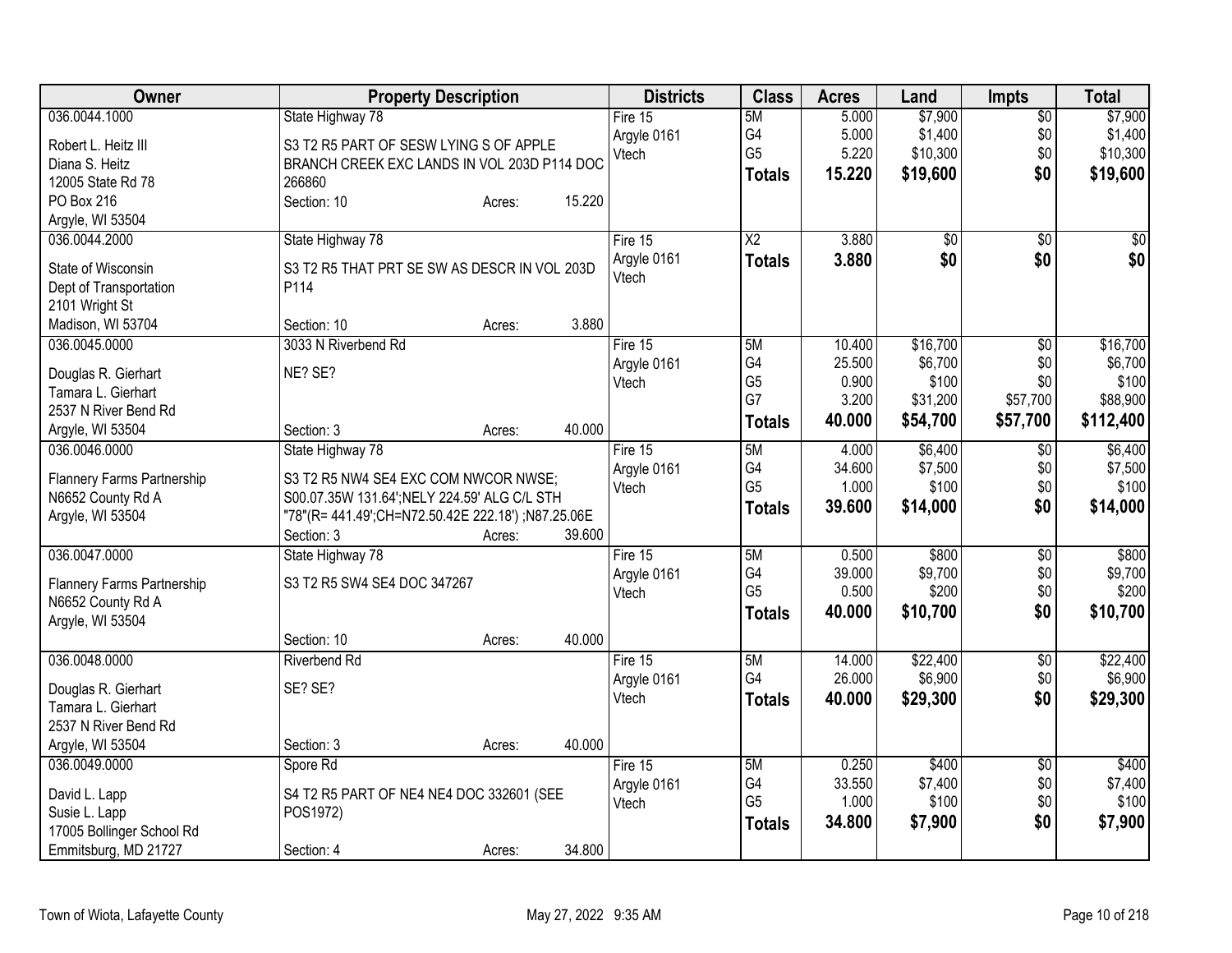| Owner                                             | <b>Property Description</b>              | <b>Districts</b>       | <b>Class</b>   | <b>Acres</b> | Land     | <b>Impts</b>    | <b>Total</b> |
|---------------------------------------------------|------------------------------------------|------------------------|----------------|--------------|----------|-----------------|--------------|
| 036.0049.1000                                     | Spore Rd                                 | Fire 15                | 5M             | 2.700        | \$4,300  | \$0             | \$4,300      |
| David L. Lapp                                     | S4 T2 R5 PART OF NE4 NE4 DOC 332601 (SEE | Argyle 0161            | G4             | 1.800        | \$400    | \$0             | \$400        |
| Susie L. Lapp                                     | POS1974)                                 | Vtech                  | <b>Totals</b>  | 4.500        | \$4,700  | \$0             | \$4,700      |
| 17005 Bollinger School Rd                         |                                          |                        |                |              |          |                 |              |
| Emmitsburg, MD 21727                              | 4.500<br>Section: 4<br>Acres:            |                        |                |              |          |                 |              |
| 036.0050.0000                                     | Spore Rd                                 | Fire 15                | G4             | 3.250        | \$800    | \$0             | \$800        |
|                                                   |                                          | Argyle 0161            | G <sub>5</sub> | 0.250        | \$100    | \$0             | \$100        |
| David L. Lapp                                     | S4 T2 R5 PART NW4 NE4 DOC 332601 (SEE    | Vtech                  | <b>Totals</b>  | 3.500        | \$900    | \$0             | \$900        |
| Susie L. Lapp                                     | POS1972)                                 |                        |                |              |          |                 |              |
| 17005 Bollinger School Rd<br>Emmitsburg, MD 21727 | 3.500<br>Section: 33<br>Acres:           |                        |                |              |          |                 |              |
| 036.0050.1000                                     | Spore Rd                                 | Fire 15                | 5M             | 6.000        | \$9,200  | $\overline{60}$ | \$9,200      |
|                                                   |                                          | Argyle 0161            | G4             | 21.250       | \$6,100  | \$0             | \$6,100      |
| David L. Lapp                                     | S4 T2 R5 PART OF NW4 NE4 DOC 332601 (SEE | Vtech                  | G <sub>5</sub> | 8.750        | \$3,200  | \$0             | \$3,200      |
| Susie L. Lapp                                     | POS1974)                                 |                        | <b>Totals</b>  | 36.000       | \$18,500 | \$0             | \$18,500     |
| 17005 Bollinger School Rd                         |                                          |                        |                |              |          |                 |              |
| Emmitsburg, MD 21727                              | 36.000<br>Section: 33<br>Acres:          |                        |                |              |          |                 |              |
| 036.0051.0000                                     |                                          | Fire 15                | 5M             | 0.250        | \$400    | \$0             | \$400        |
| David L. Lapp                                     | S4 T2 R5 PART OF SW4 NE4 DOC 332601 (SEE | Argyle 0161            | G4             | 6.750        | \$2,200  | \$0             | \$2,200      |
| Susie L. Lapp                                     | POS1972)                                 | Vtech                  | <b>Totals</b>  | 7.000        | \$2,600  | \$0             | \$2,600      |
| 17005 Bollinger School Rd                         |                                          |                        |                |              |          |                 |              |
| Emmitsburg, MD 21727                              | 7.000<br>Section: 4<br>Acres:            |                        |                |              |          |                 |              |
| 036.0051.1000                                     | 4395 Spore Rd                            | Fire 15                | 5M             | 4.750        | \$7,400  | $\overline{50}$ | \$7,400      |
|                                                   |                                          | Argyle 0161            | G4             | 8.500        | \$2,800  | \$0             | \$2,800      |
| David L. Lapp                                     | S4 T2 R5 PART OF SW4 NE4 DOC 332601 (SEE | Vtech                  | G <sub>5</sub> | 16.750       | \$34,800 | \$0             | \$34,800     |
| Susie L. Lapp                                     | POS1974)                                 |                        | G7             | 3.000        | \$30,000 | \$295,600       | \$325,600    |
| 17005 Bollinger School Rd<br>Emmitsburg, MD 21727 | 33.000                                   |                        | <b>Totals</b>  | 33.000       | \$75,000 | \$295,600       | \$370,600    |
| 036.0052.0000                                     | Section: 4<br>Acres:                     |                        | 5M             | 3.000        | \$4,800  |                 | \$4,800      |
|                                                   | Spore Rd                                 | Fire 15<br>Argyle 0161 | G4             | 30.000       | \$8,800  | \$0<br>\$0      | \$8,800      |
| David L. Lapp                                     | S4 T2 R5 PART OF SE4 NE4 DOC 332601 (SEE | Vtech                  | G <sub>5</sub> | 5.500        | \$2,400  | \$0             | \$2,400      |
| Susie L. Lapp                                     | POS1972)                                 |                        | <b>Totals</b>  | 38.500       | \$16,000 | \$0             | \$16,000     |
| 17005 Bollinger School Rd                         |                                          |                        |                |              |          |                 |              |
| Emmitsburg, MD 21727                              | 38.500<br>Section: 4<br>Acres:           |                        |                |              |          |                 |              |
| 036.0052.1000                                     | Spore Rd                                 | Fire $15$              | G4             | 1.500        | \$500    | $\overline{30}$ | \$500        |
| David L. Lapp                                     | S4 T2 R5 PART OF NW4 NE4 DOC 332601 (SEE | Argyle 0161            | <b>Totals</b>  | 1.500        | \$500    | \$0             | \$500        |
| Susie L. Lapp                                     | POS1974)                                 | Vtech                  |                |              |          |                 |              |
| 17005 Bollinger School Rd                         |                                          |                        |                |              |          |                 |              |
| Emmitsburg, MD 21727                              | 1.500<br>Section: 4<br>Acres:            |                        |                |              |          |                 |              |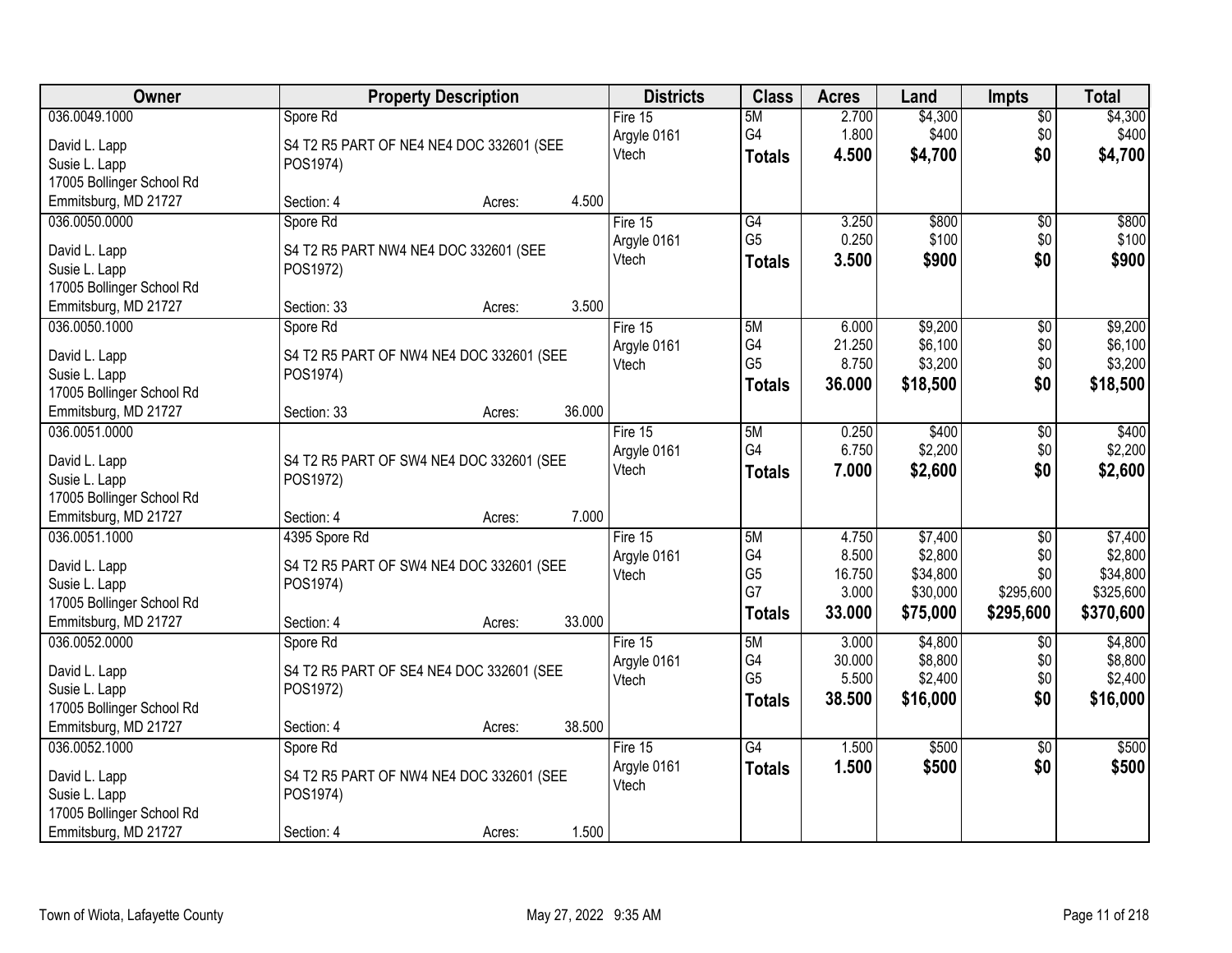| Owner                                     | <b>Property Description</b>                     | <b>Districts</b> | <b>Class</b>    | <b>Acres</b> | Land     | <b>Impts</b>    | <b>Total</b> |
|-------------------------------------------|-------------------------------------------------|------------------|-----------------|--------------|----------|-----------------|--------------|
| 036.0053.0000                             | Spore Rd                                        | Fire $15$        | 5M              | 4.000        | \$6,400  | \$0             | \$6,400      |
| Dianne M. Herbst                          | S4 T2 R5 PART NENW COM N1/4 COR SEC             | Argyle 0161      | G4              | 33.000       | \$8,000  | \$0             | \$8,000      |
| 216 Pine Dr                               | 4;S00.35.07W 1309.16';S89. 14.02W               | Vtech            | G <sub>5</sub>  | 1.550        | \$400    | \$0             | \$400        |
| Orangeville, IL 61060                     | 1318.28';N00.20.23E 825.02';N21.47.19E 528.91'; |                  | <b>Totals</b>   | 38.550       | \$14,800 | \$0             | \$14,800     |
|                                           | 38.550<br>Section: 33<br>Acres:                 |                  |                 |              |          |                 |              |
| 036.0053.1000                             | Spore Rd                                        | Fire 15          | $\overline{G4}$ | 1.500        | \$300    | $\overline{50}$ | \$300        |
| Dale H. Stilwell                          | S4 T2 R5 PART OF NE4 NW4 VOL 234D P249 (SEE     | Argyle 0161      | <b>Totals</b>   | 1.500        | \$300    | \$0             | \$300        |
| <b>Cheryl Stilwell</b>                    | POS1973)                                        | Vtech            |                 |              |          |                 |              |
| 224 E 10th St                             |                                                 |                  |                 |              |          |                 |              |
| Lockport, IL 60441                        | 1.500<br>Section: 33<br>Acres:                  |                  |                 |              |          |                 |              |
| 036.0053.2000                             | Spore Rd                                        | Fire 15          | $\overline{G5}$ | 0.140        | \$100    | $\overline{60}$ | \$100        |
| Michael L. Brummel                        | THAT PART LOT 1 CSM #690 LYING IN TOWN OF       | Argyle 0161      | <b>Totals</b>   | 0.140        | \$100    | \$0             | \$100        |
| 4560 Spore Rd                             | WIOTA PART OF NE4 NW4 DOC 350480 (SEE           | Vtech            |                 |              |          |                 |              |
| Argyle, WI 53504                          | POS1973)                                        |                  |                 |              |          |                 |              |
|                                           | 0.140<br>Section: 4<br>Acres:                   |                  |                 |              |          |                 |              |
| 036.0054.0000                             | Hill Rd                                         | Fire 15          | 5M              | 6.000        | \$9,000  | \$0             | \$9,000      |
|                                           |                                                 | Argyle 0161      | G4              | 32.000       | \$6,400  | \$0             | \$6,400      |
| Dale H. Stilwell                          | S4 T2 R5 FRAC NW4 NW4 VOL 234D P249 (SEE        | Vtech            | G <sub>5</sub>  | 1.500        | \$100    | \$0             | \$100        |
| Cheryl Stilwell<br>224 E 10th St          | POS1973)                                        |                  | <b>Totals</b>   | 39.500       | \$15,500 | \$0             | \$15,500     |
| Lockport, IL 60441                        | 39.500<br>Section: 33<br>Acres:                 |                  |                 |              |          |                 |              |
| 036.0055.0000                             | 12562 Hill Rd                                   | Fire 15          | $\overline{G1}$ | 1.000        | \$12,500 | \$109,200       | \$121,700    |
|                                           |                                                 | Argyle 0161      |                 | 1.000        | \$12,500 |                 | \$121,700    |
| Clinton W. Stietz                         | S4 T2 R5 PART OF SW4 NW4 VOL 241D P193 (SEE     | Vtech            | <b>Totals</b>   |              |          | \$109,200       |              |
| 12562 Hill Rd                             | POS1971 & POS1976)                              |                  |                 |              |          |                 |              |
| Argyle, WI 53504                          |                                                 |                  |                 |              |          |                 |              |
|                                           | 1.000<br>Section: 4<br>Acres:                   |                  |                 |              |          |                 |              |
| 036.0055.1000                             | Hill Rd                                         | Fire 15          | $\overline{G4}$ | 14.250       | \$3,900  | $\overline{$0}$ | \$3,900      |
| Dale H. Stilwell                          | S4 T2 R5 PART OF SW4 NW4 VOL 234D P249 (SEE     | Argyle 0161      | G <sub>5</sub>  | 0.750        | \$100    | \$0             | \$100        |
| <b>Cheryl Stilwell</b>                    | POS1973)                                        | Vtech            | <b>Totals</b>   | 15.000       | \$4,000  | \$0             | \$4,000      |
| 224 E 10th St                             |                                                 |                  |                 |              |          |                 |              |
| Lockport, IL 60441                        | 15.000<br>Section: 4<br>Acres:                  |                  |                 |              |          |                 |              |
| 036.0055.2000                             | Hill Rd                                         | Fire $15$        | G4              | 22.000       | \$4,800  | $\overline{30}$ | \$4,800      |
| <b>Stietz Family Protection Trust Dtd</b> | S4 T2 R5 PART OF NW4 NW4 PART OF SW4 NW4 VO     | Argyle 0161      | G7              | 2.000        | \$11,000 | \$35,800        | \$46,800     |
| 2/25/2021                                 | 241D P195 (SEE POS1971)                         | Vtech            | <b>Totals</b>   | 24.000       | \$15,800 | \$35,800        | \$51,600     |
| 7008 Spore Rd                             |                                                 |                  |                 |              |          |                 |              |
| Argyle, WI 53504                          | 24.000<br>Section: 4<br>Acres:                  |                  |                 |              |          |                 |              |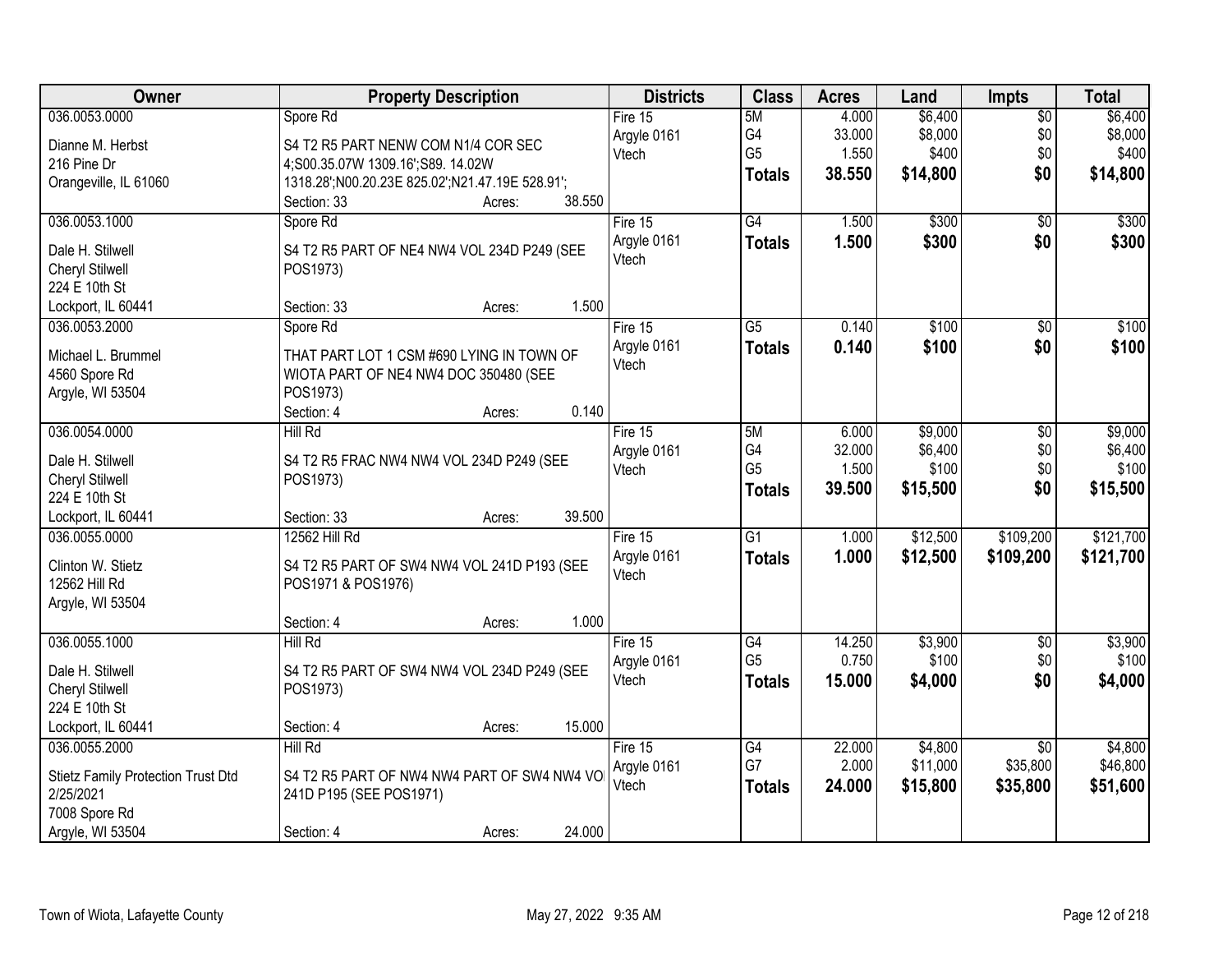| Owner                             |                                            | <b>Property Description</b> |        | <b>Districts</b> | <b>Class</b>    | <b>Acres</b> | Land     | <b>Impts</b>    | <b>Total</b> |
|-----------------------------------|--------------------------------------------|-----------------------------|--------|------------------|-----------------|--------------|----------|-----------------|--------------|
| 036.0056.0000                     |                                            |                             |        | Fire 15          | 5M              | 9.500        | \$14,300 | $\overline{50}$ | \$14,300     |
| David J. Stute                    | S4 T2 R5 SE4 NW4 VOL 231D P886             |                             |        | Argyle 0161      | G4              | 8.200        | \$2,700  | \$0             | \$2,700      |
| Margaret M. Rasch                 |                                            |                             |        | Vtech            | G <sub>5</sub>  | 22.300       | \$41,200 | \$0             | \$41,200     |
| 4760 Whiteside Rd                 |                                            |                             |        |                  | <b>Totals</b>   | 40.000       | \$58,200 | \$0             | \$58,200     |
| Argyle, WI 53504                  | Section: 4                                 | Acres:                      | 40.000 |                  |                 |              |          |                 |              |
| 036.0057.0000                     | 4760 Whiteside Rd                          |                             |        | Fire 15          | 5M              | 7.500        | \$11,500 | $\overline{50}$ | \$11,500     |
| David J. Stute                    | S4 T2 R5 NE4 SW4 VOL 231D P972 4758 & 4760 |                             |        | Argyle 0161      | G4              | 26.500       | \$5,700  | \$0             | \$5,700      |
| Margaret M. Rasch                 | <b>WHITESIDE RD</b>                        |                             |        | Vtech            | G <sub>5</sub>  | 4.000        | \$1,200  | \$0             | \$1,200      |
| 4760 Whiteside Rd                 |                                            |                             |        |                  | G7              | 2.000        | \$24,000 | \$168,700       | \$192,700    |
| Argyle, WI 53504                  | Section: 4                                 | Acres:                      | 40.000 |                  | <b>Totals</b>   | 40.000       | \$42,400 | \$168,700       | \$211,100    |
| 036.0058.0000                     | <b>Hill Rd</b>                             |                             |        | Fire 15          | 5M              | 14.000       | \$22,400 | \$0             | \$22,400     |
|                                   |                                            |                             |        | Argyle 0161      | G4              | 18.380       | \$4,100  | \$0             | \$4,100      |
| David J. Stute                    | S4 T2 R5 PART OF NW4 SW4 VOL 231D P972     |                             |        | Vtech            | G <sub>5</sub>  | 5.380        | \$2,300  | \$0             | \$2,300      |
| Margaret M. Rasch                 |                                            |                             |        |                  | <b>Totals</b>   | 37.760       | \$28,800 | \$0             | \$28,800     |
| 4760 Whiteside Rd                 |                                            |                             |        |                  |                 |              |          |                 |              |
| Argyle, WI 53504                  | Section: 4                                 | Acres:                      | 37.760 |                  |                 |              |          |                 |              |
| 036.0059.0000                     | <b>Hill Rd</b>                             |                             |        | Fire 15          | 5M              | 6.000        | \$9,600  | \$0             | \$9,600      |
| David J. Stute                    | S4 T2 R5 SW4 SW4 VOL 231D P972             |                             |        | Argyle 0161      | G4              | 32.500       | \$6,900  | \$0             | \$6,900      |
| Margaret M. Rasch                 |                                            |                             |        | Vtech            | G <sub>5</sub>  | 1.500        | \$100    | \$0             | \$100        |
| 4760 Whiteside Rd                 |                                            |                             |        |                  | <b>Totals</b>   | 40.000       | \$16,600 | \$0             | \$16,600     |
| Argyle, WI 53504                  | Section: 4                                 | Acres:                      | 40.000 |                  |                 |              |          |                 |              |
| 036.0059.1000                     | 12500 Hill Rd                              |                             |        | Fire 15          | $\overline{G1}$ | 2.240        | \$20,200 | \$133,200       | \$153,400    |
| Jeffrey G. Wilhelmson             | LOT 1 CSM #77 & ALSO LOT 1 CSM #277 BEING  |                             |        | Argyle 0161      | <b>Totals</b>   | 2.240        | \$20,200 | \$133,200       | \$153,400    |
| 12500 Hill Rd                     | PART OF NW4 SW4 DOC 337932                 |                             |        | Vtech            |                 |              |          |                 |              |
| Argyle, WI 53504                  |                                            |                             |        |                  |                 |              |          |                 |              |
|                                   | Section: 4                                 | Acres:                      | 2.240  |                  |                 |              |          |                 |              |
| 036.0060.0000                     | <b>Whiteside Rd</b>                        |                             |        | Fire $15$        | 5M              | 1.000        | \$1,600  | $\overline{50}$ | \$1,600      |
|                                   |                                            |                             |        | Argyle 0161      | G4              | 35.000       | \$6,500  | \$0             | \$6,500      |
| Gerrich Family Revoc Trust Dtd    | S4 T2 R5 SE4 SW4 VOL 232D P13              |                             |        | Vtech            | G <sub>5</sub>  | 4.000        | \$10,000 | \$0             | \$10,000     |
| 4/14/2020                         |                                            |                             |        |                  | <b>Totals</b>   | 40.000       | \$18,100 | \$0             | \$18,100     |
| c/o Gerrich Family Rvoc Trust Dtd |                                            |                             |        |                  |                 |              |          |                 |              |
| 4/14/2020<br>9015 S Ash Ave       | Section: 4                                 | Acres:                      | 40.000 |                  |                 |              |          |                 |              |
| Tempe, AZ 85284                   |                                            |                             |        |                  |                 |              |          |                 |              |
| 036.0061.0000                     | State Highway 78                           |                             |        | Fire $15$        | $\overline{G4}$ | 39.500       | \$6,300  | $\overline{50}$ | \$6,300      |
|                                   |                                            |                             |        | Argyle 0161      | G <sub>5</sub>  | 0.500        | \$200    | \$0             | \$200        |
| James A. Montgomery               | S4 T2 R5 NE4 SE4 VOL 220D P966             |                             |        | Vtech            | <b>Totals</b>   | 40.000       | \$6,500  | \$0             | \$6,500      |
| N15120 County Rd O                |                                            |                             |        |                  |                 |              |          |                 |              |
| Withee, WI 54498                  |                                            |                             |        |                  |                 |              |          |                 |              |
|                                   | Section: 4                                 | Acres:                      | 40.000 |                  |                 |              |          |                 |              |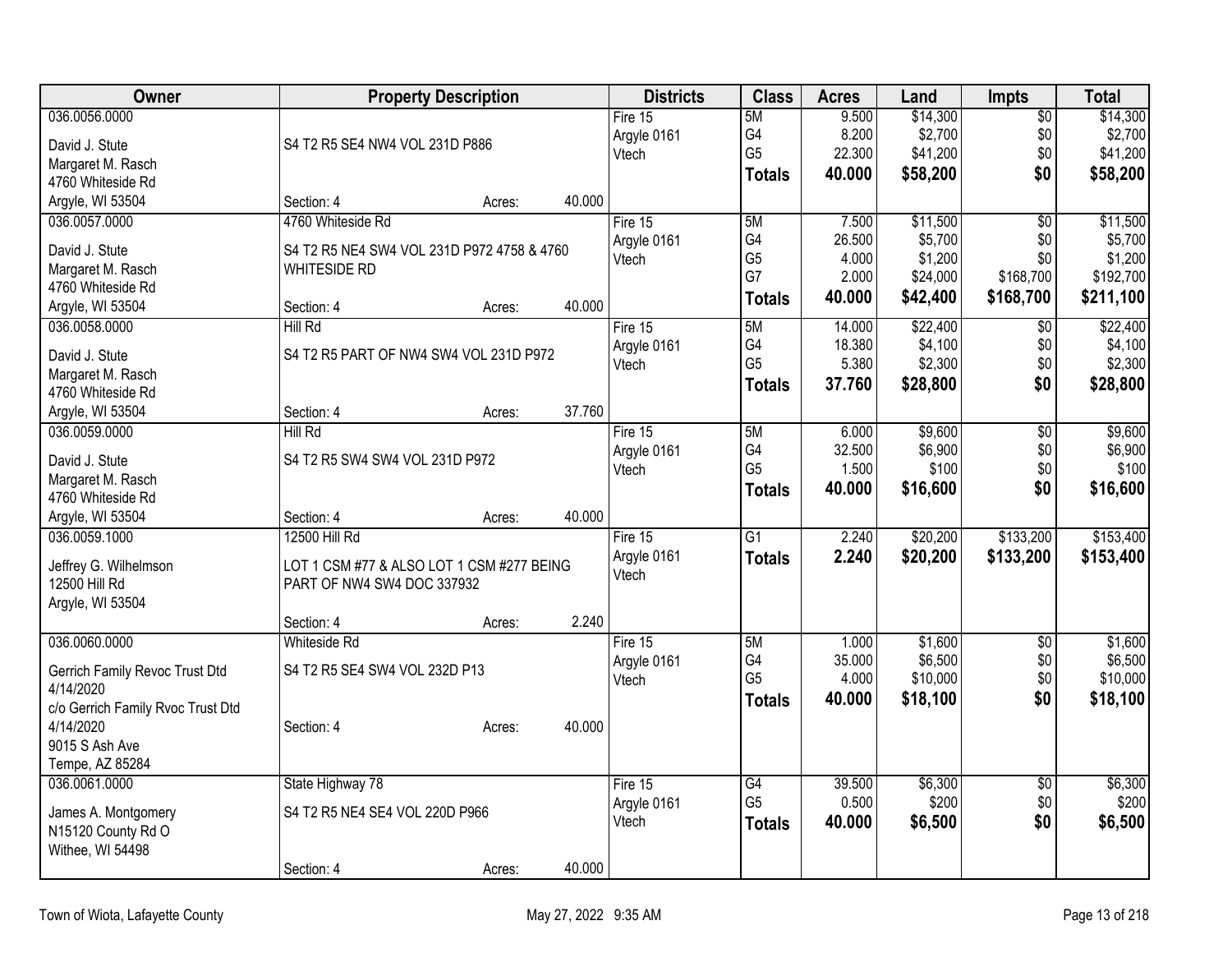| <b>Owner</b>                                  |                                              | <b>Property Description</b> |        | <b>Districts</b> | <b>Class</b>    | <b>Acres</b> | Land     | <b>Impts</b>    | <b>Total</b> |
|-----------------------------------------------|----------------------------------------------|-----------------------------|--------|------------------|-----------------|--------------|----------|-----------------|--------------|
| 036.0062.0000                                 | State Highway 78                             |                             |        | Fire $15$        | 5M              | 13.250       | \$21,200 | \$0             | \$21,200     |
| Lee E. Montgomery                             | S4 T2 R5 NW4 SE4 VOL 228D P16                |                             |        | Argyle 0161      | G4              | 26.750       | \$5,200  | \$0             | \$5,200      |
| Tamela S. Montgomery                          |                                              |                             |        | Vtech            | <b>Totals</b>   | 40.000       | \$26,400 | \$0             | \$26,400     |
| 4374 Whiteside Rd                             |                                              |                             |        |                  |                 |              |          |                 |              |
| Argyle, WI 53504                              | Section: 4                                   | Acres:                      | 40.000 |                  |                 |              |          |                 |              |
| 036.0063.0000                                 | State Highway 78                             |                             |        | Fire $15$        | G4              | 40.000       | \$7,500  | \$0             | \$7,500      |
|                                               | S4 T2 R5 SW4 SE4 VOL 228D P16                |                             |        | Argyle 0161      | <b>Totals</b>   | 40.000       | \$7,500  | \$0             | \$7,500      |
| Lee E. Montgomery                             |                                              |                             |        | Vtech            |                 |              |          |                 |              |
| Tamela S. Montgomery<br>4374 Whiteside Rd     |                                              |                             |        |                  |                 |              |          |                 |              |
| Argyle, WI 53504                              | Section: 4                                   | Acres:                      | 40.000 |                  |                 |              |          |                 |              |
| 036.0064.0000                                 | 11983 Sth 78                                 |                             |        | Fire 15          | G4              | 38.200       | \$6,500  | \$0             | \$6,500      |
|                                               |                                              |                             |        | Argyle 0161      | G <sub>5</sub>  | 0.300        | \$100    | \$0             | \$100        |
| James A. Montgomery                           | S4 T2 R5 SE4 SE4 VOL 220D P966               |                             |        | Vtech            | G7              | 1.500        | \$18,000 | \$121,500       | \$139,500    |
| N15120 County Rd O                            |                                              |                             |        |                  | Totals          | 40.000       | \$24,600 | \$121,500       | \$146,100    |
| Withee, WI 54498                              |                                              |                             |        |                  |                 |              |          |                 |              |
|                                               | Section: 4                                   | Acres:                      | 40.000 |                  |                 |              |          |                 |              |
| 036.0065.0000                                 | 5139 Spore Rd                                |                             |        | Fire 10          | $\overline{G4}$ | 0.460        | \$100    | \$0             | \$100        |
| John J. Kaczmarski                            | LOT 1 CSM 517 FRAC NE4 NE4 DOC 335124        |                             |        | Argyle 0161      | G <sub>5</sub>  | 2.000        | \$100    | \$0             | \$100        |
| Carol L. Kaczmarski                           |                                              |                             |        | Vtech            | G7              | 2.000        | \$24,000 | \$105,600       | \$129,600    |
| 36 Carriage House Ln                          |                                              |                             |        |                  | <b>Totals</b>   | 4.460        | \$24,200 | \$105,600       | \$129,800    |
| Orland Park, IL 60467                         | Section: 5                                   | Acres:                      | 4.460  |                  |                 |              |          |                 |              |
| 036.0065.1000                                 |                                              |                             |        | Fire $10$        | 5M              | 0.500        | \$800    | \$0             | \$800        |
|                                               |                                              |                             |        | Argyle 0161      | G4              | 31.390       | \$6,300  | \$0             | \$6,300      |
| John J. Kaczmarski<br>Carol L. Kaczmarski     | LOT 2 CSM 517 FRAC NE4 NE4 DOC 335124        |                             |        | Vtech            | G <sub>5</sub>  | 4.500        | \$8,900  | \$0             | \$8,900      |
|                                               |                                              |                             |        |                  | <b>Totals</b>   | 36.390       | \$16,000 | \$0             | \$16,000     |
| 36 Carriage House Ln<br>Orland Park, IL 60467 | Section: 5                                   | Acres:                      | 36.390 |                  |                 |              |          |                 |              |
| 036.0066.1000                                 | 5339 Spore Rd                                |                             |        | Fire 10          | G4              | 35.000       | \$7,000  | $\overline{50}$ | \$7,000      |
|                                               |                                              |                             |        | Argyle 0161      | G <sub>5</sub>  | 0.770        | \$100    | \$0             | \$100        |
| Donald W. Leinberger                          | S5 T2 R5 FRAC NW4 NE4 EXC N 43.60RDS OF W 11 |                             |        | Vtech            | G7              | 2.000        | \$24,000 | \$99,900        | \$123,900    |
| 5339 Spore Rd                                 | RDS VOL 209D P995 5339 & 5331 SPORE RD       |                             |        |                  | <b>Totals</b>   | 37.770       | \$31,100 | \$99,900        | \$131,000    |
| Argyle, WI 53504                              |                                              |                             |        |                  |                 |              |          |                 |              |
|                                               | Section: 5                                   | Acres:                      | 37.770 |                  |                 |              |          |                 |              |
| 036.0066.2000                                 | Spore Rd                                     |                             |        | Fire 10          | $\overline{G5}$ | 3.000        | \$1,300  | $\overline{50}$ | \$1,300      |
| Edwin L. Gratz                                | S5 T2 R5 N 43.60RDS OF W 11 RDS OF FRAC NW4  |                             |        | Argyle 0161      | <b>Totals</b>   | 3.000        | \$1,300  | \$0             | \$1,300      |
| 11241 Golf Course Rd                          | NE4 VOL 220D P155                            |                             |        | Vtech            |                 |              |          |                 |              |
| Darlington, WI 53530                          |                                              |                             |        |                  |                 |              |          |                 |              |
|                                               | Section: 5                                   | Acres:                      | 3.000  |                  |                 |              |          |                 |              |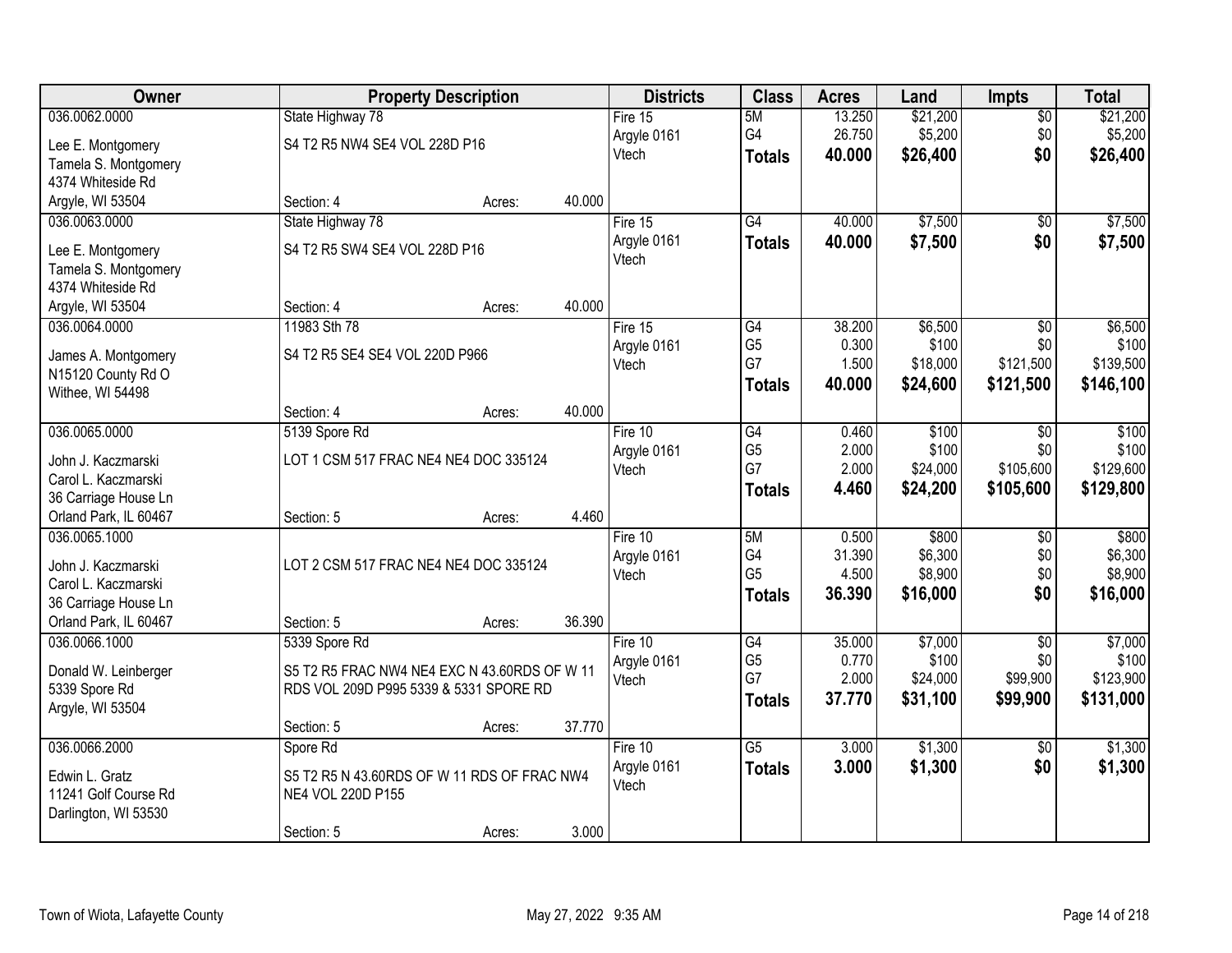| <b>Owner</b>                                                                       |                                                             | <b>Property Description</b> |        | <b>Districts</b>                  | <b>Class</b>                                       | <b>Acres</b>                       | Land                                       | <b>Impts</b>                  | <b>Total</b>                               |
|------------------------------------------------------------------------------------|-------------------------------------------------------------|-----------------------------|--------|-----------------------------------|----------------------------------------------------|------------------------------------|--------------------------------------------|-------------------------------|--------------------------------------------|
| 036.0067.0000<br>Donald W. Leinberger<br>5339 Spore Rd<br>Argyle, WI 53504         | S5 T2 R5 SW4 NE4 VOL 209D P995                              |                             |        | Fire $10$<br>Argyle 0161<br>Vtech | $\overline{G4}$<br>G <sub>5</sub><br><b>Totals</b> | 37.000<br>3.000<br>40,000          | \$7,400<br>\$7,500<br>\$14,900             | \$0<br>\$0<br>\$0             | \$7,400<br>\$7,500<br>\$14,900             |
|                                                                                    | Section: 5                                                  | Acres:                      | 40.000 |                                   |                                                    |                                    |                                            |                               |                                            |
| 036.0068.0000<br>John J. Kaczmarski<br>Carol L. Kaczmarski<br>36 Carriage House Ln | Spore Rd<br>S5 T2 R5 SE4 NE4 DOC 335124                     |                             |        | Fire 10<br>Argyle 0161<br>Vtech   | 5M<br>G4<br>G <sub>5</sub><br><b>Totals</b>        | 0.750<br>31.000<br>8.250<br>40.000 | \$1,200<br>\$6,200<br>\$18,300<br>\$25,700 | \$0<br>\$0<br>\$0<br>\$0      | \$1,200<br>\$6,200<br>\$18,300<br>\$25,700 |
| Orland Park, IL 60467<br>036.0069.0000                                             | Section: 5<br>5531 Spore Rd                                 | Acres:                      | 40.000 | Fire 10                           | G4                                                 | 40.000                             | \$8,300                                    | \$0                           | \$8,300                                    |
| Edwin L. Gratz<br>11241 Golf Course Rd<br>Darlington, WI 53530                     | S5 T2 R5 FRAC NE4 NW4 VOL 220D P155                         |                             |        | Argyle 0161<br>Vtech              | G <sub>5</sub><br><b>Totals</b>                    | 0.670<br>40.670                    | \$1,500<br>\$9,800                         | \$0<br>\$0                    | \$1,500<br>\$9,800                         |
|                                                                                    | Section: 5                                                  | Acres:                      | 40.670 |                                   |                                                    |                                    |                                            |                               |                                            |
| 036.0070.0000<br>Edwin L. Gratz<br>11241 Golf Course Rd<br>Darlington, WI 53530    | Spore Rd<br>S5 T2 R5 FRAC NW4 NW4 VOL 220D P155             |                             |        | Fire 10<br>Argyle 0161<br>Vtech   | 5M<br>G4<br>G <sub>5</sub><br><b>Totals</b>        | 5.500<br>34.320<br>0.750<br>40.570 | \$8,800<br>\$7,400<br>\$100<br>\$16,300    | \$0<br>\$0<br>\$0<br>\$0      | \$8,800<br>\$7,400<br>\$100<br>\$16,300    |
|                                                                                    | Section: 5                                                  | Acres:                      | 40.570 |                                   |                                                    |                                    |                                            |                               |                                            |
| 036.0071.0000<br>Edwin L. Gratz<br>11241 Golf Course Rd<br>Darlington, WI 53530    | S5 T2 R5 SW4 NW4 VOL 220D P155                              |                             |        | Fire $10$<br>Argyle 0161<br>Vtech | $\overline{G4}$<br><b>Totals</b>                   | 40.000<br>40.000                   | \$5,700<br>\$5,700                         | \$0<br>\$0                    | \$5,700<br>\$5,700                         |
| 036.0072.1000                                                                      | Section: 5<br>Spore Rd                                      | Acres:                      | 40.000 | Fire 10                           | 5M                                                 | 0.500                              | \$800                                      | $\sqrt{$0}$                   | \$800                                      |
| Edwin L. Gratz<br>11241 Golf Course Rd<br>Darlington, WI 53530                     | S5 T2 R5 N2 SE4 NW4 VOL 220D P155                           |                             |        | Argyle 0161<br>Vtech              | G4<br><b>Totals</b>                                | 19.500<br>20,000                   | \$4,100<br>\$4,900                         | \$0<br>\$0                    | \$4,100<br>\$4,900                         |
|                                                                                    | Section: 5                                                  | Acres:                      | 20.000 |                                   |                                                    |                                    |                                            |                               |                                            |
| 036.0072.2000<br>Donald W. Leinberger<br>5339 Spore Rd<br>Argyle, WI 53504         | Spore Rd<br>S5 T2 R5 S2 SE4 NW4 VOL 209D P995<br>Section: 5 | Acres:                      | 20.000 | Fire 10<br>Argyle 0161<br>Vtech   | 5M<br>G4<br><b>Totals</b>                          | 6.750<br>13.250<br>20.000          | \$10,800<br>\$2,600<br>\$13,400            | $\overline{50}$<br>\$0<br>\$0 | \$10,800<br>\$2,600<br>\$13,400            |
|                                                                                    |                                                             |                             |        |                                   |                                                    |                                    |                                            |                               |                                            |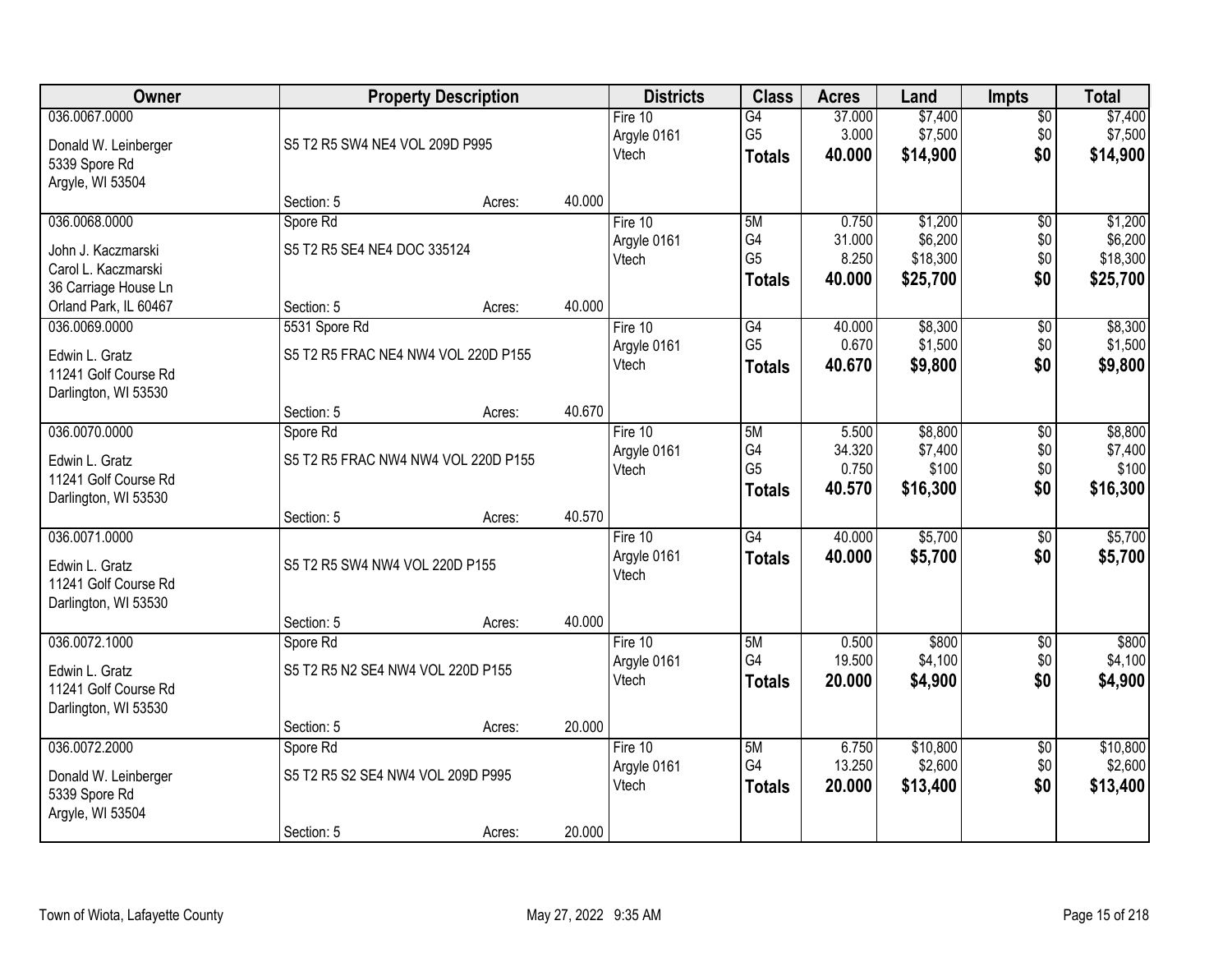| Owner                   |                                              | <b>Property Description</b> |        | <b>Districts</b> | <b>Class</b>    | <b>Acres</b> | Land     | <b>Impts</b>    | <b>Total</b> |
|-------------------------|----------------------------------------------|-----------------------------|--------|------------------|-----------------|--------------|----------|-----------------|--------------|
| 036.0073.0000           | <b>Whiteside Rd</b>                          |                             |        | Fire 10          | 5M              | 12.000       | \$18,000 | $\overline{50}$ | \$18,000     |
| Dale H. Stilwell        | S5 T2 R5 PART OF NE4 SW4 PART OF SE4 SW4 VOL |                             |        | Argyle 0161      | G4              | 21.270       | \$4,300  | \$0             | \$4,300      |
| <b>Cheryl Stilwell</b>  | 225D P716 & 233D P996                        |                             |        | Vtech            | G <sub>5</sub>  | 4.500        | \$1,800  | \$0             | \$1,800      |
| 224 E 10th St           |                                              |                             |        |                  | G7              | 0.250        | \$1,700  | \$1,400         | \$3,100      |
| Lockport, IL 60441      | Section: 5                                   | Acres:                      | 38.020 |                  | <b>Totals</b>   | 38.020       | \$25,800 | \$1,400         | \$27,200     |
| 036.0073.1000           | Whiteside Rd                                 |                             |        | Fire 10          | 5M              | 0.800        | \$1,300  | $\overline{50}$ | \$1,300      |
| Thomas Lentz            | S5 T2 R5 PART OF NE4 SW4 VOL 233D P981       |                             |        | Argyle 0161      | G4              | 0.700        | \$200    | \$0             | \$200        |
| 8940 Benoy Ct           |                                              |                             |        | Vtech            | <b>Totals</b>   | 1.500        | \$1,500  | \$0             | \$1,500      |
| Lakewood, IL 60014      |                                              |                             |        |                  |                 |              |          |                 |              |
|                         | Section: 5                                   | Acres:                      | 1.500  |                  |                 |              |          |                 |              |
| 036.0073.1100           | <b>Whiteside Rd</b>                          |                             |        | Fire 10          | G <sub>1</sub>  | 0.500        | \$3,500  | $\sqrt{6}$      | \$3,500      |
| Kenneth Kalinowski      | S5 T2 R5 PART OF NE4 SW4 VOL 234D P15        |                             |        | Argyle 0161      | <b>Totals</b>   | 0.500        | \$3,500  | \$0             | \$3,500      |
| 5479 Whiteside Rd       |                                              |                             |        | Vtech            |                 |              |          |                 |              |
| Argyle, WI 53504        |                                              |                             |        |                  |                 |              |          |                 |              |
|                         | Section: 5                                   | Acres:                      | 0.500  |                  |                 |              |          |                 |              |
| 036.0074.0000           | <b>Whiteside Rd</b>                          |                             |        | Fire 10          | $\overline{G4}$ | 40.000       | \$3,800  | \$0             | \$3,800      |
| Whoopy Hollow Land, LLC | S5 T2 R5 NW4 SW4 DOC 336097                  |                             |        | Darlington 1295  | <b>Totals</b>   | 40.000       | \$3,800  | \$0             | \$3,800      |
| 6062 Whiteside Rd       |                                              |                             |        | Vtech            |                 |              |          |                 |              |
| Argyle, WI 53504        |                                              |                             |        |                  |                 |              |          |                 |              |
|                         | Section: 5                                   | Acres:                      | 40.000 |                  |                 |              |          |                 |              |
| 036.0075.0000           | <b>Whiteside Rd</b>                          |                             |        | Fire $10$        | $\overline{G4}$ | 1.500        | \$100    | $\overline{50}$ | \$100        |
| Whoopy Hollow Land, LLC | S5 T2 R5 PART OF SW4 SW4 N OF ROAD DOC       |                             |        | Darlington 1295  | <b>Totals</b>   | 1.500        | \$100    | \$0             | \$100        |
| 6062 Whiteside Rd       | 336097                                       |                             |        | Vtech            |                 |              |          |                 |              |
| Argyle, WI 53504        |                                              |                             |        |                  |                 |              |          |                 |              |
|                         | Section: 5                                   | Acres:                      | 1.500  |                  |                 |              |          |                 |              |
| 036.0075.1000           | 5813 Whiteside Rd                            |                             |        | Fire 10          | 5M              | 6.150        | \$9,900  | $\overline{50}$ | \$9,900      |
| Todd A. Wells           | S5 T2 R5 PART OF SW4 SW4 S OF ROAD VOL 235D  |                             |        | Darlington 1295  | G4              | 28.500       | \$5,700  | \$0             | \$5,700      |
| Rosemarie Wells         | P799                                         |                             |        | Vtech            | G <sub>5</sub>  | 0.250        | \$100    | \$0             | \$100        |
| 5813 Whiteside Rd       |                                              |                             |        |                  | G7              | 3.600        | \$33,600 | \$149,400       | \$183,000    |
| Argyle, WI 53504        | Section: 5                                   | Acres:                      | 38.500 |                  | <b>Totals</b>   | 38.500       | \$49,300 | \$149,400       | \$198,700    |
| 036.0076.0000           | 5479 Whiteside Rd                            |                             |        | Fire $10$        | G4              | 3.000        | \$600    | $\overline{30}$ | \$600        |
| Kenneth Kalinowski      | S5 T2 R5 PART OF SE4 SW4 VOL 234D P15 (SEE   |                             |        | Argyle 0161      | G7              | 2.000        | \$11,000 | \$101,900       | \$112,900    |
| 5479 Whiteside Rd       | POS1977)                                     |                             |        | Vtech            | <b>Totals</b>   | 5.000        | \$11,600 | \$101,900       | \$113,500    |
| Argyle, WI 53504        |                                              |                             |        |                  |                 |              |          |                 |              |
|                         | Section: 5                                   | Acres:                      | 5.000  |                  |                 |              |          |                 |              |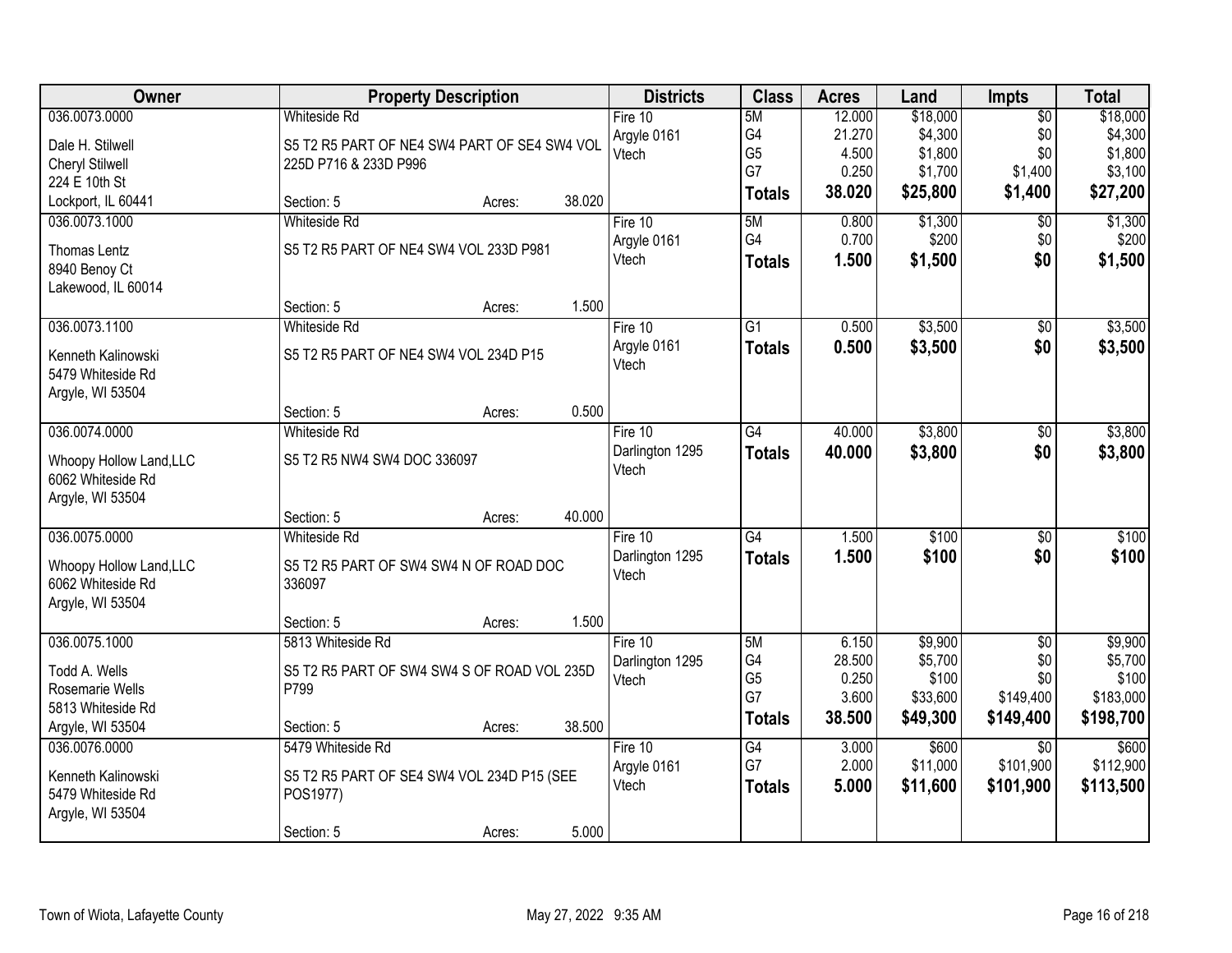| Owner                                   | <b>Property Description</b>                 |                  | <b>Districts</b>       | <b>Class</b>         | <b>Acres</b>   | Land           | Impts             | <b>Total</b>   |
|-----------------------------------------|---------------------------------------------|------------------|------------------------|----------------------|----------------|----------------|-------------------|----------------|
| 036.0076.1000                           | 5645 Whiteside Rd                           |                  | Fire $10$              | 5M                   | 7.200          | \$11,500       | $\overline{30}$   | \$11,500       |
| Thomas Lentz                            | S5 T2 R5 PART OF SE4 SW4 VOL 233D P738 (SEE |                  | Argyle 0161            | G <sub>1</sub>       | 1.500          | \$15,800       | \$95,600          | \$111,400      |
| 8940 Benoy Ct                           | POS1977)                                    |                  | Vtech                  | G4                   | 26.300         | \$5,300        | \$0               | \$5,300        |
| Lakewood, IL 60014                      |                                             |                  |                        | <b>Totals</b>        | 35.000         | \$32,600       | \$95,600          | \$128,200      |
|                                         | Section: 5                                  | 35.000<br>Acres: |                        |                      |                |                |                   |                |
| 036.0077.0000                           | <b>Hill Rd</b>                              |                  | Fire 10                | G4                   | 12.000         | \$3,900        | \$0               | \$3,900        |
| Nancy C. Bingaman                       | S5 T2 R5 NE4 SE4 VOL 223D P796              |                  | Argyle 0161            | W <sub>6</sub>       | 28.000         | (\$44,800)     | \$0               | \$0            |
| 5007 Whiteside Rd                       |                                             |                  | Vtech                  | <b>Totals</b>        | 40.000         | \$3,900        | \$0               | \$3,900        |
| Argyle, WI 53504                        |                                             |                  |                        |                      |                |                |                   |                |
|                                         | Section: 5                                  | 40.000<br>Acres: |                        |                      |                |                |                   |                |
| 036.0078.0000                           | <b>Whiteside Rd</b>                         |                  | Fire 10                | 5M                   | 14.750         | \$23,600       | $\overline{50}$   | \$23,600       |
| Dale H. Stilwell                        | S5 T2 R5 PART OF NW4 SE4 VOL 225D P716      |                  | Argyle 0161            | G4                   | 13.030         | \$3,500        | \$0               | \$3,500        |
| <b>Cheryl Stilwell</b>                  |                                             |                  | Vtech                  | G <sub>5</sub>       | 9.750          | \$5,200        | \$0               | \$5,200        |
| 224 E 10th St                           |                                             |                  |                        | G7                   | 0.250          | \$1,400        | \$3,900           | \$5,300        |
| Lockport, IL 60441                      | Section: 5                                  | 37.780<br>Acres: |                        | <b>Totals</b>        | 37.780         | \$33,700       | \$3,900           | \$37,600       |
| 036.0078.1000                           | Whiteside Rd                                |                  | Fire 10                | G4                   | 1.220          | \$300          | \$0               | \$300          |
|                                         |                                             |                  | Argyle 0161            | G <sub>5</sub>       | 0.500          | \$100          | \$0               | \$100          |
| Kenneth Kalinowski<br>5479 Whiteside Rd | S5 T2 R5 PART OF NW4 SE4 VOL 234D P15       |                  | Vtech                  | <b>Totals</b>        | 1.720          | \$400          | \$0               | \$400          |
| Argyle, WI 53504                        |                                             |                  |                        |                      |                |                |                   |                |
|                                         | Section: 5                                  | 1.720<br>Acres:  |                        |                      |                |                |                   |                |
| 036.0079.0000                           | Whiteside Rd                                |                  | Fire 10                | $\overline{G4}$      | 35.300         | \$7,100        | $\overline{50}$   | \$7,100        |
|                                         |                                             |                  | Argyle 0161            | G <sub>5</sub>       | 2.500          | \$3,900        | \$0               | \$3,900        |
| Kenneth Kalinowski                      | S5 T2 R5 PART OF SW4 SE4 VOL 234D P15 (SEE  |                  | Vtech                  | <b>Totals</b>        | 37.800         | \$11,000       | \$0               | \$11,000       |
| 5479 Whiteside Rd                       | POS1977)                                    |                  |                        |                      |                |                |                   |                |
| Argyle, WI 53504                        |                                             |                  |                        |                      |                |                |                   |                |
|                                         | Section: 5                                  | 37.800<br>Acres: |                        |                      |                |                |                   |                |
| 036.0079.1000                           |                                             |                  | Fire 10<br>Argyle 0161 | G4                   | 2.200<br>2.200 | \$400<br>\$400 | $\sqrt{6}$<br>\$0 | \$400<br>\$400 |
| Thomas Lentz                            | S5 T2 R5 PART OF SW4 SE4 VOL 233D P738 (SEE |                  | Vtech                  | <b>Totals</b>        |                |                |                   |                |
| 8940 Benoy Ct                           | POS1977)                                    |                  |                        |                      |                |                |                   |                |
| Lakewood, IL 60014                      |                                             |                  |                        |                      |                |                |                   |                |
|                                         | Section: 5                                  | 2.200<br>Acres:  |                        |                      |                |                |                   |                |
| 036.0080.0000                           | 5007 Whiteside Rd                           |                  | Fire $10$              | G4                   | 18.000         | \$2,500        | $\overline{50}$   | \$2,500        |
| Nancy C. Bingaman                       | S5 T2 R5 SE4 SE4 VOL 223D P796              |                  | Argyle 0161            | G <sub>5</sub>       | 3.000          | \$200          | \$0               | \$200          |
| 5007 Whiteside Rd                       |                                             |                  | Vtech                  | G7<br>W <sub>6</sub> | 2.000          | \$24,000       | \$153,400         | \$177,400      |
| Argyle, WI 53504                        |                                             |                  |                        |                      | 17.000         | (\$27,200)     | \$0               | \$0            |
|                                         | Section: 5                                  | 40.000<br>Acres: |                        | <b>Totals</b>        | 40.000         | \$26,700       | \$153,400         | \$180,100      |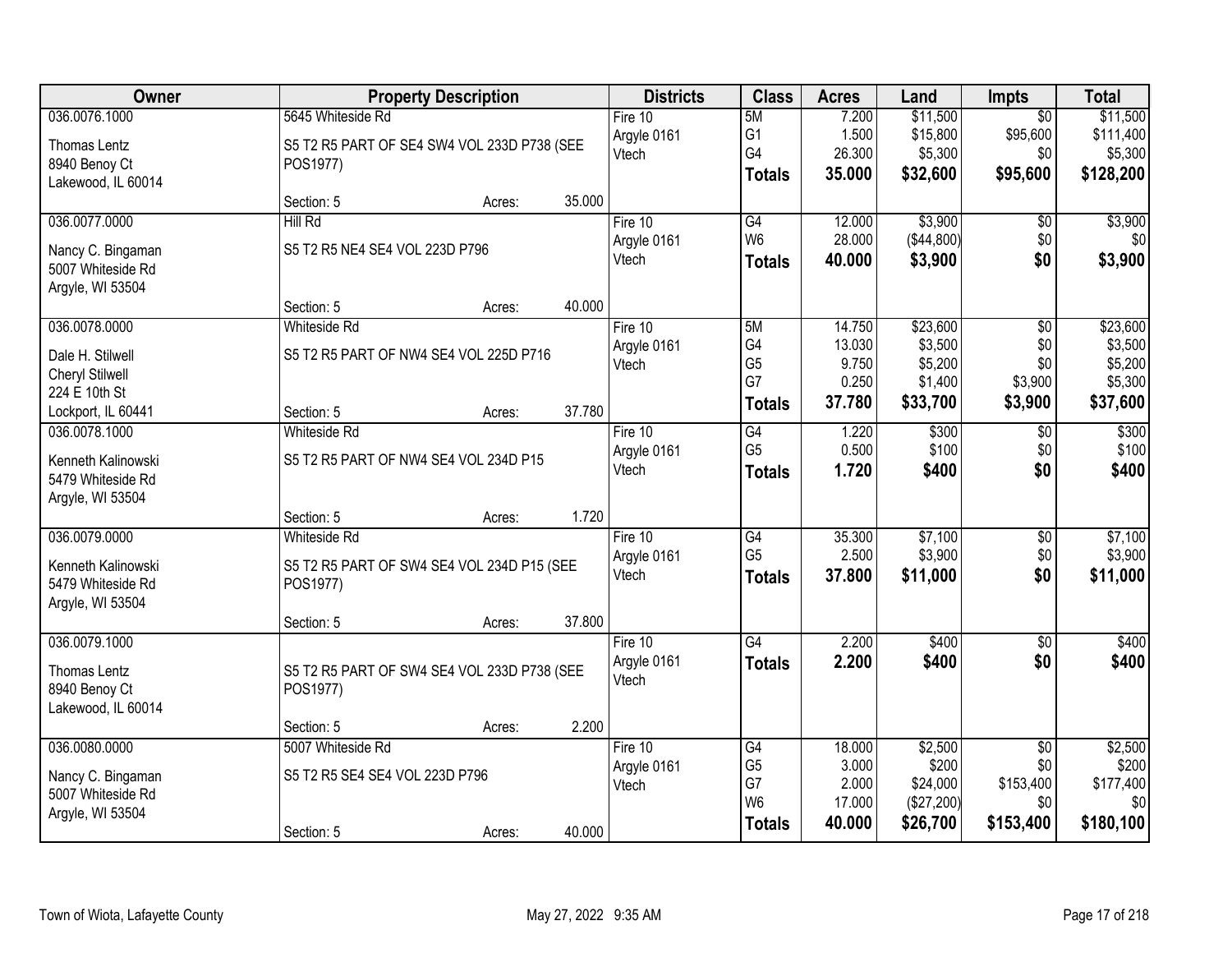| 036.0081.0000<br>\$4,300<br>Spore Rd<br>Fire $10$<br>G4<br>38.260<br>$\overline{50}$<br>1.250<br>G <sub>5</sub><br>\$200<br>\$0<br>Argyle 0161<br>S6 T2 R5 PART OF NE4 NE4 DOC 340556<br>Denure Living Trust Dated May 1,2014 | \$4,300<br>\$200 |
|-------------------------------------------------------------------------------------------------------------------------------------------------------------------------------------------------------------------------------|------------------|
|                                                                                                                                                                                                                               |                  |
|                                                                                                                                                                                                                               |                  |
| \$0<br>Vtech<br>39.510<br>\$4,500<br><b>Totals</b><br>c/o The Denure Living Trust                                                                                                                                             | \$4,500          |
| 6569 Spore Rd                                                                                                                                                                                                                 |                  |
| 39.510<br>Argyle, WI 53504-9545<br>Section: 31<br>Acres:                                                                                                                                                                      |                  |
| \$8,900<br>Spore Rd<br>$\overline{G4}$<br>38.330<br>036.0082.0000<br>Fire 10<br>\$0                                                                                                                                           | \$8,900          |
| G <sub>5</sub><br>\$100<br>\$0<br>1.000<br>Argyle 0161<br>S6 T2 R5 FRAC NW4 NE4 DOC 340556                                                                                                                                    | \$100            |
| Denure Living Trust Dated May 1,2014<br>\$0<br>Vtech<br>39.330<br>\$9,000<br><b>Totals</b><br>c/o The Denure Living Trust                                                                                                     | \$9,000          |
| 6569 Spore Rd                                                                                                                                                                                                                 |                  |
| 39.330<br>Argyle, WI 53504-9545<br>Section: 31<br>Acres:                                                                                                                                                                      |                  |
| \$7,400<br>036.0083.0000<br>$\overline{G4}$<br>40.000<br>Fire 10<br>\$0                                                                                                                                                       | \$7,400          |
| \$0<br>Argyle 0161<br>40.000<br>\$7,400<br><b>Totals</b>                                                                                                                                                                      | \$7,400          |
| S6 T2 R5 SW4 NE4 DOC 340556<br>Denure Living Trust Dated May 1,2014<br>Vtech                                                                                                                                                  |                  |
| c/o The Denure Living Trust                                                                                                                                                                                                   |                  |
| 6569 Spore Rd                                                                                                                                                                                                                 |                  |
| 40.000<br>Section: 6<br>Argyle, WI 53504-9545<br>Acres:                                                                                                                                                                       |                  |
| 20.000<br>\$3,800<br>036.0084.1000<br>Fire 10<br>G4<br>Spore Rd<br>\$0                                                                                                                                                        | \$3,800          |
| Argyle 0161<br>20.000<br>\$3,800<br>\$0<br><b>Totals</b><br>S6 T2 R5 W2 SE4 NE4 DOC 336097<br>Whoopy Hollow Land, LLC<br>Vtech                                                                                                | \$3,800          |
| 6062 Whiteside Rd                                                                                                                                                                                                             |                  |
| Argyle, WI 53504                                                                                                                                                                                                              |                  |
| 20.000<br>Section: 6<br>Acres:                                                                                                                                                                                                |                  |
| 036.0084.2000<br>5M<br>3.000<br>\$4,800<br>Fire 10<br>$\overline{50}$                                                                                                                                                         | \$4,800          |
| G4<br>17.000<br>\$3,400<br>\$0<br>Argyle 0161<br>S6 T2 R5 E2 SE4 NE4 DOC 336097<br>Whoopy Hollow Land, LLC                                                                                                                    | \$3,400          |
| 20.000<br>\$8,200<br>\$0<br>Vtech<br><b>Totals</b><br>6062 Whiteside Rd                                                                                                                                                       | \$8,200          |
| Argyle, WI 53504                                                                                                                                                                                                              |                  |
| 20.000<br>Section: 6<br>Acres:                                                                                                                                                                                                |                  |
| G4<br>036.0085.0000<br>Fire 10<br>36.000<br>\$8,400<br>$\sqrt{6}$<br>Spore Rd                                                                                                                                                 | \$8,400          |
| G <sub>5</sub><br>3.150<br>\$3,000<br>\$0<br>Argyle 0161<br>S6 T2 R5 FRAC NE4 NW4 DOC 340556<br>Denure Living Trust Dated May 1,2014                                                                                          | \$3,000          |
| 39.150<br>\$11,400<br>\$0<br>Vtech<br><b>Totals</b><br>c/o The Denure Living Trust                                                                                                                                            | \$11,400         |
| 6569 Spore Rd                                                                                                                                                                                                                 |                  |
| Argyle, WI 53504-9545<br>39.150<br>Section: 31<br>Acres:                                                                                                                                                                      |                  |
| 036.0086.1000<br>$\overline{G1}$<br>\$10,600<br>\$95,600<br>12993 North Rd<br>Fire $10$<br>0.770                                                                                                                              | \$106,200        |
| 0.770<br>\$10,600<br>\$95,600<br>Argyle 0161<br><b>Totals</b>                                                                                                                                                                 | \$106,200        |
| Rudy Gebhardt<br>S6 T2 R5 N 150 FT PF E 224 FT OF FRAC NW4 NW4<br>Vtech<br>12993 North Rd<br>VOL 216D P853-854                                                                                                                |                  |
| Argyle, WI 53504                                                                                                                                                                                                              |                  |
| 0.770<br>Section: 31<br>Acres:                                                                                                                                                                                                |                  |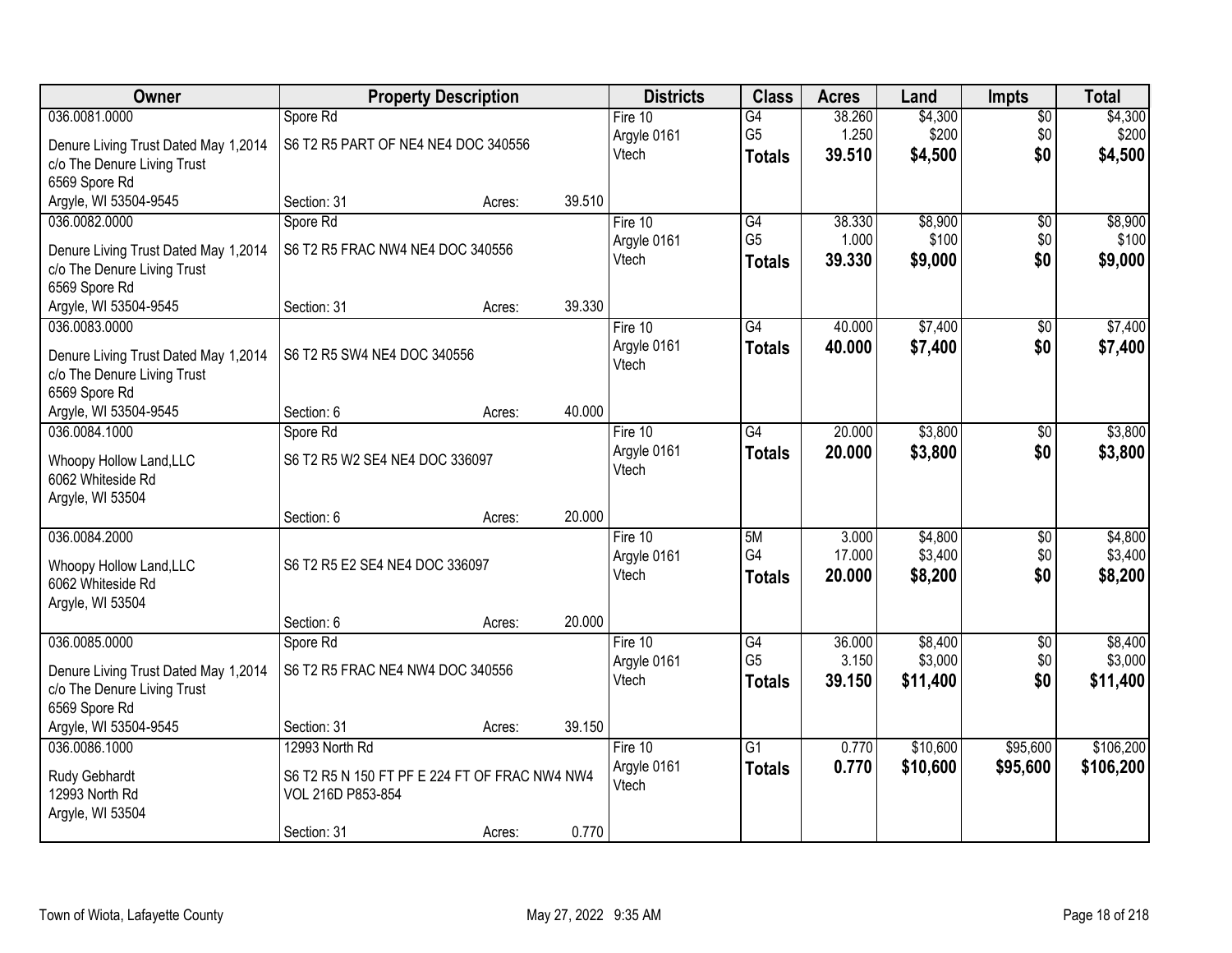| Owner                                | <b>Property Description</b>                   | <b>Districts</b> | <b>Class</b>          | <b>Acres</b>    | Land             | Impts           | <b>Total</b>     |
|--------------------------------------|-----------------------------------------------|------------------|-----------------------|-----------------|------------------|-----------------|------------------|
| 036.0086.2000                        | 12761 North Rd                                | Fire 10          | $\overline{G4}$       | 37.000          | \$7,400          | $\overline{50}$ | \$7,400          |
| Frank M. Dearth                      | S6 T2 R5 FRAC NW4 NW4 EXC N 150FT OF E 224FT  | Argyle 0161      | G <sub>5</sub>        | 1.730           | \$100            | \$0             | \$100            |
| c/o Frank Dearth                     | & .25A IN NE COR OF FRAC SW4 NW4 VOL 230D P75 | Vtech            | G7                    | 2.000           | \$24,000         | \$70,800        | \$94,800         |
| 12761 North Rd                       |                                               |                  | <b>Totals</b>         | 40.730          | \$31,500         | \$70,800        | \$102,300        |
| Argyle, WI 53504                     | 40.730<br>Section: 31<br>Acres:               |                  |                       |                 |                  |                 |                  |
| 036.0087.0000                        | 12579 North Rd                                | Fire 10          | G4                    | 38.780          | \$6,800          | $\overline{50}$ | \$6,800          |
|                                      |                                               | Argyle 0161      | G <sub>5</sub>        | 1.000           | \$100            | \$0             | \$100            |
| Richard Flannery                     | S6 T2 R5 FRAC SW4 NW4 EXC .25A IN NE COR. VOL | Vtech            | G7                    | 2.000           | \$24,000         | \$48,600        | \$72,600         |
| 12579 North Rd                       | 209D P642                                     |                  | <b>Totals</b>         | 41.780          | \$30,900         | \$48,600        | \$79,500         |
| Argyle, WI 53504                     |                                               |                  |                       |                 |                  |                 |                  |
|                                      | 41.780<br>Section: 6<br>Acres:                |                  |                       |                 |                  |                 |                  |
| 036.0088.0000                        | 6569 Spore Rd                                 | Fire 10          | G4                    | 35.200          | \$5,200          | \$0             | \$5,200          |
| Denure Living Trust Dated May 1,2014 | S6 T2 R5 SE4 NW4 DOC 340556                   | Argyle 0161      | G <sub>5</sub>        | 1.000           | \$100            | \$0             | \$100            |
| c/o The Denure Living Trust          |                                               | Vtech            | G7                    | 3.800           | \$34,800         | \$182,100       | \$216,900        |
| 6569 Spore Rd                        |                                               |                  | <b>Totals</b>         | 40.000          | \$40,100         | \$182,100       | \$222,200        |
| Argyle, WI 53504-9545                | 40.000<br>Section: 6<br>Acres:                |                  |                       |                 |                  |                 |                  |
| 036.0089.0000                        | North Rd                                      | Fire 10          | G4                    | 39.000          | \$6,400          | $\sqrt[6]{}$    | \$6,400          |
|                                      |                                               | Argyle 0161      | G <sub>5</sub>        | 1.000           | \$100            | \$0             | \$100            |
| Denure Living Trust Dated May 1,2014 | S6 T2 R5 NE4 SW4 DOC 340556                   | Vtech            | <b>Totals</b>         | 40.000          | \$6,500          | \$0             | \$6,500          |
| c/o The Denure Living Trust          |                                               |                  |                       |                 |                  |                 |                  |
| 6569 Spore Rd                        | 40.000<br>Section: 6                          |                  |                       |                 |                  |                 |                  |
| Argyle, WI 53504-9545                | Acres:<br>North Rd                            |                  |                       |                 |                  |                 |                  |
| 036.0090.0000                        |                                               | Fire $10$        | $\overline{G2}$<br>G4 | 1.250           | \$14,100         | $\overline{50}$ | \$14,100         |
| <b>Richard Flannery</b>              | S6 T2 R5 FRAC NW4 SW4 VOL 209D P642           | Argyle 0161      | G <sub>5</sub>        | 39.440<br>1.000 | \$6,800<br>\$100 | \$0<br>\$0      | \$6,800<br>\$100 |
| 12579 North Rd                       |                                               | Vtech            |                       |                 |                  |                 |                  |
| Argyle, WI 53504                     |                                               |                  | <b>Totals</b>         | 41.690          | \$21,000         | \$0             | \$21,000         |
|                                      | 41.690<br>Section: 6<br>Acres:                |                  |                       |                 |                  |                 |                  |
| 036.0091.1000                        | 12175 North Rd                                | Fire 10          | $\overline{G2}$       | 2.750           | \$22,600         | $\overline{50}$ | \$22,600         |
| <b>Richard Flannery</b>              | THAT PART SW? SW? LYING NORTH & WEST OF       | Argyle 0161      | G <sub>5</sub>        | 0.500           | \$1,200          | \$0             | \$1,200          |
| 12579 North Rd                       | HWY & DESCR AS FOLLOWS: BEG AT A POINT IN     | Vtech            | <b>Totals</b>         | 3.250           | \$23,800         | \$0             | \$23,800         |
| Argyle, WI 53504                     | MIDDLE OF SAID HWY, 350 FT SOUTH OF NWCOR     |                  |                       |                 |                  |                 |                  |
|                                      | 3.250<br>Section: 6<br>Acres:                 |                  |                       |                 |                  |                 |                  |
| 036.0091.2000                        | 12100 North Rd                                | Fire $10$        | 5M                    | 9.000           | \$14,400         | $\overline{50}$ | \$14,400         |
|                                      |                                               | Argyle 0161      | G4                    | 8.500           | \$1,700          | \$0             | \$1,700          |
| James L. Gratz                       | SW? SW? EXC THAT PART LYING NORTH OF CREEK    | Vtech            | G <sub>5</sub>        | 3.240           | \$1,300          | \$0             | \$1,300          |
| <b>Therese Gratz</b>                 |                                               |                  | <b>Totals</b>         | 20.740          | \$17,400         | \$0             | \$17,400         |
| 10731 Golf Course Rd                 |                                               |                  |                       |                 |                  |                 |                  |
| Darlington, WI 53530                 | 20.740<br>Section: 6<br>Acres:                |                  |                       |                 |                  |                 |                  |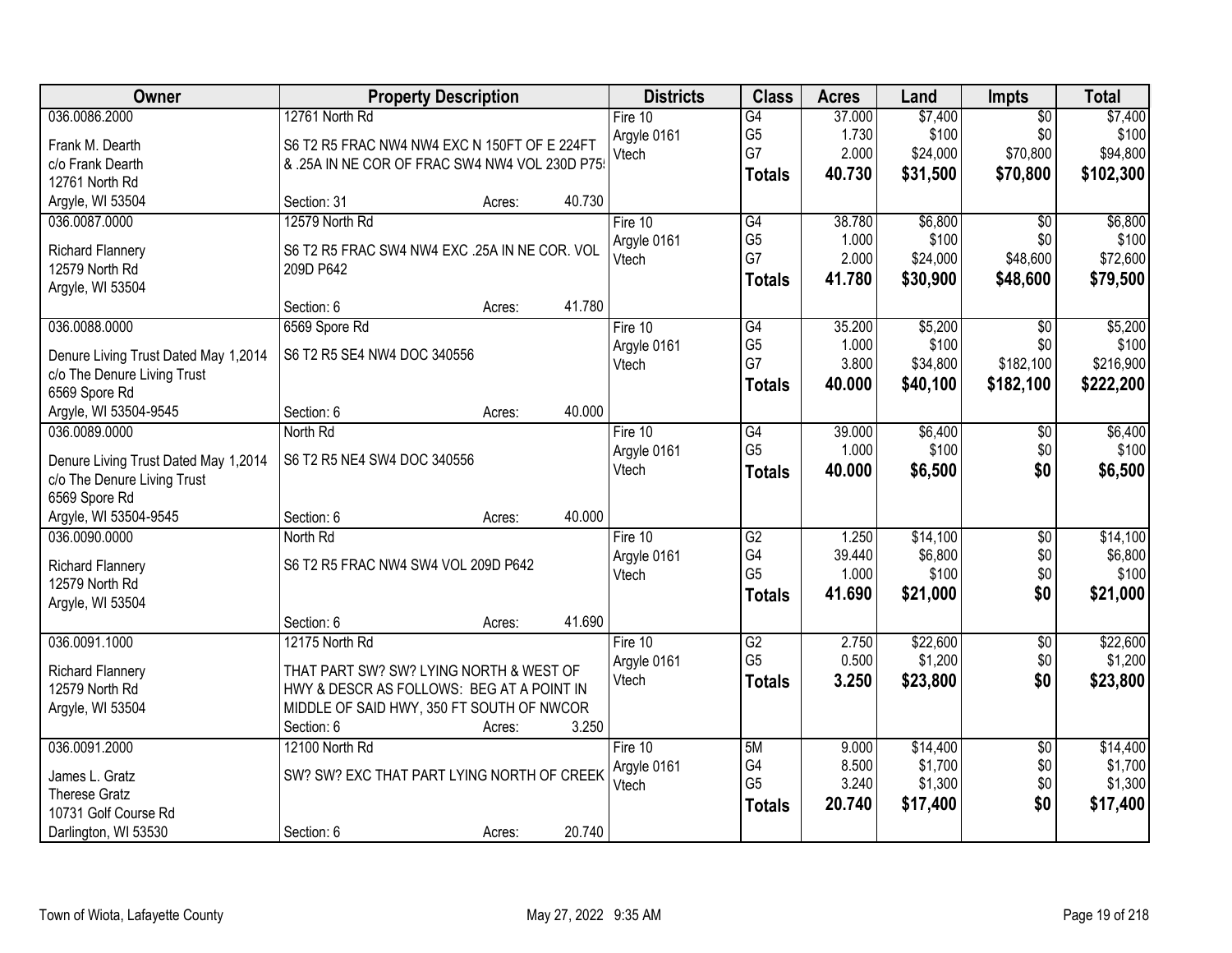| Owner                                                                                                                          |                                                                                                                                                     | <b>Property Description</b> |        | <b>Districts</b>                    | <b>Class</b>                                             | <b>Acres</b>                      | Land                                        | <b>Impts</b>                         | <b>Total</b>                                  |
|--------------------------------------------------------------------------------------------------------------------------------|-----------------------------------------------------------------------------------------------------------------------------------------------------|-----------------------------|--------|-------------------------------------|----------------------------------------------------------|-----------------------------------|---------------------------------------------|--------------------------------------|-----------------------------------------------|
| 036.0091.3000                                                                                                                  | North Rd                                                                                                                                            |                             |        | Fire 10                             | $\overline{X4}$                                          | 0.750                             | $\overline{50}$                             | $\overline{50}$                      | $\sqrt{30}$                                   |
| Town of Wiota<br>Unknown<br>South Wayne, WI 53587                                                                              | PART SW? SW? COM SWCOR SAID SW?;N00?00'00"E<br>ALG WLI SAID SW?, 924.69';N73?23'04"E 372.83' TO<br>POB;NELY (R=458.01';CH=N63?48'12"E<br>Section: 6 | Acres:                      | 0.750  | Argyle 0161<br>Vtech                | <b>Totals</b>                                            | 0.750                             | \$0                                         | \$0                                  | \$0                                           |
| 036.0091.4000                                                                                                                  | North Rd                                                                                                                                            |                             |        | Fire 10                             | 5M                                                       | 1.000                             | \$1,600                                     | $\overline{50}$                      | \$1,600                                       |
| Gratz Bros, LLC<br>11575 Golf Course Rd<br>Darlington, WI 53530-9602                                                           | THAT PART OF THE FOLLOWING LYING NORTH OF<br>CREEK: SW? SW? EXC THAT PART IN NWCOR<br>WHICH LIES NORTH & WEST OF HWY & IS DESCR AS<br>Section: 6    | Acres:                      | 11.500 | Argyle 0161<br>Vtech                | G4<br>G <sub>5</sub><br><b>Totals</b>                    | 7.000<br>3.500<br>11.500          | \$2,300<br>\$1,500<br>\$5,400               | \$0<br>\$0<br>\$0                    | \$2,300<br>\$1,500<br>\$5,400                 |
| 036.0092.0000                                                                                                                  | North Rd                                                                                                                                            |                             |        | Fire 10                             | 5M                                                       | 12.000                            | \$19,200                                    | $\overline{50}$                      | \$19,200                                      |
| Samuel L. Stoltzfus<br>Arie S. Stoltzfus<br>6420 Whiteside Rd                                                                  | S6 T2 R5 SE4 SW4 & PART OF SW4 SW4 AS DESCR<br>IN DOC 351080 (SEE POS1978)                                                                          |                             |        | Argyle 0161<br>Vtech                | G4<br><b>Totals</b>                                      | 33.120<br>45.120                  | \$7,600<br>\$26,800                         | \$0<br>\$0                           | \$7,600<br>\$26,800                           |
| Argyle, WI 53504                                                                                                               | Section: 6                                                                                                                                          | Acres:                      | 45.120 |                                     |                                                          |                                   |                                             |                                      |                                               |
| 036.0093.1000<br>Whoopy Hollow Land, LLC<br>6062 Whiteside Rd<br>Argyle, WI 53504                                              | Whiteside Rd<br>S6 T2 R5 E2 NE4 SE4 DOC 336097                                                                                                      |                             |        | Fire 10<br>Darlington 1295<br>Vtech | $\overline{G4}$<br>G <sub>5</sub><br><b>Totals</b>       | 19.500<br>0.500<br>20.000         | \$3,900<br>\$100<br>\$4,000                 | \$0<br>\$0<br>\$0                    | \$3,900<br>\$100<br>\$4,000                   |
|                                                                                                                                | Section: 6                                                                                                                                          | Acres:                      | 20.000 |                                     |                                                          |                                   |                                             |                                      |                                               |
| 036.0093.2000<br>Whoopy Hollow Land, LLC<br>6062 Whiteside Rd<br>Argyle, WI 53504                                              | 6062 Whiteside Rd<br>S6 T2 R5 W2 NE4 SE4 DOC 336097                                                                                                 |                             |        | Fire 10<br>Argyle 0161<br>Vtech     | $\overline{G1}$<br>G4<br>G <sub>5</sub><br><b>Totals</b> | 8.000<br>5.000<br>7.000<br>20.000 | \$47,800<br>\$1,000<br>\$11,400<br>\$60,200 | \$138,000<br>\$0<br>\$0<br>\$138,000 | \$185,800<br>\$1,000<br>\$11,400<br>\$198,200 |
|                                                                                                                                | Section: 6                                                                                                                                          | Acres:                      | 20.000 |                                     |                                                          |                                   |                                             |                                      |                                               |
| 036.0094.0000<br>Whoopy Hollow Land, LLC<br>6062 Whiteside Rd<br>Argyle, WI 53504                                              | Whiteside Rd<br>S6 T2 R5 E18A NW4 SE4 DOC 336097                                                                                                    |                             |        | Fire 10<br>Argyle 0161<br>Vtech     | 5M<br>G4<br><b>Totals</b>                                | 3.750<br>14.250<br>18.000         | \$6,000<br>\$3,400<br>\$9,400               | \$0<br>\$0<br>\$0                    | \$6,000<br>\$3,400<br>\$9,400                 |
|                                                                                                                                | Section: 6                                                                                                                                          | Acres:                      | 18.000 |                                     |                                                          |                                   |                                             |                                      |                                               |
| 036.0094.2000<br>Denure Living Trust Dated May 1,2014<br>c/o The Denure Living Trust<br>6569 Spore Rd<br>Argyle, WI 53504-9545 | Whiteside Rd<br>S6 T2 R5 W 22A NW4 SE4 DOC 340556<br>Section: 6                                                                                     | Acres:                      | 22.000 | Fire $10$<br>Argyle 0161<br>Vtech   | $\overline{G4}$<br><b>Totals</b>                         | 22.000<br>22.000                  | \$2,300<br>\$2,300                          | $\overline{30}$<br>\$0               | \$2,300<br>\$2,300                            |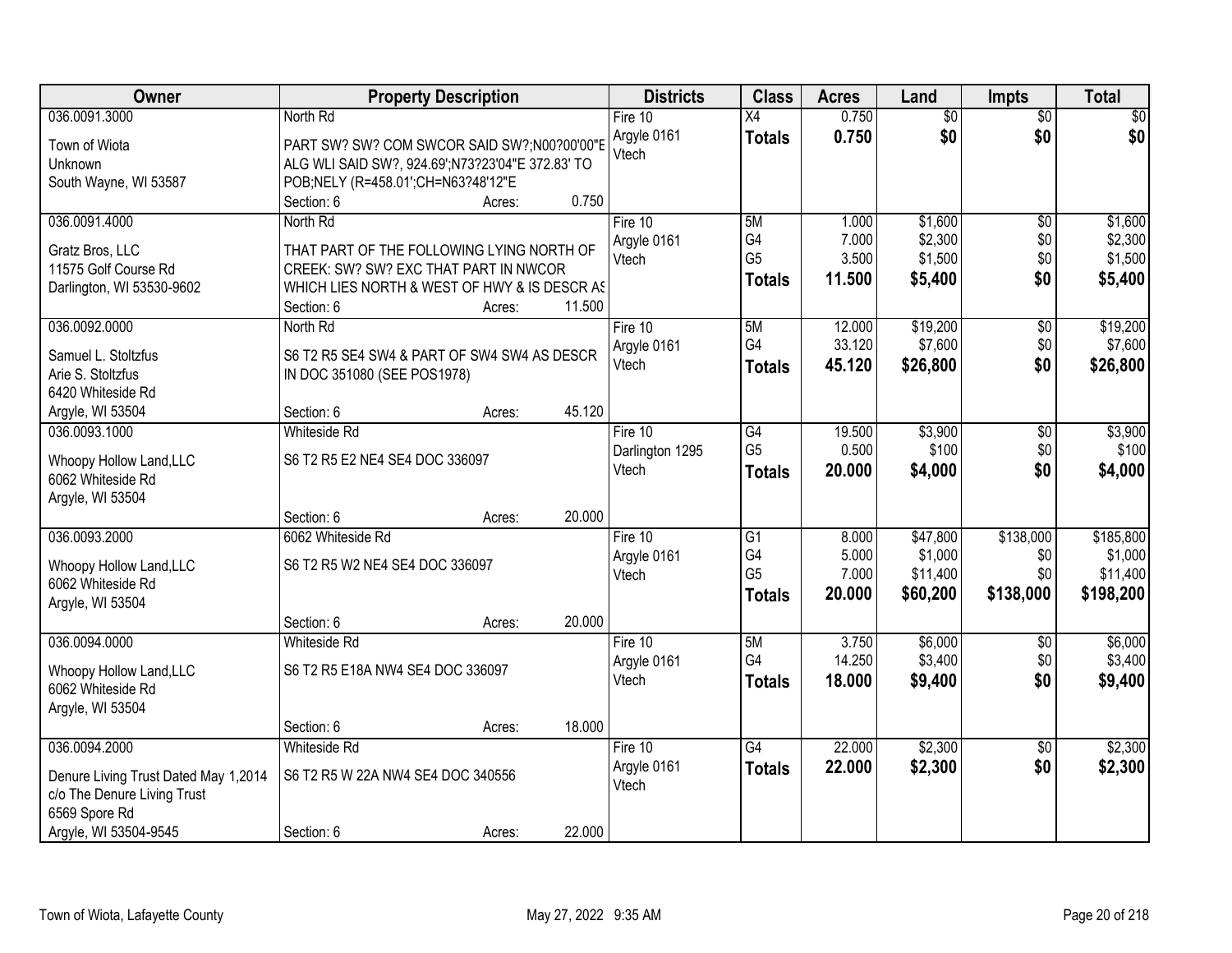| Owner                   | <b>Property Description</b>                    | <b>Districts</b> | <b>Class</b>    | <b>Acres</b> | Land     | <b>Impts</b>    | <b>Total</b> |
|-------------------------|------------------------------------------------|------------------|-----------------|--------------|----------|-----------------|--------------|
| 036.0095.1000           | <b>Whiteside Rd</b>                            | Fire 10          | $\overline{G4}$ | 6.500        | \$600    | $\overline{50}$ | \$600        |
| Whoopy Hollow Land, LLC | S6 T2 R5 PART OF S2 SE4 DOC 336097             | Argyle 0161      | G <sub>5</sub>  | 0.500        | \$100    | \$0             | \$100        |
| 6062 Whiteside Rd       |                                                | Vtech            | <b>Totals</b>   | 7.000        | \$700    | \$0             | \$700        |
| Argyle, WI 53504        |                                                |                  |                 |              |          |                 |              |
|                         | 7.000<br>Section: 6<br>Acres:                  |                  |                 |              |          |                 |              |
| 036.0095.2000           | <b>Whiteside Rd</b>                            | Fire 10          | 5M              | 1.750        | \$2,800  | $\overline{50}$ | \$2,800      |
| Samuel L. Stoltzfus     | S6 T2 R5 SW4 SE4 EXC COM SECOR; WEST 7CH &     | Argyle 0161      | G4              | 30.250       | \$6,000  | \$0             | \$6,000      |
| Arie S. Stoltzfus       | 79L; NORTH 43-1/2DG EAST 11CH & 25L; SOUTH 8CH | Vtech            | G <sub>5</sub>  | 1.000        | \$100    | \$0             | \$100        |
| 6420 Whiteside Rd       | & 11L TO POB & ALSO INCLUDING PART SE4 SE4     |                  | <b>Totals</b>   | 33.000       | \$8,900  | \$0             | \$8,900      |
| Argyle, WI 53504        | 33.000<br>Section: 6<br>Acres:                 |                  |                 |              |          |                 |              |
| 036.0096.0000           | <b>Whiteside Rd</b>                            | Fire 10          | G4              | 38.000       | \$5,900  | \$0             | \$5,900      |
|                         |                                                | Argyle 0161      | G <sub>5</sub>  | 2.000        | \$100    | \$0             | \$100        |
| Elam L. Stoltzfus       | S6 T2 R5 SE4 SE4 EXC COM NWCOR SESE; SOUTH     | Vtech            | <b>Totals</b>   | 40.000       | \$6,000  | \$0             | \$6,000      |
| Susie B. Stoltzfus      | 12CH;N24DG EAST 13CH & 18L;WEST 5CH & 27L TO   |                  |                 |              |          |                 |              |
| 6309 Whiteside Rd       | POB & ALSO INCLUDING PART SW4 SE4 COM          |                  |                 |              |          |                 |              |
| Argyle, WI 53504        | 40.000<br>Section: 6<br>Acres:                 |                  |                 |              |          |                 |              |
| 036.0097.0000           | 6309 Whiteside Rd                              | Fire 10          | G4              | 38.400       | \$5,300  | $\sqrt{6}$      | \$5,300      |
| Elam L. Stoltzfus       | S7 T2 R5 NE4 NE4 DOC 347099 153D P7 179D P454  | Darlington 1295  | G7              | 1.600        | \$19,200 | \$303,100       | \$322,300    |
| Susie B. Stoltzfus      | 219D P707 219D P781 234D P952 DOC 347099       | Vtech            | <b>Totals</b>   | 40.000       | \$24,500 | \$303,100       | \$327,600    |
| 6309 Whiteside Rd       |                                                |                  |                 |              |          |                 |              |
| Argyle, WI 53504        | 40.000<br>Section: 7<br>Acres:                 |                  |                 |              |          |                 |              |
| 036.0098.1000           | <b>Whiteside Rd</b>                            | Fire $10$        | G4              | 10.400       | \$1,900  | \$0             | \$1,900      |
|                         |                                                | Darlington 1295  | G <sub>5</sub>  | 0.160        | \$100    | \$0             | \$100        |
| Elam L. Stoltzfus       | S7 T2 R5 E1/4 OF NW4 NE4 & ALSO INCL COM       | Vtech            | <b>Totals</b>   | 10.560       | \$2,000  | \$0             | \$2,000      |
| Susie B. Stoltzfus      | NWCOR E1/4 NW4 NE4; SOUTH 6RDS; WEST 19-1/2    |                  |                 |              |          |                 |              |
| 6309 Whiteside Rd       | RDS M/L TO C/L HWY; NELY ALG C/L OF HWY TO NLI |                  |                 |              |          |                 |              |
| Argyle, WI 53504        | Section: 7<br>10.560<br>Acres:                 |                  |                 |              |          |                 |              |
| 036.0098.2000           | 6420 Whiteside Rd                              | Fire 10          | G4              | 3.420        | \$700    | $\sqrt{$0}$     | \$700        |
| Samuel L. Stoltzfus     | S7 T2 R5 PART NW4 NE4 COM NWCOR; EAST 12CH     | Darlington 1295  | G <sub>5</sub>  | 0.900        | \$100    | \$0             | \$100        |
| Arie S. Stoltzfus       | & 27L TO C/L HWY; SOUTH 57DG WEST 3CH & 24L;   | Vtech            | G7              | 2.000        | \$24,000 | \$287,100       | \$311,100    |
| 6420 Whiteside Rd       | SOUTH 46DG WEST 8CH & 24L; SOUTH 32DG WEST     |                  | <b>Totals</b>   | 6.320        | \$24,800 | \$287,100       | \$311,900    |
| Argyle, WI 53504        | 6.320<br>Section: 7<br>Acres:                  |                  |                 |              |          |                 |              |
| 036.0098.3000           | 6415 Whiteside Rd                              | Fire 10          | 5M              | 19.250       | \$30,800 | $\overline{30}$ | \$30,800     |
|                         |                                                | Darlington 1295  | G <sub>1</sub>  | 0.200        | \$1,400  | \$21,900        | \$23,300     |
| Ann M. Kluesner         | S7 T2 R5 W3/4 NW NE EXC THAT PART LYING NW OF  | Vtech            | G <sub>5</sub>  | 3.170        | \$7,300  | \$0             | \$7,300      |
| Theresa M. Monson       | RD & EXC COM NW COR E1/4 NW NE-S 6RDS-W 19     |                  | <b>Totals</b>   | 22.620       | \$39,500 | \$21,900        | \$61,400     |
| 860 Galena St           | 1/2RDS TO HWY-NELY ALG HWY TO NLI NW NE-E TO   |                  |                 |              |          |                 |              |
| Darlington, WI 53530    | 22.620<br>Section: 7<br>Acres:                 |                  |                 |              |          |                 |              |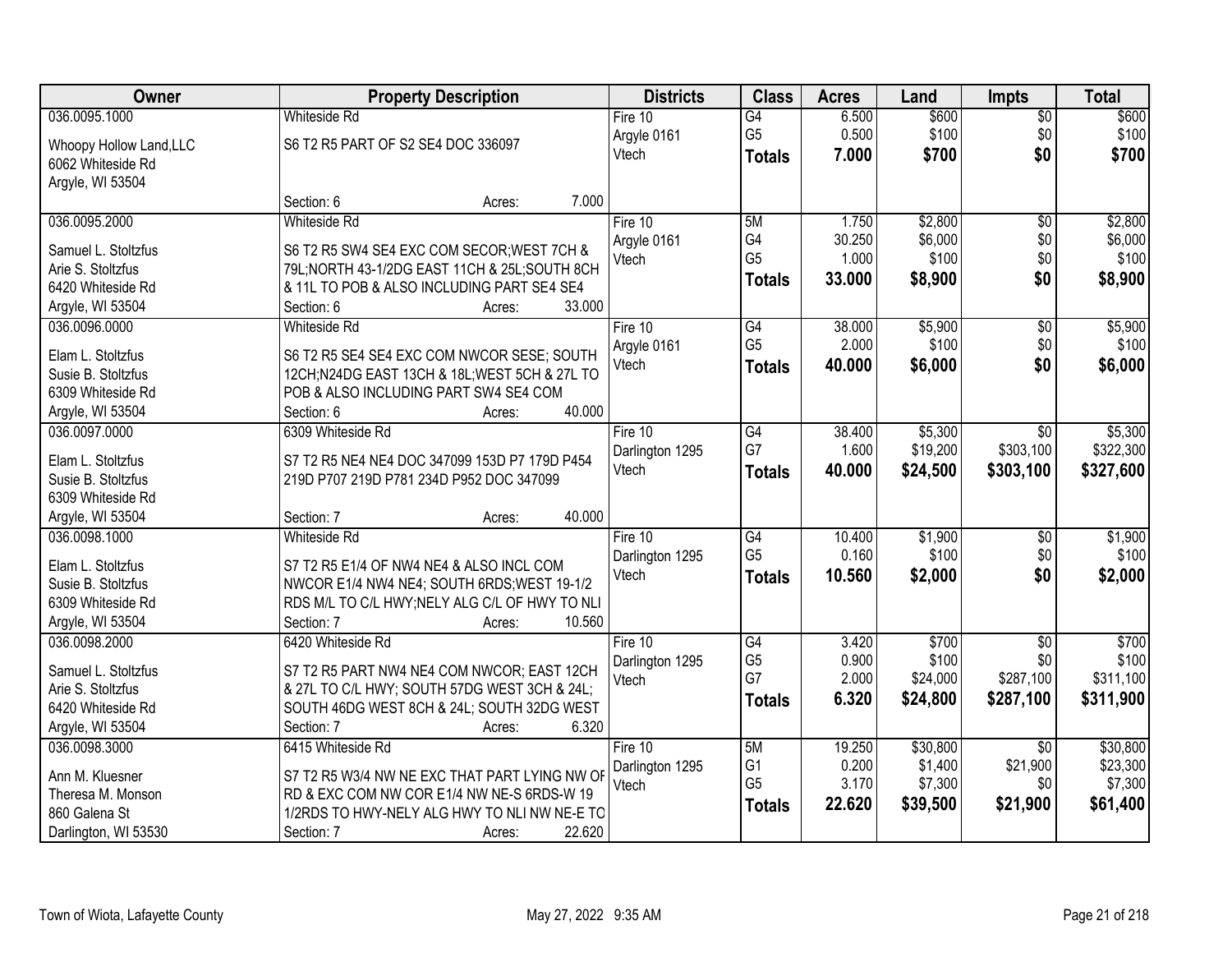| Owner                                   |                                            | <b>Property Description</b> |        | <b>Districts</b> | <b>Class</b>    | <b>Acres</b> | Land     | <b>Impts</b>    | <b>Total</b> |
|-----------------------------------------|--------------------------------------------|-----------------------------|--------|------------------|-----------------|--------------|----------|-----------------|--------------|
| 036.0099.1000                           | <b>Whiteside Rd</b>                        |                             |        | Fire 10          | 5M              | 21.000       | \$33,600 | $\overline{50}$ | \$33,600     |
| Ann M. Kluesner                         | S7 T2 R5 W 3/4 SW NE DOC 345780            |                             |        | Darlington 1295  | G4              | 9.000        | \$2,300  | \$0             | \$2,300      |
| Theresa M. Monson                       |                                            |                             |        | Vtech            | <b>Totals</b>   | 30.000       | \$35,900 | \$0             | \$35,900     |
| 860 Galena St                           |                                            |                             |        |                  |                 |              |          |                 |              |
| Darlington, WI 53530                    | Section: 7                                 | Acres:                      | 30.000 |                  |                 |              |          |                 |              |
| 036.0099.2000                           | <b>Whiteside Rd</b>                        |                             |        | Fire $10$        | 5M              | 3.000        | \$4,800  | \$0             | \$4,800      |
| Elam L. Stoltzfus                       | S7 T2 R5 E1/4 OF SW4 NE4 DOC 347099        |                             |        | Darlington 1295  | G4              | 7.000        | \$1,600  | \$0             | \$1,600      |
| Susie B. Stoltzfus                      |                                            |                             |        | Vtech            | <b>Totals</b>   | 10.000       | \$6,400  | \$0             | \$6,400      |
| 6309 Whiteside Rd                       |                                            |                             |        |                  |                 |              |          |                 |              |
| Argyle, WI 53504                        | Section: 7                                 | Acres:                      | 10.000 |                  |                 |              |          |                 |              |
| 036.0100.0000                           | <b>Whiteside Rd</b>                        |                             |        | Fire 10          | G4              | 40.000       | \$5,300  | \$0             | \$5,300      |
|                                         |                                            |                             |        | Darlington 1295  | <b>Totals</b>   | 40.000       | \$5,300  | \$0             | \$5,300      |
| Elam L. Stoltzfus                       | S7 T2 R5 SE4 NE4 DOC 347099                |                             |        | Vtech            |                 |              |          |                 |              |
| Susie B. Stoltzfus<br>6309 Whiteside Rd |                                            |                             |        |                  |                 |              |          |                 |              |
| Argyle, WI 53504                        | Section: 7                                 | Acres:                      | 40.000 |                  |                 |              |          |                 |              |
| 036.0101.0000                           | Whiteside Rd                               |                             |        | Fire $10$        | $\overline{G1}$ | 0.500        | \$3,500  | \$2,000         | \$5,500      |
|                                         |                                            |                             |        | Darlington 1295  | G4              | 34.060       | \$7,200  | \$0             | \$7,200      |
| Samuel L. Stoltzfus                     | S7 T2 R5 THAT PART NE4 NW4 AS DESCR IN DOC |                             |        | Vtech            | G <sub>5</sub>  | 2.300        | \$600    | \$0             | \$600        |
| Arie S. Stoltzfus                       | 351080 (SEE POS1978)                       |                             |        |                  | <b>Totals</b>   | 36.860       | \$11,300 | \$2,000         | \$13,300     |
| 6420 Whiteside Rd                       |                                            |                             |        |                  |                 |              |          |                 |              |
| Argyle, WI 53504                        | Section: 7                                 | Acres:                      | 36.860 |                  |                 |              |          |                 |              |
| 036.0101.1000                           | 6518 Whiteside Rd                          |                             |        | Fire 10          | $\overline{G1}$ | 2.000        | \$19,000 | \$86,500        | \$105,500    |
| Christopher M. Fisher                   | PART OF NE4 NW4 AS DESCR IN DOC 362323     |                             |        | Darlington 1295  | G <sub>5</sub>  | 1.000        | \$300    | \$0             | \$300        |
| Victoria A. Fisher                      |                                            |                             |        | Vtech            | <b>Totals</b>   | 3.000        | \$19,300 | \$86,500        | \$105,800    |
| 6518 Whiteside Rd                       |                                            |                             |        |                  |                 |              |          |                 |              |
| Argyle, WI 53504                        | Section: 7                                 | Acres:                      | 3.000  |                  |                 |              |          |                 |              |
| 036.0102.0000                           | <b>Whiteside Rd</b>                        |                             |        | Fire 10          | $\overline{G4}$ | 22.330       | \$5,200  | $\overline{50}$ | \$5,200      |
| James L. Gratz                          | NW? NW? EXC BEG NWCOR THEREOF; EAST 34     |                             |        | Darlington 1295  | G <sub>5</sub>  | 1.200        | \$400    | \$0             | \$400        |
| <b>Therese Gratz</b>                    | RDS;SOUTH 80 RDS;WEST 34 RDS;NORTH 80 RDS  |                             |        | Vtech            | <b>Totals</b>   | 23.530       | \$5,600  | \$0             | \$5,600      |
| 10731 Golf Course Rd                    | TO POB & ALSO EXC CSM 742                  |                             |        |                  |                 |              |          |                 |              |
| Darlington, WI 53530                    | Section: 7                                 | Acres:                      | 23.530 |                  |                 |              |          |                 |              |
| 036.0102.1000                           | 6910 Whiteside Rd                          |                             |        | Fire $10$        | 5M              | 1.000        | \$1,500  | $\overline{30}$ | \$1,500      |
| Everett Swanson                         | S7 T2 R5 W34 RDS OF NW4 NW4 VOL 245D P22   |                             |        | Darlington 1295  | G <sub>1</sub>  | 2.500        | \$21,400 | \$109,900       | \$131,300    |
| Marilyn Swanson                         |                                            |                             |        | Vtech            | G4              | 6.000        | \$1,600  | \$0             | \$1,600      |
| 721 S Mckinley Ave                      |                                            |                             |        |                  | G <sub>5</sub>  | 6.500        | \$12,500 | \$0             | \$12,500     |
| Apt 1a                                  | Section: 7                                 | Acres:                      | 16.000 |                  | <b>Totals</b>   | 16.000       | \$37,000 | \$109,900       | \$146,900    |
| Arlington Heights, IL 60005             |                                            |                             |        |                  |                 |              |          |                 |              |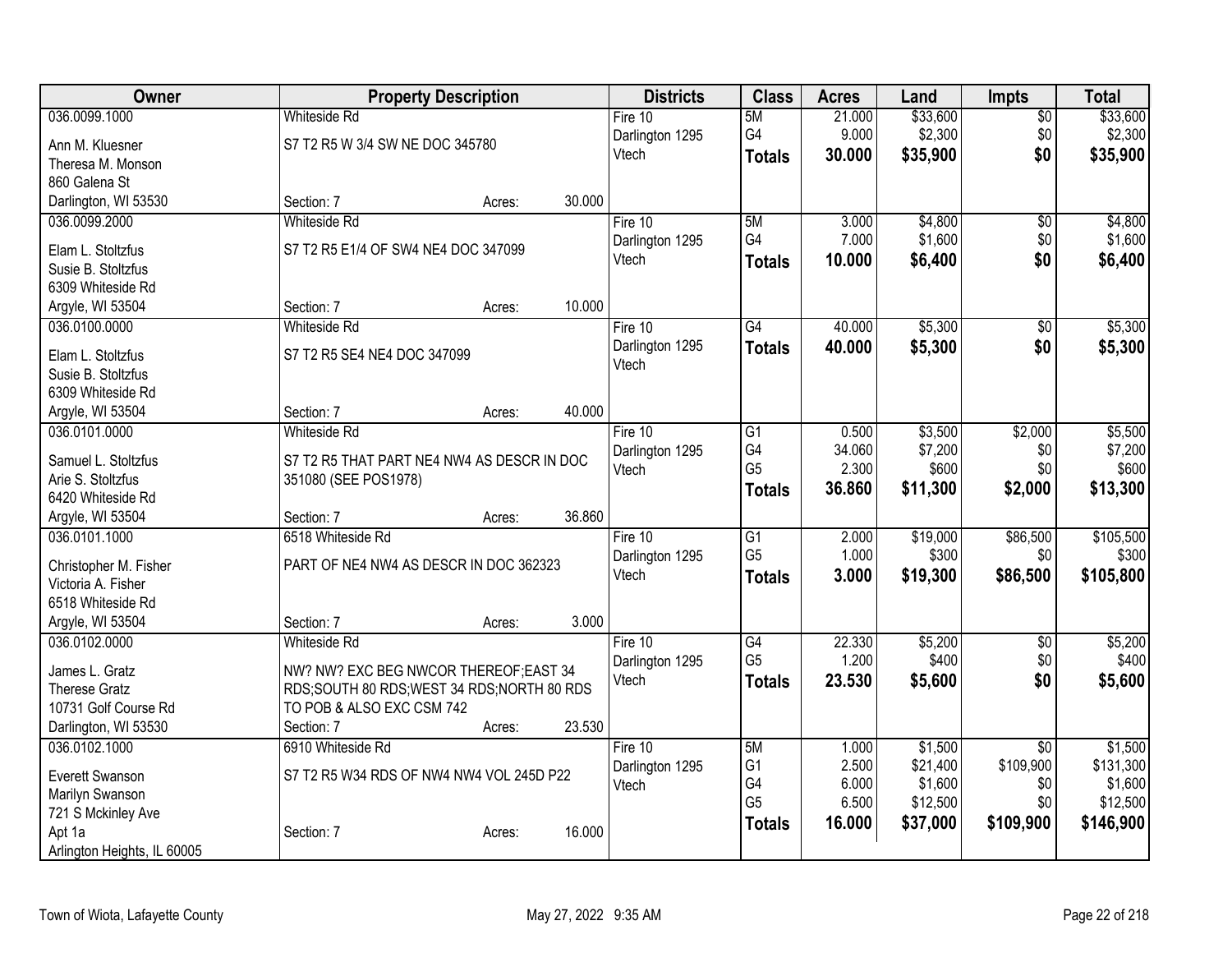| Owner                                 |                                             | <b>Property Description</b> |        | <b>Districts</b> | <b>Class</b>    | <b>Acres</b> | Land     | <b>Impts</b>    | <b>Total</b> |
|---------------------------------------|---------------------------------------------|-----------------------------|--------|------------------|-----------------|--------------|----------|-----------------|--------------|
| 036.0102.2000                         | 6808 Whiteside Rd                           |                             |        | Fire $10$        | $\overline{G1}$ | 1.500        | \$15,800 | \$248,600       | \$264,400    |
| Scott Wilson                          | LOT 1 CSM 742                               |                             |        | Darlington 1295  | <b>Totals</b>   | 1.500        | \$15,800 | \$248,600       | \$264,400    |
| 6808 Whiteside Rd                     |                                             |                             |        | Vtech            |                 |              |          |                 |              |
| Argyle, WI 53504                      |                                             |                             |        |                  |                 |              |          |                 |              |
|                                       | Section: 7                                  | Acres:                      | 1.500  |                  |                 |              |          |                 |              |
| 036.0103.0000                         | North Rd                                    |                             |        | Fire $10$        | G4              | 38.690       | \$10,500 | $\overline{50}$ | \$10,500     |
| Pine View Dairy Trust Dated April 16, | FRAC SW4 NW4                                |                             |        | Darlington 1295  | G <sub>5</sub>  | 2.000        | \$100    | \$0             | \$100        |
| 2016                                  |                                             |                             |        | Vtech            | <b>Totals</b>   | 40.690       | \$10,600 | \$0             | \$10,600     |
| 3049 Stratton Way                     |                                             |                             |        |                  |                 |              |          |                 |              |
| Madison, WI 53719                     | Section: 7                                  | Acres:                      | 40.690 |                  |                 |              |          |                 |              |
| 036.0104.0000                         | Whiteside Rd                                |                             |        | Fire 10          | G4              | 35.700       | \$5,900  | \$0             | \$5,900      |
| Pine View Dairy Trust Dated April 16, | SE4 NW4 EXC CSM 623                         |                             |        | Darlington 1295  | G <sub>5</sub>  | 0.500        | \$100    | \$0             | \$100        |
| 2016                                  |                                             |                             |        | Vtech            | <b>Totals</b>   | 36.200       | \$6,000  | \$0             | \$6,000      |
| 3049 Stratton Way                     |                                             |                             |        |                  |                 |              |          |                 |              |
| Madison, WI 53719                     | Section: 7                                  | Acres:                      | 36.200 |                  |                 |              |          |                 |              |
| 036.0104.1000                         | 6599 Whiteside Rd                           |                             |        | Fire 10          | $\overline{G7}$ | 1.140        | \$13,700 | \$132,200       | \$145,900    |
| Daniele Halfhill                      | LOT 1 CSM 885                               |                             |        | Darlington 1295  | <b>Totals</b>   | 1.140        | \$13,700 | \$132,200       | \$145,900    |
| Braden Zwyicki                        |                                             |                             |        | Vtech            |                 |              |          |                 |              |
| 6599 White Side Rd                    |                                             |                             |        |                  |                 |              |          |                 |              |
| Argyle, WI 53504                      | Section: 7                                  | Acres:                      | 1.140  |                  |                 |              |          |                 |              |
| 036.0104.2000                         | <b>Whiteside Rd</b>                         |                             |        | Fire 10          | $\overline{G4}$ | 1.950        | \$200    | $\overline{50}$ | \$200        |
| Curtis Wang                           | LOT 2 CSM 885                               |                             |        | Darlington 1295  | G7              | 0.860        | \$4,700  | \$4,700         | \$9,400      |
| Rebecca K. Wang                       |                                             |                             |        | Vtech            | <b>Totals</b>   | 2.810        | \$4,900  | \$4,700         | \$9,600      |
| 6599 Whiteside Rd                     |                                             |                             |        |                  |                 |              |          |                 |              |
| Argyle, WI 53504-9533                 | Section: 7                                  | Acres:                      | 2.810  |                  |                 |              |          |                 |              |
| 036.0105.0000                         | North Rd                                    |                             |        | Fire 10          | 5M              | 0.750        | \$1,200  | $\overline{60}$ | \$1,200      |
| Timothy E. Shager                     | S7 T2 R5 PART OF NE4 SW4 VOL 240D P131 (SEE |                             |        | Darlington 1295  | G4              | 29.720       | \$8,100  | \$0             | \$8,100      |
| Julie A. Shager                       | POS1980)                                    |                             |        | Vtech            | <b>Totals</b>   | 30.470       | \$9,300  | \$0             | \$9,300      |
| 6492 Spring Brook Rd                  |                                             |                             |        |                  |                 |              |          |                 |              |
| South Wayne, WI 53587                 | Section: 7                                  | Acres:                      | 30.470 |                  |                 |              |          |                 |              |
| 036.0105.1000                         | North Rd                                    |                             |        | Fire $10$        | G4              | 8.700        | \$2,800  | $\overline{50}$ | \$2,800      |
| Martha Peterson                       | S7 T2 R5 PART OF NE4 SW4 DOC 335148 (SEE    |                             |        | Darlington 1295  | <b>Totals</b>   | 8.700        | \$2,800  | \$0             | \$2,800      |
| 6788 Springbrook Rd                   | POS1980)                                    |                             |        | Vtech            |                 |              |          |                 |              |
| South Wayne, WI 53587                 |                                             |                             |        |                  |                 |              |          |                 |              |
|                                       | Section: 7                                  | Acres:                      | 8.700  |                  |                 |              |          |                 |              |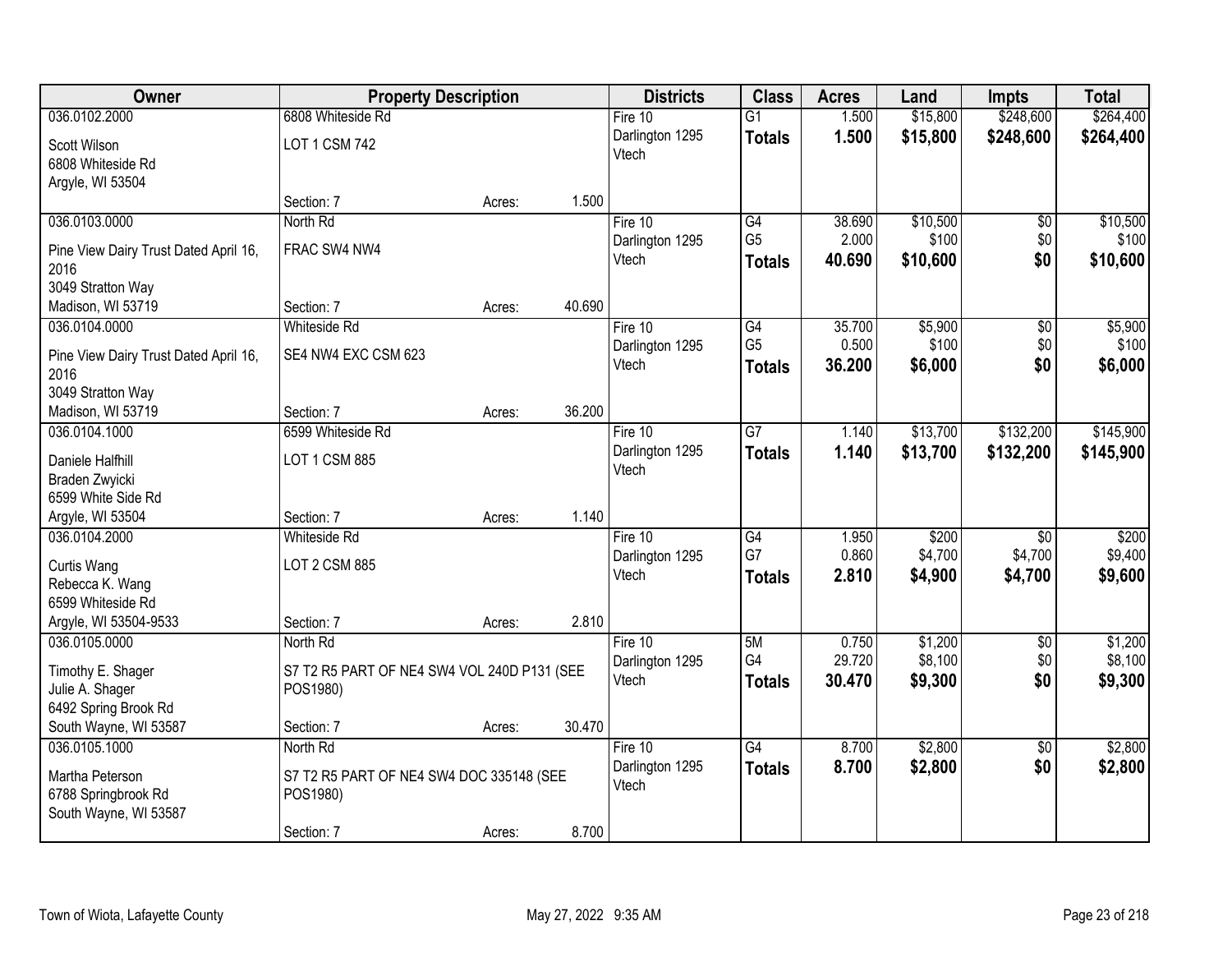| Owner                                 | <b>Property Description</b>                    |        |        | <b>Districts</b>         | <b>Class</b>    | <b>Acres</b> | Land     | <b>Impts</b>    | <b>Total</b> |
|---------------------------------------|------------------------------------------------|--------|--------|--------------------------|-----------------|--------------|----------|-----------------|--------------|
| 036.0106.1000                         | North Rd                                       |        |        | Fire $10$                | $\overline{G4}$ | 17.680       | \$5,700  | $\overline{50}$ | \$5,700      |
| Pine View Dairy Trust Dated April 16, | PART FRAC NW4 SW4 COM NWCOR SW4 SEC            |        |        | Darlington 1295          | G <sub>5</sub>  | 0.500        | \$100    | \$0             | \$100        |
| 2016                                  | 7; EAST 18 CHS & 80 LNKS; SOUTH 10 CHS & 10    |        |        | Vtech                    | <b>Totals</b>   | 18.180       | \$5,800  | \$0             | \$5,800      |
| 3049 Stratton Way                     | LINKS;N89.47.00W 18 CHS & 80 LINKS;NORTH 9 CHS |        |        |                          |                 |              |          |                 |              |
| Madison, WI 53719                     | Section: 7                                     | Acres: | 18.180 |                          |                 |              |          |                 |              |
| 036.0106.2000                         | North Rd                                       |        |        | Fire $10$                | G4              | 21.670       | \$6,900  | $\overline{50}$ | \$6,900      |
|                                       |                                                |        |        | Darlington 1295          | G <sub>5</sub>  | 0.500        | \$100    | \$0             | \$100        |
| Levi Z. Glick                         | S7 T2 R5 S 22.17A FRAC NW4 SW4 VOL 236D P845   |        |        | Vtech                    | <b>Totals</b>   | 22.170       | \$7,000  | \$0             | \$7,000      |
| Malinda F. Glick                      |                                                |        |        |                          |                 |              |          |                 |              |
| 597 New Bridge Rd                     | Section: 7                                     |        | 22.170 |                          |                 |              |          |                 |              |
| Rising Sun, MD 21911<br>036.0107.0000 | North Rd                                       | Acres: |        |                          | $\overline{G4}$ | 38.990       | \$12,500 |                 | \$12,500     |
|                                       |                                                |        |        | Fire 10                  | G <sub>5</sub>  | 1.000        | \$100    | \$0<br>\$0      | \$100        |
| Levi Z. Glick                         | S7 T2 R5 FRAC SW4 SW4 VOL 236D P845            |        |        | Darlington 1295<br>Vtech |                 | 39.990       | \$12,600 | \$0             | \$12,600     |
| Malinda F. Glick                      |                                                |        |        |                          | <b>Totals</b>   |              |          |                 |              |
| 597 New Bridge Rd                     |                                                |        |        |                          |                 |              |          |                 |              |
| Rising Sun, MD 21911                  | Section: 7                                     | Acres: | 39.990 |                          |                 |              |          |                 |              |
| 036.0108.0000                         | North Rd                                       |        |        | Fire 10                  | $\overline{G4}$ | 40.000       | \$12,600 | \$0             | \$12,600     |
| Martha Peterson                       | S7 T2 R5 SE4 SW4 DOC 335148 (SEE POS1980)      |        |        | Darlington 1295          | <b>Totals</b>   | 40.000       | \$12,600 | \$0             | \$12,600     |
| 6788 Springbrook Rd                   |                                                |        |        | Vtech                    |                 |              |          |                 |              |
| South Wayne, WI 53587                 |                                                |        |        |                          |                 |              |          |                 |              |
|                                       | Section: 7                                     | Acres: | 40.000 |                          |                 |              |          |                 |              |
| 036.0109.0000                         | Spring Brook Rd                                |        |        | Fire $10$                | $\overline{G4}$ | 37.480       | \$10,000 | \$0             | \$10,000     |
|                                       |                                                |        |        | Darlington 1295          | <b>Totals</b>   | 37,480       | \$10,000 | \$0             | \$10,000     |
| Robert M. Cooper et al                | S7 T2 R5 PART OF NE4 SE4 VOL 237D P988         |        |        | Vtech                    |                 |              |          |                 |              |
| c/o Robert M & Patricia Cooper        |                                                |        |        |                          |                 |              |          |                 |              |
| 6060 Springbrook Rd                   |                                                |        |        |                          |                 |              |          |                 |              |
| South Wayne, WI 53587-9726            | Section: 7                                     | Acres: | 37.480 |                          |                 |              |          |                 |              |
| 036.0109.1000                         | Spring Brook Rd                                |        |        | Fire 10                  | $\overline{G4}$ | 2.520        | \$700    | $\sqrt{6}$      | \$700        |
| Elam L. Stoltzfus                     | S7 T2 R5 PART NE4 SE4 COM NECOR NESE; WEST     |        |        | Darlington 1295<br>Vtech | <b>Totals</b>   | 2.520        | \$700    | \$0             | \$700        |
| Susie B. Stoltzfus                    | 54' TO POB; WEST 966' ALG FORTY LINE; SOUTH    |        |        |                          |                 |              |          |                 |              |
| 6309 Whiteside Rd                     | 228'; NELY TO POB DOC 347099                   |        |        |                          |                 |              |          |                 |              |
| Argyle, WI 53504                      | Section: 7                                     | Acres: | 2.520  |                          |                 |              |          |                 |              |
| 036.0110.1000                         | Spring Brook Rd                                |        |        | Fire 10                  | $\overline{G4}$ | 20.000       | \$5,200  | $\overline{50}$ | \$5,200      |
| Robert M. Cooper et al                | S7 T2 R5 E2 NW4 SE4 VOL 237D P988              |        |        | Darlington 1295          | <b>Totals</b>   | 20.000       | \$5,200  | \$0             | \$5,200      |
| c/o Robert M & Patricia Cooper        |                                                |        |        | Vtech                    |                 |              |          |                 |              |
| 6060 Springbrook Rd                   |                                                |        |        |                          |                 |              |          |                 |              |
| South Wayne, WI 53587-9726            | Section: 7                                     | Acres: | 20.000 |                          |                 |              |          |                 |              |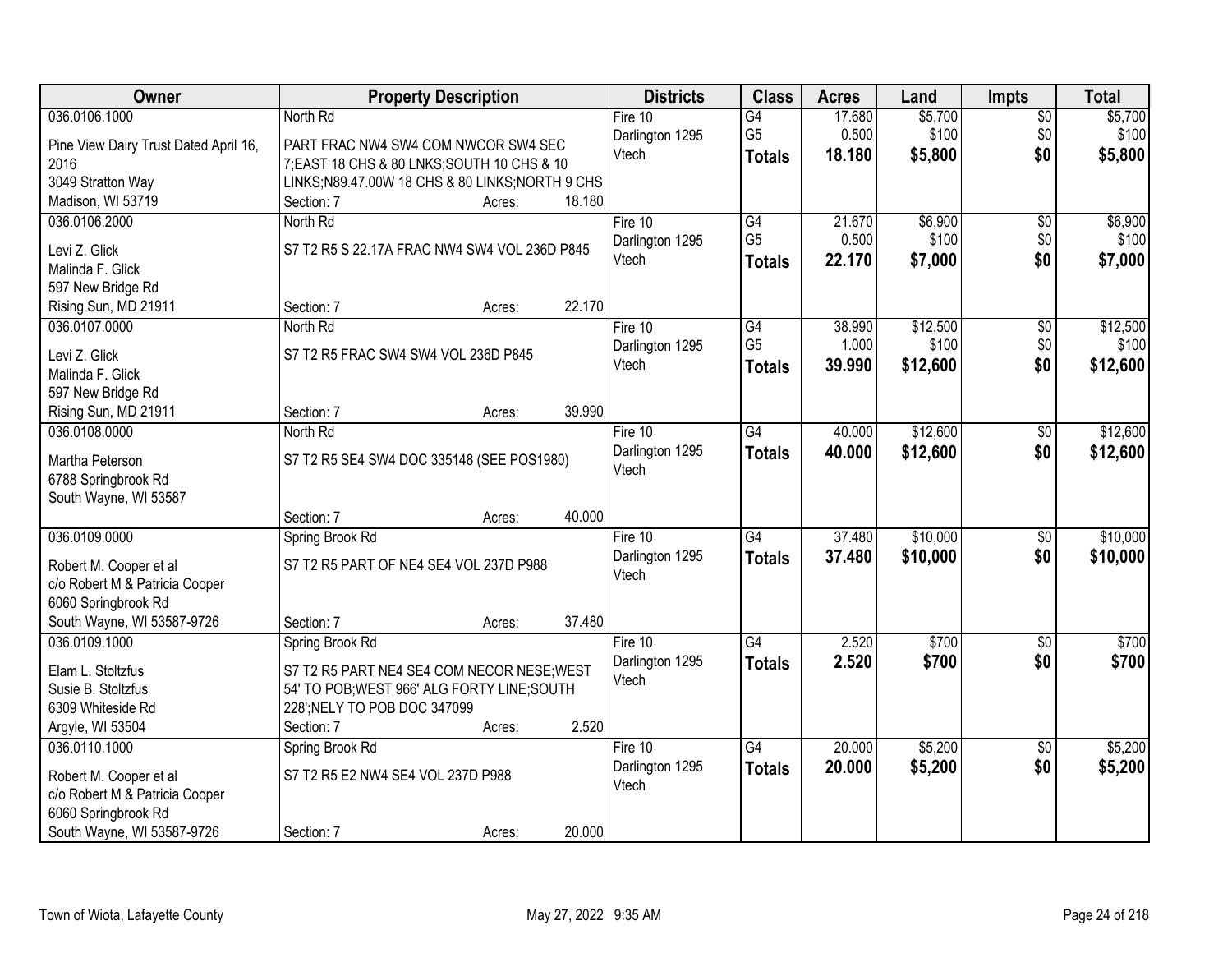| Owner                                   |                                                | <b>Property Description</b> |        | <b>Districts</b>         | <b>Class</b>    | <b>Acres</b> | Land       | <b>Impts</b>    | <b>Total</b> |
|-----------------------------------------|------------------------------------------------|-----------------------------|--------|--------------------------|-----------------|--------------|------------|-----------------|--------------|
| 036.0110.2000                           | Spring Brook Rd                                |                             |        | Fire 10                  | 5M              | 2.500        | \$4,000    | $\overline{60}$ | \$4,000      |
| Timothy E. Shager                       | S7 T2 R5 W2 NW4 SE4 VOL 240D P131 (SEE         |                             |        | Darlington 1295          | G4              | 17.500       | \$4,500    | \$0             | \$4,500      |
| Julie A. Shager                         | POS1980)                                       |                             |        | Vtech                    | <b>Totals</b>   | 20.000       | \$8,500    | \$0             | \$8,500      |
| 6492 Spring Brook Rd                    |                                                |                             |        |                          |                 |              |            |                 |              |
| South Wayne, WI 53587                   | Section: 7                                     | Acres:                      | 20.000 |                          |                 |              |            |                 |              |
| 036.0111.1000                           |                                                |                             |        | Fire 10                  | $\overline{G4}$ | 20.000       | \$6,100    | $\overline{50}$ | \$6,100      |
|                                         |                                                |                             |        | Darlington 1295          | Totals          | 20.000       | \$6,100    | \$0             | \$6,100      |
| Timothy E. Shager                       | S7 T2 R5 W2 SW4 SE4 VOL 240D P131 (SEE POS1980 |                             |        | Vtech                    |                 |              |            |                 |              |
| Julie A. Shager<br>6492 Spring Brook Rd |                                                |                             |        |                          |                 |              |            |                 |              |
| South Wayne, WI 53587                   | Section: 7                                     | Acres:                      | 20.000 |                          |                 |              |            |                 |              |
| 036.0111.2000                           |                                                |                             |        | Fire 10                  | G4              | 20.000       | \$5,900    | \$0             | \$5,900      |
|                                         |                                                |                             |        | Darlington 1295          | <b>Totals</b>   | 20.000       | \$5,900    | \$0             | \$5,900      |
| Robert M. Cooper et al                  | S7 T2 R5 E2 SW4 SE4 VOL 237D P988              |                             |        | Vtech                    |                 |              |            |                 |              |
| c/o Robert M & Patricia Cooper          |                                                |                             |        |                          |                 |              |            |                 |              |
| 6060 Springbrook Rd                     |                                                |                             |        |                          |                 |              |            |                 |              |
| South Wayne, WI 53587-9726              | Section: 7                                     | Acres:                      | 20.000 |                          |                 |              |            |                 |              |
| 036.0112.0000                           | 6018 Spring Brook Rd                           |                             |        | Fire 10                  | G4              | 38.000       | \$6,500    | $\sqrt{6}$      | \$6,500      |
| Robert M. Cooper et al                  | S7 T2 R5 SE4 SE4 VOL 237D P988                 |                             |        | Darlington 1295<br>Vtech | G7              | 2.000        | \$11,000   | \$39,500        | \$50,500     |
| c/o Robert M & Patricia Cooper          |                                                |                             |        |                          | <b>Totals</b>   | 40.000       | \$17,500   | \$39,500        | \$57,000     |
| 6060 Springbrook Rd                     |                                                |                             |        |                          |                 |              |            |                 |              |
| South Wayne, WI 53587-9726              | Section: 7                                     | Acres:                      | 40.000 |                          |                 |              |            |                 |              |
| 036.0113.1000                           | 5007 Whiteside Rd                              |                             |        | Fire 10                  | $\overline{G5}$ | 3.400        | \$7,000    | $\overline{30}$ | \$7,000      |
| Nancy C. Bingaman                       | S8 T2 R5 N2 NE4 NE4 EXC W 13 RDS VOL 223D P796 |                             |        | Argyle 0161              | G <sub>6</sub>  | 1.000        | \$5,800    | \$0             | \$5,800      |
| 5007 Whiteside Rd                       |                                                |                             |        | Vtech                    | W <sub>6</sub>  | 4.000        | (\$12,800) | \$0             | \$0          |
| Argyle, WI 53504                        |                                                |                             |        |                          | <b>Totals</b>   | 8.400        | \$12,800   | \$0             | \$12,800     |
|                                         | Section: 8                                     | Acres:                      | 8.400  |                          |                 |              |            |                 |              |
| 036.0113.2000                           |                                                |                             |        | Fire 10                  | 5M              | 0.250        | \$400      | $\overline{50}$ | \$400        |
| Sherman E. Peterson                     | S8 T2 R5 PART OF NE4 NE4 VOL 218D P26 EXC      |                             |        | Argyle 0161              | G4              | 18.380       | \$5,000    | \$0             | \$5,000      |
| Lorene F. Peterson                      |                                                |                             |        | Vtech                    | <b>Totals</b>   | 18.630       | \$5,400    | \$0             | \$5,400      |
| 4747 Whiteside Rd                       |                                                |                             |        |                          |                 |              |            |                 |              |
| Argyle, WI 53504                        | Section: 8                                     | Acres:                      | 18.630 |                          |                 |              |            |                 |              |
| 036.0113.3000                           | 5261 Whiteside Rd                              |                             |        | Fire 10                  | G1              | 3.000        | \$23,800   | \$153,700       | \$177,500    |
|                                         |                                                |                             |        | Argyle 0161              | G <sub>5</sub>  | 9.500        | \$19,700   | \$0             | \$19,700     |
| Eric Holmes                             | S8 T2 R5 PRT N1/2 NE COM NWCOR OF NENE;E       |                             |        | Vtech                    | G <sub>6</sub>  | 1.500        | \$4,500    | \$0             | \$4,500      |
| Maegan J. Roesslein                     | 13RDS;SOUTH 25RDS; W 13RDS;N 25RDS TO POB &    |                             |        |                          | <b>Totals</b>   | 14.000       | \$48,000   | \$153,700       | \$201,700    |
| 5261 Whiteside Rd                       | ALSO INCL COM NECOR NWNE; SOUTH                |                             |        |                          |                 |              |            |                 |              |
| Argyle, WI 53504                        | Section: 8                                     | Acres:                      | 14.000 |                          |                 |              |            |                 |              |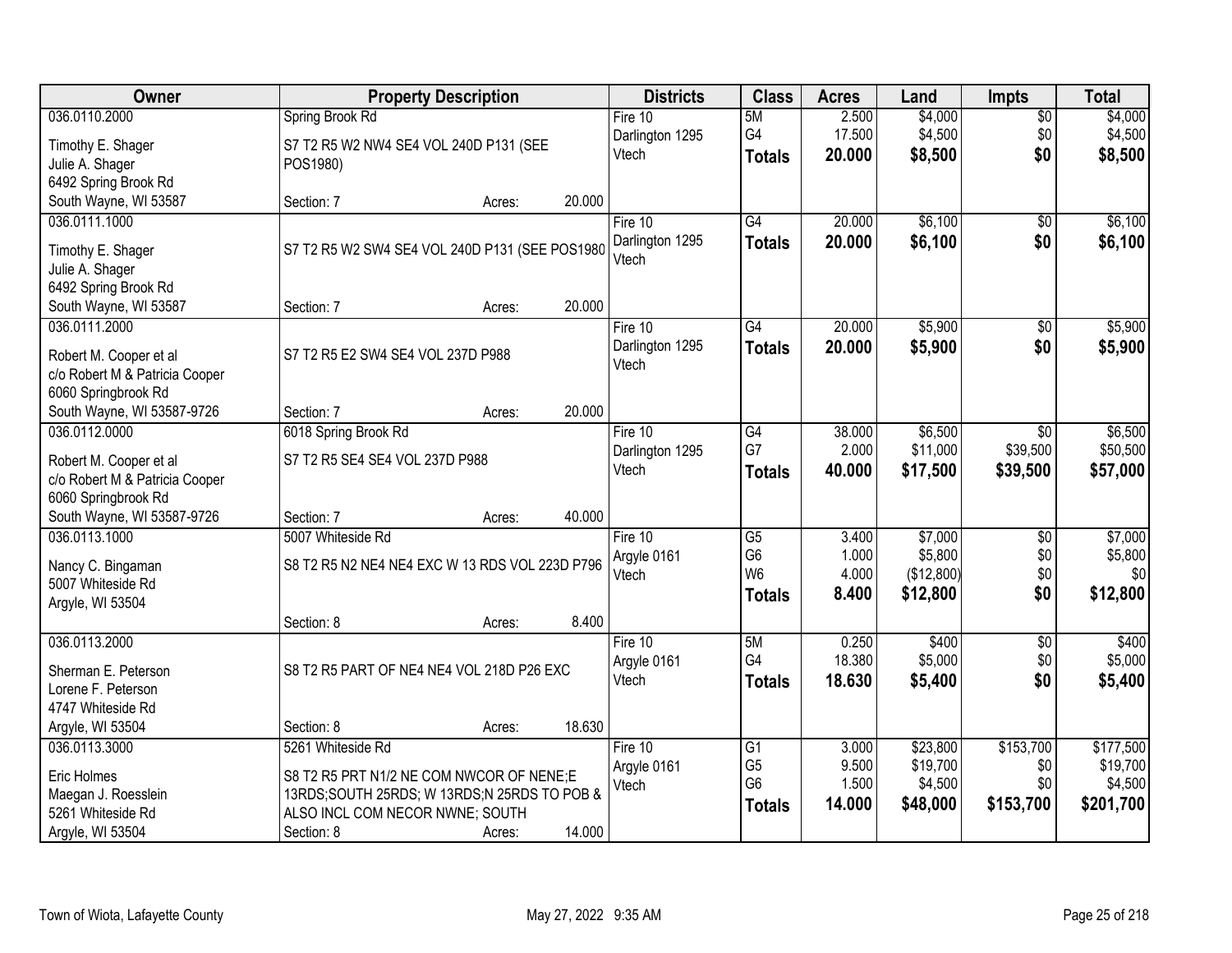| Owner                   |                                              | <b>Property Description</b> |        | <b>Districts</b> | <b>Class</b>    | <b>Acres</b> | Land        | <b>Impts</b>    | <b>Total</b>    |
|-------------------------|----------------------------------------------|-----------------------------|--------|------------------|-----------------|--------------|-------------|-----------------|-----------------|
| 036.0113.4000           |                                              |                             |        | Fire $10$        | $\overline{G6}$ | 1.710        | \$5,500     | $\overline{50}$ | \$5,500         |
| Keith J. Peterson       | S8 T2 R5 PART OF E2 NE4 DOC 335631 (SEE      |                             |        | Argyle 0161      | W8              | 11.000       | (\$35,200)  | \$0             | \$0             |
| Joann E. Peterson       | POS1985)                                     |                             |        | Vtech            | <b>Totals</b>   | 12.710       | \$5,500     | \$0             | \$5,500         |
| 11741 Owego Rd          |                                              |                             |        |                  |                 |              |             |                 |                 |
| Argyle, WI 53504        | Section: 8                                   | Acres:                      | 12.710 |                  |                 |              |             |                 |                 |
| 036.0114.0000           | <b>Whiteside Rd</b>                          |                             |        | Fire 10          | 5M              | 3.000        | \$4,800     | $\overline{50}$ | \$4,800         |
|                         |                                              |                             |        | Argyle 0161      | G4              | 25.000       | \$5,000     | \$0             | \$5,000         |
| Steven J. Fleming       | S8 T2 R5 PART OF NW4 NE4 VOL 232D P752       |                             |        | Vtech            | <b>Totals</b>   | 28.000       | \$9,800     | \$0             | \$9,800         |
| Kirstin L. Fleming      |                                              |                             |        |                  |                 |              |             |                 |                 |
| 12241 Mount Pleasant Rd |                                              |                             | 28.000 |                  |                 |              |             |                 |                 |
| Darlington, WI 53530    | Section: 8                                   | Acres:                      |        |                  |                 |              |             |                 |                 |
| 036.0115.0000           | <b>Whiteside Rd</b>                          |                             |        | Fire 10          | 5M              | 6.750        | \$10,800    | \$0             | \$10,800        |
| Steven J. Fleming       | S8 T2 R5 SW4 NE4 VOL 232D P752               |                             |        | Argyle 0161      | G4              | 33.250       | \$7,200     | \$0             | \$7,200         |
| Kirstin L. Fleming      |                                              |                             |        | Vtech            | <b>Totals</b>   | 40.000       | \$18,000    | \$0             | \$18,000        |
| 12241 Mount Pleasant Rd |                                              |                             |        |                  |                 |              |             |                 |                 |
| Darlington, WI 53530    | Section: 8                                   | Acres:                      | 40.000 |                  |                 |              |             |                 |                 |
| 036.0116.0000           |                                              |                             |        | Fire 10          | $\overline{G4}$ | 36.600       | \$9,900     | \$0             | \$9,900         |
|                         |                                              |                             |        | Argyle 0161      | <b>Totals</b>   | 36.600       | \$9,900     | \$0             | \$9,900         |
| Sherman E. Peterson     | S8 T2 R5 PART OF SE4 NE4 VOL 216D P26 EXC    |                             |        | Vtech            |                 |              |             |                 |                 |
| Lorene F. Peterson      |                                              |                             |        |                  |                 |              |             |                 |                 |
| 4747 Whiteside Rd       |                                              |                             | 36.600 |                  |                 |              |             |                 |                 |
| Argyle, WI 53504        | Section: 8                                   | Acres:                      |        |                  |                 |              |             |                 |                 |
| 036.0116.1000           |                                              |                             |        | Fire 10          | $\overline{G4}$ | 1.660        | \$300       | \$0             | \$300           |
| Keith J. Peterson       | S8 T2 R5 PART OF SE4 NE4 DOC 335631 (SEE     |                             |        | Argyle 0161      | <b>Totals</b>   | 1.660        | \$300       | \$0             | \$300           |
| Joann E. Peterson       | POS1984)                                     |                             |        | Vtech            |                 |              |             |                 |                 |
| 11741 Owego Rd          |                                              |                             |        |                  |                 |              |             |                 |                 |
| Argyle, WI 53504        | Section: 8                                   | Acres:                      | 1.660  |                  |                 |              |             |                 |                 |
| 036.0117.1000           |                                              |                             |        | Fire 10          | W <sub>5</sub>  | 20.000       | ( \$64,000) | $\overline{50}$ | $\sqrt{50}$     |
| Lanz Revoc Trust et al  | S8 T2 R5 N 44 RDS NE4 NW4 VOL 217D P824      |                             |        | Darlington 1295  | <b>Totals</b>   | 20.000       | \$0         | \$0             | \$0             |
|                         |                                              |                             |        | Vtech            |                 |              |             |                 |                 |
| W5230 Village View Cir  |                                              |                             |        |                  |                 |              |             |                 |                 |
| New Glarus, WI 53574    |                                              |                             | 20.000 |                  |                 |              |             |                 |                 |
| 036.0117.3000           | Section: 8                                   | Acres:                      |        | Fire 10          | W <sub>5</sub>  | 20.000       | ( \$64,000) | $\overline{50}$ |                 |
|                         |                                              |                             |        |                  |                 |              |             |                 | $\overline{50}$ |
| Lanz Revoc Trust et al  | S8 T2 R5 S2 NE4 NW4 EXC N 66FT VOL 217D P826 |                             |        | Darlington 1295  | <b>Totals</b>   | 20,000       | \$0         | \$0             | \$0             |
| W5230 Village View Cir  |                                              |                             |        | Vtech            |                 |              |             |                 |                 |
| New Glarus, WI 53574    |                                              |                             |        |                  |                 |              |             |                 |                 |
|                         | Section: 8                                   | Acres:                      | 20.000 |                  |                 |              |             |                 |                 |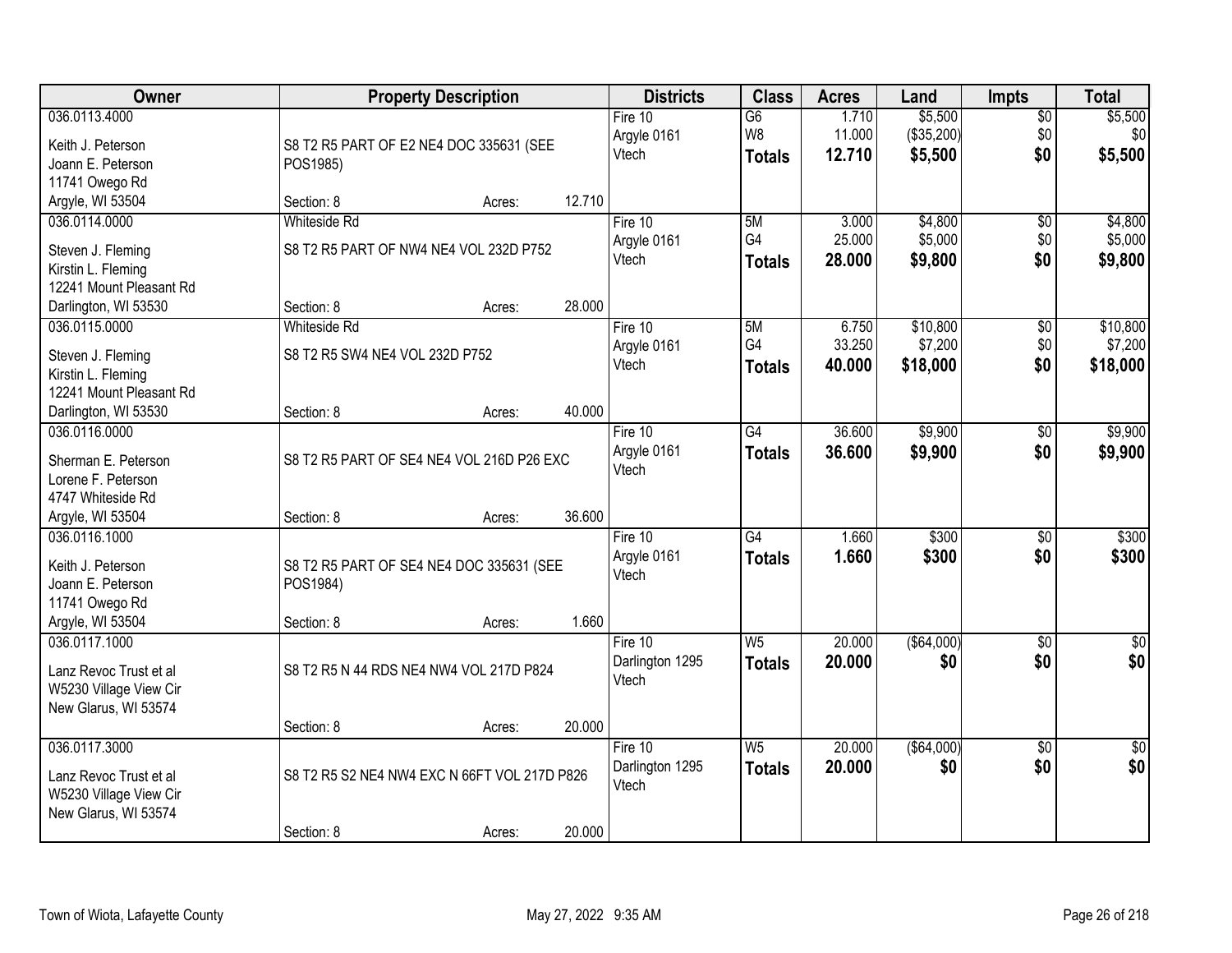| Owner                                 | <b>Property Description</b>                                                           |                  | <b>Districts</b>         | <b>Class</b>    | <b>Acres</b> | Land        | <b>Impts</b>    | <b>Total</b> |
|---------------------------------------|---------------------------------------------------------------------------------------|------------------|--------------------------|-----------------|--------------|-------------|-----------------|--------------|
| 036.0118.0000                         |                                                                                       |                  | Fire 10                  | 5M              | 5.000        | \$8,000     | $\sqrt{$0}$     | \$8,000      |
| Steven J. Fleming                     | NW? NW? EXC THE EAST 3/4 OF SE? NW? NW? &                                             |                  | Darlington 1295          | G4              | 23.750       | \$4,800     | \$0             | \$4,800      |
| Kirstin L. Fleming                    | ALSO EXC THE EAST 3/4 OF S? NE? NW? NW?                                               |                  | Vtech                    | <b>Totals</b>   | 28.750       | \$12,800    | \$0             | \$12,800     |
| 12241 Mount Pleasant Rd               |                                                                                       |                  |                          |                 |              |             |                 |              |
| Darlington, WI 53530                  | Section: 8                                                                            | 28.750<br>Acres: |                          |                 |              |             |                 |              |
| 036.0119.0000                         | Spring Brook Rd                                                                       |                  | Fire 10                  | 5M              | 0.810        | \$1,300     | \$0             | \$1,300      |
| Steven J. Fleming                     | SW? NW? EXC THE EAST 3 RDS OF NE? SW? NW? &                                           |                  | Darlington 1295          | G4              | 30.000       | \$6,800     | \$0             | \$6,800      |
| Kirstin L. Fleming                    | ALSO EXC COM SWCOR SE? SW? NW?; EAST 660                                              |                  | Vtech                    | <b>Totals</b>   | 30.810       | \$8,100     | \$0             | \$8,100      |
| 12241 Mount Pleasant Rd               | FT; NORTH 660 FT; WEST 454 FT; SWLY TO POB                                            |                  |                          |                 |              |             |                 |              |
| Darlington, WI 53530                  | Section: 8                                                                            | 30.810<br>Acres: |                          |                 |              |             |                 |              |
| 036.0119.1000                         | 5892 Spring Brook Rd                                                                  |                  | Fire 10                  | $\overline{G1}$ | 6.000        | \$38,200    | \$147,800       | \$186,000    |
|                                       |                                                                                       |                  | Darlington 1295          | G <sub>5</sub>  | 0.500        | \$200       | \$0             | \$200        |
| Alan L. Gerber                        | COM SWCOR SE? SW? NW?;EAST 660 FT;NORTH 66                                            |                  | Vtech                    | G <sub>6</sub>  | 13.940       | \$43,000    | \$0             | \$43,000     |
| Jodi A. Gerber<br>5892 Springbrook Rd | FT; WEST 454 FT; SWLY TO POB & ALSO INCLUDING<br>THE EAST 3 RDS OF NE? SW? NW? & ALSO |                  |                          | <b>Totals</b>   | 20.440       | \$81,400    | \$147,800       | \$229,200    |
| South Wayne, WI 53587                 | Section: 8                                                                            | 20.440<br>Acres: |                          |                 |              |             |                 |              |
| 036.0120.1000                         |                                                                                       |                  | Fire 10                  | W <sub>5</sub>  | 20.000       | ( \$64,000) | $\sqrt{6}$      | \$0          |
|                                       |                                                                                       |                  | Black Hawk 2240          | <b>Totals</b>   | 20.000       | \$0         | \$0             | \$0          |
| Lanz Revoc Trust et al                | S8 T2 R5 N2 SE4 NW4 VOL 217D P826                                                     |                  | Vtech                    |                 |              |             |                 |              |
| W5230 Village View Cir                |                                                                                       |                  |                          |                 |              |             |                 |              |
| New Glarus, WI 53574                  |                                                                                       |                  |                          |                 |              |             |                 |              |
|                                       | Section: 8                                                                            | 20.000<br>Acres: |                          |                 |              |             |                 |              |
| 036.0120.2000                         |                                                                                       |                  | Fire 10                  | $\overline{G6}$ | 10.000       | \$32,000    | \$0             | \$32,000     |
| Steven J. Fleming                     | S8 T2 R5 SE4 SE4 NW4 VOL 232D P752                                                    |                  | Black Hawk 2240<br>Vtech | <b>Totals</b>   | 10.000       | \$32,000    | \$0             | \$32,000     |
| Kirstin L. Fleming                    |                                                                                       |                  |                          |                 |              |             |                 |              |
| 12241 Mount Pleasant Rd               |                                                                                       |                  |                          |                 |              |             |                 |              |
| Darlington, WI 53530                  | Section: 8                                                                            | 10.000<br>Acres: |                          |                 |              |             |                 |              |
| 036.0120.3000                         |                                                                                       |                  | Fire 10                  | 5M              | 7.000        | \$11,200    | $\overline{50}$ | \$11,200     |
| Daniel R. Koch                        | S8 T2 R5 SW4 SE4 NW4 DOC 341013                                                       |                  | Black Hawk 2240          | G <sub>4</sub>  | 3.000        | \$600       | \$0             | \$600        |
| Mandy K. Koch                         |                                                                                       |                  | Vtech                    | <b>Totals</b>   | 10.000       | \$11,800    | \$0             | \$11,800     |
| 202 South St                          |                                                                                       |                  |                          |                 |              |             |                 |              |
| PO Box 152                            | Section: 8                                                                            | 10.000<br>Acres: |                          |                 |              |             |                 |              |
| Argyle, WI 53504                      |                                                                                       |                  |                          |                 |              |             |                 |              |
| 036.0121.0000                         | Spring Brook Rd                                                                       |                  | Fire 10                  | 5M              | 3.500        | \$5,600     | \$0             | \$5,600      |
| Todd A. Johnson                       | S8 T2 R5 NE4 SW4 EXC N 4.4A OF NW4 NE4 SW4                                            |                  | Black Hawk 2240          | G4              | 32.100       | \$7,200     | \$0             | \$7,200      |
| Denise M. Johnson                     | DOC 331361 & DOC 331362                                                               |                  | Vtech                    | <b>Totals</b>   | 35.600       | \$12,800    | \$0             | \$12,800     |
| 2948 Leadville pass                   |                                                                                       |                  |                          |                 |              |             |                 |              |
| Blue Mounds, WI 53517                 | Section: 8                                                                            | 35.600<br>Acres: |                          |                 |              |             |                 |              |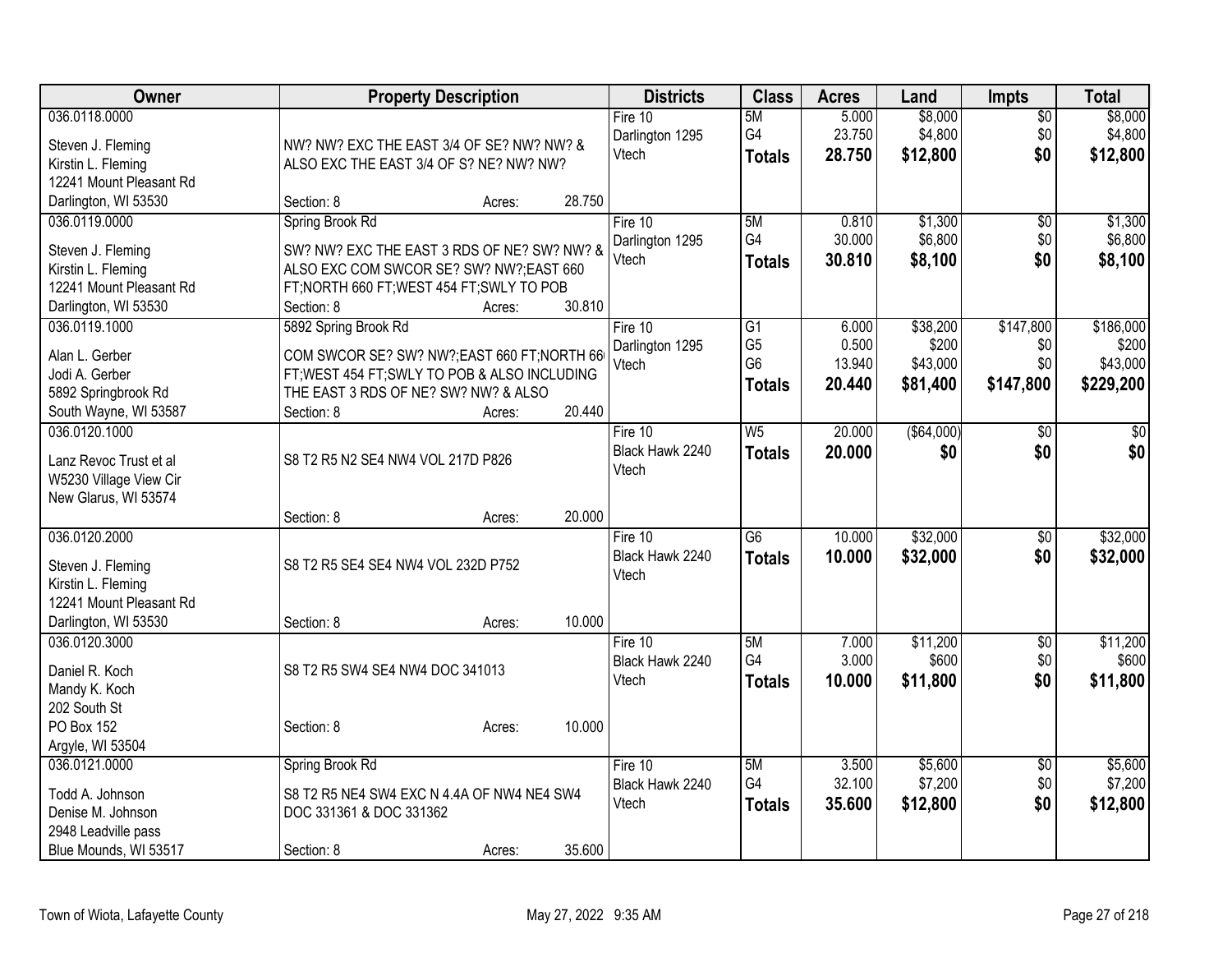| Owner                                                    | <b>Property Description</b>                     |        |        | <b>Districts</b> | <b>Class</b>    | <b>Acres</b> | Land     | <b>Impts</b>    | <b>Total</b> |
|----------------------------------------------------------|-------------------------------------------------|--------|--------|------------------|-----------------|--------------|----------|-----------------|--------------|
| 036.0121.1000                                            | Spring Brook Rd                                 |        |        | Fire 10          | $\overline{G6}$ | 4.400        | \$14,100 | $\overline{50}$ | \$14,100     |
| Daniel R. Koch                                           | S8 T2 R5 N 4.4A OF NW4 NE4 SW4 DOC 341013       |        |        | Black Hawk 2240  | <b>Totals</b>   | 4.400        | \$14,100 | \$0             | \$14,100     |
| Mandy K. Koch                                            |                                                 |        |        | Vtech            |                 |              |          |                 |              |
| 202 South St                                             |                                                 |        |        |                  |                 |              |          |                 |              |
| PO Box 152                                               | Section: 8                                      | Acres: | 4.400  |                  |                 |              |          |                 |              |
| Argyle, WI 53504                                         |                                                 |        |        |                  |                 |              |          |                 |              |
| 036.0122.1000                                            | Spring Brook Rd                                 |        |        | Fire $10$        | $\overline{G4}$ | 9.250        | \$2,500  | $\overline{50}$ | \$2,500      |
| Todd A. Johnson                                          | S8 T2 R5 E2 NW4 SW4 EXC W 1 RD & EXC N2 SD      |        |        | Black Hawk 2240  | <b>Totals</b>   | 9.250        | \$2,500  | \$0             | \$2,500      |
| Denise M. Johnson                                        | TRACT DOC 331361 & DOC 331362                   |        |        | Vtech            |                 |              |          |                 |              |
| 2948 Leadville pass                                      |                                                 |        |        |                  |                 |              |          |                 |              |
| Blue Mounds, WI 53517                                    | Section: 8                                      | Acres: | 9.250  |                  |                 |              |          |                 |              |
| 036.0122.1100                                            |                                                 |        |        | Fire $10$        | $\overline{G1}$ | 0.500        | \$3,500  | \$19,100        | \$22,600     |
|                                                          |                                                 |        |        | Black Hawk 2240  | G <sub>6</sub>  | 8.750        | \$28,000 | \$0             | \$28,000     |
| Daniel R. Koch                                           | S8 T2 R5 N2 E2 NW4 SW4 EXC W 1 RD DOC 341013    |        |        | Vtech            | <b>Totals</b>   | 9.250        | \$31,500 | \$19,100        | \$50,600     |
| Mandy K. Koch                                            |                                                 |        |        |                  |                 |              |          |                 |              |
| 202 South St                                             |                                                 |        |        |                  |                 |              |          |                 |              |
| PO Box 152                                               | Section: 8                                      | Acres: | 9.250  |                  |                 |              |          |                 |              |
| Argyle, WI 53504                                         |                                                 |        |        |                  |                 |              |          |                 |              |
| 036.0122.2000                                            |                                                 |        |        | Fire 10          | $\overline{G1}$ | 1.000        | \$100    | $\overline{50}$ | \$100        |
| Alan L. Gerber                                           | S8 T2 R5 W 1 RD OF E2 W2 SW4 VOL 219D P884      |        |        | Darlington 1295  | <b>Totals</b>   | 1.000        | \$100    | \$0             | \$100        |
| Jodi A. Gerber                                           |                                                 |        |        | Vtech            |                 |              |          |                 |              |
| 5892 Springbrook Rd                                      |                                                 |        |        |                  |                 |              |          |                 |              |
| South Wayne, WI 53587                                    | Section: 8                                      | Acres: | 1.000  |                  |                 |              |          |                 |              |
| 036.0122.3000                                            | Spring Brook Rd                                 |        |        | Fire $10$        | G4              | 20.000       | \$4,700  | $\overline{30}$ | \$4,700      |
|                                                          | S8 T2 R5 W2 NW4 SW4 VOL 237D P988               |        |        | Black Hawk 2240  | <b>Totals</b>   | 20.000       | \$4,700  | \$0             | \$4,700      |
| Robert M. Cooper et al<br>c/o Robert M & Patricia Cooper |                                                 |        |        | Vtech            |                 |              |          |                 |              |
| 6060 Springbrook Rd                                      |                                                 |        |        |                  |                 |              |          |                 |              |
| South Wayne, WI 53587-9726                               | Section: 8                                      | Acres: | 20.000 |                  |                 |              |          |                 |              |
| 036.0123.1000                                            | 6018 Spring Brook Rd                            |        |        | Fire 10          | $\overline{G4}$ | 19.000       | \$4,400  | $\overline{50}$ | \$4,400      |
|                                                          |                                                 |        |        | Black Hawk 2240  | G7              | 1.000        | \$5,500  | \$1,400         | \$6,900      |
| Robert M. Cooper et al                                   | S8 T2 R5 W2 SW4 SW4 VOL 237D P988               |        |        | Vtech            | <b>Totals</b>   | 20.000       | \$9,900  | \$1,400         | \$11,300     |
| c/o Robert M & Patricia Cooper                           |                                                 |        |        |                  |                 |              |          |                 |              |
| 6060 Springbrook Rd                                      |                                                 |        |        |                  |                 |              |          |                 |              |
| South Wayne, WI 53587-9726                               | Section: 8                                      | Acres: | 20.000 |                  |                 |              |          |                 |              |
| 036.0123.2000                                            | Spring Brook Rd                                 |        |        | Fire 10          | G4              | 19.000       | \$4,600  | $\overline{50}$ | \$4,600      |
| Todd A. Johnson                                          | S8 T2 R5 E 19 1/2 A SW4 SW4 DOC 331361 & 331362 |        |        | Black Hawk 2240  | G <sub>5</sub>  | 0.500        | \$100    | \$0             | \$100        |
| Denise M. Johnson                                        |                                                 |        |        | Vtech            | <b>Totals</b>   | 19.500       | \$4,700  | \$0             | \$4,700      |
| 2948 Leadville pass                                      |                                                 |        |        |                  |                 |              |          |                 |              |
| Blue Mounds, WI 53517                                    | Section: 8                                      | Acres: | 19.500 |                  |                 |              |          |                 |              |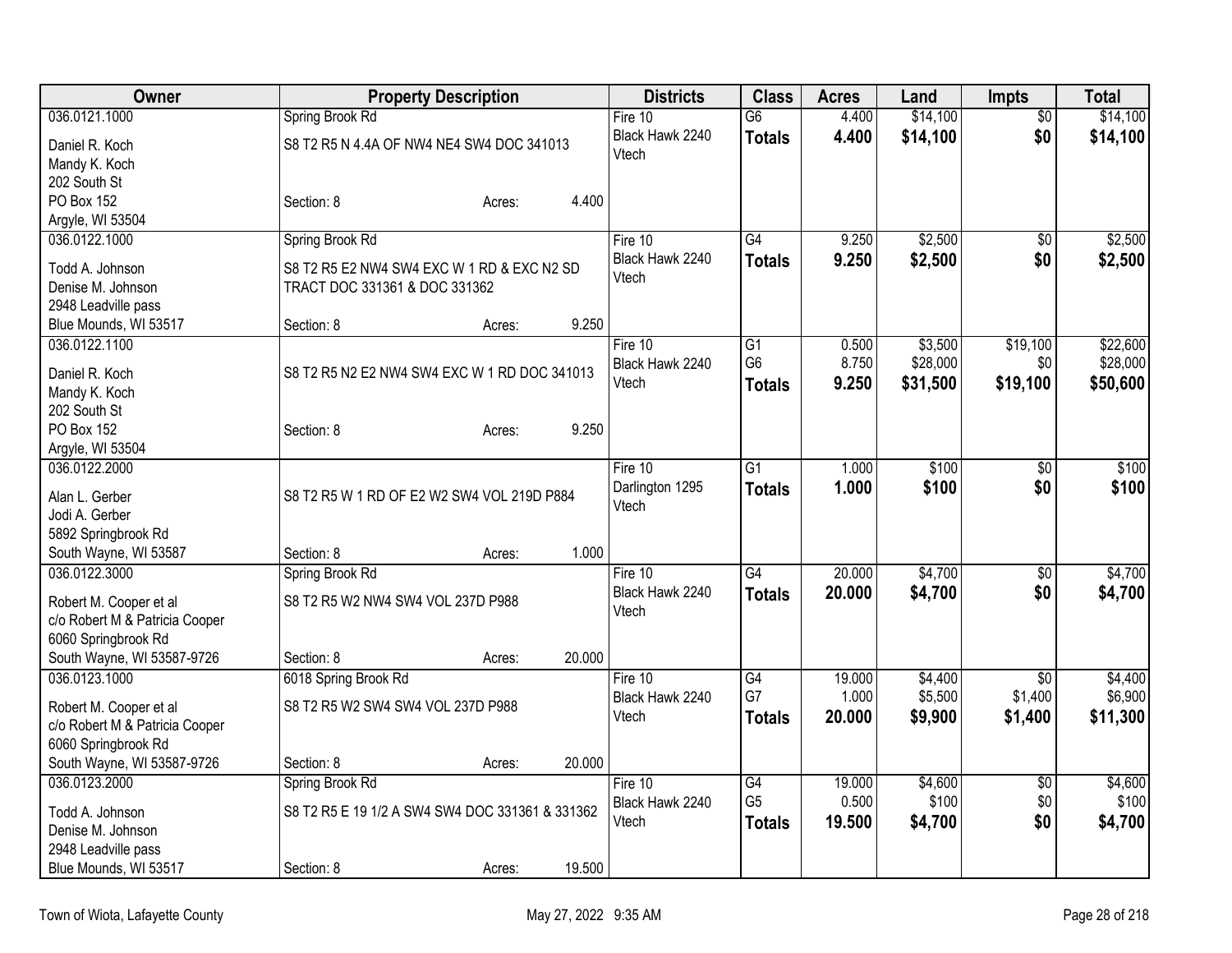| \$6,600<br>036.0124.0000<br>28.600<br>\$6,600<br>Spring Brook Rd<br>Fire $10$<br>$\overline{G4}$<br>$\overline{50}$<br>G <sub>5</sub><br>11.400<br>\$24,900<br>\$0<br>\$24,900<br>Black Hawk 2240<br>S8 T2 R5 SE4 SW4 DOC 331361 & 331362<br>Todd A. Johnson<br>\$0<br>Vtech<br>40.000<br>\$31,500<br>\$31,500<br><b>Totals</b><br>Denise M. Johnson<br>2948 Leadville pass<br>40.000<br>Blue Mounds, WI 53517<br>Section: 8<br>Acres:<br>\$3,900<br>5M<br>2.450<br>036.0125.0000<br>Spring Brook Rd<br>Fire 10<br>$\overline{50}$<br>2.450<br>\$3,900<br>\$0<br>Black Hawk 2240<br>\$3,900<br><b>Totals</b><br>PART OF NE4 SE4 VOL 232D P752<br>Steven J. Fleming<br>Vtech<br>Kirstin L. Fleming<br>12241 Mount Pleasant Rd<br>2.450<br>Darlington, WI 53530<br>Section: 8<br>Acres:<br>G4<br>13.000<br>\$2,600<br>036.0125.1000<br>\$0<br>Fire 10<br>Black Hawk 2240<br>\$2,600<br>\$0<br>13.000<br><b>Totals</b><br>S8 T2 R5 PART OF NE4 SE4 VOL 232D P752<br>Steven J. Fleming<br>Vtech<br>Kirstin L. Fleming<br>12241 Mount Pleasant Rd<br>13.000<br>Section: 8<br>Darlington, WI 53530<br>Acres:<br>14.080<br>\$2,800<br>036.0125.2000<br>Spring Brook Rd<br>Fire 10<br>G4<br>\$0<br>G <sub>5</sub><br>2.000<br>\$900<br>\$0<br>Black Hawk 2240<br>THAT PART OF E2 SE4 LYING IN THE<br>Carol J Deback Trust et al<br>\$0<br>Vtech<br>16.080<br>\$3,700<br>\$3,700<br><b>Totals</b><br>c/o Harold R & Carol J Deback<br>FOLLOWING:BEG W1/4 COR SEC 9;N89.22.02E<br>W198 S10957 Racine Ave<br>1322.35';S00.12.12W 2628.59'; S89.15.08W<br>16.080<br>Muskego, WI 53130-9556<br>Section: 8<br>Acres:<br>\$1,600<br>036.0125.3000<br>$\overline{G4}$<br>7.460<br>$\overline{30}$<br>Fire 10<br>\$1,600<br>\$0<br>Black Hawk 2240<br><b>Totals</b><br>7.460<br>\$1,600<br>Carol J Deback Trust et al<br>PART OF NE4 SE4 DOC 335040 (SEE POS1986 &<br>Vtech<br>c/o Harold R & Carol J Deback<br>POS1991)<br>W198 S10957 Racine Ave<br>Muskego, WI 53130-9556<br>7.460<br>Section: 8<br>Acres:<br>036.0126.2000<br>5M<br>\$1,500<br>Fire 10<br>1.000<br>$\overline{50}$<br>G4<br>29.000<br>\$7,000<br>\$0<br>Black Hawk 2240<br>S8 T2 R5 E 30A OF NW4 SE4 VOL 232D P752<br>Steven J. Fleming<br>\$0<br>Vtech<br>30,000<br>\$8,500<br><b>Totals</b><br>Kirstin L. Fleming<br>12241 Mount Pleasant Rd<br>Darlington, WI 53530<br>30.000<br>Section: 8<br>Acres: | Owner         | <b>Property Description</b> |  | <b>Districts</b> | <b>Class</b> | <b>Acres</b> | Land    | <b>Impts</b>    | <b>Total</b> |
|-------------------------------------------------------------------------------------------------------------------------------------------------------------------------------------------------------------------------------------------------------------------------------------------------------------------------------------------------------------------------------------------------------------------------------------------------------------------------------------------------------------------------------------------------------------------------------------------------------------------------------------------------------------------------------------------------------------------------------------------------------------------------------------------------------------------------------------------------------------------------------------------------------------------------------------------------------------------------------------------------------------------------------------------------------------------------------------------------------------------------------------------------------------------------------------------------------------------------------------------------------------------------------------------------------------------------------------------------------------------------------------------------------------------------------------------------------------------------------------------------------------------------------------------------------------------------------------------------------------------------------------------------------------------------------------------------------------------------------------------------------------------------------------------------------------------------------------------------------------------------------------------------------------------------------------------------------------------------------------------------------------------------------------------------------------------------------------------------------------------------------------------------------------------------------------------------------------------------------------------------------------------------------------------------------------------------------------------------------------|---------------|-----------------------------|--|------------------|--------------|--------------|---------|-----------------|--------------|
|                                                                                                                                                                                                                                                                                                                                                                                                                                                                                                                                                                                                                                                                                                                                                                                                                                                                                                                                                                                                                                                                                                                                                                                                                                                                                                                                                                                                                                                                                                                                                                                                                                                                                                                                                                                                                                                                                                                                                                                                                                                                                                                                                                                                                                                                                                                                                             |               |                             |  |                  |              |              |         |                 |              |
|                                                                                                                                                                                                                                                                                                                                                                                                                                                                                                                                                                                                                                                                                                                                                                                                                                                                                                                                                                                                                                                                                                                                                                                                                                                                                                                                                                                                                                                                                                                                                                                                                                                                                                                                                                                                                                                                                                                                                                                                                                                                                                                                                                                                                                                                                                                                                             |               |                             |  |                  |              |              |         |                 |              |
|                                                                                                                                                                                                                                                                                                                                                                                                                                                                                                                                                                                                                                                                                                                                                                                                                                                                                                                                                                                                                                                                                                                                                                                                                                                                                                                                                                                                                                                                                                                                                                                                                                                                                                                                                                                                                                                                                                                                                                                                                                                                                                                                                                                                                                                                                                                                                             |               |                             |  |                  |              |              |         |                 |              |
|                                                                                                                                                                                                                                                                                                                                                                                                                                                                                                                                                                                                                                                                                                                                                                                                                                                                                                                                                                                                                                                                                                                                                                                                                                                                                                                                                                                                                                                                                                                                                                                                                                                                                                                                                                                                                                                                                                                                                                                                                                                                                                                                                                                                                                                                                                                                                             |               |                             |  |                  |              |              |         |                 |              |
| \$3,900<br>\$2,600<br>\$2,600<br>\$2,800<br>\$900<br>\$1,600<br>\$1,500<br>\$8,500                                                                                                                                                                                                                                                                                                                                                                                                                                                                                                                                                                                                                                                                                                                                                                                                                                                                                                                                                                                                                                                                                                                                                                                                                                                                                                                                                                                                                                                                                                                                                                                                                                                                                                                                                                                                                                                                                                                                                                                                                                                                                                                                                                                                                                                                          |               |                             |  |                  |              |              |         |                 |              |
|                                                                                                                                                                                                                                                                                                                                                                                                                                                                                                                                                                                                                                                                                                                                                                                                                                                                                                                                                                                                                                                                                                                                                                                                                                                                                                                                                                                                                                                                                                                                                                                                                                                                                                                                                                                                                                                                                                                                                                                                                                                                                                                                                                                                                                                                                                                                                             |               |                             |  |                  |              |              |         |                 |              |
|                                                                                                                                                                                                                                                                                                                                                                                                                                                                                                                                                                                                                                                                                                                                                                                                                                                                                                                                                                                                                                                                                                                                                                                                                                                                                                                                                                                                                                                                                                                                                                                                                                                                                                                                                                                                                                                                                                                                                                                                                                                                                                                                                                                                                                                                                                                                                             |               |                             |  |                  |              |              |         |                 |              |
|                                                                                                                                                                                                                                                                                                                                                                                                                                                                                                                                                                                                                                                                                                                                                                                                                                                                                                                                                                                                                                                                                                                                                                                                                                                                                                                                                                                                                                                                                                                                                                                                                                                                                                                                                                                                                                                                                                                                                                                                                                                                                                                                                                                                                                                                                                                                                             |               |                             |  |                  |              |              |         |                 |              |
|                                                                                                                                                                                                                                                                                                                                                                                                                                                                                                                                                                                                                                                                                                                                                                                                                                                                                                                                                                                                                                                                                                                                                                                                                                                                                                                                                                                                                                                                                                                                                                                                                                                                                                                                                                                                                                                                                                                                                                                                                                                                                                                                                                                                                                                                                                                                                             |               |                             |  |                  |              |              |         |                 |              |
|                                                                                                                                                                                                                                                                                                                                                                                                                                                                                                                                                                                                                                                                                                                                                                                                                                                                                                                                                                                                                                                                                                                                                                                                                                                                                                                                                                                                                                                                                                                                                                                                                                                                                                                                                                                                                                                                                                                                                                                                                                                                                                                                                                                                                                                                                                                                                             |               |                             |  |                  |              |              |         |                 |              |
|                                                                                                                                                                                                                                                                                                                                                                                                                                                                                                                                                                                                                                                                                                                                                                                                                                                                                                                                                                                                                                                                                                                                                                                                                                                                                                                                                                                                                                                                                                                                                                                                                                                                                                                                                                                                                                                                                                                                                                                                                                                                                                                                                                                                                                                                                                                                                             |               |                             |  |                  |              |              |         |                 |              |
|                                                                                                                                                                                                                                                                                                                                                                                                                                                                                                                                                                                                                                                                                                                                                                                                                                                                                                                                                                                                                                                                                                                                                                                                                                                                                                                                                                                                                                                                                                                                                                                                                                                                                                                                                                                                                                                                                                                                                                                                                                                                                                                                                                                                                                                                                                                                                             |               |                             |  |                  |              |              |         |                 |              |
|                                                                                                                                                                                                                                                                                                                                                                                                                                                                                                                                                                                                                                                                                                                                                                                                                                                                                                                                                                                                                                                                                                                                                                                                                                                                                                                                                                                                                                                                                                                                                                                                                                                                                                                                                                                                                                                                                                                                                                                                                                                                                                                                                                                                                                                                                                                                                             |               |                             |  |                  |              |              |         |                 |              |
|                                                                                                                                                                                                                                                                                                                                                                                                                                                                                                                                                                                                                                                                                                                                                                                                                                                                                                                                                                                                                                                                                                                                                                                                                                                                                                                                                                                                                                                                                                                                                                                                                                                                                                                                                                                                                                                                                                                                                                                                                                                                                                                                                                                                                                                                                                                                                             |               |                             |  |                  |              |              |         |                 |              |
|                                                                                                                                                                                                                                                                                                                                                                                                                                                                                                                                                                                                                                                                                                                                                                                                                                                                                                                                                                                                                                                                                                                                                                                                                                                                                                                                                                                                                                                                                                                                                                                                                                                                                                                                                                                                                                                                                                                                                                                                                                                                                                                                                                                                                                                                                                                                                             |               |                             |  |                  |              |              |         |                 |              |
|                                                                                                                                                                                                                                                                                                                                                                                                                                                                                                                                                                                                                                                                                                                                                                                                                                                                                                                                                                                                                                                                                                                                                                                                                                                                                                                                                                                                                                                                                                                                                                                                                                                                                                                                                                                                                                                                                                                                                                                                                                                                                                                                                                                                                                                                                                                                                             |               |                             |  |                  |              |              |         |                 |              |
|                                                                                                                                                                                                                                                                                                                                                                                                                                                                                                                                                                                                                                                                                                                                                                                                                                                                                                                                                                                                                                                                                                                                                                                                                                                                                                                                                                                                                                                                                                                                                                                                                                                                                                                                                                                                                                                                                                                                                                                                                                                                                                                                                                                                                                                                                                                                                             |               |                             |  |                  |              |              |         |                 |              |
|                                                                                                                                                                                                                                                                                                                                                                                                                                                                                                                                                                                                                                                                                                                                                                                                                                                                                                                                                                                                                                                                                                                                                                                                                                                                                                                                                                                                                                                                                                                                                                                                                                                                                                                                                                                                                                                                                                                                                                                                                                                                                                                                                                                                                                                                                                                                                             |               |                             |  |                  |              |              |         |                 |              |
|                                                                                                                                                                                                                                                                                                                                                                                                                                                                                                                                                                                                                                                                                                                                                                                                                                                                                                                                                                                                                                                                                                                                                                                                                                                                                                                                                                                                                                                                                                                                                                                                                                                                                                                                                                                                                                                                                                                                                                                                                                                                                                                                                                                                                                                                                                                                                             |               |                             |  |                  |              |              |         |                 |              |
|                                                                                                                                                                                                                                                                                                                                                                                                                                                                                                                                                                                                                                                                                                                                                                                                                                                                                                                                                                                                                                                                                                                                                                                                                                                                                                                                                                                                                                                                                                                                                                                                                                                                                                                                                                                                                                                                                                                                                                                                                                                                                                                                                                                                                                                                                                                                                             |               |                             |  |                  |              |              |         |                 |              |
| \$7,000                                                                                                                                                                                                                                                                                                                                                                                                                                                                                                                                                                                                                                                                                                                                                                                                                                                                                                                                                                                                                                                                                                                                                                                                                                                                                                                                                                                                                                                                                                                                                                                                                                                                                                                                                                                                                                                                                                                                                                                                                                                                                                                                                                                                                                                                                                                                                     |               |                             |  |                  |              |              |         |                 |              |
|                                                                                                                                                                                                                                                                                                                                                                                                                                                                                                                                                                                                                                                                                                                                                                                                                                                                                                                                                                                                                                                                                                                                                                                                                                                                                                                                                                                                                                                                                                                                                                                                                                                                                                                                                                                                                                                                                                                                                                                                                                                                                                                                                                                                                                                                                                                                                             |               |                             |  |                  |              |              |         |                 |              |
|                                                                                                                                                                                                                                                                                                                                                                                                                                                                                                                                                                                                                                                                                                                                                                                                                                                                                                                                                                                                                                                                                                                                                                                                                                                                                                                                                                                                                                                                                                                                                                                                                                                                                                                                                                                                                                                                                                                                                                                                                                                                                                                                                                                                                                                                                                                                                             |               |                             |  |                  |              |              |         |                 |              |
|                                                                                                                                                                                                                                                                                                                                                                                                                                                                                                                                                                                                                                                                                                                                                                                                                                                                                                                                                                                                                                                                                                                                                                                                                                                                                                                                                                                                                                                                                                                                                                                                                                                                                                                                                                                                                                                                                                                                                                                                                                                                                                                                                                                                                                                                                                                                                             |               |                             |  |                  |              |              |         |                 |              |
|                                                                                                                                                                                                                                                                                                                                                                                                                                                                                                                                                                                                                                                                                                                                                                                                                                                                                                                                                                                                                                                                                                                                                                                                                                                                                                                                                                                                                                                                                                                                                                                                                                                                                                                                                                                                                                                                                                                                                                                                                                                                                                                                                                                                                                                                                                                                                             |               |                             |  |                  |              |              |         |                 |              |
|                                                                                                                                                                                                                                                                                                                                                                                                                                                                                                                                                                                                                                                                                                                                                                                                                                                                                                                                                                                                                                                                                                                                                                                                                                                                                                                                                                                                                                                                                                                                                                                                                                                                                                                                                                                                                                                                                                                                                                                                                                                                                                                                                                                                                                                                                                                                                             |               |                             |  |                  |              |              |         |                 |              |
|                                                                                                                                                                                                                                                                                                                                                                                                                                                                                                                                                                                                                                                                                                                                                                                                                                                                                                                                                                                                                                                                                                                                                                                                                                                                                                                                                                                                                                                                                                                                                                                                                                                                                                                                                                                                                                                                                                                                                                                                                                                                                                                                                                                                                                                                                                                                                             |               |                             |  |                  |              |              |         |                 |              |
|                                                                                                                                                                                                                                                                                                                                                                                                                                                                                                                                                                                                                                                                                                                                                                                                                                                                                                                                                                                                                                                                                                                                                                                                                                                                                                                                                                                                                                                                                                                                                                                                                                                                                                                                                                                                                                                                                                                                                                                                                                                                                                                                                                                                                                                                                                                                                             |               |                             |  |                  |              |              |         |                 |              |
|                                                                                                                                                                                                                                                                                                                                                                                                                                                                                                                                                                                                                                                                                                                                                                                                                                                                                                                                                                                                                                                                                                                                                                                                                                                                                                                                                                                                                                                                                                                                                                                                                                                                                                                                                                                                                                                                                                                                                                                                                                                                                                                                                                                                                                                                                                                                                             |               |                             |  |                  |              |              |         |                 |              |
|                                                                                                                                                                                                                                                                                                                                                                                                                                                                                                                                                                                                                                                                                                                                                                                                                                                                                                                                                                                                                                                                                                                                                                                                                                                                                                                                                                                                                                                                                                                                                                                                                                                                                                                                                                                                                                                                                                                                                                                                                                                                                                                                                                                                                                                                                                                                                             |               |                             |  |                  |              |              |         |                 |              |
|                                                                                                                                                                                                                                                                                                                                                                                                                                                                                                                                                                                                                                                                                                                                                                                                                                                                                                                                                                                                                                                                                                                                                                                                                                                                                                                                                                                                                                                                                                                                                                                                                                                                                                                                                                                                                                                                                                                                                                                                                                                                                                                                                                                                                                                                                                                                                             |               |                             |  |                  |              |              |         |                 |              |
|                                                                                                                                                                                                                                                                                                                                                                                                                                                                                                                                                                                                                                                                                                                                                                                                                                                                                                                                                                                                                                                                                                                                                                                                                                                                                                                                                                                                                                                                                                                                                                                                                                                                                                                                                                                                                                                                                                                                                                                                                                                                                                                                                                                                                                                                                                                                                             |               |                             |  |                  |              |              |         |                 |              |
|                                                                                                                                                                                                                                                                                                                                                                                                                                                                                                                                                                                                                                                                                                                                                                                                                                                                                                                                                                                                                                                                                                                                                                                                                                                                                                                                                                                                                                                                                                                                                                                                                                                                                                                                                                                                                                                                                                                                                                                                                                                                                                                                                                                                                                                                                                                                                             | 036.0126.3000 |                             |  | Fire $10$        | 5M           | 1.000        | \$1,600 | $\overline{50}$ | \$1,600      |
| G4<br>9.000<br>\$2,200<br>\$0<br>\$2,200<br>Black Hawk 2240<br>S8 T2 R5 W10A NW4 SE4 DOC 331361 & 331362                                                                                                                                                                                                                                                                                                                                                                                                                                                                                                                                                                                                                                                                                                                                                                                                                                                                                                                                                                                                                                                                                                                                                                                                                                                                                                                                                                                                                                                                                                                                                                                                                                                                                                                                                                                                                                                                                                                                                                                                                                                                                                                                                                                                                                                    |               |                             |  |                  |              |              |         |                 |              |
| Todd A. Johnson<br>\$0<br>Vtech<br>10.000<br>\$3,800<br>\$3,800<br><b>Totals</b><br>Denise M. Johnson                                                                                                                                                                                                                                                                                                                                                                                                                                                                                                                                                                                                                                                                                                                                                                                                                                                                                                                                                                                                                                                                                                                                                                                                                                                                                                                                                                                                                                                                                                                                                                                                                                                                                                                                                                                                                                                                                                                                                                                                                                                                                                                                                                                                                                                       |               |                             |  |                  |              |              |         |                 |              |
| 2948 Leadville pass                                                                                                                                                                                                                                                                                                                                                                                                                                                                                                                                                                                                                                                                                                                                                                                                                                                                                                                                                                                                                                                                                                                                                                                                                                                                                                                                                                                                                                                                                                                                                                                                                                                                                                                                                                                                                                                                                                                                                                                                                                                                                                                                                                                                                                                                                                                                         |               |                             |  |                  |              |              |         |                 |              |
| 10.000<br>Blue Mounds, WI 53517<br>Section: 8<br>Acres:                                                                                                                                                                                                                                                                                                                                                                                                                                                                                                                                                                                                                                                                                                                                                                                                                                                                                                                                                                                                                                                                                                                                                                                                                                                                                                                                                                                                                                                                                                                                                                                                                                                                                                                                                                                                                                                                                                                                                                                                                                                                                                                                                                                                                                                                                                     |               |                             |  |                  |              |              |         |                 |              |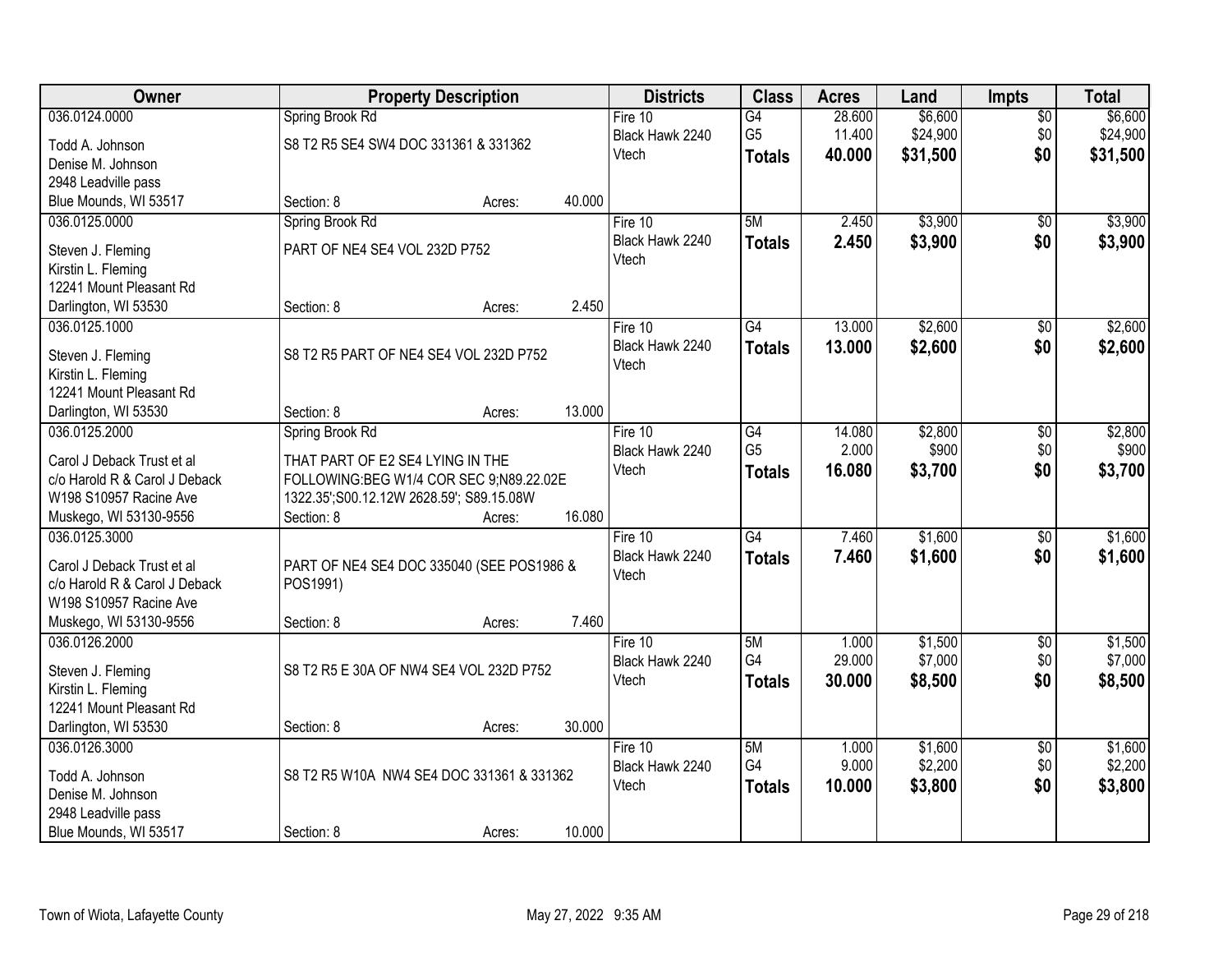| Owner                                         | <b>Property Description</b>                     | <b>Districts</b> | <b>Class</b>         | <b>Acres</b>    | Land             | <b>Impts</b>      | <b>Total</b>     |
|-----------------------------------------------|-------------------------------------------------|------------------|----------------------|-----------------|------------------|-------------------|------------------|
| 036.0127.1000                                 | Spring Brook Rd                                 | Fire 10          | G4                   | 8.000           | \$1,600          | $\overline{50}$   | \$1,600          |
| Todd A. Johnson                               | S8 T2 R5 W10A SW4 SE4 DOC 331361 & 331362 133D  | Black Hawk 2240  | G <sub>5</sub>       | 2.000           | \$4,500          | \$0               | \$4,500          |
| Denise M. Johnson                             | P40 172D P393 182D P419 53 B&C P353 56 B&C P510 | Vtech            | <b>Totals</b>        | 10.000          | \$6,100          | \$0               | \$6,100          |
| 2948 Leadville pass                           | (ASSIGNMENT) 187D P493, P501 195D P480, P490    |                  |                      |                 |                  |                   |                  |
| Blue Mounds, WI 53517                         | 10.000<br>Section: 8<br>Acres:                  |                  |                      |                 |                  |                   |                  |
| 036.0127.2000                                 | 5352 Spring Brook Rd                            | Fire 10          | $\overline{G1}$      | 2.500           | \$21,400         | \$123,500         | \$144,900        |
|                                               |                                                 | Black Hawk 2240  | G <sub>5</sub>       | 8.200           | \$20,500         | \$0               | \$20,500         |
| Jeff M. Schultz                               | S8 T2 R5 PART OF SW4 SE4 VOL 218D P209 (SEE     | Vtech            | G <sub>6</sub>       | 1.000           | \$3,000          | \$0               | \$3,000          |
| Rose M. Schultz                               | POS1981)                                        |                  | <b>Totals</b>        | 11.700          | \$44,900         | \$123,500         | \$168,400        |
| 5352 Springbrook Rd                           |                                                 |                  |                      |                 |                  |                   |                  |
| South Wayne, WI 53587                         | 11.700<br>Section: 8<br>Acres:                  |                  |                      |                 |                  |                   |                  |
| 036.0127.2200                                 | Spring Brook Rd                                 | Fire 10          | 5M                   | 1.500           | \$2,400          | \$0               | \$2,400          |
| Steven J. Fleming                             | S8 T2 R5 PART OF SW4 SE4 VOL 232D P752          | Black Hawk 2240  | G4                   | 16.550          | \$3,300          | \$0               | \$3,300          |
| Kirstin L. Fleming                            |                                                 | Vtech            | G <sub>5</sub>       | 0.250           | \$100            | \$0               | \$100            |
| 12241 Mount Pleasant Rd                       |                                                 |                  | <b>Totals</b>        | 18.300          | \$5,800          | \$0               | \$5,800          |
| Darlington, WI 53530                          | 18.300<br>Section: 8<br>Acres:                  |                  |                      |                 |                  |                   |                  |
| 036.0128.0000                                 | Spring Brook Rd                                 | Fire 10          | 5M                   | 4.000           | \$6,400          | \$0               | \$6,400          |
|                                               |                                                 | Black Hawk 2240  | G4                   | 28.060          | \$5,600          | \$0               | \$5,600          |
| Steven J. Fleming                             | S8 T2 R5 PART OF SE4 SE4 VOL 232D P752          | Vtech            | G <sub>5</sub>       | 0.500           | \$100            | \$0               | \$100            |
| Kirstin L. Fleming                            |                                                 |                  |                      | 32.560          |                  | \$0               |                  |
| 12241 Mount Pleasant Rd                       |                                                 |                  | <b>Totals</b>        |                 | \$12,100         |                   | \$12,100         |
| Darlington, WI 53530                          | 32.560<br>Section: 9<br>Acres:                  |                  |                      |                 |                  |                   |                  |
| 036.0128.1100                                 | Spring Brook Rd                                 | Fire $10$        | $\overline{G4}$      | 4.340           | \$900            | $\overline{50}$   | \$900            |
|                                               | PART SE4 SE4 VOL 232D P752                      | Black Hawk 2240  | <b>Totals</b>        | 4.340           | \$900            | \$0               | \$900            |
| Steven J. Fleming                             |                                                 | Vtech            |                      |                 |                  |                   |                  |
| Kirstin L. Fleming<br>12241 Mount Pleasant Rd |                                                 |                  |                      |                 |                  |                   |                  |
| Darlington, WI 53530                          | 4.340<br>Section: 8                             |                  |                      |                 |                  |                   |                  |
|                                               | Acres:                                          |                  |                      |                 |                  |                   |                  |
| 036.0129.0000                                 | 11786 State Highway 78                          | Fire 15          | G4<br>G <sub>5</sub> | 35.500<br>3.000 | \$7,500<br>\$200 | $\sqrt{6}$<br>\$0 | \$7,500<br>\$200 |
| Clinton L. Montgomery                         | S9 T2 R5 NE4 NE4 VOL 243D P28                   | Argyle 0161      | G7                   | 1.500           | \$9,000          | \$202,300         | \$211,300        |
| Carmen M. Montgomery                          |                                                 | Vtech            |                      |                 |                  |                   |                  |
| 11786 State Rd 78                             |                                                 |                  | <b>Totals</b>        | 40.000          | \$16,700         | \$202,300         | \$219,000        |
| Argyle, WI 53504                              | 40.000<br>Section: 9<br>Acres:                  |                  |                      |                 |                  |                   |                  |
| 036.0130.0000                                 | 4374 Whiteside Rd                               | Fire $15$        | G4                   | 32.600          | \$7,500          | $\overline{30}$   | \$7,500          |
|                                               |                                                 | Argyle 0161      | G <sub>5</sub>       | 1.000           | \$100            | \$0               | \$100            |
| Lee E. Montgomery                             | S9 T2 R5 PART OF NW4 NE4 VOL 228D P14 (SEE      | Vtech            | G7                   | 3.000           | \$30,000         | \$207,900         | \$237,900        |
| Tamela S. Montgomery                          | POS1989)                                        |                  | <b>Totals</b>        | 36.600          | \$37,600         | \$207,900         | \$245,500        |
| 4374 Whiteside Rd                             |                                                 |                  |                      |                 |                  |                   |                  |
| Argyle, WI 53504                              | 36.600<br>Section: 9<br>Acres:                  |                  |                      |                 |                  |                   |                  |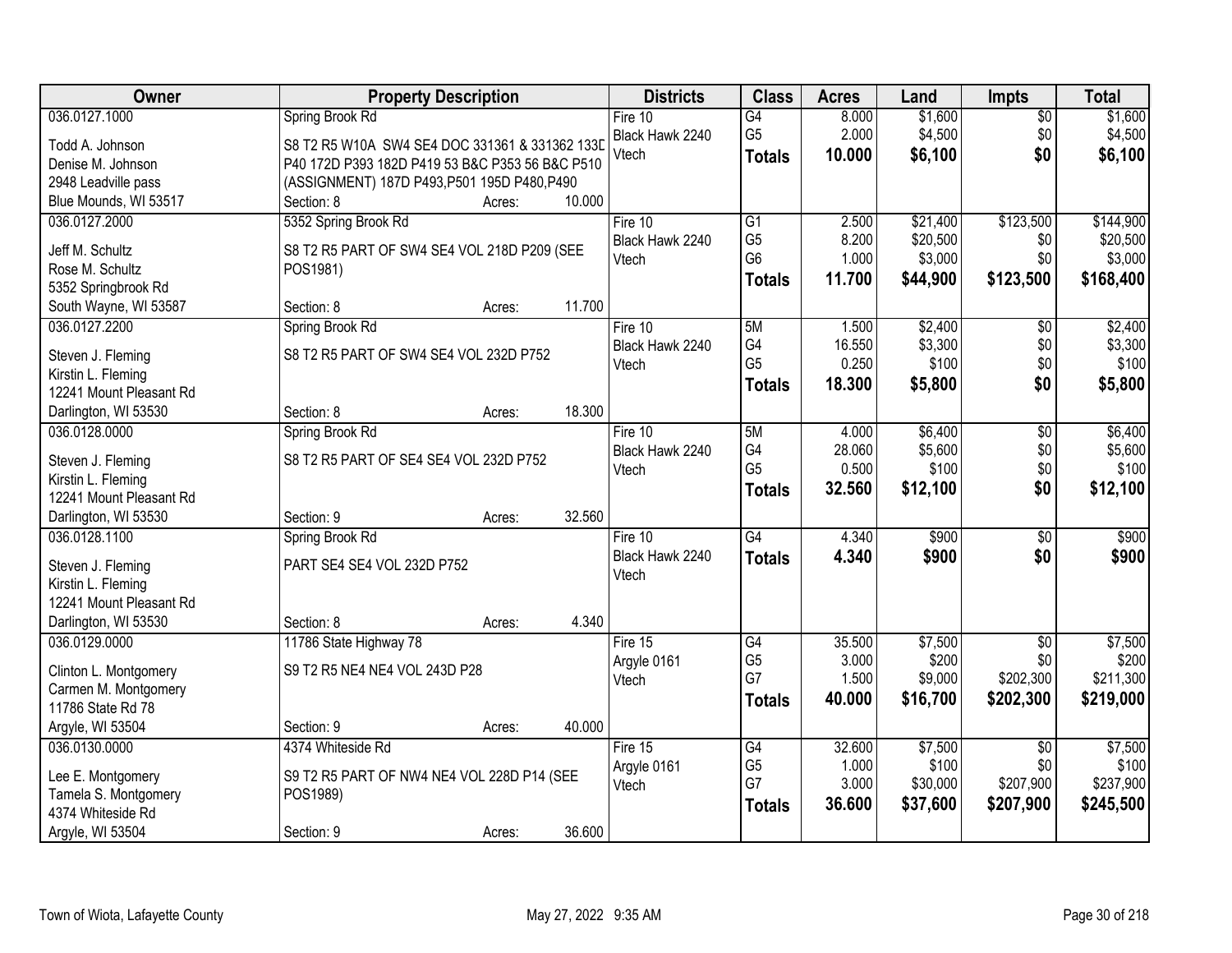| Owner                             |                                                | <b>Property Description</b> |        | <b>Districts</b>     | <b>Class</b>         | <b>Acres</b>   | Land             | <b>Impts</b>      | <b>Total</b>     |
|-----------------------------------|------------------------------------------------|-----------------------------|--------|----------------------|----------------------|----------------|------------------|-------------------|------------------|
| 036.0130.1000                     | 4522 Whiteside Rd                              |                             |        | Fire $15$            | $\overline{G}$       | 0.500          | \$2,800          | \$12,900          | \$15,700         |
| Matthew J. Ganshert               | PART NW4 NE4 COM SWCOR NW4 NE4; NORTH 752      |                             |        | Argyle 0161          | <b>Totals</b>        | 0.500          | \$2,800          | \$12,900          | \$15,700         |
| Heidi J. Ganshert                 | FT TO POB; EAST 120 FT; NORTH 181 FT; WEST 120 |                             |        | Vtech                |                      |                |                  |                   |                  |
| 4434 Whiteside Rd                 | FT TO A POINT 377 FT SOUTH OF NWCOR NW4        |                             |        |                      |                      |                |                  |                   |                  |
| Argyle, WI 53504                  | Section: 9                                     | Acres:                      | 0.500  |                      |                      |                |                  |                   |                  |
| 036.0130.2000                     | 4434 Whiteside Rd                              |                             |        | Fire 15              | $\overline{G1}$      | 2.400          | \$20,900         | \$286,700         | \$307,600        |
|                                   |                                                |                             |        | Argyle 0161          | <b>Totals</b>        | 2.400          | \$20,900         | \$286,700         | \$307,600        |
| Matthew J. Ganshert               | S9 T2 R5 PART OF NW4 NE4 VOL 230D P993 (SEE    |                             |        | Vtech                |                      |                |                  |                   |                  |
| Heidi J. Ganshert                 | POS1975)                                       |                             |        |                      |                      |                |                  |                   |                  |
| 4434 Whiteside Rd                 | Section: 9                                     |                             | 2.400  |                      |                      |                |                  |                   |                  |
| Argyle, WI 53504<br>036.0131.0000 | <b>Whiteside Rd</b>                            | Acres:                      |        | Fire 15              | $\overline{G4}$      | 37.000         | \$6,800          | $\overline{50}$   | \$6,800          |
|                                   |                                                |                             |        |                      | G <sub>5</sub>       | 1.000          | \$100            | \$0               | \$100            |
| Lee E. Montgomery                 | S9 T2 R5 SW4 NE4 VOL 228D P14                  |                             |        | Argyle 0161<br>Vtech | G7                   | 2.000          | \$11,000         | \$98,100          | \$109,100        |
| Tamela S. Montgomery              |                                                |                             |        |                      | <b>Totals</b>        | 40.000         | \$17,900         | \$98,100          | \$116,000        |
| 4374 Whiteside Rd                 |                                                |                             |        |                      |                      |                |                  |                   |                  |
| Argyle, WI 53504                  | Section: 9                                     | Acres:                      | 40.000 |                      |                      |                |                  |                   |                  |
| 036.0132.0000                     | 11786 Sth 78                                   |                             |        | Fire 15              | G4                   | 35.500         | \$7,900          | $\sqrt[6]{}$      | \$7,900          |
| Clinton L. Montgomery             | S9 T2 R5 SE4 NE4 VOL 243D P28                  |                             |        | Argyle 0161          | G <sub>5</sub>       | 2.000          | \$100            | \$0               | \$100            |
| Carmen M. Montgomery              |                                                |                             |        | Vtech                | G7                   | 2.500          | \$13,800         | \$71,200          | \$85,000         |
| 11786 State Rd 78                 |                                                |                             |        |                      | <b>Totals</b>        | 40.000         | \$21,800         | \$71,200          | \$93,000         |
| Argyle, WI 53504                  | Section: 9                                     | Acres:                      | 40.000 |                      |                      |                |                  |                   |                  |
| 036.0133.0000                     | 4522 Whiteside Rd                              |                             |        | Fire 15              | $\overline{G4}$      | 35.600         | \$4,800          | $\overline{50}$   | \$4,800          |
|                                   |                                                |                             |        | Argyle 0161          | G <sub>5</sub>       | 2.000          | \$100            | \$0               | \$100            |
| Matthew J. Ganshert               | NE4 NW4                                        |                             |        | Vtech                | G7                   | 2.400          | \$26,400         | \$113,900         | \$140,300        |
| Heidi J. Ganshert                 |                                                |                             |        |                      | <b>Totals</b>        | 40.000         | \$31,300         | \$113,900         | \$145,200        |
| 4434 Whiteside Rd                 |                                                |                             |        |                      |                      |                |                  |                   |                  |
| Argyle, WI 53504                  | Section: 9                                     | Acres:                      | 40.000 |                      |                      |                |                  |                   |                  |
| 036.0134.1000                     | <b>Whiteside Rd</b>                            |                             |        | Fire 15              | G4<br>G <sub>5</sub> | 8.750<br>1.250 | \$1,700<br>\$100 | $\sqrt{6}$<br>\$0 | \$1,700<br>\$100 |
| Nancy C. Bingaman                 | S9 T2 R5 N 10A NW4 NW4 VOL 223D P796           |                             |        | Argyle 0161<br>Vtech |                      |                |                  | \$0               |                  |
| 5007 Whiteside Rd                 |                                                |                             |        |                      | <b>Totals</b>        | 10.000         | \$1,800          |                   | \$1,800          |
| Argyle, WI 53504                  |                                                |                             |        |                      |                      |                |                  |                   |                  |
|                                   | Section: 9                                     | Acres:                      | 10.000 |                      |                      |                |                  |                   |                  |
| 036.0134.2000                     | Owego Rd                                       |                             |        | Fire $15$            | $\overline{G4}$      | 19.910         | \$5,000          | $\overline{50}$   | \$5,000          |
| Sherman E. Peterson               | S9 T2 R5 PART OF S 30A NW4 NW4 VOL 218D P26    |                             |        | Argyle 0161          | <b>Totals</b>        | 19.910         | \$5,000          | \$0               | \$5,000          |
| Lorene F. Peterson                | EXC                                            |                             |        | Vtech                |                      |                |                  |                   |                  |
| 4747 Whiteside Rd                 |                                                |                             |        |                      |                      |                |                  |                   |                  |
| Argyle, WI 53504                  | Section: 9                                     | Acres:                      | 19.910 |                      |                      |                |                  |                   |                  |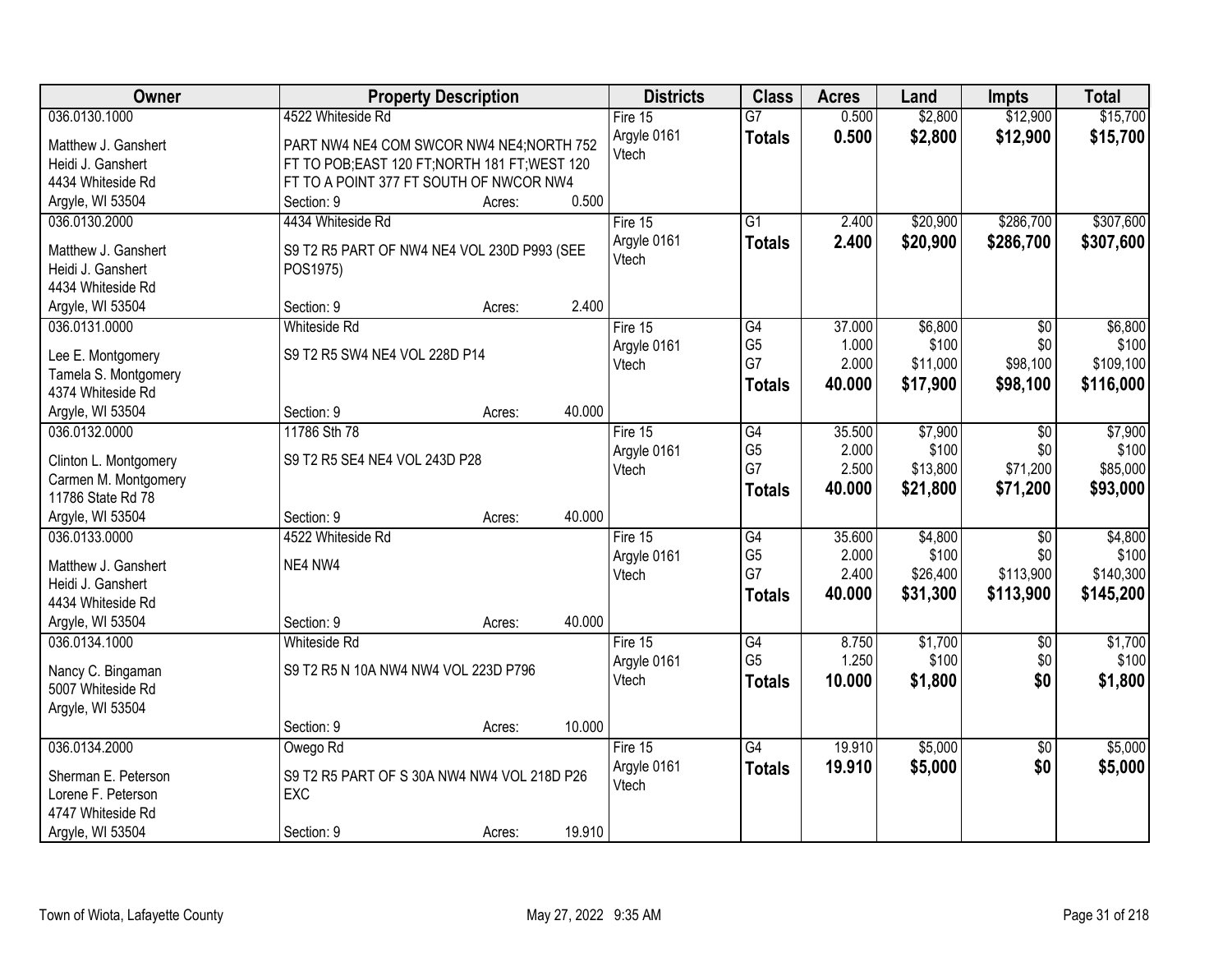| Owner                                              | <b>Property Description</b>                                    | <b>Districts</b>     | <b>Class</b>    | <b>Acres</b> | Land     | <b>Impts</b>    | <b>Total</b> |
|----------------------------------------------------|----------------------------------------------------------------|----------------------|-----------------|--------------|----------|-----------------|--------------|
| 036.0134.2100                                      | 4747 Whiteside Rd                                              | Fire 15              | $\overline{G1}$ | 1.500        | \$15,800 | \$135,900       | \$151,700    |
| Sherman E. Peterson                                | S9 T2 R5 PART OF NW4 NW4 DOC 333959 (SEE                       | Argyle 0161          | G4              | 3.750        | \$600    | \$0             | \$600        |
| Lorene F. Peterson                                 | POS1987                                                        | Vtech                | G <sub>5</sub>  | 0.250        | \$100    | \$0             | \$100        |
| 4747 Whiteside Rd                                  |                                                                |                      | <b>Totals</b>   | 5.500        | \$16,500 | \$135,900       | \$152,400    |
| Argyle, WI 53504                                   | 5.500<br>Section: 9<br>Acres:                                  |                      |                 |              |          |                 |              |
| 036.0134.3000                                      | Owego Rd                                                       | Fire 15              | $\overline{G4}$ | 1.830        | \$100    | $\overline{50}$ | \$100        |
|                                                    |                                                                | Argyle 0161          | G <sub>5</sub>  | 0.800        | \$300    | \$0             | \$300        |
| Keith J. Peterson                                  | S9 T2 R5 PART OF NW4 NW4 DOC 335631 (SEE                       | Vtech                | G7              | 2.000        | \$11,000 | \$27,000        | \$38,000     |
| Joann E. Peterson                                  | POS1984)                                                       |                      | <b>Totals</b>   | 4.630        | \$11,400 | \$27,000        | \$38,400     |
| 11741 Owego Rd                                     | 4.630<br>Section: 9                                            |                      |                 |              |          |                 |              |
| Argyle, WI 53504                                   | Acres:                                                         |                      | $\overline{G4}$ | 17.250       | \$5,000  |                 | \$5,000      |
| 036.0135.0000                                      | Owego Rd                                                       | Fire 15              |                 |              |          | \$0             |              |
| Sherman E. Peterson                                | S9 T2 R5 PART OF SW4 NW4 VOL 218D P26 EXC                      | Argyle 0161<br>Vtech | <b>Totals</b>   | 17.250       | \$5,000  | \$0             | \$5,000      |
| Lorene F. Peterson                                 |                                                                |                      |                 |              |          |                 |              |
| 4747 Whiteside Rd                                  |                                                                |                      |                 |              |          |                 |              |
| Argyle, WI 53504                                   | 17.250<br>Section: 9<br>Acres:                                 |                      |                 |              |          |                 |              |
| 036.0135.1000                                      | 11741 Owego Rd                                                 | Fire 15              | G4              | 21.250       | \$2,900  | \$0             | \$2,900      |
| Keith J. Peterson                                  | S9 T2 R5 PART OF SW4 NW4 DOC 335631 (SEE                       | Argyle 0161          | G <sub>5</sub>  | 0.500        | \$100    | \$0             | \$100        |
| Joann E. Peterson                                  | POS1984)                                                       | Vtech                | G7              | 1.000        | \$12,000 | \$115,400       | \$127,400    |
| 11741 Owego Rd                                     |                                                                |                      | <b>Totals</b>   | 22.750       | \$15,000 | \$115,400       | \$130,400    |
| Argyle, WI 53504                                   | 22.750<br>Section: 9<br>Acres:                                 |                      |                 |              |          |                 |              |
| 036.0136.1000                                      | Whiteside Rd                                                   | Fire 15              | 5M              | 2.000        | \$3,000  | $\overline{50}$ | \$3,000      |
|                                                    |                                                                | Argyle 0161          | G4              | 35.470       | \$9,500  | \$0             | \$9,500      |
| Lee E. Montgomery                                  | S9 T2 R5 PART OF SE4 NW4 VOL 228D P14                          | Vtech                | G <sub>5</sub>  | 1.000        | \$100    | \$0             | \$100        |
| Tamela S. Montgomery                               |                                                                |                      | <b>Totals</b>   | 38.470       | \$12,600 | \$0             | \$12,600     |
| 4374 Whiteside Rd                                  |                                                                |                      |                 |              |          |                 |              |
| Argyle, WI 53504                                   | 38.470<br>Section: 9<br>Acres:                                 |                      |                 |              |          |                 |              |
| 036.0136.2000                                      | 4619 Whiteside Rd                                              | Fire $15$            | $\overline{G1}$ | 1.530        | \$15,900 | \$92,700        | \$108,600    |
| Eugene Peterson                                    | PART SE? NW? COM NWCOR SEC 9:N89?51'58"E                       | Argyle 0161          | <b>Totals</b>   | 1.530        | \$15,900 | \$92,700        | \$108,600    |
| 4619 Whiteside Rd                                  | 1302.16';S0?46'13"W 1309.18' TO NWCOR SE? NW? &                | Vtech                |                 |              |          |                 |              |
| Argyle, WI 53504                                   | POB;N89?31'48"E 198';S0?46'13"W                                |                      |                 |              |          |                 |              |
|                                                    | 1.530<br>Section: 9<br>Acres:                                  |                      |                 |              |          |                 |              |
| 036.0137.0000                                      | 11412 Owego Rd                                                 | Fire 15              | 5M              | 0.600        | \$900    | $\overline{30}$ | \$900        |
|                                                    |                                                                | Argyle 0161          | G4              | 15.000       | \$3,500  | \$0             | \$3,500      |
| Karen E. Hauser                                    | S9 T2 R5 PART OF NE4 SW4 DOC 338154 KAREN                      | Vtech                | G <sub>5</sub>  | 0.500        | \$100    | \$0             | \$100        |
| c/o Karen E Hauser (Life Estate)<br>11412 Owego Rd | HAUSER--LIFE ESTATE; JODY, TIMOTHY, TERRY &                    |                      | G7              | 3.000        | \$30,000 | \$162,400       | \$192,400    |
|                                                    | TAYLOR HAUSER--REMAINDER (SEE POS1990)<br>19.100<br>Section: 9 |                      | <b>Totals</b>   | 19.100       | \$34,500 | \$162,400       | \$196,900    |
| Argyle, WI 53504-9536                              | Acres:                                                         |                      |                 |              |          |                 |              |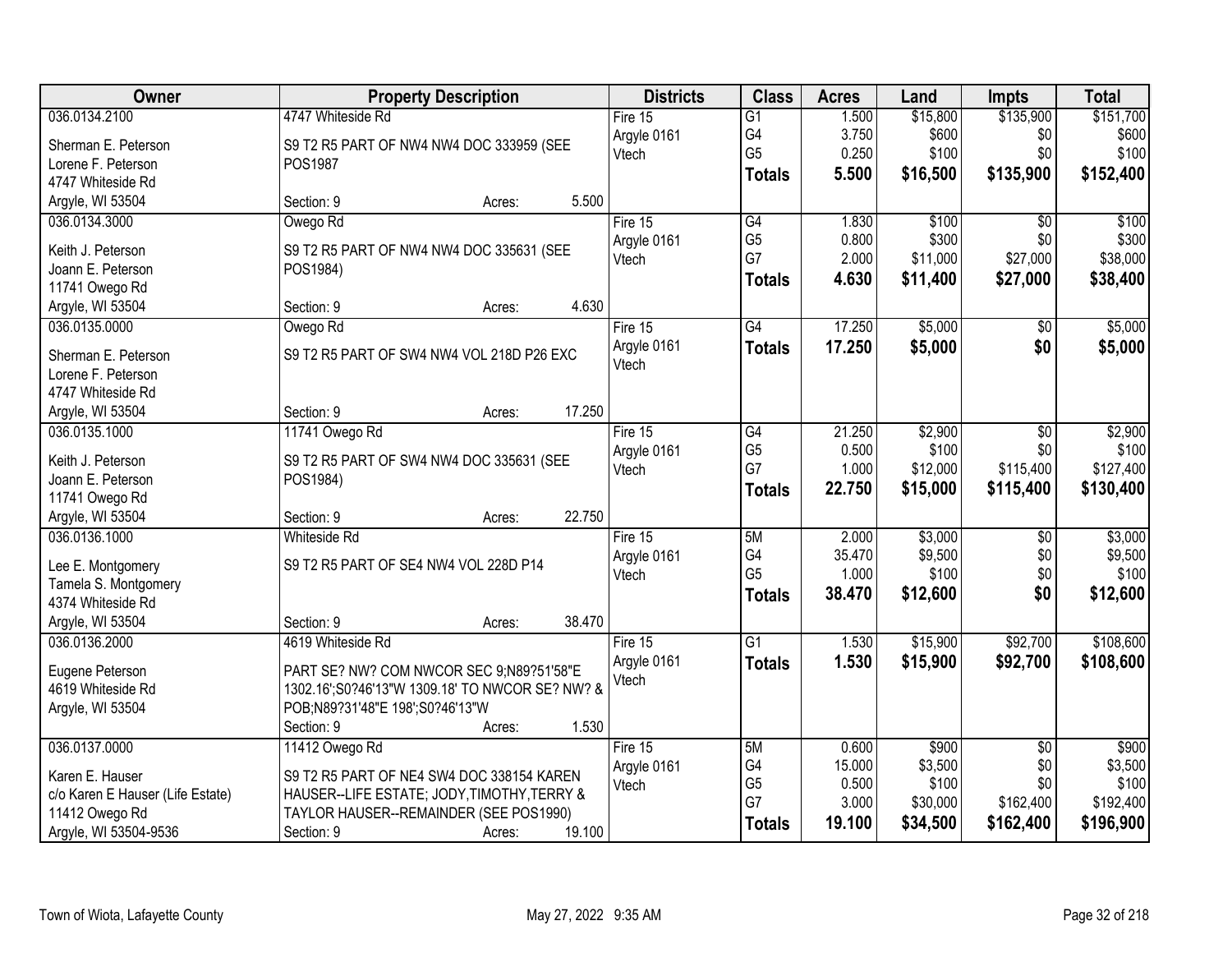| Owner                         | <b>Property Description</b>                    | <b>Districts</b> | <b>Class</b>         | <b>Acres</b>    | Land              | <b>Impts</b>           | <b>Total</b>      |
|-------------------------------|------------------------------------------------|------------------|----------------------|-----------------|-------------------|------------------------|-------------------|
| 036.0137.1000                 | Owego Rd                                       | Fire $15$        | $\overline{G4}$      | 20.170          | \$4,500           | $\overline{50}$        | \$4,500           |
| John J. Kaczmarski            | S9 T2 R5 PART OF NE4 SW4 VOL 242D P546 (SEE    | Argyle 0161      | G <sub>5</sub>       | 0.590           | \$200             | \$0                    | \$200             |
| Carol L. Kaczmarski           | POS1990)                                       | Vtech            | <b>Totals</b>        | 20.760          | \$4,700           | \$0                    | \$4,700           |
| 36 Carriage House Ln          |                                                |                  |                      |                 |                   |                        |                   |
| Orland Park, IL 60467         | 20.760<br>Section: 9<br>Acres:                 |                  |                      |                 |                   |                        |                   |
| 036.0138.0000                 | Spring Brook Rd                                | Fire 15          | G4                   | 2.460           | \$500             | $\overline{50}$        | \$500             |
|                               |                                                | Black Hawk 2240  | G <sub>5</sub>       | 1.500           | \$400             | \$0                    | \$400             |
| Carol J Deback Trust et al    | THAT PART OF W2 SW4 LYING IN THE               | Vtech            | <b>Totals</b>        | 3.960           | \$900             | \$0                    | \$900             |
| c/o Harold R & Carol J Deback | FOLLOWING:BEG W1/4 COR SEC 9;N89.22.02E        |                  |                      |                 |                   |                        |                   |
| W198 S10957 Racine Ave        | 1322.35';S00.12.12W 2628.59'; S89.15.08W       |                  |                      |                 |                   |                        |                   |
| Muskego, WI 53130-9556        | 3.960<br>Section: 9<br>Acres:                  |                  |                      |                 |                   |                        |                   |
| 036.0138.1000                 | Owego Rd                                       | Fire 15          | 5M                   | 2.500           | \$3,800           | \$0                    | \$3,800           |
| Carol J Deback Trust et al    | S9 T2 R5 PART OF W2 SW4 DOC 335040 (SEE        | Black Hawk 2240  | G4<br>G <sub>5</sub> | 66.010<br>2.750 | \$13,200<br>\$200 | \$0<br>\$0             | \$13,200<br>\$200 |
| c/o Harold R & Carol J Deback | POS1986 & POS1991)                             | Vtech            |                      |                 |                   |                        |                   |
| W198 S10957 Racine Ave        |                                                |                  | <b>Totals</b>        | 71.260          | \$17,200          | \$0                    | \$17,200          |
| Muskego, WI 53130-9556        | 71.260<br>Section: 9<br>Acres:                 |                  |                      |                 |                   |                        |                   |
| 036.0139.0000                 | 4962 Spring Brook Rd                           | Fire 15          | $\overline{G1}$      | 4.450           | \$30,800          | \$141,000              | \$171,800         |
|                               |                                                | Black Hawk 2240  | <b>Totals</b>        | 4.450           | \$30,800          | \$141,000              | \$171,800         |
| Justin M. Johnson             | S9 & 8 T2 R5 PART OF SW4 SW4 SEC 9 PART OF SE4 | Vtech            |                      |                 |                   |                        |                   |
| Kendra L. Johnson             | SE4 SEC 8 COM SE COR SWSW; WEST 1097' ALG C/L  |                  |                      |                 |                   |                        |                   |
| 4962 Spring Brook Rd          | ROAD TO POB; NWLY ALG LANE LEADING TO<br>4.450 |                  |                      |                 |                   |                        |                   |
| South Wayne, WI 53587         | Section: 9<br>Acres:                           |                  |                      |                 |                   |                        |                   |
| 036.0139.1100                 | 4970 Spring Brook Rd                           | Fire 15          | $\overline{G1}$      | 5.350           | \$35,100          | \$86,200               | \$121,300         |
| Joseph C. Bendorf             | S9 &8 T2 R5 PART OF W2 SW4 S9 PART OF E2 SE4   | Black Hawk 2240  | <b>Totals</b>        | 5.350           | \$35,100          | \$86,200               | \$121,300         |
| Mary Bendorf                  | S8 VOL 235D P521 (SEE POS1982)                 | Vtech            |                      |                 |                   |                        |                   |
| 4970 Springbrook Rd           |                                                |                  |                      |                 |                   |                        |                   |
| South Wayne, WI 53587         | 5.350<br>Section: 9<br>Acres:                  |                  |                      |                 |                   |                        |                   |
| 036.0140.0000                 | Owego Rd                                       | Fire 15          | G4                   | 36.600          | \$8,000           | $\overline{50}$        | \$8,000           |
| John J. Kaczmarski            | S9 T2 R5 SE4 SW4 VOL 242D P546 (SEE POS1990)   | Argyle 0161      | G <sub>5</sub>       | 3.000           | \$600             | \$0                    | \$600             |
| Carol L. Kaczmarski           |                                                | Vtech            | <b>Totals</b>        | 39,600          | \$8,600           | \$0                    | \$8,600           |
| 36 Carriage House Ln          |                                                |                  |                      |                 |                   |                        |                   |
| Orland Park, IL 60467         | 39.600<br>Section: 9                           |                  |                      |                 |                   |                        |                   |
| 036.0141.0000                 | Acres:                                         | Fire $15$        | 5M                   | 0.500           | \$800             |                        | \$800             |
|                               | State Highway 78                               |                  | G4                   | 20.720          | \$5,000           | $\overline{50}$<br>\$0 | \$5,000           |
| Lee E. Montgomery             | S9 T2 R5 NE4 SE4 EXC CSM #217 VOL 228D P16 EXC | Argyle 0161      | G <sub>5</sub>       | 0.500           | \$100             | \$0                    | \$100             |
| Tamela S. Montgomery          |                                                | Vtech            |                      |                 |                   |                        |                   |
| 4374 Whiteside Rd             |                                                |                  | <b>Totals</b>        | 21.720          | \$5,900           | \$0                    | \$5,900           |
| Argyle, WI 53504              | 21.720<br>Section: 9<br>Acres:                 |                  |                      |                 |                   |                        |                   |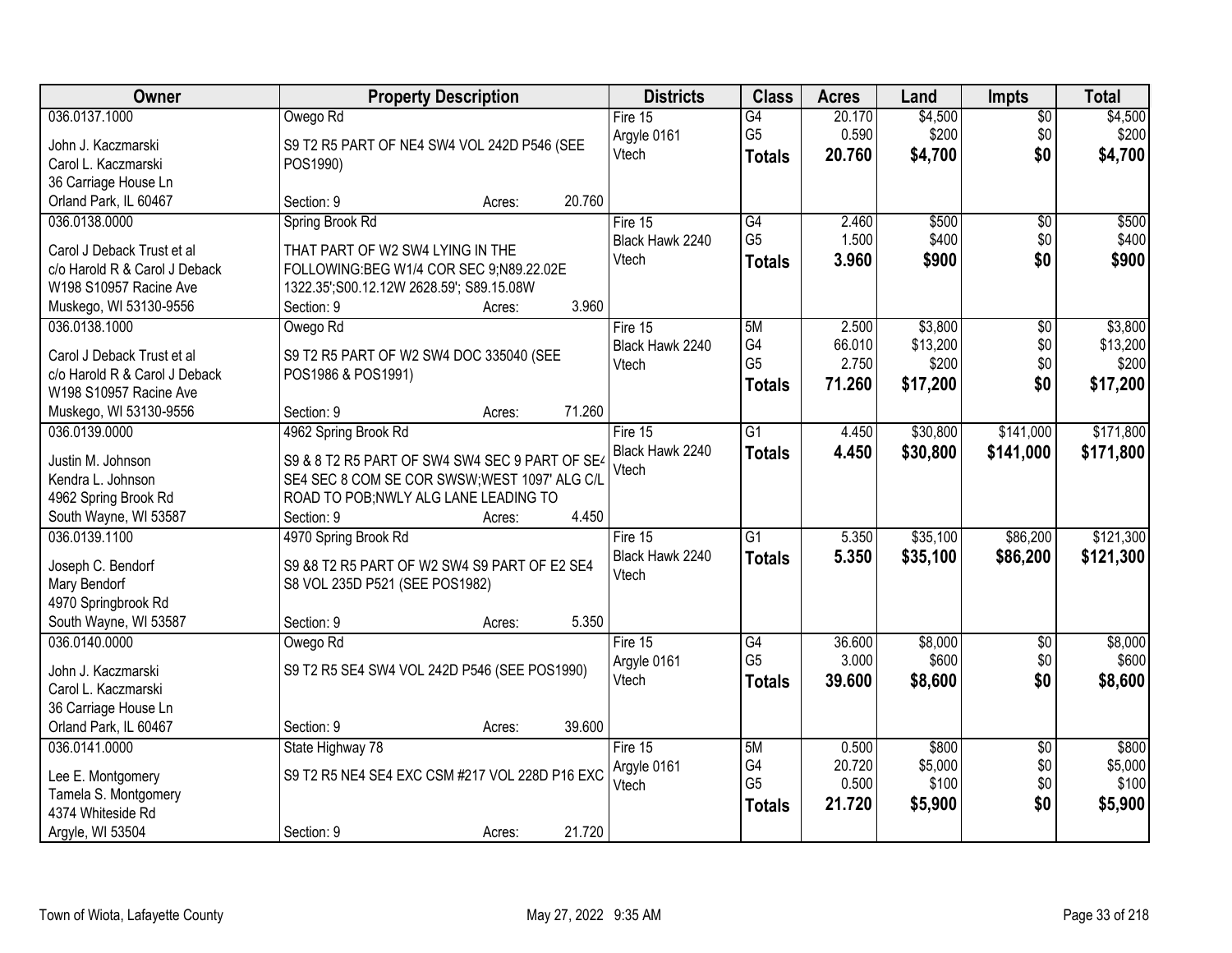| <b>Owner</b>          | <b>Property Description</b>                     |        | <b>Districts</b> | <b>Class</b>    | <b>Acres</b> | Land     | Impts           | <b>Total</b> |
|-----------------------|-------------------------------------------------|--------|------------------|-----------------|--------------|----------|-----------------|--------------|
| 036.0141.1000         | 11400 Sth 78                                    |        | Fire $15$        | G4              | 15.680       | \$2,100  | $\overline{50}$ | \$2,100      |
| Stanistaw Strama      | PART OF NE4 SE4 E OF HWY BEING PART OF CSM      |        | Argyle 0161      | G <sub>5</sub>  | 0.500        | \$100    | \$0             | \$100        |
| Maria Strama          | #217 VOL 217D P960 EXC                          |        | Vtech            | G7              | 1.000        | \$5,500  | \$180,300       | \$185,800    |
| 5219 W Eddy St        |                                                 |        |                  | <b>Totals</b>   | 17.180       | \$7,700  | \$180,300       | \$188,000    |
| Chicago, IL 60641     | Section: 9<br>Acres:                            | 17.180 |                  |                 |              |          |                 |              |
| 036.0142.1000         | State Highway 78                                |        | Fire $15$        | 5M              | 2.000        | \$3,200  | \$0             | \$3,200      |
| John J. Kaczmarski    | S9 T2 R5 NW4 SE4 VOL 242D P546 HISTORY(142.1)   |        | Argyle 0161      | G4              | 35.410       | \$8,100  | \$0             | \$8,100      |
| Carol L. Kaczmarski   | 153D P338 178D P582<br>(142.2) 91D, P220        | 56     | Vtech            | G <sub>5</sub>  | 2.500        | \$800    | \$0             | \$800        |
| 36 Carriage House Ln  | B&C P343 55 B&C P201<br>68 B&C P597 58 B&C P571 |        |                  | <b>Totals</b>   | 39.910       | \$12,100 | \$0             | \$12,100     |
| Orland Park, IL 60467 | Section: 9<br>Acres:                            | 39.910 |                  |                 |              |          |                 |              |
| 036.0143.0000         | State Highway 78                                |        | Fire 15          | $\overline{G4}$ | 38.730       | \$8,100  | $\overline{50}$ | \$8,100      |
|                       |                                                 |        | Argyle 0161      | G <sub>5</sub>  | 1.000        | \$100    | \$0             | \$100        |
| John J. Kaczmarski    | S9 T2 R5 SW4 SE4 VOL 242D P546 (SEE POS1990)    |        | Vtech            | <b>Totals</b>   | 39.730       | \$8,200  | \$0             | \$8,200      |
| Carol L. Kaczmarski   |                                                 |        |                  |                 |              |          |                 |              |
| 36 Carriage House Ln  |                                                 |        |                  |                 |              |          |                 |              |
| Orland Park, IL 60467 | Section: 9<br>Acres:                            | 39.730 |                  |                 |              |          |                 |              |
| 036.0144.0000         | State Highway 78                                |        | Fire $15$        | $\overline{G4}$ | 37.500       | \$8,800  | $\overline{50}$ | \$8,800      |
| Lee E. Montgomery     | S9 T2 R5 SE4 SE4 EXC CSM #217 VOL 227D P16      |        | Black Hawk 2240  | G <sub>5</sub>  | 1.500        | \$100    | \$0             | \$100        |
| Tamela S. Montgomery  | (SEE POS2900)                                   |        | Vtech            | <b>Totals</b>   | 39.000       | \$8,900  | \$0             | \$8,900      |
| 4374 Whiteside Rd     |                                                 |        |                  |                 |              |          |                 |              |
| Argyle, WI 53504      | Section: 9<br>Acres:                            | 39.000 |                  |                 |              |          |                 |              |
| 036.0144.1000         | State Highway 78                                |        | Fire $15$        | $\overline{G4}$ | 0.750        | \$200    | $\overline{60}$ | \$200        |
| Stanistaw Strama      | PART OF SE4 SE4 N&E OF HWY BEING PART OF        |        | Black Hawk 2240  | G <sub>5</sub>  | 0.250        | \$100    | \$0             | \$100        |
| Maria Strama          | CSM #217 VOL 217D P960                          |        | Vtech            | <b>Totals</b>   | 1.000        | \$300    | \$0             | \$300        |
| 5219 W Eddy St        |                                                 |        |                  |                 |              |          |                 |              |
| Chicago, IL 60641     | Section: 9<br>Acres:                            | 1.000  |                  |                 |              |          |                 |              |
| 036.0145.0000         | 2751 N Riverbend Rd                             |        | Fire $15$        | 5M              | 16.000       | \$25,600 | $\overline{50}$ | \$25,600     |
|                       |                                                 |        | Argyle 0161      | G <sub>1</sub>  | 0.500        | \$8,500  | \$1,800         | \$10,300     |
| Carol Lancaster et al | NE4 NE4 LYING N OF RIVER                        |        | Vtech            | G4              | 8.900        | \$2,400  | \$0             | \$2,400      |
| 3775 Fritzges Rd      |                                                 |        |                  | G <sub>5</sub>  | 4.600        | \$1,700  | \$0             | \$1,700      |
| South Wayne, WI 53587 |                                                 |        |                  | <b>Totals</b>   | 30.000       | \$38,200 | \$1,800         | \$40,000     |
|                       | Section: 10<br>Acres:                           | 30.000 |                  |                 |              |          |                 |              |
| 036.0145.1000         |                                                 |        | Fire 15          | $\overline{G5}$ | 10.000       | \$4,000  | $\overline{50}$ | \$4,000      |
| Carol Lancaster et al | NE4 NE4 LYING S OF RIVER                        |        | Argyle 0161      | <b>Totals</b>   | 10.000       | \$4,000  | \$0             | \$4,000      |
| 3775 Fritzges Rd      |                                                 |        | Vtech            |                 |              |          |                 |              |
| South Wayne, WI 53587 |                                                 |        |                  |                 |              |          |                 |              |
|                       | Section: 10<br>Acres:                           | 10.000 |                  |                 |              |          |                 |              |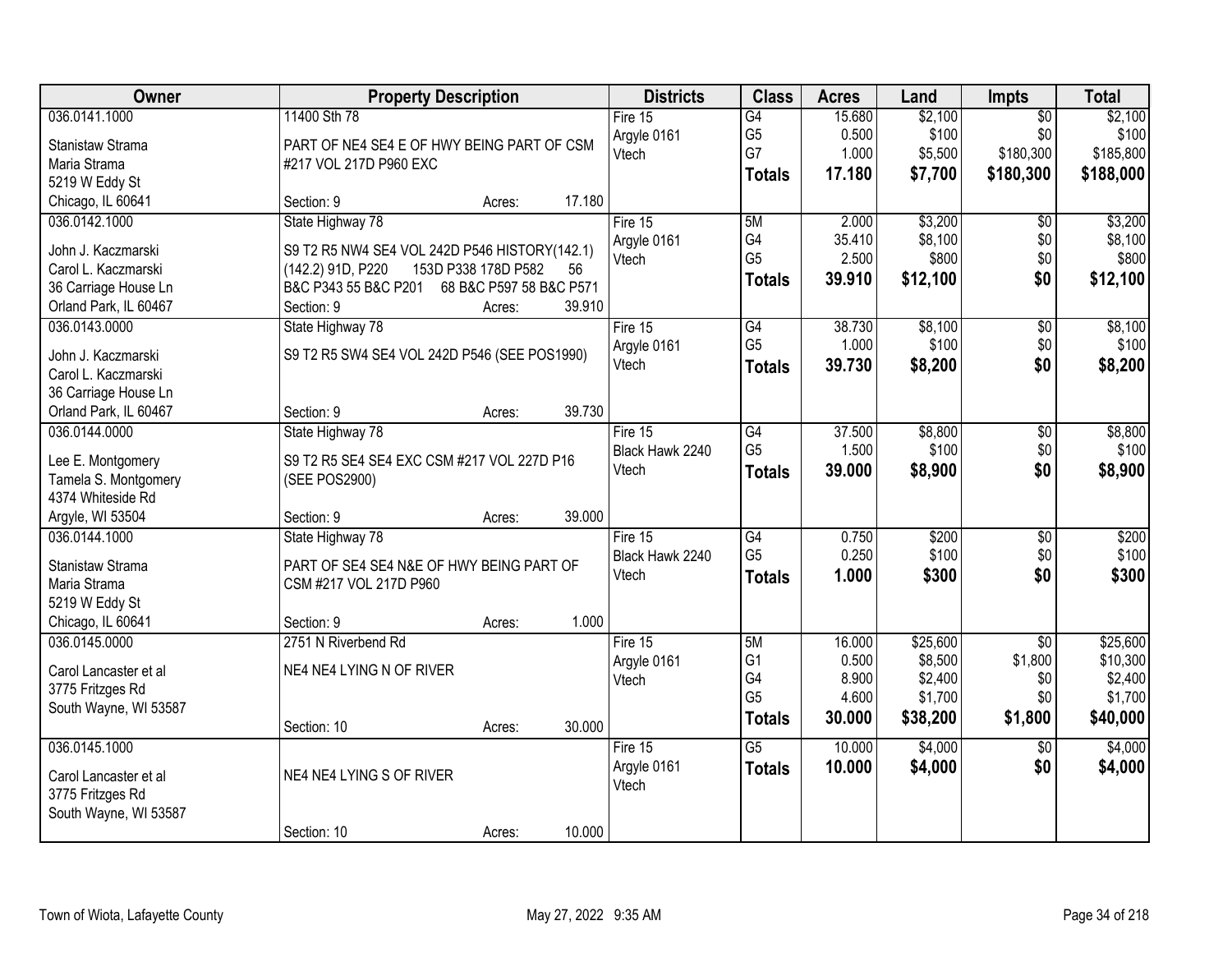| Owner                          | <b>Property Description</b>                    | <b>Districts</b> | <b>Class</b>         | <b>Acres</b>    | Land              | <b>Impts</b>     | <b>Total</b>     |
|--------------------------------|------------------------------------------------|------------------|----------------------|-----------------|-------------------|------------------|------------------|
| 036.0146.0000                  | State Highway 78                               | Fire 15          | $\overline{G5}$      | 36.730          | \$14,300          | $\overline{50}$  | \$14,300         |
| Richard D. Saalsaa             | S10 T2 R5 PRT W2 NE4 & PRT SE NW COM NE COR    | Argyle 0161      | G <sub>6</sub>       | 25.000          | \$80,000          | \$0              | \$80,000         |
| Danial D. Saalsaa              | NWNE SEC 10-W 176.3' -S19*55'W 311.9'-N84*18'W | Vtech            | <b>Totals</b>        | 61.730          | \$94,300          | \$0              | \$94,300         |
| 609 Lavern Ridge Rd            | 265.3'-S33*42'W 462.68'-WEST 211.05'-S4*20'W   |                  |                      |                 |                   |                  |                  |
| Mt Horeb, WI 53572             | 61.730<br>Section: 10<br>Acres:                |                  |                      |                 |                   |                  |                  |
| 036.0147.1000                  |                                                | Fire 15          | G4                   | 6.590           | \$500             | $\overline{50}$  | \$500            |
|                                |                                                | Black Hawk 2240  | <b>Totals</b>        | 6.590           | \$500             | \$0              | \$500            |
| Richard Dean Saalsaa           | S10 T2 R5 PART OF NW4 NE4 DOC 331947 (SEE      | Vtech            |                      |                 |                   |                  |                  |
| Jessica Saalsaa                | POS1993)                                       |                  |                      |                 |                   |                  |                  |
| 609 Lavern Ridge Rd            | 6.590                                          |                  |                      |                 |                   |                  |                  |
| Mt Horeb, WI 53572             | Section: 10<br>Acres:                          |                  |                      |                 |                   |                  |                  |
| 036.0147.2000                  |                                                | Fire 15          | G4<br>G <sub>5</sub> | 11.900<br>2.000 | \$2,800<br>\$900  | $\overline{50}$  | \$2,800<br>\$900 |
| Douglas R. Gierhart            | S10 T2 R5 PART OF W2 NE4 DOC 331949 (SEE       | Black Hawk 2240  |                      |                 |                   | \$0              |                  |
| Tamara L. Gierhart             | POS1993)                                       | Vtech            | <b>Totals</b>        | 13.900          | \$3,700           | \$0              | \$3,700          |
| 2537 N River Bend Rd           |                                                |                  |                      |                 |                   |                  |                  |
| Argyle, WI 53504               | 13.900<br>Section: 10<br>Acres:                |                  |                      |                 |                   |                  |                  |
| 036.0148.0000                  | 2995 Cth Y                                     | Fire 15          | $\overline{\chi_3}$  | 40.000          | $\overline{50}$   | \$0              | \$0              |
|                                |                                                | Argyle 0161      | <b>Totals</b>        | 40.000          | \$0               | \$0              | \$0              |
| Lafayette County               | S10 T2 R5 SE4 NE4 VOL 161D P504                | Vtech            |                      |                 |                   |                  |                  |
| 626 Main St                    |                                                |                  |                      |                 |                   |                  |                  |
| Darlington, WI 53530           | 40.000<br>Section: 10<br>Acres:                |                  |                      |                 |                   |                  |                  |
| 036.0149.0000                  |                                                |                  | G4                   | 24.100          | \$3,000           |                  | \$3,000          |
|                                | State Highway 78                               | Fire 15          | G <sub>5</sub>       | 0.300           | \$100             | \$0<br>\$0       | \$100            |
| Marvin Espenscheid Trust et al | S10 T2 R5 PART OF NE4 NW4 DOC 331948 EXC (SEE  | Argyle 0161      |                      |                 |                   | \$0              |                  |
| c/o Marvin & Ruth Espenscheid  | POS2900)                                       | Vtech            | <b>Totals</b>        | 24.400          | \$3,100           |                  | \$3,100          |
| 12044 State Rd 78              |                                                |                  |                      |                 |                   |                  |                  |
| Argyle, WI 53504-9537          | 24.400<br>Section: 10<br>Acres:                |                  |                      |                 |                   |                  |                  |
| 036.0149.1000                  |                                                | Fire 15          | $\overline{G4}$      | 26.100          | \$8,200           | $\overline{60}$  | \$8,200          |
| Douglas R. Gierhart            | S10 T2 R5 PART OF E2 NW4 DOC 331949 (SEE       | Argyle 0161      | <b>Totals</b>        | 26.100          | \$8,200           | \$0              | \$8,200          |
| Tamara L. Gierhart             | POS1993)                                       | Vtech            |                      |                 |                   |                  |                  |
| 2537 N River Bend Rd           |                                                |                  |                      |                 |                   |                  |                  |
|                                | 26.100<br>Section: 10                          |                  |                      |                 |                   |                  |                  |
| Argyle, WI 53504               | Acres:                                         |                  |                      |                 |                   |                  |                  |
| 036.0150.0000                  | 12044 Sth 78                                   | Fire 15          | G4                   | 27.900<br>0.500 | \$2,200           | $\overline{50}$  | \$2,200<br>\$100 |
| Marvin Espenscheid Trust et al | S10 T2 R5 PART OF NW4 NW4 DOC 331948 (SEE      | Argyle 0161      | G <sub>5</sub><br>G7 | 5.000           | \$100<br>\$40,800 | \$0<br>\$213,500 | \$254,300        |
| c/o Marvin & Ruth Espenscheid  | POS2900)                                       | Vtech            |                      |                 |                   |                  |                  |
| 12044 State Rd 78              |                                                |                  | <b>Totals</b>        | 33.400          | \$43,100          | \$213,500        | \$256,600        |
| Argyle, WI 53504-9537          | 33.400<br>Section: 10<br>Acres:                |                  |                      |                 |                   |                  |                  |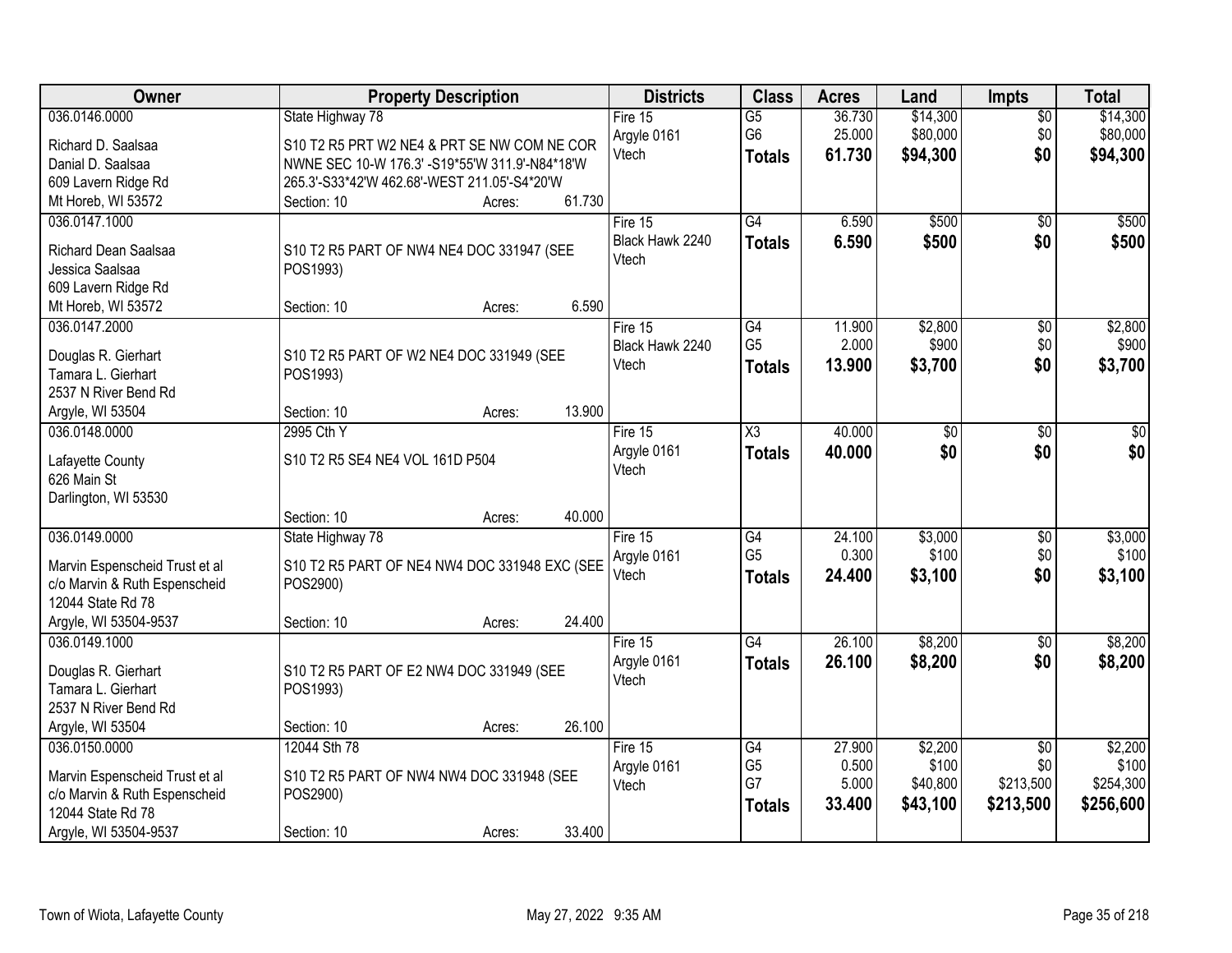| Owner                                              | <b>Property Description</b>                     | <b>Districts</b> | <b>Class</b>    | <b>Acres</b> | Land     | <b>Impts</b>    | <b>Total</b> |
|----------------------------------------------------|-------------------------------------------------|------------------|-----------------|--------------|----------|-----------------|--------------|
| 036.0150.1000                                      | 12088 Sth 78                                    | Fire $15$        | $\overline{G1}$ | 4.400        | \$30,500 | \$4,600         | \$35,100     |
| Richard D. Saalsaa                                 | S10 T2 R5 PRT N1/2 NW COM NORTHEAST COR NW      | Argyle 0161      | <b>Totals</b>   | 4.400        | \$30,500 | \$4,600         | \$35,100     |
| Danial D. Saalsaa                                  | SEC 10-W999.03' TO POB-S0*58'W 335.15'-N89*35'W | Vtech            |                 |              |          |                 |              |
| 609 Lavern Ridge Rd                                | 589.51'-N5*54'E 332.6'-EAST 560.95' TO POB (DOC |                  |                 |              |          |                 |              |
| Mt Horeb, WI 53572                                 | 4.400<br>Section: 10<br>Acres:                  |                  |                 |              |          |                 |              |
| 036.0150.2000                                      | 12066 Sth 78                                    | Fire 15          | $\overline{G1}$ | 2.230        | \$20,100 | \$163,400       | \$183,500    |
| Joshua P. Smith                                    | PART NW? NW? COM N? COR SEC 10;N89?08'56"W      | Argyle 0161      | <b>Totals</b>   | 2.230        | \$20,100 | \$163,400       | \$183,500    |
| Michelle R. Smith                                  | 1559.99' ALG NLI NW? TO POB; S06?37'42"W        | Vtech            |                 |              |          |                 |              |
| 12066 State Rd 78                                  | 336.90';N89?06'29"W 274.27';N01?16'56"E         |                  |                 |              |          |                 |              |
| Argyle, WI 53504                                   | 2.230<br>Section: 10<br>Acres:                  |                  |                 |              |          |                 |              |
| 036.0151.0000                                      | State Highway 78                                | Fire 15          | $\overline{G4}$ | 40.000       | \$9,700  | \$0             | \$9,700      |
|                                                    |                                                 | Argyle 0161      | <b>Totals</b>   | 40.000       | \$9,700  | \$0             | \$9,700      |
| Marvin Espenscheid Trust et al                     | S10 T2 R5 SW4 NW4 DOC 331948 (SEE POS2900)      | Vtech            |                 |              |          |                 |              |
| c/o Marvin & Ruth Espenscheid<br>12044 State Rd 78 |                                                 |                  |                 |              |          |                 |              |
| Argyle, WI 53504-9537                              | 40.000<br>Section: 10<br>Acres:                 |                  |                 |              |          |                 |              |
| 036.0152.0000                                      | State Highway 78                                | Fire 15          | 5M              | 16.000       | \$25,100 | \$0             | \$25,100     |
|                                                    |                                                 | Argyle 0161      | G4              | 13.000       | \$2,700  | \$0             | \$2,700      |
| Marvin Espenscheid Trust et al                     | S10 T2 R5 PART OF SE4 NW4 DOC 331948 EXC        | Vtech            | G <sub>5</sub>  | 0.500        | \$200    | \$0             | \$200        |
| c/o Marvin & Ruth Espenscheid                      |                                                 |                  | <b>Totals</b>   | 29.500       | \$28,000 | \$0             | \$28,000     |
| 12044 State Rd 78                                  |                                                 |                  |                 |              |          |                 |              |
| Argyle, WI 53504-9537                              | 29.500<br>Section: 10<br>Acres:                 |                  |                 |              |          |                 |              |
| 036.0153.1000                                      | County Rd M                                     | Fire 15          | 5M              | 3.500        | \$5,300  | $\overline{30}$ | \$5,300      |
| Marvin Espenscheid Trust et al                     | S10 T2 R5 N2 NE4 SW4 DOC 331948                 | Argyle 0161      | G4              | 16.000       | \$3,600  | \$0             | \$3,600      |
| c/o Marvin & Ruth Espenscheid                      |                                                 | Vtech            | G <sub>5</sub>  | 0.500        | \$200    | \$0             | \$200        |
| 12044 State Rd 78                                  |                                                 |                  | <b>Totals</b>   | 20.000       | \$9,100  | \$0             | \$9,100      |
| Argyle, WI 53504-9537                              | 20.000<br>Section: 10<br>Acres:                 |                  |                 |              |          |                 |              |
| 036.0153.2000                                      | County Rd M                                     | Fire 15          | $\overline{G4}$ | 20.000       | \$5,200  | $\overline{60}$ | \$5,200      |
| Dajeda Dairy Farm, LLC                             | S10 T2 R5 S2 NE4 SW4 DOC 347723                 | Argyle 0161      | <b>Totals</b>   | 20.000       | \$5,200  | \$0             | \$5,200      |
| 2991 County Rd M                                   |                                                 | Vtech            |                 |              |          |                 |              |
| South Wayne, WI 53587-9730                         |                                                 |                  |                 |              |          |                 |              |
|                                                    | 20.000<br>Section: 10<br>Acres:                 |                  |                 |              |          |                 |              |
| 036.0154.1000                                      |                                                 | Fire 15          | G4              | 20.000       | \$4,900  | \$0             | \$4,900      |
|                                                    |                                                 | Black Hawk 2240  | <b>Totals</b>   | 20.000       | \$4,900  | \$0             | \$4,900      |
| Marvin Espenscheid Trust et al                     | S10 T2 R5 N2 NW4 SW4 DOC 331948 (SEE POS2900)   | Vtech            |                 |              |          |                 |              |
| c/o Marvin & Ruth Espenscheid<br>12044 State Rd 78 |                                                 |                  |                 |              |          |                 |              |
| Argyle, WI 53504-9537                              | 20.000<br>Section: 10                           |                  |                 |              |          |                 |              |
|                                                    | Acres:                                          |                  |                 |              |          |                 |              |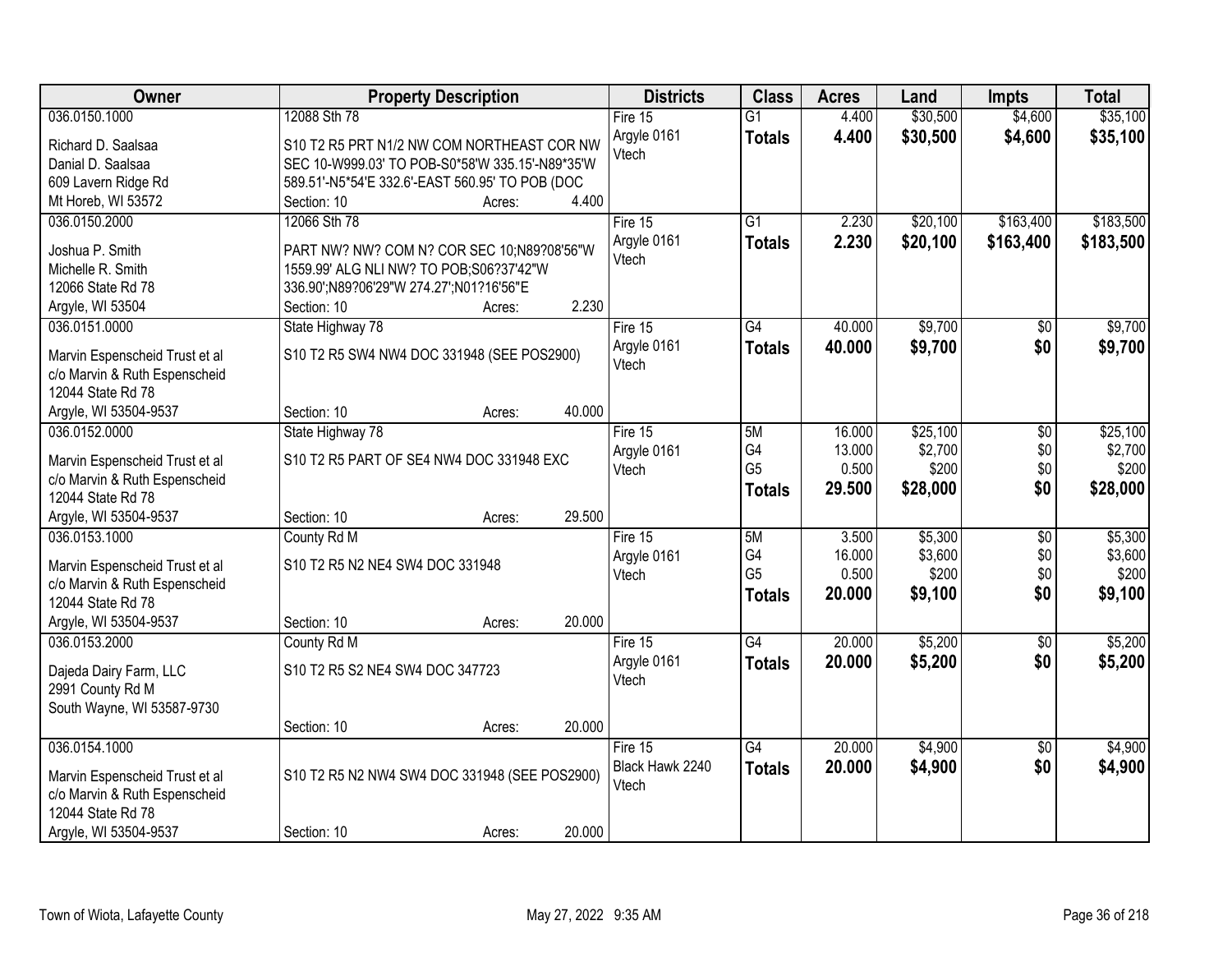| Owner                                                                                     |                                                                                                           | <b>Property Description</b> |        | <b>Districts</b>                    | <b>Class</b>                                | <b>Acres</b>                       | Land                                      | <b>Impts</b>                         | <b>Total</b>                              |
|-------------------------------------------------------------------------------------------|-----------------------------------------------------------------------------------------------------------|-----------------------------|--------|-------------------------------------|---------------------------------------------|------------------------------------|-------------------------------------------|--------------------------------------|-------------------------------------------|
| 036.0154.2000                                                                             | State Highway 78                                                                                          |                             |        | Fire $15$                           | $\overline{G4}$                             | 20.000                             | \$4,700                                   | $\overline{50}$                      | \$4,700                                   |
| Lee E. Montgomery<br>Tamela S. Montgomery<br>4374 Whiteside Rd                            | S10 T2 R5 S2 NW4 SW4 VOL 228D P16 (SEE<br>POS2900)                                                        |                             |        | Black Hawk 2240<br>Vtech            | <b>Totals</b>                               | 20.000                             | \$4,700                                   | \$0                                  | \$4,700                                   |
| Argyle, WI 53504                                                                          | Section: 10                                                                                               | Acres:                      | 20.000 |                                     |                                             |                                    |                                           |                                      |                                           |
| 036.0155.0000<br>Lee E. Montgomery<br>Tamela S. Montgomery<br>4374 Whiteside Rd           | County Rd M<br>S10 T2 R5 SW4 SW4 VOL 228D P16 (SEE POS2900)                                               |                             |        | Fire 15<br>Black Hawk 2240<br>Vtech | G4<br>G <sub>5</sub><br><b>Totals</b>       | 29.250<br>10.750<br>40.000         | \$7,200<br>\$4,200<br>\$11,400            | \$0<br>\$0<br>\$0                    | \$7,200<br>\$4,200<br>\$11,400            |
| Argyle, WI 53504                                                                          | Section: 10                                                                                               | Acres:                      | 40.000 |                                     |                                             |                                    |                                           |                                      |                                           |
| 036.0156.0000<br>Dajeda Dairy Farm, LLC<br>2991 County Rd M<br>South Wayne, WI 53587-9730 | County Rd M<br>S10 T2 R5 SE4 SW4 DOC 347723                                                               |                             |        | Fire 15<br>Argyle 0161<br>Vtech     | G4<br>G <sub>5</sub><br><b>Totals</b>       | 36.000<br>4.000<br>40.000          | \$9,800<br>\$1,700<br>\$11,500            | \$0<br>\$0<br>\$0                    | \$9,800<br>\$1,700<br>\$11,500            |
|                                                                                           | Section: 10                                                                                               | Acres:                      | 40.000 |                                     |                                             |                                    |                                           |                                      |                                           |
| 036.0157.1000<br>Lafayette County<br>626 Main St<br>Darlington, WI 53530                  | <b>Woodford Park</b><br>S10 T2 R5 THAT PART OF NE4 SE4 LYING E'LY OF<br>W'LY LINE OF OLD RR VOL 161D P504 |                             |        | Fire 15<br>Black Hawk 2240<br>Vtech | X3<br><b>Totals</b>                         | 27.400<br>27.400                   | $\overline{50}$<br>\$0                    | $\sqrt[6]{3}$<br>\$0                 | $\sqrt{50}$<br>\$0                        |
|                                                                                           | Section: 10                                                                                               | Acres:                      | 27.400 |                                     |                                             |                                    |                                           |                                      |                                           |
| 036.0157.2000<br>Lafayette County<br>626 Main St<br>Darlington, WI 53530                  | <b>Woodford Park</b><br>S10 T2 R5 THAT PART OF SE4 LYING W'LY OF OLD<br>RR & E OF RIVER VOL 161D P633     |                             |        | Fire 15<br>Argyle 0161<br>Vtech     | $\overline{\chi_3}$<br><b>Totals</b>        | 40.350<br>40.350                   | $\overline{50}$<br>\$0                    | $\overline{50}$<br>\$0               | $\sqrt{50}$<br>\$0                        |
|                                                                                           | Section: 10                                                                                               | Acres:                      | 40.350 |                                     |                                             |                                    |                                           |                                      |                                           |
| 036.0158.0000<br>Dajeda Dairy Farm, LLC<br>2991 County Rd M<br>South Wayne, WI 53587-9730 | County Rd M<br>S10 T2 R5 NW4 SE4 EXC E OF RIVER DOC 347723                                                |                             |        | Fire 15<br>Argyle 0161<br>Vtech     | 5M<br>G4<br>G <sub>5</sub><br><b>Totals</b> | 4.000<br>11.000<br>6.700<br>21.700 | \$6,000<br>\$3,600<br>\$2,000<br>\$11,600 | $\overline{50}$<br>\$0<br>\$0<br>\$0 | \$6,000<br>\$3,600<br>\$2,000<br>\$11,600 |
|                                                                                           | Section: 10                                                                                               | Acres:                      | 21.700 |                                     |                                             |                                    |                                           |                                      |                                           |
| 036.0158.1000<br>Louis J. Medina<br>Kim R. Medina<br>3420 County Rd M                     | County Rd M<br>S10 T2 R5 PART OF NW4 SE4 VOL 226D P236                                                    |                             |        | Fire $15$<br>Argyle 0161<br>Vtech   | G4<br>G <sub>5</sub><br><b>Totals</b>       | 0.450<br>0.450<br>0.900            | \$100<br>\$200<br>\$300                   | $\overline{50}$<br>\$0<br>\$0        | \$100<br>\$200<br>\$300                   |
| South Wayne, WI 53587                                                                     | Section: 10                                                                                               | Acres:                      | 0.900  |                                     |                                             |                                    |                                           |                                      |                                           |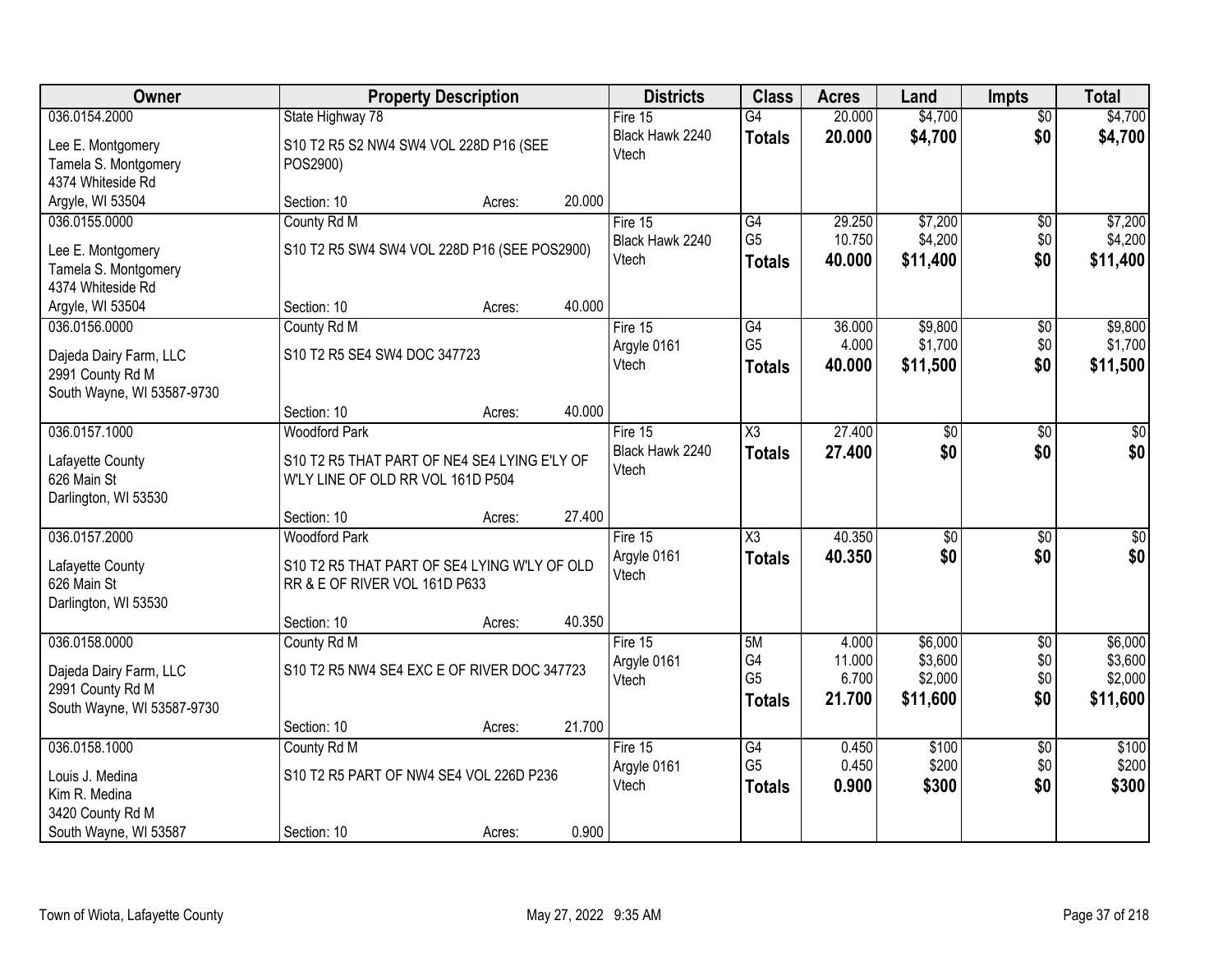| \$9,900<br>036.0159.0000<br>County Rd M<br>30.340<br>$\overline{G4}$<br>$\overline{50}$<br>Fire 15<br>G <sub>5</sub><br>\$100<br>1.000<br>\$100<br>\$0<br>Argyle 0161<br>S10 T2 R5 PART OF SW4 SE4 DOC 347723<br>Dajeda Dairy Farm, LLC<br>\$0<br>Vtech<br>31.340<br>\$10,000<br>\$10,000<br><b>Totals</b><br>2991 County Rd M<br>South Wayne, WI 53587-9730<br>31.340<br>Section: 10<br>Acres:<br>3494 Cth M<br>$\overline{G1}$<br>0.250<br>\$4,200<br>\$102,100<br>036.0159.1000<br>Fire 15<br>Black Hawk 2240<br>0.250<br>\$4,200<br>\$102,100<br>\$106,300<br><b>Totals</b><br>S10 T2 R5 S 110FT OF THE W 100FT OF SW4 SE4<br>Danny Burkhalter<br>Vtech<br>Elizabeth Burkhalter<br><b>VOL 215D P38</b><br>3494 County Rd M<br>0.250<br>South Wayne, WI 53587<br>Section: 10<br>Acres:<br>3420 Cth M<br>\$1,600<br>036.0159.2000<br>Fire 15<br>G4<br>5.660<br>\$0<br>G <sub>5</sub><br>0.250<br>\$100<br>\$0<br>Argyle 0161<br>Louis J. Medina<br>S10 T2 R5 PART OF SW4 SE4 VOL 226D P236 (SEE<br>G7<br>\$200,800<br>2.500<br>\$27,000<br>\$173,800<br>Vtech<br>Kim R. Medina<br>POS1994)<br>\$28,700<br>8.410<br>\$173,800<br>\$202,500<br><b>Totals</b><br>3420 County Rd M<br>8.410<br>South Wayne, WI 53587<br>Section: 10<br>Acres:<br>036.0160.0000<br>G4<br>26.460<br>\$7,000<br>County Rd M<br>Fire 15<br>\$0<br>\$1,000<br>G <sub>5</sub><br>2.500<br>\$0<br>Argyle 0161<br>S10 T2 R5 SE4 SE4 EXC E OF RIVER DOC 347723<br>Dajeda Dairy Farm, LLC | Owner | <b>Property Description</b> | <b>Districts</b> | <b>Class</b>  | <b>Acres</b> | Land    | <b>Impts</b> | <b>Total</b> |
|---------------------------------------------------------------------------------------------------------------------------------------------------------------------------------------------------------------------------------------------------------------------------------------------------------------------------------------------------------------------------------------------------------------------------------------------------------------------------------------------------------------------------------------------------------------------------------------------------------------------------------------------------------------------------------------------------------------------------------------------------------------------------------------------------------------------------------------------------------------------------------------------------------------------------------------------------------------------------------------------------------------------------------------------------------------------------------------------------------------------------------------------------------------------------------------------------------------------------------------------------------------------------------------------------------------------------------------------------------------------------------------------------------------------------------------------------------------|-------|-----------------------------|------------------|---------------|--------------|---------|--------------|--------------|
|                                                                                                                                                                                                                                                                                                                                                                                                                                                                                                                                                                                                                                                                                                                                                                                                                                                                                                                                                                                                                                                                                                                                                                                                                                                                                                                                                                                                                                                               |       |                             |                  |               |              |         |              | \$9,900      |
|                                                                                                                                                                                                                                                                                                                                                                                                                                                                                                                                                                                                                                                                                                                                                                                                                                                                                                                                                                                                                                                                                                                                                                                                                                                                                                                                                                                                                                                               |       |                             |                  |               |              |         |              |              |
|                                                                                                                                                                                                                                                                                                                                                                                                                                                                                                                                                                                                                                                                                                                                                                                                                                                                                                                                                                                                                                                                                                                                                                                                                                                                                                                                                                                                                                                               |       |                             |                  |               |              |         |              |              |
|                                                                                                                                                                                                                                                                                                                                                                                                                                                                                                                                                                                                                                                                                                                                                                                                                                                                                                                                                                                                                                                                                                                                                                                                                                                                                                                                                                                                                                                               |       |                             |                  |               |              |         |              |              |
|                                                                                                                                                                                                                                                                                                                                                                                                                                                                                                                                                                                                                                                                                                                                                                                                                                                                                                                                                                                                                                                                                                                                                                                                                                                                                                                                                                                                                                                               |       |                             |                  |               |              |         |              |              |
|                                                                                                                                                                                                                                                                                                                                                                                                                                                                                                                                                                                                                                                                                                                                                                                                                                                                                                                                                                                                                                                                                                                                                                                                                                                                                                                                                                                                                                                               |       |                             |                  |               |              |         |              | \$106,300    |
|                                                                                                                                                                                                                                                                                                                                                                                                                                                                                                                                                                                                                                                                                                                                                                                                                                                                                                                                                                                                                                                                                                                                                                                                                                                                                                                                                                                                                                                               |       |                             |                  |               |              |         |              |              |
|                                                                                                                                                                                                                                                                                                                                                                                                                                                                                                                                                                                                                                                                                                                                                                                                                                                                                                                                                                                                                                                                                                                                                                                                                                                                                                                                                                                                                                                               |       |                             |                  |               |              |         |              |              |
|                                                                                                                                                                                                                                                                                                                                                                                                                                                                                                                                                                                                                                                                                                                                                                                                                                                                                                                                                                                                                                                                                                                                                                                                                                                                                                                                                                                                                                                               |       |                             |                  |               |              |         |              |              |
|                                                                                                                                                                                                                                                                                                                                                                                                                                                                                                                                                                                                                                                                                                                                                                                                                                                                                                                                                                                                                                                                                                                                                                                                                                                                                                                                                                                                                                                               |       |                             |                  |               |              |         |              |              |
|                                                                                                                                                                                                                                                                                                                                                                                                                                                                                                                                                                                                                                                                                                                                                                                                                                                                                                                                                                                                                                                                                                                                                                                                                                                                                                                                                                                                                                                               |       |                             |                  |               |              |         |              | \$1,600      |
|                                                                                                                                                                                                                                                                                                                                                                                                                                                                                                                                                                                                                                                                                                                                                                                                                                                                                                                                                                                                                                                                                                                                                                                                                                                                                                                                                                                                                                                               |       |                             |                  |               |              |         |              | \$100        |
|                                                                                                                                                                                                                                                                                                                                                                                                                                                                                                                                                                                                                                                                                                                                                                                                                                                                                                                                                                                                                                                                                                                                                                                                                                                                                                                                                                                                                                                               |       |                             |                  |               |              |         |              |              |
|                                                                                                                                                                                                                                                                                                                                                                                                                                                                                                                                                                                                                                                                                                                                                                                                                                                                                                                                                                                                                                                                                                                                                                                                                                                                                                                                                                                                                                                               |       |                             |                  |               |              |         |              |              |
|                                                                                                                                                                                                                                                                                                                                                                                                                                                                                                                                                                                                                                                                                                                                                                                                                                                                                                                                                                                                                                                                                                                                                                                                                                                                                                                                                                                                                                                               |       |                             |                  |               |              |         |              |              |
|                                                                                                                                                                                                                                                                                                                                                                                                                                                                                                                                                                                                                                                                                                                                                                                                                                                                                                                                                                                                                                                                                                                                                                                                                                                                                                                                                                                                                                                               |       |                             |                  |               |              |         |              | \$7,000      |
|                                                                                                                                                                                                                                                                                                                                                                                                                                                                                                                                                                                                                                                                                                                                                                                                                                                                                                                                                                                                                                                                                                                                                                                                                                                                                                                                                                                                                                                               |       |                             |                  |               |              |         |              | \$1,000      |
| 2991 County Rd M                                                                                                                                                                                                                                                                                                                                                                                                                                                                                                                                                                                                                                                                                                                                                                                                                                                                                                                                                                                                                                                                                                                                                                                                                                                                                                                                                                                                                                              |       |                             | Vtech            | <b>Totals</b> | 28.960       | \$8,000 | \$0          | \$8,000      |
| South Wayne, WI 53587-9730                                                                                                                                                                                                                                                                                                                                                                                                                                                                                                                                                                                                                                                                                                                                                                                                                                                                                                                                                                                                                                                                                                                                                                                                                                                                                                                                                                                                                                    |       |                             |                  |               |              |         |              |              |
| 28.960<br>Section: 10<br>Acres:                                                                                                                                                                                                                                                                                                                                                                                                                                                                                                                                                                                                                                                                                                                                                                                                                                                                                                                                                                                                                                                                                                                                                                                                                                                                                                                                                                                                                               |       |                             |                  |               |              |         |              |              |
| $\overline{G4}$<br>\$200<br>036.0160.1000<br>0.690<br>County Rd M<br>$\overline{50}$<br>Fire 15                                                                                                                                                                                                                                                                                                                                                                                                                                                                                                                                                                                                                                                                                                                                                                                                                                                                                                                                                                                                                                                                                                                                                                                                                                                                                                                                                               |       |                             |                  |               |              |         |              | \$200        |
| 0.690<br>\$200<br>\$0<br>Argyle 0161<br><b>Totals</b><br>S10 T2 R5 PART OF SE4 SE4 VOL 226D P236<br>Louis J. Medina                                                                                                                                                                                                                                                                                                                                                                                                                                                                                                                                                                                                                                                                                                                                                                                                                                                                                                                                                                                                                                                                                                                                                                                                                                                                                                                                           |       |                             |                  |               |              |         |              | \$200        |
| Vtech<br>Kim R. Medina                                                                                                                                                                                                                                                                                                                                                                                                                                                                                                                                                                                                                                                                                                                                                                                                                                                                                                                                                                                                                                                                                                                                                                                                                                                                                                                                                                                                                                        |       |                             |                  |               |              |         |              |              |
| 3420 County Rd M                                                                                                                                                                                                                                                                                                                                                                                                                                                                                                                                                                                                                                                                                                                                                                                                                                                                                                                                                                                                                                                                                                                                                                                                                                                                                                                                                                                                                                              |       |                             |                  |               |              |         |              |              |
| 0.690<br>South Wayne, WI 53587<br>Section: 10<br>Acres:                                                                                                                                                                                                                                                                                                                                                                                                                                                                                                                                                                                                                                                                                                                                                                                                                                                                                                                                                                                                                                                                                                                                                                                                                                                                                                                                                                                                       |       |                             |                  |               |              |         |              |              |
| 5M<br>036.0161.0000<br>Fire 15<br>11.500<br>\$18,400<br>$\overline{50}$                                                                                                                                                                                                                                                                                                                                                                                                                                                                                                                                                                                                                                                                                                                                                                                                                                                                                                                                                                                                                                                                                                                                                                                                                                                                                                                                                                                       |       |                             |                  |               |              |         |              | \$18,400     |
| \$3,900<br>G4<br>\$0<br>18.000<br>Black Hawk 2240                                                                                                                                                                                                                                                                                                                                                                                                                                                                                                                                                                                                                                                                                                                                                                                                                                                                                                                                                                                                                                                                                                                                                                                                                                                                                                                                                                                                             |       |                             |                  |               |              |         |              | \$3,900      |
| S11 T2 R5 NE4 NE4 DOC 342853<br>Wiegel Riverside Farms, LLC<br>G <sub>5</sub><br>10.500<br>\$14,900<br>\$0<br>Vtech                                                                                                                                                                                                                                                                                                                                                                                                                                                                                                                                                                                                                                                                                                                                                                                                                                                                                                                                                                                                                                                                                                                                                                                                                                                                                                                                           |       |                             |                  |               |              |         |              | \$14,900     |
| 10035 Philippine Rd<br>\$37,200<br>\$0<br>40.000<br><b>Totals</b><br>South Wayne, WI 53587                                                                                                                                                                                                                                                                                                                                                                                                                                                                                                                                                                                                                                                                                                                                                                                                                                                                                                                                                                                                                                                                                                                                                                                                                                                                                                                                                                    |       |                             |                  |               |              |         |              | \$37,200     |
| 40.000<br>Section: 11<br>Acres:                                                                                                                                                                                                                                                                                                                                                                                                                                                                                                                                                                                                                                                                                                                                                                                                                                                                                                                                                                                                                                                                                                                                                                                                                                                                                                                                                                                                                               |       |                             |                  |               |              |         |              |              |
| 036.0162.1000<br>\$6,400<br>Fire $15$<br>5M<br>4.000<br>$\overline{50}$                                                                                                                                                                                                                                                                                                                                                                                                                                                                                                                                                                                                                                                                                                                                                                                                                                                                                                                                                                                                                                                                                                                                                                                                                                                                                                                                                                                       |       |                             |                  |               |              |         |              | \$6,400      |
| G4<br>10.000<br>\$2,500<br>\$0<br>Black Hawk 2240                                                                                                                                                                                                                                                                                                                                                                                                                                                                                                                                                                                                                                                                                                                                                                                                                                                                                                                                                                                                                                                                                                                                                                                                                                                                                                                                                                                                             |       |                             |                  |               |              |         |              | \$2,500      |
| S11 T2 R5 E2 NW4 NE4 DOC 342853<br>Wiegel Riverside Farms, LLC<br>G <sub>5</sub><br>6.000<br>\$1,800<br>\$0<br>Vtech                                                                                                                                                                                                                                                                                                                                                                                                                                                                                                                                                                                                                                                                                                                                                                                                                                                                                                                                                                                                                                                                                                                                                                                                                                                                                                                                          |       |                             |                  |               |              |         |              | \$1,800      |
| 10035 Philippine Rd<br>\$0<br>20.000<br>\$10,700<br><b>Totals</b><br>South Wayne, WI 53587                                                                                                                                                                                                                                                                                                                                                                                                                                                                                                                                                                                                                                                                                                                                                                                                                                                                                                                                                                                                                                                                                                                                                                                                                                                                                                                                                                    |       |                             |                  |               |              |         |              | \$10,700     |
| 20.000<br>Section: 11<br>Acres:                                                                                                                                                                                                                                                                                                                                                                                                                                                                                                                                                                                                                                                                                                                                                                                                                                                                                                                                                                                                                                                                                                                                                                                                                                                                                                                                                                                                                               |       |                             |                  |               |              |         |              |              |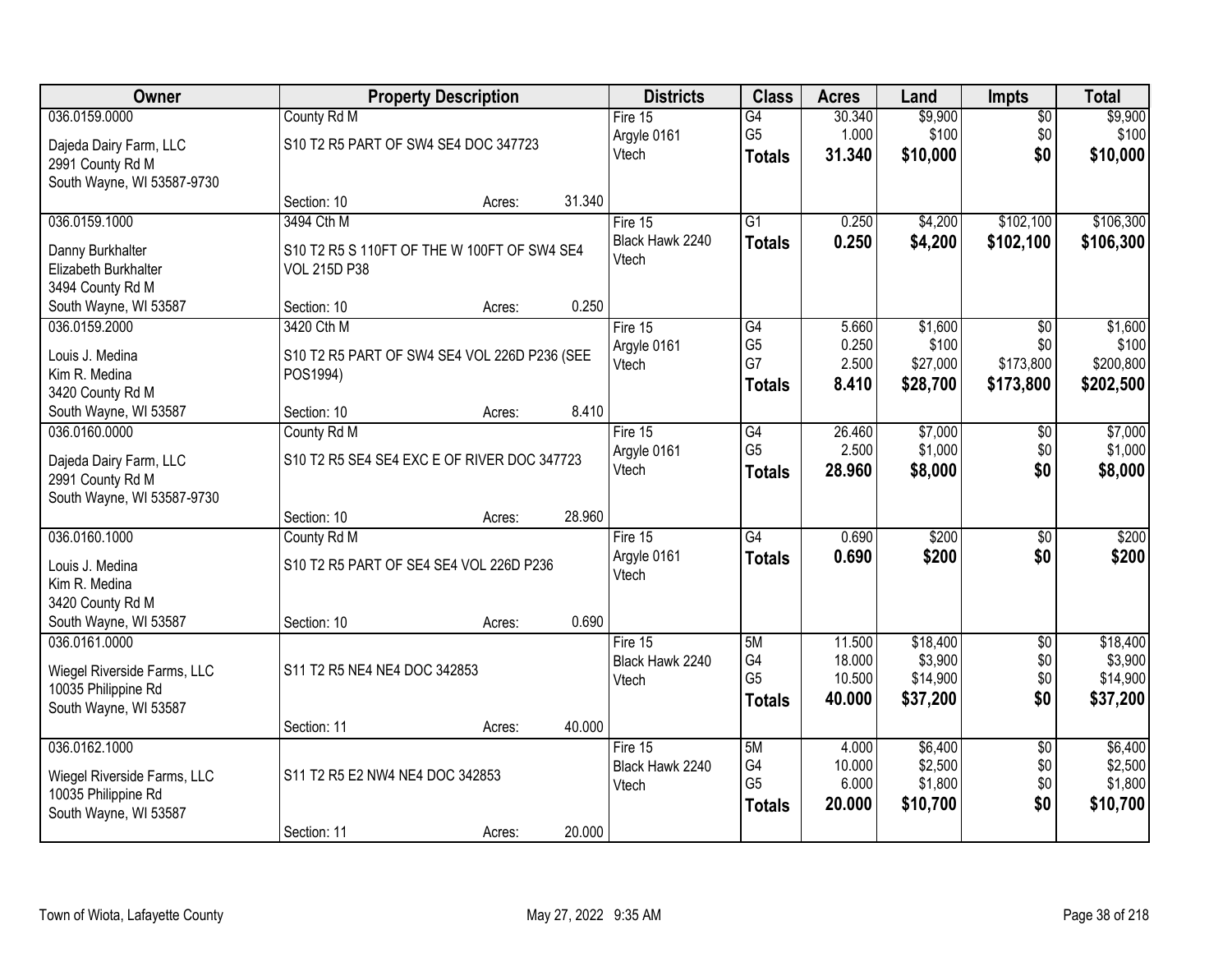| <b>Owner</b>                                                                                 |                                                                                 | <b>Property Description</b> |        | <b>Districts</b>                      | <b>Class</b>                                             | <b>Acres</b>                       | Land                                      | <b>Impts</b>                                 | <b>Total</b>                              |
|----------------------------------------------------------------------------------------------|---------------------------------------------------------------------------------|-----------------------------|--------|---------------------------------------|----------------------------------------------------------|------------------------------------|-------------------------------------------|----------------------------------------------|-------------------------------------------|
| 036.0162.2000<br>Douglas R. Gierhart<br>2537 N River Bend Rd<br>Argyle, WI 53504             | S11 T2 R5 THAT PART OF W2 NW4 NE4 LYING N OF<br>RIVER VOL 234D P370 & 242D P386 |                             |        | Fire 15<br>Argyle 0161<br>Vtech       | G4<br>G <sub>5</sub><br><b>Totals</b>                    | 6.500<br>0.450<br>6.950            | \$1,300<br>\$100<br>\$1,400               | $\overline{50}$<br>\$0<br>\$0                | \$1,300<br>\$100<br>\$1,400               |
|                                                                                              | Section: 11                                                                     | Acres:                      | 6.950  |                                       |                                                          |                                    |                                           |                                              |                                           |
| 036.0162.3000<br>Jeffrey G. Valley<br>2450 Sand Rd<br>Argyle, WI 53504                       | S11 T2 R5 PT OF W2 NW4 NE4 LYING S OF RIVER<br>DOC 349237<br>Section: 11        | Acres:                      | 13.050 | Fire 15<br>Black Hawk 2240<br>Vtech   | 5M<br>G4<br>G <sub>5</sub><br><b>Totals</b>              | 6.000<br>4.000<br>3.050<br>13.050  | \$9,600<br>\$1,300<br>\$1,300<br>\$12,200 | $\overline{50}$<br>\$0<br>\$0<br>\$0         | \$9,600<br>\$1,300<br>\$1,300<br>\$12,200 |
| 036.0163.1000                                                                                | 2450 Sand Rd                                                                    |                             |        | Fire 15                               | $\overline{G1}$                                          | 3.000                              | \$23,800                                  | \$127,400                                    | \$151,200                                 |
| Jeffrey G. Valley<br>2450 Sand Rd<br>Argyle, WI 53504                                        | S11 T2 R5 W2 SW4 NE4 DOC 349237                                                 |                             |        | Black Hawk 2240<br>Vtech              | G4<br><b>Totals</b>                                      | 17.000<br>20,000                   | \$3,600<br>\$27,400                       | \$0<br>\$127,400                             | \$3,600<br>\$154,800                      |
|                                                                                              | Section: 11                                                                     | Acres:                      | 20.000 |                                       |                                                          |                                    |                                           |                                              |                                           |
| 036.0163.2000<br>Wiegel Riverside Farms, LLC<br>10035 Philippine Rd<br>South Wayne, WI 53587 | Sand Rd<br>S11 T2 R5 E2 SW4 NE4 DOC 342853                                      |                             |        | Fire 15<br>Black Hawk 2240<br>Vtech   | G4<br>G <sub>5</sub><br><b>Totals</b>                    | 19.500<br>0.500<br>20.000          | \$4,300<br>\$100<br>\$4,400               | \$0<br>\$0<br>\$0                            | \$4,300<br>\$100<br>\$4,400               |
|                                                                                              | Section: 11                                                                     | Acres:                      | 20.000 |                                       |                                                          |                                    |                                           |                                              |                                           |
| 036.0164.0000<br>Wiegel Riverside Farms, LLC<br>10035 Philippine Rd<br>South Wayne, WI 53587 | Sand Rd<br>S11 T2 R5 SE4 NE4 DOC 342853<br>Section: 11                          | Acres:                      | 38.220 | Fire $15$<br>Black Hawk 2240<br>Vtech | $\overline{G4}$<br>G <sub>5</sub><br>G7<br><b>Totals</b> | 36.000<br>1.000<br>1.220<br>38.220 | \$8,400<br>\$100<br>\$6,700<br>\$15,200   | $\overline{30}$<br>\$0<br>\$2,000<br>\$2,000 | \$8,400<br>\$100<br>\$8,700<br>\$17,200   |
| 036.0164.1000                                                                                | 2126 Sand Rd                                                                    |                             |        | Fire 15                               | $\overline{G1}$                                          | 1.780                              | \$17,600                                  | \$162,000                                    | \$179,600                                 |
| Charles A. Wiegel<br>Sue E. Wiegel<br>2126 Sand Rd                                           | S11 T2 R5 PART OF SE4 NE4 VOL 236D P487                                         |                             |        | Black Hawk 2240<br>Vtech              | <b>Totals</b>                                            | 1.780                              | \$17,600                                  | \$162,000                                    | \$179,600                                 |
| Argyle, WI 53504                                                                             | Section: 11                                                                     | Acres:                      | 1.780  |                                       |                                                          |                                    |                                           |                                              |                                           |
| 036.0165.0000<br>Jeffrey G. Valley<br>2450 Sand Rd<br>Argyle, WI 53504                       | S11 T2 R5 NE4 NW4 DOC 349237                                                    |                             |        | Fire $15$<br>Black Hawk 2240<br>Vtech | 5M<br>G4<br>G <sub>5</sub><br><b>Totals</b>              | 6.500<br>4.500<br>29.000<br>40.000 | \$10,400<br>\$900<br>\$31,100<br>\$42,400 | $\overline{50}$<br>\$0<br>\$0<br>\$0         | \$10,400<br>\$900<br>\$31,100<br>\$42,400 |
|                                                                                              | Section: 11                                                                     | Acres:                      | 40.000 |                                       |                                                          |                                    |                                           |                                              |                                           |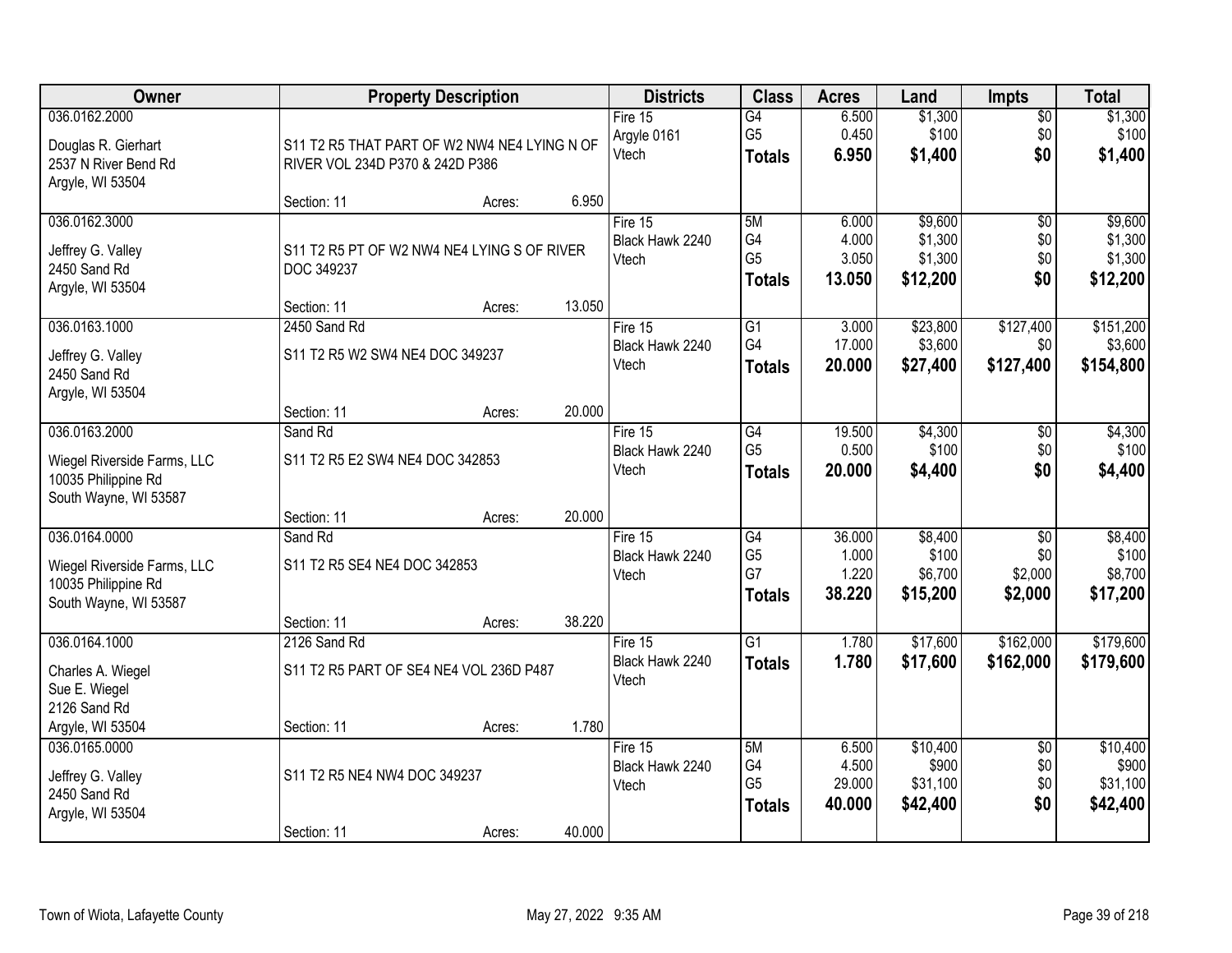| Owner                                                                               |                                                                                        | <b>Property Description</b> |        | <b>Districts</b>                    | <b>Class</b>                                       | <b>Acres</b>                        | Land                                        | <b>Impts</b>                                     | <b>Total</b>                                  |
|-------------------------------------------------------------------------------------|----------------------------------------------------------------------------------------|-----------------------------|--------|-------------------------------------|----------------------------------------------------|-------------------------------------|---------------------------------------------|--------------------------------------------------|-----------------------------------------------|
| 036.0166.1000<br>Douglas R. Gierhart<br>2537 N River Bend Rd<br>Argyle, WI 53504    | S11 T2 R5 THAT PART OF NW4 NW4 LYING N OF<br>RIVER VOL 234D P370 & 242D P386           |                             |        | Fire 15<br>Argyle 0161<br>Vtech     | $\overline{G4}$<br>G <sub>5</sub><br><b>Totals</b> | 15.000<br>5.000<br>20.000           | \$4,900<br>\$1,800<br>\$6,700               | $\sqrt{$0}$<br>\$0<br>\$0                        | \$4,900<br>\$1,800<br>\$6,700                 |
|                                                                                     | Section: 11                                                                            | Acres:                      | 20.000 |                                     |                                                    |                                     |                                             |                                                  |                                               |
| 036.0166.2000<br>Carol Lancaster et al<br>3775 Fritzges Rd<br>South Wayne, WI 53587 | THAT PART OF NW4 NW4 LYING S OF RIVER                                                  |                             | 20.000 | Fire 15<br>Black Hawk 2240<br>Vtech | $\overline{G5}$<br>G <sub>6</sub><br><b>Totals</b> | 12.000<br>8.000<br>20.000           | \$4,000<br>\$25,600<br>\$29,600             | \$0<br>\$0<br>\$0                                | \$4,000<br>\$25,600<br>\$29,600               |
| 036.0167.0000                                                                       | Section: 11<br>Sand Rd                                                                 | Acres:                      |        | Fire 15                             | $\overline{\text{X3}}$                             | 40.000                              | $\overline{50}$                             | $\sqrt[6]{}$                                     | $\sqrt{50}$                                   |
| Lafayette County<br>626 Main St<br>Darlington, WI 53530                             | S11 T2 R5 SW4 NW4 VOL 161D P504                                                        |                             |        | Black Hawk 2240<br>Vtech            | <b>Totals</b>                                      | 40.000                              | \$0                                         | \$0                                              | \$0                                           |
|                                                                                     | Section: 11                                                                            | Acres:                      | 40.000 |                                     |                                                    |                                     |                                             |                                                  |                                               |
| 036.0168.0000<br>Jeffrey G. Valley<br>2450 Sand Rd<br>Argyle, WI 53504              | Sand Rd<br>S11 T2 R5 SE4 NW4 DOC 349237                                                |                             |        | Fire 15<br>Black Hawk 2240<br>Vtech | 5M<br>G4<br>G <sub>5</sub><br><b>Totals</b>        | 3.500<br>32.500<br>4.000<br>40.000  | \$5,300<br>\$7,500<br>\$1,400<br>\$14,200   | \$0<br>\$0<br>\$0<br>\$0                         | \$5,300<br>\$7,500<br>\$1,400<br>\$14,200     |
|                                                                                     | Section: 11                                                                            | Acres:                      | 40.000 |                                     |                                                    |                                     |                                             |                                                  |                                               |
| 036.0169.1000<br>Guy R. Berentsen<br>2675 Sand Rd<br>Argyle, WI 53504               | 2675 Sand Rd<br>S11 T2 R5 PART OF NE4 SW4 2675 SAND RD VOL<br>225D P924<br>Section: 11 | Acres:                      | 31.600 | Fire 15<br>Black Hawk 2240<br>Vtech | 5M<br>G <sub>1</sub><br>G4<br><b>Totals</b>        | 10.000<br>3.000<br>18.600<br>31.600 | \$16,000<br>\$23,800<br>\$5,100<br>\$44,900 | $\overline{50}$<br>\$104,400<br>\$0<br>\$104,400 | \$16,000<br>\$128,200<br>\$5,100<br>\$149,300 |
| 036.0170.0000                                                                       | Sand Rd                                                                                |                             |        | Fire 15<br>Black Hawk 2240          | $\overline{G1}$<br><b>Totals</b>                   | 2.000<br>2.000                      | \$19,000<br>\$19,000                        | $\sqrt{6}$<br>\$0                                | \$19,000<br>\$19,000                          |
| Kalen M. Marsden<br>Robin M. Marsden<br>217 Johnson St                              | S11 T2 R5 N16RDS OF E 20RDS OF NW4 SW4 DOC<br>351178                                   |                             |        | Vtech                               |                                                    |                                     |                                             |                                                  |                                               |
| Cambridge, WI 53523<br>036.0170.1000                                                | Section: 11<br>County Rd Y                                                             | Acres:                      | 2.000  | Fire 15                             | 5M                                                 | 6.500                               | \$10,400                                    | $\overline{50}$                                  | \$10,400                                      |
| Phillip R. Rundle<br>Mary L. Rundle<br>1804 W 5th Ave                               | S11 T2 R5 NW4 SW4 E OF HWY EXC N16 RDS OF E20<br>RDS VOL 217D P430                     |                             |        | Black Hawk 2240<br>Vtech            | G4<br>G <sub>5</sub><br><b>Totals</b>              | 7.000<br>6.500<br>20.000            | \$1,400<br>\$2,400<br>\$14,200              | \$0<br>\$0<br>\$0                                | \$1,400<br>\$2,400<br>\$14,200                |
| Brodhead, WI 53520                                                                  | Section: 11                                                                            | Acres:                      | 20.000 |                                     |                                                    |                                     |                                             |                                                  |                                               |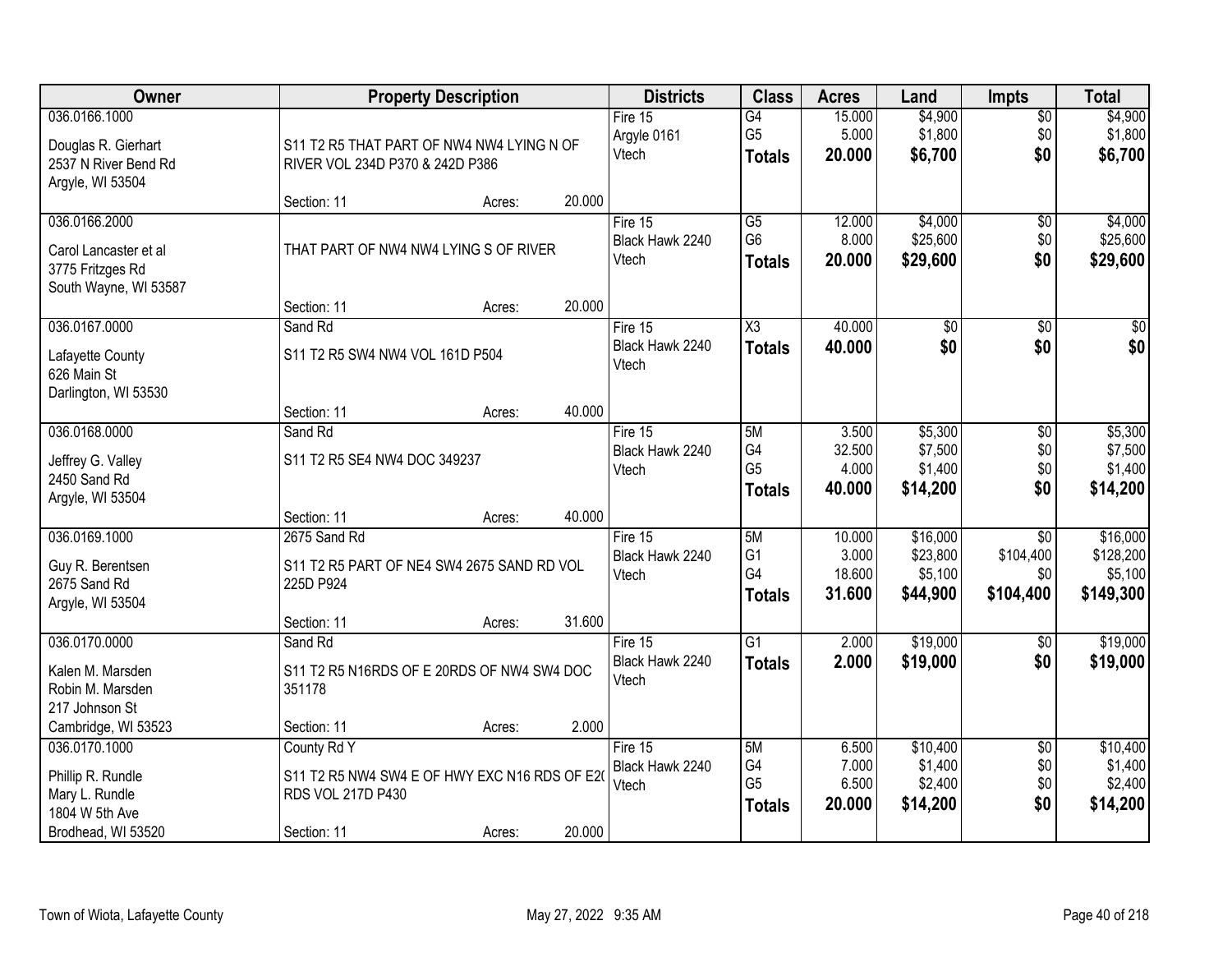| Owner                                                                                                    | <b>Property Description</b>                                                                                                                                                       |        | <b>Districts</b>                      | <b>Class</b>                                       | <b>Acres</b>            | Land                        | <b>Impts</b>                  | <b>Total</b>                |
|----------------------------------------------------------------------------------------------------------|-----------------------------------------------------------------------------------------------------------------------------------------------------------------------------------|--------|---------------------------------------|----------------------------------------------------|-------------------------|-----------------------------|-------------------------------|-----------------------------|
| 036.0170.1100<br>Shawn M. Rickelman et al<br>c/o Shawn M. Rickelman<br>2480 County Rd Y                  | County Rd Y<br>S11 T2 R5 PART OF NW4 SW4 VOL 198D P409 EXC                                                                                                                        |        | Fire $15$<br>Black Hawk 2240<br>Vtech | $\overline{G4}$<br>G <sub>5</sub><br><b>Totals</b> | 1.590<br>1.050<br>2.640 | \$300<br>\$300<br>\$600     | $\overline{$0}$<br>\$0<br>\$0 | \$300<br>\$300<br>\$600     |
| Argyle, WI 53504-8962                                                                                    | Section: 11<br>Acres:                                                                                                                                                             | 2.640  |                                       |                                                    |                         |                             |                               |                             |
| 036.0170.2000<br>Lafayette County<br>626 Main St<br>Darlington, WI 53530                                 | County Rd Y<br>S11 T2 R5 PART OF NW4 SW4 W OF HWY VOL 161D<br>P <sub>504</sub><br>Section: 11<br>Acres:                                                                           | 8.750  | Fire 15<br>Black Hawk 2240<br>Vtech   | $\overline{\text{X3}}$<br><b>Totals</b>            | 8.750<br>8.750          | $\overline{50}$<br>\$0      | $\overline{50}$<br>\$0        | \$0<br>\$0                  |
| 036.0171.1000                                                                                            | County Rd Y                                                                                                                                                                       |        | Fire 15                               | $\overline{\chi_3}$                                | 3.000                   | $\overline{50}$             | \$0                           | $\overline{\$0}$            |
| Lafayette County<br>626 Main St<br>Darlington, WI 53530                                                  | S11 T2 R5 PART OF SW4 SW4 N & W OF HWYS VOL<br>161D P633                                                                                                                          |        | Black Hawk 2240<br>Vtech              | <b>Totals</b>                                      | 3.000                   | \$0                         | \$0                           | \$0                         |
|                                                                                                          | Section: 11<br>Acres:                                                                                                                                                             | 3.000  |                                       |                                                    |                         |                             |                               |                             |
| 036.0171.2000<br>Dajeda Dairy Farm, LLC<br>2991 County Rd M<br>South Wayne, WI 53587-9730                | S11 T2 R5 PT OF SW4 SW4 S&W OF RIVER DOC<br>347723                                                                                                                                |        | Fire 15<br>Black Hawk 2240<br>Vtech   | G4<br>G <sub>5</sub><br><b>Totals</b>              | 4.500<br>4.500<br>9.000 | \$900<br>\$1,700<br>\$2,600 | $\sqrt[6]{3}$<br>\$0<br>\$0   | \$900<br>\$1,700<br>\$2,600 |
|                                                                                                          | Section: 14<br>Acres:                                                                                                                                                             | 9.000  |                                       |                                                    |                         |                             |                               |                             |
| 036.0171.3000<br>Cemetery<br><b>Unknown</b><br>South Wayne, WI 53587                                     | Sand Rd<br>S11 T2 R5 TRACT 36FT E & W & 32FT N&S IN SW4<br>SW4 NO V&P                                                                                                             |        | Fire 15<br>Black Hawk 2240<br>Vtech   | X4<br><b>Totals</b>                                | 0.030<br>0.030          | $\overline{50}$<br>\$0      | $\overline{50}$<br>\$0        | $\sqrt{50}$<br>\$0          |
|                                                                                                          | Section: 11<br>Acres:                                                                                                                                                             | 0.030  |                                       |                                                    |                         |                             |                               |                             |
| 036.0171.4000<br>Windswept Farm LLP<br>c/o Windswept Farm, LLP<br>4647 Hypoint Rd<br>Lancaster, WI 53813 | County Rd Y<br>PART SW4 SW4 E OF HWY & N OF RIVER EXC BEG<br>AT A POINT 18RDS SOUTH OF NWCOR SOUTH 1/2<br>SW4 SEC 11; NORTH 18 RDS; EAST 28 RDS, M/L, TO<br>Section: 11<br>Acres: | 24.970 | Fire 15<br>Black Hawk 2240<br>Vtech   | G5<br><b>Totals</b>                                | 24.970<br>24.970        | \$20,600<br>\$20,600        | $\sqrt{$0}$<br>\$0            | \$20,600<br>\$20,600        |
| 036.0171.4100<br>Simon B. Summy<br>Ruth E. Summy<br>2572 County Rd Y<br>Argyle, WI 53504                 | County Rd Y<br>S11 T2 R5 PART OF SW4 SW4 DESCRIBED AS<br>PARCEL A POS1996<br>Section: 11<br>Acres:                                                                                | 0.940  | Fire $15$<br>Black Hawk 2240<br>Vtech | G4<br>G <sub>5</sub><br><b>Totals</b>              | 0.440<br>0.500<br>0.940 | \$100<br>\$100<br>\$200     | $\overline{50}$<br>\$0<br>\$0 | \$100<br>\$100<br>\$200     |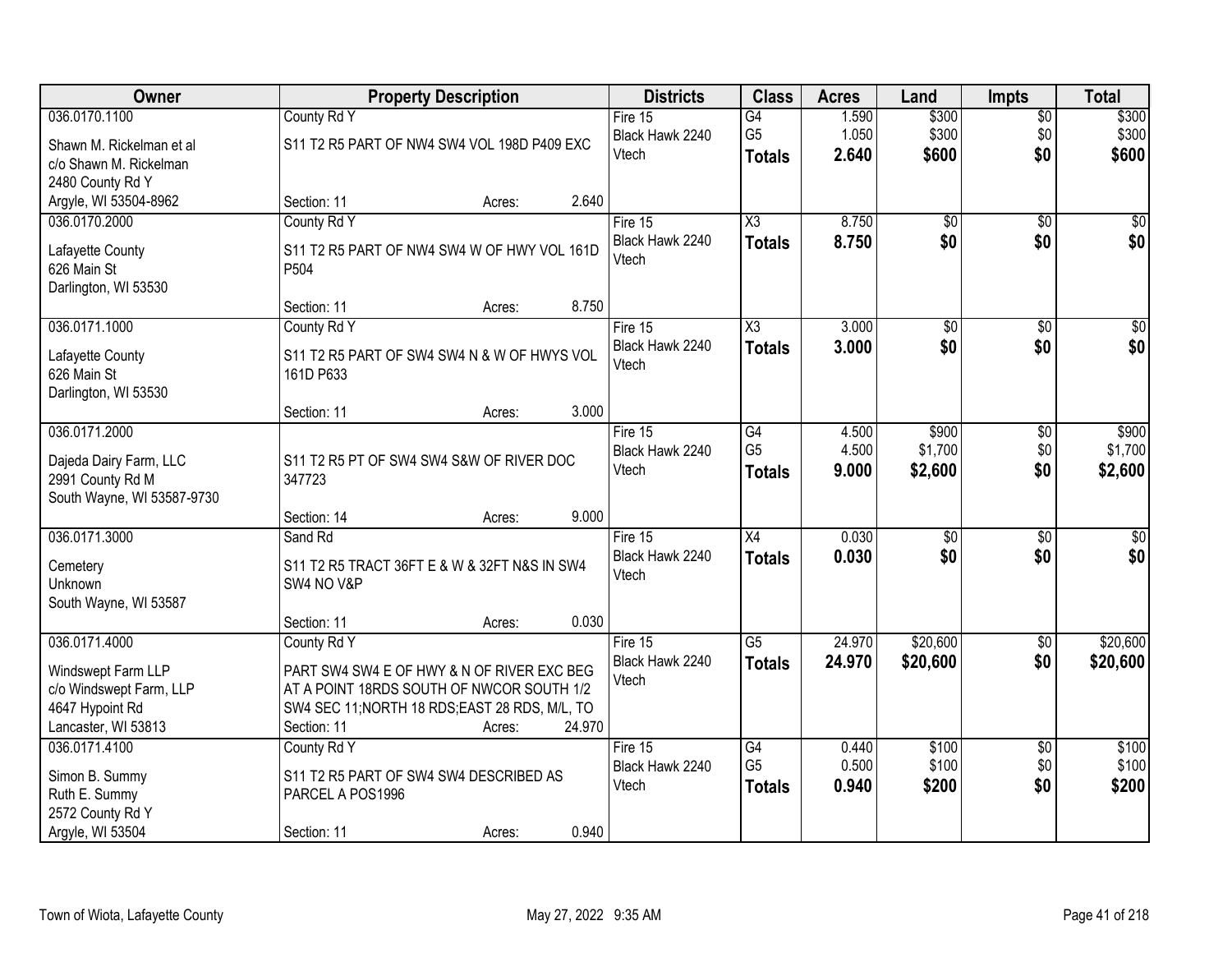| Owner                       |                                                 | <b>Property Description</b> |        | <b>Districts</b> | <b>Class</b>    | <b>Acres</b> | Land     | Impts           | <b>Total</b> |
|-----------------------------|-------------------------------------------------|-----------------------------|--------|------------------|-----------------|--------------|----------|-----------------|--------------|
| 036.0172.0000               | County Rd Y                                     |                             |        | Fire 15          | $\overline{G5}$ | 9.600        | \$4,300  | $\overline{50}$ | \$4,300      |
| Windswept Farm LLP          | PART SE4 SW4 LYING SOUTH & WEST OF COUNTY       |                             |        | Black Hawk 2240  | <b>Totals</b>   | 9.600        | \$4,300  | \$0             | \$4,300      |
| c/o Windswept Farm, LLP     | HWY "Y"                                         |                             |        | Vtech            |                 |              |          |                 |              |
| 4647 Hypoint Rd             |                                                 |                             |        |                  |                 |              |          |                 |              |
| Lancaster, WI 53813         | Section: 11                                     | Acres:                      | 9.600  |                  |                 |              |          |                 |              |
| 036.0172.1000               | 2572 Cth Y                                      |                             |        | Fire 15          | $\overline{G4}$ | 1.760        | \$400    | $\overline{50}$ | \$400        |
| Simon B. Summy              | S11 T2 R5 PART OF SE4 SW4 DESCRIBED AS          |                             |        | Black Hawk 2240  | G <sub>5</sub>  | 0.800        | \$400    | \$0             | \$400        |
| Ruth E. Summy               | PARCEL A POS1996                                |                             |        | Vtech            | G7              | 1.500        | \$18,000 | \$95,200        | \$113,200    |
| 2572 County Rd Y            |                                                 |                             |        |                  | <b>Totals</b>   | 4.060        | \$18,800 | \$95,200        | \$114,000    |
| Argyle, WI 53504            | Section: 11                                     | Acres:                      | 4.060  |                  |                 |              |          |                 |              |
| 036.0172.2000               | County Rd Y                                     |                             |        | Fire 15          | $\overline{G4}$ | 46.020       | \$9,200  | $\overline{50}$ | \$9,200      |
| Jeremy B. Wiegel            | BEG N? COR SEC 14;S00?59'18"W 827.89' ALG       |                             |        | Black Hawk 2240  | <b>Totals</b>   | 46.020       | \$9,200  | \$0             | \$9,200      |
| 10989 Trotter Rd            | NORTH TO SOUTH ? LINE OF SEC 14 TO POINT IN     |                             |        | Vtech            |                 |              |          |                 |              |
| Argyle, WI 53504            | C/L CTH "Y"; NWLY ALG SAID C/L AS FOLLOWS:      |                             |        |                  |                 |              |          |                 |              |
|                             | Section: 11                                     | Acres:                      | 46.020 |                  |                 |              |          |                 |              |
| 036.0173.0000               | Sand Rd                                         |                             |        | Fire 15          | G4              | 37.000       | \$9,300  | \$0             | \$9,300      |
| Wiegel Riverside Farms, LLC | S11 T2 R5 NE4 SE4 DOC 342853                    |                             |        | Black Hawk 2240  | G <sub>5</sub>  | 3.000        | \$600    | \$0             | \$600        |
| 10035 Philippine Rd         |                                                 |                             |        | Vtech            | <b>Totals</b>   | 40.000       | \$9,900  | \$0             | \$9,900      |
| South Wayne, WI 53587       |                                                 |                             |        |                  |                 |              |          |                 |              |
|                             | Section: 11                                     | Acres:                      | 40.000 |                  |                 |              |          |                 |              |
| 036.0174.0000               | Sand Rd                                         |                             |        | Fire 15          | $\overline{G4}$ | 38.750       | \$9,500  | $\overline{50}$ | \$9,500      |
| Wiegel Riverside Farms, LLC | S11 T2 R5 NW4 SE4 DOC 342853                    |                             |        | Black Hawk 2240  | G <sub>5</sub>  | 1.250        | \$500    | \$0             | \$500        |
| 10035 Philippine Rd         |                                                 |                             |        | Vtech            | <b>Totals</b>   | 40.000       | \$10,000 | \$0             | \$10,000     |
| South Wayne, WI 53587       |                                                 |                             |        |                  |                 |              |          |                 |              |
|                             | Section: 11                                     | Acres:                      | 40.000 |                  |                 |              |          |                 |              |
| 036.0175.0000               |                                                 |                             |        | Fire 15          | 5M              | 1.500        | \$2,300  | $\sqrt{6}$      | \$2,300      |
| Jeremy B. Wiegel            | SW? SE? LYING IN THE FOLLOWING: BEG NECOR       |                             |        | Black Hawk 2240  | G4              | 38.500       | \$8,300  | \$0             | \$8,300      |
| 10989 Trotter Rd            | SEC 14;N89?45'32"W 1269.27' ALG NLI NE? NE? SEC |                             |        | Vtech            | <b>Totals</b>   | 40.000       | \$10,600 | \$0             | \$10,600     |
| Argyle, WI 53504            | 14;S00?46'37"W 232.63';N81?47'58"E              |                             |        |                  |                 |              |          |                 |              |
|                             | Section: 11                                     | Acres:                      | 40.000 |                  |                 |              |          |                 |              |
| 036.0176.0000               | <b>Trotter Rd</b>                               |                             |        | Fire $15$        | 5M              | 0.500        | \$800    | $\overline{50}$ | \$800        |
| Jeremy B. Wiegel            | PART SE? SE? LYING IN THE FOLLOWING: BEG        |                             |        | Black Hawk 2240  | G <sub>1</sub>  | 0.250        | \$1,700  | \$300           | \$2,000      |
| 10989 Trotter Rd            | NECOR SEC 14;N89?45'32"W 1269.27' ALG NLI NE?   |                             |        | Vtech            | G4              | 16.500       | \$4,300  | \$0             | \$4,300      |
| Argyle, WI 53504            | NE? SEC 14;S00?46'37"W 232.63';N81?47'58"E      |                             |        |                  | G <sub>5</sub>  | 2.750        | \$1,200  | \$0             | \$1,200      |
|                             | Section: 11                                     | Acres:                      | 20.000 |                  | <b>Totals</b>   | 20.000       | \$8,000  | \$300           | \$8,300      |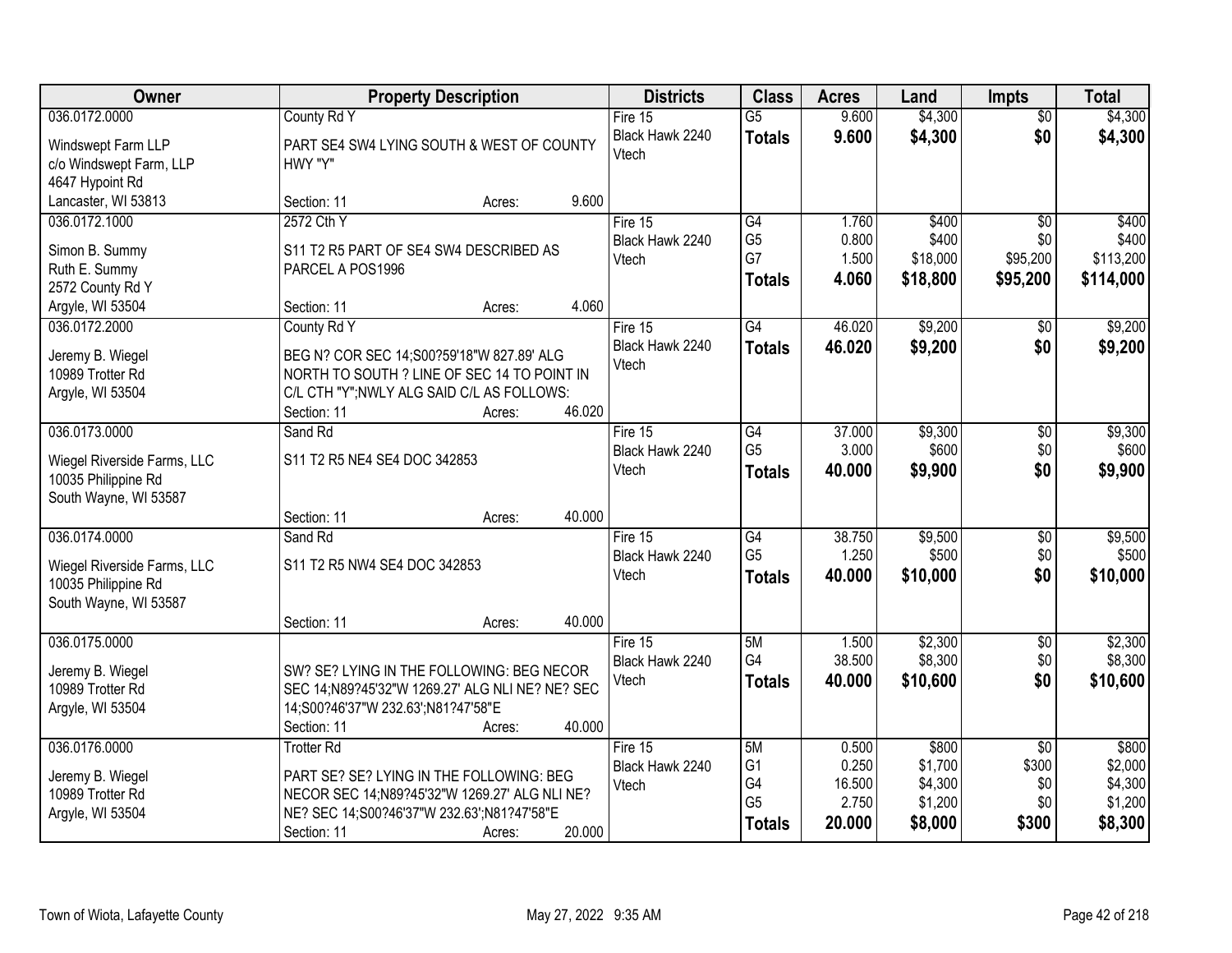| Owner                  |                                               | <b>Property Description</b> |        | <b>Districts</b> | <b>Class</b>    | <b>Acres</b>    | Land               | <b>Impts</b>           | <b>Total</b>       |
|------------------------|-----------------------------------------------|-----------------------------|--------|------------------|-----------------|-----------------|--------------------|------------------------|--------------------|
| 036.0176.1000          | 11151 Trotter Rd                              |                             |        | Fire 15          | $\overline{G1}$ | 1.300           | \$14,500           | \$214,200              | \$228,700          |
| Brandon M. Bruce       | S11 T2 R5 N1/2 OF THE SESE DOC 345140         |                             |        | Black Hawk 2240  | G4              | 18.450          | \$2,900            | \$0                    | \$2,900            |
| Kara A. Bruce          |                                               |                             |        | Vtech            | G <sub>5</sub>  | 0.250           | \$100              | \$0                    | \$100              |
| 11151 Trotter Rd       |                                               |                             |        |                  | <b>Totals</b>   | 20.000          | \$17,500           | \$214,200              | \$231,700          |
| Argyle, WI 53504       | Section: 11                                   | Acres:                      | 20.000 |                  |                 |                 |                    |                        |                    |
| 036.0177.0000          | <b>Trotter Rd</b>                             |                             |        | Fire 15          | 5M              | 5.000           | \$7,500            | $\overline{50}$        | \$7,500            |
| River Land Aaj, LLC    | S12 T2 R5 NE4 NE4 VOL 227D P448 (SEE POS1999) |                             |        | Black Hawk 2240  | G4              | 25.510          | \$5,100            | \$0                    | \$5,100            |
| 7621 Marshview Rd      |                                               |                             |        | Vtech            | G <sub>5</sub>  | 9.490           | \$16,800           | \$0                    | \$16,800           |
| Verona, WI 53593-8864  |                                               |                             |        |                  | <b>Totals</b>   | 40.000          | \$29,400           | \$0                    | \$29,400           |
|                        | Section: 12                                   | Acres:                      | 40.000 |                  |                 |                 |                    |                        |                    |
| 036.0178.0000          |                                               |                             |        | Fire 15          | 5M              | 6.000           | \$9,600            | \$0                    | \$9,600            |
| River Land Aaj, LLC    | S12 T2 R5 NW4 NE4 VOL 227D P448 (SEE POS1999) |                             |        | Black Hawk 2240  | G4              | 34.000          | \$6,800            | $$0$$                  | \$6,800            |
| 7621 Marshview Rd      |                                               |                             |        | Vtech            | Totals          | 40.000          | \$16,400           | \$0                    | \$16,400           |
| Verona, WI 53593-8864  |                                               |                             |        |                  |                 |                 |                    |                        |                    |
|                        | Section: 12                                   | Acres:                      | 40.000 |                  |                 |                 |                    |                        |                    |
| 036.0179.1000          | 11625 Trotter Rd                              |                             |        | Fire 15          | 5M              | 2.250           | \$3,600            | \$0                    | \$3,600            |
| Lester M. Stephens     | S12 T2 R5 PART OF SW4 NE4 VOL 201D P306       |                             |        | Black Hawk 2240  | G4              | 30.350          | \$6,100            | \$0                    | \$6,100            |
| <b>Esther Stephens</b> |                                               |                             |        | Vtech            | G <sub>5</sub>  | 0.250           | \$100              | \$0                    | \$100              |
| 11625 Trotter Rd       |                                               |                             |        |                  | G7              | 1.000           | \$5,500            | \$31,000               | \$36,500           |
| Argyle, WI 53504       | Section: 12                                   | Acres:                      | 33.850 |                  | <b>Totals</b>   | 33.850          | \$15,300           | \$31,000               | \$46,300           |
| 036.0179.1100          | 11551 Trotter Rd                              |                             |        | Fire $15$        | $\overline{G1}$ | 0.750           | \$3,300            | \$0                    | \$3,300            |
|                        |                                               |                             |        | Black Hawk 2240  | G4              | 2.050           | \$400              | \$0                    | \$400              |
| Michael L. Stephens    | S12 T2 R5 PART OF SW4 NE4 VOL 224D P331       |                             |        | Vtech            | <b>Totals</b>   | 2.800           | \$3,700            | \$0                    | \$3,700            |
| 11551 Trotter Rd       |                                               |                             |        |                  |                 |                 |                    |                        |                    |
| Argyle, WI 53504       | Section: 12                                   | Acres:                      | 2.800  |                  |                 |                 |                    |                        |                    |
| 036.0179.2000          |                                               |                             |        | Fire 15          | G4              | 3.350           | \$900              | $\sqrt{6}$             | \$900              |
|                        |                                               |                             |        | Black Hawk 2240  | <b>Totals</b>   | 3.350           | \$900              | \$0                    | \$900              |
| L Stietz Farms, LLC    | S12 T2 R5 S 54RDS OF W 10RDS SW4 NE4 DOC      |                             |        | Vtech            |                 |                 |                    |                        |                    |
| W8404 State Rd 81      | 340828                                        |                             |        |                  |                 |                 |                    |                        |                    |
| Monroe, WI 53566-9422  |                                               |                             |        |                  |                 |                 |                    |                        |                    |
| 036.0180.0000          | Section: 12<br><b>Trotter Rd</b>              | Acres:                      | 3.350  | Fire 15          | 5M              |                 |                    |                        |                    |
|                        |                                               |                             |        | Black Hawk 2240  | G4              | 1.000<br>37.500 | \$1,500<br>\$5,700 | $\overline{30}$<br>\$0 | \$1,500<br>\$5,700 |
| Virgil J. Flannery     | S12 T2 R5 SE4 NE4 DOC 333385                  |                             |        | Vtech            | G <sub>5</sub>  | 1.000           | \$100              | \$0                    | \$100              |
| 11705 Trotter Rd       |                                               |                             |        |                  | G7              | 0.500           | \$2,800            | \$2,600                | \$5,400            |
| Argyle, WI 53504       |                                               |                             |        |                  | <b>Totals</b>   | 40.000          | \$10,100           | \$2,600                | \$12,700           |
|                        | Section: 12                                   | Acres:                      | 40.000 |                  |                 |                 |                    |                        |                    |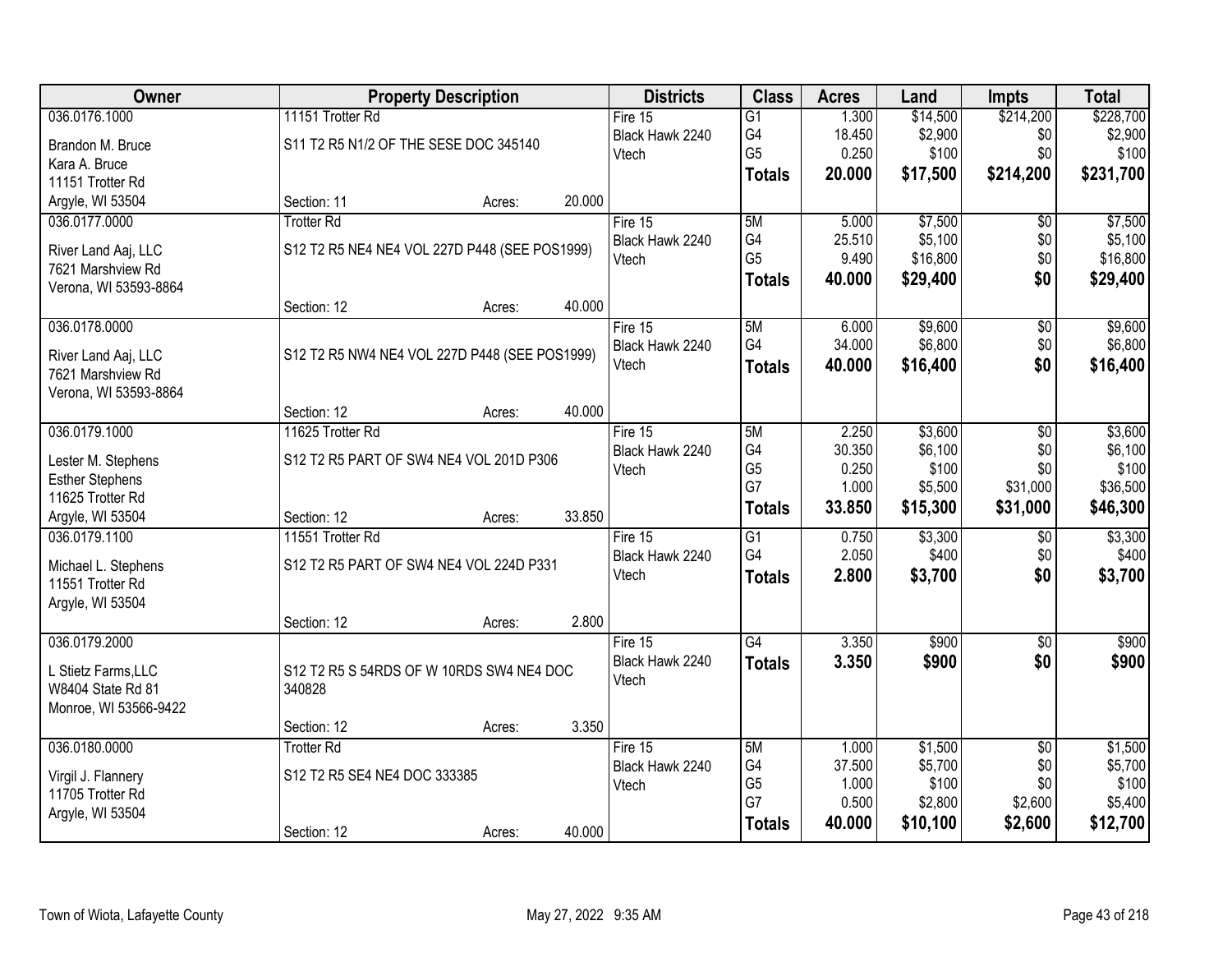| Owner                   |                                            | <b>Property Description</b> |        | <b>Districts</b> | <b>Class</b>    | <b>Acres</b> | Land     | Impts           | <b>Total</b> |
|-------------------------|--------------------------------------------|-----------------------------|--------|------------------|-----------------|--------------|----------|-----------------|--------------|
| 036.0181.0000           |                                            |                             |        | Fire 15          | 5M              | 4.000        | \$6,400  | $\overline{50}$ | \$6,400      |
| Lester M. Stephens      | S12 T2 R5 NE4 NW4 VOL 200D P459            |                             |        | Black Hawk 2240  | G4              | 33.000       | \$6,600  | \$0             | \$6,600      |
| <b>Esther Stephens</b>  |                                            |                             |        | Vtech            | G <sub>5</sub>  | 3.000        | \$1,300  | \$0             | \$1,300      |
| 11625 Trotter Rd        |                                            |                             |        |                  | <b>Totals</b>   | 40.000       | \$14,300 | \$0             | \$14,300     |
| Argyle, WI 53504        | Section: 12                                | Acres:                      | 40.000 |                  |                 |              |          |                 |              |
| 036.0182.0000           |                                            |                             |        | Fire 15          | 5M              | 6.000        | \$9,600  | $\overline{50}$ | \$9,600      |
|                         |                                            |                             |        | Black Hawk 2240  | G4              | 34.000       | \$6,800  | \$0             | \$6,800      |
| Brett A. Lovelace et al | NW? NW?                                    |                             |        | Vtech            | <b>Totals</b>   | 40.000       | \$16,400 | \$0             | \$16,400     |
| 10196 County Rd M       |                                            |                             |        |                  |                 |              |          |                 |              |
| Argyle, WI 53504        |                                            |                             |        |                  |                 |              |          |                 |              |
|                         | Section: 12                                | Acres:                      | 40.000 |                  |                 |              |          |                 |              |
| 036.0183.0000           | 11361 Trotter Rd                           |                             |        | Fire 15          | G4              | 37.300       | \$7,600  | \$0             | \$7,600      |
| Brett A. Lovelace et al | SW? NW?                                    |                             |        | Black Hawk 2240  | G <sub>5</sub>  | 1.000        | \$100    | \$0             | \$100        |
| 10196 County Rd M       |                                            |                             |        | Vtech            | G7              | 1.700        | \$20,400 | \$219,100       | \$239,500    |
| Argyle, WI 53504        |                                            |                             |        |                  | <b>Totals</b>   | 40.000       | \$28,100 | \$219,100       | \$247,200    |
|                         | Section: 12                                | Acres:                      | 40.000 |                  |                 |              |          |                 |              |
| 036.0184.1000           |                                            |                             |        | Fire 15          | G4              | 10.750       | \$2,100  | \$0             | \$2,100      |
|                         |                                            |                             |        | Black Hawk 2240  | G <sub>5</sub>  | 2.250        | \$1,000  | \$0             | \$1,000      |
| Lester M. Stephens      | S12 T2 R5 N13 A SE4 NW4 VOL 201D P306      |                             |        | Vtech            | <b>Totals</b>   | 13.000       | \$3,100  | \$0             | \$3,100      |
| <b>Esther Stephens</b>  |                                            |                             |        |                  |                 |              |          |                 |              |
| 11625 Trotter Rd        |                                            |                             |        |                  |                 |              |          |                 |              |
| Argyle, WI 53504        | Section: 12                                | Acres:                      | 13.000 |                  |                 |              |          |                 |              |
| 036.0184.2000           | <b>Trotter Rd</b>                          |                             |        | Fire $15$        | 5M              | 1.750        | \$2,700  | $\overline{50}$ | \$2,700      |
| L Stietz Farms, LLC     | S12 T2 R5 S 27A SE4 NW4 DOC 340828         |                             |        | Black Hawk 2240  | G4              | 24.750       | \$4,900  | \$0             | \$4,900      |
| W8404 State Rd 81       |                                            |                             |        | Vtech            | G <sub>5</sub>  | 0.500        | \$100    | \$0             | \$100        |
| Monroe, WI 53566-9422   |                                            |                             |        |                  | <b>Totals</b>   | 27.000       | \$7,700  | \$0             | \$7,700      |
|                         | Section: 12                                | Acres:                      | 27.000 |                  |                 |              |          |                 |              |
| 036.0185.0000           | 11481 Trotter Rd                           |                             |        | Fire $15$        | G4              | 32.750       | \$7,400  | $\overline{50}$ | \$7,400      |
| L Stietz Farms, LLC     | S12 T2 R5 NE4 SW4 DOC 340828               |                             |        | Black Hawk 2240  | G <sub>5</sub>  | 3.500        | \$4,200  | \$0             | \$4,200      |
| W8404 State Rd 81       |                                            |                             |        | Vtech            | G7              | 3.750        | \$34,500 | \$99,800        | \$134,300    |
| Monroe, WI 53566-9422   |                                            |                             |        |                  | <b>Totals</b>   | 40.000       | \$46,100 | \$99,800        | \$145,900    |
|                         | Section: 12                                | Acres:                      | 40.000 |                  |                 |              |          |                 |              |
| 036.0186.0000           | <b>Trotter Rd</b>                          |                             |        | Fire $15$        | $\overline{G4}$ | 38,000       | \$8,300  | $\overline{50}$ | \$8,300      |
|                         |                                            |                             |        | Black Hawk 2240  | G <sub>5</sub>  | 2.000        | \$100    | \$0             | \$100        |
| L Stietz Farms, LLC     | S12 T2 R5 NW4 SW4 DOC 340828 (SEE POS1998) |                             |        | Vtech            | <b>Totals</b>   | 40.000       | \$8,400  | \$0             | \$8,400      |
| W8404 State Rd 81       |                                            |                             |        |                  |                 |              |          |                 |              |
| Monroe, WI 53566-9422   |                                            |                             |        |                  |                 |              |          |                 |              |
|                         | Section: 12                                | Acres:                      | 40.000 |                  |                 |              |          |                 |              |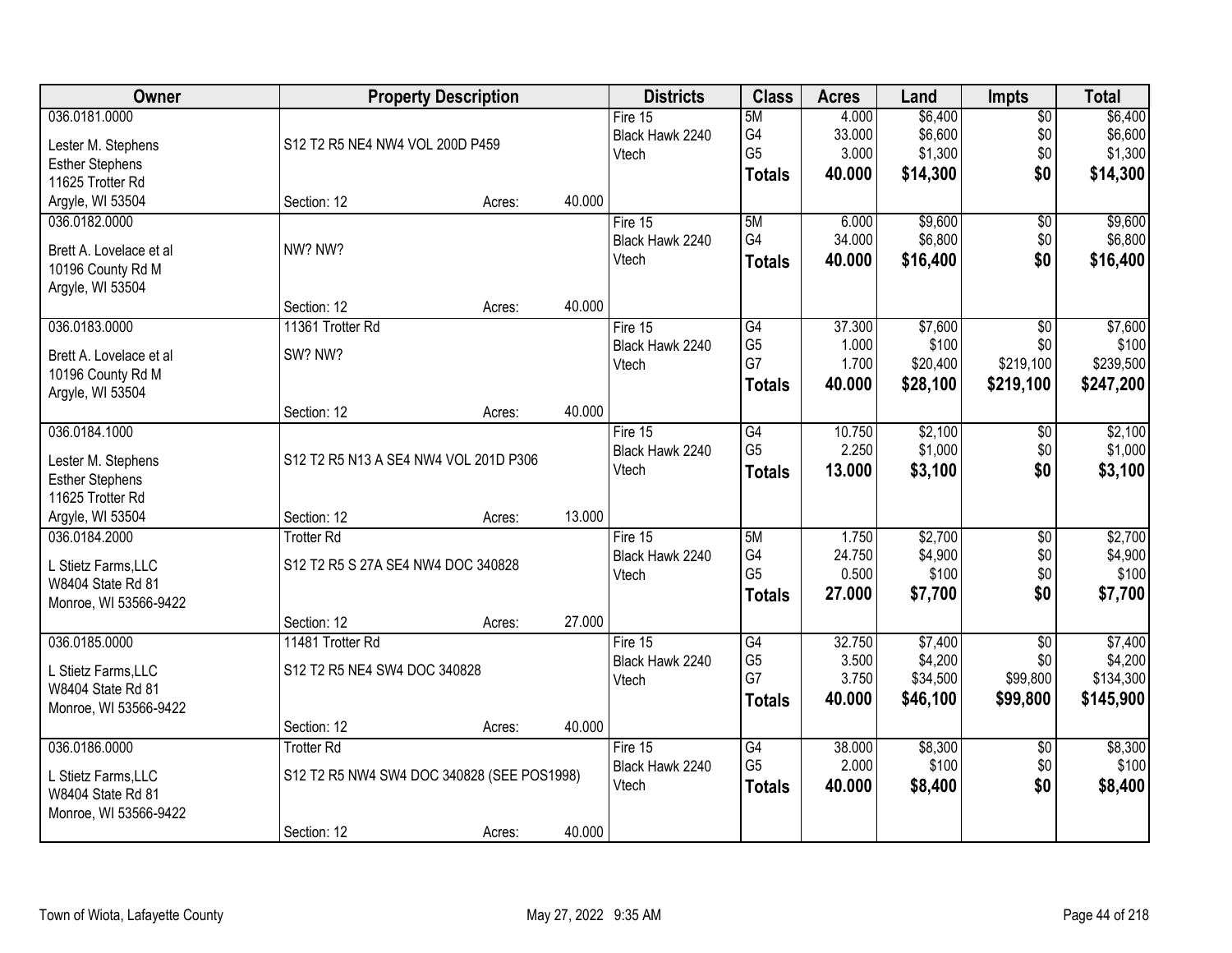| Owner                            | <b>Property Description</b>                                                  | <b>Districts</b>           | <b>Class</b>                      | <b>Acres</b>    | Land               | <b>Impts</b>    | <b>Total</b>       |
|----------------------------------|------------------------------------------------------------------------------|----------------------------|-----------------------------------|-----------------|--------------------|-----------------|--------------------|
| 036.0187.1000                    | 11258 Trotter Rd                                                             | Fire $15$                  | $\overline{G1}$                   | 1.000           | \$12,500           | \$53,300        | \$65,800           |
| Wenelle M. Sofran                | PART SW4 SW4 COM NWCOR OF SW4 SW4;EAST 16                                    | Black Hawk 2240            | <b>Totals</b>                     | 1.000           | \$12,500           | \$53,300        | \$65,800           |
| 11258 Trotter Rd                 | RDS;SOUTH 10 RDS;WEST 16 RDS;NORTH 10 RDS                                    | Vtech                      |                                   |                 |                    |                 |                    |
| Argyle, WI 53504                 | TO POB                                                                       |                            |                                   |                 |                    |                 |                    |
|                                  | Section: 12<br>1.000<br>Acres:                                               |                            |                                   |                 |                    |                 |                    |
| 036.0187.2000                    | <b>Trotter Rd</b>                                                            | Fire 15                    | G4                                | 35.100          | \$7,700            | $\overline{50}$ | \$7,700            |
| L Stietz Farms, LLC              | S12 T2 R5 SW4 SW4 EXC W16RDS OF N10RDS DOC                                   | Black Hawk 2240<br>Vtech   | G <sub>5</sub>                    | 3.900           | \$1,400            | \$0             | \$1,400            |
| W8404 State Rd 81                | 340828                                                                       |                            | <b>Totals</b>                     | 39.000          | \$9,100            | \$0             | \$9,100            |
| Monroe, WI 53566-9422            |                                                                              |                            |                                   |                 |                    |                 |                    |
|                                  | 39.000<br>Section: 12<br>Acres:                                              |                            |                                   |                 |                    |                 |                    |
| 036.0188.0000                    |                                                                              | Fire 15                    | 5M<br>G4                          | 2.000<br>21.000 | \$3,000<br>\$6,400 | \$0             | \$3,000<br>\$6,400 |
| L Stietz Farms, LLC              | S12 T2 R5 SE4 SW4 DOC 340828                                                 | Black Hawk 2240<br>Vtech   | G <sub>5</sub>                    | 17.000          | \$23,700           | \$0<br>\$0      | \$23,700           |
| W8404 State Rd 81                |                                                                              |                            | <b>Totals</b>                     | 40.000          | \$33,100           | \$0             | \$33,100           |
| Monroe, WI 53566-9422            |                                                                              |                            |                                   |                 |                    |                 |                    |
| 036.0189.1000                    | 40.000<br>Section: 12<br>Acres:                                              |                            |                                   |                 |                    |                 |                    |
|                                  | 11705 Trotter Rd                                                             | Fire 15<br>Black Hawk 2240 | $\overline{G4}$<br>G <sub>5</sub> | 3.500<br>1.000  | \$500<br>\$100     | \$0<br>\$0      | \$500<br>\$100     |
| Virgil J. Flannery               | S12 T2 R5 N 6A NE4 SE4 DOC 333385                                            | Vtech                      | G7                                | 1.500           | \$18,000           | \$111,300       | \$129,300          |
| 11705 Trotter Rd                 |                                                                              |                            | <b>Totals</b>                     | 6.000           | \$18,600           | \$111,300       | \$129,900          |
| Argyle, WI 53504                 | 6.000<br>Section: 12                                                         |                            |                                   |                 |                    |                 |                    |
| 036.0189.2000                    | Acres:<br>11750 Trotter Rd                                                   | Fire 15                    | $\overline{G1}$                   | 0.500           | \$6,800            | \$68,800        | \$75,600           |
|                                  |                                                                              | Black Hawk 2240            | <b>Totals</b>                     | 0.500           | \$6,800            | \$68,800        | \$75,600           |
| Walter R. Fischer                | S12 T2 R5 COMM 10RDS S OF NE COR OF SD 40, TH                                | Vtech                      |                                   |                 |                    |                 |                    |
| 11750 Trotter Rd                 | S6.5 RDS, TH W 12 1/2 RDS, TH N6 1/2 RDS TH E12                              |                            |                                   |                 |                    |                 |                    |
| Argyle, WI 53504                 | 1/2 RDS TO POB VOL 199D P225 (SEE POS2000)<br>0.500<br>Section: 12<br>Acres: |                            |                                   |                 |                    |                 |                    |
| 036.0189.3000                    | <b>Trotter Rd</b>                                                            | Fire $15$                  | $\overline{X4}$                   | 0.420           | $\overline{50}$    | $\overline{30}$ | $\overline{\$0}$   |
|                                  |                                                                              | Black Hawk 2240            | <b>Totals</b>                     | 0.420           | \$0                | \$0             | \$0                |
| Town of Wiota                    | S12 T2 R5 THAT PART OF NE4 SE4 AS VOL 66D,<br>P614                           | Vtech                      |                                   |                 |                    |                 |                    |
| Unknown<br>South Wayne, WI 53587 |                                                                              |                            |                                   |                 |                    |                 |                    |
|                                  | 0.420<br>Section: 12<br>Acres:                                               |                            |                                   |                 |                    |                 |                    |
| 036.0189.4000                    | 11424 Jordan-Wiota Rd                                                        | Fire $15$                  | 5M                                | 2.500           | \$3,800            | $\overline{30}$ | \$3,800            |
| L Stietz Farms, LLC              | S12 T2 R5 THAT PART OF NE4 SE4 S & E OF HWYS                                 | Black Hawk 2240            | G4                                | 23.500          | \$5,300            | \$0             | \$5,300            |
| W8404 State Rd 81                | EXC N 6 1/2 RDS OF E 12 1/2 RDS DOC 340828                                   | Vtech                      | G <sub>5</sub>                    | 5.380           | \$4,400            | \$0             | \$4,400            |
| Monroe, WI 53566-9422            |                                                                              |                            | G7                                | 1.700           | \$9,400            | \$13,100        | \$22,500           |
|                                  | 33.080<br>Section: 12<br>Acres:                                              |                            | <b>Totals</b>                     | 33.080          | \$22,900           | \$13,100        | \$36,000           |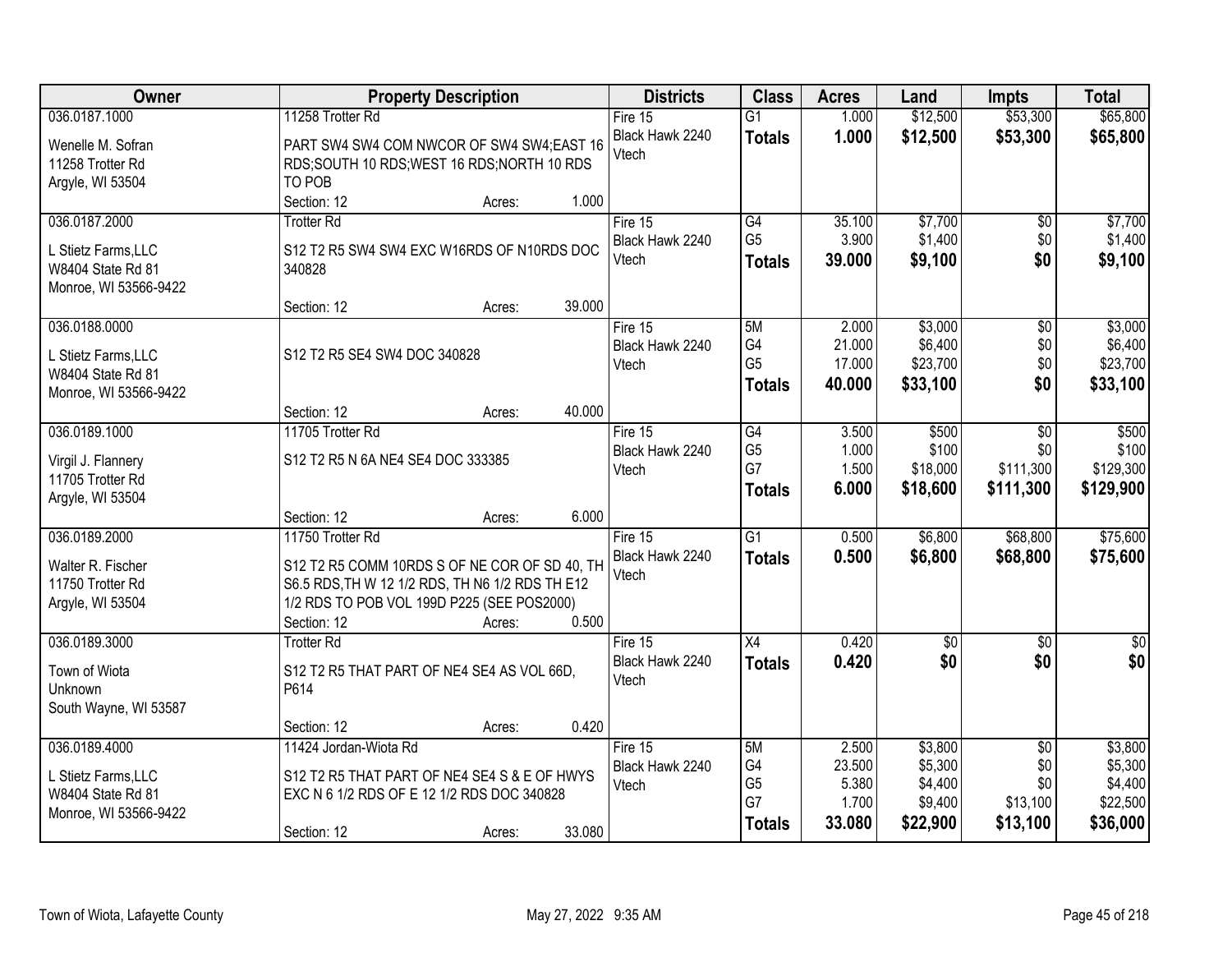| Owner                   |                                          | <b>Property Description</b> |        | <b>Districts</b>             | <b>Class</b>                      | <b>Acres</b> | Land               | Impts                  | <b>Total</b>       |
|-------------------------|------------------------------------------|-----------------------------|--------|------------------------------|-----------------------------------|--------------|--------------------|------------------------|--------------------|
| 036.0190.1000           | 11625 Trotter Rd                         |                             |        | Fire $15$                    | G4                                | 1.050        | \$300              | $\overline{50}$        | \$300              |
| Lester M. Stephens      | S12 T2 R5 PART OF NW4 SE4 VOL 201D P306  |                             |        | Black Hawk 2240              | G <sub>5</sub>                    | 0.500        | \$100              | \$0                    | \$100              |
| <b>Esther Stephens</b>  |                                          |                             |        | Vtech                        | G7                                | 1.600        | \$19,200           | \$132,500              | \$151,700          |
| 11625 Trotter Rd        |                                          |                             |        |                              | <b>Totals</b>                     | 3.150        | \$19,600           | \$132,500              | \$152,100          |
| Argyle, WI 53504        | Section: 12                              | Acres:                      | 3.150  |                              |                                   |              |                    |                        |                    |
| 036.0190.1100           | 11551 Trotter Rd                         |                             |        | Fire $15$                    | $\overline{G1}$                   | 1.200        | \$13,800           | \$234,500              | \$248,300          |
| Michael L. Stephens     | S12 T2 R5 PART OF NW4 SE4 VOL 224D P331  |                             |        | Black Hawk 2240              | G4                                | 1.000        | \$200              | \$0                    | \$200              |
| 11551 Trotter Rd        |                                          |                             |        | Vtech                        | <b>Totals</b>                     | 2.200        | \$14,000           | \$234,500              | \$248,500          |
| Argyle, WI 53504        |                                          |                             |        |                              |                                   |              |                    |                        |                    |
|                         | Section: 12                              | Acres:                      | 2.200  |                              |                                   |              |                    |                        |                    |
| 036.0190.2000           | <b>Trotter Rd</b>                        |                             |        | Fire 15                      | $\overline{G4}$                   | 0.650        | \$100              | \$0                    | \$100              |
| L Stietz Farms, LLC     | S12 T2 R5 W 10RDS OF N 10RDS NW4 SE4 VOC |                             |        | Black Hawk 2240              | <b>Totals</b>                     | 0.650        | \$100              | \$0                    | \$100              |
| W8404 State Rd 81       | 340828                                   |                             |        | Vtech                        |                                   |              |                    |                        |                    |
| Monroe, WI 53566-9422   |                                          |                             |        |                              |                                   |              |                    |                        |                    |
|                         | Section: 12                              | Acres:                      | 0.650  |                              |                                   |              |                    |                        |                    |
| 036.0190.3000           | <b>Trotter Rd</b>                        |                             |        | Fire 15                      | G4                                | 24.000       | \$6,000            | \$0                    | \$6,000            |
| Brian E. Backstrand     | S12 T2 R5 S 34A OF NW4 SE4 VOL 241D P781 |                             |        | Black Hawk 2240              | G <sub>5</sub>                    | 9.000        | \$12,300           | \$0                    | \$12,300           |
| 1125 Jordan Wiota Rd    |                                          |                             |        | Vtech                        | G7                                | 1.000        | \$5,500            | \$25,900               | \$31,400           |
| Argyle, WI 53504        |                                          |                             |        |                              | <b>Totals</b>                     | 34.000       | \$23,800           | \$25,900               | \$49,700           |
|                         | Section: 12                              | Acres:                      | 34.000 |                              |                                   |              |                    |                        |                    |
| 036.0191.0000           | 11255 Jordan-Wiota Rd                    |                             |        | Fire $15$                    | $\overline{G1}$                   | 0.500        | \$8,500            | \$100,100              | \$108,600          |
|                         |                                          |                             |        | Black Hawk 2240              | G4                                | 34.000       | \$7,400            | \$0                    | \$7,400            |
| Brian E. Backstrand     | S12 T2 R5 SW4 SE4 VOL 241D P781          |                             |        | Vtech                        | G <sub>5</sub>                    | 5.500        | \$2,100            | \$0                    | \$2,100            |
| 1125 Jordan Wiota Rd    |                                          |                             |        |                              | <b>Totals</b>                     | 40.000       | \$18,000           | \$100,100              | \$118,100          |
| Argyle, WI 53504        | Section: 12                              | Acres:                      | 40.000 |                              |                                   |              |                    |                        |                    |
| 036.0192.0000           | Jordan-Wiota Rd                          |                             |        | Fire $15$                    | G4                                | 37.000       | \$8,700            | $\overline{50}$        | \$8,700            |
|                         |                                          |                             |        | Black Hawk 2240              | G <sub>5</sub>                    | 3.000        | \$600              | \$0                    | \$600              |
| L Stietz Farms, LLC     | S12 T2 R5 SE4 SE4 DOC 340828             |                             |        | Vtech                        | <b>Totals</b>                     | 40.000       | \$9,300            | \$0                    | \$9,300            |
| W8404 State Rd 81       |                                          |                             |        |                              |                                   |              |                    |                        |                    |
| Monroe, WI 53566-9422   |                                          |                             |        |                              |                                   |              |                    |                        |                    |
|                         | Section: 12                              | Acres:                      | 40.000 |                              |                                   | 30.500       |                    |                        |                    |
| 036.0193.0000           | Jordan-Wiota Rd                          |                             |        | Fire $15$<br>Black Hawk 2240 | $\overline{G4}$<br>G <sub>5</sub> | 9.500        | \$6,500<br>\$9,700 | $\overline{50}$<br>\$0 | \$6,500<br>\$9,700 |
| Michael J. Whalen et al | S13 T2 R5 NE4 NE4 VOL 224D P138          |                             |        | Vtech                        |                                   | 40.000       | \$16,200           | \$0                    | \$16,200           |
| c/o Michael J. Whalen   |                                          |                             |        |                              | <b>Totals</b>                     |              |                    |                        |                    |
| 1099 County Rd Y        |                                          |                             |        |                              |                                   |              |                    |                        |                    |
| Argyle, WI 53504-9703   | Section: 13                              | Acres:                      | 40.000 |                              |                                   |              |                    |                        |                    |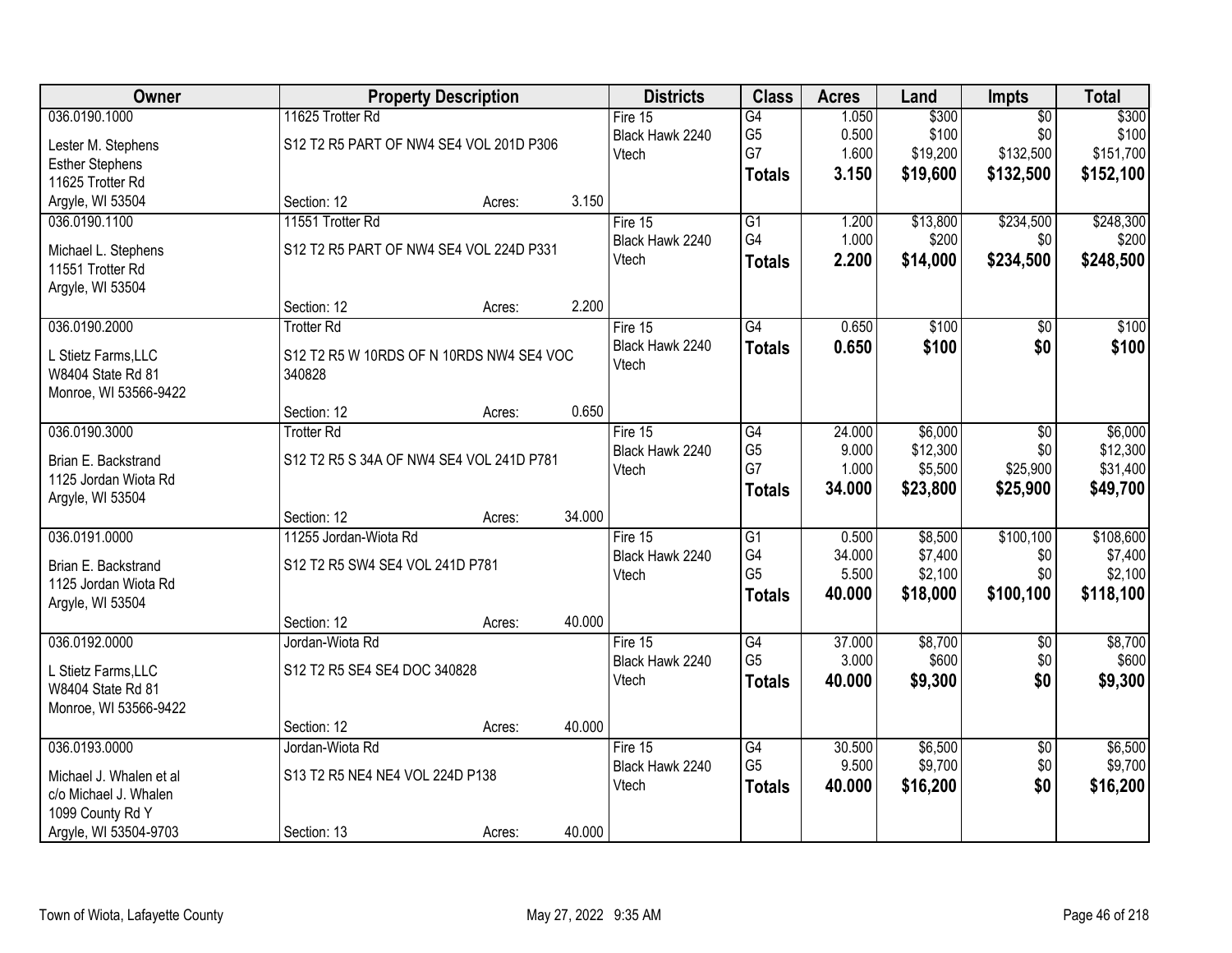| Owner                                                            | <b>Property Description</b>                                                                  |        |        | <b>Districts</b> | <b>Class</b>    | <b>Acres</b> | Land     | <b>Impts</b>    | <b>Total</b> |
|------------------------------------------------------------------|----------------------------------------------------------------------------------------------|--------|--------|------------------|-----------------|--------------|----------|-----------------|--------------|
| 036.0194.0000                                                    |                                                                                              |        |        | Fire 15          | 5M              | 5.000        | \$7,500  | $\overline{50}$ | \$7,500      |
| Michael J. Whalen et al                                          | S13 T2 R5 NW4 NE4 VOL 224D P138                                                              |        |        | Black Hawk 2240  | G4              | 35.000       | \$7,700  | \$0             | \$7,700      |
| c/o Michael J. Whalen                                            |                                                                                              |        |        | Vtech            | <b>Totals</b>   | 40.000       | \$15,200 | \$0             | \$15,200     |
| 1099 County Rd Y                                                 |                                                                                              |        |        |                  |                 |              |          |                 |              |
| Argyle, WI 53504-9703                                            | Section: 13                                                                                  | Acres: | 40.000 |                  |                 |              |          |                 |              |
| 036.0195.0000                                                    | County Rd Y                                                                                  |        |        | Fire 15          | 5M              | 4.000        | \$6,400  | \$0             | \$6,400      |
| Michael J. Whalen et al                                          | S13 T2 R5 SW4 NE4 VOL 224D P138                                                              |        |        | Black Hawk 2240  | G <sub>4</sub>  | 28.500       | \$6,000  | \$0             | \$6,000      |
| c/o Michael J. Whalen                                            |                                                                                              |        |        | Vtech            | G <sub>5</sub>  | 7.500        | \$3,000  | \$0             | \$3,000      |
| 1099 County Rd Y                                                 |                                                                                              |        |        |                  | <b>Totals</b>   | 40.000       | \$15,400 | \$0             | \$15,400     |
| Argyle, WI 53504-9703                                            | Section: 13                                                                                  | Acres: | 40.000 |                  |                 |              |          |                 |              |
| 036.0196.0000                                                    | Jordan-Wiota Rd                                                                              |        |        | Fire 15          | 5M              | 1.500        | \$2,400  | $\sqrt{6}$      | \$2,400      |
| Michael J. Whalen et al                                          | S13 T2 R5 SE4 NE4 VOL 224D P138                                                              |        |        | Black Hawk 2240  | G4              | 33.500       | \$7,100  | \$0             | \$7,100      |
| c/o Michael J. Whalen                                            |                                                                                              |        |        | Vtech            | G <sub>5</sub>  | 5.000        | \$1,800  | \$0             | \$1,800      |
| 1099 County Rd Y                                                 |                                                                                              |        |        |                  | <b>Totals</b>   | 40.000       | \$11,300 | \$0             | \$11,300     |
| Argyle, WI 53504-9703                                            | Section: 13                                                                                  | Acres: | 40.000 |                  |                 |              |          |                 |              |
| 036.0197.0000                                                    |                                                                                              |        |        | Fire 15          | 5M              | 2.750        | \$4,200  | \$0             | \$4,200      |
|                                                                  | NE? NW?                                                                                      |        |        | Black Hawk 2240  | G <sub>4</sub>  | 37.250       | \$7,800  | \$0             | \$7,800      |
| Cheri A Benson Trust et al<br>c/o James O & Cheri A Benson Revoc |                                                                                              |        |        | Vtech            | <b>Totals</b>   | 40.000       | \$12,000 | \$0             | \$12,000     |
| Trust                                                            |                                                                                              |        |        |                  |                 |              |          |                 |              |
| 1603 County Rd Y                                                 | Section: 13                                                                                  | Acres: | 40.000 |                  |                 |              |          |                 |              |
| Argyle, WI 53504-9713                                            |                                                                                              |        |        |                  |                 |              |          |                 |              |
| 036.0198.0000                                                    | <b>Trotter Rd</b>                                                                            |        |        | Fire 15          | 5M              | 1.000        | \$1,500  | \$0             | \$1,500      |
| Cheri A Benson Trust et al                                       |                                                                                              |        |        | Black Hawk 2240  | G4              | 34.000       | \$7,700  | \$0             | \$7,700      |
| c/o James O & Cheri A Benson Revoc                               | NW? NW? EXC COM NWCOR SEC 13;S00?28'55"W<br>958.95' TO POB; S85?09'24"E 536.96'; S02?33'20"W |        |        | Vtech            | G <sub>5</sub>  | 0.980        | \$100    | \$0             | \$100        |
| Trust                                                            | 219.20';S84?32'14"E 133.78';S09?29'11"W                                                      |        |        |                  | <b>Totals</b>   | 35.980       | \$9,300  | \$0             | \$9,300      |
| 1603 County Rd Y                                                 | Section: 13                                                                                  | Acres: | 35.980 |                  |                 |              |          |                 |              |
| Argyle, WI 53504-9713                                            |                                                                                              |        |        |                  |                 |              |          |                 |              |
| 036.0198.1000                                                    | 10756 Trotter Rd                                                                             |        |        | Fire 15          | $\overline{G1}$ | 4.020        | \$28,700 | \$121,800       | \$150,500    |
| Barbara J. Meyer                                                 | PART NW? NW? COM NWCOR SEC 13;S0?28'55"W                                                     |        |        | Black Hawk 2240  | <b>Totals</b>   | 4.020        | \$28,700 | \$121,800       | \$150,500    |
| 10756 Trotter Rd                                                 | 958.95' TO POB; S85?09'24"E 536.96'; S2?33'20"W                                              |        |        | Vtech            |                 |              |          |                 |              |
| Argyle, WI 53504                                                 | 219.20';S84?32'14"E 133.78';S09?29'11"W                                                      |        |        |                  |                 |              |          |                 |              |
|                                                                  | Section: 13                                                                                  | Acres: | 4.020  |                  |                 |              |          |                 |              |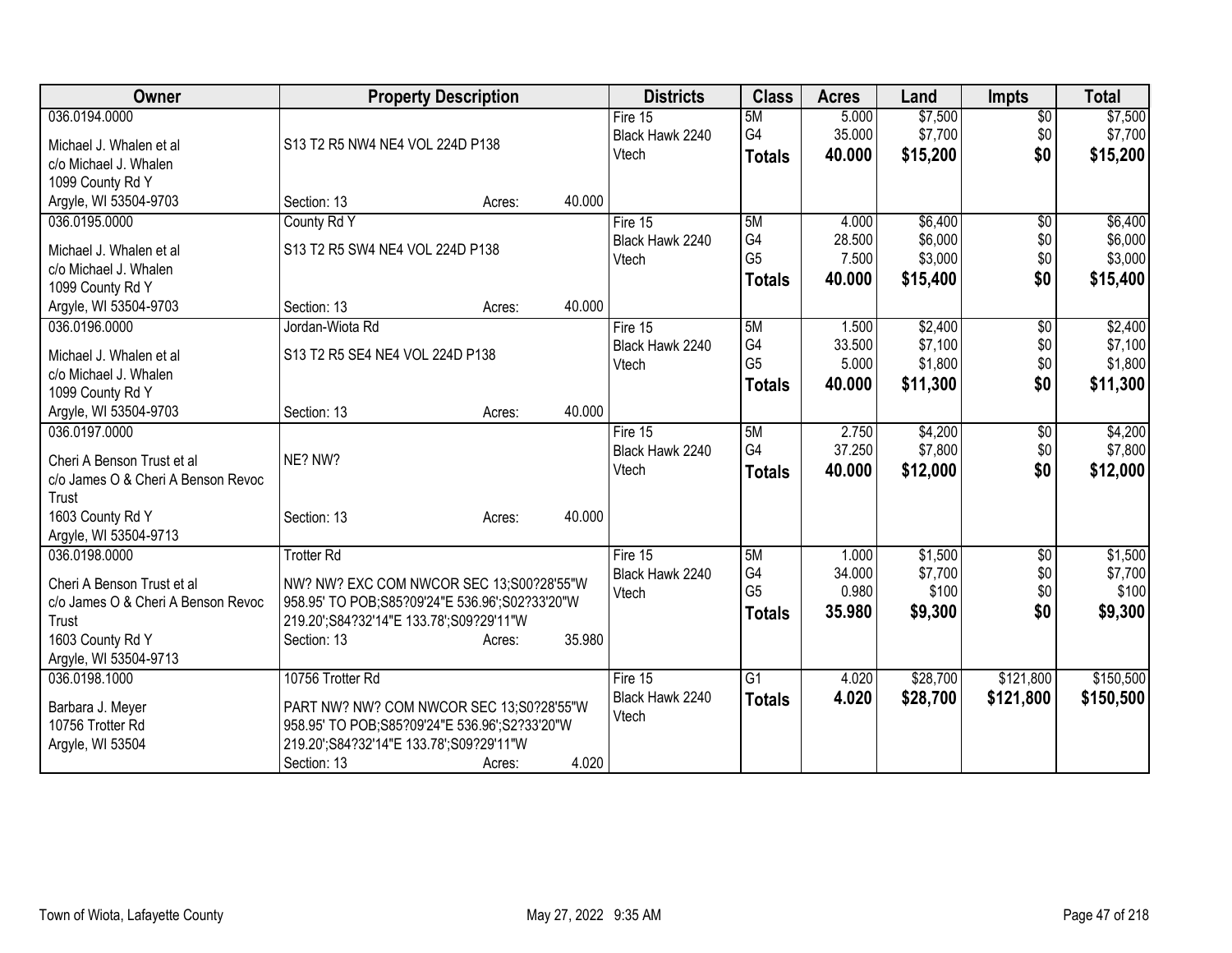| Owner                              | <b>Property Description</b>                     | <b>Districts</b> | <b>Class</b>    | <b>Acres</b> | Land     | Impts           | <b>Total</b> |
|------------------------------------|-------------------------------------------------|------------------|-----------------|--------------|----------|-----------------|--------------|
| 036.0199.1000                      | County Rd Y                                     | Fire $15$        | 5M              | 3.000        | \$4,800  | $\overline{30}$ | \$4,800      |
| Cheri A Benson Trust et al         | THAT PART SW? NW? LYING NORTH OF HWY EXC        | Black Hawk 2240  | G4              | 14.650       | \$3,000  | \$0             | \$3,000      |
| c/o James O & Cheri A Benson Revoc | BEG AT A POINT 1946.95 FT SOUTH & 497.06 FT     | Vtech            | G <sub>5</sub>  | 0.800        | \$100    | \$0             | \$100        |
| Trust                              | EAST OF NWCOR SEC 13;N90?00'00"E                |                  | <b>Totals</b>   | 18.450       | \$7,900  | \$0             | \$7,900      |
| 1603 County Rd Y                   | 18.450<br>Section: 13<br>Acres:                 |                  |                 |              |          |                 |              |
| Argyle, WI 53504-9713              |                                                 |                  |                 |              |          |                 |              |
| 036.0199.1050                      | <b>Trotter Rd</b>                               | Fire 15          | G1              | 1.000        | \$4,800  | $\overline{50}$ | \$4,800      |
| Barbara J. Meyer                   | PART SW? NW? COM NWCOR SEC 13;S0?28'55"W        | Black Hawk 2240  | <b>Totals</b>   | 1.000        | \$4,800  | \$0             | \$4,800      |
| 10756 Trotter Rd                   | 958.95' TO POB; S85?09'24"E 536.96'; S2?33'20"W | Vtech            |                 |              |          |                 |              |
| Argyle, WI 53504                   | 219.20';S84?32'14"E 133.78';S09?29'11"W         |                  |                 |              |          |                 |              |
|                                    | Section: 13<br>Acres:                           | 1.000            |                 |              |          |                 |              |
| 036.0199.1100                      | 1860 Cth Y                                      | Fire 15          | $\overline{G1}$ | 2.500        | \$21,400 | \$138,400       | \$159,800    |
|                                    |                                                 | Black Hawk 2240  | <b>Totals</b>   | 2.500        | \$21,400 | \$138,400       | \$159,800    |
| Daryl Andrews                      | S13 T2 R5 PART OF SW4 NW4 VOL 240D P124 (SEE    | Vtech            |                 |              |          |                 |              |
| 1860 County Rd Y                   | POS2002)                                        |                  |                 |              |          |                 |              |
| Argyle, WI 53504                   | Section: 13<br>Acres:                           | 2.500            |                 |              |          |                 |              |
| 036.0199.1200                      | 1850 Cth Y                                      | Fire 15          | $\overline{G1}$ | 2.500        | \$21,400 | \$10,900        | \$32,300     |
|                                    |                                                 | Black Hawk 2240  |                 | 2.500        | \$21,400 | \$10,900        | \$32,300     |
| Jennifer E. Moen                   | S13 T2 R5 PART OF SW4 NE4 DOC 333090 (SEE       | Vtech            | <b>Totals</b>   |              |          |                 |              |
| 506 North St                       | POS2002)                                        |                  |                 |              |          |                 |              |
| Argyle, WI 53504                   |                                                 |                  |                 |              |          |                 |              |
|                                    | Section: 13<br>Acres:                           | 2.500            |                 |              |          |                 |              |
| 036.0199.2000                      | 1939 Cth Y                                      | Fire 15          | $\overline{G1}$ | 4.150        | \$32,300 | \$74,500        | \$106,800    |
| A David Johnson                    | S13 T2 R5 PART OF SW4 NW4 VOL 229D P724 (SEE    | Black Hawk 2240  | <b>Totals</b>   | 4.150        | \$32,300 | \$74,500        | \$106,800    |
| Mary Ann Johnson                   | POS2003)                                        | Vtech            |                 |              |          |                 |              |
| 8242 Simms Ct                      |                                                 |                  |                 |              |          |                 |              |
| Arvada, CO 80005                   | Section: 13<br>Acres:                           | 4.150            |                 |              |          |                 |              |
| 036.0199.3000                      | 1889 Cth Y                                      | Fire 15          | $\overline{G1}$ | 0.600        | \$10,200 | \$95,000        | \$105,200    |
| Ernest Wyssbrod                    | S13 T2 R5 PART OF SW4 NW4 VOL 184D P278 (SEE    | Black Hawk 2240  | <b>Totals</b>   | 0.600        | \$10,200 | \$95,000        | \$105,200    |
| 1889 County Rd Y                   | POS2003)                                        | Vtech            |                 |              |          |                 |              |
| PO Box 104                         |                                                 |                  |                 |              |          |                 |              |
| Woodford, WI 53599                 | Section: 13<br>Acres:                           | 0.600            |                 |              |          |                 |              |
| 036.0199.4000                      | 1885 Cth Y                                      | Fire $15$        | $\overline{G1}$ | 1.770        | \$19,300 | \$84,000        | \$103,300    |
|                                    | LOT 1 CSM 345                                   | Black Hawk 2240  | <b>Totals</b>   | 1.770        | \$19,300 | \$84,000        | \$103,300    |
| Sarah Gallagher<br>PO Box 45137    |                                                 | Vtech            |                 |              |          |                 |              |
| Madison, WI 53744                  |                                                 |                  |                 |              |          |                 |              |
|                                    | Section: 13<br>Acres:                           | 1.770            |                 |              |          |                 |              |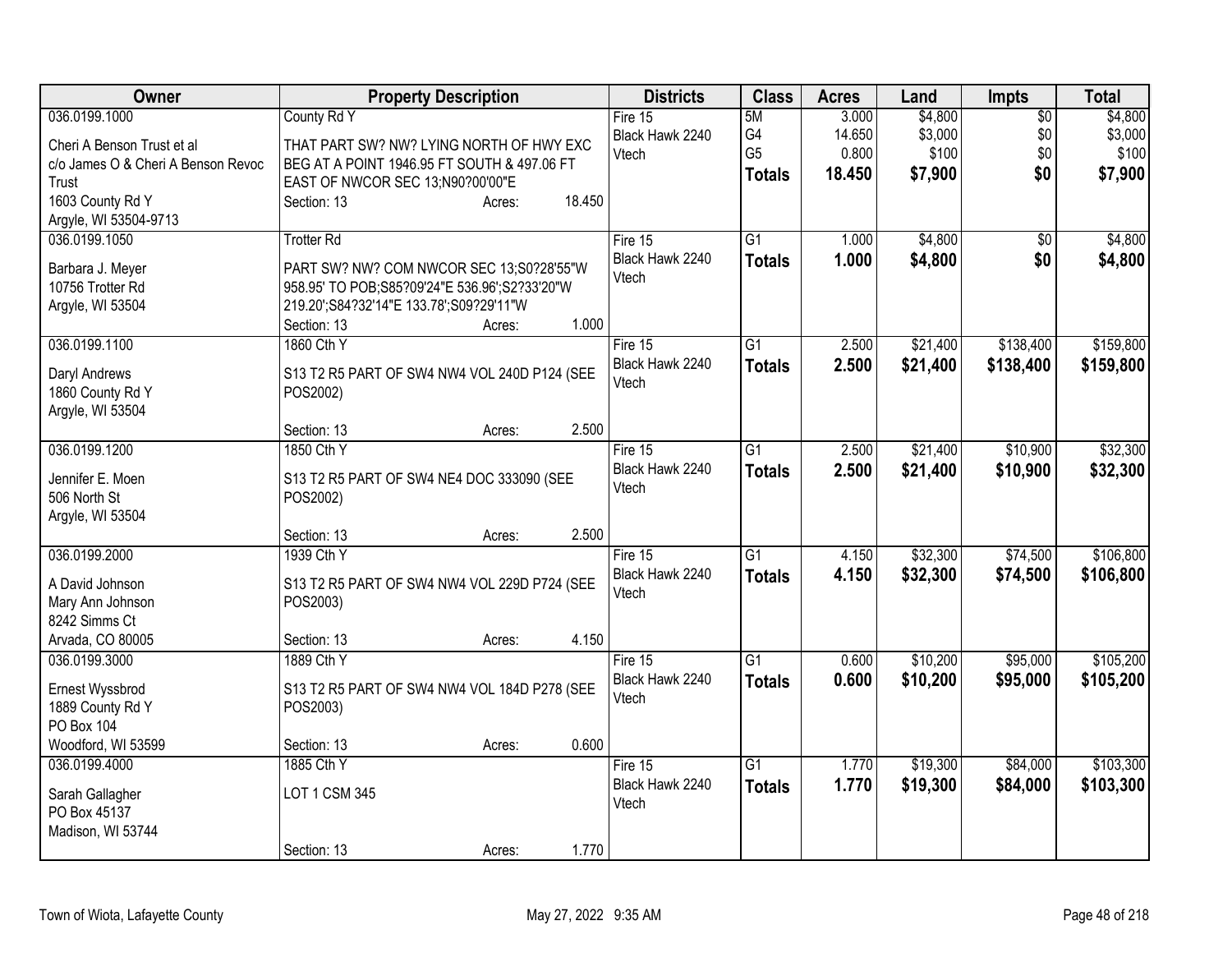| Owner                              |                                                  | <b>Property Description</b> |        | <b>Districts</b> | <b>Class</b>    | <b>Acres</b> | Land     | <b>Impts</b> | <b>Total</b> |
|------------------------------------|--------------------------------------------------|-----------------------------|--------|------------------|-----------------|--------------|----------|--------------|--------------|
| 036.0199.4100                      | 1861 Cth Y                                       |                             |        | Fire 15          | $\overline{G1}$ | 0.500        | \$9,300  | \$90,100     | \$99,400     |
| Taylor R. Chapman                  | LOT 1 CSM #174 PART OF SW4 NW4 DOC 351263        |                             |        | Black Hawk 2240  | <b>Totals</b>   | 0.500        | \$9,300  | \$90,100     | \$99,400     |
| 1861 County Rd Y                   |                                                  |                             |        | Vtech            |                 |              |          |              |              |
| Argyle, WI 53504                   |                                                  |                             |        |                  |                 |              |          |              |              |
|                                    | Section: 13                                      | Acres:                      | 0.500  |                  |                 |              |          |              |              |
| 036.0199.4200                      | County Rd Y                                      |                             |        | Fire 15          | $\overline{G5}$ | 3.880        | \$1,000  | \$0          | \$1,000      |
| Pharm-Aloe, Inc                    | PART SW? NW? & SE? NW? COM SW COR                |                             |        | Black Hawk 2240  | G <sub>6</sub>  | 0.500        | \$1,500  | \$0          | \$1,500      |
| 2179 2nd St                        | SWNW;NORTH 13.87CH TO C/L HIGHWAY;SOUTH          |                             |        | Vtech            | <b>Totals</b>   | 4.380        | \$2,500  | \$0          | \$2,500      |
| PO Box 25                          | 54-1/2DG E 14.39CH; SOUTH 75DG E9.09CH; SOUTH    |                             |        |                  |                 |              |          |              |              |
| Woodford, WI 53599-0025            | Section: 13                                      | Acres:                      | 4.380  |                  |                 |              |          |              |              |
| 036.0200.0000                      | 1600 Cth Y                                       |                             |        | Fire 15          | 5M              | 14.000       | \$22,400 | \$0          | \$22,400     |
|                                    |                                                  |                             |        | Black Hawk 2240  | G <sub>1</sub>  | 2.750        | \$22,600 | \$107,200    | \$129,800    |
| Marie Bruecks                      | S13 T2 R5 SE4 NW4 EXC S & W OF HWY VOL 213D      |                             |        | Vtech            | G4              | 14.000       | \$2,800  | \$0          | \$2,800      |
| 1600 County Rd Y                   | P384                                             |                             |        |                  | G <sub>5</sub>  | 8.000        | \$18,000 | \$0          | \$18,000     |
| Argyle, WI 53504                   |                                                  |                             | 38.750 |                  | <b>Totals</b>   | 38.750       | \$65,800 | \$107,200    | \$173,000    |
| 036.0201.0000                      | Section: 13<br>1601 Cth Y                        | Acres:                      |        | Fire 15          | G4              | 35.600       | \$6,000  | \$0          | \$6,000      |
|                                    |                                                  |                             |        | Black Hawk 2240  | G <sub>5</sub>  | 0.600        | \$100    | \$0          | \$100        |
| Cheri A Benson Trust et al         | NE? SW?                                          |                             |        | Vtech            | G7              | 3.800        | \$34,800 | \$304,400    | \$339,200    |
| c/o James O & Cheri A Benson Revoc |                                                  |                             |        |                  | <b>Totals</b>   | 40,000       | \$40,900 | \$304,400    | \$345,300    |
| Trust                              |                                                  |                             |        |                  |                 |              |          |              |              |
| 1603 County Rd Y                   | Section: 13                                      | Acres:                      | 40.000 |                  |                 |              |          |              |              |
| Argyle, WI 53504-9713              |                                                  |                             |        |                  |                 |              |          |              |              |
| 036.0202.0000                      | 1721 Cth Y                                       |                             |        | Fire 15          | 5M              | 3.000        | \$4,800  | \$0          | \$4,800      |
| Pharm-Aloe, Inc                    | NW? SW? EXC COM NWCOR SEC 13;S00?51'30"W         |                             |        | Black Hawk 2240  | G4              | 21.500       | \$5,900  | \$0          | \$5,900      |
| 2179 2nd St                        | 2638.41';N89?35'40"E 1314.90' TO POB;S00?55'46"W |                             |        | Vtech            | G <sub>5</sub>  | 5.000        | \$2,200  | \$0          | \$2,200      |
| PO Box 25                          | 822.39';N61?48'50"W 815.31';N00?55'46"E          |                             |        |                  | <b>Totals</b>   | 29.500       | \$12,900 | \$0          | \$12,900     |
| Woodford, WI 53599-0025            | Section: 13                                      | Acres:                      | 29.500 |                  |                 |              |          |              |              |
| 036.0202.1000                      | 1721 Cth Y                                       |                             |        | Black Hawk 2240  | G2              | 3.000        | \$23,800 | \$495,800    | \$519,600    |
| Pharm-Aloe, Inc                    | COM NWCOR SEC 13;S00?51'30"W                     |                             |        | Vtech            | G <sub>5</sub>  | 12.900       | \$31,000 | \$0          | \$31,000     |
| 2179 2nd St                        | 2638.41';N89?35'40"E 1314.90' TO POB;S00?55'46"W |                             |        |                  | <b>Totals</b>   | 15.900       | \$54,800 | \$495,800    | \$550,600    |
| PO Box 25                          | 822.39';N61?48'50"W 815.31';N00?55'46"E          |                             |        |                  |                 |              |          |              |              |
| Woodford, WI 53599-0025            | Section: 13                                      | Acres:                      | 15.900 |                  |                 |              |          |              |              |
| 036.0203.0000                      |                                                  |                             |        | Fire 15          | 5M              | 16.000       | \$25,600 | \$0          | \$25,600     |
|                                    |                                                  |                             |        | Black Hawk 2240  | G4              | 24.000       | \$4,800  | \$0          | \$4,800      |
| Scott A. Lovelace                  | S13 T2 R5 SW4 SW4 VOL 207D P919                  |                             |        | Vtech            | <b>Totals</b>   | 40.000       | \$30,400 | \$0          | \$30,400     |
| Penny J. Lovelace                  |                                                  |                             |        |                  |                 |              |          |              |              |
| 10196 County Rd M                  |                                                  |                             |        |                  |                 |              |          |              |              |
| Argyle, WI 53504                   | Section: 13                                      | Acres:                      | 40.000 |                  |                 |              |          |              |              |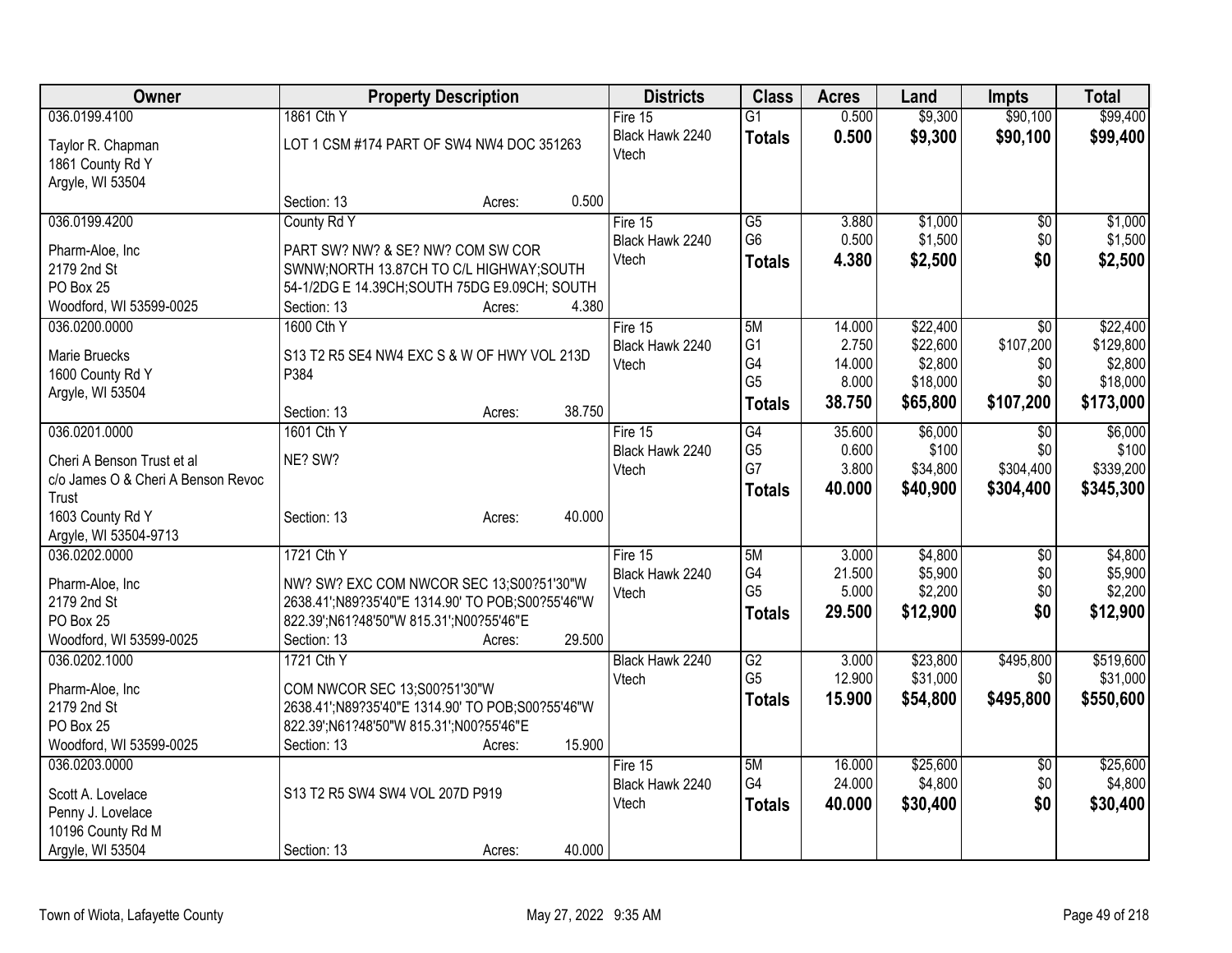| Owner                                  | <b>Property Description</b>                   |        |        | <b>Districts</b>           | <b>Class</b>    | <b>Acres</b> | Land        | <b>Impts</b>    | <b>Total</b> |
|----------------------------------------|-----------------------------------------------|--------|--------|----------------------------|-----------------|--------------|-------------|-----------------|--------------|
| 036.0204.0000                          |                                               |        |        | Fire 15                    | 5M              | 1.000        | \$1,600     | $\sqrt{$0}$     | \$1,600      |
| Cheri A Benson Trust et al             | SE? SW?                                       |        |        | Black Hawk 2240            | G4              | 39.000       | \$7,400     | \$0             | \$7,400      |
| c/o James O & Cheri A Benson Revoc     |                                               |        |        | Vtech                      | <b>Totals</b>   | 40.000       | \$9,000     | \$0             | \$9,000      |
| Trust                                  |                                               |        |        |                            |                 |              |             |                 |              |
| 1603 County Rd Y                       | Section: 13                                   | Acres: | 40.000 |                            |                 |              |             |                 |              |
| Argyle, WI 53504-9713                  |                                               |        |        |                            |                 |              |             |                 |              |
| 036.0205.0000                          | 1099 Cth Y                                    |        |        | Fire 15                    | G4              | 33.700       | \$7,100     | $\overline{60}$ | \$7,100      |
|                                        |                                               |        |        | Black Hawk 2240            | G <sub>5</sub>  | 3.000        | \$200       | \$0             | \$200        |
| Michael J. Whalen et al                | S13 T2 R5 NE4 SE4 VOL 224D P138               |        |        | Vtech                      | G7              | 3.300        | \$31,800    | \$167,300       | \$199,100    |
| c/o Michael J. Whalen                  |                                               |        |        |                            | <b>Totals</b>   | 40.000       | \$39,100    | \$167,300       | \$206,400    |
| 1099 County Rd Y                       | Section: 13                                   | Acres: | 40.000 |                            |                 |              |             |                 |              |
| Argyle, WI 53504-9703<br>036.0206.0000 |                                               |        |        |                            | W <sub>6</sub>  | 38.000       | (\$121,600) |                 |              |
|                                        | County Rd Y                                   |        |        | Fire 15<br>Black Hawk 2240 |                 |              |             | $\sqrt{6}$      | \$0          |
| Lois C. Meinert et al                  | S13 T2 R5 NW4 SE4 EXC L A IN NE COR N OF CO   |        |        | Vtech                      | <b>Totals</b>   | 38.000       | \$0         | \$0             | \$0          |
| c/o Lauren L. Meinert                  | TRUCK Y VOL 229D P668                         |        |        |                            |                 |              |             |                 |              |
| N3548 Klondike Rd                      |                                               |        |        |                            |                 |              |             |                 |              |
| Monroe, WI 53566-9268                  | Section: 13                                   | Acres: | 38.000 |                            |                 |              |             |                 |              |
| 036.0206.1000                          | 1271 Cth Y                                    |        |        | Fire 15                    | $\overline{G1}$ | 1.000        | \$12,500    | \$162,100       | \$174,600    |
| Carl J. Nielsen                        | LOT 1 CSM #106 PART OF NW4 SE4 VOL 197D P552  |        |        | Black Hawk 2240            | <b>Totals</b>   | 1.000        | \$12,500    | \$162,100       | \$174,600    |
| Cindy A. Nielsen                       |                                               |        |        | Vtech                      |                 |              |             |                 |              |
| 1271 County Rd Y                       |                                               |        |        |                            |                 |              |             |                 |              |
| Argyle, WI 53504                       | Section: 13                                   | Acres: | 1.000  |                            |                 |              |             |                 |              |
| 036.0206.2000                          | County Rd Y                                   |        |        | Fire 15                    | $\overline{G4}$ | 0.750        | \$200       | \$0             | \$200        |
|                                        |                                               |        |        | Black Hawk 2240            | G <sub>5</sub>  | 0.250        | \$100       | \$0             | \$100        |
| Michael J. Whalen et al                | S13 T2 R5 1A IN NE COR OF NW4 SE4 N OF COUNTY |        |        | Vtech                      | <b>Totals</b>   | 1.000        | \$300       | \$0             | \$300        |
| c/o Michael J. Whalen                  | TRUNK Y VOL 224D P138                         |        |        |                            |                 |              |             |                 |              |
| 1099 County Rd Y                       |                                               |        |        |                            |                 |              |             |                 |              |
| Argyle, WI 53504-9703                  | Section: 13                                   | Acres: | 1.000  |                            |                 |              |             |                 |              |
| 036.0207.0000                          |                                               |        |        | Fire 15                    | $\overline{W6}$ | 40.000       | (\$128,000) | $\overline{50}$ | $\sqrt{50}$  |
| Lois C. Meinert et al                  | S13 T2 R5 SW4 SE4 VOL 229D P668               |        |        | Black Hawk 2240            | <b>Totals</b>   | 40.000       | \$0         | \$0             | \$0          |
| c/o Lauren L. Meinert                  |                                               |        |        | Vtech                      |                 |              |             |                 |              |
| N3548 Klondike Rd                      |                                               |        |        |                            |                 |              |             |                 |              |
| Monroe, WI 53566-9268                  | Section: 13                                   | Acres: | 40.000 |                            |                 |              |             |                 |              |
| 036.0208.1000                          | Jordan-Wiota Rd                               |        |        | Fire 15                    | G4              | 39.000       | \$7,800     | $\sqrt{6}$      | \$7,800      |
|                                        |                                               |        |        | Black Hawk 2240            | G <sub>5</sub>  | 1.000        | \$100       | \$0             | \$100        |
| Carol Priebe Trust                     | S13 T2 R5 SE4 SE4 DOC 345935                  |        |        | Vtech                      | <b>Totals</b>   | 40.000       | \$7,900     | \$0             | \$7,900      |
| c/o Carol Priebe Revocable Living      |                                               |        |        |                            |                 |              |             |                 |              |
| W9634 County Rd Y                      |                                               |        | 40.000 |                            |                 |              |             |                 |              |
| Argyle, WI 53504-9608                  | Section: 24                                   | Acres: |        |                            |                 |              |             |                 |              |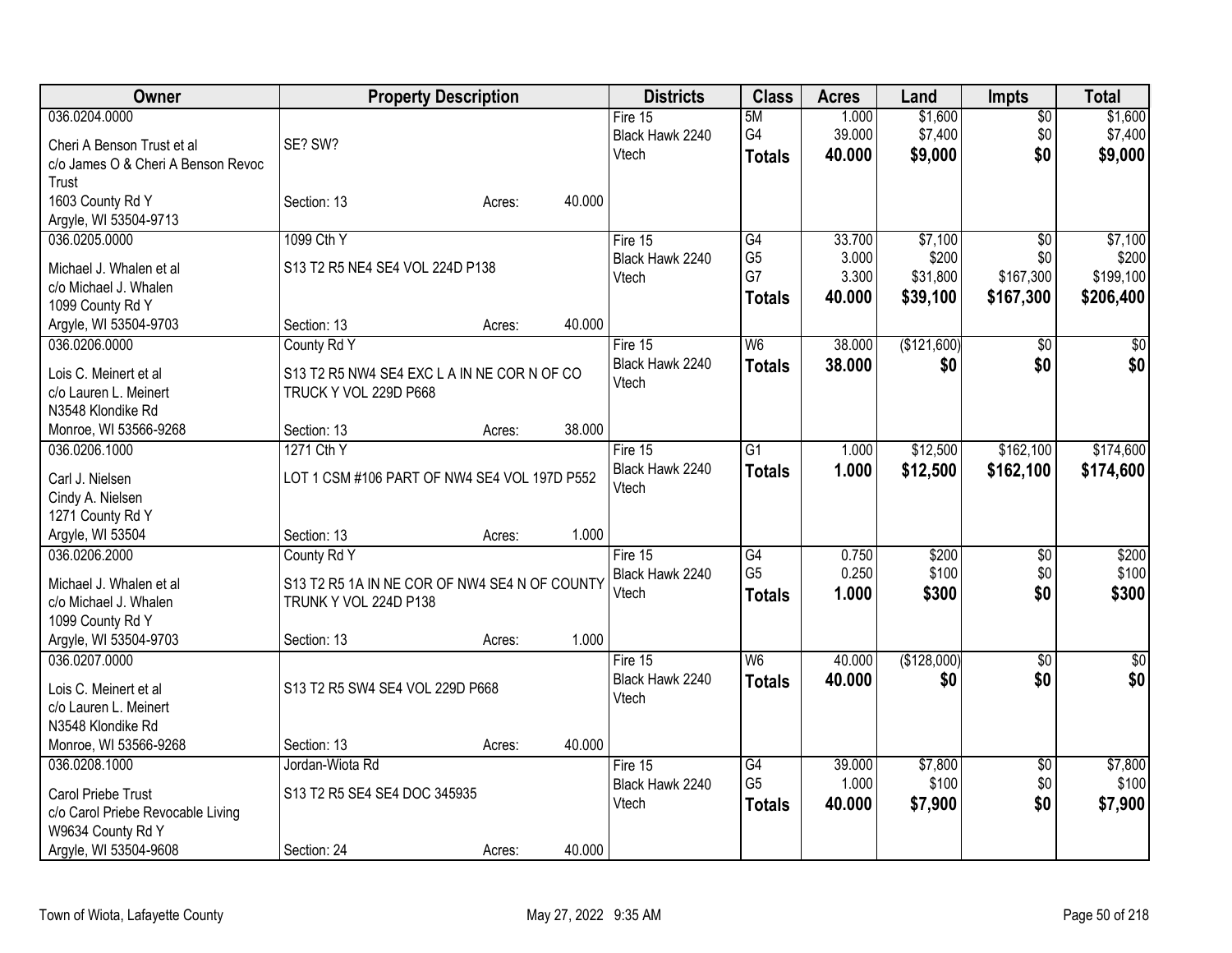| Owner                                                                                                            | <b>Property Description</b>                                                                                                                                                                             | <b>Districts</b>                      | <b>Class</b>                                                  | <b>Acres</b>                                  | Land                                                   | Impts                                                   | <b>Total</b>                                             |
|------------------------------------------------------------------------------------------------------------------|---------------------------------------------------------------------------------------------------------------------------------------------------------------------------------------------------------|---------------------------------------|---------------------------------------------------------------|-----------------------------------------------|--------------------------------------------------------|---------------------------------------------------------|----------------------------------------------------------|
| 036.0209.0000<br>Jeremy B. Wiegel<br>10989 Trotter Rd<br>Argyle, WI 53504                                        | <b>Trotter Rd</b><br>PART NE? NE? LYING IN THE FOLLOWING: BEG<br>NECOR SEC 14:N89?45'32"W 1269.27' ALG NLI NE?<br>NE? SEC 14;S00?46'37"W 232.63';N81?47'58"E                                            | Fire $15$<br>Black Hawk 2240<br>Vtech | G4<br>G <sub>5</sub><br><b>Totals</b>                         | 18.500<br>16.500<br>35.000                    | \$5,100<br>\$6,900<br>\$12,000                         | $\overline{50}$<br>\$0<br>\$0                           | \$5,100<br>\$6,900<br>\$12,000                           |
|                                                                                                                  | 35.000<br>Section: 14<br>Acres:                                                                                                                                                                         |                                       |                                                               |                                               |                                                        |                                                         |                                                          |
| 036.0209.1000<br>Jeremy B. Wiegel<br>10989 Trotter Rd<br>Argyle, WI 53504                                        | 10989 Trotter Rd<br>PART NE? NE? BEG NECOR SEC 14, SAID POINT<br>BEING IN C/L TROTTER RD:S0?19'48"W 148.89' ALG<br>ELI NE? & SAID C/L;S88?48'15"W 804.48';S81?24'27"W<br>Section: 14<br>5.000<br>Acres: | Fire 15<br>Black Hawk 2240<br>Vtech   | $\overline{G1}$<br>G <sub>5</sub><br><b>Totals</b>            | 3.000<br>2.000<br>5.000                       | \$23,800<br>\$2,800<br>\$26,600                        | \$128,500<br>\$0<br>\$128,500                           | \$152,300<br>\$2,800<br>\$155,100                        |
| 036.0210.1000<br>Shawn M. Rickelman et al<br>c/o Shawn M. Rickelman<br>2480 County Rd Y<br>Argyle, WI 53504-8962 | 2480 Cth Y<br>S14 T2 R5 NW4 NE4 EXC S & W OF RIVER AND EXC<br>OLD RR & EXC HWY DOC 347663 (SEE POS2019)<br>36.980<br>Section: 14<br>Acres:                                                              | Fire 15<br>Black Hawk 2240<br>Vtech   | 5M<br>G <sub>1</sub><br>G4<br>G <sub>5</sub><br><b>Totals</b> | 11.000<br>1.000<br>12.980<br>12.000<br>36.980 | \$17,300<br>\$12,500<br>\$2,600<br>\$5,100<br>\$37,500 | $\overline{50}$<br>\$292,800<br>\$0<br>\$0<br>\$292,800 | \$17,300<br>\$305,300<br>\$2,600<br>\$5,100<br>\$330,300 |
| 036.0210.2000<br>Dajeda Dairy Farm, LLC<br>2991 County Rd M<br>South Wayne, WI 53587-9730                        | County Rd Y<br>S14 T2 R5 THAT PART OF NW4 NE4 S & W OF RIVER<br>DOC 347723<br>1.000<br>Section: 14<br>Acres:                                                                                            | Fire 15<br>Black Hawk 2240<br>Vtech   | $\overline{G5}$<br><b>Totals</b>                              | 1.000<br>1.000                                | \$300<br>\$300                                         | \$0<br>\$0                                              | \$300<br>\$300                                           |
| 036.0210.3000<br>Lafayette County<br>626 Main St<br>Darlington, WI 53530                                         | County Rd Y<br>S14 T2 R5 PART OF OLD RR ACROSS NW4 NE4<br>(TAKEN BY IN REM TAX FC) VOL 216D P999<br>1.500<br>Section: 14<br>Acres:                                                                      | Fire 15<br>Black Hawk 2240<br>Vtech   | $\overline{\text{X3}}$<br><b>Totals</b>                       | 1.500<br>1.500                                | \$0<br>\$0                                             | $\overline{60}$<br>\$0                                  | \$0<br>\$0                                               |
| 036.0211.0100<br>Dajeda Dairy Farm, LLC<br>2991 County Rd M<br>South Wayne, WI 53587-9730                        | County Rd Y<br>S14 T2 R5 THAT PART OF SW4 NE4 W OF OLD RR<br>EXC 1A TO LBR. CO. & EXC E OF RIVER & S OF HWY<br>Y DOC 347723<br>11.200<br>Section: 14<br>Acres:                                          | Fire 15<br>Black Hawk 2240<br>Vtech   | G5<br><b>Totals</b>                                           | 11.200<br>11.200                              | \$3,700<br>\$3,700                                     | $\sqrt{6}$<br>\$0                                       | \$3,700<br>\$3,700                                       |
| 036.0211.0110<br>Town of Wiota<br>Unknown<br>South Wayne, WI 53587                                               | County Rd Y<br>S14 T2 R5 PART OF SW4 NE4 VOL 174D P168<br>2.900<br>Section: 14<br>Acres:                                                                                                                | Fire 15<br>Black Hawk 2240<br>Vtech   | X4<br><b>Totals</b>                                           | 2.900<br>2.900                                | $\sqrt{$0}$<br>\$0                                     | $\overline{30}$<br>\$0                                  | $\overline{50}$<br>\$0                                   |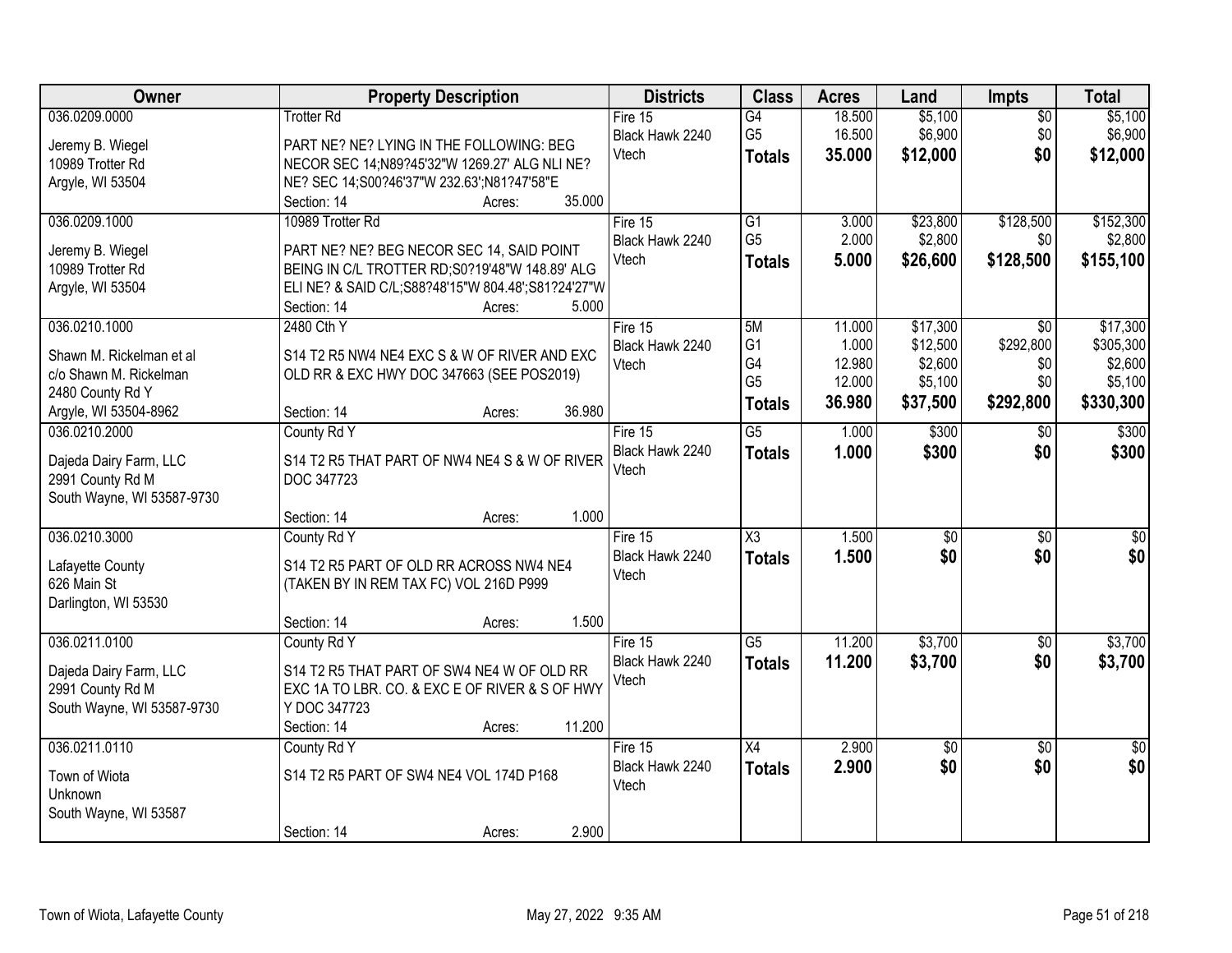| Owner                               | <b>Property Description</b>                   |        |        | <b>Districts</b> | <b>Class</b>    | <b>Acres</b> | Land     | Impts           | <b>Total</b> |
|-------------------------------------|-----------------------------------------------|--------|--------|------------------|-----------------|--------------|----------|-----------------|--------------|
| 036.0211.0120                       | County Rd M                                   |        |        | Fire 15          | $\overline{G1}$ | 0.100        | \$1,700  | $\overline{60}$ | \$1,700      |
| Richard J Schliem & Carol J Schliem | S14 T2 R5 PART OF SE4 SE4 VOL 216D P133       |        |        | Black Hawk 2240  | G <sub>5</sub>  | 2.000        | \$900    | \$0             | \$900        |
| <b>Rvcbl Living Trust</b>           |                                               |        |        | Vtech            | <b>Totals</b>   | 2.100        | \$2,600  | \$0             | \$2,600      |
| 10616 County Rd M                   |                                               |        |        |                  |                 |              |          |                 |              |
| Woodford, WI 53599                  | Section: 14                                   | Acres: | 2.100  |                  |                 |              |          |                 |              |
| 036.0211.0121                       | County Rd M                                   |        |        | Fire 15          | $\overline{G1}$ | 0.510        | \$8,600  | \$1,600         | \$10,200     |
| <b>Terry Schliem</b>                | S14 T2 R5 PART OF SW4 NE4 VOL 216D P134       |        |        | Black Hawk 2240  | <b>Totals</b>   | 0.510        | \$8,600  | \$1,600         | \$10,200     |
| PO Box 335386                       |                                               |        |        | Vtech            |                 |              |          |                 |              |
| North Las Vegas, NV 89033           |                                               |        |        |                  |                 |              |          |                 |              |
|                                     | Section: 14                                   | Acres: | 0.510  |                  |                 |              |          |                 |              |
| 036.0211.0200                       | 2155 2nd St                                   |        |        | Fire 15          | $\overline{G1}$ | 2.780        | \$25,000 | \$124,700       | \$149,700    |
| Brian L. Wilde                      | S14 T2 R5 PART OF SE4 NE4 VOL 233D P318 (SEE  |        |        | Black Hawk 2240  | <b>Totals</b>   | 2.780        | \$25,000 | \$124,700       | \$149,700    |
| Marsha L. Wilde                     | POS2006)                                      |        |        | Vtech            |                 |              |          |                 |              |
| 2155 2nd St                         |                                               |        |        |                  |                 |              |          |                 |              |
| Woodford, WI 53599                  | Section: 14                                   | Acres: | 2.780  |                  |                 |              |          |                 |              |
| 036.0211.0210                       | County Rd Y                                   |        |        | Fire $15$        | $\overline{G1}$ | 2.910        | \$23,400 | \$14,700        | \$38,100     |
| Megan R. Vosberg                    | S14 T2 R5 PART OF SENE DOC 344382             |        |        | Black Hawk 2240  | G <sub>5</sub>  | 8.390        | \$2,500  | \$0             | \$2,500      |
| 2093 County Rd Y                    |                                               |        |        | Vtech            | <b>Totals</b>   | 11.300       | \$25,900 | \$14,700        | \$40,600     |
| Woodford, WI 53599                  |                                               |        |        |                  |                 |              |          |                 |              |
|                                     | Section: 14                                   | Acres: | 11.300 |                  |                 |              |          |                 |              |
| 036.0211.0300                       | County Rd Y                                   |        |        | Fire 15          | $\overline{G5}$ | 0.620        | \$200    | $\overline{50}$ | \$200        |
| Shawn M. Rickelman et al            | S14 T2 R5 THAT PART OF SW4 NE4 LYING N OF BLK |        |        | Black Hawk 2240  | <b>Totals</b>   | 0.620        | \$200    | \$0             | \$200        |
| c/o Shawn M. Rickelman              | E AND MAGNUS LOT & E OF HWY DOC 347663 154D   |        |        | Vtech            |                 |              |          |                 |              |
| 2480 County Rd Y                    | P237 187D P12 55 B&C P444 211D P479 224D P559 |        |        |                  |                 |              |          |                 |              |
| Argyle, WI 53504-8962               | Section: 14                                   | Acres: | 0.620  |                  |                 |              |          |                 |              |
| 036.0211.0400                       | County Rd M                                   |        |        | Fire $15$        | $\overline{G1}$ | 0.260        | \$4,400  | \$14,700        | \$19,100     |
| Richard J Schliem & Carol J Schliem | S14 T2 R5 LOT 1 CSM #669 PART SE4 NE4 & SW4   |        |        | Black Hawk 2240  | <b>Totals</b>   | 0.260        | \$4,400  | \$14,700        | \$19,100     |
| <b>Rvcbl Living Trust</b>           | NE4 VOL 159D P315 (SEE POS2016)               |        |        | Vtech            |                 |              |          |                 |              |
| 10616 County Rd M                   |                                               |        |        |                  |                 |              |          |                 |              |
| Woodford, WI 53599                  | Section: 14                                   | Acres: | 0.260  |                  |                 |              |          |                 |              |
| 036.0211.0500                       | Railroad St                                   |        |        | Fire 15          | $\overline{G2}$ | 0.690        | \$10,000 | \$6,100         | \$16,100     |
| Daryl Foley                         | S14 T2 R5 THAT PART SW4 NE4 VOL 205D P880     |        |        | Black Hawk 2240  | <b>Totals</b>   | 0.690        | \$10,000 | \$6,100         | \$16,100     |
| Duane M. Foley                      |                                               |        |        | Vtech            |                 |              |          |                 |              |
| 10653 Mason St                      |                                               |        |        |                  |                 |              |          |                 |              |
| PO Box 24                           | Section: 14                                   | Acres: | 0.000  |                  |                 |              |          |                 |              |
| Woodford, WI 53599                  |                                               |        |        |                  |                 |              |          |                 |              |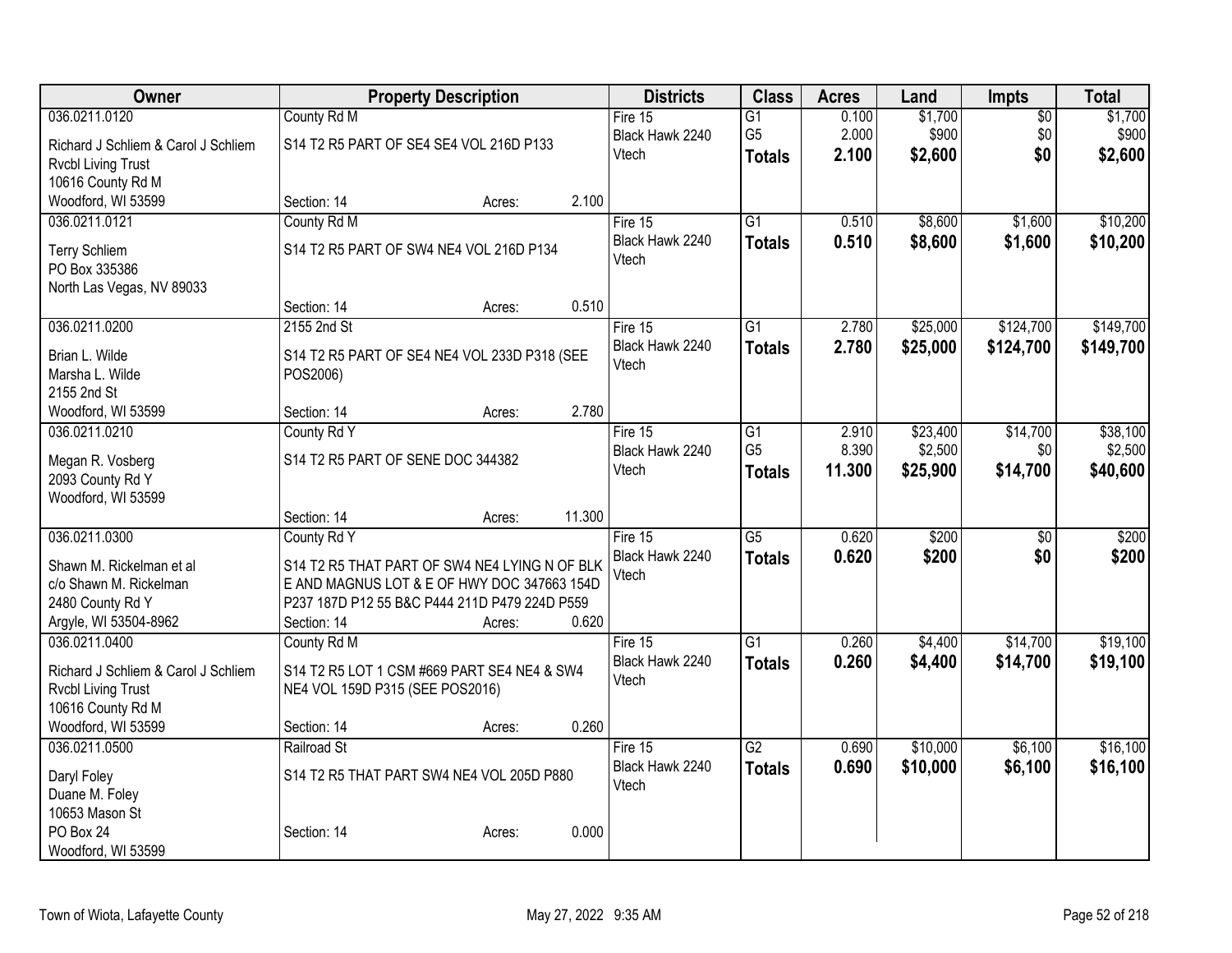| Owner                           |                                     | <b>Property Description</b>                  |       |                            | <b>Class</b>        | <b>Acres</b> | Land            | <b>Impts</b>    | <b>Total</b> |
|---------------------------------|-------------------------------------|----------------------------------------------|-------|----------------------------|---------------------|--------------|-----------------|-----------------|--------------|
| 036.0211.0510                   | 2338 Railroad St                    |                                              |       | Fire 15                    | $\overline{G2}$     | 0.690        | \$10,000        | \$80,500        | \$90,500     |
| Duane M. Foley                  |                                     | S14 T2 R5 PART OF SW4 NE4 VOL 147D P244      |       | Black Hawk 2240            | <b>Totals</b>       | 0.690        | \$10,000        | \$80,500        | \$90,500     |
| Daryl J. Foley                  |                                     |                                              |       | Vtech                      |                     |              |                 |                 |              |
| PO Box 56                       |                                     |                                              |       |                            |                     |              |                 |                 |              |
| Woodford, WI 53599              | Section: 14                         | Acres:                                       | 0.000 |                            |                     |              |                 |                 |              |
| 036.0211.0600                   | Railroad St                         |                                              |       | Fire $15$                  | $\overline{G2}$     | 0.470        | \$8,000         | \$23,600        | \$31,600     |
| Daryl J. Foley                  |                                     | S14 T2 R5 PART OF SW4 NE4 VOL 218D P530      |       | Black Hawk 2240            | <b>Totals</b>       | 0.470        | \$8,000         | \$23,600        | \$31,600     |
| Duane M. Foley                  |                                     |                                              |       | Vtech                      |                     |              |                 |                 |              |
| PO Box 56                       |                                     |                                              |       |                            |                     |              |                 |                 |              |
| Woodford, WI 53599              | Section: 14                         | Acres:                                       | 0.000 |                            |                     |              |                 |                 |              |
| 036.0211.0700                   | 2310 Cth M                          |                                              |       | Fire 15                    | $\overline{G2}$     | 0.300        | \$8,700         | \$1,500         | \$10,200     |
|                                 |                                     |                                              |       | Black Hawk 2240            | <b>Totals</b>       | 0.300        | \$8,700         | \$1,500         | \$10,200     |
| Cory L. Bender                  | PART SW4 NE4 AS DESCR IN DOC 357401 |                                              |       | Vtech                      |                     |              |                 |                 |              |
| Matthew J. Harms<br>2310 Cth M  |                                     |                                              |       |                            |                     |              |                 |                 |              |
| Woodford, WI 53599              | Section: 14                         | Acres:                                       | 0.300 |                            |                     |              |                 |                 |              |
| 036.0211.0800                   | County Rd Y                         |                                              |       | Fire $15$                  | $\overline{\chi_3}$ | 0.080        | $\overline{50}$ | \$0             | $\sqrt{50}$  |
|                                 |                                     |                                              |       | Black Hawk 2240            | <b>Totals</b>       | 0.080        | \$0             | \$0             | \$0          |
| Lafayette County Highway Dept   |                                     | S14 T2 R5 PART OF SW4 NE4 VOL 64D P564       |       | Vtech                      |                     |              |                 |                 |              |
| 12016 Hill St                   |                                     |                                              |       |                            |                     |              |                 |                 |              |
| Darlington, WI 53530            |                                     |                                              |       |                            |                     |              |                 |                 |              |
| 036.0211.0900                   | Section: 14<br>2329 Cth M           | Acres:                                       | 0.000 |                            | $\overline{G1}$     | 0.200        |                 |                 |              |
|                                 |                                     |                                              |       | Fire 15<br>Black Hawk 2240 |                     |              | \$3,400         | \$6,400         | \$9,800      |
| James M. Hagen                  |                                     | S14 T2 R5 PART OF SW4 NE4 VOL 240D P574      |       | Vtech                      | <b>Totals</b>       | 0.200        | \$3,400         | \$6,400         | \$9,800      |
| Tara J. Hagen                   |                                     |                                              |       |                            |                     |              |                 |                 |              |
| 2263 Clark St                   |                                     |                                              |       |                            |                     |              |                 |                 |              |
| PO Box 24                       | Section: 14                         | Acres:                                       | 0.000 |                            |                     |              |                 |                 |              |
| Woodford, WI 53599              |                                     |                                              |       |                            |                     |              |                 |                 |              |
| 036.0211.0910                   |                                     |                                              |       | Fire 15                    | $\overline{X4}$     | 0.070        | $\overline{60}$ | $\overline{50}$ | $\sqrt{50}$  |
| <b>Woodford Fire Department</b> |                                     | S14 T2 R5 PART OF SW4 NE4 VOL 209D P429 (SEE |       | Black Hawk 2240<br>Vtech   | <b>Totals</b>       | 0.070        | \$0             | \$0             | \$0          |
| 10689 Cth M                     | POS2005)                            |                                              |       |                            |                     |              |                 |                 |              |
| PO Box 26                       |                                     |                                              |       |                            |                     |              |                 |                 |              |
| Woodford, WI 53599              | Section: 14                         | Acres:                                       | 0.000 |                            |                     |              |                 |                 |              |
| 036.0211.1000                   | 10689 Cth M                         |                                              |       | Fire 15                    | $\overline{X4}$     | 0.130        | $\overline{50}$ | $\overline{60}$ | $\sqrt{30}$  |
| <b>Woodford Fire Department</b> |                                     | S14 T2 R5 PART OF SW4 NE4 VOL 214D P197      |       | Black Hawk 2240            | <b>Totals</b>       | 0.130        | \$0             | \$0             | \$0          |
| 10689 Cth M                     |                                     |                                              |       | Vtech                      |                     |              |                 |                 |              |
| PO Box 26                       |                                     |                                              |       |                            |                     |              |                 |                 |              |
| Woodford, WI 53599              | Section: 14                         | Acres:                                       | 0.000 |                            |                     |              |                 |                 |              |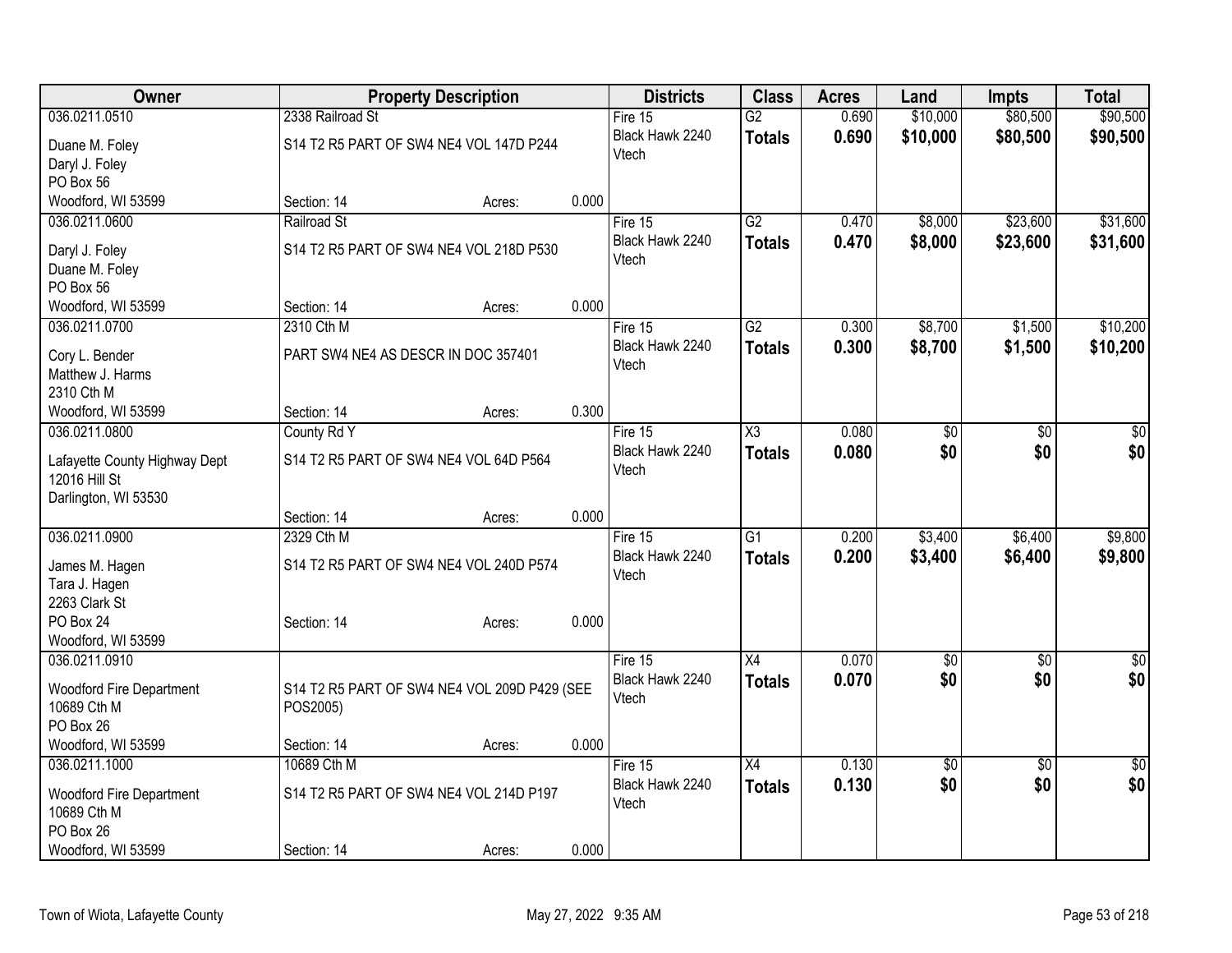| Owner                                      |                                               | <b>Property Description</b> |       | <b>Districts</b> | <b>Class</b>    | <b>Acres</b> | Land    | Impts           | <b>Total</b> |
|--------------------------------------------|-----------------------------------------------|-----------------------------|-------|------------------|-----------------|--------------|---------|-----------------|--------------|
| 036.0211.1100                              | Clark St                                      |                             |       | Fire $15$        | G2              | 0.140        | \$2,400 | $\overline{50}$ | \$2,400      |
| Marcia L. Foley                            | S14 T2 R5 PART OF SW4 NE4 VOL 182D P500       |                             |       | Black Hawk 2240  | <b>Totals</b>   | 0.140        | \$2,400 | \$0             | \$2,400      |
| Duane M. Foley                             |                                               |                             |       | Vtech            |                 |              |         |                 |              |
| PO Box 56                                  |                                               |                             |       |                  |                 |              |         |                 |              |
| Woodford, WI 53599                         | Section: 14                                   | Acres:                      | 0.000 |                  |                 |              |         |                 |              |
| 036.0211.1200                              | 2281 Clark St                                 |                             |       | Fire 15          | $\overline{G1}$ | 0.110        | \$1,900 | \$55,200        | \$57,100     |
| Kyle J. Stauffacher                        | LOT 1 CSM #542 PART SW4 NE4 & SE4 NE4 DOC     |                             |       | Black Hawk 2240  | <b>Totals</b>   | 0.110        | \$1,900 | \$55,200        | \$57,100     |
| 2281 Clark St                              | 348977                                        |                             |       | Vtech            |                 |              |         |                 |              |
| Woodford, WI 53599                         |                                               |                             |       |                  |                 |              |         |                 |              |
|                                            | Section: 14                                   | Acres:                      | 0.000 |                  |                 |              |         |                 |              |
| 036.0211.1300                              | 10616 Cth M                                   |                             |       | Fire 15          | G1              | 0.460        | \$7,800 | \$102,900       | \$110,700    |
| Richard J Schliem & Carol J Schliem        | S14 T2 R5 LOT 2 CSM #669 PART SE4 NE4 & SW4   |                             |       | Black Hawk 2240  | <b>Totals</b>   | 0.460        | \$7,800 | \$102,900       | \$110,700    |
| <b>Rvcbl Living Trust</b>                  | NE4 VOL 215D P555 (SEE POS2016)               |                             |       | Vtech            |                 |              |         |                 |              |
| 10616 County Rd M                          |                                               |                             |       |                  |                 |              |         |                 |              |
| Woodford, WI 53599                         | Section: 14                                   | Acres:                      | 0.460 |                  |                 |              |         |                 |              |
| 036.0211.1400                              | 10648 Cth M                                   |                             |       | Fire 15          | $\overline{G1}$ | 0.150        | \$2,500 | \$89,600        | \$92,100     |
| Michael J. Flanagan                        | S14 T2 R5 PART OF SW4 NE4 VOL 236D P950 (SEE  |                             |       | Black Hawk 2240  | <b>Totals</b>   | 0.150        | \$2,500 | \$89,600        | \$92,100     |
| Lisa M. Flanagan                           | POS2016)                                      |                             |       | Vtech            |                 |              |         |                 |              |
| 10648 County Rd M                          |                                               |                             |       |                  |                 |              |         |                 |              |
| Woodford, WI 53599                         | Section: 14                                   | Acres:                      | 0.000 |                  |                 |              |         |                 |              |
| 036.0211.1500                              | 10740 Main St                                 |                             |       | Fire 15          | $\overline{G2}$ | 0.230        | \$7,200 | \$181,700       | \$188,900    |
| Richard D. Lelle                           | VILLAGE OF WOODFORD BLOCK A LOTS 1, 2 & 3     |                             |       | Black Hawk 2240  | <b>Totals</b>   | 0.230        | \$7,200 | \$181,700       | \$188,900    |
| Beverly J. Lelle                           |                                               |                             |       | Vtech            |                 |              |         |                 |              |
| 208 S Broad St                             |                                               |                             |       |                  |                 |              |         |                 |              |
| Argyle, WI 53504                           | Section: 14                                   | Acres:                      | 0.000 |                  |                 |              |         |                 |              |
| 036.0211.1700                              | 10720 Main St                                 |                             |       | Fire 15          | $\overline{G1}$ | 0.110        | \$1,900 | \$42,400        | \$44,300     |
| Rhonda R. Werren                           | S14 T2 R5 WOODFORD LOT 4 & N2 LOT 5 BLK A VOL |                             |       | Black Hawk 2240  | <b>Totals</b>   | 0.110        | \$1,900 | \$42,400        | \$44,300     |
| 10720 Main St                              | 213D P259 (SEE POS2018)                       |                             |       | Vtech            |                 |              |         |                 |              |
| PO Box 83                                  |                                               |                             |       |                  |                 |              |         |                 |              |
| Woodford, WI 53599                         | Section: 14                                   | Acres:                      | 0.000 |                  |                 |              |         |                 |              |
| 036.0211.1710                              | 10710 Main St                                 |                             |       | Fire 15          | $\overline{G2}$ | 0.070        | \$2,200 | \$23,600        | \$25,800     |
|                                            | WOODFORD S2 LOT 5 & N2 LOT 6 BLK A            |                             |       | Black Hawk 2240  | <b>Totals</b>   | 0.070        | \$2,200 | \$23,600        | \$25,800     |
| Woodford Restoration, LLC<br>210 S Main St |                                               |                             |       | Vtech            |                 |              |         |                 |              |
| Blanchardville, WI 53516                   |                                               |                             |       |                  |                 |              |         |                 |              |
|                                            | Section: 14                                   | Acres:                      | 0.000 |                  |                 |              |         |                 |              |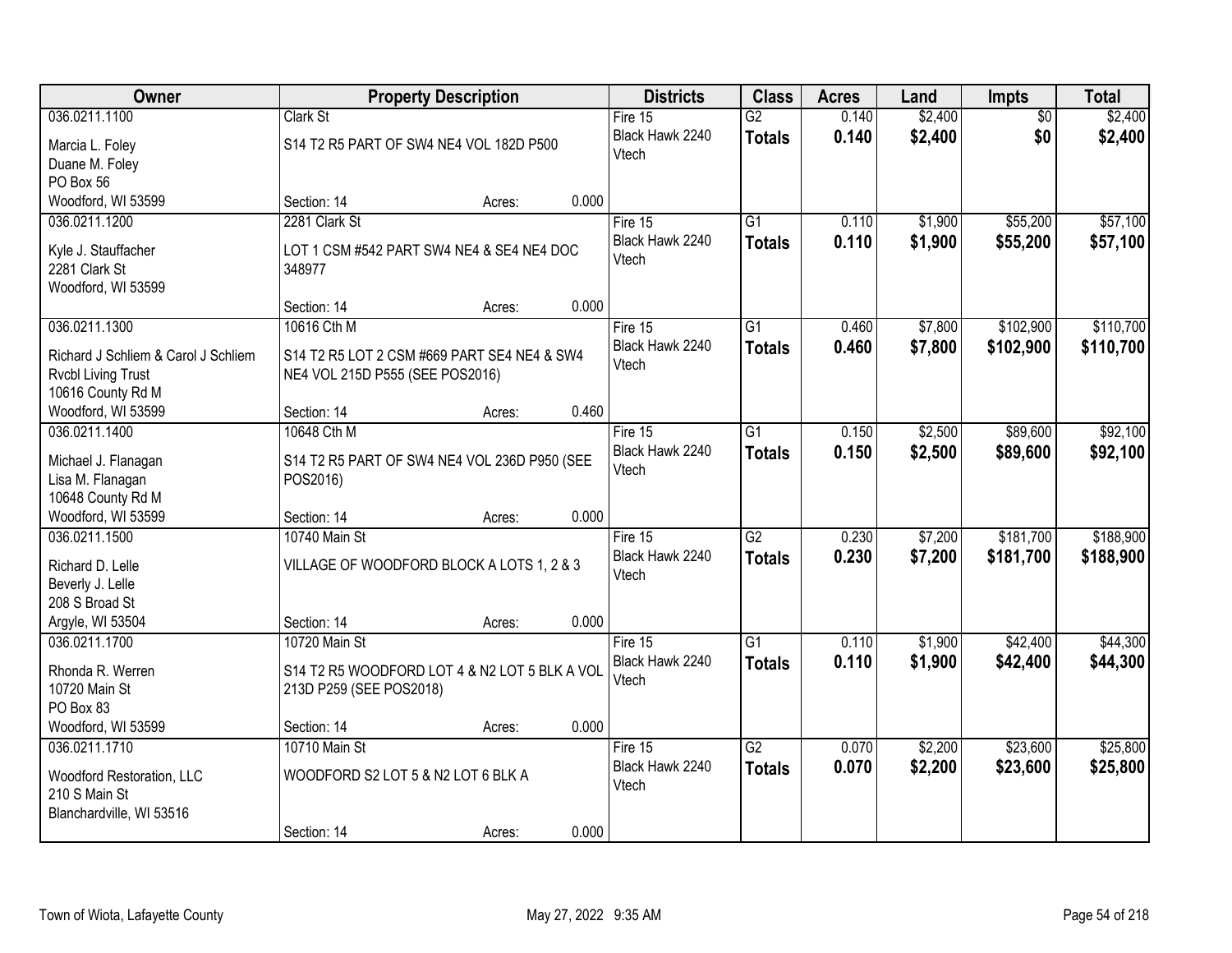| Owner                               | <b>Property Description</b>   |                                                 |       | <b>Districts</b>         | <b>Class</b>    | <b>Acres</b> | Land            | <b>Impts</b>    | <b>Total</b>    |
|-------------------------------------|-------------------------------|-------------------------------------------------|-------|--------------------------|-----------------|--------------|-----------------|-----------------|-----------------|
| 036.0211.1800                       | 2274 Cth Y                    |                                                 |       | Fire 15                  | $\overline{X4}$ | 0.040        | $\overline{50}$ | $\overline{50}$ | $\overline{50}$ |
| Utelco, LLC                         |                               | S14 T2 R5 E 30 FT LOTS 7 & 8 BLK A E30FT OF     |       | Black Hawk 2240          | <b>Totals</b>   | 0.040        | \$0             | \$0             | \$0             |
| 525 Junction Rd                     |                               | S8.50FT LOT 6 BLK A VOL 241D P927 (SEE POS2018) |       | Vtech                    |                 |              |                 |                 |                 |
| Madison, WI 53717-2152              |                               |                                                 |       |                          |                 |              |                 |                 |                 |
|                                     | Section: 14                   | Acres:                                          | 0.000 |                          |                 |              |                 |                 |                 |
| 036.0211.1810                       | 10700 Main St                 |                                                 |       | Fire 15                  | $\overline{G2}$ | 0.150        | \$4,700         | \$68,300        | \$73,000        |
| Duane M. Foley                      |                               | PLAT OF WOODFORD BLOCK A THE SOUTH HALF         |       | Black Hawk 2240          | <b>Totals</b>   | 0.150        | \$4,700         | \$68,300        | \$73,000        |
| Daryl J. Foley                      |                               | OF LOT 6, ALL LOT 7 & ALL LOT 8 EXC THE EAST 30 |       | Vtech                    |                 |              |                 |                 |                 |
| PO Box 56                           |                               | FEET OF LOTS 7 & 8 & ALSO EXC THE EAST 30 FT    |       |                          |                 |              |                 |                 |                 |
| Woodford, WI 53599                  | Section: 14                   | Acres:                                          | 0.000 |                          |                 |              |                 |                 |                 |
| 036.0211.1900                       | 2252 Cth Y                    |                                                 |       | Fire 15                  | $\overline{G1}$ | 0.330        | \$5,600         | \$67,400        | \$73,000        |
|                                     |                               |                                                 |       | Black Hawk 2240          | <b>Totals</b>   | 0.330        | \$5,600         | \$67,400        | \$73,000        |
| <b>Hattie Clark</b>                 | S14 T2 R5                     | WOODFORD E2 LOTS 9,10,11,12 BLK                 |       | Vtech                    |                 |              |                 |                 |                 |
| 2252 County Rd Y                    | A VOL 179D P168 (SEE POS2018) |                                                 |       |                          |                 |              |                 |                 |                 |
| PO Box 73                           |                               |                                                 |       |                          |                 |              |                 |                 |                 |
| Woodford, WI 53599                  | Section: 14                   | Acres:                                          | 0.000 |                          |                 |              |                 |                 |                 |
| 036.0211.2000                       | 2267 Railroad St              |                                                 |       | Fire 15                  | G1              | 0.160        | \$2,700         | \$61,300        | \$64,000        |
| Shirley M. Long                     | S14 T2 R5                     | WOODFORD W2 LOTS 9 & 10 BLK A                   |       | Black Hawk 2240          | <b>Totals</b>   | 0.160        | \$2,700         | \$61,300        | \$64,000        |
| 2267 Railroad St                    | VOL 215D P317 (SEE POS2018)   |                                                 |       | Vtech                    |                 |              |                 |                 |                 |
| PO Box 33                           |                               |                                                 |       |                          |                 |              |                 |                 |                 |
| Woodford, WI 53599                  | Section: 14                   | Acres:                                          | 0.000 |                          |                 |              |                 |                 |                 |
| 036.0211.2100                       | 2264 Cth Y                    |                                                 |       | Fire 15                  | $\overline{G1}$ | 0.160        | \$2,700         | \$36,200        | \$38,900        |
|                                     |                               |                                                 |       | Black Hawk 2240          | <b>Totals</b>   | 0.160        | \$2,700         | \$36,200        | \$38,900        |
| Allen L. Larson                     | S14 T2 R5                     | WOODFORD W2 LOTS 11 & 12 BLK A                  |       | Vtech                    |                 |              |                 |                 |                 |
| Myrna L. Larson                     | VOL 229D P974 (SEE POS2018)   |                                                 |       |                          |                 |              |                 |                 |                 |
| 2264 County Rd Y                    |                               |                                                 |       |                          |                 |              |                 |                 |                 |
| PO Box 13                           | Section: 14                   | Acres:                                          | 0.000 |                          |                 |              |                 |                 |                 |
| Woodford, WI 53599<br>036.0211.2200 | 2275 Cth Y                    |                                                 |       |                          | $\overline{G1}$ | 0.120        |                 | \$101,500       | \$103,500       |
|                                     |                               |                                                 |       | Fire 15                  |                 |              | \$2,000         |                 |                 |
| Angela Giddley                      | S14 T2 R5                     | WOODFORD E 52FT LOTS 1,2,3 & 4                  |       | Black Hawk 2240<br>Vtech | <b>Totals</b>   | 0.120        | \$2,000         | \$101,500       | \$103,500       |
| 2275 County Rd Y                    | BK B DOC 333240 (SEE POS2018) |                                                 |       |                          |                 |              |                 |                 |                 |
| Argyle, WI 53504                    |                               |                                                 |       |                          |                 |              |                 |                 |                 |
|                                     | Section: 14                   | Acres:                                          | 0.000 |                          |                 |              |                 |                 |                 |
| 036.0211.2300                       | 2287 Cth Y                    |                                                 |       | Fire 15                  | $\overline{G1}$ | 0.170        | \$2,900         | \$66,800        | \$69,700        |
| Quin B. Anderson                    | S14 T2 R5                     | WOODFORD W75 FT OF LOTS 1-4                     |       | Black Hawk 2240          | <b>Totals</b>   | 0.170        | \$2,900         | \$66,800        | \$69,700        |
| 2287 County Rd Y                    |                               | BLK B VOL 229D P752 (SEE POS2018)               |       | Vtech                    |                 |              |                 |                 |                 |
| PO Box 43                           |                               |                                                 |       |                          |                 |              |                 |                 |                 |
| Woodford, WI 53599                  | Section: 14                   | Acres:                                          | 0.000 |                          |                 |              |                 |                 |                 |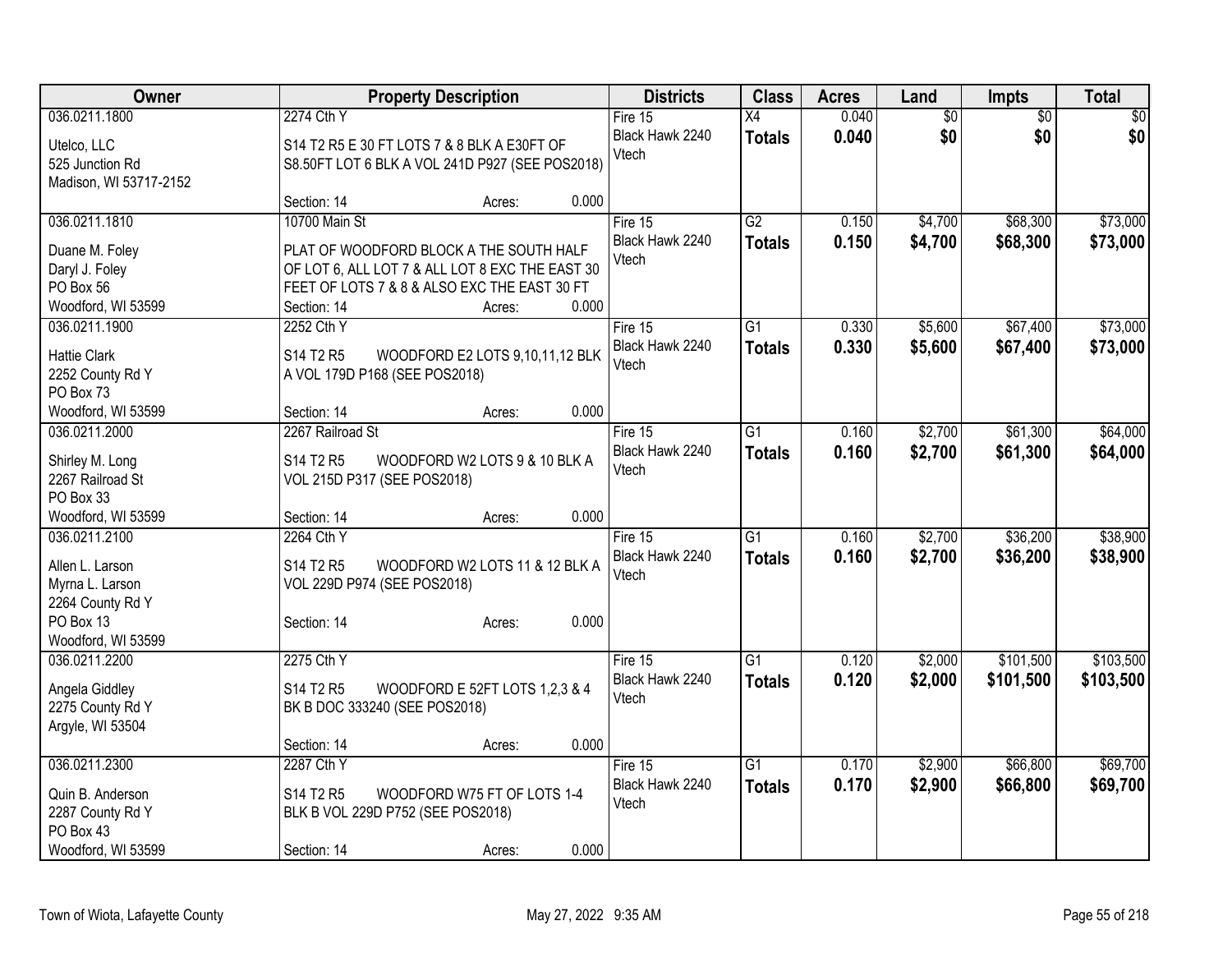| Owner                                | <b>Property Description</b>                   | <b>Districts</b>         | <b>Class</b>    | <b>Acres</b> | Land    | <b>Impts</b> | <b>Total</b> |
|--------------------------------------|-----------------------------------------------|--------------------------|-----------------|--------------|---------|--------------|--------------|
| 036.0211.2400                        | 10670 Cth M                                   | Fire 15                  | $\overline{G1}$ | 0.300        | \$5,100 | \$77,500     | \$82,600     |
| Garrett L. Roper                     | S14 T2 R5<br>WOODFORD LOTS 5, 6, 7 & 8 BLK B  | Black Hawk 2240          | <b>Totals</b>   | 0.300        | \$5,100 | \$77,500     | \$82,600     |
| Lynn M. Roper                        | DOC 348369 (SEE POS2018)                      | Vtech                    |                 |              |         |              |              |
| 10670 County Rd M                    |                                               |                          |                 |              |         |              |              |
| Woodford, WI 53599                   | 0.000<br>Section: 14<br>Acres:                |                          |                 |              |         |              |              |
| 036.0211.2600                        | 2253 Cth Y                                    | Fire $15$                | $\overline{G1}$ | 0.300        | \$5,100 | \$123,900    | \$129,000    |
|                                      |                                               | Black Hawk 2240          | <b>Totals</b>   | 0.300        | \$5,100 | \$123,900    | \$129,000    |
| James A. Kundert et al               | S14 T2 R5<br>WOODFORD LOTS 9 & 10 BLK B DOC   | Vtech                    |                 |              |         |              |              |
| c/o Diana K. Van Matre<br>2253 Cth Y | 350029 (SEE POS2018)                          |                          |                 |              |         |              |              |
| Argyle, WI 53504                     | 0.000<br>Section: 14<br>Acres:                |                          |                 |              |         |              |              |
| 036.0211.2700                        | 10667 Mason St                                | Fire 15                  | G1              | 0.150        | \$2,500 | \$59,300     | \$61,800     |
|                                      |                                               | Black Hawk 2240          | <b>Totals</b>   | 0.150        | \$2,500 | \$59,300     | \$61,800     |
| Marcia L. Foley et al                | WOODFORD LOT 11 BLK B (SEE POS2018)           | Vtech                    |                 |              |         |              |              |
| c/o Daryl J. Foley                   |                                               |                          |                 |              |         |              |              |
| PO Box 56                            |                                               |                          |                 |              |         |              |              |
| Woodford, WI 53599                   | 0.000<br>Section: 14<br>Acres:                |                          |                 |              |         |              |              |
| 036.0211.2800                        | 10653 Mason St                                | Fire 15                  | $\overline{G1}$ | 0.150        | \$2,500 | \$92,400     | \$94,900     |
| Duane M. Foley                       | S14 T2 R5<br>WOODFORD LOT 12 BLK B VOL 56     | Black Hawk 2240          | <b>Totals</b>   | 0.150        | \$2,500 | \$92,400     | \$94,900     |
| Marcia L. Foley                      | B&C P134 (SEE POS2018)                        | Vtech                    |                 |              |         |              |              |
| 10653 Mason St                       |                                               |                          |                 |              |         |              |              |
| Woodford, WI 53599-9707              | 0.000<br>Section: 14<br>Acres:                |                          |                 |              |         |              |              |
| 036.0211.2900                        | 10743 Main St                                 | Fire 15                  | $\overline{G2}$ | 0.270        | \$8,200 | \$117,400    | \$125,600    |
| Chaney Rentals, LLC                  | S14 T2 R5<br>WOODFORD LOTS 1,2,3 BLK C ALSO   | Black Hawk 2240          | <b>Totals</b>   | 0.270        | \$8,200 | \$117,400    | \$125,600    |
| W7502 County Rd B                    | A LOT 50FT BY 80FT OF LOD RR VOL 218D P530    | Vtech                    |                 |              |         |              |              |
| Browntown, WI 53522                  |                                               |                          |                 |              |         |              |              |
|                                      | 0.000<br>Section: 14<br>Acres:                |                          |                 |              |         |              |              |
| 036.0211.3000                        | 10709 Main St                                 | Fire 15                  | $\overline{G1}$ | 0.170        | \$5,300 | \$103,200    | \$108,500    |
|                                      |                                               | Black Hawk 2240          | <b>Totals</b>   | 0.170        | \$5,300 | \$103,200    | \$108,500    |
| Cory L. Bender                       | WOODFORD BLOCK C LOTS 6,7 & 8 EXC N 5FT OF    | Vtech                    |                 |              |         |              |              |
| Matthew J. Harms                     | LOT <sub>6</sub>                              |                          |                 |              |         |              |              |
| 2310 Cth M                           | 0.000                                         |                          |                 |              |         |              |              |
| Woodford, WI 53599<br>036.0211.3100  | Section: 14<br>Acres:<br>10729 Main St Unit 1 |                          |                 |              |         | \$108,700    |              |
|                                      |                                               | Fire 15                  | G2              | 0.200        | \$6,300 |              | \$115,000    |
| Timothy D. Lelle                     | WOODFORD LOTS 4 & 5 BLK C N 5FT OF LOT 6 BLK  | Black Hawk 2240<br>Vtech | <b>Totals</b>   | 0.200        | \$6,300 | \$108,700    | \$115,000    |
| c/o Timothy D. Lelle                 | C & PIECE OF LAND 50 FT IN WIDTH ADJOINING    |                          |                 |              |         |              |              |
| N4625 Jordan Center Rd               | ABOVE LANDS TO THE WEST VOL 229D P135 & DOC   |                          |                 |              |         |              |              |
| Argyle, WI 53504-9628                | 0.200<br>Section: 14<br>Acres:                |                          |                 |              |         |              |              |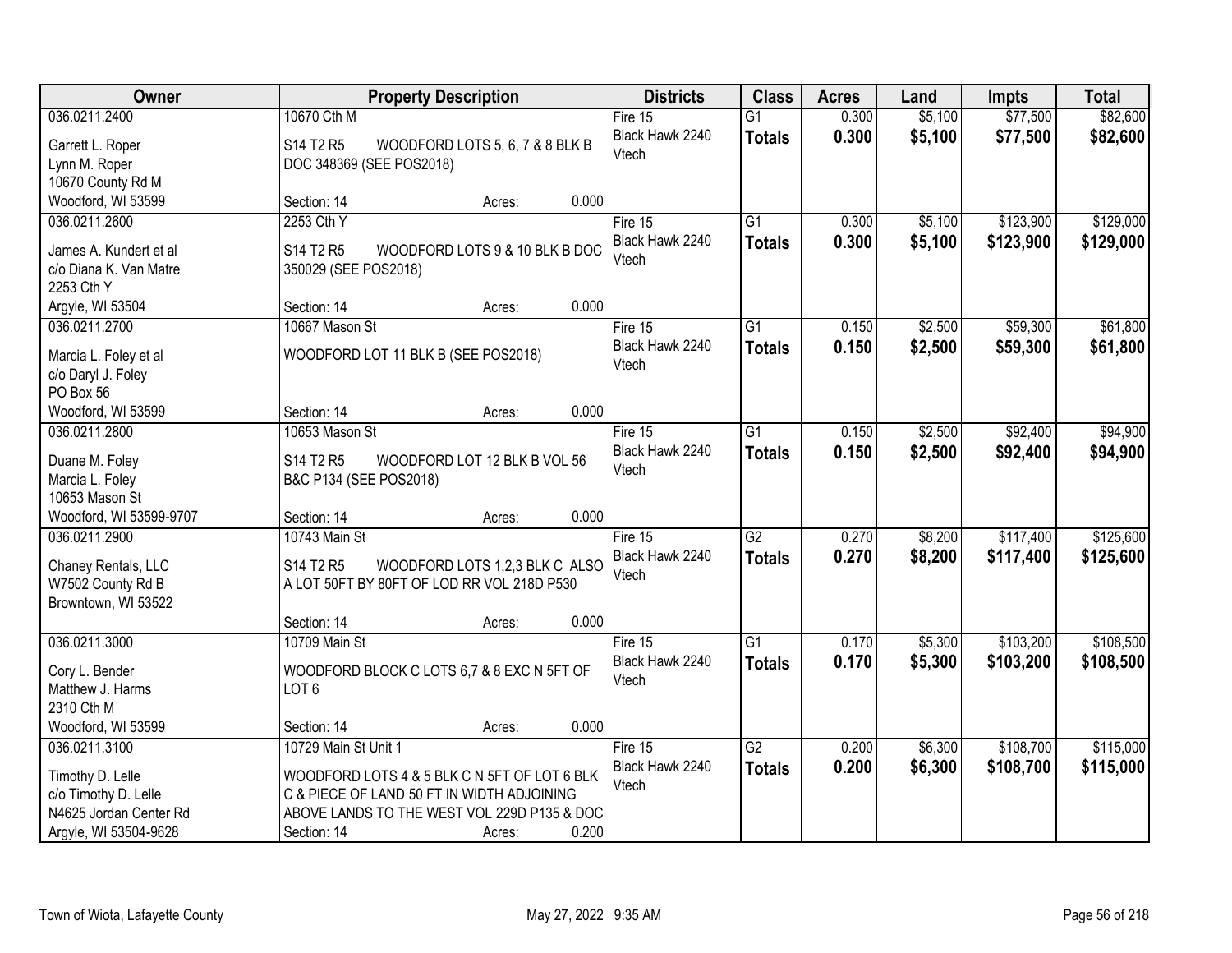| Owner                          |                      | <b>Property Description</b>                  |       |                 | <b>Class</b>    | <b>Acres</b> | Land     | <b>Impts</b>    | <b>Total</b> |
|--------------------------------|----------------------|----------------------------------------------|-------|-----------------|-----------------|--------------|----------|-----------------|--------------|
| 036.0211.3200                  | Railroad St          |                                              |       | Fire 15         | $\overline{G2}$ | 0.090        | \$1,500  | $\overline{50}$ | \$1,500      |
| Duane M. Foley                 | S14 T2 R5            | WOODFORD LOTS 1 & 2 BLK D VOL                |       | Black Hawk 2240 | <b>Totals</b>   | 0.090        | \$1,500  | \$0             | \$1,500      |
| Daryl J. Foley                 | 189D P215            |                                              |       | Vtech           |                 |              |          |                 |              |
| PO Box 56                      |                      |                                              |       |                 |                 |              |          |                 |              |
| Woodford, WI 53599             | Section: 14          | Acres:                                       | 0.000 |                 |                 |              |          |                 |              |
| 036.0211.3300                  | 2274 Railroad St     |                                              |       | Fire 15         | $\overline{G1}$ | 1.500        | \$15,800 | \$58,500        | \$74,300     |
| Richard D. Lelle               |                      | VILLAGE OF WOODFORD BLOCK E ALL OF BLOCK E   |       | Black Hawk 2240 | <b>Totals</b>   | 1.500        | \$15,800 | \$58,500        | \$74,300     |
| Beverly J. Lelle               |                      | & ALSO INCLUDING PART SW4 NE4 DESCR AS BEG   |       | Vtech           |                 |              |          |                 |              |
| 208 S Broad St                 |                      | NECOR SAID BLOCK E; NORTH 70DG EAST 148      |       |                 |                 |              |          |                 |              |
| Argyle, WI 53504               | Section: 14          | Acres:                                       | 1.500 |                 |                 |              |          |                 |              |
| 036.0212.0100                  | 2208 Cth Y           |                                              |       | Fire 15         | $\overline{G1}$ | 0.640        | \$9,600  | \$108,300       | \$117,900    |
|                                |                      |                                              |       | Black Hawk 2240 | <b>Totals</b>   | 0.640        | \$9,600  | \$108,300       | \$117,900    |
| Steven M. Monson               |                      | S14 T2 R5 FRAC OF SE4 NE4 VOL 211D P572      |       | Vtech           |                 |              |          |                 |              |
| Melinda R. Monson              |                      |                                              |       |                 |                 |              |          |                 |              |
| 2208 County Rd Y               |                      |                                              |       |                 |                 |              |          |                 |              |
| Woodford, WI 53599             | Section: 14          | Acres:                                       | 0.000 |                 |                 |              |          |                 |              |
| 036.0212.0200                  | 2009 Cth Y           |                                              |       | Fire 15         | $\overline{G1}$ | 1.900        | \$20,200 | \$91,700        | \$111,900    |
| Pharm-Aloe, Inc                |                      | S14 T2 R5 PART OF SE4 NE4 DOC 331508 (SEE    |       | Black Hawk 2240 | <b>Totals</b>   | 1.900        | \$20,200 | \$91,700        | \$111,900    |
| 2179 2nd St                    | POS2044)             |                                              |       | Vtech           |                 |              |          |                 |              |
| PO Box 25                      |                      |                                              |       |                 |                 |              |          |                 |              |
| Woodford, WI 53599-0025        | Section: 14          | Acres:                                       | 1.900 |                 |                 |              |          |                 |              |
| 036.0212.0300                  | 2259 Clark St        |                                              |       | Fire 15         | $\overline{G1}$ | 0.050        | \$400    | \$1,300         | \$1,700      |
|                                |                      |                                              |       | Black Hawk 2240 | <b>Totals</b>   | 0.050        | \$400    | \$1,300         | \$1,700      |
| James M. Hagen                 |                      | LOT 1 CSM 212 PART OF SE4 NE4 VOL 217D P961  |       | Vtech           |                 |              |          |                 |              |
| Tara J. Hagen                  |                      |                                              |       |                 |                 |              |          |                 |              |
| 2263 Clark St                  |                      |                                              |       |                 |                 |              |          |                 |              |
| PO Box 24                      | Section: 14          | Acres:                                       | 0.000 |                 |                 |              |          |                 |              |
| Woodford, WI 53599             |                      |                                              |       |                 |                 |              |          |                 |              |
| 036.0212.0400                  | 2263 Clark St        |                                              |       | Fire 15         | $\overline{G1}$ | 0.580        | \$9,100  | \$121,700       | \$130,800    |
| James M. Hagen                 |                      | S14 T2 R5 PART OF SE4 NE4 VOL 217D P961 (SEE |       | Black Hawk 2240 | <b>Totals</b>   | 0.580        | \$9,100  | \$121,700       | \$130,800    |
| Tara J. Hagen                  | POS2008)             |                                              |       | Vtech           |                 |              |          |                 |              |
| 2263 Clark St                  |                      |                                              |       |                 |                 |              |          |                 |              |
| PO Box 24                      | Section: 14          | Acres:                                       | 0.000 |                 |                 |              |          |                 |              |
| Woodford, WI 53599             |                      |                                              |       |                 |                 |              |          |                 |              |
| 036.0212.0500                  | 2179 2nd St          |                                              |       | Fire 15         | $\overline{G1}$ | 0.520        | \$9,500  | \$137,000       | \$146,500    |
| Keith Seiler Trust             |                      |                                              |       | Black Hawk 2240 | <b>Totals</b>   | 0.520        | \$9,500  | \$137,000       | \$146,500    |
| c/o The Keith Seiler Revocable |                      | LOT 1 & LOT 2 CSM #173 (PART OF SE NE) DOC   |       | Vtech           |                 |              |          |                 |              |
| 2179 2nd St                    | 351397 (SEE POS2006) |                                              |       |                 |                 |              |          |                 |              |
| Woodford, WI 53599             | Section: 14          | Acres:                                       | 0.000 |                 |                 |              |          |                 |              |
|                                |                      |                                              |       |                 |                 |              |          |                 |              |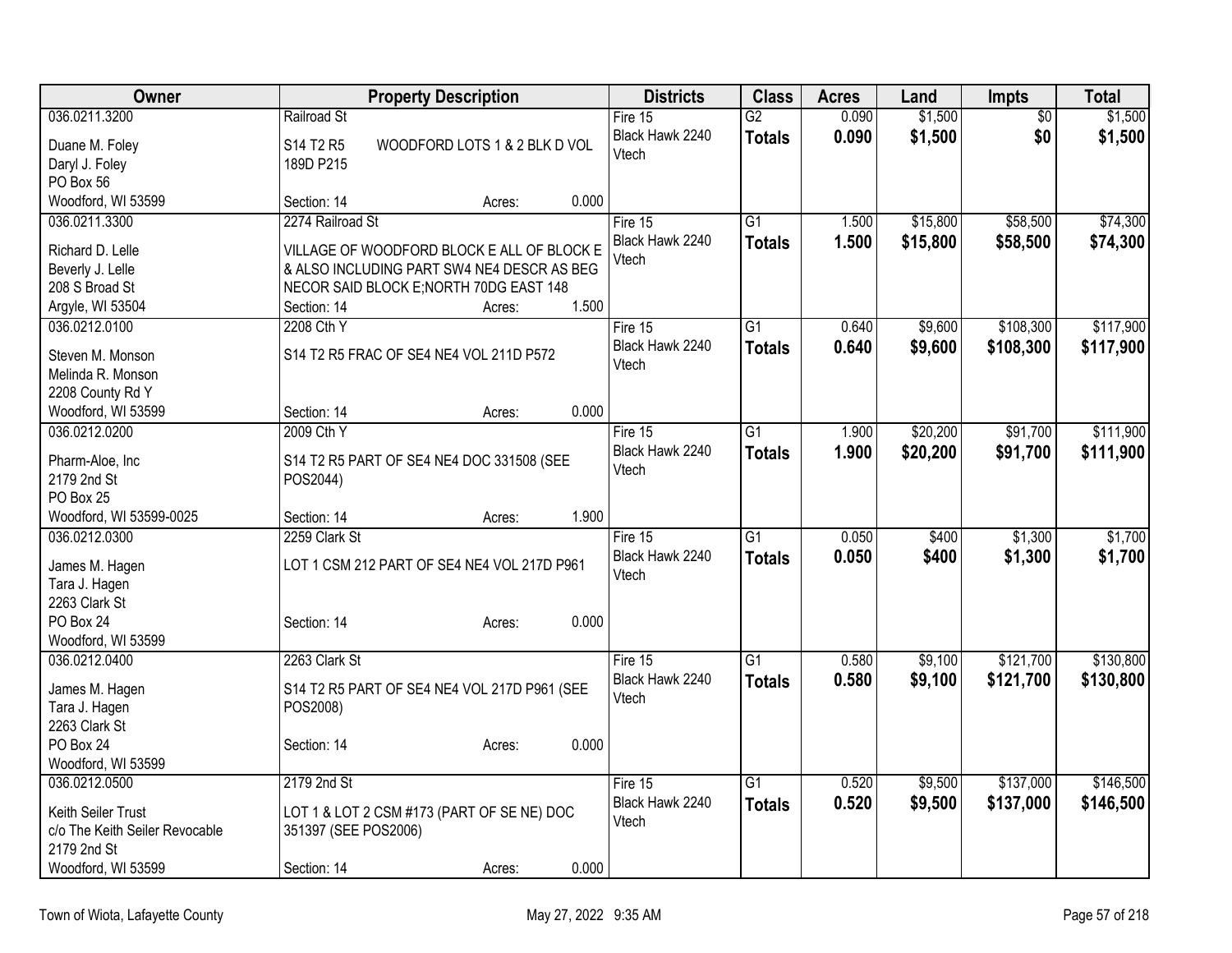| Owner                               | <b>Property Description</b> |                                           |        | <b>Districts</b>         | <b>Class</b>    | <b>Acres</b> | Land     | <b>Impts</b> | <b>Total</b> |
|-------------------------------------|-----------------------------|-------------------------------------------|--------|--------------------------|-----------------|--------------|----------|--------------|--------------|
| 036.0212.0600                       | 10636 County Rd M           |                                           |        | Fire 15                  | $\overline{G1}$ | 3.500        | \$28,800 | \$8,300      | \$37,100     |
| Keith Seiler Trust                  |                             | S14 T2 R5 PART OF SE4 NE4 DOC 351397      |        | Black Hawk 2240          | <b>Totals</b>   | 3.500        | \$28,800 | \$8,300      | \$37,100     |
| c/o The Keith Seiler Revocable      |                             |                                           |        | Vtech                    |                 |              |          |              |              |
| 2179 2nd St                         |                             |                                           |        |                          |                 |              |          |              |              |
| Woodford, WI 53599                  | Section: 14                 | Acres:                                    | 3.500  |                          |                 |              |          |              |              |
| 036.0212.0700                       |                             |                                           |        | Fire 15                  | G5              | 15.000       | \$4,900  | $\sqrt{6}$   | \$4,900      |
|                                     |                             |                                           |        | Black Hawk 2240          | G <sub>6</sub>  | 5.000        | \$15,000 | \$0          | \$15,000     |
| Pharm-Aloe, Inc                     |                             | S14 T2 R5 PART OF NE4 VOL 213D P546 (SEE  |        | Vtech                    | <b>Totals</b>   | 20.000       | \$19,900 | \$0          | \$19,900     |
| 2179 2nd St                         | POS1769)                    |                                           |        |                          |                 |              |          |              |              |
| PO Box 25                           |                             |                                           | 20.000 |                          |                 |              |          |              |              |
| Woodford, WI 53599-0025             | Section: 14                 | Acres:                                    |        |                          |                 |              |          |              |              |
| 036.0212.0800                       | 2209 Cth Y                  |                                           |        | Fire 15                  | $\overline{G1}$ | 0.450        | \$7,600  | \$72,500     | \$80,100     |
| Angeline Ritschard                  | S14 T2 R5                   | MASONS ADD LOT 1 & 2 BLK F                |        | Black Hawk 2240<br>Vtech | <b>Totals</b>   | 0.450        | \$7,600  | \$72,500     | \$80,100     |
| 2209 County Rd Y                    |                             | WOODFORD VOL 208D P32 (SEE POS2018)       |        |                          |                 |              |          |              |              |
| Argyle, WI 53504                    |                             |                                           |        |                          |                 |              |          |              |              |
|                                     | Section: 14                 | Acres:                                    | 0.000  |                          |                 |              |          |              |              |
| 036.0212.1000                       | 2173 Cth Y                  |                                           |        | Fire $15$                | $\overline{G1}$ | 0.350        | \$5,900  | \$63,100     | \$69,000     |
| Joseph E. Nickels                   | S14 T2 R5                   | MASONS ADD LOT 3,4 & 5 BLK F              |        | Black Hawk 2240          | <b>Totals</b>   | 0.350        | \$5,900  | \$63,100     | \$69,000     |
| Melissa K. Nickels                  |                             | WOODFORD VOL 240D P619 (SEE POS2007 &     |        | Vtech                    |                 |              |          |              |              |
| N4460 Trotter Rd                    | POS2018)                    |                                           |        |                          |                 |              |          |              |              |
| Argyle, WI 53504                    | Section: 14                 | Acres:                                    | 0.000  |                          |                 |              |          |              |              |
| 036.0212.1110                       | 2202 Clark St               |                                           |        | Fire $15$                | $\overline{G1}$ | 0.240        | \$4,100  | \$8,600      | \$12,700     |
|                                     |                             |                                           |        | Black Hawk 2240          | <b>Totals</b>   | 0.240        | \$4,100  | \$8,600      | \$12,700     |
| James M. Hagen                      |                             | LOT 1 CSM #539 WOODFORD-MASONS ADD LOTS   |        | Vtech                    |                 |              |          |              |              |
| Tara J. Hagen                       |                             | 7,8 & 9 BLK F VOL 242D P600 (SEE POS2018) |        |                          |                 |              |          |              |              |
| 2263 Clark St                       |                             |                                           |        |                          |                 |              |          |              |              |
| PO Box 24                           | Section: 14                 | Acres:                                    | 0.240  |                          |                 |              |          |              |              |
| Woodford, WI 53599<br>036.0212.1300 | 10654 Mason St              |                                           |        |                          | $\overline{G1}$ | 0.160        |          | \$47,800     | \$50,500     |
|                                     |                             |                                           |        | Fire $15$                |                 |              | \$2,700  |              |              |
| Joseph E. Nickels                   | S14 T2 R5                   | MASONS ADD LOT 6 BLK F                    |        | Black Hawk 2240<br>Vtech | <b>Totals</b>   | 0.160        | \$2,700  | \$47,800     | \$50,500     |
| N4460 Trotter Rd                    |                             | WOODFORD DOC 330824 (SEE POS2018)         |        |                          |                 |              |          |              |              |
| Argyle, WI 53504                    |                             |                                           |        |                          |                 |              |          |              |              |
|                                     | Section: 14                 | Acres:                                    | 0.000  |                          |                 |              |          |              |              |
| 036.0212.1400                       | 2149 Cth Y                  |                                           |        | Fire 15                  | $\overline{G1}$ | 0.230        | \$3,900  | \$60,700     | \$64,600     |
| Timothy J. Hauser                   | S14 T2 R5                   | MASONS ADD LOTS 1 & 2 BLK G               |        | Black Hawk 2240          | <b>Totals</b>   | 0.230        | \$3,900  | \$60,700     | \$64,600     |
| 2149 County Rd Y                    | WOODFORD VOL 210D P130      |                                           |        | Vtech                    |                 |              |          |              |              |
| PO Box 63                           |                             |                                           |        |                          |                 |              |          |              |              |
| Woodford, WI 53599                  | Section: 14                 | Acres:                                    | 0.000  |                          |                 |              |          |              |              |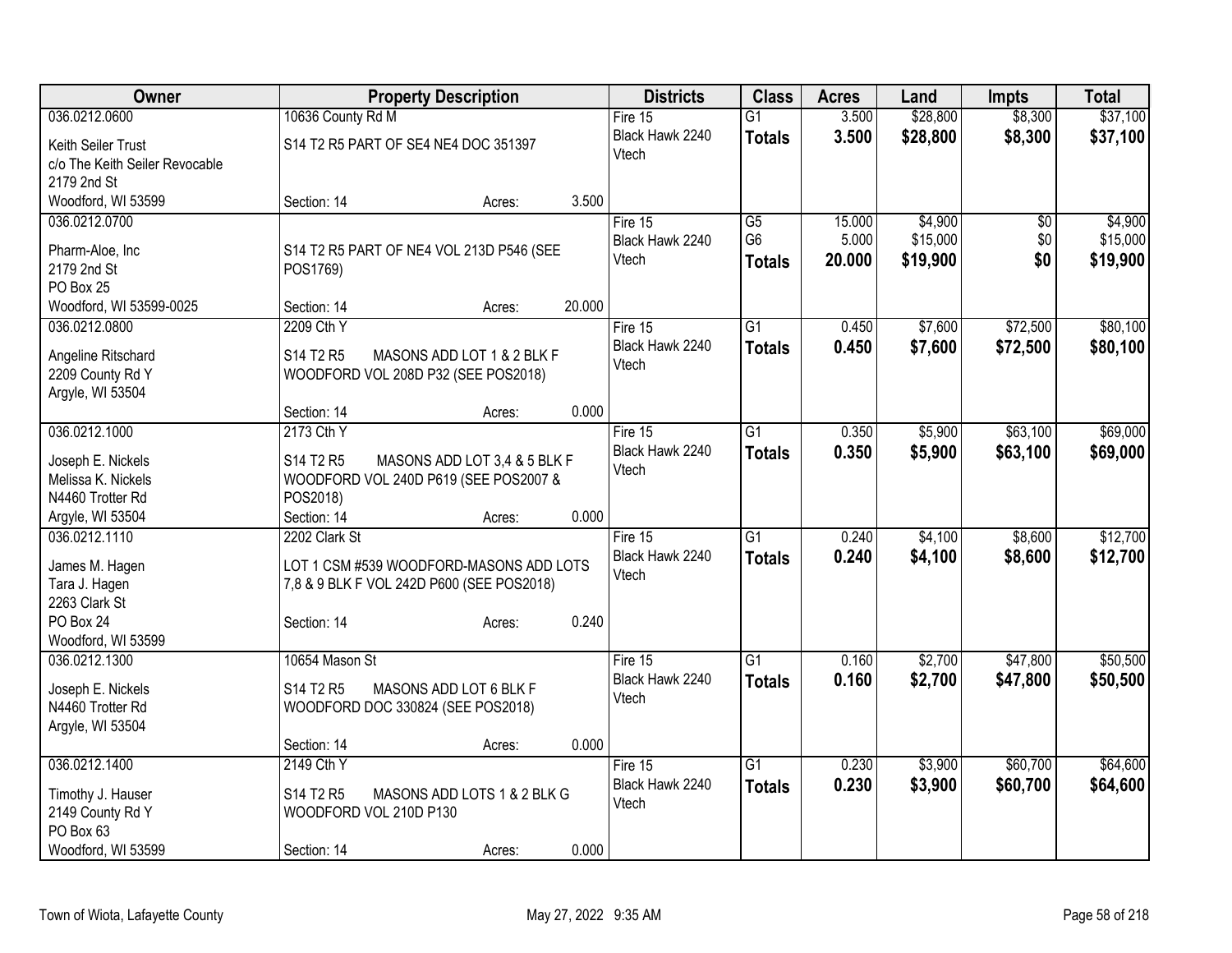| Owner                      | <b>Property Description</b>                         | <b>Districts</b>         | <b>Class</b>         | <b>Acres</b>   | Land                | Impts           | <b>Total</b>        |
|----------------------------|-----------------------------------------------------|--------------------------|----------------------|----------------|---------------------|-----------------|---------------------|
| 036.0212.1500              | 2129 Cth Y                                          | Fire $15$                | $\overline{G1}$      | 0.400          | \$6,800             | \$96,900        | \$103,700           |
| Lance M. Notter            | MASONS ADDITION BLOCK G LOTS 3 & 4 & ALSO           | Black Hawk 2240          | <b>Totals</b>        | 0.400          | \$6,800             | \$96,900        | \$103,700           |
| Megan R. Notter            | COM NWCOR LOT 1 BLOCK G MASON'S ADD; NLY IN         | Vtech                    |                      |                |                     |                 |                     |
| W9581 Dog Hollow Rd        | A LINE WHICH WOULD BE A PROLONGATION OF THE         |                          |                      |                |                     |                 |                     |
| Argyle, WI 53504           | 0.000<br>Section: 14<br>Acres:                      |                          |                      |                |                     |                 |                     |
| 036.0212.1600              | County Rd Y                                         | Fire 15                  | $\overline{G1}$      | 0.460          | \$7,800             | \$0             | \$7,800             |
|                            |                                                     | Black Hawk 2240          | <b>Totals</b>        | 0.460          | \$7,800             | \$0             | \$7,800             |
| Megan R. Vosberg           | MASON'S ADD'N TO V-WOODFORD LOTS 5, 6, 7 & 8        | Vtech                    |                      |                |                     |                 |                     |
| 2093 County Rd Y           | BLOCK G DOC 344382 2093 COUNTY ROAD Y               |                          |                      |                |                     |                 |                     |
| Woodford, WI 53599         | 0.000<br>Section: 14                                |                          |                      |                |                     |                 |                     |
| 036.0212.1700              | Acres:<br>2093 Cth Y                                | Fire 15                  | G1                   | 0.340          | \$3,000             | \$83,700        | \$86,700            |
|                            |                                                     |                          |                      |                |                     |                 |                     |
| Megan R. Vosberg           | MASON'S ADD'N TO V-WOODFORD LOTS 1, 2 & 3           | Black Hawk 2240<br>Vtech | <b>Totals</b>        | 0.340          | \$3,000             | \$83,700        | \$86,700            |
| 2093 County Rd Y           | BLOCK H DOC 344382                                  |                          |                      |                |                     |                 |                     |
| Woodford, WI 53599         |                                                     |                          |                      |                |                     |                 |                     |
|                            | 0.000<br>Section: 14<br>Acres:                      |                          |                      |                |                     |                 |                     |
| 036.0212.1800              | County Rd Y                                         | Fire 15                  | G1                   | 0.800          | \$7,700             | \$0             | \$7,700             |
| Megan R. Vosberg           | MASON'S ADD'N TO V-WOODFORD LOTS 4, 5, 6, 7, 8,     | Black Hawk 2240          | <b>Totals</b>        | 0.800          | \$7,700             | \$0             | \$7,700             |
| 2093 County Rd Y           | 9, & 10 OF BLOCK H DOC 344382                       | Vtech                    |                      |                |                     |                 |                     |
| Woodford, WI 53599         |                                                     |                          |                      |                |                     |                 |                     |
|                            | 0.000<br>Section: 14<br>Acres:                      |                          |                      |                |                     |                 |                     |
| 036.0213.1000              | County Rd Y                                         | Fire $15$                | $\overline{G5}$      | 28.000         | \$10,800            | $\overline{50}$ | \$10,800            |
|                            |                                                     | Black Hawk 2240          | <b>Totals</b>        | 28.000         | \$10,800            | \$0             | \$10,800            |
| Windswept Farm LLP         | PART NE4 NW4 LYING N & E OF RIVER & S & W OF        | Vtech                    |                      |                |                     |                 |                     |
| c/o Windswept Farm, LLP    | CTH "Y"                                             |                          |                      |                |                     |                 |                     |
| 4647 Hypoint Rd            |                                                     |                          |                      |                |                     |                 |                     |
| Lancaster, WI 53813        | 28.000<br>Section: 14<br>Acres:                     |                          |                      |                |                     |                 |                     |
| 036.0213.1100              | 2500 Cth Y                                          | Fire 15                  | 5M                   | 2.000          | \$3,200             | $\overline{50}$ | \$3,200             |
| Windswept Farm LLP         | PART SE4 SW4 SEC 11 & PART NE4 NW4 SEC 14 BE        | Black Hawk 2240<br>Vtech | G1<br>G <sub>5</sub> | 0.250<br>5.990 | \$1,700<br>\$12,900 | \$0<br>\$0      | \$1,700<br>\$12,900 |
| c/o Windswept Farm, LLP    | N1/4COR SEC 14;S00.59.18W 827.89' TO C/L CTH        |                          |                      | 8.240          |                     | \$0             | \$17,800            |
| 4647 Hypoint Rd            | "Y";N42. 37.42W 73.60';N33.35.16W 68.18';N29.33.43W |                          | <b>Totals</b>        |                | \$17,800            |                 |                     |
| Lancaster, WI 53813        | 8.240<br>Section: 14<br>Acres:                      |                          |                      |                |                     |                 |                     |
| 036.0213.3000              |                                                     | Fire $15$                | $\overline{G4}$      | 4.250          | \$1,400             | $\overline{50}$ | \$1,400             |
| Dajeda Dairy Farm, LLC     | S14 T2 R5 THAT PART OF NE4 NW4 DOC 347723           | Black Hawk 2240          | G <sub>5</sub>       | 4.750          | \$1,400             | \$0             | \$1,400             |
| 2991 County Rd M           |                                                     | Vtech                    | <b>Totals</b>        | 9.000          | \$2,800             | \$0             | \$2,800             |
| South Wayne, WI 53587-9730 |                                                     |                          |                      |                |                     |                 |                     |
|                            | 9.000<br>Section: 14<br>Acres:                      |                          |                      |                |                     |                 |                     |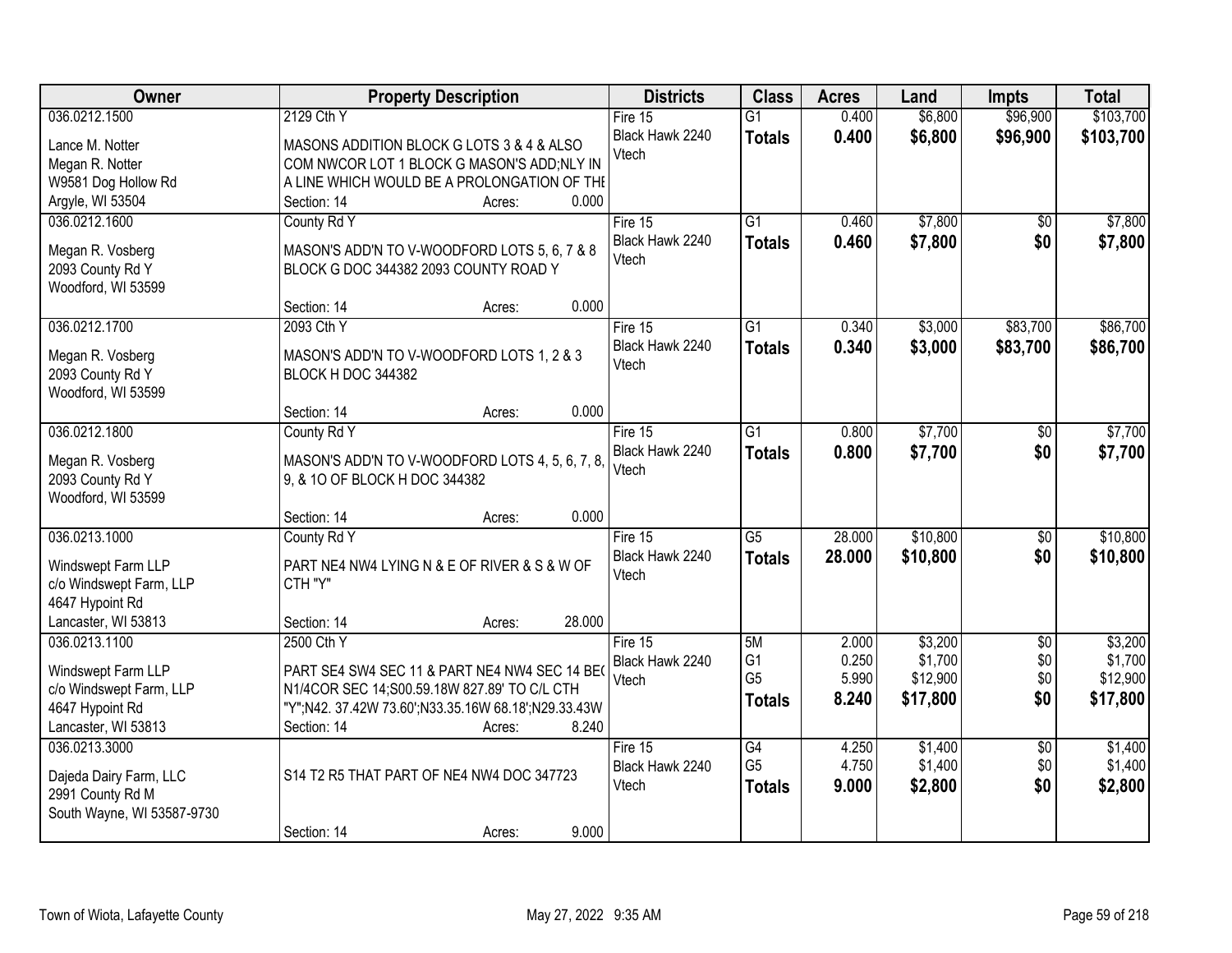| Owner                                                                                                    | <b>Property Description</b>                                                                                                                                                                     | <b>Districts</b>                    | <b>Class</b>                                             | <b>Acres</b>                       | Land                                     | <b>Impts</b>                       | <b>Total</b>                               |
|----------------------------------------------------------------------------------------------------------|-------------------------------------------------------------------------------------------------------------------------------------------------------------------------------------------------|-------------------------------------|----------------------------------------------------------|------------------------------------|------------------------------------------|------------------------------------|--------------------------------------------|
| 036.0214.0000<br>Dajeda Dairy Farm, LLC<br>2991 County Rd M<br>South Wayne, WI 53587-9730                | S14 T2 R5 NW4 NW4 EXC N & E OF RIVER DOC<br>347723                                                                                                                                              | Fire 15<br>Black Hawk 2240<br>Vtech | G4<br>G <sub>5</sub><br><b>Totals</b>                    | 34.000<br>3.000<br>37,000          | \$9,300<br>\$900<br>\$10,200             | $\overline{50}$<br>\$0<br>\$0      | \$9,300<br>\$900<br>\$10,200               |
|                                                                                                          | 37.000<br>Section: 14<br>Acres:                                                                                                                                                                 |                                     |                                                          |                                    |                                          |                                    |                                            |
| 036.0214.1000<br>Windswept Farm LLP<br>c/o Windswept Farm, LLP<br>4647 Hypoint Rd                        | PART NW4 NW4 LYING N & E OF RIVER & S & W OF<br>CTH "Y"                                                                                                                                         | Fire 15<br>Black Hawk 2240<br>Vtech | $\overline{G5}$<br><b>Totals</b>                         | 3.000<br>3.000                     | \$900<br>\$900                           | $\overline{50}$<br>\$0             | \$900<br>\$900                             |
| Lancaster, WI 53813                                                                                      | 3.000<br>Section: 14<br>Acres:                                                                                                                                                                  |                                     |                                                          |                                    |                                          |                                    |                                            |
| 036.0215.0000<br>Daryl L. Dammen<br>Jennifer A. Dammen<br>2991 County Rd M<br>South Wayne, WI 53587      | 2991 Cth M<br>S14 T2 R5 PART SW4 NW4 COM W1/4COR SEC<br>14;N01.03.12E 648.34'; S88.39.37E 24.72' TO POB;<br>S77.08.46E 134.21';S07.25. 54E 171.83';S79.37.12W<br>0.600<br>Section: 14<br>Acres: | Fire 15<br>Black Hawk 2240<br>Vtech | $\overline{G7}$<br><b>Totals</b>                         | 0.600<br>0.600                     | \$7,200<br>\$7,200                       | \$169,200<br>\$169,200             | \$176,400<br>\$176,400                     |
| 036.0215.1000<br>Dajeda Dairy Farm, LLC<br>2991 County Rd M<br>South Wayne, WI 53587-9730                | S14 T2 R5 SW4 NW4 EXC COM W1/4 COR SEC<br>14; N01.03.12E 648.34'; S88.39.37E 24.72' TO POB;<br>S77.08.46E 134.21';S07.25. 54E 171.83';S79.37.12W<br>39.400<br>Section: 14<br>Acres:             | Fire 15<br>Black Hawk 2240<br>Vtech | $\overline{G4}$<br>G <sub>5</sub><br>G7<br><b>Totals</b> | 36.220<br>1.000<br>2.180<br>39.400 | \$8,900<br>\$100<br>\$25,100<br>\$34,100 | \$0<br>\$0<br>\$82,100<br>\$82,100 | \$8,900<br>\$100<br>\$107,200<br>\$116,200 |
| 036.0216.0000<br>Dajeda Dairy Farm, LLC<br>2991 County Rd M<br>South Wayne, WI 53587-9730                | County Rd M<br>S14 T2 R5 SE4 NW4 S OF RIVER DOC 347723<br>36.000<br>Section: 14<br>Acres:                                                                                                       | Fire 15<br>Black Hawk 2240<br>Vtech | $\overline{G4}$<br>G <sub>5</sub><br><b>Totals</b>       | 17.500<br>18.500<br>36.000         | \$4,700<br>\$5,300<br>\$10,000           | \$0<br>\$0<br>\$0                  | \$4,700<br>\$5,300<br>\$10,000             |
| 036.0216.1000<br>Windswept Farm LLP<br>c/o Windswept Farm, LLP<br>4647 Hypoint Rd<br>Lancaster, WI 53813 | PART SE4 NW4 LYING N & E OF RIVER & S & W OF<br>CTH "Y"<br>4.000<br>Section: 14<br>Acres:                                                                                                       | Fire 15<br>Black Hawk 2240<br>Vtech | $\overline{G6}$<br><b>Totals</b>                         | 4.000<br>4.000                     | \$12,800<br>\$12,800                     | $\overline{50}$<br>\$0             | \$12,800<br>\$12,800                       |
| 036.0217.0000<br>Dajeda Dairy Farm, LLC<br>2991 County Rd M<br>South Wayne, WI 53587-9730                | County Rd M<br>S14 T2 R5 E2 SW4 LYING N OF RIVER DOC 347723<br>36.200<br>Section: 14<br>Acres:                                                                                                  | Fire 15<br>Black Hawk 2240<br>Vtech | $\overline{G5}$<br><b>Totals</b>                         | 36.200<br>36.200                   | \$11,600<br>\$11,600                     | $\overline{50}$<br>\$0             | \$11,600<br>\$11,600                       |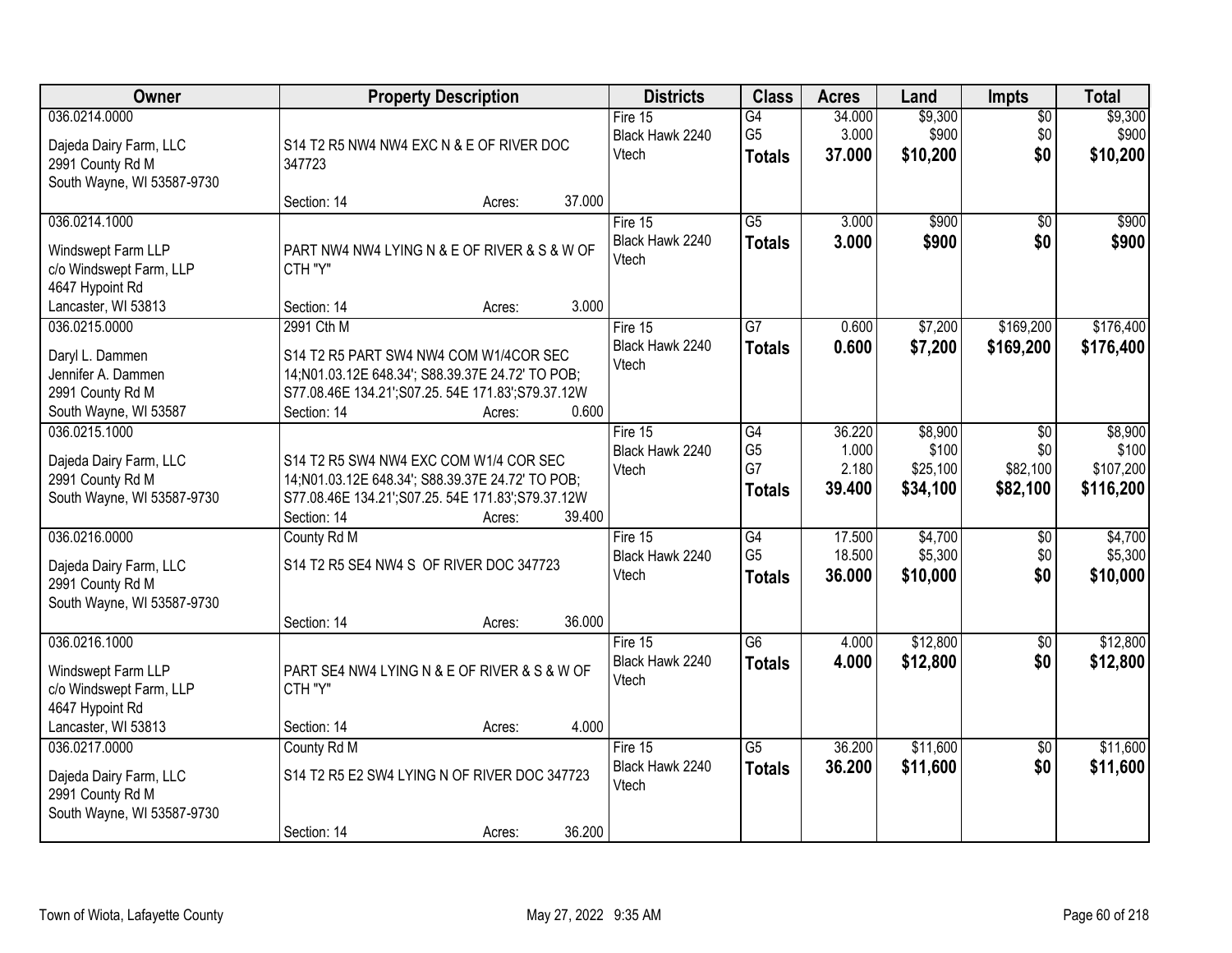| Owner                                              |                                                                       | <b>Property Description</b> |        | <b>Districts</b> | <b>Class</b>    | <b>Acres</b> | Land     | <b>Impts</b>    | <b>Total</b> |
|----------------------------------------------------|-----------------------------------------------------------------------|-----------------------------|--------|------------------|-----------------|--------------|----------|-----------------|--------------|
| 036.0218.1000                                      | County Rd M                                                           |                             |        | Fire $15$        | $\overline{G4}$ | 8.000        | \$2,600  | $\sqrt{$0}$     | \$2,600      |
| Steven Rygh                                        | NE4 NW4 SW4                                                           |                             |        | Black Hawk 2240  | G <sub>5</sub>  | 2.000        | \$800    | \$0             | \$800        |
| Anita Rygh                                         |                                                                       |                             |        | Vtech            | <b>Totals</b>   | 10.000       | \$3,400  | \$0             | \$3,400      |
| 10225 Philippine Rd                                |                                                                       |                             |        |                  |                 |              |          |                 |              |
| South Wayne, WI 53587                              | Section: 14                                                           | Acres:                      | 10.000 |                  |                 |              |          |                 |              |
| 036.0218.2000                                      | Philippine Rd                                                         |                             |        | Fire 15          | $\overline{G4}$ | 26,000       | \$7,700  | \$0             | \$7,700      |
| Steven Rygh                                        | S2 NW4 SW4 & ALSO NW4 NW4 SW4                                         |                             |        | Black Hawk 2240  | G <sub>5</sub>  | 4.000        | \$1,200  | \$0             | \$1,200      |
| Anita Rygh                                         |                                                                       |                             |        | Vtech            | <b>Totals</b>   | 30.000       | \$8,900  | \$0             | \$8,900      |
| 10225 Philippine Rd                                |                                                                       |                             |        |                  |                 |              |          |                 |              |
| South Wayne, WI 53587                              | Section: 14                                                           | Acres:                      | 30.000 |                  |                 |              |          |                 |              |
| 036.0219.1000                                      | Philippine Rd                                                         |                             |        | Fire 15          | $\overline{G4}$ | 8.360        | \$2,700  | \$0             | \$2,700      |
| Steven Rygh                                        | ALL THAT PART OF SW4 SW4 LYING W OF OLD HWY                           |                             |        | Black Hawk 2240  | G <sub>5</sub>  | 1.000        | \$100    | \$0             | \$100        |
| Anita Rygh                                         |                                                                       |                             |        | Vtech            | <b>Totals</b>   | 9.360        | \$2,800  | \$0             | \$2,800      |
| 10225 Philippine Rd                                |                                                                       |                             |        |                  |                 |              |          |                 |              |
| South Wayne, WI 53587                              | Section: 14                                                           | Acres:                      | 9.360  |                  |                 |              |          |                 |              |
| 036.0219.2000                                      | Philippine Rd                                                         |                             |        | Fire 15          | 5M              | 2.000        | \$3,000  | $\sqrt[6]{3}$   | \$3,000      |
| Wiegel Riverside Farms, LLC                        | S14 T2 R5 SW4 SW4 LYING E OF OLD HWY EXC S & I                        |                             |        | Black Hawk 2240  | G4              | 11.000       | \$3,600  | \$0             | \$3,600      |
| 10035 Philippine Rd                                | OF RIVER DOC 342853                                                   |                             |        | Vtech            | G <sub>5</sub>  | 8.640        | \$3,200  | \$0             | \$3,200      |
| South Wayne, WI 53587                              |                                                                       |                             |        |                  | <b>Totals</b>   | 21.640       | \$9,800  | \$0             | \$9,800      |
|                                                    | Section: 14                                                           | Acres:                      | 21.640 |                  |                 |              |          |                 |              |
| 036.0219.3000                                      |                                                                       |                             |        | Fire 15          | G4              | 3.000        | \$1,000  | $\overline{50}$ | \$1,000      |
| Scott A. Lovelace                                  | S14 T2 R5 SW4 SW4 S & E OF RIVER VOL 229D P456                        |                             |        | Black Hawk 2240  | G <sub>5</sub>  | 6.000        | \$2,200  | \$0             | \$2,200      |
| Penny J. Lovelace                                  |                                                                       |                             |        | Vtech            | <b>Totals</b>   | 9.000        | \$3,200  | \$0             | \$3,200      |
| 10196 County Rd M                                  |                                                                       |                             |        |                  |                 |              |          |                 |              |
| Argyle, WI 53504                                   | Section: 14                                                           | Acres:                      | 9.000  |                  |                 |              |          |                 |              |
| 036.0220.1000                                      |                                                                       |                             |        | Fire 15          | $\overline{G5}$ | 3.000        | \$900    | $\overline{50}$ | \$900        |
|                                                    |                                                                       |                             |        | Black Hawk 2240  | <b>Totals</b>   | 3.000        | \$900    | \$0             | \$900        |
| Wiegel Riverside Farms, LLC<br>10035 Philippine Rd | S14 T2 R5 PART OF SE4 SW4 LYING W OF RIVER<br>DOC 342853              |                             |        | Vtech            |                 |              |          |                 |              |
| South Wayne, WI 53587                              |                                                                       |                             |        |                  |                 |              |          |                 |              |
|                                                    | Section: 14                                                           | Acres:                      | 3.000  |                  |                 |              |          |                 |              |
| 036.0220.2000                                      |                                                                       |                             |        | Fire 15          | G4              | 23.000       | \$7,500  | $\overline{60}$ | \$7,500      |
|                                                    |                                                                       |                             |        | Black Hawk 2240  | G <sub>5</sub>  | 16.800       | \$5,800  | \$0             | \$5,800      |
| Scott A. Lovelace<br>Penny J. Lovelace             | S14 T2 R5 PART OF E2 SW4 LYING S & E OF RIVER<br><b>VOL 229D P456</b> |                             |        | Vtech            | <b>Totals</b>   | 39.800       | \$13,300 | \$0             | \$13,300     |
| 10196 County Rd M                                  |                                                                       |                             |        |                  |                 |              |          |                 |              |
| Argyle, WI 53504                                   | Section: 14                                                           | Acres:                      | 39.800 |                  |                 |              |          |                 |              |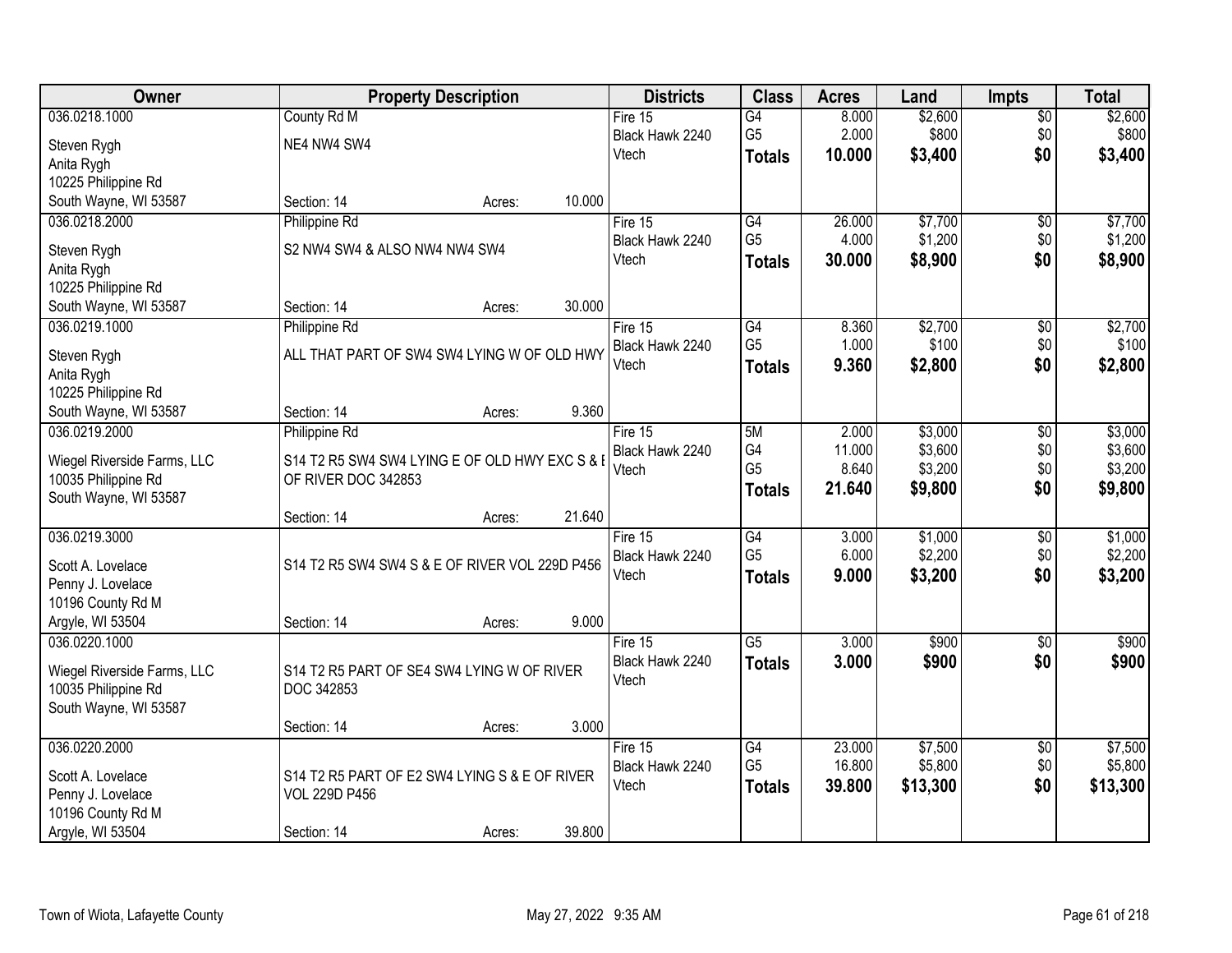| Owner                                                     |                                                          | <b>Property Description</b> |        | <b>Districts</b>         | <b>Class</b>         | <b>Acres</b>    | Land               | <b>Impts</b>    | <b>Total</b>       |
|-----------------------------------------------------------|----------------------------------------------------------|-----------------------------|--------|--------------------------|----------------------|-----------------|--------------------|-----------------|--------------------|
| 036.0221.1000                                             | 10552 Cth M                                              |                             |        | Fire 15                  | $\overline{G1}$      | 0.450           | \$8,400            | \$92,300        | \$100,700          |
| Preston C. Hendrickson<br>10552 Cth M<br>Argyle, WI 53504 | PART NE SE & PART SE NE SEC 14 AS DESCR IN<br>DOC 351960 |                             |        | Black Hawk 2240<br>Vtech | <b>Totals</b>        | 0.450           | \$8,400            | \$92,300        | \$100,700          |
|                                                           | Section: 14                                              | Acres:                      | 0.450  |                          |                      |                 |                    |                 |                    |
| 036.0221.2000                                             | 10526 Cth M                                              |                             |        | Fire 15                  | 5M                   | 11.000          | \$17,600           | $\overline{50}$ | \$17,600           |
| Pharm-Aloe, Inc                                           | S14 T2 R5 PART OF NE4 SE4 VOL 213D P546                  |                             |        | Black Hawk 2240          | G <sub>1</sub>       | 3.000           | \$26,200           | \$9,500         | \$35,700           |
| 2179 2nd St                                               | (INCLUDES PART POS #1046)                                |                             |        | Vtech                    | G4<br>G <sub>5</sub> | 7.000<br>18.500 | \$2,300<br>\$8,000 | \$0<br>\$0      | \$2,300<br>\$8,000 |
| PO Box 25                                                 |                                                          |                             |        |                          |                      | 39.500          | \$54,100           | \$9,500         | \$63,600           |
| Woodford, WI 53599-0025                                   | Section: 14                                              | Acres:                      | 39.500 |                          | <b>Totals</b>        |                 |                    |                 |                    |
| 036.0222.0000                                             |                                                          |                             |        | Fire 15                  | $\overline{G5}$      | 32.000          | \$34,300           | $\sqrt[6]{3}$   | \$34,300           |
| Pharm-Aloe, Inc                                           | S14 T2 R5 PART NW4 SE4 E OF RIVER VOL 213D               |                             |        | Black Hawk 2240          | <b>Totals</b>        | 32.000          | \$34,300           | \$0             | \$34,300           |
| 2179 2nd St                                               | P546 (INCLUDES PART POS #1046)                           |                             |        | Vtech                    |                      |                 |                    |                 |                    |
| PO Box 25                                                 |                                                          |                             |        |                          |                      |                 |                    |                 |                    |
| Woodford, WI 53599-0025                                   | Section: 14                                              | Acres:                      | 32.000 |                          |                      |                 |                    |                 |                    |
| 036.0223.1000                                             |                                                          |                             |        | Fire 15                  | $\overline{G5}$      | 16.000          | \$4,800            | $\sqrt[6]{3}$   | \$4,800            |
| Dajeda Dairy Farm, LLC                                    | S14 T2 R5 THOSE PARTS OF SE4 SW4 & W2 SE4                |                             |        | Black Hawk 2240          | <b>Totals</b>        | 16.000          | \$4,800            | \$0             | \$4,800            |
| 2991 County Rd M                                          | LYING IN LOOP OF RIVER & W OF RIVER DOC 34772.           |                             |        | Vtech                    |                      |                 |                    |                 |                    |
| South Wayne, WI 53587-9730                                |                                                          |                             |        |                          |                      |                 |                    |                 |                    |
|                                                           | Section: 14                                              | Acres:                      | 16.000 |                          |                      |                 |                    |                 |                    |
| 036.0223.2000                                             |                                                          |                             |        | Fire 15                  | $\overline{G4}$      | 10.000          | \$2,000            | \$0             | \$2,000            |
| Scott A. Lovelace                                         | S14 T2 R5 SW4 SE4 EXC THAT PART LYING IN LOOP            |                             |        | Black Hawk 2240          | G <sub>5</sub>       | 23.000          | \$7,600            | \$0             | \$7,600            |
| Penny J. Lovelace                                         | OF RIVER VOL 229D P456                                   |                             |        | Vtech                    | <b>Totals</b>        | 33.000          | \$9,600            | \$0             | \$9,600            |
| 10196 County Rd M                                         |                                                          |                             |        |                          |                      |                 |                    |                 |                    |
| Argyle, WI 53504                                          | Section: 14                                              | Acres:                      | 33.000 |                          |                      |                 |                    |                 |                    |
| 036.0224.1000                                             | County Rd M                                              |                             |        | Fire 15                  | $\overline{G4}$      | 20.500          | \$5,600            | $\overline{$0}$ | \$5,600            |
| Scott A. Lovelace                                         | S14 T2 R5 PART OF SE4 SE4 W CTY M VOL 229D               |                             |        | Black Hawk 2240          | G <sub>5</sub>       | 7.500           | \$2,900            | \$0             | \$2,900            |
| Penny J. Lovelace                                         | P456                                                     |                             |        | Vtech                    | <b>Totals</b>        | 28.000          | \$8,500            | \$0             | \$8,500            |
| 10196 County Rd M                                         |                                                          |                             |        |                          |                      |                 |                    |                 |                    |
| Argyle, WI 53504                                          | Section: 14                                              | Acres:                      | 28.000 |                          |                      |                 |                    |                 |                    |
| 036.0224.1100                                             | 10196 Cth M                                              |                             |        | Fire 15                  | 5M                   | 2.750           | \$4,400            | $\overline{50}$ | \$4,400            |
| Scott A. Lovelace                                         | S14 T2 R5 PART OF SE4 SE4 E OF CTY M VOL 207D            |                             |        | Black Hawk 2240          | G4                   | 4.500           | \$1,100            | \$0             | \$1,100            |
| Penny J. Lovelace                                         | P919                                                     |                             |        | Vtech                    | G <sub>5</sub>       | 0.250           | \$100              | \$0             | \$100              |
| 10196 County Rd M                                         |                                                          |                             |        |                          | G7                   | 4.500           | \$38,400           | \$196,100       | \$234,500          |
| Argyle, WI 53504                                          | Section: 14                                              | Acres:                      | 12.000 |                          | <b>Totals</b>        | 12.000          | \$44,000           | \$196,100       | \$240,100          |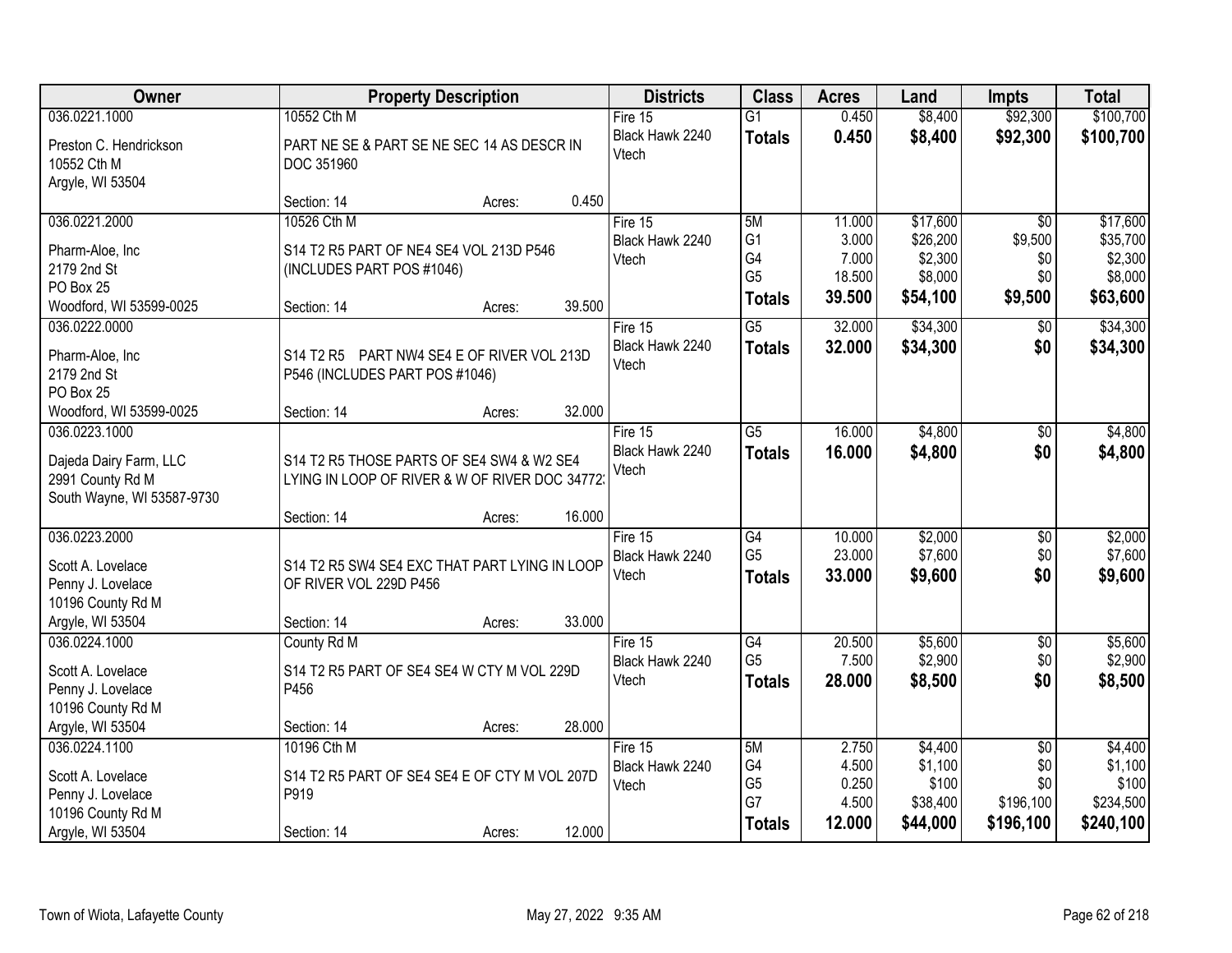| Owner                                                                            | <b>Property Description</b>             |        |        | <b>Districts</b> | <b>Class</b>         | <b>Acres</b>   | Land              | <b>Impts</b>    | <b>Total</b>      |
|----------------------------------------------------------------------------------|-----------------------------------------|--------|--------|------------------|----------------------|----------------|-------------------|-----------------|-------------------|
| 036.0225.1000                                                                    | County Rd M                             |        |        | Fire $15$        | $\overline{G4}$      | 19.000         | \$6,200           | \$0             | \$6,200           |
| Dajeda Dairy Farm, LLC                                                           | S15 T2 R5 E2 NE4 NE4 DOC 347723         |        |        | Black Hawk 2240  | G <sub>5</sub>       | 1.000          | \$100             | \$0             | \$100             |
| 2991 County Rd M                                                                 |                                         |        |        | Vtech            | <b>Totals</b>        | 20.000         | \$6,300           | \$0             | \$6,300           |
| South Wayne, WI 53587-9730                                                       |                                         |        |        |                  |                      |                |                   |                 |                   |
|                                                                                  | Section: 15                             | Acres: | 20.000 |                  |                      |                |                   |                 |                   |
| 036.0225.2000                                                                    | County Rd M                             |        |        | Fire $15$        | $\overline{G4}$      | 18.500         | \$6,000           | $\overline{50}$ | \$6,000           |
| Steven Rygh                                                                      | W2 NE4 NE4                              |        |        | Black Hawk 2240  | G <sub>5</sub>       | 1.500          | \$100             | \$0             | \$100             |
| Anita Rygh                                                                       |                                         |        |        | Vtech            | <b>Totals</b>        | 20.000         | \$6,100           | \$0             | \$6,100           |
| 10225 Philippine Rd                                                              |                                         |        |        |                  |                      |                |                   |                 |                   |
| South Wayne, WI 53587                                                            | Section: 15                             | Acres: | 20.000 |                  |                      |                |                   |                 |                   |
| 036.0226.0000                                                                    | County Rd M                             |        |        | Fire 15          | $\overline{G4}$      | 34.000         | \$8,800           | \$0             | \$8,800           |
| Wiegel Riverside Farms, LLC                                                      | S15 T2 R5 NW4 NE4 VOL 238D P249         |        |        | Black Hawk 2240  | G <sub>5</sub>       | 6.000          | \$1,800           | \$0             | \$1,800           |
| 10035 Philippine Rd                                                              |                                         |        |        | Vtech            | <b>Totals</b>        | 40.000         | \$10,600          | \$0             | \$10,600          |
| South Wayne, WI 53587                                                            |                                         |        |        |                  |                      |                |                   |                 |                   |
|                                                                                  | Section: 15                             | Acres: | 40.000 |                  |                      |                |                   |                 |                   |
| 036.0227.0000                                                                    | 10544 Miller Ln                         |        |        | Fire 15          | 5M                   | 1.500          | \$2,400           | \$0             | \$2,400           |
| Mark & Marlene Rygh Rvcbl Living Trust   PART OF SW4 NE4AS DESCRIBED AS PARCEL 5 |                                         |        |        | Black Hawk 2240  | G4                   | 29.726         | \$7,900           | \$0             | \$7,900           |
| U/A 4/4/2019                                                                     | POS3928                                 |        |        | Vtech            | G <sub>5</sub><br>G7 | 1.000<br>2.000 | \$100<br>\$11,000 | \$0<br>\$13,500 | \$100<br>\$24,500 |
| 10544 Miller Ln                                                                  |                                         |        |        |                  | <b>Totals</b>        | 34.226         | \$21,400          | \$13,500        | \$34,900          |
| South Wayne, WI 53587-9729                                                       | Section: 15                             | Acres: | 34.226 |                  |                      |                |                   |                 |                   |
| 036.0227.1000                                                                    |                                         |        |        | Fire $15$        | 5M                   | 1.500          | \$2,400           | $\overline{50}$ | \$2,400           |
| Steven Rygh                                                                      | PART OF SW4 NE4AS DESCRIBED AS PARCEL 4 |        |        | Black Hawk 2240  | G4                   | 5.189          | \$1,000           | \$0             | \$1,000           |
| Anita Rygh                                                                       | POS3928                                 |        |        | Vtech            | <b>Totals</b>        | 6.689          | \$3,400           | \$0             | \$3,400           |
| 10225 Philippine Rd                                                              |                                         |        |        |                  |                      |                |                   |                 |                   |
| South Wayne, WI 53587                                                            | Section: 15                             | Acres: | 6.689  |                  |                      |                |                   |                 |                   |
| 036.0228.1000                                                                    | County Rd M                             |        |        | Fire 15          | G4                   | 19.250         | \$3,800           | $\sqrt{$0}$     | \$3,800           |
| Steven Rygh                                                                      | W <sub>2</sub> SE4 NE4                  |        |        | Black Hawk 2240  | G <sub>5</sub>       | 0.750          | \$100             | \$0             | \$100             |
| Anita Rygh                                                                       |                                         |        |        | Vtech            | <b>Totals</b>        | 20,000         | \$3,900           | \$0             | \$3,900           |
| 10225 Philippine Rd                                                              |                                         |        |        |                  |                      |                |                   |                 |                   |
| South Wayne, WI 53587                                                            | Section: 15                             | Acres: | 20.000 |                  |                      |                |                   |                 |                   |
| 036.0228.2000                                                                    | County Rd M                             |        |        | Fire 15          | G4                   | 18.500         | \$5,600           | $\overline{50}$ | \$5,600           |
| Dajeda Dairy Farm, LLC                                                           | S15 T2 R5 E2 SE4 NE4 DOC 347723         |        |        | Black Hawk 2240  | G <sub>5</sub>       | 1.500          | \$100             | \$0             | \$100             |
| 2991 County Rd M                                                                 |                                         |        |        | Vtech            | <b>Totals</b>        | 20.000         | \$5,700           | \$0             | \$5,700           |
| South Wayne, WI 53587-9730                                                       |                                         |        |        |                  |                      |                |                   |                 |                   |
|                                                                                  | Section: 15                             | Acres: | 20.000 |                  |                      |                |                   |                 |                   |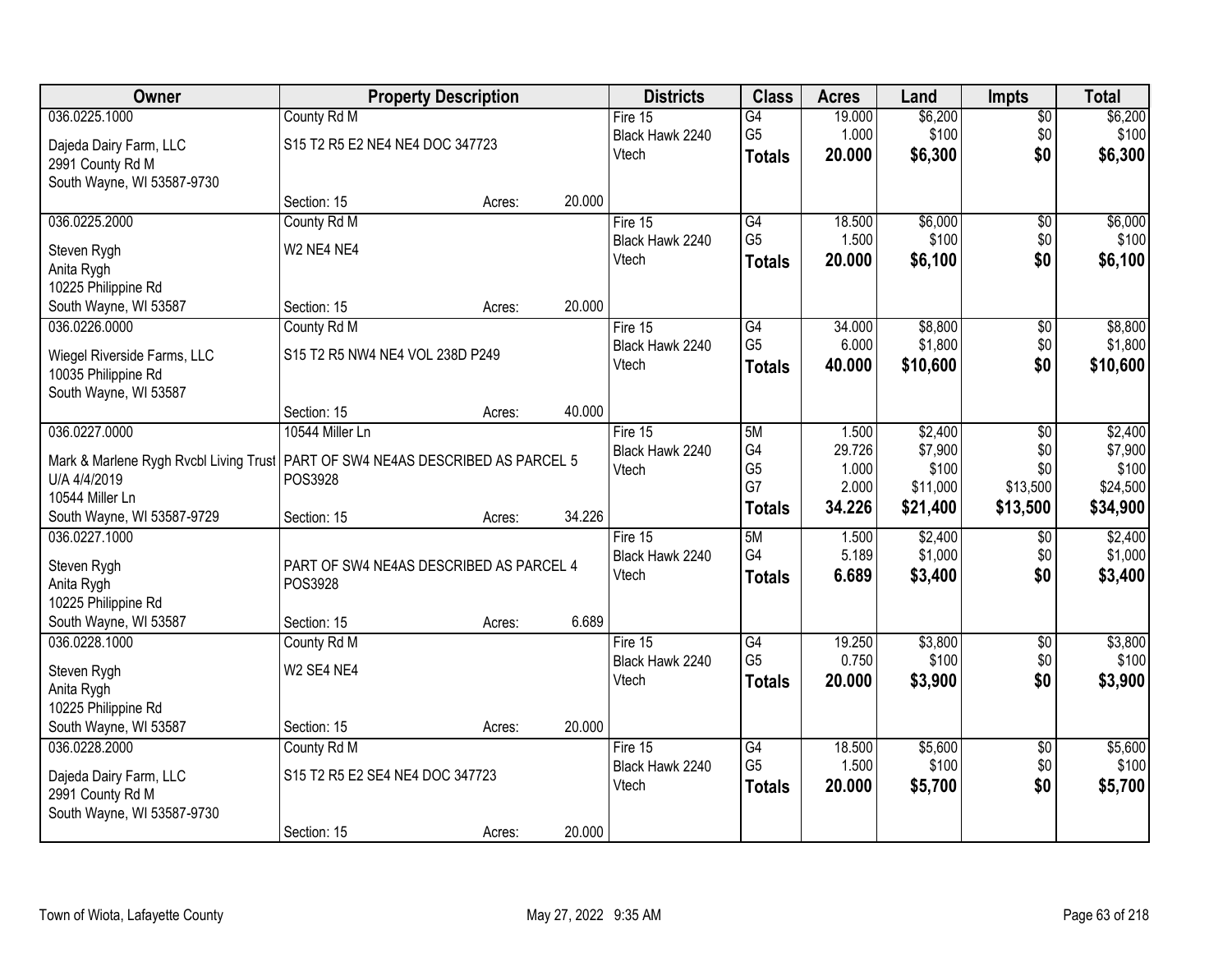| Owner<br><b>Property Description</b><br><b>Districts</b><br><b>Class</b><br><b>Acres</b><br>Land                                   | Impts           | <b>Total</b>    |
|------------------------------------------------------------------------------------------------------------------------------------|-----------------|-----------------|
| 10769 Miller Ln<br>\$6,800<br>036.0229.0000<br>G4<br>32.500<br>Fire 15                                                             | $\overline{50}$ | \$6,800         |
| G <sub>5</sub><br>5.500<br>\$1,600<br>Argyle 0161<br>Mark and Marlene Rygh Rvcbl Trust U/A NE4 NW4                                 | \$0             | \$1,600         |
| G7<br>2.000<br>\$24,000<br>Vtech<br>4/4/2019                                                                                       | \$69,300        | \$93,300        |
| 40.000<br>\$32,400<br><b>Totals</b><br>10544 Miller Ln                                                                             | \$69,300        | \$101,700       |
| 40.000<br>South Wayne, WI 53587<br>Section: 15<br>Acres:                                                                           |                 |                 |
| 10878 Cth N<br>\$5,000<br>036.0230.0000<br>Fire 15<br>G4<br>35.300                                                                 | \$0             | \$5,000         |
| G <sub>5</sub><br>1.480<br>\$100<br>Argyle 0161<br>Joshua A. Krogman<br>NW4 NW4 EXC LANDS DEEDED TO HWY PER DOC                    | \$0             | \$100           |
| G7<br>2.700<br>\$28,200<br>Vtech<br>Jennifer D. Wellnitz<br>342913                                                                 | \$76,300        | \$104,500       |
| 39.480<br>\$33,300<br><b>Totals</b><br>10878 County Rd N                                                                           | \$76,300        | \$109,600       |
| 39.480<br>South Wayne, WI 53587<br>Section: 15<br>Acres:                                                                           |                 |                 |
| 036.0230.1000<br>$\overline{\chi_3}$<br>0.650<br>County Rd N<br>Fire 15<br>\$0                                                     | $\overline{50}$ | $\overline{50}$ |
| Argyle 0161<br>0.650<br>\$0<br><b>Totals</b>                                                                                       | \$0             | \$0             |
| Lafayette County Highway Dept<br>S15 T2 R5 LANDS FOR HWY PURPOSES AS DESCR<br>Vtech                                                |                 |                 |
| 12016 Hill St<br>IN DOC 342913 & DOC 342954 (SEE POS2900)<br>Darlington, WI 53530                                                  |                 |                 |
| 0.650<br>Section: 16<br>Acres:                                                                                                     |                 |                 |
| 036.0231.0000<br>10600 Cth N<br>\$19,000<br>$\overline{G1}$<br>2.000<br>Fire 15                                                    | \$242,700       | \$261,700       |
| G4<br>38.000<br>\$8,600<br>Argyle 0161                                                                                             | \$0             | \$8,600         |
| David L. Sorenson<br>S15 T2 R5 SW4 NW4 VOL 225D P315<br>Vtech<br>40.000<br>\$27,600<br><b>Totals</b>                               | \$242,700       | \$270,300       |
| Dianna M. Sorenson                                                                                                                 |                 |                 |
| 10600 County Rd N                                                                                                                  |                 |                 |
| 40.000<br>South Wayne, WI 53587<br>Section: 15<br>Acres:                                                                           |                 |                 |
| 036.0232.0000<br>10669 Miller Ln<br>$\overline{G1}$<br>0.620<br>\$9,400<br>Fire 15                                                 | \$145,300       | \$154,700       |
| G4<br>1.000<br>\$300<br>Argyle 0161<br>PART SE? NW? COM N? COR SEC 15;S00?54'47"W<br>Mark & Marlene Rygh Trust U/A April 4,        | \$0             | \$300           |
| 1.620<br>\$9,700<br>Vtech<br><b>Totals</b><br>2019<br>1574' ALG N-S? LI TO POB; S00? 54' 47" W                                     | \$145,300       | \$155,000       |
| 383.74';N79?55'09"W 258.47';N22?26'35"E<br>c/o The Mark & Marlene Rygh                                                             |                 |                 |
| Revocable<br>1.620<br>Section: 15<br>Acres:                                                                                        |                 |                 |
| 10544 Miller Ln                                                                                                                    |                 |                 |
| South Wayne, WI 53587-9731                                                                                                         |                 |                 |
| 37.500<br>\$8,700<br>036.0232.1000<br>Miller Ln<br>Fire 15<br>G4                                                                   | $\sqrt{6}$      | \$8,700         |
| G <sub>5</sub><br>0.880<br>\$100<br>Argyle 0161<br>Mark and Marlene Rygh Rvcbl Trust U/A SE4 NW4 EXC COM N4 COR SEC 15;S00.54'47"W | \$0             | \$100           |
| 38.380<br>\$8,800<br>Vtech<br><b>Totals</b><br>4/4/2019<br>1574' ALG N-S4 LI TO POB; S00.54'47"W                                   | \$0             | \$8,800         |
| 10544 Miller Ln<br>383.74';N79.55'09"W 258.47';N22.26'35"E                                                                         |                 |                 |
| 38.380<br>South Wayne, WI 53587<br>Section: 15<br>Acres:                                                                           |                 |                 |
| 26.430<br>\$5,800<br>036.0233.1000<br>$\overline{G4}$<br>Miller Ln<br>Fire $15$                                                    | $\overline{30}$ | \$5,800         |
| 26.430<br>\$5,800<br>Black Hawk 2240<br><b>Totals</b><br>S15 T2 R5 PART OF NE4 SW4 VOL 238D P249<br>Wiegel Riverside Farms, LLC    | \$0             | \$5,800         |
| Vtech<br>10035 Philippine Rd                                                                                                       |                 |                 |
| South Wayne, WI 53587                                                                                                              |                 |                 |
| 26.430<br>Section: 15<br>Acres:                                                                                                    |                 |                 |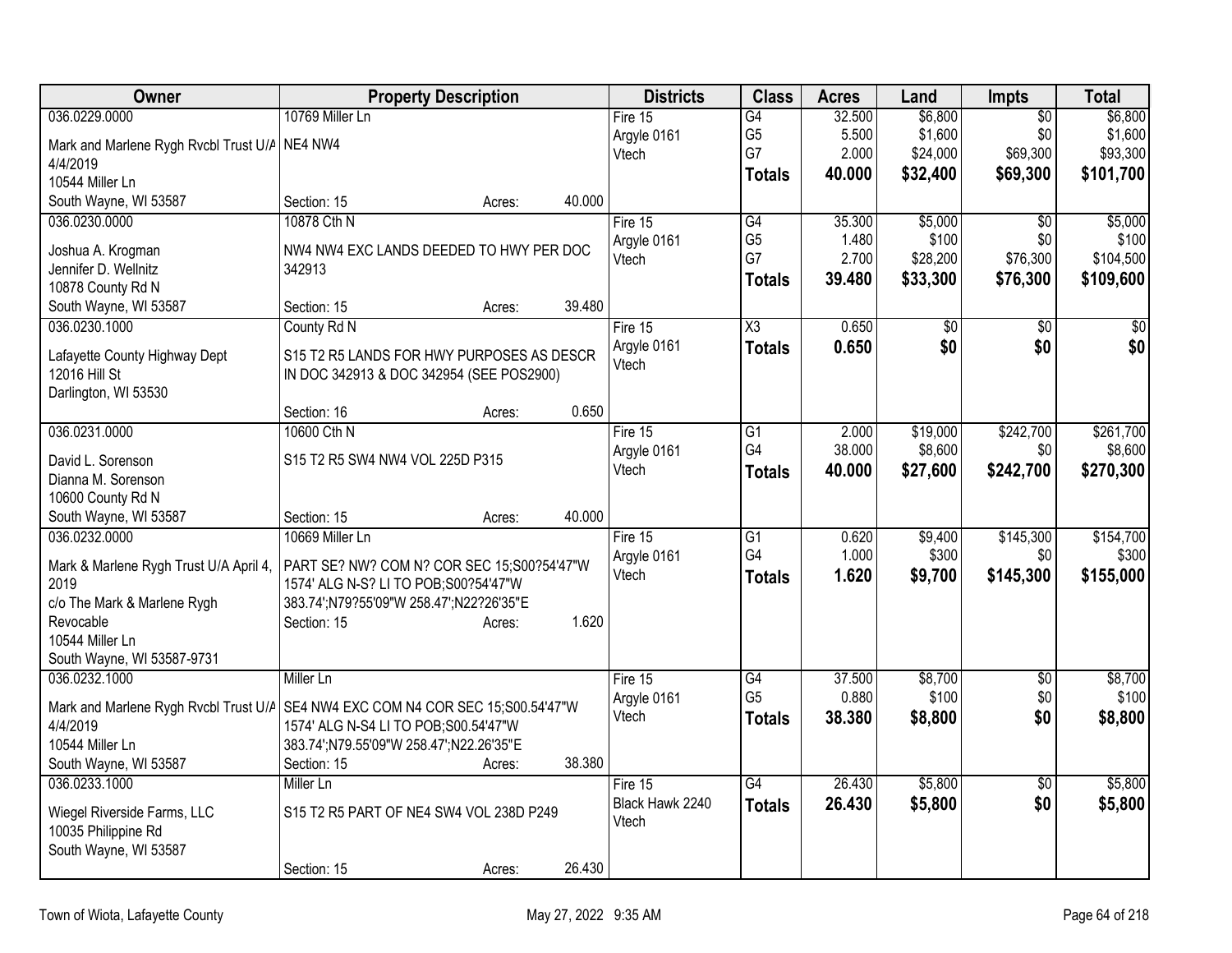| Owner                                                                       | <b>Property Description</b>                        | <b>Districts</b>         | <b>Class</b>   | <b>Acres</b> | Land     | <b>Impts</b>    | <b>Total</b> |
|-----------------------------------------------------------------------------|----------------------------------------------------|--------------------------|----------------|--------------|----------|-----------------|--------------|
| 036.0233.2000                                                               | 10375 Miller Ln                                    | Fire $15$                | G4             | 1.950        | \$500    | \$0             | \$500        |
| Wiegel Riverside Farms, LLC<br>10035 Philippine Rd<br>South Wayne, WI 53587 | S15 T2 R5 PART OF NESW DOC 345016 (SEE<br>POS2020) | Black Hawk 2240<br>Vtech | <b>Totals</b>  | 1.950        | \$500    | \$0             | \$500        |
|                                                                             | 1.950<br>Section: 15<br>Acres:                     |                          |                |              |          |                 |              |
| 036.0233.3000                                                               | 10519 Miller Ln                                    | Fire 15                  | 5M             | 1.620        | \$2,500  | $\overline{50}$ | \$2,500      |
| Joseph A. Pickett                                                           | S15 T2 R5 PART OF NE4 SW4 VOL 240D P755 (SEE       | Black Hawk 2240          | G <sub>1</sub> | 3.000        | \$23,800 | \$153,900       | \$177,700    |
| Melissa R. Pickett                                                          | POS2023)                                           | Vtech                    | G <sub>5</sub> | 7.000        | \$17,500 | \$0             | \$17,500     |
| 10519 Miller Ln                                                             |                                                    |                          | <b>Totals</b>  | 11.620       | \$43,800 | \$153,900       | \$197,700    |
| South Wayne, WI 53587                                                       | 11.620<br>Section: 15<br>Acres:                    |                          |                |              |          |                 |              |
| 036.0234.0000                                                               | County Rd N                                        | Fire 15                  | G4             | 30.000       | \$6,300  | \$0             | \$6,300      |
| Joseph B. Wellnitz                                                          | S15 T2 R5 PART OF NW4 SW4 VOL 230D P114            | Black Hawk 2240          | G <sub>5</sub> | 6.000        | \$11,400 | \$0             | \$11,400     |
| Patricia L. Wellnitz                                                        |                                                    | Vtech                    | <b>Totals</b>  | 36.000       | \$17,700 | \$0             | \$17,700     |
| 3150 N Orfordville Hanover Rd                                               |                                                    |                          |                |              |          |                 |              |
| Orfordville, WI 53576                                                       | 36.000<br>Section: 15<br>Acres:                    |                          |                |              |          |                 |              |
| 036.0234.1000                                                               |                                                    | Fire 15                  | G4             | 2.000        | \$400    | $\sqrt[6]{3}$   | \$400        |
| Randy J. Jenson                                                             | S15 T2 R5 PART OF NW4 SW4 VOL 227D P925 (SEE       | Black Hawk 2240          | G <sub>5</sub> | 2.000        | \$600    | \$0             | \$600        |
| 10270 County Rd N                                                           | POS2022)                                           | Vtech                    | <b>Totals</b>  | 4.000        | \$1,000  | \$0             | \$1,000      |
| South Wayne, WI 53587                                                       |                                                    |                          |                |              |          |                 |              |
|                                                                             | 4.000<br>Section: 15<br>Acres:                     |                          |                |              |          |                 |              |
| 036.0235.0000                                                               | County Rd N                                        | Fire 15                  | 5M             | 1.000        | \$1,500  | $\overline{50}$ | \$1,500      |
| Joseph B. Wellnitz                                                          | S15 T2 R5 PART OF SW4 SW4 VOL 230D P114            | Black Hawk 2240          | G4             | 33.000       | \$6,600  | \$0             | \$6,600      |
| Patricia L. Wellnitz                                                        |                                                    | Vtech                    | G <sub>5</sub> | 1.000        | \$100    | \$0<br>\$0      | \$100        |
| 3150 N Orfordville Hanover Rd                                               |                                                    |                          | <b>Totals</b>  | 35.000       | \$8,200  |                 | \$8,200      |
| Orfordville, WI 53576                                                       | 35.000<br>Section: 15<br>Acres:                    |                          |                |              |          |                 |              |
| 036.0235.1000                                                               | 10270 Cth N                                        | Fire 15                  | G1             | 3.000        | \$23,800 | \$132,600       | \$156,400    |
| Randy J. Jenson                                                             | S15 T2 R5 PART OF SW4 SW4 VOL 227D P925 (SEE       | Black Hawk 2240          | G <sub>5</sub> | 2.000        | \$600    | \$0             | \$600        |
| 10270 County Rd N                                                           | POS2022)                                           | Vtech                    | <b>Totals</b>  | 5.000        | \$24,400 | \$132,600       | \$157,000    |
| South Wayne, WI 53587                                                       |                                                    |                          |                |              |          |                 |              |
|                                                                             | 5.000<br>Section: 15<br>Acres:                     |                          |                |              |          |                 |              |
| 036.0236.1000                                                               |                                                    | Fire $15$                | 5M             | 6.000        | \$9,600  | $\overline{50}$ | \$9,600      |
| Wiegel Riverside Farms, LLC                                                 | S15 T2 R5 SE4 SW4 VOL 238D P249                    | Black Hawk 2240          | G4             | 34.000       | \$7,100  | \$0             | \$7,100      |
| 10035 Philippine Rd                                                         |                                                    | Vtech                    | <b>Totals</b>  | 40.000       | \$16,700 | \$0             | \$16,700     |
| South Wayne, WI 53587                                                       |                                                    |                          |                |              |          |                 |              |
|                                                                             | 40.000<br>Section: 15<br>Acres:                    |                          |                |              |          |                 |              |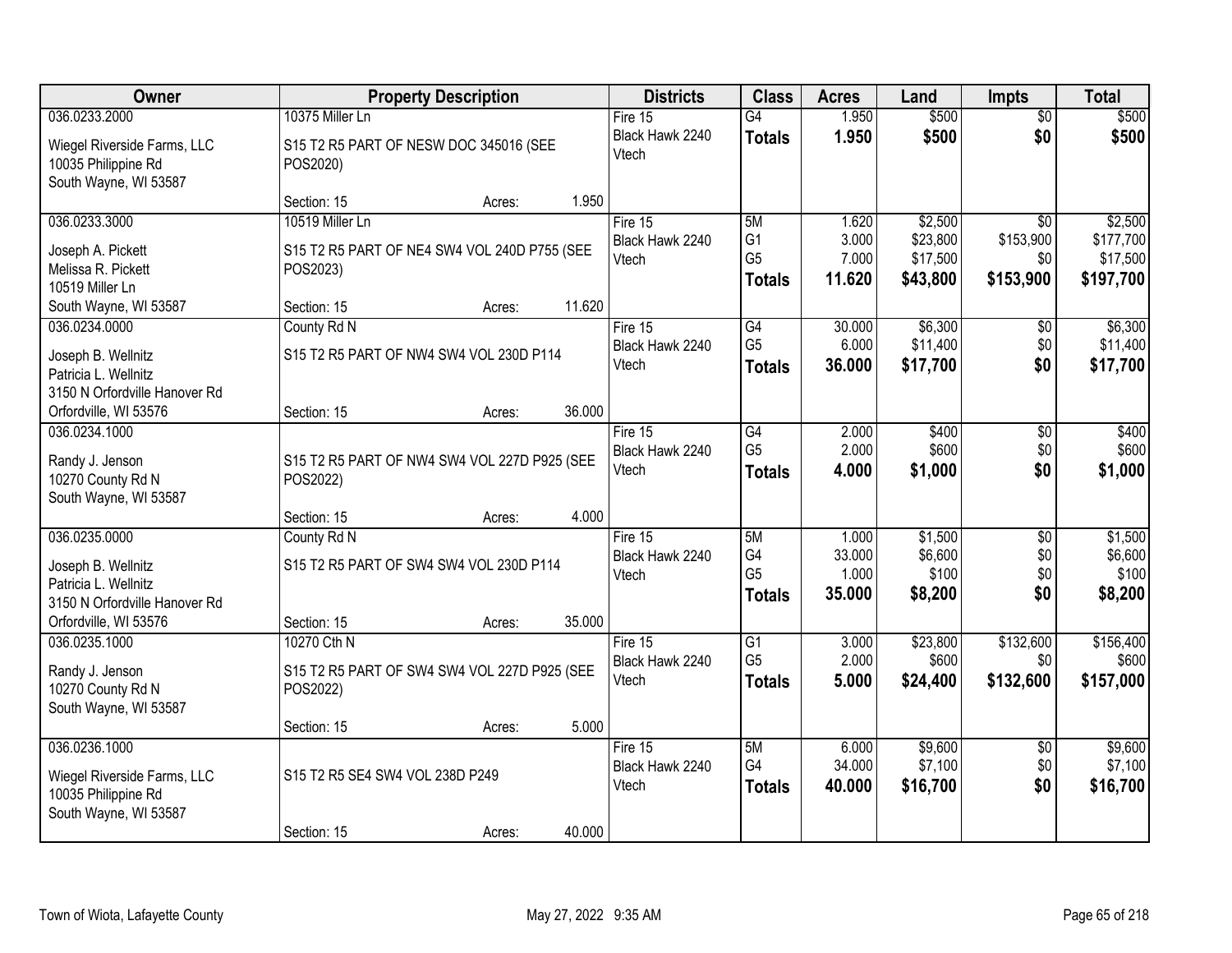| Owner                                         | <b>Property Description</b>                                                         | <b>Districts</b> | <b>Class</b>   | <b>Acres</b> | Land     | <b>Impts</b>    | <b>Total</b> |
|-----------------------------------------------|-------------------------------------------------------------------------------------|------------------|----------------|--------------|----------|-----------------|--------------|
| 036.0237.0000                                 | Philippine Rd                                                                       | Fire $15$        | 5M             | 6.000        | \$9,600  | $\overline{50}$ | \$9,600      |
|                                               | Mark & Marlene Rygh Rvcbl Living Trust PART OF NE4 SE4AS DESCRIBED AS PARCEL 2      | Black Hawk 2240  | G4             | 25.482       | \$5,100  | \$0             | \$5,100      |
| U/A 4/4/2019                                  | POS3928                                                                             | Vtech            | G <sub>5</sub> | 0.600        | \$100    | \$0             | \$100        |
| 10544 Miller Ln                               |                                                                                     |                  | <b>Totals</b>  | 32.082       | \$14,800 | \$0             | \$14,800     |
| South Wayne, WI 53587-9729                    | 32.082<br>Section: 15<br>Acres:                                                     |                  |                |              |          |                 |              |
| 036.0237.1000                                 | Philippine Rd                                                                       | Fire 15          | 5M             | 1.000        | \$1,600  | $\overline{50}$ | \$1,600      |
| Steven Rygh                                   | PART OF NE4 SE4 AS DESCRIBED AS PARCEL 3                                            | Black Hawk 2240  | G4             | 7.170        | \$1,400  | \$0             | \$1,400      |
| Anita Rygh                                    | POS3928                                                                             | Vtech            | G <sub>5</sub> | 0.600        | \$100    | \$0             | \$100        |
| 10225 Philippine Rd                           |                                                                                     |                  | <b>Totals</b>  | 8.770        | \$3,100  | \$0             | \$3,100      |
| South Wayne, WI 53587                         | Section: 15<br>Acres:                                                               | 8.770            |                |              |          |                 |              |
| 036.0238.0000                                 | 10544 Miller Ln                                                                     | Fire 15          | G4             | 37.000       | \$6,000  | $\overline{50}$ | \$6,000      |
|                                               |                                                                                     | Black Hawk 2240  | G7             | 3.000        | \$30,000 | \$140,500       | \$170,500    |
| Mark and Marlene Rygh Rvcbl Trust U/A NW4 SE4 |                                                                                     | Vtech            | <b>Totals</b>  | 40.000       | \$36,000 | \$140,500       | \$176,500    |
| 4/4/2019<br>10544 Miller Ln                   |                                                                                     |                  |                |              |          |                 |              |
| South Wayne, WI 53587                         | 40.000<br>Section: 15<br>Acres:                                                     |                  |                |              |          |                 |              |
| 036.0239.1000                                 |                                                                                     | Fire 15          | 5M             | 3.000        | \$4,800  | \$0             | \$4,800      |
|                                               |                                                                                     | Black Hawk 2240  | G4             | 7.000        | \$1,400  | \$0             | \$1,400      |
|                                               | Mark and Marlene Rygh Rvcbl Trust U/A   THAT PART SW4 SE4 LYING IN THE N2 N2 S2 SE4 | Vtech            | <b>Totals</b>  | 10.000       | \$6,200  | \$0             | \$6,200      |
| 4/4/2019                                      |                                                                                     |                  |                |              |          |                 |              |
| 10544 Miller Ln                               |                                                                                     |                  |                |              |          |                 |              |
| South Wayne, WI 53587                         | 10.000<br>Section: 15<br>Acres:                                                     |                  |                |              |          |                 |              |
| 036.0239.2000                                 |                                                                                     | Fire 15          | 5M             | 1.000        | \$1,600  | $\overline{50}$ | \$1,600      |
| Steven Rygh                                   | THAT PART OF THE SW4 SE4 LYING IN THE SOUTH                                         | Black Hawk 2240  | G4             | 29.000       | \$6,900  | \$0             | \$6,900      |
| Anita Rygh                                    | 60 ACRES OF S2 SE4                                                                  | Vtech            | <b>Totals</b>  | 30.000       | \$8,500  | \$0             | \$8,500      |
| 10225 Philippine Rd                           |                                                                                     |                  |                |              |          |                 |              |
| South Wayne, WI 53587                         | 30.000<br>Section: 15<br>Acres:                                                     |                  |                |              |          |                 |              |
| 036.0240.1000                                 | 10225 Philippine Rd                                                                 | Fire 15          | G4             | 26.300       | \$6,300  | $\sqrt{6}$      | \$6,300      |
| Steven Rygh                                   | THAT PART OF THE SE4 SE4 LYING IN THE SOUTH                                         | Black Hawk 2240  | G7             | 3.700        | \$34,200 | \$166,600       | \$200,800    |
| Anita Rygh                                    | 60 ACRES OF S2 SE4                                                                  | Vtech            | <b>Totals</b>  | 30.000       | \$40,500 | \$166,600       | \$207,100    |
| 10225 Philippine Rd                           |                                                                                     |                  |                |              |          |                 |              |
| South Wayne, WI 53587                         | 30.000<br>Section: 15<br>Acres:                                                     |                  |                |              |          |                 |              |
| 036.0240.2000                                 | Philippine Rd                                                                       | Fire 15          | 5M             | 4.000        | \$6,400  | $\overline{30}$ | \$6,400      |
|                                               |                                                                                     | Black Hawk 2240  | G4             | 6.210        | \$1,200  | \$0             | \$1,200      |
| Steven Rygh                                   | THAT PART SE4 SE4 LYING IN THE N2 N2 S2 SE4AS                                       | Vtech            | <b>Totals</b>  | 10.210       | \$7,600  | \$0             | \$7,600      |
| Anita Rygh                                    | DESCRIBED AS PARCEL A POS3928                                                       |                  |                |              |          |                 |              |
| 10225 Philippine Rd                           | 10.210                                                                              |                  |                |              |          |                 |              |
| South Wayne, WI 53587                         | Section: 15<br>Acres:                                                               |                  |                |              |          |                 |              |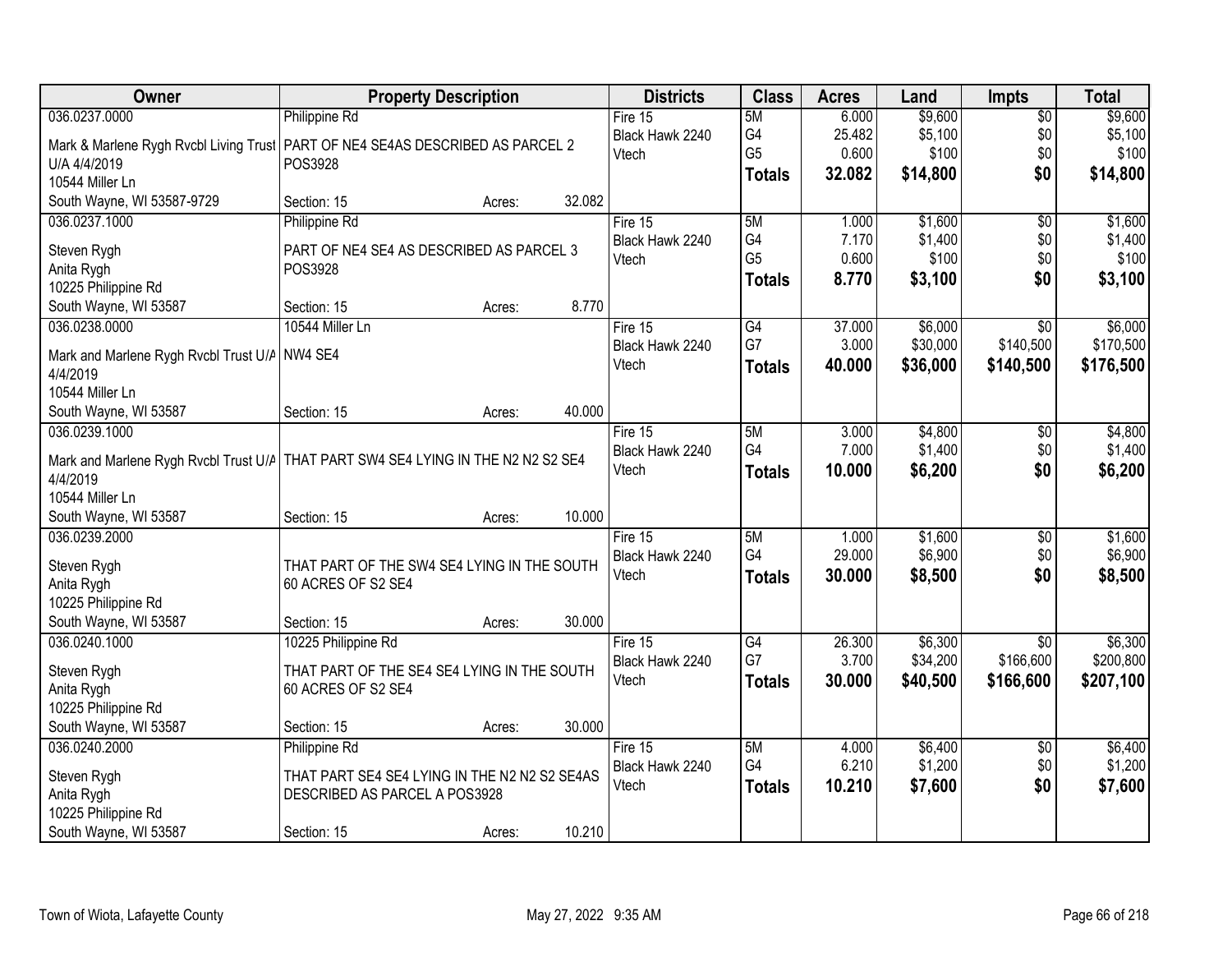| Owner                                  | <b>Property Description</b>                           | <b>Districts</b> | <b>Class</b>    | <b>Acres</b> | Land     | <b>Impts</b>           | <b>Total</b> |
|----------------------------------------|-------------------------------------------------------|------------------|-----------------|--------------|----------|------------------------|--------------|
| 036.0241.1000                          | State Highway 78                                      | Fire 15          | $\overline{G4}$ | 12.000       | \$2,400  | $\overline{$0}$        | \$2,400      |
| Eunice F. Jenson                       | S16 T2 R5 PT NE4 NE4 LYING N&W OF HWY DOC             | Black Hawk 2240  | G <sub>5</sub>  | 2.000        | \$100    | \$0                    | \$100        |
| Doral A. Olsen                         | 329970                                                | Vtech            | <b>Totals</b>   | 14.000       | \$2,500  | \$0                    | \$2,500      |
| 10679 State Rd 78                      |                                                       |                  |                 |              |          |                        |              |
| South Wayne, WI 53587                  | 14.000<br>Section: 16<br>Acres:                       |                  |                 |              |          |                        |              |
| 036.0241.2000                          | State Highway 78                                      | Fire 15          | G4              | 22.400       | \$6,400  | \$0                    | \$6,400      |
| Jerome Pfister                         | S16 T2 R5 PT N2 NE4 LYING S&E OF HWY EXC              | Black Hawk 2240  | G <sub>5</sub>  | 3.480        | \$1,400  | \$0                    | \$1,400      |
| <b>Bruce Pfister</b>                   | LANDS DEEDED IN DOC 342954 TO LAF CO HWY              | Vtech            | <b>Totals</b>   | 25.880       | \$7,800  | \$0                    | \$7,800      |
| 909 Medford Dr                         | VOL 222D P64 EXC (SEE POS2900)                        |                  |                 |              |          |                        |              |
| Rockford, IL 61107                     | 25.880<br>Section: 16<br>Acres:                       |                  |                 |              |          |                        |              |
| 036.0242.0000                          | Spring Brook Rd                                       | Fire 15          | 5M              | 2.000        | \$3,200  | \$0                    | \$3,200      |
|                                        |                                                       | Black Hawk 2240  | G <sub>4</sub>  | 35.850       | \$9,000  | \$0                    | \$9,000      |
| Eunice F. Jenson                       | S16 T2 R5 NW4 NE4 EXC S & E OF HWY DOC 329970         | Vtech            | G <sub>5</sub>  | 1.750        | \$400    | \$0                    | \$400        |
| Doral A. Olsen                         |                                                       |                  | <b>Totals</b>   | 39.600       | \$12,600 | \$0                    | \$12,600     |
| 10679 State Rd 78                      | 39.600                                                |                  |                 |              |          |                        |              |
| South Wayne, WI 53587<br>036.0243.1000 | Section: 16<br>Acres:<br>10543 State Highway 78       | Fire 15          | $\overline{G4}$ | 14.650       | \$3,800  |                        | \$3,800      |
|                                        |                                                       | Black Hawk 2240  | G <sub>5</sub>  | 1.250        | \$2,800  | $\overline{50}$<br>\$0 | \$2,800      |
| Eunice F. Jenson                       | S16 T2 R5 PART OF SW4 NE4 N&W OF HWY DOC              | Vtech            |                 | 15.900       | \$6,600  | \$0                    | \$6,600      |
| Doral A. Olsen                         | 329970 EXC                                            |                  | <b>Totals</b>   |              |          |                        |              |
| 10679 State Rd 78                      |                                                       |                  |                 |              |          |                        |              |
| South Wayne, WI 53587                  | 15.900<br>Section: 16<br>Acres:                       |                  |                 |              |          |                        |              |
| 036.0243.1100                          | 10543 Sth 78                                          | Fire 15          | $\overline{G}$  | 2.700        | \$28,200 | \$121,200              | \$149,400    |
| Eunice F. Jenson                       | S16 T2 R5 PART OF SW4 NE4 N&W OF HWY DOC              | Black Hawk 2240  | <b>Totals</b>   | 2.700        | \$28,200 | \$121,200              | \$149,400    |
| Doral A. Olsen                         | 329970 EXC                                            | Vtech            |                 |              |          |                        |              |
| 10679 State Rd 78                      |                                                       |                  |                 |              |          |                        |              |
| South Wayne, WI 53587                  | 2.700<br>Section: 16<br>Acres:                        |                  |                 |              |          |                        |              |
| 036.0243.1200                          | 10679 Sth 78                                          | Fire $15$        | $\overline{G1}$ | 2.020        | \$19,100 | \$79,600               | \$98,700     |
|                                        |                                                       | Black Hawk 2240  | <b>Totals</b>   | 2.020        | \$19,100 | \$79,600               | \$98,700     |
| Eunice F. Jenson<br>10679 State Rd 78  | S16 T2 R5 PART OF SW4 NE4 DOC 329969 (SEE<br>POS2025) | Vtech            |                 |              |          |                        |              |
| South Wayne, WI 53587                  |                                                       |                  |                 |              |          |                        |              |
|                                        | 2.020<br>Section: 16<br>Acres:                        |                  |                 |              |          |                        |              |
| 036.0243.2000                          | State Highway 78                                      | Fire $15$        | G4              | 19.750       | \$4,600  | $\sqrt{6}$             | \$4,600      |
|                                        |                                                       | Black Hawk 2240  | G <sub>5</sub>  | 5.270        | \$11,400 | \$0                    | \$11,400     |
| Jason L Wiegel Trust et al             | (DOC 355529 ERRORS ON LEGAL) THAT PART S?             | Vtech            | <b>Totals</b>   | 25.020       | \$16,000 | \$0                    | \$16,000     |
| c/o Jason L & Jessica K Wiegel Revoc   | NE? LYING IN THE FOLLOWING: COM S? COR SEC            |                  |                 |              |          |                        |              |
| Trust                                  | 16, SAID POINT BEING POB; N00?40'00" E 730.06' ALG    |                  |                 |              |          |                        |              |
| 9876 County Rd N                       | Section: 16<br>25.020<br>Acres:                       |                  |                 |              |          |                        |              |
| South Wayne, WI 53587-9727             |                                                       |                  |                 |              |          |                        |              |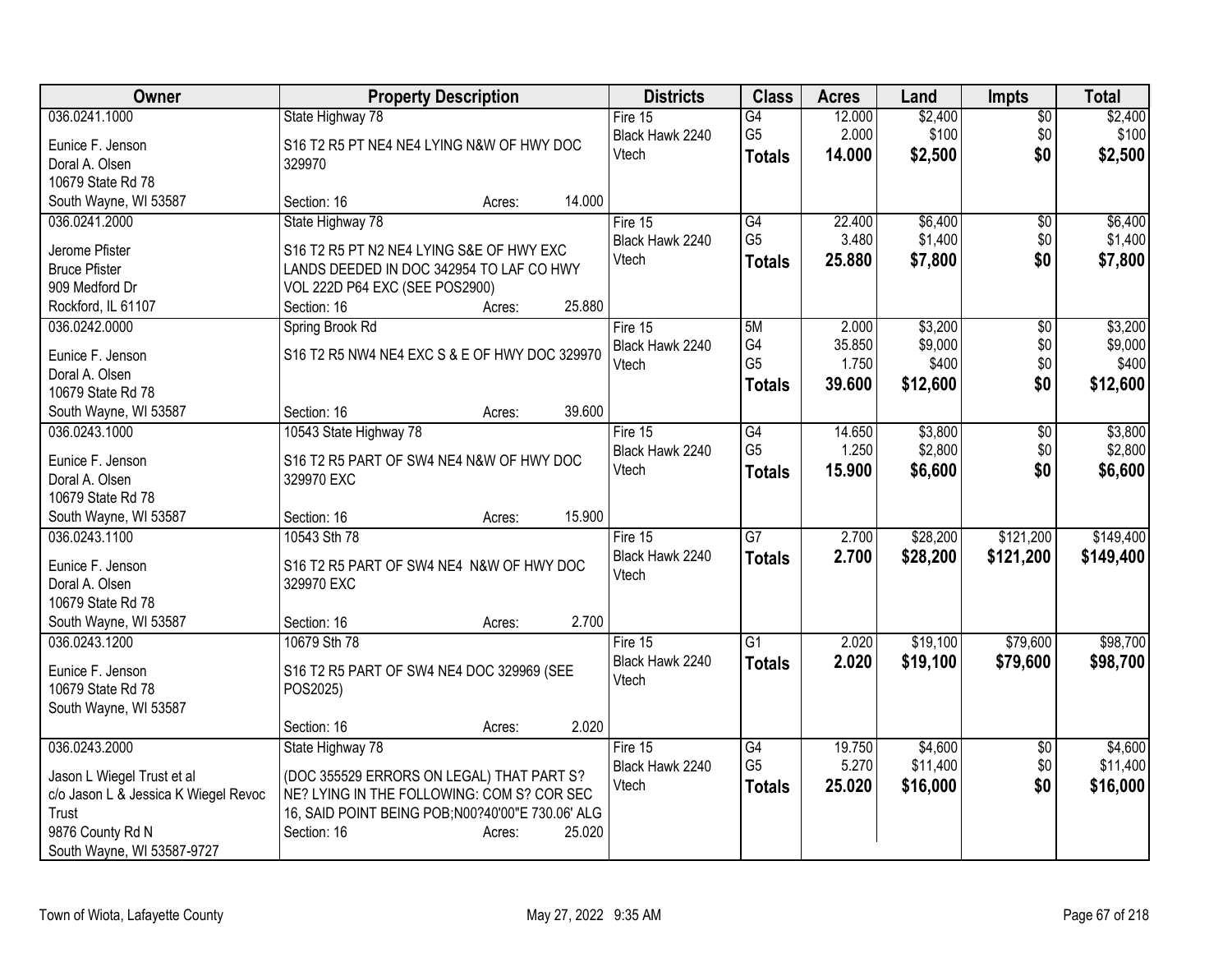| Owner                 |                                              | <b>Property Description</b> |        | <b>Districts</b>         | <b>Class</b>    | <b>Acres</b> | Land     | <b>Impts</b>    | <b>Total</b> |
|-----------------------|----------------------------------------------|-----------------------------|--------|--------------------------|-----------------|--------------|----------|-----------------|--------------|
| 036.0244.0000         | County Rd N                                  |                             |        | Fire $15$                | $\overline{G4}$ | 30.560       | \$5,200  | \$0             | \$5,200      |
| Jerome Pfister        | S16 T2 R5 PART OF S2 NE4 S&E OF HWY VOL 222D |                             |        | Black Hawk 2240          | G <sub>5</sub>  | 4.000        | \$1,000  | \$0             | \$1,000      |
| <b>Bruce Pfister</b>  | P64 (SEE POS2900)                            |                             |        | Vtech                    | <b>Totals</b>   | 34.560       | \$6,200  | \$0             | \$6,200      |
| 909 Medford Dr        |                                              |                             |        |                          |                 |              |          |                 |              |
| Rockford, IL 61107    | Section: 16                                  | Acres:                      | 34.560 |                          |                 |              |          |                 |              |
| 036.0245.0000         | Spring Brook Rd                              |                             |        | Fire 15                  | 5M              | 4.000        | \$6,400  | $\overline{50}$ | \$6,400      |
| Eunice F. Jenson      | S16 T2 R5 NE4 NW4 DOC 329970                 |                             |        | Black Hawk 2240          | G4              | 35.000       | \$7,500  | \$0             | \$7,500      |
| Doral A. Olsen        |                                              |                             |        | Vtech                    | G <sub>5</sub>  | 1.000        | \$100    | \$0             | \$100        |
| 10679 State Rd 78     |                                              |                             |        |                          | <b>Totals</b>   | 40.000       | \$14,000 | \$0             | \$14,000     |
| South Wayne, WI 53587 | Section: 16                                  | Acres:                      | 40.000 |                          |                 |              |          |                 |              |
| 036.0246.0000         | Spring Brook Rd                              |                             |        | Fire 15                  | 5M              | 7.500        | \$12,000 | $\overline{60}$ | \$12,000     |
|                       |                                              |                             |        | Black Hawk 2240          | G4              | 31.500       | \$7,300  | \$0             | \$7,300      |
| Eunice F. Jenson      | S16 T2 R5 NW4 NW4 DOC 329970                 |                             |        | Vtech                    | G <sub>5</sub>  | 1.000        | \$100    | \$0             | \$100        |
| Doral A. Olsen        |                                              |                             |        |                          | <b>Totals</b>   | 40.000       | \$19,400 | \$0             | \$19,400     |
| 10679 State Rd 78     |                                              |                             | 40.000 |                          |                 |              |          |                 |              |
| South Wayne, WI 53587 | Section: 16                                  | Acres:                      |        |                          |                 |              |          |                 |              |
| 036.0247.0000         |                                              |                             |        | Fire 15                  | G4              | 40.000       | \$7,600  | $\frac{1}{20}$  | \$7,600      |
| Eunice F. Jenson      | S16 T2 R5 SW4 NW4 DOC 329970                 |                             |        | Black Hawk 2240<br>Vtech | <b>Totals</b>   | 40.000       | \$7,600  | \$0             | \$7,600      |
| Doral A. Olsen        |                                              |                             |        |                          |                 |              |          |                 |              |
| 10679 State Rd 78     |                                              |                             |        |                          |                 |              |          |                 |              |
| South Wayne, WI 53587 | Section: 16                                  | Acres:                      | 40.000 |                          |                 |              |          |                 |              |
| 036.0248.0000         | State Highway 78                             |                             |        | Fire 15                  | $\overline{G1}$ | 0.500        | \$2,200  | $\overline{50}$ | \$2,200      |
| Eunice F. Jenson      | S16 T2 R5 SE4 NW4 DOC 329970                 |                             |        | Black Hawk 2240          | G4              | 39.500       | \$6,700  | \$0             | \$6,700      |
| Doral A. Olsen        |                                              |                             |        | Vtech                    | <b>Totals</b>   | 40.000       | \$8,900  | \$0             | \$8,900      |
| 10679 State Rd 78     |                                              |                             |        |                          |                 |              |          |                 |              |
| South Wayne, WI 53587 | Section: 16                                  | Acres:                      | 40.000 |                          |                 |              |          |                 |              |
| 036.0249.0000         | State Highway 78                             |                             |        | Fire 15                  | G4              | 1.240        | \$400    | $\sqrt{6}$      | \$400        |
| Steven M. Monson      | PART NE? SW? COM SWCOR NE? SW?; NORTH 4      |                             |        | Black Hawk 2240          | <b>Totals</b>   | 1.240        | \$400    | \$0             | \$400        |
| Melinda R. Monson     | CH;SOUTH 57?DG EAST 7.50 CH;WEST ON SLI SAID |                             |        | Vtech                    |                 |              |          |                 |              |
| 2208 County Rd Y      | NE? SW? TO POB                               |                             |        |                          |                 |              |          |                 |              |
| Woodford, WI 53599    | Section: 16                                  | Acres:                      | 1.240  |                          |                 |              |          |                 |              |
| 036.0249.1000         | 10499 Sth 78                                 |                             |        | Fire 15                  | G <sub>1</sub>  | 4.610        | \$31,500 | \$32,500        | \$64,000     |
|                       |                                              |                             |        | Black Hawk 2240          | <b>Totals</b>   | 4.610        | \$31,500 | \$32,500        | \$64,000     |
| Donald R. Noble       | S16 T2 R5 PART OF NE4 SW4 VOL 240D P146 (SEE |                             |        | Vtech                    |                 |              |          |                 |              |
| Linda A. Noble        | POS2024)                                     |                             |        |                          |                 |              |          |                 |              |
| 506 Tara Ct           |                                              |                             |        |                          |                 |              |          |                 |              |
| Deforest, WI 53532    | Section: 16                                  | Acres:                      | 4.610  |                          |                 |              |          |                 |              |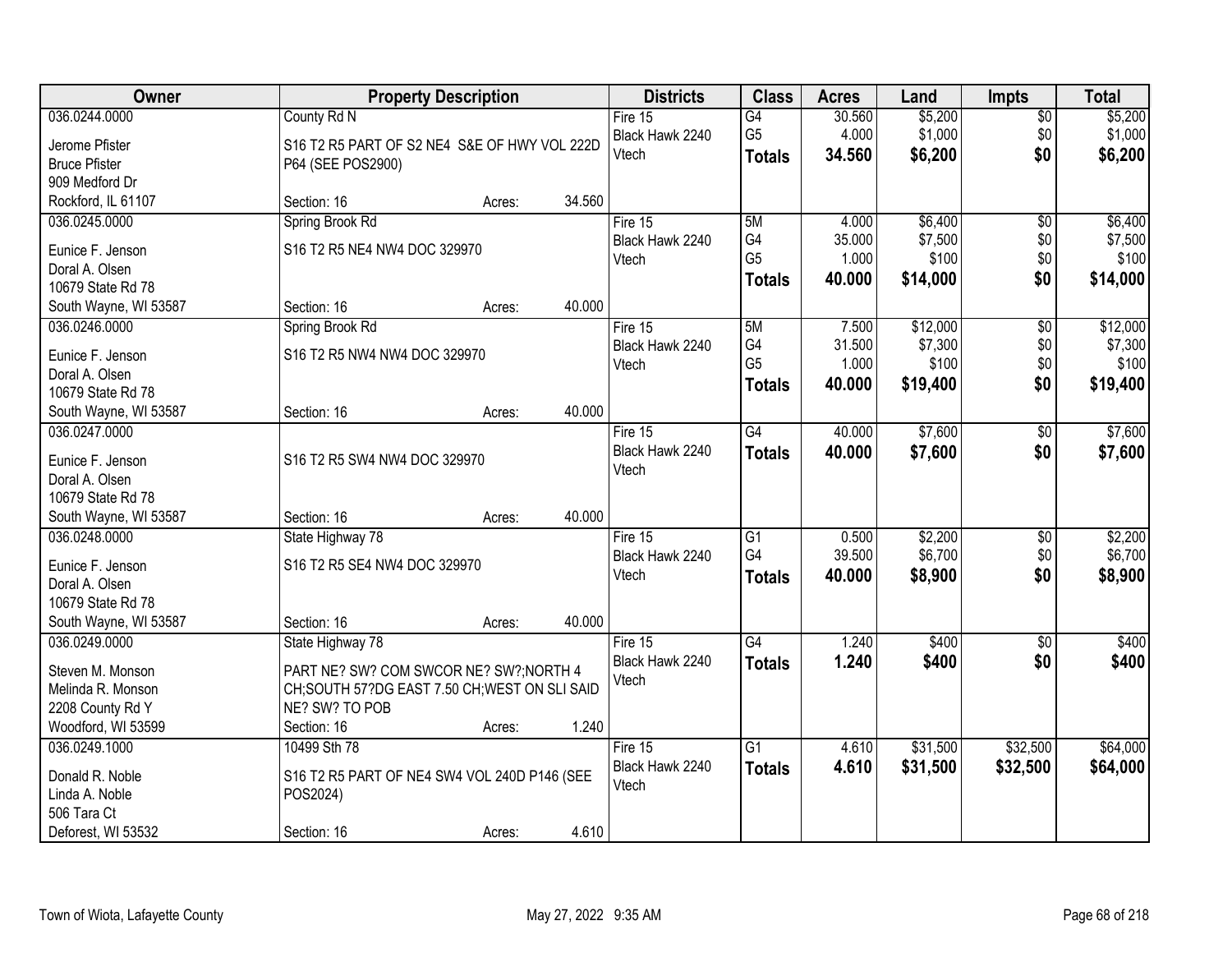| Owner                                                                                                | <b>Property Description</b>                                                                                                                                              |        | <b>Districts</b>                      | <b>Class</b>                                      | <b>Acres</b>                                | Land                                                  | <b>Impts</b>                                            | <b>Total</b>                                            |
|------------------------------------------------------------------------------------------------------|--------------------------------------------------------------------------------------------------------------------------------------------------------------------------|--------|---------------------------------------|---------------------------------------------------|---------------------------------------------|-------------------------------------------------------|---------------------------------------------------------|---------------------------------------------------------|
| 036.0249.1100                                                                                        | State Highway 78                                                                                                                                                         |        | Fire $15$                             | $\overline{G4}$                                   | 1.560                                       | \$300                                                 | $\overline{50}$                                         | \$300                                                   |
| Cronnolly-Taylor Farm, LLC<br>1219 S Linden Ave<br>Park Ridge, IL 60068-5521                         | S16 T2 R5 PART E2 NE4 NE4 SW4 LYING S OF ROAD<br>EXC HWY VOL 235D P43 EXC (SEE POS2024)                                                                                  |        | Black Hawk 2240<br>Vtech              | <b>Totals</b>                                     | 1.560                                       | \$300                                                 | \$0                                                     | \$300                                                   |
|                                                                                                      | Section: 16<br>Acres:                                                                                                                                                    | 1.560  |                                       |                                                   |                                             |                                                       |                                                         |                                                         |
| 036.0249.2000                                                                                        | 10311 State Highway 78                                                                                                                                                   |        | Fire 15                               | X4                                                | 7.400                                       | $\overline{50}$                                       | $\overline{50}$                                         | \$0                                                     |
| Wiota Evang Luth Church<br>Unknown<br>South Wayne, WI 53587                                          | S16 T2 R5 PT OF NE4 SW4 N OF HWY, EXC<br>CEMETERY & EXC E2 NE4 NE4 SW4 VOL 126D P379                                                                                     |        | Black Hawk 2240<br>Vtech              | <b>Totals</b>                                     | 7.400                                       | \$0                                                   | \$0                                                     | \$0                                                     |
|                                                                                                      | Section: 16<br>Acres:                                                                                                                                                    | 7.400  |                                       |                                                   |                                             |                                                       |                                                         |                                                         |
| 036.0249.3000                                                                                        | 10311 Sth 78                                                                                                                                                             |        | Fire 15                               | $\overline{X4}$                                   | 6.000                                       | $\overline{50}$                                       | $\overline{50}$                                         | $\sqrt{50}$                                             |
| East Wiota Luth Ceme Assc<br>c/o East Wiota Luth Cemetery Assc<br>6682 State Rd 78                   | S16 T2 R5 PART OF NE4 SW4 VOL 121D P562 & 131D<br>P391                                                                                                                   |        | Black Hawk 2240<br>Vtech              | <b>Totals</b>                                     | 6.000                                       | \$0                                                   | \$0                                                     | \$0                                                     |
| South Wayne, WI 53587-9721                                                                           | Section: 16<br>Acres:                                                                                                                                                    | 6.000  |                                       |                                                   |                                             |                                                       |                                                         |                                                         |
| 036.0249.4000<br>Lon L. Arnes<br>Joy L. Arnes<br>10318 State Rd 78                                   | 10318 Sth 78<br>S16 T2 R5 PART NE4 SW4 S OF HWY & EXC SCHOOL<br>VOL 245D P356 (MISSING EXC)                                                                              |        | Fire 15<br>Black Hawk 2240<br>Vtech   | G1<br>G4<br>G <sub>5</sub><br><b>Totals</b>       | 2.000<br>14.760<br>2.000<br>18.760          | \$10,900<br>\$4,200<br>\$2,900<br>\$18,000            | \$144,700<br>\$0<br>\$0<br>\$144,700                    | \$155,600<br>\$4,200<br>\$2,900<br>\$162,700            |
| South Wayne, WI 53587                                                                                | Section: 16<br>Acres:                                                                                                                                                    | 18.760 |                                       |                                                   |                                             |                                                       |                                                         |                                                         |
| 036.0250.0000<br>Steven M. Monson<br>Melinda R. Monson<br>2208 County Rd Y                           | State Highway 78<br>NW? SW? EXC HWY LANDS PER DOC 346964                                                                                                                 |        | Fire 15<br>Black Hawk 2240<br>Vtech   | G4<br>G <sub>5</sub><br><b>Totals</b>             | 38.400<br>0.500<br>38.900                   | \$6,000<br>\$100<br>\$6,100                           | \$0<br>\$0<br>\$0                                       | \$6,000<br>\$100<br>\$6,100                             |
| Woodford, WI 53599                                                                                   | Section: 16<br>Acres:                                                                                                                                                    | 38.900 |                                       |                                                   |                                             |                                                       |                                                         |                                                         |
| 036.0251.0000<br>Steven M. Monson<br>Melinda R. Monson<br>2208 County Rd Y<br>Woodford, WI 53599     | 4964 Round Rd<br>SW? SW? EXC HWY LANDS PER DOC 346964<br>Section: 16<br>Acres:                                                                                           | 37.490 | Fire 15<br>Black Hawk 2240<br>Vtech   | 5M<br>G4<br>G <sub>5</sub><br>G7<br><b>Totals</b> | 4.000<br>25.000<br>4.490<br>4.000<br>37.490 | \$6,400<br>\$5,000<br>\$1,800<br>\$36,000<br>\$49,200 | $\overline{50}$<br>\$0<br>\$0<br>\$150,100<br>\$150,100 | \$6,400<br>\$5,000<br>\$1,800<br>\$186,100<br>\$199,300 |
| 036.0251.1000<br>State of Wisconsin<br>Dept of Transportation<br>2101 Wright St<br>Madison, WI 53704 | S16 T2 R5 THOSE PARTS OF SECTION 16 LYING IN<br>TPP 5590-03-21 -4.03 & TPP 5590-03-21-4.04 REC'D<br>AS DOC 344875 & 344876 (SEE POS2024 & 2026)<br>Section: 21<br>Acres: | 5.700  | Fire $15$<br>Black Hawk 2240<br>Vtech | $\overline{X2}$<br><b>Totals</b>                  | 5.700<br>5.700                              | $\overline{60}$<br>\$0                                | \$0<br>\$0                                              | $\overline{50}$<br>\$0                                  |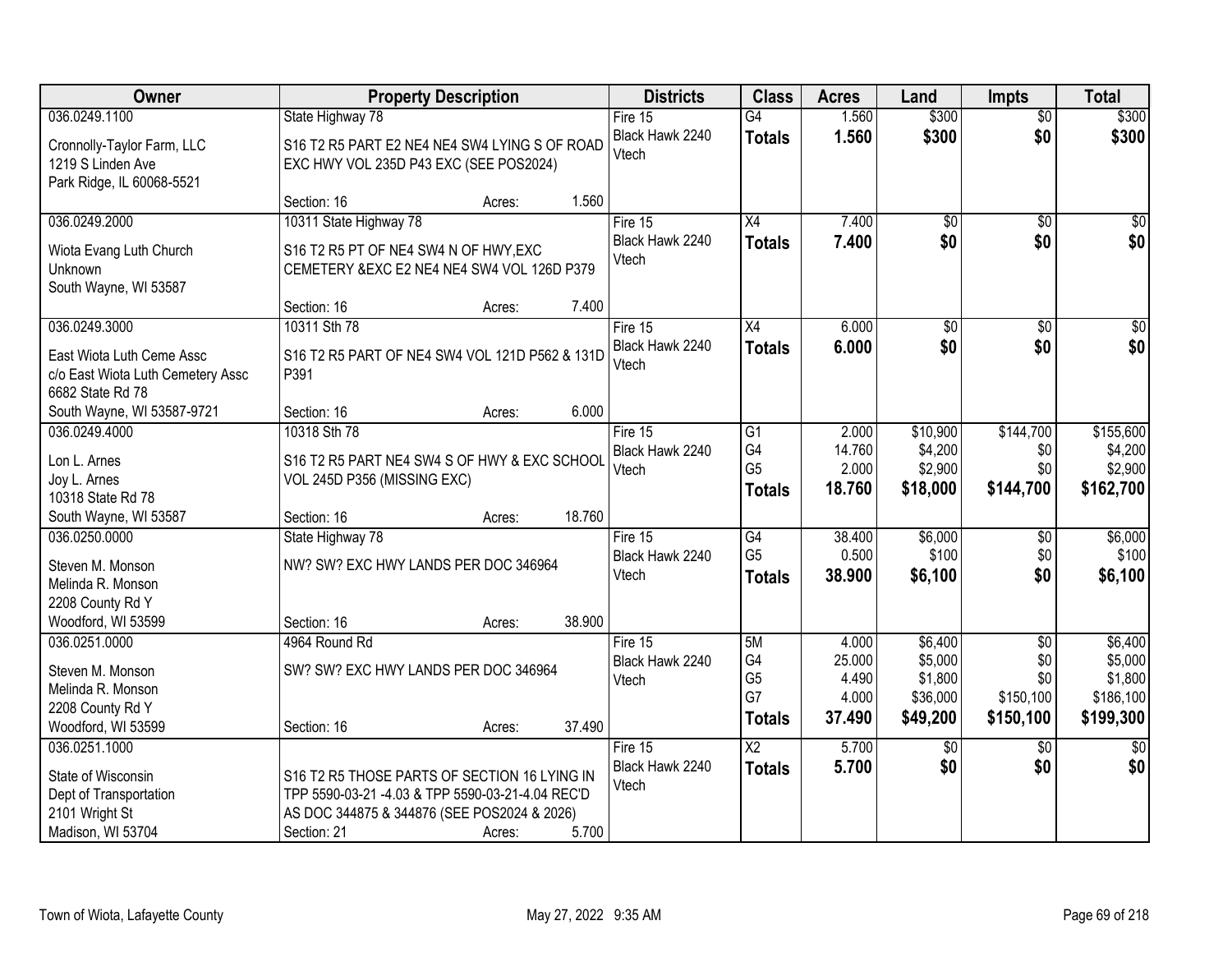| Owner                                         | <b>Property Description</b>                                                             | <b>Districts</b> | <b>Class</b>    | <b>Acres</b> | Land     | <b>Impts</b>    | Total     |
|-----------------------------------------------|-----------------------------------------------------------------------------------------|------------------|-----------------|--------------|----------|-----------------|-----------|
| 036.0252.0000                                 | State Highway 78                                                                        | Fire 15          | 5M              | 2.000        | \$3,000  | $\overline{50}$ | \$3,000   |
| Steven M. Monson                              | SE? SW? EXC COM NECCOR SAID NE? SW?; WEST                                               | Black Hawk 2240  | G4              | 35.000       | \$7,000  | \$0             | \$7,000   |
| Melinda R. Monson                             | 7.25 CHS;SOUTH 23-1/2DG EAST 3.83 CHS;NORTH                                             | Vtech            | G <sub>5</sub>  | 1.740        | \$800    | \$0             | \$800     |
| 2208 County Rd Y                              | 58DG25' EAST TO POB                                                                     |                  | Totals          | 38.740       | \$10,800 | \$0             | \$10,800  |
| Woodford, WI 53599                            | Section: 16<br>38.740<br>Acres:                                                         |                  |                 |              |          |                 |           |
| 036.0252.1000                                 | State Highway 78                                                                        | Fire $15$        | $\overline{G1}$ | 1.260        | \$6,900  | \$1,900         | \$8,800   |
| Lon L. Arnes                                  | S16 T2 R5 PART OF SE4 SW4 VOL 245D P356                                                 | Black Hawk 2240  | <b>Totals</b>   | 1.260        | \$6,900  | \$1,900         | \$8,800   |
| Joy L. Arnes                                  | (MISSING EXC)                                                                           | Vtech            |                 |              |          |                 |           |
| 10318 State Rd 78                             |                                                                                         |                  |                 |              |          |                 |           |
| South Wayne, WI 53587                         | 1.260<br>Section: 16<br>Acres:                                                          |                  |                 |              |          |                 |           |
| 036.0253.0000                                 | County Rd N                                                                             | Fire 15          | $\overline{G4}$ | 38.500       | \$9,700  | \$0             | \$9,700   |
| Jason L Wiegel Trust et al                    | LOT 2 CSM 381                                                                           | Black Hawk 2240  | G <sub>5</sub>  | 1.400        | \$500    | \$0             | \$500     |
| c/o Jason L & Jessica K Wiegel Revoc          |                                                                                         | Vtech            | <b>Totals</b>   | 39.900       | \$10,200 | \$0             | \$10,200  |
| Trust                                         |                                                                                         |                  |                 |              |          |                 |           |
| 9876 County Rd N                              | 39.900<br>Section: 16<br>Acres:                                                         |                  |                 |              |          |                 |           |
| South Wayne, WI 53587-9727                    |                                                                                         |                  |                 |              |          |                 |           |
| 036.0253.1000                                 | 10311 Cth N                                                                             | Fire 15          | $\overline{G1}$ | 2.500        | \$21,400 | \$153,600       | \$175,000 |
| Michael J. Ernzen                             | LOT 1 CSM 381 PART OF NE4 SE4 VOL 231D P511                                             | Black Hawk 2240  | G4              | 11.500       | \$2,300  | \$0             | \$2,300   |
| Nancy S. Ernzen                               |                                                                                         | Vtech            | G <sub>5</sub>  | 6.000        | \$13,900 | \$0             | \$13,900  |
| 10311 County Rd N                             |                                                                                         |                  | <b>Totals</b>   | 20.000       | \$37,600 | \$153,600       | \$191,200 |
| South Wayne, WI 53587                         | 20.000<br>Section: 16<br>Acres:                                                         |                  |                 |              |          |                 |           |
| 036.0254.0000                                 | State Highway 78                                                                        | Fire $15$        | $\overline{G4}$ | 57.500       | \$12,700 | \$0             | \$12,700  |
|                                               |                                                                                         | Black Hawk 2240  | G <sub>5</sub>  | 3.640        | \$1,600  | \$0             | \$1,600   |
| Jason L Wiegel Trust et al                    | (DOC 355529 ERRORS ON LEGAL) THAT PART W?<br>SE? LYING IN THE FOLLOWING: COM S? COR SEC | Vtech            | <b>Totals</b>   | 61.140       | \$14,300 | \$0             | \$14,300  |
| c/o Jason L & Jessica K Wiegel Revoc<br>Trust | 16, SAID POINT BEING POB; N00?40'00" E 730.06' ALG                                      |                  |                 |              |          |                 |           |
| 9876 County Rd N                              | 61.140<br>Section: 16<br>Acres:                                                         |                  |                 |              |          |                 |           |
| South Wayne, WI 53587-9727                    |                                                                                         |                  |                 |              |          |                 |           |
| 036.0254.2000                                 | State Highway 78                                                                        | Fire 15          | $\overline{G5}$ | 0.650        | \$200    | \$0             | \$200     |
|                                               |                                                                                         | Black Hawk 2240  | Totals          | 0.650        | \$200    | \$0             | \$200     |
| Donald R. Noble                               | S16 T2 R5 PART NW4 SE4 N & W OF HWY DOC                                                 | Vtech            |                 |              |          |                 |           |
| Linda A. Noble<br>506 Tara Ct                 | 346195                                                                                  |                  |                 |              |          |                 |           |
| Deforest, WI 53532                            | 0.650<br>Section: 16<br>Acres:                                                          |                  |                 |              |          |                 |           |
| 036.0255.0000                                 | 10410 Sth 78                                                                            | Fire 15          | $\overline{G1}$ | 3.500        | \$26,200 | \$114,300       | \$140,500 |
|                                               |                                                                                         | Black Hawk 2240  | G4              | 3.500        | \$700    | \$0             | \$700     |
| Cronnolly-Taylor Farm, LLC                    | PART OF W2 SE4 (INCLUDES PART LOT 1 CSM #343)                                           | Vtech            | G <sub>5</sub>  | 10.930       | \$27,400 | \$0             | \$27,400  |
| 1219 S Linden Ave                             | VOL 235D P43 EXC (SEE POS2026)                                                          |                  | <b>Totals</b>   | 17.930       | \$54,300 | \$114,300       | \$168,600 |
| Park Ridge, IL 60068-5521                     |                                                                                         |                  |                 |              |          |                 |           |
|                                               | 17.930<br>Section: 16<br>Acres:                                                         |                  |                 |              |          |                 |           |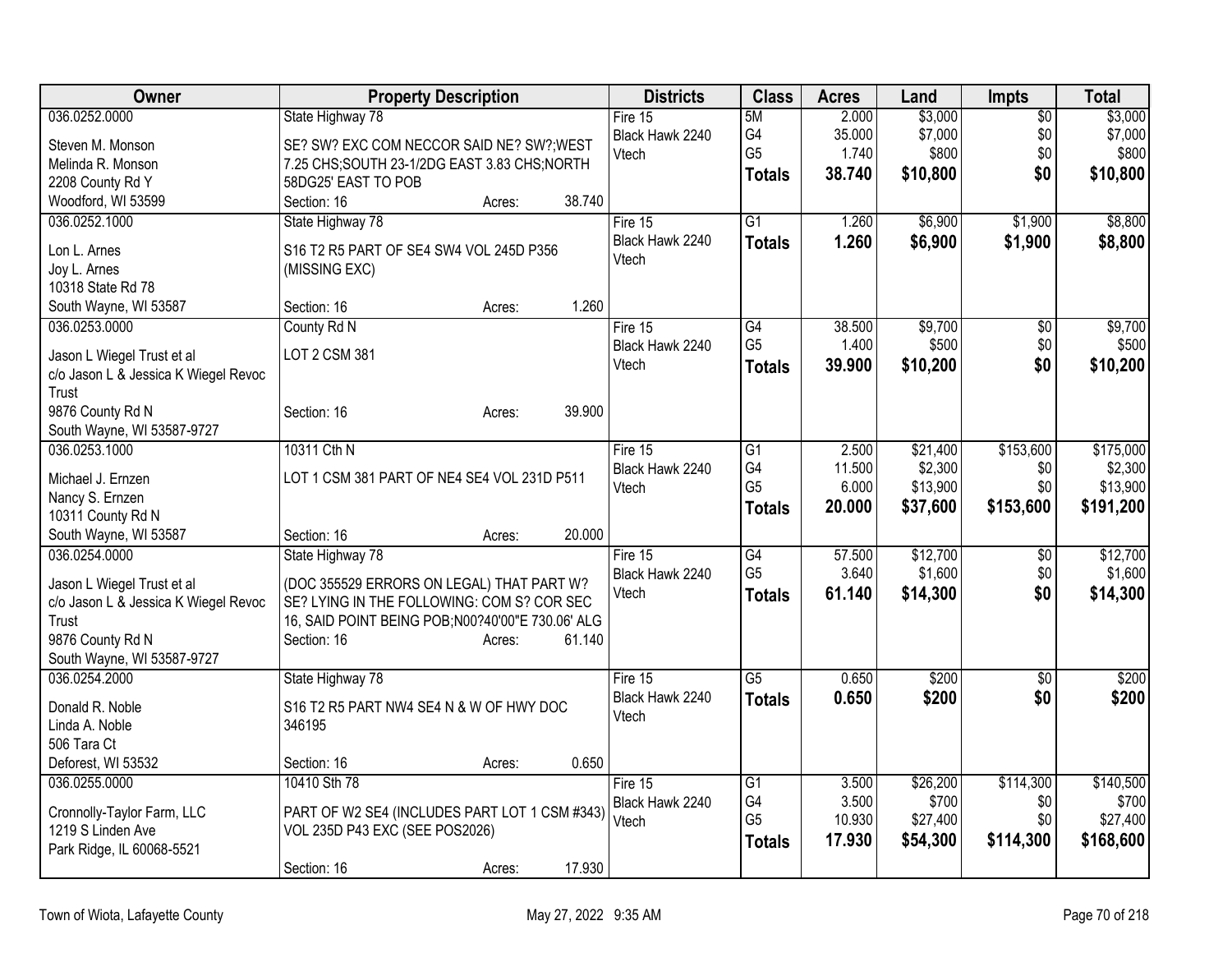| Owner                         |                                                | <b>Property Description</b> |        | <b>Districts</b>           | <b>Class</b>    | <b>Acres</b>     | Land                | <b>Impts</b>      | <b>Total</b>        |
|-------------------------------|------------------------------------------------|-----------------------------|--------|----------------------------|-----------------|------------------|---------------------|-------------------|---------------------|
| 036.0256.0000                 | 10025 Cth N                                    |                             |        | Fire $15$                  | 5M              | 3.000            | \$4,800             | $\overline{50}$   | \$4,800             |
| <b>Wellnitz Living Trust</b>  | LOT 3 CSM #381 S2 OF SE4 SE4 DOC 350856        |                             |        | Black Hawk 2240            | G <sub>1</sub>  | 2.000            | \$19,000            | \$186,500         | \$205,500           |
| 3913 Stuart Rd                |                                                |                             |        | Vtech                      | G4              | 14.750           | \$2,900             | \$0               | \$2,900             |
| South Wayne, WI 53587         |                                                |                             |        |                            | G <sub>5</sub>  | 0.250            | \$100               | \$0               | \$100               |
|                               | Section: 16                                    | Acres:                      | 20.000 |                            | <b>Totals</b>   | 20.000           | \$26,800            | \$186,500         | \$213,300           |
| 036.0257.0000                 | 5255 Spring Brook Rd                           |                             |        | Fire 10                    | 5M              | 11.000           | \$17,600            | $\overline{30}$   | \$17,600            |
| Paul G. Hayes                 | S17 T2 R5 PART OF NE4 NE4 VOL 207D P905        |                             |        | Black Hawk 2240            | G <sub>1</sub>  | 1.000            | \$12,500            | \$68,800          | \$81,300            |
| Philia Hayes                  |                                                |                             |        | Vtech                      | G4              | 3.130            | \$600               | \$0               | \$600               |
| N63 W5795 Columbia Rd         |                                                |                             |        |                            | G <sub>5</sub>  | 8.500            | \$18,700            | \$0               | \$18,700            |
| Cedarburg, WI 53012           | Section: 17                                    | Acres:                      | 23.630 |                            | <b>Totals</b>   | 23.630           | \$49,400            | \$68,800          | \$118,200           |
| 036.0257.1000                 | 5125 Spring Brook Rd                           |                             |        | Fire 10                    | $\overline{G1}$ | 4.200            | \$29,600            | \$100,800         | \$130,400           |
| Gene Montgomery               | S17 T2 R5 PART OF NE4 NE4 VOL 223D P370 (SEE   |                             |        | Black Hawk 2240            | G4              | 10.500           | \$2,900             | \$0               | \$2,900             |
| Joan Montgomery               | POS2027)                                       |                             |        | Vtech                      | G <sub>5</sub>  | 1.670            | \$2,800             | \$0               | \$2,800             |
| 5125 Springbrook Rd           |                                                |                             |        |                            | <b>Totals</b>   | 16.370           | \$35,300            | \$100,800         | \$136,100           |
| South Wayne, WI 53587         | Section: 17                                    | Acres:                      | 16.370 |                            |                 |                  |                     |                   |                     |
| 036.0258.0000                 | Spring Brook Rd                                |                             |        | Fire 10                    | 5M              | 24.750           | \$39,600            | \$0               | \$39,600            |
|                               |                                                |                             |        | Black Hawk 2240            | G4              | 10.000           | \$2,300             | \$0               | \$2,300             |
| Paul G. Hayes<br>Philia Hayes | S17 T2 R5 NW4 NE4 VOL 207D P905                |                             |        | Vtech                      | G <sub>5</sub>  | 5.250            | \$11,400            | \$0               | \$11,400            |
| N63 W5795 Columbia Rd         |                                                |                             |        |                            | <b>Totals</b>   | 40.000           | \$53,300            | \$0               | \$53,300            |
| Cedarburg, WI 53012           | Section: 17                                    | Acres:                      | 40.000 |                            |                 |                  |                     |                   |                     |
| 036.0259.0000                 |                                                |                             |        | Fire 10                    | 5M              | 7.000            | \$11,200            | $\overline{30}$   | \$11,200            |
|                               |                                                |                             |        | Black Hawk 2240            | G4              | 33.000           | \$7,400             | \$0               | \$7,400             |
| Paul G. Hayes                 | S17 T2 R5 SW4 NE4 VOL 204D P905                |                             |        | Vtech                      | <b>Totals</b>   | 40.000           | \$18,600            | \$0               | \$18,600            |
| Philia Hayes                  |                                                |                             |        |                            |                 |                  |                     |                   |                     |
| N63 W5795 Columbia Rd         |                                                |                             |        |                            |                 |                  |                     |                   |                     |
| Cedarburg, WI 53012           | Section: 17                                    | Acres:                      | 40.000 |                            | 5M              |                  |                     |                   |                     |
| 036.0260.0000                 |                                                |                             |        | Fire 10<br>Black Hawk 2240 | G4              | 22.500<br>17.500 | \$36,000<br>\$4,100 | $\sqrt{6}$<br>\$0 | \$36,000<br>\$4,100 |
| Paul G. Hayes                 | S17 T2 R5 SE4 NE4 VOL 207D P905                |                             |        | Vtech                      |                 | 40.000           | \$40,100            | \$0               | \$40,100            |
| Philia Hayes                  |                                                |                             |        |                            | <b>Totals</b>   |                  |                     |                   |                     |
| N63 W5795 Columbia Rd         |                                                |                             |        |                            |                 |                  |                     |                   |                     |
| Cedarburg, WI 53012           | Section: 17                                    | Acres:                      | 40.000 |                            |                 |                  |                     |                   |                     |
| 036.0261.1000                 | 5561 Spring Brook Rd                           |                             |        | Fire $10$                  | $\overline{G1}$ | 1.500            | \$15,800            | \$93,800          | \$109,600           |
| Wayne M. Rosenstiel Jr        | S17 T2 R5 N16 RD OF E15 RD OF NE4 NW4 VOL 238D |                             |        | Black Hawk 2240            | <b>Totals</b>   | 1.500            | \$15,800            | \$93,800          | \$109,600           |
| c/o Wayne M. Rosenstiel Jr    | P928                                           |                             |        | Vtech                      |                 |                  |                     |                   |                     |
| 5561 Springbrook Rd           |                                                |                             |        |                            |                 |                  |                     |                   |                     |
| South Wayne, WI 53587         | Section: 17                                    | Acres:                      | 1.500  |                            |                 |                  |                     |                   |                     |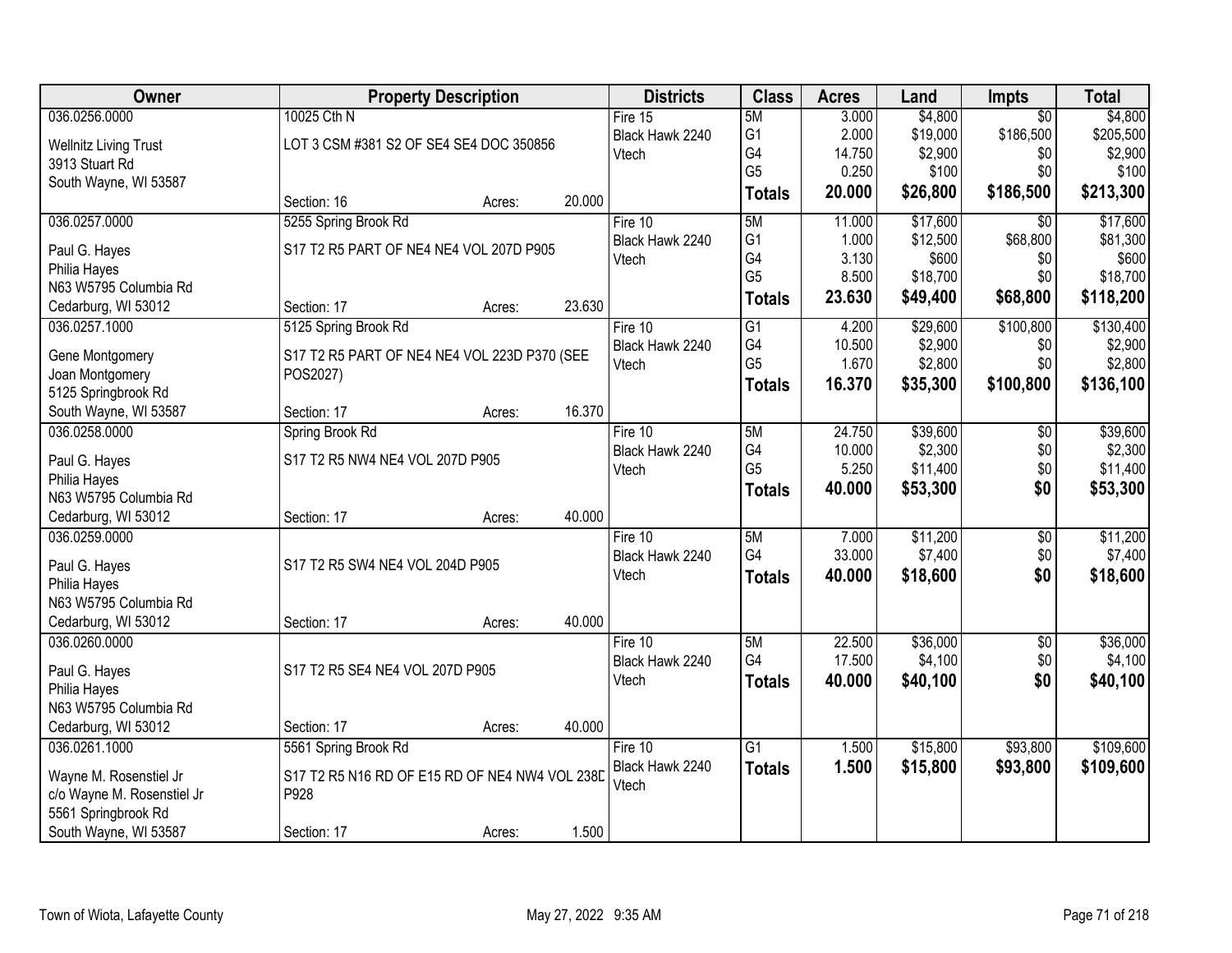| Owner                                 | <b>Property Description</b>                  | <b>Districts</b> | <b>Class</b>         | <b>Acres</b>   | Land     | Impts           | <b>Total</b> |
|---------------------------------------|----------------------------------------------|------------------|----------------------|----------------|----------|-----------------|--------------|
| 036.0261.2000                         | 5741 Spring Brook Rd                         | Fire 10          | $\overline{G4}$      | 36.200         | \$8,600  | $\overline{50}$ | \$8,600      |
| Laurene J Winn Trust et al            | NE4 NW4 EXC 1-1/2 ACRES OFF NECOR DESCR AS:  | Black Hawk 2240  | G <sub>5</sub>       | 0.800          | \$100    | \$0             | \$100        |
| c/o James A & Laurene J Winn          | BEG NECOR NW4 SEC 17; WEST 15 RDS; SOUTH 16  | Vtech            | G7                   | 1.500          | \$18,000 | \$93,600        | \$111,600    |
| 5741 Springbrook Rd                   | RDS;EAST 15 RDS; NORTH TO POB                |                  | <b>Totals</b>        | 38.500         | \$26,700 | \$93,600        | \$120,300    |
| South Wayne, WI 53587-9726            | 38.500<br>Section: 17<br>Acres:              |                  |                      |                |          |                 |              |
| 036.0262.0000                         | 6019 Spring Brook Rd                         | Fire 10          | $\overline{G1}$      | 2.910          | \$23,400 | $\overline{50}$ | \$23,400     |
|                                       |                                              | Darlington 1295  | G <sub>5</sub>       | 2.000          | \$600    | \$0             | \$600        |
| Christopher L. Morris                 | LOT 1 CSM 476 PART OF NW4 NW4 VOL 242D P851  | Vtech            | G7                   | 0.000          | \$0      | \$89,200        | \$89,200     |
| Elise K. Morris                       |                                              |                  | <b>Totals</b>        | 4.910          | \$24,000 | \$89,200        | \$113,200    |
| 6019 Springbrook Rd                   |                                              |                  |                      |                |          |                 |              |
| South Wayne, WI 53587                 | 4.910<br>Section: 17<br>Acres:               |                  |                      |                |          |                 |              |
| 036.0262.1000                         | 6018 Spring Brook Rd                         | Fire 10          | $\overline{G4}$      | 0.750          | \$200    | $\overline{50}$ | \$200        |
| Robert M. Cooper et al                | S17 T2 R5 PART OF NW4 NW4 LYING N & W OF HWY | Darlington 1295  | G <sub>5</sub><br>G7 | 0.250<br>1.000 | \$100    | \$0             | \$100        |
| c/o Robert M & Patricia Cooper        | <b>VOL 237D P988</b>                         | Vtech            |                      |                | \$4,800  | \$136,000       | \$140,800    |
| 6060 Springbrook Rd                   |                                              |                  | <b>Totals</b>        | 2.000          | \$5,100  | \$136,000       | \$141,100    |
| South Wayne, WI 53587-9726            | 2.000<br>Section: 17<br>Acres:               |                  |                      |                |          |                 |              |
| 036.0262.2000                         | 5829 Spring Brook Rd                         | Fire 10          | $\overline{G4}$      | 27.750         | \$4,600  | \$0             | \$4,600      |
|                                       | NW4 NW4 EXC N & W OF HWY & ALSO EXC LOT 1    | Darlington 1295  | G <sub>5</sub>       | 3.340          | \$1,200  | \$0             | \$1,200      |
| Amos F. Stoltzfus                     | <b>CSM 476</b>                               | Vtech            | G7                   | 2.000          | \$24,000 | \$198,500       | \$222,500    |
| Lydia B. Stoltzfus<br>19425 N Lake Rd |                                              |                  | <b>Totals</b>        | 33.090         | \$29,800 | \$198,500       | \$228,300    |
| Blanchardville, WI 53516              | 33.090<br>Section: 17<br>Acres:              |                  |                      |                |          |                 |              |
| 036.0263.0000                         |                                              | Fire 10          | 5M                   | 7.500          | \$11,300 | $\overline{50}$ | \$11,300     |
|                                       |                                              | Darlington 1295  | G4                   | 25.500         | \$5,100  | \$0             | \$5,100      |
| Amos F. Stoltzfus                     | SW4 NW4                                      | Vtech            | G <sub>5</sub>       | 7.000          | \$9,400  | \$0             | \$9,400      |
| Lydia B. Stoltzfus                    |                                              |                  | <b>Totals</b>        | 40.000         | \$25,800 | \$0             | \$25,800     |
| 19425 N Lake Rd                       |                                              |                  |                      |                |          |                 |              |
| Blanchardville, WI 53516              | 40.000<br>Section: 17<br>Acres:              |                  |                      |                |          |                 |              |
| 036.0264.0000                         |                                              | Fire $10$        | 5M                   | 4.000          | \$6,400  | $\overline{50}$ | \$6,400      |
| Laurene J Winn Trust et al            | SE4 NW4                                      | Black Hawk 2240  | G4                   | 36.000         | \$7,200  | \$0             | \$7,200      |
| c/o James A & Laurene J Winn          |                                              | Vtech            | <b>Totals</b>        | 40.000         | \$13,600 | \$0             | \$13,600     |
| 5741 Springbrook Rd                   |                                              |                  |                      |                |          |                 |              |
| South Wayne, WI 53587-9726            | 40.000<br>Section: 17<br>Acres:              |                  |                      |                |          |                 |              |
| 036.0265.0000                         |                                              | Fire $10$        | 5M                   | 6.500          | \$10,400 | $\overline{50}$ | \$10,400     |
|                                       |                                              | Black Hawk 2240  | G4                   | 30.500         | \$6,300  | \$0             | \$6,300      |
| Barbara A. Cecil et al                | S17 T2 R5 NE4 SW4 VOL 233D P627              | Vtech            | G <sub>5</sub>       | 3.000          | \$1,300  | \$0             | \$1,300      |
| 5222 Round Rd                         |                                              |                  | <b>Totals</b>        | 40.000         | \$18,000 | \$0             | \$18,000     |
| South Wayne, WI 53587                 |                                              |                  |                      |                |          |                 |              |
|                                       | 40.000<br>Section: 17<br>Acres:              |                  |                      |                |          |                 |              |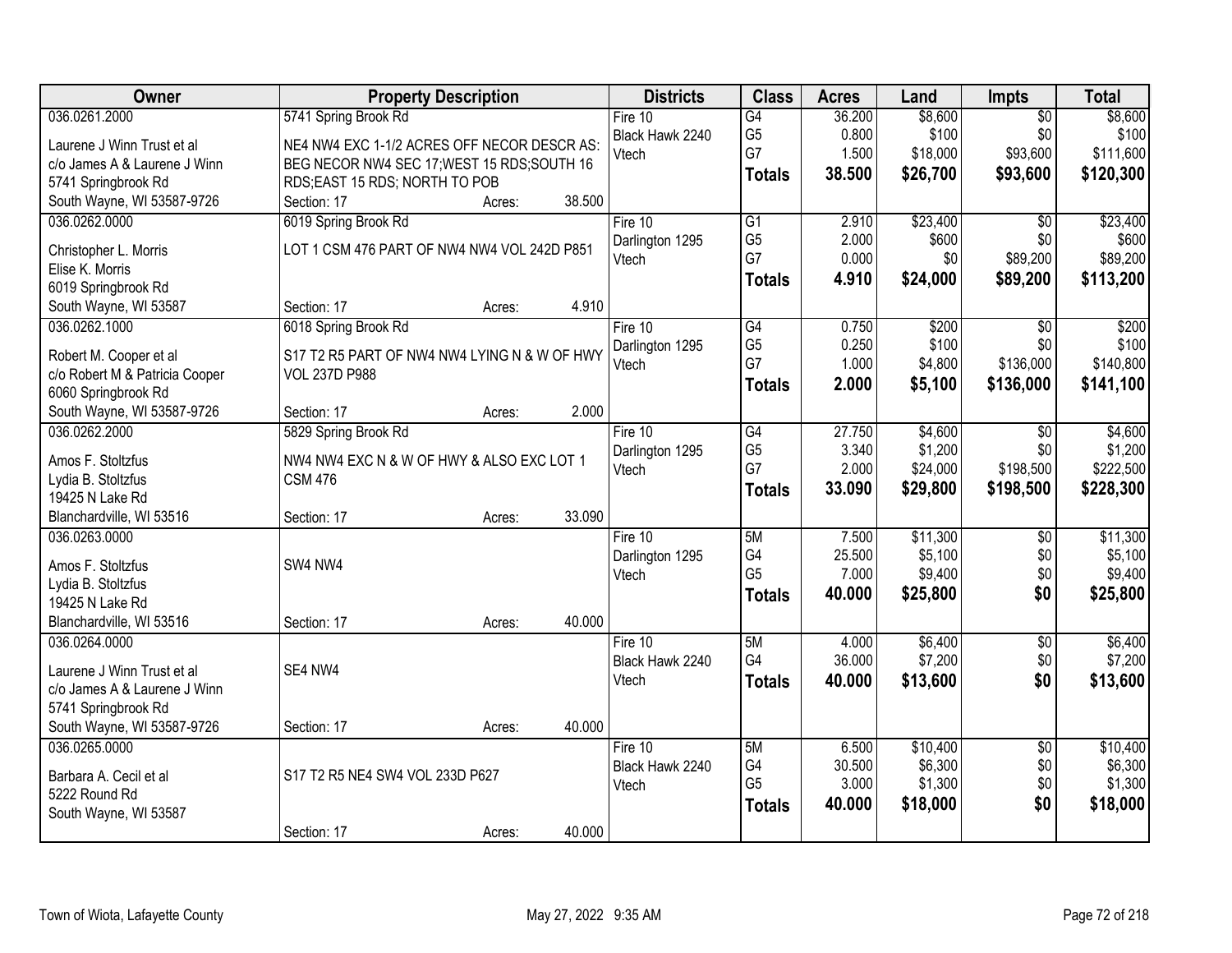| Owner                   | <b>Property Description</b>                    |        |        | <b>Districts</b> | <b>Class</b>                     | <b>Acres</b> | Land            | <b>Impts</b>    | <b>Total</b> |
|-------------------------|------------------------------------------------|--------|--------|------------------|----------------------------------|--------------|-----------------|-----------------|--------------|
| 036.0266.0000           |                                                |        |        | Fire 10          | 5M                               | 6.000        | \$9,600         | $\overline{$0}$ | \$9,600      |
| Barbara A. Cecil et al  | S17 T2 R5 NW4 SW4 EXC S657' OF W657' VOL 233D  |        |        | Darlington 1295  | G4                               | 21.500       | \$4,300         | \$0             | \$4,300      |
| 5222 Round Rd           | P627                                           |        |        | Vtech            | G <sub>5</sub>                   | 2.500        | \$1,100         | \$0             | \$1,100      |
| South Wayne, WI 53587   |                                                |        |        |                  | <b>Totals</b>                    | 30.000       | \$15,000        | \$0             | \$15,000     |
|                         | Section: 17                                    | Acres: | 30.000 |                  |                                  |              |                 |                 |              |
| 036.0266.1000           | 10173 Willie Ln                                |        |        | Fire 10          | $\overline{G1}$                  | 0.500        | \$8,500         | $\overline{50}$ | \$8,500      |
| Michael J. Heim         | S17 T2 R5 S 657FT OF W 657 FT OF NW4 SW4 DOC   |        |        | Darlington 1295  | G4                               | 0.500        | \$100           | \$0             | \$100        |
| 6353 County Rd N        | 346005                                         |        |        | Vtech            | G <sub>5</sub><br>G <sub>6</sub> | 3.000        | \$7,500         | \$0             | \$7,500      |
| South Wayne, WI 53587   |                                                |        |        |                  |                                  | 6.000        | \$19,200        | \$0             | \$19,200     |
|                         | Section: 17                                    | Acres: | 10.000 |                  | <b>Totals</b>                    | 10.000       | \$35,300        | \$0             | \$35,300     |
| 036.0267.0000           | 5930 Round Rd                                  |        |        | Fire 10          | G4                               | 37.750       | \$10,400        | \$0             | \$10,400     |
| Allan Scott             | SW4 SW4 VOL 243D P288                          |        |        | Darlington 1295  | G <sub>5</sub>                   | 2.250        | \$800           | \$0             | \$800        |
| 213 W Church St         |                                                |        |        | Vtech            | <b>Totals</b>                    | 40.000       | \$11,200        | \$0             | \$11,200     |
| Oakfield, WI 53065      |                                                |        |        |                  |                                  |              |                 |                 |              |
|                         | Section: 17                                    | Acres: | 40.000 |                  |                                  |              |                 |                 |              |
| 036.0268.1000           | Round Rd                                       |        |        | Fire 10          | 5M                               | 24.000       | \$38,400        | \$0             | \$38,400     |
| Barbara A. Cecil et al  | S17 T2 R5 SE4 SW4 EXC S13 1/2 RD OF W12 RDS &  |        |        | Darlington 1295  | G4                               | 2.000        | \$400           | \$0             | \$400        |
| 5222 Round Rd           | EXC SE4 SE4 SW4 VOL 233D P627                  |        |        | Vtech            | <b>Totals</b>                    | 26.000       | \$38,800        | \$0             | \$38,800     |
| South Wayne, WI 53587   |                                                |        |        |                  |                                  |              |                 |                 |              |
|                         | Section: 17                                    | Acres: | 26.000 |                  |                                  |              |                 |                 |              |
| 036.0268.2000           | Round Rd                                       |        |        | Fire 10          | $\overline{X4}$                  | 1.000        | $\overline{50}$ | $\overline{50}$ | $\sqrt{50}$  |
| <b>Trinity Cemetery</b> | S17 T2 R5 S13 1/2 RD OF W 12 RD OF SE4 SW4 VOL |        |        | Black Hawk 2240  | <b>Totals</b>                    | 1.000        | \$0             | \$0             | \$0          |
| Unknown                 | 54 B&C P6                                      |        |        | Vtech            |                                  |              |                 |                 |              |
| South Wayne, WI 53587   |                                                |        |        |                  |                                  |              |                 |                 |              |
|                         | Section: 17                                    | Acres: | 1.000  |                  |                                  |              |                 |                 |              |
| 036.0268.3000           | 5552 Round Rd                                  |        |        | Fire 10          | $\overline{G1}$                  | 1.000        | \$12,500        | \$107,000       | \$119,500    |
| Dallas L. Cecil         | S17 T2 R5 SE4 SE4 SW4 VOL 233D P770            |        |        | Darlington 1295  | G <sub>6</sub>                   | 9.000        | \$28,800        | \$0             | \$28,800     |
| Barbara A. Cecil        |                                                |        |        | Vtech            | <b>Totals</b>                    | 10.000       | \$41,300        | \$107,000       | \$148,300    |
| 5552 Round Rd           |                                                |        |        |                  |                                  |              |                 |                 |              |
| South Wayne, WI 53587   | Section: 17                                    | Acres: | 10.000 |                  |                                  |              |                 |                 |              |
| 036.0268.4000           | 5720 Round Rd                                  |        |        | Fire 10          | $\overline{X4}$                  | 2.680        | $\overline{50}$ | $\overline{30}$ | $\sqrt{50}$  |
| Town of Wiota           | S17 T2 R5 PART OF SE4 SW4 VOL 204D P378 (SEE   |        |        | Darlington 1295  | <b>Totals</b>                    | 2.680        | \$0             | \$0             | \$0          |
| Unknown                 | POS2028)                                       |        |        | Vtech            |                                  |              |                 |                 |              |
| South Wayne, WI 53587   |                                                |        |        |                  |                                  |              |                 |                 |              |
|                         | Section: 17                                    | Acres: | 2.680  |                  |                                  |              |                 |                 |              |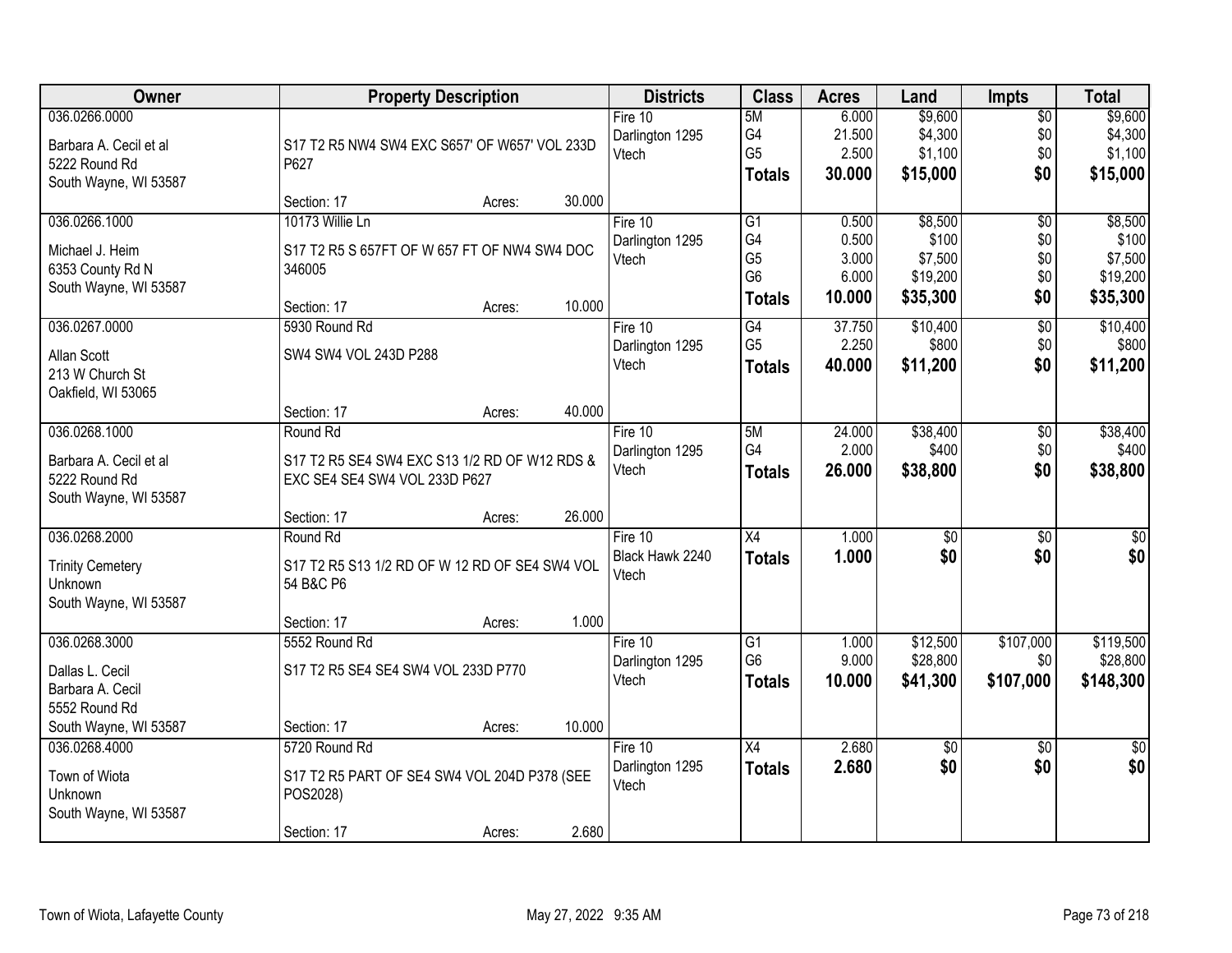| Owner                          | <b>Property Description</b>                    | <b>Districts</b> | <b>Class</b>         | <b>Acres</b> | Land     | Impts           | <b>Total</b> |
|--------------------------------|------------------------------------------------|------------------|----------------------|--------------|----------|-----------------|--------------|
| 036.0269.0000                  | Round Rd                                       | Fire 10          | 5M                   | 23.000       | \$36,800 | $\overline{50}$ | \$36,800     |
| Barbara A. Cecil et al         | S17 T2 R5 NE4 SE4 & W2 SE4 EXC CSM #9 VOL 233D | Black Hawk 2240  | G4                   | 77.400       | \$16,500 | \$0             | \$16,500     |
| 5222 Round Rd                  | P627                                           | Vtech            | G <sub>5</sub>       | 8.000        | \$2,500  | \$0             | \$2,500      |
| South Wayne, WI 53587          |                                                |                  | <b>Totals</b>        | 108.400      | \$55,800 | \$0             | \$55,800     |
|                                | 108.400<br>Section: 17<br>Acres:               |                  |                      |              |          |                 |              |
| 036.0270.0000                  | 5110 Round Rd                                  | Fire $10$        | $\overline{G1}$      | 1.620        | \$16,500 | \$100,200       | \$116,700    |
|                                |                                                | Black Hawk 2240  | G <sub>6</sub>       | 10.000       | \$32,000 | \$0             | \$32,000     |
| Daniel R. Deegan               | LOT 1 CSM #9 PART OF NESE, NWSE & SWSE VOL     | Vtech            | <b>Totals</b>        | 11.620       | \$48,500 | \$100,200       | \$148,700    |
| 5110 Round Rd                  | 229D P176                                      |                  |                      |              |          |                 |              |
| South Wayne, WI 53587          |                                                |                  |                      |              |          |                 |              |
|                                | 11.620<br>Section: 17<br>Acres:                |                  |                      |              |          |                 |              |
| 036.0272.1000                  | Round Rd                                       | Fire 10          | G4                   | 35.780       | \$7,600  | $\overline{50}$ | \$7,600      |
| Raymond Meier                  | S17 T2 R5 SESE EXC COM NECOR SESE; WEST        | Black Hawk 2240  | G <sub>5</sub>       | 1.300        | \$100    | \$0             | \$100        |
| Leona Meier                    | 19-1/3RDS TO ROAD; SELY ALG ROAD TO POINT IN   | Vtech            | <b>Totals</b>        | 37.080       | \$7,700  | \$0             | \$7,700      |
| 5014 State Rd 78               | ELI SESE WHICH IS 30RDS SOUTH OF               |                  |                      |              |          |                 |              |
| South Wayne, WI 53587          | 37.080<br>Section: 17<br>Acres:                |                  |                      |              |          |                 |              |
| 036.0272.2000                  | Round Rd                                       | Fire 10          | $\overline{G4}$      | 1.500        | \$300    | $\overline{50}$ | \$300        |
|                                |                                                | Black Hawk 2240  | G <sub>5</sub>       | 0.300        | \$100    | \$0             | \$100        |
| Steven M. Monson               | PART SE? SE? COM NECOR SE? SE?; SOUTH 30RDS    | Vtech            | <b>Totals</b>        | 1.800        | \$400    | \$0             | \$400        |
| Melinda R. Monson              | TO POINT IN RD WHICH IS POB; NORTH 30RDS;      |                  |                      |              |          |                 |              |
| 2208 County Rd Y               | WEST 19-1/3RDS TO ROAD; SELY ALG ROAD TO POB   |                  |                      |              |          |                 |              |
| Woodford, WI 53599             | 1.800<br>Section: 17<br>Acres:                 |                  |                      |              |          |                 |              |
| 036.0273.1000                  | 6060 Spring Brook Rd                           | Fire 10          | 5M                   | 5.000        | \$7,500  | $\overline{30}$ | \$7,500      |
| Robert M. Cooper et al         | S18 T2 R5 PART OF NE4 NE4 LYING N & W OF HWY   | Darlington 1295  | G4                   | 11.000       | \$2,700  | \$0             | \$2,700      |
| c/o Robert M & Patricia Cooper | <b>VOL 237D P988</b>                           | Vtech            | G <sub>5</sub><br>G7 | 4.500        | \$9,100  | \$0             | \$9,100      |
| 6060 Springbrook Rd            |                                                |                  |                      | 3.500        | \$33,000 | \$249,400       | \$282,400    |
| South Wayne, WI 53587-9726     | 24.000<br>Section: 18<br>Acres:                |                  | <b>Totals</b>        | 24.000       | \$52,300 | \$249,400       | \$301,700    |
| 036.0273.2000                  | 6311 Spring Brook Rd                           | Fire 10          | G4                   | 13.700       | \$2,700  | $\overline{50}$ | \$2,700      |
| Levi C. Kurtz                  | ALL THAT PART NE4 NE4 LYING S & W OF HWY       | Darlington 1295  | G <sub>5</sub>       | 1.300        | \$100    | \$0             | \$100        |
| Rebecca D. Kurtz               |                                                | Vtech            | G7                   | 1.000        | \$5,500  | \$3,600         | \$9,100      |
| 6311 Springbrook Rd            |                                                |                  | <b>Totals</b>        | 16.000       | \$8,300  | \$3,600         | \$11,900     |
| South Wayne, WI 53587          | 16.000<br>Section: 18<br>Acres:                |                  |                      |              |          |                 |              |
| 036.0274.1000                  | 6060 Spring Brook Rd                           | Fire 10          | $\overline{G4}$      | 19.500       | \$5,100  | $\overline{50}$ | \$5,100      |
|                                |                                                | Darlington 1295  | G <sub>5</sub>       | 0.500        | \$100    | \$0             | \$100        |
| Robert M. Cooper et al         | S18 T2 R5 E 20A NW4 NE4 VOL 237D P988          | Vtech            | <b>Totals</b>        | 20.000       | \$5,200  | \$0             | \$5,200      |
| c/o Robert M & Patricia Cooper |                                                |                  |                      |              |          |                 |              |
| 6060 Springbrook Rd            |                                                |                  |                      |              |          |                 |              |
| South Wayne, WI 53587-9726     | 20.000<br>Section: 18<br>Acres:                |                  |                      |              |          |                 |              |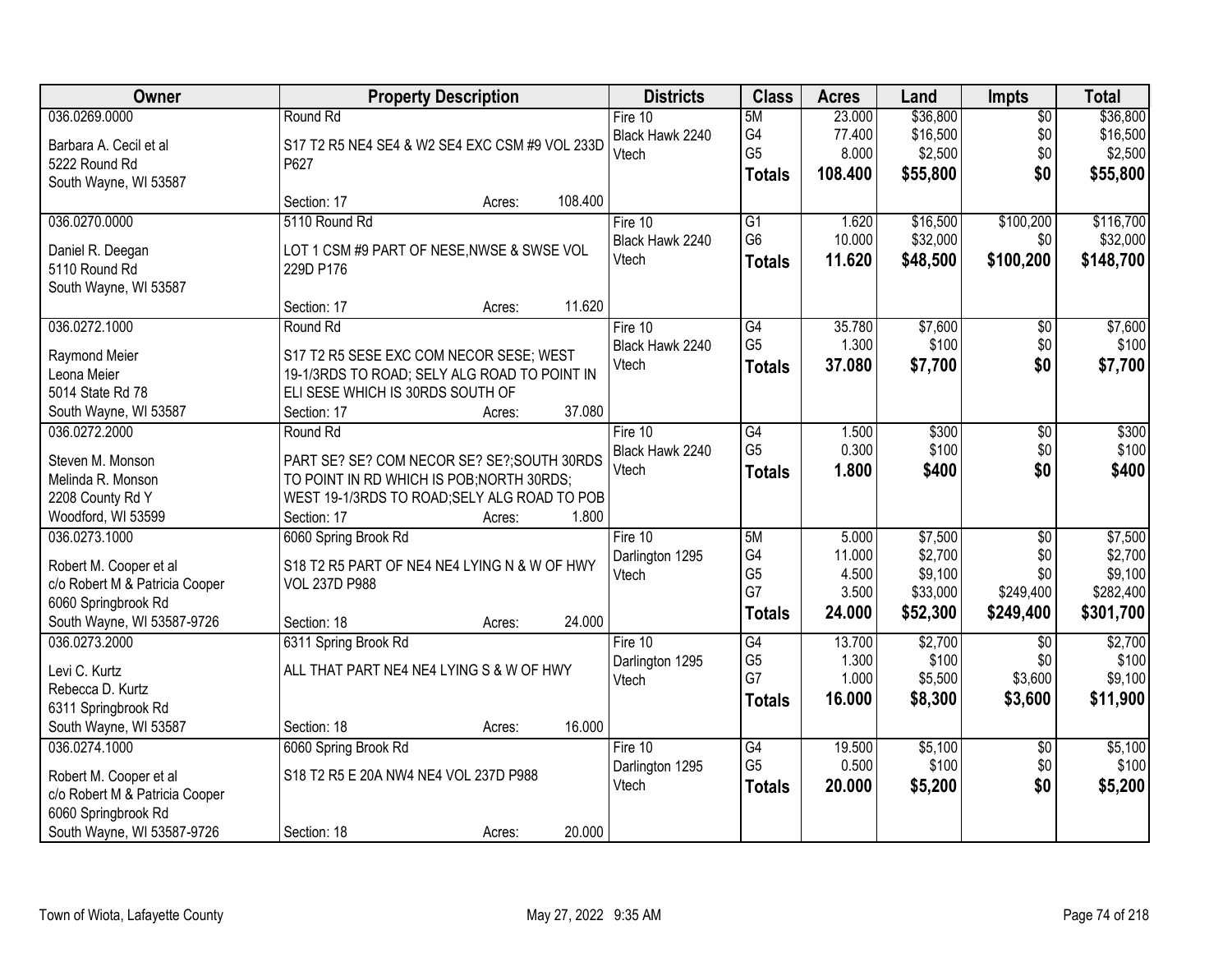| Owner                 |                                               | <b>Property Description</b> |        |                 | <b>Class</b>    | <b>Acres</b> | Land     | Impts           | <b>Total</b> |
|-----------------------|-----------------------------------------------|-----------------------------|--------|-----------------|-----------------|--------------|----------|-----------------|--------------|
| 036.0274.2000         | 6492 Spring Brook Rd                          |                             |        | Fire $10$       | $\overline{G4}$ | 17.500       | \$4,400  | $\overline{50}$ | \$4,400      |
| Timothy E. Shager     | S18 T2 R5 W2 NW4 NE4 VOL 240D P131 (SEE       |                             |        | Darlington 1295 | G <sub>5</sub>  | 0.500        | \$100    | \$0             | \$100        |
| Julie A. Shager       | POS1980 & POS2029)                            |                             |        | Vtech           | G7              | 2.000        | \$24,000 | \$146,400       | \$170,400    |
| 6492 Spring Brook Rd  |                                               |                             |        |                 | <b>Totals</b>   | 20.000       | \$28,500 | \$146,400       | \$174,900    |
| South Wayne, WI 53587 | Section: 18                                   | Acres:                      | 20.000 |                 |                 |              |          |                 |              |
| 036.0275.1000         | Spring Brook Rd                               |                             |        | Fire $10$       | G4              | 20.000       | \$2,500  | $\overline{50}$ | \$2,500      |
| Martha Peterson       | S18 T2 R5 E2 SW4 NE4 DOC 335148               |                             |        | Darlington 1295 | <b>Totals</b>   | 20.000       | \$2,500  | \$0             | \$2,500      |
| 6788 Springbrook Rd   |                                               |                             |        | Vtech           |                 |              |          |                 |              |
| South Wayne, WI 53587 |                                               |                             |        |                 |                 |              |          |                 |              |
|                       | Section: 18                                   | Acres:                      | 20.000 |                 |                 |              |          |                 |              |
| 036.0275.2000         |                                               |                             |        | Fire 10         | $\overline{G4}$ | 11.000       | \$3,000  | $\overline{50}$ | \$3,000      |
| Ronald L. Johnson     | S18 T2 R5 W2 SW4 NE4 VOL 220D P640            |                             |        | Darlington 1295 | <b>Totals</b>   | 11.000       | \$3,000  | \$0             | \$3,000      |
| Carol J. Johnson      |                                               |                             |        | Vtech           |                 |              |          |                 |              |
| 827 Frank St          |                                               |                             |        |                 |                 |              |          |                 |              |
| Darlington, WI 53530  | Section: 18                                   | Acres:                      | 11.000 |                 |                 |              |          |                 |              |
| 036.0275.2100         | Spring Brook Rd                               |                             |        | Fire 10         | $\overline{G4}$ | 8.500        | \$1,700  | $\overline{50}$ | \$1,700      |
| Timothy E. Shager     | S18 T2 R5 PART OF SW4 NE4 DOC 345819 (SEE     |                             |        | Darlington 1295 | G <sub>5</sub>  | 1.500        | \$600    | \$0             | \$600        |
| Julie A. Shager       | POS2029)                                      |                             |        | Vtech           | <b>Totals</b>   | 10.000       | \$2,300  | \$0             | \$2,300      |
| 6492 Spring Brook Rd  |                                               |                             |        |                 |                 |              |          |                 |              |
| South Wayne, WI 53587 | Section: 18                                   | Acres:                      | 10.000 |                 |                 |              |          |                 |              |
| 036.0276.0000         | 6311 Spring Brook Rd                          |                             |        | Fire $10$       | G4              | 37.600       | \$6,600  | $\overline{50}$ | \$6,600      |
| Levi C. Kurtz         | SE4 NE4                                       |                             |        | Darlington 1295 | G7              | 2.400        | \$26,400 | \$134,800       | \$161,200    |
| Rebecca D. Kurtz      |                                               |                             |        | Vtech           | <b>Totals</b>   | 40.000       | \$33,000 | \$134,800       | \$167,800    |
| 6311 Springbrook Rd   |                                               |                             |        |                 |                 |              |          |                 |              |
| South Wayne, WI 53587 | Section: 18                                   | Acres:                      | 40.000 |                 |                 |              |          |                 |              |
| 036.0277.0000         |                                               |                             |        | Fire 10         | $\overline{G4}$ | 21.000       | \$4,800  | $\overline{50}$ | \$4,800      |
| Martha Peterson       | S18 T2 R5 PART OF NE4 NW4 DOC 335148 (SEE     |                             |        | Darlington 1295 | <b>Totals</b>   | 21.000       | \$4,800  | \$0             | \$4,800      |
| 6788 Springbrook Rd   | POS1980)                                      |                             |        | Vtech           |                 |              |          |                 |              |
| South Wayne, WI 53587 |                                               |                             |        |                 |                 |              |          |                 |              |
|                       | Section: 18                                   | Acres:                      | 21.000 |                 |                 |              |          |                 |              |
| 036.0277.1000         | 6788 Spring Brook Rd                          |                             |        | Fire 10         | $\overline{G4}$ | 16.500       | \$3,300  | $\overline{50}$ | \$3,300      |
| Martha Peterson       | S18 T2 R5 PART OF E2 NW4 N OF ROAD DOC 335148 |                             |        | Darlington 1295 | G <sub>5</sub>  | 1.000        | \$100    | \$0             | \$100        |
| 6788 Springbrook Rd   | (SEE POS1980)                                 |                             |        | Vtech           | G7              | 2.500        | \$27,000 | \$366,700       | \$393,700    |
| South Wayne, WI 53587 |                                               |                             |        |                 | <b>Totals</b>   | 20.000       | \$30,400 | \$366,700       | \$397,100    |
|                       | Section: 18                                   | Acres:                      | 20.000 |                 |                 |              |          |                 |              |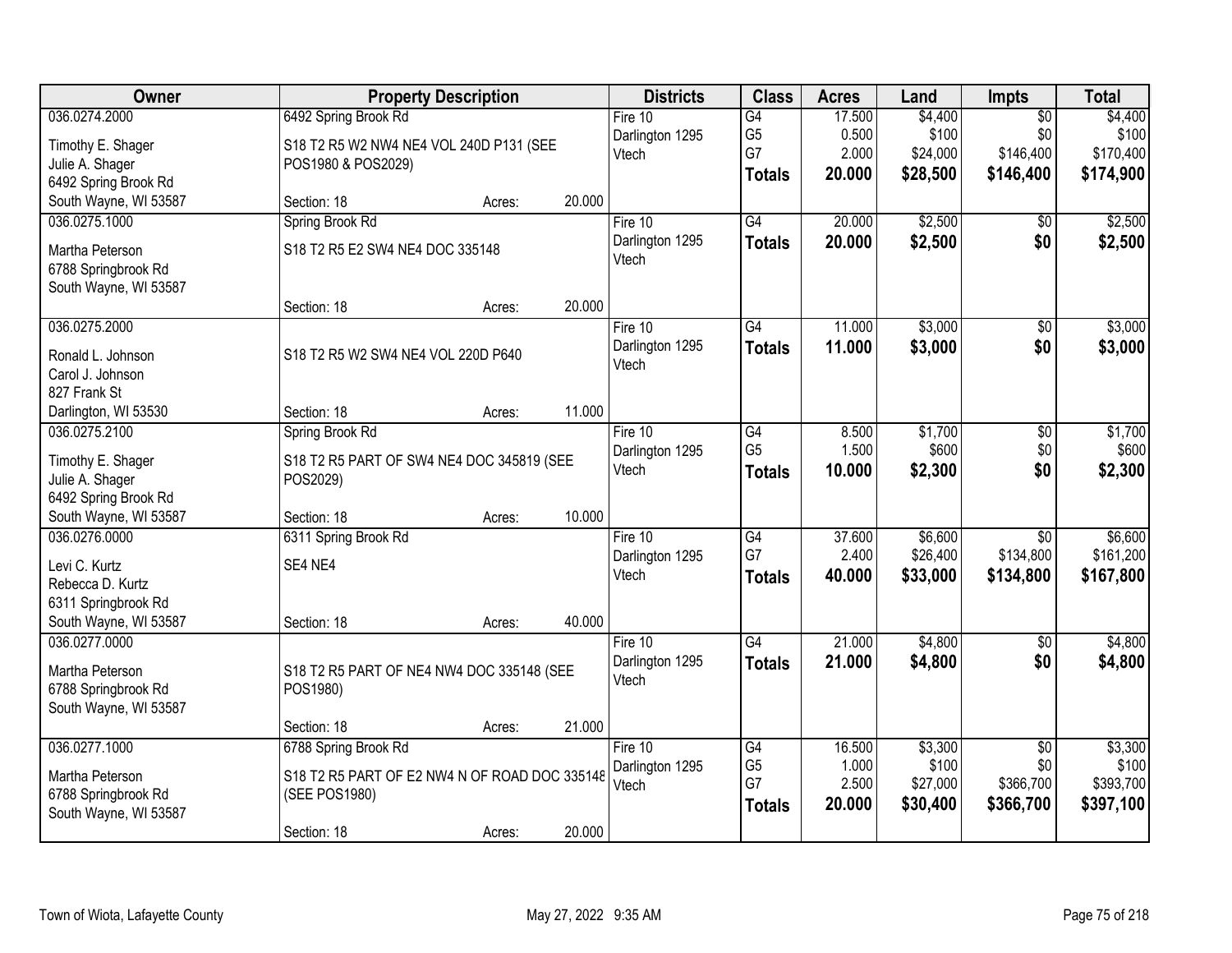| Owner                      | <b>Property Description</b>               | <b>Districts</b>         | <b>Class</b>    | <b>Acres</b> | Land            | <b>Impts</b>    | <b>Total</b>     |
|----------------------------|-------------------------------------------|--------------------------|-----------------|--------------|-----------------|-----------------|------------------|
| 036.0278.0000              | North Rd                                  | Fire 10                  | $\overline{G4}$ | 37.660       | \$11,500        | $\overline{50}$ | \$11,500         |
| Timothy E. Shager          | S18 T2 R5 FRAC NW4 NW4 DOC 345819 (SEE    | Darlington 1295          | G <sub>5</sub>  | 1.000        | \$100           | \$0             | \$100            |
| Julie A. Shager            | POS2029)                                  | Vtech                    | G7              | 0.500        | \$3,000         | \$33,100        | \$36,100         |
| 6492 Spring Brook Rd       |                                           |                          | <b>Totals</b>   | 39.160       | \$14,600        | \$33,100        | \$47,700         |
| South Wayne, WI 53587      | 39.160<br>Section: 18<br>Acres:           |                          |                 |              |                 |                 |                  |
| 036.0279.0000              | Spring Brook Rd                           | Fire 10                  | G4              | 22.000       | \$6,800         | $\overline{50}$ | \$6,800          |
| Ronald L. Johnson          | S18 T2 R5 FRAC SW4 NW4 VOL 220D P640      | Darlington 1295          | G <sub>5</sub>  | 0.880        | \$100           | \$0             | \$100            |
| Carol J. Johnson           |                                           | Vtech                    | <b>Totals</b>   | 22,880       | \$6,900         | \$0             | \$6,900          |
| 827 Frank St               |                                           |                          |                 |              |                 |                 |                  |
| Darlington, WI 53530       | 22.880<br>Section: 18<br>Acres:           |                          |                 |              |                 |                 |                  |
| 036.0279.1000              | 6944 Spring Brook Rd                      | Fire 10                  | G4              | 12.120       | \$3,100         | \$0             | \$3,100          |
|                            |                                           | Darlington 1295          | G <sub>5</sub>  | 1.380        | \$100           | \$0             | \$100            |
| Timothy E. Shager          | S18 T2 R5 PART OF SW4 NW4 DOC 345819 (SEE | Vtech                    | G7              | 3.000        | \$30,000        | \$151,200       | \$181,200        |
| Julie A. Shager            | POS2029)                                  |                          | Totals          | 16.500       | \$33,200        | \$151,200       | \$184,400        |
| 6492 Spring Brook Rd       | 16.500                                    |                          |                 |              |                 |                 |                  |
| South Wayne, WI 53587      | Section: 18<br>Acres:                     |                          |                 |              |                 |                 |                  |
| 036.0280.1000              |                                           | Fire 10                  | G4              | 32.200       | \$9,000         | \$0             | \$9,000          |
| Ronald L. Johnson          | S18 T2 R5 PT SE4 NW4 S & E OF HWY EXC     | Darlington 1295<br>Vtech | <b>Totals</b>   | 32.200       | \$9,000         | \$0             | \$9,000          |
| Carol J. Johnson           | CEMETARY IN NE COR VOL 220D P640          |                          |                 |              |                 |                 |                  |
| 827 Frank St               |                                           |                          |                 |              |                 |                 |                  |
| Darlington, WI 53530       | 32.200<br>Section: 18<br>Acres:           |                          |                 |              |                 |                 |                  |
| 036.0280.1100              | Spring Brook Rd                           | Fire 10                  | G4              | 4.900        | \$1,000         | $\overline{30}$ | \$1,000          |
| Timothy E. Shager          | S18 T2 R5 PART OF SE4 NW4 DOC 345819 (SEE | Darlington 1295          | G <sub>5</sub>  | 1.000        | \$100           | \$0             | \$100            |
| Julie A. Shager            | POS2029)                                  | Vtech                    | <b>Totals</b>   | 5.900        | \$1,100         | \$0             | \$1,100          |
| 6492 Spring Brook Rd       |                                           |                          |                 |              |                 |                 |                  |
| South Wayne, WI 53587      | 5.900<br>Section: 18<br>Acres:            |                          |                 |              |                 |                 |                  |
| 036.0280.2000              | Spring Brook Rd                           | Fire 10                  | X4              | 0.900        | $\overline{50}$ | $\overline{50}$ | $\overline{\$0}$ |
|                            |                                           | Darlington 1295          | <b>Totals</b>   | 0.900        | \$0             | \$0             | \$0              |
| Cemetery                   | S18 T2 R5 PT SE4 NW4 (CEMETERY IN NE COR) | Vtech                    |                 |              |                 |                 |                  |
| Unknown                    |                                           |                          |                 |              |                 |                 |                  |
| South Wayne, WI 53587      | 0.900                                     |                          |                 |              |                 |                 |                  |
| 036.0281.0000              | Section: 18<br>Acres:                     | Fire $10$                | 5M              | 4.500        | \$6,800         | $\overline{50}$ | \$6,800          |
|                            |                                           | Black Hawk 2240          | G4              | 34.500       | \$9,500         | \$0             | \$9,500          |
| Zim Cheese, LLC            | S18 T2 R5 NE4 SW4 VOL 232D P236           | Vtech                    | G <sub>5</sub>  | 1.000        | \$500           | \$0             | \$500            |
| 6853 State Rd 78           |                                           |                          | <b>Totals</b>   | 40.000       | \$16,800        | \$0             | \$16,800         |
| South Wayne, WI 53587-9724 |                                           |                          |                 |              |                 |                 |                  |
|                            | 40.000<br>Section: 18<br>Acres:           |                          |                 |              |                 |                 |                  |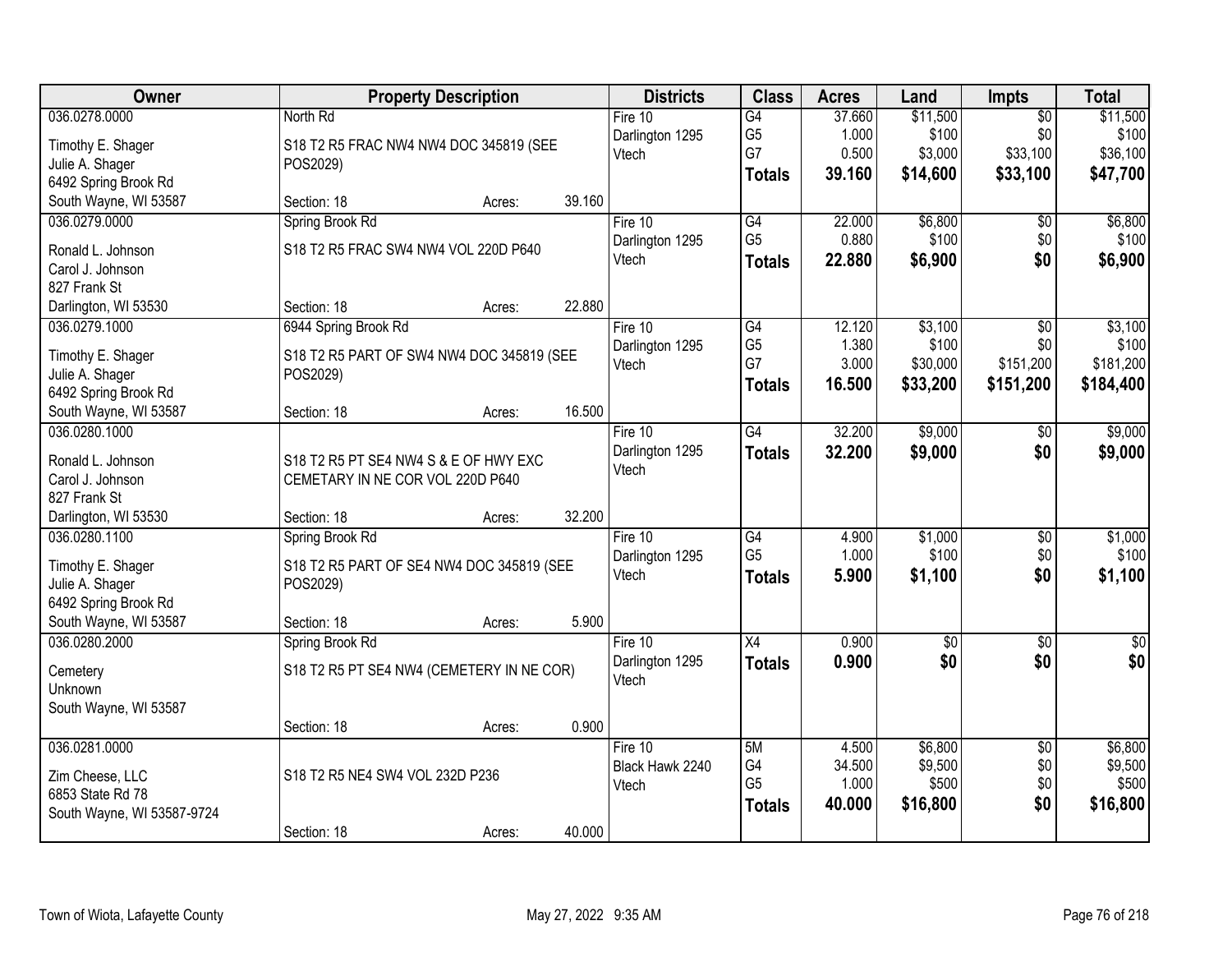| <b>Owner</b>                          | <b>Property Description</b>                              | <b>Districts</b>                   | <b>Class</b>    | <b>Acres</b> | Land       | <b>Impts</b>    | <b>Total</b>    |
|---------------------------------------|----------------------------------------------------------|------------------------------------|-----------------|--------------|------------|-----------------|-----------------|
| 036.0282.0000                         | 10320 North Rd                                           | Fire $10$                          | $\overline{G4}$ | 1.000        | \$300      | $\overline{30}$ | \$300           |
| Margie Stephenson                     | PART FRAC NW? SW? COM W? COR SEC                         | Black Hawk 2240                    | G7              | 1.700        | \$20,400   | \$89,600        | \$110,000       |
| 8352 County Rd M                      | 18;S0?08'29"E 822.58' TO POB;N88?38'42"E                 | Vtech                              | <b>Totals</b>   | 2.700        | \$20,700   | \$89,600        | \$110,300       |
| Darlington, WI 53530                  | 236.98';S0?08'30"E 498.38';S88?38'37"W                   |                                    |                 |              |            |                 |                 |
|                                       | 2.700<br>Section: 18<br>Acres:                           |                                    |                 |              |            |                 |                 |
| 036.0282.1000                         | North Rd                                                 | Fire $10$                          | G4              | 35.800       | \$7,200    | \$0             | \$7,200         |
| Ronald L. Johnson                     | S18 T2 R5 PART OF NW4 SW4 VOL 224D P216                  | Black Hawk 2240                    | G <sub>5</sub>  | 0.600        | \$100      | \$0             | \$100           |
| Carol J. Johnson                      |                                                          | Vtech                              | <b>Totals</b>   | 36.400       | \$7,300    | \$0             | \$7,300         |
| 827 Frank St                          |                                                          |                                    |                 |              |            |                 |                 |
| Darlington, WI 53530                  | 36.400<br>Section: 18<br>Acres:                          |                                    |                 |              |            |                 |                 |
| 036.0283.1000                         | 10080 North Rd                                           | Wiota Sanitary District G4         |                 | 3.340        | \$1,100    | \$0             | \$1,100         |
|                                       | S18 T2 R5 PRT FRAC SW4 SW4 AS DESCR IN VOL               | #1 1295                            | G <sub>5</sub>  | 0.250        | \$100      | \$0             | \$100           |
| Bruce A. Stephenson<br>10080 North Rd | 240D P924 & ALSO LYING W/IN WIOTA SANITARY               | Fire 10                            | G7              | 3.500        | \$33,000   | \$124,400       | \$157,400       |
| South Wayne, WI 53587                 | DISTRICT (SEE POS2033)                                   | Darlington 1295                    | <b>Totals</b>   | 7.090        | \$34,200   | \$124,400       | \$158,600       |
|                                       | 7.090<br>Section: 19<br>Acres:                           | Vtech                              |                 |              |            |                 |                 |
| 036.0283.1010                         | North Rd                                                 | Fire 10                            | G4              | 11.740       | \$3,300    | \$0             | \$3,300         |
|                                       |                                                          | Darlington 1295                    | G <sub>5</sub>  | 0.500        | \$100      | \$0             | \$100           |
| Bruce A. Stephenson                   | S18 T2 R5 PART OF FRAC SW4 SW4 AS DESCR IN               | Vtech                              | <b>Totals</b>   | 12.240       | \$3,400    | \$0             | \$3,400         |
| 10080 North Rd                        | VOL 240D P924 EXC THAT PRT W/IN WIOTA                    |                                    |                 |              |            |                 |                 |
| South Wayne, WI 53587                 | SANITARY DISTRICT (SEE POS2033)<br>12.240<br>Section: 18 |                                    |                 |              |            |                 |                 |
| 036.0283.1100                         | Acres:                                                   |                                    | $\overline{G4}$ | 0.520        | \$200      | $\overline{50}$ | \$200           |
|                                       |                                                          | Wiota Sanitary District<br>#1 1295 |                 | 0.520        | \$200      | \$0             | \$200           |
| Zim Cheese, LLC                       | S18 T2 R5 PART FRAC SW4 SW4 AS DESCR IN VOL              | Fire 10                            | <b>Totals</b>   |              |            |                 |                 |
| 6853 State Rd 78                      | 232D P236 & LYING W/IN WIOTA SANITARY DISTRICT           | Darlington 1295                    |                 |              |            |                 |                 |
| South Wayne, WI 53587-9724            |                                                          | Vtech                              |                 |              |            |                 |                 |
|                                       | 0.520<br>Section: 18<br>Acres:                           |                                    |                 |              |            |                 |                 |
| 036.0283.1110                         |                                                          | Fire 10                            | G4              | 18.480       | \$6,000    | $\overline{60}$ | \$6,000         |
| Zim Cheese, LLC                       | S18 T2 R5 PART FRAC SW4 SW4 AS DESCR IN VOL              | Darlington 1295                    | <b>Totals</b>   | 18.480       | \$6,000    | \$0             | \$6,000         |
| 6853 State Rd 78                      | 232D P236 EXC PART W/IN WIOTA SANITARY                   | Vtech                              |                 |              |            |                 |                 |
| South Wayne, WI 53587-9724            | <b>DISTRICT</b>                                          |                                    |                 |              |            |                 |                 |
|                                       | 18.480<br>Section: 18<br>Acres:                          |                                    |                 |              |            |                 |                 |
| 036.0283.2000                         | 9986 North Rd                                            | Wiota Sanitary District X4         |                 | 0.500        | $\sqrt{6}$ | $\overline{30}$ | $\overline{50}$ |
| Town of Wiota                         | S18 T2 R5 PART FRAC SW4 SW4 VOL 106D P394-395            | #1 1295                            | <b>Totals</b>   | 0.500        | \$0        | \$0             | \$0             |
| Unknown                               | (SEE POS2033)                                            | Fire 10                            |                 |              |            |                 |                 |
| South Wayne, WI 53587                 |                                                          | Black Hawk 2240                    |                 |              |            |                 |                 |
|                                       | 0.500<br>Section: 19<br>Acres:                           | Vtech                              |                 |              |            |                 |                 |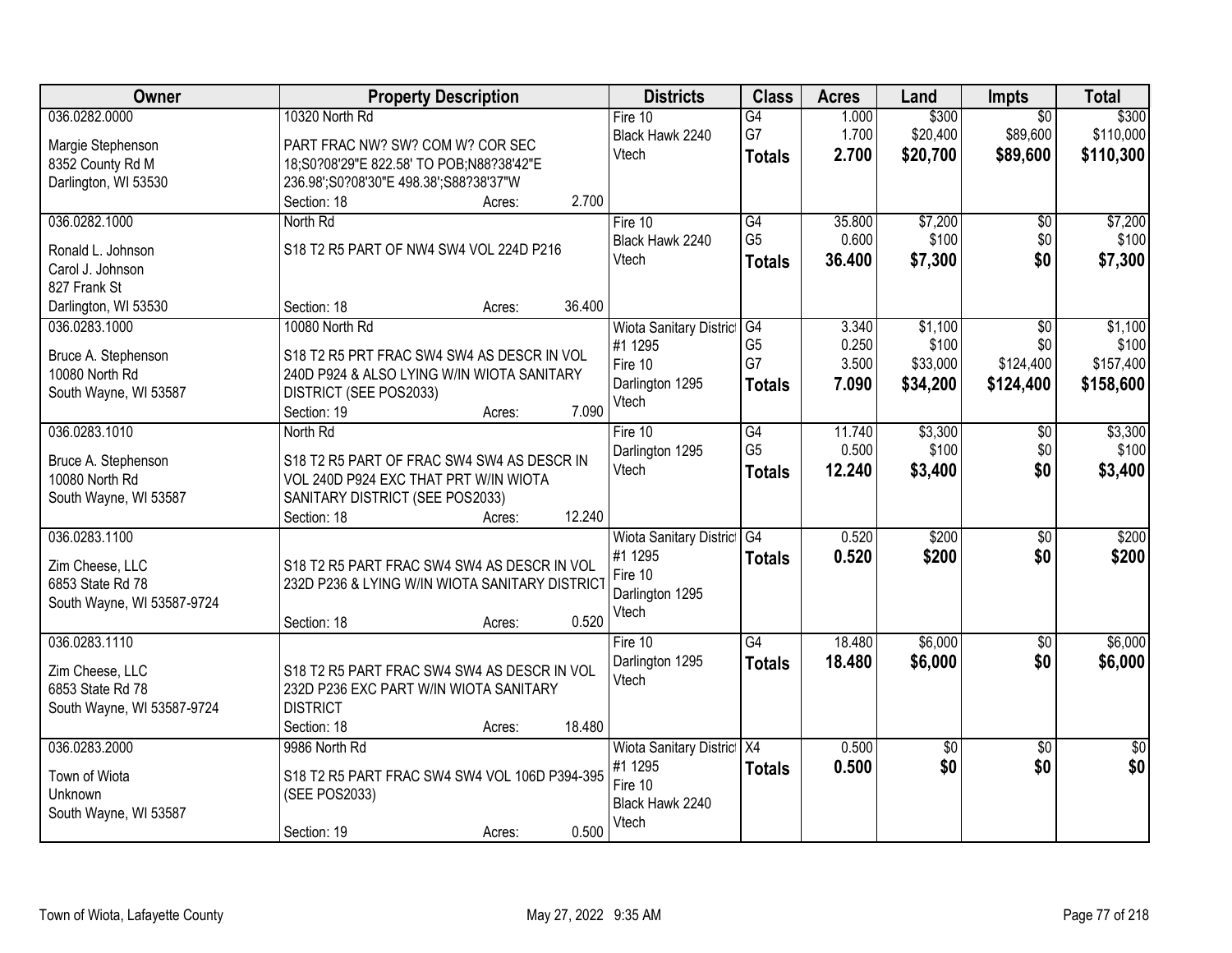| Owner                                          |                                                                                  | <b>Property Description</b> |        | <b>Districts</b>         | <b>Class</b>                    | <b>Acres</b>    | Land                | Impts            | <b>Total</b>         |
|------------------------------------------------|----------------------------------------------------------------------------------|-----------------------------|--------|--------------------------|---------------------------------|-----------------|---------------------|------------------|----------------------|
| 036.0284.0000                                  |                                                                                  |                             |        | Fire $10$                | G4                              | 39.000          | \$10,100            | $\overline{50}$  | \$10,100             |
| Zim Cheese, LLC                                | S18 T2 R5 SE4 SW4 VOL 232D P236                                                  |                             |        | Black Hawk 2240<br>Vtech | G <sub>5</sub><br><b>Totals</b> | 1.000<br>40.000 | \$500<br>\$10,600   | \$0<br>\$0       | \$500<br>\$10,600    |
| 6853 State Rd 78                               |                                                                                  |                             |        |                          |                                 |                 |                     |                  |                      |
| South Wayne, WI 53587-9724                     |                                                                                  |                             |        |                          |                                 |                 |                     |                  |                      |
| 036.0285.0000                                  | Section: 18                                                                      | Acres:                      | 40.000 | Fire 10                  | $\overline{G4}$                 | 40.000          | \$6,600             | \$0              | \$6,600              |
|                                                |                                                                                  |                             |        | Darlington 1295          | <b>Totals</b>                   | 40.000          | \$6,600             | \$0              | \$6,600              |
| Levi C. Kurtz                                  | NE? SE? & NW? SE? EXC COM E? COR SEC                                             |                             |        | Vtech                    |                                 |                 |                     |                  |                      |
| Rebecca D. Kurtz                               | 18;S00.09.21W 1320.64';S88.22.53W 1323.42' TO                                    |                             |        |                          |                                 |                 |                     |                  |                      |
| 6311 Springbrook Rd<br>South Wayne, WI 53587   | SECOR SAID 40-ACRE TRACT; N00.04.04E 10.08' TO<br>Section: 18                    | Acres:                      | 40.000 |                          |                                 |                 |                     |                  |                      |
| 036.0286.0000                                  |                                                                                  |                             |        | Fire 10                  | 5M                              | 5.000           | \$8,000             | $\overline{50}$  | \$8,000              |
|                                                |                                                                                  |                             |        | Black Hawk 2240          | G4                              | 32.900          | \$6,700             | \$0              | \$6,700              |
| Zim Cheese, LLC                                | PART NW? SE? COM E? COR SEC 18;S00.09.21W                                        |                             |        | Vtech                    | G <sub>5</sub>                  | 1.000           | \$500               | \$0              | \$500                |
| 6853 State Rd 78<br>South Wayne, WI 53587-9724 | 1320.64';S88.22.53W 1323.42' TO SECOR SAID<br>40-ACRE TRACT;N00.04.04E 10.08' TO |                             |        |                          | <b>Totals</b>                   | 38.900          | \$15,200            | \$0              | \$15,200             |
|                                                | Section: 18                                                                      | Acres:                      | 38.900 |                          |                                 |                 |                     |                  |                      |
| 036.0287.0000                                  |                                                                                  |                             |        | Fire 10                  | 5M                              | 15.000          | \$24,000            | $\overline{50}$  | \$24,000             |
|                                                |                                                                                  |                             |        | Black Hawk 2240          | G <sub>4</sub>                  | 25.000          | \$6,300             | \$0              | \$6,300              |
| Zim Cheese, LLC<br>6853 State Rd 78            | S18 T2 R5 SW4 SE4 VOL 232D P236                                                  |                             |        | Vtech                    | <b>Totals</b>                   | 40.000          | \$30,300            | \$0              | \$30,300             |
| South Wayne, WI 53587-9724                     |                                                                                  |                             |        |                          |                                 |                 |                     |                  |                      |
|                                                | Section: 18                                                                      | Acres:                      | 40.000 |                          |                                 |                 |                     |                  |                      |
| 036.0288.0000                                  | Willie Ln                                                                        |                             |        | Fire 10                  | 5M                              | 5.000           | \$7,900             | $\overline{50}$  | \$7,900              |
| Barbara A. Cecil et al                         | S18 T2 R5 PART OF SE4 SE4 VOL 233D P627                                          |                             |        | Darlington 1295          | G4                              | 22.500          | \$5,200             | \$0              | \$5,200              |
| 5222 Round Rd                                  |                                                                                  |                             |        | Vtech                    | G <sub>5</sub>                  | 0.500           | \$100               | \$0              | \$100                |
| South Wayne, WI 53587                          |                                                                                  |                             |        |                          | <b>Totals</b>                   | 28.000          | \$13,200            | \$0              | \$13,200             |
|                                                | Section: 18                                                                      | Acres:                      | 28.000 |                          |                                 |                 |                     |                  |                      |
| 036.0288.1000                                  | 10175 Willie Ln                                                                  |                             |        | Fire 10                  | 5M                              | 5.000           | \$8,000             | $\overline{50}$  | \$8,000              |
| Kyle L. Cecil                                  | S18 T2 R5 PART OF SE4 SE4 VOL 233D P631                                          |                             |        | Darlington 1295          | G <sub>1</sub><br>G4            | 1.000           | \$12,500            | \$158,000        | \$170,500            |
| Jodi Schneider                                 |                                                                                  |                             |        | Vtech                    |                                 | 6.000<br>12.000 | \$1,200<br>\$21,700 | \$0<br>\$158,000 | \$1,200<br>\$179,700 |
| 10175 Willie Ln                                |                                                                                  |                             |        |                          | <b>Totals</b>                   |                 |                     |                  |                      |
| South Wayne, WI 53587                          | Section: 18                                                                      | Acres:                      | 12.000 |                          |                                 |                 |                     |                  |                      |
| 036.0289.1000                                  | Round Rd                                                                         |                             |        | Fire 10                  | $\overline{G5}$                 | 0.500           | \$200               | $\overline{50}$  | \$200                |
| Barbara A. Cecil et al                         | S19 T2 R5 E 2RDS OF N 40RDS NE4 NE4 VOL 233D                                     |                             |        | Darlington 1295<br>Vtech | <b>Totals</b>                   | 0.500           | \$200               | \$0              | \$200                |
| 5222 Round Rd                                  | P627                                                                             |                             |        |                          |                                 |                 |                     |                  |                      |
| South Wayne, WI 53587                          |                                                                                  |                             |        |                          |                                 |                 |                     |                  |                      |
|                                                | Section: 19                                                                      | Acres:                      | 0.500  |                          |                                 |                 |                     |                  |                      |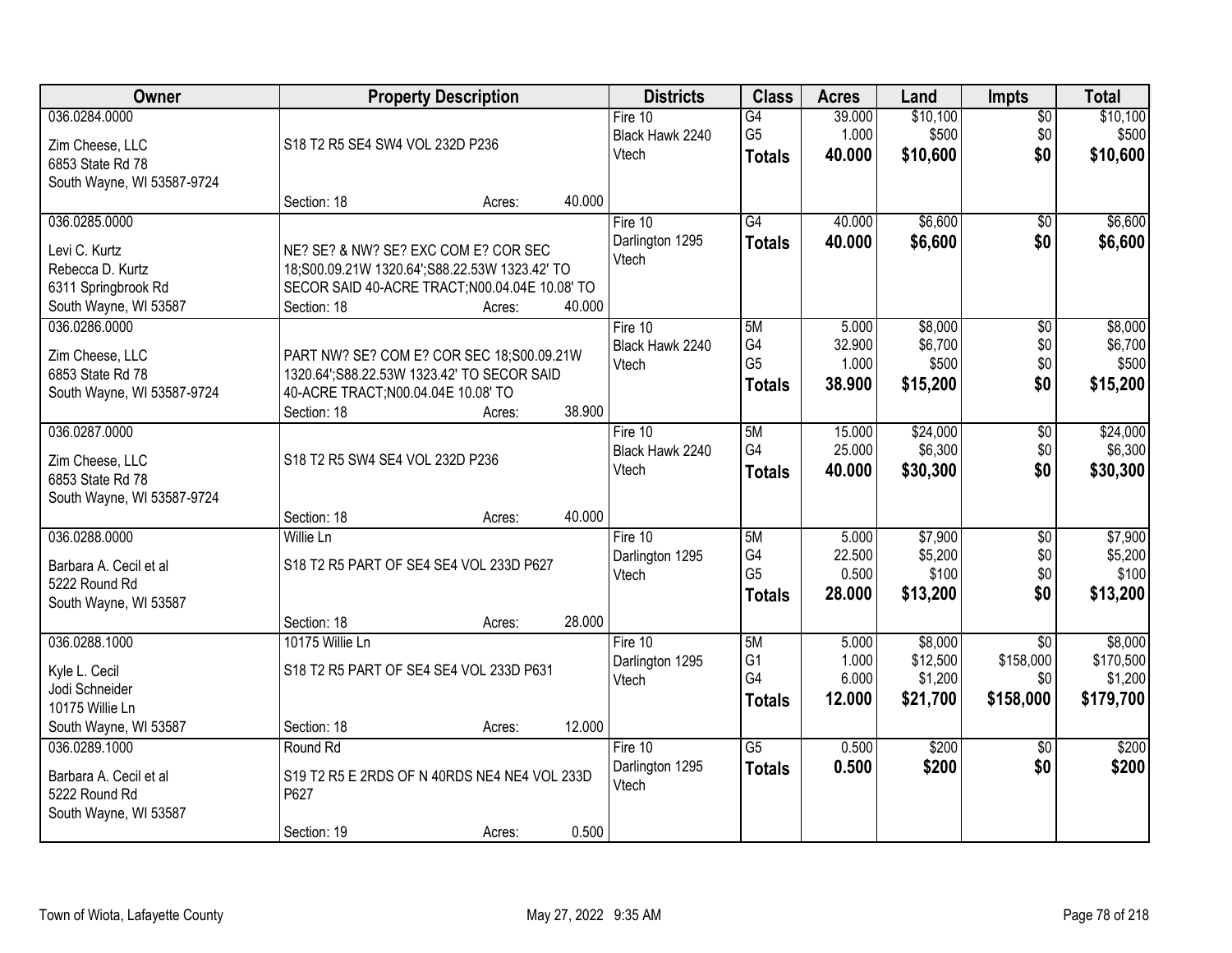| Owner                      |                                                | <b>Property Description</b> |        | <b>Districts</b> | <b>Class</b>    | <b>Acres</b> | Land            | <b>Impts</b>    | <b>Total</b>    |
|----------------------------|------------------------------------------------|-----------------------------|--------|------------------|-----------------|--------------|-----------------|-----------------|-----------------|
| 036.0289.2000              | 6010 Round Rd                                  |                             |        | Fire $10$        | $\overline{G5}$ | 9.000        | \$22,500        | $\overline{50}$ | \$22,500        |
| Paul D. Eastwood           | S19 T2 R5 E2 NE4 NE4 EXC E2 RDS OF N40 RDS VOL |                             |        | Darlington 1295  | G <sub>6</sub>  | 10.500       | \$32,300        | \$0             | \$32,300        |
| Teresa L. Mulrooney        | 218D P333                                      |                             |        | Vtech            | <b>Totals</b>   | 19.500       | \$54,800        | \$0             | \$54,800        |
| 1628 Madison St            |                                                |                             |        |                  |                 |              |                 |                 |                 |
| Madison, WI 53711          | Section: 20                                    | Acres:                      | 19.500 |                  |                 |              |                 |                 |                 |
| 036.0289.3000              | 6204 Round Rd                                  |                             |        | Fire 10          | G2              | 0.500        | \$2,500         | $\overline{50}$ | \$2,500         |
| Cottonwood Land, LLC       | S19 T2 R5 W2 NE4 NE4 DOC 340362                |                             |        | Darlington 1295  | G4              | 17.000       | \$4,700         | \$0             | \$4,700         |
| 9600 County Rd D           |                                                |                             |        | Vtech            | G <sub>5</sub>  | 0.500        | \$100           | \$0             | \$100           |
| South Wayne, WI 53587-9720 |                                                |                             |        |                  | G7              | 2.000        | \$24,000        | \$104,700       | \$128,700       |
|                            | Section: 19                                    | Acres:                      | 20.000 |                  | <b>Totals</b>   | 20.000       | \$31,300        | \$104,700       | \$136,000       |
| 036.0290.0000              | County Rd M                                    |                             |        | Fire 10          | G4              | 39.000       | \$11,400        | \$0             | \$11,400        |
| Mike S. Berget             | S19 T2 R5 NW4 NE4 VOL 239D P606                |                             |        | Black Hawk 2240  | G <sub>5</sub>  | 1.000        | \$100           | \$0             | \$100           |
| Judith A. Berget           |                                                |                             |        | Vtech            | Totals          | 40.000       | \$11,500        | \$0             | \$11,500        |
| 8692 County Rd M           |                                                |                             |        |                  |                 |              |                 |                 |                 |
| Darlington, WI 53530       | Section: 19                                    | Acres:                      | 40.000 |                  |                 |              |                 |                 |                 |
| 036.0291.0000              | 9600 Cth D                                     |                             |        | Fire 10          | $\overline{G4}$ | 10.000       | \$2,300         | \$0             | \$2,300         |
| Cottonwood Land, LLC       | S19 T2 R5 SW4 NE4 VOL 219D P208                |                             |        | Black Hawk 2240  | G <sub>5</sub>  | 1.250        | \$100           | \$0             | \$100           |
| 9600 County Rd D           |                                                |                             |        | Vtech            | G7              | 28.750       | \$154,800       | \$1,834,100     | \$1,988,900     |
| South Wayne, WI 53587-9720 |                                                |                             |        |                  | <b>Totals</b>   | 40.000       | \$157,200       | \$1,834,100     | \$1,991,300     |
|                            | Section: 19                                    | Acres:                      | 40.000 |                  |                 |              |                 |                 |                 |
| 036.0292.0000              | State Highway 78                               |                             |        | Fire 10          | G4              | 20.530       | \$2,700         | $\overline{30}$ | \$2,700         |
| Cottonwood Land, LLC       | S19 T2 R5 PART OF SE4 NE4 VOL 240D P783 EXC    |                             |        | Darlington 1295  | G <sub>5</sub>  | 0.250        | \$100           | \$0             | \$100           |
| 9600 County Rd D           | (SEE POS2045)                                  |                             |        | Vtech            | G7              | 2.400        | \$13,200        | \$3,900         | \$17,100        |
| South Wayne, WI 53587-9720 |                                                |                             |        |                  | <b>Totals</b>   | 23.180       | \$16,000        | \$3,900         | \$19,900        |
|                            | Section: 19                                    | Acres:                      | 23.180 |                  |                 |              |                 |                 |                 |
| 036.0292.2000              | 6106 Sth 78                                    |                             |        | Fire 10          | $\overline{G1}$ | 2.600        | \$21,900        | \$208,900       | \$230,800       |
| Virginia M. Johnson et al  | S19 T2 R5 PART OF SE4 NE4 VOL 244D P734 (SEE   |                             |        | Darlington 1295  | <b>Totals</b>   | 2.600        | \$21,900        | \$208,900       | \$230,800       |
| c/o Raymond A. Johnson, Sr | POS2045)                                       |                             |        | Vtech            |                 |              |                 |                 |                 |
| 6106 State Rd 78           |                                                |                             |        |                  |                 |              |                 |                 |                 |
| South Wayne, WI 53587-9735 | Section: 19                                    | Acres:                      | 2.600  |                  |                 |              |                 |                 |                 |
| 036.0292.3000              |                                                |                             |        | Fire 10          | $\overline{X2}$ | 0.900        | $\overline{50}$ | $\overline{50}$ | $\overline{50}$ |
| State of Wisconsin         | S19 T2 R5 THAT PART SE4 NE4 LYING IN TPP       |                             |        | Darlington 1295  | <b>Totals</b>   | 0.900        | \$0             | \$0             | \$0             |
| Dept of Transportation     | 5590-03-21-4.01 REC'D AS DOC 344533            |                             |        | Vtech            |                 |              |                 |                 |                 |
| 2101 Wright St             |                                                |                             |        |                  |                 |              |                 |                 |                 |
| Madison, WI 53704          | Section: 19                                    | Acres:                      | 0.900  |                  |                 |              |                 |                 |                 |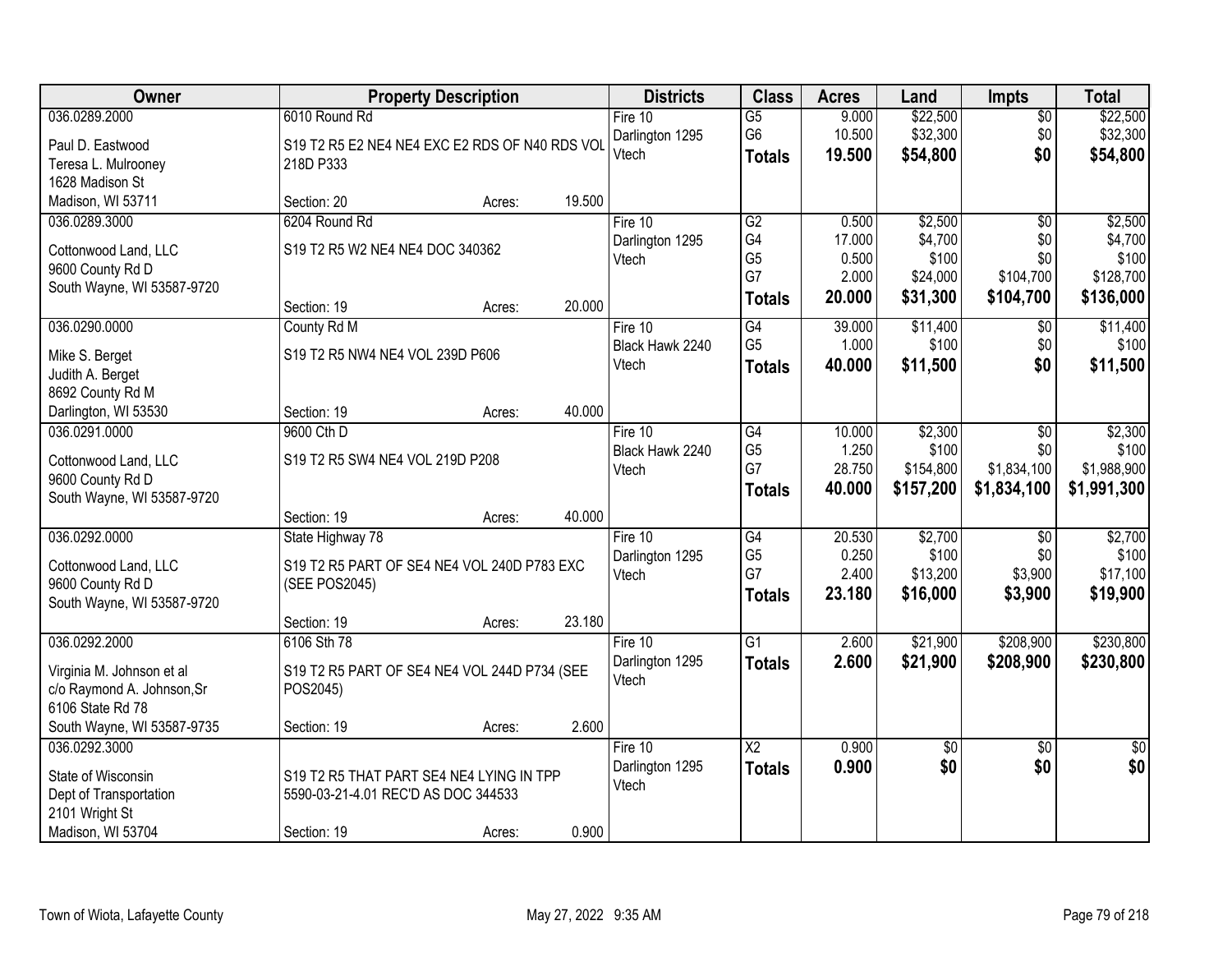| Owner                   | <b>Property Description</b>                      | <b>Districts</b>               | <b>Class</b>    | <b>Acres</b> | Land            | <b>Impts</b>    | <b>Total</b>    |
|-------------------------|--------------------------------------------------|--------------------------------|-----------------|--------------|-----------------|-----------------|-----------------|
| 036.0292.4000           | 6123 Round Rd                                    | Fire $10$                      | $\overline{G2}$ | 13.410       | \$73,800        | \$537,000       | \$610,800       |
| Joey F. Kennicker et al | S19 T2 R5 LOT 1 CSM 632 PART OF SE4 NE4 6123     | Darlington 1295                | <b>Totals</b>   | 13.410       | \$73,800        | \$537,000       | \$610,800       |
| c/o Brad R. Wiegel      | ROUND RD & 6106 RD 78 VOL 238D P464 & 79B&C      | Vtech                          |                 |              |                 |                 |                 |
| 6579 Johnson Rd         | P577 & DOC 341376 (SEE POS2041 & POS2045)        |                                |                 |              |                 |                 |                 |
| Shullsburg, WI 53586    | 13.410<br>Section: 19<br>Acres:                  |                                |                 |              |                 |                 |                 |
| 036.0293.1000           | State Highway 78                                 | <b>Wiota Sanitary District</b> | G4              | 9.900        | \$3,200         | $\overline{50}$ | \$3,200         |
|                         |                                                  | #1 1295                        | <b>Totals</b>   | 9.900        | \$3,200         | \$0             | \$3,200         |
| Mike S. Berget          | S19 T2 R5 PART NE4 NW4 AS DESCR IN VOL 239D      | Fire 10                        |                 |              |                 |                 |                 |
| Judith A. Berget        | P606 & LYING W/IN THE WIOTA SANITARY DISTRICT    | Black Hawk 2240                |                 |              |                 |                 |                 |
| 8692 County Rd M        |                                                  | Vtech                          |                 |              |                 |                 |                 |
| Darlington, WI 53530    | 9.900<br>Section: 19<br>Acres:                   |                                |                 |              |                 |                 |                 |
| 036.0293.1010           | State Highway 78                                 | Fire 10                        | G4              | 16.100       | \$5,200         | \$0             | \$5,200         |
| Mike S. Berget          | S19 T2 R5 PART NE4 NW4 AS DESCR IN VOL 239D      | Black Hawk 2240                | G <sub>5</sub>  | 0.280        | \$100           | \$0             | \$100           |
| Judith A. Berget        | P606 EXC THAT PRT W/IN WIOTA SANITARY            | Vtech                          | <b>Totals</b>   | 16.380       | \$5,300         | \$0             | \$5,300         |
| 8692 County Rd M        | <b>DISTRICT</b>                                  |                                |                 |              |                 |                 |                 |
| Darlington, WI 53530    | 16.380<br>Section: 19<br>Acres:                  |                                |                 |              |                 |                 |                 |
| 036.0293.1100           | 6682 State Highway 78                            | Wiota Sanitary District X4     |                 | 0.760        | \$0             | \$0             | \$0             |
|                         |                                                  | #1 1295                        | <b>Totals</b>   | 0.760        | \$0             | \$0             | \$0             |
| Wiota Lutheran Church   | S19 T2 R5 ALL THAT PRT OF THE FOLLOWING          | Fire 10                        |                 |              |                 |                 |                 |
| 6682 State Rd 78        | LYING W/IN WIOTA SANITARY DISTRICT: PRT NENW     | Black Hawk 2240                |                 |              |                 |                 |                 |
| South Wayne, WI 53587   | COM N1/4 COR; SOUTH 1285.24' TO NLY ROW HWY      | Vtech                          |                 |              |                 |                 |                 |
|                         | 0.760<br>Section: 19<br>Acres:                   |                                |                 |              |                 |                 |                 |
| 036.0293.1110           | State Highway 78                                 | Fire 10                        | $\overline{X4}$ | 2.210        | $\overline{30}$ | $\overline{30}$ | $\overline{50}$ |
| Wiota Lutheran Church   | S19 T2 R5 PART NENW COM N1/4 COR; SOUTH          | Black Hawk 2240                | <b>Totals</b>   | 2.210        | \$0             | \$0             | \$0             |
| 6682 State Rd 78        | 1285.24' TO NLY ROW HWY "78"; S88.37.34W 308.21' | Vtech                          |                 |              |                 |                 |                 |
| South Wayne, WI 53587   | TO POB;S88.37.34W 296.52'; N05.25.55W            |                                |                 |              |                 |                 |                 |
|                         | 2.210<br>Section: 19<br>Acres:                   |                                |                 |              |                 |                 |                 |
| 036.0293.1200           |                                                  | Wiota Sanitary District X4     |                 | 1.900        | $\sqrt{$0}$     | $\sqrt{6}$      | $\sqrt{50}$     |
|                         |                                                  | #1 1295                        |                 | 1.900        | \$0             | \$0             | \$0             |
| Wiota Sanitary Dist     | LOT 1 CSM #133 PART OF NE4 NW4 VOL 206D P987     | Fire 10                        | <b>Totals</b>   |              |                 |                 |                 |
| Unknown                 |                                                  | Black Hawk 2240                |                 |              |                 |                 |                 |
| Gratiot, WI 53541       |                                                  | Vtech                          |                 |              |                 |                 |                 |
|                         | 1.900<br>Section: 19<br>Acres:                   |                                |                 |              |                 |                 |                 |
| 036.0293.2000           | 9830 Park St                                     | Wiota Sanitary District X4     |                 | 4.300        | $\overline{50}$ | $\overline{50}$ | $\sqrt{30}$     |
| Town of Wiota           | S19 T2 R5 PART OF N2 NW4 VOL 163D P482 PARK      | #1 1295                        | <b>Totals</b>   | 4.300        | \$0             | \$0             | \$0             |
| Unknown                 | <b>SYSTEM</b>                                    | Fire 10                        |                 |              |                 |                 |                 |
| South Wayne, WI 53587   |                                                  | Black Hawk 2240                |                 |              |                 |                 |                 |
|                         | 4.300<br>Section: 19<br>Acres:                   | Vtech                          |                 |              |                 |                 |                 |
|                         |                                                  |                                |                 |              |                 |                 |                 |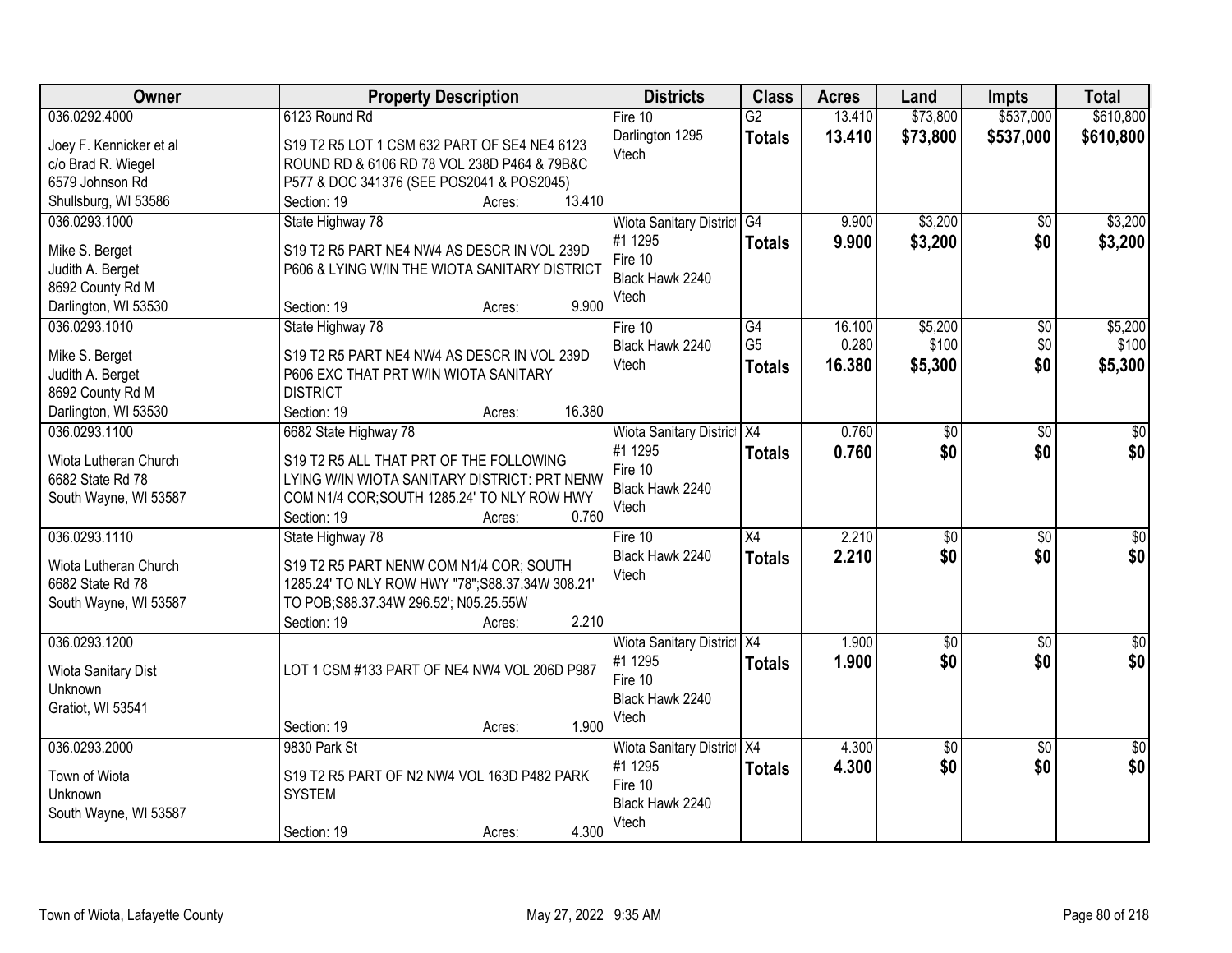| <b>Owner</b>                            | <b>Property Description</b>                                                                 |        |       | <b>Districts</b>               | <b>Class</b>   | <b>Acres</b> | Land            | Impts           | <b>Total</b>    |
|-----------------------------------------|---------------------------------------------------------------------------------------------|--------|-------|--------------------------------|----------------|--------------|-----------------|-----------------|-----------------|
| 036.0293.3000                           | 6712 Sth 78                                                                                 |        |       | <b>Wiota Sanitary District</b> | G1             | 0.450        | \$7,600         | \$88,400        | \$96,000        |
| Torry Swiggum                           | S19 T2 R5 PART OF NE4 NW4 VOL 239D P589 6712                                                |        |       | #1 1295                        | <b>Totals</b>  | 0.450        | \$7,600         | \$88,400        | \$96,000        |
| 6712 State Rd 78                        | <b>HWY 78</b>                                                                               |        |       | Fire 10                        |                |              |                 |                 |                 |
| South Wayne, WI 53587                   |                                                                                             |        |       | Black Hawk 2240<br>Vtech       |                |              |                 |                 |                 |
|                                         | Section: 19                                                                                 | Acres: | 0.450 |                                |                |              |                 |                 |                 |
| 036.0293.4000                           | 6730 Sth 78                                                                                 |        |       | Wiota Sanitary District G1     |                | 0.350        | \$5,900         | \$141,900       | \$147,800       |
| Delvere L. Norland                      | PART OF NE4 NW4 VOL 224D P241 EXC (SEE                                                      |        |       | #1 1295                        | <b>Totals</b>  | 0.350        | \$5,900         | \$141,900       | \$147,800       |
| Rita M. Norland                         | POS2034)                                                                                    |        |       | Fire 10                        |                |              |                 |                 |                 |
| 6730 State Rd 78                        |                                                                                             |        |       | Black Hawk 2240                |                |              |                 |                 |                 |
| South Wayne, WI 53587                   | Section: 19                                                                                 | Acres: | 0.350 | Vtech                          |                |              |                 |                 |                 |
| 036.0293.5000                           | 6650 Sth 78                                                                                 |        |       | Wiota Sanitary District X4     |                | 3.180        | $\overline{50}$ | $\overline{50}$ | $\overline{50}$ |
| Wiota Lutheran Cong                     | S19 T2 R5 PRT NE4 NW4 AS DESCR IN VOL 146D                                                  |        |       | #1 1295                        | <b>Totals</b>  | 3.180        | \$0             | \$0             | \$0             |
| 6682 State Rd 78                        | P550 & 169D P489 & LYING W/IN WIOTA SANITARY                                                |        |       | Fire 10                        |                |              |                 |                 |                 |
| South Wayne, WI 53587                   | DISTRICT (SEE POS2035)                                                                      |        |       | Black Hawk 2240                |                |              |                 |                 |                 |
|                                         | Section: 19                                                                                 | Acres: | 3.180 | Vtech                          |                |              |                 |                 |                 |
| 036.0293.5100                           | State Highway 78                                                                            |        |       | Fire 10                        | X4             | 0.320        | \$0             | \$0             | \$0             |
|                                         |                                                                                             |        |       | Black Hawk 2240                | <b>Totals</b>  | 0.320        | \$0             | \$0             | \$0             |
| Wiota Lutheran Cong<br>6682 State Rd 78 | S19 T2 R5 PART NE4 NW4 AS DESCR IN VOL 146D<br>P550 & 169D P489 EXCEPT THAT PART LYING W/IN |        |       | Vtech                          |                |              |                 |                 |                 |
| South Wayne, WI 53587                   | WIOTA SANITARY DISTRICT (SEE POS2035)                                                       |        |       |                                |                |              |                 |                 |                 |
|                                         | Section: 19                                                                                 | Acres: | 0.320 |                                |                |              |                 |                 |                 |
| 036.0294.0100                           | 9904 Park St                                                                                |        |       | Wiota Sanitary District G1     |                | 1.250        | \$14,100        | \$46,200        | \$60,300        |
|                                         |                                                                                             |        |       | #1 1295                        | G4             | 7.750        | \$1,500         | \$0             | \$1,500         |
| Harlan F. Lancaster                     | S19 T2 R5 PART OF FRAC N2 NW4 DOC 350456                                                    |        |       | Fire 10                        | G <sub>5</sub> | 0.500        | \$100           | \$0             | \$100           |
| C/O Francis H Lancaster                 |                                                                                             |        |       | Black Hawk 2240                | <b>Totals</b>  | 9.500        | \$15,700        | \$46,200        | \$61,900        |
| 819 E Center St                         |                                                                                             |        |       | Vtech                          |                |              |                 |                 |                 |
| Freeport, IL 61032-5706                 | Section: 19                                                                                 | Acres: | 9.500 |                                |                |              |                 |                 |                 |
| 036.0294.0110                           |                                                                                             |        |       | Wiota Sanitary District X4     |                | 0.750        | \$0             | $\sqrt{6}$      | $\frac{1}{6}$   |
| Town of Wiota                           | S19 T2 R5 PT OF NW4 NW4 (TOWN BUILD) VOL 160D                                               |        |       | #1 1295<br>Fire 10             | <b>Totals</b>  | 0.750        | \$0             | \$0             | \$0             |
| Unknown                                 | P <sub>15</sub>                                                                             |        |       | Black Hawk 2240                |                |              |                 |                 |                 |
| South Wayne, WI 53587                   |                                                                                             |        |       | Vtech                          |                |              |                 |                 |                 |
|                                         | Section: 19                                                                                 | Acres: | 0.000 |                                |                |              |                 |                 |                 |
| 036.0294.0200                           | North Rd                                                                                    |        |       | Wiota Sanitary District G5     |                | 0.250        | \$100           | $\overline{50}$ | \$100           |
| Bruce A. Stephenson                     | S19 T2 R5 PART FRAC NW4 NW4 VOL 240D P924                                                   |        |       | #1 1295                        | <b>Totals</b>  | 0.250        | \$100           | \$0             | \$100           |
| 10080 North Rd                          | (SEE POS2033)                                                                               |        |       | Fire 10                        |                |              |                 |                 |                 |
| South Wayne, WI 53587                   |                                                                                             |        |       | Black Hawk 2240                |                |              |                 |                 |                 |
|                                         | Section: 19                                                                                 | Acres: | 0.000 | Vtech                          |                |              |                 |                 |                 |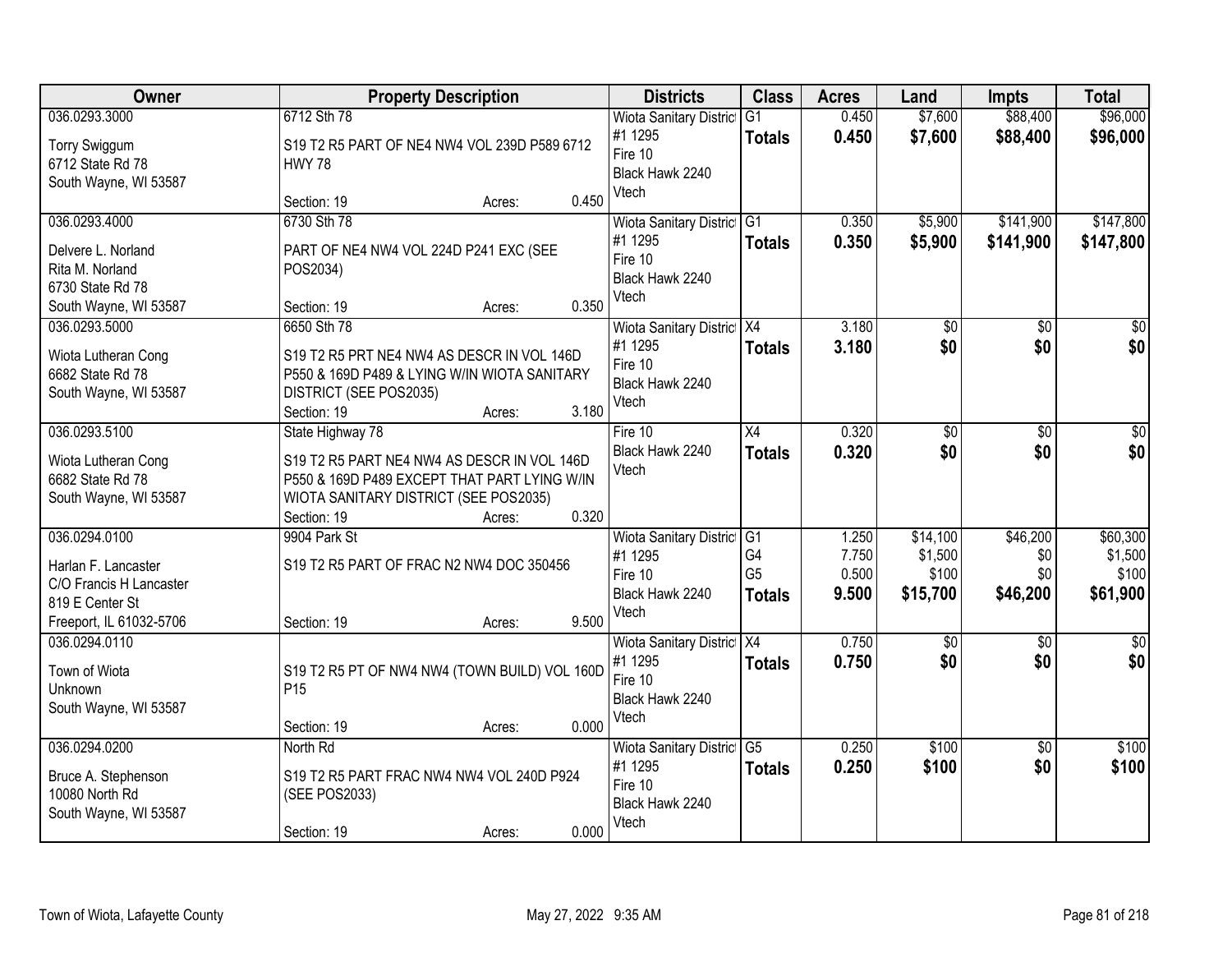| Owner                                | <b>Property Description</b>                  |        |       | <b>Districts</b>               | <b>Class</b>  | <b>Acres</b> | Land            | <b>Impts</b>    | <b>Total</b>     |
|--------------------------------------|----------------------------------------------|--------|-------|--------------------------------|---------------|--------------|-----------------|-----------------|------------------|
| 036.0294.0210                        | North Rd                                     |        |       | Wiota Sanitary District        | G4            | 1.900        | \$600           | $\overline{50}$ | \$600            |
| Zim Cheese, LLC                      | S19 T2 R5 PART FRAC NW4 NW4 VOL 232D P236    |        |       | #1 1295<br>Fire 10             | <b>Totals</b> | 1.900        | \$600           | \$0             | \$600            |
| 6853 State Rd 78                     |                                              |        |       | Black Hawk 2240                |               |              |                 |                 |                  |
| South Wayne, WI 53587-9724           |                                              |        |       | Vtech                          |               |              |                 |                 |                  |
|                                      | Section: 19                                  | Acres: | 1.900 |                                |               |              |                 |                 |                  |
| 036.0294.0300                        | North Rd                                     |        |       | Wiota Sanitary District X4     |               | 0.150        | \$0             | $\sqrt{50}$     | \$0              |
| Town of Wiota                        | S19 T2 R5 PT FRAC NW4 NW4 OLD TOWN BUILDING  |        |       | #1 1295<br>Fire 10             | <b>Totals</b> | 0.150        | \$0             | \$0             | \$0              |
| Unknown                              | VOL 106D 394-395 (SEE POS2033)               |        |       | Black Hawk 2240                |               |              |                 |                 |                  |
| South Wayne, WI 53587                |                                              |        |       | Vtech                          |               |              |                 |                 |                  |
|                                      | Section: 19                                  | Acres: | 0.000 |                                |               |              |                 |                 |                  |
| 036.0294.0400                        | 9960 North Rd                                |        |       | Wiota Sanitary District G1     |               | 0.500        | \$8,500         | \$20,500        | \$29,000         |
| Lloyd L. Huston                      | S19 T2 R5 PART OF NW4 NW4 VOL 205D P967 (SEE |        |       | #1 1295<br>Fire 10             | <b>Totals</b> | 0.500        | \$8,500         | \$20,500        | \$29,000         |
| N2388 Hoddinger Rd                   | POS2047)                                     |        |       | Black Hawk 2240                |               |              |                 |                 |                  |
| Monroe, WI 53566                     |                                              |        |       | Vtech                          |               |              |                 |                 |                  |
|                                      | Section: 19                                  | Acres: | 0.000 |                                |               |              |                 |                 |                  |
| 036.0294.0500                        | 10001 Park St                                |        |       | <b>Wiota Sanitary District</b> | G1            | 2.060        | \$19,300        | \$119,100       | \$138,400        |
| Jeffrey P and Laurie J Monson Living | S19 T2 R5 PART FRAC NW4 NW4 VOL 214D P239    |        |       | #1 1295<br>Fire 10             | <b>Totals</b> | 2.060        | \$19,300        | \$119,100       | \$138,400        |
| Trust Dtd 2/22/202                   |                                              |        |       | Black Hawk 2240                |               |              |                 |                 |                  |
| 10001 Park St                        |                                              |        |       | Vtech                          |               |              |                 |                 |                  |
| South Wayne, WI 53587                | Section: 19                                  | Acres: | 0.000 |                                |               |              |                 |                 |                  |
| 036.0294.0600                        | North Rd                                     |        |       | Wiota Sanitary District        | TG1           | 0.700        | \$8,700         | \$500           | \$9,200          |
| Lloyd L. Huston                      | S19 T2 R5 PART OF NW4 NW4 VOL 205D P969 (SEE |        |       | #1 1295<br>Fire 10             | <b>Totals</b> | 0.700        | \$8,700         | \$500           | \$9,200          |
| N2388 Hoddinger Rd                   | POS2047)                                     |        |       | Black Hawk 2240                |               |              |                 |                 |                  |
| Monroe, WI 53566                     |                                              |        |       | Vtech                          |               |              |                 |                 |                  |
|                                      | Section: 19                                  | Acres: | 0.000 |                                |               |              |                 |                 |                  |
| 036.0294.0610                        | 10005 Park St                                |        |       | Wiota Sanitary District X4     |               | 0.470        | $\overline{50}$ | $\overline{50}$ | $\overline{\$0}$ |
| Wiota Sanitary District              | S19 T2 R5 LOT 1 CSM 633 PART OF NW4 NW4 VOL  |        |       | #1 1295<br>Fire 10             | <b>Totals</b> | 0.470        | \$0             | \$0             | \$0              |
| Unknown                              | 195D P293                                    |        |       | Black Hawk 2240                |               |              |                 |                 |                  |
| South Wayne, WI 53587                |                                              |        |       | Vtech                          |               |              |                 |                 |                  |
|                                      | Section: 19                                  | Acres: | 0.470 |                                |               |              |                 |                 |                  |
| 036.0294.0700                        | 6980 Sth 78                                  |        |       | Wiota Sanitary District G1     |               | 0.050        | \$800           | \$3,500         | \$4,300          |
| G & L Holdings LLC                   | S19 T2 R5 PT FRAC NW4 NW4 VOL 237D P783      |        |       | #1 1295<br>Fire 10             | <b>Totals</b> | 0.050        | \$800           | \$3,500         | \$4,300          |
| c/o G & L Holdings, LLC              |                                              |        |       | Black Hawk 2240                |               |              |                 |                 |                  |
| C/O Lawrence & Gerri Wedig           |                                              |        |       | Vtech                          |               |              |                 |                 |                  |
| 14953 State Rd 23                    | Section: 19                                  | Acres: | 0.000 |                                |               |              |                 |                 |                  |
| Darlington, WI 53530-9324            |                                              |        |       |                                |               |              |                 |                 |                  |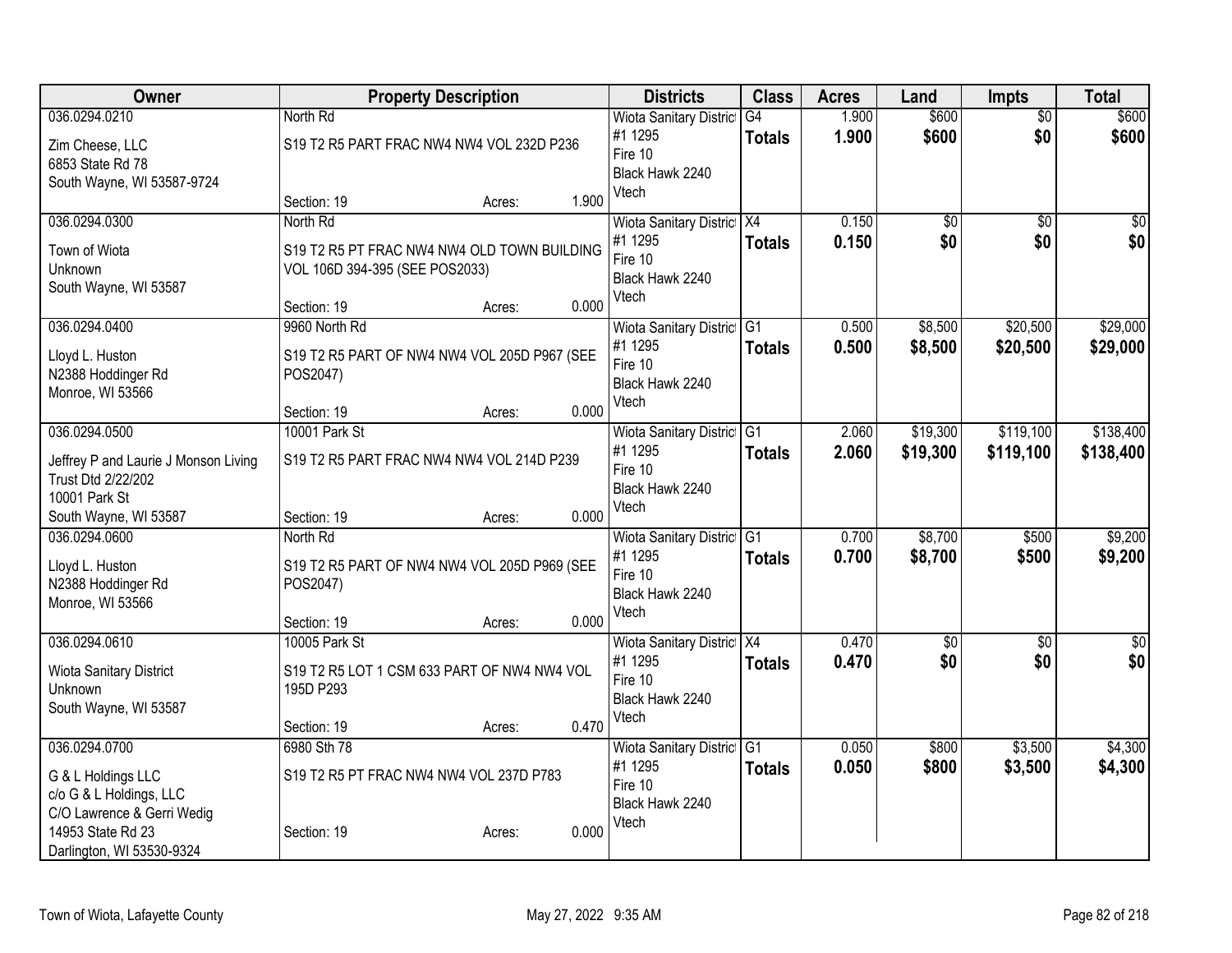| Owner                                                                                              | <b>Property Description</b>                                                           |                                                          |       | <b>Districts</b>                                                                 | <b>Class</b>        | <b>Acres</b>   | Land                 | <b>Impts</b>           | <b>Total</b>            |
|----------------------------------------------------------------------------------------------------|---------------------------------------------------------------------------------------|----------------------------------------------------------|-------|----------------------------------------------------------------------------------|---------------------|----------------|----------------------|------------------------|-------------------------|
| 036.0294.0800<br>Neil Swiggum<br>6960 State Rd 78<br>South Wayne, WI 53587                         | 6960 Sth 78<br>S19 T2 R5 PART FRAC NW4 NW4 VOL 226D P6 GARY<br>1/3% INT/NEIL 2/3% INT |                                                          |       | <b>Wiota Sanitary District</b><br>#1 1295<br>Fire 10<br>Black Hawk 2240<br>Vtech | G1<br><b>Totals</b> | 0.800<br>0.800 | \$10,800<br>\$10,800 | \$83,200<br>\$83,200   | \$94,000<br>\$94,000    |
| 036.0294.0900<br>Jeffrey P and Laurie J Monson Living                                              | Section: 19<br>6972 Sth 78<br>S19 T2 R5 PRT FRAC NW NW BEING LOT 67                   | Acres:                                                   | 0.000 | <b>Wiota Sanitary District</b><br>#1 1295<br>Fire 10                             | G1<br><b>Totals</b> | 0.210<br>0.210 | \$3,600<br>\$3,600   | \$25,200<br>\$25,200   | \$28,800<br>\$28,800    |
| Trust Dtd 2/22/202<br>10001 Park St<br>South Wayne, WI 53587<br>036.0294.1090                      | ADDED TO NLY END OF LOT 67 & ALSO INCL LANDS<br>Section: 19<br>6926 Sth 78            | TEMPLE'S ADD VILLAGE OF WIOTA & ALSO 15' STRII<br>Acres: | 0.000 | Black Hawk 2240<br>Vtech                                                         |                     | 0.180          | \$3,100              | \$17,200               | \$20,300                |
| Dana M. Duppler<br>5870 Sheldon St<br>Gratiot, WI 53541                                            | S19 T2 R5 PART OF NW4 NW4 VOL 226D P499                                               |                                                          |       | Wiota Sanitary District G1<br>#1 1295<br>Fire 10<br>Black Hawk 2240<br>Vtech     | <b>Totals</b>       | 0.180          | \$3,100              | \$17,200               | \$20,300                |
|                                                                                                    | Section: 19                                                                           | Acres:                                                   | 0.000 |                                                                                  |                     |                |                      |                        |                         |
| 036.0294.1100<br>Ralph L. Johnson<br>Helen M. Johnson<br>6904 State Rd 78                          | 6904 Sth 78<br>S19 T2 R5 PART FRAC NW4 NW4 VOL 140D P105 &<br>226D P535               |                                                          |       | Wiota Sanitary District<br>#1 1295<br>Fire 10<br>Black Hawk 2240                 | G1<br><b>Totals</b> | 0.570<br>0.570 | \$9,000<br>\$9,000   | \$91,100<br>\$91,100   | \$100, 100<br>\$100,100 |
| South Wayne, WI 53587                                                                              | Section: 19                                                                           | Acres:                                                   | 0.000 | Vtech                                                                            |                     |                |                      |                        |                         |
| 036.0294.1200<br>Dana M. Duppler<br>5870 Sheldon St<br>Gratiot, WI 53541                           | State Highway 78<br>S19 T2 R5 PART FRAC NW4 NW4 VOL 228D P284<br>Section: 19          | Acres:                                                   | 0.000 | Wiota Sanitary District G1<br>#1 1295<br>Fire 10<br>Black Hawk 2240<br>Vtech     | <b>Totals</b>       | 0.200<br>0.200 | \$3,400<br>\$3,400   | $\overline{50}$<br>\$0 | \$3,400<br>\$3,400      |
| 036.0294.1300<br>Ralph L. Johnson<br>Helen M. Johnson<br>6904 State Rd 78<br>South Wayne, WI 53587 | 6886 Sth 78<br>S19 T2 R5 PART FRAC NW4 NW4 VOL 187D P230<br>Section: 19               | Acres:                                                   | 0.000 | Wiota Sanitary District G1<br>#1 1295<br>Fire 10<br>Black Hawk 2240<br>Vtech     | <b>Totals</b>       | 0.320<br>0.320 | \$5,400<br>\$5,400   | \$2,400<br>\$2,400     | \$7,800<br>\$7,800      |
| 036.0294.1400<br>Barbara A. Cecil et al<br>5222 Round Rd<br>South Wayne, WI 53587                  | 6854 Sth 78<br>S19 T2 R5 PART OF NW4 NW4 VOL 233D P627<br>Section: 19                 | Acres:                                                   | 0.000 | Wiota Sanitary District<br>#1 1295<br>Fire 10<br>Black Hawk 2240<br>Vtech        | G2<br><b>Totals</b> | 0.800<br>0.800 | \$10,800<br>\$10,800 | \$41,500<br>\$41,500   | \$52,300<br>\$52,300    |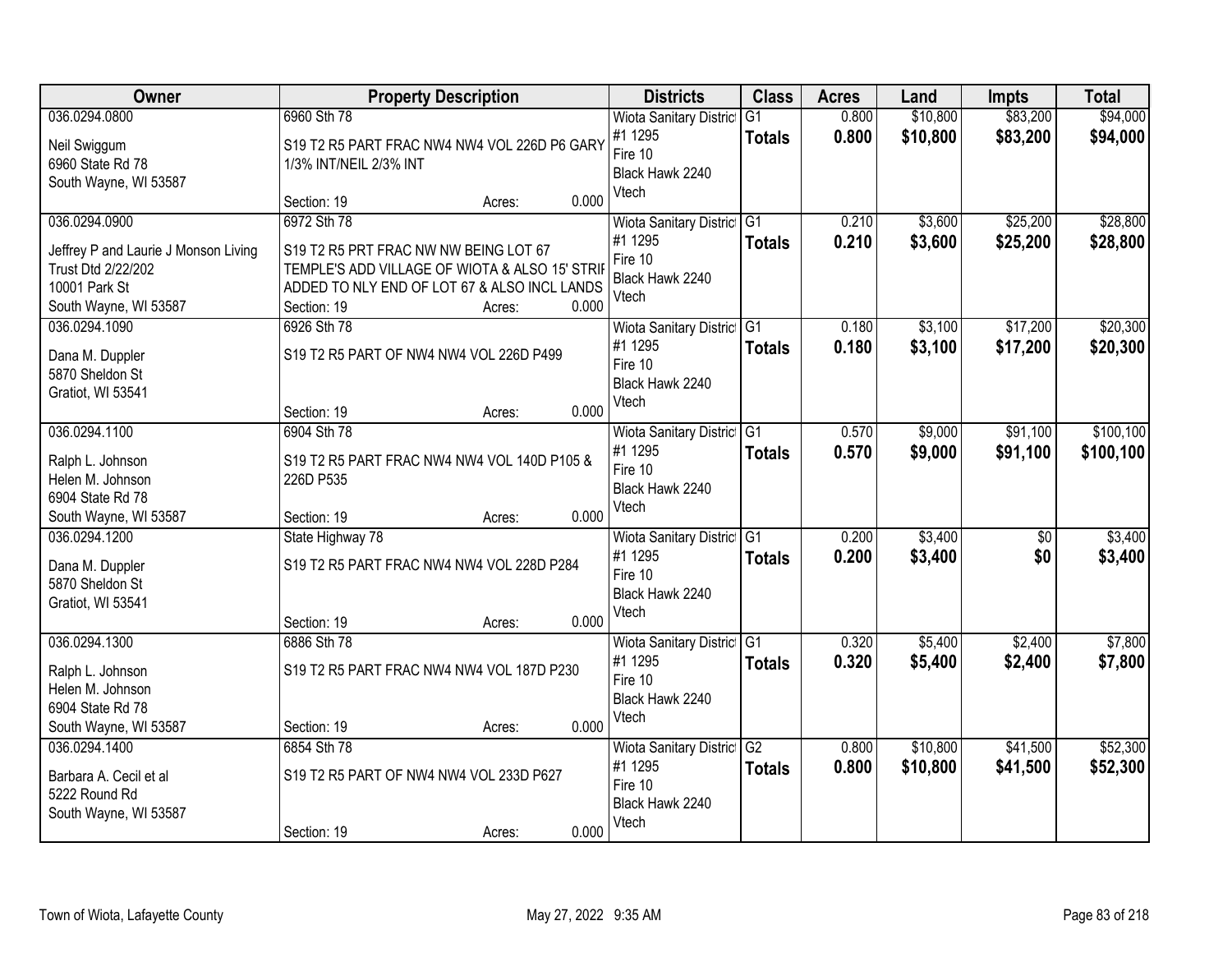| Owner                                | <b>Property Description</b> |                                              |       | <b>Districts</b>               | <b>Class</b>     | <b>Acres</b> | Land            | <b>Impts</b>    | <b>Total</b> |
|--------------------------------------|-----------------------------|----------------------------------------------|-------|--------------------------------|------------------|--------------|-----------------|-----------------|--------------|
| 036.0294.1500                        | 6835 Mineral St             |                                              |       | <b>Wiota Sanitary District</b> | $\overline{)X4}$ | 0.090        | $\overline{60}$ | $\overline{50}$ | \$0          |
| Wiota Sanitary Dist #1               | <b>LOT 1 CSM 714</b>        |                                              |       | #1 1295                        | <b>Totals</b>    | 0.090        | \$0             | \$0             | \$0          |
| RR <sub>1</sub>                      |                             |                                              |       | Fire 10                        |                  |              |                 |                 |              |
| South Wayne, WI 53587                |                             |                                              |       | Black Hawk 2240<br>Vtech       |                  |              |                 |                 |              |
|                                      | Section: 19                 | Acres:                                       | 0.090 |                                |                  |              |                 |                 |              |
| 036.0294.1600                        | 6808 Mineral St             |                                              |       | Wiota Sanitary District G1     |                  | 0.250        | \$4,200         | \$56,800        | \$61,000     |
| M Marcia Swiggum                     |                             | S19 T2 R5 PART OF NW4 NW4 VOL 186D P367      |       | #1 1295                        | <b>Totals</b>    | 0.250        | \$4,200         | \$56,800        | \$61,000     |
| 6808 W Mineral St                    |                             |                                              |       | Fire 10                        |                  |              |                 |                 |              |
| South Wayne, WI 53587                |                             |                                              |       | Black Hawk 2240                |                  |              |                 |                 |              |
|                                      | Section: 19                 | Acres:                                       | 0.000 | Vtech                          |                  |              |                 |                 |              |
| 036.0294.1700                        | 6846 Mineral St             |                                              |       | Wiota Sanitary District G1     |                  | 0.140        | \$2,400         | \$50,300        | \$52,700     |
| Lawrence D. Wedig                    |                             | S19 T2 R5 PART OF FRAC NW4 NW4 DOC 340823    |       | #1 1295                        | <b>Totals</b>    | 0.140        | \$2,400         | \$50,300        | \$52,700     |
| 14953 State Rd 23                    |                             |                                              |       | Fire 10                        |                  |              |                 |                 |              |
| Darlington, WI 53530                 |                             |                                              |       | Black Hawk 2240                |                  |              |                 |                 |              |
|                                      | Section: 19                 | Acres:                                       | 0.000 | Vtech                          |                  |              |                 |                 |              |
| 036.0294.1800                        | 9875 Park St                |                                              |       | Wiota Sanitary District G1     |                  | 0.150        | \$2,500         | \$36,100        | \$38,600     |
| Edgar Mendez-Aguillar                |                             | PART FRAC NW? NW? AS DESCR IN DOC 356358     |       | #1 1295                        | <b>Totals</b>    | 0.150        | \$2,500         | \$36,100        | \$38,600     |
| 9875 Park St                         |                             |                                              |       | Fire 10                        |                  |              |                 |                 |              |
| South Wayne, WI 53587                |                             |                                              |       | Black Hawk 2240                |                  |              |                 |                 |              |
|                                      | Section: 19                 | Acres:                                       | 0.000 | Vtech                          |                  |              |                 |                 |              |
| 036.0294.1900                        | 9849 Park St                |                                              |       | Wiota Sanitary District G1     |                  | 0.100        | \$1,700         | \$31,700        | \$33,400     |
| Jeffrey P and Laurie J Monson Living |                             | S19 T2 R5 PART OF FRAC NW4 NW4 DOC 339780    |       | #1 1295                        | <b>Totals</b>    | 0.100        | \$1,700         | \$31,700        | \$33,400     |
| Trust Dtd 2/22/202                   |                             |                                              |       | Fire 10                        |                  |              |                 |                 |              |
| 10001 Park St                        |                             |                                              |       | Black Hawk 2240                |                  |              |                 |                 |              |
| South Wayne, WI 53587                | Section: 19                 | Acres:                                       | 0.000 | Vtech                          |                  |              |                 |                 |              |
| 036.0294.2000                        | 9795 Park St                |                                              |       | Wiota Sanitary District G1     |                  | 0.300        | \$5,100         | \$36,200        | \$41,300     |
| Richard K. Andrews                   |                             | S19 T2 R5 PART OF FRAC NW4 NW4 VOL 218D P50  |       | #1 1295                        | <b>Totals</b>    | 0.300        | \$5,100         | \$36,200        | \$41,300     |
| 9795 Park St                         |                             |                                              |       | Fire 10                        |                  |              |                 |                 |              |
| South Wayne, WI 53587                |                             |                                              |       | Black Hawk 2240                |                  |              |                 |                 |              |
|                                      | Section: 19                 | Acres:                                       | 0.000 | Vtech                          |                  |              |                 |                 |              |
| 036.0294.2100                        | 6840 Sth 78                 |                                              |       | Wiota Sanitary District G1     |                  | 0.300        | \$5,100         | \$101,100       | \$106,200    |
| Paul J. Finley                       |                             | S19 T2 R5 PART OF FRAC NW4 NW4 B SCHULTZ & J |       | #1 1295                        | <b>Totals</b>    | 0.300        | \$5,100         | \$101,100       | \$106,200    |
| c/o Paul J. Finley Le                | KURSCHNER OW VOL 226D P205  |                                              |       | Fire 10                        |                  |              |                 |                 |              |
| 6840 State Rd 78                     |                             |                                              |       | Black Hawk 2240                |                  |              |                 |                 |              |
| South Wayne, WI 53587-9796           | Section: 19                 | Acres:                                       | 0.000 | Vtech                          |                  |              |                 |                 |              |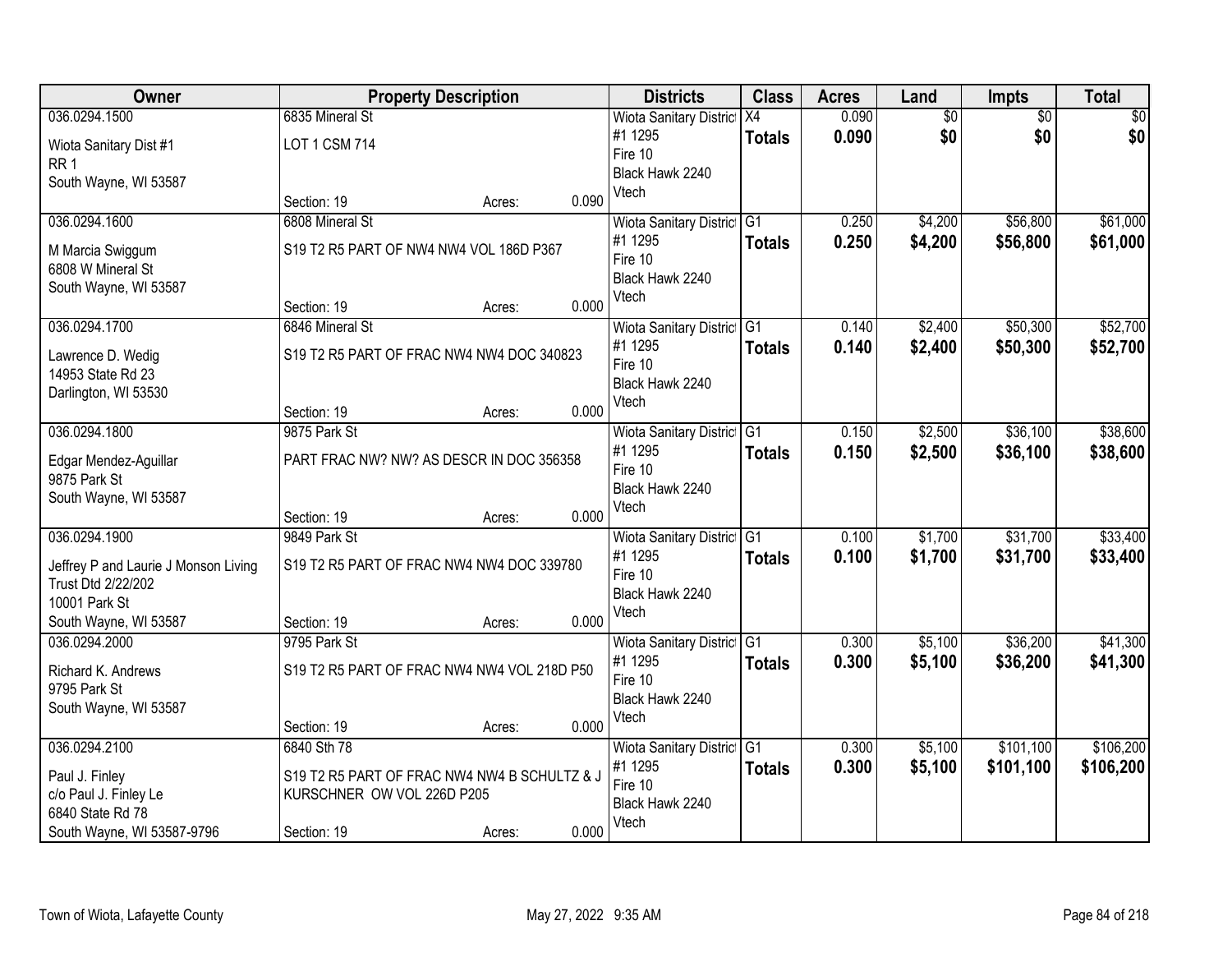| Owner                  |               | <b>Property Description</b>                  | <b>Districts</b> | <b>Class</b>               | <b>Acres</b>  | Land  | <b>Impts</b>    | <b>Total</b>    |                 |
|------------------------|---------------|----------------------------------------------|------------------|----------------------------|---------------|-------|-----------------|-----------------|-----------------|
| 036.0294.2200          | 6816 Sth 78   |                                              |                  | Wiota Sanitary District G1 |               | 0.200 | \$3,400         | \$83,600        | \$87,000        |
| James M. Paulson       |               | S19 T2 R5 PART OF FRAC NW4 NW4 VOL 241D P416 |                  | #1 1295                    | <b>Totals</b> | 0.200 | \$3,400         | \$83,600        | \$87,000        |
| 6816 State Rd 78       |               |                                              |                  | Fire 10                    |               |       |                 |                 |                 |
| South Wayne, WI 53587  |               |                                              |                  | Black Hawk 2240            |               |       |                 |                 |                 |
|                        | Section: 19   | Acres:                                       | 0.000            | Vtech                      |               |       |                 |                 |                 |
| 036.0294.2300          | 6790 Sth 78   |                                              |                  | Wiota Sanitary District X4 |               | 1.400 | $\overline{60}$ | $\overline{50}$ | $\overline{50}$ |
| Town of Wiota          | S19 T2 R5     | (OLD SCHOOL) LOTS 60&61 TEMPLES              |                  | #1 1295                    | <b>Totals</b> | 1.400 | \$0             | \$0             | \$0             |
| Unknown                |               | SURVEY & PT OF FRAC NW4 NW4 LYING BETWEEN    |                  | Fire 10                    |               |       |                 |                 |                 |
| South Wayne, WI 53587  |               | MINERAL ST & SD LOTS (OLD SCHOOL) VOL 178D   |                  | Black Hawk 2240            |               |       |                 |                 |                 |
|                        | Section: 19   | Acres:                                       | 1.400            | Vtech                      |               |       |                 |                 |                 |
| 036.0294.2400          | 6766 Sth 78   |                                              |                  | Wiota Sanitary District G1 |               | 0.600 | \$9,300         | \$107,300       | \$116,600       |
| Walter H. Hartwig      |               | S19 T2 R5 PT OF FRAC NW4 NW4 VOL 228D P500   |                  | #1 1295                    | <b>Totals</b> | 0.600 | \$9,300         | \$107,300       | \$116,600       |
| 6766 State Rd 78       |               |                                              |                  | Fire 10                    |               |       |                 |                 |                 |
| South Wayne, WI 53587  |               |                                              |                  | Black Hawk 2240            |               |       |                 |                 |                 |
|                        | Section: 19   | Acres:                                       | 0.000            | Vtech                      |               |       |                 |                 |                 |
| 036.0294.2500          | 6746 Sth 78   |                                              |                  | Wiota Sanitary District G1 |               | 0.250 | \$4,200         | \$84,600        | \$88,800        |
| Ronald L. Nethery      |               | S19 T2 R5 PART OF N2 NW4 VOL 182D P121       |                  | #1 1295                    | <b>Totals</b> | 0.250 | \$4,200         | \$84,600        | \$88,800        |
| Susan J. Nethery       |               |                                              |                  | Fire 10                    |               |       |                 |                 |                 |
| 8125 Walnut Rd         |               |                                              |                  | Black Hawk 2240            |               |       |                 |                 |                 |
| Gratiot, WI 53541      | Section: 19   | Acres:                                       | 0.000            | Vtech                      |               |       |                 |                 |                 |
| 036.0294.2600          | 9871 South Rd |                                              |                  | Wiota Sanitary District G2 |               | 0.600 | \$9,300         | \$11,800        | \$21,100        |
| Jeremiah L. Johnson    |               | S19 T2 R5 PART OF NW4 NW4 VOL 244D P859      |                  | #1 1295                    | <b>Totals</b> | 0.600 | \$9,300         | \$11,800        | \$21,100        |
| 7673 Larson Rd         |               |                                              |                  | Fire 10                    |               |       |                 |                 |                 |
| South Wayne, WI 53587  |               |                                              |                  | Black Hawk 2240            |               |       |                 |                 |                 |
|                        | Section: 19   | Acres:                                       | 0.000            | Vtech                      |               |       |                 |                 |                 |
| 036.0294.2700          | 9813 South Rd |                                              |                  | Wiota Sanitary District G4 |               | 2.000 | \$200           | $\overline{50}$ | \$200           |
| Gregory L. Benson      |               | S19 T2 R5 PART OF FRAC NW4 NW4 VOL 189D P279 |                  | #1 1295                    | G7            | 1.550 | \$8,500         | \$9,200         | \$17,700        |
| 6885 State Rd 78       |               |                                              |                  | Fire 10                    | <b>Totals</b> | 3.550 | \$8,700         | \$9,200         | \$17,900        |
| South Wayne, WI 53587  |               |                                              |                  | Black Hawk 2240            |               |       |                 |                 |                 |
|                        | Section: 19   | Acres:                                       | 3.550            | Vtech                      |               |       |                 |                 |                 |
| 036.0294.2800          | 6903 Sth 78   |                                              |                  | Wiota Sanitary District G2 |               | 0.550 | \$8,900         | \$10,500        | \$19,400        |
| Barbara A. Cecil et al |               | S19 T2 R5 PART OF FRAC NW4 NW4 VOL 233D P627 |                  | #1 1295                    | <b>Totals</b> | 0.550 | \$8,900         | \$10,500        | \$19,400        |
| 5222 Round Rd          |               |                                              |                  | Fire 10                    |               |       |                 |                 |                 |
| South Wayne, WI 53587  |               |                                              |                  | Black Hawk 2240            |               |       |                 |                 |                 |
|                        | Section: 19   | Acres:                                       | 0.000            | Vtech                      |               |       |                 |                 |                 |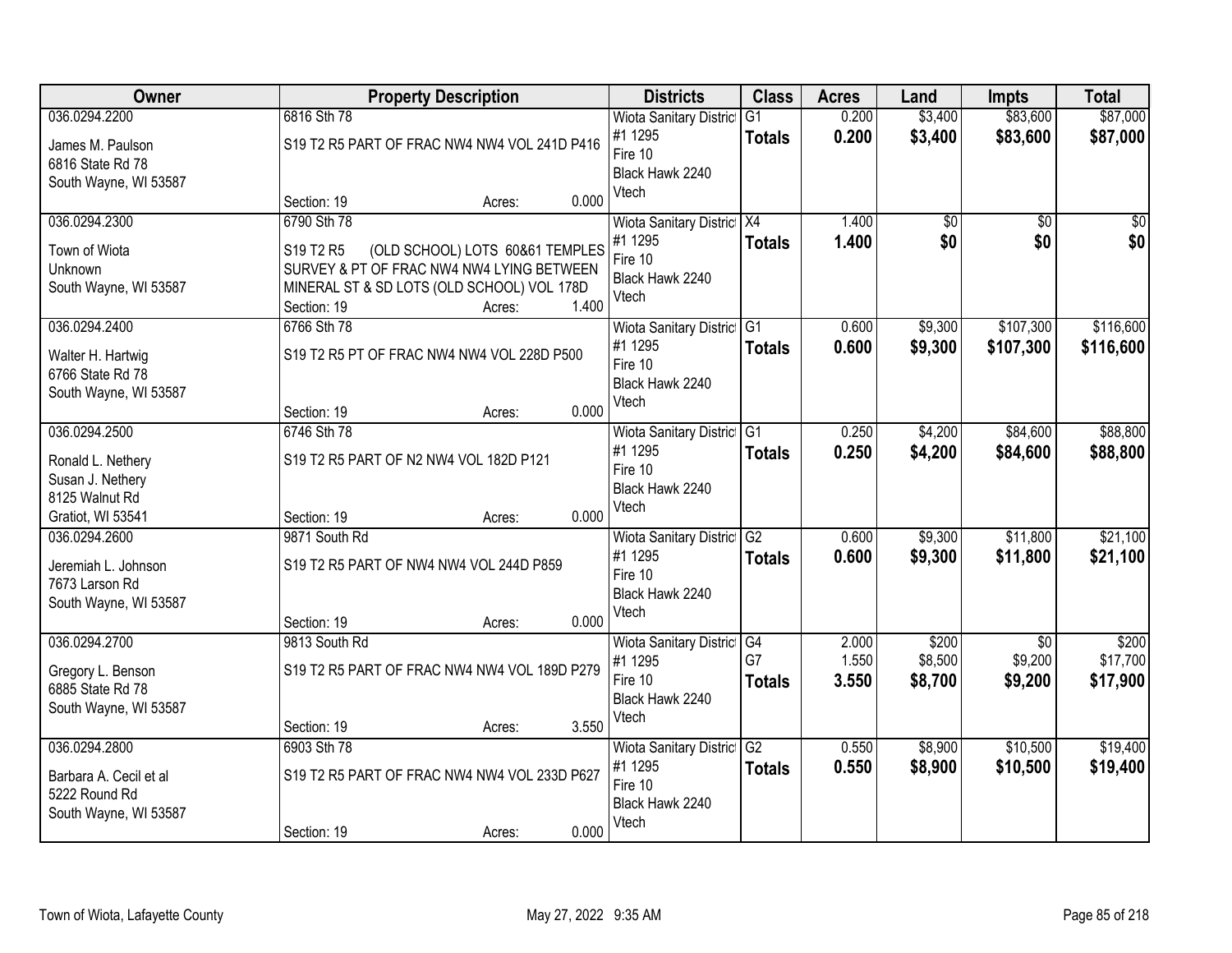| Owner                                                                                                    | <b>Property Description</b>                                                                                                                                                               | <b>Districts</b>                                                             | <b>Class</b>                     | <b>Acres</b>            | Land                          | <b>Impts</b>                              | <b>Total</b>                    |
|----------------------------------------------------------------------------------------------------------|-------------------------------------------------------------------------------------------------------------------------------------------------------------------------------------------|------------------------------------------------------------------------------|----------------------------------|-------------------------|-------------------------------|-------------------------------------------|---------------------------------|
| 036.0294.2810<br>Ralph L. Johnson<br>Helen M. Johnson                                                    | 6987 Sth 78<br>S19 T2 R5 PART OF FRAC NW4 NW4 VOL 226D P534<br>6953 HWY 78 N                                                                                                              | <b>Wiota Sanitary District</b><br>#1 1295<br>Fire 10<br>Black Hawk 2240      | G2<br><b>Totals</b>              | 1.500<br>1.500          | \$15,800<br>\$15,800          | \$25,000<br>\$25,000                      | \$40,800<br>\$40,800            |
| 6904 State Rd 78<br>South Wayne, WI 53587                                                                | 1.500<br>Section: 19<br>Acres:                                                                                                                                                            | Vtech                                                                        |                                  |                         |                               |                                           |                                 |
| 036.0294.2900<br>Gregory L. Benson<br>c/o Gregory Benson<br>6885 Hwy 78 N<br>South Wayne, WI 53587       | 6885 Sth 78<br>S19 T2 R5 PART OF FRAC NW4 NW4 DOC 343066<br>0.000<br>Section: 19<br>Acres:                                                                                                | Wiota Sanitary District G1<br>#1 1295<br>Fire 10<br>Black Hawk 2240<br>Vtech | <b>Totals</b>                    | 0.300<br>0.300          | \$5,100<br>\$5,100            | \$37,600<br>\$37,600                      | \$42,700<br>\$42,700            |
| 036.0294.3000<br>Zimmerman Cheese, Inc<br>6853 State Rd 78<br>South Wayne, WI 53587-9724                 | 6853 Sth 78<br>LOT 1 CSM 134 & PART OF FRAC NW4 NW4<br>(MFG) VOL 236D P763, VOL 237D P440, VOL 240D<br>P463, VOL 240D P967 (SEE POS2040 & POS2042 &<br>1.350<br>Section: 19<br>Acres:     | Wiota Sanitary District G3<br>#1 1295<br>Fire 10<br>Black Hawk 2240<br>Vtech | <b>Totals</b>                    | 1.350<br>1.350          | $\overline{50}$<br>\$0        | $\overline{50}$<br>\$0                    | $\overline{50}$<br>\$0          |
| 036.0294.3010<br>Town of Wiota<br>Unknown<br>South Wayne, WI 53587                                       | S19 T2 R5 PART OF FRAC NW4 NW4 VOL 240D P469<br>(SEE POS2042 & POS2046 & POS2037)<br>0.000<br>Section: 19<br>Acres:                                                                       | Wiota Sanitary District X4<br>#1 1295<br>Fire 10<br>Black Hawk 2240<br>Vtech | <b>Totals</b>                    | 0.020<br>0.020          | \$0<br>\$0                    | \$0<br>\$0                                | \$0<br>\$0                      |
| 036.0294.3050<br>Zimmerman Cheese, Inc<br>6853 State Rd 78<br>South Wayne, WI 53587-9724                 | N6853 State Highway 78<br>LOT 1 CSM #110 PART OF NWNW & SWNW VOL 236D<br>P762 & 240D P463<br>1.120<br>Section: 19<br>Acres:                                                               | Wiota Sanitary District<br>#1 1295<br>Fire 10<br>Black Hawk 2240<br>Vtech    | $\overline{G3}$<br><b>Totals</b> | 1.120<br>1.120          | $\overline{50}$<br>\$0        | $\overline{50}$<br>\$0                    | \$0<br>\$0                      |
| 036.0294.3100<br>Dorothy M. Arthur<br>C/O 6215 Wild Flower Court<br>Mcfarland, WI 53558                  | 9714 South Rd<br>S19 T2 R5 PART OF FRAC W2 NW4 VOL 158D P01<br>1.650<br>Section: 19<br>Acres:                                                                                             | Wiota Sanitary District G1<br>#1 1295<br>Fire 10<br>Black Hawk 2240<br>Vtech | <b>Totals</b>                    | 1.650<br>1.650          | \$16,700<br>\$16,700          | \$99,600<br>\$99,600                      | \$116,300<br>\$116,300          |
| 036.0294.3200<br>Brian J. Larson<br>c/o Brian J. Larson<br>6845 Mineral St<br>South Wayne, WI 53587-9723 | 6845 Mineral St<br>S19 T2 R5 GAYLOR & HYDE ADD ALL OF BLK 1 &<br>PART OF LOT D ALSO PART VACATED STREET AS<br>DESCR IN VOL 202D P276 & LYING W/IN WIOTA<br>5.460<br>Section: 19<br>Acres: | Wiota Sanitary District G4<br>#1 1295<br>Fire 10<br>Darlington 1295<br>Vtech | G7<br><b>Totals</b>              | 1.460<br>4.000<br>5.460 | \$400<br>\$36,000<br>\$36,400 | $\overline{30}$<br>\$210,200<br>\$210,200 | \$400<br>\$246,200<br>\$246,600 |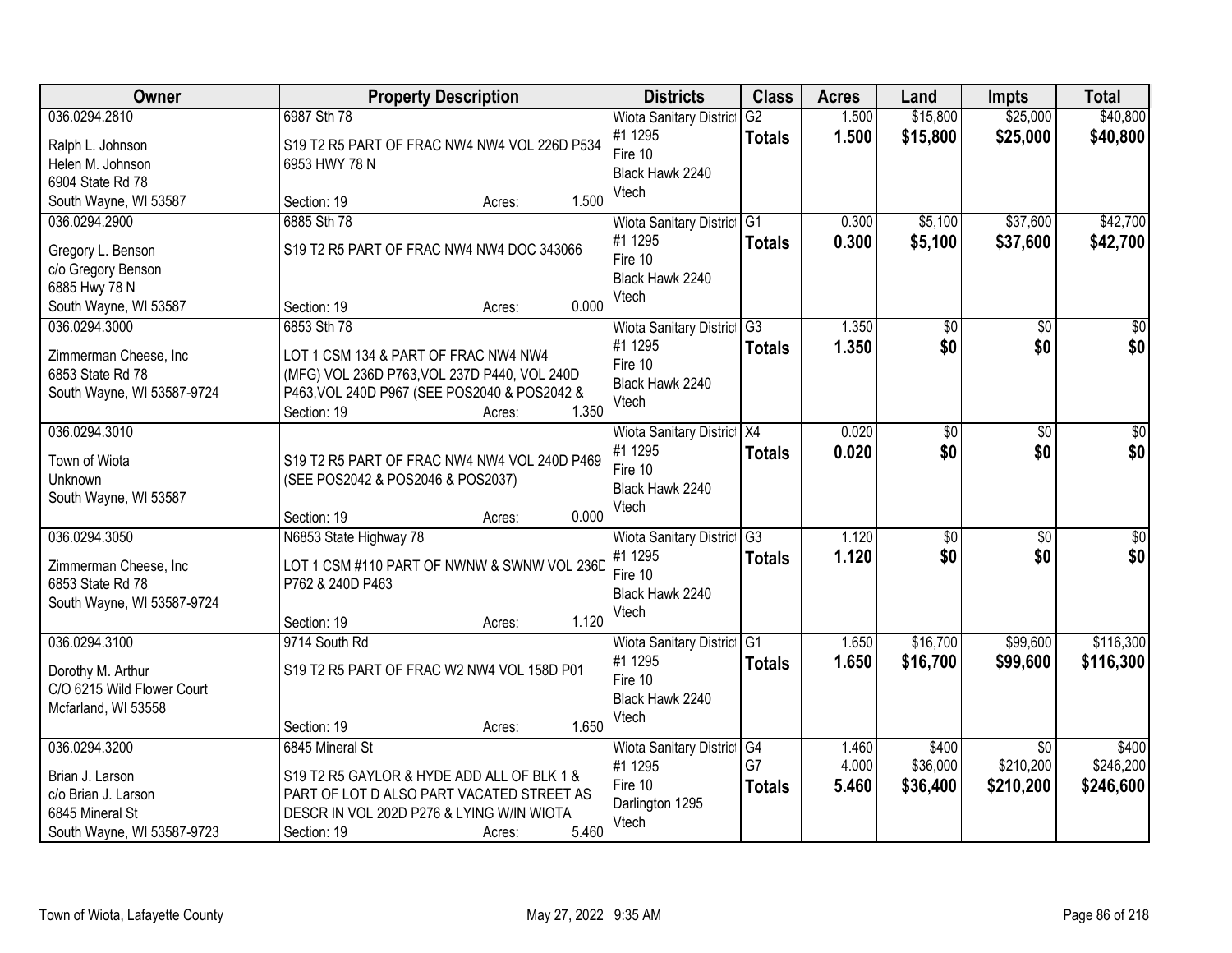| Owner                      | <b>Property Description</b>                    | <b>Districts</b>           | <b>Class</b>    | <b>Acres</b> | Land    | <b>Impts</b>    | <b>Total</b> |
|----------------------------|------------------------------------------------|----------------------------|-----------------|--------------|---------|-----------------|--------------|
| 036.0294.3210              | Main St                                        | Fire 10                    | $\overline{G4}$ | 1.250        | \$300   | $\overline{50}$ | \$300        |
| Brian J. Larson            | S19 T2 R5 GAYLOR & HYDE ADD ALL OF BLK 1 &     | Darlington 1295            | <b>Totals</b>   | 1.250        | \$300   | \$0             | \$300        |
| c/o Brian J. Larson        | PART OF LOT D ALSO PART VACATED STREET AS      | Vtech                      |                 |              |         |                 |              |
| 6845 Mineral St            | DESCR IN VOL 202D P276 EXC PRT W/IN WIOTA      |                            |                 |              |         |                 |              |
| South Wayne, WI 53587-9723 | 1.250<br>Section: 19<br>Acres:                 |                            |                 |              |         |                 |              |
| 036.0294.3300              | 6831 Sth 78                                    | Wiota Sanitary District G1 |                 | 0.300        | \$5,100 | \$105,000       | \$110,100    |
|                            |                                                | #1 1295                    |                 | 0.300        | \$5,100 | \$105,000       | \$110,100    |
| Barbara A. Cecil et al     | S19 T2 R5 GAYLOR & HYDE ADD S 130FT LOTS 1 & 2 | Fire 10                    | <b>Totals</b>   |              |         |                 |              |
| 5222 Round Rd              | BLK 2 VOL 233D P627                            | Black Hawk 2240            |                 |              |         |                 |              |
| South Wayne, WI 53587      |                                                | Vtech                      |                 |              |         |                 |              |
|                            | 0.000<br>Section: 19<br>Acres:                 |                            |                 |              |         |                 |              |
| 036.0294.3310              | State Highway 78                               | Wiota Sanitary District G1 |                 | 0.110        | \$1,900 | $\sqrt{6}$      | \$1,900      |
|                            |                                                | #1 1295                    | <b>Totals</b>   | 0.110        | \$1,900 | \$0             | \$1,900      |
| Barbara A. Cecil et al     | S19 T2 R5 GAYLOR & HYDE ADD LOTS 1 & 2 BLK 2   | Fire 10                    |                 |              |         |                 |              |
| 5222 Round Rd              | EXC S130FT VOL 233D P627                       | Black Hawk 2240            |                 |              |         |                 |              |
| South Wayne, WI 53587      | 0.000                                          | Vtech                      |                 |              |         |                 |              |
|                            | Section: 19<br>Acres:                          |                            |                 |              |         |                 |              |
| 036.0294.3400              | 6815 Sth 78                                    | Wiota Sanitary District G1 |                 | 0.210        | \$3,600 | \$64,300        | \$67,900     |
| Steven L. Brenum           | S19 T2 R5 GAYLOR & HYDE ADD LOT 3, BLK 2 VOL   | #1 1295                    | <b>Totals</b>   | 0.210        | \$3,600 | \$64,300        | \$67,900     |
| Heidi L. Brenum            | 223D P294                                      | Fire 10                    |                 |              |         |                 |              |
| 7074 State Rd 78           |                                                | Black Hawk 2240            |                 |              |         |                 |              |
| Gratiot, WI 53541          | 0.000<br>Section: 19<br>Acres:                 | Vtech                      |                 |              |         |                 |              |
| 036.0294.3500              | 6799 Sth 78                                    | Wiota Sanitary District    | G1              | 0.410        | \$7,000 | \$56,700        | \$63,700     |
|                            |                                                | #1 1295                    | <b>Totals</b>   | 0.410        | \$7,000 | \$56,700        | \$63,700     |
| John Scott Trust et al     | S19 T2 R5 GAYLOR & HYDE ADD LOTS 4 & 5 BLK 2   | Fire 10                    |                 |              |         |                 |              |
| c/o Scott Living Trust     | DOC 350948 (SEE POS2032)                       | Black Hawk 2240            |                 |              |         |                 |              |
| C/O John & Linda Scott     |                                                | Vtech                      |                 |              |         |                 |              |
| 9812 Silver Springs Rd     | 0.000<br>Section: 19<br>Acres:                 |                            |                 |              |         |                 |              |
| Gratiot, WI 53541-9734     |                                                |                            |                 |              |         |                 |              |
| 036.0294.3600              | 6777 Sth 78                                    | Wiota Sanitary District G1 |                 | 0.470        | \$8,000 | \$86,200        | \$94,200     |
| Jack L. Fuchs              | S19 T2 R5 GAYLOR & HYDE ADD LOTS 6,7 & PART    | #1 1295                    | <b>Totals</b>   | 0.470        | \$8,000 | \$86,200        | \$94,200     |
| Rhonda K. Fuchs            | OF LOT 8 DOC 337333                            | Fire 10                    |                 |              |         |                 |              |
| 6777 State Rd 78           |                                                | Black Hawk 2240            |                 |              |         |                 |              |
| South Wayne, WI 53587      | 0.000<br>Section: 19<br>Acres:                 | Vtech                      |                 |              |         |                 |              |
| 036.0294.3700              | 6765 Sth 78                                    | Wiota Sanitary District G1 |                 | 0.120        | \$2,000 | \$67,000        | \$69,000     |
|                            |                                                | #1 1295                    | <b>Totals</b>   | 0.120        | \$2,000 | \$67,000        | \$69,000     |
| Torrey T. Rood             | S19 T2 R5 GAYLOR & HYDE ADD PART OF LOT 8 BLK  | Fire 10                    |                 |              |         |                 |              |
| Sami A. Rood               | 2 VOL 239D P256                                | Black Hawk 2240            |                 |              |         |                 |              |
| 6765 State Rd 78           |                                                | Vtech                      |                 |              |         |                 |              |
| South Wayne, WI 53587      | 0.000<br>Section: 19<br>Acres:                 |                            |                 |              |         |                 |              |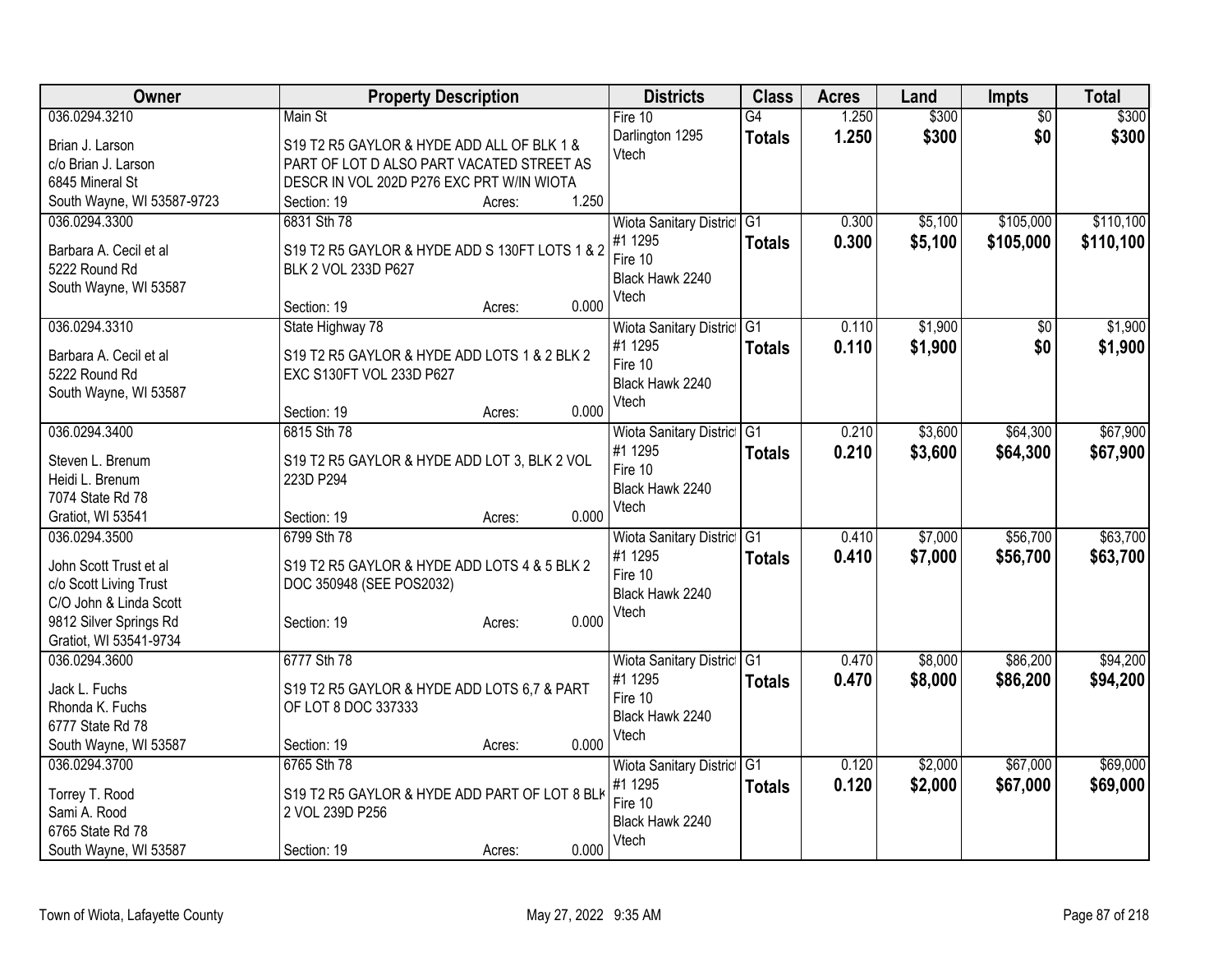| Owner                                          |                                               | <b>Property Description</b> |        | <b>Districts</b>                      | <b>Class</b>    | <b>Acres</b> | Land     | Impts           | <b>Total</b> |
|------------------------------------------------|-----------------------------------------------|-----------------------------|--------|---------------------------------------|-----------------|--------------|----------|-----------------|--------------|
| 036.0294.3800                                  | 6751 Sth 78                                   |                             |        | <b>Wiota Sanitary District</b>        | $\overline{G1}$ | 0.410        | \$7,000  | \$79,000        | \$86,000     |
| John G. Paulson                                | S19 T2 R5 GAYLOR & HYDE ADD LOTS 9 & 10 BLK 2 |                             |        | #1 1295                               | <b>Totals</b>   | 0.410        | \$7,000  | \$79,000        | \$86,000     |
| c/o John G. Paulson                            | <b>VOL 218D P91</b>                           |                             |        | Fire 10                               |                 |              |          |                 |              |
| 6751 State Rd 78                               |                                               |                             |        | Black Hawk 2240                       |                 |              |          |                 |              |
| Gratiot, WI 53541                              | Section: 19                                   | Acres:                      | 0.000  | Vtech                                 |                 |              |          |                 |              |
| 036.0294.3900                                  | 6733 Sth 78                                   |                             |        | Wiota Sanitary District               | G1              | 0.590        | \$9,200  | \$71,300        | \$80,500     |
|                                                |                                               |                             |        | #1 1295                               | <b>Totals</b>   | 0.590        | \$9,200  | \$71,300        | \$80,500     |
| Timothy J. Berget                              | S19 T2 R5 GAYLOR & HYDE ADD LOTS 11&12, BLK 2 |                             |        | Fire 10                               |                 |              |          |                 |              |
| 6733 State Rd 78                               | & PART OF NE4 NW4 S & W OF HWY VOL 220D P561  |                             |        | Black Hawk 2240                       |                 |              |          |                 |              |
| South Wayne, WI 53587                          | Section: 19                                   |                             | 0.590  | Vtech                                 |                 |              |          |                 |              |
| 036.0295.0000                                  | <b>Mineral St</b>                             | Acres:                      |        |                                       |                 | 2.050        | \$9,800  | \$4,400         | \$14,200     |
|                                                |                                               |                             |        | Wiota Sanitary District G7<br>#1 1295 |                 |              |          |                 |              |
| Brian J. Larson                                | S19 T2 R5 FRAC SWSW LYING IN WIOTA SANITARY   |                             |        | Fire 10                               | <b>Totals</b>   | 2.050        | \$9,800  | \$4,400         | \$14,200     |
| c/o Brian J. Larson                            | DIST EXC GAYLOR & HYDES ADD & EXC 1A IN NW    |                             |        | Darlington 1295                       |                 |              |          |                 |              |
| 6845 Mineral St                                | COR VOL 189D P481                             |                             |        | Vtech                                 |                 |              |          |                 |              |
| South Wayne, WI 53587-9723                     | Section: 19                                   | Acres:                      | 2.050  |                                       |                 |              |          |                 |              |
| 036.0295.1000                                  | <b>Mineral St</b>                             |                             |        | Fire 10                               | $\overline{G4}$ | 28.610       | \$9,300  | \$0             | \$9,300      |
| Brian J. Larson                                | S19 T2 R5 FRAC SWSW EXC PRT IN WIOTA          |                             |        | Darlington 1295                       | <b>Totals</b>   | 28.610       | \$9,300  | \$0             | \$9,300      |
| c/o Brian J. Larson                            | SANITARY DIST EXC GAYLOR & HYDES ADD VOL      |                             |        | Vtech                                 |                 |              |          |                 |              |
| 6845 Mineral St                                | 189D P481 EXC                                 |                             |        |                                       |                 |              |          |                 |              |
| South Wayne, WI 53587-9723                     | Section: 19                                   | Acres:                      | 28.610 |                                       |                 |              |          |                 |              |
| 036.0296.0000                                  | 9517 Cth D                                    |                             |        | Wiota Sanitary District G4            |                 | 5.270        | \$1,700  | $\overline{30}$ | \$1,700      |
|                                                |                                               |                             |        | #1 1295                               | <b>Totals</b>   | 5.270        | \$1,700  | \$0             | \$1,700      |
| R Jerome Pfister                               | S19 T2 R5 SE4 NW4 LYING W/IN THE WIOTA        |                             |        | Fire 10                               |                 |              |          |                 |              |
| Judith Pfister                                 | SANITARY DISTRICT VOL 207D P891               |                             |        | Black Hawk 2240                       |                 |              |          |                 |              |
| 909 Medford Dr                                 |                                               |                             |        | Vtech                                 |                 |              |          |                 |              |
| Rockford, IL 61107                             | Section: 19                                   | Acres:                      | 5.270  |                                       |                 |              |          |                 |              |
| 036.0296.1000                                  | 9517 County Rd D                              |                             |        | Fire 10                               | G1              | 3.000        | \$23,800 | \$62,100        | \$85,900     |
| R Jerome Pfister                               | S19 T2 R5 SE4 NW4 EXC PRT LYING IN WIOTA      |                             |        | Black Hawk 2240                       | G4              | 29.230       | \$7,500  | \$0             | \$7,500      |
| Judith Pfister                                 | SANITARY DISTRICT VOL 207D P891               |                             |        | Vtech                                 | G <sub>5</sub>  | 2.500        | \$600    | \$0             | \$600        |
| 909 Medford Dr                                 |                                               |                             |        |                                       | <b>Totals</b>   | 34.730       | \$31,900 | \$62,100        | \$94,000     |
| Rockford, IL 61107                             | Section: 19                                   | Acres:                      | 34.730 |                                       |                 |              |          |                 |              |
| 036.0297.0000                                  | County Rd D                                   |                             |        | Fire $10$                             | $\overline{G4}$ | 34.000       | \$8,500  | $\overline{30}$ | \$8,500      |
|                                                |                                               |                             |        | Black Hawk 2240                       | G <sub>5</sub>  | 6.000        | \$11,400 | \$0             | \$11,400     |
| Kathryn E Larson Trust et al                   | S19 T2 R5 NE4 SW4 DOC 340278                  |                             |        | Vtech                                 | <b>Totals</b>   | 40.000       | \$19,900 | \$0             | \$19,900     |
| c/o Robert A & Kathryn E Larson                |                                               |                             |        |                                       |                 |              |          |                 |              |
| 9271 County Rd D<br>South Wayne, WI 53587-9720 | Section: 19                                   |                             | 40.000 |                                       |                 |              |          |                 |              |
|                                                |                                               | Acres:                      |        |                                       |                 |              |          |                 |              |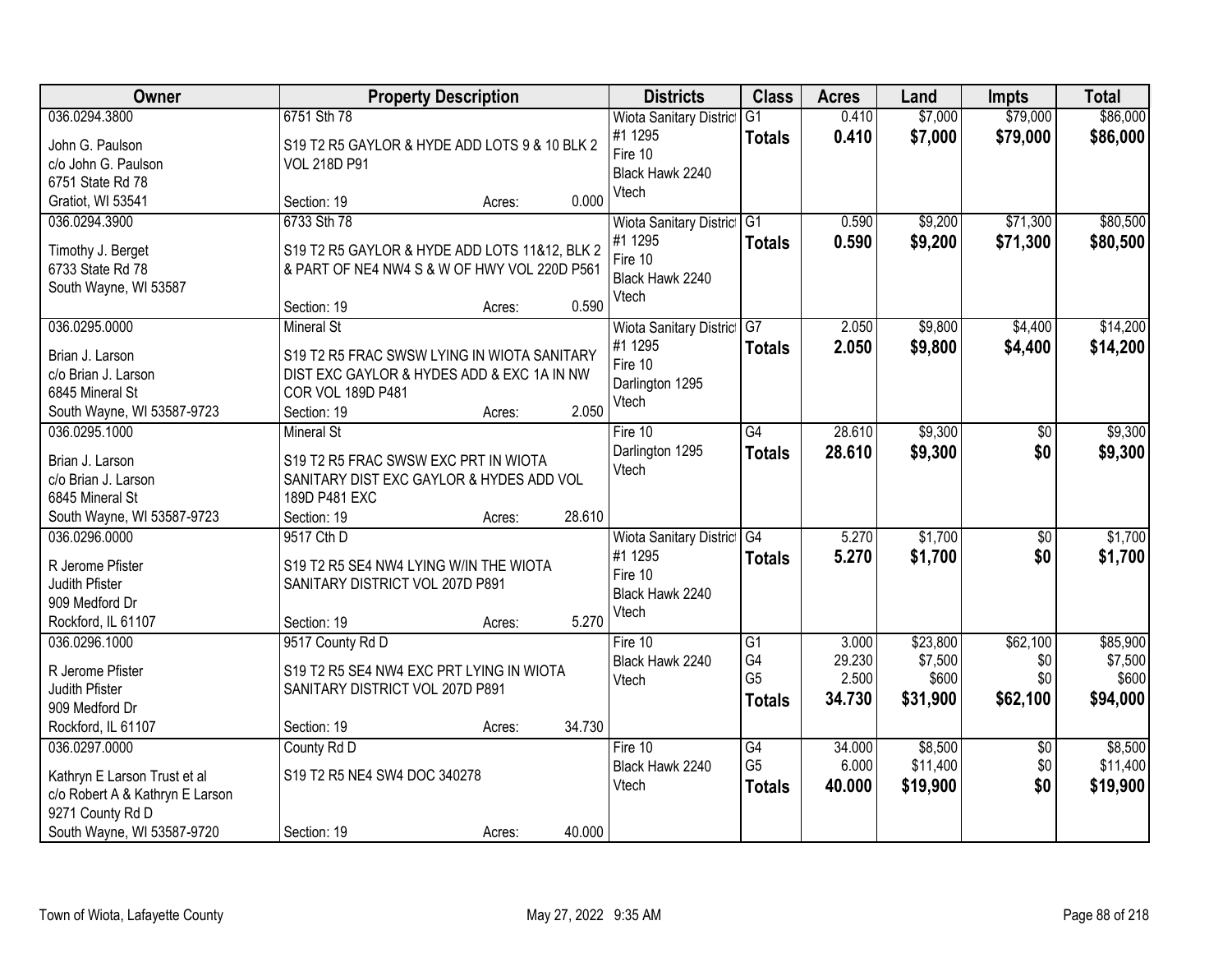| Owner                                                                                                                                                            | <b>Property Description</b>                                                                                        |                  | <b>Districts</b>                      | <b>Class</b>                                       | <b>Acres</b>                                | Land                                                | <b>Impts</b>                                   | <b>Total</b>                                          |
|------------------------------------------------------------------------------------------------------------------------------------------------------------------|--------------------------------------------------------------------------------------------------------------------|------------------|---------------------------------------|----------------------------------------------------|---------------------------------------------|-----------------------------------------------------|------------------------------------------------|-------------------------------------------------------|
| 036.0298.0000<br>Brian J. Larson<br>c/o Brian J. Larson                                                                                                          | S19 T2 R5 FRAC NW4 SW4 VOL 202D P276                                                                               |                  | Fire $10$<br>Black Hawk 2240<br>Vtech | $\overline{G4}$<br>G <sub>5</sub><br><b>Totals</b> | 35.750<br>2.870<br>38.620                   | \$5,300<br>\$1,200<br>\$6,500                       | $\sqrt{$0}$<br>\$0<br>\$0                      | \$5,300<br>\$1,200<br>\$6,500                         |
| 6845 Mineral St<br>South Wayne, WI 53587-9723                                                                                                                    | Section: 19<br>Acres:                                                                                              | 38.620           |                                       |                                                    |                                             |                                                     |                                                |                                                       |
| 036.0299.0000<br>Kathryn E Larson Trust et al<br>c/o Robert A & Kathryn E Larson<br>9271 County Rd D                                                             | 9271 County Rd D<br>S19 T2 R5 FRAC SW4 SW4 DOC 340278                                                              |                  | Fire 10<br>Black Hawk 2240<br>Vtech   | 5M<br>G4<br>G7<br><b>Totals</b>                    | 7.000<br>30.590<br>1.000<br>38.590          | \$11,200<br>\$4,500<br>\$5,500<br>\$21,200          | $\overline{50}$<br>\$0<br>\$11,400<br>\$11,400 | \$11,200<br>\$4,500<br>\$16,900<br>\$32,600           |
| South Wayne, WI 53587-9720<br>036.0300.0000<br>Kathryn E Larson Trust et al<br>c/o Robert A & Kathryn E Larson<br>9271 County Rd D<br>South Wayne, WI 53587-9720 | Section: 19<br>Acres:<br>9271 Cth D<br>S19 T2 R5 SE4 SW4 DOC 340278<br>Section: 19<br>Acres:                       | 38.590<br>40.000 | Fire 10<br>Black Hawk 2240<br>Vtech   | 5M<br>G4<br>G <sub>5</sub><br>G7<br><b>Totals</b>  | 1.500<br>33.000<br>1.000<br>4.500<br>40.000 | \$2,400<br>\$7,800<br>\$100<br>\$38,400<br>\$48,700 | \$0<br>\$0<br>\$0<br>\$99,500<br>\$99,500      | \$2,400<br>\$7,800<br>\$100<br>\$137,900<br>\$148,200 |
| 036.0301.0000<br>Cottonwood Land, LLC<br>9600 County Rd D<br>South Wayne, WI 53587-9720                                                                          | S19 T2 R5 PART OF NE4 SE4 VOL 240D P783 (SEE<br>POS2045)                                                           | 32.360           | Fire 10<br>Black Hawk 2240<br>Vtech   | G4<br><b>Totals</b>                                | 32.360<br>32.360                            | \$5,300<br>\$5,300                                  | \$0<br>\$0                                     | \$5,300<br>\$5,300                                    |
| 036.0301.1000<br>Timothy E. Shager et al<br>c/o Timothy E & Julie A Shager<br>6944 Spring Brook Rd<br>South Wayne, WI 53587-9657                                 | Section: 19<br>Acres:<br>S19 T2 R5 PART OF NE4 SE4 DOC 332175 (SEE<br>POS2045)<br>Section: 19<br>Acres:            | 8.500            | Fire 10<br>Black Hawk 2240<br>Vtech   | $\overline{G4}$<br><b>Totals</b>                   | 8.500<br>8.500                              | \$1,700<br>\$1,700                                  | \$0<br>\$0                                     | \$1,700<br>\$1,700                                    |
| 036.0302.0000<br>Timothy E. Shager et al<br>c/o Timothy E & Julie A Shager<br>6944 Spring Brook Rd<br>South Wayne, WI 53587-9657                                 | 9390 Cth D<br>S19 T2 R5 NW4 SE4 DOC 332175 (SEE POS2039 &<br>POS2045)<br>Section: 19<br>Acres:                     | 40.000           | Fire 10<br>Black Hawk 2240<br>Vtech   | G4<br>G <sub>5</sub><br>G7<br><b>Totals</b>        | 38.000<br>1.000<br>1.000<br>40,000          | \$11,200<br>\$100<br>\$5,500<br>\$16,800            | $\overline{50}$<br>\$0<br>\$59,300<br>\$59,300 | \$11,200<br>\$100<br>\$64,800<br>\$76,100             |
| 036.0303.0000<br>Timothy E. Shager et al<br>c/o Timothy E & Julie A Shager<br>6944 Spring Brook Rd<br>South Wayne, WI 53587-9657                                 | County Rd D<br>S19 T2 R5 SW4 SE4 EXC S 37.32RDS OF E 16.96RDS<br>DOC 332175 (SEE POS2045)<br>Section: 19<br>Acres: | 36.040           | Fire $10$<br>Black Hawk 2240<br>Vtech | G4<br>G <sub>5</sub><br><b>Totals</b>              | 35.040<br>1.000<br>36.040                   | \$10,700<br>\$100<br>\$10,800                       | $\overline{60}$<br>\$0<br>\$0                  | \$10,700<br>\$100<br>\$10,800                         |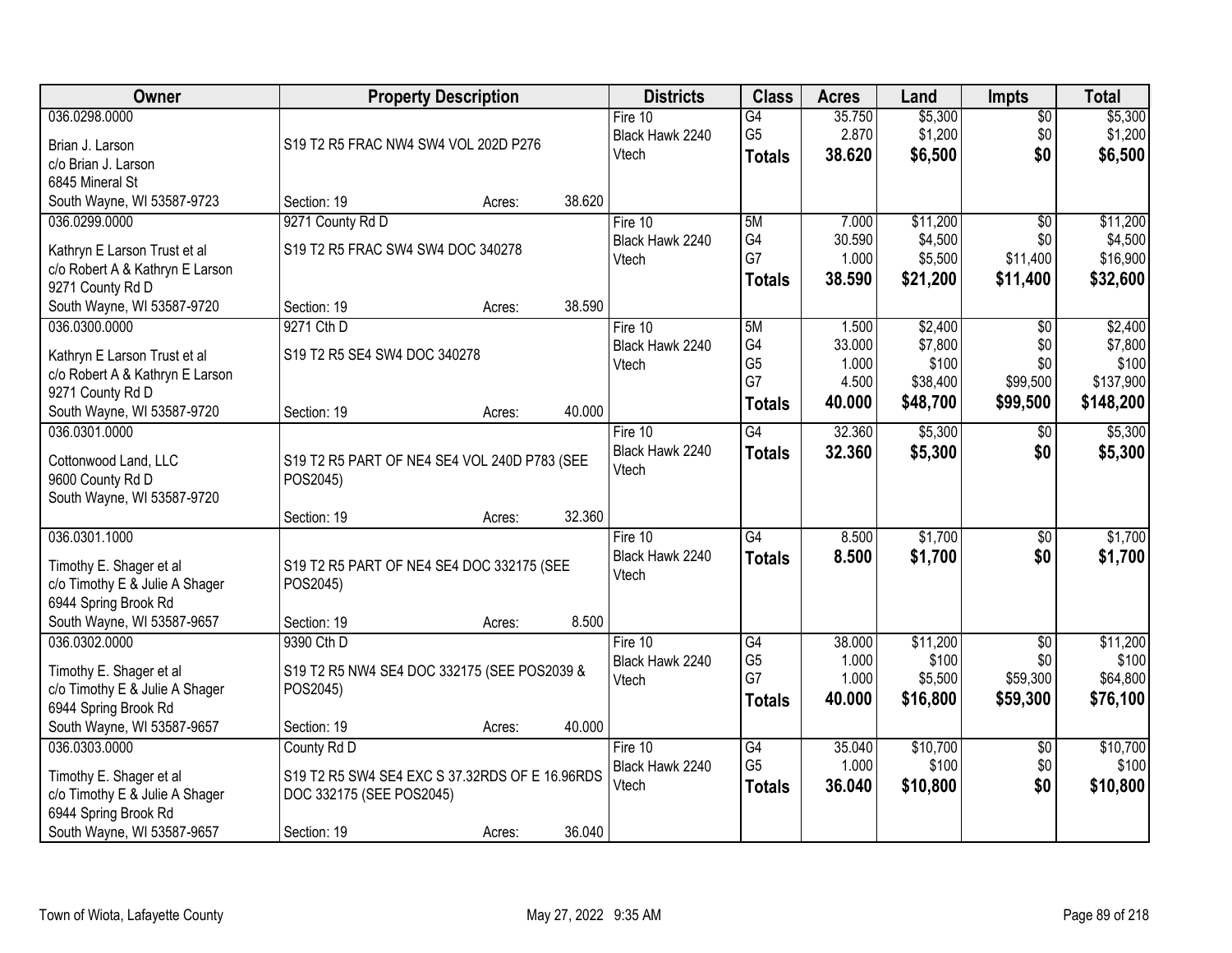| Owner                                | <b>Property Description</b>                                                             | <b>Districts</b> | <b>Class</b>           | <b>Acres</b> | Land            | <b>Impts</b>    | <b>Total</b>    |
|--------------------------------------|-----------------------------------------------------------------------------------------|------------------|------------------------|--------------|-----------------|-----------------|-----------------|
| 036.0304.1000                        |                                                                                         | Fire $10$        | 5M                     | 0.500        | \$800           | \$0             | \$800           |
| Timothy E. Shager et al              | S19 T2 R5 PART OF SE4 SE4 DOC 332175 (SEE                                               | Black Hawk 2240  | G4                     | 26.290       | \$8,000         | \$0             | \$8,000         |
| c/o Timothy E & Julie A Shager       | POS2045)                                                                                | Vtech            | <b>Totals</b>          | 26.790       | \$8,800         | \$0             | \$8,800         |
| 6944 Spring Brook Rd                 |                                                                                         |                  |                        |              |                 |                 |                 |
| South Wayne, WI 53587-9657           | 26.790<br>Section: 19<br>Acres:                                                         |                  |                        |              |                 |                 |                 |
| 036.0304.2000                        |                                                                                         | Fire 10          | $\overline{G4}$        | 17.170       | \$3,400         | \$0             | \$3,400         |
| Mary Eastwood Trust                  | PART S2 SE4 COM AT A POINT 5.90 CHS WEST OF                                             | Black Hawk 2240  | <b>Totals</b>          | 17.170       | \$3,400         | \$0             | \$3,400         |
| c/o Mary Eastwood Testamentary Trust | SECOR SEC 19; WEST 18.40 CHS; NORTH 9.33                                                | Vtech            |                        |              |                 |                 |                 |
| 8780 County Rd D                     | CHS;EAST 18.40 CHS;SOUTH 9.33 CHS TO POB                                                |                  |                        |              |                 |                 |                 |
| South Wayne, WI 53587-9720           | 17.170<br>Section: 19<br>Acres:                                                         |                  |                        |              |                 |                 |                 |
| 036.0305.0000                        | 5014 Sth 78                                                                             | Fire 10          | 5M                     | 2.000        | \$3,200         | \$0             | \$3,200         |
|                                      |                                                                                         | Black Hawk 2240  | G4                     | 28.500       | \$4,900         | \$0             | \$4,900         |
| Raymond Meier<br>Leona Meier         | S20 T2 R5 PART OF NE4 NE4 N OF HWY VOL 241D<br>P941 EXC STEVEN, GARY MEIER & MARY MOORE | Vtech            | G <sub>5</sub>         | 2.430        | \$1,000         | \$0             | \$1,000         |
| 5014 State Rd 78                     | (OWNERS)/RAYMOND & LEONA MEIER (LIFE                                                    |                  | G7                     | 2.500        | \$27,000        | \$113,000       | \$140,000       |
| South Wayne, WI 53587                | 35.430<br>Section: 20<br>Acres:                                                         |                  | <b>Totals</b>          | 35.430       | \$36,100        | \$113,000       | \$149,100       |
| 036.0305.1000                        | State Highway 78                                                                        | Fire 10          | G4                     | 3.500        | \$700           | $\sqrt[6]{3}$   | \$700           |
|                                      |                                                                                         | Black Hawk 2240  | G <sub>5</sub>         | 1.000        | \$100           | \$0             | \$100           |
| Joseph R. Brunner                    | S20 T2 R5 PART OF NE4 NE4 S OF HWY VOL 236D                                             | Vtech            | <b>Totals</b>          | 4.500        | \$800           | \$0             | \$800           |
| 5001 Stuart Rd                       | P764                                                                                    |                  |                        |              |                 |                 |                 |
| South Wayne, WI 53587                |                                                                                         |                  |                        |              |                 |                 |                 |
|                                      | 4.500<br>Section: 20<br>Acres:                                                          |                  |                        |              |                 |                 |                 |
| 036.0306.0000                        |                                                                                         | Fire 10          | 5M<br>G4               | 10.000       | \$16,000        | $\overline{50}$ | \$16,000        |
| Raymond Meier                        | S20 T2 R5 NW4 NE4 VOL 241D P941 STEVEN, GARY                                            | Black Hawk 2240  |                        | 30.000       | \$5,000         | \$0             | \$5,000         |
| Leona Meier                          | MEIER & MARY MOORE (OWNERS)/RAYMOND &                                                   | Vtech            | <b>Totals</b>          | 40.000       | \$21,000        | \$0             | \$21,000        |
| 5014 State Rd 78                     | LEONA MEIER (LIFE ESTATE)                                                               |                  |                        |              |                 |                 |                 |
| South Wayne, WI 53587                | 40.000<br>Section: 20<br>Acres:                                                         |                  |                        |              |                 |                 |                 |
| 036.0307.0000                        | State Highway 78                                                                        | Fire 10          | 5M                     | 3.500        | \$5,300         | $\sqrt{6}$      | \$5,300         |
| Eric A. Strothman                    | SW4 NE4 EXC LANDS FOR HWY PER DOC 345932                                                | Black Hawk 2240  | G4                     | 6.140        | \$1,200         | \$0             | \$1,200         |
| 5562 Hwy 78                          | AND DOC 365077DESCRIBED AS LANDS NORTH OF                                               | Vtech            | <b>Totals</b>          | 9.640        | \$6,500         | \$0             | \$6,500         |
| South Wayne, WI 53587                | <b>HWY "78"</b>                                                                         |                  |                        |              |                 |                 |                 |
|                                      | 9.640<br>Section: 20<br>Acres:                                                          |                  |                        |              |                 |                 |                 |
| 036.0307.1000                        |                                                                                         | Fire $10$        | $\overline{\text{X2}}$ | 7.870        | $\overline{50}$ | $\overline{30}$ | $\overline{30}$ |
| State of Wisconsin                   | S17 & S20 T2 R5 THOSE PARTS SEC 17 & SEC 20                                             | Black Hawk 2240  | <b>Totals</b>          | 7.870        | \$0             | \$0             | \$0             |
| Dept of Transportation               | LYING IN TPP 5590-03-21 -4.01, TPP 5590-03-21-4.02,                                     | Vtech            |                        |              |                 |                 |                 |
| 2101 Wright St                       | TPP 5590-03-21-4.03 REC'D AS DOC                                                        |                  |                        |              |                 |                 |                 |
| Madison, WI 53704                    | 7.870<br>Section: 20<br>Acres:                                                          |                  |                        |              |                 |                 |                 |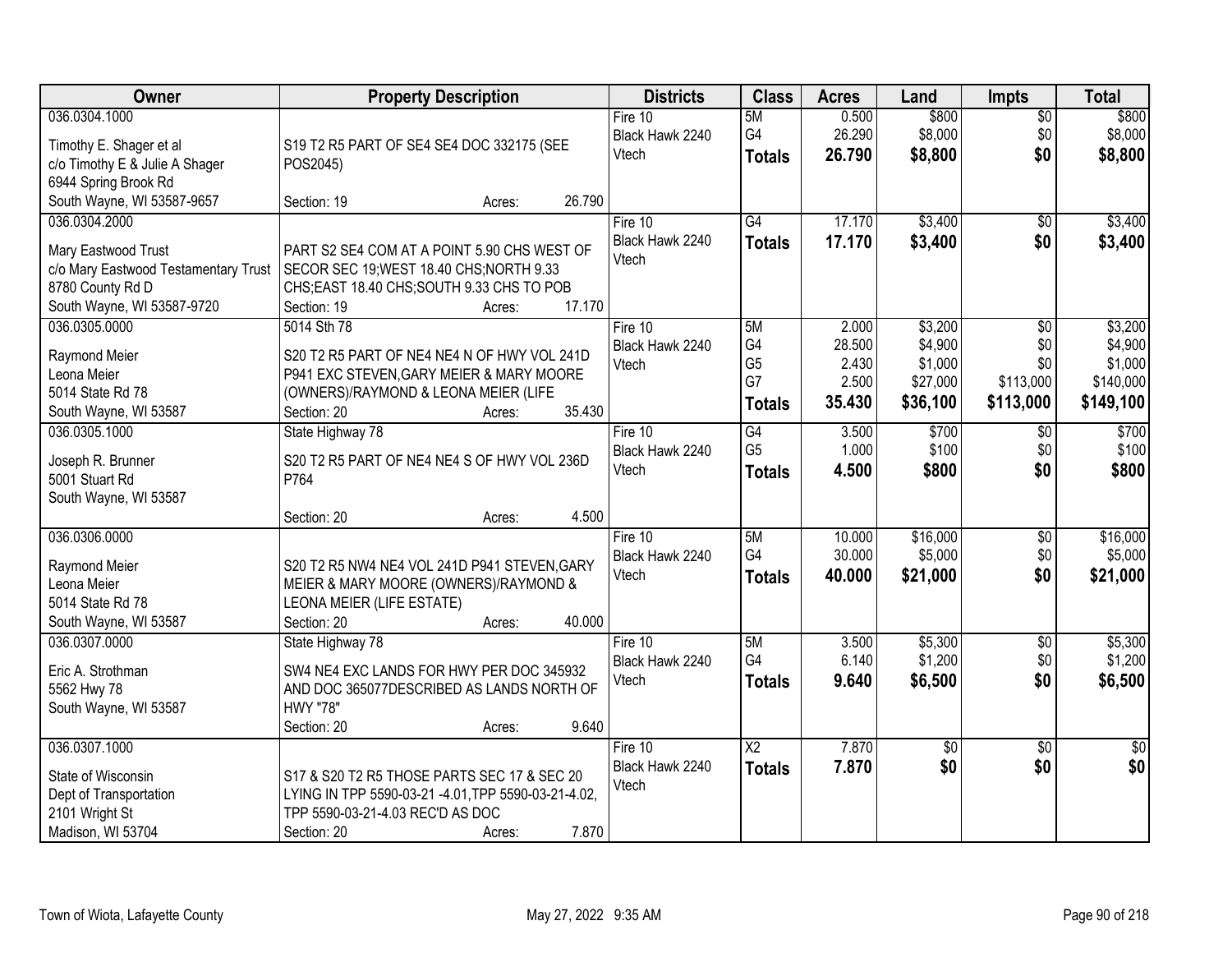| Owner                                  | <b>Property Description</b>                                   | <b>Districts</b>         | <b>Class</b>    | <b>Acres</b>   | Land     | <b>Impts</b>    | <b>Total</b> |
|----------------------------------------|---------------------------------------------------------------|--------------------------|-----------------|----------------|----------|-----------------|--------------|
| 036.0307.2000                          | State Highway 78                                              | Fire $10$                | 5M              | 2.020          | \$3,100  | $\overline{50}$ | \$3,100      |
| Nancy M. Johnson et al                 | SW4 NE4; DOC 365077 EXC LANDS FOR HWY PER                     | Black Hawk 2240          | G4              | 26.830         | \$5,400  | \$0             | \$5,400      |
| c/o Nancy M. Johnson                   | DOC 345932DESCRIBED AS LANDS SOUTH OF HWY                     | Vtech                    | <b>Totals</b>   | 28.850         | \$8,500  | \$0             | \$8,500      |
| 7767 County Highway M                  | "78"                                                          |                          |                 |                |          |                 |              |
| Gratiot, WI 53541                      | Section: 20<br>28.850<br>Acres:                               |                          |                 |                |          |                 |              |
| 036.0308.0000                          | State Highway 78                                              | Fire 10                  | G4              | 3.000          | \$600    | $\overline{50}$ | \$600        |
|                                        | S20 T2 R5 PART OF SE4 NE4 N OF HWY VOL 241D                   | Black Hawk 2240          | G <sub>5</sub>  | 0.500          | \$100    | \$0             | \$100        |
| Raymond Meier<br>Leona Meier           | P941 STEVEN, GARY MEIER & MARY MOORE                          | Vtech                    | <b>Totals</b>   | 3.500          | \$700    | \$0             | \$700        |
| 5014 State Rd 78                       | (OWNERS)/RAYMOND & LEONA MEIER (LIFE                          |                          |                 |                |          |                 |              |
| South Wayne, WI 53587                  | 3.500<br>Section: 20<br>Acres:                                |                          |                 |                |          |                 |              |
| 036.0308.1000                          | 5001 Stuart Rd                                                | Fire 10                  | 5M              | 4.000          | \$6,000  | \$0             | \$6,000      |
|                                        |                                                               | Black Hawk 2240          | G <sub>1</sub>  | 2.000          | \$19,000 | \$212,400       | \$231,400    |
| Joseph R. Brunner                      | S20 T2 R5 PART OF SE4 NE4 S OF HWY VOL 236D                   | Vtech                    | G4              | 3.500          | \$700    | \$0             | \$700        |
| 5001 Stuart Rd                         | P764                                                          |                          | G <sub>5</sub>  | 27.000         | \$63,200 | \$0             | \$63,200     |
| South Wayne, WI 53587                  |                                                               |                          | <b>Totals</b>   | 36.500         | \$88,900 | \$212,400       | \$301,300    |
|                                        | 36.500<br>Section: 20<br>Acres:                               |                          |                 |                |          |                 |              |
| 036.0309.0000                          | State Highway 78                                              | Fire 10                  | G1<br>G4        | 2.000<br>8.700 | \$19,000 | \$10,900        | \$29,900     |
| Eric A. Strothman                      | NE4 NW4 EXC COM N4 COR; S88.30.52W 1349.10' TO                | Black Hawk 2240<br>Vtech |                 |                | \$1,200  | \$0             | \$1,200      |
| 5562 Hwy 78                            | NWCOR NENW; S00.02.55E 59.23' TO C/L                          |                          | <b>Totals</b>   | 10.700         | \$20,200 | \$10,900        | \$31,100     |
| South Wayne, WI 53587                  | RD;S75.37.58W 1284.31' C/L;SWLY ALG CLI CH=                   |                          |                 |                |          |                 |              |
|                                        | 10.700<br>Section: 20<br>Acres:                               |                          |                 |                |          |                 |              |
| 036.0309.1000                          | Round Rd                                                      | Fire $10$                | 5M              | 2.300          | \$3,500  | $\overline{50}$ | \$3,500      |
| Richard J. Schulte                     | S20 T2 R5<br>(EASTWOOD) PART OF NE4 NW4 VOL                   | Black Hawk 2240          | G4              | 26.000         | \$5,600  | \$0             | \$5,600      |
| Tamara M. Schulte                      | 236D P493                                                     | Vtech                    | G <sub>5</sub>  | 1.000          | \$100    | \$0             | \$100        |
| W5525 County Rd P                      |                                                               |                          | <b>Totals</b>   | 29.300         | \$9,200  | \$0             | \$9,200      |
| Monroe, WI 53566                       | 29.300<br>Section: 20<br>Acres:                               |                          |                 |                |          |                 |              |
| 036.0310.0000                          | Round Rd                                                      | Fire $10$                | 5M              | 0.750          | \$1,200  | $\overline{50}$ | \$1,200      |
|                                        |                                                               | Black Hawk 2240          | G4              | 31.750         | \$8,400  | \$0             | \$8,400      |
| Richard J. Schulte                     | S20 T2 R5<br>(EASTWOOD) NW4 NW4 EXC N OF<br>HWY VOL 236D P493 | Vtech                    | G <sub>5</sub>  | 1.500          | \$100    | \$0             | \$100        |
| Tamara M. Schulte<br>W5525 County Rd P |                                                               |                          | <b>Totals</b>   | 34.000         | \$9,700  | \$0             | \$9,700      |
| Monroe, WI 53566                       | 34.000<br>Section: 20<br>Acres:                               |                          |                 |                |          |                 |              |
| 036.0310.1000                          | 5930 Round Rd                                                 | Fire $10$                | $\overline{G4}$ | 4.000          | \$800    | $\overline{50}$ | \$800        |
|                                        |                                                               | Black Hawk 2240          | G <sub>5</sub>  | 1.000          | \$100    | \$0             | \$100        |
| Allan Scott                            | PART OF NW4 NW4 N & W OF HWY VOL 243D P288                    | Vtech                    | G7              | 1.000          | \$5,500  | \$6,400         | \$11,900     |
| 213 W Church St                        |                                                               |                          | <b>Totals</b>   | 6.000          | \$6,400  | \$6,400         | \$12,800     |
| Oakfield, WI 53065                     |                                                               |                          |                 |                |          |                 |              |
|                                        | 6.000<br>Section: 20<br>Acres:                                |                          |                 |                |          |                 |              |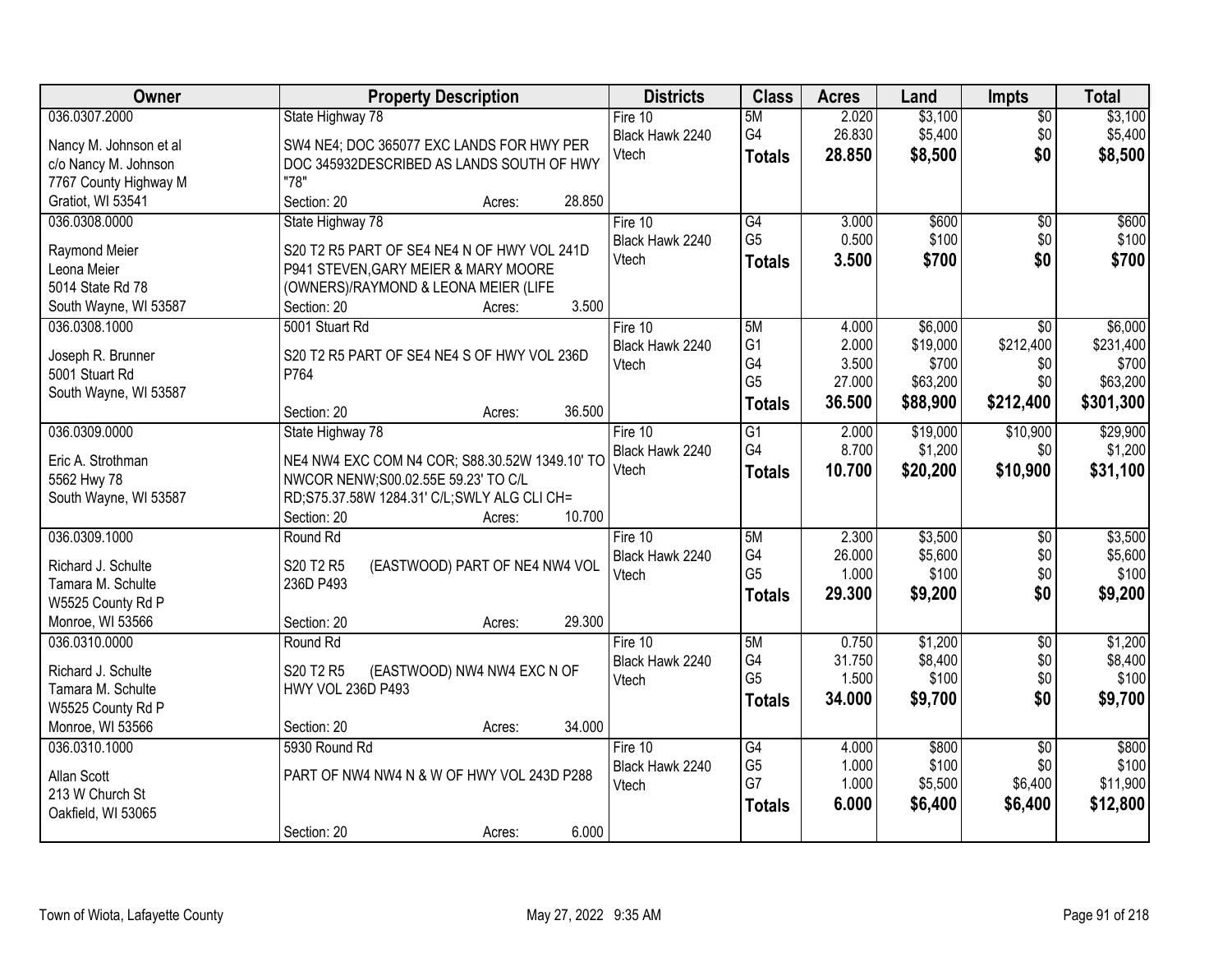| Owner                      | <b>Property Description</b>                       | <b>Districts</b>         | <b>Class</b>    | <b>Acres</b> | Land     | <b>Impts</b>    | <b>Total</b> |
|----------------------------|---------------------------------------------------|--------------------------|-----------------|--------------|----------|-----------------|--------------|
| 036.0311.0000              | State Highway 78                                  | Fire $10$                | G4              | 23.750       | \$5,500  | $\overline{50}$ | \$5,500      |
| Richard J. Schulte         | (EASTWOOD) VOL 236D<br>S20 T2 R5 SW4 NW4          | Black Hawk 2240          | G <sub>5</sub>  | 0.250        | \$100    | \$0             | \$100        |
| Tamara M. Schulte          | P493 (SEE POS2045)                                | Vtech                    | <b>Totals</b>   | 24.000       | \$5,600  | \$0             | \$5,600      |
| W5525 County Rd P          |                                                   |                          |                 |              |          |                 |              |
| Monroe, WI 53566           | 24.000<br>Section: 20<br>Acres:                   |                          |                 |              |          |                 |              |
| 036.0311.1000              | State Highway 78                                  | Fire 10                  | G4              | 3.460        | \$300    | $\overline{50}$ | \$300        |
|                            |                                                   | Black Hawk 2240          | G <sub>5</sub>  | 0.210        | \$100    | \$0             | \$100        |
| Cottonwood Land, LLC       | S20 T2 R5 PART OF SW4 NW4 VOL 240D P783 EXC       | Vtech                    | <b>Totals</b>   | 3.670        | \$400    | \$0             | \$400        |
| 9600 County Rd D           | (SEE POS2045)                                     |                          |                 |              |          |                 |              |
| South Wayne, WI 53587-9720 | 3.670<br>Section: 20<br>Acres:                    |                          |                 |              |          |                 |              |
| 036.0311.2000              | 5964 Sth 78                                       | Fire 10                  | G1              | 6.400        | \$40,100 | \$163,200       | \$203,300    |
|                            |                                                   | Black Hawk 2240          | G <sub>5</sub>  | 3.000        | \$900    | \$0             | \$900        |
| Bonnie P. Ringdahl         | THAT PART SW? NW? LYING IN THE FOLLOWING:         | Vtech                    | <b>Totals</b>   | 9.400        | \$41,000 | \$163,200       | \$204,200    |
| 5964 State Rd 78           | COM SWCOR NW? SEC 20; NORTH 210.25 FT; EAST       |                          |                 |              |          |                 |              |
| South Wayne, WI 53587      | 253.22 FT TO C/L STH 78 & POB;S61?52'22"E 217.86' |                          |                 |              |          |                 |              |
|                            | 9.400<br>Section: 20<br>Acres:                    |                          |                 |              |          |                 |              |
| 036.0312.0000              | 5562 Sth 78                                       | Fire 10                  | $\overline{G1}$ | 1.110        | \$13,200 | \$124,200       | \$137,400    |
| Eric A. Strothman          | PART NE4 NW4 & SE4 NW4 COM N4 COR SEC             | Black Hawk 2240          | <b>Totals</b>   | 1.110        | \$13,200 | \$124,200       | \$137,400    |
| 5562 Hwy 78                | 20;S0.13'13"W ALG N-S4 LI 1542.48';N89.46'47"W    | Vtech                    |                 |              |          |                 |              |
| South Wayne, WI 53587      | 195.28' TO POB;N74.53'37"W 273.47';N53.35'52"W    |                          |                 |              |          |                 |              |
|                            | 1.110<br>Section: 20<br>Acres:                    |                          |                 |              |          |                 |              |
| 036.0312.1000              |                                                   | Fire $10$                | 5M              | 2.000        | \$3,200  | $\overline{30}$ | \$3,200      |
|                            |                                                   | Black Hawk 2240          | G4              | 4.000        | \$800    | \$0             | \$800        |
| Richard J. Schulte         | S20 T2 R5 PART OF W2 SE4 NW4 VOL 236D P493        | Vtech                    | G <sub>5</sub>  | 1.000        | \$2,300  | \$0             | \$2,300      |
| Tamara M. Schulte          | (SEE POS2045)                                     |                          | <b>Totals</b>   | 7.000        | \$6,300  | \$0             | \$6,300      |
| W5525 County Rd P          |                                                   |                          |                 |              |          |                 |              |
| Monroe, WI 53566           | 7.000<br>Section: 20<br>Acres:                    |                          |                 |              |          |                 |              |
| 036.0312.2000              | State Highway 78                                  | Fire 10                  | $\overline{G4}$ | 6.730        | \$1,300  | $\overline{50}$ | \$1,300      |
| Eric A. Strothman          | E2 SE4 NW4 EXC COM N4 COR SEC 20;S00.13.13W       | Black Hawk 2240<br>Vtech | <b>Totals</b>   | 6.730        | \$1,300  | \$0             | \$1,300      |
| 5562 Hwy 78                | 1542.48' ALG N-S1/4 LINE;N89.46.47W 195.28' TO    |                          |                 |              |          |                 |              |
| South Wayne, WI 53587      | POB;N74.53.37W 273.47';N53.35.52W                 |                          |                 |              |          |                 |              |
|                            | 6.730<br>Section: 20<br>Acres:                    |                          |                 |              |          |                 |              |
| 036.0312.2100              | State Highway 78                                  | Fire $10$                | 5M              | 1.500        | \$2,300  | $\overline{50}$ | \$2,300      |
| Nancy M. Johnson et al     | E2 SE4 NW4 EXC COM N4 COR SEC 20:S00.13.13W       | Black Hawk 2240          | G4              | 10.250       | \$2,000  | \$0             | \$2,000      |
| c/o Nancy M. Johnson       | 1542.48' ALG N-S1/4 LINE;N89.46.47W 195.28' TO    | Vtech                    | <b>Totals</b>   | 11.750       | \$4,300  | \$0             | \$4,300      |
| 7767 County Highway M      | POB;N74.53.37W 273.47';N53.35.52W                 |                          |                 |              |          |                 |              |
| Gratiot, WI 53541          | 11.750<br>Section: 20<br>Acres:                   |                          |                 |              |          |                 |              |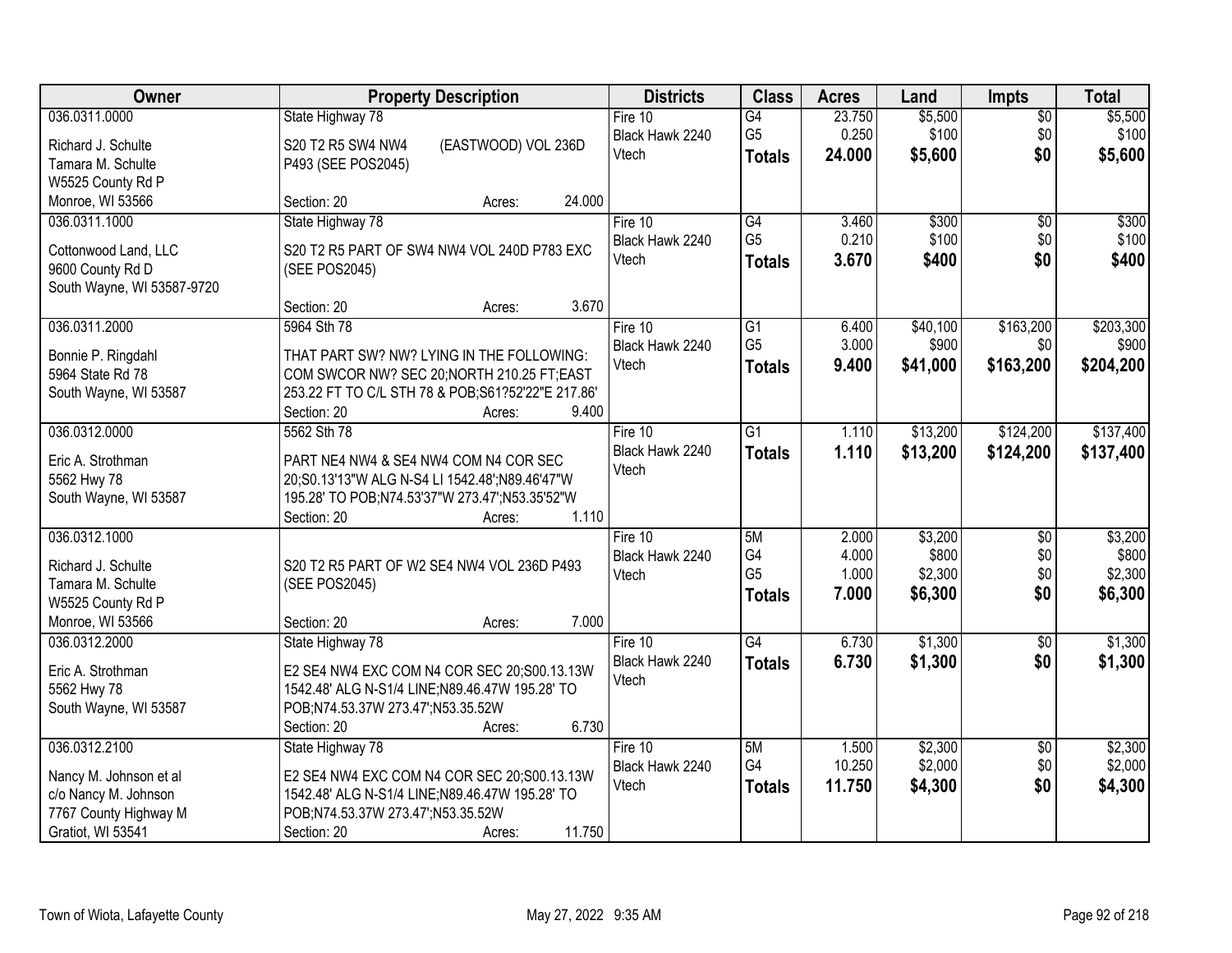| Owner                                                                                              | <b>Property Description</b>                                                                                                                                                                |        | <b>Districts</b>                      | <b>Class</b>                                       | <b>Acres</b>              | Land                            | <b>Impts</b>                  | <b>Total</b>                    |
|----------------------------------------------------------------------------------------------------|--------------------------------------------------------------------------------------------------------------------------------------------------------------------------------------------|--------|---------------------------------------|----------------------------------------------------|---------------------------|---------------------------------|-------------------------------|---------------------------------|
| 036.0312.3000<br>Cottonwood Land, LLC<br>9600 County Rd D<br>South Wayne, WI 53587-9720            | State Highway 78<br>S20 T2 R5 PART OF W2 SE4 NW4 VOL 240D P783<br>EXC (SEE POS2045)                                                                                                        |        | Fire $10$<br>Black Hawk 2240<br>Vtech | $\overline{G5}$<br>G <sub>6</sub><br><b>Totals</b> | 3.000<br>3.040<br>6.040   | \$7,500<br>\$9,700<br>\$17,200  | $\overline{50}$<br>\$0<br>\$0 | \$7,500<br>\$9,700<br>\$17,200  |
|                                                                                                    | Section: 20<br>Acres:                                                                                                                                                                      | 6.040  |                                       |                                                    |                           |                                 |                               |                                 |
| 036.0312.4000<br>Bonnie P. Ringdahl<br>5964 State Rd 78<br>South Wayne, WI 53587                   | State Highway 78<br>THAT PART SE? NW? LYING IN THE FOLLOWING:<br>COM SWCOR NW? SEC 20; NORTH 210.25 FT; EAST<br>253.22 FT TO C/L STH 78 & POB;S61?52'22"E 217.86'<br>Section: 20<br>Acres: | 6.400  | Fire 10<br>Black Hawk 2240<br>Vtech   | $\overline{G5}$<br><b>Totals</b>                   | 6.400<br>6.400            | \$7,700<br>\$7,700              | $\overline{50}$<br>\$0        | \$7,700<br>\$7,700              |
| 036.0313.0000<br>Cottonwood Land, LLC<br>9600 County Rd D<br>South Wayne, WI 53587-9720            | S20 T2 R5 NESW DOC 343423 (SEE POS2050)                                                                                                                                                    |        | Fire 10<br>Black Hawk 2240<br>Vtech   | 5M<br>G4<br><b>Totals</b>                          | 6.000<br>34.400<br>40.400 | \$9,600<br>\$7,900<br>\$17,500  | \$0<br>\$0<br>\$0             | \$9,600<br>\$7,900<br>\$17,500  |
|                                                                                                    | Section: 20<br>Acres:                                                                                                                                                                      | 40.400 |                                       |                                                    |                           |                                 |                               |                                 |
| 036.0314.0000<br>Timothy E. Shager et al<br>c/o Timothy E & Julie A Shager<br>6944 Spring Brook Rd | S20 T2 R5 PART OF NW4 SW4 DOC 332175 (SEE<br>POS2045)                                                                                                                                      |        | Fire 10<br>Black Hawk 2240<br>Vtech   | G4<br>G <sub>5</sub><br><b>Totals</b>              | 18.000<br>2.500<br>20.500 | \$4,000<br>\$1,100<br>\$5,100   | \$0<br>\$0<br>\$0             | \$4,000<br>\$1,100<br>\$5,100   |
| South Wayne, WI 53587-9657                                                                         | Section: 20<br>Acres:                                                                                                                                                                      | 20.500 |                                       |                                                    |                           |                                 |                               |                                 |
| 036.0314.1000<br>Cottonwood Land, LLC<br>9600 County Rd D<br>South Wayne, WI 53587-9720            | S20 T2 R5 PART OF NW4 SW4 VOL 240D P783 (SEE<br>POS2045)<br>Section: 20<br>Acres:                                                                                                          | 20.430 | Fire $10$<br>Black Hawk 2240<br>Vtech | 5M<br>G4<br><b>Totals</b>                          | 7.000<br>13.430<br>20.430 | \$11,200<br>\$2,700<br>\$13,900 | $\overline{50}$<br>\$0<br>\$0 | \$11,200<br>\$2,700<br>\$13,900 |
| 036.0315.0000                                                                                      |                                                                                                                                                                                            |        | Fire 10                               | 5M                                                 | 1.000                     | \$1,600                         | $\overline{50}$               | \$1,600                         |
| Timothy E. Shager et al<br>c/o Timothy E & Julie A Shager<br>6944 Spring Brook Rd                  | S20 T2 R5 SW4 SW4 DOC 332175 (SEE POS2045)                                                                                                                                                 |        | Black Hawk 2240<br>Vtech              | G4<br><b>Totals</b>                                | 39.000<br>40.000          | \$10,800<br>\$12,400            | \$0<br>\$0                    | \$10,800<br>\$12,400            |
| South Wayne, WI 53587-9657                                                                         | Section: 20<br>Acres:                                                                                                                                                                      | 40.000 |                                       |                                                    |                           |                                 |                               |                                 |
| 036.0316.0000<br>Cottonwood Land, LLC<br>9600 County Rd D<br>South Wayne, WI 53587-9720            | S20 T2 R5 SESW DOC 343423 (SEE POS2050)<br>Section: 20<br>Acres:                                                                                                                           | 40.300 | Fire $10$<br>Black Hawk 2240<br>Vtech | 5M<br>G4<br><b>Totals</b>                          | 2.500<br>37.800<br>40.300 | \$3,800<br>\$8,300<br>\$12,100  | $\overline{50}$<br>\$0<br>\$0 | \$3,800<br>\$8,300<br>\$12,100  |
|                                                                                                    |                                                                                                                                                                                            |        |                                       |                                                    |                           |                                 |                               |                                 |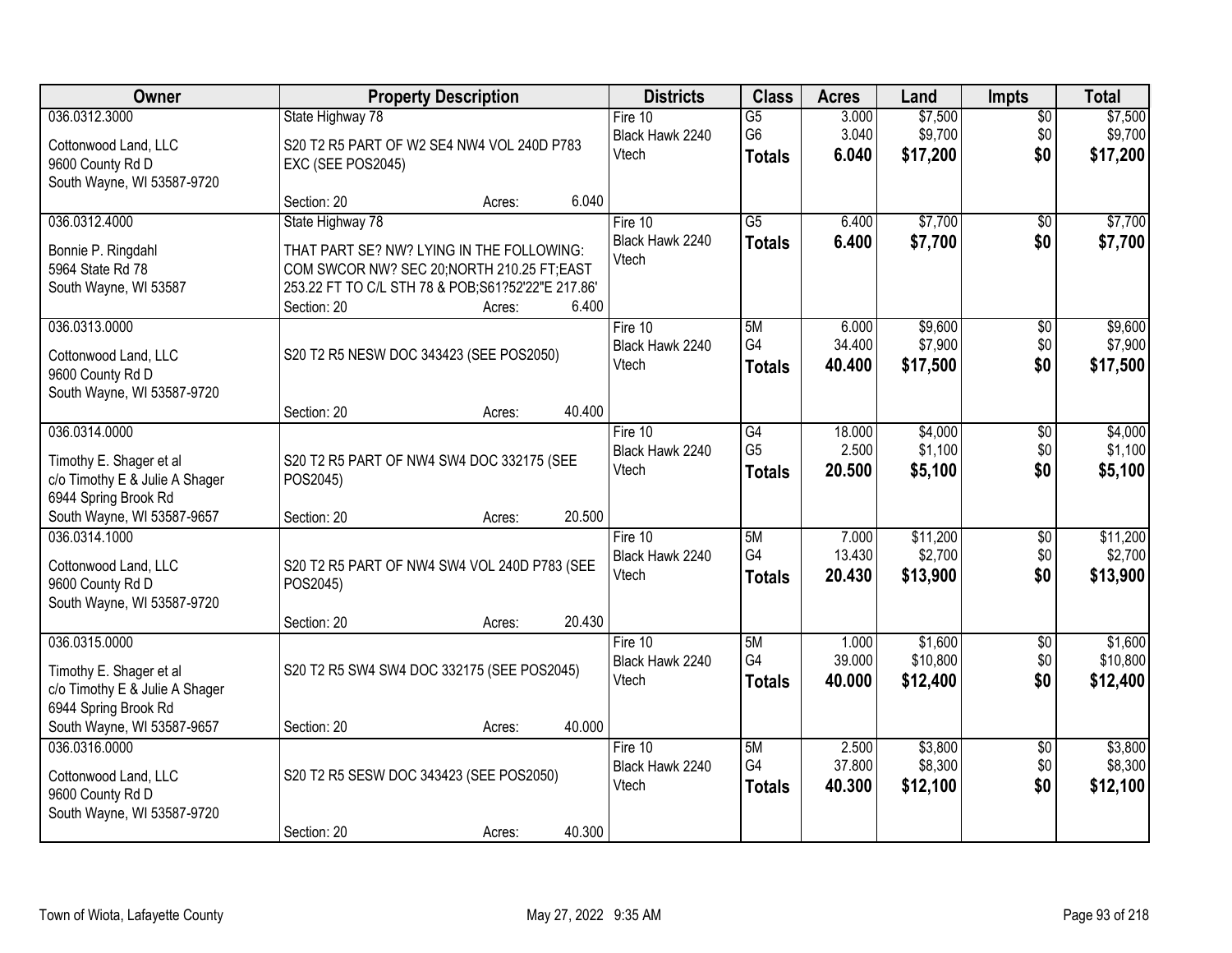| Owner                      |                                              | <b>Property Description</b> |        | <b>Districts</b> | <b>Class</b>    | <b>Acres</b> | Land     | <b>Impts</b>    | <b>Total</b> |
|----------------------------|----------------------------------------------|-----------------------------|--------|------------------|-----------------|--------------|----------|-----------------|--------------|
| 036.0317.0000              | <b>Valley Ln</b>                             |                             |        | Fire $10$        | 5M              | 2.100        | \$3,400  | $\overline{$0}$ | \$3,400      |
| Quentin P. Rood            | S20 T2 R5 PART OF NE4 SE4 VOL 220D P821 EXC  |                             |        | Black Hawk 2240  | G4              | 9.000        | \$1,800  | \$0             | \$1,800      |
| Mavis Rood                 |                                              |                             |        | Vtech            | G <sub>5</sub>  | 1.000        | \$100    | \$0             | \$100        |
| 9161 Valley Ln             |                                              |                             |        |                  | <b>Totals</b>   | 12.100       | \$5,300  | \$0             | \$5,300      |
| South Wayne, WI 53587      | Section: 20                                  | Acres:                      | 12.100 |                  |                 |              |          |                 |              |
| 036.0317.1000              |                                              |                             |        | Fire 10          | 5M              | 4.000        | \$6,400  | $\overline{50}$ | \$6,400      |
|                            |                                              |                             |        | Black Hawk 2240  | G4              | 20.300       | \$4,500  | \$0             | \$4,500      |
| Cottonwood Land, LLC       | S20 T2 R5 PT OF NESE & SESE DOC 343423 (SEE  |                             |        | Vtech            | G <sub>5</sub>  | 1.000        | \$500    | \$0             | \$500        |
| 9600 County Rd D           | POS2050)                                     |                             |        |                  | <b>Totals</b>   | 25.300       | \$11,400 | \$0             | \$11,400     |
| South Wayne, WI 53587-9720 | Section: 20                                  |                             | 25.300 |                  |                 |              |          |                 |              |
| 036.0318.0000              |                                              | Acres:                      |        | Fire 10          | 5M              | 1.000        | \$1,500  | $\overline{50}$ | \$1,500      |
|                            | 9161 Valley Ln                               |                             |        | Black Hawk 2240  | G4              | 5.200        | \$1,000  | \$0             | \$1,000      |
| Quentin P. Rood            | S20 T2 R5 PART OF NW4 SE4 VOL 220D P821      |                             |        | Vtech            | G7              | 4.500        | \$38,400 | \$137,400       | \$175,800    |
| Mavis Rood                 |                                              |                             |        |                  | <b>Totals</b>   | 10.700       | \$40,900 | \$137,400       | \$178,300    |
| 9161 Valley Ln             |                                              |                             |        |                  |                 |              |          |                 |              |
| South Wayne, WI 53587      | Section: 20                                  | Acres:                      | 10.700 |                  |                 |              |          |                 |              |
| 036.0318.1000              | Valley Ln                                    |                             |        | Fire 10          | 5M              | 1.000        | \$1,500  | \$0             | \$1,500      |
| Cottonwood Land, LLC       | S20 T2 R5 PART OF NW4 SE4 DOC 343423 (SEE    |                             |        | Black Hawk 2240  | G4              | 28.300       | \$6,400  | \$0             | \$6,400      |
| 9600 County Rd D           | POS2050)                                     |                             |        | Vtech            | <b>Totals</b>   | 29.300       | \$7,900  | \$0             | \$7,900      |
| South Wayne, WI 53587-9720 |                                              |                             |        |                  |                 |              |          |                 |              |
|                            | Section: 20                                  | Acres:                      | 29.300 |                  |                 |              |          |                 |              |
| 036.0319.0000              | Valley Ln                                    |                             |        | Fire 10          | $\overline{G4}$ | 7.700        | \$1,000  | $\overline{50}$ | \$1,000      |
|                            |                                              |                             |        | Black Hawk 2240  | G <sub>5</sub>  | 1.000        | \$300    | \$0             | \$300        |
| Quentin P. Rood            | S20 T2 R5 PART OF SW4 SE4 VOL 220D P821      |                             |        | Vtech            | <b>Totals</b>   | 8.700        | \$1,300  | \$0             | \$1,300      |
| Mavis Rood                 |                                              |                             |        |                  |                 |              |          |                 |              |
| 9161 Valley Ln             |                                              |                             |        |                  |                 |              |          |                 |              |
| South Wayne, WI 53587      | Section: 20                                  | Acres:                      | 8.700  |                  |                 |              |          |                 |              |
| 036.0319.1000              | Valley Ln                                    |                             |        | Fire 10          | G4              | 26.800       | \$4,000  | $\sqrt{6}$      | \$4,000      |
| Gary J. Stamm              | S20 T2 R5 PART OF SW4 SE4 VOL 226D P532 (SEE |                             |        | Black Hawk 2240  | <b>Totals</b>   | 26.800       | \$4,000  | \$0             | \$4,000      |
| Catherine S. Stamm         | POS2049)                                     |                             |        | Vtech            |                 |              |          |                 |              |
| 9101 Valley Ln             |                                              |                             |        |                  |                 |              |          |                 |              |
| South Wayne, WI 53587      | Section: 20                                  | Acres:                      | 26.800 |                  |                 |              |          |                 |              |
| 036.0319.2000              | Valley Ln                                    |                             |        | Fire $10$        | G4              | 4.500        | \$400    | $\overline{30}$ | \$400        |
| Cottonwood Land, LLC       | S20 T2 R5 PART OF SWSE DOC 343423 (SEE       |                             |        | Black Hawk 2240  | <b>Totals</b>   | 4.500        | \$400    | \$0             | \$400        |
| 9600 County Rd D           | POS2050)                                     |                             |        | Vtech            |                 |              |          |                 |              |
| South Wayne, WI 53587-9720 |                                              |                             |        |                  |                 |              |          |                 |              |
|                            | Section: 20                                  | Acres:                      | 4.500  |                  |                 |              |          |                 |              |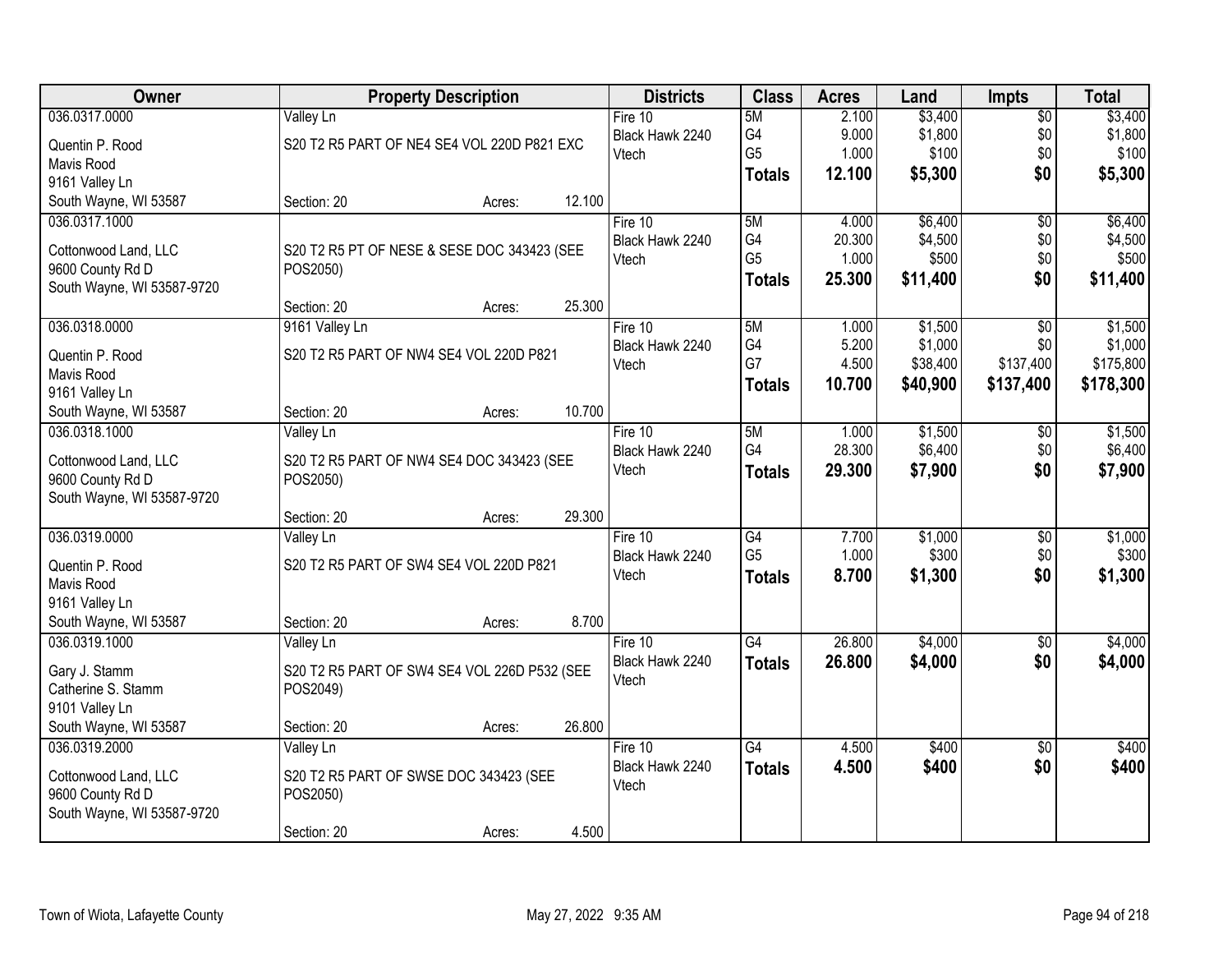| Owner                                   | <b>Property Description</b>                   |        |        | <b>Districts</b> | <b>Class</b>   | <b>Acres</b> | Land     | <b>Impts</b>    | <b>Total</b> |
|-----------------------------------------|-----------------------------------------------|--------|--------|------------------|----------------|--------------|----------|-----------------|--------------|
| 036.0320.0000                           | <b>Valley Ln</b>                              |        |        | Fire $10$        | 5M             | 2.200        | \$3,500  | $\overline{$0}$ | \$3,500      |
| Quentin P. Rood                         | S20 T2 R5 PART OF SE4 SE4 VOL 220D P821 EXC   |        |        | Black Hawk 2240  | G4             | 6.600        | \$1,300  | \$0             | \$1,300      |
| Mavis Rood                              |                                               |        |        | Vtech            | G <sub>5</sub> | 1.600        | \$2,400  | \$0             | \$2,400      |
| 9161 Valley Ln                          |                                               |        |        |                  | <b>Totals</b>  | 10.400       | \$7,200  | \$0             | \$7,200      |
| South Wayne, WI 53587                   | Section: 20                                   | Acres: | 10.400 |                  |                |              |          |                 |              |
| 036.0320.1000                           | 9101 Valley Ln                                |        |        | Fire 10          | 5M             | 3.700        | \$5,900  | $\overline{30}$ | \$5,900      |
|                                         |                                               |        |        | Black Hawk 2240  | G <sub>1</sub> | 2.500        | \$21,400 | \$125,000       | \$146,400    |
| Gary J. Stamm                           | S20 T2 R5 PART OF SE4 SE4 VOL 226D P532 (SEE  |        |        | Vtech            | G4             | 1.500        | \$300    | \$0             | \$300        |
| Catherine S. Stamm                      | POS2049)                                      |        |        |                  | G <sub>5</sub> | 0.500        | \$100    | \$0             | \$100        |
| 9101 Valley Ln<br>South Wayne, WI 53587 | Section: 20                                   | Acres: | 8.200  |                  | <b>Totals</b>  | 8.200        | \$27,700 | \$125,000       | \$152,700    |
| 036.0320.2000                           |                                               |        |        | Fire 10          | 5M             | 14.000       | \$21,200 | \$0             | \$21,200     |
|                                         |                                               |        |        | Black Hawk 2240  | G4             | 9.000        | \$1,900  | \$0             | \$1,900      |
| James P. Baumgartner                    | S20 T2 R5 E2 SE4 LYING ELY OF THE FOLLOWING   |        |        | Vtech            | G <sub>5</sub> | 1.000        | \$100    | \$0             | \$100        |
| Brandi Baumgartner                      | REFERENCE LINE: COM S1/4 COR SEC 20;S89.45.   |        |        |                  |                | 24.000       |          | \$0             |              |
| 9057 Valley Ln                          | 16E 1715.35' TO POB OF SD REF LINE;N29.57.40E |        |        |                  | <b>Totals</b>  |              | \$23,200 |                 | \$23,200     |
| South Wayne, WI 53587                   | Section: 20                                   | Acres: | 24.000 |                  |                |              |          |                 |              |
| 036.0321.1000                           | 9919 Cth N                                    |        |        | Fire 15          | 5M             | 11.500       | \$18,400 | \$0             | \$18,400     |
| Kevin P Cox Trust et al                 | S21 T2 R5 N2 NE4 NE4 VOL 238D P635            |        |        | Black Hawk 2240  | G <sub>1</sub> | 2.000        | \$19,000 | \$345,600       | \$364,600    |
| c/o Kevin P & Mary E Cox                |                                               |        |        | Vtech            | G4             | 6.000        | \$1,200  | \$0             | \$1,200      |
| 9919 County Rd N                        |                                               |        |        |                  | G <sub>5</sub> | 0.500        | \$100    | \$0             | \$100        |
| South Wayne, WI 53587-9727              | Section: 21                                   | Acres: | 20.000 |                  | <b>Totals</b>  | 20.000       | \$38,700 | \$345,600       | \$384,300    |
| 036.0321.2000                           | County Rd N                                   |        |        | Fire 15          | 5M             | 2.500        | \$4,000  | $\overline{50}$ | \$4,000      |
|                                         |                                               |        |        | Black Hawk 2240  | G4             | 17.000       | \$3,400  | \$0             | \$3,400      |
| Steven M. Monson                        | S? NE? NE?                                    |        |        | Vtech            | G <sub>5</sub> | 0.500        | \$100    | \$0             | \$100        |
| Melinda R. Monson                       |                                               |        |        |                  | <b>Totals</b>  | 20.000       | \$7,500  | \$0             | \$7,500      |
| 2208 County Rd Y                        |                                               |        |        |                  |                |              |          |                 |              |
| Woodford, WI 53599                      | Section: 21                                   | Acres: | 20.000 |                  |                |              |          |                 |              |
| 036.0322.1000                           |                                               |        |        | Fire 15          | G4             | 40.000       | \$8,000  | $\sqrt{6}$      | \$8,000      |
| Steven M. Monson                        | N? NW? NE? & S? NW? NE?                       |        |        | Black Hawk 2240  | <b>Totals</b>  | 40.000       | \$8,000  | \$0             | \$8,000      |
| Melinda R. Monson                       |                                               |        |        | Vtech            |                |              |          |                 |              |
| 2208 County Rd Y                        |                                               |        |        |                  |                |              |          |                 |              |
| Woodford, WI 53599                      | Section: 21                                   | Acres: | 40.000 |                  |                |              |          |                 |              |
| 036.0323.0000                           | 9671 Cth N                                    |        |        | Fire $15$        | G4             | 36.000       | \$3,300  | $\overline{50}$ | \$3,300      |
|                                         |                                               |        |        | Black Hawk 2240  | G7             | 4.000        | \$36,000 | \$36,200        | \$72,200     |
| Steven M. Monson                        | SW? NE? (INCLUDES CSM 375)                    |        |        | Vtech            | <b>Totals</b>  | 40.000       | \$39,300 | \$36,200        | \$75,500     |
| Melinda R. Monson                       |                                               |        |        |                  |                |              |          |                 |              |
| 2208 County Rd Y                        |                                               |        |        |                  |                |              |          |                 |              |
| Woodford, WI 53599                      | Section: 21                                   | Acres: | 40.000 |                  |                |              |          |                 |              |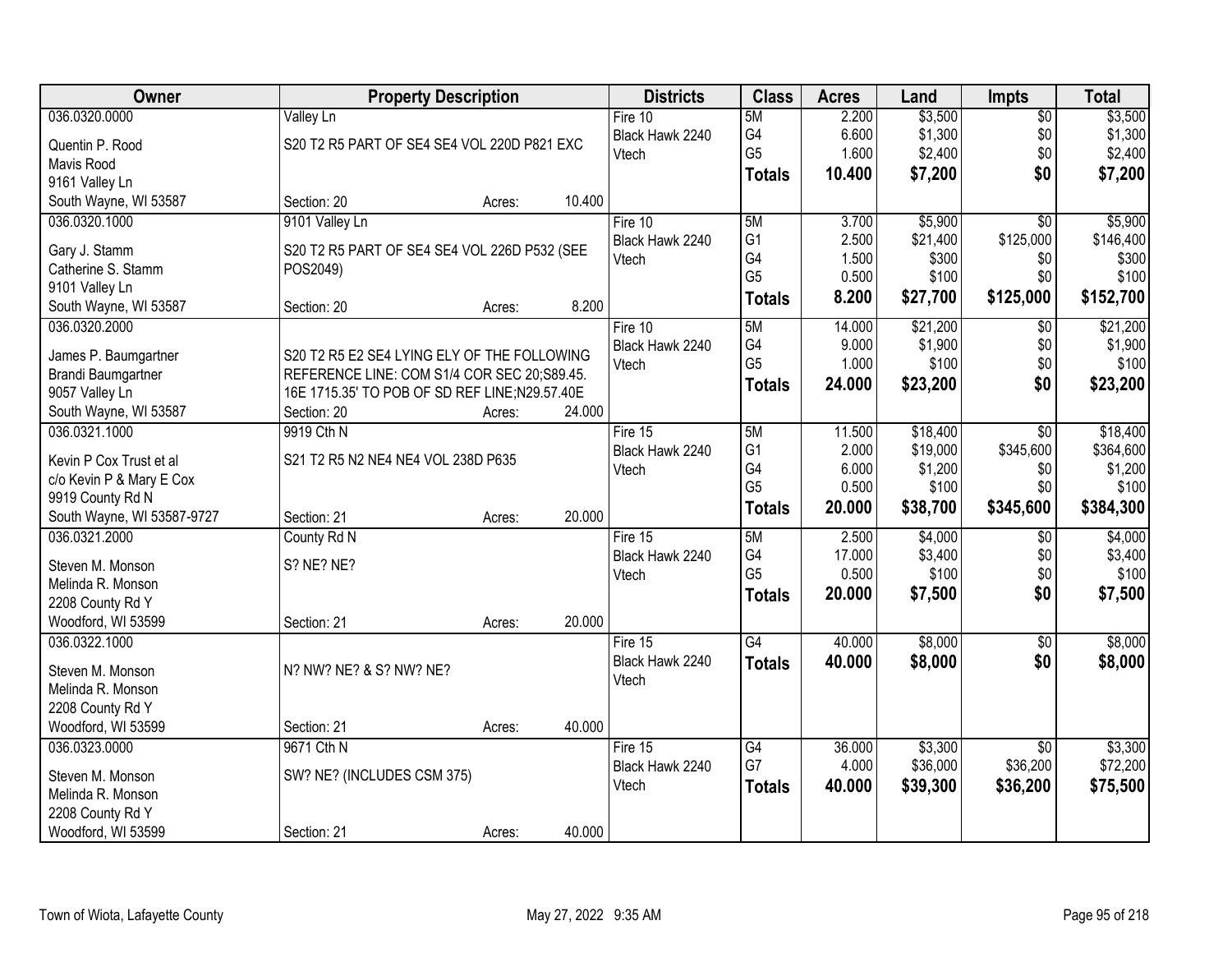| Owner                                 |                                         | <b>Property Description</b> |        | <b>Districts</b> | <b>Class</b>         | <b>Acres</b> | Land        | <b>Impts</b>    | <b>Total</b> |
|---------------------------------------|-----------------------------------------|-----------------------------|--------|------------------|----------------------|--------------|-------------|-----------------|--------------|
| 036.0324.0000                         | County Rd N                             |                             |        | Fire $15$        | $\overline{G4}$      | 39.250       | \$7,000     | $\overline{50}$ | \$7,000      |
| Steven M. Monson                      | SE? NE?                                 |                             |        | Black Hawk 2240  | G <sub>5</sub>       | 0.750        | \$100       | \$0             | \$100        |
| Melinda R. Monson                     |                                         |                             |        | Vtech            | <b>Totals</b>        | 40.000       | \$7,100     | \$0             | \$7,100      |
| 2208 County Rd Y                      |                                         |                             |        |                  |                      |              |             |                 |              |
| Woodford, WI 53599                    | Section: 21                             | Acres:                      | 40.000 |                  |                      |              |             |                 |              |
| 036.0325.0000                         |                                         |                             |        | Fire 15          | G4                   | 3.000        | \$600       | $\overline{50}$ | \$600        |
|                                       |                                         |                             |        | Black Hawk 2240  | W <sub>6</sub>       | 37.000       | (\$118,400) | \$0             | \$0          |
| Steven M. Monson                      | NE? NW?                                 |                             |        | Vtech            | <b>Totals</b>        | 40.000       | \$600       | \$0             | \$600        |
| Melinda R. Monson                     |                                         |                             |        |                  |                      |              |             |                 |              |
| 2208 County Rd Y                      |                                         |                             |        |                  |                      |              |             |                 |              |
| Woodford, WI 53599                    | Section: 21                             | Acres:                      | 40.000 |                  |                      |              |             |                 |              |
| 036.0326.0000                         | Round Rd                                |                             |        | Fire 15          | 5M                   | 7.960        | \$12,000    | $\overline{60}$ | \$12,000     |
| Steven M. Monson                      | NW? NW? EXC HWY LANDS PER DOC 346964    |                             |        | Black Hawk 2240  | G4<br>W <sub>6</sub> | 26.000       | \$5,400     | \$0             | \$5,400      |
| Melinda R. Monson                     |                                         |                             |        | Vtech            |                      | 6.000        | (\$19,200)  | \$0             | \$0          |
| 2208 County Rd Y                      |                                         |                             |        |                  | <b>Totals</b>        | 39.960       | \$17,400    | \$0             | \$17,400     |
| Woodford, WI 53599                    | Section: 21                             | Acres:                      | 39.960 |                  |                      |              |             |                 |              |
| 036.0327.0000                         | Round Rd                                |                             |        | Fire 15          | 5M                   | 7.000        | \$11,000    | \$0             | \$11,000     |
|                                       | SW? NW?                                 |                             |        | Black Hawk 2240  | G4                   | 32.500       | \$6,800     | \$0             | \$6,800      |
| Steven M. Monson<br>Melinda R. Monson |                                         |                             |        | Vtech            | G <sub>5</sub>       | 0.500        | \$100       | \$0             | \$100        |
| 2208 County Rd Y                      |                                         |                             |        |                  | <b>Totals</b>        | 40.000       | \$17,900    | \$0             | \$17,900     |
| Woodford, WI 53599                    | Section: 21                             | Acres:                      | 40.000 |                  |                      |              |             |                 |              |
| 036.0328.0000                         |                                         |                             |        | Fire 15          | G4                   | 14.000       | \$2,800     | $\overline{50}$ | \$2,800      |
|                                       |                                         |                             |        | Black Hawk 2240  | W <sub>6</sub>       | 26.000       | (\$41,600)  | \$0             | \$0          |
| Steven M. Monson                      | SE? NW?                                 |                             |        | Vtech            |                      | 40.000       | \$2,800     | \$0             | \$2,800      |
| Melinda R. Monson                     |                                         |                             |        |                  | <b>Totals</b>        |              |             |                 |              |
| 2208 County Rd Y                      |                                         |                             |        |                  |                      |              |             |                 |              |
| Woodford, WI 53599                    | Section: 21                             | Acres:                      | 40.000 |                  |                      |              |             |                 |              |
| 036.0329.0000                         |                                         |                             |        | Fire 15          | G4                   | 40.000       | \$9,200     | $\overline{50}$ | \$9,200      |
| Kent R. Meier                         | S21 T2 R5 NE4 SW4 VOL 240D P879         |                             |        | Black Hawk 2240  | <b>Totals</b>        | 40.000       | \$9,200     | \$0             | \$9,200      |
| Jill A. Meier                         |                                         |                             |        | Vtech            |                      |              |             |                 |              |
| 4611 Stuart Rd                        |                                         |                             |        |                  |                      |              |             |                 |              |
| South Wayne, WI 53587                 | Section: 21                             | Acres:                      | 40.000 |                  |                      |              |             |                 |              |
| 036.0330.1000                         | Stuart Rd                               |                             |        | Fire $15$        | 5M                   | 3.530        | \$5,700     | $\overline{50}$ | \$5,700      |
|                                       |                                         |                             |        | Black Hawk 2240  | G4                   | 35.000       | \$7,300     | \$0             | \$7,300      |
| Kent R. Meier                         | S21 T2 R5 PART OF NW4 SW4 VOL 240D P879 |                             |        | Vtech            | G <sub>5</sub>       | 1.000        | \$100       | \$0             | \$100        |
| Jill A. Meier                         |                                         |                             |        |                  | <b>Totals</b>        | 39.530       | \$13,100    | \$0             | \$13,100     |
| 4611 Stuart Rd                        |                                         |                             |        |                  |                      |              |             |                 |              |
| South Wayne, WI 53587                 | Section: 21                             | Acres:                      | 39.530 |                  |                      |              |             |                 |              |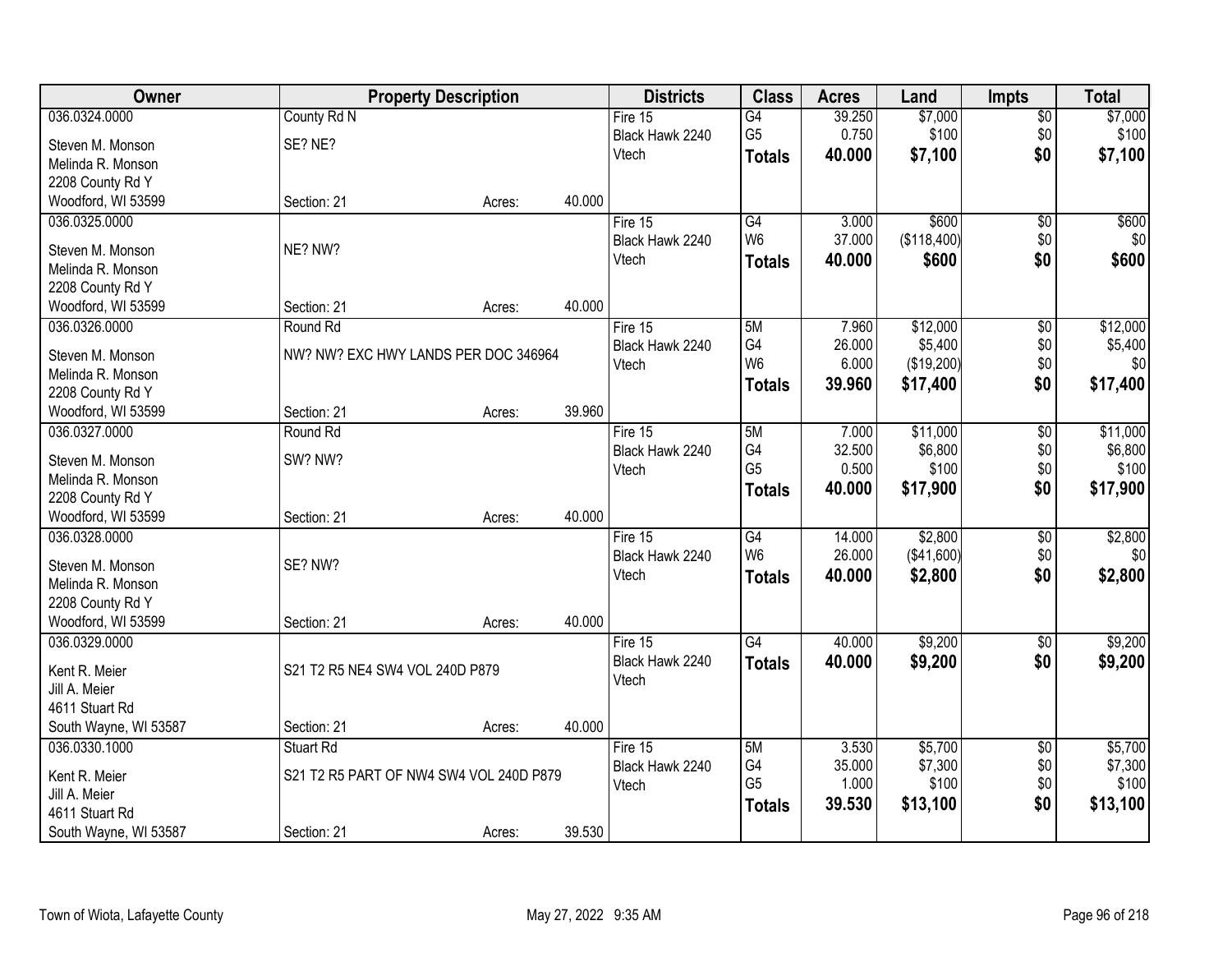| 036.0330.2000<br>\$52,200<br>4844 Stuart Rd<br>\$8,000<br>Fire $15$<br>$\overline{G1}$<br>0.470<br>Black Hawk 2240<br>0.470<br>\$8,000<br>\$52,200<br>\$60,200<br><b>Totals</b><br>S21 T2 R5 PART OF NW4 SW4 VOL 215D P977<br>Curtis C. Dorsey<br>Vtech<br>Teresa M. Dorsey<br>4844 Stuart Rd<br>South Wayne, WI 53587<br>0.470<br>Section: 21<br>Acres:<br>G4<br>036.0331.0000<br>4611 Stuart Rd<br>Fire 15<br>2.080<br>\$600<br>$\overline{30}$<br>\$600<br>G7<br>\$162,300<br>1.950<br>\$23,400<br>Black Hawk 2240<br>LOT 1 CSM 906<br>Kent R. Meier et al<br>4.030<br>Vtech<br>\$24,000<br>\$162,300<br>\$186,300<br><b>Totals</b><br>c/o Jill A. Meier<br>4611 Stuart Rd<br>4.030<br>Section: 21<br>South Wayne, WI 53587-9739<br>Acres:<br>036.0331.1000<br>5M<br>11.000<br>\$17,600<br>\$0<br><b>Stuart Rd</b><br>Fire 15<br>G4<br>\$4,600<br>24.420<br>\$0<br>Black Hawk 2240<br>S21 T2 R5 SW4 SW4 EXC CSM #658 VOL 240D<br>Kent R. Meier et al<br>G7<br>\$7,800<br>\$38,400<br>1.420<br>Vtech<br>P879EXC LOT 1 CSM 906<br>c/o Jill A. Meier<br>36.840<br>\$30,000<br>\$38,400<br>\$68,400<br><b>Totals</b><br>4611 Stuart Rd<br>36.840<br>South Wayne, WI 53587-9739<br>Section: 21<br>Acres:<br>$\overline{G4}$<br>37.870<br>\$5,700<br>036.0332.0000<br><b>Stuart Rd</b><br>Fire 15<br>\$0<br>G <sub>5</sub><br>1.250<br>\$200<br>\$0<br>Black Hawk 2240<br>Kent R. Meier et al<br>S21 T2 R5 SE4 SW4 VOL 240D P879EXC LOT 1 CSM<br>Vtech<br>\$0<br>39.120<br>\$5,900<br>\$5,900<br><b>Totals</b><br>c/o Jill A. Meier<br>905<br>4611 Stuart Rd<br>39.120<br>South Wayne, WI 53587-9739<br>Section: 21<br>Acres:<br>$\overline{G4}$<br>\$500<br>036.0332.1000<br>Stuart Rd<br>1.650<br>$\overline{30}$<br>\$500<br>Fire 15<br>\$500<br>Black Hawk 2240<br>1.650<br>\$500<br>\$0<br><b>Totals</b><br>LOT 1 CSM 905<br>Jill A. Meier et al<br>Vtech<br>c/o Jill A. Meier<br>4611 Stuart Rd<br>1.650<br>South Wayne, WI 53587-9739<br>Section: 21<br>Acres:<br>\$4,200<br>036.0333.0000<br>9491 Cth N<br>5M<br>2.750<br>$\overline{50}$<br>Fire $15$ | Owner | <b>Property Description</b> |  | <b>Districts</b> | <b>Class</b>   | <b>Acres</b> | Land     | <b>Impts</b> | <b>Total</b> |
|-------------------------------------------------------------------------------------------------------------------------------------------------------------------------------------------------------------------------------------------------------------------------------------------------------------------------------------------------------------------------------------------------------------------------------------------------------------------------------------------------------------------------------------------------------------------------------------------------------------------------------------------------------------------------------------------------------------------------------------------------------------------------------------------------------------------------------------------------------------------------------------------------------------------------------------------------------------------------------------------------------------------------------------------------------------------------------------------------------------------------------------------------------------------------------------------------------------------------------------------------------------------------------------------------------------------------------------------------------------------------------------------------------------------------------------------------------------------------------------------------------------------------------------------------------------------------------------------------------------------------------------------------------------------------------------------------------------------------------------------------------------------------------------------------------------------------------------------------------------------------------------------------------------------------------------------------------------------------------------------------------------------------------------------------------------|-------|-----------------------------|--|------------------|----------------|--------------|----------|--------------|--------------|
|                                                                                                                                                                                                                                                                                                                                                                                                                                                                                                                                                                                                                                                                                                                                                                                                                                                                                                                                                                                                                                                                                                                                                                                                                                                                                                                                                                                                                                                                                                                                                                                                                                                                                                                                                                                                                                                                                                                                                                                                                                                             |       |                             |  |                  |                |              |          |              | \$60,200     |
| \$185,700                                                                                                                                                                                                                                                                                                                                                                                                                                                                                                                                                                                                                                                                                                                                                                                                                                                                                                                                                                                                                                                                                                                                                                                                                                                                                                                                                                                                                                                                                                                                                                                                                                                                                                                                                                                                                                                                                                                                                                                                                                                   |       |                             |  |                  |                |              |          |              |              |
|                                                                                                                                                                                                                                                                                                                                                                                                                                                                                                                                                                                                                                                                                                                                                                                                                                                                                                                                                                                                                                                                                                                                                                                                                                                                                                                                                                                                                                                                                                                                                                                                                                                                                                                                                                                                                                                                                                                                                                                                                                                             |       |                             |  |                  |                |              |          |              |              |
|                                                                                                                                                                                                                                                                                                                                                                                                                                                                                                                                                                                                                                                                                                                                                                                                                                                                                                                                                                                                                                                                                                                                                                                                                                                                                                                                                                                                                                                                                                                                                                                                                                                                                                                                                                                                                                                                                                                                                                                                                                                             |       |                             |  |                  |                |              |          |              |              |
|                                                                                                                                                                                                                                                                                                                                                                                                                                                                                                                                                                                                                                                                                                                                                                                                                                                                                                                                                                                                                                                                                                                                                                                                                                                                                                                                                                                                                                                                                                                                                                                                                                                                                                                                                                                                                                                                                                                                                                                                                                                             |       |                             |  |                  |                |              |          |              |              |
| \$17,600<br>\$4,600<br>\$46,200<br>\$5,700<br>\$200                                                                                                                                                                                                                                                                                                                                                                                                                                                                                                                                                                                                                                                                                                                                                                                                                                                                                                                                                                                                                                                                                                                                                                                                                                                                                                                                                                                                                                                                                                                                                                                                                                                                                                                                                                                                                                                                                                                                                                                                         |       |                             |  |                  |                |              |          |              |              |
|                                                                                                                                                                                                                                                                                                                                                                                                                                                                                                                                                                                                                                                                                                                                                                                                                                                                                                                                                                                                                                                                                                                                                                                                                                                                                                                                                                                                                                                                                                                                                                                                                                                                                                                                                                                                                                                                                                                                                                                                                                                             |       |                             |  |                  |                |              |          |              |              |
|                                                                                                                                                                                                                                                                                                                                                                                                                                                                                                                                                                                                                                                                                                                                                                                                                                                                                                                                                                                                                                                                                                                                                                                                                                                                                                                                                                                                                                                                                                                                                                                                                                                                                                                                                                                                                                                                                                                                                                                                                                                             |       |                             |  |                  |                |              |          |              |              |
|                                                                                                                                                                                                                                                                                                                                                                                                                                                                                                                                                                                                                                                                                                                                                                                                                                                                                                                                                                                                                                                                                                                                                                                                                                                                                                                                                                                                                                                                                                                                                                                                                                                                                                                                                                                                                                                                                                                                                                                                                                                             |       |                             |  |                  |                |              |          |              |              |
|                                                                                                                                                                                                                                                                                                                                                                                                                                                                                                                                                                                                                                                                                                                                                                                                                                                                                                                                                                                                                                                                                                                                                                                                                                                                                                                                                                                                                                                                                                                                                                                                                                                                                                                                                                                                                                                                                                                                                                                                                                                             |       |                             |  |                  |                |              |          |              |              |
|                                                                                                                                                                                                                                                                                                                                                                                                                                                                                                                                                                                                                                                                                                                                                                                                                                                                                                                                                                                                                                                                                                                                                                                                                                                                                                                                                                                                                                                                                                                                                                                                                                                                                                                                                                                                                                                                                                                                                                                                                                                             |       |                             |  |                  |                |              |          |              |              |
|                                                                                                                                                                                                                                                                                                                                                                                                                                                                                                                                                                                                                                                                                                                                                                                                                                                                                                                                                                                                                                                                                                                                                                                                                                                                                                                                                                                                                                                                                                                                                                                                                                                                                                                                                                                                                                                                                                                                                                                                                                                             |       |                             |  |                  |                |              |          |              |              |
|                                                                                                                                                                                                                                                                                                                                                                                                                                                                                                                                                                                                                                                                                                                                                                                                                                                                                                                                                                                                                                                                                                                                                                                                                                                                                                                                                                                                                                                                                                                                                                                                                                                                                                                                                                                                                                                                                                                                                                                                                                                             |       |                             |  |                  |                |              |          |              |              |
|                                                                                                                                                                                                                                                                                                                                                                                                                                                                                                                                                                                                                                                                                                                                                                                                                                                                                                                                                                                                                                                                                                                                                                                                                                                                                                                                                                                                                                                                                                                                                                                                                                                                                                                                                                                                                                                                                                                                                                                                                                                             |       |                             |  |                  |                |              |          |              |              |
|                                                                                                                                                                                                                                                                                                                                                                                                                                                                                                                                                                                                                                                                                                                                                                                                                                                                                                                                                                                                                                                                                                                                                                                                                                                                                                                                                                                                                                                                                                                                                                                                                                                                                                                                                                                                                                                                                                                                                                                                                                                             |       |                             |  |                  |                |              |          |              |              |
|                                                                                                                                                                                                                                                                                                                                                                                                                                                                                                                                                                                                                                                                                                                                                                                                                                                                                                                                                                                                                                                                                                                                                                                                                                                                                                                                                                                                                                                                                                                                                                                                                                                                                                                                                                                                                                                                                                                                                                                                                                                             |       |                             |  |                  |                |              |          |              |              |
|                                                                                                                                                                                                                                                                                                                                                                                                                                                                                                                                                                                                                                                                                                                                                                                                                                                                                                                                                                                                                                                                                                                                                                                                                                                                                                                                                                                                                                                                                                                                                                                                                                                                                                                                                                                                                                                                                                                                                                                                                                                             |       |                             |  |                  |                |              |          |              |              |
|                                                                                                                                                                                                                                                                                                                                                                                                                                                                                                                                                                                                                                                                                                                                                                                                                                                                                                                                                                                                                                                                                                                                                                                                                                                                                                                                                                                                                                                                                                                                                                                                                                                                                                                                                                                                                                                                                                                                                                                                                                                             |       |                             |  |                  |                |              |          |              |              |
| \$4,200                                                                                                                                                                                                                                                                                                                                                                                                                                                                                                                                                                                                                                                                                                                                                                                                                                                                                                                                                                                                                                                                                                                                                                                                                                                                                                                                                                                                                                                                                                                                                                                                                                                                                                                                                                                                                                                                                                                                                                                                                                                     |       |                             |  |                  |                |              |          |              |              |
|                                                                                                                                                                                                                                                                                                                                                                                                                                                                                                                                                                                                                                                                                                                                                                                                                                                                                                                                                                                                                                                                                                                                                                                                                                                                                                                                                                                                                                                                                                                                                                                                                                                                                                                                                                                                                                                                                                                                                                                                                                                             |       |                             |  |                  |                |              |          |              |              |
|                                                                                                                                                                                                                                                                                                                                                                                                                                                                                                                                                                                                                                                                                                                                                                                                                                                                                                                                                                                                                                                                                                                                                                                                                                                                                                                                                                                                                                                                                                                                                                                                                                                                                                                                                                                                                                                                                                                                                                                                                                                             |       |                             |  |                  |                |              |          |              |              |
|                                                                                                                                                                                                                                                                                                                                                                                                                                                                                                                                                                                                                                                                                                                                                                                                                                                                                                                                                                                                                                                                                                                                                                                                                                                                                                                                                                                                                                                                                                                                                                                                                                                                                                                                                                                                                                                                                                                                                                                                                                                             |       |                             |  |                  |                |              |          |              |              |
|                                                                                                                                                                                                                                                                                                                                                                                                                                                                                                                                                                                                                                                                                                                                                                                                                                                                                                                                                                                                                                                                                                                                                                                                                                                                                                                                                                                                                                                                                                                                                                                                                                                                                                                                                                                                                                                                                                                                                                                                                                                             |       |                             |  |                  |                |              |          |              |              |
|                                                                                                                                                                                                                                                                                                                                                                                                                                                                                                                                                                                                                                                                                                                                                                                                                                                                                                                                                                                                                                                                                                                                                                                                                                                                                                                                                                                                                                                                                                                                                                                                                                                                                                                                                                                                                                                                                                                                                                                                                                                             |       |                             |  |                  |                |              |          |              |              |
|                                                                                                                                                                                                                                                                                                                                                                                                                                                                                                                                                                                                                                                                                                                                                                                                                                                                                                                                                                                                                                                                                                                                                                                                                                                                                                                                                                                                                                                                                                                                                                                                                                                                                                                                                                                                                                                                                                                                                                                                                                                             |       |                             |  |                  |                |              |          |              |              |
|                                                                                                                                                                                                                                                                                                                                                                                                                                                                                                                                                                                                                                                                                                                                                                                                                                                                                                                                                                                                                                                                                                                                                                                                                                                                                                                                                                                                                                                                                                                                                                                                                                                                                                                                                                                                                                                                                                                                                                                                                                                             |       |                             |  |                  |                |              |          |              |              |
|                                                                                                                                                                                                                                                                                                                                                                                                                                                                                                                                                                                                                                                                                                                                                                                                                                                                                                                                                                                                                                                                                                                                                                                                                                                                                                                                                                                                                                                                                                                                                                                                                                                                                                                                                                                                                                                                                                                                                                                                                                                             |       |                             |  | Black Hawk 2240  | G <sub>1</sub> | 3.000        | \$23,800 | \$72,600     | \$96,400     |
| NE4 SE4<br>James Birk et al<br>G4<br>28.750<br>\$5,700<br>\$5,700<br>\$0<br>Vtech<br>PO Box 44303                                                                                                                                                                                                                                                                                                                                                                                                                                                                                                                                                                                                                                                                                                                                                                                                                                                                                                                                                                                                                                                                                                                                                                                                                                                                                                                                                                                                                                                                                                                                                                                                                                                                                                                                                                                                                                                                                                                                                           |       |                             |  |                  |                |              |          |              |              |
| G <sub>5</sub><br>\$2,400<br>5.500<br>\$2,400<br>\$0<br>Madison, WI 53744                                                                                                                                                                                                                                                                                                                                                                                                                                                                                                                                                                                                                                                                                                                                                                                                                                                                                                                                                                                                                                                                                                                                                                                                                                                                                                                                                                                                                                                                                                                                                                                                                                                                                                                                                                                                                                                                                                                                                                                   |       |                             |  |                  |                |              |          |              |              |
| \$36,100<br>\$72,600<br>\$108,700<br>40.000<br><b>Totals</b><br>40.000<br>Section: 21<br>Acres:                                                                                                                                                                                                                                                                                                                                                                                                                                                                                                                                                                                                                                                                                                                                                                                                                                                                                                                                                                                                                                                                                                                                                                                                                                                                                                                                                                                                                                                                                                                                                                                                                                                                                                                                                                                                                                                                                                                                                             |       |                             |  |                  |                |              |          |              |              |
| 036.0334.0000<br>\$35,200<br>\$35,200<br>Fire $15$<br>5M<br>22.000<br>$\overline{50}$                                                                                                                                                                                                                                                                                                                                                                                                                                                                                                                                                                                                                                                                                                                                                                                                                                                                                                                                                                                                                                                                                                                                                                                                                                                                                                                                                                                                                                                                                                                                                                                                                                                                                                                                                                                                                                                                                                                                                                       |       |                             |  |                  |                |              |          |              |              |
| G4<br>18.000<br>\$3,800<br>\$0<br>\$3,800<br>Black Hawk 2240                                                                                                                                                                                                                                                                                                                                                                                                                                                                                                                                                                                                                                                                                                                                                                                                                                                                                                                                                                                                                                                                                                                                                                                                                                                                                                                                                                                                                                                                                                                                                                                                                                                                                                                                                                                                                                                                                                                                                                                                |       |                             |  |                  |                |              |          |              |              |
| S21 T2 R5 NW4 SE4 VOL 226D P811 (SEE POS2051)<br>Susan J Gallant Trust<br>\$0<br>Vtech<br>\$39,000<br>\$39,000<br>40.000<br><b>Totals</b>                                                                                                                                                                                                                                                                                                                                                                                                                                                                                                                                                                                                                                                                                                                                                                                                                                                                                                                                                                                                                                                                                                                                                                                                                                                                                                                                                                                                                                                                                                                                                                                                                                                                                                                                                                                                                                                                                                                   |       |                             |  |                  |                |              |          |              |              |
| 7200 W White Eagle Rd<br>Leaf River, IL 61047                                                                                                                                                                                                                                                                                                                                                                                                                                                                                                                                                                                                                                                                                                                                                                                                                                                                                                                                                                                                                                                                                                                                                                                                                                                                                                                                                                                                                                                                                                                                                                                                                                                                                                                                                                                                                                                                                                                                                                                                               |       |                             |  |                  |                |              |          |              |              |
| 40.000<br>Section: 21<br>Acres:                                                                                                                                                                                                                                                                                                                                                                                                                                                                                                                                                                                                                                                                                                                                                                                                                                                                                                                                                                                                                                                                                                                                                                                                                                                                                                                                                                                                                                                                                                                                                                                                                                                                                                                                                                                                                                                                                                                                                                                                                             |       |                             |  |                  |                |              |          |              |              |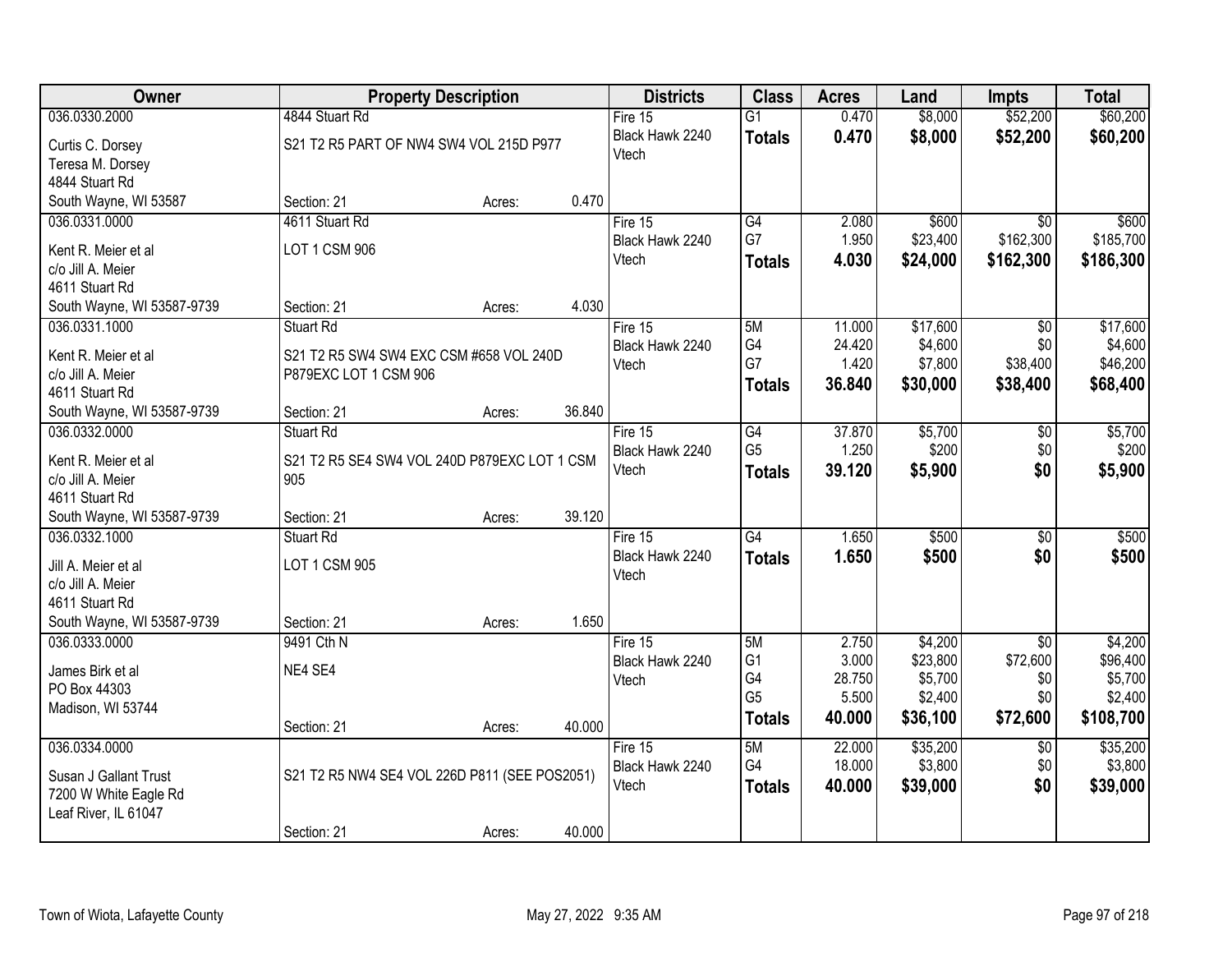| 036.0335.0000<br>\$14,400<br>Stuart Rd<br>5M<br>9.000<br>Fire $15$<br>$\overline{50}$<br>G4<br>\$6,700<br>\$0<br>30.000<br>Black Hawk 2240                    | \$14,400  |
|---------------------------------------------------------------------------------------------------------------------------------------------------------------|-----------|
|                                                                                                                                                               |           |
| S21 T2 R5 SW4 SE4 VOL 226D P811 (SEE POS2051)<br>Susan J Gallant Trust                                                                                        | \$6,700   |
| G <sub>5</sub><br>\$0<br>1.000<br>\$100<br>Vtech<br>7200 W White Eagle Rd                                                                                     | \$100     |
| 40.000<br>\$21,200<br>\$0<br><b>Totals</b><br>Leaf River, IL 61047                                                                                            | \$21,200  |
| 40.000<br>Section: 21<br>Acres:                                                                                                                               |           |
| 036.0336.1000<br>Fire 15<br>5M<br>\$10,400<br>6.500<br>\$0                                                                                                    | \$10,400  |
| G4<br>4.000<br>\$800<br>\$0<br>Black Hawk 2240<br>N <sub>2</sub> SE4 SE4<br>James Birk et al                                                                  | \$800     |
| G <sub>5</sub><br>\$0<br>9.500<br>\$21,400<br>Vtech<br>PO Box 44303                                                                                           | \$21,400  |
| \$0<br>20.000<br>\$32,600<br><b>Totals</b><br>Madison, WI 53744                                                                                               | \$32,600  |
| 20.000<br>Section: 21<br>Acres:                                                                                                                               |           |
| \$2,700<br>036.0336.2000<br>$\overline{G4}$<br>13.500<br>Fire 15<br>\$0                                                                                       | \$2,700   |
| Black Hawk 2240<br>13.500<br>\$2,700<br>\$0<br><b>Totals</b>                                                                                                  | \$2,700   |
| Donielle L Wellnitz Trust et al<br>THAT PART SE SE LYING IN THE FOLLOWING: BEG<br>Vtech                                                                       |           |
| c/o Wellnitz Living Trust<br>NECOR NE1/4 SEC 28; S00.19.49W 2642.82';<br>C/O Thomas G. & Donielle L. We<br>S89.26.17W 390.20'; N00.19.49E 2439.29' TO C/L RD; |           |
| 3913 Stuart Rd<br>Section: 21<br>13.500<br>Acres:                                                                                                             |           |
| South Wayne, WI 53587                                                                                                                                         |           |
| 036.0336.3000<br>\$7,200<br>5M<br>4.500<br>\$0<br>Fire 15                                                                                                     | \$7,200   |
| G4<br>1.000<br>\$200<br>\$0<br>Black Hawk 2240                                                                                                                | \$200     |
| Dawn V Birk Trust et al<br>S21 T2 R5 E 665FT OF THE N 426FT OF S2 SE4 SE4<br>G <sub>5</sub><br>1.000<br>\$2,300<br>\$0<br>Vtech                               | \$2,300   |
| c/o Jerry J Birk & Dawn Birk<br><b>VOL 244D P420</b><br>6.500<br>\$9,700<br>\$0<br><b>Totals</b>                                                              | \$9,700   |
| PO Box 44303                                                                                                                                                  |           |
| 6.500<br>Madison, WI 53744-4303<br>Section: 22<br>Acres:                                                                                                      |           |
| 036.0337.0000<br>10035 Philippine Rd<br>\$6,200<br>Fire $15$<br>$\overline{G4}$<br>32.000<br>\$0                                                              | \$6,200   |
| G7<br>8.000<br>\$55,200<br>\$335,100<br>Black Hawk 2240<br>S22 T2 R5 NE4 NE4 DOC 342853<br>Wiegel Riverside Farms, LLC                                        | \$390,300 |
| Vtech<br>40.000<br>\$61,400<br>\$335,100<br><b>Totals</b><br>10035 Philippine Rd                                                                              | \$396,500 |
| South Wayne, WI 53587                                                                                                                                         |           |
| 40.000<br>Section: 22<br>Acres:                                                                                                                               |           |
| 036.0338.0000<br>$\overline{G4}$<br>40.000<br>\$6,900<br>Fire 15<br>$\overline{50}$                                                                           | \$6,900   |
| Black Hawk 2240<br>\$6,900<br>\$0<br>40.000<br><b>Totals</b><br>S22 T2 R5 NW4 NE4 DOC 342853<br>Wiegel Riverside Farms, LLC                                   | \$6,900   |
| Vtech<br>10035 Philippine Rd                                                                                                                                  |           |
| South Wayne, WI 53587                                                                                                                                         |           |
| 40.000<br>Section: 22<br>Acres:                                                                                                                               |           |
| 036.0339.0000<br>Fire 15<br>5M<br>\$13,600<br>8.500<br>$\overline{50}$                                                                                        | \$13,600  |
| G <sub>4</sub><br>31.500<br>\$0<br>\$6,500<br>Black Hawk 2240<br>S22 T2 R5 SW4 NE4 VOL 238D P249<br>Wiegel Riverside Farms, LLC                               | \$6,500   |
| \$0<br>Vtech<br>40.000<br>\$20,100<br><b>Totals</b><br>10035 Philippine Rd                                                                                    | \$20,100  |
| South Wayne, WI 53587                                                                                                                                         |           |
| 40.000<br>Section: 22<br>Acres:                                                                                                                               |           |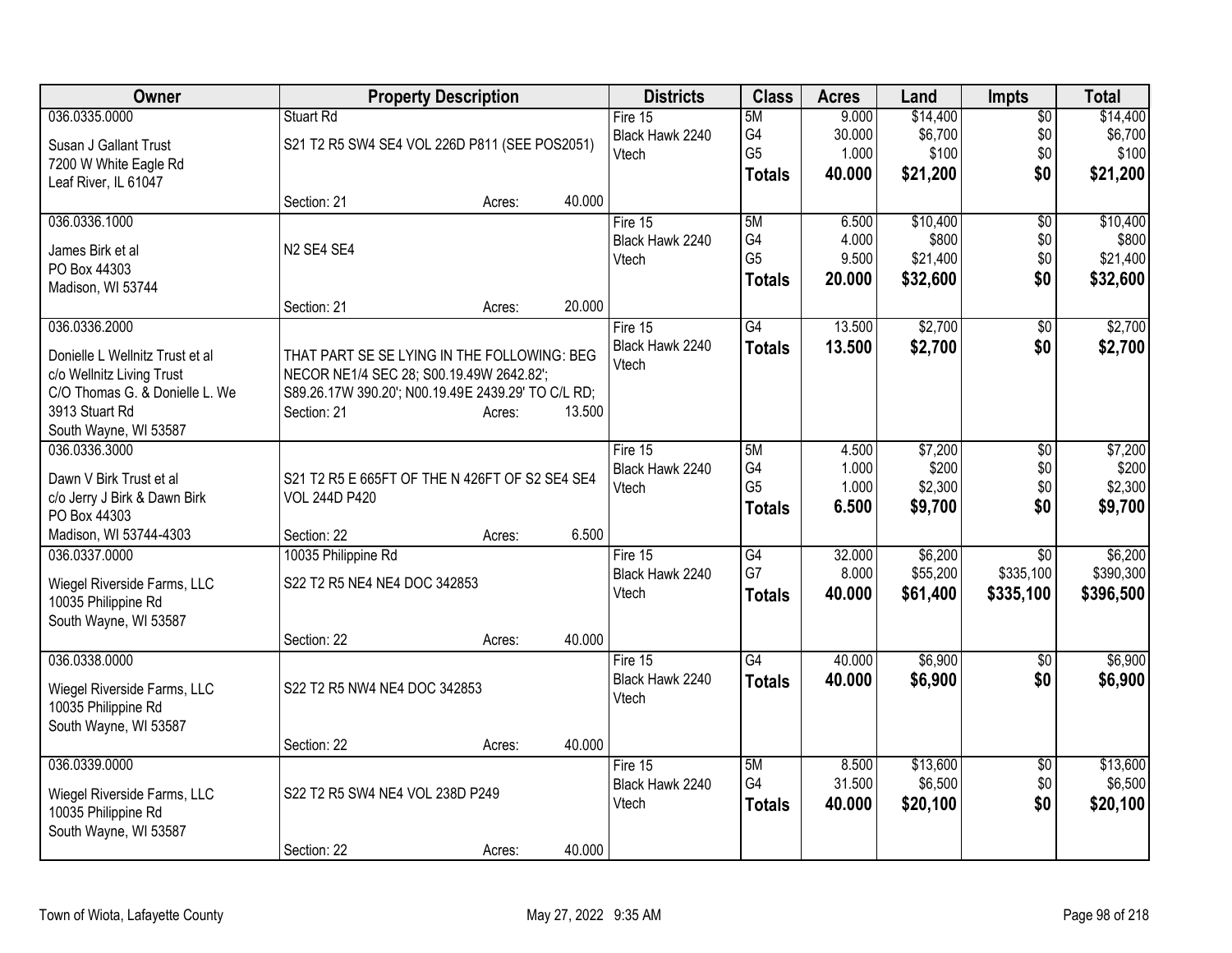| Owner                                | <b>Property Description</b>                  |        |        | <b>Districts</b> | <b>Class</b>    | <b>Acres</b> | Land     | <b>Impts</b>    | <b>Total</b> |
|--------------------------------------|----------------------------------------------|--------|--------|------------------|-----------------|--------------|----------|-----------------|--------------|
| 036.0340.0000                        | 10035 Philippine Rd                          |        |        | Fire 15          | G4              | 37.000       | \$7,300  | $\overline{50}$ | \$7,300      |
| Wiegel Riverside Farms, LLC          | S22 T2 R5 SE4 NE4 DOC 342853                 |        |        | Black Hawk 2240  | G7              | 3.000        | \$14,400 | \$210,600       | \$225,000    |
| 10035 Philippine Rd                  |                                              |        |        | Vtech            | <b>Totals</b>   | 40.000       | \$21,700 | \$210,600       | \$232,300    |
| South Wayne, WI 53587                |                                              |        |        |                  |                 |              |          |                 |              |
|                                      | Section: 22                                  | Acres: | 40.000 |                  |                 |              |          |                 |              |
| 036.0341.0000                        | 9876 Cth N                                   |        |        | Fire 15          | G4              | 36.500       | \$6,500  | $\overline{50}$ | \$6,500      |
| Jason L Wiegel Trust et al           | NE? NW?                                      |        |        | Black Hawk 2240  | G7              | 3.500        | \$33,000 | \$81,600        | \$114,600    |
| c/o Jason L & Jessica K Wiegel Revoc |                                              |        |        | Vtech            | <b>Totals</b>   | 40.000       | \$39,500 | \$81,600        | \$121,100    |
| Trust                                |                                              |        |        |                  |                 |              |          |                 |              |
| 9876 County Rd N                     | Section: 22                                  | Acres: | 40.000 |                  |                 |              |          |                 |              |
| South Wayne, WI 53587-9727           |                                              |        |        |                  |                 |              |          |                 |              |
| 036.0342.1000                        | 9876 County Rd N                             |        |        | Fire 15          | 5M              | 0.500        | \$800    | \$0             | \$800        |
| Jason L Wiegel Trust et al           | S? NW? NW?                                   |        |        | Black Hawk 2240  | G4              | 18.500       | \$2,400  | \$0             | \$2,400      |
| c/o Jason L & Jessica K Wiegel Revoc |                                              |        |        | Vtech            | G <sub>5</sub>  | 0.500        | \$100    | \$0             | \$100        |
| Trust                                |                                              |        |        |                  | G7              | 0.500        | \$2,800  | \$3,400         | \$6,200      |
| 9876 County Rd N                     | Section: 22                                  | Acres: | 20.000 |                  | <b>Totals</b>   | 20.000       | \$6,100  | \$3,400         | \$9,500      |
| South Wayne, WI 53587-9727           |                                              |        |        |                  |                 |              |          |                 |              |
| 036.0342.2000                        | County Rd N                                  |        |        | Fire 15          | G4              | 19.500       | \$2,500  | \$0             | \$2,500      |
| Lewis G Jenson Trust                 | N? NW? NW?                                   |        |        | Black Hawk 2240  | G <sub>5</sub>  | 0.500        | \$100    | \$0             | \$100        |
| 19320 Wardsville Rd                  |                                              |        |        | Vtech            | <b>Totals</b>   | 20.000       | \$2,600  | \$0             | \$2,600      |
| Shullsburg, WI 53586                 |                                              |        |        |                  |                 |              |          |                 |              |
|                                      | Section: 22                                  | Acres: | 20.000 |                  |                 |              |          |                 |              |
| 036.0343.0000                        | County Rd N                                  |        |        | Fire 15          | $\overline{G5}$ | 0.270        | \$100    | $\overline{50}$ | \$100        |
| Adam D. Wunsch                       | PART SW? NW? & PART NW? SW? BEG W? COR SEC   |        |        | Black Hawk 2240  | <b>Totals</b>   | 0.270        | \$100    | \$0             | \$100        |
| Jennifer L. Wunsch                   | 22;S0?09'13"W 27.86' ALG WLI SW?;N78?52'17"E |        |        | Vtech            |                 |              |          |                 |              |
| 9385 Cth N                           | 100.06' TO C/L CTH "N"; NLY 254.51' ALG C/L  |        |        |                  |                 |              |          |                 |              |
| South Wayne, WI 53587                | Section: 22                                  | Acres: | 0.270  |                  |                 |              |          |                 |              |
| 036.0343.1000                        | County Rd N                                  |        |        | Fire 15          | 5M              | 25.000       | \$40,000 | \$0             | \$40,000     |
| Joseph B. Wellnitz                   | S22 T2 R5 PART OF SW4 NW4 E OF RD VOL 230D   |        |        | Black Hawk 2240  | G4              | 14.000       | \$2,800  | \$0             | \$2,800      |
| Patricia L. Wellnitz                 | P117 (SEE POS2060)                           |        |        | Vtech            | G <sub>5</sub>  | 0.750        | \$100    | \$0             | \$100        |
| 3150 N Orfordville Hanover Rd        |                                              |        |        |                  | <b>Totals</b>   | 39.750       | \$42,900 | \$0             | \$42,900     |
| Orfordville, WI 53576                | Section: 22                                  | Acres: | 39.750 |                  |                 |              |          |                 |              |
| 036.0344.0000                        |                                              |        |        | Fire 15          | 5M              | 6.000        | \$9,600  | $\overline{50}$ | \$9,600      |
| Wiegel Riverside Farms, LLC          | S22 T2 R5 SE4 NW4 VOL 238D P249              |        |        | Black Hawk 2240  | G4              | 34.000       | \$6,800  | \$0             | \$6,800      |
| 10035 Philippine Rd                  |                                              |        |        | Vtech            | <b>Totals</b>   | 40.000       | \$16,400 | \$0             | \$16,400     |
| South Wayne, WI 53587                |                                              |        |        |                  |                 |              |          |                 |              |
|                                      | Section: 22                                  | Acres: | 40.000 |                  |                 |              |          |                 |              |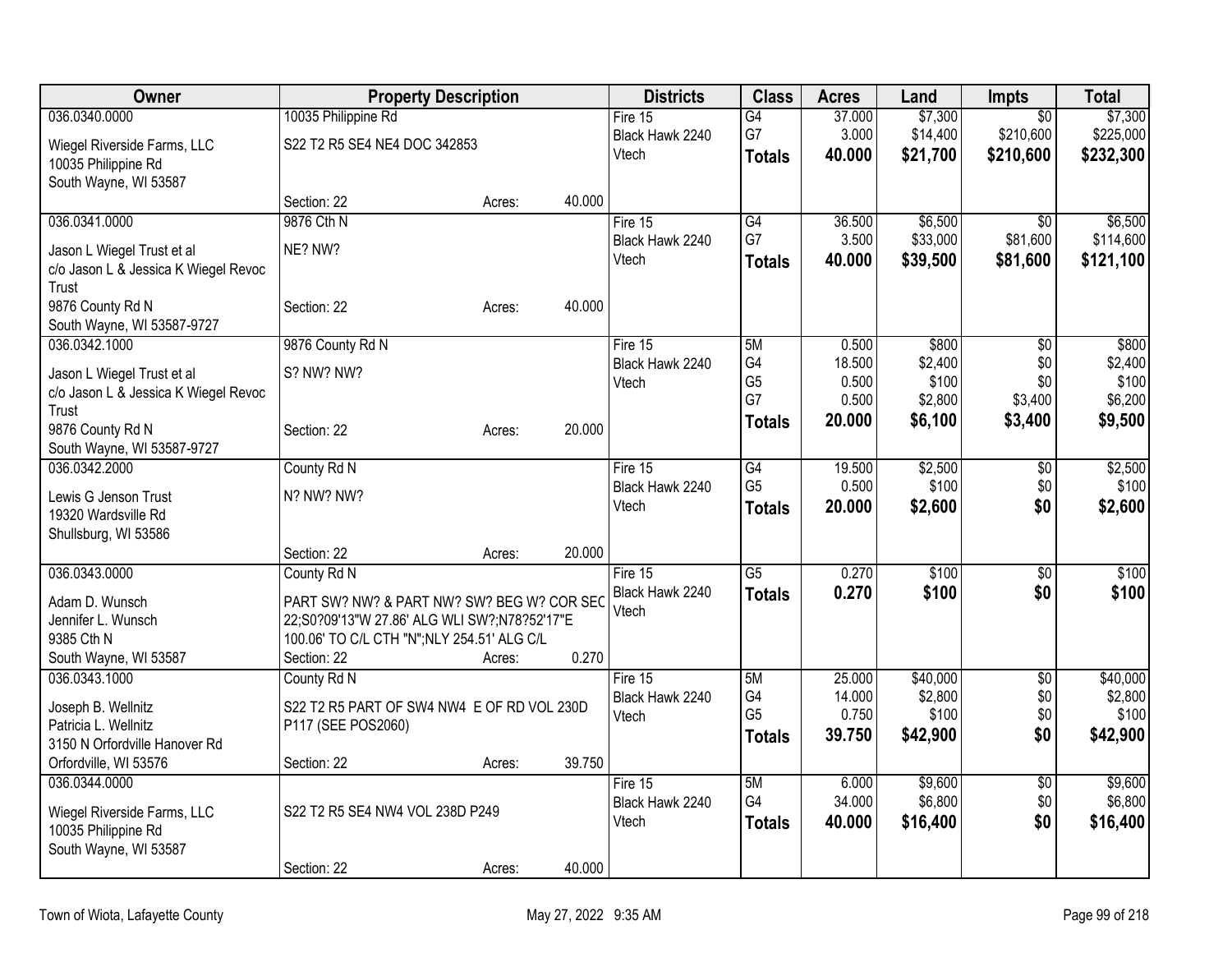| Owner                           | <b>Property Description</b>                      | <b>Districts</b> | <b>Class</b>    | <b>Acres</b> | Land     | Impts           | <b>Total</b> |
|---------------------------------|--------------------------------------------------|------------------|-----------------|--------------|----------|-----------------|--------------|
| 036.0345.0000                   |                                                  | Fire 15          | 5M              | 3.000        | \$4,800  | \$0             | \$4,800      |
| Wiegel Riverside Farms, LLC     | NE? SW? EXC COM SECOR SE? SW? SEC                | Black Hawk 2240  | G4              | 22.070       | \$4,400  | \$0             | \$4,400      |
| 10035 Philippine Rd             | 22;N00?54'38"E ON & ALG THE ELI SAID SW? SEC 22, | Vtech            | <b>Totals</b>   | 25.070       | \$9,200  | \$0             | \$9,200      |
| South Wayne, WI 53587           | 1308.82' TO SECOR NE? SW? SEC 22 &               |                  |                 |              |          |                 |              |
|                                 | 25.070<br>Section: 22<br>Acres:                  |                  |                 |              |          |                 |              |
| 036.0345.1000                   | 9260 Cth N                                       | Fire 15          | G4              | 16.040       | \$1,500  | $\overline{50}$ | \$1,500      |
|                                 |                                                  | Black Hawk 2240  | G <sub>5</sub>  | 0.250        | \$100    | \$0             | \$100        |
| Jonathan L. Neff                | COM SECOR SE? SW? SEC 22; N00?54'38"E ON & ALO   | Vtech            | G <sub>6</sub>  | 1.000        | \$3,200  | \$0             | \$3,200      |
| Jasmine E. Neff                 | THE ELI SAID SW? SEC 22, 1308.82' TO SECOR NE?   |                  | <b>Totals</b>   | 17.290       | \$4,800  | \$0             | \$4,800      |
| 413 S Lafayette St              | SW? SEC 22 & POB; S89?44'49"W ON & ALG SLINE?    |                  |                 |              |          |                 |              |
| Argyle, WI 53504                | 17.290<br>Section: 22<br>Acres:                  |                  |                 |              |          |                 |              |
| 036.0346.0000                   | 9385 Cth N                                       | Fire 15          | $\overline{G1}$ | 2.000        | \$19,000 | \$147,300       | \$166,300    |
| Adam D. Wunsch                  | PART NW? SW? COM W? COR SEC 22;S0?09'13"W        | Black Hawk 2240  | G4              | 6.500        | \$1,300  | \$0             | \$1,300      |
| Jennifer L. Wunsch              | 27.86' ALG WLI SW? TO POB;S0?09'13"W             | Vtech            | G <sub>5</sub>  | 1.200        | \$300    | \$0             | \$300        |
| 9385 Cth N                      | 873.16';N78?02'13"E 873.48' TO C/L CTH "N";NWLY  |                  | <b>Totals</b>   | 9.700        | \$20,600 | \$147,300       | \$167,900    |
| South Wayne, WI 53587           | 9.700<br>Section: 22<br>Acres:                   |                  |                 |              |          |                 |              |
| 036.0346.1000                   | County Rd N                                      | Fire 15          | 5M              | 5.720        | \$9,200  | \$0             | \$9,200      |
|                                 |                                                  | Black Hawk 2240  | G4              | 1.500        | \$300    | \$0             | \$300        |
| Joseph B. Wellnitz              | S22 T2 R5 PART OF NW4 SW4 VOL 230D P117 (SEE     | Vtech            | G <sub>5</sub>  | 0.250        | \$100    | \$0             | \$100        |
| Patricia L. Wellnitz            | POS2060)                                         |                  | <b>Totals</b>   | 7.470        | \$9,600  | \$0             | \$9,600      |
| 3150 N Orfordville Hanover Rd   |                                                  |                  |                 |              |          |                 |              |
| Orfordville, WI 53576           | 7.470<br>Section: 22<br>Acres:                   |                  |                 |              |          |                 |              |
| 036.0346.2000                   | County Rd N                                      | Fire 15          | $\overline{G4}$ | 11.900       | \$2,400  | \$0             | \$2,400      |
| Donielle L Wellnitz Trust et al | THAT PART OF NW SW LYING IN THE FOLLOWING:       | Black Hawk 2240  | G <sub>5</sub>  | 0.500        | \$100    | \$0             | \$100        |
| c/o Wellnitz Living Trust       | BEG SWCOR SEC 22; N89.34.25E 1313.18' TO SECOR   | Vtech            | <b>Totals</b>   | 12.400       | \$2,500  | \$0             | \$2,500      |
| C/O Thomas G. & Donielle L. We  | SW SW; N00.31.47E 1160.36' TO C/L CTH N; NWLY    |                  |                 |              |          |                 |              |
| 3913 Stuart Rd                  | Section: 22<br>12.400<br>Acres:                  |                  |                 |              |          |                 |              |
| South Wayne, WI 53587           |                                                  |                  |                 |              |          |                 |              |
| 036.0346.3000                   | County Rd N                                      | Fire 15          | G4              | 7.490        | \$1,500  | $\sqrt{6}$      | \$1,500      |
|                                 |                                                  | Black Hawk 2240  | G <sub>5</sub>  | 0.500        | \$100    | \$0             | \$100        |
| Wiegel Riverside Farms, LLC     | PART NW? SW? LYING IN THE FOLLOWING: COM W4      | Vtech            | <b>Totals</b>   | 7.990        | \$1,600  | \$0             | \$1,600      |
| 10035 Philippine Rd             | COR SEC 22;N89.54.48E 1330.35' TO NECOR NW4      |                  |                 |              |          |                 |              |
| South Wayne, WI 53587           | SW4;S00.31.47W ON ELI THEREOF, 282.98' TO        |                  |                 |              |          |                 |              |
|                                 | 7.990<br>Section: 22<br>Acres:                   |                  |                 |              |          |                 |              |
| 036.0347.1100                   | County Rd N                                      | Fire 15          | 5M              | 6.500        | \$10,400 | $\overline{50}$ | \$10,400     |
| Donielle L Wellnitz Trust et al | (DEED NEEDS CORRECTION) THAT PART OF SW SW       | Black Hawk 2240  | G4              | 26.400       | \$5,400  | \$0             | \$5,400      |
| c/o Wellnitz Living Trust       | LYING IN THE FOLLOWING: BEG SWCOR SEC 22;        | Vtech            | G <sub>5</sub>  | 1.000        | \$100    | \$0             | \$100        |
| C/O Thomas G. & Donielle L. We  | N89.34.25E 1313.18' TO SECOR SW SW; N00.31.47E   |                  | <b>Totals</b>   | 33.900       | \$15,900 | \$0             | \$15,900     |
| 3913 Stuart Rd                  | 33.900<br>Section: 22<br>Acres:                  |                  |                 |              |          |                 |              |
| South Wayne, WI 53587           |                                                  |                  |                 |              |          |                 |              |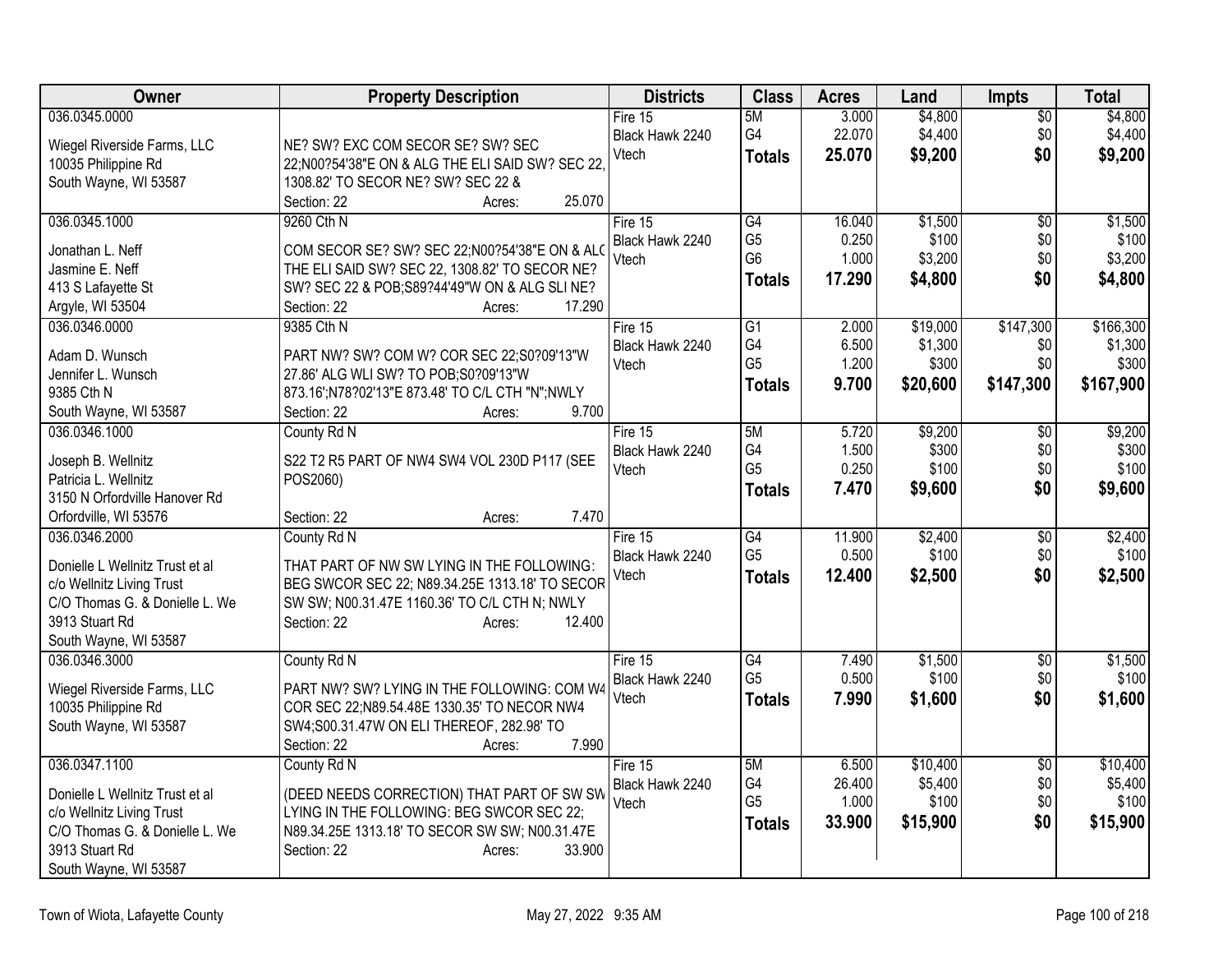| Owner                                                                                        |                                                                                                                                               | <b>Property Description</b> |        | <b>Districts</b>                      | <b>Class</b>                          | <b>Acres</b>               | Land                             | Impts                         | <b>Total</b>                       |
|----------------------------------------------------------------------------------------------|-----------------------------------------------------------------------------------------------------------------------------------------------|-----------------------------|--------|---------------------------------------|---------------------------------------|----------------------------|----------------------------------|-------------------------------|------------------------------------|
| 036.0347.2000<br>James Birk et al<br>PO Box 44303<br>Madison, WI 53744                       | N 28 RDS OF W 34 1/4 RDS OF SW4 SW4                                                                                                           |                             |        | Fire 15<br>Black Hawk 2240<br>Vtech   | 5M<br>G <sub>4</sub><br><b>Totals</b> | 0.750<br>5.250<br>6.000    | \$1,200<br>\$1,000<br>\$2,200    | $\overline{50}$<br>\$0<br>\$0 | \$1,200<br>\$1,000<br>\$2,200      |
|                                                                                              | Section: 22                                                                                                                                   | Acres:                      | 6.000  |                                       |                                       |                            |                                  |                               |                                    |
| 036.0348.1000<br>Dean A. Jorgenson<br>Christine C. Jorgenson                                 | County Rd N<br>S22 T2 R5 PART OF S2 SE4 SW4 VOL 226D P47 (SEE<br>POS2060)                                                                     |                             |        | Fire 15<br>Black Hawk 2240<br>Vtech   | G4<br>G <sub>5</sub><br><b>Totals</b> | 7.250<br>0.500<br>7.750    | \$1,700<br>\$100<br>\$1,800      | $\overline{50}$<br>\$0<br>\$0 | \$1,700<br>\$100<br>\$1,800        |
| 8794 County Rd N<br>South Wayne, WI 53587<br>036.0348.1100                                   | Section: 22<br>9120 Cth N                                                                                                                     | Acres:                      | 7.750  | Fire 15                               | G1                                    | 1.250                      | \$14,100                         | \$214,400                     | \$228,500                          |
| Mark F. Clark<br>Linda F. Clark<br>9120 County Rd N                                          | S22 T2 R5 PART OF S2 SE4 SW4 DOC 337859 (SEE<br>POS2055 & POS2060)                                                                            |                             |        | Black Hawk 2240<br>Vtech              | G <sub>6</sub><br><b>Totals</b>       | 11.000<br>12.250           | \$35,200<br>\$49,300             | \$0<br>\$214,400              | \$35,200<br>\$263,700              |
| South Wayne, WI 53587                                                                        | Section: 22                                                                                                                                   | Acres:                      | 12.250 |                                       |                                       |                            |                                  |                               |                                    |
| 036.0348.2000<br>Pamela K. Shager<br>9186 County Rd N<br>South Wayne, WI 53587               | 9186 Cth N<br>S22 T2 R5 N2 SE4 SW4 VOL 237D P44                                                                                               |                             |        | Fire 15<br>Black Hawk 2240<br>Vtech   | G1<br>G <sub>6</sub><br><b>Totals</b> | 6.000<br>14.000<br>20.000  | \$38,200<br>\$44,800<br>\$83,000 | \$76,300<br>\$0<br>\$76,300   | \$114,500<br>\$44,800<br>\$159,300 |
|                                                                                              | Section: 22                                                                                                                                   | Acres:                      | 20.000 |                                       |                                       |                            |                                  |                               |                                    |
| 036.0349.1000<br>Wiegel Riverside Farms, LLC<br>10035 Philippine Rd<br>South Wayne, WI 53587 | NE? SE? EXC BEG SECOR SE? SE? SEC<br>22;S89?58'35"W ALG SLI SE? 1319.73' TO SWCOR SE<br>SE? SEC 22;N00?58'54"E ALG WLI SE? SE?<br>Section: 22 | Acres:                      | 37.900 | Fire $15$<br>Black Hawk 2240<br>Vtech | G4<br><b>Totals</b>                   | 37.900<br>37.900           | \$11,000<br>\$11,000             | $\overline{50}$<br>\$0        | \$11,000<br>\$11,000               |
| 036.0350.0000<br>Wiegel Riverside Farms, LLC<br>10035 Philippine Rd<br>South Wayne, WI 53587 | NW? SE? EXC COM SECOR SE? SW? SEC<br>22;N00?54'38"E ON & ALG THE ELI SAID SW? SEC 22.<br>1308.82' TO SECOR NE? SW? SEC 22 &<br>Section: 22    | Acres:                      | 39.880 | Fire 15<br>Black Hawk 2240<br>Vtech   | 5M<br>G4<br><b>Totals</b>             | 11.000<br>28.880<br>39,880 | \$17,600<br>\$6,400<br>\$24,000  | $\overline{50}$<br>\$0<br>\$0 | \$17,600<br>\$6,400<br>\$24,000    |
| 036.0351.0000<br>Dean A. Jorgenson<br>8794 County Rd N<br>South Wayne, WI 53587              | S22 T2 R5 PART OF SW4 SE4 VOL 212D P599 (SEE<br>POS2056)<br>Section: 22                                                                       | Acres:                      | 3.970  | Fire 15<br>Black Hawk 2240<br>Vtech   | 5M<br><b>Totals</b>                   | 3.970<br>3.970             | \$6,400<br>\$6,400               | $\overline{50}$<br>\$0        | \$6,400<br>\$6,400                 |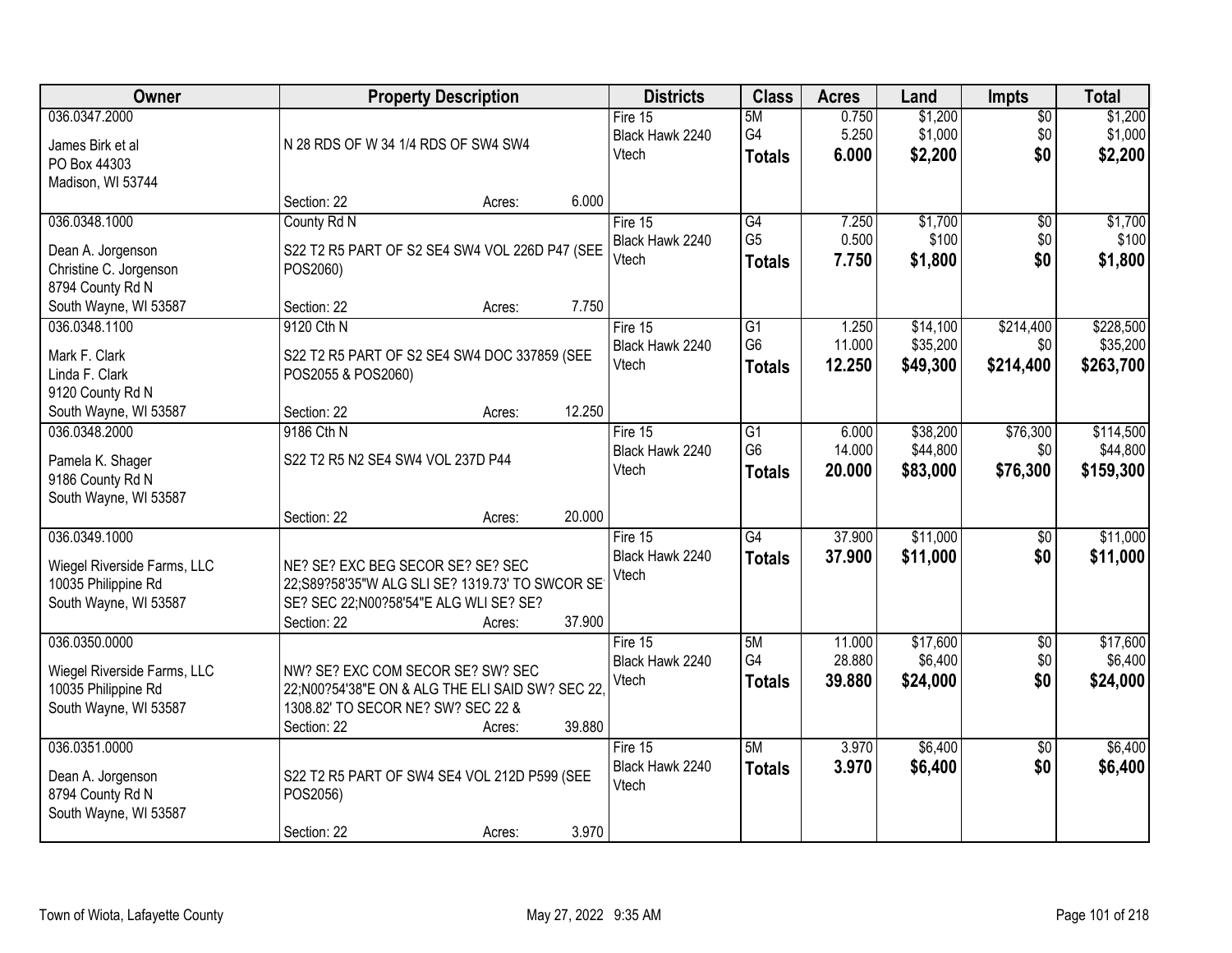| Owner                                | <b>Property Description</b>                        | <b>Districts</b> | <b>Class</b>             | <b>Acres</b>    | Land   | <b>Impts</b> | <b>Total</b>    |           |
|--------------------------------------|----------------------------------------------------|------------------|--------------------------|-----------------|--------|--------------|-----------------|-----------|
| 036.0351.1000                        |                                                    |                  | Fire 15                  | $\overline{G5}$ | 1.030  | \$2,600      | $\overline{50}$ | \$2,600   |
| Thomas W. Rowe                       | S22 T2 R5 PART OF SW4 SE4 VOL 231D P902 (SEE       |                  | Black Hawk 2240          | <b>Totals</b>   | 1.030  | \$2,600      | \$0             | \$2,600   |
| Leila T. Rowe                        | POS2054)                                           |                  | Vtech                    |                 |        |              |                 |           |
| 8675 Philippine Rd                   |                                                    |                  |                          |                 |        |              |                 |           |
| South Wayne, WI 53587                | Section: 22<br>Acres:                              | 1.030            |                          |                 |        |              |                 |           |
| 036.0351.2000                        |                                                    |                  | Fire $15$                | 5M              | 6.000  | \$9,600      | $\overline{50}$ | \$9,600   |
|                                      |                                                    |                  | Black Hawk 2240          | G4              | 29.000 | \$6,300      | \$0             | \$6,300   |
| Wiegel Riverside Farms, LLC          | S22 T2 R5 PART OF SW4 SE4 VOL 244D P582 (SEE       |                  | Vtech                    | <b>Totals</b>   | 35.000 | \$15,900     | \$0             | \$15,900  |
| 10035 Philippine Rd                  | POS2056)                                           |                  |                          |                 |        |              |                 |           |
| South Wayne, WI 53587                |                                                    | 35.000           |                          |                 |        |              |                 |           |
|                                      | Section: 22<br>Acres:                              |                  |                          |                 |        |              |                 |           |
| 036.0352.1000                        |                                                    |                  | Fire 15                  | G4              | 34.710 | \$2,900      | $\sqrt{6}$      | \$2,900   |
| Jesse W. Duff                        | BEG SECOR SE? SE? SEC 22;S89?58'35"W ALG SLI       |                  | Black Hawk 2240<br>Vtech | <b>Totals</b>   | 34.710 | \$2,900      | \$0             | \$2,900   |
| Amanda J. Duff                       | SE? 1319.73' TO SWCOR SE? SE? SEC                  |                  |                          |                 |        |              |                 |           |
| 2629 15th St                         | 22;N00?58'54"E ALG WLI SE? SE? 199.09';N08?24'15"E |                  |                          |                 |        |              |                 |           |
| Monroe, WI 53566                     | Section: 23<br>Acres:                              | 34.710           |                          |                 |        |              |                 |           |
| 036.0352.2000                        |                                                    |                  | Fire 15                  | G4              | 7.760  | \$1,600      | \$0             | \$1,600   |
| Wiegel Riverside Farms, LLC          | SE? SE? EXC BEG SECOR SE? SE? SEC                  |                  | Black Hawk 2240          | <b>Totals</b>   | 7.760  | \$1,600      | \$0             | \$1,600   |
| 10035 Philippine Rd                  | 22;S89?58'35"W ALG SLI SE? 1319.73' TO SWCOR SE    |                  | Vtech                    |                 |        |              |                 |           |
| South Wayne, WI 53587                | SE? SEC 22;N00?58'54"E ALG WLI SE? SE?             |                  |                          |                 |        |              |                 |           |
|                                      | Section: 22<br>Acres:                              | 7.760            |                          |                 |        |              |                 |           |
| 036.0353.0000                        | 9914 Cth M                                         |                  | Fire 15                  | $\overline{G1}$ | 0.750  | \$10,500     | \$146,500       | \$157,000 |
|                                      |                                                    |                  | Black Hawk 2240          | G4              | 38.250 | \$10,300     | \$0             | \$10,300  |
| Scott A. Lovelace                    | S23 T2 R5 NE4 NE4 VOL 229D P456                    |                  | Vtech                    | G <sub>5</sub>  | 1.000  | \$100        | \$0             | \$100     |
| Penny J. Lovelace                    |                                                    |                  |                          | <b>Totals</b>   | 40.000 | \$20,900     | \$146,500       | \$167,400 |
| 10196 County Rd M                    |                                                    |                  |                          |                 |        |              |                 |           |
| Argyle, WI 53504                     | Section: 23<br>Acres:                              | 40.000           |                          |                 |        |              |                 |           |
| 036.0354.0000                        |                                                    |                  | Fire 15                  | 5M              | 2.000  | \$3,000      | $\overline{30}$ | \$3,000   |
| Scott A. Lovelace                    | S23 T2 R5 NW4 NE4 VOL 229D P456                    |                  | Black Hawk 2240          | G4              | 29.000 | \$7,500      | \$0             | \$7,500   |
| Penny J. Lovelace                    |                                                    |                  | Vtech                    | G <sub>5</sub>  | 9.000  | \$3,900      | \$0             | \$3,900   |
| 10196 County Rd M                    |                                                    |                  |                          | <b>Totals</b>   | 40.000 | \$14,400     | \$0             | \$14,400  |
| Argyle, WI 53504                     | Section: 23<br>Acres:                              | 40.000           |                          |                 |        |              |                 |           |
| 036.0355.0000                        | County Rd M                                        |                  | Fire $15$                | G4              | 15.000 | \$4,300      | $\overline{50}$ | \$4,300   |
|                                      | S23 T2 R5 SW4 NE4 DOC 347902                       |                  | Black Hawk 2240          | G <sub>5</sub>  | 25.000 | \$11,000     | \$0             | \$11,000  |
| Travis L. Hagen<br>2319 Mink Farm Rd |                                                    |                  | Vtech                    | <b>Totals</b>   | 40.000 | \$15,300     | \$0             | \$15,300  |
| South Wayne, WI 53587                |                                                    |                  |                          |                 |        |              |                 |           |
|                                      | Section: 23<br>Acres:                              | 40.000           |                          |                 |        |              |                 |           |
|                                      |                                                    |                  |                          |                 |        |              |                 |           |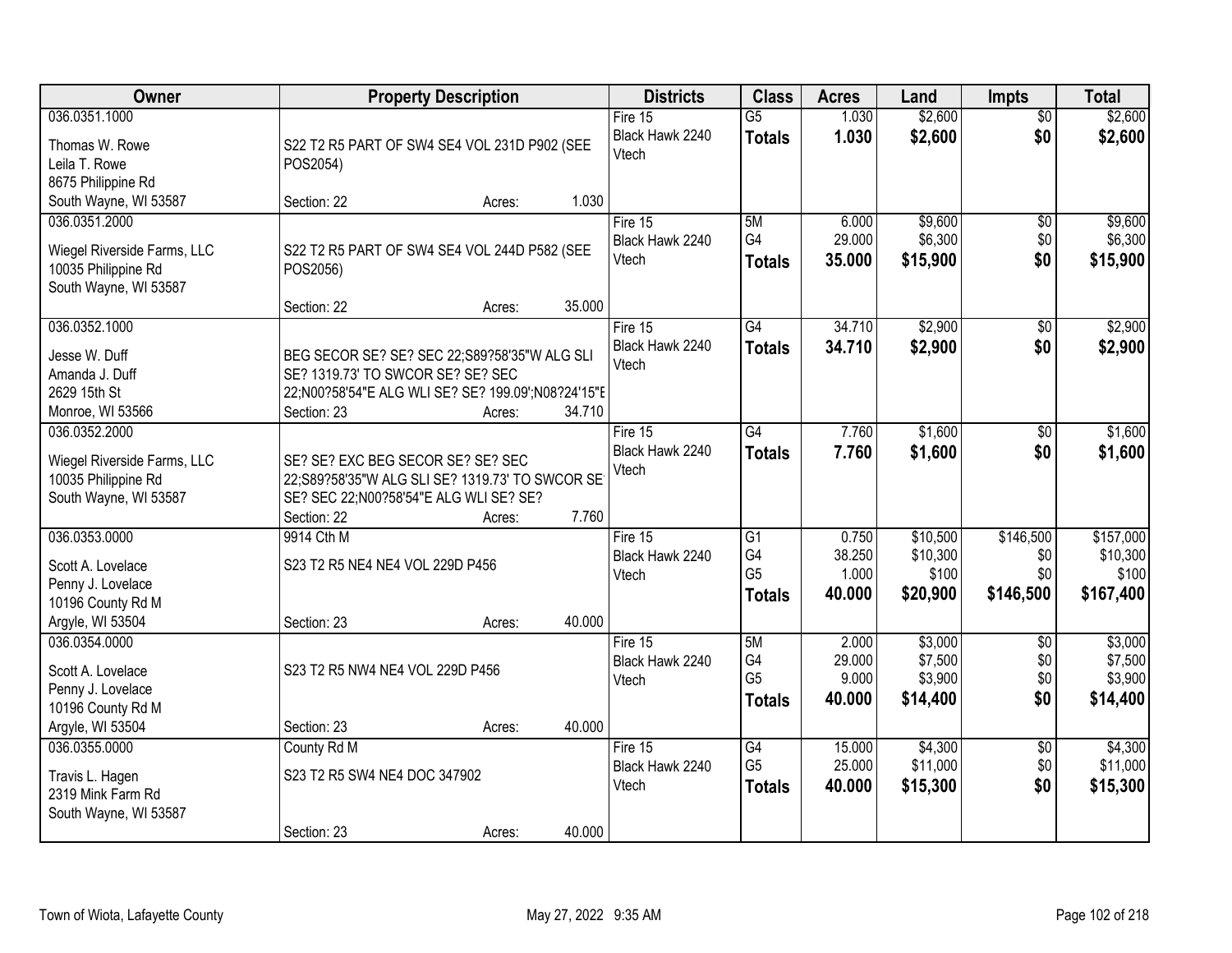| Owner                                              | <b>Property Description</b>                 |        | <b>Districts</b> | <b>Class</b>                 | <b>Acres</b>         | Land   | <b>Impts</b>     | <b>Total</b>           |                  |
|----------------------------------------------------|---------------------------------------------|--------|------------------|------------------------------|----------------------|--------|------------------|------------------------|------------------|
| 036.0356.1000                                      | 9798 Cth M                                  |        |                  | Fire $15$                    | $\overline{G1}$      | 2.100  | \$19,500         | \$87,000               | \$106,500        |
| Jeremy D. Kleier                                   | SE? NE? EXC THAT PART LYING SOUTH & WEST OF |        |                  | Black Hawk 2240              | <b>Totals</b>        | 2.100  | \$19,500         | \$87,000               | \$106,500        |
| Julie A. Kleier                                    | C/L HWY                                     |        |                  | Vtech                        |                      |        |                  |                        |                  |
| 9798 Cth M                                         |                                             |        |                  |                              |                      |        |                  |                        |                  |
| Argyle, WI 53504                                   | Section: 23                                 | Acres: | 2.100            |                              |                      |        |                  |                        |                  |
| 036.0356.2000                                      | County Rd M                                 |        |                  | Fire 15                      | G4                   | 28.400 | \$7,500          | $\overline{50}$        | \$7,500          |
| Travis L. Hagen                                    | S23 T2 R5 SE4 NE4 LYING S & W OF HWY DOC    |        |                  | Black Hawk 2240              | G <sub>5</sub>       | 9.500  | \$4,300          | \$0                    | \$4,300          |
| 2319 Mink Farm Rd                                  | 347902                                      |        |                  | Vtech                        | <b>Totals</b>        | 37.900 | \$11,800         | \$0                    | \$11,800         |
| South Wayne, WI 53587                              |                                             |        |                  |                              |                      |        |                  |                        |                  |
|                                                    | Section: 23                                 | Acres: | 37.900           |                              |                      |        |                  |                        |                  |
| 036.0357.0000                                      |                                             |        |                  | Fire 15                      | G4                   | 34.000 | \$11,000         | \$0                    | \$11,000         |
| Scott A. Lovelace                                  | S23 T2 R5 NE4 NW4 VOL 229D P456             |        |                  | Black Hawk 2240              | G <sub>5</sub>       | 6.000  | \$2,200          | \$0                    | \$2,200          |
| Penny J. Lovelace                                  |                                             |        |                  | Vtech                        | <b>Totals</b>        | 40.000 | \$13,200         | \$0                    | \$13,200         |
| 10196 County Rd M                                  |                                             |        |                  |                              |                      |        |                  |                        |                  |
| Argyle, WI 53504                                   | Section: 23                                 | Acres: | 40.000           |                              |                      |        |                  |                        |                  |
| 036.0358.0000                                      | Philippine Rd                               |        |                  | Fire 15                      | G4                   | 23.500 | \$4,700          | \$0                    | \$4,700          |
|                                                    |                                             |        |                  | Black Hawk 2240              | G <sub>5</sub>       | 2.500  | \$1,000          | \$0                    | \$1,000          |
| Wiegel Riverside Farms, LLC<br>10035 Philippine Rd | S23 T2 R5 NW4 NW4 EXC E OF RIVER DOC 342853 |        |                  | Vtech                        | <b>Totals</b>        | 26.000 | \$5,700          | \$0                    | \$5,700          |
| South Wayne, WI 53587                              |                                             |        |                  |                              |                      |        |                  |                        |                  |
|                                                    | Section: 23                                 | Acres: | 26.000           |                              |                      |        |                  |                        |                  |
| 036.0358.1000                                      |                                             |        |                  | Fire 15                      | $\overline{G4}$      | 7.500  | \$2,400          | $\overline{50}$        | \$2,400          |
|                                                    |                                             |        |                  | Black Hawk 2240              | G <sub>5</sub>       | 2.500  | \$800            | \$0                    | \$800            |
| Scott A. Lovelace                                  | S23 T2 R5 NW4 NW4 E OF RIVER VOL 229D P456  |        |                  | Vtech                        | <b>Totals</b>        | 10.000 | \$3,200          | \$0                    | \$3,200          |
| Penny J. Lovelace<br>10196 County Rd M             |                                             |        |                  |                              |                      |        |                  |                        |                  |
| Argyle, WI 53504                                   | Section: 23                                 | Acres: | 10.000           |                              |                      |        |                  |                        |                  |
| 036.0358.2000                                      | Philippine Rd                               |        |                  | Fire 15                      | G1                   | 1.000  | \$12,500         | \$100                  | \$12,600         |
|                                                    |                                             |        |                  | Black Hawk 2240              | G <sub>5</sub>       | 3.000  | \$900            | \$0                    | \$900            |
| Joe M. Weier                                       | S23 T2 R5 PART OF NW4 NW4 VOL 210D P862     |        |                  | Vtech                        | <b>Totals</b>        | 4.000  | \$13,400         | \$100                  | \$13,500         |
| Lisa L. Weier                                      |                                             |        |                  |                              |                      |        |                  |                        |                  |
| 245 Davis St                                       |                                             |        | 4.000            |                              |                      |        |                  |                        |                  |
| Mineral Point, WI 53565<br>036.0359.0000           | Section: 23                                 | Acres: |                  |                              |                      | 38.500 |                  |                        |                  |
|                                                    | Philippine Rd                               |        |                  | Fire $15$<br>Black Hawk 2240 | G4<br>G <sub>5</sub> | 0.500  | \$8,600<br>\$100 | $\overline{50}$<br>\$0 | \$8,600<br>\$100 |
| Wiegel Riverside Farms, LLC                        | S23 T2 R5 PART OF SW4 NW4 DOC 342853        |        |                  | Vtech                        | <b>Totals</b>        | 39.000 | \$8,700          | \$0                    | \$8,700          |
| 10035 Philippine Rd                                |                                             |        |                  |                              |                      |        |                  |                        |                  |
| South Wayne, WI 53587                              |                                             |        |                  |                              |                      |        |                  |                        |                  |
|                                                    | Section: 23                                 | Acres: | 39.000           |                              |                      |        |                  |                        |                  |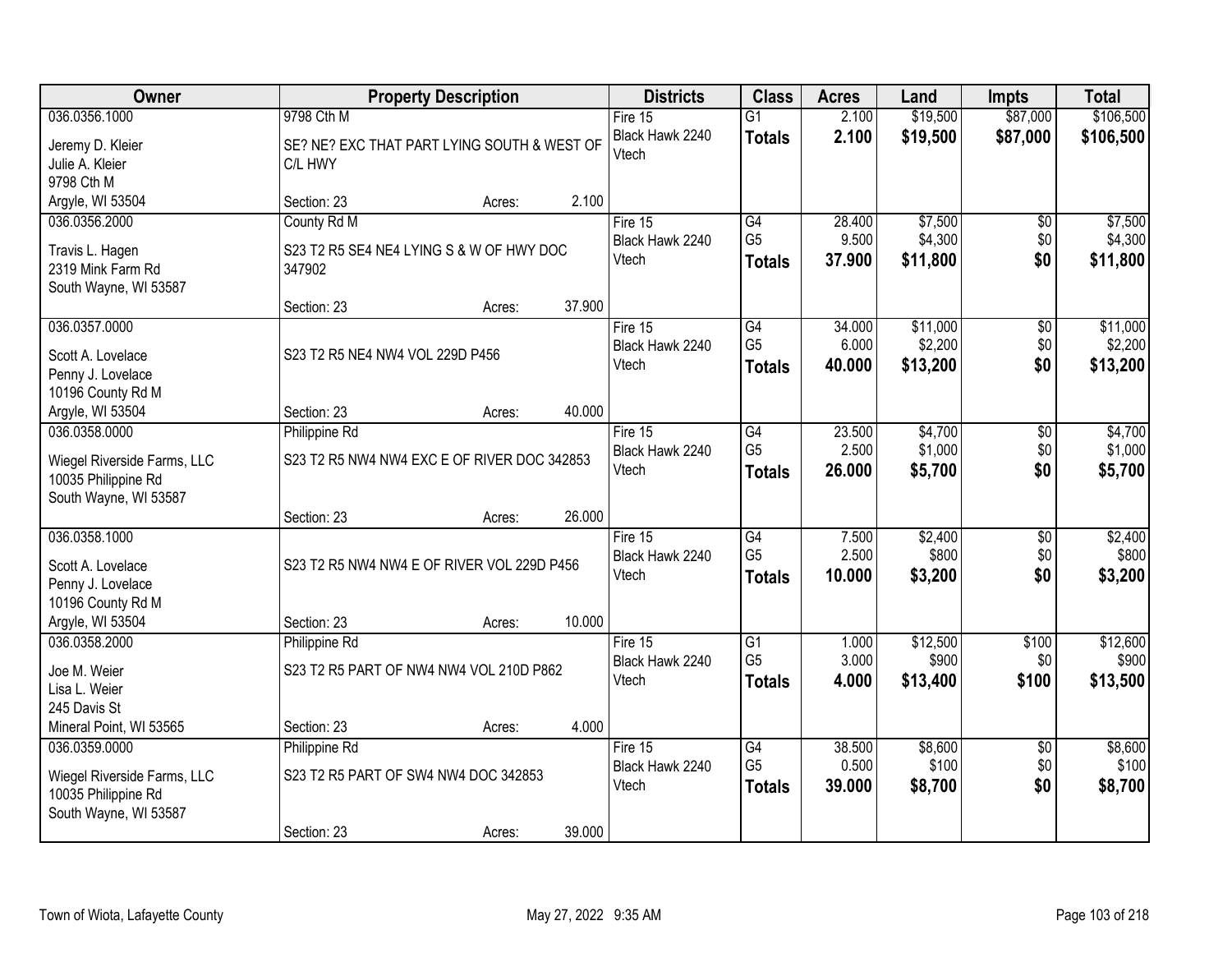| Owner                                       |                                                    | <b>Property Description</b> |        | <b>Districts</b> | <b>Class</b>    | <b>Acres</b> | Land     | <b>Impts</b>    | <b>Total</b> |
|---------------------------------------------|----------------------------------------------------|-----------------------------|--------|------------------|-----------------|--------------|----------|-----------------|--------------|
| 036.0359.1000                               | 9700 Philippine Rd                                 |                             |        | Fire $15$        | $\overline{G5}$ | 1.000        | \$300    | $\overline{60}$ | \$300        |
| Joe M. Weier                                | S23 T2 R5 PART OF SW4 NW4 VOL 210D P862            |                             |        | Black Hawk 2240  | <b>Totals</b>   | 1.000        | \$300    | \$0             | \$300        |
| Lisa L. Weier                               |                                                    |                             |        | Vtech            |                 |              |          |                 |              |
| 245 Davis St                                |                                                    |                             |        |                  |                 |              |          |                 |              |
| Mineral Point, WI 53565                     | Section: 23                                        | Acres:                      | 1.000  |                  |                 |              |          |                 |              |
| 036.0360.1000                               | Philippine Rd                                      |                             |        | Fire 15          | $\overline{G5}$ | 3.000        | \$1,100  | \$0             | \$1,100      |
| Wiegel Riverside Farms, LLC                 | S23 T2 R5 PART OF SE4 NW4 W OF RIVER DOC           |                             |        | Black Hawk 2240  | <b>Totals</b>   | 3.000        | \$1,100  | \$0             | \$1,100      |
| 10035 Philippine Rd                         | 342853                                             |                             |        | Vtech            |                 |              |          |                 |              |
| South Wayne, WI 53587                       |                                                    |                             |        |                  |                 |              |          |                 |              |
|                                             | Section: 23                                        | Acres:                      | 3.000  |                  |                 |              |          |                 |              |
| 036.0360.1100                               | Philippine Rd                                      |                             |        | Fire 15          | G4              | 12.000       | \$2,400  | $\overline{50}$ | \$2,400      |
| Joe M. Weier                                | S23 T2 R5 PART OF SE4 NW4 VOL 210D P862            |                             |        | Black Hawk 2240  | G <sub>5</sub>  | 1.000        | \$500    | \$0             | \$500        |
| Lisa L. Weier                               |                                                    |                             |        | Vtech            | <b>Totals</b>   | 13.000       | \$2,900  | \$0             | \$2,900      |
| 245 Davis St                                |                                                    |                             |        |                  |                 |              |          |                 |              |
| Mineral Point, WI 53565                     | Section: 23                                        | Acres:                      | 13.000 |                  |                 |              |          |                 |              |
| 036.0360.2000                               | Philippine Rd                                      |                             |        | Fire 15          | G4              | 3.000        | \$800    | \$0             | \$800        |
|                                             |                                                    |                             |        | Black Hawk 2240  | G <sub>5</sub>  | 21.000       | \$13,500 | \$0             | \$13,500     |
| Travis L. Hagen<br>2319 Mink Farm Rd        | S23 T2 R5 SE4 NW4 E OF RIVER DOC 347902            |                             |        | Vtech            | <b>Totals</b>   | 24.000       | \$14,300 | \$0             | \$14,300     |
| South Wayne, WI 53587                       |                                                    |                             |        |                  |                 |              |          |                 |              |
|                                             | Section: 23                                        | Acres:                      | 24.000 |                  |                 |              |          |                 |              |
| 036.0361.0000                               | Philippine Rd                                      |                             |        | Fire 15          | G4              | 23.000       | \$3,400  | \$0             | \$3,400      |
|                                             |                                                    |                             |        | Black Hawk 2240  | G <sub>5</sub>  | 17.000       | \$6,600  | \$0             | \$6,600      |
| Daniel L. Good                              | S23 T2 R5 NE4 SW4 VOL 213D P706                    |                             |        | Vtech            | <b>Totals</b>   | 40.000       | \$10,000 | \$0             | \$10,000     |
| Rebecca A. Good<br>9375 Philippine Rd       |                                                    |                             |        |                  |                 |              |          |                 |              |
| South Wayne, WI 53587                       | Section: 23                                        | Acres:                      | 40.000 |                  |                 |              |          |                 |              |
| 036.0362.0000                               | 9375 Philippine Rd                                 |                             |        | Fire $15$        | 5M              | 3.250        | \$5,200  | $\overline{50}$ | \$5,200      |
|                                             |                                                    |                             |        | Black Hawk 2240  | G4              | 33.000       | \$4,600  | \$0             | \$4,600      |
| Daniel L. Good                              | S23 T2 R5 NW4 SW4 VOL 213D P706                    |                             |        | Vtech            | G7              | 3.750        | \$34,500 | \$106,300       | \$140,800    |
| Rebecca A. Good                             |                                                    |                             |        |                  | <b>Totals</b>   | 40.000       | \$44,300 | \$106,300       | \$150,600    |
| 9375 Philippine Rd<br>South Wayne, WI 53587 | Section: 23                                        |                             | 40.000 |                  |                 |              |          |                 |              |
| 036.0363.1000                               | Philippine Rd                                      | Acres:                      |        | Fire 15          | G4              | 38.630       | \$7,100  | $\overline{60}$ | \$7,100      |
|                                             |                                                    |                             |        | Black Hawk 2240  | G <sub>5</sub>  | 1.000        | \$100    | \$0             | \$100        |
| Timothy L. Abney                            | SW? SW? EXC BEG SWCOR SAID SW? SW? SEC             |                             |        | Vtech            | <b>Totals</b>   | 39.630       | \$7,200  | \$0             | \$7,200      |
| Kimberly A. Abney                           | 23;N01?03'11"E ON & ALG WLI SAID SW? SEC 23,       |                             |        |                  |                 |              |          |                 |              |
| 8736 Philippine Rd                          | 80'; S89?03'53" E PARALLEL TO SLI SAID SW? SEC 23, |                             |        |                  |                 |              |          |                 |              |
| South Wayne, WI 53587                       | Section: 23                                        | Acres:                      | 39.630 |                  |                 |              |          |                 |              |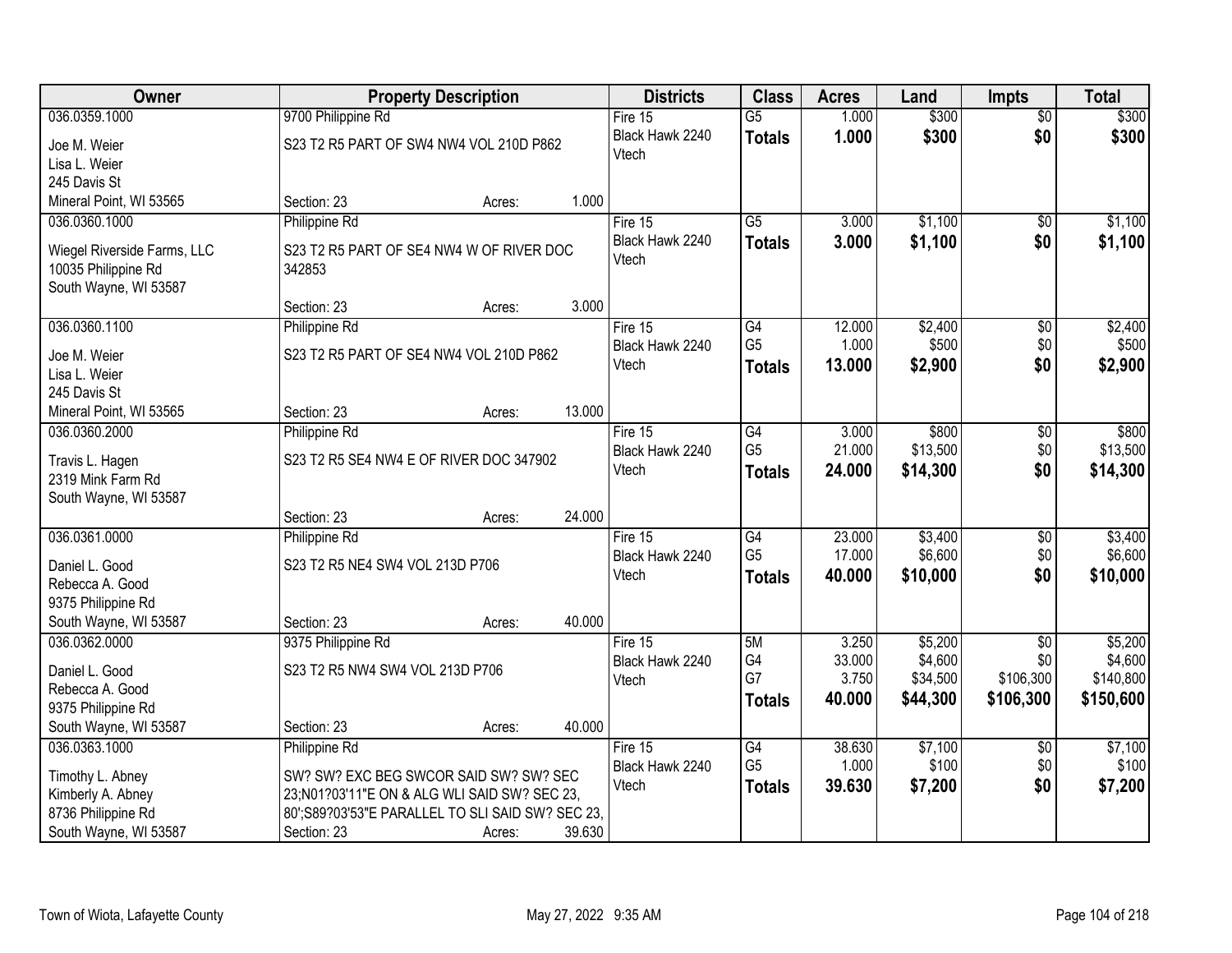| Owner                                       | <b>Property Description</b>                                 |        |        | <b>Districts</b> | <b>Class</b>                     | <b>Acres</b>    | Land                | <b>Impts</b>    | <b>Total</b>        |
|---------------------------------------------|-------------------------------------------------------------|--------|--------|------------------|----------------------------------|-----------------|---------------------|-----------------|---------------------|
| 036.0364.0000                               | 9015 Philippine Rd                                          |        |        | Fire $15$        | $\overline{G1}$                  | 1.500           | \$15,800            | \$274,400       | \$290,200           |
| Staunton Wisconsin Farm, LLC                | S23 T2 R5 PART OF SE4 SW4 VOL 241D P434                     |        |        | Black Hawk 2240  | G4                               | 8.500           | \$1,700             | \$0             | \$1,700             |
| 1300 Granville Ave                          |                                                             |        |        | Vtech            | <b>Totals</b>                    | 10.000          | \$17,500            | \$274,400       | \$291,900           |
| Park Ridge, IL 60068-5012                   |                                                             |        |        |                  |                                  |                 |                     |                 |                     |
|                                             | Section: 23                                                 | Acres: | 10.000 |                  |                                  |                 |                     |                 |                     |
| 036.0364.1000                               | <b>Stuart Rd</b>                                            |        |        | Fire 15          | 5M                               | 0.750           | \$1,200             | \$0             | \$1,200             |
| Donielle L Wellnitz Trust et al             | SE SW EXC WEST 330 FT THEREOF                               |        |        | Black Hawk 2240  | G4                               | 27.250          | \$6,100             | \$0             | \$6,100             |
| c/o Wellnitz Living Trust                   |                                                             |        |        | Vtech            | G <sub>5</sub>                   | 2.000           | \$100               | \$0             | \$100               |
| C/O Thomas G. & Donielle L. We              |                                                             |        |        |                  | <b>Totals</b>                    | 30.000          | \$7,400             | \$0             | \$7,400             |
| 3913 Stuart Rd                              | Section: 23                                                 | Acres: | 30.000 |                  |                                  |                 |                     |                 |                     |
| South Wayne, WI 53587                       |                                                             |        |        |                  |                                  |                 |                     |                 |                     |
| 036.0365.0000                               |                                                             |        |        | Fire 15          | $\overline{G5}$                  | 39.000          | \$16,600            | \$0             | \$16,600            |
|                                             |                                                             |        |        | Black Hawk 2240  | <b>Totals</b>                    | 39.000          | \$16,600            | \$0             | \$16,600            |
| Patrick J. Place<br>PO Box 81               | S23 T2 R5 NE4 SE4 EAST OF RIVER DOC 330616<br>(SEE POS2902) |        |        | Vtech            |                                  |                 |                     |                 |                     |
| South Wayne, WI 53587                       |                                                             |        |        |                  |                                  |                 |                     |                 |                     |
|                                             | Section: 23                                                 | Acres: | 39.000 |                  |                                  |                 |                     |                 |                     |
| 036.0365.1000                               |                                                             |        |        | Fire 15          | $\overline{G5}$                  | 1.000           | \$300               | \$0             | \$300               |
|                                             |                                                             |        |        | Black Hawk 2240  | <b>Totals</b>                    | 1.000           | \$300               | \$0             | \$300               |
| Daniel L. Good                              | S23 T2 R5 NE4 SE4 WEST OF RIVER VOL 233D P532               |        |        | Vtech            |                                  |                 |                     |                 |                     |
| Rebecca A. Good                             |                                                             |        |        |                  |                                  |                 |                     |                 |                     |
| 9375 Philippine Rd<br>South Wayne, WI 53587 | Section: 23                                                 |        | 1.000  |                  |                                  |                 |                     |                 |                     |
| 036.0366.0000                               |                                                             | Acres: |        | Fire 15          | $\overline{G5}$                  | 40.000          | \$12,000            | \$0             | \$12,000            |
|                                             |                                                             |        |        | Black Hawk 2240  |                                  | 40.000          | \$12,000            | \$0             | \$12,000            |
| Daniel L. Good                              | S23 T2 R5 NW4 SE4 VOL 213D P706                             |        |        | Vtech            | <b>Totals</b>                    |                 |                     |                 |                     |
| Rebecca A. Good                             |                                                             |        |        |                  |                                  |                 |                     |                 |                     |
| 9375 Philippine Rd                          |                                                             |        |        |                  |                                  |                 |                     |                 |                     |
| South Wayne, WI 53587                       | Section: 23                                                 | Acres: | 40.000 |                  |                                  |                 |                     |                 |                     |
| 036.0367.0000                               | 9092 Philippine Rd                                          |        |        | Fire 15          | $\overline{G1}$                  | 2.500           | \$21,400            | \$160,200       | \$181,600           |
| Robyn R. Sunday                             | S23 T2 R5 PART SW4 SE4 COM S-1/4 COR SEC                    |        |        | Black Hawk 2240  | G <sub>5</sub><br>G <sub>6</sub> | 16.580<br>1.000 | \$40,400<br>\$3,000 | \$0<br>\$0      | \$40,400<br>\$3,000 |
| 9092 Philippine Rd                          | 23;N00.46.54E 562.87' TO POB;N00.46.54E 769.79';            |        |        | Vtech            |                                  | 20.080          | \$64,800            | \$160,200       | \$225,000           |
| South Wayne, WI 53587                       | N89.55.12E 1329.99';S00.47.22W 307.81';S54.35.02W           |        |        |                  | <b>Totals</b>                    |                 |                     |                 |                     |
|                                             | Section: 23                                                 | Acres: | 20.080 |                  |                                  |                 |                     |                 |                     |
| 036.0367.1000                               | Philippine Rd                                               |        |        | Fire 15          | G4                               | 20.000          | \$5,500             | $\overline{50}$ | \$5,500             |
| Patrick J. Place                            | S23 T2 R5 PART OF SW4 SE4 DOC 336851                        |        |        | Black Hawk 2240  | G <sub>5</sub>                   | 0.300           | \$100               | \$0             | \$100               |
| PO Box 81                                   |                                                             |        |        | Vtech            | <b>Totals</b>                    | 20.300          | \$5,600             | \$0             | \$5,600             |
| South Wayne, WI 53587                       |                                                             |        |        |                  |                                  |                 |                     |                 |                     |
|                                             | Section: 23                                                 | Acres: | 20.300 |                  |                                  |                 |                     |                 |                     |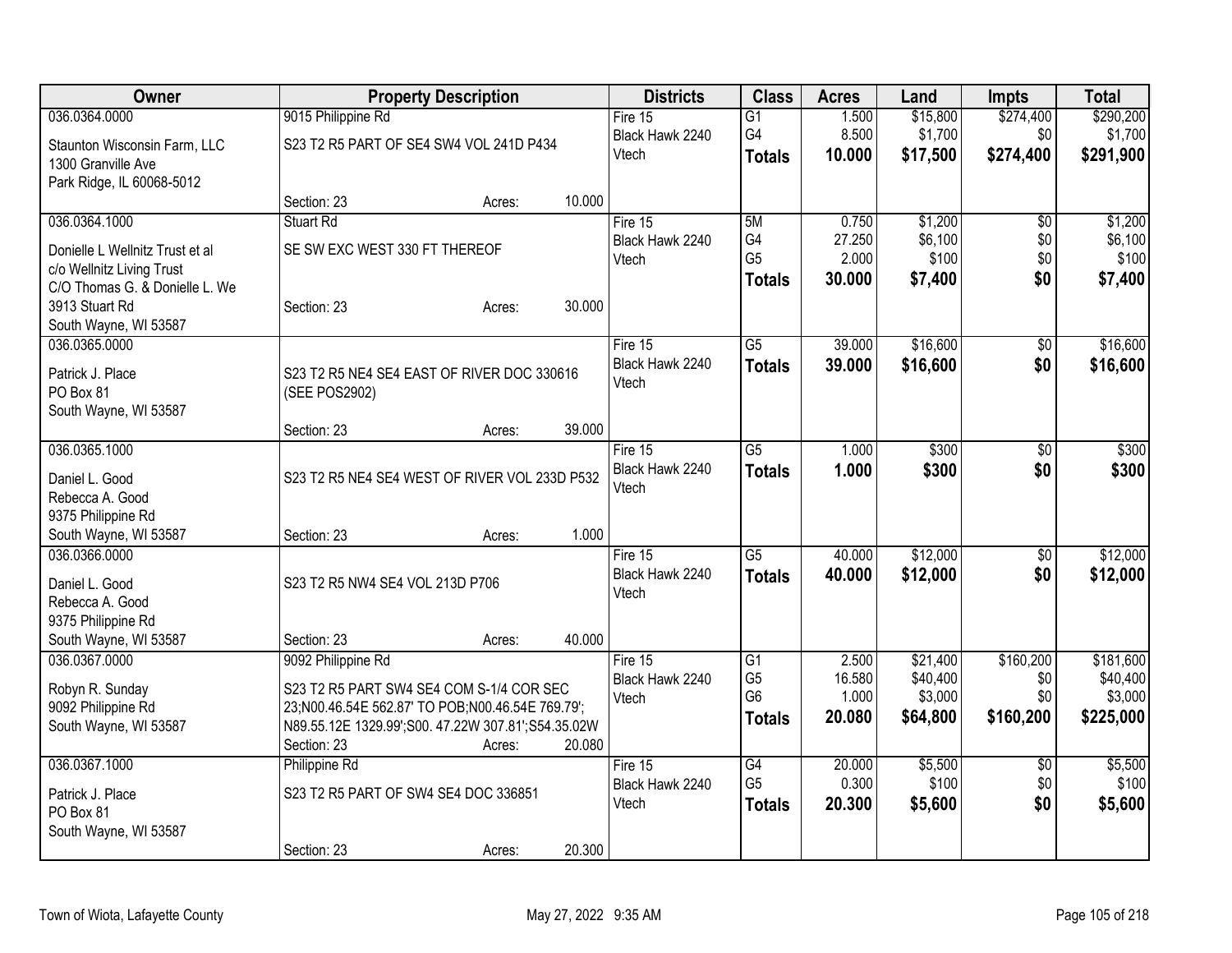| Owner                                                  |                                                  | <b>Property Description</b> |        | <b>Districts</b>             | <b>Class</b>        | <b>Acres</b>     | Land                | <b>Impts</b>           | <b>Total</b>        |
|--------------------------------------------------------|--------------------------------------------------|-----------------------------|--------|------------------------------|---------------------|------------------|---------------------|------------------------|---------------------|
| 036.0368.1000                                          |                                                  |                             |        | Fire $15$<br>Black Hawk 2240 | 5M<br>G4            | 0.500<br>7.000   | \$800<br>\$2,300    | $\overline{60}$<br>\$0 | \$800<br>\$2,300    |
| Patrick J. Place                                       | S23 T2 R5 PART OF SE4 SE4 W OF RIVER DOC         |                             |        | Vtech                        | G <sub>5</sub>      | 2.500            | \$1,000             | \$0                    | \$1,000             |
| PO Box 81                                              | 336851 (SEE POS2901)                             |                             |        |                              | <b>Totals</b>       | 10.000           | \$4,100             | \$0                    | \$4,100             |
| South Wayne, WI 53587                                  | Section: 23                                      | Acres:                      | 10.000 |                              |                     |                  |                     |                        |                     |
| 036.0368.2000                                          | County Rd M                                      |                             |        | Fire $15$                    | $\overline{G5}$     | 2.000            | \$900               | $\overline{50}$        | \$900               |
| Patrick J. Place                                       | S23 T2 R5 PART OF SE4 SE4 DOC 330616             |                             |        | Black Hawk 2240              | <b>Totals</b>       | 2.000            | \$900               | \$0                    | \$900               |
| PO Box 81                                              |                                                  |                             |        | Vtech                        |                     |                  |                     |                        |                     |
| South Wayne, WI 53587                                  |                                                  |                             |        |                              |                     |                  |                     |                        |                     |
|                                                        | Section: 23                                      | Acres:                      | 2.000  |                              |                     |                  |                     |                        |                     |
| 036.0368.3000                                          |                                                  |                             |        | Fire 15                      | G4                  | 16.000           | \$4,600             | \$0                    | \$4,600             |
| Maciej W. Janik                                        | S23 T2 R5 PART OF SE4 SE4 VOL 199D P94           |                             |        | Black Hawk 2240<br>Vtech     | G <sub>5</sub>      | 12.000           | \$3,700             | \$0                    | \$3,700             |
| 1814 Thor Ln                                           |                                                  |                             |        |                              | <b>Totals</b>       | 28.000           | \$8,300             | \$0                    | \$8,300             |
| Argyle, WI 53504                                       |                                                  |                             |        |                              |                     |                  |                     |                        |                     |
| 036.0369.1000                                          | Section: 24<br>9941 Jordan-Wiota Rd              | Acres:                      | 28.000 | Fire $15$                    | $\overline{G4}$     | 17.500           | \$3,000             | \$0                    | \$3,000             |
|                                                        |                                                  |                             |        | Black Hawk 2240              | G <sub>5</sub>      | 0.500            | \$100               | \$0                    | \$100               |
| Carol Priebe Trust                                     | S24 T2 R5 N2 NE4 NE4 DOC 345935                  |                             |        | Vtech                        | G7                  | 2.000            | \$11,000            | \$7,500                | \$18,500            |
| c/o Carol Priebe Revocable Living<br>W9634 County Rd Y |                                                  |                             |        |                              | <b>Totals</b>       | 20.000           | \$14,100            | \$7,500                | \$21,600            |
| Argyle, WI 53504-9608                                  | Section: 24                                      | Acres:                      | 20.000 |                              |                     |                  |                     |                        |                     |
| 036.0369.2000                                          | Jordan-Wiota Rd                                  |                             |        | Fire $15$                    | $\overline{G4}$     | 19.500           | \$3,900             | \$0                    | \$3,900             |
| Brian Priebe et al                                     | S24 T2 R5 S2 NE4 NE4 VOL 208D P228, DOC 344970 8 |                             |        | Black Hawk 2240              | G <sub>5</sub>      | 0.500            | \$100               | \$0                    | \$100               |
| c/o The Carol Priebe Revoc Trust                       | DOC 345935                                       |                             |        | Vtech                        | <b>Totals</b>       | 20.000           | \$4,000             | \$0                    | \$4,000             |
| W9634 County Rd Y                                      |                                                  |                             |        |                              |                     |                  |                     |                        |                     |
| Argyle, WI 53504-9608                                  | Section: 24                                      | Acres:                      | 20.000 |                              |                     |                  |                     |                        |                     |
| 036.0370.0000                                          |                                                  |                             |        | Fire $15$                    | 5M                  | 7.500            | \$12,000            | $\sqrt{6}$             | \$12,000            |
| Patrick J. Place                                       | S24 T2 R5 NW4 NE4 DOC 330616                     |                             |        | Black Hawk 2240<br>Vtech     | G4<br><b>Totals</b> | 32.500<br>40.000 | \$6,500<br>\$18,500 | \$0<br>\$0             | \$6,500<br>\$18,500 |
| PO Box 81                                              |                                                  |                             |        |                              |                     |                  |                     |                        |                     |
| South Wayne, WI 53587                                  | Section: 24                                      |                             | 40.000 |                              |                     |                  |                     |                        |                     |
| 036.0371.0000                                          |                                                  | Acres:                      |        | Fire 15                      | 5M                  | 1.500            | \$2,400             | $\overline{30}$        | \$2,400             |
|                                                        |                                                  |                             |        | Black Hawk 2240              | G4                  | 38.500           | \$8,900             | \$0                    | \$8,900             |
| Whitetail Haven Farms, LLC<br>1765 N Elston Ave #204   | S24 T2 R5 SW4 NE4 DOC 367703                     |                             |        | Vtech                        | <b>Totals</b>       | 40.000           | \$11,300            | \$0                    | \$11,300            |
| Chicago, IL 60642                                      |                                                  |                             |        |                              |                     |                  |                     |                        |                     |
|                                                        | Section: 24                                      | Acres:                      | 40.000 |                              |                     |                  |                     |                        |                     |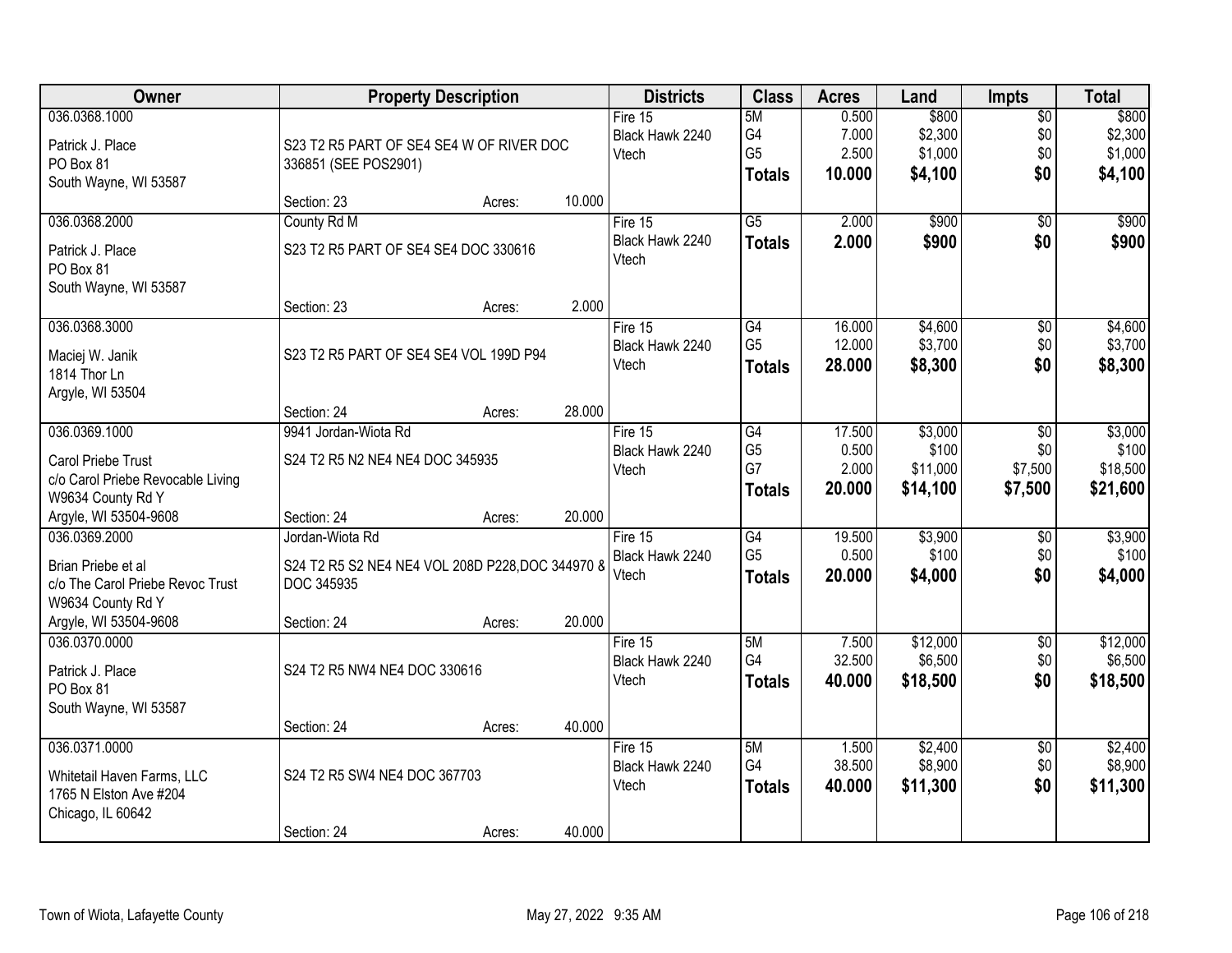| Owner                              |                                               | <b>Property Description</b> |        | <b>Districts</b> | <b>Class</b>    | <b>Acres</b> | Land     | <b>Impts</b>    | <b>Total</b> |
|------------------------------------|-----------------------------------------------|-----------------------------|--------|------------------|-----------------|--------------|----------|-----------------|--------------|
| 036.0372.0000                      | Jordan-Wiota Rd                               |                             |        | Fire $15$        | $\overline{G4}$ | 39.000       | \$8,000  | $\sqrt{$0}$     | \$8,000      |
| Whitetail Haven Farms, LLC         | S24 T2 R5 SE4 NE4 DOC 367703                  |                             |        | Black Hawk 2240  | G <sub>5</sub>  | 1.000        | \$100    | \$0             | \$100        |
| 1765 N Elston Ave #204             |                                               |                             |        | Vtech            | <b>Totals</b>   | 40,000       | \$8,100  | \$0             | \$8,100      |
| Chicago, IL 60642                  |                                               |                             |        |                  |                 |              |          |                 |              |
|                                    | Section: 24                                   | Acres:                      | 40.000 |                  |                 |              |          |                 |              |
| 036.0373.0000                      |                                               |                             |        | Fire 15          | 5M              | 6.000        | \$9,600  | \$0             | \$9,600      |
| Patrick J. Place                   | S24 T2 R5 NE4 NW4 DOC 330616                  |                             |        | Black Hawk 2240  | G4              | 34.000       | \$7,100  | \$0             | \$7,100      |
| PO Box 81                          |                                               |                             |        | Vtech            | <b>Totals</b>   | 40.000       | \$16,700 | \$0             | \$16,700     |
| South Wayne, WI 53587              |                                               |                             |        |                  |                 |              |          |                 |              |
|                                    | Section: 24                                   | Acres:                      | 40.000 |                  |                 |              |          |                 |              |
| 036.0374.0000                      | 9914 County Rd M                              |                             |        | Fire 15          | G2              | 3.000        | \$21,900 | \$118,100       | \$140,000    |
| Scott A. Lovelace                  | S24 T2 R5 NW4 NW4 VOL 229D P456               |                             |        | Black Hawk 2240  | G4              | 37.000       | \$6,800  | \$0             | \$6,800      |
| Penny J. Lovelace                  |                                               |                             |        | Vtech            | <b>Totals</b>   | 40.000       | \$28,700 | \$118,100       | \$146,800    |
| 10196 County Rd M                  |                                               |                             |        |                  |                 |              |          |                 |              |
| Argyle, WI 53504                   | Section: 24                                   | Acres:                      | 40.000 |                  |                 |              |          |                 |              |
| 036.0375.1000                      | County Rd M                                   |                             |        | Fire 15          | 5M              | 3.500        | \$5,600  | $\sqrt[6]{3}$   | \$5,600      |
|                                    |                                               |                             |        | Black Hawk 2240  | G <sub>1</sub>  | 0.500        | \$2,200  | \$1,900         | \$4,100      |
| Jeremy D. Kleier                   | PART SW? NW? COM NWCOR SW? NW? SEC            |                             |        | Vtech            | G4              | 16.000       | \$2,500  | \$0             | \$2,500      |
| Julie A. Kleier                    | 24; SOUTH 48 RDS; EAST TO A POINT 32RDS SOUTH |                             |        |                  | <b>Totals</b>   | 20.000       | \$10,300 | \$1,900         | \$12,200     |
| 9798 Cth M                         | OF NECOR SW? NW?; NORTH 32 RDS; WEST TO POB   |                             |        |                  |                 |              |          |                 |              |
| Argyle, WI 53504                   | Section: 24                                   | Acres:                      | 20.000 |                  |                 |              |          |                 |              |
| 036.0375.2000                      | County Rd M                                   |                             |        | Fire 15          | G4              | 0.830        | \$200    | \$0             | \$200        |
| Patrick J. Place                   | S24 T2 R5 PART OF SW4 NW4 DOC 330616          |                             |        | Black Hawk 2240  | <b>Totals</b>   | 0.830        | \$200    | \$0             | \$200        |
| PO Box 81                          |                                               |                             |        | Vtech            |                 |              |          |                 |              |
| South Wayne, WI 53587              |                                               |                             |        |                  |                 |              |          |                 |              |
|                                    | Section: 24                                   | Acres:                      | 0.830  |                  |                 |              |          |                 |              |
| 036.0375.2100                      | County Rd M                                   |                             |        | Fire 15          | G4              | 1.650        | \$500    | $\sqrt{6}$      | \$500        |
| Patrick J. Place                   | S24 T2 R5 PART OF SW4 NW4 S&W OF HWY DOC      |                             |        | Black Hawk 2240  | G <sub>5</sub>  | 5.000        | \$2,200  | \$0             | \$2,200      |
| PO Box 81                          | 330616 (SEE POS2902)                          |                             |        | Vtech            | <b>Totals</b>   | 6.650        | \$2,700  | \$0             | \$2,700      |
| South Wayne, WI 53587              |                                               |                             |        |                  |                 |              |          |                 |              |
|                                    | Section: 24                                   | Acres:                      | 6.650  |                  |                 |              |          |                 |              |
| 036.0375.2200                      | 9538 Cth M                                    |                             |        | Fire 15          | 5M              | 5.250        | \$8,400  | $\overline{50}$ | \$8,400      |
|                                    | S24 T2 R5 PART OF SW4 NW4 PART OF NW4 SW4     |                             |        | Black Hawk 2240  | G <sub>1</sub>  | 3.500        | \$26,200 | \$159,900       | \$186,100    |
| Thomas J. Taylor<br>3228 S Wood St | VOL 238D P94 (SEE POS2059)                    |                             |        | Vtech            | G4              | 3.200        | \$900    | \$0             | \$900        |
| Chicago, IL 60608                  |                                               |                             |        |                  | G <sub>5</sub>  | 0.250        | \$100    | \$0             | \$100        |
|                                    | Section: 24                                   | Acres:                      | 12.200 |                  | <b>Totals</b>   | 12.200       | \$35,600 | \$159,900       | \$195,500    |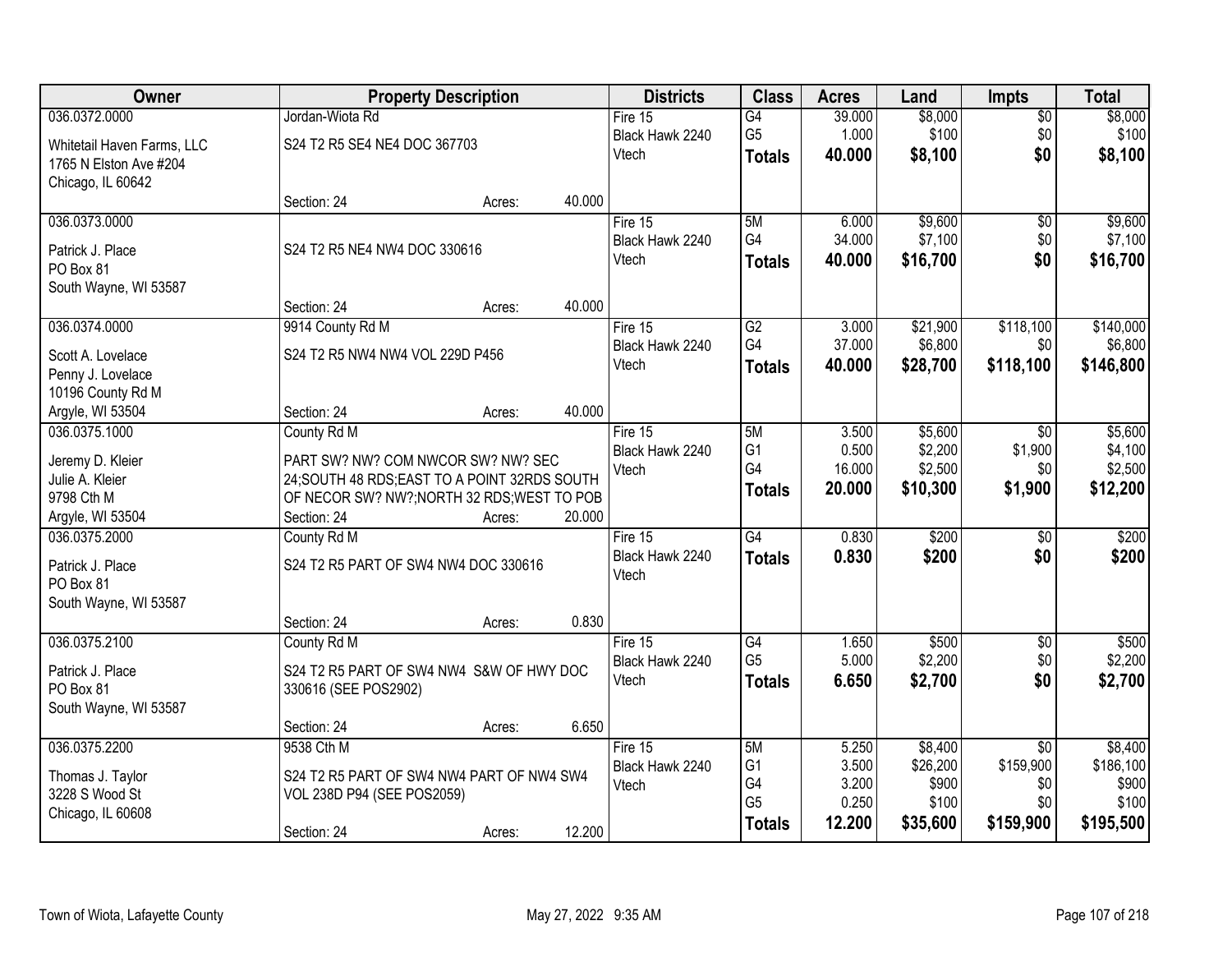| Owner                                                                     |                                                                                                       | <b>Property Description</b> |        | <b>Districts</b>                      | <b>Class</b>                                      | <b>Acres</b>                                | Land                                                  | <b>Impts</b>                                          | <b>Total</b>                                          |
|---------------------------------------------------------------------------|-------------------------------------------------------------------------------------------------------|-----------------------------|--------|---------------------------------------|---------------------------------------------------|---------------------------------------------|-------------------------------------------------------|-------------------------------------------------------|-------------------------------------------------------|
| 036.0376.1000<br>Patrick J. Place<br>PO Box 81                            | S24 T2 R5 PART OF SE4 NW4 DOC 330616                                                                  |                             |        | Fire $15$<br>Black Hawk 2240<br>Vtech | 5M<br>G4<br><b>Totals</b>                         | 22.450<br>8.750<br>31.200                   | \$35,900<br>\$2,300<br>\$38,200                       | $\sqrt{$0}$<br>\$0<br>\$0                             | \$35,900<br>\$2,300<br>\$38,200                       |
| South Wayne, WI 53587                                                     | Section: 24                                                                                           | Acres:                      | 31.200 |                                       |                                                   |                                             |                                                       |                                                       |                                                       |
| 036.0376.1100                                                             | County Rd M                                                                                           |                             |        | Fire 15                               | 5M                                                | 5.050                                       | \$8,100                                               | \$0                                                   | \$8,100                                               |
| Thomas J. Taylor<br>3228 S Wood St<br>Chicago, IL 60608                   | S24 T2 R5 PART OF SE4 NW4 VOL 238D P94 (SEE<br>POS0259)                                               |                             |        | Black Hawk 2240<br>Vtech              | G4<br><b>Totals</b>                               | 2.750<br>7.800                              | \$500<br>\$8,600                                      | \$0<br>\$0                                            | \$500<br>\$8,600                                      |
|                                                                           | Section: 24                                                                                           | Acres:                      | 7.800  |                                       |                                                   |                                             |                                                       |                                                       |                                                       |
| 036.0376.2000                                                             | County Rd M                                                                                           |                             |        | Fire 15                               | $\overline{G5}$                                   | 1.300                                       | \$600                                                 | \$0                                                   | \$600                                                 |
| Whitetail Haven Farms, LLC<br>1765 N Elston Ave #204<br>Chicago, IL 60642 | S24 T2 R5 S 2 RDS OF SE4 NW4 & E 2 RDS OF NW4<br>SW4 N OF HWY DOC 367703                              |                             |        | Black Hawk 2240<br>Vtech              | <b>Totals</b>                                     | 1.300                                       | \$600                                                 | \$0                                                   | \$600                                                 |
|                                                                           | Section: 24                                                                                           | Acres:                      | 1.300  |                                       |                                                   |                                             |                                                       |                                                       |                                                       |
| 036.0377.0000                                                             | County Rd M                                                                                           |                             |        | Fire 15                               | 5M                                                | 9.900                                       | \$15,900                                              | \$0                                                   | \$15,900                                              |
| Whitetail Haven Farms, LLC<br>1765 N Elston Ave #204<br>Chicago, IL 60642 | NE4 SW4 EXC CSM 759 DOC 367703                                                                        |                             |        | Black Hawk 2240<br>Vtech              | G4<br><b>Totals</b>                               | 27.000<br>36.900                            | \$5,300<br>\$21,200                                   | \$0<br>\$0                                            | \$5,300<br>\$21,200                                   |
|                                                                           | Section: 24                                                                                           | Acres:                      | 36.900 |                                       |                                                   |                                             |                                                       |                                                       |                                                       |
| 036.0378.0000                                                             | County Rd M                                                                                           |                             |        | Fire $15$                             | G4                                                | 2.490                                       | \$700                                                 | $\overline{50}$                                       | \$700                                                 |
| Patrick J. Place<br>PO Box 81<br>South Wayne, WI 53587                    | S24 T2 R5 PART OF NW4 SW4 N & E OF HWY EXC E<br>2 RDS DOC 330616                                      |                             |        | Black Hawk 2240<br>Vtech              | G <sub>5</sub><br><b>Totals</b>                   | 0.500<br>2.990                              | \$100<br>\$800                                        | \$0<br>\$0                                            | \$100<br>\$800                                        |
|                                                                           | Section: 24                                                                                           | Acres:                      | 2.990  |                                       |                                                   |                                             |                                                       |                                                       |                                                       |
| 036.0378.1000                                                             | County Rd M                                                                                           |                             |        | Fire 15                               | G4                                                | 35.500                                      | \$10,800                                              | $\sqrt{6}$                                            | \$10,800                                              |
| Patrick J. Place<br>PO Box 81<br>South Wayne, WI 53587                    | S24 T2 R5 PART OF NW4 SW4 S & W OF HWY EXC E<br>RDS DOC 330616 (SEE POS2902)                          |                             |        | Black Hawk 2240<br>Vtech              | G <sub>5</sub><br><b>Totals</b>                   | 0.500<br>36.000                             | \$100<br>\$10,900                                     | \$0<br>\$0                                            | \$100<br>\$10,900                                     |
|                                                                           | Section: 24                                                                                           | Acres:                      | 36.000 |                                       |                                                   |                                             |                                                       |                                                       |                                                       |
| 036.0379.1000<br>Maciej W. Janik<br>1814 Thor Ln<br>Argyle, WI 53504      | 1814 Thor Ln<br>S24 T2 R5 E 2RDS OF NW4 SW4 S OF HWY & PART<br>OF SW4 SW4 VOL 199D P94<br>Section: 24 | Acres:                      | 38.650 | Fire 15<br>Black Hawk 2240<br>Vtech   | 5M<br>G4<br>G <sub>5</sub><br>G7<br><b>Totals</b> | 3.000<br>28.000<br>4.000<br>3.650<br>38.650 | \$4,500<br>\$9,100<br>\$1,200<br>\$20,100<br>\$34,900 | $\overline{50}$<br>\$0<br>\$0<br>\$39,200<br>\$39,200 | \$4,500<br>\$9,100<br>\$1,200<br>\$59,300<br>\$74,100 |
|                                                                           |                                                                                                       |                             |        |                                       |                                                   |                                             |                                                       |                                                       |                                                       |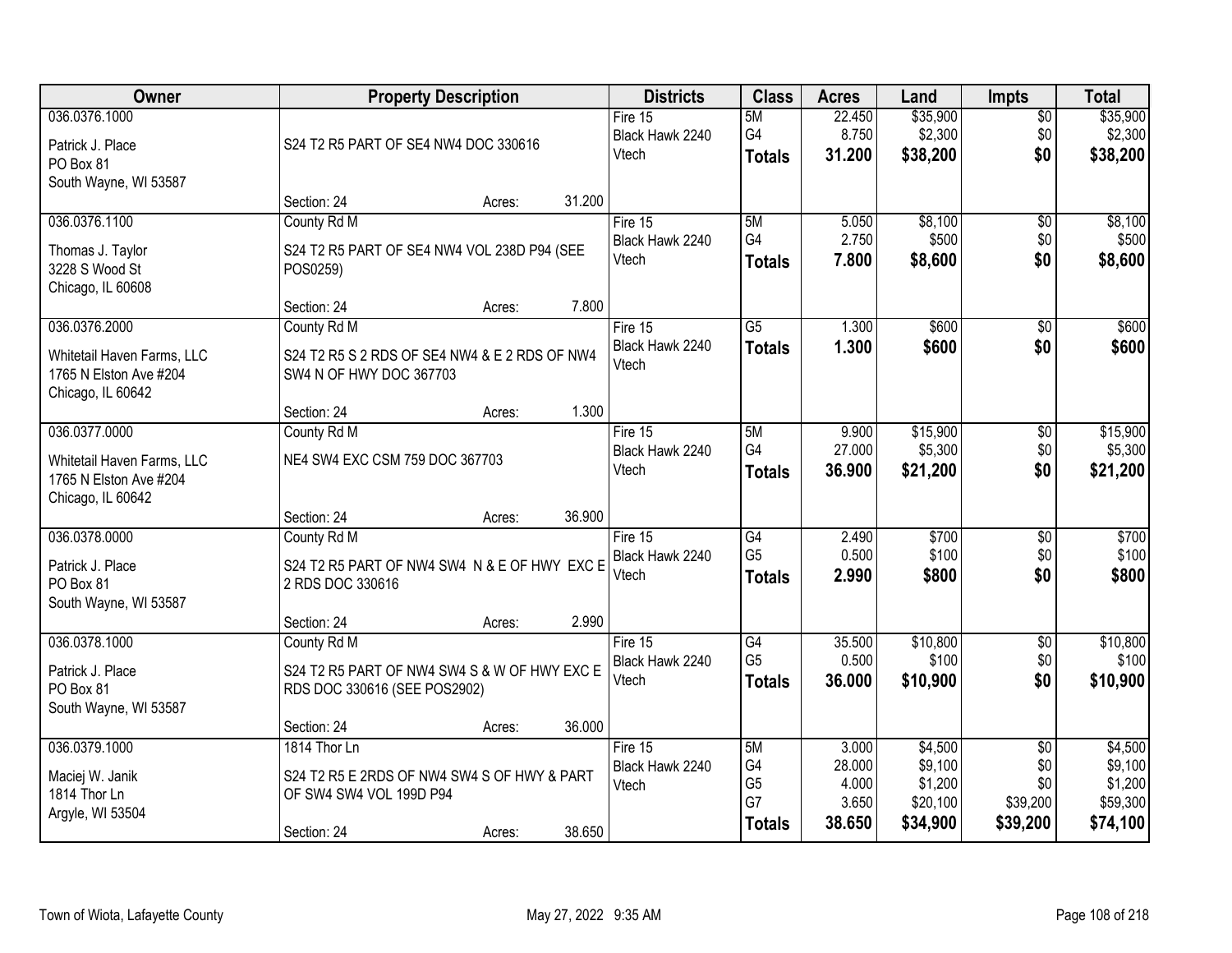| <b>Owner</b>               |                                               | <b>Property Description</b> |        | <b>Districts</b>         | <b>Class</b>           | <b>Acres</b> | Land            | <b>Impts</b>    | <b>Total</b> |
|----------------------------|-----------------------------------------------|-----------------------------|--------|--------------------------|------------------------|--------------|-----------------|-----------------|--------------|
| 036.0379.2000              | 1770 Thor Ln                                  |                             |        | Fire $15$                | $\overline{G1}$        | 0.330        | \$5,600         | \$92,600        | \$98,200     |
| Daniel E. Reinbold         | S24 T2 R5 PART SW4 SW4 COM 428' NORTH OF      |                             |        | Black Hawk 2240          | <b>Totals</b>          | 0.330        | \$5,600         | \$92,600        | \$98,200     |
| Mary Jane Reinbold         | SECOR SW4SW4; NORTH 110'; WEST 130'; SOUTH    |                             |        | Vtech                    |                        |              |                 |                 |              |
| 1770 Thor Ln               | 110'; EAST 130' TO POB VOL 190D P488 (SEE     |                             |        |                          |                        |              |                 |                 |              |
| Argyle, WI 53504           | Section: 24                                   | Acres:                      | 0.330  |                          |                        |              |                 |                 |              |
| 036.0379.3000              | 9251 Cth M                                    |                             |        | Fire 15                  | $\overline{\text{X3}}$ | 1.720        | $\overline{50}$ | $\overline{50}$ | $\sqrt{50}$  |
|                            |                                               |                             |        | Black Hawk 2240          | <b>Totals</b>          | 1.720        | \$0             | \$0             | \$0          |
| Lafayette County           | S24 T2 R5 PART NE4 SW4 SW4 COM NECOR          |                             |        | Vtech                    |                        |              |                 |                 |              |
| 626 Main St                | THEREOF; WEST 250FT; SOUTH 300FT; EAST 250FT; |                             |        |                          |                        |              |                 |                 |              |
| Darlington, WI 53530       | NORTH 300FT TO POB DOC 348858<br>Section: 24  |                             | 1.720  |                          |                        |              |                 |                 |              |
| 036.0380.0000              | 9241 Cth M                                    | Acres:                      |        | Fire 15                  | 5M                     | 3.440        | \$5,500         | $\overline{30}$ | \$5,500      |
|                            |                                               |                             |        | Black Hawk 2240          | G <sub>1</sub>         | 1.000        | \$12,500        | \$140,300       | \$152,800    |
| John D. Wild               | <b>LOT 1 CSM 759</b>                          |                             |        | Vtech                    | G4                     | 18.300       | \$4,400         | \$0             | \$4,400      |
| Krystal L. Wild            |                                               |                             |        |                          | G <sub>5</sub>         | 1.000        | \$100           | \$0             | \$100        |
| 9241 County Rd M           |                                               |                             |        |                          | <b>Totals</b>          | 23.740       | \$22,500        | \$140,300       | \$162,800    |
| Argyle, WI 53504           | Section: 24                                   | Acres:                      | 23.740 |                          |                        |              |                 |                 |              |
| 036.0380.1000              | 9140 Cth M                                    |                             |        | Fire 15                  | $\overline{G1}$        | 5.000        | \$33,400        | $\sqrt{6}$      | \$33,400     |
| Whitetail Haven Farms, LLC | SE4 SW4 EXC CSM 759 DOC 367703                |                             |        | Black Hawk 2240          | G4                     | 14.360       | \$4,300         | \$0             | \$4,300      |
| 1765 N Elston Ave #204     |                                               |                             |        | Vtech                    | G7                     | 0.000        | \$0             | \$100,400       | \$100,400    |
| Chicago, IL 60642          |                                               |                             |        |                          | <b>Totals</b>          | 19.360       | \$37,700        | \$100,400       | \$138,100    |
|                            | Section: 24                                   | Acres:                      | 19.360 |                          |                        |              |                 |                 |              |
| 036.0381.0000              | Jordan-Wiota Rd                               |                             |        | Fire 15                  | 5M                     | 5.000        | \$8,000         | $\overline{50}$ | \$8,000      |
|                            |                                               |                             |        | Black Hawk 2240          | G4                     | 34.500       | \$6,900         | \$0             | \$6,900      |
| Whitetail Haven Farms, LLC | S24 T2 R5 NE4 SE4 DOC 367703                  |                             |        | Vtech                    | G <sub>5</sub>         | 0.500        | \$100           | \$0             | \$100        |
| 1765 N Elston Ave #204     |                                               |                             |        |                          | <b>Totals</b>          | 40.000       | \$15,000        | \$0             | \$15,000     |
| Chicago, IL 60642          |                                               |                             |        |                          |                        |              |                 |                 |              |
|                            | Section: 24                                   | Acres:                      | 40.000 |                          | $\overline{G4}$        |              |                 |                 |              |
| 036.0382.0000              |                                               |                             |        | Fire 15                  |                        | 40.000       | \$9,900         | $\sqrt{$0}$     | \$9,900      |
| Whitetail Haven Farms, LLC | S24 T2 R5 NW4 SE4 DOC 367703                  |                             |        | Black Hawk 2240<br>Vtech | <b>Totals</b>          | 40.000       | \$9,900         | \$0             | \$9,900      |
| 1765 N Elston Ave #204     |                                               |                             |        |                          |                        |              |                 |                 |              |
| Chicago, IL 60642          |                                               |                             |        |                          |                        |              |                 |                 |              |
|                            | Section: 24                                   | Acres:                      | 40.000 |                          |                        |              |                 |                 |              |
| 036.0383.0000              | Dog Hollow Rd                                 |                             |        | Fire $15$                | $\overline{G4}$        | 40.000       | \$5,800         | $\overline{30}$ | \$5,800      |
| Whitetail Haven Farms, LLC | S24 T2 R5 SW4 SE4 DOC 367703                  |                             |        | Black Hawk 2240          | <b>Totals</b>          | 40.000       | \$5,800         | \$0             | \$5,800      |
| 1765 N Elston Ave #204     |                                               |                             |        | Vtech                    |                        |              |                 |                 |              |
| Chicago, IL 60642          |                                               |                             |        |                          |                        |              |                 |                 |              |
|                            | Section: 24                                   | Acres:                      | 40.000 |                          |                        |              |                 |                 |              |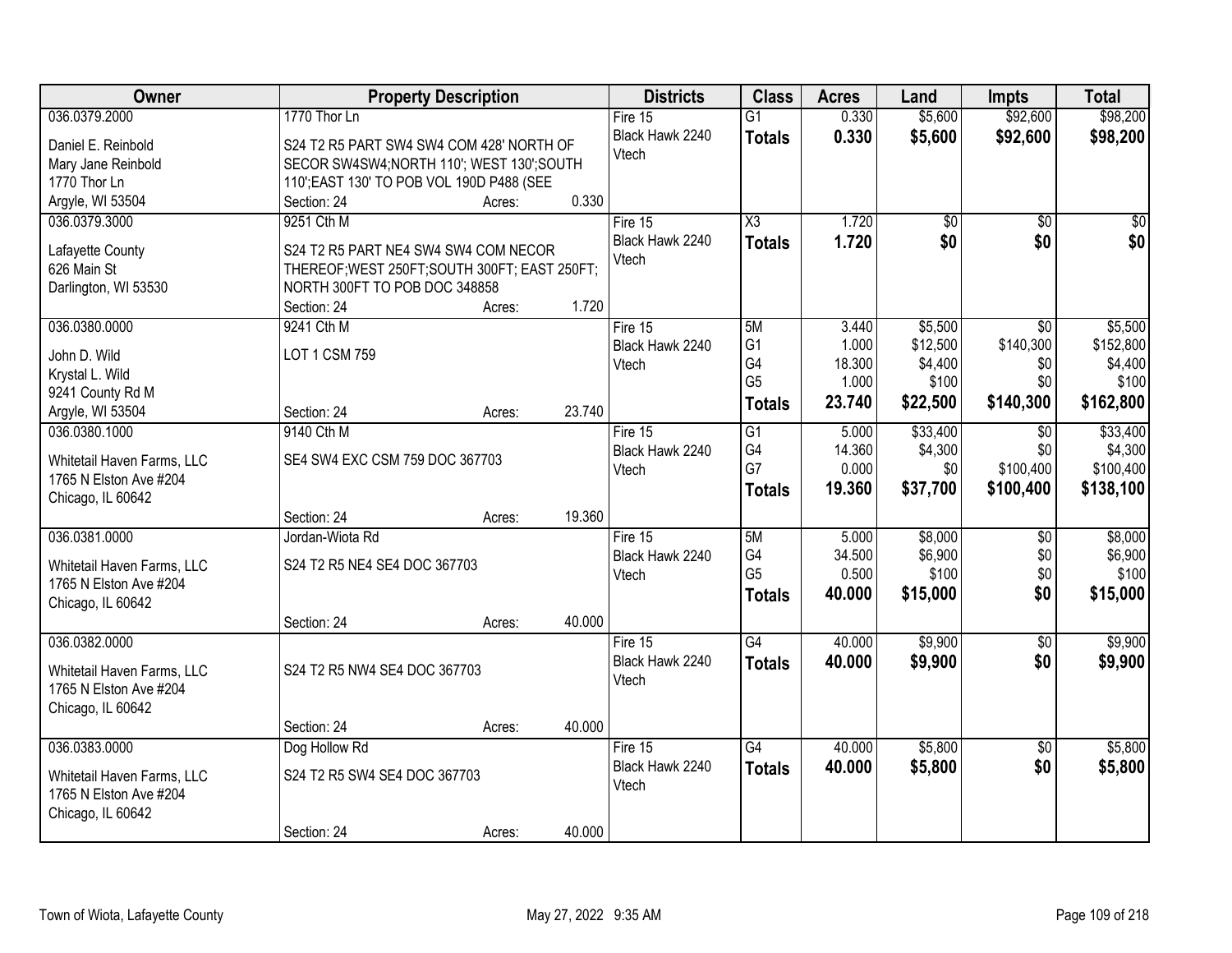| Owner                                                       | <b>Property Description</b>                            |        |        | <b>Districts</b>         | <b>Class</b>                      | <b>Acres</b>   | Land              | <b>Impts</b>     | <b>Total</b>       |
|-------------------------------------------------------------|--------------------------------------------------------|--------|--------|--------------------------|-----------------------------------|----------------|-------------------|------------------|--------------------|
| 036.0384.0000                                               | 9203 Jordan-Wiota Rd                                   |        |        | Fire $15$                | $\overline{G1}$                   | 3.000          | \$23,800          | \$198,600        | \$222,400          |
| Alan V. Kiel                                                | SE4 SE4                                                |        |        | Black Hawk 2240          | W <sub>6</sub>                    | 37.000         | (\$67,300)        | \$0              | \$0                |
| 9203 Jordan Wiota Rd                                        |                                                        |        |        | Vtech                    | <b>Totals</b>                     | 40.000         | \$23,800          | \$198,600        | \$222,400          |
| Argyle, WI 53504                                            |                                                        |        |        |                          |                                   |                |                   |                  |                    |
|                                                             | Section: 24                                            | Acres: | 40.000 |                          |                                   |                |                   |                  |                    |
| 036.0385.0000                                               | Jordan-Wiota Rd                                        |        |        | Fire 15                  | 5M                                | 2.970          | \$4,800           | $\overline{50}$  | \$4,800            |
| Powers Family Lmt Prtnshp II                                | NE NE EXC BEG E4 COR SEC 25;N00.36.26E                 |        |        | Black Hawk 2240          | G4                                | 24.000         | \$5,700           | \$0              | \$5,700            |
| C/O Daniel & Deborah Powers                                 | 1530';S81.24.58W 426.74';S09.21.27E 75';S80.38.33W     |        |        | Vtech                    | G <sub>5</sub>                    | 0.500          | \$100             | \$0              | \$100              |
| 15216 W Warren Rd                                           | 146.15';S16.44.44W 548.83';S76.21.53W                  |        |        |                          | <b>Totals</b>                     | 27.470         | \$10,600          | \$0              | \$10,600           |
| Warren, IL 61087-9601                                       | Section: 25                                            | Acres: | 27.470 |                          |                                   |                |                   |                  |                    |
| 036.0386.0000                                               | Dog Hollow Rd                                          |        |        | Fire 15                  | 5M                                | 20.000         | \$32,000          | $\overline{50}$  | \$32,000           |
| Powers Family Lmt Prtnshp II                                | S25 T2 R5 NW4 NE4 DOC 331309                           |        |        | Black Hawk 2240          | G4                                | 18.000         | \$4,600           | \$0              | \$4,600            |
| C/O Daniel & Deborah Powers                                 |                                                        |        |        | Vtech                    | G <sub>5</sub>                    | 2.000          | \$600             | \$0              | \$600              |
| 15216 W Warren Rd                                           |                                                        |        |        |                          | <b>Totals</b>                     | 40.000         | \$37,200          | \$0              | \$37,200           |
| Warren, IL 61087-9601                                       | Section: 25                                            | Acres: | 40.000 |                          |                                   |                |                   |                  |                    |
| 036.0387.0000                                               | 8570 County Rd M                                       |        |        | Fire 15                  | $\overline{G4}$                   | 32.250         | \$7,400           | \$0              | \$7,400            |
|                                                             |                                                        |        |        | Black Hawk 2240          | G <sub>5</sub>                    | 1.750          | \$100             | \$0              | \$100              |
| Powers Family Lmt Prtnshp II<br>C/O Daniel & Deborah Powers | S25 T2 R5 PART SW4 NE4 DOC 331309 EXC (SEE<br>POS2071) |        |        | Vtech                    | <b>Totals</b>                     | 34.000         | \$7,500           | \$0              | \$7,500            |
| 15216 W Warren Rd                                           |                                                        |        |        |                          |                                   |                |                   |                  |                    |
| Warren, IL 61087-9601                                       | Section: 25                                            | Acres: | 34.000 |                          |                                   |                |                   |                  |                    |
| 036.0387.1000                                               | 8570 Cth M                                             |        |        | Fire $15$                | $\overline{G4}$                   | 1.500          | \$300             | $\overline{50}$  | \$300              |
|                                                             |                                                        |        |        | Black Hawk 2240          | G7                                | 4.500          | \$38,400          | \$139,700        | \$178,100          |
| David B. Werren                                             | S25 T2 R5 PART SW4 NE4 DOC 334311 (SEE                 |        |        | Vtech                    | <b>Totals</b>                     | 6.000          | \$38,700          | \$139,700        | \$178,400          |
| Rhonda M. Werren<br>8570 County Rd M                        | POS2071)                                               |        |        |                          |                                   |                |                   |                  |                    |
| Argyle, WI 53504                                            | Section: 25                                            | Acres: | 6.000  |                          |                                   |                |                   |                  |                    |
| 036.0388.0000                                               | Jordan-Wiota Rd                                        |        |        | Fire 15                  | 5M                                | 1.000          | \$1,600           | $\sqrt{6}$       | \$1,600            |
|                                                             |                                                        |        |        | Black Hawk 2240          | G4                                | 20.250         | \$4,400           | \$0              | \$4,400            |
| Powers Family Lmt Prtnshp II                                | SE NE EXC BEG E1/4 COR SEC 25;N00.36.26E               |        |        | Vtech                    | G <sub>5</sub>                    | 0.750          | \$100             | \$0              | \$100              |
| C/O Daniel & Deborah Powers                                 | 1530';S81.24.58W 426.74';S09.21.27E 75';S80.38.33W     |        |        |                          | <b>Totals</b>                     | 22,000         | \$6,100           | \$0              | \$6,100            |
| 15216 W Warren Rd                                           | 146.15';S16.44.44W 548.83';S76.21.53W                  |        |        |                          |                                   |                |                   |                  |                    |
| Warren, IL 61087-9601                                       | Section: 25                                            | Acres: | 22.000 |                          |                                   |                |                   |                  |                    |
| 036.0388.1000                                               | 8569 Jordan-Wiota Rd                                   |        |        | Black Hawk 2240<br>Vtech | $\overline{G1}$<br>G <sub>5</sub> | 2.000<br>0.500 | \$19,000<br>\$100 | \$146,100<br>\$0 | \$165,100<br>\$100 |
| Patrick C. Bainbridge et al                                 | PART OF E2 NE4 SECT 25 AS DESCRIBED IN                 |        |        |                          | G <sub>6</sub>                    | 28.330         | \$90,700          | \$0              | \$90,700           |
| c/o Donna Bainbridge                                        | POS3872                                                |        |        |                          | <b>Totals</b>                     | 30.830         | \$109,800         | \$146,100        | \$255,900          |
| 2348 S 11th St                                              |                                                        |        |        |                          |                                   |                |                   |                  |                    |
| St Louis, MO 63104                                          | Section: 25                                            | Acres: | 30.830 |                          |                                   |                |                   |                  |                    |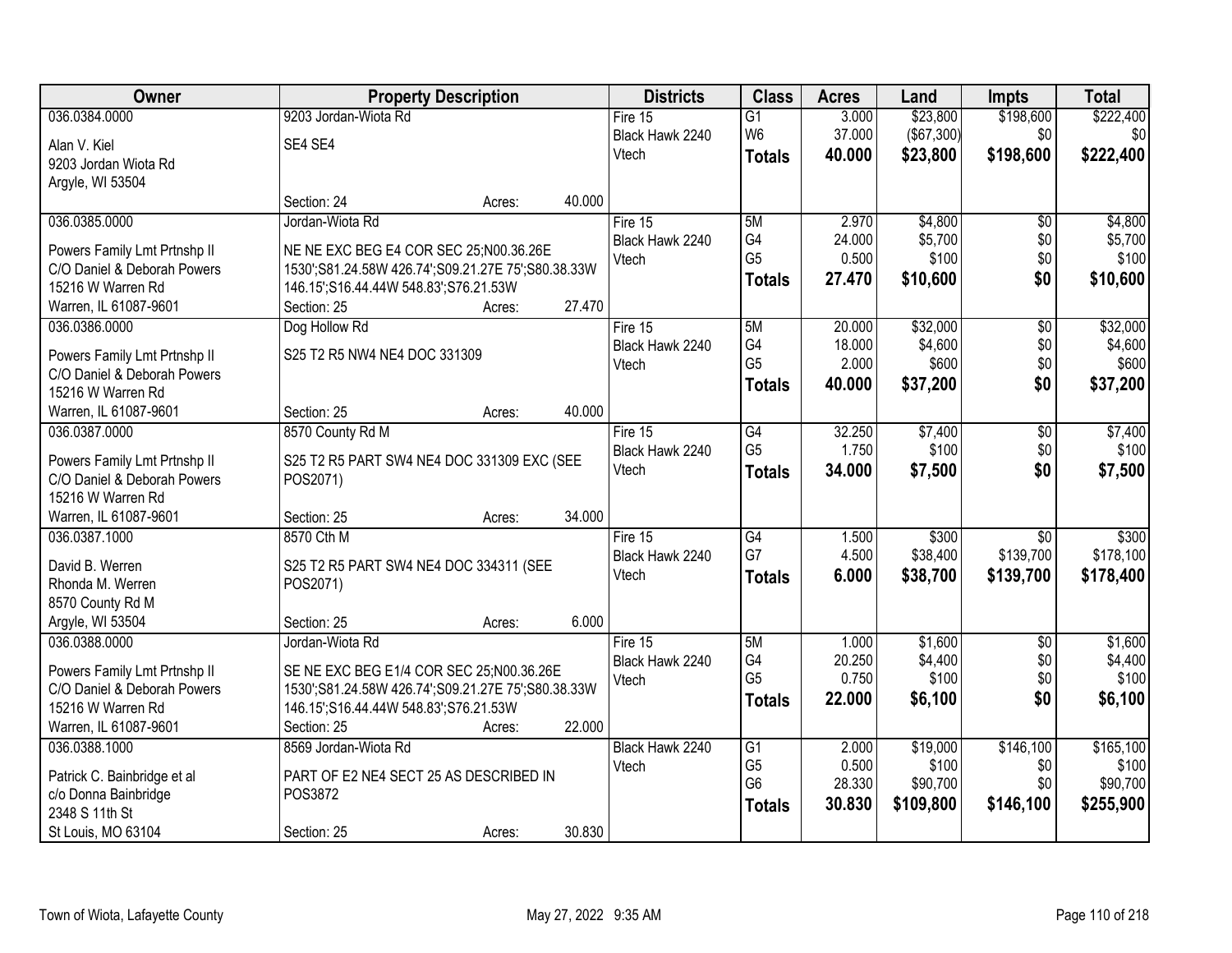| Owner                        |                                               | <b>Property Description</b> |        | <b>Districts</b> | <b>Class</b>         | <b>Acres</b>    | Land             | <b>Impts</b>    | <b>Total</b>     |
|------------------------------|-----------------------------------------------|-----------------------------|--------|------------------|----------------------|-----------------|------------------|-----------------|------------------|
| 036.0389.0000                | County Rd M                                   |                             |        | Fire $15$        | $\overline{G4}$      | 37.500          | \$8,600          | \$0             | \$8,600          |
| Mary K. Thorson et al        | NE? NW? (S/LIFE EST OF MARY PER DOC 299364)   |                             |        | Black Hawk 2240  | G <sub>5</sub>       | 2.500           | \$200            | \$0             | \$200            |
| 1815 Thor Ln                 |                                               |                             |        | Vtech            | <b>Totals</b>        | 40.000          | \$8,800          | \$0             | \$8,800          |
| Argyle, WI 53504             |                                               |                             |        |                  |                      |                 |                  |                 |                  |
|                              | Section: 25                                   | Acres:                      | 40.000 |                  |                      |                 |                  |                 |                  |
| 036.0390.0000                | 1815 Thor Ln                                  |                             |        | Fire 15          | G4                   | 30.500          | \$8,300          | $\overline{50}$ | \$8,300          |
| Mary K. Thorson et al        | NW? NW? (S/LIFE EST OF MARY PER DOC 299364)   |                             |        | Black Hawk 2240  | G <sub>5</sub>       | 5.000           | \$1,500          | \$0             | \$1,500          |
| 1815 Thor Ln                 |                                               |                             |        | Vtech            | G7                   | 4.500           | \$38,400         | \$87,700        | \$126,100        |
| Argyle, WI 53504             |                                               |                             |        |                  | <b>Totals</b>        | 40.000          | \$48,200         | \$87,700        | \$135,900        |
|                              | Section: 25                                   | Acres:                      | 40.000 |                  |                      |                 |                  |                 |                  |
| 036.0391.0000                |                                               |                             |        | Fire 15          | 5M                   | 7.000           | \$11,200         | \$0             | \$11,200         |
| Powers Family Lmt Prtnshp II | S25 T2 R5 PART OF SW4 NW4 DOC 332799EXP LOT   |                             |        | Black Hawk 2240  | G4                   | 19.600          | \$5,500          | \$0             | \$5,500          |
| C/O Daniel & Deborah Powers  | <b>CSM 844</b>                                |                             |        | Vtech            | <b>Totals</b>        | 26,600          | \$16,700         | \$0             | \$16,700         |
| 15216 W Warren Rd            |                                               |                             |        |                  |                      |                 |                  |                 |                  |
| Warren, IL 61087-9601        | Section: 26                                   | Acres:                      | 26.600 |                  |                      |                 |                  |                 |                  |
| 036.0391.1000                | <b>Wildlife Rd</b>                            |                             |        | Fire 15          | 5M                   | 3.040           | \$4,900          | $\frac{1}{20}$  | \$4,900          |
| Michael G. Staunton          | LOT 1 CSM 596                                 |                             |        | Black Hawk 2240  | <b>Totals</b>        | 3.040           | \$4,900          | \$0             | \$4,900          |
| Carmel H. Staunton           |                                               |                             |        | Vtech            |                      |                 |                  |                 |                  |
| 1317 Lois St                 |                                               |                             |        |                  |                      |                 |                  |                 |                  |
| Park Ridge, IL 60068         | Section: 25                                   | Acres:                      | 3.040  |                  |                      |                 |                  |                 |                  |
| 036.0391.2000                |                                               |                             |        | Fire 15          | 5M                   | 4.000           | \$6,400          | $\overline{50}$ | \$6,400          |
| Travis J. Stauffacher        | LOT 1 CSM 844                                 |                             |        | Black Hawk 2240  | G <sub>4</sub>       | 6.400           | \$1,300          | \$0             | \$1,300          |
| Mindy J. Stauffacher         |                                               |                             |        | Vtech            | <b>Totals</b>        | 10.400          | \$7,700          | \$0             | \$7,700          |
| 205 S Warren St              |                                               |                             |        |                  |                      |                 |                  |                 |                  |
| South Wayne, WI 53587        | Section: 26                                   | Acres:                      | 10.400 |                  |                      |                 |                  |                 |                  |
| 036.0392.0000                | County Rd M                                   |                             |        | Fire 15          | 5M                   | 2.750           | \$4,400          | $\sqrt{6}$      | \$4,400          |
| Powers Family Lmt Prtnshp II | S25 T2 R5 SE4 NW4 DOC 332799                  |                             |        | Black Hawk 2240  | G4<br>G <sub>5</sub> | 36.250          | \$9,700<br>\$100 | \$0             | \$9,700<br>\$100 |
| C/O Daniel & Deborah Powers  |                                               |                             |        | Vtech            |                      | 1.000<br>40.000 | \$14,200         | \$0<br>\$0      | \$14,200         |
| 15216 W Warren Rd            |                                               |                             |        |                  | <b>Totals</b>        |                 |                  |                 |                  |
| Warren, IL 61087-9601        | Section: 25                                   | Acres:                      | 40.000 |                  |                      |                 |                  |                 |                  |
| 036.0393.1000                | 8483 Cth M                                    |                             |        | Fire $15$        | G <sub>1</sub>       | 6.260           | \$39,400         | \$199,300       | \$238,700        |
| John Wayne Thompson          | S25 T2 R5 LOT 1 CSM 621 PART OF NE4 SW4 & NW4 |                             |        | Black Hawk 2240  | <b>Totals</b>        | 6.260           | \$39,400         | \$199,300       | \$238,700        |
| Linda E. Thompson            | SE4 DOC 341069 (SEE POS2067 & POS2072)        |                             |        | Vtech            |                      |                 |                  |                 |                  |
| 8483 County Rd M             |                                               |                             |        |                  |                      |                 |                  |                 |                  |
| Browntown, WI 53522          | Section: 25                                   | Acres:                      | 6.260  |                  |                      |                 |                  |                 |                  |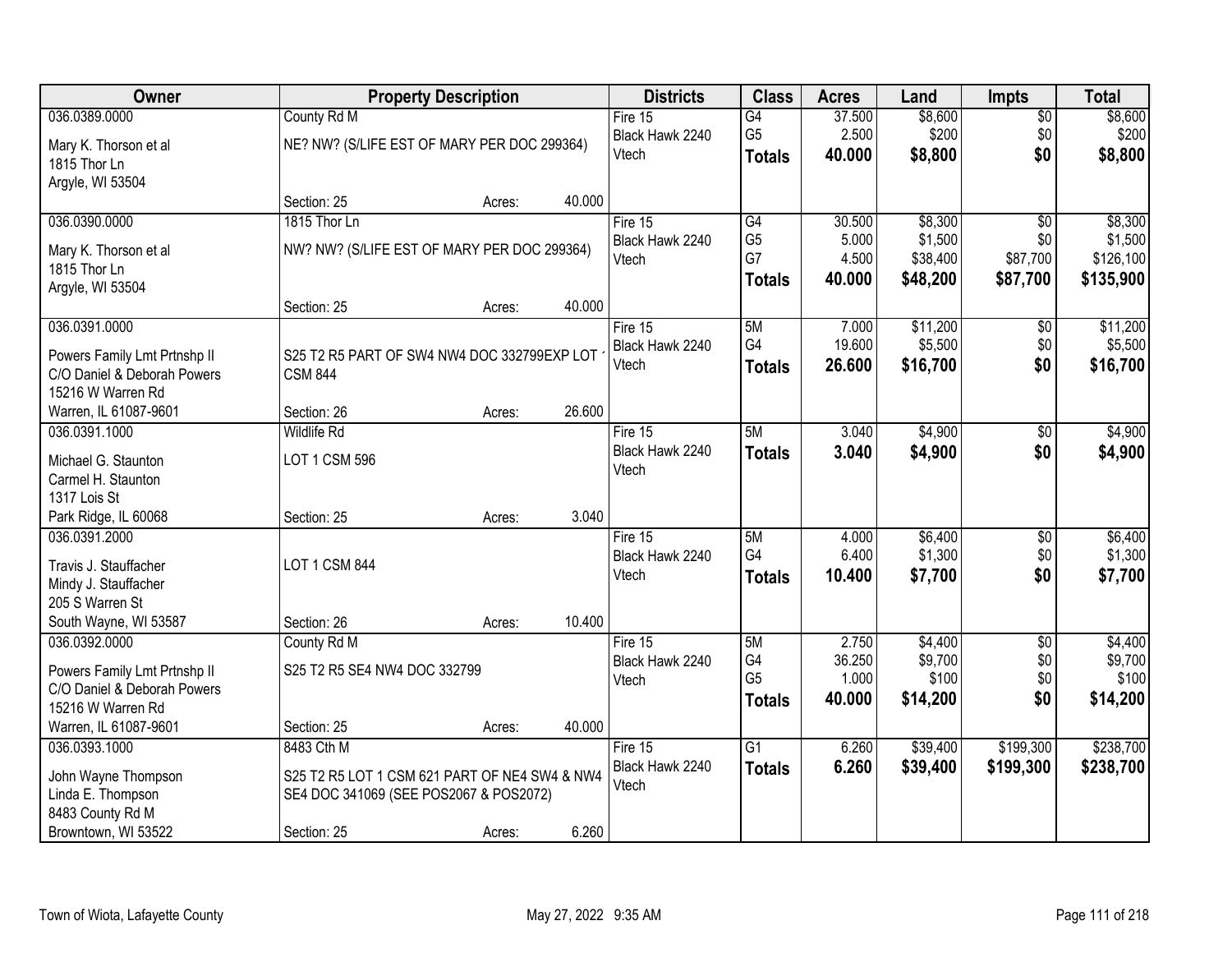| Owner                              | <b>Property Description</b>                     |        |        | <b>Districts</b> | <b>Class</b>    | <b>Acres</b> | Land     | <b>Impts</b>    | <b>Total</b> |
|------------------------------------|-------------------------------------------------|--------|--------|------------------|-----------------|--------------|----------|-----------------|--------------|
| 036.0393.2000                      | <b>Wildlife Rd</b>                              |        |        | Fire $15$        | $\overline{G4}$ | 11.000       | \$2,200  | $\sqrt{$0}$     | \$2,200      |
| Staunton Wisconsin Farm, LLC       | PART OF NE4 SW4 DOC 332802 (SEE POS2072)        |        |        | Black Hawk 2240  | G <sub>5</sub>  | 1.630        | \$600    | \$0             | \$600        |
| 1300 Granville Ave                 |                                                 |        |        | Vtech            | <b>Totals</b>   | 12.630       | \$2,800  | \$0             | \$2,800      |
| Park Ridge, IL 60068-5012          |                                                 |        |        |                  |                 |              |          |                 |              |
|                                    | Section: 25                                     | Acres: | 12.630 |                  |                 |              |          |                 |              |
| 036.0393.3000                      | County Rd M                                     |        |        | Fire 15          | 5M              | 2.000        | \$3,000  | \$0             | \$3,000      |
| Daniel S and Deborah Powers Family | S25 T2 R5 PART OF SW4 SEC 25 & PART OF W2 SE4   |        |        | Black Hawk 2240  | G4              | 40.770       | \$8,700  | \$0             | \$8,700      |
| Limited Partnership                | SEC 25 COM W-1/4COR SEC 25;N89.32. 26E 2188.46' |        |        | Vtech            | <b>Totals</b>   | 42.770       | \$11,700 | \$0             | \$11,700     |
| 15216 W Warren Rd                  | TO POB;N89. 32.26E 157.32';S27.33.04W           |        |        |                  |                 |              |          |                 |              |
| Warren, IL 61087                   | Section: 25                                     | Acres: | 42.770 |                  |                 |              |          |                 |              |
| 036.0394.0000                      | <b>Wildlife Rd</b>                              |        |        | Fire 15          | 5M              | 1.670        | \$2,700  | \$0             | \$2,700      |
| Staunton Wisconsin Farm, LLC       | PART OF NW4 SW4 DOC 332802 (SEE POS2061 &       |        |        | Black Hawk 2240  | G4              | 21.000       | \$4,600  | \$0             | \$4,600      |
| 1300 Granville Ave                 | POS2072)                                        |        |        | Vtech            | G <sub>5</sub>  | 4.500        | \$1,600  | \$0             | \$1,600      |
| Park Ridge, IL 60068-5012          |                                                 |        |        |                  | <b>Totals</b>   | 27.170       | \$8,900  | \$0             | \$8,900      |
|                                    | Section: 25                                     | Acres: | 27.170 |                  |                 |              |          |                 |              |
| 036.0394.1000                      | 8495 Cth M                                      |        |        | Fire 15          | 5M              | 1.000        | \$1,500  | $\sqrt{6}$      | \$1,500      |
| David J. Tertin                    | LOT 1 CSM #90 PART OF NW4 SW4 VOL 192D P67      |        |        | Black Hawk 2240  | G <sub>1</sub>  | 4.000        | \$28,600 | \$169,300       | \$197,900    |
| 8495 County Rd M                   | (SEE POS2072)                                   |        |        | Vtech            | G <sub>5</sub>  | 8.000        | \$20,000 | \$0             | \$20,000     |
| Browntown, WI 53522                |                                                 |        |        |                  | <b>Totals</b>   | 13.000       | \$50,100 | \$169,300       | \$219,400    |
|                                    | Section: 25                                     | Acres: | 13.000 |                  |                 |              |          |                 |              |
| 036.0395.0000                      |                                                 |        |        | Fire 15          | 5M              | 2.000        | \$3,200  | \$0             | \$3,200      |
| Staunton Wisconsin Farm, LLC       | PART OF SW4 SW4 DOC 332802 (SEE POS2072)        |        |        | Black Hawk 2240  | G4              | 22.000       | \$5,500  | \$0             | \$5,500      |
| 1300 Granville Ave                 |                                                 |        |        | Vtech            | G <sub>5</sub>  | 15.840       | \$15,800 | \$0             | \$15,800     |
| Park Ridge, IL 60068-5012          |                                                 |        |        |                  | <b>Totals</b>   | 39.840       | \$24,500 | \$0             | \$24,500     |
|                                    | Section: 25                                     | Acres: | 39.840 |                  |                 |              |          |                 |              |
| 036.0396.0000                      |                                                 |        |        | Fire 15          | G4              | 4.260        | \$900    | \$0             | \$900        |
| Staunton Wisconsin Farm, LLC       | S25 T2 R5 PART OF SE4 SW4 DOC 332802 (SEE       |        |        | Black Hawk 2240  | <b>Totals</b>   | 4.260        | \$900    | \$0             | \$900        |
| 1300 Granville Ave                 | POS2062 & POS2072 & POS2902)                    |        |        | Vtech            |                 |              |          |                 |              |
| Park Ridge, IL 60068-5012          |                                                 |        |        |                  |                 |              |          |                 |              |
|                                    | Section: 25                                     | Acres: | 4.260  |                  |                 |              |          |                 |              |
| 036.0396.1000                      |                                                 |        |        | Fire $15$        | G4              | 4.590        | \$900    | $\overline{60}$ | \$900        |
| Michael G. Staunton                | PART OF S2 SW4 DOC 332800 EXC (SEE POS2062 &    |        |        | Black Hawk 2240  | G <sub>5</sub>  | 20.000       | \$6,000  | \$0             | \$6,000      |
| Carmel H. Staunton                 | POS2072 & POS2115 & POS2902)                    |        |        | Vtech            | <b>Totals</b>   | 24.590       | \$6,900  | \$0             | \$6,900      |
| 1317 Lois St                       |                                                 |        |        |                  |                 |              |          |                 |              |
| Park Ridge, IL 60068               | Section: 25                                     | Acres: | 24.590 |                  |                 |              |          |                 |              |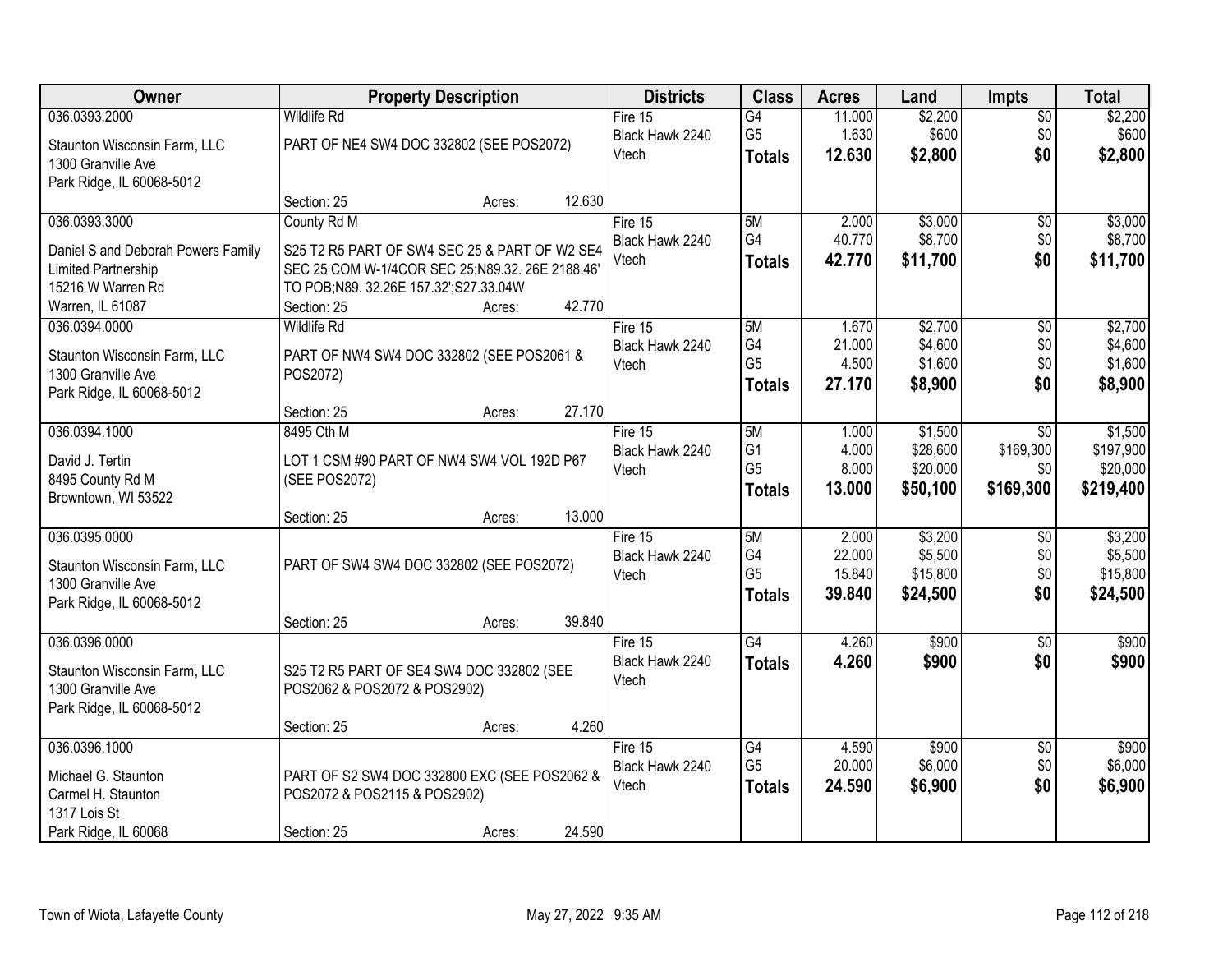| Owner               |                                                 | <b>Property Description</b>                          |                 |                 | <b>Acres</b> | Land     | <b>Impts</b>    | <b>Total</b> |
|---------------------|-------------------------------------------------|------------------------------------------------------|-----------------|-----------------|--------------|----------|-----------------|--------------|
| 036.0397.0000       | <b>Wildlife Rd</b>                              |                                                      | Fire $15$       | 5M              | 1.500        | \$2,400  | $\overline{50}$ | \$2,400      |
| Steven K. Lincicum  | S25 T2 R5 NESE DOC 343586                       |                                                      | Black Hawk 2240 | G4              | 37.500       | \$10,800 | \$0             | \$10,800     |
| W9651 Coon Creek Rd |                                                 |                                                      | Vtech           | G <sub>5</sub>  | 1.000        | \$100    | \$0             | \$100        |
| Browntown, WI 53522 |                                                 |                                                      |                 | <b>Totals</b>   | 40.000       | \$13,300 | \$0             | \$13,300     |
|                     | Section: 25                                     | 40.000<br>Acres:                                     |                 |                 |              |          |                 |              |
| 036.0398.1000       | 8361 Cth M                                      |                                                      | Fire 15         | $\overline{G1}$ | 2.720        | \$22,500 | \$131,400       | \$153,900    |
| Sandra L. Wood      |                                                 | COM W1/4 COR SEC 25;N88. 01.30E 2618.37' ALG NLI     | Black Hawk 2240 | <b>Totals</b>   | 2.720        | \$22,500 | \$131,400       | \$153,900    |
| c/o Sandra L. Wood  | S2 SEC 25; S14.07.42E 1231.05'; S81.44.57E      |                                                      | Vtech           |                 |              |          |                 |              |
| 8361 Cth M          |                                                 | 82.64';N80.05.32E 142.91' TO POB;N80.05.32E 343.83'  |                 |                 |              |          |                 |              |
| Browntown, WI 53522 | Section: 25                                     | 2.720<br>Acres:                                      |                 |                 |              |          |                 |              |
| 036.0398.1100       | 8359 Cth M                                      |                                                      | Fire 15         | $\overline{G1}$ | 2.650        | \$22,100 | \$155,200       | \$177,300    |
| <b>Bryan Witt</b>   | LOT 1 CSM #91 & ALSO INCL COM W1/4 COR SEC      |                                                      | Black Hawk 2240 | <b>Totals</b>   | 2.650        | \$22,100 | \$155,200       | \$177,300    |
| 8359 County Rd M    | 25;N88.01. 30E 2618.37';S14.07.42E 853.49' TO   |                                                      | Vtech           |                 |              |          |                 |              |
| Browntown, WI 53522 |                                                 | POB;S14.07.42E 377.56';S81.44.57E 82.64'; N80.05.32E |                 |                 |              |          |                 |              |
|                     | Section: 25                                     | 2.650<br>Acres:                                      |                 |                 |              |          |                 |              |
| 036.0398.1200       | 8351 Cth M                                      |                                                      | Fire 15         | $\overline{G1}$ | 0.520        | \$6,500  | \$23,200        | \$29,700     |
| Gary J. Schmid      | LOT 2 CSM 91                                    |                                                      | Black Hawk 2240 | <b>Totals</b>   | 0.520        | \$6,500  | \$23,200        | \$29,700     |
| Dawn M. Schmid      |                                                 |                                                      | Vtech           |                 |              |          |                 |              |
| 811 16th Ave        |                                                 |                                                      |                 |                 |              |          |                 |              |
| Monroe, WI 53566    | Section: 25                                     | 0.520<br>Acres:                                      |                 |                 |              |          |                 |              |
| 036.0398.2000       | 8423 Cth M                                      |                                                      | Fire 15         | $\overline{G1}$ | 3.070        | \$24,100 | \$158,200       | \$182,300    |
| Tyler B. Witt       | COM W? COR SEC 25;N88?01'30"E                   |                                                      | Black Hawk 2240 | <b>Totals</b>   | 3.070        | \$24,100 | \$158,200       | \$182,300    |
| 8423 Cth M          | 2563.85';S39?55'08"E 449.88' TO POB;S39?55'08"E |                                                      | Vtech           |                 |              |          |                 |              |
| Browntown, WI 53522 |                                                 | 273.51' ALG C/L CTH "M"; SELY 197.05' ALG SAID C/L   |                 |                 |              |          |                 |              |
|                     | Section: 25                                     | 3.070<br>Acres:                                      |                 |                 |              |          |                 |              |
| 036.0398.3000       | 1343 Wildlife Rd                                |                                                      | Fire $15$       | $\overline{G1}$ | 1.760        | \$17,400 | \$185,000       | \$202,400    |
| Birge F. Braun      | S25 T2 R5 PART OF NW4 SE4 VOL 223D P50 (SEE     |                                                      | Black Hawk 2240 | G <sub>6</sub>  | 8.000        | \$25,600 | \$0             | \$25,600     |
| Sandra Lee Braun    | POS2064)                                        |                                                      | Vtech           | <b>Totals</b>   | 9.760        | \$43,000 | \$185,000       | \$228,000    |
| 1343 Wildlife Rd    |                                                 |                                                      |                 |                 |              |          |                 |              |
| Browntown, WI 53522 | Section: 25                                     | 9.760<br>Acres:                                      |                 |                 |              |          |                 |              |
| 036.0398.3100       | 1339 Wildlife Rd                                |                                                      | Fire 15         | $\overline{G1}$ | 0.440        | \$7,500  | \$84,800        | \$92,300     |
| Birge F. Braun      |                                                 | PART NW? SE? COM W? COR SEC 25;N88?01'30"E           | Black Hawk 2240 | <b>Totals</b>   | 0.440        | \$7,500  | \$84,800        | \$92,300     |
| Sandra Lee Braun    | 2678.97' ALG NLI S? SEC 25:N88?01'30"E          |                                                      | Vtech           |                 |              |          |                 |              |
| 1343 Wildlife Rd    |                                                 | 807.14";S4?04'53"E 177";WLY 48' TO POB;SLY 160";WL'  |                 |                 |              |          |                 |              |
| Browntown, WI 53522 | Section: 25                                     | 0.440<br>Acres:                                      |                 |                 |              |          |                 |              |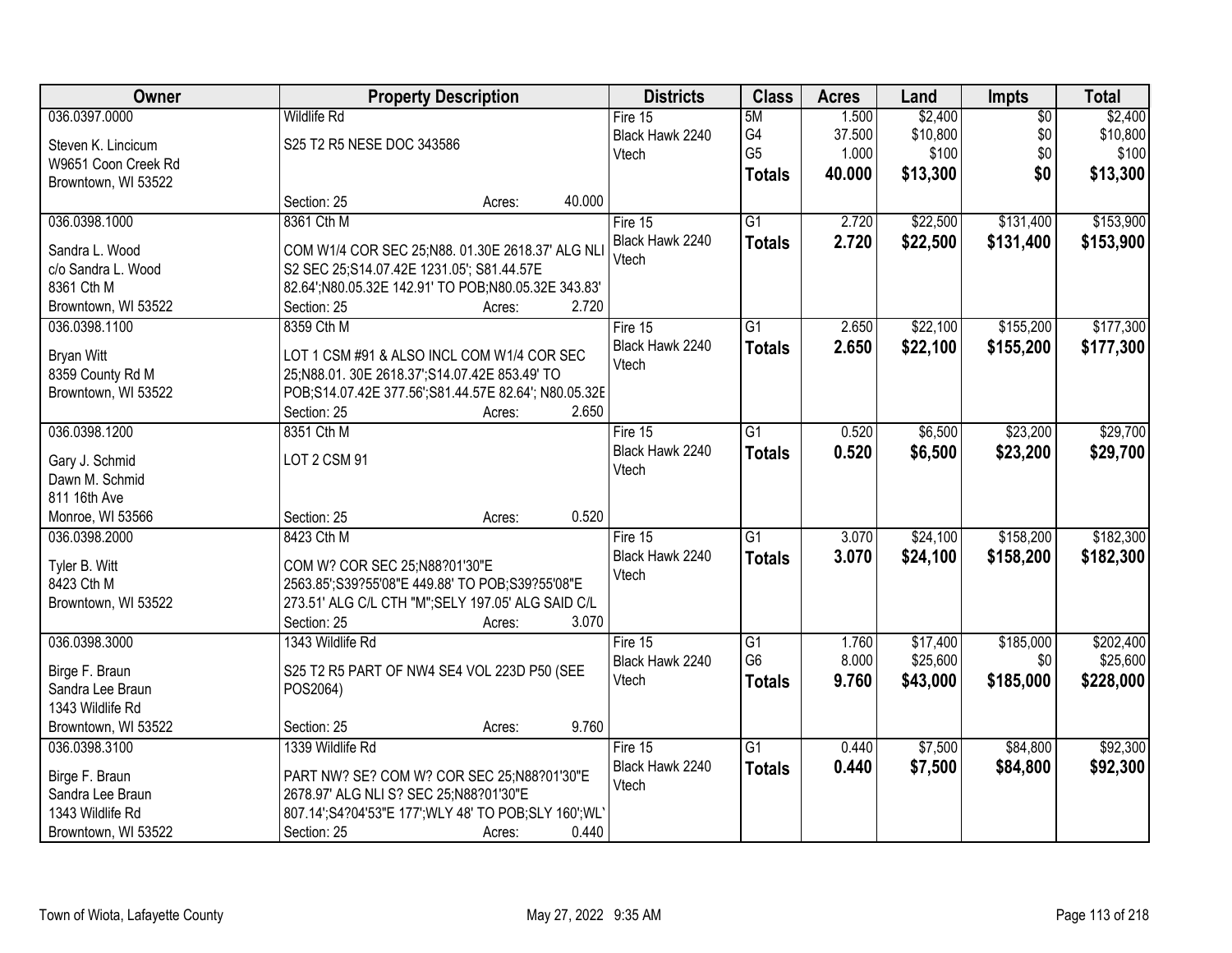| Owner                                     |                                               | <b>Property Description</b> |        | <b>Districts</b> | <b>Class</b>    | <b>Acres</b> | Land       | Impts           | <b>Total</b> |
|-------------------------------------------|-----------------------------------------------|-----------------------------|--------|------------------|-----------------|--------------|------------|-----------------|--------------|
| 036.0398.4000                             | 1335 Wildlife Rd                              |                             |        | Fire $15$        | $\overline{G1}$ | 2.290        | \$20,400   | \$177,000       | \$197,400    |
| Kyle A. Golackson                         | LOT 1 CSM 44                                  |                             |        | Black Hawk 2240  | <b>Totals</b>   | 2.290        | \$20,400   | \$177,000       | \$197,400    |
| Rebecca S. Golackson                      |                                               |                             |        | Vtech            |                 |              |            |                 |              |
| 1335 Wildlife Rd                          |                                               |                             |        |                  |                 |              |            |                 |              |
| Browntown, WI 53522                       | Section: 25                                   | Acres:                      | 2.290  |                  |                 |              |            |                 |              |
| 036.0398.5000                             | 1251 Wildlife Rd                              |                             |        | Fire $15$        | $\overline{G1}$ | 2.000        | \$19,000   | \$23,800        | \$42,800     |
|                                           |                                               |                             |        | Black Hawk 2240  | <b>Totals</b>   | 2.000        | \$19,000   | \$23,800        | \$42,800     |
| Scott Foley                               | LOT 2 CSM 44                                  |                             |        | Vtech            |                 |              |            |                 |              |
| <b>Beverly Seffrood</b>                   |                                               |                             |        |                  |                 |              |            |                 |              |
| N1024 Lawver Rd                           |                                               |                             | 2.000  |                  |                 |              |            |                 |              |
| Browntown, WI 53522                       | Section: 25                                   | Acres:                      |        |                  |                 |              |            |                 |              |
| 036.0399.1000                             | 8378 Cth M                                    |                             |        | Fire 15          | $\overline{G1}$ | 2.020        | \$19,100   | \$179,700       | \$198,800    |
| David L. Jackson                          | S25 T2 R5 PART OF W2 OF SE4 E OF HWY VOL 213D |                             |        | Black Hawk 2240  | G <sub>5</sub>  | 12.000       | \$30,000   | \$0             | \$30,000     |
| Cynthia L. Jackson                        | P762 (SEE POS2064 & POS2068)                  |                             |        | Vtech            | <b>Totals</b>   | 14.020       | \$49,100   | \$179,700       | \$228,800    |
| 8378 County Rd M                          |                                               |                             |        |                  |                 |              |            |                 |              |
| Browntown, WI 53522                       | Section: 25                                   | Acres:                      | 14.020 |                  |                 |              |            |                 |              |
| 036.0399.2000                             | County Rd M                                   |                             |        | Fire 15          | $\overline{G5}$ | 11.350       | \$3,400    | $\sqrt[6]{}$    | \$3,400      |
|                                           | S25 T2 R5 PART OF SW4 SE4 W OF HWY DOC 33280  |                             |        | Black Hawk 2240  | <b>Totals</b>   | 11.350       | \$3,400    | \$0             | \$3,400      |
| Michael G. Staunton<br>Carmel H. Staunton | EXC (SEE POS2062 & POS2072 & POS2115 &        |                             |        | Vtech            |                 |              |            |                 |              |
| 1317 Lois St                              | POS2902)                                      |                             |        |                  |                 |              |            |                 |              |
| Park Ridge, IL 60068                      | Section: 25                                   | Acres:                      | 11.350 |                  |                 |              |            |                 |              |
| 036.0399.3000                             | County Rd M                                   |                             |        | Fire $15$        | G4              | 2.730        | \$900      | $\overline{50}$ | \$900        |
|                                           |                                               |                             |        | Black Hawk 2240  |                 | 2.730        | \$900      | \$0             | \$900        |
| Dennis L. Holverson                       | S25 T2 R5 PART SW4 SE4 E OF HWY AS DESCR DOC  |                             |        | Vtech            | <b>Totals</b>   |              |            |                 |              |
| 8120 County Rd M                          | 339786 & 348539                               |                             |        |                  |                 |              |            |                 |              |
| Browntown, WI 53522                       |                                               |                             |        |                  |                 |              |            |                 |              |
|                                           | Section: 36                                   | Acres:                      | 2.730  |                  |                 |              |            |                 |              |
| 036.0399.3100                             | 8020 Cth M                                    |                             |        | Fire 15          | X4              | 0.170        | $\sqrt{6}$ | $\overline{50}$ | $\sqrt{30}$  |
| Northern Natural Gas Co                   | S25 T2 R5 PART OF SW4 SE4 VOL 166D P181       |                             |        | Black Hawk 2240  | <b>Totals</b>   | 0.170        | \$0        | \$0             | \$0          |
| Unknown                                   |                                               |                             |        | Vtech            |                 |              |            |                 |              |
| Arygle, WI 53504                          |                                               |                             |        |                  |                 |              |            |                 |              |
|                                           | Section: 25                                   | Acres:                      | 0.170  |                  |                 |              |            |                 |              |
| 036.0399.4000                             | County Rd M                                   |                             |        | Fire $15$        | G4              | 22.880       | \$5,300    | $\overline{50}$ | \$5,300      |
|                                           |                                               |                             |        | Black Hawk 2240  | G <sub>5</sub>  | 0.500        | \$100      | \$0             | \$100        |
| Daniel S and Deborah Powers Family        | S36 T2 R5 PART SE4 SW4 & SW4 SE4 SEC 25 PART  |                             |        | Vtech            | <b>Totals</b>   | 23.380       | \$5,400    | \$0             | \$5,400      |
| Limited Partnership                       | NW4 NE4 OF SEC 36 COM N-1/4COR SEC            |                             |        |                  |                 |              |            |                 |              |
| 15216 W Warren Rd                         | 36;S36.31.10E 314.59' TO POB;N25.12.55W       |                             |        |                  |                 |              |            |                 |              |
| Warren, IL 61087                          | Section: 36                                   | Acres:                      | 23.380 |                  |                 |              |            |                 |              |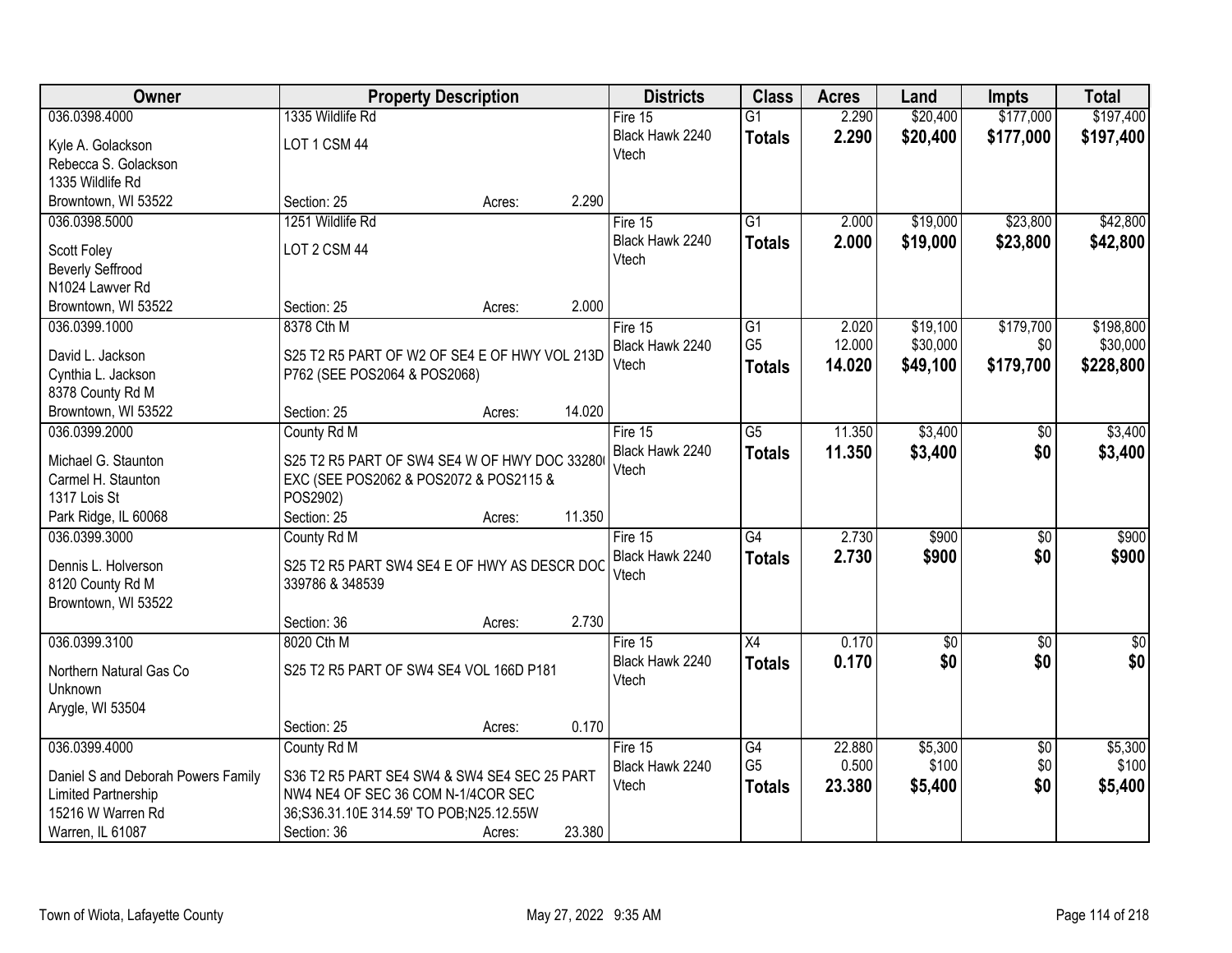| Owner                 | <b>Property Description</b>                   | <b>Districts</b> | <b>Class</b>    | <b>Acres</b> | Land     | <b>Impts</b>    | <b>Total</b> |
|-----------------------|-----------------------------------------------|------------------|-----------------|--------------|----------|-----------------|--------------|
| 036.0400.0000         | 8120 Cth M                                    | Fire $15$        | G4              | 26.520       | \$3,700  | $\overline{50}$ | \$3,700      |
| Dennis L. Holverson   | S25 T2 R5 PART OF S2 SE4 VOL 212D P374        | Black Hawk 2240  | G <sub>5</sub>  | 0.250        | \$100    | \$0             | \$100        |
| 8120 County Rd M      |                                               | Vtech            | G7              | 2.000        | \$24,000 | \$169,300       | \$193,300    |
| Browntown, WI 53522   |                                               |                  | <b>Totals</b>   | 28.770       | \$27,800 | \$169,300       | \$197,100    |
|                       | Section: 25<br>Acres:                         | 28.770           |                 |              |          |                 |              |
| 036.0400.1000         | 7962 Cth M                                    | Fire 15          | G4              | 11.270       | \$2,600  | $\overline{50}$ | \$2,600      |
| Dennis L. Holverson   | S25 T2 R5 PART SE4 SE4 AS DESCR IN DOC 339786 | Black Hawk 2240  | G7              | 2.000        | \$12,000 | \$135,700       | \$147,700    |
| 8120 County Rd M      | & DOC 348539                                  | Vtech            | <b>Totals</b>   | 13.270       | \$14,600 | \$135,700       | \$150,300    |
| Browntown, WI 53522   |                                               |                  |                 |              |          |                 |              |
|                       | Section: 36<br>Acres:                         | 13.270           |                 |              |          |                 |              |
| 036.0401.1000         |                                               | Fire 15          | $\overline{G5}$ | 1.000        | \$500    | \$0             | \$500        |
| Maciej W. Janik       | S26 T2 R5 N10RDS OF E16RDS OF NE4 NE4 VOL     | Black Hawk 2240  | <b>Totals</b>   | 1.000        | \$500    | \$0             | \$500        |
| 1814 Thor Ln          | 199D P94                                      | Vtech            |                 |              |          |                 |              |
| Argyle, WI 53504      |                                               |                  |                 |              |          |                 |              |
|                       | Section: 26<br>Acres:                         | 1.000            |                 |              |          |                 |              |
| 036.0401.2000         |                                               | Fire 15          | G4              | 3.500        | \$1,100  | \$0             | \$1,100      |
| Patrick J. Place      | S26 T2 R5 PART OF NE4 NE4 W OF RIVER DOC      | Black Hawk 2240  | G <sub>5</sub>  | 26.100       | \$9,600  | \$0             | \$9,600      |
| PO Box 81             | 336851 (SEE POS2901)                          | Vtech            | <b>Totals</b>   | 29.600       | \$10,700 | \$0             | \$10,700     |
| South Wayne, WI 53587 |                                               |                  |                 |              |          |                 |              |
|                       | Section: 26<br>Acres:                         | 29.600           |                 |              |          |                 |              |
| 036.0401.2100         |                                               | Fire $15$        | $\overline{G5}$ | 6.900        | \$2,000  | $\overline{50}$ | \$2,000      |
| Mary K. Thorson et al | ALL THAT PART NE? NE? LYING EAST OF RIVER     | Black Hawk 2240  | G <sub>6</sub>  | 2.500        | \$8,000  | \$0             | \$8,000      |
| 1815 Thor Ln          | EXC BEG NECOR SAID NE? SEC 26; WEST 16        | Vtech            | <b>Totals</b>   | 9.400        | \$10,000 | \$0             | \$10,000     |
| Argyle, WI 53504      | RDS;SOUTH 10 RDS;EAST 16 RDS;NORTH 10 RDS     |                  |                 |              |          |                 |              |
|                       | Section: 26<br>Acres:                         | 9.400            |                 |              |          |                 |              |
| 036.0402.0000         | Philippine Rd                                 | Fire $15$        | G4              | 38.000       | \$11,500 | $\overline{50}$ | \$11,500     |
| Patrick J. Place      | S26 T2 R5 NW4 NE4 DOC 336851 (SEE POS2901)    | Black Hawk 2240  | G <sub>5</sub>  | 2.000        | \$900    | \$0             | \$900        |
| PO Box 81             |                                               | Vtech            | <b>Totals</b>   | 40.000       | \$12,400 | \$0             | \$12,400     |
| South Wayne, WI 53587 |                                               |                  |                 |              |          |                 |              |
|                       | Section: 26<br>Acres:                         | 40.000           |                 |              |          |                 |              |
| 036.0403.0000         |                                               | Fire $15$        | 5M              | 3.000        | \$4,800  | $\overline{50}$ | \$4,800      |
| Patrick J. Place      | S26 T2 R5 PART OF SW4 NE4 W OF RIVER DOC      | Black Hawk 2240  | G4              | 20.800       | \$6,800  | \$0             | \$6,800      |
| PO Box 81             | 336851 (SEE POS2901)                          | Vtech            | G <sub>5</sub>  | 5.500        | \$1,600  | \$0             | \$1,600      |
| South Wayne, WI 53587 |                                               |                  | <b>Totals</b>   | 29.300       | \$13,200 | \$0             | \$13,200     |
|                       | Section: 26<br>Acres:                         | 29.300           |                 |              |          |                 |              |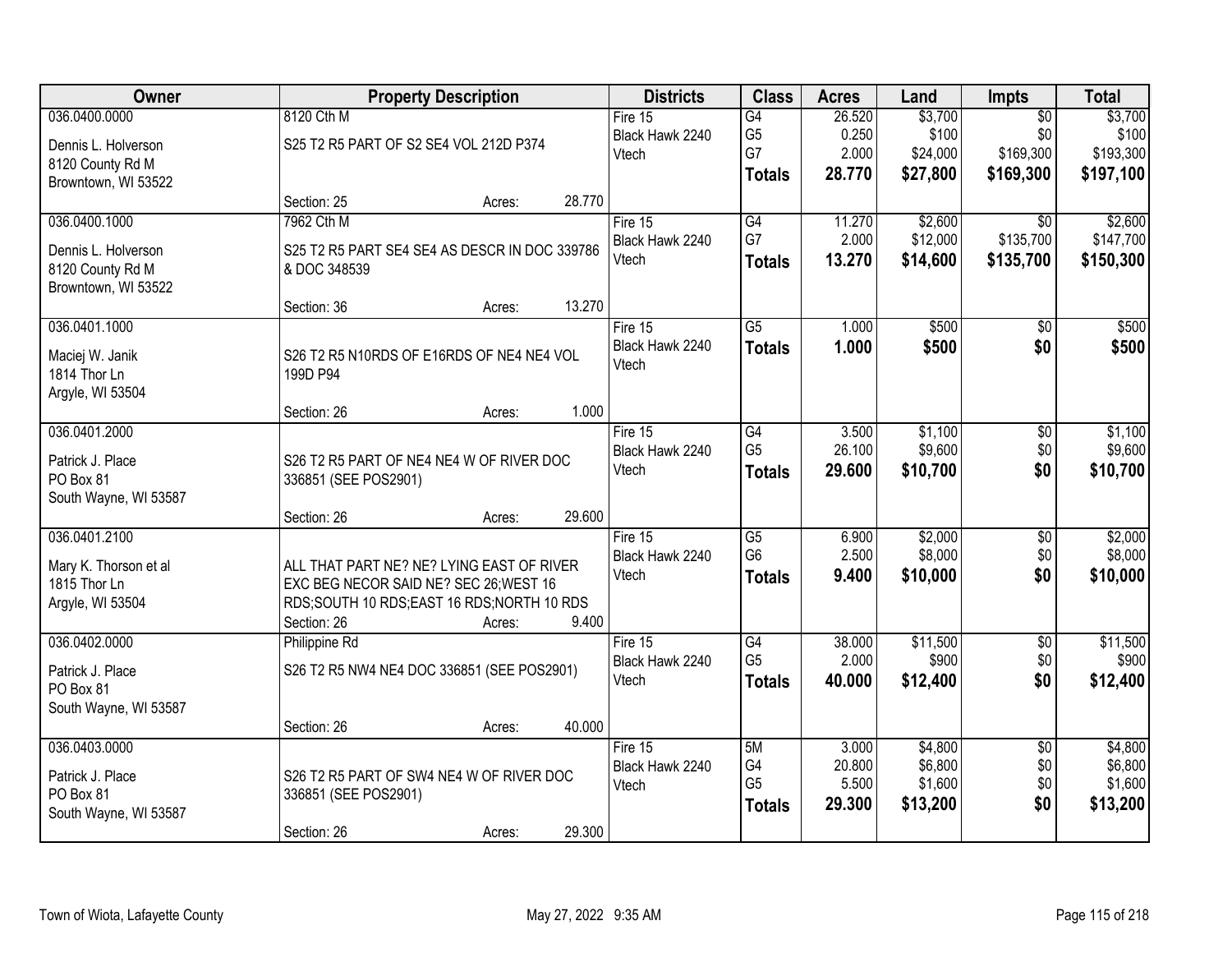| Owner                                              |                                                                   | <b>Property Description</b> |        |                            | <b>Class</b>                     | <b>Acres</b>     | Land                 | <b>Impts</b>           | <b>Total</b>           |
|----------------------------------------------------|-------------------------------------------------------------------|-----------------------------|--------|----------------------------|----------------------------------|------------------|----------------------|------------------------|------------------------|
| 036.0403.1000                                      |                                                                   |                             |        | Fire 15<br>Black Hawk 2240 | $\overline{G5}$<br><b>Totals</b> | 10.700<br>10.700 | \$3,200<br>\$3,200   | $\overline{50}$<br>\$0 | \$3,200<br>\$3,200     |
| Mary K. Thorson et al<br>1815 Thor Ln              | THAT PART SW? NE? LYING EAST OF RIVER (S/LIFE                     |                             |        | Vtech                      |                                  |                  |                      |                        |                        |
| Argyle, WI 53504                                   | EST OF MARY PER DOC 299364)                                       |                             |        |                            |                                  |                  |                      |                        |                        |
|                                                    | Section: 26                                                       | Acres:                      | 10.700 |                            |                                  |                  |                      |                        |                        |
| 036.0404.1000                                      |                                                                   |                             |        | Fire $15$                  | G4                               | 13.000           | \$4,200              | $\overline{50}$        | \$4,200                |
| Mary K. Thorson et al                              | SE? NE? EXC ALL THAT PART LYING NORTH OF                          |                             |        | Black Hawk 2240<br>Vtech   | G <sub>5</sub><br><b>Totals</b>  | 13.800<br>26.800 | \$4,100<br>\$8,300   | \$0<br>\$0             | \$4,100<br>\$8,300     |
| 1815 Thor Ln                                       | RIVER & ALSO EXC BEG SECOR SAID SE?                               |                             |        |                            |                                  |                  |                      |                        |                        |
| Argyle, WI 53504                                   | NE?; NORTH 10 RDS; WEST 16 RDS; SOUTH 10<br>Section: 26           | Acres:                      | 26.800 |                            |                                  |                  |                      |                        |                        |
| 036.0404.1100                                      |                                                                   |                             |        | Fire 15                    | $\overline{G5}$                  | 12.700           | \$4,400              | \$0                    | \$4,400                |
| Patrick J. Place                                   | S26 T2 R5 PART OF SE4 NE4 PART OF NE4 SE4 N                       |                             |        | Black Hawk 2240            | <b>Totals</b>                    | 12.700           | \$4,400              | \$0                    | \$4,400                |
| PO Box 81                                          | OF RIVER DOC 336851 (SEE POS2901)                                 |                             |        | Vtech                      |                                  |                  |                      |                        |                        |
| South Wayne, WI 53587                              |                                                                   |                             |        |                            |                                  |                  |                      |                        |                        |
| 036.0404.2000                                      | Section: 26                                                       | Acres:                      | 12.700 | Fire 15                    | $\overline{G5}$                  | 1.000            | \$300                | \$0                    | \$300                  |
|                                                    |                                                                   |                             |        | Black Hawk 2240            | <b>Totals</b>                    | 1.000            | \$300                | \$0                    | \$300                  |
| Staunton Wisconsin Farm, LLC<br>1300 Granville Ave | S26 T2 R5 S10RDS OF E16RDS OF SE4 NE4 DOC<br>332802 (SEE POS2072) |                             |        | Vtech                      |                                  |                  |                      |                        |                        |
| Park Ridge, IL 60068-5012                          |                                                                   |                             |        |                            |                                  |                  |                      |                        |                        |
|                                                    | Section: 26                                                       | Acres:                      | 1.000  |                            |                                  |                  |                      |                        |                        |
| 036.0405.0000                                      | Philippine Rd                                                     |                             |        | Fire $15$                  | 5M                               | 6.000            | \$9,600              | \$0                    | \$9,600                |
| Patrick J. Place                                   | S26 T2 R5 NE4 NW4 DOC 336851 (SEE POS2901)                        |                             |        | Black Hawk 2240<br>Vtech   | G4<br>G <sub>5</sub>             | 33.000<br>1.000  | \$7,500<br>\$100     | \$0<br>\$0             | \$7,500<br>\$100       |
| PO Box 81                                          |                                                                   |                             |        |                            | <b>Totals</b>                    | 40.000           | \$17,200             | \$0                    | \$17,200               |
| South Wayne, WI 53587                              | Section: 26                                                       | Acres:                      | 40.000 |                            |                                  |                  |                      |                        |                        |
| 036.0406.0000                                      | 8990 Philippine Rd                                                |                             |        | Fire 15                    | $\overline{G4}$                  | 6.850            | \$1,400              | $\overline{50}$        | \$1,400                |
| Arthur F. Anderson                                 | PART NW? NW? COM NWCOR SEC 26;S00?29'53"W                         |                             |        | Black Hawk 2240            | G <sub>5</sub>                   | 1.000            | \$100                | \$0                    | \$100                  |
| Jan M Krahenbuhl Trust                             | 344.48' ALG WLI SAID SEC; S89?59'06"E 20.21' TO                   |                             |        | Vtech                      | G7                               | 2.000<br>9.850   | \$11,000<br>\$12,500 | \$237,400<br>\$237,400 | \$248,400<br>\$249,900 |
| 718 20th Ave                                       | POB;S89?59'06"E 1310.88' TO ELI NW? NW? SAID                      |                             |        |                            | <b>Totals</b>                    |                  |                      |                        |                        |
| Monroe, WI 53566                                   | Section: 26                                                       | Acres:                      | 9.850  |                            |                                  |                  |                      |                        |                        |
| 036.0406.1000                                      | 8736 Philippine Rd                                                |                             |        | Fire 15<br>Black Hawk 2240 | G4<br>G <sub>5</sub>             | 25.400<br>1.000  | \$5,300<br>\$400     | $\overline{30}$<br>\$0 | \$5,300<br>\$400       |
| Timothy L. Abney                                   | S26 T2 R5 PART OF NW4 NW4 VOL 228D P610                           |                             |        | Vtech                      | G7                               | 3.750            | \$34,500             | \$162,400              | \$196,900              |
| Kimberly A. Abney<br>8736 Philippine Rd            |                                                                   |                             |        |                            | <b>Totals</b>                    | 30.150           | \$40,200             | \$162,400              | \$202,600              |
| South Wayne, WI 53587                              | Section: 26                                                       | Acres:                      | 30.150 |                            |                                  |                  |                      |                        |                        |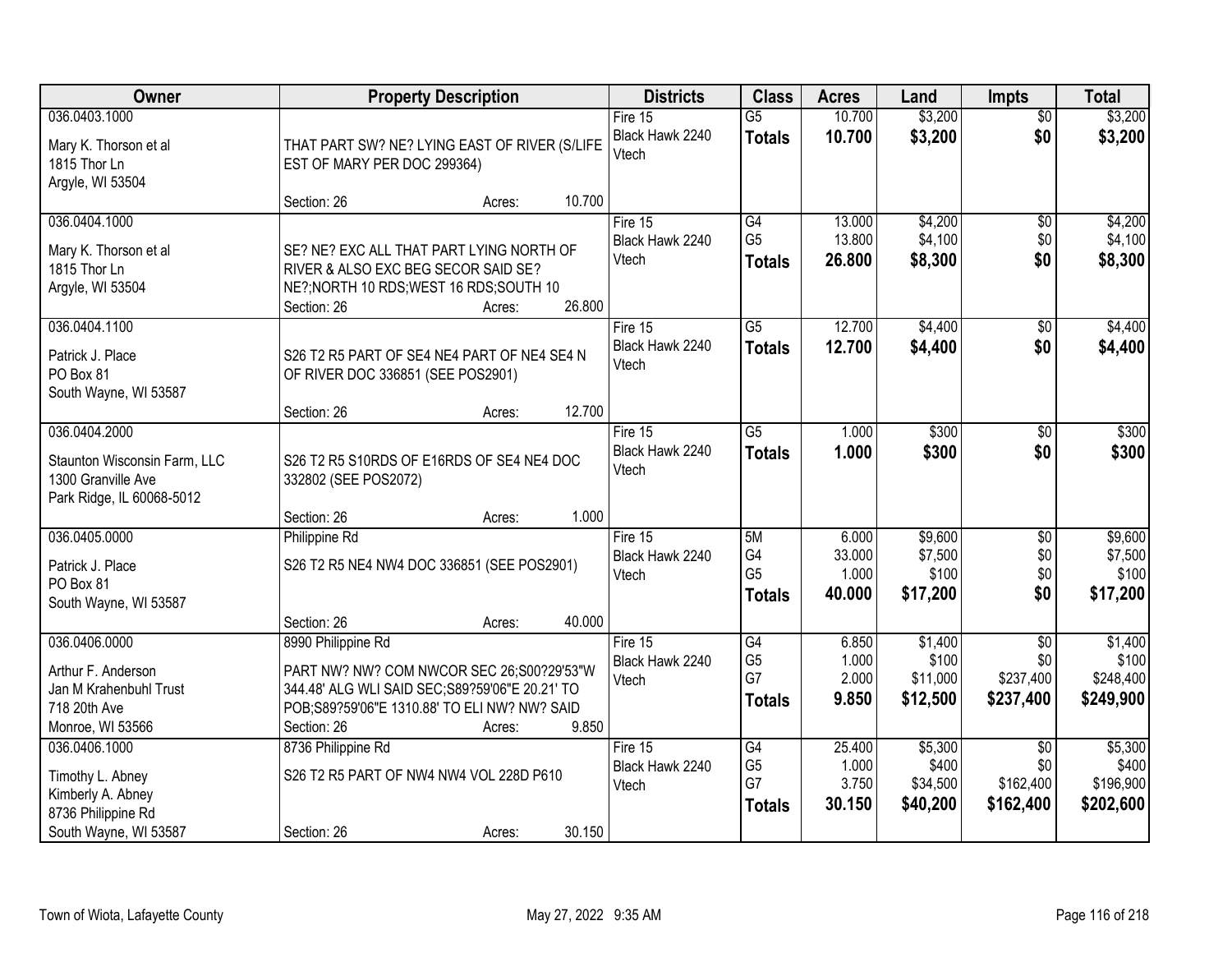| Owner                                                                                                                         | <b>Property Description</b>                                                                                                                                                         | <b>Districts</b>                      | <b>Class</b>                          | <b>Acres</b>              | Land                                | <b>Impts</b>                         | <b>Total</b>                      |
|-------------------------------------------------------------------------------------------------------------------------------|-------------------------------------------------------------------------------------------------------------------------------------------------------------------------------------|---------------------------------------|---------------------------------------|---------------------------|-------------------------------------|--------------------------------------|-----------------------------------|
| 036.0407.1000<br>Timothy L. Abney<br>Kimberly A. Abney<br>8736 Philippine Rd                                                  | S26 T2 R5 SW4 NW4 EXC S40RDS OF E44RD VOL<br>228D P610                                                                                                                              | Fire $15$<br>Black Hawk 2240<br>Vtech | $\overline{G4}$<br><b>Totals</b>      | 29.000<br>29.000          | \$3,200<br>\$3,200                  | $\overline{50}$<br>\$0               | \$3,200<br>\$3,200                |
| South Wayne, WI 53587                                                                                                         | 29.000<br>Section: 26<br>Acres:                                                                                                                                                     |                                       |                                       |                           |                                     |                                      |                                   |
| 036.0407.2000<br>Dave M. Abney<br>H Lanor Abney<br>8163 Towermount Dr                                                         | Cisserville Rd<br>S26 T2 R5 S40RDS OF E44RDS OF SW4 NW4 VOL<br>232D P282                                                                                                            | Fire 15<br>Black Hawk 2240<br>Vtech   | G4<br><b>Totals</b>                   | 11.000<br>11.000          | \$1,800<br>\$1,800                  | \$0<br>\$0                           | \$1,800<br>\$1,800                |
| Rockford, IL 61102<br>036.0408.0000                                                                                           | 11.000<br>Section: 26<br>Acres:<br>2800 Cisserville Rd                                                                                                                              | Fire 15                               | 5M                                    | 3.000                     | \$4,800                             | \$0                                  | \$4,800                           |
| Patrick J. Place<br>PO Box 81<br>South Wayne, WI 53587                                                                        | S26 T2 R5 PART SE4 NW4 DOC 336851 EXC (SEE<br>POS2901)                                                                                                                              | Black Hawk 2240<br>Vtech              | G4<br>Totals                          | 20.630<br>23.630          | \$5,200<br>\$10,000                 | \$0<br>\$0                           | \$5,200<br>\$10,000               |
|                                                                                                                               | 23.630<br>Section: 26<br>Acres:                                                                                                                                                     |                                       |                                       |                           |                                     |                                      |                                   |
| 036.0408.1000<br>Michael A. Place<br>2802 Cisserville Rd<br>South Wayne, WI 53587                                             | 2802 Cisserville Rd<br>S26 T2 R5 LOT 1 CSM 612 PART OF SE4 NW4 & PART<br>OF NE4 SW4 DOC 338725                                                                                      | Fire 15<br>Black Hawk 2240<br>Vtech   | G4<br>G7<br><b>Totals</b>             | 6.840<br>10.000<br>16.840 | \$1,600<br>\$64,800<br>\$66,400     | $\sqrt{6}$<br>\$158,500<br>\$158,500 | \$1,600<br>\$223,300<br>\$224,900 |
|                                                                                                                               | 16.840<br>Section: 26<br>Acres:                                                                                                                                                     |                                       |                                       |                           |                                     |                                      |                                   |
| 036.0409.0000<br>Patrick J. Place<br>PO Box 81<br>South Wayne, WI 53587                                                       | S26 T2 R5 PART OF NE4 SW4 & THAT PART W2 SW4<br>FOR ROADWAY AS DESC DOC 336851 EXC                                                                                                  | Fire 15<br>Black Hawk 2240<br>Vtech   | 5M<br>G4<br><b>Totals</b>             | 5.000<br>34.860<br>39.860 | \$8,000<br>\$7,000<br>\$15,000      | \$0<br>\$0<br>\$0                    | \$8,000<br>\$7,000<br>\$15,000    |
|                                                                                                                               | 39.860<br>Section: 26<br>Acres:                                                                                                                                                     |                                       |                                       |                           |                                     |                                      |                                   |
| 036.0410.0000<br>Dave M. Abney<br>H Lanor Abney<br>8163 Towermount Dr                                                         | Cisserville Rd<br>S26 T2 R5 PART OF NW4 SW4 VOL 232D P282 (SEE<br>POS2074)                                                                                                          | Fire 15<br>Black Hawk 2240<br>Vtech   | $\overline{G4}$<br><b>Totals</b>      | 19.900<br>19.900          | \$3,000<br>\$3,000                  | $\overline{50}$<br>\$0               | \$3,000<br>\$3,000                |
| Rockford, IL 61102                                                                                                            | 19.900<br>Section: 26<br>Acres:                                                                                                                                                     |                                       |                                       |                           |                                     |                                      |                                   |
| 036.0410.1000<br>Cindy R Zimmerman Trust et al<br>c/o Brian L & Cindy R Zimmerman<br>N2202 Bethel Rd<br>Monroe, WI 53566-9642 | 8200 Cth N<br>PART W? SW? LYING IN THE FOLLOWING: BEG W?<br>COR SEC 26:N89?58'48"E 680.90' ALG NLI SW? SEC<br>26;S1?32'28"E 1443.85';N80?07'05"W<br>Section: 26<br>21.670<br>Acres: | Fire 15<br>Black Hawk 2240<br>Vtech   | G1<br>W <sub>6</sub><br><b>Totals</b> | 1.670<br>20.000<br>21.670 | \$16,900<br>( \$64,000)<br>\$16,900 | \$196,700<br>\$0<br>\$196,700        | \$213,600<br>\$0<br>\$213,600     |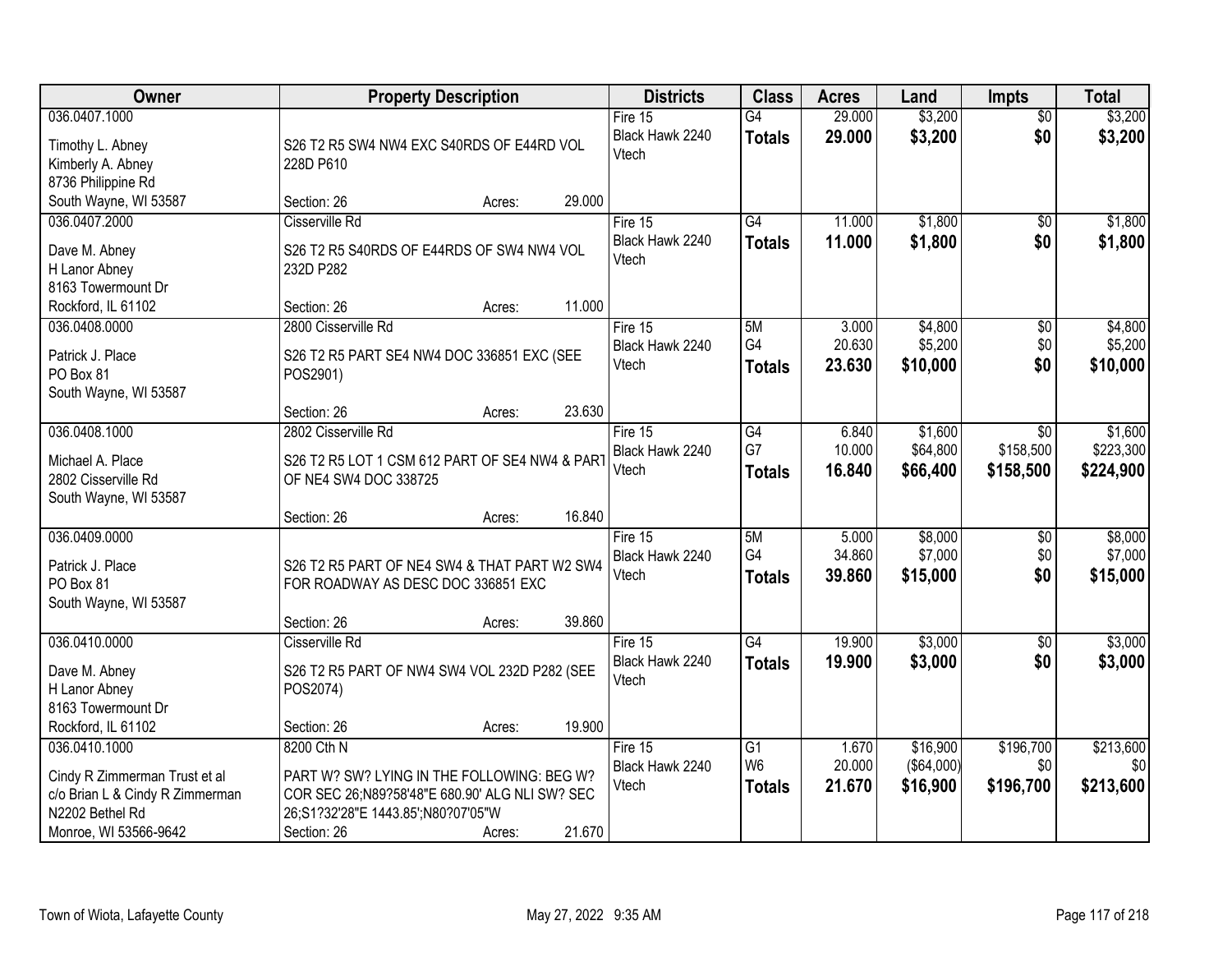| Owner                                                                                                                                  | <b>Property Description</b>                                                                                        | <b>Districts</b>                      | <b>Class</b>                                 | <b>Acres</b>                       | Land                                     | <b>Impts</b>                               | <b>Total</b>                              |
|----------------------------------------------------------------------------------------------------------------------------------------|--------------------------------------------------------------------------------------------------------------------|---------------------------------------|----------------------------------------------|------------------------------------|------------------------------------------|--------------------------------------------|-------------------------------------------|
| 036.0410.2000                                                                                                                          | 2804 Cisserville Rd                                                                                                | Fire $15$                             | $\overline{G1}$                              | 1.700                              | \$17,100                                 | \$160,700                                  | \$177,800                                 |
| Donald O'Connor<br>2804 Cisserville Rd<br>South Wayne, WI 53587                                                                        | S26 T2 R5 PART OF W2 SW4 EXC E 2 RDS OF S 3<br>RDS & DESC VOL 184D P562                                            | Black Hawk 2240<br>Vtech              | <b>Totals</b>                                | 1.700                              | \$17,100                                 | \$160,700                                  | \$177,800                                 |
|                                                                                                                                        | 1.700<br>Section: 26<br>Acres:                                                                                     |                                       |                                              |                                    |                                          |                                            |                                           |
| 036.0411.1000<br><b>G Nicholas Brummel Trust</b>                                                                                       | Cisserville Rd<br>S26 T2 R5 E2RDS W OF SW4 SW4 S OF HWY VOL                                                        | Fire 15<br>Black Hawk 2240<br>Vtech   | $\overline{G5}$<br><b>Totals</b>             | 0.750<br>0.750                     | \$300<br>\$300                           | \$0<br>\$0                                 | \$300<br>\$300                            |
| Loretta A Brummel Trust<br>8313 County Rd N                                                                                            | 226D P222                                                                                                          |                                       |                                              |                                    |                                          |                                            |                                           |
| South Wayne, WI 53587                                                                                                                  | 0.750<br>Section: 26<br>Acres:                                                                                     |                                       |                                              |                                    |                                          |                                            |                                           |
| 036.0411.2000<br>Sherrell J. Ruegsegger et al<br>c/o Bruce D. Ruegsegger<br>8098 County Rd N                                           | 8098 Cth N<br>S26 T2 R5 SW4 SW4 OF HWY EXC E2 RDS VOL 215D<br>P926                                                 | Fire 15<br>Black Hawk 2240<br>Vtech   | 5M<br>G <sub>1</sub><br>G4<br>G <sub>5</sub> | 17.000<br>2.000<br>9.000<br>0.450  | \$26,900<br>\$19,000<br>\$2,500<br>\$100 | $\overline{50}$<br>\$125,100<br>\$0<br>\$0 | \$26,900<br>\$144,100<br>\$2,500<br>\$100 |
| South Wayne, WI 53587-9743                                                                                                             | 28.450<br>Section: 35<br>Acres:                                                                                    |                                       | <b>Totals</b>                                | 28.450                             | \$48,500                                 | \$125,100                                  | \$173,600                                 |
| 036.0411.3000<br>Dave M. Abney<br>H Lanor Abney<br>8163 Towermount Dr                                                                  | Cisserville Rd<br>S26 T2 R5 PART OF SW4 SW4 VOL 232D P282 (SEE<br>POS2074)                                         | Fire 15<br>Black Hawk 2240<br>Vtech   | 5M<br>G4<br>G <sub>5</sub><br><b>Totals</b>  | 1.000<br>6.200<br>0.800<br>8.000   | \$1,600<br>\$1,400<br>\$100<br>\$3,100   | $\sqrt[6]{3}$<br>\$0<br>\$0<br>\$0         | \$1,600<br>\$1,400<br>\$100<br>\$3,100    |
| Rockford, IL 61102                                                                                                                     | 8.000<br>Section: 26<br>Acres:                                                                                     |                                       |                                              |                                    |                                          |                                            |                                           |
| 036.0412.0000<br>Sherrell J. Ruegsegger et al<br>c/o Bruce D. Ruegsegger<br>8098 County Rd N                                           | Cisserville Rd<br>S26 T2 R5 PART OF SE4 SW4 S OF RD DOC 337559                                                     | Fire 15<br>Black Hawk 2240<br>Vtech   | 5M<br>G4<br>G <sub>5</sub><br><b>Totals</b>  | 2.500<br>14.500<br>1.000<br>18.000 | \$4,000<br>\$4,000<br>\$100<br>\$8,100   | $\overline{50}$<br>\$0<br>\$0<br>\$0       | \$4,000<br>\$4,000<br>\$100<br>\$8,100    |
| South Wayne, WI 53587-9743                                                                                                             | 18.000<br>Section: 26<br>Acres:                                                                                    |                                       |                                              |                                    |                                          |                                            |                                           |
| 036.0412.1000<br>Everett A. Thoreson<br>Gail M. Thoreson<br>2796 Cisserville Rd                                                        | 2796 Cisserville Rd<br>S26 T2 R5 PART OF SE4 SW4 VOL 232D P313 (SEE<br>POS2075)                                    | Fire 15<br>Black Hawk 2240<br>Vtech   | G1<br>G4<br><b>Totals</b>                    | 2.000<br>5.000<br>7.000            | \$19,000<br>\$1,400<br>\$20,400          | \$147,600<br>\$0<br>\$147,600              | \$166,600<br>\$1,400<br>\$168,000         |
| South Wayne, WI 53587                                                                                                                  | 7.000<br>Section: 26<br>Acres:                                                                                     |                                       |                                              |                                    |                                          |                                            |                                           |
| 036.0412.2000<br>Daniel J Vosberg Trust et al<br>c/o Daniel J & Ruthann M Vosberg<br>2295 Cisserville Rd<br>South Wayne, WI 53587-9744 | Cisserville Rd<br>S26 T2 R5 PART SE4 SW4 AS DESCR IN DOC 350001<br>(SEE POS2903)<br>0.190<br>Section: 26<br>Acres: | Fire $15$<br>Black Hawk 2240<br>Vtech | $\overline{G5}$<br><b>Totals</b>             | 0.190<br>0.190                     | \$100<br>\$100                           | $\overline{30}$<br>\$0                     | \$100<br>\$100                            |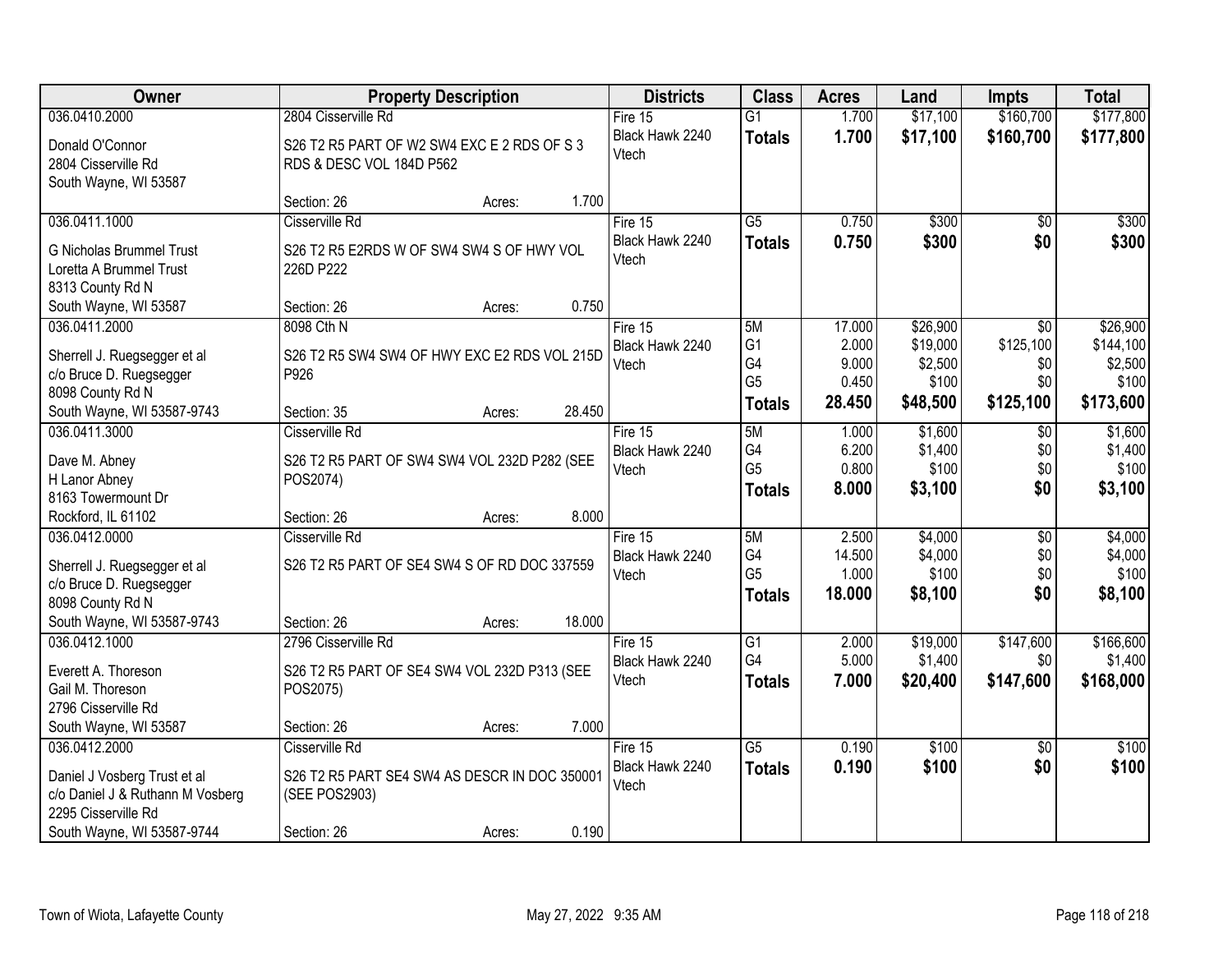| Owner                        | <b>Property Description</b>                    |        |        | <b>Districts</b> | <b>Class</b>    | <b>Acres</b> | Land     | <b>Impts</b>    | <b>Total</b> |
|------------------------------|------------------------------------------------|--------|--------|------------------|-----------------|--------------|----------|-----------------|--------------|
| 036.0412.3000                | Cisserville Rd                                 |        |        | Fire $15$        | 5M              | 1.000        | \$1,600  | $\overline{$0}$ | \$1,600      |
| Patrick J. Place             | S26 T2 R5 PART OF SE4 SW4 N OF RD DOC 336851   |        |        | Black Hawk 2240  | G4              | 12.500       | \$3,400  | \$0             | \$3,400      |
| PO Box 81                    |                                                |        |        | Vtech            | G <sub>5</sub>  | 0.500        | \$100    | \$0             | \$100        |
| South Wayne, WI 53587        |                                                |        |        |                  | <b>Totals</b>   | 14.000       | \$5,100  | \$0             | \$5,100      |
|                              | Section: 26                                    | Acres: | 14.000 |                  |                 |              |          |                 |              |
| 036.0413.1000                |                                                |        |        | Fire 15          | 5M              | 7.000        | \$11,200 | $\overline{50}$ | \$11,200     |
| Staunton Wisconsin Farm, LLC | S26 T2 R5 PART OF NE4 SE4 DOC 332802 (SEE      |        |        | Black Hawk 2240  | G4              | 8.640        | \$2,800  | \$0             | \$2,800      |
| 1300 Granville Ave           | POS2072 & POS2901)                             |        |        | Vtech            | G <sub>5</sub>  | 11.500       | \$3,500  | \$0             | \$3,500      |
| Park Ridge, IL 60068-5012    |                                                |        |        |                  | <b>Totals</b>   | 27.140       | \$17,500 | \$0             | \$17,500     |
|                              | Section: 26                                    | Acres: | 27.140 |                  |                 |              |          |                 |              |
| 036.0413.2000                |                                                |        |        | Fire 15          | $\overline{G5}$ | 12.000       | \$3,700  | \$0             | \$3,700      |
| Mary K. Thorson et al        | PART NE? SE? DESCR AS BEG AT A POINT 22 RDS 8  |        |        | Black Hawk 2240  | <b>Totals</b>   | 12.000       | \$3,700  | \$0             | \$3,700      |
| 1815 Thor Ln                 | 10 L WEST OF NECOR SAID NE? SE? SEC 26; WEST   |        |        | Vtech            |                 |              |          |                 |              |
| Argyle, WI 53504             | 57 RDS & 15 L; SOUTH 44RDS; ELY 61             |        |        |                  |                 |              |          |                 |              |
|                              | Section: 26                                    | Acres: | 12.000 |                  |                 |              |          |                 |              |
| 036.0414.0000                |                                                |        |        | Fire 15          | 5M              | 15.700       | \$25,100 | \$0             | \$25,100     |
| Patrick J. Place             | S26 T2 R5 PART OF NW4 SE4 W OF RIVER DOC       |        |        | Black Hawk 2240  | G4              | 17.000       | \$4,400  | \$0             | \$4,400      |
| PO Box 81                    | 336851 (SEE POS2901)                           |        |        | Vtech            | G <sub>5</sub>  | 1.000        | \$300    | \$0             | \$300        |
| South Wayne, WI 53587        |                                                |        |        |                  | <b>Totals</b>   | 33.700       | \$29,800 | \$0             | \$29,800     |
|                              | Section: 26                                    | Acres: | 33.700 |                  |                 |              |          |                 |              |
| 036.0414.1000                |                                                |        |        | Fire 15          | G4              | 2.300        | \$500    | $\overline{50}$ | \$500        |
| Mary K. Thorson et al        | NW? SE? LYING EAST OF RIVER (S/LIFE EST OF     |        |        | Black Hawk 2240  | G <sub>5</sub>  | 4.000        | \$1,200  | \$0             | \$1,200      |
| 1815 Thor Ln                 | MARY PER DOC 299364)                           |        |        | Vtech            | <b>Totals</b>   | 6.300        | \$1,700  | \$0             | \$1,700      |
| Argyle, WI 53504             |                                                |        |        |                  |                 |              |          |                 |              |
|                              | Section: 26                                    | Acres: | 6.300  |                  |                 |              |          |                 |              |
| 036.0415.0000                |                                                |        |        | Fire $15$        | 5M              | 18.500       | \$29,600 | $\overline{50}$ | \$29,600     |
| Patrick J. Place             | S26 T2 R5 PART OF SW4 SE4 DOC 336851           |        |        | Black Hawk 2240  | G4              | 20.000       | \$4,700  | \$0             | \$4,700      |
| PO Box 81                    |                                                |        |        | Vtech            | G <sub>5</sub>  | 0.500        | \$200    | \$0             | \$200        |
| South Wayne, WI 53587        |                                                |        |        |                  | <b>Totals</b>   | 39.000       | \$34,500 | \$0             | \$34,500     |
|                              | Section: 26                                    | Acres: | 39.000 |                  |                 |              |          |                 |              |
| 036.0415.1000                | 2410 Cisserville Rd                            |        |        | Fire 15          | G1              | 1.000        | \$12,500 | \$124,400       | \$136,900    |
| Pamela F. Rosebrook          | S26 T2 R5 PART SESW & SWSE COM SECOR           |        |        | Black Hawk 2240  | <b>Totals</b>   | 1.000        | \$12,500 | \$124,400       | \$136,900    |
| C/O Dale L Schliem           | SESW;EAST 261FT 3IN ALG SECLI;NWLY PARALLEL    |        |        | Vtech            |                 |              |          |                 |              |
| 2410 Cisserville Rd          | W/CLI CISSERVILLE RD FOR 345FT 9IN; SWLY AT RT |        |        |                  |                 |              |          |                 |              |
| South Wayne, WI 53587-9744   | Section: 26                                    | Acres: | 1.000  |                  |                 |              |          |                 |              |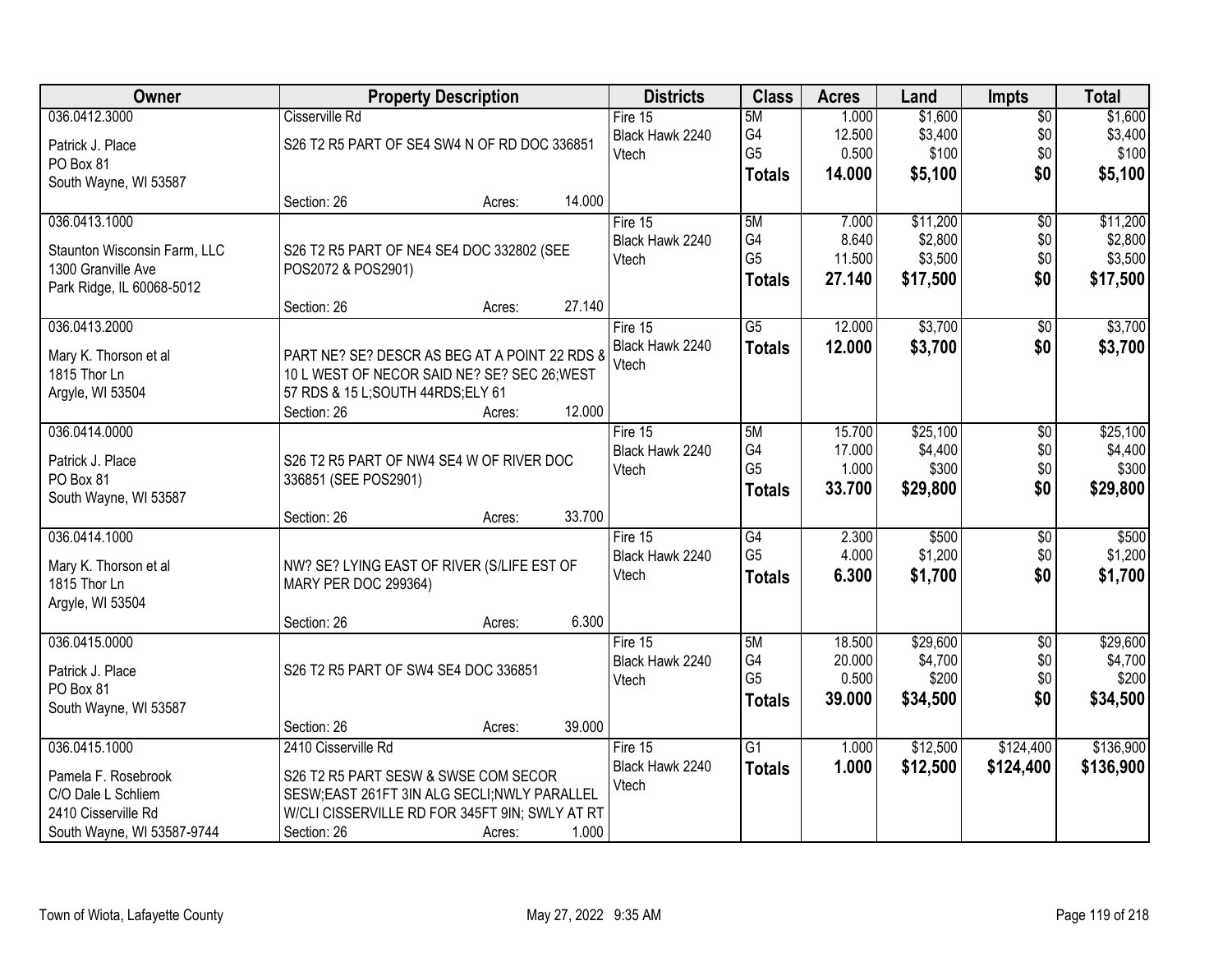| Owner                                                                                            | <b>Property Description</b>                                                                                 | <b>Districts</b>                      | <b>Class</b>                                       | <b>Acres</b>                       | Land                                        | <b>Impts</b>                         | <b>Total</b>                                  |
|--------------------------------------------------------------------------------------------------|-------------------------------------------------------------------------------------------------------------|---------------------------------------|----------------------------------------------------|------------------------------------|---------------------------------------------|--------------------------------------|-----------------------------------------------|
| 036.0416.0000<br>Staunton Wisconsin Farm, LLC<br>1300 Granville Ave<br>Park Ridge, IL 60068-5012 | S26 T2 R5 SE4 SE4 EXC S&W OF RIVER DOC 332802<br>(SEE POS2072)                                              | Fire $15$<br>Black Hawk 2240<br>Vtech | $\overline{G4}$<br>G <sub>5</sub><br><b>Totals</b> | 10.000<br>17.560<br>27.560         | \$3,200<br>\$6,400<br>\$9,600               | \$0<br>\$0<br>\$0                    | \$3,200<br>\$6,400<br>\$9,600                 |
|                                                                                                  | 27.560<br>Section: 26<br>Acres:                                                                             |                                       |                                                    |                                    |                                             |                                      |                                               |
| 036.0416.1000<br>Patrick J. Place<br>PO Box 81<br>South Wayne, WI 53587                          | Cisserville Rd<br>S26 T2 R5 PART OF SE4 SE4 S&W OF RIVER DESC<br>AS DOC 336851                              | Fire 15<br>Black Hawk 2240<br>Vtech   | $\overline{G5}$<br>G <sub>6</sub><br><b>Totals</b> | 2.000<br>12.000<br>14.000          | \$600<br>\$38,400<br>\$39,000               | \$0<br>\$0<br>\$0                    | \$600<br>\$38,400<br>\$39,000                 |
|                                                                                                  | 14.000<br>Section: 26<br>Acres:                                                                             |                                       |                                                    |                                    |                                             |                                      |                                               |
| 036.0417.0000<br>Timothy L. Abney<br>Kimberly A. Abney<br>8736 Philippine Rd                     | Philippine Rd<br>S27 T2 R5 PART OF NE4 NE4 VOL 228D P610                                                    | Fire 15<br>Black Hawk 2240<br>Vtech   | 5M<br>G4<br>G <sub>5</sub><br><b>Totals</b>        | 2.000<br>22.500<br>1.500<br>26.000 | \$3,200<br>\$4,500<br>\$100<br>\$7,800      | $\overline{50}$<br>\$0<br>\$0<br>\$0 | \$3,200<br>\$4,500<br>\$100<br>\$7,800        |
| South Wayne, WI 53587                                                                            | 26.000<br>Section: 27<br>Acres:                                                                             |                                       |                                                    |                                    |                                             |                                      |                                               |
| 036.0417.1000<br>Thomas W. Rowe<br>Leila T. Rowe<br>8675 Philippine Rd                           | 8675 Philippine Rd<br>LOT 1 CSM #236 PART OF NE4 NE4 VOL 231D P902                                          | Fire 15<br>Black Hawk 2240<br>Vtech   | 5M<br>G <sub>1</sub><br>G4<br><b>Totals</b>        | 7.000<br>2.000<br>5.000<br>14.000  | \$10,500<br>\$19,000<br>\$1,400<br>\$30,900 | \$0<br>\$291,000<br>\$0<br>\$291,000 | \$10,500<br>\$310,000<br>\$1,400<br>\$321,900 |
| South Wayne, WI 53587                                                                            | 14.000<br>Section: 27<br>Acres:                                                                             |                                       |                                                    |                                    |                                             |                                      |                                               |
| 036.0418.0000<br>Dean A. Jorgenson<br>8794 County Rd N<br>South Wayne, WI 53587                  | Philippine Rd<br>S27 T2 R5 PART OF NW4 NE4 VOL 212D P599                                                    | Fire 15<br>Black Hawk 2240<br>Vtech   | G4<br>G <sub>5</sub><br><b>Totals</b>              | 18.610<br>0.250<br>18.860          | \$2,400<br>\$100<br>\$2,500                 | \$0<br>\$0<br>\$0                    | \$2,400<br>\$100<br>\$2,500                   |
|                                                                                                  | 18.860<br>Section: 27<br>Acres:                                                                             |                                       |                                                    |                                    |                                             |                                      |                                               |
| 036.0418.1000<br>Thomas W. Rowe<br>Leila T. Rowe<br>8675 Philippine Rd                           | S27 T2 R5 PART OF NW4 NE4 VOL 231D P902 (SEE<br>POS2054)                                                    | Fire 15<br>Black Hawk 2240<br>Vtech   | $\overline{G6}$<br><b>Totals</b>                   | 11.140<br>11.140                   | \$33,400<br>\$33,400                        | $\overline{50}$<br>\$0               | \$33,400<br>\$33,400                          |
| South Wayne, WI 53587                                                                            | 11.140<br>Section: 27<br>Acres:                                                                             |                                       |                                                    |                                    |                                             |                                      |                                               |
| 036.0418.2000<br>Thomas W. Rowe<br>Leila T. Rowe<br>8675 Philippine Rd<br>South Wayne, WI 53587  | Philippine Rd<br>S27 T2 R5 PART OF NW4 NE4 VOL 241D P52 (SEE<br>POS2079)<br>10.000<br>Section: 27<br>Acres: | Fire 15<br>Black Hawk 2240<br>Vtech   | 5M<br>G4<br>G <sub>5</sub><br><b>Totals</b>        | 4.250<br>5.000<br>0.750<br>10.000  | \$6,800<br>\$1,000<br>\$100<br>\$7,900      | $\overline{50}$<br>\$0<br>\$0<br>\$0 | \$6,800<br>\$1,000<br>\$100<br>\$7,900        |
|                                                                                                  |                                                                                                             |                                       |                                                    |                                    |                                             |                                      |                                               |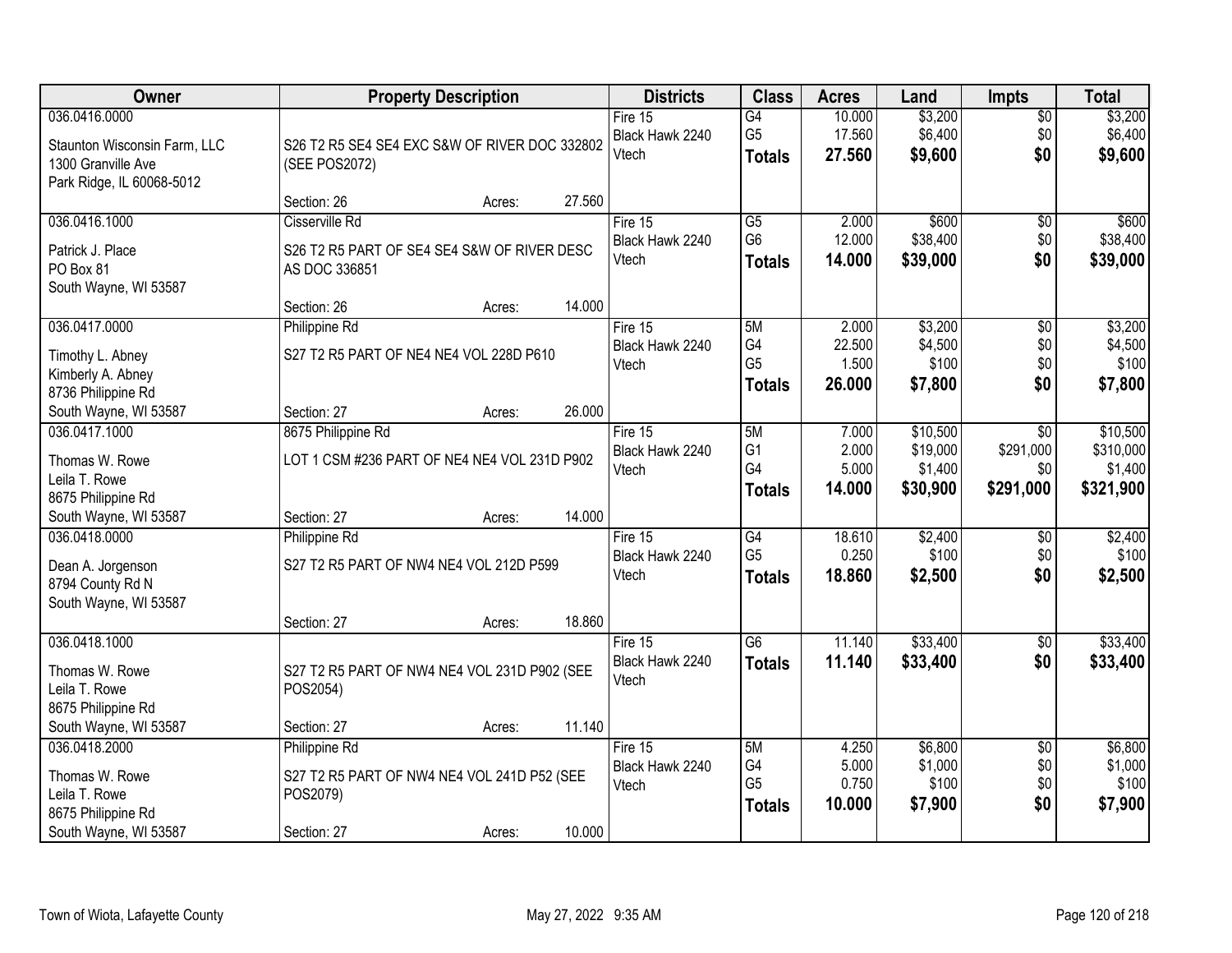| Owner                                                       | <b>Property Description</b>                                                                      |        |        | <b>Districts</b> | <b>Class</b>                      | <b>Acres</b>   | Land                | <b>Impts</b>    | <b>Total</b> |
|-------------------------------------------------------------|--------------------------------------------------------------------------------------------------|--------|--------|------------------|-----------------------------------|----------------|---------------------|-----------------|--------------|
| 036.0419.1000                                               | County Rd N                                                                                      |        |        | Fire 15          | $\overline{G4}$                   | 14.360         | \$3,200             | $\overline{50}$ | \$3,200      |
| Dean A. Jorgenson                                           | S27 T2 R5 PART OF SW4 NE4 VOL 195D P515 & 212D                                                   |        |        | Black Hawk 2240  | G <sub>5</sub>                    | 2.000          | \$100               | \$0             | \$100        |
| 8794 County Rd N                                            | P599                                                                                             |        |        | Vtech            | <b>Totals</b>                     | 16.360         | \$3,300             | \$0             | \$3,300      |
| South Wayne, WI 53587                                       |                                                                                                  |        |        |                  |                                   |                |                     |                 |              |
|                                                             | Section: 27                                                                                      | Acres: | 16.360 |                  |                                   |                |                     |                 |              |
| 036.0419.1100                                               | 8545 Cth N                                                                                       |        |        | Fire 15          | $\overline{G1}$                   | 2.700          | \$22,400            | \$82,700        | \$105,100    |
| Darrell J. Shepherd                                         | S27 T2 R5 PART OF SW4 NE4 VOL 233D P830 (SEE                                                     |        |        | Black Hawk 2240  | <b>Totals</b>                     | 2.700          | \$22,400            | \$82,700        | \$105,100    |
| Katherine A. Shepherd                                       | POS2081)                                                                                         |        |        | Vtech            |                                   |                |                     |                 |              |
| 14009 S Smith Rd                                            |                                                                                                  |        |        |                  |                                   |                |                     |                 |              |
| Lockport, IL 60441                                          | Section: 27                                                                                      | Acres: | 2.700  |                  |                                   |                |                     |                 |              |
| 036.0419.1200                                               |                                                                                                  |        |        | Fire 15          | $\overline{G4}$                   | 3.900          | \$1,100             | \$0             | \$1,100      |
|                                                             |                                                                                                  |        |        | Black Hawk 2240  | <b>Totals</b>                     | 3.900          | \$1,100             | \$0             | \$1,100      |
| Donielle L Wellnitz Trust et al                             | THAT PART OF SW NE LYING IN THE FOLLOWING:                                                       |        |        | Vtech            |                                   |                |                     |                 |              |
| c/o Wellnitz Living Trust<br>C/O Thomas G. & Donielle L. We | COM W1/4COR SEC 27; N89.47.59E 1320' TO POB;<br>N00.25.32E 2215.15' TO C/L STUART RD; S79.13.46E |        |        |                  |                                   |                |                     |                 |              |
| 3913 Stuart Rd                                              | Section: 27                                                                                      | Acres: | 3.900  |                  |                                   |                |                     |                 |              |
| South Wayne, WI 53587                                       |                                                                                                  |        |        |                  |                                   |                |                     |                 |              |
| 036.0419.3000                                               | 8500 Cth N                                                                                       |        |        | Fire 15          | G <sub>1</sub>                    | 1.000          | \$12,500            | \$11,200        | \$23,700     |
|                                                             |                                                                                                  |        |        | Black Hawk 2240  | G <sub>6</sub>                    | 9.000          | \$28,800            | \$0             | \$28,800     |
| Sharon E. Aurit                                             | S27 T2 R5 PART OF SW4 NE4 VOL 244D P779                                                          |        |        | Vtech            | <b>Totals</b>                     | 10.000         | \$41,300            | \$11,200        | \$52,500     |
| 3349 N Stone Creek Cir                                      | SHARON AURIT - LIFE ESTATE JAMES AURIT -                                                         |        |        |                  |                                   |                |                     |                 |              |
| Madison, WI 53719                                           | <b>REMAINDERMAN</b>                                                                              |        |        |                  |                                   |                |                     |                 |              |
| 036.0419.4000                                               | Section: 27                                                                                      | Acres: | 10.000 | Fire $15$        |                                   |                |                     |                 |              |
|                                                             |                                                                                                  |        |        | Black Hawk 2240  | $\overline{G4}$<br>W <sub>6</sub> | 0.160<br>6.880 | \$100<br>(\$22,000) | \$0<br>\$0      | \$100<br>\$0 |
| Cindy R Zimmerman Trust et al                               | PART SW? NE? COM E? COR SEC 27;S89?17'58"W                                                       |        |        | Vtech            |                                   | 7.040          | \$100               | \$0             | \$100        |
| c/o Brian L & Cindy R Zimmerman                             | 1314.29' TO SECOR SW? NE? SEC 27;N0?06'58"W                                                      |        |        |                  | <b>Totals</b>                     |                |                     |                 |              |
| N2202 Bethel Rd                                             | ALG ELI SW? NE? SEC 27, 647.34' TO                                                               |        |        |                  |                                   |                |                     |                 |              |
| Monroe, WI 53566-9642                                       | Section: 27                                                                                      | Acres: | 7.040  |                  |                                   |                |                     |                 |              |
| 036.0420.0000                                               | Philippine Rd                                                                                    |        |        | Fire 15          | W <sub>6</sub>                    | 40.000         | (\$126,100)         | $\overline{30}$ | $\sqrt{6}$   |
| Cindy R Zimmerman Trust et al                               | SE4 NE4                                                                                          |        |        | Black Hawk 2240  | <b>Totals</b>                     | 40.000         | \$0                 | \$0             | \$0          |
| c/o Brian L & Cindy R Zimmerman                             |                                                                                                  |        |        | Vtech            |                                   |                |                     |                 |              |
| N2202 Bethel Rd                                             |                                                                                                  |        |        |                  |                                   |                |                     |                 |              |
| Monroe, WI 53566-9642                                       | Section: 27                                                                                      | Acres: | 40.000 |                  |                                   |                |                     |                 |              |
| 036.0421.0000                                               | 8794 Cth N                                                                                       |        |        | Fire $15$        | $\overline{G4}$                   | 18.950         | \$4,200             | $\overline{50}$ | \$4,200      |
| Dean A. Jorgenson                                           | S27 T2 R5 PART OF E2 NW4 VOL 212D P599 EXC                                                       |        |        | Black Hawk 2240  | G <sub>5</sub>                    | 2.000          | \$100               | \$0             | \$100        |
| 8794 County Rd N                                            |                                                                                                  |        |        | Vtech            | G7                                | 2.000          | \$24,000            | \$151,900       | \$175,900    |
| South Wayne, WI 53587                                       |                                                                                                  |        |        |                  | <b>Totals</b>                     | 22.950         | \$28,300            | \$151,900       | \$180,200    |
|                                                             | Section: 27                                                                                      | Acres: | 22.950 |                  |                                   |                |                     |                 |              |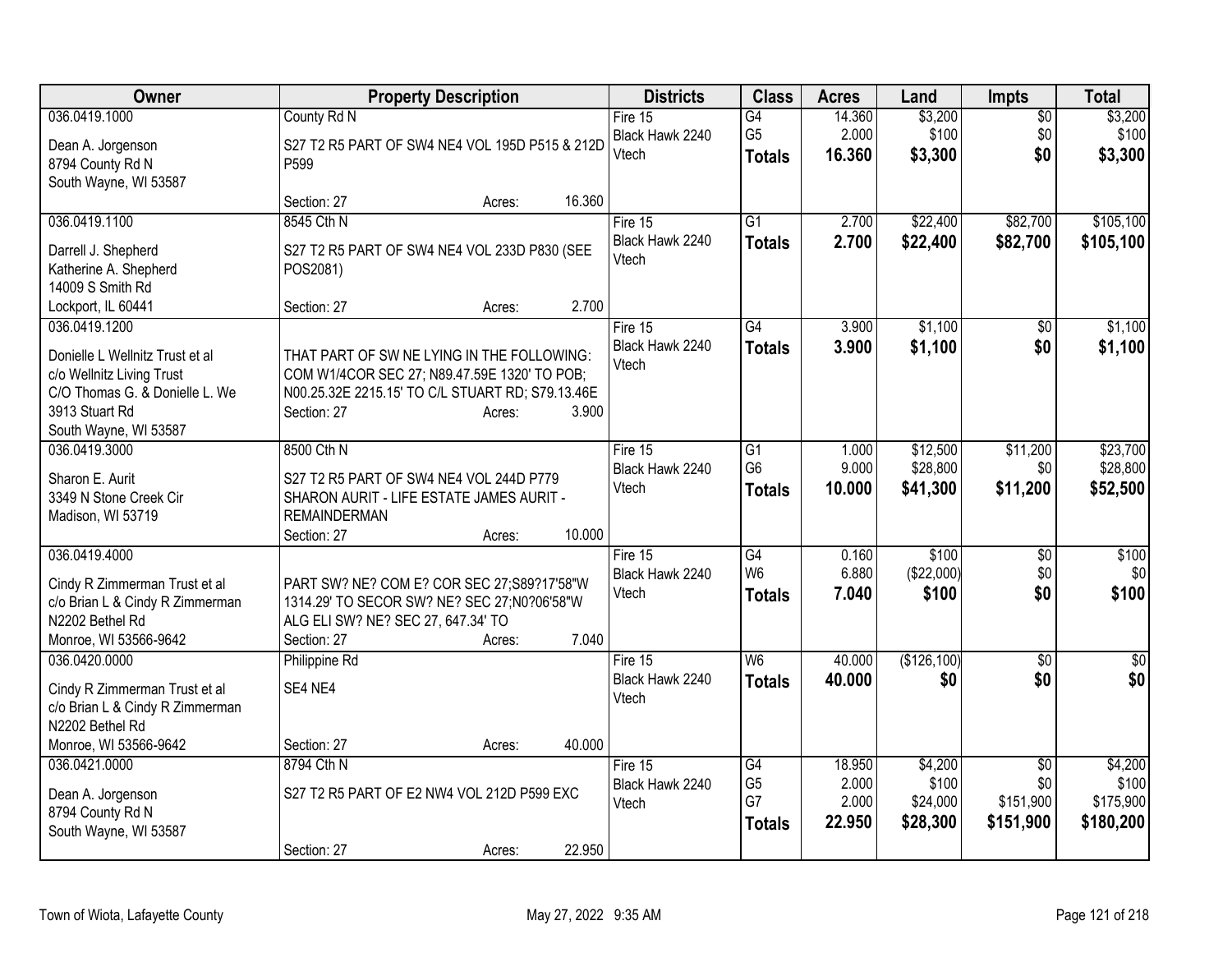| Owner                                                                                                                                                      | <b>Property Description</b>                                                                                                                                                                      | <b>Districts</b>                      | <b>Class</b>                                | <b>Acres</b>                       | Land                                     | <b>Impts</b>                                     | <b>Total</b>                               |
|------------------------------------------------------------------------------------------------------------------------------------------------------------|--------------------------------------------------------------------------------------------------------------------------------------------------------------------------------------------------|---------------------------------------|---------------------------------------------|------------------------------------|------------------------------------------|--------------------------------------------------|--------------------------------------------|
| 036.0421.1000<br>Donielle L Wellnitz Trust et al<br>c/o Wellnitz Living Trust<br>C/O Thomas G. & Donielle L. We<br>3913 Stuart Rd<br>South Wayne, WI 53587 | THAT PART OF NE NW LYING IN THE FOLLOWING:<br>COM W1/4COR SEC 27; N89.47.59E 1320' TO POB;<br>N00.25.32E 2215.15' TO C/L STUART RD; S79.13.46E<br>Section: 27<br>17.050<br>Acres:                | Fire $15$<br>Black Hawk 2240<br>Vtech | G4<br>G <sub>5</sub><br><b>Totals</b>       | 16.050<br>1.000<br>17.050          | \$3,600<br>\$100<br>\$3,700              | $\overline{50}$<br>\$0<br>\$0                    | \$3,600<br>\$100<br>\$3,700                |
| 036.0422.0000<br>Donielle L Wellnitz Trust et al<br>c/o Wellnitz Living Trust<br>C/O Thomas G. & Donielle L. We<br>3913 Stuart Rd<br>South Wayne, WI 53587 | 3913 Stuart Rd<br>(DEED NEEDS CORRECTION) NW NW EXC COM<br>NWCOR SEC 27; S80.51.02E 1094.10' TO POB;<br>S83.49.59E 241.02' TO C/L CTH N; S00.04.32E 210' TO<br>38.700<br>Section: 27<br>Acres:   | Fire 15<br>Black Hawk 2240<br>Vtech   | G4<br>G <sub>5</sub><br>G7<br><b>Totals</b> | 33.000<br>1.700<br>4.000<br>38.700 | \$8,500<br>\$100<br>\$36,000<br>\$44,600 | $\overline{50}$<br>\$0<br>\$317,200<br>\$317,200 | \$8,500<br>\$100<br>\$353,200<br>\$361,800 |
| 036.0422.1000<br>Jeffrey M. Sullivan<br>8955 County Rd N<br>South Wayne, WI 53587                                                                          | 8955 Cth N<br>S27 T2 R5 PART OF NW4 NW4 VOL 241D P323 (SEE<br>POS2082)<br>1.170<br>Section: 27<br>Acres:                                                                                         | Fire $15$<br>Black Hawk 2240<br>Vtech | $\overline{G1}$<br><b>Totals</b>            | 1.170<br>1.170                     | \$13,600<br>\$13,600                     | \$142,300<br>\$142,300                           | \$155,900<br>\$155,900                     |
| 036.0423.0000<br>Donielle L Wellnitz Trust et al<br>c/o Wellnitz Living Trust<br>C/O Thomas G. & Donielle L. We<br>3913 Stuart Rd<br>South Wayne, WI 53587 | SW <sub>NW</sub><br>40.000<br>Section: 27<br>Acres:                                                                                                                                              | Fire 15<br>Black Hawk 2240<br>Vtech   | 5M<br>G4<br><b>Totals</b>                   | 9.000<br>31.000<br>40.000          | \$14,400<br>\$6,600<br>\$21,000          | $\overline{50}$<br>\$0<br>\$0                    | \$14,400<br>\$6,600<br>\$21,000            |
| 036.0424.0000<br>Donielle L Wellnitz Trust et al<br>c/o Wellnitz Living Trust<br>C/O Thomas G. & Donielle L. We<br>3913 Stuart Rd<br>South Wayne, WI 53587 | County Rd N<br>THAT PART OF SE NW LYING IN THE FOLLOWING:<br>COM W1/4COR SEC 27; N89.47.59E 1320' TO POB;<br>N00.25.32E 2215.15' TO C/L STUART RD; S79.13.46E<br>37.800<br>Section: 27<br>Acres: | Fire 15<br>Black Hawk 2240<br>Vtech   | 5M<br>G4<br><b>Totals</b>                   | 4.800<br>33.000<br>37,800          | \$7,700<br>\$7,100<br>\$14,800           | \$0<br>\$0<br>\$0                                | \$7,700<br>\$7,100<br>\$14,800             |
| 036.0424.1000<br>Darrell J. Shepherd<br>Katherine A. Shepherd<br>14009 S Smith Rd<br>Lockport, IL 60441                                                    | S27 T2 R5 PART OF SE4 NW4 VOL 233D P830 (SEE<br>POS2081)<br>2.200<br>Section: 27<br>Acres:                                                                                                       | Fire $15$<br>Black Hawk 2240<br>Vtech | $\overline{G6}$<br><b>Totals</b>            | 2.200<br>2.200                     | \$7,000<br>\$7,000                       | $\overline{50}$<br>\$0                           | \$7,000<br>\$7,000                         |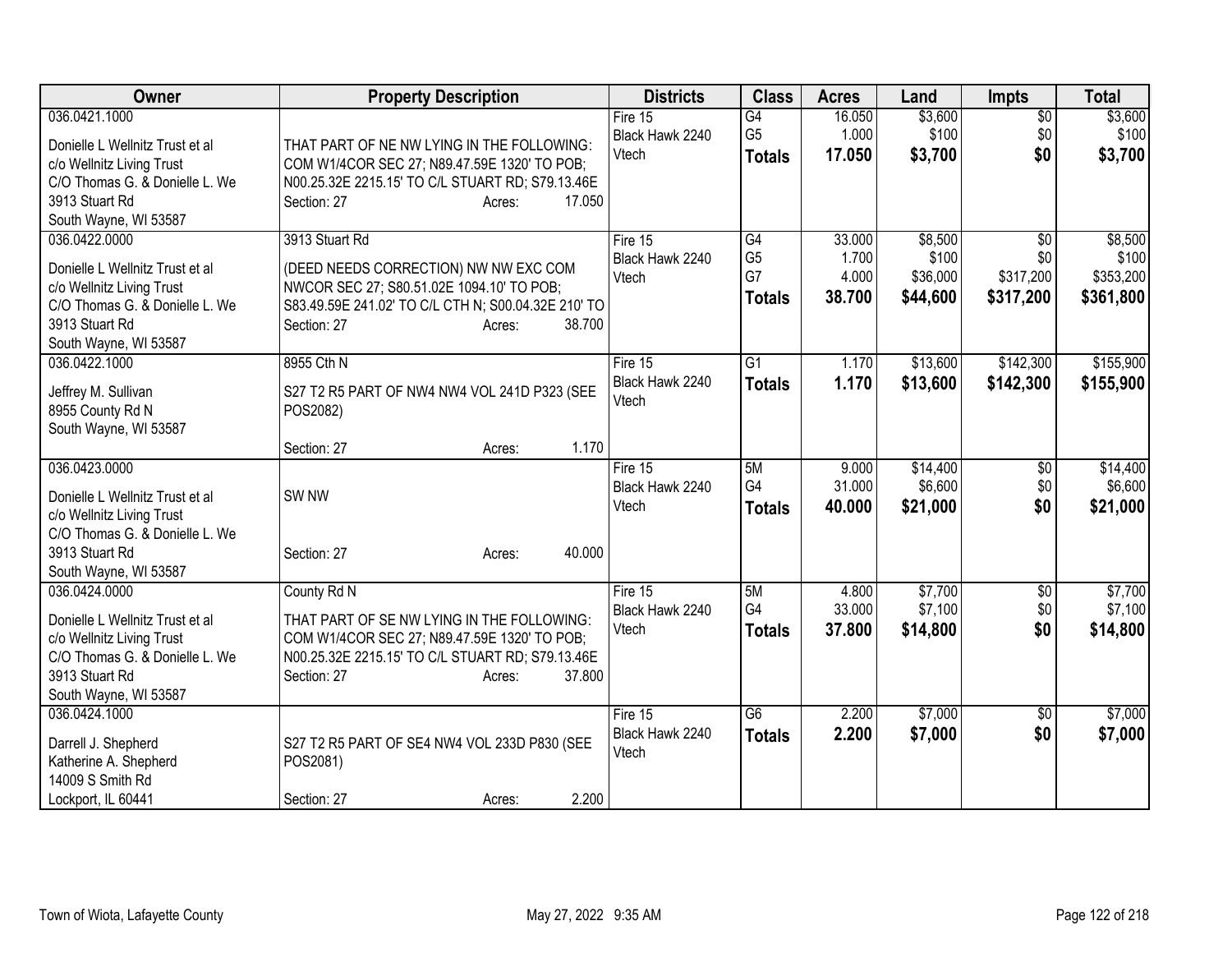| Owner                                                            | <b>Property Description</b>                                                      | <b>Districts</b> | <b>Class</b>    | <b>Acres</b> | Land       | <b>Impts</b>    | <b>Total</b> |
|------------------------------------------------------------------|----------------------------------------------------------------------------------|------------------|-----------------|--------------|------------|-----------------|--------------|
| 036.0425.0000                                                    | County Rd N                                                                      | Fire $15$        | G4              | 36.000       | \$8,400    | $\overline{50}$ | \$8,400      |
| Cameron M. Shager et al                                          | NE4 SW4                                                                          | Black Hawk 2240  | G <sub>5</sub>  | 2.000        | \$5,000    | \$0             | \$5,000      |
| c/o Donald & Margaret Shager Irrevoc                             |                                                                                  | Vtech            | W <sub>6</sub>  | 2.000        | (\$6,400)  | \$0             | \$0          |
| Trust                                                            |                                                                                  |                  | <b>Totals</b>   | 40.000       | \$13,400   | \$0             | \$13,400     |
| 7250 Larson Rd                                                   | 40.000<br>Section: 27<br>Acres:                                                  |                  |                 |              |            |                 |              |
| South Wayne, WI 53587-9706                                       |                                                                                  |                  |                 |              |            |                 |              |
| 036.0426.0000                                                    | 8499 Cth N                                                                       | Fire 15          | $\overline{G1}$ | 1.000        | \$12,500   | \$26,500        | \$39,000     |
|                                                                  |                                                                                  | Black Hawk 2240  | G4              | 21.500       | \$4,500    | \$0             | \$4,500      |
| Cameron M. Shager et al                                          | NW4 SW4                                                                          | Vtech            | G <sub>5</sub>  | 2.500        | \$700      | \$0             | \$700        |
| c/o Donald & Margaret Shager Irrevoc                             |                                                                                  |                  | W <sub>6</sub>  | 15.000       | (\$48,000) | \$0             | \$0          |
| Trust<br>7250 Larson Rd                                          | 40.000                                                                           |                  | <b>Totals</b>   | 40.000       | \$17,700   | \$26,500        | \$44,200     |
| South Wayne, WI 53587-9706                                       | Section: 27<br>Acres:                                                            |                  |                 |              |            |                 |              |
| 036.0427.0000                                                    |                                                                                  | Fire 15          | 5M              | 3.500        | \$5,600    | $\overline{50}$ | \$5,600      |
|                                                                  | Jennings Rd                                                                      | Black Hawk 2240  | G4              | 26.000       | \$5,200    | \$0             | \$5,200      |
| Cameron M. Shager et al                                          | SW? SW?                                                                          | Vtech            | G <sub>5</sub>  | 10.500       | \$12,500   | \$0             | \$12,500     |
| c/o Donald & Margaret Shager Irrevoc                             |                                                                                  |                  | <b>Totals</b>   | 40.000       | \$23,300   | \$0             | \$23,300     |
| Trust                                                            |                                                                                  |                  |                 |              |            |                 |              |
| 7250 Larson Rd                                                   | 40.000<br>Section: 27<br>Acres:                                                  |                  |                 |              |            |                 |              |
| South Wayne, WI 53587-9706                                       |                                                                                  |                  |                 |              |            |                 |              |
| 036.0428.0000                                                    | Jennings Rd                                                                      | Fire 15          | 5M              | 1.000        | \$1,500    | $\overline{30}$ | \$1,500      |
| Cameron M. Shager et al                                          | SE? SW?                                                                          | Black Hawk 2240  | G4              | 29.000       | \$6,100    | \$0             | \$6,100      |
| c/o Donald & Margaret Shager Irrevoc                             |                                                                                  | Vtech            | G <sub>5</sub>  | 10.000       | \$17,700   | \$0             | \$17,700     |
| Trust                                                            |                                                                                  |                  | <b>Totals</b>   | 40.000       | \$25,300   | \$0             | \$25,300     |
| 7250 Larson Rd                                                   | 40.000<br>Section: 27<br>Acres:                                                  |                  |                 |              |            |                 |              |
| South Wayne, WI 53587-9706                                       |                                                                                  |                  |                 |              |            |                 |              |
| 036.0429.0000                                                    |                                                                                  | Fire 15          | G6              | 0.220        | \$700      | \$0             | \$700        |
|                                                                  |                                                                                  | Black Hawk 2240  | W <sub>6</sub>  | 21.000       | (\$67,200) | \$0             | \$0          |
| Cindy R Zimmerman Trust et al<br>c/o Brian L & Cindy R Zimmerman | PART SE? COM E? COR SEC 27; S89?17'48"W 81.41'<br>ALG NLI SE? TO POB;S89?17'48"W | Vtech            | <b>Totals</b>   | 21.220       | \$700      | \$0             | \$700        |
| N2202 Bethel Rd                                                  | 1232.88';S0?28'19"E 834.03' TO C/L CTH                                           |                  |                 |              |            |                 |              |
| Monroe, WI 53566-9642                                            | 21.220<br>Section: 27<br>Acres:                                                  |                  |                 |              |            |                 |              |
| 036.0429.1000                                                    |                                                                                  | Fire 15          | W <sub>6</sub>  | 5.330        | (\$17,100) | \$0             | $\sqrt{50}$  |
|                                                                  |                                                                                  | Black Hawk 2240  |                 | 5.330        | \$0        | \$0             | \$0          |
| Cindy R Zimmerman Trust et al                                    | PART NE? SE? LYING IN THE FOLLOWING: BEG W?                                      | Vtech            | <b>Totals</b>   |              |            |                 |              |
| c/o Brian L & Cindy R Zimmerman                                  | COR SEC 26;N89?58'48"E 680.90' ALG NLI SW? SEC                                   |                  |                 |              |            |                 |              |
| N2202 Bethel Rd                                                  | 26;S1?32'28"E 1443.85';N80?07'05"W                                               |                  |                 |              |            |                 |              |
| Monroe, WI 53566-9642                                            | 5.330<br>Section: 27<br>Acres:                                                   |                  |                 |              |            |                 |              |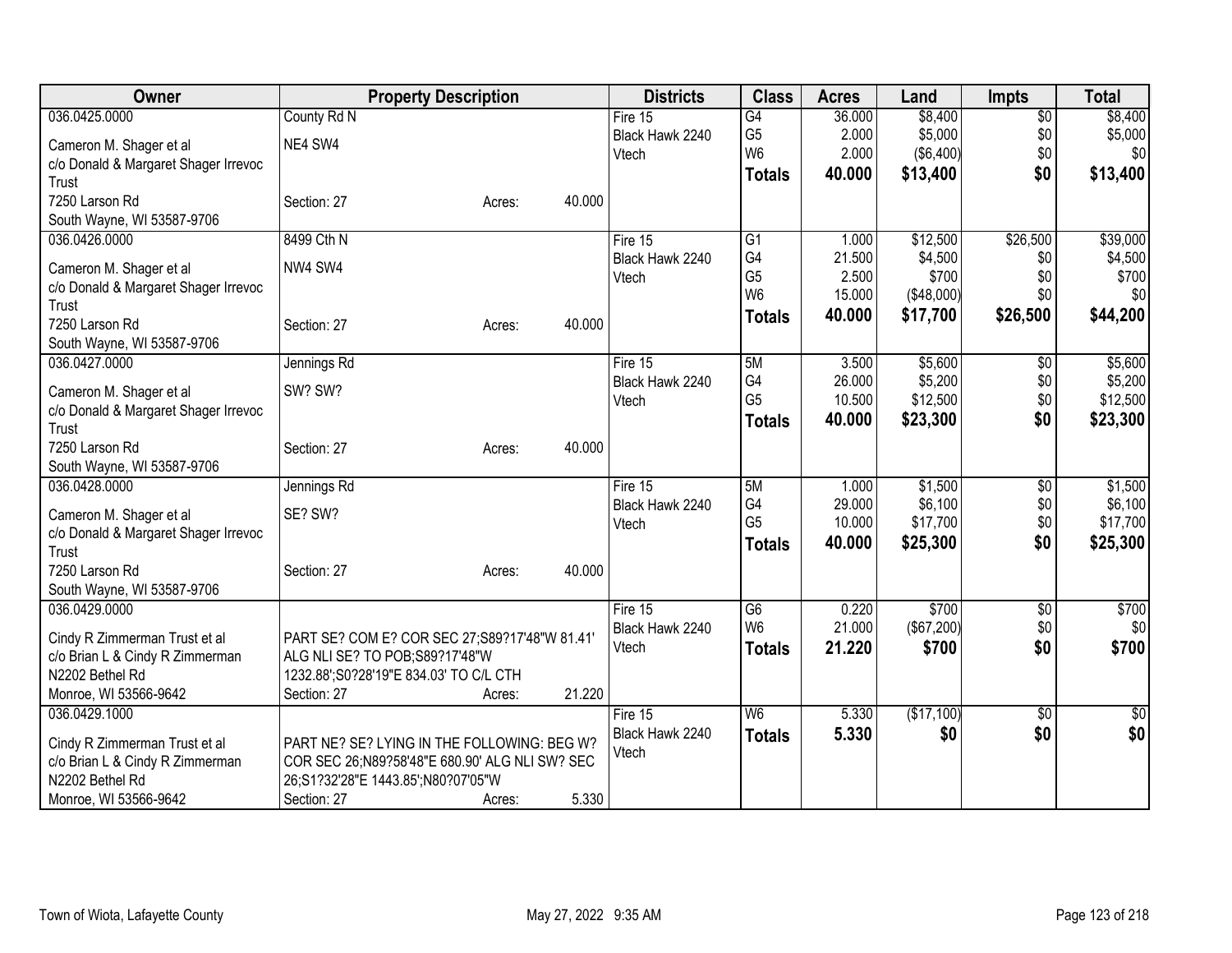| Owner                                                      | <b>Property Description</b>                      |        |        | <b>Districts</b>           | <b>Class</b>    | <b>Acres</b> | Land            | <b>Impts</b>    | <b>Total</b> |
|------------------------------------------------------------|--------------------------------------------------|--------|--------|----------------------------|-----------------|--------------|-----------------|-----------------|--------------|
| 036.0430.1000                                              | County Rd N                                      |        |        | Fire 15                    | 5M              | 6.500        | \$10,400        | $\overline{50}$ | \$10,400     |
| Cameron M. Shager et al                                    | NW? SE? EXC ONE SQUARE ACRE IN SECOR             |        |        | Black Hawk 2240            | G4              | 30.500       | \$8,100         | \$0             | \$8,100      |
| c/o Donald & Margaret Shager Irrevoc                       | <b>THEREOF</b>                                   |        |        | Vtech                      | G <sub>5</sub>  | 2.000        | \$100           | \$0             | \$100        |
| Trust                                                      |                                                  |        |        |                            | Totals          | 39.000       | \$18,600        | \$0             | \$18,600     |
| 7250 Larson Rd                                             | Section: 27                                      | Acres: | 39.000 |                            |                 |              |                 |                 |              |
| South Wayne, WI 53587-9706                                 |                                                  |        |        |                            |                 |              |                 |                 |              |
| 036.0430.2000                                              | 8313 Cth N                                       |        |        | Fire 15                    | 5M              | 1.000        | \$1,600         | $\overline{50}$ | \$1,600      |
| <b>G Nicholas Brummel Trust</b>                            | S27 T2 R5 PART OF N2 SE4 VOL 226D P222           |        |        | Black Hawk 2240            | G <sub>1</sub>  | 3.000        | \$23,800        | \$103,400       | \$127,200    |
| Loretta A Brummel Trust                                    |                                                  |        |        | Vtech                      | G <sub>5</sub>  | 10.450       | \$25,000        | \$0             | \$25,000     |
| 8313 County Rd N                                           |                                                  |        |        |                            | Totals          | 14.450       | \$50,400        | \$103,400       | \$153,800    |
| South Wayne, WI 53587                                      | Section: 27                                      | Acres: | 14.450 |                            |                 |              |                 |                 |              |
| 036.0431.0000                                              |                                                  |        |        | Fire 15                    | G4              | 37.000       | \$8,100         | $\sqrt[6]{}$    | \$8,100      |
|                                                            |                                                  |        |        | Black Hawk 2240            | G <sub>5</sub>  | 1.000        | \$500           | \$0             | \$500        |
| <b>G Nicholas Brummel Trust</b><br>Loretta A Brummel Trust | S27 T2 R5 SW4 SE4 EXC S 4 RDS VOL 226D P222      |        |        | Vtech                      | <b>Totals</b>   | 38.000       | \$8,600         | \$0             | \$8,600      |
| 8313 County Rd N                                           |                                                  |        |        |                            |                 |              |                 |                 |              |
| South Wayne, WI 53587                                      | Section: 27                                      | Acres: | 38.000 |                            |                 |              |                 |                 |              |
| 036.0432.0000                                              | County Rd N                                      |        |        | Fire 15                    | G4              | 33.750       | \$6,700         | \$0             | \$6,700      |
|                                                            |                                                  |        |        | Black Hawk 2240            | G <sub>5</sub>  | 2.000        | \$600           | \$0             | \$600        |
| <b>G Nicholas Brummel Trust</b>                            | S27 T2 R5 PART OF SE4 SE4 VOL 226D P222          |        |        | Vtech                      | <b>Totals</b>   | 35,750       | \$7,300         | \$0             | \$7,300      |
| Loretta A Brummel Trust                                    |                                                  |        |        |                            |                 |              |                 |                 |              |
| 8313 County Rd N                                           |                                                  |        |        |                            |                 |              |                 |                 |              |
| South Wayne, WI 53587                                      | Section: 27                                      | Acres: | 35.750 |                            |                 |              |                 |                 |              |
| 036.0432.1000                                              | 8246 Cth N                                       |        |        | Fire 15<br>Black Hawk 2240 | $\overline{G1}$ | 1.450        | \$15,400        | \$173,800       | \$189,200    |
| Patricia Lee Glover et al                                  | S27 T2 R5 PART NE4 SE4 & SE4 SE4 COM W1/4 COR    |        |        | Vtech                      | <b>Totals</b>   | 1.450        | \$15,400        | \$173,800       | \$189,200    |
| c/o Debra H. Hird                                          | SEC26;N89.58.48E 680.90';S01.32.28E 1443.85'     |        |        |                            |                 |              |                 |                 |              |
| 1939 W Kingsbury St                                        | ;N80.07.05W 711.99';S86.01.31W 55.72';S22.16.01W |        |        |                            |                 |              |                 |                 |              |
| Seguin, TX 78155-3021                                      | Section: 27                                      | Acres: | 1.450  |                            |                 |              |                 |                 |              |
| 036.0432.2000                                              | Jennings Rd                                      |        |        | Fire 15                    | X4              | 4.000        | $\overline{60}$ | $\overline{50}$ | $\sqrt{50}$  |
| Town of Wiota                                              | S27 T2 R5 S 4 RDS OF S2 SE4                      |        |        | Black Hawk 2240            | <b>Totals</b>   | 4.000        | \$0             | \$0             | \$0          |
| Unknown                                                    |                                                  |        |        | Vtech                      |                 |              |                 |                 |              |
| South Wayne, WI 53587                                      |                                                  |        |        |                            |                 |              |                 |                 |              |
|                                                            | Section: 34                                      | Acres: | 4.000  |                            |                 |              |                 |                 |              |
| 036.0432.3000                                              | Cisserville Rd                                   |        |        | Fire 15                    | G4              | 0.800        | \$200           | $\overline{50}$ | \$200        |
| Dave M. Abney                                              | S27 T2 R5 PART OF SE4 SE4 VOL 232D P282 (SEE     |        |        | Black Hawk 2240            | <b>Totals</b>   | 0.800        | \$200           | \$0             | \$200        |
| H Lanor Abney                                              | POS2074)                                         |        |        | Vtech                      |                 |              |                 |                 |              |
| 8163 Towermount Dr                                         |                                                  |        |        |                            |                 |              |                 |                 |              |
| Rockford, IL 61102                                         | Section: 27                                      | Acres: | 0.800  |                            |                 |              |                 |                 |              |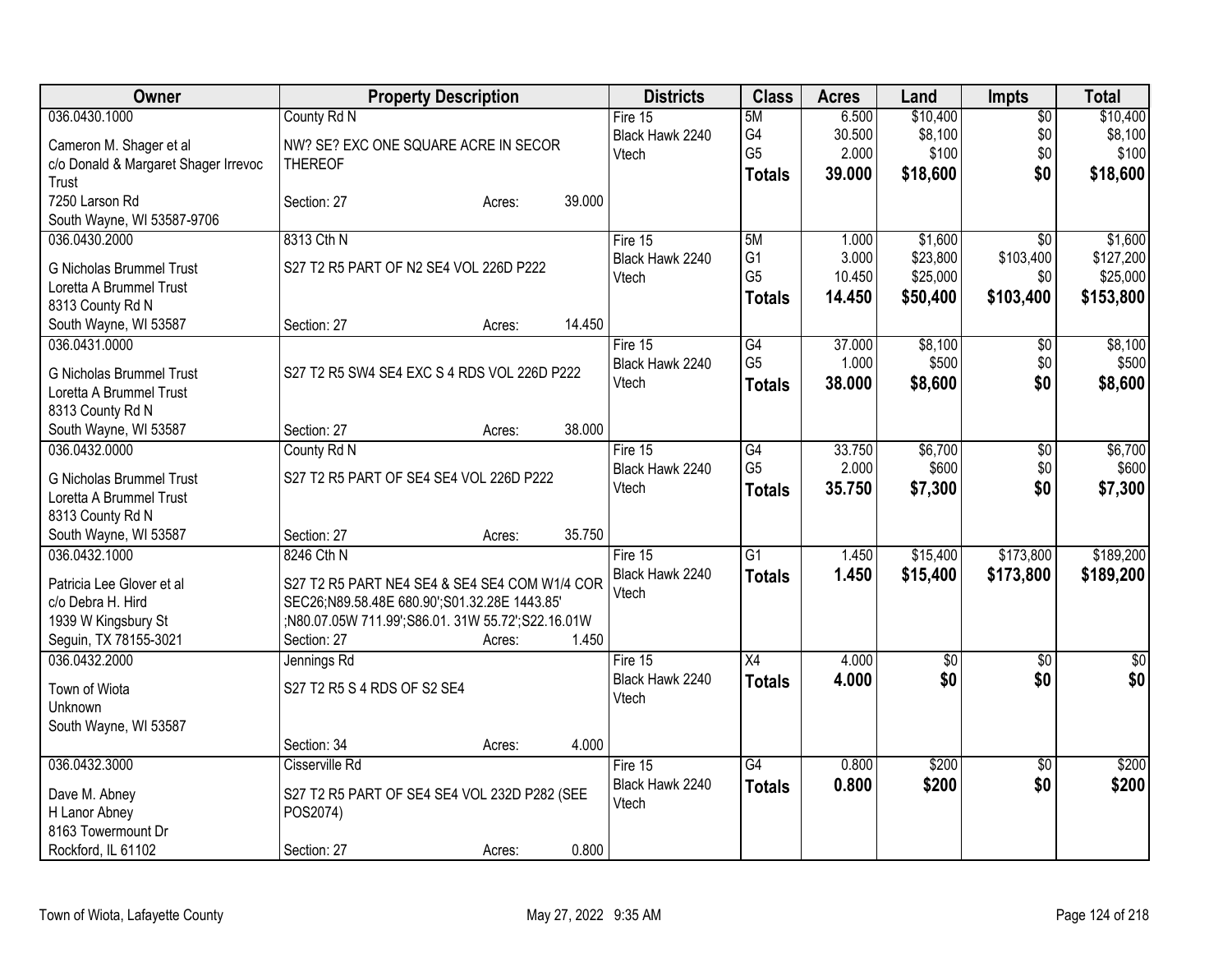| Owner                                                       | <b>Property Description</b>                                                                        | <b>Districts</b> | <b>Class</b>    | <b>Acres</b> | Land     | <b>Impts</b>    | <b>Total</b> |
|-------------------------------------------------------------|----------------------------------------------------------------------------------------------------|------------------|-----------------|--------------|----------|-----------------|--------------|
| 036.0433.0000                                               | 4192 Stuart Rd                                                                                     | Fire 15          | $\overline{G1}$ | 0.740        | \$10,400 | \$78,200        | \$88,600     |
| Lonnie L. Grinnell                                          | S21 & S28 T2 R5 PRT SESE SEC 21 & PRT NENE SEC                                                     | Black Hawk 2240  | <b>Totals</b>   | 0.740        | \$10,400 | \$78,200        | \$88,600     |
| Brenda K. Grinnell                                          | 28 DESCR AS ALL THAT PRT OF DESCR IN VOL                                                           | Vtech            |                 |              |          |                 |              |
| 4192 Stuart Rd                                              | 225D P795 LYING NORTH OF STUART ROAD (SEE                                                          |                  |                 |              |          |                 |              |
| South Wayne, WI 53587                                       | 0.740<br>Section: 28<br>Acres:                                                                     |                  |                 |              |          |                 |              |
| 036.0433.1000                                               | <b>Stuart Rd</b>                                                                                   | Fire 15          | $\overline{G4}$ | 13.500       | \$3,700  | \$0             | \$3,700      |
| Donielle L Wellnitz Trust et al                             | THAT PART OF NE NE LYING IN THE                                                                    | Black Hawk 2240  | G <sub>5</sub>  | 1.000        | \$100    | \$0             | \$100        |
| c/o Wellnitz Living Trust                                   | FOLLOWING:BEG NECOR NE1/4 SEC 28; S00.19.49W                                                       | Vtech            | <b>Totals</b>   | 14.500       | \$3,800  | \$0             | \$3,800      |
| C/O Thomas G. & Donielle L. We                              | 2642.82'; S89.26.17W 390.20'; N00.19.49E 2439.29' TO                                               |                  |                 |              |          |                 |              |
| 3913 Stuart Rd                                              | Section: 28<br>14.500<br>Acres:                                                                    |                  |                 |              |          |                 |              |
| South Wayne, WI 53587                                       |                                                                                                    |                  |                 |              |          |                 |              |
| 036.0433.2000                                               | 4209 Stuart Rd                                                                                     | Fire 15          | $\overline{G4}$ | 23.660       | \$4,900  | $\overline{50}$ | \$4,900      |
| Travis L. Hagen                                             | ALL THAT PART OF NE? NE? LYING S OF STUART                                                         | Black Hawk 2240  | G <sub>5</sub>  | 0.500        | \$100    | \$0             | \$100        |
| 2319 Mink Farm Rd                                           | RD AND LYING IN THE FOLLOWING: COM NECOR                                                           | Vtech            | G7              | 0.760        | \$4,200  | \$7,100         | \$11,300     |
| South Wayne, WI 53587                                       | NE? SEC 28;S0?19'49"W 2642.82' ALG ELI NE? TO                                                      |                  | <b>Totals</b>   | 24.920       | \$9,200  | \$7,100         | \$16,300     |
|                                                             | 24.920<br>Section: 28<br>Acres:                                                                    |                  |                 |              |          |                 |              |
| 036.0434.0000                                               | Stuart Rd                                                                                          | Fire 15          | 5M              | 1.500        | \$2,300  | $\overline{50}$ | \$2,300      |
| Cameron M. Shager                                           | S28 T2 R5 NW4 NE4 VOL 77 B&C P235                                                                  | Black Hawk 2240  | G4              | 37.500       | \$9,600  | \$0             | \$9,600      |
| Brenda L. Shager                                            |                                                                                                    | Vtech            | G <sub>5</sub>  | 1.000        | \$100    | \$0             | \$100        |
| 8712 Pleasant Drive Rd                                      |                                                                                                    |                  | <b>Totals</b>   | 40.000       | \$12,000 | \$0             | \$12,000     |
| South Wayne, WI 53587                                       | 40.000<br>Section: 28<br>Acres:                                                                    |                  |                 |              |          |                 |              |
| 036.0435.0000                                               |                                                                                                    | Fire $15$        | 5M              | 2.000        | \$3,000  | $\overline{50}$ | \$3,000      |
|                                                             | S28 T2 R5 SW4 NE4 VOL 77 B&C P235                                                                  | Black Hawk 2240  | G4              | 37.000       | \$7,800  | \$0             | \$7,800      |
| Cameron M. Shager<br>Brenda L. Shager                       |                                                                                                    | Vtech            | G <sub>5</sub>  | 1.000        | \$500    | \$0             | \$500        |
| 8712 Pleasant Drive Rd                                      |                                                                                                    |                  | <b>Totals</b>   | 40.000       | \$11,300 | \$0             | \$11,300     |
| South Wayne, WI 53587                                       | 40.000<br>Section: 28<br>Acres:                                                                    |                  |                 |              |          |                 |              |
| 036.0436.0000                                               | County Rd M                                                                                        | Fire 15          | $\overline{G4}$ | 20.000       | \$2,800  | $\sqrt{6}$      | \$2,800      |
|                                                             |                                                                                                    | Black Hawk 2240  | G <sub>5</sub>  | 8.000        | \$3,400  | \$0             | \$3,400      |
| Travis L. Hagen<br>2319 Mink Farm Rd                        | THAT PART OF SE? NE? LYING IN THE FOLLOWING:<br>COM NECOR NE? SEC 28;S0?19'49"W 2642.82' ALG       | Vtech            | <b>Totals</b>   | 28.000       | \$6,200  | \$0             | \$6,200      |
| South Wayne, WI 53587                                       | ELINE? TO SECOR NE?; S89?26'17"W 390.20' ALG SLI                                                   |                  |                 |              |          |                 |              |
|                                                             | 28.000<br>Section: 28<br>Acres:                                                                    |                  |                 |              |          |                 |              |
| 036.0436.1000                                               |                                                                                                    | Fire 15          | G4              | 12.000       | \$2,500  | $\overline{50}$ | \$2,500      |
|                                                             |                                                                                                    | Black Hawk 2240  | <b>Totals</b>   | 12.000       | \$2,500  | \$0             | \$2,500      |
| Donielle L Wellnitz Trust et al                             | THAT PART OF SE NE LYING IN THE FOLLOWING:                                                         | Vtech            |                 |              |          |                 |              |
| c/o Wellnitz Living Trust<br>C/O Thomas G. & Donielle L. We | BEG NECOR NE1/4 SEC 28; S00.19.49W 2642.82';<br>S89.26.17W 390.20'; N00.19.49E 2439.29' TO C/L RD; |                  |                 |              |          |                 |              |
| 3913 Stuart Rd                                              | Section: 28<br>12.000<br>Acres:                                                                    |                  |                 |              |          |                 |              |
| South Wayne, WI 53587                                       |                                                                                                    |                  |                 |              |          |                 |              |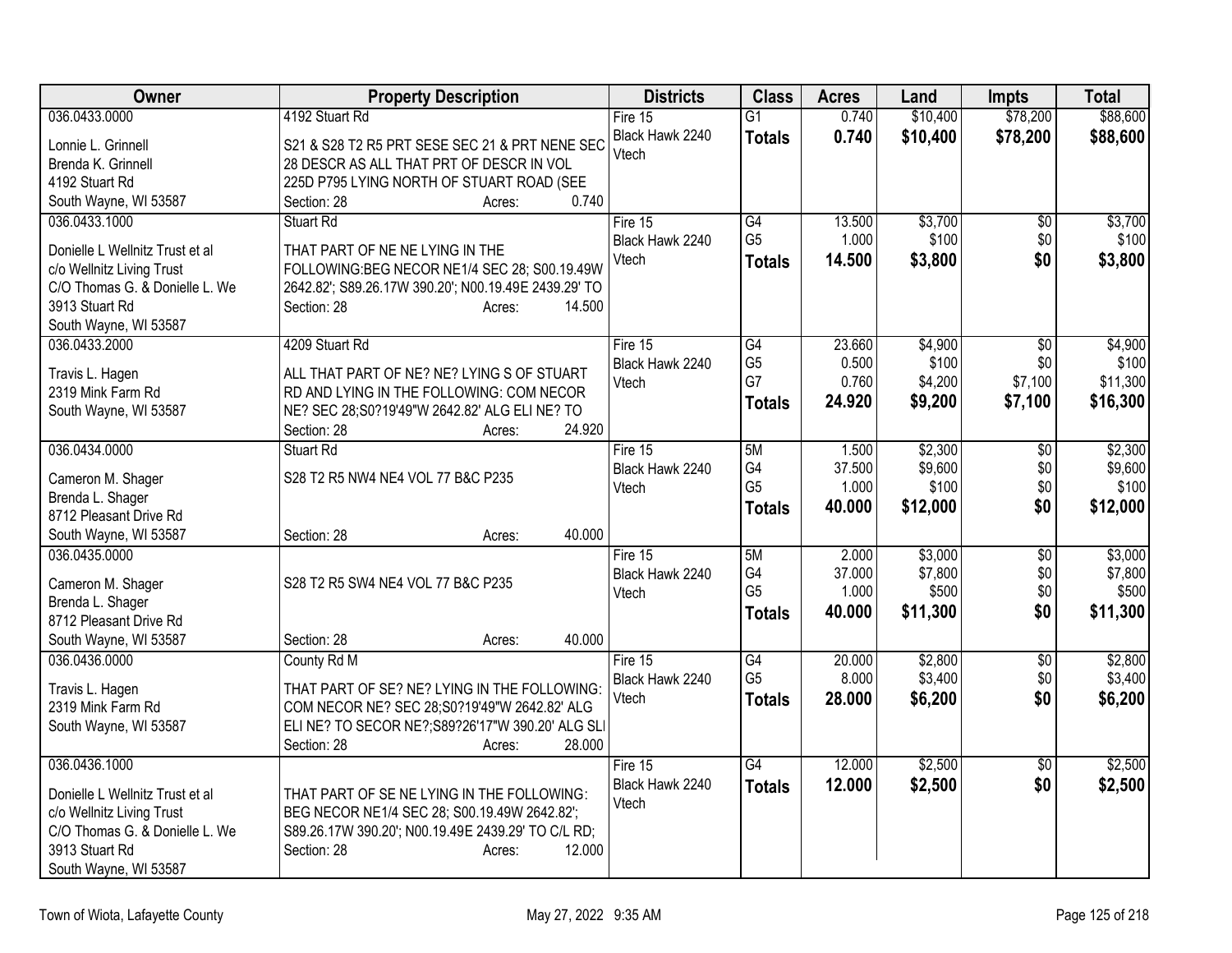| Owner                    | <b>Property Description</b>                  | <b>Districts</b> | <b>Class</b>    | <b>Acres</b> | Land     | <b>Impts</b>    | <b>Total</b> |
|--------------------------|----------------------------------------------|------------------|-----------------|--------------|----------|-----------------|--------------|
| 036.0437.0000            | 8712 Pleasant Drive Rd                       | Fire $15$        | $\overline{G4}$ | 36.250       | \$8,100  | $\overline{$0}$ | \$8,100      |
| Cameron M. Shager        | S28 T2 R5 NE4 NW4 VOL 77 B&C P235            | Black Hawk 2240  | G <sub>5</sub>  | 2.750        | \$300    | \$0             | \$300        |
| Brenda L. Shager         |                                              | Vtech            | G7              | 1.000        | \$5,500  | \$3,200         | \$8,700      |
| 8712 Pleasant Drive Rd   |                                              |                  | <b>Totals</b>   | 40.000       | \$13,900 | \$3,200         | \$17,100     |
| South Wayne, WI 53587    | 40.000<br>Section: 28<br>Acres:              |                  |                 |              |          |                 |              |
| 036.0438.0000            | Pleasant Drive Rd                            | Fire 15          | 5M              | 3.750        | \$5,700  | \$0             | \$5,700      |
|                          |                                              | Black Hawk 2240  | G4              | 33.500       | \$7,500  | \$0             | \$7,500      |
| Cameron M. Shager        | S28 T2 R5 NW4 NW4 VOL 77 B&C P235            | Vtech            | G <sub>5</sub>  | 2.750        | \$4,600  | \$0             | \$4,600      |
| Brenda L. Shager         |                                              |                  | <b>Totals</b>   | 40.000       | \$17,800 | \$0             | \$17,800     |
| 8712 Pleasant Drive Rd   |                                              |                  |                 |              |          |                 |              |
| South Wayne, WI 53587    | 40.000<br>Section: 28<br>Acres:              |                  |                 |              |          |                 |              |
| 036.0439.0000            | 8712 Pleasant Drive Rd                       | Fire 15          | G4              | 37.250       | \$8,400  | $\overline{50}$ | \$8,400      |
| Cameron M. Shager        | S28 T2 R5 SW4 NW4 VOL 77 B&C P235            | Black Hawk 2240  | G <sub>5</sub>  | 1.750        | \$100    | \$0             | \$100        |
| Brenda L. Shager         |                                              | Vtech            | G7              | 1.000        | \$5,500  | \$41,000        | \$46,500     |
| 8712 Pleasant Drive Rd   |                                              |                  | <b>Totals</b>   | 40.000       | \$14,000 | \$41,000        | \$55,000     |
| South Wayne, WI 53587    | 40.000<br>Section: 28<br>Acres:              |                  |                 |              |          |                 |              |
| 036.0440.0000            | 8712 Pleasant Dr Rd                          | Fire 15          | G4              | 34.250       | \$8,100  | $\sqrt[6]{3}$   | \$8,100      |
|                          |                                              | Black Hawk 2240  | G <sub>5</sub>  | 1.750        | \$100    | \$0             | \$100        |
| Cameron M. Shager        | S28 T2 R5 SE4 NW4 VOL 77 B&C P235            | Vtech            | G7              | 4.000        | \$36,000 | \$163,600       | \$199,600    |
| Brenda L. Shager         |                                              |                  |                 | 40.000       | \$44,200 | \$163,600       | \$207,800    |
| 8712 Pleasant Drive Rd   |                                              |                  | <b>Totals</b>   |              |          |                 |              |
| South Wayne, WI 53587    | 40.000<br>Section: 28<br>Acres:              |                  |                 |              |          |                 |              |
| 036.0442.1000            | <b>Pleasant Drive Rd</b>                     | Fire 15          | G4              | 28.500       | \$6,600  | \$0             | \$6,600      |
| Cameron M. Shager        | S28 T2 R5 N 30A NW4 SW4 VOL 77 B&C P235      | Black Hawk 2240  | G <sub>5</sub>  | 1.500        | \$100    | \$0             | \$100        |
| Brenda L. Shager         |                                              | Vtech            | <b>Totals</b>   | 30.000       | \$6,700  | \$0             | \$6,700      |
| 8712 Pleasant Drive Rd   |                                              |                  |                 |              |          |                 |              |
| South Wayne, WI 53587    | 30.000<br>Section: 28<br>Acres:              |                  |                 |              |          |                 |              |
| 036.0442.2000            | <b>Pleasant Drive Rd</b>                     | Fire 15          | 5M              | 0.250        | \$400    | $\sqrt{6}$      | \$400        |
|                          |                                              | Black Hawk 2240  | G4              | 46.440       | \$10,600 | \$0             | \$10,600     |
| Russell R. Ruegsegger II | S28 T2 R5 SOUTH 35A SWSW ALSO PART NWSW &    | Vtech            | G <sub>5</sub>  | 1.000        | \$100    | \$0             | \$100        |
| Sheila M. Ruegsegger     | SWSW COM 17CH 50L NORTH OF SWCOR SW SEC28    |                  | G7              | 1.000        | \$5,500  | \$600           | \$6,100      |
| 208 W High St            | NORTH 5CH; EAST 20CH; SOUTH 5CH; WEST 20CH   |                  | <b>Totals</b>   | 48.690       | \$16,600 | \$600           | \$17,200     |
| South Wayne, WI 53587    | 48.690<br>Section: 29<br>Acres:              |                  |                 |              |          |                 |              |
| 036.0443.3000            | 8195 Pleasant Dr Rd                          | Fire 15          | $\overline{G1}$ | 1.310        | \$14,500 | \$121,800       | \$136,300    |
| Stephen Ruegsegger       | S28 T2 R5 PART OF W2 SW4 DOC 340105 EXC (SEE | Black Hawk 2240  | <b>Totals</b>   | 1.310        | \$14,500 | \$121,800       | \$136,300    |
| Carol Ruegsegger         | POS2087)                                     | Vtech            |                 |              |          |                 |              |
| 8195 Pleasant Drive Rd   |                                              |                  |                 |              |          |                 |              |
| South Wayne, WI 53587    | 1.310<br>Section: 28<br>Acres:               |                  |                 |              |          |                 |              |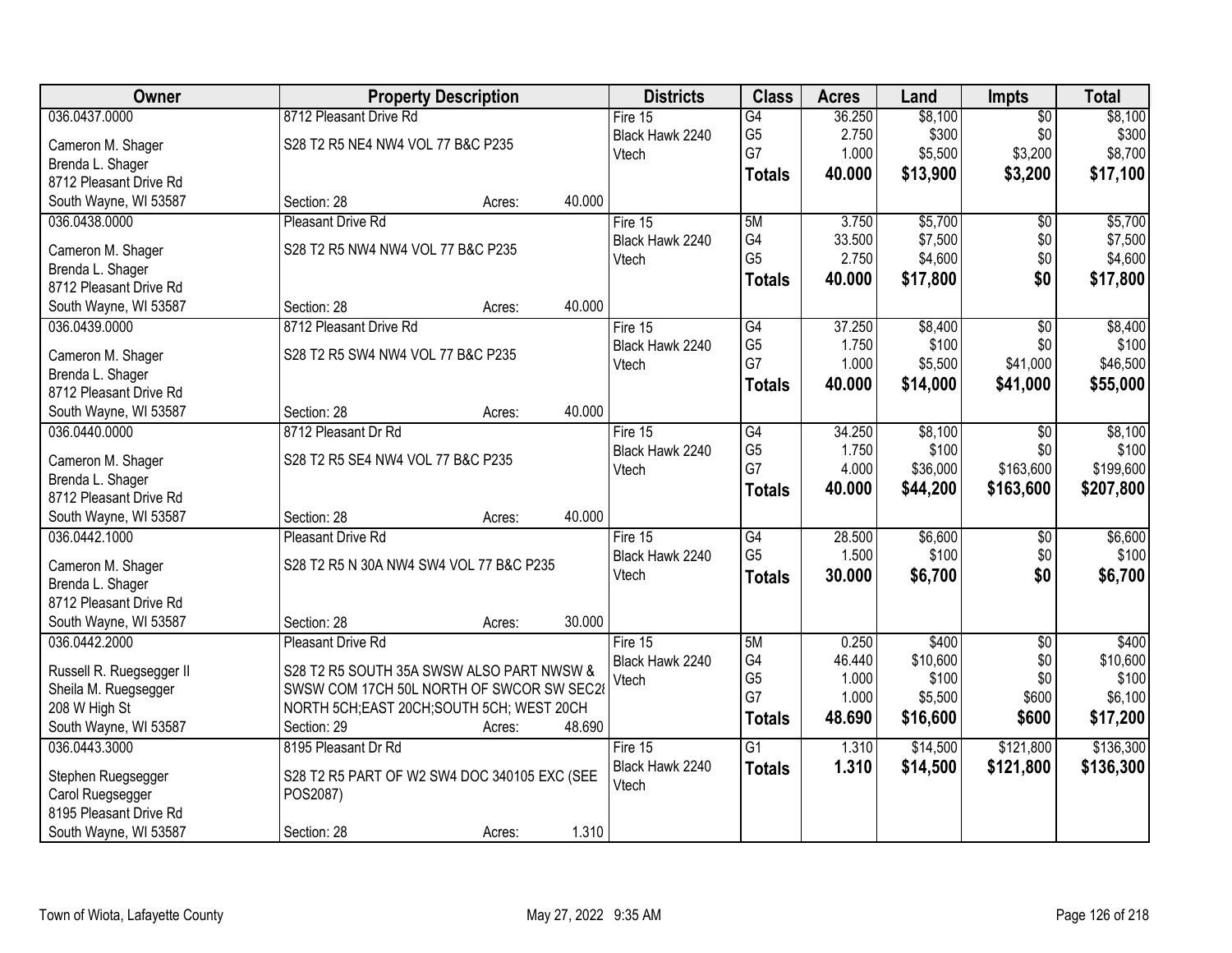| Owner                              | <b>Property Description</b>                          | <b>Districts</b> | <b>Class</b>    | <b>Acres</b> | Land         | <b>Impts</b>    | <b>Total</b> |
|------------------------------------|------------------------------------------------------|------------------|-----------------|--------------|--------------|-----------------|--------------|
| 036.0445.0000                      |                                                      | Fire $15$        | $\overline{G4}$ | 38.750       | \$6,700      | $\overline{50}$ | \$6,700      |
| Donielle L Wellnitz Trust et al    | NE SE                                                | Black Hawk 2240  | G <sub>5</sub>  | 1.250        | \$300        | \$0             | \$300        |
| c/o Wellnitz Living Trust          |                                                      | Vtech            | <b>Totals</b>   | 40.000       | \$7,000      | \$0             | \$7,000      |
| C/O Thomas G. & Donielle L. We     |                                                      |                  |                 |              |              |                 |              |
| 3913 Stuart Rd                     | 40.000<br>Section: 28<br>Acres:                      |                  |                 |              |              |                 |              |
| South Wayne, WI 53587              |                                                      |                  |                 |              |              |                 |              |
| 036.0446.0000                      | Jennings Rd                                          | Fire 15          | 5M              | 9.000        | \$14,400     | $\overline{50}$ | \$14,400     |
|                                    |                                                      | Black Hawk 2240  | G4              | 51.500       | \$10,000     | \$0             | \$10,000     |
| Russell R. Ruegsegger II           | S28 T2 R5 S2 SE4 SE4 EXC CSM #203 & ALSO INCL        | Vtech            | G <sub>5</sub>  | 3.000        | \$200        | \$0             | \$200        |
| Sheila M. Ruegsegger               | NWSE & SWSE LYING EAST OF HWY EXC COM W1/4           |                  | <b>Totals</b>   | 63.500       | \$24,600     | \$0             | \$24,600     |
| 208 W High St                      | COR SEC 28;N89.26.17E 2679.81' TO POB;N89.26.17E     |                  |                 |              |              |                 |              |
| South Wayne, WI 53587              | 63.500<br>Section: 28<br>Acres:                      |                  |                 |              |              |                 |              |
| 036.0446.1000                      | Jennings Rd                                          | Fire 15          | 5M              | 8.000        | \$12,800     | $\overline{50}$ | \$12,800     |
| Russell R. Ruegsegger II           | S28 T2 R5 PART OF NW4 SE4 COM W1/4 COR SEC           | Black Hawk 2240  | G4              | 2.000        | \$400        | \$0             | \$400        |
| Sheila M. Ruegsegger               | 28;N89.26.17E 2679.81' TO POB;N89.26.17E             | Vtech            | <b>Totals</b>   | 10.000       | \$13,200     | \$0             | \$13,200     |
| 208 W High St                      | 672.22';S11.35.18E 1087.54'; WEST 185.72';N23.04.15V |                  |                 |              |              |                 |              |
| South Wayne, WI 53587              | Section: 28<br>10.000<br>Acres:                      |                  |                 |              |              |                 |              |
| 036.0447.2000                      | 4395 Jennings Rd                                     | Fire 15          | 5M              | 3.500        | \$5,600      | \$0             | \$5,600      |
|                                    |                                                      | Black Hawk 2240  | G4              | 93.000       | \$13,100     | \$0             | \$13,100     |
| Russell R. Ruegsegger II           | S28 T2 R5 NESW & SESW & W1/2 SE LYING WEST OF        | Vtech            | G <sub>5</sub>  | 4.000        | \$700        | \$0             | \$700        |
| Sheila M. Ruegsegger               | HWY EXC COM 15.86CH EAST OF SW COR                   |                  | G7              | 3.500        | \$33,000     | \$190,200       | \$223,200    |
| 208 W High St                      | SWSE;N10DG E 4.41CH TO HWY;S45DG EAST ALG            |                  | <b>Totals</b>   | 104.000      | \$52,400     | \$190,200       | \$242,600    |
| South Wayne, WI 53587              | 104.000<br>Section: 28<br>Acres:                     |                  |                 |              |              |                 |              |
| 036.0447.2100                      |                                                      | Fire 15          | $\overline{G4}$ | 1.000        | \$200        | \$0             | \$200        |
| Kevin D. Gille                     | S28 T2 R5 PART OF SW4 SE4 VOL 243D P343              | Black Hawk 2240  | <b>Totals</b>   | 1.000        | \$200        | \$0             | \$200        |
| 4289 Jennings Rd                   |                                                      | Vtech            |                 |              |              |                 |              |
| South Wayne, WI 53587              |                                                      |                  |                 |              |              |                 |              |
|                                    | 1.000<br>Section: 28<br>Acres:                       |                  |                 |              |              |                 |              |
| 036.0448.1100                      | 4150 Jennings Rd                                     | Fire 15          | $\overline{X4}$ | 1.720        | $\sqrt[6]{}$ | \$0             | $\sqrt{50}$  |
| American Transmission Company, LLC | LOT 1 CSM #203 BEING PART OF SE4 SE4 VOL 224D        | Black Hawk 2240  | <b>Totals</b>   | 1.720        | \$0          | \$0             | \$0          |
| c/o American Transmission          | P39 (SEE POS2085)                                    | Vtech            |                 |              |              |                 |              |
| N16 W23217 Stone Ridge Dr          |                                                      |                  |                 |              |              |                 |              |
| Waukesha, WI 53188-1171            | 1.720<br>Section: 28                                 |                  |                 |              |              |                 |              |
| 036.0448.2000                      | Acres:                                               | Fire 15          | 5M              | 1.750        | \$2,800      | $\overline{50}$ | \$2,800      |
|                                    |                                                      | Black Hawk 2240  | G4              | 17.750       | \$3,200      | \$0             | \$3,200      |
| Donielle L Wellnitz Trust et al    | N <sub>1/2</sub> SE SE                               | Vtech            | G <sub>5</sub>  | 0.500        | \$200        | \$0             | \$200        |
| c/o Wellnitz Living Trust          |                                                      |                  |                 | 20.000       | \$6,200      | \$0             | \$6,200      |
| C/O Thomas G. & Donielle L. We     |                                                      |                  | <b>Totals</b>   |              |              |                 |              |
| 3913 Stuart Rd                     | 20.000<br>Section: 27<br>Acres:                      |                  |                 |              |              |                 |              |
| South Wayne, WI 53587              |                                                      |                  |                 |              |              |                 |              |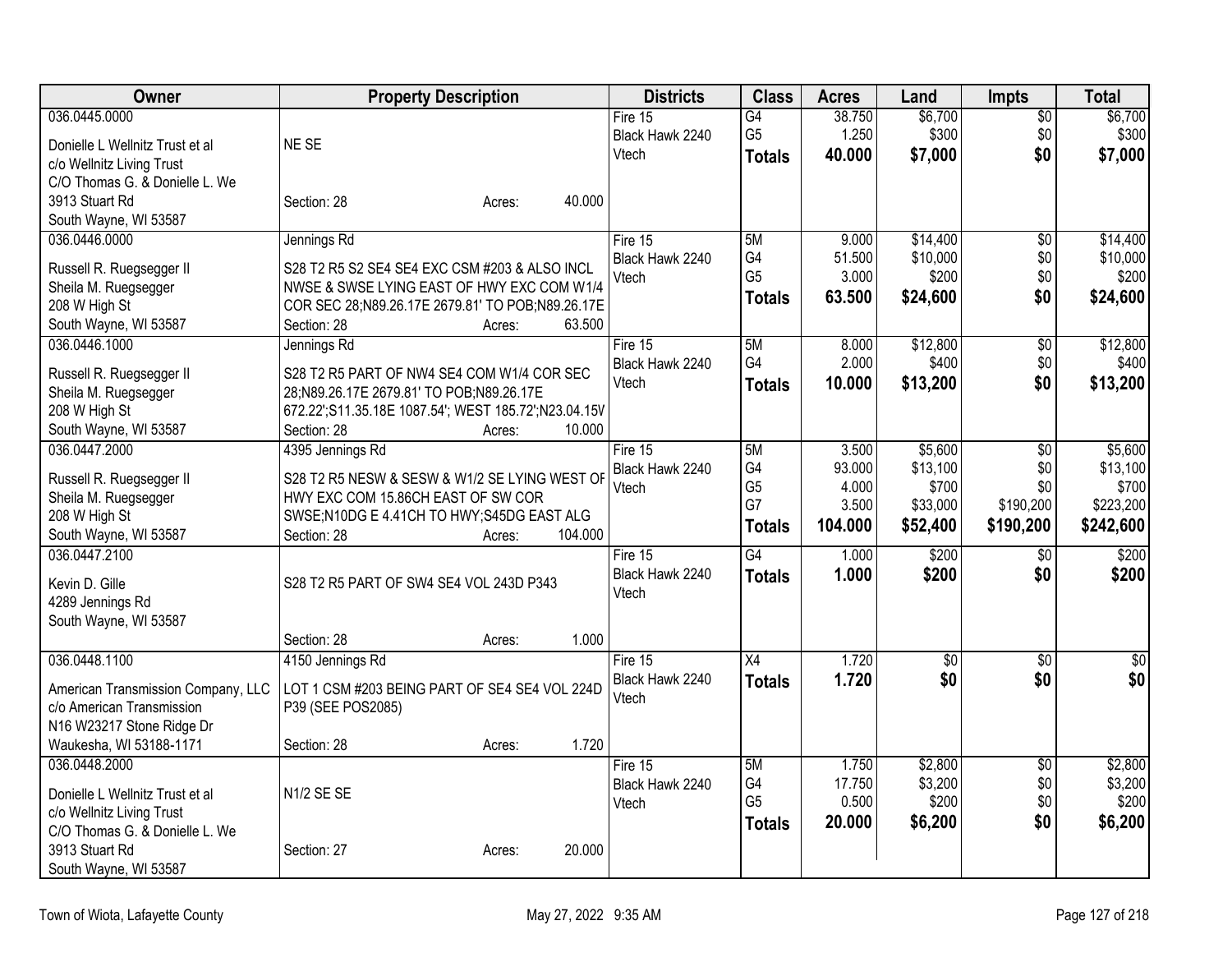| Owner                                  | <b>Property Description</b>                                       | <b>Districts</b>           | <b>Class</b>    | <b>Acres</b>    | Land             | Impts                  | <b>Total</b>     |
|----------------------------------------|-------------------------------------------------------------------|----------------------------|-----------------|-----------------|------------------|------------------------|------------------|
| 036.0449.0000                          |                                                                   | Fire 10                    | 5M              | 5.000           | \$7,500          | $\overline{50}$        | \$7,500          |
| Timothy E. Shager                      | S29 T2 R5 N2 NE4 EXC E1570' OF N708'& ALSO EXC                    | Black Hawk 2240            | G4              | 30.000          | \$6,700          | \$0                    | \$6,700          |
| Julie A. Shager                        | THAT PRT AS DESCR IN DOC 346213 DOC 348440                        | Vtech                      | <b>Totals</b>   | 35.000          | \$14,200         | \$0                    | \$14,200         |
| 6492 Spring Brook Rd                   |                                                                   |                            |                 |                 |                  |                        |                  |
| South Wayne, WI 53587                  | 35.000<br>Section: 29<br>Acres:                                   |                            |                 |                 |                  |                        |                  |
| 036.0449.1000                          |                                                                   | Fire 10                    | G4              | 30.310          | \$2,700          | $\overline{50}$        | \$2,700          |
| Gary J. Stamm                          | S29 T2 R5 PRT NWNE & SWNE COM N1/4 COR SEC                        | Black Hawk 2240            | <b>Totals</b>   | 30.310          | \$2,700          | \$0                    | \$2,700          |
| Catherine S. Stamm                     | 29;S89.41.08E 1047.75' ALG NLI NE;S00.15.39W                      | Vtech                      |                 |                 |                  |                        |                  |
| 9101 Valley Ln                         | 708';S89.41.08E 85';S10.55.19E 452.19';S75.59.38W                 |                            |                 |                 |                  |                        |                  |
| South Wayne, WI 53587                  | 30.310<br>Section: 29<br>Acres:                                   |                            |                 |                 |                  |                        |                  |
| 036.0450.0000                          | 9057 Valley Ln                                                    | Fire 10                    | $\overline{G4}$ | 24.500          | \$1,900          | $\overline{50}$        | \$1,900          |
|                                        |                                                                   | Black Hawk 2240            | G7              | 1.500           | \$18,000         | \$194,400              | \$212,400        |
| James P. Baumgartner                   | S29 T2 R5 PART OF N2 NE4 VOL 228D P944 9057<br><b>VALLEY LANE</b> | Vtech                      | <b>Totals</b>   | 26.000          | \$19,900         | \$194,400              | \$214,300        |
| Brandi Baumgartner<br>9057 Valley Ln   |                                                                   |                            |                 |                 |                  |                        |                  |
| South Wayne, WI 53587                  | 26.000<br>Section: 29<br>Acres:                                   |                            |                 |                 |                  |                        |                  |
| 036.0451.1000                          |                                                                   | Fire 10                    | $\overline{G4}$ | 8.690           | \$2,000          | \$0                    | \$2,000          |
|                                        |                                                                   | Black Hawk 2240            | <b>Totals</b>   | 8.690           | \$2,000          | \$0                    | \$2,000          |
| Timothy E. Shager                      | S29 T2 R5 N2 SW4 NE4 EXC THAT PART AS DESCR                       | Vtech                      |                 |                 |                  |                        |                  |
| Julie A. Shager                        | IN DOC 346213 DOC 348440                                          |                            |                 |                 |                  |                        |                  |
| 6492 Spring Brook Rd                   |                                                                   |                            |                 |                 |                  |                        |                  |
| South Wayne, WI 53587<br>036.0451.2000 | 8.690<br>Section: 29<br>Acres:                                    |                            | $\overline{G4}$ |                 |                  |                        |                  |
|                                        |                                                                   | Fire 10<br>Black Hawk 2240 | G <sub>5</sub>  | 16.000<br>0.990 | \$4,900<br>\$300 | $\overline{50}$<br>\$0 | \$4,900<br>\$300 |
| Charles F. Miller                      | S? SW? NE? EXC COM NWCOR THEREOF; SOUTH TO                        | Vtech                      | <b>Totals</b>   | 16.990          | \$5,200          | \$0                    | \$5,200          |
| Jacqueline K. Miller                   | NLY ROW JENNINGS RD; EAST 33 FT ALG NLY ROW                       |                            |                 |                 |                  |                        |                  |
| 13121 County Highway S S               | JENNINGS RD; NORTH 399 FT; EAST 295 FT; NORTH                     |                            |                 |                 |                  |                        |                  |
| Jim Falls, WI 54748                    | 16.990<br>Section: 29<br>Acres:                                   |                            |                 |                 |                  |                        |                  |
| 036.0451.2100                          | 5500 Jennings Rd                                                  | Fire $10$                  | 5M              | 1.000           | \$1,600          | $\sqrt{6}$             | \$1,600          |
| Seffrood Land, LLC                     | S29 T2 R5 PART OF SW4 NE4 PART OF NW4 SE4                         | Black Hawk 2240            | G4              | 2.100           | \$400            | \$0                    | \$400            |
| 8329 County Rd D                       | DOC 342615                                                        | Vtech                      | <b>Totals</b>   | 3.100           | \$2,000          | \$0                    | \$2,000          |
| South Wayne, WI 53587                  |                                                                   |                            |                 |                 |                  |                        |                  |
|                                        | 3.100<br>Section: 29<br>Acres:                                    |                            |                 |                 |                  |                        |                  |
| 036.0452.1000                          | Jennings Rd                                                       | Fire 10                    | 5M              | 2.500           | \$4,000          | $\overline{50}$        | \$4,000          |
| Timothy E. Shager                      | S29 T2 R5 SE4 NE4 DOC 348440                                      | Black Hawk 2240            | G4              | 37.500          | \$8,900          | \$0                    | \$8,900          |
| Julie A. Shager                        |                                                                   | Vtech                      | <b>Totals</b>   | 40.000          | \$12,900         | \$0                    | \$12,900         |
| 6492 Spring Brook Rd                   |                                                                   |                            |                 |                 |                  |                        |                  |
| South Wayne, WI 53587                  | 40.000<br>Section: 29<br>Acres:                                   |                            |                 |                 |                  |                        |                  |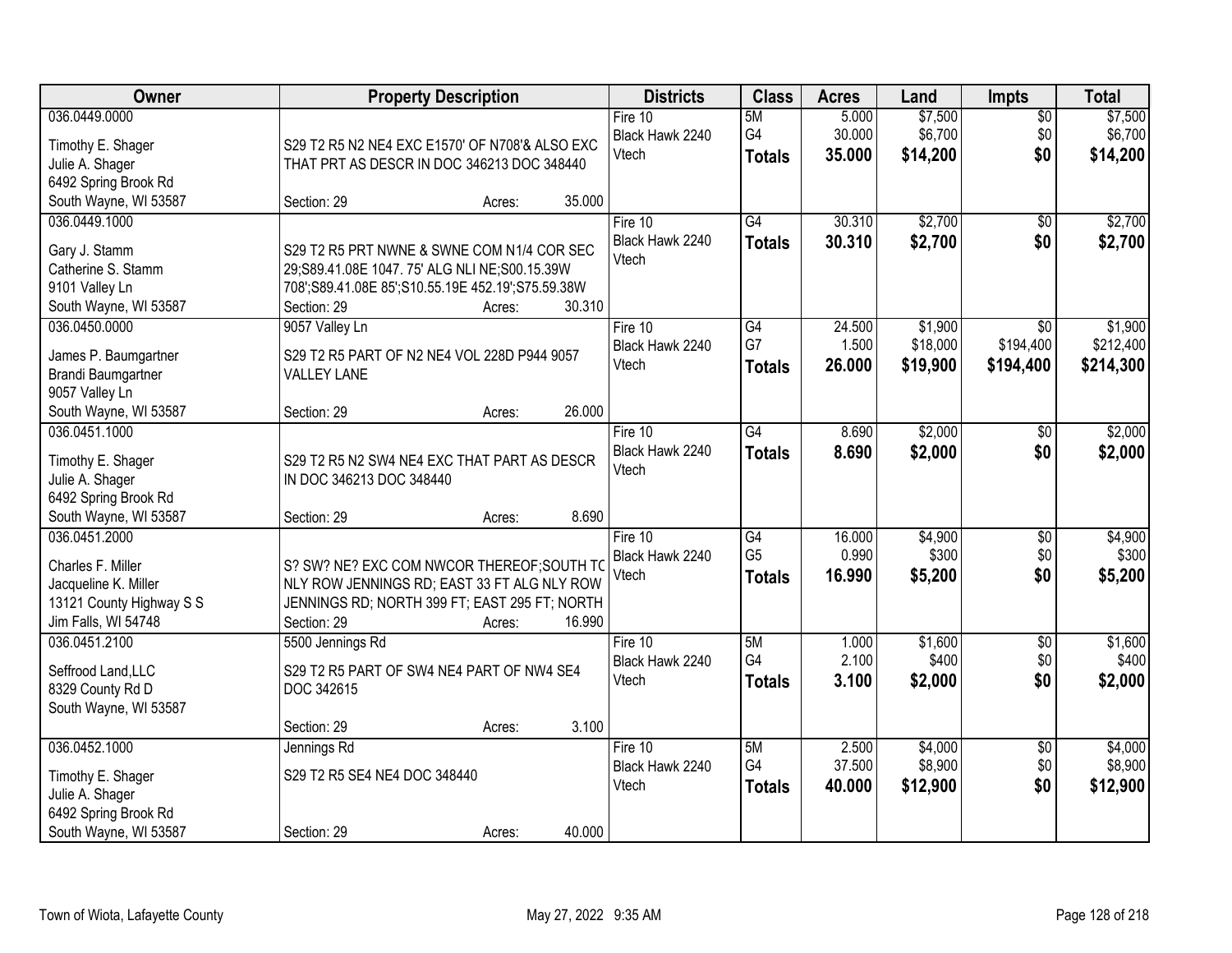| <b>Owner</b>                              |                                                | <b>Property Description</b> |        | <b>Districts</b> | <b>Class</b>    | <b>Acres</b> | Land     | <b>Impts</b>    | <b>Total</b> |
|-------------------------------------------|------------------------------------------------|-----------------------------|--------|------------------|-----------------|--------------|----------|-----------------|--------------|
| 036.0453.0000                             |                                                |                             |        | Fire $10$        | 5M              | 2.000        | \$3,000  | $\sqrt{$0}$     | \$3,000      |
| Seffrood Land, LLC                        | S29 T2 R5 NE4 NW4 DOC 342614                   |                             |        | Black Hawk 2240  | G4              | 38.000       | \$5,200  | \$0             | \$5,200      |
| 8329 County Rd D                          |                                                |                             |        | Vtech            | <b>Totals</b>   | 40.000       | \$8,200  | \$0             | \$8,200      |
| South Wayne, WI 53587                     |                                                |                             |        |                  |                 |              |          |                 |              |
|                                           | Section: 29                                    | Acres:                      | 40.000 |                  |                 |              |          |                 |              |
| 036.0454.0000                             |                                                |                             |        | Fire 10          | 5M              | 17.000       | \$26,500 | \$0             | \$26,500     |
| Mary Eastwood Trust                       | NW4 NW4                                        |                             |        | Black Hawk 2240  | G4              | 23.000       | \$4,600  | \$0             | \$4,600      |
| c/o Mary Eastwood Testamentary Trust      |                                                |                             |        | Vtech            | <b>Totals</b>   | 40.000       | \$31,100 | \$0             | \$31,100     |
| 8780 County Rd D                          |                                                |                             |        |                  |                 |              |          |                 |              |
| South Wayne, WI 53587-9720                | Section: 29                                    | Acres:                      | 40.000 |                  |                 |              |          |                 |              |
| 036.0455.0000                             | County Rd D                                    |                             |        | Fire 10          | 5M              | 9.000        | \$14,400 | $\overline{60}$ | \$14,400     |
| Mary Eastwood Trust                       | SW4 NW4                                        |                             |        | Black Hawk 2240  | G4              | 30.000       | \$7,900  | \$0             | \$7,900      |
| c/o Mary Eastwood Testamentary Trust      |                                                |                             |        | Vtech            | G <sub>5</sub>  | 1.000        | \$100    | \$0             | \$100        |
| 8780 County Rd D                          |                                                |                             |        |                  | <b>Totals</b>   | 40.000       | \$22,400 | \$0             | \$22,400     |
| South Wayne, WI 53587-9720                | Section: 29                                    | Acres:                      | 40.000 |                  |                 |              |          |                 |              |
| 036.0456.0000                             | Jennings Rd                                    |                             |        | Fire 10          | G4              | 39.250       | \$8,200  | $\sqrt[6]{3}$   | \$8,200      |
|                                           | S29 T2 R5 SE4 NW4 DOC 342614                   |                             |        | Black Hawk 2240  | G <sub>5</sub>  | 0.750        | \$100    | \$0             | \$100        |
| Seffrood Land, LLC<br>8329 County Rd D    |                                                |                             |        | Vtech            | <b>Totals</b>   | 40.000       | \$8,300  | \$0             | \$8,300      |
| South Wayne, WI 53587                     |                                                |                             |        |                  |                 |              |          |                 |              |
|                                           | Section: 29                                    | Acres:                      | 40.000 |                  |                 |              |          |                 |              |
| 036.0457.0000                             | County Rd D                                    |                             |        | Fire 10          | $\overline{G4}$ | 36.500       | \$7,400  | $\overline{50}$ | \$7,400      |
|                                           |                                                |                             |        | Black Hawk 2240  | G <sub>5</sub>  | 2.000        | \$100    | \$0             | \$100        |
| Seffrood Land, LLC                        | S29 T2 R5 NE4 SW4 DOC 342614                   |                             |        | Vtech            | G7              | 1.500        | \$8,300  | \$3,300         | \$11,600     |
| 8329 County Rd D<br>South Wayne, WI 53587 |                                                |                             |        |                  | <b>Totals</b>   | 40.000       | \$15,800 | \$3,300         | \$19,100     |
|                                           | Section: 29                                    | Acres:                      | 40.000 |                  |                 |              |          |                 |              |
| 036.0458.1000                             | 8329 Cth D                                     |                             |        | Fire 10          | G4              | 9.000        | \$2,400  | $\overline{50}$ | \$2,400      |
|                                           |                                                |                             |        | Black Hawk 2240  | G <sub>5</sub>  | 1.000        | \$100    | \$0             | \$100        |
| Seffrood Land, LLC                        | S29 T2 R5 E2 NW4 SW4 EXC S40 RDS OF W20 RDS    |                             |        | Vtech            | G7              | 5.000        | \$40,800 | \$99,600        | \$140,400    |
| 8329 County Rd D                          | DOC 342614                                     |                             |        |                  | <b>Totals</b>   | 15,000       | \$43,300 | \$99,600        | \$142,900    |
| South Wayne, WI 53587                     | Section: 29                                    | Acres:                      | 15.000 |                  |                 |              |          |                 |              |
| 036.0458.2000                             | County Rd D                                    |                             |        | Fire $10$        | 5M              | 3.000        | \$4,800  | $\overline{60}$ | \$4,800      |
|                                           |                                                |                             |        | Black Hawk 2240  | G4              | 21.500       | \$6,400  | \$0             | \$6,400      |
| Cottonwood Land, LLC                      | S29 T2 R5 W30 A OF NW4 SW4 EXC N 40 RDS OF E20 |                             |        | Vtech            | G <sub>5</sub>  | 0.500        | \$100    | \$0             | \$100        |
| 9600 County Rd D                          | RDS VOL 238D P749                              |                             |        |                  | <b>Totals</b>   | 25.000       | \$11,300 | \$0             | \$11,300     |
| South Wayne, WI 53587-9720                |                                                |                             |        |                  |                 |              |          |                 |              |
|                                           | Section: 29                                    | Acres:                      | 25.000 |                  |                 |              |          |                 |              |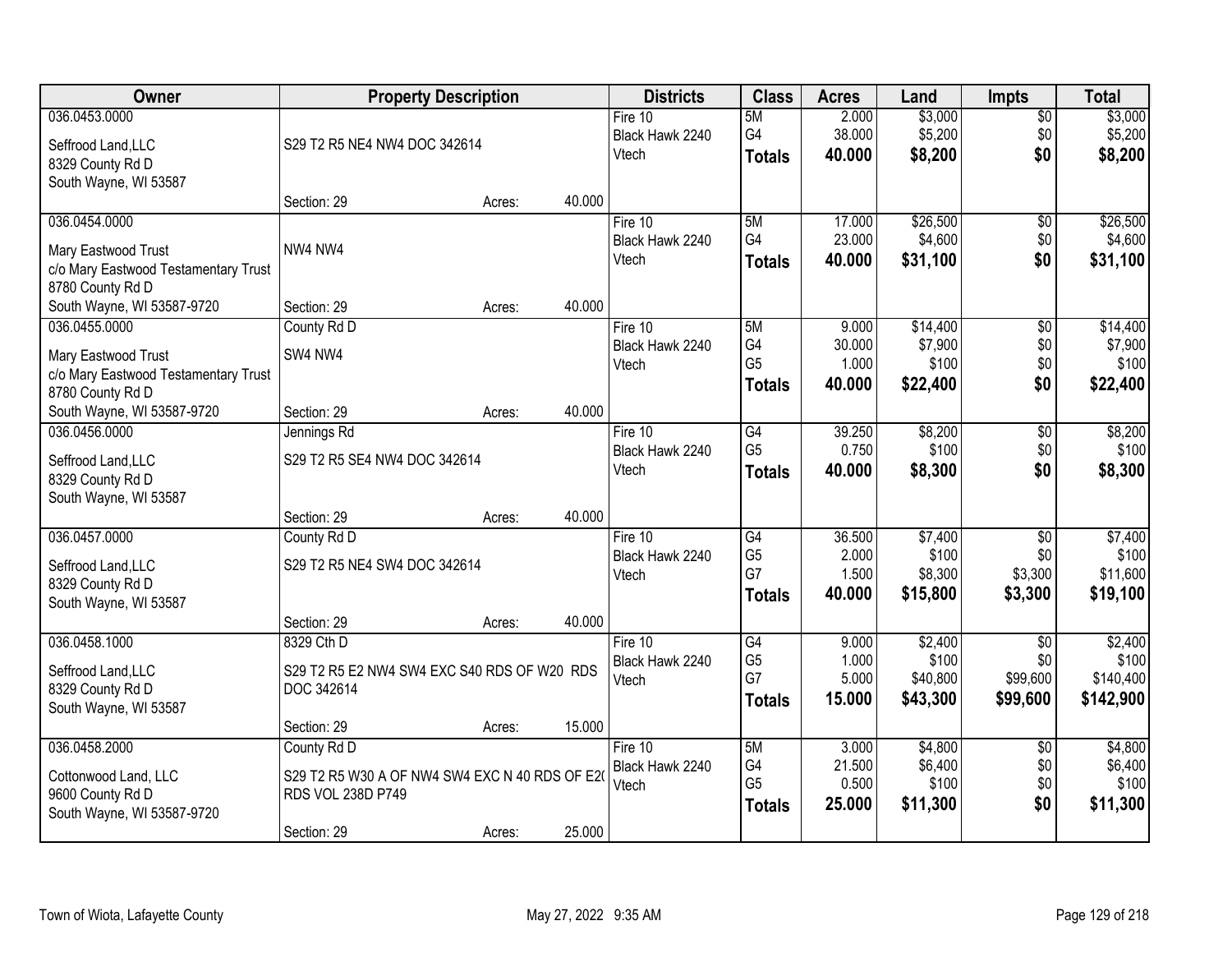| Owner                      |                                               | <b>Property Description</b> |        | <b>Districts</b>         | <b>Class</b>    | <b>Acres</b> | Land     | Impts           | <b>Total</b> |
|----------------------------|-----------------------------------------------|-----------------------------|--------|--------------------------|-----------------|--------------|----------|-----------------|--------------|
| 036.0459.0000              | County Rd D                                   |                             |        | Fire 10                  | 5M              | 3.000        | \$4,500  | $\overline{50}$ | \$4,500      |
| Cottonwood Land, LLC       | S29 T2 R5 SW4 SW4 VOL 238D P749               |                             |        | Black Hawk 2240          | G4              | 33.000       | \$6,600  | \$0             | \$6,600      |
| 9600 County Rd D           |                                               |                             |        | Vtech                    | G <sub>5</sub>  | 4.000        | \$4,600  | \$0             | \$4,600      |
| South Wayne, WI 53587-9720 |                                               |                             |        |                          | <b>Totals</b>   | 40.000       | \$15,700 | \$0             | \$15,700     |
|                            | Section: 29                                   | Acres:                      | 40.000 |                          |                 |              |          |                 |              |
| 036.0460.1000              | County Rd D                                   |                             |        | Fire 10                  | 5M              | 2.000        | \$3,200  | $\overline{50}$ | \$3,200      |
|                            |                                               |                             |        | Black Hawk 2240          | G4              | 31.900       | \$7,300  | \$0             | \$7,300      |
| Henry A. Seffrood          | S29 T2 R5 PART OF SE4 SW4 VOL 231D P655       |                             |        | Vtech                    | G <sub>5</sub>  | 1.000        | \$100    | \$0             | \$100        |
| Jayne Seffrood             |                                               |                             |        |                          | <b>Totals</b>   | 34.900       | \$10,600 | \$0             | \$10,600     |
| 7483 County Rd D           | Section: 29                                   |                             | 34.900 |                          |                 |              |          |                 |              |
| South Wayne, WI 53587      |                                               | Acres:                      |        |                          |                 |              |          |                 |              |
| 036.0460.2000              | 8016 Cth D                                    |                             |        | Fire 10                  | $\overline{G1}$ | 1.000        | \$12,500 | \$104,900       | \$117,400    |
| Seffrood Land, LLC         | S29 T2 R5 S 10 RDS OF W 16 RDS OF SE4 SW4 DOC |                             |        | Black Hawk 2240<br>Vtech | <b>Totals</b>   | 1.000        | \$12,500 | \$104,900       | \$117,400    |
| 8329 County Rd D           | 342615                                        |                             |        |                          |                 |              |          |                 |              |
| South Wayne, WI 53587      |                                               |                             |        |                          |                 |              |          |                 |              |
|                            | Section: 32                                   | Acres:                      | 1.000  |                          |                 |              |          |                 |              |
| 036.0460.3000              | 5501 Jennings Rd                              |                             |        | Fire 10                  | G1              | 5.170        | \$34,200 | \$285,500       | \$319,700    |
| Katrina A. Schindler       | (DOC 355329 NEEDS CORRECTION) (AFF OF CORR    |                             |        | Black Hawk 2240          | <b>Totals</b>   | 5.170        | \$34,200 | \$285,500       | \$319,700    |
| 5501 Jennings Rd           | DOC 355619 DOES NOT CORRECT DOC 355329)       |                             |        | Vtech                    |                 |              |          |                 |              |
| South Wayne, WI 53587      | (DOC 357042 DOES NOT INCLUDE ALL LANDS &      |                             |        |                          |                 |              |          |                 |              |
|                            | Section: 29                                   | Acres:                      | 5.170  |                          |                 |              |          |                 |              |
| 036.0461.0000              | 5121 Jennings Rd                              |                             |        | Fire 10                  | $\overline{G4}$ | 31.500       | \$5,900  | $\overline{50}$ | \$5,900      |
|                            |                                               |                             |        | Black Hawk 2240          | G <sub>5</sub>  | 1.000        | \$100    | \$0             | \$100        |
| Kevin L. Shager            | NE? SE? LYING SOUTH OF ROAD                   |                             |        | Vtech                    | G7              | 4.500        | \$38,400 | \$149,400       | \$187,800    |
| 9186 Cth N                 |                                               |                             |        |                          | <b>Totals</b>   | 37.000       | \$44,400 | \$149,400       | \$193,800    |
| South Wayne, WI 53587      |                                               |                             |        |                          |                 |              |          |                 |              |
|                            | Section: 29                                   | Acres:                      | 37.000 |                          |                 |              |          |                 |              |
| 036.0461.1000              |                                               |                             |        | Fire $10$                | $\overline{G4}$ | 3.000        | \$600    | $\overline{50}$ | \$600        |
| Timothy E. Shager          | S29 T2 R5 NE4 SE4 EXC SOUTH OF ROAD DOC       |                             |        | Black Hawk 2240          | <b>Totals</b>   | 3.000        | \$600    | \$0             | \$600        |
| Julie A. Shager            | 348440                                        |                             |        | Vtech                    |                 |              |          |                 |              |
| 6492 Spring Brook Rd       |                                               |                             |        |                          |                 |              |          |                 |              |
| South Wayne, WI 53587      | Section: 29                                   | Acres:                      | 3.000  |                          |                 |              |          |                 |              |
| 036.0462.0000              | Jennings Rd                                   |                             |        | Fire 10                  | $\overline{G4}$ | 19.910       | \$5,200  | $\overline{50}$ | \$5,200      |
| Charles F. Miller          | NW? SE? EXC CSM 561 & ALSO EXC COM NWCOR      |                             |        | Black Hawk 2240          | G <sub>5</sub>  | 0.410        | \$100    | \$0             | \$100        |
| Jacqueline K. Miller       | SW? SE? SEC 29; NORTH TO C/L JENNINGS RD &    |                             |        | Vtech                    | <b>Totals</b>   | 20.320       | \$5,300  | \$0             | \$5,300      |
| 13121 County Highway S S   | POB; SOUTH TO A POINT 66 FT SOUTH OF NWCOR    |                             |        |                          |                 |              |          |                 |              |
| Jim Falls, WI 54748        | Section: 29                                   | Acres:                      | 20.320 |                          |                 |              |          |                 |              |
|                            |                                               |                             |        |                          |                 |              |          |                 |              |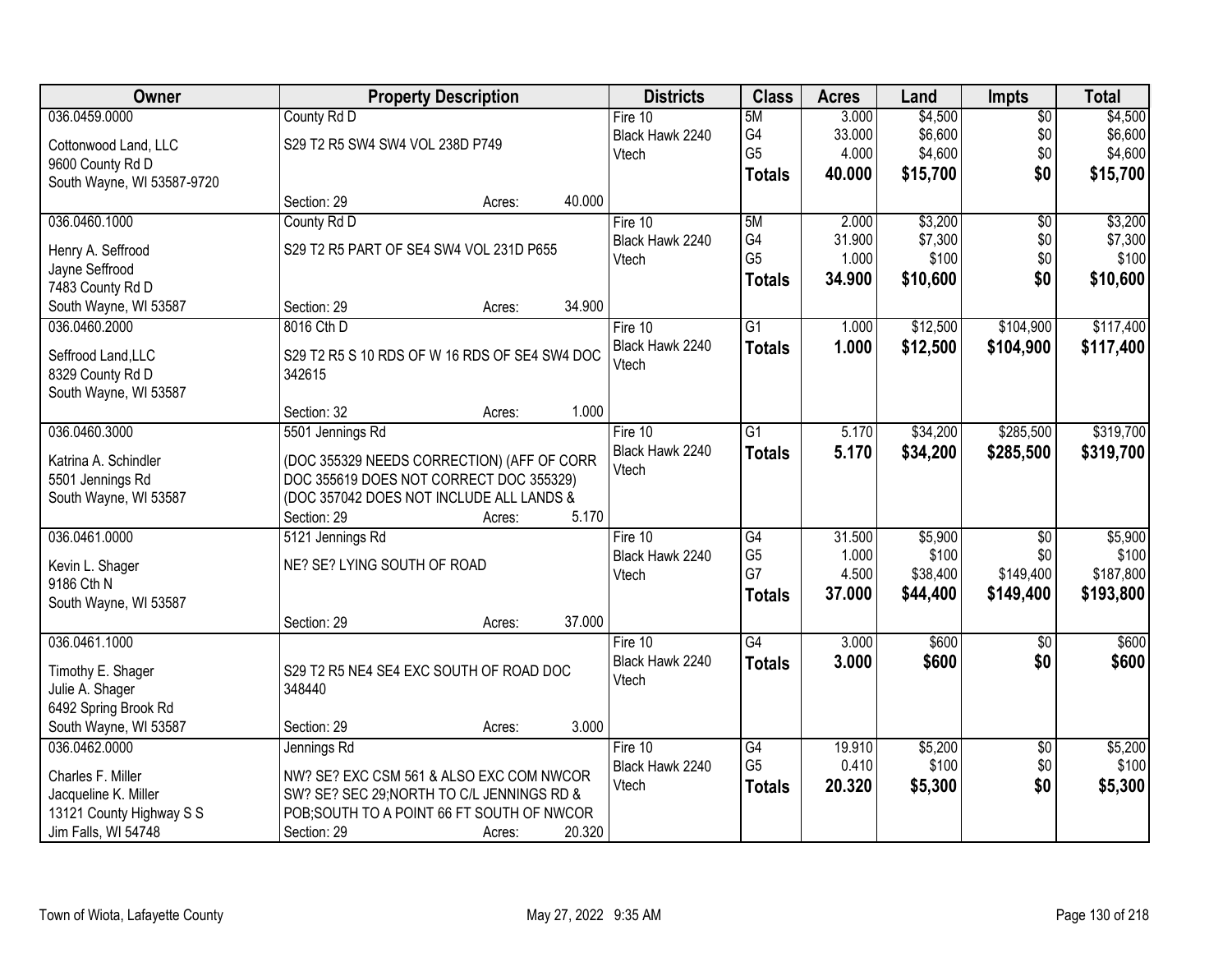| Owner                                                    |                                               | <b>Property Description</b> |        | <b>Districts</b> | <b>Class</b>    | <b>Acres</b> | Land     | Impts           | <b>Total</b> |
|----------------------------------------------------------|-----------------------------------------------|-----------------------------|--------|------------------|-----------------|--------------|----------|-----------------|--------------|
| 036.0462.2000                                            | 5483 Jennings Rd                              |                             |        | Fire $10$        | G4              | 19.240       | \$3,800  | $\overline{50}$ | \$3,800      |
| Cody A. Ames                                             | LOT 1 OF CSM 561 PART OF W2 SE4 VOL 243D P426 |                             |        | Black Hawk 2240  | G <sub>5</sub>  | 0.750        | \$100    | \$0             | \$100        |
| Brooke M. Ames                                           |                                               |                             |        | Vtech            | G7              | 4.500        | \$38,400 | \$100,000       | \$138,400    |
| 5483 Jennings Rd                                         |                                               |                             |        |                  | <b>Totals</b>   | 24.490       | \$42,300 | \$100,000       | \$142,300    |
| South Wayne, WI 53587                                    | Section: 29                                   | Acres:                      | 24.490 |                  |                 |              |          |                 |              |
| 036.0463.0000                                            | Jennings Rd                                   |                             |        | Fire 10          | 5M              | 4.500        | \$7,200  | \$0             | \$7,200      |
| Charles F. Miller                                        | SW? SE? EXC CSM 561 & ALSO EXC COM NWCOR      |                             |        | Black Hawk 2240  | G4              | 29.600       | \$5,900  | \$0             | \$5,900      |
| Jacqueline K. Miller                                     | SW? SE? SEC 29; NORTH TO C/L JENNINGS RD &    |                             |        | Vtech            | <b>Totals</b>   | 34.100       | \$13,100 | \$0             | \$13,100     |
| 13121 County Highway S S                                 | POB; SOUTH TO A POINT 66 FT SOUTH OF NWCOR    |                             |        |                  |                 |              |          |                 |              |
| Jim Falls, WI 54748                                      | Section: 29                                   | Acres:                      | 34.100 |                  |                 |              |          |                 |              |
| 036.0464.0000                                            |                                               |                             |        | Fire 10          | G4              | 40.000       | \$6,600  | $\overline{50}$ | \$6,600      |
|                                                          |                                               |                             |        | Black Hawk 2240  | <b>Totals</b>   | 40.000       | \$6,600  | \$0             | \$6,600      |
| Kevin L. Shager                                          | SE? SE?                                       |                             |        | Vtech            |                 |              |          |                 |              |
| 9186 Cth N                                               |                                               |                             |        |                  |                 |              |          |                 |              |
| South Wayne, WI 53587                                    | Section: 29                                   |                             | 40.000 |                  |                 |              |          |                 |              |
| 036.0465.0000                                            | 8780 Cth D                                    | Acres:                      |        | Fire 10          | G4              | 34.000       | \$7,900  |                 | \$7,900      |
|                                                          |                                               |                             |        | Black Hawk 2240  | G <sub>5</sub>  | 0.500        | \$100    | \$0<br>\$0      | \$100        |
| Mary Eastwood Trust                                      | NE4 NE4                                       |                             |        | Vtech            | G7              | 5.500        | \$43,200 | \$142,300       | \$185,500    |
| c/o Mary Eastwood Testamentary Trust                     |                                               |                             |        |                  | <b>Totals</b>   | 40.000       | \$51,200 | \$142,300       | \$193,500    |
| 8780 County Rd D                                         |                                               |                             |        |                  |                 |              |          |                 |              |
| South Wayne, WI 53587-9720                               | Section: 30                                   | Acres:                      | 40.000 |                  |                 |              |          |                 |              |
| 036.0466.0000                                            | 8847 Cth D                                    |                             |        | Fire 10          | $\overline{G4}$ | 37.250       | \$8,000  | $\overline{50}$ | \$8,000      |
| Randal Larson                                            | S30 T2 R5 NW4 NE4 (S/LE RICHARD & EVELYN) DOC |                             |        | Black Hawk 2240  | G <sub>5</sub>  | 2.500        | \$200    | \$0             | \$200        |
| Doreen Attnos                                            | 347913 (RANDAL 60%INT/DOREEN 40%INT)          |                             |        | Vtech            | G7              | 0.250        | \$1,400  | \$11,600        | \$13,000     |
| C/O Richard & Evelyn Larson                              |                                               |                             |        |                  | <b>Totals</b>   | 40.000       | \$9,600  | \$11,600        | \$21,200     |
| 8849 County Rd D                                         | Section: 30                                   | Acres:                      | 40.000 |                  |                 |              |          |                 |              |
| South Wayne, WI 53587-9720                               |                                               |                             |        |                  |                 |              |          |                 |              |
| 036.0467.0000                                            | County Rd D                                   |                             |        | Fire 10          | $\overline{G4}$ | 38.000       | \$10,300 | $\overline{50}$ | \$10,300     |
| Randal Larson                                            | S30 T2 R5 SW4 NE4 (S/LE RICHARD & EVELYN) DOC |                             |        | Black Hawk 2240  | G <sub>5</sub>  | 2.000        | \$100    | \$0             | \$100        |
| Doreen Attnos                                            | 347913 (RANDAL 60%INT/DOREEN 40%INT)          |                             |        | Vtech            | <b>Totals</b>   | 40.000       | \$10,400 | \$0             | \$10,400     |
| C/O Richard & Evelyn Larson                              |                                               |                             |        |                  |                 |              |          |                 |              |
| 8849 County Rd D                                         | Section: 30                                   | Acres:                      | 40.000 |                  |                 |              |          |                 |              |
| South Wayne, WI 53587-9720                               |                                               |                             |        |                  |                 |              |          |                 |              |
| 036.0468.0000                                            | County Rd D                                   |                             |        | Fire $10$        | G4              | 38.000       | \$11,800 | $\sqrt{6}$      | \$11,800     |
|                                                          |                                               |                             |        | Black Hawk 2240  | G <sub>5</sub>  | 2.000        | \$100    | \$0             | \$100        |
| Mary Eastwood Trust                                      | SE4 NE4                                       |                             |        | Vtech            | <b>Totals</b>   | 40.000       | \$11,900 | \$0             | \$11,900     |
| c/o Mary Eastwood Testamentary Trust<br>8780 County Rd D |                                               |                             |        |                  |                 |              |          |                 |              |
| South Wayne, WI 53587-9720                               | Section: 30                                   |                             | 40.000 |                  |                 |              |          |                 |              |
|                                                          |                                               | Acres:                      |        |                  |                 |              |          |                 |              |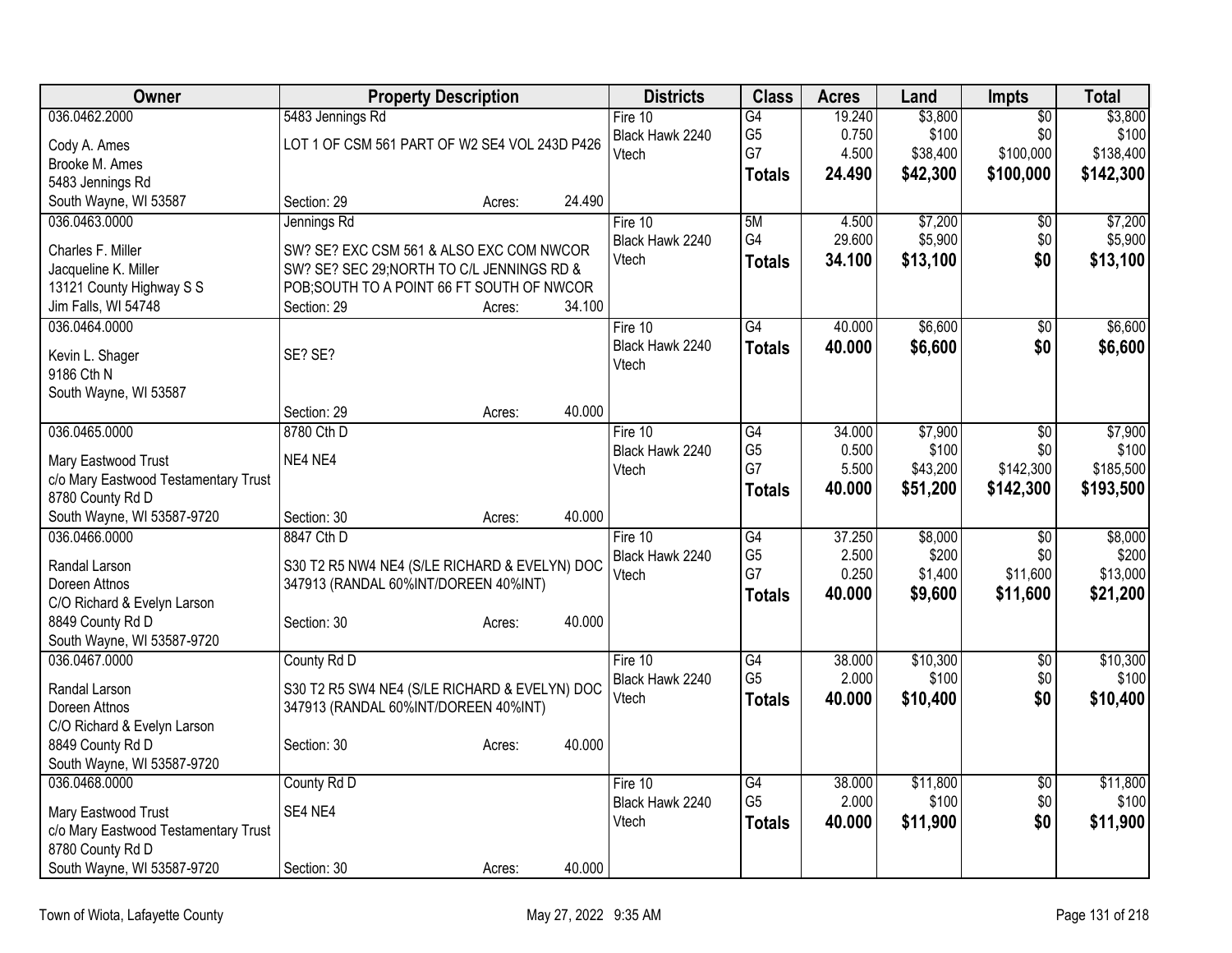| Owner                                | <b>Property Description</b>                    | <b>Districts</b> | <b>Class</b>    | <b>Acres</b> | Land     | Impts           | <b>Total</b> |
|--------------------------------------|------------------------------------------------|------------------|-----------------|--------------|----------|-----------------|--------------|
| 036.0469.0000                        | 8849 County Rd D                               | Fire 10          | 5M              | 4.000        | \$6,400  | $\overline{50}$ | \$6,400      |
| Randal Larson                        | S30 T2 R5 NE4 NW4 EXC COM NECOR NW4; SOUTH     | Black Hawk 2240  | G4              | 31.200       | \$7,200  | \$0             | \$7,200      |
| Doreen Attnos                        | 966'; WEST 168' TO POB; SOUTH 110'; WEST 120'; | Vtech            | G7              | 4.500        | \$38,400 | \$175,600       | \$214,000    |
| C/O Richard & Evelyn Larson          | NORTH 110"; EAST 120' TO POB (S/LE RICHARD &   |                  | <b>Totals</b>   | 39.700       | \$52,000 | \$175,600       | \$227,600    |
| 8849 County Rd D                     | 39.700<br>Section: 30<br>Acres:                |                  |                 |              |          |                 |              |
| South Wayne, WI 53587-9720           |                                                |                  |                 |              |          |                 |              |
| 036.0469.1000                        | 8849 Cth D                                     | Fire $10$        | $\overline{G1}$ | 0.300        | \$5,100  | \$121,200       | \$126,300    |
| Randal Larson                        | S30 T2 R5 PART NE4 NW4 COM NECOR NW4; SOUTH    | Black Hawk 2240  | <b>Totals</b>   | 0.300        | \$5,100  | \$121,200       | \$126,300    |
| Doreen Attnos                        | 966'; WEST 168' TO POB; SOUTH 110'; WEST 120'; | Vtech            |                 |              |          |                 |              |
| C/O Richard & Evelyn Larson          | NORTH 110'; EAST 120' TO POB (S/LE RICHARD &   |                  |                 |              |          |                 |              |
| 8849 County Rd D                     | 0.300<br>Section: 30<br>Acres:                 |                  |                 |              |          |                 |              |
| South Wayne, WI 53587-9720           |                                                |                  |                 |              |          |                 |              |
| 036.0470.0000                        |                                                | Fire $10$        | 5M              | 23.500       | \$37,600 | $\overline{50}$ | \$37,600     |
| Randal Larson                        | S30 T2 R5 FRAC NW4 NW4 (S/LE RICHARD &         | Black Hawk 2240  | G4              | 10.000       | \$2,000  | \$0             | \$2,000      |
| Doreen Attnos                        | EVELYN) DOC 347913 (RANDAL 60%INT/DOREEN       | Vtech            | G <sub>5</sub>  | 5.230        | \$2,200  | \$0             | \$2,200      |
| C/O Richard & Evelyn Larson          | 40%INT)                                        |                  | <b>Totals</b>   | 38.730       | \$41,800 | \$0             | \$41,800     |
| 8849 County Rd D                     | 38.730<br>Section: 30<br>Acres:                |                  |                 |              |          |                 |              |
| South Wayne, WI 53587-9720           |                                                |                  |                 |              |          |                 |              |
| 036.0471.0000                        |                                                | Fire 10          | 5M              | 12.000       | \$19,200 | $\overline{50}$ | \$19,200     |
| Randal L. Larson                     | S30 T2 R5 FRAC SW4 NW4 VOL 206D P412           | Black Hawk 2240  | G4              | 27.030       | \$5,700  | \$0             | \$5,700      |
| 8849 County Rd D                     |                                                | Vtech            | <b>Totals</b>   | 39.030       | \$24,900 | \$0             | \$24,900     |
| South Wayne, WI 53587                |                                                |                  |                 |              |          |                 |              |
|                                      | 39.030<br>Section: 30<br>Acres:                |                  |                 |              |          |                 |              |
| 036.0472.0000                        |                                                | Fire 10          | 5M              | 0.500        | \$800    | \$0             | \$800        |
|                                      |                                                | Black Hawk 2240  | G4              | 39.500       | \$8,300  | \$0             | \$8,300      |
| Randal L. Larson<br>8849 County Rd D | S30 T2 R5 SE4 NW4 VOL 206D P412                | Vtech            | <b>Totals</b>   | 40.000       | \$9,100  | \$0             | \$9,100      |
| South Wayne, WI 53587                |                                                |                  |                 |              |          |                 |              |
|                                      | 40.000<br>Section: 30<br>Acres:                |                  |                 |              |          |                 |              |
| 036.0473.0000                        | Church Rd                                      | Fire 10          | G4              | 18.500       | \$4,400  | \$0             | \$4,400      |
|                                      |                                                | Black Hawk 2240  | G <sub>5</sub>  | 1.500        | \$100    | \$0             | \$100        |
| Randal L. Larson                     | S30 T2 R5 NE4 SW4 EXC N2 VOL 231D P695         | Vtech            | <b>Totals</b>   | 20.000       | \$4,500  | \$0             | \$4,500      |
| 8849 County Rd D                     |                                                |                  |                 |              |          |                 |              |
| South Wayne, WI 53587                |                                                |                  |                 |              |          |                 |              |
|                                      | 20.000<br>Section: 30<br>Acres:                |                  |                 |              |          |                 |              |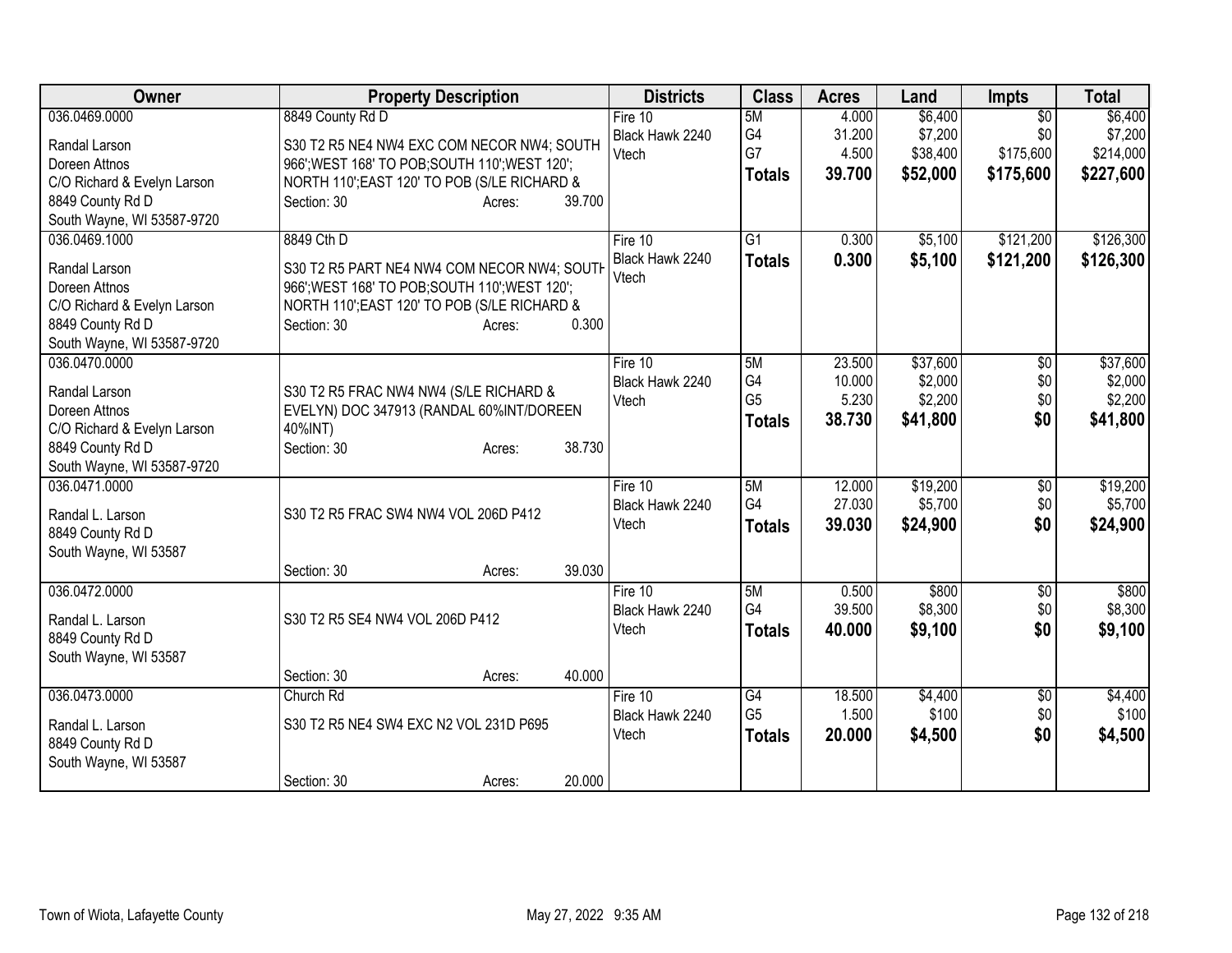| Owner                               | <b>Property Description</b>                  |        |        | <b>Districts</b> | <b>Class</b>         | <b>Acres</b>    | Land             | <b>Impts</b>    | <b>Total</b>     |
|-------------------------------------|----------------------------------------------|--------|--------|------------------|----------------------|-----------------|------------------|-----------------|------------------|
| 036.0473.1000                       | 6500 W Church Rd                             |        |        | Fire $10$        | $\overline{G1}$      | 2.000           | \$19,000         | \$147,200       | \$166,200        |
| Charles Quinn                       | S30 T2 R5 N2 NE4 SW4 VOL 200D P129           |        |        | Black Hawk 2240  | G <sub>6</sub>       | 18.000          | \$57,600         | \$0             | \$57,600         |
| Kelli Quinn                         |                                              |        |        | Vtech            | <b>Totals</b>        | 20.000          | \$76,600         | \$147,200       | \$223,800        |
| 7310 State Rd 11                    |                                              |        |        |                  |                      |                 |                  |                 |                  |
| Gratiot, WI 53541                   | Section: 30                                  | Acres: | 20.000 |                  |                      |                 |                  |                 |                  |
| 036.0474.0000                       | 6824 W Church Rd                             |        |        | Fire 10          | G4                   | 37.830          | \$5,500          | $\overline{50}$ | \$5,500          |
| Randal L. Larson                    | S30 T2 R5 FRACT NW4 SW45 VOL 206D P412       |        |        | Black Hawk 2240  | G <sub>5</sub>       | 1.000           | \$100            | \$0             | \$100            |
| 8849 County Rd D                    |                                              |        |        | Vtech            | G7                   | 0.500           | \$3,500          | \$1,700         | \$5,200          |
| South Wayne, WI 53587               |                                              |        |        |                  | <b>Totals</b>        | 39.330          | \$9,100          | \$1,700         | \$10,800         |
|                                     | Section: 30                                  | Acres: | 39.330 |                  |                      |                 |                  |                 |                  |
| 036.0475.0000                       | Church Rd                                    |        |        | Fire 10          | G4                   | 37.340          | \$8,500          | $\overline{50}$ | \$8,500          |
|                                     |                                              |        |        | Black Hawk 2240  | G <sub>5</sub>       | 2.000           | \$100            | \$0             | \$100            |
| Orville R. Bondele Jr               | S30 T2 R5 FRAC SW4 SW4 VOL 210D P432 (SEE    |        |        | Vtech            | <b>Totals</b>        | 39.340          | \$8,600          | \$0             | \$8,600          |
| Margery Bondele<br>7812 Larse Rd    | POS2092)                                     |        |        |                  |                      |                 |                  |                 |                  |
| Gratiot, WI 53541                   | Section: 30                                  | Acres: | 39.340 |                  |                      |                 |                  |                 |                  |
| 036.0475.1000                       | Church Rd                                    |        |        | Fire 10          | X4                   | 0.300           | \$0              | \$0             | \$0              |
|                                     |                                              |        |        | Black Hawk 2240  | <b>Totals</b>        | 0.300           | \$0              | \$0             | \$0              |
| Town of Wiota                       | S30 T2 R5 PART OF SW4 SW4 VOL 159D P586 (SEE |        |        | Vtech            |                      |                 |                  |                 |                  |
| Unknown                             | POS2092)                                     |        |        |                  |                      |                 |                  |                 |                  |
| South Wayne, WI 53587               |                                              |        |        |                  |                      |                 |                  |                 |                  |
|                                     | Section: 30                                  | Acres: | 0.300  |                  |                      |                 |                  |                 |                  |
| 036.0476.0000                       | Church Rd                                    |        |        | Fire 10          | 5M                   | 3.000           | \$4,800          | $\overline{50}$ | \$4,800          |
| Seffrood Living Trust Dtd 7/28/2014 | SE? SW?                                      |        |        | Black Hawk 2240  | G4<br>G <sub>5</sub> | 36.000<br>1.000 | \$8,200<br>\$100 | \$0<br>\$0      | \$8,200<br>\$100 |
| 8329 County Rd D                    |                                              |        |        | Vtech            |                      |                 |                  | \$0             |                  |
| South Wayne, WI 53587               |                                              |        |        |                  | <b>Totals</b>        | 40.000          | \$13,100         |                 | \$13,100         |
|                                     | Section: 30                                  | Acres: | 40.000 |                  |                      |                 |                  |                 |                  |
| 036.0477.1000                       | 8541 Cth D                                   |        |        | Fire 10          | 5M                   | 9.250           | \$14,800         | $\overline{60}$ | \$14,800         |
| Gregory L. Benson                   | S30 T2 R5 E2 NE4 SE4 VOL 202D P643           |        |        | Black Hawk 2240  | G4                   | 8.750           | \$2,100          | \$0             | \$2,100          |
| 6885 State Rd 78                    |                                              |        |        | Vtech            | G <sub>5</sub>       | 2.000           | \$900            | \$0             | \$900            |
| South Wayne, WI 53587               |                                              |        |        |                  | <b>Totals</b>        | 20.000          | \$17,800         | \$0             | \$17,800         |
|                                     | Section: 30                                  | Acres: | 20.000 |                  |                      |                 |                  |                 |                  |
| 036.0477.2000                       | County Rd D                                  |        |        | Fire 10          | 5M                   | 11.800          | \$18,900         | $\overline{30}$ | \$18,900         |
| <b>Basil Eastwood</b>               | S30 T2 R5 W2 NE4 SE4 DOC 333870              |        |        | Black Hawk 2240  | G4                   | 5.700           | \$1,100          | \$0             | \$1,100          |
| Barbara Eastwood                    |                                              |        |        | Vtech            | G <sub>5</sub>       | 2.500           | \$1,000          | \$0             | \$1,000          |
| 16941 Wilsons Gap Rd                |                                              |        |        |                  | <b>Totals</b>        | 20.000          | \$21,000         | \$0             | \$21,000         |
| Round Hill, VA 20141                | Section: 30                                  | Acres: | 20.000 |                  |                      |                 |                  |                 |                  |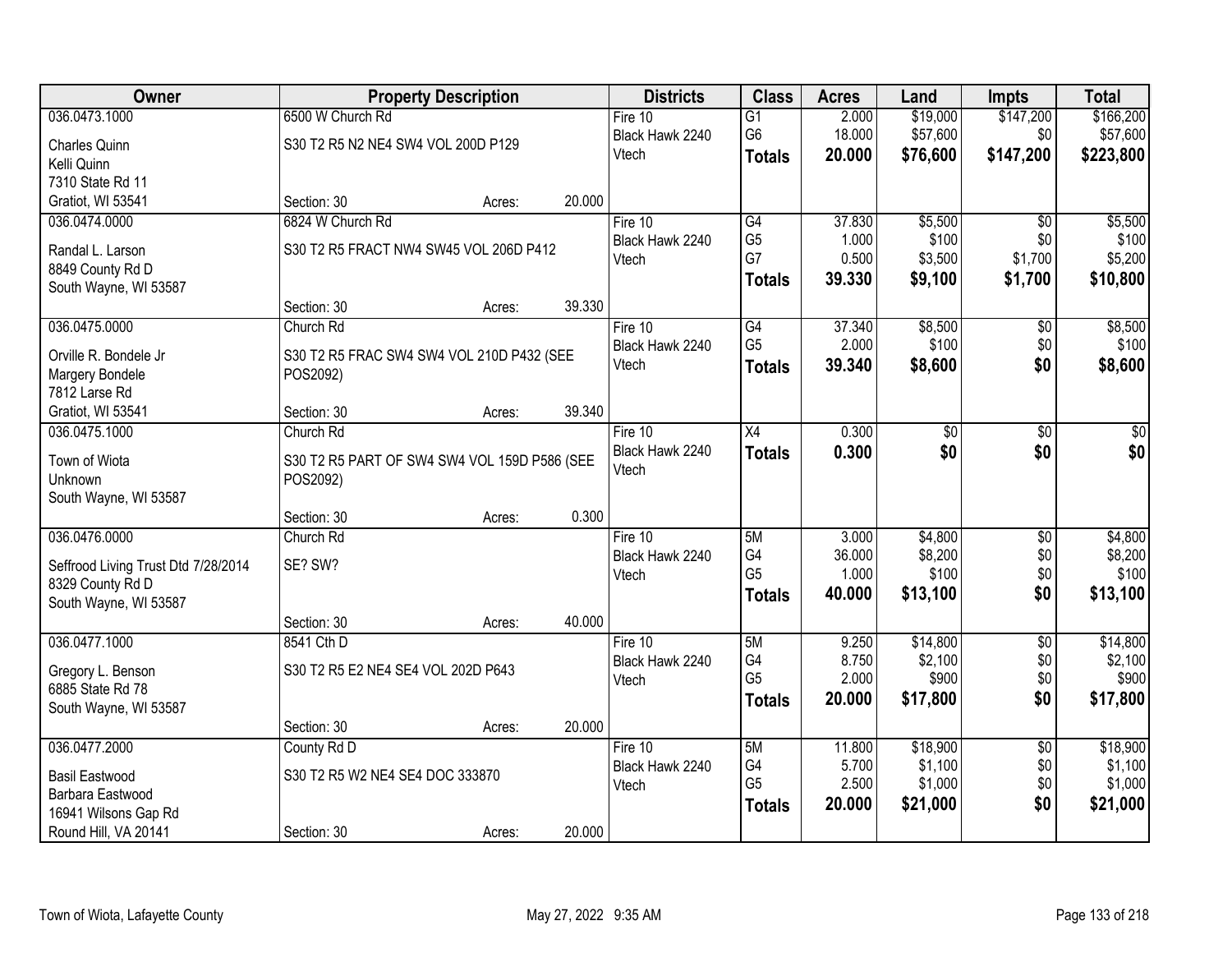| <b>Owner</b>                        |                                                     | <b>Property Description</b> |        | <b>Districts</b> | <b>Class</b>    | <b>Acres</b> | Land     | Impts           | <b>Total</b> |
|-------------------------------------|-----------------------------------------------------|-----------------------------|--------|------------------|-----------------|--------------|----------|-----------------|--------------|
| 036.0478.0000                       | Church Rd                                           |                             |        | Fire $10$        | 5M              | 3.500        | \$5,600  | $\overline{50}$ | \$5,600      |
| Seffrood Land, LLC                  | S30 T2 R5 NW4 SE4 DOC 342614                        |                             |        | Black Hawk 2240  | G4              | 34.500       | \$8,100  | \$0             | \$8,100      |
| 8329 County Rd D                    |                                                     |                             |        | Vtech            | G <sub>5</sub>  | 2.000        | \$100    | \$0             | \$100        |
| South Wayne, WI 53587               |                                                     |                             |        |                  | <b>Totals</b>   | 40.000       | \$13,800 | \$0             | \$13,800     |
|                                     | Section: 30                                         | Acres:                      | 40.000 |                  |                 |              |          |                 |              |
| 036.0479.0000                       | Church Rd                                           |                             |        | Fire 10          | G4              | 7.000        | \$1,400  | $\overline{30}$ | \$1,400      |
|                                     |                                                     |                             |        | Black Hawk 2240  | G <sub>5</sub>  | 11.000       | \$21,000 | \$0             | \$21,000     |
| Seffrood Living Trust Dtd 7/28/2014 | W? SW? SE? EXC COM S? COR SEC 30;N18?53'35"E        |                             |        | Vtech            | G7              | 1.450        | \$8,000  | \$10,400        | \$18,400     |
| 8329 County Rd D                    | 900.55' TO POB;N15?38'19"E 106.44';S60?11'30"E      |                             |        |                  | <b>Totals</b>   | 19.450       | \$30,400 | \$10,400        | \$40,800     |
| South Wayne, WI 53587               | 77.69';S78?34'36"E 84.87';S0?07'14"E<br>Section: 30 |                             | 19.450 |                  |                 |              |          |                 |              |
| 036.0479.1000                       |                                                     | Acres:                      |        | Fire 10          | $\overline{G4}$ | 20.000       | \$2,200  | $\overline{50}$ | \$2,200      |
|                                     |                                                     |                             |        | Black Hawk 2240  |                 |              |          |                 |              |
| Seffrood Land, LLC                  | S30 T2 R5 E2 SW4 SE4 DOC 342614                     |                             |        | Vtech            | <b>Totals</b>   | 20.000       | \$2,200  | \$0             | \$2,200      |
| 8329 County Rd D                    |                                                     |                             |        |                  |                 |              |          |                 |              |
| South Wayne, WI 53587               |                                                     |                             |        |                  |                 |              |          |                 |              |
|                                     | Section: 31                                         | Acres:                      | 20.000 |                  |                 |              |          |                 |              |
| 036.0479.2000                       | 6583 W Church Rd                                    |                             |        | Fire $10$        | $\overline{G1}$ | 0.550        | \$8,900  | \$99,400        | \$108,300    |
| Seffrood Living Trust Dtd 7/28/2014 | PART SW? SE? COM S? COR SEC 30;N18?53'35"E          |                             |        | Black Hawk 2240  | <b>Totals</b>   | 0.550        | \$8,900  | \$99,400        | \$108,300    |
| 8329 County Rd D                    | 900.55' TO POB;N15?38'19"E 106.44';S60?11'30"E      |                             |        | Vtech            |                 |              |          |                 |              |
| South Wayne, WI 53587               | 77.69';S78?34'36"E 84.87';S0?07'14"E                |                             |        |                  |                 |              |          |                 |              |
|                                     | Section: 30                                         | Acres:                      | 0.550  |                  |                 |              |          |                 |              |
| 036.0480.0000                       | Porter Rd                                           |                             |        | Fire $10$        | 5M              | 16.000       | \$25,600 | $\overline{60}$ | \$25,600     |
|                                     |                                                     |                             |        | Black Hawk 2240  | G4              | 24.000       | \$5,500  | \$0             | \$5,500      |
| Gregory L. Benson                   | S30 T2 R5 SE4 SE4 VOL 203D P185                     |                             |        | Vtech            | <b>Totals</b>   | 40.000       | \$31,100 | \$0             | \$31,100     |
| 6885 State Rd 78                    |                                                     |                             |        |                  |                 |              |          |                 |              |
| South Wayne, WI 53587               |                                                     |                             |        |                  |                 |              |          |                 |              |
|                                     | Section: 30                                         | Acres:                      | 40.000 |                  |                 |              |          |                 |              |
| 036.0481.0000                       | Porter Rd                                           |                             |        | Fire $10$        | 5M              | 0.750        | \$1,200  | $\sqrt{6}$      | \$1,200      |
| Seffrood Land, LLC                  | S31 T2 R5 NE4 NE4 DOC 342614                        |                             |        | Black Hawk 2240  | G4              | 38.250       | \$8,200  | \$0             | \$8,200      |
| 8329 County Rd D                    |                                                     |                             |        | Vtech            | G <sub>5</sub>  | 1.000        | \$100    | \$0             | \$100        |
| South Wayne, WI 53587               |                                                     |                             |        |                  | <b>Totals</b>   | 40.000       | \$9,500  | \$0             | \$9,500      |
|                                     | Section: 31                                         | Acres:                      | 40.000 |                  |                 |              |          |                 |              |
| 036.0482.0000                       |                                                     |                             |        | Fire 10          | 5M              | 0.750        | \$1,200  | $\overline{50}$ | \$1,200      |
| Seffrood Land, LLC                  | S31 T2 R5 NW4 NE4 DOC 342614                        |                             |        | Black Hawk 2240  | G4              | 39.250       | \$4,900  | \$0             | \$4,900      |
| 8329 County Rd D                    |                                                     |                             |        | Vtech            | <b>Totals</b>   | 40.000       | \$6,100  | \$0             | \$6,100      |
| South Wayne, WI 53587               |                                                     |                             |        |                  |                 |              |          |                 |              |
| Section: 31                         |                                                     |                             |        |                  |                 |              |          |                 |              |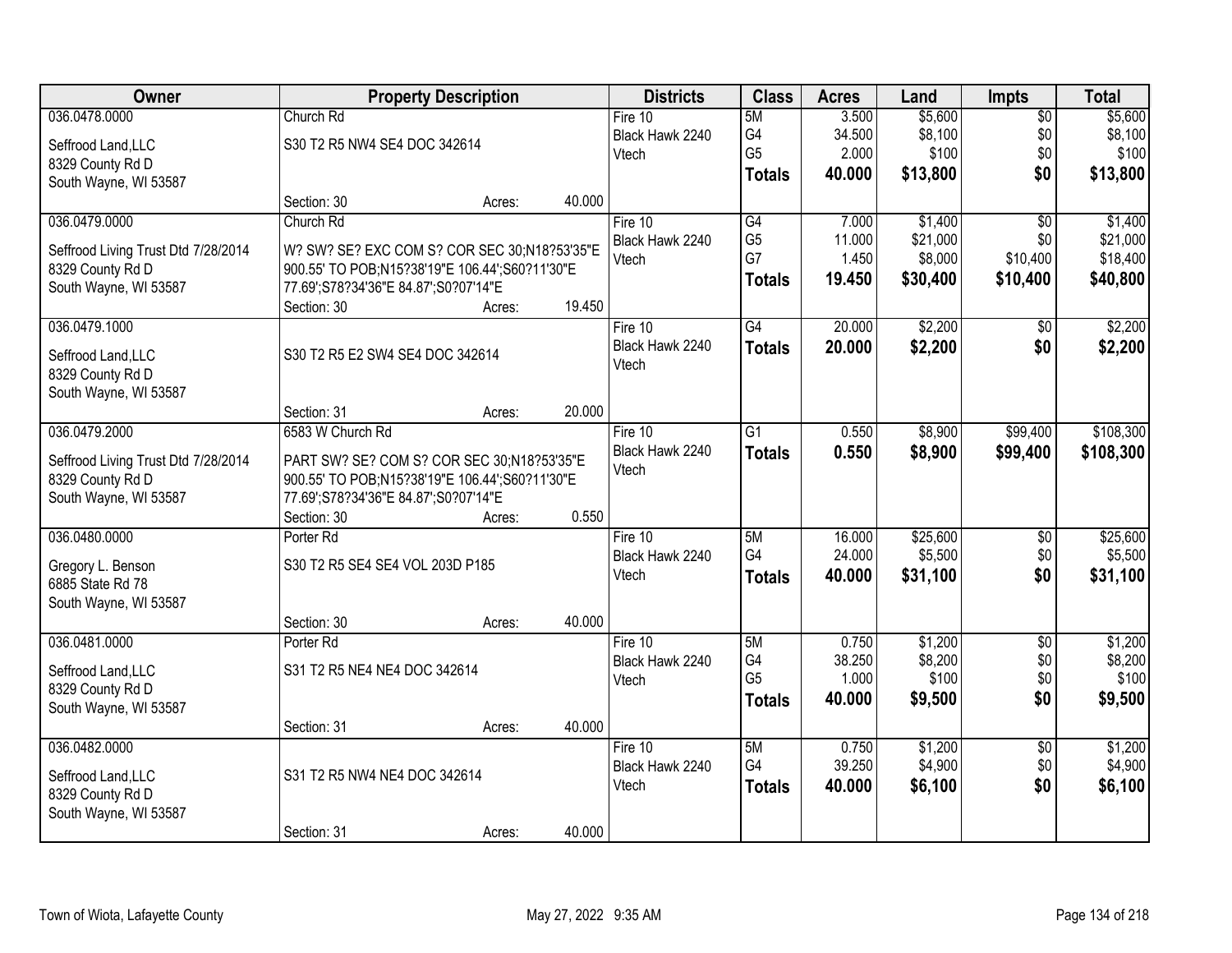| Owner                      | <b>Property Description</b>                 | <b>Districts</b> | <b>Class</b> | <b>Acres</b>    | Land           | <b>Impts</b> | <b>Total</b> |                 |           |
|----------------------------|---------------------------------------------|------------------|--------------|-----------------|----------------|--------------|--------------|-----------------|-----------|
| 036.0483.0000              |                                             |                  |              | Fire $10$       | 5M             | 8.000        | \$12,800     | $\overline{50}$ | \$12,800  |
| Mark D. Mellenberger et al | S31 T2 R5 E 17A OF SW4 NE4 VOL 231D P168    |                  |              | Black Hawk 2240 | G4             | 9.000        | \$1,800      | \$0             | \$1,800   |
| c/o Mark D. Mellenberger   |                                             |                  |              | Vtech           | <b>Totals</b>  | 17.000       | \$14,600     | \$0             | \$14,600  |
| 7561 Porter Rd             |                                             |                  |              |                 |                |              |              |                 |           |
| South Wayne, WI 53587-9714 | Section: 31                                 | Acres:           | 17.000       |                 |                |              |              |                 |           |
| 036.0483.1000              |                                             |                  |              | Fire 10         | 5M             | 9.500        | \$15,200     | $\overline{50}$ | \$15,200  |
| Seffrood Land, LLC         | S31 T2 R5 PART OF SW4 NE4 & PART OF NW4 SE4 |                  |              | Black Hawk 2240 | G4             | 13.500       | \$2,700      | \$0             | \$2,700   |
| 8329 County Rd D           | DOC 342614 (SEE POS2091)                    |                  |              | Vtech           | <b>Totals</b>  | 23.000       | \$17,900     | \$0             | \$17,900  |
| South Wayne, WI 53587      |                                             |                  |              |                 |                |              |              |                 |           |
|                            | Section: 31                                 | Acres:           | 23.000       |                 |                |              |              |                 |           |
| 036.0484.0000              | 7561 Porter Rd                              |                  |              | Fire 10         | 5M             | 3.000        | \$4,800      | \$0             | \$4,800   |
| Mark D. Mellenberger et al | S31 T2 R5 SE4 NE4 VOL 231D P168             |                  |              | Black Hawk 2240 | G4             | 27.000       | \$6,000      | \$0             | \$6,000   |
| c/o Mark D. Mellenberger   |                                             |                  |              | Vtech           | G <sub>5</sub> | 3.500        | \$6,300      | \$0             | \$6,300   |
| 7561 Porter Rd             |                                             |                  |              |                 | G7             | 6.500        | \$48,000     | \$129,300       | \$177,300 |
| South Wayne, WI 53587-9714 | Section: 31                                 | Acres:           | 40.000       |                 | <b>Totals</b>  | 40.000       | \$65,100     | \$129,300       | \$194,400 |
| 036.0485.0000              |                                             |                  |              | Fire $10$       | G4             | 40.000       | \$6,200      | $\sqrt[6]{}$    | \$6,200   |
| Seffrood Land, LLC         | S31 T2 R5 NE4 NW4 DOC 342614 (SEE POS2092)  |                  |              | Black Hawk 2240 | <b>Totals</b>  | 40.000       | \$6,200      | \$0             | \$6,200   |
| 8329 County Rd D           |                                             |                  |              | Vtech           |                |              |              |                 |           |
| South Wayne, WI 53587      |                                             |                  |              |                 |                |              |              |                 |           |
|                            | Section: 31                                 | Acres:           | 40.000       |                 |                |              |              |                 |           |
| 036.0486.0000              | 7812 Larse Rd                               |                  |              | Fire $10$       | 5M             | 10.350       | \$16,600     | $\overline{50}$ | \$16,600  |
| Orville R. Bondele Jr      | S31 T2 R5 FRAC NW4 NW4 VOL 210D P432 (SEE   |                  |              | Black Hawk 2240 | G4             | 25.320       | \$5,100      | \$0             | \$5,100   |
| Margery Bondele            | POS2092)                                    |                  |              | Vtech           | G <sub>5</sub> | 0.650        | \$200        | \$0             | \$200     |
| 7812 Larse Rd              |                                             |                  |              |                 | G7             | 3.500        | \$33,000     | \$220,000       | \$253,000 |
| Gratiot, WI 53541          | Section: 31                                 | Acres:           | 39.820       |                 | <b>Totals</b>  | 39.820       | \$54,900     | \$220,000       | \$274,900 |
| 036.0487.0000              | Larson Rd                                   |                  |              | Fire 10         | 5M             | 18.000       | \$28,800     | $\sqrt{6}$      | \$28,800  |
| Orville R. Bondele Jr      | S31 T2 R5 FRAC SW4 NW4 VOL 210D P432 (SEE   |                  |              | Black Hawk 2240 | G4             | 17.000       | \$3,800      | \$0             | \$3,800   |
| Margery Bondele            | POS2092)                                    |                  |              | Vtech           | G <sub>5</sub> | 2.870        | \$700        | \$0             | \$700     |
| 7812 Larse Rd              |                                             |                  |              |                 | <b>Totals</b>  | 37.870       | \$33,300     | \$0             | \$33,300  |
| Gratiot, WI 53541          | Section: 31                                 | Acres:           | 37.870       |                 |                |              |              |                 |           |
| 036.0487.1000              | Larson Rd                                   |                  |              | Fire 10         | G4             | 1.700        | \$300        | $\overline{50}$ | \$300     |
| William C. Broge           | S31 T2 R5 PART FRAC SW4 NW4 VOL 227D P427   |                  |              | Black Hawk 2240 | G <sub>5</sub> | 0.300        | \$200        | \$0             | \$200     |
| 7013 Larse Rd              | (SEE POS2092)                               |                  |              | Vtech           | <b>Totals</b>  | 2.000        | \$500        | \$0             | \$500     |
| Gratiot, WI 53541          |                                             |                  |              |                 |                |              |              |                 |           |
|                            | Section: 31                                 | Acres:           | 2.000        |                 |                |              |              |                 |           |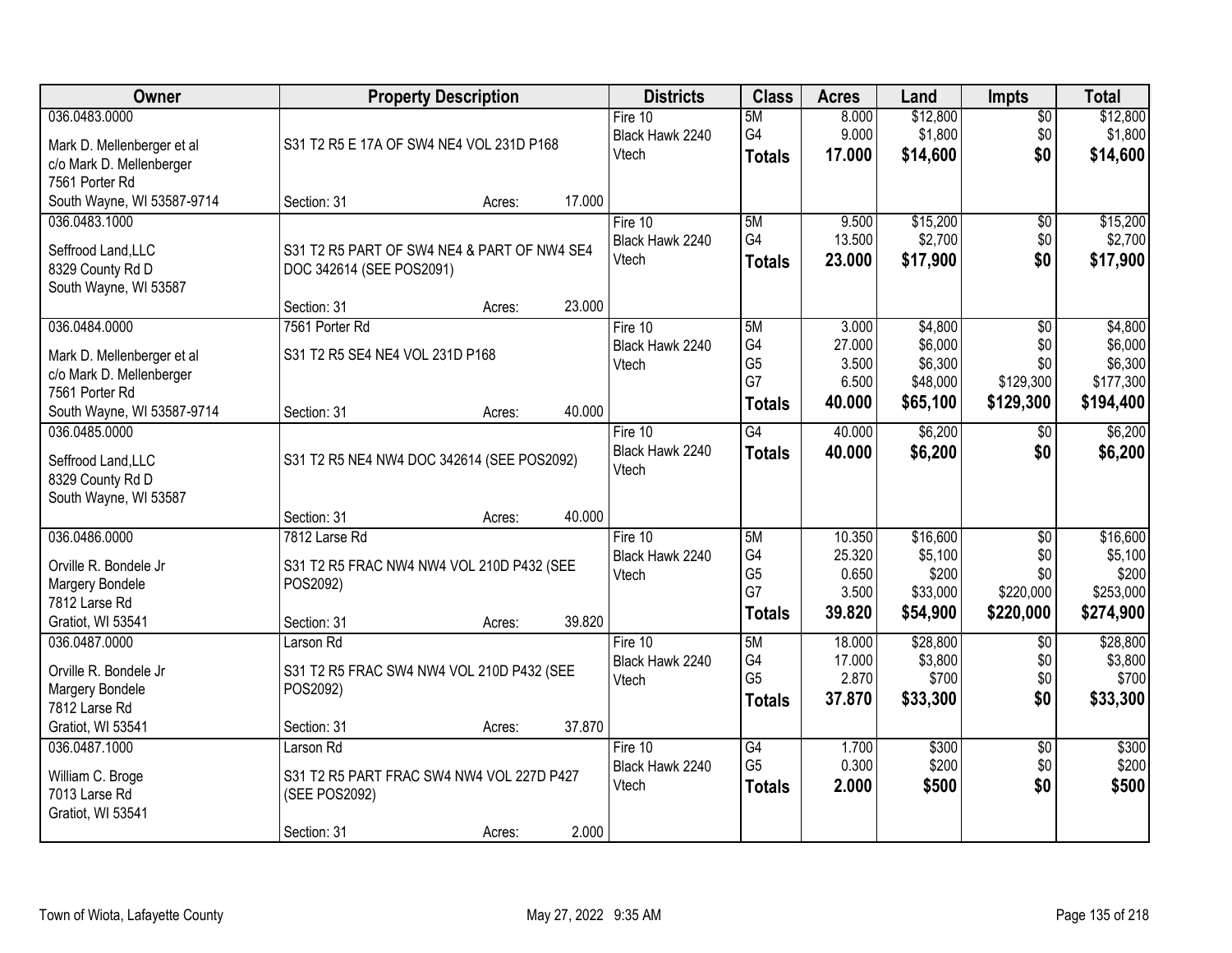| Owner                      |                                               | <b>Property Description</b>               |        | <b>Districts</b> | <b>Class</b>   | <b>Acres</b> | Land     | <b>Impts</b>    | <b>Total</b> |
|----------------------------|-----------------------------------------------|-------------------------------------------|--------|------------------|----------------|--------------|----------|-----------------|--------------|
| 036.0488.0000              |                                               |                                           |        | Fire $10$        | 5M             | 28.500       | \$45,600 | $\overline{50}$ | \$45,600     |
| Seffrood Land, LLC         | S31 T2 R5 SE4 NW4 DOC 342614                  |                                           |        | Black Hawk 2240  | G4             | 11.500       | \$3,200  | \$0             | \$3,200      |
| 8329 County Rd D           |                                               |                                           |        | Vtech            | <b>Totals</b>  | 40.000       | \$48,800 | \$0             | \$48,800     |
| South Wayne, WI 53587      |                                               |                                           |        |                  |                |              |          |                 |              |
|                            | Section: 31                                   | Acres:                                    | 40.000 |                  |                |              |          |                 |              |
| 036.0489.0000              |                                               |                                           |        | Fire 10          | 5M             | 23.000       | \$36,800 | \$0             | \$36,800     |
| William C. Broge           | S31 T2 R5 NE4 SW4 VOL 227D P427 (SEE POS2092) |                                           |        | Black Hawk 2240  | G4             | 17.000       | \$3,700  | \$0             | \$3,700      |
| 7013 Larse Rd              |                                               |                                           |        | Vtech            | <b>Totals</b>  | 40.000       | \$40,500 | \$0             | \$40,500     |
| Gratiot, WI 53541          |                                               |                                           |        |                  |                |              |          |                 |              |
|                            | Section: 31                                   | Acres:                                    | 40.000 |                  |                |              |          |                 |              |
| 036.0490.0000              | Larson Rd                                     |                                           |        | Fire 10          | 5M             | 16.500       | \$26,400 | $\overline{50}$ | \$26,400     |
| William C. Broge           |                                               | S31 T2 R5 FRAC NW4 SW4 VOL 227D P427 (SEE |        | Black Hawk 2240  | G4             | 22.920       | \$6,300  | \$0             | \$6,300      |
| 7013 Larse Rd              | POS2092)                                      |                                           |        | Vtech            | G <sub>5</sub> | 0.500        | \$100    | \$0             | \$100        |
| Gratiot, WI 53541          |                                               |                                           |        |                  | <b>Totals</b>  | 39.920       | \$32,800 | \$0             | \$32,800     |
|                            | Section: 31                                   | Acres:                                    | 39.920 |                  |                |              |          |                 |              |
| 036.0491.0000              | Larson Rd                                     |                                           |        | Fire 10          | 5M             | 0.500        | \$800    | \$0             | \$800        |
| William C. Broge           | S31 T2 R5 FRAC SW4 SW4 VOL 227D P427          |                                           |        | Black Hawk 2240  | G <sub>1</sub> | 0.250        | \$2,100  | \$0             | \$2,100      |
| 7013 Larse Rd              |                                               |                                           |        | Vtech            | G4             | 38.220       | \$9,500  | \$0             | \$9,500      |
| Gratiot, WI 53541          |                                               |                                           |        |                  | G <sub>5</sub> | 1.000        | \$100    | \$0             | \$100        |
|                            | Section: 31                                   | Acres:                                    | 39.970 |                  | <b>Totals</b>  | 39.970       | \$12,500 | \$0             | \$12,500     |
| 036.0492.0000              |                                               |                                           |        | Fire $10$        | 5M             | 6.500        | \$9,800  | $\overline{50}$ | \$9,800      |
| William C. Broge           | S31 T2 R5 SE4 SW4 VOL 227D P427               |                                           |        | Black Hawk 2240  | G4             | 23.500       | \$4,900  | \$0             | \$4,900      |
| 7013 Larse Rd              |                                               |                                           |        | Vtech            | G <sub>5</sub> | 10.000       | \$4,200  | \$0             | \$4,200      |
| Gratiot, WI 53541          |                                               |                                           |        |                  | <b>Totals</b>  | 40.000       | \$18,900 | \$0             | \$18,900     |
|                            | Section: 31                                   | Acres:                                    | 40.000 |                  |                |              |          |                 |              |
| 036.0493.0000              | Porter Rd                                     |                                           |        | Fire 10          | G4             | 38.500       | \$9,300  | $\sqrt{6}$      | \$9,300      |
| Mark D. Mellenberger et al | S31 T2 R5 NE4 SE4 VOL 231D P1688              |                                           |        | Black Hawk 2240  | G <sub>5</sub> | 1.000        | \$100    | \$0             | \$100        |
| c/o Mark D. Mellenberger   |                                               |                                           |        | Vtech            | G7             | 0.500        | \$2,400  | \$9,200         | \$11,600     |
| 7561 Porter Rd             |                                               |                                           |        |                  | <b>Totals</b>  | 40.000       | \$11,800 | \$9,200         | \$21,000     |
| South Wayne, WI 53587-9714 | Section: 31                                   | Acres:                                    | 40.000 |                  |                |              |          |                 |              |
| 036.0494.0000              |                                               |                                           |        | Fire $10$        | 5M             | 1.000        | \$1,600  | $\overline{30}$ | \$1,600      |
| Mark D. Mellenberger et al |                                               | S31 T2 R5 E 16A OF NW4 SE4 VOL 231D P168  |        | Black Hawk 2240  | G4             | 15.000       | \$2,700  | \$0             | \$2,700      |
| c/o Mark D. Mellenberger   |                                               |                                           |        | Vtech            | <b>Totals</b>  | 16.000       | \$4,300  | \$0             | \$4,300      |
| 7561 Porter Rd             |                                               |                                           |        |                  |                |              |          |                 |              |
| South Wayne, WI 53587-9714 | Section: 31                                   | Acres:                                    | 16.000 |                  |                |              |          |                 |              |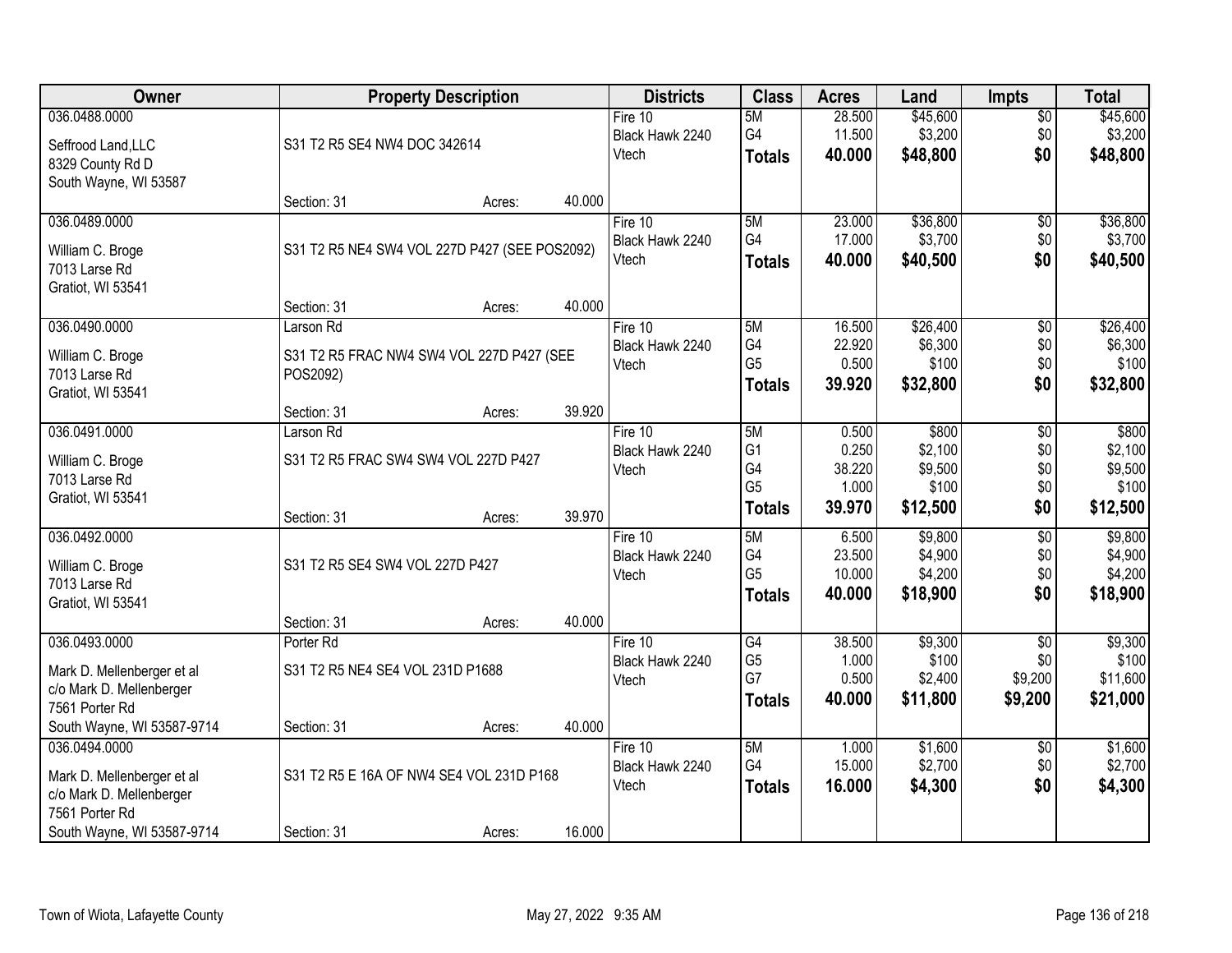| Owner                      |                                               | <b>Property Description</b> |        | <b>Districts</b> | <b>Class</b>    | <b>Acres</b> | Land     | <b>Impts</b>    | <b>Total</b> |
|----------------------------|-----------------------------------------------|-----------------------------|--------|------------------|-----------------|--------------|----------|-----------------|--------------|
| 036.0494.1000              |                                               |                             |        | Fire 10          | 5M              | 9.500        | \$15,200 | $\overline{50}$ | \$15,200     |
| William C. Broge           | S31 T2 R5 PART OF SW4 NE4 & PART OF NW4 SE4   |                             |        | Black Hawk 2240  | G4              | 14.500       | \$3,600  | \$0             | \$3,600      |
| 7013 Larse Rd              | DOC 340944 (SEE POS2091)                      |                             |        | Vtech            | <b>Totals</b>   | 24.000       | \$18,800 | \$0             | \$18,800     |
| Gratiot, WI 53541          |                                               |                             |        |                  |                 |              |          |                 |              |
|                            | Section: 31                                   | Acres:                      | 24.000 |                  |                 |              |          |                 |              |
| 036.0495.0000              | <b>Riverbend Rd</b>                           |                             |        | Fire 10          | 5M              | 5.800        | \$9,300  | \$0             | \$9,300      |
| Cm Farmland Holdings, LLC  | S31 T2 R5 PART OF SW4 SE4 DOC 331482 (SEE     |                             |        | Black Hawk 2240  | G4              | 27.320       | \$7,500  | \$0             | \$7,500      |
| 18 Crescent Key            | POS2090)                                      |                             |        | Vtech            | <b>Totals</b>   | 33.120       | \$16,800 | \$0             | \$16,800     |
| Bellevue, WA 98006         |                                               |                             |        |                  |                 |              |          |                 |              |
|                            | Section: 31                                   | Acres:                      | 33.120 |                  |                 |              |          |                 |              |
| 036.0495.1000              | 6256 Riverbend Rd                             |                             |        | Fire 10          | $\overline{G1}$ | 2.000        | \$19,000 | \$142,400       | \$161,400    |
| Leon H. Peterson           | S31 T2 R5 PART OF SW4 SE4 VOL 223D P435 (SEE  |                             |        | Black Hawk 2240  | G <sub>5</sub>  | 1.700        | \$4,300  | \$0             | \$4,300      |
| Betty S. Peterson          | POS1871 & POS2089)                            |                             |        | Vtech            | G <sub>6</sub>  | 2.500        | \$8,000  | \$0             | \$8,000      |
| 6256 River Bend Rd         |                                               |                             |        |                  | <b>Totals</b>   | 6.200        | \$31,300 | \$142,400       | \$173,700    |
| South Wayne, WI 53587      | Section: 31                                   | Acres:                      | 6.200  |                  |                 |              |          |                 |              |
| 036.0496.0000              | <b>Riverbend Rd</b>                           |                             |        | Fire 10          | G4              | 6.900        | \$1,400  | $\sqrt[6]{}$    | \$1,400      |
| Cm Farmland Holdings, LLC  | S31 T2 R5 PART OF SE4 SE4 DOC 331482 (SEE     |                             |        | Black Hawk 2240  | G <sub>5</sub>  | 0.200        | \$100    | \$0             | \$100        |
| 18 Crescent Key            | POS2090)                                      |                             |        | Vtech            | <b>Totals</b>   | 7.100        | \$1,500  | \$0             | \$1,500      |
| Bellevue, WA 98006         |                                               |                             |        |                  |                 |              |          |                 |              |
|                            | Section: 31                                   | Acres:                      | 7.100  |                  |                 |              |          |                 |              |
| 036.0496.1000              | Porter Rd                                     |                             |        | Fire $10$        | 5M              | 4.200        | \$6,700  | $\overline{30}$ | \$6,700      |
| Mark D. Mellenberger et al | S31 T2 R5 SE4 SE4 EXC W 7A VOL 195D P500 (SEE |                             |        | Black Hawk 2240  | G4              | 27.000       | \$6,000  | \$0             | \$6,000      |
| c/o Mark D. Mellenberger   | POS2089)                                      |                             |        | Vtech            | G <sub>5</sub>  | 1.800        | \$100    | \$0             | \$100        |
| 7561 Porter Rd             |                                               |                             |        |                  | <b>Totals</b>   | 33.000       | \$12,800 | \$0             | \$12,800     |
| South Wayne, WI 53587-9714 | Section: 31                                   | Acres:                      | 33.000 |                  |                 |              |          |                 |              |
| 036.0497.0000              |                                               |                             |        | Fire 10          | 5M              | 13.000       | \$20,800 | $\sqrt{$0}$     | \$20,800     |
| Cody J. Wiederholt         | S32 T2 R5 NE4 NE4 VOL 233D P56                |                             |        | Black Hawk 2240  | G4              | 27.000       | \$5,700  | \$0             | \$5,700      |
| Rebecca C. Moest           |                                               |                             |        | Vtech            | <b>Totals</b>   | 40.000       | \$26,500 | \$0             | \$26,500     |
| 228 E Water St             |                                               |                             |        |                  |                 |              |          |                 |              |
| Shullsburg, WI 53586       | Section: 32                                   | Acres:                      | 40.000 |                  |                 |              |          |                 |              |
| 036.0498.0000              |                                               |                             |        | Fire $10$        | 5M              | 8.000        | \$12,800 | $\overline{50}$ | \$12,800     |
| Cody J. Wiederholt         | S32 T2 R5 NW4 NE4 VOL 233D P56                |                             |        | Black Hawk 2240  | G4              | 29.000       | \$6,500  | \$0             | \$6,500      |
| Rebecca C. Moest           |                                               |                             |        | Vtech            | G <sub>5</sub>  | 3.000        | \$1,300  | \$0             | \$1,300      |
| 228 E Water St             |                                               |                             |        |                  | <b>Totals</b>   | 40.000       | \$20,600 | \$0             | \$20,600     |
| Shullsburg, WI 53586       | Section: 32                                   | Acres:                      | 40.000 |                  |                 |              |          |                 |              |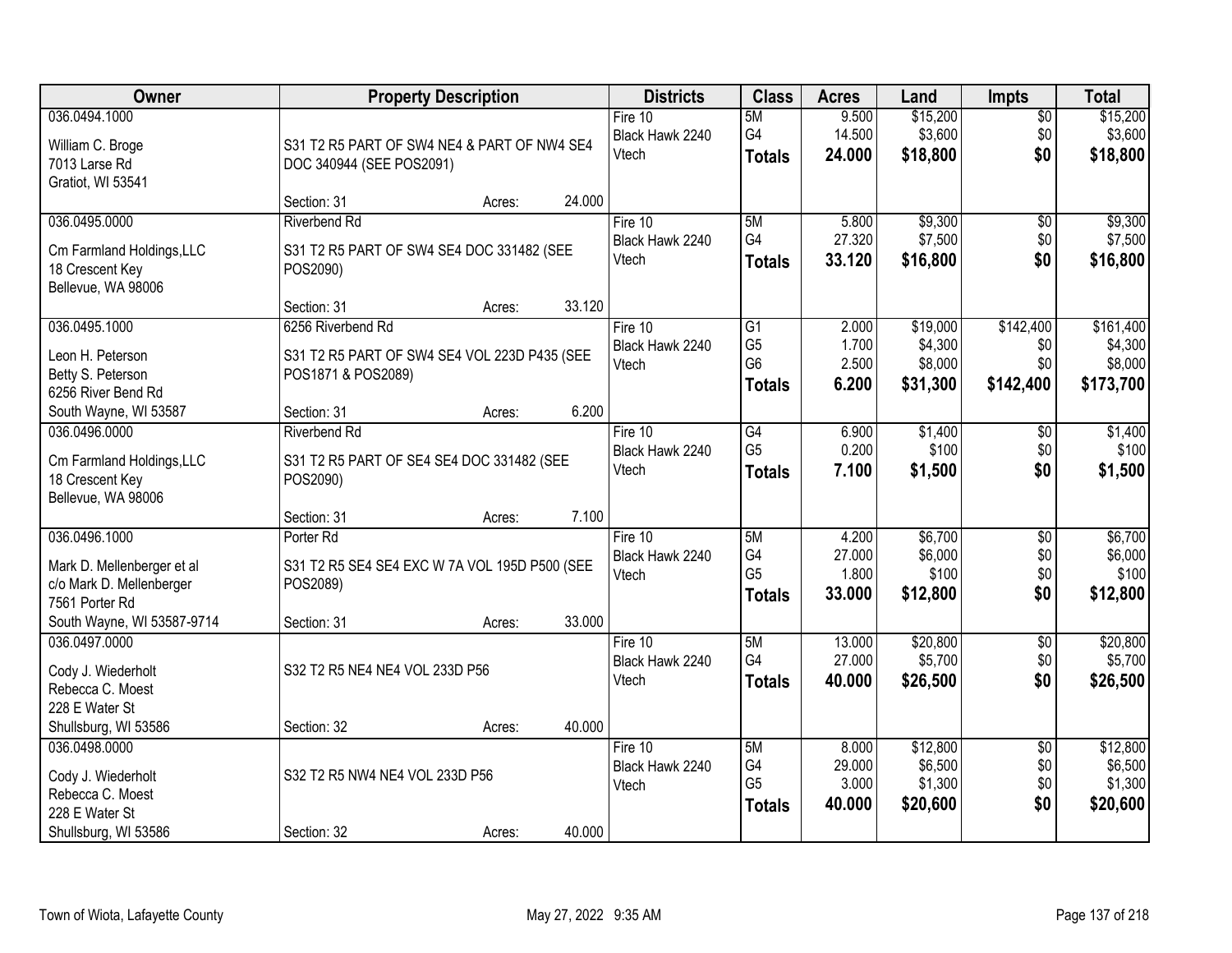| Owner                                   | <b>Property Description</b>                  |                  | <b>Districts</b> | <b>Class</b>    | <b>Acres</b> | Land             | <b>Impts</b>    | <b>Total</b>    |
|-----------------------------------------|----------------------------------------------|------------------|------------------|-----------------|--------------|------------------|-----------------|-----------------|
| 036.0499.0000                           | 7626 Cth D                                   |                  | Fire 10          | 5M              | 3.000        | \$4,500          | $\overline{30}$ | \$4,500         |
| Zbigniew Gierlachowski                  | LOT 1 CSM #176 LYING IN PART OF SW4 NE4 VOL  |                  | Black Hawk 2240  | G <sub>1</sub>  | 4.700        | \$32,000         | \$79,800        | \$111,800       |
| Ursula Gierlachowski                    | 222D P859                                    |                  | Vtech            | G4              | 17.000       | \$3,800          | \$0             | \$3,800         |
| 857 Bonnie Brae Ln                      |                                              |                  |                  | G <sub>5</sub>  | 6.000        | \$13,500         | \$0             | \$13,500        |
| Bolingbrook, IL 60440                   | Section: 32                                  | 30.700<br>Acres: |                  | <b>Totals</b>   | 30.700       | \$53,800         | \$79,800        | \$133,600       |
| 036.0499.1000                           |                                              |                  | Fire 10          | G4              | 9.300        | \$1,900          | \$0             | \$1,900         |
| Cody J. Wiederholt                      | S32 T2 R5 PART OF SE4 NE4 VOL 233D P56       |                  | Black Hawk 2240  | <b>Totals</b>   | 9.300        | \$1,900          | \$0             | \$1,900         |
| Rebecca C. Moest                        |                                              |                  | Vtech            |                 |              |                  |                 |                 |
| 228 E Water St                          |                                              |                  |                  |                 |              |                  |                 |                 |
| Shullsburg, WI 53586                    | Section: 32                                  | 9.300<br>Acres:  |                  |                 |              |                  |                 |                 |
| 036.0500.0000                           |                                              |                  | Fire 10          | G4              | 5.000        | \$1,000          | $\overline{50}$ | \$1,000         |
| Zbigniew Gierlachowski                  | LOT 1 CSM #176 LYING IN PART OF SE4 NE4 VOL  |                  | Black Hawk 2240  | G <sub>5</sub>  | 4.600        | \$10,400         | \$0             | \$10,400        |
| Ursula Gierlachowski                    | 222D P859                                    |                  | Vtech            | <b>Totals</b>   | 9.600        | \$11,400         | \$0             | \$11,400        |
| 857 Bonnie Brae Ln                      |                                              |                  |                  |                 |              |                  |                 |                 |
| Bolingbrook, IL 60440                   | Section: 32                                  | 9.600<br>Acres:  |                  |                 |              |                  |                 |                 |
| 036.0500.1000                           |                                              |                  | Fire 10          | 5M              | 11.000       | \$17,600         | \$0             | \$17,600        |
|                                         |                                              |                  | Black Hawk 2240  | G4              | 19.400       | \$3,900          | \$0             | \$3,900         |
| Cody J. Wiederholt<br>Rebecca C. Moest  | S32 T2 R5 PART OF SE4 NE4 VOL 233D P56       |                  | Vtech            | <b>Totals</b>   | 30.400       | \$21,500         | \$0             | \$21,500        |
| 228 E Water St                          |                                              |                  |                  |                 |              |                  |                 |                 |
| Shullsburg, WI 53586                    | Section: 32                                  | 30.400<br>Acres: |                  |                 |              |                  |                 |                 |
| 036.0501.1000                           | 7998 Cth D                                   |                  | Fire $10$        | $\overline{X4}$ | 0.700        | $\overline{\$0}$ | $\overline{50}$ | $\overline{50}$ |
|                                         |                                              |                  | Black Hawk 2240  | <b>Totals</b>   | 0.700        | \$0              | \$0             | \$0             |
| Wisconsin Power & Light                 | S32 T2 R5 PART OF NE4 NW4 VOL 155D P532      |                  | Vtech            |                 |              |                  |                 |                 |
| 4902 N Biltmore Ln<br>Madison, WI 53718 |                                              |                  |                  |                 |              |                  |                 |                 |
|                                         | Section: 32                                  | 0.700<br>Acres:  |                  |                 |              |                  |                 |                 |
| 036.0501.2000                           | County Rd D                                  |                  | Fire 10          | G4              | 29.100       | \$6,700          | $\overline{50}$ | \$6,700         |
|                                         |                                              |                  | Black Hawk 2240  | G <sub>5</sub>  | 0.960        | \$100            | \$0             | \$100           |
| Cm Farmland Holdings, LLC               | S32 T2 R5 LOT 2 CSM 619 PART OF NE4 NW4 DOC  |                  | Vtech            | <b>Totals</b>   | 30.060       | \$6,800          | \$0             | \$6,800         |
| 18 Crescent Key                         | 340236                                       |                  |                  |                 |              |                  |                 |                 |
| Bellevue, WA 98006                      | Section: 32                                  | 30.060           |                  |                 |              |                  |                 |                 |
| 036.0502.1000                           | 7958 Porter Rd                               | Acres:           | Fire 10          | $\overline{G1}$ | 2.500        | \$21,400         | \$56,100        | \$77,500        |
|                                         |                                              |                  | Black Hawk 2240  | G <sub>5</sub>  | 6.240        | \$12,300         | \$0             | \$12,300        |
| <b>Tomasz Bejgier</b>                   | S32 T2 R5 PART OF NW4 NW4 VOL 220D P198 (SEE |                  | Vtech            | G <sub>6</sub>  | 6.000        | \$19,200         | \$0             | \$19,200        |
| 7958 Porter Rd                          | POS2094)                                     |                  |                  | <b>Totals</b>   | 14.740       | \$52,900         | \$56,100        | \$109,000       |
| South Wayne, WI 53587                   |                                              | 14.740           |                  |                 |              |                  |                 |                 |
|                                         | Section: 32                                  | Acres:           |                  |                 |              |                  |                 |                 |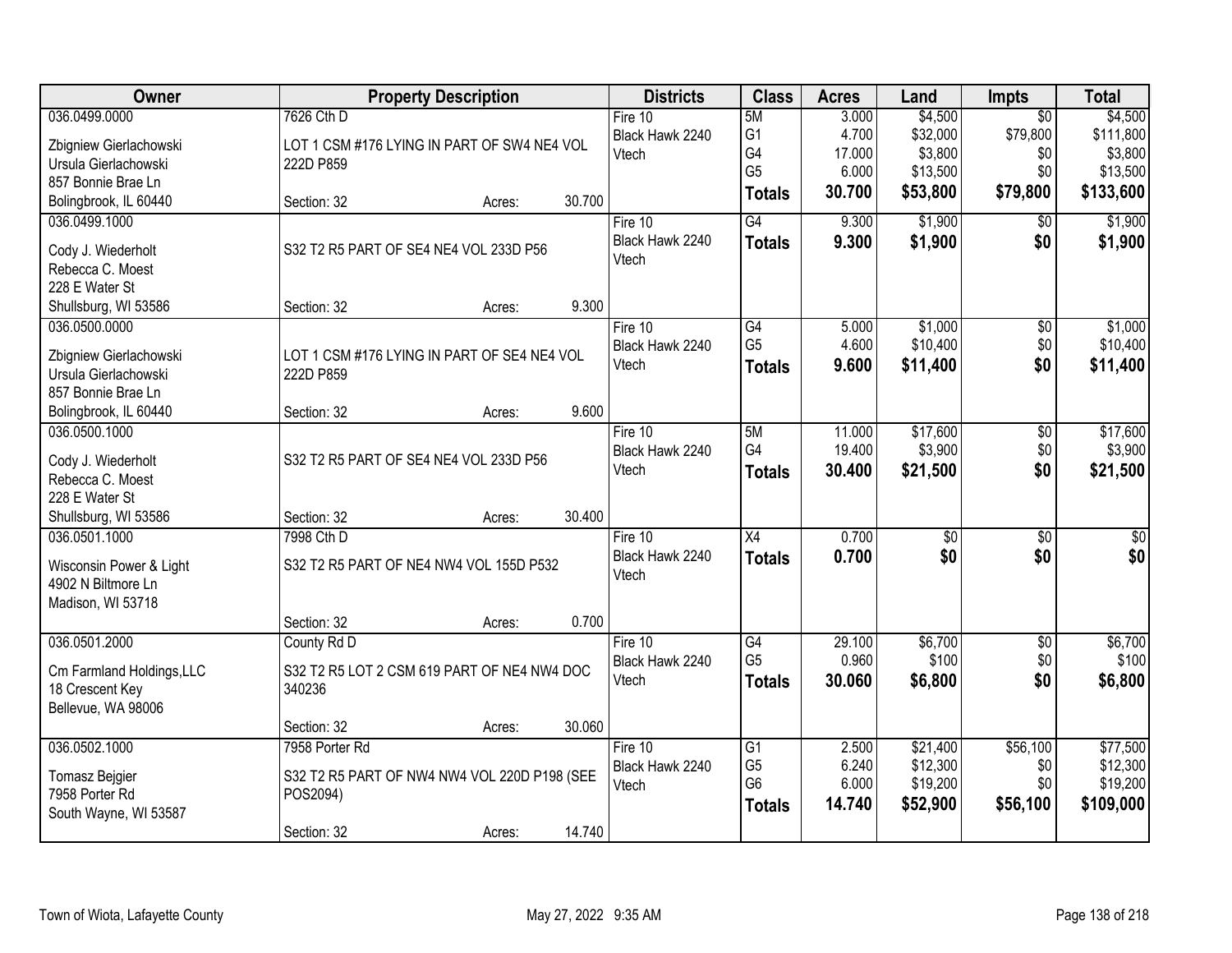| Owner                      | <b>Property Description</b>                       | <b>Districts</b> | <b>Class</b>    | <b>Acres</b> | Land     | <b>Impts</b>    | <b>Total</b> |
|----------------------------|---------------------------------------------------|------------------|-----------------|--------------|----------|-----------------|--------------|
| 036.0502.2000              | 7850 Porter Rd                                    | Fire 10          | $\overline{G1}$ | 1.500        | \$15,800 | \$98,800        | \$114,600    |
| Ronnie L. Hicks            | PART W? NW? COM NWCOR SEC 32; S0?39'57"W          | Black Hawk 2240  | G <sub>5</sub>  | 3.200        | \$6,900  | \$0             | \$6,900      |
| Michelle Hicks             | 546.60' TO POB; S88?23'05"E 933.67'; S3?56'30"W   | Vtech            | G <sub>6</sub>  | 6.500        | \$19,500 | \$0             | \$19,500     |
| 7850 Porter Rd             | 650.62'; S85?08'08"W 206.02'; S4?33'23"W 141.52'; |                  | <b>Totals</b>   | 11.200       | \$42,200 | \$98,800        | \$141,000    |
| South Wayne, WI 53587      | 11.200<br>Section: 32<br>Acres:                   |                  |                 |              |          |                 |              |
| 036.0503.0000              | Porter <sub>Rd</sub>                              | Fire $10$        | 5M              | 1.000        | \$1,500  | \$0             | \$1,500      |
|                            |                                                   | Black Hawk 2240  | G4              | 81.800       | \$17,600 | \$0             | \$17,600     |
| Cm Farmland Holdings, LLC  | S32 T2 R5 LOT 1 CSM 619 PART OF NW4 DOC           | Vtech            | G <sub>5</sub>  | 3.250        | \$200    | \$0             | \$200        |
| 18 Crescent Key            | 340236 (SEE POS2095 & POS2098 & POS2100)          |                  | <b>Totals</b>   | 86.050       | \$19,300 | \$0             | \$19,300     |
| Bellevue, WA 98006         |                                                   |                  |                 |              |          |                 |              |
|                            | 86.050<br>Section: 32<br>Acres:                   |                  |                 |              |          |                 |              |
| 036.0503.1000              |                                                   | Fire 10          | G4              | 4.810        | \$1,100  | \$0             | \$1,100      |
| Mark D. Mellenberger et al | S32 T2 R5 PART OF SW4 NW4 DOC 333917 (SEE         | Black Hawk 2240  | <b>Totals</b>   | 4.810        | \$1,100  | \$0             | \$1,100      |
| c/o Mark D. Mellenberger   | POS2099)                                          | Vtech            |                 |              |          |                 |              |
| 7561 Porter Rd             |                                                   |                  |                 |              |          |                 |              |
| South Wayne, WI 53587-9714 | 4.810<br>Section: 32<br>Acres:                    |                  |                 |              |          |                 |              |
| 036.0504.2000              | County Rd D                                       | Fire 10          | G4              | 6.300        | \$1,600  | \$0             | \$1,600      |
| Zbigniew Gierlachowski     | LOT 1 CSM #176 LYING IN PART OF SE4 NW4 VOL       | Black Hawk 2240  | G <sub>5</sub>  | 0.700        | \$100    | \$0             | \$100        |
| Ursula Gierlachowski       | 222D P859                                         | Vtech            | <b>Totals</b>   | 7.000        | \$1,700  | \$0             | \$1,700      |
| 857 Bonnie Brae Ln         |                                                   |                  |                 |              |          |                 |              |
| Bolingbrook, IL 60440      | 7.000<br>Section: 32<br>Acres:                    |                  |                 |              |          |                 |              |
| 036.0504.2100              | County Rd D                                       | Fire $10$        | $\overline{G4}$ | 5.700        | \$1,100  | $\overline{50}$ | \$1,100      |
|                            |                                                   | Black Hawk 2240  | G <sub>5</sub>  | 0.300        | \$100    | \$0             | \$100        |
| Cody J. Wiederholt         | S32 T2 R5 PART OF SE4 NW4 VOL 233D P56            | Vtech            | <b>Totals</b>   | 6.000        | \$1,200  | \$0             | \$1,200      |
| Rebecca C. Moest           |                                                   |                  |                 |              |          |                 |              |
| 228 E Water St             |                                                   |                  |                 |              |          |                 |              |
| Shullsburg, WI 53586       | 6.000<br>Section: 32<br>Acres:                    |                  |                 |              |          |                 |              |
| 036.0505.0000              | 7483 County Rd D                                  | Fire 10          | 5M              | 7.000        | \$11,000 | $\overline{50}$ | \$11,000     |
| Henry A. Seffrood          | S32 T2 R5 PART OF NE4 SW4 W OF ROAD VOL 231D      | Black Hawk 2240  | G <sub>1</sub>  | 1.000        | \$5,200  | \$8,500         | \$13,700     |
| Jayne Seffrood             | P655                                              | Vtech            | G4              | 31.200       | \$6,900  | \$0             | \$6,900      |
| 7483 County Rd D           |                                                   |                  | G <sub>5</sub>  | 0.300        | \$100    | \$0             | \$100        |
| South Wayne, WI 53587      | 39.500<br>Section: 32<br>Acres:                   |                  | <b>Totals</b>   | 39.500       | \$23,200 | \$8,500         | \$31,700     |
| 036.0505.1000              | County Rd D                                       | Fire $10$        | G4              | 0.290        | \$100    | $\overline{50}$ | \$100        |
|                            |                                                   | Black Hawk 2240  | G <sub>5</sub>  | 0.210        | \$100    | \$0             | \$100        |
| Danelle K. Curran et al    | THAT PART NE? SW? LYING IN THE FOLLOWING:         | Vtech            | <b>Totals</b>   | 0.500        | \$200    | \$0             | \$200        |
| 3020 State Rd 78           | BEG E? COR SEC 32; S0?17'58"E 1320.20' TO SECOR   |                  |                 |              |          |                 |              |
| Gratiot, WI 53541          | NE? SE?; S89?30'09"W 1838.40' ON SLI N?<br>0.500  |                  |                 |              |          |                 |              |
|                            | Section: 32<br>Acres:                             |                  |                 |              |          |                 |              |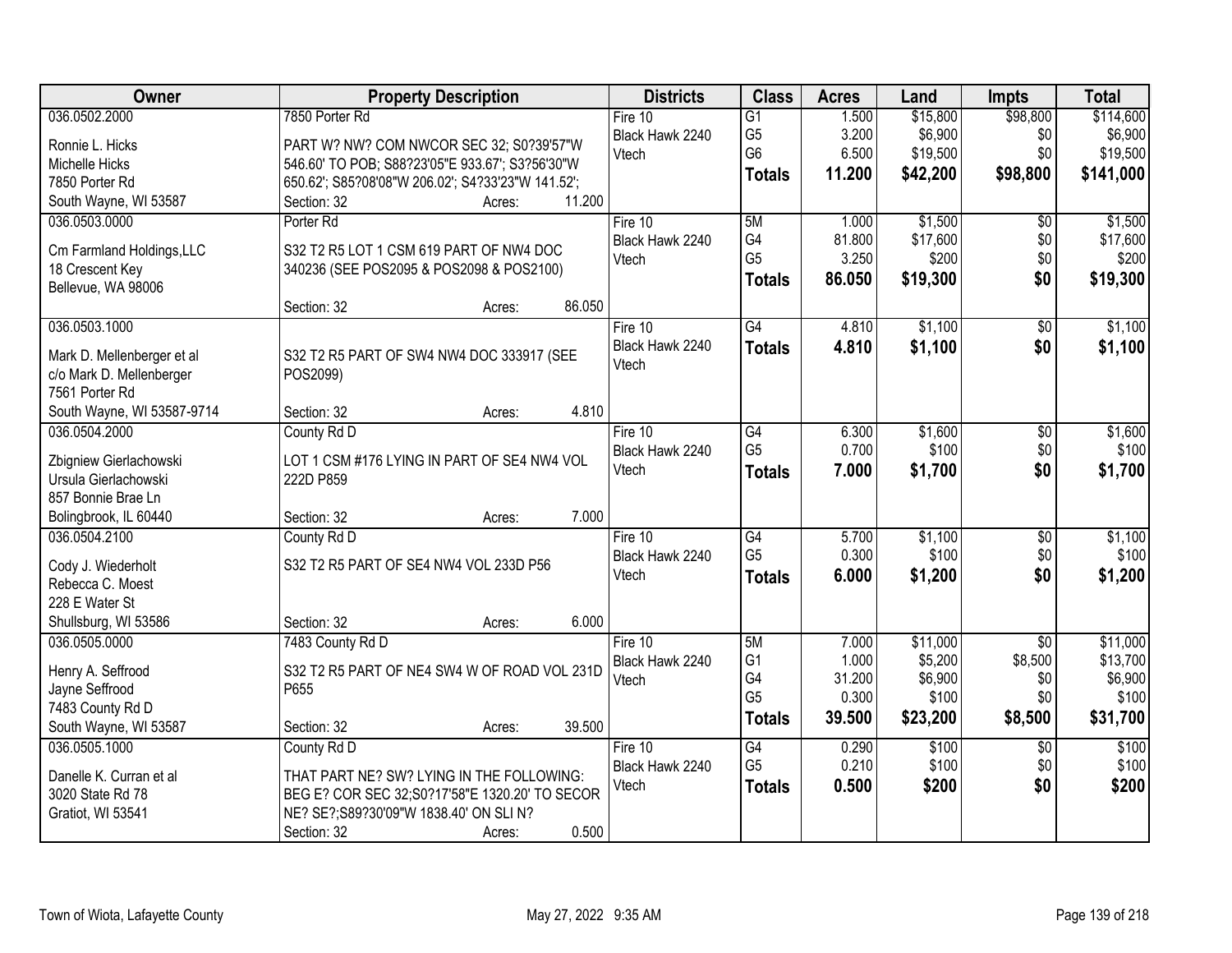| Owner                                   | <b>Property Description</b>                      | <b>Districts</b> | <b>Class</b>         | <b>Acres</b>    | Land             | <b>Impts</b>    | <b>Total</b>     |
|-----------------------------------------|--------------------------------------------------|------------------|----------------------|-----------------|------------------|-----------------|------------------|
| 036.0506.0000                           | 7240 Porter Rd                                   | Fire 10          | 5M                   | 10.000          | \$15,800         | $\overline{50}$ | \$15,800         |
| John W Berget Trust et al               | NW4 SW4                                          | Black Hawk 2240  | G1                   | 2.000           | \$19,000         | \$0             | \$19,000         |
| c/o John W & Doris H Berget Living Trus |                                                  | Vtech            | G4                   | 24.500          | \$5,000          | \$0             | \$5,000          |
| W145 N8332 Honey Ln                     |                                                  |                  | G <sub>5</sub>       | 3.500           | \$8,400          | \$0             | \$8,400          |
| Menomonee Falls, WI 53051-3913          | 40.000<br>Section: 32<br>Acres:                  |                  | <b>Totals</b>        | 40.000          | \$48,200         | \$0             | \$48,200         |
| 036.0507.1000                           | Porter <sub>Rd</sub>                             | Fire $10$        | 5M                   | 7.550           | \$12,100         | $\overline{50}$ | \$12,100         |
|                                         | S32 T2 R5 PART OF SW4 SW4 VOL 240D P965          | Black Hawk 2240  | G4                   | 29.750          | \$6,000          | \$0             | \$6,000          |
| Jody R. Berget<br>Janet K. Berget       |                                                  | Vtech            | G <sub>5</sub>       | 1.250           | \$100            | \$0             | \$100            |
| W7488 County Rd A                       |                                                  |                  | <b>Totals</b>        | 38.550          | \$18,200         | \$0             | \$18,200         |
| Delavan, WI 53115                       | 38.550<br>Section: 32<br>Acres:                  |                  |                      |                 |                  |                 |                  |
| 036.0507.2000                           | 5752 Riverbend Rd                                | Fire 10          | G1                   | 1.450           | \$15,400         | \$125,400       | \$140,800        |
|                                         |                                                  | Black Hawk 2240  | <b>Totals</b>        | 1.450           | \$15,400         | \$125,400       | \$140,800        |
| Timothy L. Hartman                      | S32 T2 R5 PRT SWSW BEG SECOR SW SW-              | Vtech            |                      |                 |                  |                 |                  |
| 5752 River Bend Rd                      | S89.54.02W 132'-N0.33.19E 198'-N89.54.02E        |                  |                      |                 |                  |                 |                  |
| South Wayne, WI 53587                   | 132'-S0.33. 19W 198' TO POB & ALSO INCL COM S1/4 |                  |                      |                 |                  |                 |                  |
|                                         | Section: 32<br>Acres:                            | 1.450            |                      |                 |                  |                 |                  |
| 036.0508.0000                           | 7483 Cth D                                       | Fire 10          | G1                   | 1.750           | \$17,400         | \$157,800       | \$175,200        |
| Henry A. Seffrood                       | S32 T2 R5 SE4 SW4 VOL 231D P655                  | Black Hawk 2240  | G4<br>G <sub>5</sub> | 37.250<br>1.000 | \$6,400<br>\$100 | \$0<br>\$0      | \$6,400<br>\$100 |
| Jayne Seffrood                          |                                                  | Vtech            |                      | 40.000          |                  | \$157,800       |                  |
| 7483 County Rd D                        |                                                  |                  | <b>Totals</b>        |                 | \$23,900         |                 | \$181,700        |
| South Wayne, WI 53587                   | 40.000<br>Section: 32<br>Acres:                  |                  |                      |                 |                  |                 |                  |
| 036.0509.0000                           |                                                  | Fire $10$        | 5M                   | 2.500           | \$3,800          | \$0             | \$3,800          |
| Danelle K. Curran et al                 | THAT PART NE? SE? LYING IN THE FOLLOWING:        | Black Hawk 2240  | G4                   | 36.550          | \$3,900          | \$0             | \$3,900          |
| 3020 State Rd 78                        | BEG E? COR SEC 32;S0?17'58"E 1320.20' TO SECOR   | Vtech            | <b>Totals</b>        | 39.050          | \$7,700          | \$0             | \$7,700          |
| Gratiot, WI 53541                       | NE? SE?; S89?30'09"W 1838.40' ON SLI N?          |                  |                      |                 |                  |                 |                  |
|                                         | 39.050<br>Section: 32<br>Acres:                  |                  |                      |                 |                  |                 |                  |
| 036.0510.0000                           | County Rd D                                      | Fire 10          | 5M                   | 1.000           | \$1,500          | $\overline{50}$ | \$1,500          |
| Gregory D Seffrood Trust et al          | S32 T2 R5 PART OF NW4 SE4 VOL 238D P464          | Black Hawk 2240  | G4                   | 6.050           | \$1,700          | \$0             | \$1,700          |
| c/o Gregory D & Rachel M Seffrood       |                                                  | Vtech            | G <sub>5</sub>       | 0.500           | \$100            | \$0             | \$100            |
| W5885 Clar-Ken Rd                       |                                                  |                  | <b>Totals</b>        | 7.550           | \$3,300          | \$0             | \$3,300          |
| Monroe, WI 53566-1118                   | Section: 32<br>Acres:                            | 7.550            |                      |                 |                  |                 |                  |
| 036.0510.1000                           | County Rd D                                      | Fire $10$        | G4                   | 24.180          | \$5,300          | $\overline{30}$ | \$5,300          |
| Danelle K. Curran et al                 | THAT PART NW? SE? LYING IN THE FOLLOWING:        | Black Hawk 2240  | G <sub>5</sub>       | 0.500           | \$100            | \$0             | \$100            |
| 3020 State Rd 78                        | BEG E? COR SEC 32; S0?17'58"E 1320.20' TO SECOR  | Vtech            | <b>Totals</b>        | 24.680          | \$5,400          | \$0             | \$5,400          |
| Gratiot, WI 53541                       | NE? SE?; S89?30'09"W 1838.40' ON SLI N?          |                  |                      |                 |                  |                 |                  |
|                                         | 24.680<br>Section: 32<br>Acres:                  |                  |                      |                 |                  |                 |                  |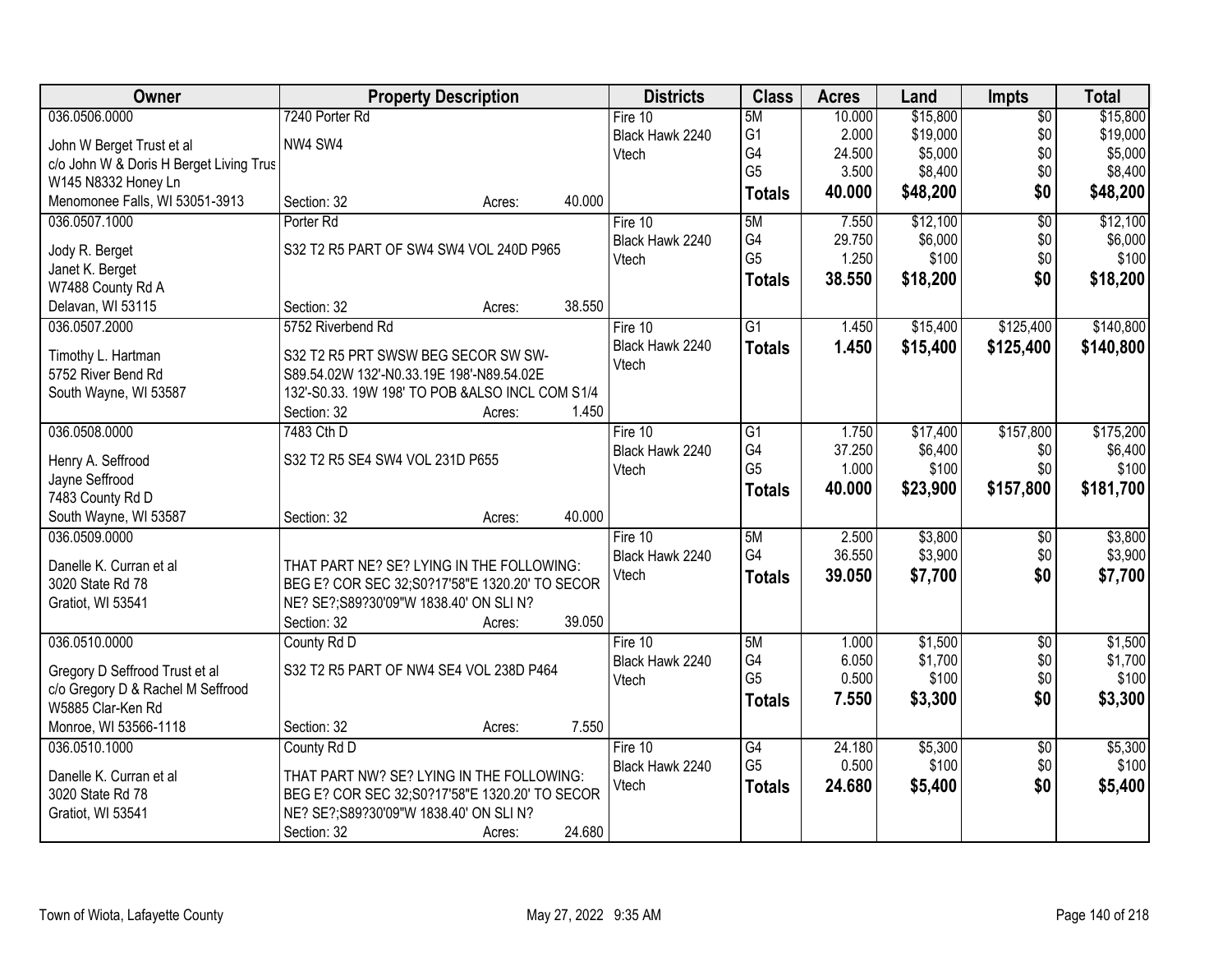| Owner                               |                                              | <b>Property Description</b> |        | <b>Districts</b>         | <b>Class</b>    | <b>Acres</b>   | Land     | <b>Impts</b>    | <b>Total</b> |
|-------------------------------------|----------------------------------------------|-----------------------------|--------|--------------------------|-----------------|----------------|----------|-----------------|--------------|
| 036.0510.2000                       | 7390 Cth D                                   |                             |        | Fire 10                  | $\overline{G1}$ | 3.000          | \$23,800 | \$114,100       | \$137,900    |
| David H. Voegeli                    | S32 T2 R5 LOT 1 CSM 629 PART OF N2 SE4 DOC   |                             |        | Black Hawk 2240<br>Vtech | G <sub>5</sub>  | 5.070<br>8.070 | \$12,700 | \$0             | \$12,700     |
| 7390 County Rd D                    | 342026 (SEE POS2093)                         |                             |        |                          | <b>Totals</b>   |                | \$36,500 | \$114,100       | \$150,600    |
| South Wayne, WI 53587               |                                              |                             |        |                          |                 |                |          |                 |              |
|                                     | Section: 32                                  | Acres:                      | 8.070  |                          |                 |                |          |                 |              |
| 036.0511.1000                       | County Rd D                                  |                             |        | Fire 10                  | G4              | 18.300         | \$4,400  | \$0             | \$4,400      |
| Gregory D Seffrood Trust et al      | S32 T2 R5 W2 SW4 SE4 VOL 238D P464EXC OUTLOT |                             |        | Black Hawk 2240          | G <sub>5</sub>  | 1.500          | \$100    | \$0             | \$100        |
| c/o Gregory Seffrood Trust          | 1 CSM 886                                    |                             |        | Vtech                    | <b>Totals</b>   | 19.800         | \$4,500  | \$0             | \$4,500      |
| W5885 Clar-Ken Rd                   |                                              |                             |        |                          |                 |                |          |                 |              |
| Monroe, WI 53566-1118               | Section: 32                                  | Acres:                      | 19.800 |                          |                 |                |          |                 |              |
| 036.0511.1100                       | 7282 Cth D                                   |                             |        | Fire 10                  | $\overline{G2}$ | 2.400          | \$20,900 | \$96,600        | \$117,500    |
| Kristine M. Atkinson                | S32 T2 R5 PART OF NW4 SE4 VOL 238D P464 &    |                             |        | Black Hawk 2240          | <b>Totals</b>   | 2.400          | \$20,900 | \$96,600        | \$117,500    |
| c/o Kristine M. Atkinson            | 79B&C P577DOC 366521                         |                             |        | Vtech                    |                 |                |          |                 |              |
| PO Box 71                           |                                              |                             |        |                          |                 |                |          |                 |              |
| South Wayne, WI 53587               | Section: 32                                  | Acres:                      | 2.400  |                          |                 |                |          |                 |              |
| 036.0511.1200                       | County Rd D                                  |                             |        | Fire 10                  | $\overline{G5}$ | 0.620          | \$100    | \$0             | \$100        |
| Kristine M. Atkinson                | OUTLOT 1 CSM 886                             |                             |        | Black Hawk 2240          | <b>Totals</b>   | 0.620          | \$100    | \$0             | \$100        |
| Frederick M. Mohns                  |                                              |                             |        | Vtech                    |                 |                |          |                 |              |
| PO Box 71                           |                                              |                             |        |                          |                 |                |          |                 |              |
| South Wayne, WI 53587               | Section: 32                                  | Acres:                      | 0.620  |                          |                 |                |          |                 |              |
| 036.0511.2000                       | County Rd D                                  |                             |        | Fire 10                  | $\overline{G5}$ | 3.000          | \$7,000  | $\overline{30}$ | \$7,000      |
| Kristine M. Atkinson                | N? NE? SW? SE?                               |                             |        | Black Hawk 2240          | G <sub>6</sub>  | 2.000          | \$6,000  | \$0             | \$6,000      |
| Frederick M. Mohns                  |                                              |                             |        | Vtech                    | <b>Totals</b>   | 5.000          | \$13,000 | \$0             | \$13,000     |
| 3956 Hoepker Rd                     |                                              |                             |        |                          |                 |                |          |                 |              |
| Madison, WI 53718                   | Section: 32                                  | Acres:                      | 5.000  |                          |                 |                |          |                 |              |
| 036.0511.2100                       | 7000 Cth D                                   |                             |        | Fire 10                  | $\overline{G1}$ | 2.130          | \$19,600 | \$181,400       | \$201,000    |
| Margaret L Roddick Trust et al      | THAT PART LOT 1 CSM 733 LYING IN THE TOWN OF |                             |        | Black Hawk 2240          | <b>Totals</b>   | 2.130          | \$19,600 | \$181,400       | \$201,000    |
| c/o James & Margaret Roddick Living | <b>WIOTA</b>                                 |                             |        | Vtech                    |                 |                |          |                 |              |
| Trust                               |                                              |                             |        |                          |                 |                |          |                 |              |
| 7000 County Rd D                    | Section: 32                                  | Acres:                      | 2.130  |                          |                 |                |          |                 |              |
| South Wayne, WI 53587               |                                              |                             |        |                          |                 |                |          |                 |              |
| 036.0511.2200                       | County Rd D                                  |                             |        | Fire 10                  | 5M              | 3.500          | \$5,600  | $\overline{30}$ | \$5,600      |
| Kristine M. Atkinson                | PART SW? SE? BEG SECOR SAID SW? SE? SEC      |                             |        | Black Hawk 2240          | G4              | 8.870          | \$1,900  | \$0             | \$1,900      |
| Frederick M. Mohns                  | 32; NORTH 60 RDS; WEST 40 RDS; SOUTH 60      |                             |        | Vtech                    | G <sub>5</sub>  | 0.500          | \$100    | \$0             | \$100        |
| 3956 Hoepker Rd                     | RDS;EAST 40 RDS TO POB EXC CSM 733           |                             |        |                          | <b>Totals</b>   | 12.870         | \$7,600  | \$0             | \$7,600      |
| Madison, WI 53718                   | Section: 32                                  | Acres:                      | 12.870 |                          |                 |                |          |                 |              |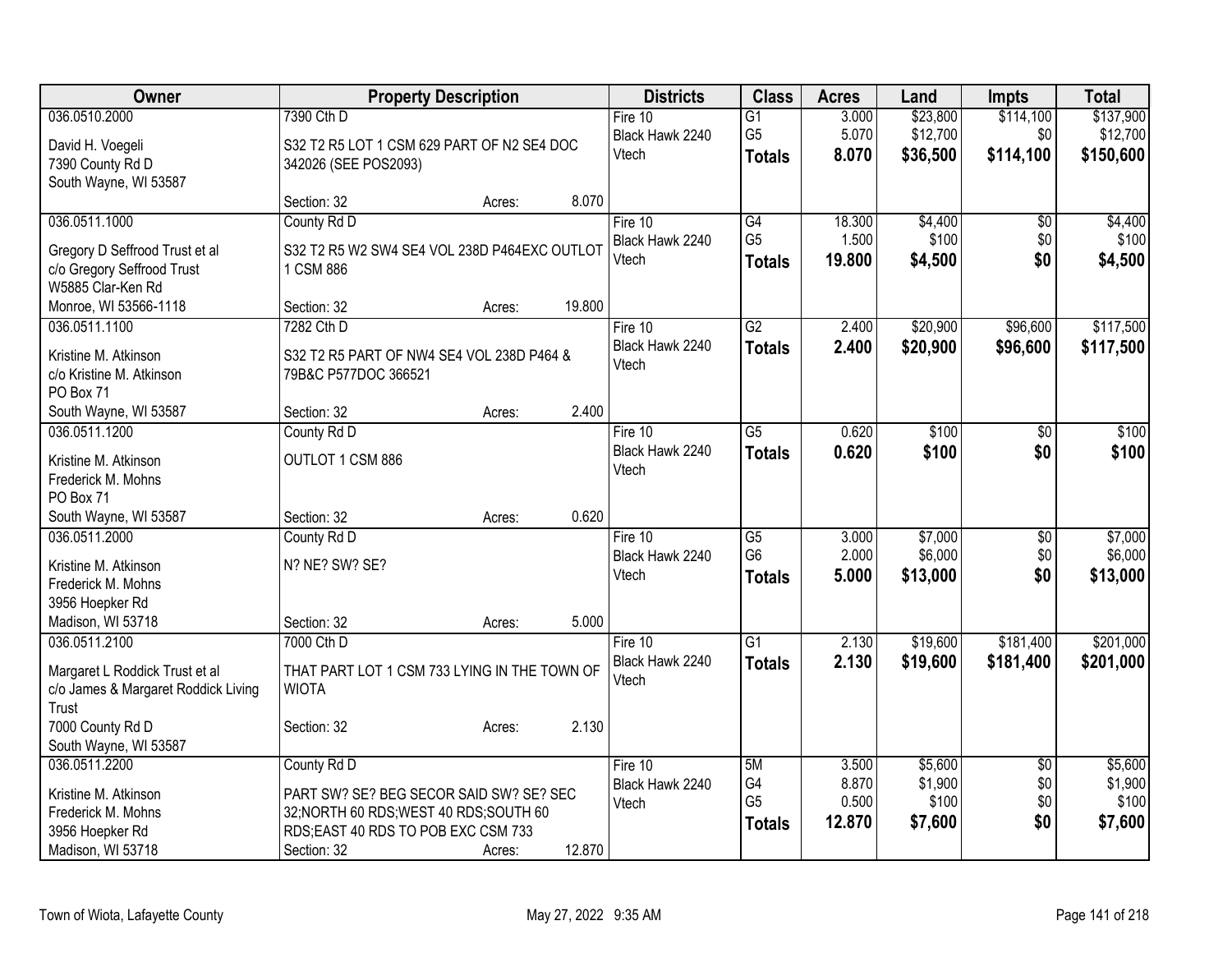| <b>Owner</b>                                     |                                            | <b>Property Description</b> |        | <b>Districts</b> | <b>Class</b>         | <b>Acres</b>    | Land                | Impts            | <b>Total</b>         |
|--------------------------------------------------|--------------------------------------------|-----------------------------|--------|------------------|----------------------|-----------------|---------------------|------------------|----------------------|
| 036.0512.1000                                    |                                            |                             |        | Fire 10          | 5M                   | 10.000          | \$16,000            | $\overline{50}$  | \$16,000             |
| Kristine M. Atkinson                             | N? SE? SE?                                 |                             |        | Black Hawk 2240  | G4                   | 10.000          | \$2,100             | \$0              | \$2,100              |
| Frederick M. Mohns                               |                                            |                             |        | Vtech            | <b>Totals</b>        | 20.000          | \$18,100            | \$0              | \$18,100             |
| 3956 Hoepker Rd                                  |                                            |                             |        |                  |                      |                 |                     |                  |                      |
| Madison, WI 53718                                | Section: 32                                | Acres:                      | 20.000 |                  |                      |                 |                     |                  |                      |
| 036.0512.2000                                    | 6991 Pleasant Drive Rd                     |                             |        | Fire 10          | G4                   | 19.000          | \$3,400             | $\overline{30}$  | \$3,400              |
| James H. Mau                                     | S32 T2 R5 S2 SE4 SE4 VOL 210D P70          |                             |        | Black Hawk 2240  | G7                   | 1.000           | \$5,500             | \$11,000         | \$16,500             |
| 6991 Pleasant Drive Rd                           |                                            |                             |        | Vtech            | <b>Totals</b>        | 20.000          | \$8,900             | \$11,000         | \$19,900             |
| South Wayne, WI 53587                            |                                            |                             |        |                  |                      |                 |                     |                  |                      |
|                                                  | Section: 32                                | Acres:                      | 20.000 |                  |                      |                 |                     |                  |                      |
| 036.0513.0000                                    | Jennings Rd                                |                             |        | Fire 15          | $\overline{G4}$      | 38.000          | \$7,600             | $\overline{50}$  | \$7,600              |
|                                                  | S33 T2 R5 NE4 NE4 DOC 336764 (SEE POS2101) |                             |        | Black Hawk 2240  | G <sub>5</sub>       | 2.000           | \$100               | \$0              | \$100                |
| Russell R. Ruegsegger II<br>Sheila M. Ruegsegger |                                            |                             |        | Vtech            | <b>Totals</b>        | 40.000          | \$7,700             | \$0              | \$7,700              |
| 208 W High St                                    |                                            |                             |        |                  |                      |                 |                     |                  |                      |
| Darlington, WI 53530                             | Section: 33                                | Acres:                      | 40.000 |                  |                      |                 |                     |                  |                      |
| 036.0514.0000                                    | 4289 Jennings Rd                           |                             |        | Fire 15          | G4                   | 36.500          | \$5,400             | \$0              | \$5,400              |
|                                                  |                                            |                             |        | Black Hawk 2240  | G7                   | 3.500           | \$33,000            | \$112,800        | \$145,800            |
| Kevin D. Gille                                   | S33 T2 R5 NW4 NE4 VOL 229D P564            |                             |        | Vtech            | <b>Totals</b>        | 40.000          | \$38,400            | \$112,800        | \$151,200            |
| 4289 Jennings Rd                                 |                                            |                             |        |                  |                      |                 |                     |                  |                      |
| South Wayne, WI 53587                            |                                            |                             |        |                  |                      |                 |                     |                  |                      |
|                                                  | Section: 33                                | Acres:                      | 40.000 |                  |                      |                 |                     |                  |                      |
| 036.0515.0000                                    | 7673 Larson Rd                             |                             |        | Fire 15          | 5M                   | 4.500           | \$6,800             | $\overline{30}$  | \$6,800              |
| Mae Dunn Trust                                   | S33 T2 R5 SW4 NE4 VOL 238D P354            |                             |        | Black Hawk 2240  | G <sub>1</sub><br>G4 | 3.500<br>32.000 | \$26,200<br>\$6,400 | \$106,600<br>\$0 | \$132,800<br>\$6,400 |
| c/o The Mae L Dunn Revocable Trust               |                                            |                             |        | Vtech            |                      | 40.000          | \$39,400            | \$106,600        | \$146,000            |
| 1818 SE 9th Ter                                  |                                            |                             |        |                  | <b>Totals</b>        |                 |                     |                  |                      |
| Cape Coral, FL 33990-1829                        | Section: 33                                | Acres:                      | 40.000 |                  |                      |                 |                     |                  |                      |
| 036.0516.0000                                    | Larson Rd                                  |                             |        | Fire 15          | G1                   | 0.250           | \$2,100             | $\overline{50}$  | \$2,100              |
| Mae Dunn Trust                                   | S33 T2 R5 SE4 NE4 VOL 238D P354            |                             |        | Black Hawk 2240  | G4                   | 38.750          | \$8,700             | \$0              | \$8,700              |
| c/o The Mae L Dunn Revocable Trust               |                                            |                             |        | Vtech            | G <sub>5</sub>       | 1.000           | \$100               | \$0              | \$100                |
| 1818 SE 9th Ter                                  |                                            |                             |        |                  | <b>Totals</b>        | 40.000          | \$10,900            | \$0              | \$10,900             |
| Cape Coral, FL 33990-1829                        | Section: 33                                | Acres:                      | 40.000 |                  |                      |                 |                     |                  |                      |
| 036.0517.0000                                    | 7771 Pleasant Drive Rd                     |                             |        | Fire $15$        | G4                   | 38.000          | \$4,900             | $\overline{50}$  | \$4,900              |
| Ruegseggers Pleasant Drive Farm, LLC             | NE? NW?                                    |                             |        | Black Hawk 2240  | G <sub>5</sub>       | 1.000           | \$100               | \$0              | \$100                |
| 3445 Walden Dr                                   |                                            |                             |        | Vtech            | G7                   | 1.000           | \$5,500             | \$24,700         | \$30,200             |
| Woodbury, MN 55129                               |                                            |                             |        |                  | <b>Totals</b>        | 40.000          | \$10,500            | \$24,700         | \$35,200             |
|                                                  | Section: 33                                | Acres:                      | 40.000 |                  |                      |                 |                     |                  |                      |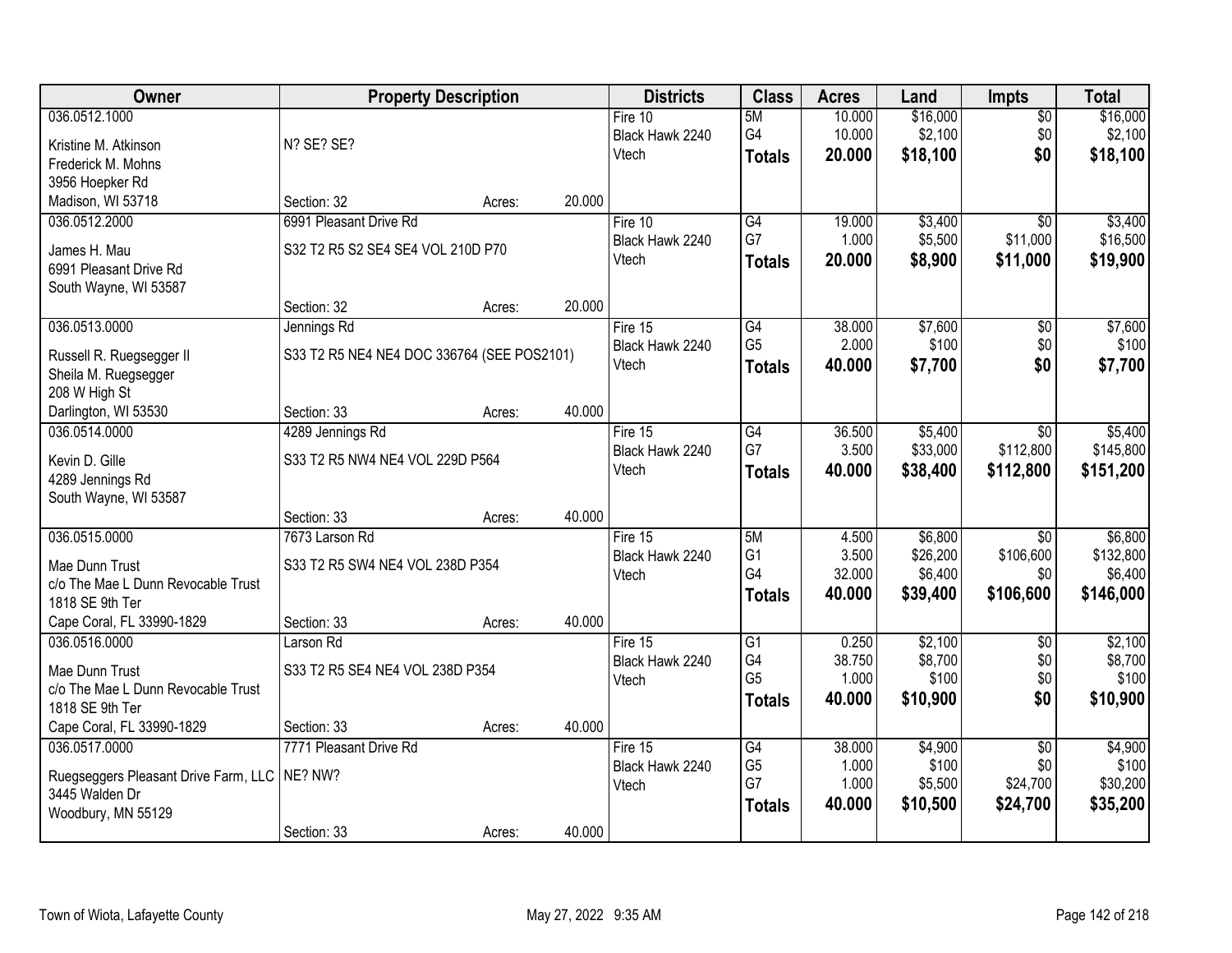| Owner                                          | <b>Property Description</b>      |        |        | <b>Districts</b> | <b>Class</b>         | <b>Acres</b>   | Land              | <b>Impts</b>    | <b>Total</b>       |
|------------------------------------------------|----------------------------------|--------|--------|------------------|----------------------|----------------|-------------------|-----------------|--------------------|
| 036.0518.0000                                  | 7771 Pleasant Dr Rd              |        |        | Fire 15          | 5M                   | 1.500          | \$2,400           | $\overline{30}$ | \$2,400            |
| Ruegseggers Pleasant Drive Farm, LLC NW? NW?   |                                  |        |        | Black Hawk 2240  | G4                   | 36.700         | \$7,800           | \$0             | \$7,800            |
| 3445 Walden Dr                                 |                                  |        |        | Vtech            | G <sub>5</sub>       | 1.000          | \$100             | \$0             | \$100              |
| Woodbury, MN 55129                             |                                  |        |        |                  | G7                   | 0.800          | \$9,600           | \$95,000        | \$104,600          |
|                                                | Section: 33                      | Acres: | 40.000 |                  | <b>Totals</b>        | 40.000         | \$19,900          | \$95,000        | \$114,900          |
| 036.0519.0000                                  | <b>Pleasant Drive Rd</b>         |        |        | Fire 15          | 5M                   | 0.750          | \$1,200           | $\overline{50}$ | \$1,200            |
| Ruegseggers Pleasant Drive Farm, LLC   SW? NW? |                                  |        |        | Black Hawk 2240  | G4                   | 38.250         | \$8,900           | \$0             | \$8,900            |
| 3445 Walden Dr                                 |                                  |        |        | Vtech            | G <sub>5</sub>       | 1.000          | \$100             | \$0             | \$100              |
| Woodbury, MN 55129                             |                                  |        |        |                  | <b>Totals</b>        | 40.000         | \$10,200          | \$0             | \$10,200           |
|                                                | Section: 33                      | Acres: | 40.000 |                  |                      |                |                   |                 |                    |
| 036.0520.0000                                  | Pleasant Drive Rd                |        |        | Fire 15          | G4                   | 39.000         | \$6,700           | \$0             | \$6,700            |
| Ruegseggers Pleasant Drive Farm, LLC   SE? NW? |                                  |        |        | Black Hawk 2240  | G <sub>5</sub>       | 1.000          | \$100             | \$0             | \$100              |
| 3445 Walden Dr                                 |                                  |        |        | Vtech            | <b>Totals</b>        | 40.000         | \$6,800           | \$0             | \$6,800            |
| Woodbury, MN 55129                             |                                  |        |        |                  |                      |                |                   |                 |                    |
|                                                | Section: 33                      | Acres: | 40.000 |                  |                      |                |                   |                 |                    |
| 036.0521.0000                                  | <b>Pleasant Drive Rd</b>         |        |        | Fire 15          | 5M                   | 4.500          | \$7,200           | \$0             | \$7,200            |
| Mae Dunn Trust                                 | S33 T2 R5 NE4 SW4 VOL 238D P354  |        |        | Black Hawk 2240  | G4                   | 34.500         | \$7,200           | \$0             | \$7,200            |
| c/o The Mae L Dunn Revocable Trust             |                                  |        |        | Vtech            | G <sub>5</sub>       | 1.000          | \$100             | \$0             | \$100              |
| 1818 SE 9th Ter                                |                                  |        |        |                  | <b>Totals</b>        | 40.000         | \$14,500          | \$0             | \$14,500           |
| Cape Coral, FL 33990-1829                      | Section: 33                      | Acres: | 40.000 |                  |                      |                |                   |                 |                    |
| 036.0522.0000                                  | <b>Pleasant Drive Rd</b>         |        |        | Fire 15          | $\overline{G4}$      | 39.000         | \$8,800           | $\overline{50}$ | \$8,800            |
| James H. Mau                                   | S33 T2 R5 NW4 SW4 VOL 59 B&C 483 |        |        | Black Hawk 2240  | G <sub>5</sub>       | 1.000          | \$100             | \$0             | \$100              |
| 6991 Pleasant Drive Rd                         |                                  |        |        | Vtech            | <b>Totals</b>        | 40.000         | \$8,900           | \$0             | \$8,900            |
| South Wayne, WI 53587                          |                                  |        |        |                  |                      |                |                   |                 |                    |
|                                                | Section: 33                      | Acres: | 40.000 |                  |                      |                |                   |                 |                    |
| 036.0523.0000                                  | 6991 Pleasant Dr Rd              |        |        | Fire 15          | 5M                   | 0.750          | \$1,200           | $\overline{50}$ | \$1,200            |
| James H. Mau                                   | S33 T2 R5 SW4 SW4 VOL 59 B&C 483 |        |        | Black Hawk 2240  | G4                   | 35.250         | \$7,400           | \$0             | \$7,400            |
| 6991 Pleasant Drive Rd                         |                                  |        |        | Vtech            | G <sub>5</sub><br>G7 | 1.000<br>3.000 | \$100<br>\$30,000 | \$0             | \$100<br>\$124,300 |
| South Wayne, WI 53587                          |                                  |        |        |                  |                      | 40.000         |                   | \$94,300        |                    |
|                                                | Section: 33                      | Acres: | 40.000 |                  | <b>Totals</b>        |                | \$38,700          | \$94,300        | \$133,000          |
| 036.0524.0000                                  | <b>Pleasant Drive Rd</b>         |        |        | Fire 15          | 5M                   | 1.500          | \$2,400           | $\overline{50}$ | \$2,400            |
| Mae Dunn Trust                                 | S33 T2 R5 SE4 SW4 VOL 238D P354  |        |        | Black Hawk 2240  | G4                   | 37.500         | \$7,500           | \$0             | \$7,500            |
| c/o The Mae L Dunn Revocable Trust             |                                  |        |        | Vtech            | G <sub>5</sub>       | 1.000          | \$100             | \$0             | \$100              |
| 1818 SE 9th Ter                                |                                  |        |        |                  | <b>Totals</b>        | 40.000         | \$10,000          | \$0             | \$10,000           |
| Cape Coral, FL 33990-1829                      | Section: 33                      | Acres: | 40.000 |                  |                      |                |                   |                 |                    |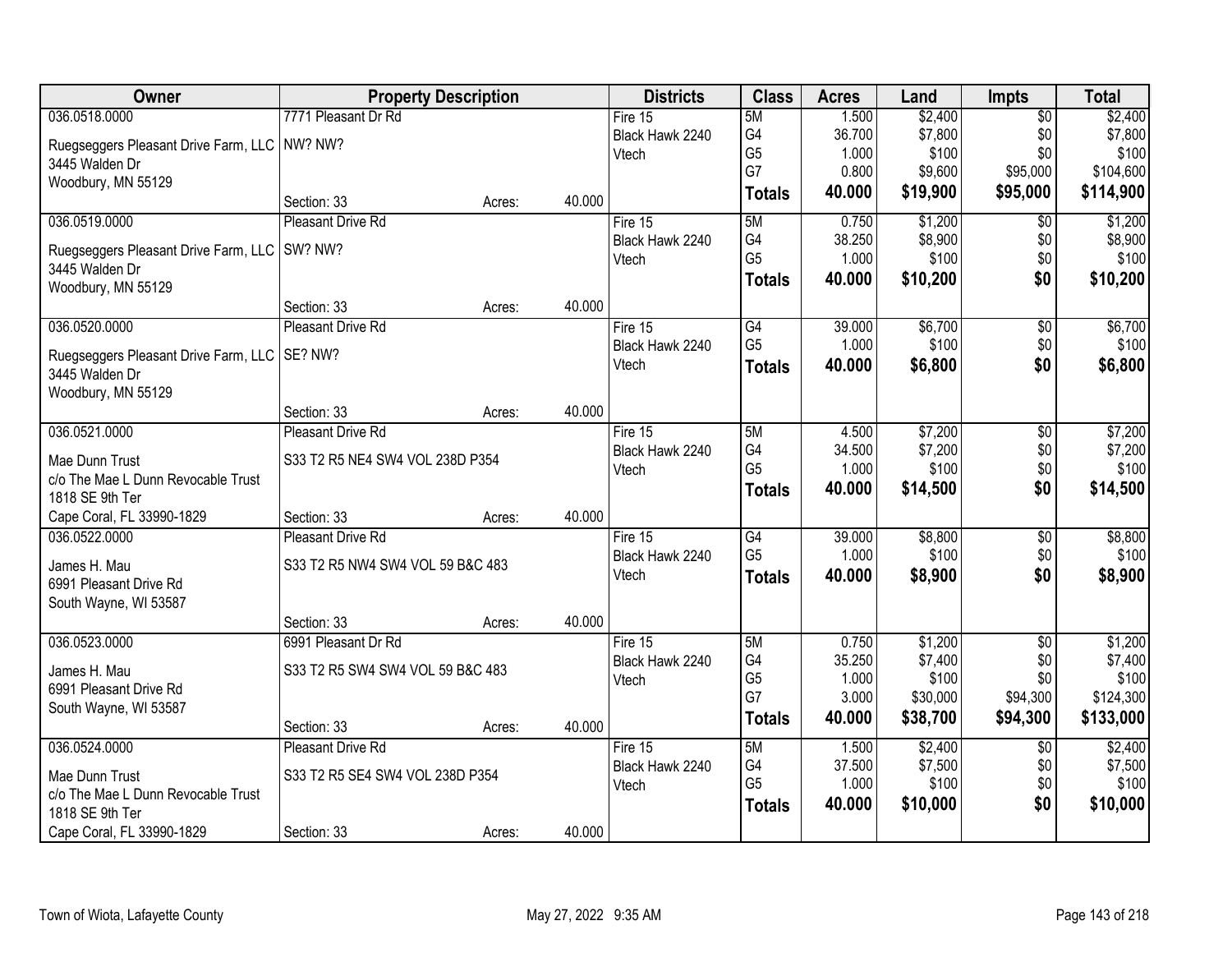| Owner                              | <b>Property Description</b>                        | <b>Districts</b> | <b>Class</b>          | <b>Acres</b>   | Land              | Impts            | <b>Total</b> |
|------------------------------------|----------------------------------------------------|------------------|-----------------------|----------------|-------------------|------------------|--------------|
| 036.0525.0000                      | Larson Rd                                          | Fire $15$        | 5M                    | 3.000          | \$4,800           | $\overline{50}$  | \$4,800      |
| Mae Dunn Trust                     | S33 T2 R5 NE4 SE4 VOL 238D P354                    | Black Hawk 2240  | G4                    | 36.000         | \$8,000           | \$0              | \$8,000      |
| c/o The Mae L Dunn Revocable Trust |                                                    | Vtech            | G <sub>5</sub>        | 1.000          | \$100             | \$0              | \$100        |
| 1818 SE 9th Ter                    |                                                    |                  | <b>Totals</b>         | 40.000         | \$12,900          | \$0              | \$12,900     |
| Cape Coral, FL 33990-1829          | 40.000<br>Section: 33<br>Acres:                    |                  |                       |                |                   |                  |              |
| 036.0526.0000                      |                                                    | Fire 15          | 5M                    | 10.500         | \$15,800          | $\overline{50}$  | \$15,800     |
|                                    |                                                    | Black Hawk 2240  | G4                    | 29.500         | \$5,900           | \$0              | \$5,900      |
| Mae Dunn Trust                     | S33 T2 R5 NW4 SE4 VOL 238D P353                    | Vtech            | <b>Totals</b>         | 40.000         | \$21,700          | \$0              | \$21,700     |
| c/o The Mae L Dunn Revocable Trust |                                                    |                  |                       |                |                   |                  |              |
| 1818 SE 9th Ter                    |                                                    |                  |                       |                |                   |                  |              |
| Cape Coral, FL 33990-1829          | 40.000<br>Section: 33<br>Acres:                    |                  |                       |                |                   |                  |              |
| 036.0527.1000                      |                                                    | Fire 15          | 5M                    | 1.000          | \$1,500           | $\overline{50}$  | \$1,500      |
| Mae Dunn Trust                     | S33 T2 R5 W 7A OF SW4 SE4 VOL 238D P353            | Black Hawk 2240  | G4                    | 6.000          | \$1,200           | \$0              | \$1,200      |
| c/o The Mae L Dunn Revocable Trust |                                                    | Vtech            | <b>Totals</b>         | 7.000          | \$2,700           | \$0              | \$2,700      |
| 1818 SE 9th Ter                    |                                                    |                  |                       |                |                   |                  |              |
| Cape Coral, FL 33990-1829          | 7.000<br>Section: 33<br>Acres:                     |                  |                       |                |                   |                  |              |
| 036.0527.2000                      |                                                    | Fire 15          | 5M                    | 9.500          | \$15,200          | \$0              | \$15,200     |
|                                    |                                                    | Black Hawk 2240  | G4                    | 23.500         | \$4,700           | \$0              | \$4,700      |
| Michael A. Place                   | PART SW? SE? LYING IN THE FOLLOWING: COM           | Vtech            | <b>Totals</b>         | 33.000         | \$19,900          | \$0              | \$19,900     |
| 2802 Cisserville Rd                | SECOR SEC 33, BEING POB; S89?53'13"W 2415.49'      |                  |                       |                |                   |                  |              |
| South Wayne, WI 53587              | ALG SLI SAID SEC 33 TO A POINT LOCATED 14 RDS      |                  |                       |                |                   |                  |              |
|                                    | Section: 33<br>33.000<br>Acres:                    |                  |                       |                |                   |                  |              |
| 036.0528.0000                      | 7139 Larson Rd                                     | Fire 15          | $\overline{G1}$<br>G4 | 2.000<br>3.010 | \$19,000<br>\$600 | \$151,600<br>\$0 | \$170,600    |
| Raymond A. Siekert Jr              | PART SE? SE? COM SE COR OF SEC 33;N00?31'25"E      | Black Hawk 2240  |                       |                |                   |                  | \$600        |
| <b>Lindsay Siekert</b>             | 383.61' ALG ELI SEC 33 TO POB; N00?31'25"E 728.50' | Vtech            | <b>Totals</b>         | 5.010          | \$19,600          | \$151,600        | \$171,200    |
| 7139 Larson Rd                     | ALG ELI;N89?28'35"W 299.57';S00?31'25"W            |                  |                       |                |                   |                  |              |
| South Wayne, WI 53587              | 5.010<br>Section: 33<br>Acres:                     |                  |                       |                |                   |                  |              |
| 036.0528.1000                      | Larson Rd                                          | Fire 15          | 5M                    | 0.760          | \$1,200           | $\overline{50}$  | \$1,200      |
| Michael A. Place                   | PART SE? SE? LYING IN THE FOLLOWING: COM           | Black Hawk 2240  | G4                    | 33.480         | \$7,100           | \$0              | \$7,100      |
| 2802 Cisserville Rd                | SECOR SEC 33, BEING POB; S89?53'13"W 2415.49'      | Vtech            | G <sub>5</sub>        | 0.750          | \$100             | \$0              | \$100        |
| South Wayne, WI 53587              | ALG SLI SAID SEC 33 TO A POINT LOCATED 14 RDS      |                  | <b>Totals</b>         | 34.990         | \$8,400           | \$0              | \$8,400      |
|                                    | 34.990<br>Section: 33<br>Acres:                    |                  |                       |                |                   |                  |              |
| 036.0529.0000                      | County Rd N                                        | Fire 15          | G4                    | 17.000         | \$3,400           | $\sqrt{6}$       | \$3,400      |
|                                    |                                                    | Black Hawk 2240  | G <sub>5</sub>        | 0.750          | \$100             | \$0              | \$100        |
| Russell R. Ruegsegger II           | S34 T2 R5 PRT NENE COM NE COR SEC34; WEST          | Vtech            | <b>Totals</b>         | 17.750         | \$3,500           | \$0              | \$3,500      |
| Sheila M. Ruegsegger               | ALG NLI NENE 756.18'; S04.20.40W 929.26';E 150';   |                  |                       |                |                   |                  |              |
| 208 W High St                      | S79.44.19E 651.16';N75.49.15E 34.06' TO ELI        |                  |                       |                |                   |                  |              |
| South Wayne, WI 53587              | 17.750<br>Section: 35<br>Acres:                    |                  |                       |                |                   |                  |              |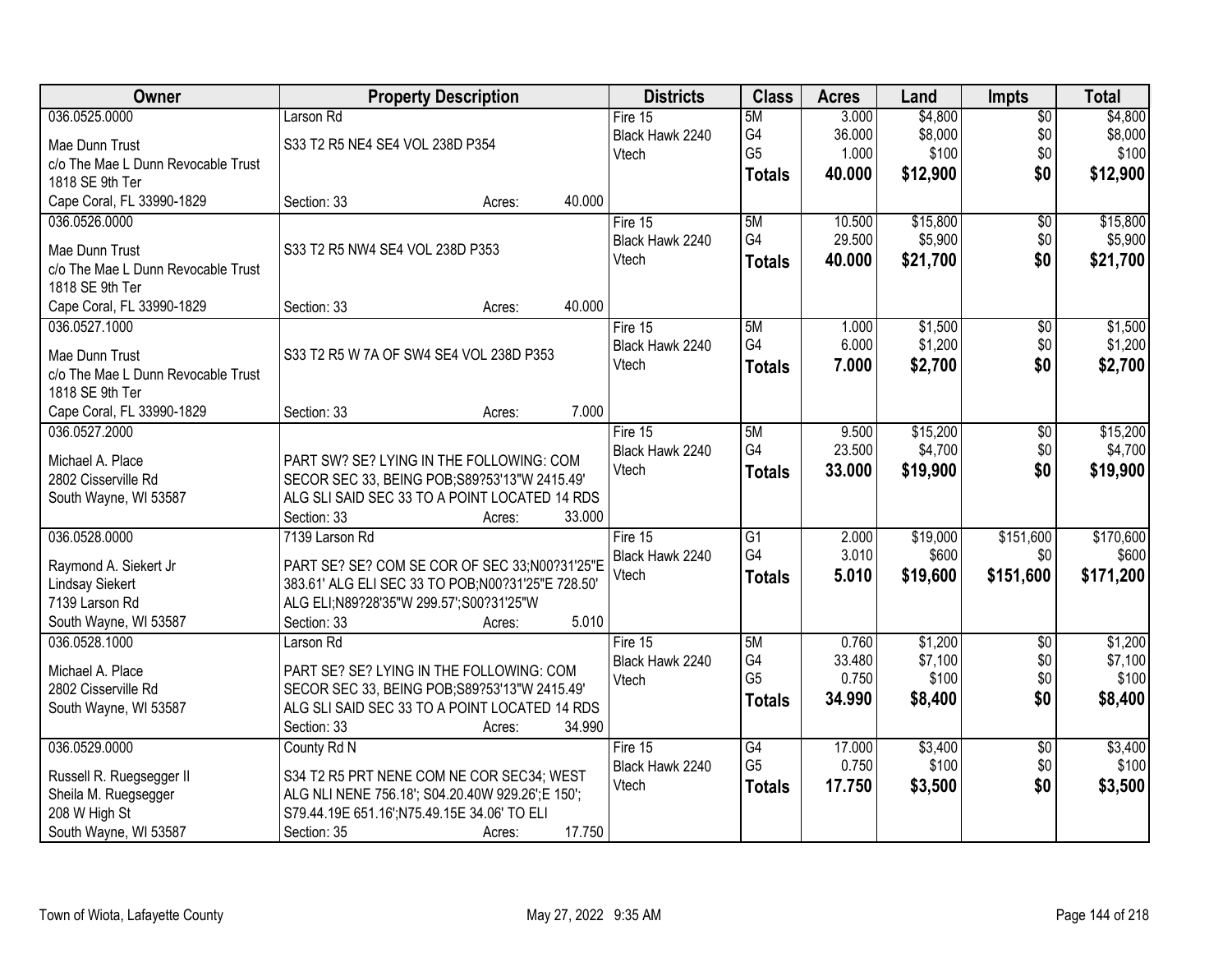| <b>Owner</b>                                                                                                          | <b>Property Description</b>                                                                                                                                                                            | <b>Districts</b>                      | <b>Class</b>                                       | <b>Acres</b>                       | Land                                     | Impts                                            | <b>Total</b>                               |
|-----------------------------------------------------------------------------------------------------------------------|--------------------------------------------------------------------------------------------------------------------------------------------------------------------------------------------------------|---------------------------------------|----------------------------------------------------|------------------------------------|------------------------------------------|--------------------------------------------------|--------------------------------------------|
| 036.0529.2000<br>Milton L. Liphart<br>7801 County Rd N<br>South Wayne, WI 53587                                       | 7801 Cth N<br>S34 T2 R5 LOT 1 CSM 570 PART OF NE4 DOC 339429<br>(SEE POS2104)                                                                                                                          | Fire 15<br>Black Hawk 2240<br>Vtech   | G4<br>G <sub>5</sub><br>G7<br><b>Totals</b>        | 6.550<br>3.000<br>3.500<br>13.050  | \$500<br>\$1,500<br>\$26,200<br>\$28,200 | $\overline{50}$<br>\$0<br>\$176,600<br>\$176,600 | \$500<br>\$1,500<br>\$202,800<br>\$204,800 |
|                                                                                                                       | 13.050<br>Section: 35<br>Acres:                                                                                                                                                                        |                                       |                                                    |                                    |                                          |                                                  |                                            |
| 036.0530.0000<br>Russell R. Ruegsegger II<br>Sheila M. Ruegsegger<br>208 W High St<br>South Wayne, WI 53587           | County Rd N<br>S34 T2 R5 PRT NENE, NWNE, SWNE & SENE COM NE<br>COR SEC34; WEST ALG NLI NENE 756.18' TO POB;<br>WEST 1675.10';S01.50.20E 462.30';S43.35.08E 280.08';<br>46.220<br>Section: 34<br>Acres: | Fire 15<br>Black Hawk 2240<br>Vtech   | 5M<br>G4<br>G <sub>5</sub><br><b>Totals</b>        | 6.000<br>38.270<br>1.950<br>46.220 | \$9,600<br>\$8,200<br>\$600<br>\$18,400  | $\overline{50}$<br>\$0<br>\$0<br>\$0             | \$9,600<br>\$8,200<br>\$600<br>\$18,400    |
| 036.0530.1000<br>Chasity R. Olson<br>3491 Jennings Rd<br>South Wayne, WI 53587                                        | 3491 Jennings Rd<br>S34 T2 R5 PART NW CORNER NW4 NE4 KNOWN AS<br>THE JENNINGS SCHOOL HOUSE TRACT AS DESC<br>DOC 336114 (SEE POS2106)<br>0.500<br>Section: 34<br>Acres:                                 | Fire 15<br>Black Hawk 2240<br>Vtech   | G1<br><b>Totals</b>                                | 0.500<br>0.500                     | \$8,500<br>\$8,500                       | \$131,900<br>\$131,900                           | \$140,400<br>\$140,400                     |
| 036.0530.3000<br>Chasity R. Olson<br>3491 Jennings Rd<br>South Wayne, WI 53587                                        | Jennings Rd<br>S34 T2 R5 PART OF NW4 NE4 DOC 336114 (SEE<br>POS2106)<br>13.910<br>Section: 34<br>Acres:                                                                                                | Fire 15<br>Black Hawk 2240<br>Vtech   | G5<br>G <sub>6</sub><br><b>Totals</b>              | 10.000<br>3.910<br>13.910          | \$22,500<br>\$12,500<br>\$35,000         | \$0<br>\$0<br>\$0                                | \$22,500<br>\$12,500<br>\$35,000           |
| 036.0531.0000<br>Joseph B. Wellnitz<br>Patricia L. Wellnitz<br>3150 N Orfordville Hanover Rd<br>Orfordville, WI 53576 | S34 T2 R5 PART OF SW4 NE4 VOL 230D P114 (SEE<br>POS2105)<br>32.500<br>Section: 34<br>Acres:                                                                                                            | Fire $15$<br>Black Hawk 2240<br>Vtech | 5M<br>G4<br><b>Totals</b>                          | 7.000<br>25.500<br>32.500          | \$11,200<br>\$5,700<br>\$16,900          | $\overline{50}$<br>\$0<br>\$0                    | \$11,200<br>\$5,700<br>\$16,900            |
| 036.0532.0000<br>Joseph B. Wellnitz<br>Patricia L. Wellnitz<br>3150 N Orfordville Hanover Rd<br>Orfordville, WI 53576 | County Rd N<br>S34 T2 R5 PART OF SE4 NE4 VOL 230D P114 (SEE<br>POS2105)<br>35.000<br>Section: 35<br>Acres:                                                                                             | Fire $15$<br>Black Hawk 2240<br>Vtech | 5M<br>G4<br>G <sub>5</sub><br><b>Totals</b>        | 4.000<br>30.000<br>1.000<br>35.000 | \$6,400<br>\$6,100<br>\$100<br>\$12,600  | $\overline{50}$<br>\$0<br>\$0<br>\$0             | \$6,400<br>\$6,100<br>\$100<br>\$12,600    |
| 036.0533.0000<br>Anna Sensenstein<br>59 Bradford Way<br>Woodbury, TN 37190                                            | Jennings Rd<br>S34 T2 R5 PART OF NE4 NW4 VOL 218D P34<br>39.250<br>Section: 34<br>Acres:                                                                                                               | Fire $15$<br>Black Hawk 2240<br>Vtech | $\overline{G4}$<br>G <sub>5</sub><br><b>Totals</b> | 29.250<br>10.000<br>39.250         | \$5,800<br>\$22,600<br>\$28,400          | $\overline{50}$<br>\$0<br>\$0                    | \$5,800<br>\$22,600<br>\$28,400            |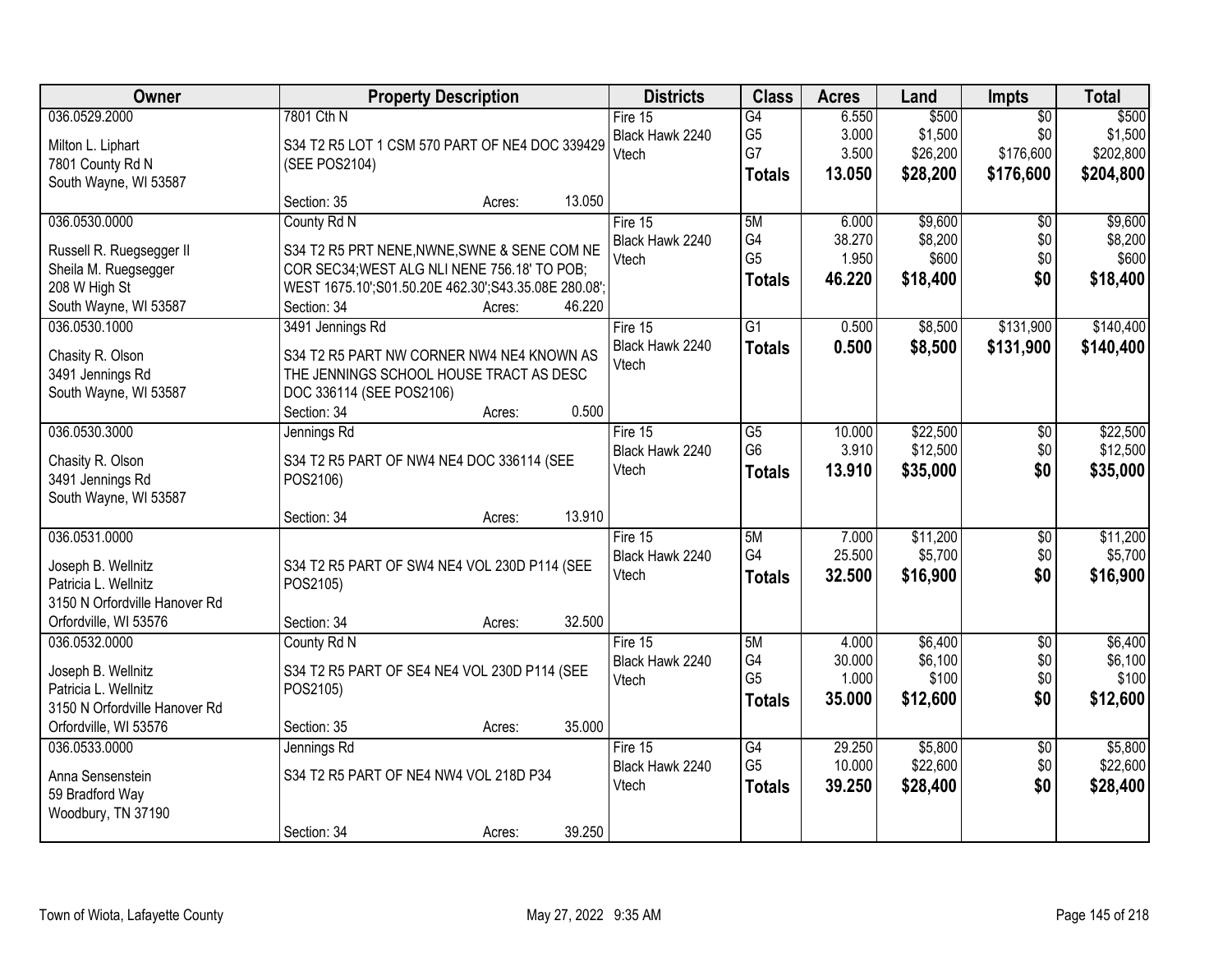| Owner                  | <b>Property Description</b>                          | <b>Districts</b> | <b>Class</b>    | <b>Acres</b> | Land       | <b>Impts</b>    | <b>Total</b> |
|------------------------|------------------------------------------------------|------------------|-----------------|--------------|------------|-----------------|--------------|
| 036.0533.1000          | Jennings Rd                                          | Fire 15          | $\overline{G1}$ | 0.750        | \$9,900    | \$20,700        | \$30,600     |
| Chasity R. Olson       | S34 T2 R5 PART OF NE4 NW4 DOC 336114 (SEE            | Black Hawk 2240  | <b>Totals</b>   | 0.750        | \$9,900    | \$20,700        | \$30,600     |
| 3491 Jennings Rd       | POS2106)                                             | Vtech            |                 |              |            |                 |              |
| South Wayne, WI 53587  |                                                      |                  |                 |              |            |                 |              |
|                        | 0.750<br>Section: 34<br>Acres:                       |                  |                 |              |            |                 |              |
| 036.0534.0000          | Jennings Rd                                          | Fire $15$        | G4              | 27.000       | \$6,000    | \$0             | \$6,000      |
| Anna Sensenstein       | S34 T2 R5 NW NW EXC COM NW COR; S00. 18.10E          | Black Hawk 2240  | G <sub>5</sub>  | 3.000        | \$5,100    | \$0             | \$5,100      |
| 59 Bradford Way        | 478.81';N89.50.48E 909.76';N00.18.10W 478.81' TO NLI | Vtech            | <b>Totals</b>   | 30.000       | \$11,100   | \$0             | \$11,100     |
| Woodbury, TN 37190     | NW;S89.50.48W 909.76' TO POB VOL 218D P34            |                  |                 |              |            |                 |              |
|                        | 30.000<br>Section: 34<br>Acres:                      |                  |                 |              |            |                 |              |
| 036.0534.1000          | 3981 Jennings Rd                                     | Fire 15          | $\overline{G1}$ | 2.600        | \$21,900   | \$140,200       | \$162,100    |
| Sean K K. Frey         | S34 T2 R5 PRT NWNW COM NWCOR SEC 34;                 | Black Hawk 2240  | <b>Totals</b>   | 2.600        | \$21,900   | \$140,200       | \$162,100    |
| c/o Sean K. Frey       | N89.57.23E 403.43' ALG NLI NW;S12.15.31E             | Vtech            |                 |              |            |                 |              |
| 3981 Jennings Rd       | 258.23'; S87. 15.00W 457.85' TO WLI NW; N00. 11.45W  |                  |                 |              |            |                 |              |
| South Wayne, WI 53587  | 2.600<br>Section: 34<br>Acres:                       |                  |                 |              |            |                 |              |
| 036.0534.2000          | 3855 Jennings Rd                                     | Fire $15$        | $\overline{G4}$ | 4.900        | \$400      | \$0             | \$400        |
| Wesley Wolfe           | S34 T2 R5 PRT NWNW COM NW COR SEC 34;                | Black Hawk 2240  | G <sub>5</sub>  | 0.500        | \$100      | \$0             | \$100        |
| 3981 Jennings Rd       | S00.18.10E 478.81' ALG WLI NW;N89.50.48E             | Vtech            | G7              | 2.000        | \$11,000   | \$21,500        | \$32,500     |
| PO Box 151             | 909.76';N00. 18.10W 478.81' TO NLI NW;S89. 50.48W    |                  | <b>Totals</b>   | 7.400        | \$11,500   | \$21,500        | \$33,000     |
| South Wayne, WI 53587  | Section: 34<br>7.400<br>Acres:                       |                  |                 |              |            |                 |              |
| 036.0535.0000          |                                                      | Fire $15$        | 5M              | 14.000       | \$22,400   | \$0             | \$22,400     |
| Anna Sensenstein       | S34 T2 R5 PART OF S2 NW4 VOL 218D P34 & 36           | Black Hawk 2240  | G4              | 24.340       | \$5,900    | \$0             | \$5,900      |
| 59 Bradford Way        |                                                      | Vtech            | G <sub>5</sub>  | 2.000        | \$900      | \$0             | \$900        |
| Woodbury, TN 37190     |                                                      |                  | <b>Totals</b>   | 40.340       | \$29,200   | \$0             | \$29,200     |
|                        | 40.340<br>Section: 34<br>Acres:                      |                  |                 |              |            |                 |              |
| 036.0536.0000          | Larson Rd                                            | Fire $15$        | 5M              | 10.250       | \$16,400   | $\overline{50}$ | \$16,400     |
| Anna Sensenstein       | S34 T2 R5 PART OF SE4 NW4 VOL 218D P34               | Black Hawk 2240  | G4              | 27.660       | \$6,000    | \$0             | \$6,000      |
| 59 Bradford Way        |                                                      | Vtech            | G <sub>5</sub>  | 1.750        | \$400      | \$0             | \$400        |
| Woodbury, TN 37190     |                                                      |                  | <b>Totals</b>   | 39.660       | \$22,800   | \$0             | \$22,800     |
|                        | 39.660<br>Section: 34<br>Acres:                      |                  |                 |              |            |                 |              |
| 036.0537.0000          | County Rd I                                          | Fire $15$        | $\overline{G4}$ | 23,000       | \$5,000    | $\overline{50}$ | \$5,000      |
| Cameron M. Shager      | NE4 SW4                                              | Black Hawk 2240  | W <sub>8</sub>  | 17.000       | (\$54,400) | \$0             | \$0          |
| Brenda L. Shager       |                                                      | Vtech            | <b>Totals</b>   | 40.000       | \$5,000    | \$0             | \$5,000      |
| 8712 Pleasant Drive Rd |                                                      |                  |                 |              |            |                 |              |
| South Wayne, WI 53587  | 40.000<br>Section: 34<br>Acres:                      |                  |                 |              |            |                 |              |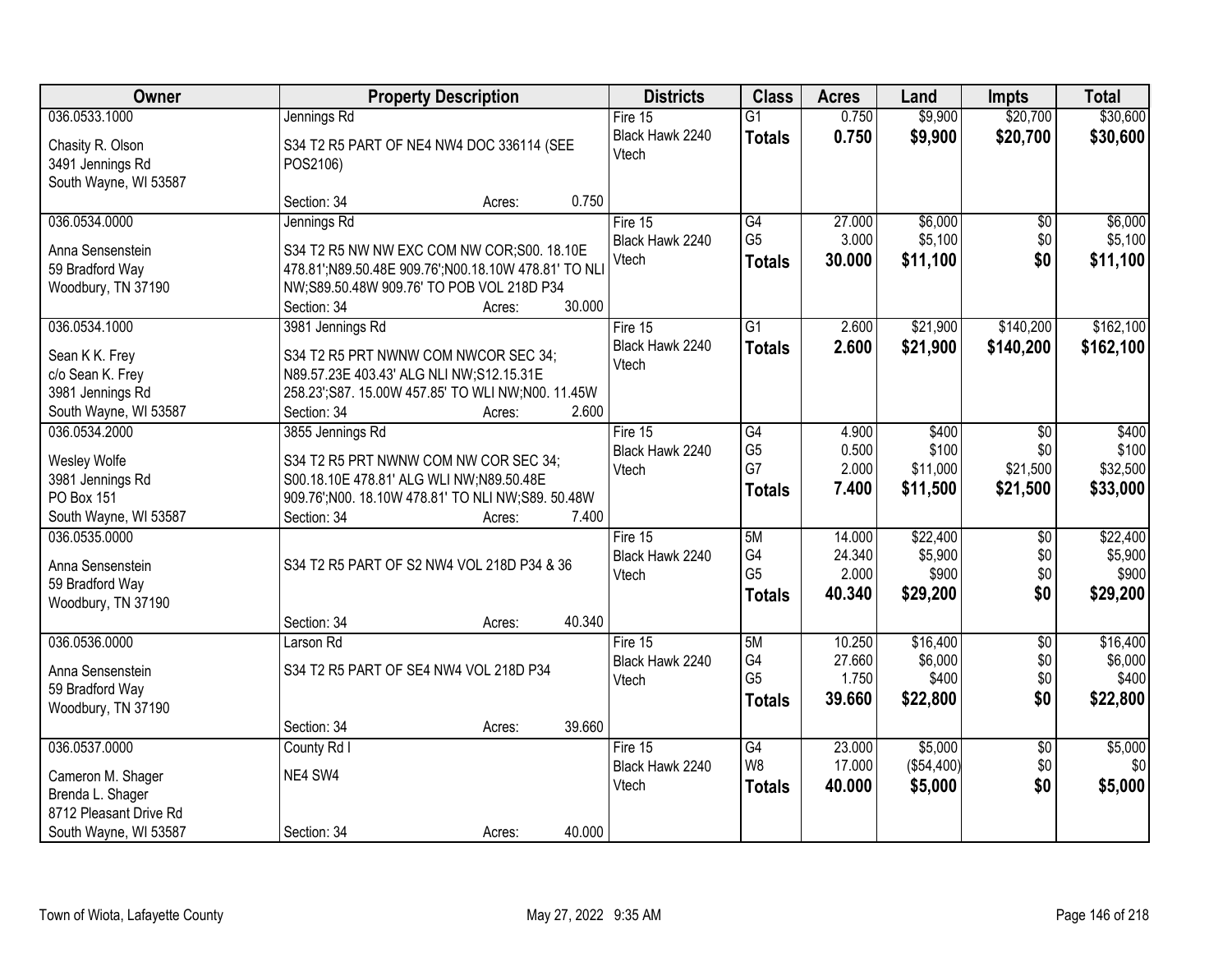| Owner                  | <b>Property Description</b>                        |        |        | <b>Districts</b>         | <b>Class</b>    | <b>Acres</b> | Land       | <b>Impts</b>           | <b>Total</b>       |
|------------------------|----------------------------------------------------|--------|--------|--------------------------|-----------------|--------------|------------|------------------------|--------------------|
| 036.0538.0000          | Larson Rd                                          |        |        | Fire $15$                | 5M              | 1.700        | \$2,700    | $\overline{50}$        | \$2,700            |
| Cameron M. Shager      | PART NW4 SW4 COM W4 COR SEC 34;N89.38'26"E         |        |        | Black Hawk 2240          | <b>Totals</b>   | 1.700        | \$2,700    | \$0                    | \$2,700            |
| Brenda L. Shager       | 1223.67' ALG NLI SAID SEC TO POB; S02.53'50"E      |        |        | Vtech                    |                 |              |            |                        |                    |
| 8712 Pleasant Drive Rd | 1324.63' TO SLI NW4 SW4;N89.40'41"E 18.78' ALG SLI |        |        |                          |                 |              |            |                        |                    |
| South Wayne, WI 53587  | Section: 34                                        | Acres: | 1.700  |                          |                 |              |            |                        |                    |
| 036.0538.1000          | Larson Rd                                          |        |        | Fire 15                  | 5M              | 1.000        | \$1,500    | $\overline{50}$        | \$1,500            |
|                        |                                                    |        |        | Black Hawk 2240          | G4              | 35.600       | \$9,100    | \$0                    | \$9,100            |
| Michael A. Place       | PART NW? SW? COM W? COR SEC 34, BEING              |        |        | Vtech                    | G <sub>5</sub>  | 0.750        | \$100      | \$0                    | \$100              |
| 2802 Cisserville Rd    | POB;N89?38'26"E 1223.67' ALG NLI SAID              |        |        |                          | <b>Totals</b>   | 37.350       | \$10,700   | \$0                    | \$10,700           |
| South Wayne, WI 53587  | SEC; S02?53'50"E 1324.63' TO SLI NW?               |        | 37.350 |                          |                 |              |            |                        |                    |
| 036.0538.2000          | Section: 34<br>Larson Rd                           | Acres: |        | Black Hawk 2240          | 5M              | 1.000        | \$1,600    |                        | \$1,600            |
|                        |                                                    |        |        | Vtech                    |                 |              |            | $\sqrt[6]{3}$<br>\$0   |                    |
| James L. Gratz         | PART NW SW COM W1/4 COR SEC 34;S00.31.25W          |        |        |                          | <b>Totals</b>   | 1.000        | \$1,600    |                        | \$1,600            |
| <b>Therese Gratz</b>   | 1113.90' TO POB; S00.31.25W 208.71'; N89.43.05E    |        |        |                          |                 |              |            |                        |                    |
| 10731 Golf Course Rd   | 208.71';N00.31.25E 208.71';S89.43.05W 208.71' TO   |        |        |                          |                 |              |            |                        |                    |
| Darlington, WI 53530   | Section: 34                                        | Acres: | 1.000  |                          |                 |              |            |                        |                    |
| 036.0539.0000          | Larson Rd                                          |        |        | Fire 15                  | 5M              | 1.000        | \$1,600    | \$0                    | \$1,600            |
| Cameron M. Shager      | SW4 SW4 EXC CSM 730                                |        |        | Black Hawk 2240          | G4              | 18.000       | \$3,900    | \$0                    | \$3,900            |
| Brenda L. Shager       |                                                    |        |        | Vtech                    | G <sub>5</sub>  | 1.530        | \$400      | \$0                    | \$400              |
| 8712 Pleasant Drive Rd |                                                    |        |        |                          | W <sub>8</sub>  | 15.000       | (\$24,000) | \$0                    | \$0                |
| South Wayne, WI 53587  | Section: 34                                        | Acres: | 35.530 |                          | <b>Totals</b>   | 35.530       | \$5,900    | \$0                    | \$5,900            |
| 036.0539.1000          | 7250 Larson Rd                                     |        |        | Fire 15                  | $\overline{G1}$ | 3.470        | \$26,100   | \$205,800              | \$231,900          |
|                        |                                                    |        |        | Black Hawk 2240          | G <sub>5</sub>  | 1.000        | \$300      | \$0                    | \$300              |
| Margaret M. Shager     | LOT 1 CSM 730                                      |        |        | Vtech                    | <b>Totals</b>   | 4.470        | \$26,400   | \$205,800              | \$232,200          |
| 7250 Larson Rd         |                                                    |        |        |                          |                 |              |            |                        |                    |
| South Wayne, WI 53587  |                                                    |        | 4.470  |                          |                 |              |            |                        |                    |
| 036.0540.0000          | Section: 34                                        | Acres: |        |                          | 5M              | 2.500        | \$4,000    |                        |                    |
|                        |                                                    |        |        | Fire 15                  | G4              | 36.500       | \$5,700    | $\overline{$0}$<br>\$0 | \$4,000<br>\$5,700 |
| Cameron M. Shager      | SE4 SW4                                            |        |        | Black Hawk 2240<br>Vtech | W <sub>8</sub>  | 1.000        | ( \$3,200) | \$0                    | \$0                |
| Brenda L. Shager       |                                                    |        |        |                          | <b>Totals</b>   | 40.000       | \$9,700    | \$0                    | \$9,700            |
| 8712 Pleasant Drive Rd |                                                    |        |        |                          |                 |              |            |                        |                    |
| South Wayne, WI 53587  | Section: 34                                        | Acres: | 40.000 |                          |                 |              |            |                        |                    |
| 036.0541.0000          | County Rd N                                        |        |        | Fire 15                  | 5M              | 3.850        | \$6,200    | $\overline{50}$        | \$6,200            |
| Cameron M. Shager      | NE4 SE4 EXC S & E OF HWY                           |        |        | Black Hawk 2240          | G4              | 35.000       | \$7,400    | \$0                    | \$7,400            |
| Brenda L. Shager       |                                                    |        |        | Vtech                    | G <sub>5</sub>  | 1.000        | \$100      | \$0                    | \$100              |
| 8712 Pleasant Drive Rd |                                                    |        |        |                          | <b>Totals</b>   | 39.850       | \$13,700   | \$0                    | \$13,700           |
| South Wayne, WI 53587  | Section: 34                                        | Acres: | 39.850 |                          |                 |              |            |                        |                    |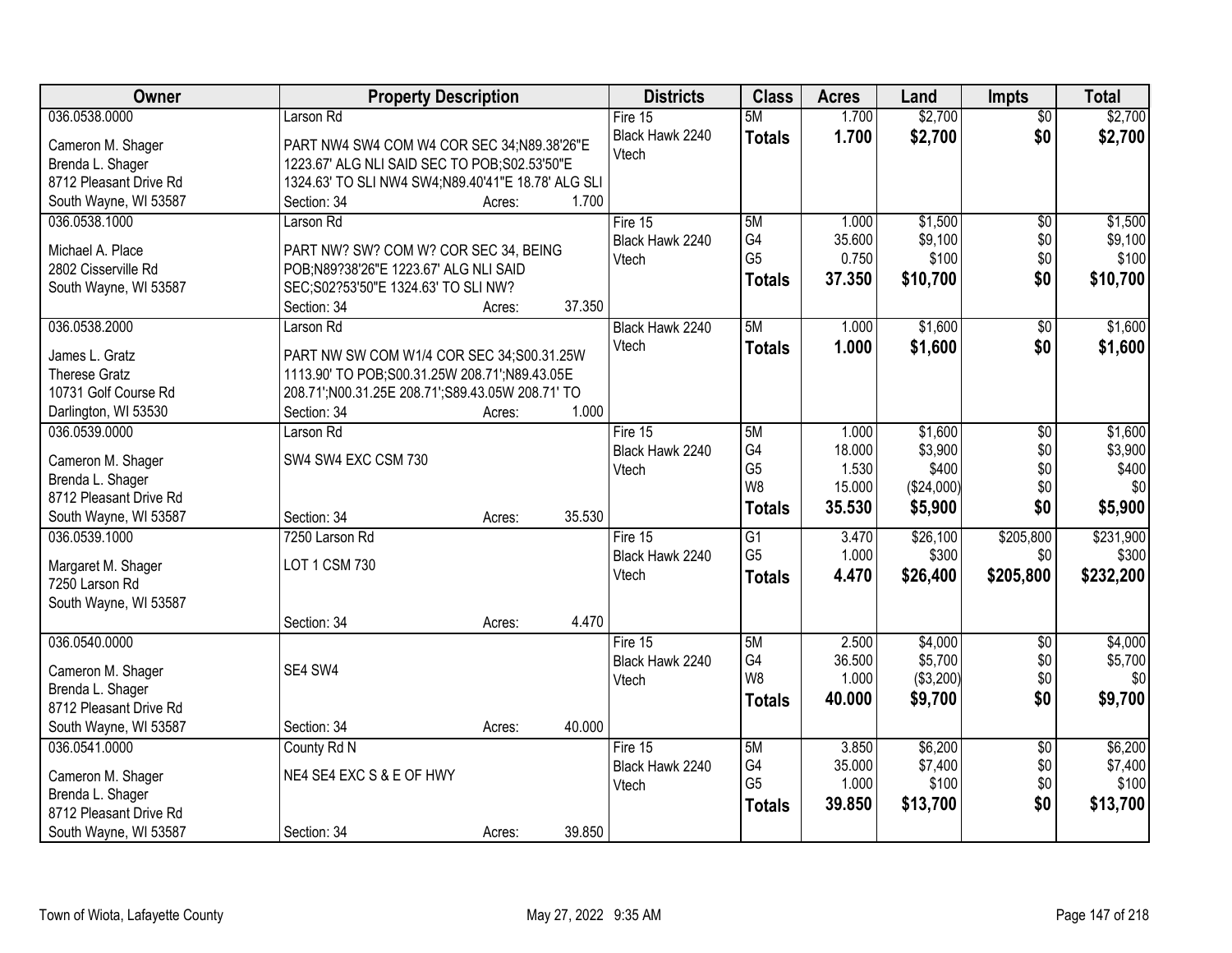| Owner                                                            |                                                | <b>Property Description</b> |        | <b>Districts</b> | <b>Class</b>    | <b>Acres</b> | Land     | <b>Impts</b>    | <b>Total</b> |
|------------------------------------------------------------------|------------------------------------------------|-----------------------------|--------|------------------|-----------------|--------------|----------|-----------------|--------------|
| 036.0542.0000                                                    | 7375 Cth N                                     |                             |        | Fire $15$        | G4              | 36.000       | \$8,600  | $\overline{50}$ | \$8,600      |
| Cameron M. Shager                                                | NW4 SE4                                        |                             |        | Black Hawk 2240  | G7              | 4.000        | \$36,000 | \$116,900       | \$152,900    |
| Brenda L. Shager                                                 |                                                |                             |        | Vtech            | <b>Totals</b>   | 40,000       | \$44,600 | \$116,900       | \$161,500    |
| 8712 Pleasant Drive Rd                                           |                                                |                             |        |                  |                 |              |          |                 |              |
| South Wayne, WI 53587                                            | Section: 34                                    | Acres:                      | 40.000 |                  |                 |              |          |                 |              |
| 036.0543.0000                                                    | County Rd I                                    |                             |        | Fire 15          | 5M              | 2.000        | \$3,200  | \$0             | \$3,200      |
|                                                                  | SW4 SE4                                        |                             |        | Black Hawk 2240  | G4              | 38.000       | \$6,000  | \$0             | \$6,000      |
| Cameron M. Shager                                                |                                                |                             |        | Vtech            | <b>Totals</b>   | 40.000       | \$9,200  | \$0             | \$9,200      |
| Brenda L. Shager<br>8712 Pleasant Drive Rd                       |                                                |                             |        |                  |                 |              |          |                 |              |
| South Wayne, WI 53587                                            | Section: 34                                    | Acres:                      | 40.000 |                  |                 |              |          |                 |              |
| 036.0544.1000                                                    | County Rd N                                    |                             |        | Fire 15          | 5M              | 9.500        | \$15,200 | $\overline{50}$ | \$15,200     |
|                                                                  |                                                |                             |        | Black Hawk 2240  | G4              | 20.150       | \$4,700  | \$0             | \$4,700      |
| Cameron M. Shager                                                | SE4 SE4 EXC E OF HWY                           |                             |        | Vtech            | G <sub>5</sub>  | 1.000        | \$100    | \$0             | \$100        |
| Brenda L. Shager                                                 |                                                |                             |        |                  | <b>Totals</b>   | 30.650       | \$20,000 | \$0             | \$20,000     |
| 8712 Pleasant Drive Rd                                           |                                                |                             |        |                  |                 |              |          |                 |              |
| South Wayne, WI 53587                                            | Section: 34                                    | Acres:                      | 30.650 |                  |                 |              |          |                 |              |
| 036.0544.2000                                                    | 7002 Cth N                                     |                             |        | Fire 15          | 5M              | 0.500        | \$800    | \$0             | \$800        |
| Daniel J Vosberg Trust et al                                     | S34 T2 R5 THAT PART OF E2 SE4 LYING E OF HWY   |                             |        | Black Hawk 2240  | G4              | 7.000        | \$1,700  | \$0             | \$1,700      |
| c/o Daniel J & Ruthann M Vosberg                                 | DOC 350001                                     |                             |        | Vtech            | G7              | 2.000        | \$24,000 | \$87,400        | \$111,400    |
| 2295 Cisserville Rd                                              |                                                |                             |        |                  | <b>Totals</b>   | 9.500        | \$26,500 | \$87,400        | \$113,900    |
| South Wayne, WI 53587-9744                                       | Section: 34                                    | Acres:                      | 9.500  |                  |                 |              |          |                 |              |
| 036.0545.0000                                                    | Cisserville Rd                                 |                             |        | Fire 15          | 5M              | 15.000       | \$24,000 | $\overline{50}$ | \$24,000     |
|                                                                  | S35 T2 R5 NE4 NE4 EXC N & E OF RIVER DOC       |                             |        | Black Hawk 2240  | G4              | 23.000       | \$5,300  | \$0             | \$5,300      |
| Daniel J Vosberg Trust et al<br>c/o Daniel J & Ruthann M Vosberg | 350001                                         |                             |        | Vtech            | G <sub>5</sub>  | 0.500        | \$100    | \$0             | \$100        |
| 2295 Cisserville Rd                                              |                                                |                             |        |                  | <b>Totals</b>   | 38.500       | \$29,400 | \$0             | \$29,400     |
| South Wayne, WI 53587-9744                                       | Section: 35                                    | Acres:                      | 38.500 |                  |                 |              |          |                 |              |
| 036.0545.1000                                                    | County Rd N                                    |                             |        | Fire 15          | $\overline{G5}$ | 2.070        | \$900    | $\overline{60}$ | \$900        |
|                                                                  |                                                |                             |        | Black Hawk 2240  | <b>Totals</b>   | 2.070        | \$900    | \$0             | \$900        |
| Staunton Wisconsin Farm, LLC                                     | S35 T2 R5 PART OF NE4 NE4 LYING N & E OF RIVER |                             |        | Vtech            |                 |              |          |                 |              |
| 1300 Granville Ave                                               | DOC 332802 (SEE POS2072)                       |                             |        |                  |                 |              |          |                 |              |
| Park Ridge, IL 60068-5012                                        |                                                |                             |        |                  |                 |              |          |                 |              |
|                                                                  | Section: 35                                    | Acres:                      | 2.070  |                  |                 |              |          |                 |              |
| 036.0546.0000                                                    | Cisserville Rd                                 |                             |        | Fire $15$        | 5M              | 2.500        | \$4,000  | $\overline{50}$ | \$4,000      |
| Daniel J Vosberg Trust et al                                     | S35 T2 R5 NW4 NE4 DOC 350001                   |                             |        | Black Hawk 2240  | G4              | 35.500       | \$8,800  | \$0             | \$8,800      |
| c/o Daniel J & Ruthann M Vosberg                                 |                                                |                             |        | Vtech            | G <sub>5</sub>  | 2.000        | \$100    | \$0             | \$100        |
| 2295 Cisserville Rd                                              |                                                |                             |        |                  | <b>Totals</b>   | 40.000       | \$12,900 | \$0             | \$12,900     |
| South Wayne, WI 53587-9744                                       | Section: 35                                    | Acres:                      | 40.000 |                  |                 |              |          |                 |              |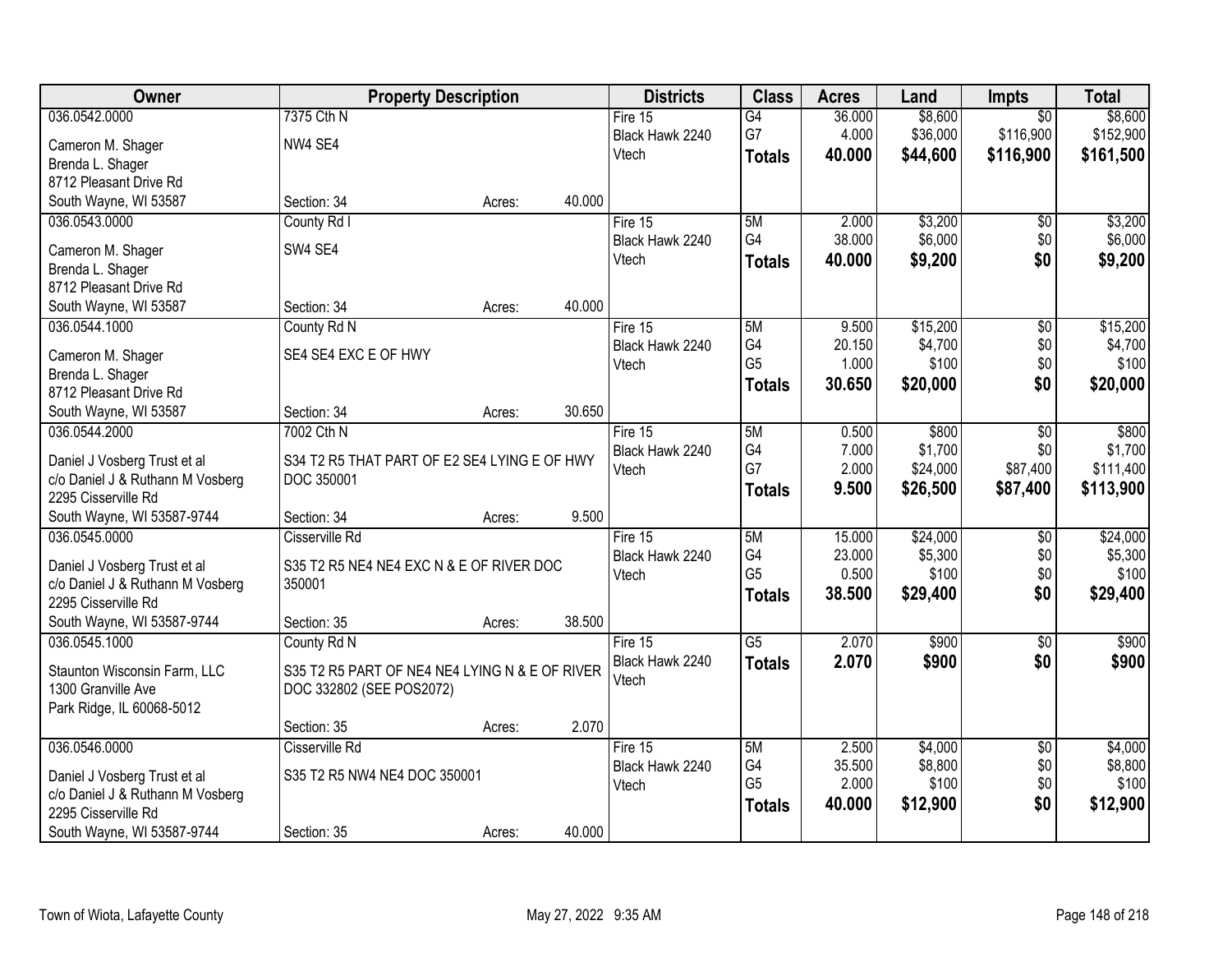| Owner                                                            |                                              | <b>Property Description</b> |        | <b>Districts</b>           | <b>Class</b>                      | <b>Acres</b>   | Land                 | <b>Impts</b>    | <b>Total</b>         |
|------------------------------------------------------------------|----------------------------------------------|-----------------------------|--------|----------------------------|-----------------------------------|----------------|----------------------|-----------------|----------------------|
| 036.0547.0000                                                    | 2295 Cisserville Rd                          |                             |        | Fire 15                    | 5M                                | 0.750          | \$1,200              | $\overline{50}$ | \$1,200              |
| Daniel J Vosberg Trust et al                                     | S35 T2 R5 SW4 NE4 DOC 350001                 |                             |        | Black Hawk 2240            | G4                                | 33.250         | \$7,800              | \$0             | \$7,800              |
| c/o Daniel J & Ruthann M Vosberg                                 |                                              |                             |        | Vtech                      | G7                                | 6.000          | \$45,600             | \$276,600       | \$322,200            |
| 2295 Cisserville Rd                                              |                                              |                             |        |                            | <b>Totals</b>                     | 40.000         | \$54,600             | \$276,600       | \$331,200            |
| South Wayne, WI 53587-9744                                       | Section: 35                                  | Acres:                      | 40.000 |                            |                                   |                |                      |                 |                      |
| 036.0548.0000                                                    | Cisserville Rd                               |                             |        | Fire 15                    | $\overline{G4}$                   | 38.000         | \$9,200              | \$0             | \$9,200              |
| Daniel J Vosberg Trust et al                                     | S35 T2 R5 SE4 NE4 DOC 350001                 |                             |        | Black Hawk 2240            | G <sub>5</sub>                    | 2.000          | \$100                | \$0             | \$100                |
| c/o Daniel J & Ruthann M Vosberg                                 |                                              |                             |        | Vtech                      | <b>Totals</b>                     | 40.000         | \$9,300              | \$0             | \$9,300              |
| 2295 Cisserville Rd                                              |                                              |                             |        |                            |                                   |                |                      |                 |                      |
| South Wayne, WI 53587-9744                                       | Section: 35                                  | Acres:                      | 40.000 |                            |                                   |                |                      |                 |                      |
| 036.0549.0000                                                    | County Rd I                                  |                             |        | Fire 15                    | G4                                | 40.000         | \$9,300              | \$0             | \$9,300              |
|                                                                  | S35 T2 R5 NE4 NW4 DOC 350001 (SEE POS2903)   |                             |        | Black Hawk 2240            | <b>Totals</b>                     | 40.000         | \$9,300              | \$0             | \$9,300              |
| Daniel J Vosberg Trust et al<br>c/o Daniel J & Ruthann M Vosberg |                                              |                             |        | Vtech                      |                                   |                |                      |                 |                      |
| 2295 Cisserville Rd                                              |                                              |                             |        |                            |                                   |                |                      |                 |                      |
| South Wayne, WI 53587-9744                                       | Section: 35                                  | Acres:                      | 40.000 |                            |                                   |                |                      |                 |                      |
| 036.0550.0000                                                    | County Rd N                                  |                             |        | Fire 15                    | 5M                                | 1.000          | \$1,600              | \$0             | \$1,600              |
|                                                                  |                                              |                             |        | Black Hawk 2240            | G4                                | 13.750         | \$3,800              | \$0             | \$3,800              |
| Brad L. Connors                                                  | S35 T2 R5 NW4 NW4 EXC N2 SW4 NW4 NW4 EXC S2  |                             |        | Vtech                      | G <sub>5</sub>                    | 0.250          | \$100                | \$0             | \$100                |
| <b>Charles Hauser</b><br>W8972 State Rd 81                       | N2 SD 40 VOL 230D P137                       |                             |        |                            | <b>Totals</b>                     | 15.000         | \$5,500              | \$0             | \$5,500              |
| Argyle, WI 53504                                                 | Section: 35                                  | Acres:                      | 15.000 |                            |                                   |                |                      |                 |                      |
| 036.0550.1000                                                    | 7818 Cth N                                   |                             |        | Fire 15                    | $\overline{G1}$                   | 5.000          | \$33,400             | \$138,800       | \$172,200            |
|                                                                  |                                              |                             |        | Black Hawk 2240            | <b>Totals</b>                     | 5.000          | \$33,400             | \$138,800       | \$172,200            |
| Billy J. Paige et al                                             | N? SW? NW? NW?                               |                             |        | Vtech                      |                                   |                |                      |                 |                      |
| c/o Donna P. Paige                                               |                                              |                             |        |                            |                                   |                |                      |                 |                      |
| 7818 County Rd N                                                 |                                              |                             |        |                            |                                   |                |                      |                 |                      |
| South Wayne, WI 53587-9743                                       | Section: 35                                  | Acres:                      | 5.000  |                            |                                   |                |                      |                 |                      |
| 036.0550.2000                                                    | 7902 Cth N                                   |                             |        | Fire 15<br>Black Hawk 2240 | $\overline{G1}$<br>G <sub>6</sub> | 1.500<br>8.500 | \$15,800<br>\$27,200 | \$66,200<br>\$0 | \$82,000<br>\$27,200 |
| Watson Trust 2015                                                | LOT 1 CSM #182 BEING PART OF NWNW DOC 344467 |                             |        | Vtech                      |                                   | 10.000         | \$43,000             | \$66,200        | \$109,200            |
| 3609 Foxchase Dr                                                 |                                              |                             |        |                            | <b>Totals</b>                     |                |                      |                 |                      |
| Clermont, FL 34711                                               |                                              |                             |        |                            |                                   |                |                      |                 |                      |
|                                                                  | Section: 35                                  | Acres:                      | 10.000 |                            |                                   |                |                      |                 |                      |
| 036.0550.3000                                                    | 7962 Cth N                                   |                             |        | Fire 15                    | $\overline{G1}$                   | 1.500          | \$15,800             | \$4,500         | \$20,300             |
| Travis L. Hagen                                                  | N? N? NW? NW? EXC COM NECOR NW? NW?; WEST    |                             |        | Black Hawk 2240            | G <sub>6</sub>                    | 8.500          | \$27,200             | \$0             | \$27,200             |
| c/o Travis L. Hagen                                              | RDS;SOUTH 2 RDS;EAST 2 RDS;NORTH 2 RDS TO    |                             |        | Vtech                      | <b>Totals</b>                     | 10.000         | \$43,000             | \$4,500         | \$47,500             |
| 2319 Mink Farm Rd                                                | POB                                          |                             |        |                            |                                   |                |                      |                 |                      |
| South Wayne, WI 53587                                            | Section: 35                                  | Acres:                      | 10.000 |                            |                                   |                |                      |                 |                      |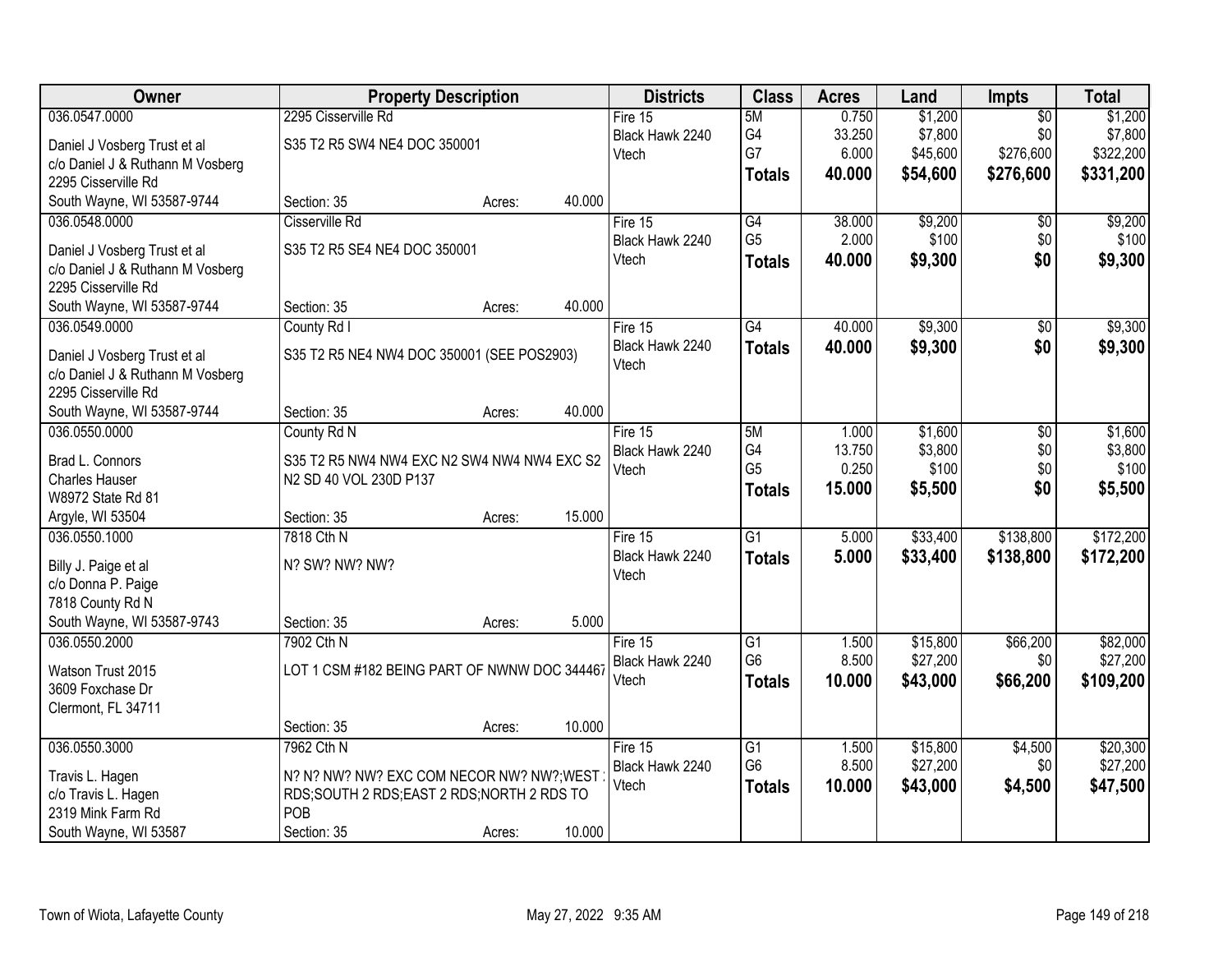| Owner                            |                                                | <b>Property Description</b> |        | <b>Districts</b> | <b>Class</b>    | <b>Acres</b> | Land       | Impts           | <b>Total</b> |
|----------------------------------|------------------------------------------------|-----------------------------|--------|------------------|-----------------|--------------|------------|-----------------|--------------|
| 036.0551.0000                    | County Rd N                                    |                             |        | Fire 15          | 5M              | 7.000        | \$11,200   | $\overline{50}$ | \$11,200     |
| Brad L. Connors                  | S35 T2 R5 SW4 NW4 EXC S2 E 30 FT OF S2 SW4 NW4 |                             |        | Black Hawk 2240  | G4              | 13.000       | \$3,600    | \$0             | \$3,600      |
| <b>Charles Hauser</b>            | VOL 230D P137                                  |                             |        | Vtech            | G <sub>5</sub>  | 0.550        | \$100      | \$0             | \$100        |
| W8972 State Rd 81                |                                                |                             |        |                  | <b>Totals</b>   | 20.550       | \$14,900   | \$0             | \$14,900     |
| Argyle, WI 53504                 | Section: 35                                    | Acres:                      | 20.550 |                  |                 |              |            |                 |              |
| 036.0551.1000                    | 7420 Cth N                                     |                             |        | Fire 15          | $\overline{G1}$ | 1.500        | \$15,800   | \$61,600        | \$77,400     |
|                                  |                                                |                             |        | Black Hawk 2240  | G4              | 3.050        | \$800      | \$0             | \$800        |
| Ranette W Maurer Trust et al     | S2 SW4 NW4 EXC THE EAST 30 FT DESCR AS:BEG     |                             |        | Vtech            | W <sub>8</sub>  | 15.000       | (\$48,000) | \$0             | \$0          |
| c/o Maurer Living Trust          | W4 COR SEC 35;N00.06.49E 656.15' ALG WLI       |                             |        |                  | <b>Totals</b>   | 19.550       | \$16,600   | \$61,600        | \$78,200     |
| 6003 Running Deer Trl            | NW4;S89.24.39E 1294.84' ALG NLI S2 SW4         |                             |        |                  |                 |              |            |                 |              |
| Mcfarland, WI 53558-9056         | Section: 35                                    | Acres:                      | 19.550 |                  |                 |              |            |                 |              |
| 036.0552.0000                    | Cisserville Rd                                 |                             |        | Fire 15          | 5M              | 2.000        | \$3,200    | $\overline{50}$ | \$3,200      |
| Daniel J Vosberg Trust et al     | S35 T2 R5 PART SE4 NW4 AS DESCR IN DOC 350001  |                             |        | Black Hawk 2240  | G4              | 37.980       | \$9,600    | \$0             | \$9,600      |
| c/o Daniel J & Ruthann M Vosberg | (SEE POS2903)                                  |                             |        | Vtech            | <b>Totals</b>   | 39.980       | \$12,800   | \$0             | \$12,800     |
| 2295 Cisserville Rd              |                                                |                             |        |                  |                 |              |            |                 |              |
| South Wayne, WI 53587-9744       | Section: 35                                    | Acres:                      | 39.980 |                  |                 |              |            |                 |              |
| 036.0553.0000                    | Fork Rd                                        |                             |        | Fire $15$        | 5M              | 3.250        | \$5,200    | $\overline{50}$ | \$5,200      |
|                                  |                                                |                             |        | Black Hawk 2240  | G4              | 36.750       | \$7,600    | \$0             | \$7,600      |
| Brad L. Connors                  | S35 T2 R5 NE4 SW4 VOL 230D P137                |                             |        | Vtech            | <b>Totals</b>   | 40.000       | \$12,800   | \$0             | \$12,800     |
| Charles Hauser                   |                                                |                             |        |                  |                 |              |            |                 |              |
| W8972 State Rd 81                |                                                |                             |        |                  |                 |              |            |                 |              |
| Argyle, WI 53504                 | Section: 35                                    | Acres:                      | 40.000 |                  |                 |              |            |                 |              |
| 036.0554.1000                    | County Rd N                                    |                             |        | Fire 15          | 5M              | 9.000        | \$14,400   | $\overline{50}$ | \$14,400     |
| John L. Trumpy                   | S35 T2 R5 NW4 SW4 VOL 218D P788                |                             |        | Black Hawk 2240  | G4              | 30.000       | \$7,100    | \$0             | \$7,100      |
| Lori A. Trumpy                   |                                                |                             |        | Vtech            | G <sub>5</sub>  | 1.000        | \$100      | \$0             | \$100        |
| 8640 W Stateline Rd              |                                                |                             |        |                  | <b>Totals</b>   | 40.000       | \$21,600   | \$0             | \$21,600     |
| Winslow, IL 61089                | Section: 35                                    | Acres:                      | 40.000 |                  |                 |              |            |                 |              |
| 036.0555.0000                    | 7002 County Rd N                               |                             |        | Fire $15$        | 5M              | 5.000        | \$8,000    | $\overline{50}$ | \$8,000      |
|                                  |                                                |                             |        | Black Hawk 2240  | G4              | 34.250       | \$7,400    | \$0             | \$7,400      |
| Daniel J Vosberg Trust et al     | S35 T2 R5 SW4 SW4 DOC 350001                   |                             |        | Vtech            | G7              | 0.750        | \$4,100    | \$16,400        | \$20,500     |
| c/o Daniel J & Ruthann M Vosberg |                                                |                             |        |                  | <b>Totals</b>   | 40.000       | \$19,500   | \$16,400        | \$35,900     |
| 2295 Cisserville Rd              |                                                |                             |        |                  |                 |              |            |                 |              |
| South Wayne, WI 53587-9744       | Section: 35                                    | Acres:                      | 40.000 |                  |                 |              |            |                 |              |
| 036.0556.0000                    |                                                |                             |        | Fire $15$        | 5M              | 1.000        | \$1,500    | $\overline{50}$ | \$1,500      |
| Gary L. Libberton                | SE? SW?                                        |                             |        | Black Hawk 2240  | G4              | 39.000       | \$10,100   | \$0             | \$10,100     |
| 7011 Mink Farm Rd                |                                                |                             |        | Vtech            | <b>Totals</b>   | 40.000       | \$11,600   | \$0             | \$11,600     |
| South Wayne, WI 53587            |                                                |                             |        |                  |                 |              |            |                 |              |
|                                  | Section: 35                                    | Acres:                      | 40.000 |                  |                 |              |            |                 |              |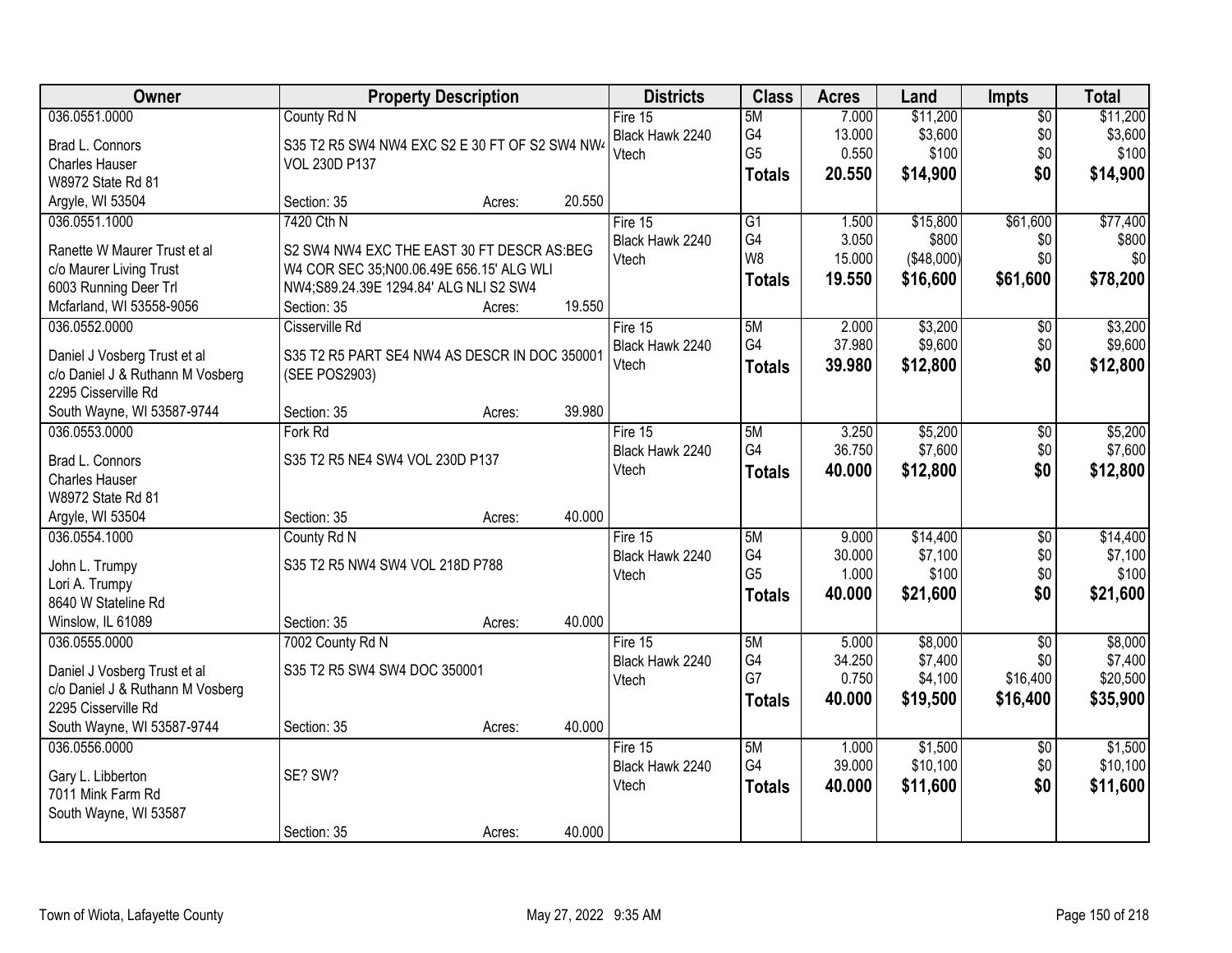| Owner                            | <b>Property Description</b>                    |        | <b>Districts</b> | <b>Class</b>    | <b>Acres</b> | Land     | <b>Impts</b>    | <b>Total</b> |
|----------------------------------|------------------------------------------------|--------|------------------|-----------------|--------------|----------|-----------------|--------------|
| 036.0557.0000                    | Cisserville Rd                                 |        | Fire $15$        | $\overline{G4}$ | 40.000       | \$9,100  | $\overline{50}$ | \$9,100      |
| Daniel J Vosberg Trust et al     | S35 T2 R5 NE4 SE4 DOC 350001                   |        | Black Hawk 2240  | <b>Totals</b>   | 40.000       | \$9,100  | \$0             | \$9,100      |
| c/o Daniel J & Ruthann M Vosberg |                                                |        | Vtech            |                 |              |          |                 |              |
| 2295 Cisserville Rd              |                                                |        |                  |                 |              |          |                 |              |
| South Wayne, WI 53587-9744       | Section: 35<br>Acres:                          | 40.000 |                  |                 |              |          |                 |              |
| 036.0558.0000                    |                                                |        | Fire 15          | $\overline{G4}$ | 40.000       | \$9,000  | $\overline{50}$ | \$9,000      |
| Daniel J Vosberg Trust et al     | S35 T2 R5 NW4 SE4 DOC 350001                   |        | Black Hawk 2240  | <b>Totals</b>   | 40.000       | \$9,000  | \$0             | \$9,000      |
| c/o Daniel J & Ruthann M Vosberg |                                                |        | Vtech            |                 |              |          |                 |              |
| 2295 Cisserville Rd              |                                                |        |                  |                 |              |          |                 |              |
| South Wayne, WI 53587-9744       | Section: 35<br>Acres:                          | 40.000 |                  |                 |              |          |                 |              |
| 036.0559.1000                    | Cisserville Rd                                 |        | Fire 15          | 5M              | 1.000        | \$1,500  | \$0             | \$1,500      |
| Daniel J Vosberg Trust et al     | S35 T2 R5 SW4 SE4 EXC CSM #211 & EXC CSM # 219 |        | Black Hawk 2240  | G4              | 29.560       | \$5,900  | \$0             | \$5,900      |
| c/o Daniel J & Ruthann M Vosberg | DOC 350001                                     |        | Vtech            | <b>Totals</b>   | 30.560       | \$7,400  | \$0             | \$7,400      |
| 2295 Cisserville Rd              |                                                |        |                  |                 |              |          |                 |              |
| South Wayne, WI 53587-9744       | Section: 35<br>Acres:                          | 30.560 |                  |                 |              |          |                 |              |
| 036.0559.2000                    |                                                |        | Fire 15          | $\overline{G4}$ | 9.440        | \$1,900  | \$0             | \$1,900      |
| Gary L. Libberton                | LOT 1 CSM 219 & ALSO THAT PART OF LOT 1 CSM    |        | Black Hawk 2240  | <b>Totals</b>   | 9.440        | \$1,900  | \$0             | \$1,900      |
| 7011 Mink Farm Rd                | 211 LYING IN SW? SE?                           |        | Vtech            |                 |              |          |                 |              |
| South Wayne, WI 53587            |                                                |        |                  |                 |              |          |                 |              |
|                                  | Section: 35<br>Acres:                          | 9.440  |                  |                 |              |          |                 |              |
| 036.0560.1000                    |                                                |        | Fire 15          | $\overline{G4}$ | 15.000       | \$3,000  | $\overline{30}$ | \$3,000      |
| Daniel J Vosberg Trust et al     | S35 T2 R5 SE4 SE4 EXC CSM #211 DOC 350001      |        | Black Hawk 2240  | <b>Totals</b>   | 15,000       | \$3,000  | \$0             | \$3,000      |
| c/o Daniel J & Ruthann M Vosberg |                                                |        | Vtech            |                 |              |          |                 |              |
| 2295 Cisserville Rd              |                                                |        |                  |                 |              |          |                 |              |
| South Wayne, WI 53587-9744       | Section: 35<br>Acres:                          | 15.000 |                  |                 |              |          |                 |              |
| 036.0560.2000                    | 7011 Mink Farm Rd                              |        | Fire 15          | G4              | 19.500       | \$3,500  | $\overline{50}$ | \$3,500      |
| Gary L. Libberton                | THAT PART LOT 1 CSM 211 LYING IN SE? SE?       |        | Black Hawk 2240  | G7              | 5.500        | \$43,200 | \$409,800       | \$453,000    |
| 7011 Mink Farm Rd                |                                                |        | Vtech            | <b>Totals</b>   | 25,000       | \$46,700 | \$409,800       | \$456,500    |
| South Wayne, WI 53587            |                                                |        |                  |                 |              |          |                 |              |
|                                  | Section: 35<br>Acres:                          | 25.000 |                  |                 |              |          |                 |              |
| 036.0561.0000                    | 7900 Cth M                                     |        | Fire 15          | $\overline{G5}$ | 2.640        | \$1,100  | $\overline{50}$ | \$1,100      |
| Donald S. Lowman                 | S36 T2 R5 THAT PART OF N4 N2 NE4 LYING E OF    |        | Black Hawk 2240  | G <sub>6</sub>  | 9.000        | \$27,000 | \$0             | \$27,000     |
| Gail M. Lowman                   | HWY VOL 215D P103                              |        | Vtech            | <b>Totals</b>   | 11.640       | \$28,100 | \$0             | \$28,100     |
| 1899 N 2703rd Rd                 |                                                |        |                  |                 |              |          |                 |              |
| Ottawa, IL 61350                 | Section: 36<br>Acres:                          | 11.640 |                  |                 |              |          |                 |              |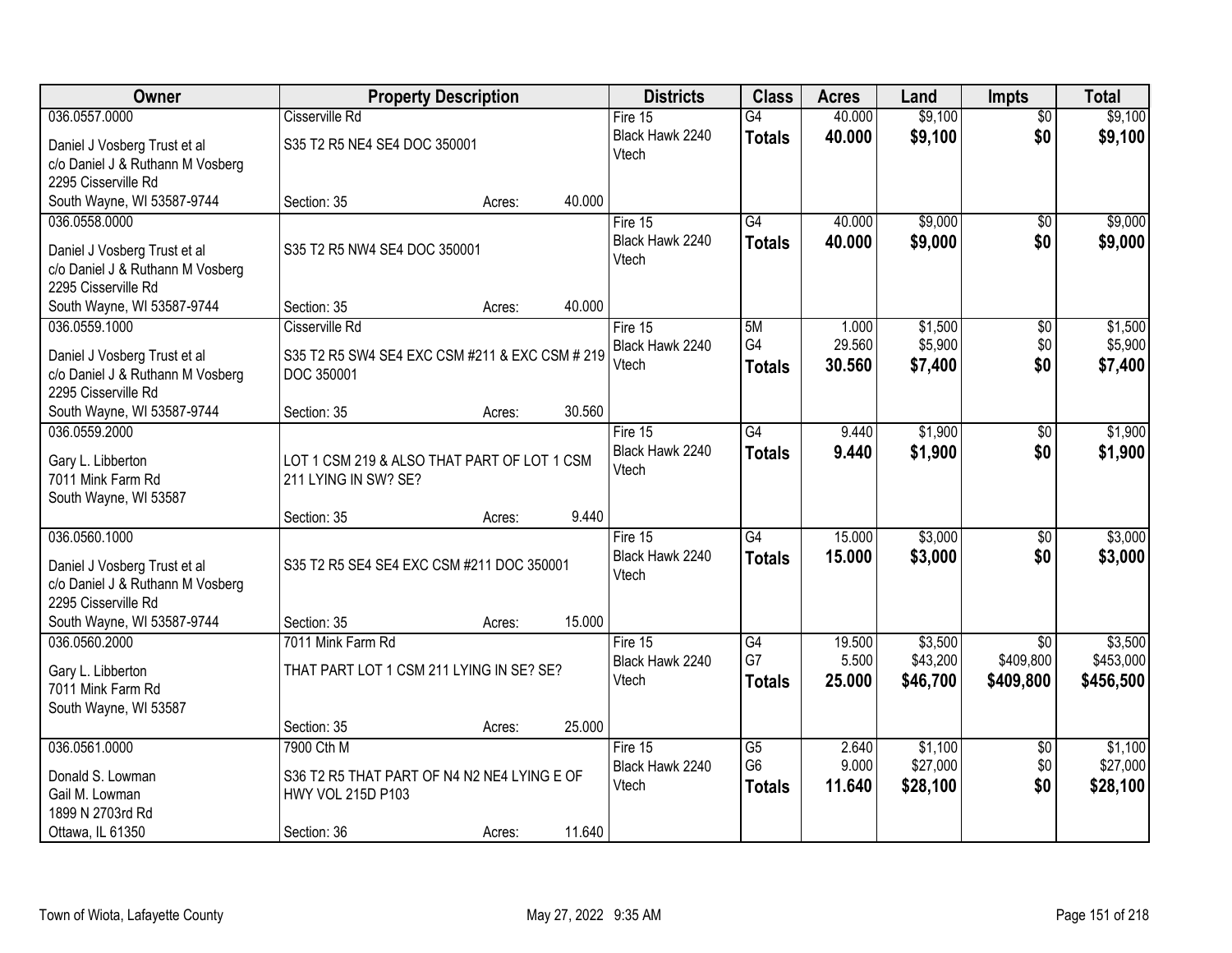| <b>Class</b><br>Owner<br><b>Districts</b><br><b>Property Description</b><br><b>Acres</b><br>Land<br>Impts                     | <b>Total</b>               |
|-------------------------------------------------------------------------------------------------------------------------------|----------------------------|
| 036.0561.1000<br>\$2,700<br>7778 Cth M<br>16.000<br>G4<br>Fire 15                                                             | \$2,700<br>$\overline{50}$ |
| \$800<br>G <sub>5</sub><br>2.000<br>Black Hawk 2240<br>S36 T2 R5 S2 OF N2 NE4 E OF HWY VOL 182D P271<br>Gene Metz             | \$0<br>\$800               |
| G7<br>\$30,000<br>3.000<br>Vtech<br>Sharon Metz                                                                               | \$151,000<br>\$181,000     |
| 21.000<br>\$33,500<br><b>Totals</b><br>7778 County Rd M                                                                       | \$151,000<br>\$184,500     |
| 21.000<br>Browntown, WI 53522<br>Section: 36<br>Acres:                                                                        |                            |
| 036.0561.2000<br>7936 Cth M<br>G2<br>10.000<br>\$57,400<br>Fire 15                                                            | \$106,500<br>\$163,900     |
| Black Hawk 2240<br>10.000<br>\$57,400<br><b>Totals</b>                                                                        | \$106,500<br>\$163,900     |
| Donald H. Johnson<br>W? N? NE? NE? EXCEPT THE SOUTH 42 FT<br>Vtech                                                            |                            |
| 7936 County Road M Lot 11<br>THEREOF & ALSO INCLUDING A STRIP OF LAND                                                         |                            |
| Browntown, WI 53522<br>OFF THE EAST SIDE OF NE? NW? NE?, BEING ALL                                                            |                            |
| 10.000<br>Section: 36<br>Acres:                                                                                               |                            |
| 036.0562.0000<br>G4<br>\$1,500<br>County Rd M<br>Fire 15<br>7.500                                                             | \$1,500<br>\$0             |
| G <sub>5</sub><br>\$1,800<br>7.040<br>Black Hawk 2240<br>S36 T2 R5 PART OF NW4 NE4 DOC 332800 EXC (SEE<br>Michael G. Staunton | \$0<br>\$1,800             |
| \$3,300<br>Vtech<br>14.540<br><b>Totals</b><br>Carmel H. Staunton<br>POS2072 & POS2902)                                       | \$0<br>\$3,300             |
| 1317 Lois St                                                                                                                  |                            |
| 14.540<br>Park Ridge, IL 60068<br>Section: 36<br>Acres:                                                                       |                            |
| 036.0562.1000<br>7779 Cth M<br>$\overline{G4}$<br>\$1,800<br>Fire 15<br>9.000                                                 | \$1,800<br>\$0             |
| G <sub>5</sub><br>\$100<br>Black Hawk 2240<br>0.690<br>Bruce A. Gordee<br>LOT 1 CSM 74 EXC SMALL TRACT USED FOR               | \$100<br>\$0               |
| G7<br>3.500<br>\$33,000<br>Vtech<br>Sallee Gordee<br>CEMETERY AS DESCR IN VOL 68D P245                                        | \$80,100<br>\$113,100      |
| \$34,900<br>13.190<br><b>Totals</b><br>7779 County Rd M                                                                       | \$80,100<br>\$115,000      |
| Browntown, WI 53522<br>13.190<br>Section: 36<br>Acres:                                                                        |                            |
| $\overline{G4}$<br>7.410<br>\$1,200<br>036.0562.2000<br>Fire $15$                                                             | \$1,200<br>$\overline{50}$ |
| 7.410<br>\$1,200<br>Black Hawk 2240<br><b>Totals</b>                                                                          | \$1,200<br>\$0             |
| Staunton Wisconsin Farm, LLC<br>S36 T2 R5 PART OF W2 NE4 DOC 332802 (SEE<br>Vtech                                             |                            |
| 1300 Granville Ave<br>POS2072 & POS2902)                                                                                      |                            |
| Park Ridge, IL 60068-5012                                                                                                     |                            |
| 7.410<br>Section: 36<br>Acres:                                                                                                |                            |
| 036.0563.0000<br>G4<br>\$2,300<br>Fire 15<br>11.350<br>County Rd M                                                            | $\overline{60}$<br>\$2,300 |
| G <sub>5</sub><br>\$9,000<br>26.430<br>Black Hawk 2240<br>Michael G. Staunton<br>S36 T2 R5 PT SW4 NE4 & PT SE4 NW4 DOC 332800 | \$0<br>\$9,000             |
| Vtech<br>37.780<br>\$11,300<br><b>Totals</b><br>Carmel H. Staunton<br>(SEE POS2072 & POS2902)                                 | \$0<br>\$11,300            |
| 1317 Lois St                                                                                                                  |                            |
| Park Ridge, IL 60068<br>37.780<br>Section: 36<br>Acres:                                                                       |                            |
| \$1,300<br>036.0564.1000<br>$\overline{G5}$<br>4.210<br>County Rd M<br>Fire $15$                                              | \$1,300<br>$\overline{50}$ |
| 4.210<br>\$1,300<br>Black Hawk 2240<br><b>Totals</b><br>S36 T2 R5 PART OF SE4 NE4 LYING W OF HWY DOC<br>Michael G. Staunton   | \$0<br>\$1,300             |
| Vtech<br>Carmel H. Staunton<br>332800 (SEE POS2072 & POS2902)                                                                 |                            |
| 1317 Lois St                                                                                                                  |                            |
| 4.210<br>Park Ridge, IL 60068<br>Section: 36<br>Acres:                                                                        |                            |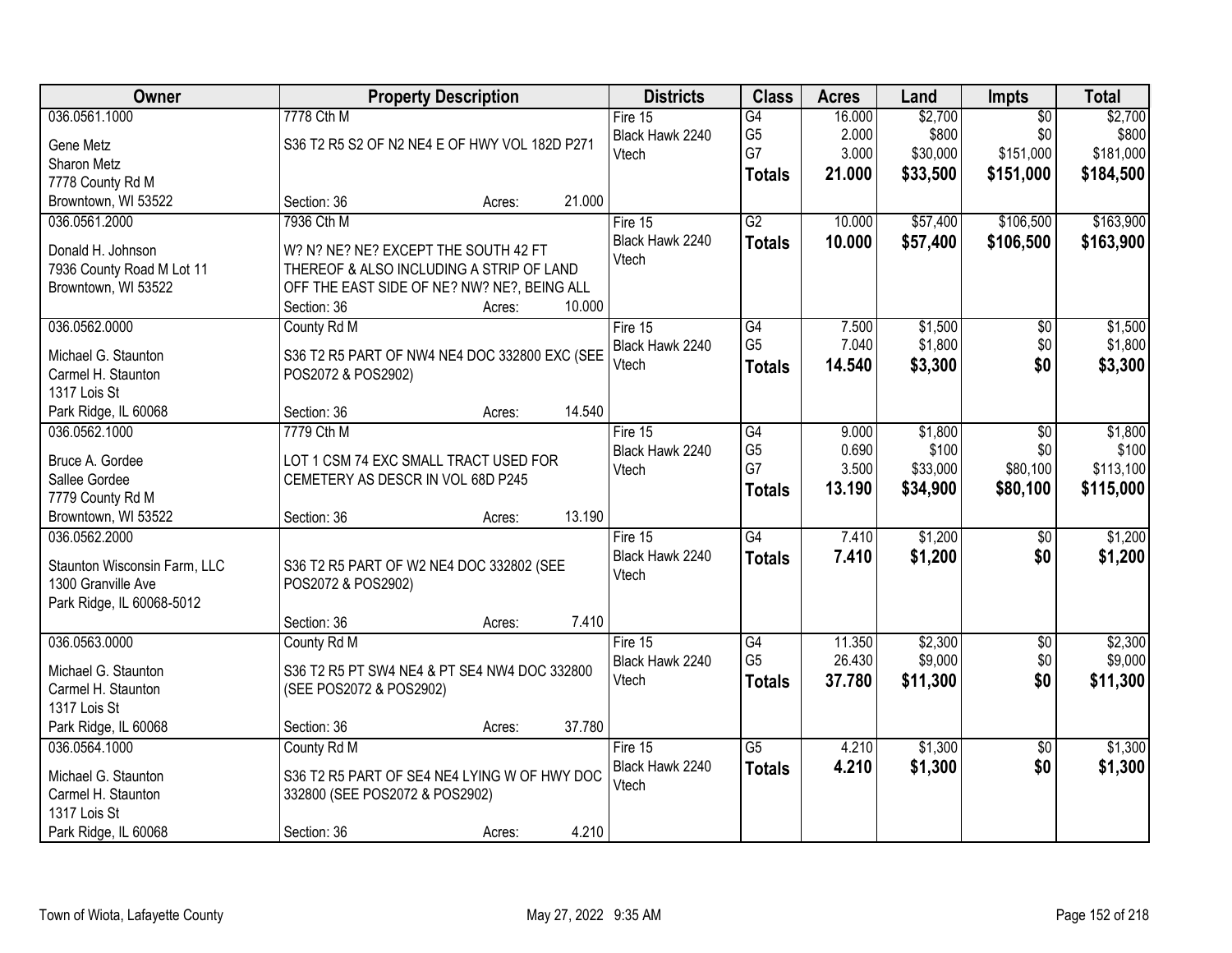| Owner                                 | <b>Property Description</b>                    | <b>Districts</b> | <b>Class</b>    | <b>Acres</b>    | Land             | <b>Impts</b>    | <b>Total</b>     |
|---------------------------------------|------------------------------------------------|------------------|-----------------|-----------------|------------------|-----------------|------------------|
| 036.0564.2000                         | 7644 Cth M                                     | Fire $15$        | $\overline{G1}$ | 2.000           | \$19,000         | \$129,400       | \$148,400        |
| William J. Thompson                   | S36 T2 R5 PART OF SE4 NE4 EAST OF ROAD VOL     | Black Hawk 2240  | G4              | 34.000          | \$5,000          | \$0             | \$5,000          |
| Penny J. Thompson                     | 234D P77                                       | Vtech            | G <sub>5</sub>  | 0.500           | \$100            | \$0             | \$100            |
| 7644 County Rd M                      |                                                |                  | <b>Totals</b>   | 36.500          | \$24,100         | \$129,400       | \$153,500        |
| Browntown, WI 53522                   | 36.500<br>Section: 36<br>Acres:                |                  |                 |                 |                  |                 |                  |
| 036.0565.0000                         | Fork Rd                                        | Fire 15          | 5M              | 4.000           | \$6,000          | $\overline{50}$ | \$6,000          |
| Staunton Wisconsin Farm, LLC          | S36 T2 R5 PART OF NE4 NW4 DOC 332802 (SEE      | Black Hawk 2240  | G4              | 22.240          | \$7,000          | \$0             | \$7,000          |
| 1300 Granville Ave                    | POS2062 & POS2072 & POS2902)                   | Vtech            | G <sub>5</sub>  | 8.000           | \$2,400          | \$0             | \$2,400          |
| Park Ridge, IL 60068-5012             |                                                |                  | <b>Totals</b>   | 34.240          | \$15,400         | \$0             | \$15,400         |
|                                       | 34.240<br>Section: 36<br>Acres:                |                  |                 |                 |                  |                 |                  |
| 036.0565.1000                         | Fork Rd                                        | Fire 15          | G4              | 4.420           | \$900            | \$0             | \$900            |
| Michael G. Staunton                   | S36 T2 R5 PART OF NE4 NW4 DOC 332800 (SEE      | Black Hawk 2240  | G <sub>5</sub>  | 1.500           | \$700            | \$0             | \$700            |
| Carmel H. Staunton                    | POS2062 & POS2072 & POS2115 & POS2902)         | Vtech            | <b>Totals</b>   | 5.920           | \$1,600          | \$0             | \$1,600          |
| 1317 Lois St                          |                                                |                  |                 |                 |                  |                 |                  |
| Park Ridge, IL 60068                  | 5.920<br>Section: 36<br>Acres:                 |                  |                 |                 |                  |                 |                  |
| 036.0566.0000                         |                                                | Fire 15          | G4              | 12.750          | \$2,500          | \$0             | \$2,500          |
|                                       |                                                | Black Hawk 2240  | G <sub>5</sub>  | 8.750           | \$19,900         | \$0             | \$19,900         |
| Keith Rosenstiel<br>208 E Prospect St | S36 T2 R5 PART OF NW4 NW4 VOL 240D P55 & P57   | Vtech            | <b>Totals</b>   | 21.500          | \$22,400         | \$0             | \$22,400         |
| South Wayne, WI 53587                 |                                                |                  |                 |                 |                  |                 |                  |
|                                       | 21.500<br>Section: 36<br>Acres:                |                  |                 |                 |                  |                 |                  |
| 036.0566.1000                         |                                                | Fire 15          | $\overline{G4}$ | 18.550          | \$5,100          | $\overline{30}$ | \$5,100          |
|                                       |                                                | Black Hawk 2240  | G <sub>5</sub>  | 7.250           | \$2,900          | \$0             | \$2,900          |
| Staunton Wisconsin Farm, LLC          | S36 T2 R5 PART OF W2 NW4 LYING N & E OF RIVER  | Vtech            | <b>Totals</b>   | 25.800          | \$8,000          | \$0             | \$8,000          |
| 1300 Granville Ave                    | DOC 332802 (SEE POS2072 & POS2902)             |                  |                 |                 |                  |                 |                  |
| Park Ridge, IL 60068-5012             | 25.800                                         |                  |                 |                 |                  |                 |                  |
| 036.0567.0000                         | Section: 36<br>Acres:<br>1906 Cisserville Rd   | Fire 15          | G4              | 23.000          | \$5,600          | $\overline{50}$ | \$5,600          |
|                                       |                                                | Black Hawk 2240  | G <sub>5</sub>  | 11.250          | \$25,200         | \$0             | \$25,200         |
| Keith Rosenstiel                      | S36 T2 R5 PART OF SW4 NW4 VOL 240D P55 & P57   | Vtech            | G7              | 1.550           | \$18,600         | \$61,400        | \$80,000         |
| 208 E Prospect St                     |                                                |                  | Totals          | 35.800          | \$49,400         | \$61,400        | \$110,800        |
| South Wayne, WI 53587                 |                                                |                  |                 |                 |                  |                 |                  |
|                                       | 35.800<br>Section: 36<br>Acres:                |                  |                 |                 |                  |                 |                  |
| 036.0568.1000                         |                                                | Fire $15$        | 5M<br>G4        | 0.750           | \$1,200          | $\overline{50}$ | \$1,200          |
| Keith Rosenstiel                      | S36 T2 R5 PART OF SE4 NW4 LYING S & W OF RIVER | Black Hawk 2240  | G <sub>5</sub>  | 20.750<br>1.500 | \$6,700<br>\$400 | \$0<br>\$0      | \$6,700<br>\$400 |
| 208 E Prospect St                     | VOL 240D P55 & P57                             | Vtech            |                 | 23.000          | \$8,300          | \$0             |                  |
| South Wayne, WI 53587                 |                                                |                  | <b>Totals</b>   |                 |                  |                 | \$8,300          |
|                                       | 23.000<br>Section: 36<br>Acres:                |                  |                 |                 |                  |                 |                  |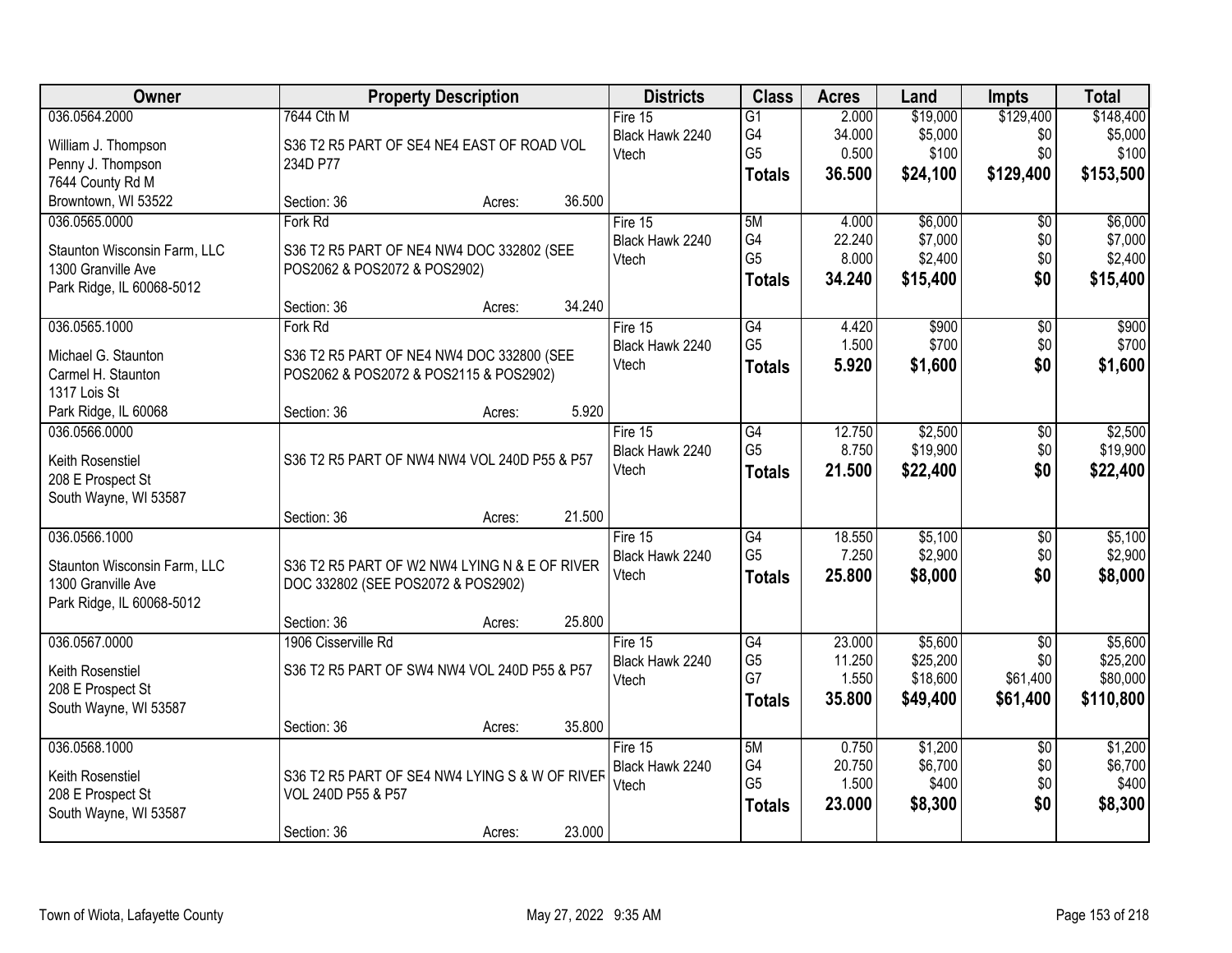| Owner                                  | <b>Property Description</b>                    |                  | <b>Districts</b> | <b>Class</b>    | <b>Acres</b> | Land     | <b>Impts</b>    | <b>Total</b> |
|----------------------------------------|------------------------------------------------|------------------|------------------|-----------------|--------------|----------|-----------------|--------------|
| 036.0568.2000                          | Fork Rd                                        |                  | Fire $15$        | 5M              | 2.000        | \$3,000  | $\overline{50}$ | \$3,000      |
| Staunton Wisconsin Farm, LLC           | S36 T2 R5 PART OF SE4 NW4 LYING N & E OF RIVER |                  | Black Hawk 2240  | G4              | 13.000       | \$4,200  | \$0             | \$4,200      |
| 1300 Granville Ave                     | DOC 332802 (SEE POS2072 & POS2902)             |                  | Vtech            | G <sub>5</sub>  | 1.970        | \$500    | \$0             | \$500        |
| Park Ridge, IL 60068-5012              |                                                |                  |                  | <b>Totals</b>   | 16.970       | \$7,700  | \$0             | \$7,700      |
|                                        | Section: 36                                    | 16.970<br>Acres: |                  |                 |              |          |                 |              |
| 036.0569.1000                          | Cisserville Rd                                 |                  | Fire 15          | G4              | 3.690        | \$700    | $\overline{50}$ | \$700        |
|                                        |                                                |                  | Black Hawk 2240  | G <sub>5</sub>  | 2.000        | \$500    | \$0             | \$500        |
| Keith Rosenstiel                       | S36 T2 R5 PART OF N2 SW4 LYING N & E OF HWY    |                  | Vtech            | <b>Totals</b>   | 5.690        | \$1,200  | \$0             | \$1,200      |
| 208 E Prospect St                      | VOL 240D P55 & P57                             |                  |                  |                 |              |          |                 |              |
| South Wayne, WI 53587                  | Section: 36                                    | 5.690            |                  |                 |              |          |                 |              |
| 036.0569.2000                          | 1881 Cisserville Rd                            | Acres:           | Fire 15          | 5M              | 2.500        | \$3,800  | $\overline{50}$ | \$3,800      |
|                                        |                                                |                  | Black Hawk 2240  | G4              | 76.740       | \$22,500 | \$0             | \$22,500     |
| Ryan J. Peterson                       | LOT 1 CSM 56                                   |                  | Vtech            | G <sub>5</sub>  | 3.500        | \$200    | \$0             | \$200        |
| Brooke H. Peterson                     |                                                |                  |                  | G7              | 4.000        | \$36,000 | \$107,400       | \$143,400    |
| 1881 Cisserville Rd                    |                                                |                  |                  |                 | 86.740       | \$62,500 | \$107,400       | \$169,900    |
| South Wayne, WI 53587                  | Section: 36                                    | 86.740<br>Acres: |                  | <b>Totals</b>   |              |          |                 |              |
| 036.0571.2000                          | Mink Farm Rd                                   |                  | Fire 15          | $\overline{G5}$ | 0.300        | \$100    | $\sqrt[6]{}$    | \$100        |
|                                        | SOUTH 1 RD OF WEST 48 RDS OF SW? SW?           |                  | Black Hawk 2240  | <b>Totals</b>   | 0.300        | \$100    | \$0             | \$100        |
| Gary L. Libberton<br>7011 Mink Farm Rd |                                                |                  | Vtech            |                 |              |          |                 |              |
| South Wayne, WI 53587                  |                                                |                  |                  |                 |              |          |                 |              |
|                                        | Section: 36                                    | 0.300<br>Acres:  |                  |                 |              |          |                 |              |
| 036.0572.0000                          | Mink Farm Rd                                   |                  | Fire 15          | $\overline{G4}$ | 28.330       | \$7,100  | $\overline{50}$ | \$7,100      |
|                                        |                                                |                  | Black Hawk 2240  | G <sub>5</sub>  | 3.000        | \$1,000  | \$0             | \$1,000      |
| Place Farms, Inc                       | S36 T2 R5 PART OF S2 SW4 S OF ROAD VOL 176D    |                  | Vtech            | <b>Totals</b>   | 31.330       | \$8,100  | \$0             | \$8,100      |
| PO Box 81                              | P <sub>122</sub>                               |                  |                  |                 |              |          |                 |              |
| South Wayne, WI 53587                  |                                                |                  |                  |                 |              |          |                 |              |
|                                        | Section: 36                                    | 31.330<br>Acres: |                  |                 |              |          |                 |              |
| 036.0572.1000                          | County Rd N                                    |                  | Fire 15          | G4              | 36.500       | \$11,700 | $\sqrt{$0}$     | \$11,700     |
| Daniel J Vosberg Trust et al           | S36 T2 R5 SW4 LYING EAST OF MINK FARM RD &     |                  | Black Hawk 2240  | G <sub>5</sub>  | 1.500        | \$100    | \$0             | \$100        |
| c/o Daniel J & Ruthann M Vosberg       | SOUTH OF CISSERVILLE RD & IS BOUNDED ON        |                  | Vtech            | <b>Totals</b>   | 38.000       | \$11,800 | \$0             | \$11,800     |
| 2295 Cisserville Rd                    | SOUTH BY TRIBUTARY OF EAST BRANCH              |                  |                  |                 |              |          |                 |              |
| South Wayne, WI 53587-9744             | Section: 36                                    | 38.000<br>Acres: |                  |                 |              |          |                 |              |
| 036.0573.1000                          | Fork Rd                                        |                  | Fire $15$        | G4              | 8.460        | \$1,700  | $\overline{30}$ | \$1,700      |
|                                        |                                                |                  | Black Hawk 2240  | <b>Totals</b>   | 8.460        | \$1,700  | \$0             | \$1,700      |
| Dennis D Ahrens Revocable Trust        | PART SE4 SE4 LYING IN THE FOLLOWING: COM       |                  | Vtech            |                 |              |          |                 |              |
| 6992 County Rd M                       | SWCOR SEC 31 T2N R6E;N89?58'30"E 304.73' TO    |                  |                  |                 |              |          |                 |              |
| Browntown, WI 53522                    | POB;N42?39'49"E 264.39';N17?18'16"E            |                  |                  |                 |              |          |                 |              |
|                                        | Section: 36                                    | 8.460<br>Acres:  |                  |                 |              |          |                 |              |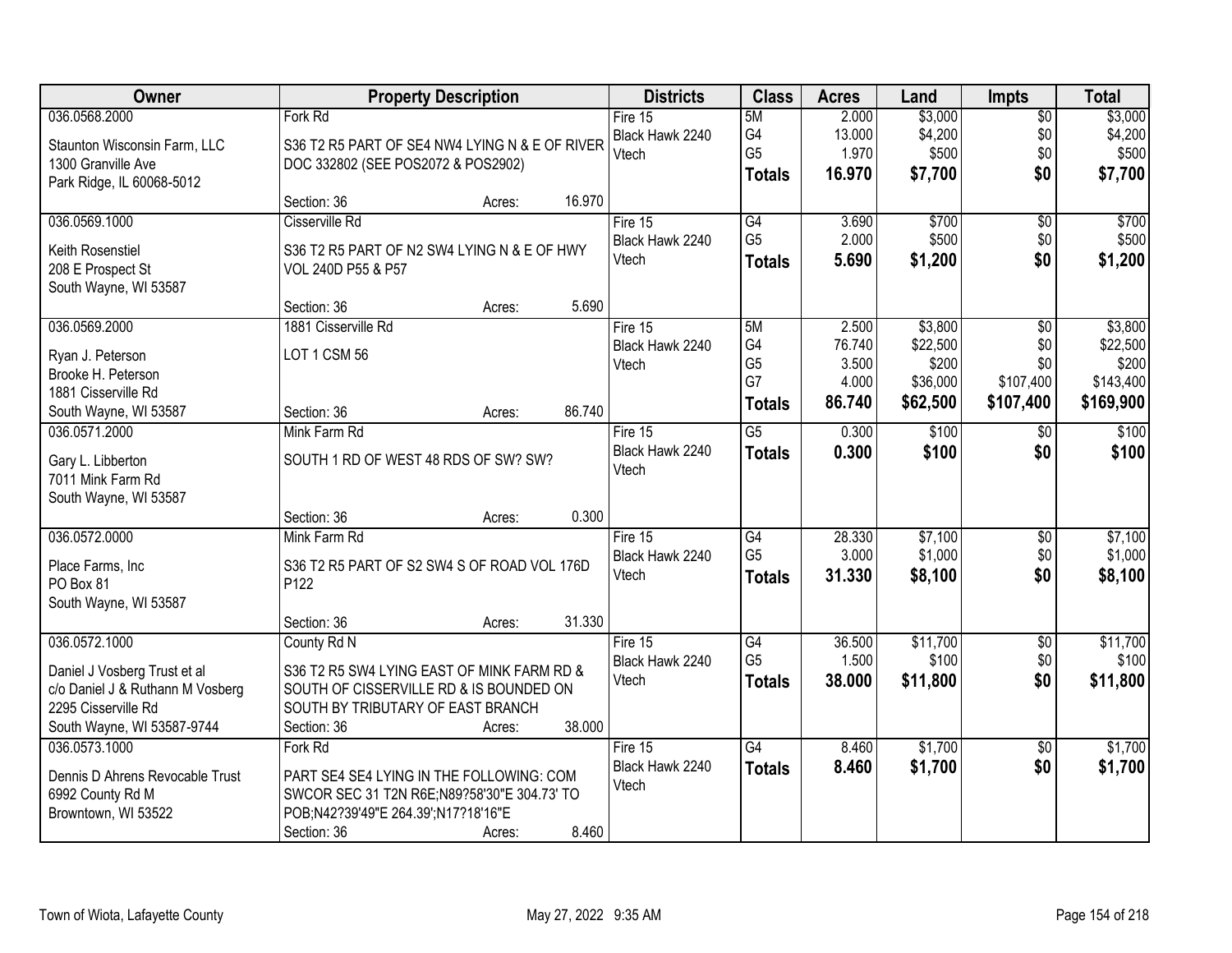| Owner                                                                  |                                                                                                                               | <b>Property Description</b> |        | <b>Districts</b>           | <b>Class</b>                          | <b>Acres</b>              | Land                           | <b>Impts</b>           | <b>Total</b>                   |
|------------------------------------------------------------------------|-------------------------------------------------------------------------------------------------------------------------------|-----------------------------|--------|----------------------------|---------------------------------------|---------------------------|--------------------------------|------------------------|--------------------------------|
| 036.0573.1100                                                          | County Rd M                                                                                                                   |                             |        | Fire $15$                  | W <sub>6</sub>                        | 32.770                    | (\$104,900)                    | $\overline{50}$        | \$0                            |
| David C Garland Trust<br>1932 Schiller Ave<br>Wilmette, IL 60091       | S36 T2 R5 PART OF E2 SE4 VOL 223D P790 (SEE<br>POS2114)                                                                       |                             |        | Black Hawk 2240<br>Vtech   | <b>Totals</b>                         | 32.770                    | \$0                            | \$0                    | \$0                            |
|                                                                        | Section: 36                                                                                                                   | Acres:                      | 32.770 |                            |                                       |                           |                                |                        |                                |
| 036.0573.1200                                                          | Fork Rd                                                                                                                       |                             |        | Fire 15                    | G4                                    | 2.770                     | \$600                          | $\overline{50}$        | \$600                          |
| Sherry Rosenstiel et al<br>c/o Marvin Rosenstiel<br>W9554 County Rd Mm | S36 T2 R5 PART OF SE4 SE4 VOL 218D P700 (SEE<br>POS2118)                                                                      |                             |        | Black Hawk 2240<br>Vtech   | <b>Totals</b>                         | 2.770                     | \$600                          | \$0                    | \$600                          |
| Browntown, WI 53522-9764                                               | Section: 36                                                                                                                   | Acres:                      | 2.770  |                            |                                       |                           |                                |                        |                                |
| 036.0573.3000                                                          | Cisserville Rd                                                                                                                |                             |        | Fire 15                    | $\overline{X4}$                       | 0.500                     | $\overline{50}$                | \$0                    | $\overline{\$0}$               |
| Town of Wiota<br>Unknown                                               | S36 T2 R5 PART OF N2 SE4 VOL 171D P6                                                                                          |                             |        | Black Hawk 2240<br>Vtech   | <b>Totals</b>                         | 0.500                     | \$0                            | \$0                    | \$0                            |
| South Wayne, WI 53587                                                  | Section: 36                                                                                                                   |                             | 0.500  |                            |                                       |                           |                                |                        |                                |
| 036.0573.4000                                                          | County Rd M                                                                                                                   | Acres:                      |        | Fire 15                    | $\overline{G5}$                       | 7.340                     | \$3,400                        | \$0                    | \$3,400                        |
| Terrance H. Zimmer<br>386 W Irving Park Rd<br>Wood Dale, IL 60191      | S36 T2 R5 PART OF E2 SE VOL 237D P343 (SEE<br>POS2116)                                                                        |                             |        | Black Hawk 2240<br>Vtech   | G <sub>6</sub><br><b>Totals</b>       | 7.500<br>14.840           | \$24,000<br>\$27,400           | \$0<br>\$0             | \$24,000<br>\$27,400           |
|                                                                        | Section: 36                                                                                                                   | Acres:                      | 14.840 |                            |                                       |                           |                                |                        |                                |
| 036.0573.6000                                                          | 7357 Cth M                                                                                                                    |                             |        | Fire 15<br>Black Hawk 2240 | $\overline{G1}$<br><b>Totals</b>      | 5.190<br>5.190            | \$34,300<br>\$34,300           | \$390,000<br>\$390,000 | \$424,300<br>\$424,300         |
| Terrance H. Zimmer<br>386 W Irving Park Rd<br>Wood Dale, IL 60191      | S36 T2 R5 PART OF E2 SE4 VOL 238D P271 (SEE<br>POS2116)                                                                       |                             |        | Vtech                      |                                       |                           |                                |                        |                                |
|                                                                        | Section: 36                                                                                                                   | Acres:                      | 5.190  |                            |                                       |                           |                                |                        |                                |
| 036.0573.7000                                                          | County Rd M                                                                                                                   |                             |        | Fire 15                    | 5M                                    | 1.250                     | \$2,000                        | $\sqrt{6}$             | \$2,000                        |
| Nancy M. Johnson<br>Pamela L. Scott<br>7767 County Highway M           | S36 T2 R5 PART SE4 COM SE COR SEC 36:<br>S89?29'33"W 478.84' ALG SLI SD SEC TO<br>POB;S89?29'33"W 1354.78' TO MEANDER COR;ALG |                             |        | Black Hawk 2240<br>Vtech   | G4<br>G <sub>5</sub><br><b>Totals</b> | 25.000<br>8.750<br>35.000 | \$6,900<br>\$3,200<br>\$12,100 | \$0<br>\$0<br>\$0      | \$6,900<br>\$3,200<br>\$12,100 |
| Gratiot, WI 53541                                                      | Section: 36                                                                                                                   | Acres:                      | 35.000 |                            |                                       |                           |                                |                        |                                |
| 036.0574.1000                                                          | County Rd M                                                                                                                   |                             |        | Fire $15$                  | G4                                    | 12.310                    | \$2,500                        | $\overline{60}$        | \$2,500                        |
| Michael G. Staunton<br>Carmel H. Staunton                              | S36 T2 R5 PART OF NW4 SE4 LYING N OF RIVER<br>DOC 332800 (SEE POS2072 & POS2902)                                              |                             |        | Black Hawk 2240<br>Vtech   | G <sub>5</sub><br><b>Totals</b>       | 2.000<br>14.310           | \$500<br>\$3,000               | \$0<br>\$0             | \$500<br>\$3,000               |
| 1317 Lois St<br>Park Ridge, IL 60068                                   | Section: 36                                                                                                                   | Acres:                      | 14.310 |                            |                                       |                           |                                |                        |                                |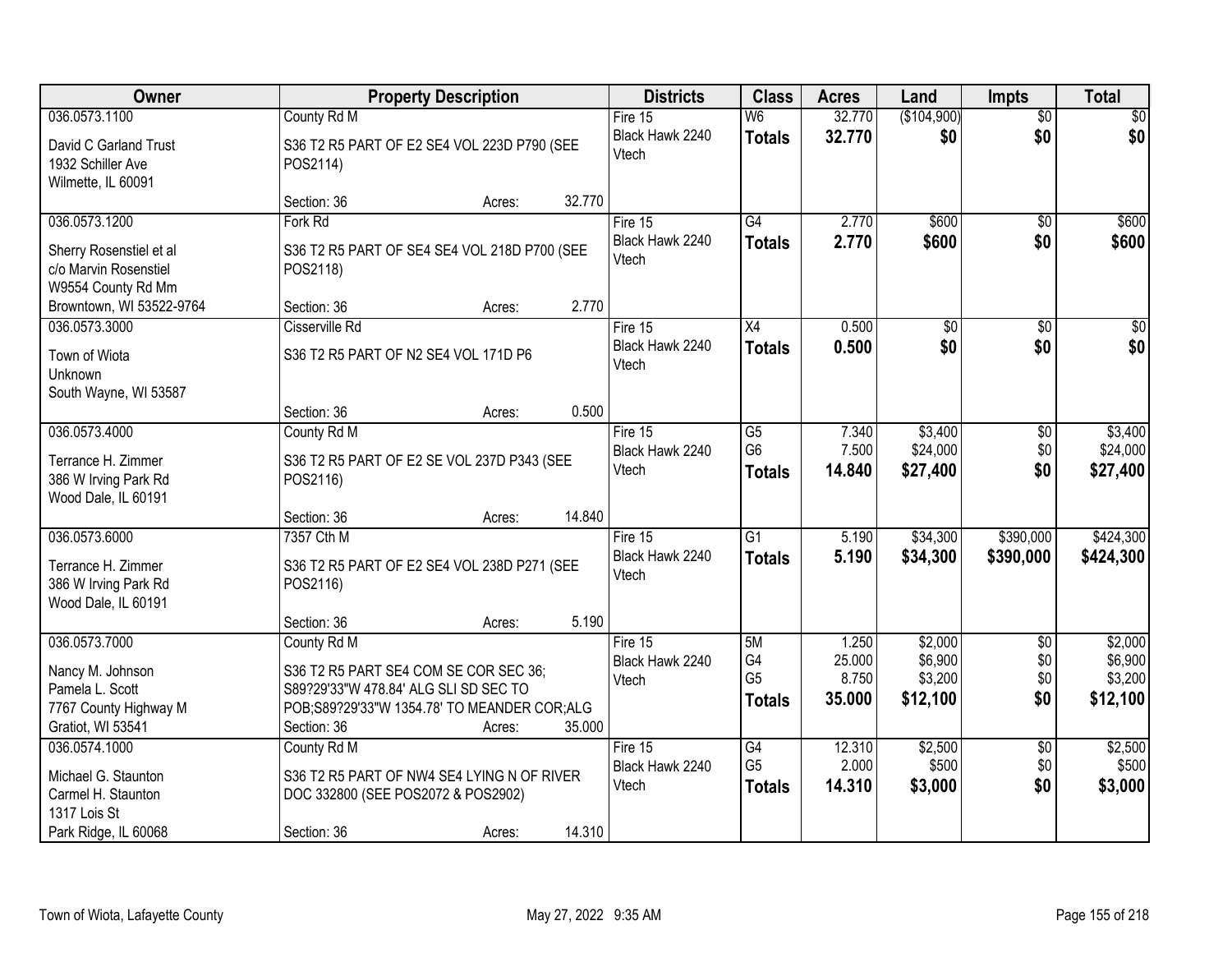| Owner                            |                                               | <b>Property Description</b> |        | <b>Districts</b>         | <b>Class</b>         | <b>Acres</b>    | Land                | Impts           | <b>Total</b>        |
|----------------------------------|-----------------------------------------------|-----------------------------|--------|--------------------------|----------------------|-----------------|---------------------|-----------------|---------------------|
| 036.0575.0000                    | County Rd M                                   |                             |        | Fire 15                  | 5M                   | 0.500           | \$800               | $\overline{50}$ | \$800               |
| Place Farms, Inc                 | S36 T2 R5 PART OF SW4 SE4 W OF RIVER VOL 115D |                             |        | Black Hawk 2240          | G4                   | 7.000           | \$2,300             | \$0             | \$2,300             |
| PO Box 81                        | P403-405                                      |                             |        | Vtech                    | G <sub>5</sub>       | 0.500           | \$200               | \$0             | \$200               |
| South Wayne, WI 53587            |                                               |                             |        |                          | <b>Totals</b>        | 8.000           | \$3,300             | \$0             | \$3,300             |
|                                  | Section: 36                                   | Acres:                      | 8.000  |                          |                      |                 |                     |                 |                     |
| 036.0575.1000                    | Cisserville Rd                                |                             |        | Fire 15                  | G4                   | 29.220          | \$5,800             | $\overline{50}$ | \$5,800             |
| Daniel J Vosberg Trust et al     | S36 T2 R5 ALL THAT PART SE4 LYING S & W EAST  |                             |        | Black Hawk 2240          | G <sub>5</sub>       | 12.250          | \$4,000             | \$0             | \$4,000             |
| c/o Daniel J & Ruthann M Vosberg | BR PECATONICA RIVER DOC 350001                |                             |        | Vtech                    | <b>Totals</b>        | 41.470          | \$9,800             | \$0             | \$9,800             |
| 2295 Cisserville Rd              |                                               |                             |        |                          |                      |                 |                     |                 |                     |
| South Wayne, WI 53587-9744       | Section: 36                                   | Acres:                      | 41.470 |                          |                      |                 |                     |                 |                     |
| 036.0577.0000                    | County Rd M                                   |                             |        | Fire 10                  | 5M                   | 14.000          | \$22,400            | $\overline{50}$ | \$22,400            |
|                                  |                                               |                             |        | Darlington 1295          | G4                   | 26.000          | \$5,400             | \$0             | \$5,400             |
| Jeffrey E Riley Trust            | NE4 NE4                                       |                             |        | Vtech                    | <b>Totals</b>        | 40.000          | \$27,800            | \$0             | \$27,800            |
| c/o Jeffrey E Riley Revocable    |                                               |                             |        |                          |                      |                 |                     |                 |                     |
| 10474 County Rd M                |                                               |                             |        |                          |                      |                 |                     |                 |                     |
| Darlington, WI 53530-9214        | Section: 9                                    | Acres:                      | 40.000 |                          |                      |                 |                     |                 |                     |
| 036.0578.0000                    | County Rd M                                   |                             |        | Fire 10                  | 5M                   | 16.000          | \$25,600            | \$0             | \$25,600            |
| Jeffrey E Riley Trust            | NW4 NE4                                       |                             |        | Darlington 1295          | G4                   | 24.000          | \$4,900             | \$0             | \$4,900             |
| c/o Jeffrey E Riley Revocable    |                                               |                             |        | Vtech                    | <b>Totals</b>        | 40.000          | \$30,500            | \$0             | \$30,500            |
| 10474 County Rd M                |                                               |                             |        |                          |                      |                 |                     |                 |                     |
| Darlington, WI 53530-9214        | Section: 9                                    | Acres:                      | 40.000 |                          |                      |                 |                     |                 |                     |
| 036.0579.0000                    | 10474 Cth M                                   |                             |        | Fire 10                  | 5M                   | 12.500          | \$20,000            | $\overline{30}$ | \$20,000            |
| Jeffrey E Riley Trust            | SW4 NE4 EXC S & W OF HWY                      |                             |        | Darlington 1295          | G <sub>1</sub>       | 3.000           | \$23,800            | \$412,900       | \$436,700           |
| c/o Jeffrey E Riley Revocable    |                                               |                             |        | Vtech                    | G <sub>5</sub>       | 22.500          | \$56,300            | \$0             | \$56,300            |
| 10474 County Rd M                |                                               |                             |        |                          | <b>Totals</b>        | 38.000          | \$100,100           | \$412,900       | \$513,000           |
| Darlington, WI 53530-9214        | Section: 9                                    | Acres:                      | 38.000 |                          |                      |                 |                     |                 |                     |
| 036.0579.1000                    | County Rd M                                   |                             |        | Fire 10                  | G4                   | 1.500           | \$300               | $\sqrt{6}$      | \$300               |
|                                  |                                               |                             |        | Darlington 1295          | G <sub>5</sub>       | 0.500           | \$100               | \$0             | \$100               |
| David W. Mcdonald et al          | S9 T2 R4 PART OF SW4 NE4 LYING S & W OF HWY   |                             |        | Vtech                    | <b>Totals</b>        | 2.000           | \$400               | \$0             | \$400               |
| c/o David W. Mcdonald            | <b>VOL 233D P645</b>                          |                             |        |                          |                      |                 |                     |                 |                     |
| 10298 High Ridge Rd              |                                               |                             |        |                          |                      |                 |                     |                 |                     |
| Darlington, WI 53530-9423        | Section: 9                                    | Acres:                      | 2.000  |                          |                      |                 |                     |                 |                     |
| 036.0580.0000                    | County Rd M                                   |                             |        | Fire 10                  | 5M                   | 1.500           | \$2,300             | $\overline{50}$ | \$2,300             |
| Jeffrey E Riley Trust            | S9 T2 R4 PART SE4 NE4 AS DESCR DOC 352520     |                             |        | Darlington 1295<br>Vtech | G4<br>G <sub>5</sub> | 28.000<br>8.800 | \$7,300<br>\$22,000 | \$0<br>\$0      | \$7,300<br>\$22,000 |
| c/o Jeffrey E Riley Revocable    |                                               |                             |        |                          |                      |                 |                     | \$0             |                     |
| 10474 County Rd M                |                                               |                             |        |                          | <b>Totals</b>        | 38.300          | \$31,600            |                 | \$31,600            |
| Darlington, WI 53530-9214        | Section: 9                                    | Acres:                      | 38.300 |                          |                      |                 |                     |                 |                     |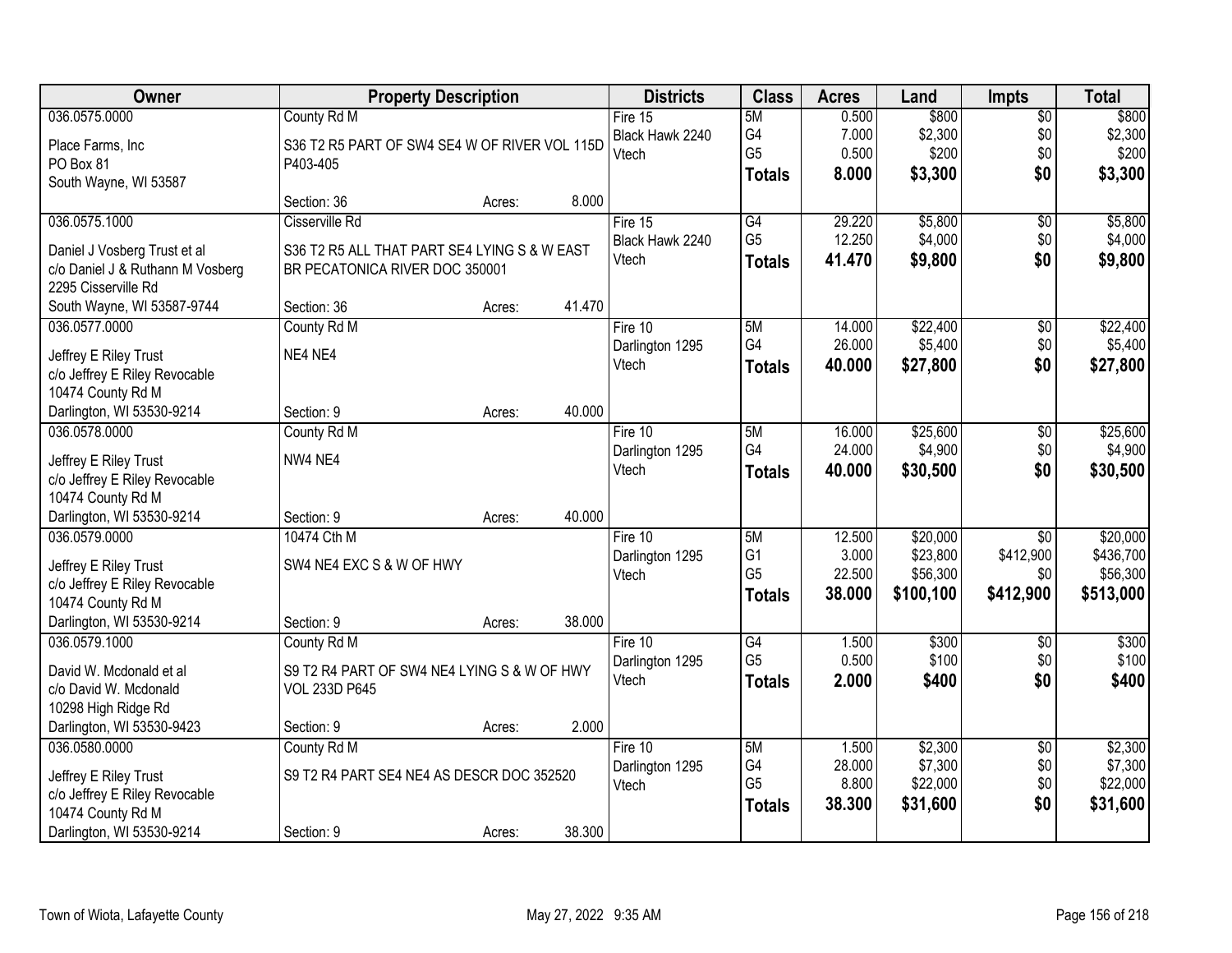| Owner                               | <b>Property Description</b>                          | <b>Districts</b> | <b>Class</b>                     | <b>Acres</b>   | Land                | <b>Impts</b>    | <b>Total</b>        |
|-------------------------------------|------------------------------------------------------|------------------|----------------------------------|----------------|---------------------|-----------------|---------------------|
| 036.0580.1000                       | County Rd M                                          | Fire 10          | $\overline{G5}$                  | 10.100         | \$15,000            | $\overline{50}$ | \$15,000            |
| Brent L. Whalen                     | COM SECOR SEC 9;N01.30.51W 1633.85' TO C/L CTH       | Darlington 1295  | <b>Totals</b>                    | 10.100         | \$15,000            | \$0             | \$15,000            |
| Hilary M. Whalen                    | "M" & POB; NWLY ALG SAID C/L AS FOLLOWS:             | Vtech            |                                  |                |                     |                 |                     |
| 9864 Wills Ln                       | N34.30.00W 61.09'; 223.07' (R=350';CH=N52.45.30W     |                  |                                  |                |                     |                 |                     |
| Darlington, WI 53530                | 10.100<br>Section: 9<br>Acres:                       |                  |                                  |                |                     |                 |                     |
| 036.0581.1000                       | County Rd M                                          | Fire $10$        | 5M                               | 4.000          | \$6,400             | $\overline{50}$ | \$6,400             |
| Jeffrey E Riley Trust               | PART OF NW AND NE4?S OF NW4 SECT 9 BEGIN N4          | Darlington 1295  | G4                               | 49.560         | \$9,600             | \$0             | \$9,600             |
| Jeffrey E. Riley                    | CORNER SECT 9, S0.10'19"E, 1307.74' ALNG ELI NW4     | Vtech            | <b>Totals</b>                    | 53.560         | \$16,000            | \$0             | \$16,000            |
| 9399 Dublin Rd                      | N89.55'27"W, 2638.89' ALNG SLI N2 OF NW4,            |                  |                                  |                |                     |                 |                     |
| Darlington, WI 53530                | 53.560<br>Section: 9<br>Acres:                       |                  |                                  |                |                     |                 |                     |
| 036.0582.0000                       | County Rd M                                          | Fire 10          | 5M                               | 2.840          | \$4,600             | $\sqrt[6]{}$    | \$4,600             |
|                                     |                                                      | Darlington 1295  | G4                               | 21.230         | \$2,300             | \$0             | \$2,300             |
| Jayme L Davis and Jennifer L Davis  | PART OF NW AND NE4'S OF NW4 SECT 9, COMM N4          | Vtech            | G <sub>5</sub>                   | 1.000          | \$100               | \$0             | \$100               |
| Rvcbl Trust Dtd 12/1                | CORNER SECT 9, N89.08'01"W, 464.37', S0.17'32"E,     |                  | <b>Totals</b>                    | 25.070         | \$7,000             | \$0             | \$7,000             |
| 12467 Otter Creek Rd                | 324.00', S50.12'45"W, 606.02', S89.40'15"W, 363.00', |                  |                                  |                |                     |                 |                     |
| Darlington, WI 53530                | 25.070<br>Section: 9<br>Acres:                       |                  |                                  |                |                     |                 |                     |
| 036.0582.1000                       | County Rd M                                          | Fire 10          | 5M                               | 0.910          | \$1,500             | \$0             | \$1,500             |
| Kimberly J. Crist                   | PART OF NW4 NW4 SECT 9 AS DESCRIBED IN POS           | Darlington 1295  | <b>Totals</b>                    | 0.910          | \$1,500             | \$0             | \$1,500             |
| Travis L. Crist                     | 3898 PARCEL 5                                        | Vtech            |                                  |                |                     |                 |                     |
| 16395 Meylor Ln                     |                                                      |                  |                                  |                |                     |                 |                     |
| Darlington, WI 53530                | 0.910<br>Section: 9<br>Acres:                        |                  |                                  |                |                     |                 |                     |
| 036.0583.1000                       | County Rd M                                          | Fire 10          | $\overline{G5}$                  | 3.000          | \$5,800             | \$0             | \$5,800             |
| Joanne M Olson Trust et al          | SW4 NW4 S & W OF HWY                                 | Darlington 1295  | <b>Totals</b>                    | 3.000          | \$5,800             | \$0             | \$5,800             |
| c/o Family Trust Est in Olson Trust |                                                      | Vtech            |                                  |                |                     |                 |                     |
| 4n394 Mark Twain Street             |                                                      |                  |                                  |                |                     |                 |                     |
| St Charles, IL 60175                | 3.000<br>Section: 9<br>Acres:                        |                  |                                  |                |                     |                 |                     |
| 036.0583.2000                       | 10600 Cth M                                          | Fire 10          | 5M                               | 1.600          | \$2,400             | $\overline{30}$ | \$2,400             |
|                                     |                                                      | Darlington 1295  | G <sub>1</sub>                   | 2.220          | \$20,100            | \$36,400        | \$56,500            |
| Beowulf M.C., Ltd                   | S9 T2 R4 PART OF SE4 NW4 N OF HWY VOL 241D           | Vtech            | G4                               | 3.400          | \$700               | \$0             | \$700               |
| c/o Beowulf MC, Ltd                 | P775 (SEE POS2633)                                   |                  | W <sub>6</sub>                   | 10.000         | (\$32,000)          | \$0             | \$0                 |
| C/O Joe Corley                      |                                                      |                  | <b>Totals</b>                    | 17.220         | \$23,200            | \$36,400        | \$59,600            |
| 726 Arthur St                       | 17.220<br>Section: 9<br>Acres:                       |                  |                                  |                |                     |                 |                     |
| Darlington, WI 53530-1115           |                                                      |                  |                                  |                |                     |                 |                     |
| 036.0583.2100                       | 10804 Cth M                                          | Fire 10          | G1                               | 4.000          | \$28,600            | \$5,400         | \$34,000            |
| Jecek Krolicki et al                | S9 T2 R4 PART OF SW4 NW4 N OF HWY DOC                | Darlington 1295  | G <sub>5</sub><br>G <sub>6</sub> | 2.000<br>4.780 | \$5,000<br>\$14,300 | \$0<br>\$0      | \$5,000<br>\$14,300 |
| c/o Jacek J. Krolicki               | 369400                                               | Vtech            |                                  |                |                     |                 |                     |
| 1103 Boston Harbor                  |                                                      |                  | <b>Totals</b>                    | 10.780         | \$47,900            | \$5,400         | \$53,300            |
| Schaumburg, IL 60193                | 10.780<br>Section: 9<br>Acres:                       |                  |                                  |                |                     |                 |                     |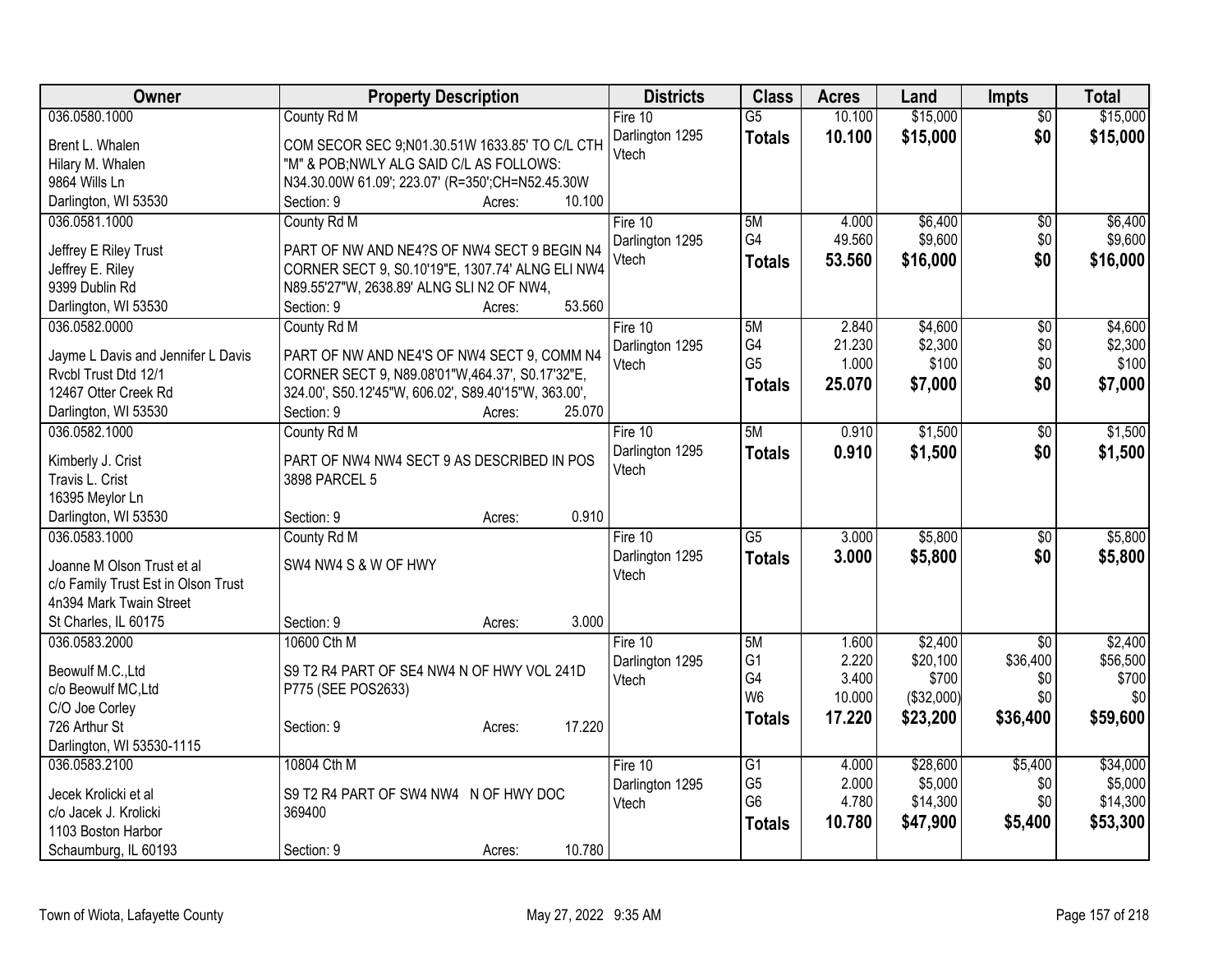| Owner                                            |                                                                                            | <b>Property Description</b> |        | <b>Districts</b> | <b>Class</b>         | <b>Acres</b> | Land        | <b>Impts</b>    | <b>Total</b> |
|--------------------------------------------------|--------------------------------------------------------------------------------------------|-----------------------------|--------|------------------|----------------------|--------------|-------------|-----------------|--------------|
| 036.0584.0000                                    | County Rd M                                                                                |                             |        | Fire $10$        | 5M                   | 23.000       | \$36,800    | $\overline{50}$ | \$36,800     |
| Douglas C. Zwank                                 | S9 T2 R4 PART OF S2 NW4 EXC LYING N OF HWY                                                 |                             |        | Darlington 1295  | G4                   | 23.300       | \$5,700     | \$0             | \$5,700      |
| Kathleen A. Zwank                                | <b>VOL 218D P576</b>                                                                       |                             |        | Vtech            | G <sub>5</sub>       | 2.700        | \$200       | \$0             | \$200        |
| 1205 E Muirfield Ct                              |                                                                                            |                             |        |                  | <b>Totals</b>        | 49.000       | \$42,700    | \$0             | \$42,700     |
| Middleton, WI 53562                              | Section: 9                                                                                 | Acres:                      | 49.000 |                  |                      |              |             |                 |              |
| 036.0585.0000                                    | High Ridge Rd                                                                              |                             |        | Fire 10          | G4                   | 10.000       | \$2,400     | $\overline{50}$ | \$2,400      |
| David C Garland Trust                            | S9 T2 R4 NE4 SW4 VOL 223D P790                                                             |                             |        | Darlington 1295  | G <sub>5</sub>       | 2.000        | \$100       | \$0             | \$100        |
| 1932 Schiller Ave                                |                                                                                            |                             |        | Vtech            | W <sub>8</sub>       | 28.000       | ( \$89,600) | \$0             | \$0          |
| Wilmette, IL 60091                               |                                                                                            |                             |        |                  | <b>Totals</b>        | 40.000       | \$2,500     | \$0             | \$2,500      |
|                                                  | Section: 9                                                                                 | Acres:                      | 40.000 |                  |                      |              |             |                 |              |
| 036.0586.0000                                    | 10927 High Ridge Rd                                                                        |                             |        | Fire 10          | 5M                   | 13.500       | \$21,600    | $\overline{50}$ | \$21,600     |
| Joanne M Olson Trust et al                       | NW4 SW4                                                                                    |                             |        | Darlington 1295  | G <sub>1</sub>       | 2.000        | \$19,000    | \$135,300       | \$154,300    |
| c/o Family Trust Est in Olson Trust              |                                                                                            |                             |        | Vtech            | G4                   | 24.500       | \$4,900     | \$0             | \$4,900      |
| 4n394 Mark Twain Street                          |                                                                                            |                             |        |                  | <b>Totals</b>        | 40.000       | \$45,500    | \$135,300       | \$180,800    |
| St Charles, IL 60175                             | Section: 9                                                                                 | Acres:                      | 40.000 |                  |                      |              |             |                 |              |
| 036.0587.0000                                    | Cisserville Rd                                                                             |                             |        | Fire 10          | W8                   | 38.240       | (\$122,400) | $\sqrt[6]{3}$   | $\sqrt{50}$  |
| David C Garland Trust                            | S9 T2 R4 GOV'T LOT 1 PART OF SW4 SW4 AS DESC                                               |                             |        | Darlington 1295  | <b>Totals</b>        | 38.240       | \$0         | \$0             | \$0          |
| 1932 Schiller Ave                                | <b>VOL 223D P790</b>                                                                       |                             |        | Vtech            |                      |              |             |                 |              |
| Wilmette, IL 60091                               |                                                                                            |                             |        |                  |                      |              |             |                 |              |
|                                                  | Section: 9                                                                                 | Acres:                      | 38.240 |                  |                      |              |             |                 |              |
| 036.0588.0000                                    | <b>High Ridge Rd</b>                                                                       |                             |        | Fire 10          | 5M                   | 5.250        | \$8,400     | \$0             | \$8,400      |
|                                                  |                                                                                            |                             |        | Darlington 1295  | G4                   | 35.190       | \$7,600     | \$0             | \$7,600      |
| David W. Mcdonald et al<br>c/o David W. Mcdonald | SE? SW? SEC 9 EXC COM NWCOR; EAST 1 RD; SWL<br>TO POINT 1 RD S OF POB; NORTH 1 RD TO POB & |                             |        | Vtech            | <b>Totals</b>        | 40.440       | \$16,000    | \$0             | \$16,000     |
| 10298 High Ridge Rd                              | ALSO INCL PART NE? NW? & PART NW? NW? SEC 16                                               |                             |        |                  |                      |              |             |                 |              |
| Darlington, WI 53530-9423                        | Section: 16                                                                                | Acres:                      | 40.440 |                  |                      |              |             |                 |              |
| 036.0589.1000                                    | 10044 Cth M                                                                                |                             |        | Fire $10$        | $\overline{G1}$      | 9.600        | \$55,500    | $\overline{$0}$ | \$55,500     |
|                                                  |                                                                                            |                             |        | Darlington 1295  | G <sub>6</sub>       | 1.500        | \$4,500     | \$0             | \$4,500      |
| Jeffrey E Riley Trust                            | PART OF N2 SE4 LYING N & E OF HWY                                                          |                             |        | Vtech            | <b>Totals</b>        | 11.100       | \$60,000    | \$0             | \$60,000     |
| c/o Jeffrey E Riley Revocable                    |                                                                                            |                             |        |                  |                      |              |             |                 |              |
| 10474 County Rd M                                |                                                                                            |                             |        |                  |                      |              |             |                 |              |
| Darlington, WI 53530-9214                        | Section: 9                                                                                 | Acres:                      | 11.100 |                  |                      |              |             |                 |              |
| 036.0590.0000                                    | 10298 High Ridge Rd                                                                        |                             |        | Fire 10          | G4                   | 34.500       | \$6,900     | $\overline{60}$ | \$6,900      |
| David W. Mcdonald et al                          | S9 T2 R4 NW4 SE4 EXC N & E OF HWY VOL 233D                                                 |                             |        | Darlington 1295  | G <sub>5</sub><br>G7 | 2.500        | \$200       | \$0             | \$200        |
| c/o David W. Mcdonald                            | P645                                                                                       |                             |        | Vtech            |                      | 1.000        | \$5,500     | \$16,500        | \$22,000     |
| 10298 High Ridge Rd                              |                                                                                            |                             |        |                  | <b>Totals</b>        | 38.000       | \$12,600    | \$16,500        | \$29,100     |
| Darlington, WI 53530-9423                        | Section: 9                                                                                 | Acres:                      | 38.000 |                  |                      |              |             |                 |              |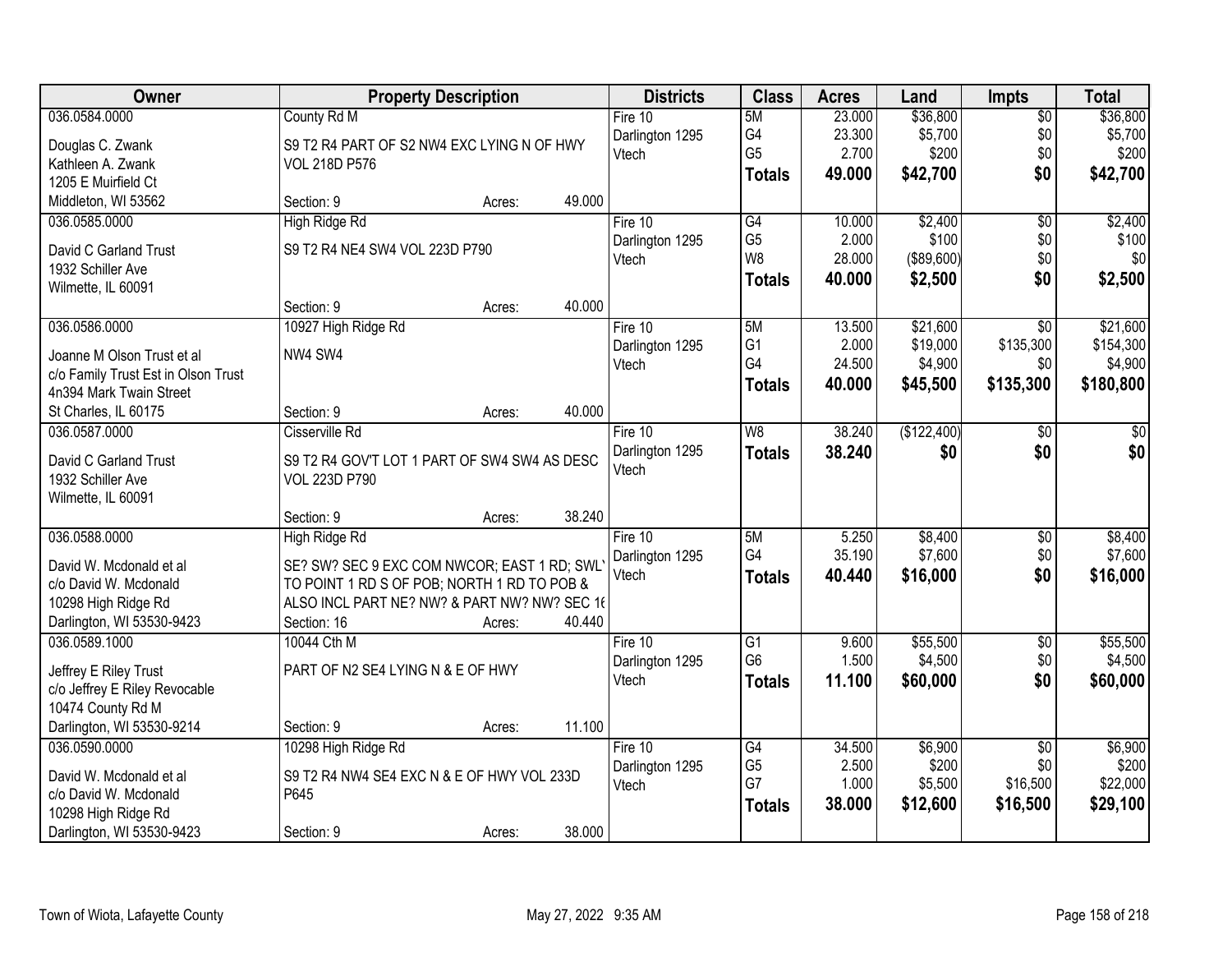| Owner                                  | <b>Property Description</b>                        | <b>Districts</b> | <b>Class</b>    | <b>Acres</b> | Land        | Impts           | <b>Total</b> |
|----------------------------------------|----------------------------------------------------|------------------|-----------------|--------------|-------------|-----------------|--------------|
| 036.0591.0000                          | 10298 High Ridge Rd                                | Fire $10$        | 5M              | 2.000        | \$3,200     | $\overline{50}$ | \$3,200      |
| David W. Mcdonald et al                | SW? SE? EXC COM NECOR SEC 16;S89?46'17"W           | Darlington 1295  | G4              | 36.000       | \$8,700     | \$0             | \$8,700      |
| c/o David W. Mcdonald                  | 1317.61' TO NECOR NW? NE? SEC 16 & BEING POB;      | Vtech            | G <sub>5</sub>  | 0.920        | \$100       | \$0             | \$100        |
| 10298 High Ridge Rd                    | S89?46'17"W 66'; NORTH 22.20'; AROUND 20' RADIUS   |                  | G7              | 1.000        | \$12,000    | \$171,500       | \$183,500    |
| Darlington, WI 53530-9423              | 39.920<br>Section: 9<br>Acres:                     |                  | <b>Totals</b>   | 39.920       | \$24,000    | \$171,500       | \$195,500    |
| 036.0592.1000                          |                                                    | Darlington 1295  | $\overline{X4}$ | 0.390        | $\sqrt{50}$ | \$0             | \$0          |
| Town of Wiota                          | PART SE? SE? SEC 9 COM SECOR SEC                   | Vtech            | <b>Totals</b>   | 0.390        | \$0         | \$0             | \$0          |
| Unknown                                | 9;S89?46'17"W 1317.61' TO POB; N00?18'23"W 147.63' |                  |                 |              |             |                 |              |
| South Wayne, WI 53587                  | TO SLY ROW HIGH RIDGE RD; AROUND 142.13'           |                  |                 |              |             |                 |              |
|                                        | 0.390<br>Section: 16<br>Acres:                     |                  |                 |              |             |                 |              |
| 036.0593.0000                          | 11876 Dobbs Rd                                     | Fire 10          | 5M              | 1.000        | \$1,500     | $\overline{50}$ | \$1,500      |
|                                        |                                                    | Darlington 1295  | G <sub>5</sub>  | 2.400        | \$6,000     | \$0             | \$6,000      |
| Charles O. Chapman                     | S10 T2 R4 PART OF NE4 NE4 VOL 216D P179 (SEE       | Vtech            | G7              | 4.000        | \$36,000    | \$39,300        | \$75,300     |
| Linda L. Chapman                       | POS2639)                                           |                  | <b>Totals</b>   | 7.400        | \$43,500    | \$39,300        | \$82,800     |
| 11876 Dobbs Rd<br>Darlington, WI 53530 | 7.400<br>Section: 10<br>Acres:                     |                  |                 |              |             |                 |              |
| 036.0593.1000                          | Cisserville Rd                                     | Fire 10          | $\overline{G4}$ | 1.000        | \$300       | \$0             | \$300        |
|                                        |                                                    | Darlington 1295  |                 | 1.000        | \$300       | \$0             | \$300        |
| Marcia L Erwin Trust                   | PART LOT 1 CSM #229 LYING IN NE4 NE4 DOC           | Vtech            | <b>Totals</b>   |              |             |                 |              |
| c/o Marcia L Erwin Revocable           | 347374                                             |                  |                 |              |             |                 |              |
| 13804 W Dublin Rd                      |                                                    |                  |                 |              |             |                 |              |
| Kent, IL 61044-9610                    | 1.000<br>Section: 10<br>Acres:                     |                  |                 |              |             |                 |              |
| 036.0593.2000                          | Dobbs Rd                                           | Fire 10          | 5M              | 3.000        | \$4,500     | $\overline{50}$ | \$4,500      |
| Bogdan Trytko                          | S10 T2 R4 PART OF NE4 NE4 DOC 339834 (SEE          | Darlington 1295  | G <sub>5</sub>  | 3.600        | \$1,600     | \$0             | \$1,600      |
| 4440 W Addison St                      | POS2603 & POS2634)                                 | Vtech            | <b>Totals</b>   | 6.600        | \$6,100     | \$0             | \$6,100      |
| Chicago, IL 60641                      |                                                    |                  |                 |              |             |                 |              |
|                                        | 6.600<br>Section: 10<br>Acres:                     |                  |                 |              |             |                 |              |
| 036.0593.3000                          | Dobbs Rd                                           | Fire 10          | 5M              | 5.500        | \$8,300     | $\overline{50}$ | \$8,300      |
| Scott A. Chapman                       | S10 T2 R4 PART OF NE4 NE4 VOL 77 B&C P145 (SEE     | Darlington 1295  | G4              | 4.000        | \$800       | \$0             | \$800        |
| Rita M. Chapman                        | POS2639)                                           | Vtech            | G <sub>5</sub>  | 15.500       | \$38,800    | \$0             | \$38,800     |
| 6177 Reuter Rd                         |                                                    |                  | <b>Totals</b>   | 25,000       | \$47,900    | \$0             | \$47,900     |
| Mazomanie, WI 53560                    | 25.000<br>Section: 11<br>Acres:                    |                  |                 |              |             |                 |              |
| 036.0594.0000                          | Dobbs Rd                                           | Fire 10          | 5M              | 26.000       | \$41,600    | $\overline{50}$ | \$41,600     |
| Bogdan Trytko                          | S10 T2 R4 NW4 NE4 DOC 340787 (SEE POS2634)         | Darlington 1295  | G4              | 5.000        | \$1,400     | \$0             | \$1,400      |
| 4440 W Addison St                      |                                                    | Vtech            | G <sub>5</sub>  | 9.000        | \$22,500    | \$0             | \$22,500     |
| Chicago, IL 60641                      |                                                    |                  | <b>Totals</b>   | 40.000       | \$65,500    | \$0             | \$65,500     |
|                                        | 40.000<br>Section: 10<br>Acres:                    |                  |                 |              |             |                 |              |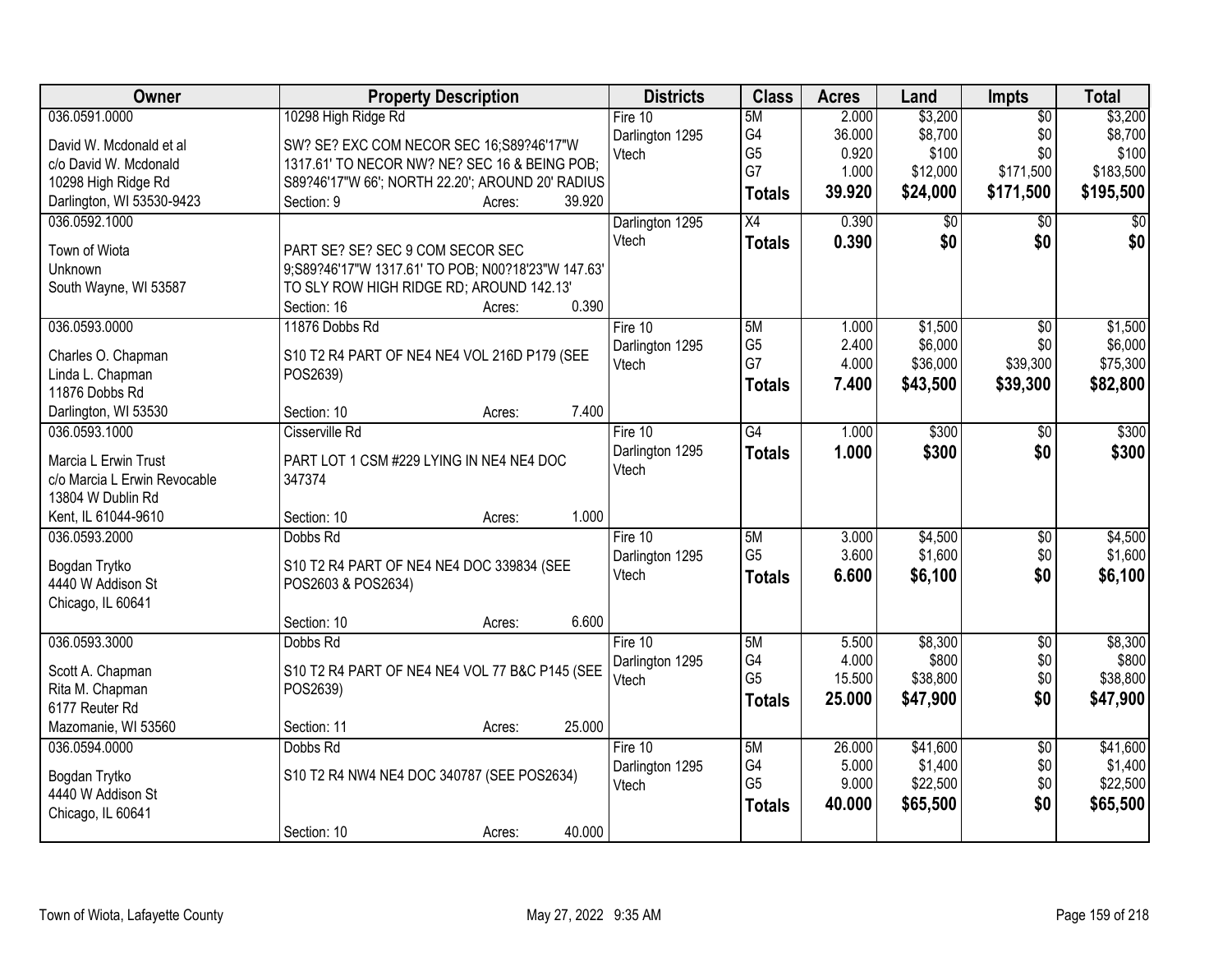| Owner                | <b>Property Description</b>                       | <b>Districts</b> | <b>Class</b>    | <b>Acres</b> | Land     | <b>Impts</b>    | <b>Total</b> |
|----------------------|---------------------------------------------------|------------------|-----------------|--------------|----------|-----------------|--------------|
| 036.0595.3000        |                                                   | Fire $10$        | 5M              | 1.900        | \$2,900  | $\overline{50}$ | \$2,900      |
| Seth J. Rowe         | PART SW? NE? COM E? COR SEC 10;S89?41'10"W        | Darlington 1295  | G4              | 32.100       | \$9,000  | \$0             | \$9,000      |
| 10640 Riverside Rd   | 1323.55' ALG SLI NE? TO POB; S89?41'10"W 1323.55' | Vtech            | <b>Totals</b>   | 34.000       | \$11,900 | \$0             | \$11,900     |
| Darlington, WI 53530 | ALG SLI NE?; N0?03'26"E 1330.03' ALG WLI          |                  |                 |              |          |                 |              |
|                      | 34.000<br>Section: 10<br>Acres:                   |                  |                 |              |          |                 |              |
| 036.0596.2000        | 11501 Fork Rd                                     | Fire 10          | 5M              | 14.500       | \$22,400 | $\overline{50}$ | \$22,400     |
|                      |                                                   | Darlington 1295  | G <sub>1</sub>  | 3.500        | \$26,200 | \$399,900       | \$426,100    |
| Steven L. Dibble     | PART SE? NE? & PART SW? NE? BEG E? COR SEC        | Vtech            | G4              | 0.660        | \$100    | \$0             | \$100        |
| c/o Steven L. Dibble | 10;S89?41'10"W 1323.55' ALG SLI NE?;N1?17'35"W    |                  | G <sub>5</sub>  | 15.000       | \$33,000 | \$0             | \$33,000     |
| 1301 Tierney Dr      | 639.82';N80?50'16"W 66.60';N39?45'38"W            |                  | <b>Totals</b>   | 33.660       | \$81,700 | \$399,900       | \$481,600    |
| Waunakee, WI 53597   | 33.660<br>Section: 10<br>Acres:                   |                  |                 |              |          |                 |              |
| 036.0596.3000        | Fork Rd                                           | Fire 10          | G4              | 12.140       | \$2,400  | $\sqrt[6]{3}$   | \$2,400      |
| Seth J. Rowe         | <b>LOT 2 CSM 794</b>                              | Darlington 1295  | G <sub>5</sub>  | 1.000        | \$100    | \$0             | \$100        |
| 10640 Riverside Rd   |                                                   | Vtech            | <b>Totals</b>   | 13.140       | \$2,500  | \$0             | \$2,500      |
| Darlington, WI 53530 |                                                   |                  |                 |              |          |                 |              |
|                      | 13.140<br>Section: 10<br>Acres:                   |                  |                 |              |          |                 |              |
| 036.0597.0000        | County Rd M                                       | Fire $10$        | $\overline{G4}$ | 40.000       | \$6,200  | $\sqrt[6]{3}$   | \$6,200      |
|                      |                                                   | Darlington 1295  | <b>Totals</b>   | 40.000       | \$6,200  | \$0             | \$6,200      |
| Brent L. Whalen      | S10 T2 R4 NE4 NW4 VOL 212D P18                    | Vtech            |                 |              |          |                 |              |
| Hilary M. Whalen     |                                                   |                  |                 |              |          |                 |              |
| 9864 Wills Ln        |                                                   |                  |                 |              |          |                 |              |
| Darlington, WI 53530 | 40.000<br>Section: 10<br>Acres:                   |                  |                 |              |          |                 |              |
| 036.0598.0000        | County Rd M                                       | Fire $10$        | 5M              | 5.500        | \$8,800  | $\overline{50}$ | \$8,800      |
| Brent L. Whalen      | S10 T2 R4 NW4 NW4 VOL 212D P18                    | Darlington 1295  | G4              | 34.500       | \$8,700  | \$0             | \$8,700      |
| Hilary M. Whalen     |                                                   | Vtech            | <b>Totals</b>   | 40.000       | \$17,500 | \$0             | \$17,500     |
| 9864 Wills Ln        |                                                   |                  |                 |              |          |                 |              |
| Darlington, WI 53530 | 40.000<br>Section: 10<br>Acres:                   |                  |                 |              |          |                 |              |
| 036.0599.0000        | County Rd M                                       | Fire 10          | G4              | 38.050       | \$10,500 | $\overline{50}$ | \$10,500     |
|                      |                                                   | Darlington 1295  | <b>Totals</b>   | 38.050       | \$10,500 | \$0             | \$10,500     |
| Brent L. Whalen      | SW4 NW4 EXC COM W-1/4 COR SEC 10, BEING           | Vtech            |                 |              |          |                 |              |
| Hilary M. Whalen     | POB;S00.02.59W 510.24' ALG WLI SEC 10;S64.34.41W  |                  |                 |              |          |                 |              |
| 9864 Wills Ln        | 502.93' TO C/L CTH "M";332.61' ALG C/L            |                  |                 |              |          |                 |              |
| Darlington, WI 53530 | 38.050<br>Section: 10<br>Acres:                   |                  |                 |              |          |                 |              |
| 036.0600.0000        | County Rd M                                       | Fire 10          | $\overline{G4}$ | 40.000       | \$10,100 | $\overline{60}$ | \$10,100     |
| Brent L. Whalen      | S10 T2 R4 SE4 NW4 VOL 212D P18                    | Darlington 1295  | <b>Totals</b>   | 40.000       | \$10,100 | \$0             | \$10,100     |
| Hilary M. Whalen     |                                                   | Vtech            |                 |              |          |                 |              |
| 9864 Wills Ln        |                                                   |                  |                 |              |          |                 |              |
| Darlington, WI 53530 | 40.000<br>Section: 10<br>Acres:                   |                  |                 |              |          |                 |              |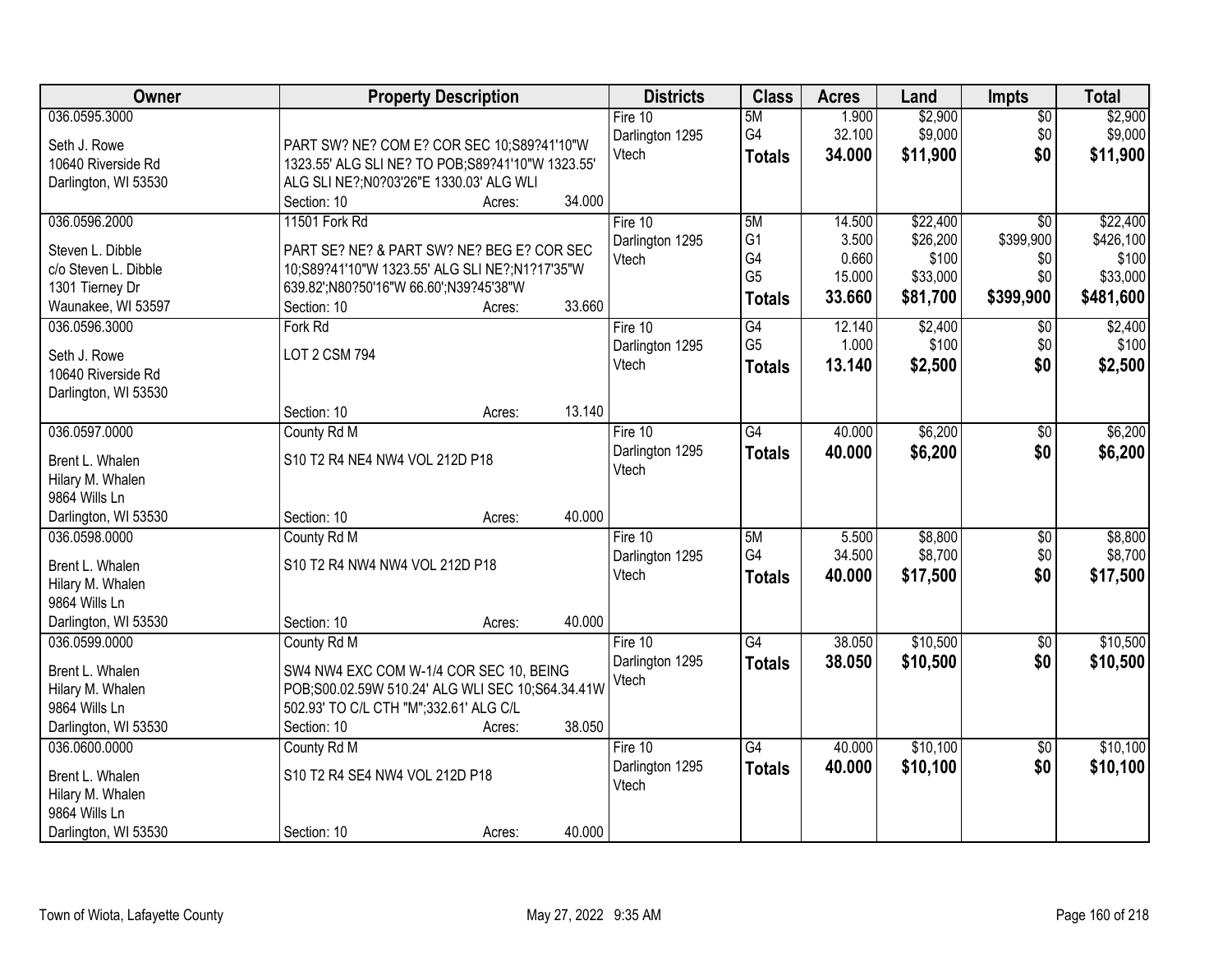| Owner                                                                | <b>Property Description</b>                                                         | <b>Districts</b> | <b>Class</b>         | <b>Acres</b>   | Land              | <b>Impts</b>     | <b>Total</b>       |
|----------------------------------------------------------------------|-------------------------------------------------------------------------------------|------------------|----------------------|----------------|-------------------|------------------|--------------------|
| 036.0601.1000                                                        | County Rd M                                                                         | Fire 10          | G4                   | 8.700          | \$2,400           | $\overline{50}$  | \$2,400            |
| Brent L. Whalen                                                      | PART N2 SW4 SEC 10 BEG AT A POINT 46 RDS WEST                                       | Darlington 1295  | <b>Totals</b>        | 8.700          | \$2,400           | \$0              | \$2,400            |
| Hilary M. Whalen                                                     | OF NECOR SAID SW4; SOUTH 16 RDS; WEST 82                                            | Vtech            |                      |                |                   |                  |                    |
| 9864 Wills Ln                                                        | RDS;SOUTH TO HWY;WLY ALG SAID HWY/TOWN                                              |                  |                      |                |                   |                  |                    |
| Darlington, WI 53530                                                 | 8.700<br>Section: 10<br>Acres:                                                      |                  |                      |                |                   |                  |                    |
| 036.0601.2000                                                        | County Rd M                                                                         | Fire 10          | 5M                   | 1.250          | \$1,900           | \$0              | \$1,900            |
| Allen B. Rowe                                                        | PART NE? SW? LYING IN THE FOLLOWING: COM                                            | Darlington 1295  | G4                   | 29.730         | \$7,700           | \$0              | \$7,700            |
| Trisha L. Rowe                                                       | NECOR SW? SEC 10; WEST 46 RDS; SOUTH 16                                             | Vtech            | <b>Totals</b>        | 30.980         | \$9,600           | \$0              | \$9,600            |
| 9744 Riverside Rd                                                    | RDS; WEST 371 FT; SOUTH 74 RDS; EAST 68.5 RDS                                       |                  |                      |                |                   |                  |                    |
| Darlington, WI 53530-9227                                            | 30.980<br>Section: 10<br>Acres:                                                     |                  |                      |                |                   |                  |                    |
| 036.0601.2100                                                        | County Rd M                                                                         | Fire 10          | $\overline{G4}$      | 5.000          | \$700             | $\sqrt{6}$       | \$700              |
|                                                                      |                                                                                     | Darlington 1295  | <b>Totals</b>        | 5.000          | \$700             | \$0              | \$700              |
| <b>Richard Rowe</b>                                                  | S10 T2 R4 PART OF W2 NE4 SW4 VOL 54 B&C P368                                        | Vtech            |                      |                |                   |                  |                    |
| 9666 Wills Ln                                                        |                                                                                     |                  |                      |                |                   |                  |                    |
| Darlington, WI 53530                                                 | 5.000<br>Section: 10<br>Acres:                                                      |                  |                      |                |                   |                  |                    |
| 036.0602.2000                                                        | 9666 Wills Ln                                                                       | Fire 10          | $\overline{G4}$      | 21.670         | \$2,200           | $\overline{50}$  | \$2,200            |
|                                                                      |                                                                                     | Darlington 1295  | G <sub>5</sub>       | 0.750          | \$100             | \$0              | \$100              |
| <b>Richard Rowe</b>                                                  | S10 T2 R4 PART OF NW4 SW4 VOL 194D P775                                             | Vtech            | G7                   | 2.000          | \$24,000          | \$77,700         | \$101,700          |
| 9666 Wills Ln                                                        |                                                                                     |                  | <b>Totals</b>        | 24.420         | \$26,300          | \$77,700         | \$104,000          |
| Darlington, WI 53530                                                 |                                                                                     |                  |                      |                |                   |                  |                    |
|                                                                      | 24.420<br>Section: 10<br>Acres:                                                     |                  |                      |                |                   |                  |                    |
| 036.0602.3000                                                        | 9864 Wills Ln                                                                       | Fire 10          | 5M                   | 3.500          | \$5,600           | $\overline{50}$  | \$5,600            |
| Brent L. Whalen                                                      | COM W-1/4 COR SEC 10, BEING POB;S00.02.59W                                          | Darlington 1295  | G4                   | 65.840         | \$15,100          | \$0              | \$15,100           |
| Hilary M. Whalen                                                     | 510.24' ALG WLI SEC 10;S64.34.41W 502.93' TO C/L                                    | Vtech            | G <sub>5</sub><br>G7 | 2.800<br>3.500 | \$200<br>\$33,000 | \$0<br>\$122,300 | \$200<br>\$155,300 |
| 9864 Wills Ln                                                        | CTH "M";332.61' ALG C/L (R=6769.91';CH=N67.23.15W                                   |                  |                      | 75.640         |                   | \$122,300        |                    |
| Darlington, WI 53530                                                 | 75.640<br>Section: 10<br>Acres:                                                     |                  | <b>Totals</b>        |                | \$53,900          |                  | \$176,200          |
| 036.0603.1000                                                        | County Rd M                                                                         | Fire 10          | $\overline{G4}$      | 4.500          | \$900             | \$0              | \$900              |
| <b>Richard Rowe</b>                                                  | S10 T2 R4 N 5A OF SW4 SW4 VOL 194D 775                                              | Darlington 1295  | G <sub>5</sub>       | 0.500          | \$100             | \$0              | \$100              |
| 9666 Wills Ln                                                        |                                                                                     | Vtech            | <b>Totals</b>        | 5.000          | \$1,000           | \$0              | \$1,000            |
| Darlington, WI 53530                                                 |                                                                                     |                  |                      |                |                   |                  |                    |
|                                                                      | 5.000<br>Section: 10<br>Acres:                                                      |                  |                      |                |                   |                  |                    |
| 036.0603.2000                                                        | County Rd M                                                                         | Fire 10          | G4                   | 23.140         | \$1,800           | $\overline{50}$  | \$1,800            |
|                                                                      |                                                                                     | Darlington 1295  | G <sub>5</sub>       | 1.000          | \$100             | \$0              | \$100              |
| Victoria L Pratt Trust et al<br>c/o Timothy P & Victoria Pratt Revoc | (CORR INSTR 361464 DOES NOT TYPE OUT<br>EXCEPTION) THE SOUTH 7/8 OF SW? SW? EXC COM | Vtech            | <b>Totals</b>        | 24.140         | \$1,900           | \$0              | \$1,900            |
| Trust                                                                | SWCOR SEC 10; N00?02'50"E 1156.16' ALG WLI SW?                                      |                  |                      |                |                   |                  |                    |
| 10480 Riverside Rd                                                   | Section: 10<br>24.140<br>Acres:                                                     |                  |                      |                |                   |                  |                    |
| Darlington, WI 53530-9786                                            |                                                                                     |                  |                      |                |                   |                  |                    |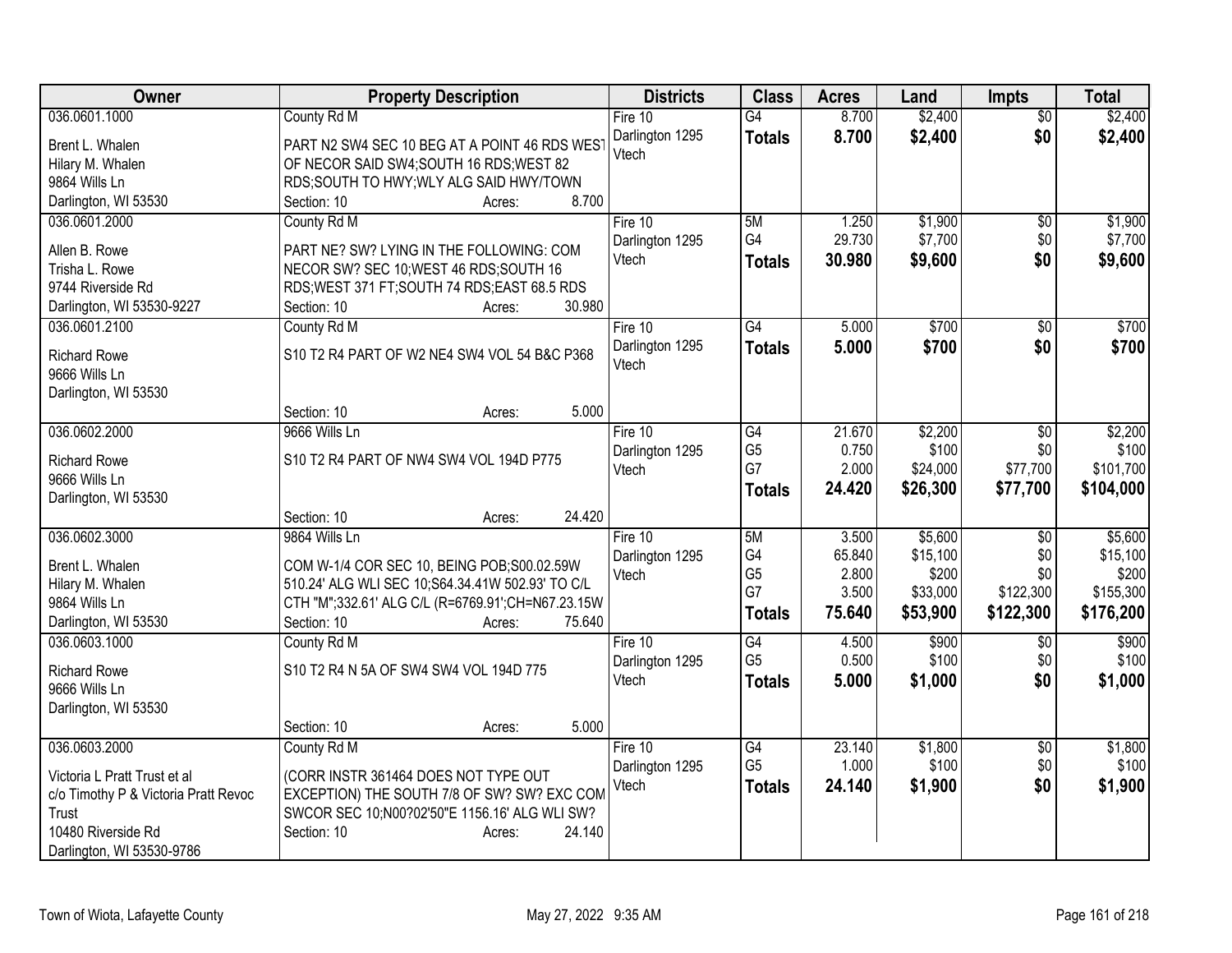| Owner                                      |                                                            | <b>Property Description</b> |        | <b>Districts</b>         | <b>Class</b>   | <b>Acres</b>    | Land               | <b>Impts</b>           | <b>Total</b>       |
|--------------------------------------------|------------------------------------------------------------|-----------------------------|--------|--------------------------|----------------|-----------------|--------------------|------------------------|--------------------|
| 036.0603.3000                              | County Rd M                                                |                             |        | Fire $10$                | G4             | 10.110          | \$2,100            | $\overline{50}$        | \$2,100            |
| Allen B. Rowe                              | PART SOUTH 7/8 OF SW? SW? DESCR AS COM                     |                             |        | Darlington 1295          | G <sub>5</sub> | 0.750           | \$100              | \$0                    | \$100              |
| Trisha L. Rowe                             | SWCOR SEC 10;N00?02'50"E 1156.16' ALG WLI SW?              |                             |        | Vtech                    | <b>Totals</b>  | 10.860          | \$2,200            | \$0                    | \$2,200            |
| 9744 Riverside Rd                          | TO NWCOR SOUTH 7/8 OF SW? SW?;N89?46'43"E                  |                             |        |                          |                |                 |                    |                        |                    |
| Darlington, WI 53530-9227                  | Section: 10                                                | Acres:                      | 10.860 |                          |                |                 |                    |                        |                    |
| 036.0604.1000                              | County Rd M                                                |                             |        | Fire $10$                | 5M             | 3.000           | \$4,500            | $\overline{50}$        | \$4,500            |
|                                            |                                                            |                             |        | Darlington 1295          | G4             | 35.350          | \$8,700            | \$0                    | \$8,700            |
| Allen B. Rowe                              | THE SOUTH 7/8 OF SE? SW? & ALSO INCLUDING                  |                             |        | Vtech                    | G <sub>5</sub> | 1.000           | \$100              | \$0                    | \$100              |
| Trisha L. Rowe                             | THAT PART SE? SW? LYING IN THE FOLLOWING:                  |                             |        |                          | <b>Totals</b>  | 39.350          | \$13,300           | \$0                    | \$13,300           |
| 9744 Riverside Rd                          | COM NECOR SW? SEC 10; WEST 46 RDS; SOUTH 16<br>Section: 10 |                             | 39.350 |                          |                |                 |                    |                        |                    |
| Darlington, WI 53530-9227<br>036.0604.1100 |                                                            | Acres:                      |        | Fire 10                  | G4             | 0.650           | \$100              |                        | \$100              |
|                                            |                                                            |                             |        | Darlington 1295          |                |                 |                    | \$0<br>\$0             |                    |
| <b>Richard Rowe</b>                        | S10 T2 R4 PART OF N 5A OF SE4 SW4 VOL 194D                 |                             |        | Vtech                    | <b>Totals</b>  | 0.650           | \$100              |                        | \$100              |
| 9666 Wills Ln                              | P775                                                       |                             |        |                          |                |                 |                    |                        |                    |
| Darlington, WI 53530                       |                                                            |                             |        |                          |                |                 |                    |                        |                    |
|                                            | Section: 10                                                | Acres:                      | 0.650  |                          |                |                 |                    |                        |                    |
| 036.0605.0000                              | Fork Rd                                                    |                             |        | Fire 10                  | 5M             | 0.750           | \$1,200            | \$0                    | \$1,200            |
| Allen B. Rowe                              | NE? SE?                                                    |                             |        | Darlington 1295          | G4             | 38.250          | \$9,800            | \$0                    | \$9,800            |
| Trisha L. Rowe                             |                                                            |                             |        | Vtech                    | G <sub>5</sub> | 1.000           | \$100              | \$0                    | \$100              |
| 9744 Riverside Rd                          |                                                            |                             |        |                          | <b>Totals</b>  | 40.000          | \$11,100           | \$0                    | \$11,100           |
| Darlington, WI 53530-9227                  | Section: 10                                                | Acres:                      | 40.000 |                          |                |                 |                    |                        |                    |
| 036.0606.0000                              | County Rd M                                                |                             |        | Fire $10$                | 5M             | 8.000           | \$12,800           | \$0                    | \$12,800           |
|                                            |                                                            |                             |        | Darlington 1295          | G4             | 32.000          | \$10,000           | \$0                    | \$10,000           |
| Allen B. Rowe                              | NW? SE?                                                    |                             |        | Vtech                    | <b>Totals</b>  | 40.000          | \$22,800           | \$0                    | \$22,800           |
| Trisha L. Rowe                             |                                                            |                             |        |                          |                |                 |                    |                        |                    |
| 9744 Riverside Rd                          | Section: 10                                                |                             | 40.000 |                          |                |                 |                    |                        |                    |
| Darlington, WI 53530-9227<br>036.0607.0000 | 9310 Cth M                                                 | Acres:                      |        |                          | 5M             |                 |                    |                        |                    |
|                                            |                                                            |                             |        | Fire 10                  | G4             | 1.500<br>32.000 | \$2,400<br>\$8,800 | $\overline{50}$<br>\$0 | \$2,400<br>\$8,800 |
| Allen B. Rowe                              | SW? SE?                                                    |                             |        | Darlington 1295<br>Vtech | G <sub>5</sub> | 0.500           | \$100              | \$0                    | \$100              |
| Trisha L. Rowe                             |                                                            |                             |        |                          | G7             | 6.000           | \$45,600           | \$217,600              | \$263,200          |
| 9744 Riverside Rd                          |                                                            |                             |        |                          | <b>Totals</b>  | 40.000          | \$56,900           | \$217,600              | \$274,500          |
| Darlington, WI 53530-9227                  | Section: 10                                                | Acres:                      | 40.000 |                          |                |                 |                    |                        |                    |
| 036.0608.0000                              | County Rd M                                                |                             |        | Fire 10                  | G4             | 38.000          | \$9,500            | $\overline{60}$        | \$9,500            |
| Allen B. Rowe                              | SE? SE?                                                    |                             |        | Darlington 1295          | G <sub>5</sub> | 2.000           | \$100              | \$0                    | \$100              |
| Trisha L. Rowe                             |                                                            |                             |        | Vtech                    | <b>Totals</b>  | 40.000          | \$9,600            | \$0                    | \$9,600            |
| 9744 Riverside Rd                          |                                                            |                             |        |                          |                |                 |                    |                        |                    |
| Darlington, WI 53530-9227                  | Section: 10                                                | Acres:                      | 40.000 |                          |                |                 |                    |                        |                    |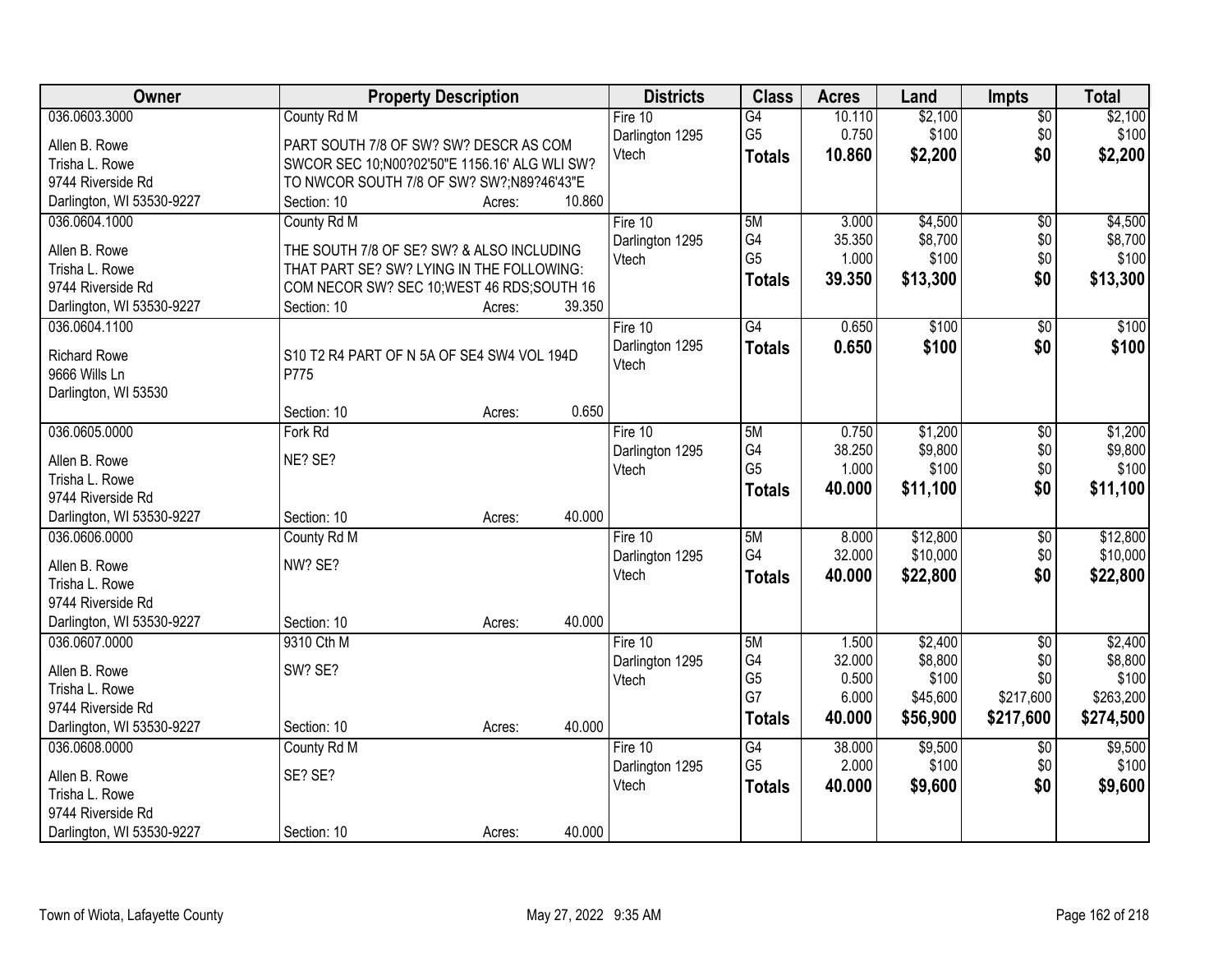| Owner                                 | <b>Property Description</b>                  | <b>Districts</b> | <b>Class</b>    | <b>Acres</b> | Land     | <b>Impts</b>    | <b>Total</b> |
|---------------------------------------|----------------------------------------------|------------------|-----------------|--------------|----------|-----------------|--------------|
| 036.0609.0000                         | County Rd D                                  | Fire $10$        | 5M              | 1.000        | \$1,500  | $\overline{50}$ | \$1,500      |
| <b>Jsk Associates Inc.</b>            | S11 T2 R4 PART OF NE4 NE4 VOL 240D P886      | Darlington 1295  | G4              | 30.300       | \$6,300  | \$0             | \$6,300      |
| c/o Jsk Associates, Inc               |                                              | Vtech            | G <sub>5</sub>  | 1.000        | \$100    | \$0             | \$100        |
| C/O Henry Feider                      |                                              |                  | <b>Totals</b>   | 32.300       | \$7,900  | \$0             | \$7,900      |
| 610 Winding Waters Way                | 32.300<br>Section: 11<br>Acres:              |                  |                 |              |          |                 |              |
| De Pere, WI 54115-8392                |                                              |                  |                 |              |          |                 |              |
| 036.0609.1000                         |                                              | Fire 10          | $\overline{G4}$ | 8.000        | \$2,100  | $\overline{50}$ | \$2,100      |
|                                       |                                              | Darlington 1295  | <b>Totals</b>   | 8.000        | \$2,100  | \$0             | \$2,100      |
| Michael H. Stietz                     | S11 T2 R4 PART OF NE4 NE4 VOL 240D P806 (SEE | Vtech            |                 |              |          |                 |              |
| 11890 Fork Rd                         | POS2636)                                     |                  |                 |              |          |                 |              |
| Darlington, WI 53530                  | 8.000<br>Section: 11<br>Acres:               |                  |                 |              |          |                 |              |
| 036.0610.0000                         | Fork Rd                                      | Fire 10          | $\overline{G4}$ | 30.000       | \$8,100  | $\overline{50}$ | \$8,100      |
|                                       |                                              | Darlington 1295  | G <sub>5</sub>  | 2.000        | \$100    | \$0             | \$100        |
| Jsk Associates Inc                    | S11 T2 R4 PART OF NW4 NE4 VOL 240D P886      | Vtech            | <b>Totals</b>   | 32.000       | \$8,200  | \$0             | \$8,200      |
| c/o Jsk Associates, Inc               |                                              |                  |                 |              |          |                 |              |
| C/O Henry Feider                      |                                              |                  |                 |              |          |                 |              |
| 610 Winding Waters Way                | 32.000<br>Section: 11<br>Acres:              |                  |                 |              |          |                 |              |
| De Pere, WI 54115-8392                |                                              |                  |                 |              |          |                 |              |
| 036.0610.1000                         | Fork Rd                                      | Fire 10          | G4              | 5.020        | \$1,000  | \$0             | \$1,000      |
| Michael H. Stietz                     | S11 T2 R4 PART OF NW4 NE4 VOL 240D P806 (SEE | Darlington 1295  | G7              | 2.000        | \$10,400 | \$0             | \$10,400     |
| 11890 Fork Rd                         | POS2636)                                     | Vtech            | <b>Totals</b>   | 7.020        | \$11,400 | \$0             | \$11,400     |
| Darlington, WI 53530                  |                                              |                  |                 |              |          |                 |              |
|                                       | 7.020<br>Section: 11<br>Acres:               |                  |                 |              |          |                 |              |
| 036.0611.0000                         | Fork Rd                                      | Fire 10          | G4              | 35.800       | \$11,400 | \$0             | \$11,400     |
| Jsk Associates Inc                    | S11 T2 R4 PART OF SW4 NE4 VOL 240D P886      | Darlington 1295  | <b>Totals</b>   | 35.800       | \$11,400 | \$0             | \$11,400     |
| c/o Jsk Associates, Inc.              |                                              | Vtech            |                 |              |          |                 |              |
| C/O Henry Feider                      |                                              |                  |                 |              |          |                 |              |
| 610 Winding Waters Way                | 35.800<br>Section: 11<br>Acres:              |                  |                 |              |          |                 |              |
| De Pere, WI 54115-8392                |                                              |                  |                 |              |          |                 |              |
| 036.0611.1000                         | 11890 Fork Rd                                | Fire 10          | G7              | 3.300        | \$31,800 | \$93,400        | \$125,200    |
|                                       |                                              | Darlington 1295  | <b>Totals</b>   | 3.300        | \$31,800 | \$93,400        | \$125,200    |
| Michael H. Stietz                     | S11 T2 R4 PT OF SW4 NE4 VOL 240D P806 (SEE   | Vtech            |                 |              |          |                 |              |
| 11890 Fork Rd<br>Darlington, WI 53530 | POS2636)                                     |                  |                 |              |          |                 |              |
|                                       | 3.300<br>Section: 11<br>Acres:               |                  |                 |              |          |                 |              |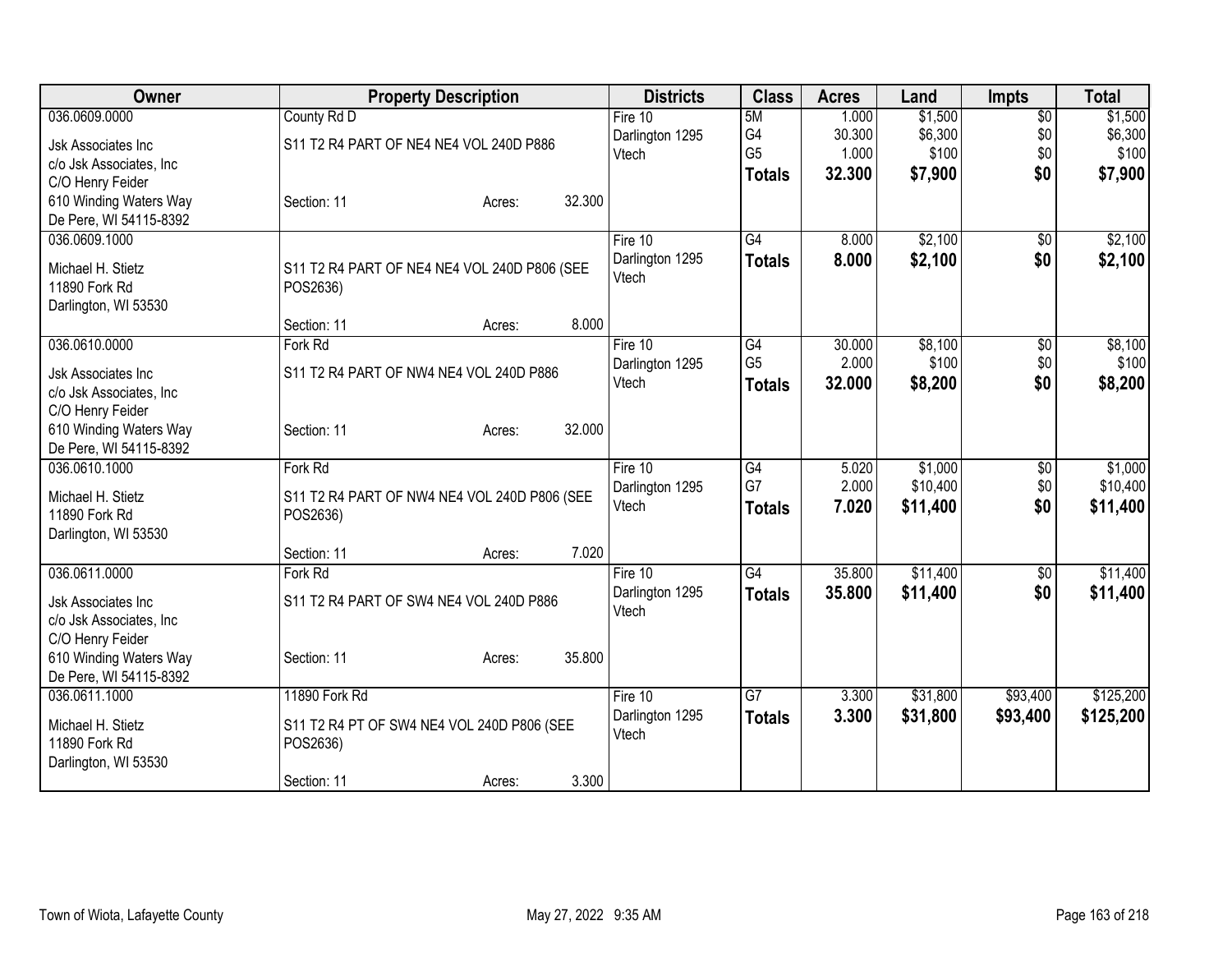| Owner                        | <b>Property Description</b>                    | <b>Districts</b> | <b>Class</b>    | <b>Acres</b> | Land     | <b>Impts</b>    | <b>Total</b> |
|------------------------------|------------------------------------------------|------------------|-----------------|--------------|----------|-----------------|--------------|
| 036.0612.0000                |                                                | Fire 10          | 5M              | 2.000        | \$3,000  | $\overline{50}$ | \$3,000      |
| Jsk Associates Inc           | S11 T2 R4 SE4 NE4 VOL 240D P886                | Darlington 1295  | G4              | 38.000       | \$10,200 | \$0             | \$10,200     |
| c/o Jsk Associates, Inc      |                                                | Vtech            | <b>Totals</b>   | 40.000       | \$13,200 | \$0             | \$13,200     |
| C/O Henry Feider             |                                                |                  |                 |              |          |                 |              |
| 610 Winding Waters Way       | 40.000<br>Section: 11<br>Acres:                |                  |                 |              |          |                 |              |
| De Pere, WI 54115-8392       |                                                |                  |                 |              |          |                 |              |
| 036.0613.0000                | Fork Rd                                        | Fire 10          | G4              | 38.000       | \$10,800 | $\overline{60}$ | \$10,800     |
| Marcia L Erwin Trust         | PART LOT 1 CSM #229 LYING IN NE4 NW4 DOC       | Darlington 1295  | G <sub>5</sub>  | 2.000        | \$100    | \$0             | \$100        |
| c/o Marcia L Erwin Revocable | 347374                                         | Vtech            | <b>Totals</b>   | 40.000       | \$10,900 | \$0             | \$10,900     |
| 13804 W Dublin Rd            |                                                |                  |                 |              |          |                 |              |
| Kent, IL 61044-9610          | 40.000<br>Section: 11<br>Acres:                |                  |                 |              |          |                 |              |
| 036.0614.0000                | Fork Rd                                        | Fire 10          | $\overline{G4}$ | 1.600        | \$100    | \$0             | \$100        |
| Scott A. Chapman             | S11 T2 R4 PART OF NW4 NW4 VOL 77 B&C P145 (SEI | Darlington 1295  | <b>Totals</b>   | 1.600        | \$100    | \$0             | \$100        |
| Rita M. Chapman              | POS2639)                                       | Vtech            |                 |              |          |                 |              |
| 6177 Reuter Rd               |                                                |                  |                 |              |          |                 |              |
| Mazomanie, WI 53560          | 1.600<br>Section: 11<br>Acres:                 |                  |                 |              |          |                 |              |
| 036.0614.1000                | Fork Rd                                        | Fire 10          | $\overline{G4}$ | 37.150       | \$10,200 | $\overline{50}$ | \$10,200     |
| Marcia L Erwin Trust         | PART LOT 1 CSM #229 LYING IN NW4 NW4 DOC       | Darlington 1295  | G <sub>5</sub>  | 1.250        | \$300    | \$0             | \$300        |
| c/o Marcia L Erwin Revocable | 347374                                         | Vtech            | <b>Totals</b>   | 38.400       | \$10,500 | \$0             | \$10,500     |
| 13804 W Dublin Rd            |                                                |                  |                 |              |          |                 |              |
| Kent, IL 61044-9610          | 38.400<br>Section: 11<br>Acres:                |                  |                 |              |          |                 |              |
| 036.0615.0000                | Fork Rd                                        | Fire 10          | G4              | 25.800       | \$7,900  | \$0             | \$7,900      |
| <b>Jsk Associates Inc</b>    | S11 T2 R4 PART OF SW4 NW4 VOL 240D P886        | Darlington 1295  | G <sub>5</sub>  | 0.500        | \$100    | \$0             | \$100        |
| c/o Jsk Associates, Inc      |                                                | Vtech            | <b>Totals</b>   | 26.300       | \$8,000  | \$0             | \$8,000      |
| C/O Henry Feider             |                                                |                  |                 |              |          |                 |              |
| 610 Winding Waters Way       | 26.300<br>Section: 11<br>Acres:                |                  |                 |              |          |                 |              |
| De Pere, WI 54115-8392       |                                                |                  |                 |              |          |                 |              |
| 036.0615.3000                | 11736 Fork Rd                                  | Fire $10$        | 5M              | 0.500        | \$800    | $\sqrt{6}$      | \$800        |
| Francis N Scescke Trust      | LOT 1 CSM 794                                  | Darlington 1295  | G <sub>1</sub>  | 1.620        | \$0      | \$7,800         | \$7,800      |
| Vickie L Scescke Trust       |                                                | Vtech            | G4              | 10.620       | \$2,700  | \$0             | \$2,700      |
| 6435 N Talman Ave            |                                                |                  | G <sub>5</sub>  | 0.500        | \$100    | \$0             | \$100        |
| Chicago, IL 60645            | 13.240<br>Section: 11<br>Acres:                |                  | <b>Totals</b>   | 13.240       | \$3,600  | \$7,800         | \$11,400     |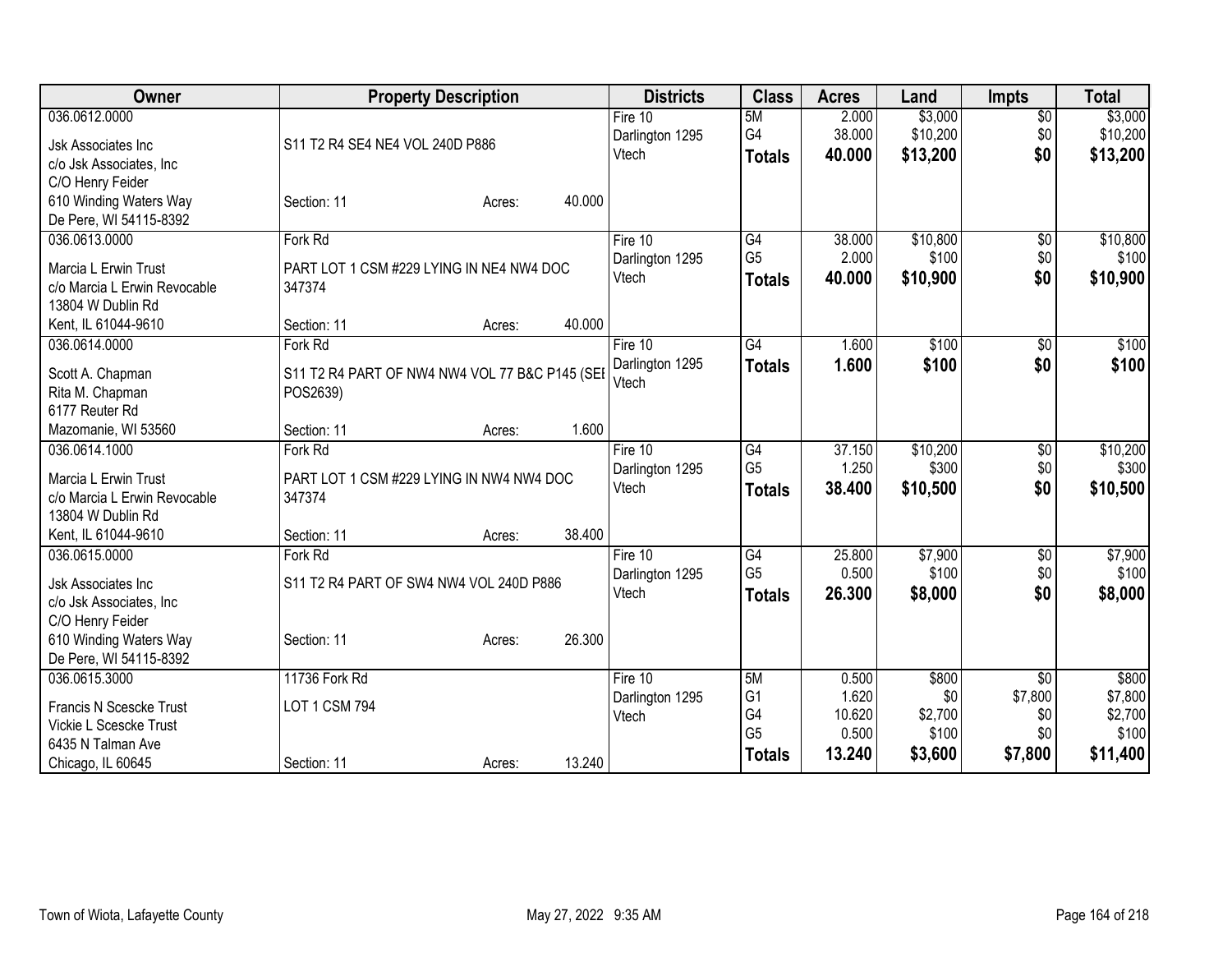| Owner                          | <b>Property Description</b>                  | <b>Districts</b>         | <b>Class</b>    | <b>Acres</b>   | Land              | Impts           | <b>Total</b> |
|--------------------------------|----------------------------------------------|--------------------------|-----------------|----------------|-------------------|-----------------|--------------|
| 036.0616.0000                  | Fork Rd                                      | Fire 10                  | $\overline{G4}$ | 39.000         | \$12,200          | $\overline{50}$ | \$12,200     |
| Jsk Associates Inc             | S11 T2 R4 SE4 NW4 VOL 240D P886              | Darlington 1295          | G <sub>5</sub>  | 1.000          | \$100             | \$0             | \$100        |
| c/o Jsk Associates, Inc        |                                              | Vtech                    | <b>Totals</b>   | 40.000         | \$12,300          | \$0             | \$12,300     |
| C/O Henry Feider               |                                              |                          |                 |                |                   |                 |              |
| 610 Winding Waters Way         | 40.000<br>Section: 11<br>Acres:              |                          |                 |                |                   |                 |              |
| De Pere, WI 54115-8392         |                                              |                          |                 |                |                   |                 |              |
| 036.0617.0000                  |                                              | Fire 10                  | G4              | 22.420         | \$7,300           | $\overline{50}$ | \$7,300      |
| Mike S. Berget                 | S11 T2 R4 PART OF NE4 SW4 VOL 197D P377      | Darlington 1295          | <b>Totals</b>   | 22.420         | \$7,300           | \$0             | \$7,300      |
| Judith A. Berget               |                                              | Vtech                    |                 |                |                   |                 |              |
| 8692 County Rd M               |                                              |                          |                 |                |                   |                 |              |
| Darlington, WI 53530           | 22.420<br>Section: 11<br>Acres:              |                          |                 |                |                   |                 |              |
| 036.0618.0000                  | Fork Rd                                      | Fire 10                  | $\overline{G4}$ | 39.000         | \$12,300          | $\overline{50}$ | \$12,300     |
|                                |                                              | Darlington 1295          | G <sub>5</sub>  | 1.000          | \$100             | \$0             | \$100        |
| Arleigh E. Jorgenson et al     | S11 T2 R4 NW4 SW4 (S/LIFE EST OF CAROL)      | Vtech                    | <b>Totals</b>   | 40.000         | \$12,400          | \$0             | \$12,400     |
| C/O Sharon Petersen            | ARLEIGH JORGENSON, SHARON PETERSEN, DUANE    |                          |                 |                |                   |                 |              |
| E8438A Quarry Rd               | JORGENSON(OW) DOC 347626                     |                          |                 |                |                   |                 |              |
| Rock Springs, WI 53961         | 40.000<br>Section: 11<br>Acres:              |                          |                 |                |                   |                 |              |
| 036.0619.0000                  | 11078 Fork Rd                                | Fire 10                  | G4              | 36.000         | \$9,900           | \$0             | \$9,900      |
| Arleigh E. Jorgenson et al     | S11 T2 R4 SW4 SW4 (S/LIFE EST OF CAROL)      | Darlington 1295          | G <sub>5</sub>  | 2.000          | \$100             | \$0             | \$100        |
| C/O Sharon Petersen            | ARLEIGH JORGENSON, SHARON PETERSEN, DUANE    | Vtech                    | G7              | 2.000          | \$24,000          | \$96,000        | \$120,000    |
| E8438A Quarry Rd               | JORGENSON(OW) DOC 347626                     |                          | <b>Totals</b>   | 40.000         | \$34,000          | \$96,000        | \$130,000    |
| Rock Springs, WI 53961         | 40.000<br>Section: 11<br>Acres:              |                          |                 |                |                   |                 |              |
| 036.0620.0000                  | County Rd M                                  | Fire 10                  | $\overline{G4}$ | 11.580         | \$3,200           | \$0             | \$3,200      |
| Mike S. Berget                 | S11 T2 R4 PART OF SE4 SW4 VOL 205D P343 EXC  | Darlington 1295          | G <sub>5</sub>  | 0.500          | \$100             | \$0             | \$100        |
| Judith A. Berget               |                                              | Vtech                    | G7              | 2.030          | \$9,800           | \$31,300        | \$41,100     |
| 8692 County Rd M               |                                              |                          | <b>Totals</b>   | 14.110         | \$13,100          | \$31,300        | \$44,400     |
| Darlington, WI 53530           | 14.110<br>Section: 11<br>Acres:              |                          |                 |                |                   |                 |              |
| 036.0620.1000                  | 8700 County Rd M                             | Fire 10                  | $\overline{G7}$ | 7.000          | \$38,500          | \$391,300       | \$429,800    |
|                                |                                              | Darlington 1295          | <b>Totals</b>   | 7.000          | \$38,500          | \$391,300       | \$429,800    |
| Silver Creek Family Farms, LLC | (NESW & SESW) PT LOT 1 CSM #304 COM S1/4 COR | Vtech                    |                 |                |                   |                 |              |
| 8700 County Rd M               | SEC 11-S89.01.03W 1322.17'TO SW COR SESW;    |                          |                 |                |                   |                 |              |
| Darlington, WI 53530-9113      | N00.02.18W 771.19' ALG WLI CSM #304 TO       |                          |                 |                |                   |                 |              |
|                                | 7.000<br>Section: 11<br>Acres:               |                          |                 |                |                   |                 |              |
| 036.0620.2000                  | 8692 Cth M                                   | Fire $10$                | G4<br>G7        | 0.630<br>1.970 | \$100<br>\$10,800 | $\overline{30}$ | \$100        |
| Mike S. Berget                 | PRT SESW COM S1/4 COR SEC 11-S89.01.03W      | Darlington 1295<br>Vtech |                 |                |                   | \$177,500       | \$188,300    |
| Judith A. Berget               | 589.41' ALG SLI SEC TO POB- S89.01.03W       |                          | <b>Totals</b>   | 2.600          | \$10,900          | \$177,500       | \$188,400    |
| 8692 County Rd M               | 393.35';N05.38.15E 179.29';S84.09.26E 122';  |                          |                 |                |                   |                 |              |
| Darlington, WI 53530           | 2.600<br>Section: 11<br>Acres:               |                          |                 |                |                   |                 |              |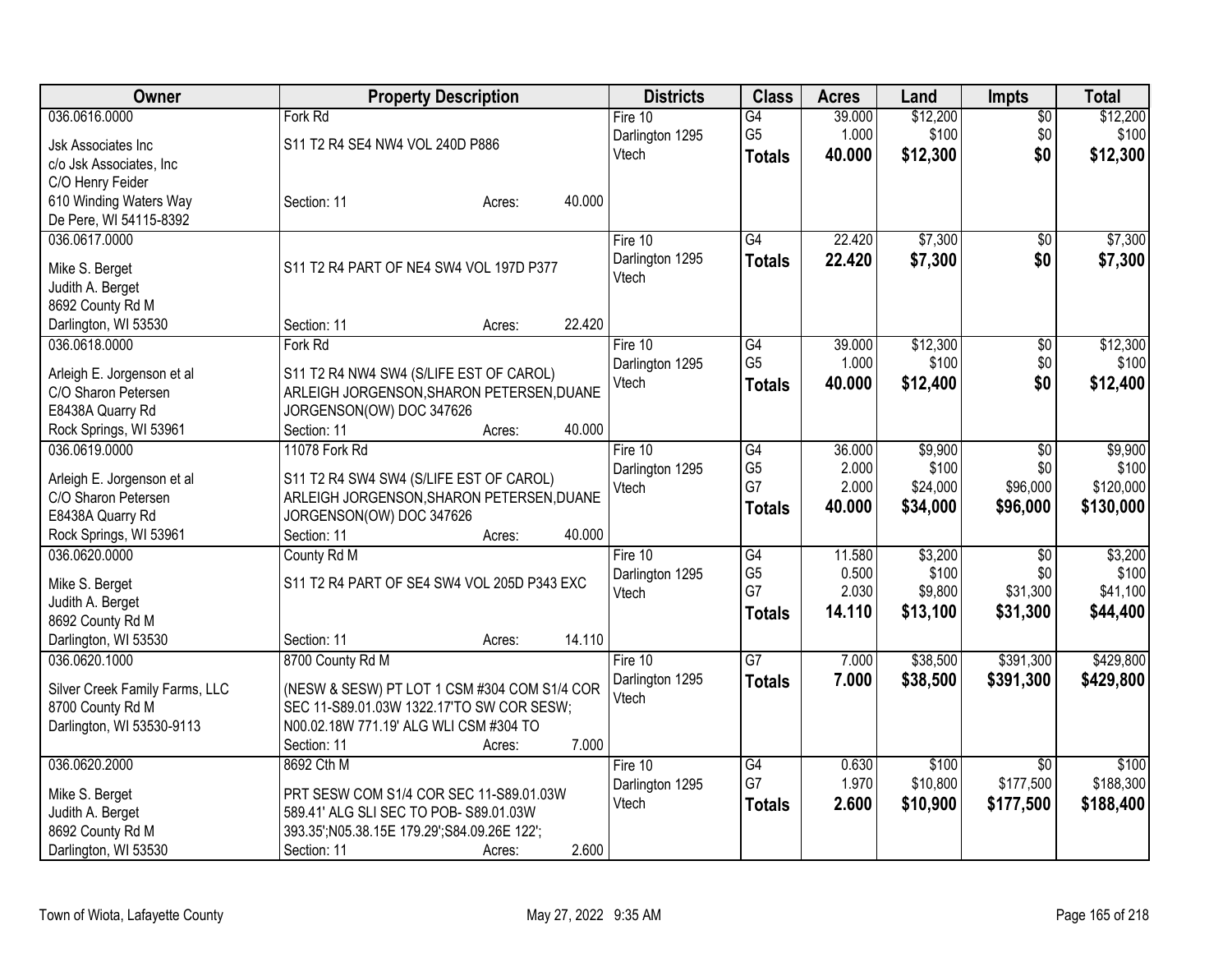| Owner                | <b>Property Description</b>                  |        |        | <b>Districts</b>         | <b>Class</b>         | <b>Acres</b>   | Land              | Impts           | <b>Total</b>      |
|----------------------|----------------------------------------------|--------|--------|--------------------------|----------------------|----------------|-------------------|-----------------|-------------------|
| 036.0620.3000        | County Rd M                                  |        |        | Fire $10$                | $\overline{G4}$      | 31.620         | \$9,900           | $\overline{50}$ | \$9,900           |
| Mike S. Berget       | LOT 1 CSM #304 EXC THAT PRT AS DESCR IN DOC  |        |        | Darlington 1295<br>Vtech | G <sub>5</sub><br>G7 | 0.250<br>2.000 | \$100<br>\$11,000 | \$0<br>\$79,400 | \$100<br>\$90,400 |
| Judith A. Berget     | 335175 & ALSO EXC COM S1/4 COR               |        |        |                          | <b>Totals</b>        | 33.870         | \$21,000          | \$79,400        | \$100,400         |
| 8692 County Rd M     | SEC11;S89.01.03W 1322.17' TO SW COR          |        |        |                          |                      |                |                   |                 |                   |
| Darlington, WI 53530 | Section: 11                                  | Acres: | 33.870 |                          |                      |                |                   |                 |                   |
| 036.0621.0000        | <b>Walnut Rd</b>                             |        |        | Fire 10                  | $\overline{G4}$      | 40.000         | \$12,800          | \$0             | \$12,800          |
| Margie Stephenson    | NE4 SE4                                      |        |        | Darlington 1295          | <b>Totals</b>        | 40.000         | \$12,800          | \$0             | \$12,800          |
| 8352 County Rd M     |                                              |        |        | Vtech                    |                      |                |                   |                 |                   |
| Darlington, WI 53530 |                                              |        |        |                          |                      |                |                   |                 |                   |
|                      | Section: 11                                  | Acres: | 40.000 |                          |                      |                |                   |                 |                   |
| 036.0622.0000        | County Rd M                                  |        |        | Fire 10                  | $\overline{G4}$      | 40.000         | \$12,100          | $\overline{50}$ | \$12,100          |
| Mike S. Berget       | S11 T2 R4 NW4 SE4 VOL 205D P343              |        |        | Darlington 1295          | <b>Totals</b>        | 40.000         | \$12,100          | \$0             | \$12,100          |
| Judith A. Berget     |                                              |        |        | Vtech                    |                      |                |                   |                 |                   |
| 8692 County Rd M     |                                              |        |        |                          |                      |                |                   |                 |                   |
| Darlington, WI 53530 | Section: 11                                  | Acres: | 40.000 |                          |                      |                |                   |                 |                   |
| 036.0623.0000        | 8352 Cth M                                   |        |        | Fire 10                  | $\overline{G4}$      | 36.250         | \$10,900          | \$0             | \$10,900          |
|                      |                                              |        |        | Darlington 1295          | G <sub>5</sub>       | 0.750          | \$100             | \$0             | \$100             |
| Margie Stephenson    | SW4 SE4 EXC TENANT HOUSE LOCATED IN SW4 SE4  |        |        | Vtech                    | G7                   | 2.000          | \$24,000          | \$131,500       | \$155,500         |
| 8352 County Rd M     |                                              |        |        |                          | <b>Totals</b>        | 39.000         | \$35,000          | \$131,500       | \$166,500         |
| Darlington, WI 53530 | Section: 11                                  |        | 39.000 |                          |                      |                |                   |                 |                   |
| 036.0623.1000        | 8374 Cth M                                   | Acres: |        |                          | $\overline{G1}$      | 1.000          | \$12,500          | \$69,700        | \$82,200          |
|                      |                                              |        |        | Fire 10                  |                      |                |                   |                 |                   |
| Margie Stephenson    | TENANT HOUSE LOCATED IN SW4 SE4              |        |        | Darlington 1295<br>Vtech | <b>Totals</b>        | 1.000          | \$12,500          | \$69,700        | \$82,200          |
| 8352 County Rd M     |                                              |        |        |                          |                      |                |                   |                 |                   |
| Darlington, WI 53530 |                                              |        |        |                          |                      |                |                   |                 |                   |
|                      | Section: 11                                  | Acres: | 1.000  |                          |                      |                |                   |                 |                   |
| 036.0624.0000        | County Rd M                                  |        |        | Fire 10                  | G4                   | 39.000         | \$12,500          | $\overline{60}$ | \$12,500          |
| Margie Stephenson    | SE4 SE4                                      |        |        | Darlington 1295          | G <sub>5</sub>       | 1.000          | \$100             | \$0             | \$100             |
| 8352 County Rd M     |                                              |        |        | Vtech                    | <b>Totals</b>        | 40.000         | \$12,600          | \$0             | \$12,600          |
| Darlington, WI 53530 |                                              |        |        |                          |                      |                |                   |                 |                   |
|                      | Section: 11                                  | Acres: | 40.000 |                          |                      |                |                   |                 |                   |
| 036.0625.0000        | North Rd                                     |        |        | Fire 10                  | G4                   | 15.840         | \$3,400           | $\overline{50}$ | \$3,400           |
| Derby Lands, LLC     | S12 T2 R4 PART OF NE4 NE4 VOL 222D P884 (SEE |        |        | Darlington 1295          | G <sub>5</sub>       | 0.750          | \$100             | \$0             | \$100             |
| 15486 White Oak Dr   | POS2642)                                     |        |        | Vtech                    | <b>Totals</b>        | 16.590         | \$3,500           | \$0             | \$3,500           |
| Peosta, IA 52068     |                                              |        |        |                          |                      |                |                   |                 |                   |
|                      | Section: 7                                   | Acres: | 16.590 |                          |                      |                |                   |                 |                   |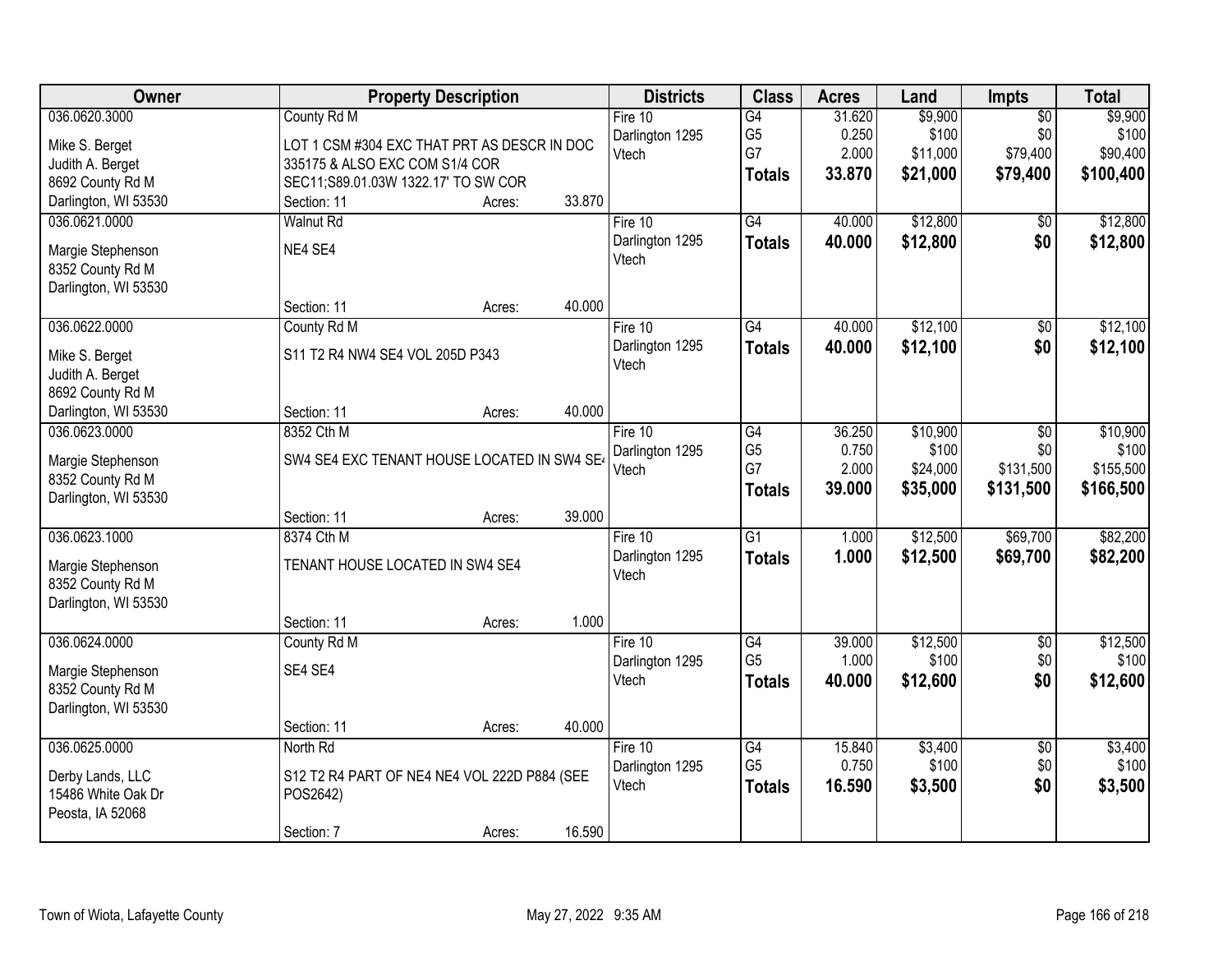| Owner                                 |                                                | <b>Property Description</b> |        | <b>Districts</b>         | <b>Class</b>    | <b>Acres</b> | Land       | <b>Impts</b>    | <b>Total</b> |
|---------------------------------------|------------------------------------------------|-----------------------------|--------|--------------------------|-----------------|--------------|------------|-----------------|--------------|
| 036.0625.1000                         | 11971 North Rd                                 |                             |        | Fire 10                  | $\overline{G1}$ | 2.590        | \$21,800   | \$91,900        | \$113,700    |
| Russell L. Swanson                    | S12 T2 R4 PART OF NE4 NE4 VOL 224D P173        |                             |        | Darlington 1295          | <b>Totals</b>   | 2.590        | \$21,800   | \$91,900        | \$113,700    |
| Jane A. Swanson                       |                                                |                             |        | Vtech                    |                 |              |            |                 |              |
| 11971 North Rd                        |                                                |                             |        |                          |                 |              |            |                 |              |
| Argyle, WI 53504                      | Section: 7                                     | Acres:                      | 2.590  |                          |                 |              |            |                 |              |
| 036.0625.2000                         | County Rd M                                    |                             |        | Fire 10                  | G4              | 4.820        | \$1,000    | \$0             | \$1,000      |
|                                       |                                                |                             |        | Darlington 1295          | W8              | 14.000       | (\$44,800) | \$0             | \$0          |
| Scott A. Gross                        | S12 T2 R4 PART OF NE4 NE4 DOC 342018 (SEE      |                             |        | Vtech                    | <b>Totals</b>   | 18.820       | \$1,000    | \$0             | \$1,000      |
| 1020 East St                          | POS2601 & POS2642)                             |                             |        |                          |                 |              |            |                 |              |
| Darlington, WI 53530                  | Section: 12                                    |                             | 18.820 |                          |                 |              |            |                 |              |
| 036.0625.3000                         | 11751 North Rd                                 | Acres:                      |        | Fire 10                  | $\overline{G1}$ | 1.500        | \$15,800   | \$45,200        | \$61,000     |
|                                       |                                                |                             |        |                          |                 |              |            |                 |              |
| Scott A. Gross                        | S12 T2 R4 PART OF NE4 NE4 VOL 238D P103 (SEE   |                             |        | Darlington 1295<br>Vtech | <b>Totals</b>   | 1.500        | \$15,800   | \$45,200        | \$61,000     |
| 1020 East St                          | POS2601 & POS2642)                             |                             |        |                          |                 |              |            |                 |              |
| Darlington, WI 53530                  |                                                |                             |        |                          |                 |              |            |                 |              |
|                                       | Section: 12                                    | Acres:                      | 1.500  |                          |                 |              |            |                 |              |
| 036.0626.0000                         | North Rd                                       |                             |        | Fire 10                  | 5M              | 20.000       | \$32,000   | $\overline{60}$ | \$32,000     |
| Everett Swanson                       | S12 T2 R4 NW4 NE4 & S 1 RD OF NE4 NE4 VOL 241D |                             |        | Darlington 1295          | G4              | 19.500       | \$4,000    | \$0             | \$4,000      |
| Marilyn Swanson                       | P14-P18                                        |                             |        | Vtech                    | G <sub>5</sub>  | 1.000        | \$500      | \$0             | \$500        |
| 721 S Mckinley Ave                    |                                                |                             |        |                          | <b>Totals</b>   | 40.500       | \$36,500   | \$0             | \$36,500     |
| Apt 1a                                | Section: 12                                    | Acres:                      | 40.500 |                          |                 |              |            |                 |              |
| Arlington Heights, IL 60005           |                                                |                             |        |                          |                 |              |            |                 |              |
| 036.0627.0000                         | North Rd                                       |                             |        | Fire 10                  | $\overline{G4}$ | 40.000       | \$6,000    | $\sqrt{6}$      | \$6,000      |
|                                       |                                                |                             |        | Darlington 1295          | <b>Totals</b>   | 40.000       | \$6,000    | \$0             | \$6,000      |
| Pine View Dairy Trust Dated April 16, | SW4 NE4                                        |                             |        | Vtech                    |                 |              |            |                 |              |
| 2016                                  |                                                |                             |        |                          |                 |              |            |                 |              |
| 3049 Stratton Way                     |                                                |                             |        |                          |                 |              |            |                 |              |
| Madison, WI 53719                     | Section: 12                                    | Acres:                      | 40.000 |                          |                 |              |            |                 |              |
| 036.0628.0000                         | 11639 North Rd                                 |                             |        | Fire 10                  | G4              | 36.250       | \$6,800    | $\sqrt{6}$      | \$6,800      |
| Pine View Dairy Trust Dated April 16, | SE4 NE4                                        |                             |        | Darlington 1295          | G <sub>5</sub>  | 0.750        | \$100      | \$0             | \$100        |
| 2016                                  |                                                |                             |        | Vtech                    | G7              | 3.000        | \$30,000   | \$159,300       | \$189,300    |
| 3049 Stratton Way                     |                                                |                             |        |                          | <b>Totals</b>   | 40.000       | \$36,900   | \$159,300       | \$196,200    |
| Madison, WI 53719                     | Section: 12                                    | Acres:                      | 40.000 |                          |                 |              |            |                 |              |
| 036.0629.0000                         | County Rd D                                    |                             |        | Fire 10                  | G4              | 37.730       | \$6,500    | $\overline{50}$ | \$6,500      |
|                                       |                                                |                             |        | Darlington 1295          | G <sub>5</sub>  | 1.000        | \$100      | \$0             | \$100        |
| Kevin L. Shager                       | S12 T2 R4 PART OF NE4 NW4 VOL 245D P407        |                             |        | Vtech                    | <b>Totals</b>   | 38.730       | \$6,600    | \$0             | \$6,600      |
| 9186 Cth N                            |                                                |                             |        |                          |                 |              |            |                 |              |
| South Wayne, WI 53587                 |                                                |                             |        |                          |                 |              |            |                 |              |
|                                       | Section: 12                                    | Acres:                      | 38.730 |                          |                 |              |            |                 |              |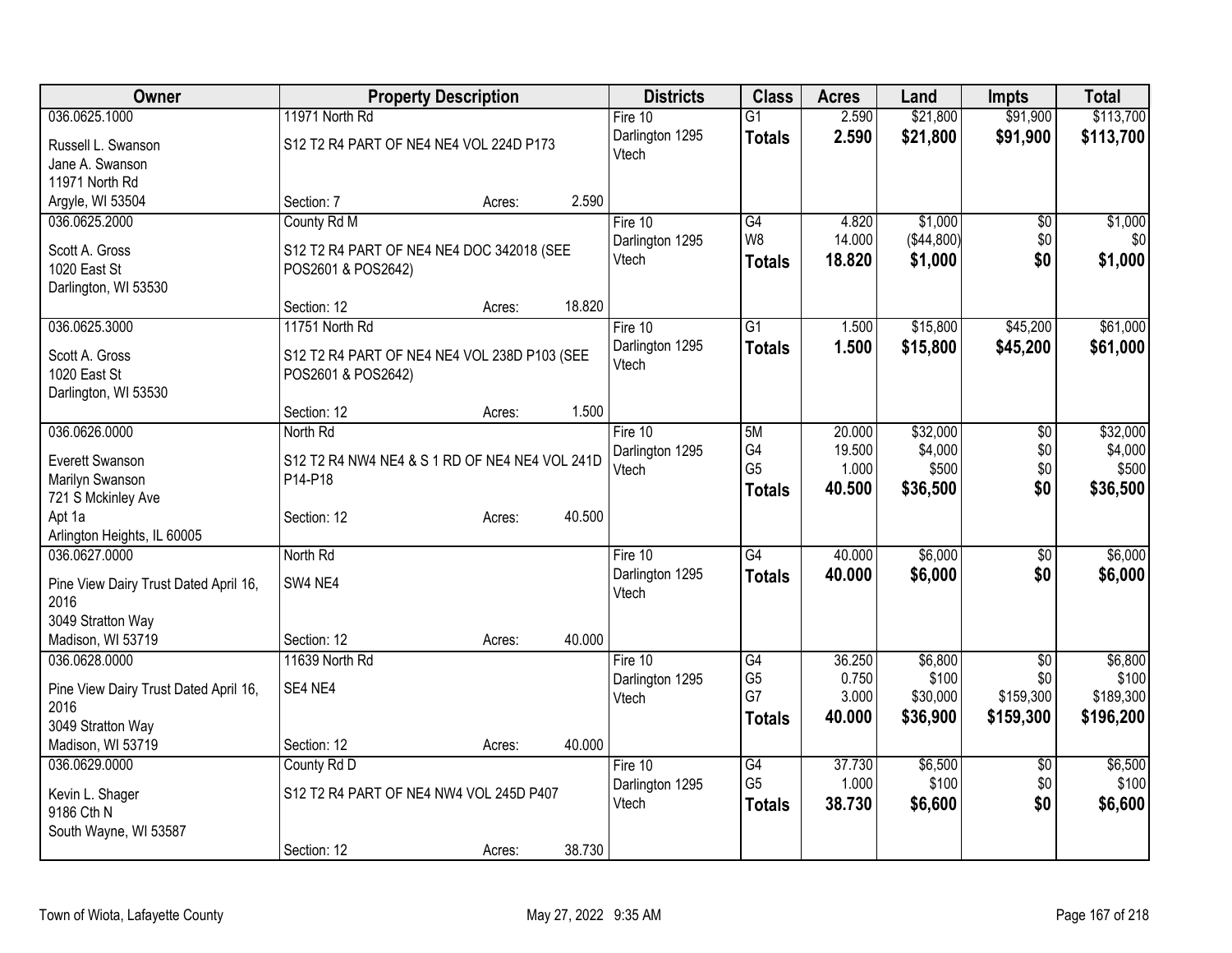| Owner                               | <b>Property Description</b>                   | <b>Districts</b> | <b>Class</b>    | <b>Acres</b> | Land     | <b>Impts</b>    | <b>Total</b> |
|-------------------------------------|-----------------------------------------------|------------------|-----------------|--------------|----------|-----------------|--------------|
| 036.0629.1000                       | County Rd D                                   | Fire 10          | $\overline{G4}$ | 1.270        | \$300    | $\overline{60}$ | \$300        |
| Everett Swanson                     | S12 T2 R4 PART OF NE4 NW4 VOL 241D P12 (SEE   | Darlington 1295  | <b>Totals</b>   | 1.270        | \$300    | \$0             | \$300        |
| Marilyn Swanson                     | POS2643)                                      | Vtech            |                 |              |          |                 |              |
| 721 S Mckinley Ave                  |                                               |                  |                 |              |          |                 |              |
| Apt 1a                              | 1.270<br>Section: 12<br>Acres:                |                  |                 |              |          |                 |              |
| Arlington Heights, IL 60005         |                                               |                  |                 |              |          |                 |              |
| 036.0630.0000                       | County Rd D                                   | Fire 10          | G4              | 39.000       | \$5,800  | $\overline{60}$ | \$5,800      |
| Michael H. Stietz                   | S12 T2 R4 NW4 NW4 VOL 240D P806               | Darlington 1295  | G <sub>5</sub>  | 1.000        | \$100    | \$0             | \$100        |
| 11890 Fork Rd                       |                                               | Vtech            | <b>Totals</b>   | 40.000       | \$5,900  | \$0             | \$5,900      |
| Darlington, WI 53530                |                                               |                  |                 |              |          |                 |              |
|                                     | 40.000<br>Section: 12<br>Acres:               |                  |                 |              |          |                 |              |
| 036.0631.0000                       | County Rd D                                   | Fire 10          | G4              | 39.000       | \$9,900  | \$0             | \$9,900      |
| Kevin L. Shager                     | S12 T2 R4 SW4 NW4 VOL 245D P407               | Darlington 1295  | G <sub>5</sub>  | 1.000        | \$100    | \$0             | \$100        |
| 9186 Cth N                          |                                               | Vtech            | <b>Totals</b>   | 40.000       | \$10,000 | \$0             | \$10,000     |
| South Wayne, WI 53587               |                                               |                  |                 |              |          |                 |              |
|                                     | 40.000<br>Section: 12<br>Acres:               |                  |                 |              |          |                 |              |
| 036.0632.0000                       | 11600 Cth D                                   | Fire 10          | G4              | 39.000       | \$11,000 | $\overline{50}$ | \$11,000     |
|                                     | S12 T2 R4 SE4 NW4 VOL 245D P407               | Darlington 1295  | G <sub>5</sub>  | 1.000        | \$100    | \$0             | \$100        |
| Kevin L. Shager<br>9186 Cth N       |                                               | Vtech            | <b>Totals</b>   | 40,000       | \$11,100 | \$0             | \$11,100     |
| South Wayne, WI 53587               |                                               |                  |                 |              |          |                 |              |
|                                     | 40.000<br>Section: 12<br>Acres:               |                  |                 |              |          |                 |              |
| 036.0633.0000                       | County Rd D                                   | Fire 10          | G4              | 24.590       | \$6,400  | \$0             | \$6,400      |
|                                     |                                               | Darlington 1295  | G <sub>5</sub>  | 0.750        | \$100    | \$0             | \$100        |
| Kevin L. Shager                     | S12 T2 R4 PART OF NE4 SW4 VOL 245D P407       | Vtech            | G7              | 0.500        | \$6,000  | \$900           | \$6,900      |
| 9186 Cth N<br>South Wayne, WI 53587 |                                               |                  | <b>Totals</b>   | 25.840       | \$12,500 | \$900           | \$13,400     |
|                                     | 25.840<br>Section: 12<br>Acres:               |                  |                 |              |          |                 |              |
| 036.0633.1000                       | 11390 Cth D                                   | Fire 10          | G4              | 10.410       | \$800    | $\overline{50}$ | \$800        |
|                                     |                                               | Darlington 1295  | G <sub>5</sub>  | 0.250        | \$100    | \$0             | \$100        |
| Robert E. Lee et al                 | PART NE? SW? & PART SE? NW? COM S? COR SEC    | Vtech            | G7              | 3.500        | \$33,000 | \$76,000        | \$109,000    |
| 11390 County Rd D                   | 12;N0?11'49"W 2353.18' ALG N-S? LI SEC 12 TO  |                  | <b>Totals</b>   | 14.160       | \$33,900 | \$76,000        | \$109,900    |
| Argyle, WI 53504                    | POB;S64?52'40"W 491.92';S50?47'12"W<br>14.160 |                  |                 |              |          |                 |              |
| 036.0634.0000                       | Section: 12<br>Acres:<br>County Rd D          | Fire 10          | $\overline{G4}$ | 39.000       | \$11,900 | $\overline{50}$ | \$11,900     |
|                                     |                                               | Darlington 1295  | G <sub>5</sub>  | 1.000        | \$100    | \$0             | \$100        |
| Kevin L. Shager                     | S12 T2 R4 NW4 SW4 VOL 245D P407               | Vtech            | <b>Totals</b>   | 40.000       | \$12,000 | \$0             | \$12,000     |
| 9186 Cth N                          |                                               |                  |                 |              |          |                 |              |
| South Wayne, WI 53587               |                                               |                  |                 |              |          |                 |              |
|                                     | 40.000<br>Section: 12<br>Acres:               |                  |                 |              |          |                 |              |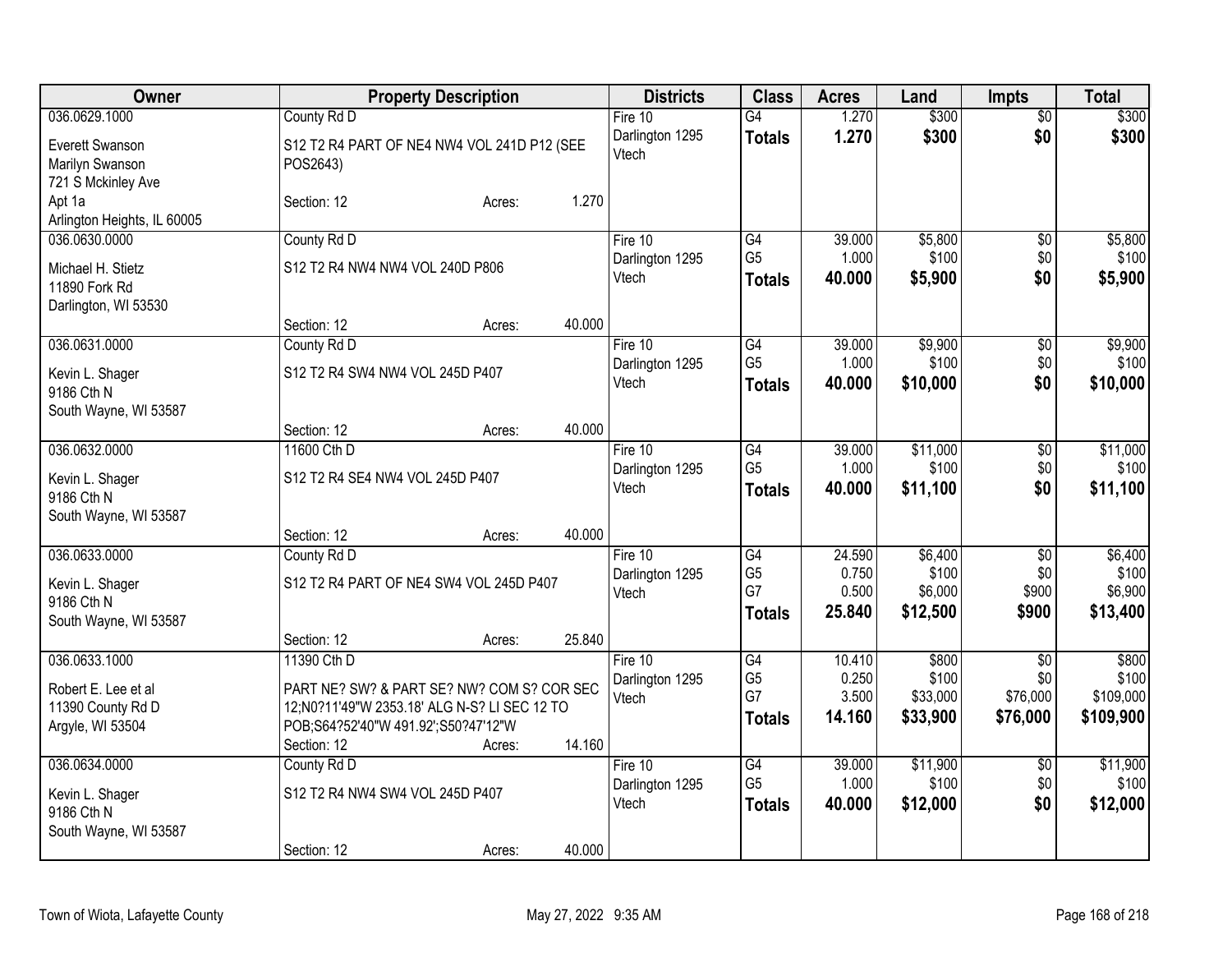| Owner                                  | <b>Property Description</b>                  | <b>Districts</b> | <b>Class</b> | <b>Acres</b>               | Land            | <b>Impts</b>    | <b>Total</b>     |                 |                  |
|----------------------------------------|----------------------------------------------|------------------|--------------|----------------------------|-----------------|-----------------|------------------|-----------------|------------------|
| 036.0635.0000                          | County Rd D                                  |                  |              | Fire 10                    | $\overline{G4}$ | 38.000          | \$12,000         | $\overline{50}$ | \$12,000         |
| Debra L. Smith                         | S12 T2 R4 SW4 SW4 EXC CSM #15 DOC 349876     |                  |              | Darlington 1295            | G <sub>5</sub>  | 2.000           | \$100            | \$0             | \$100            |
| Steven R. Smith                        |                                              |                  |              | Vtech                      | <b>Totals</b>   | 40.000          | \$12,100         | \$0             | \$12,100         |
| 10821 Faymont Rd                       |                                              |                  |              |                            |                 |                 |                  |                 |                  |
| Darlington, WI 53530                   | Section: 12                                  | Acres:           | 40.000       |                            |                 |                 |                  |                 |                  |
| 036.0636.0000                          | County Rd D                                  |                  |              | Fire 10                    | G4              | 35.720          | \$10,200         | $\overline{30}$ | \$10,200         |
| Debra L. Smith                         | S12 T2 R4 SE4 SW4 EXC CSM #15 DOC 349876     |                  |              | Darlington 1295            | G <sub>5</sub>  | 1.750           | \$100            | \$0             | \$100            |
| Steven R. Smith                        |                                              |                  |              | Vtech                      | G7              | 1.200           | \$6,600          | \$3,200         | \$9,800          |
| 10821 Faymont Rd                       |                                              |                  |              |                            | <b>Totals</b>   | 38.670          | \$16,900         | \$3,200         | \$20,100         |
| Darlington, WI 53530                   | Section: 12                                  | Acres:           | 38.670       |                            |                 |                 |                  |                 |                  |
| 036.0636.1000                          | 11012 Cth D                                  |                  |              | Fire 10                    | $\overline{G1}$ | 1.330           | \$14,600         | \$111,600       | \$126,200        |
|                                        |                                              |                  |              | Darlington 1295            | <b>Totals</b>   | 1.330           | \$14,600         | \$111,600       | \$126,200        |
| Steven Wang                            | LOT 1 CSM #15 PART SESW & SWSW VOL 238D P791 |                  |              | Vtech                      |                 |                 |                  |                 |                  |
| Kay Wang                               |                                              |                  |              |                            |                 |                 |                  |                 |                  |
| 11012 County Rd D                      |                                              |                  |              |                            |                 |                 |                  |                 |                  |
| Argyle, WI 53504<br>036.0637.1000      | Section: 12                                  | Acres:           | 1.330        |                            |                 |                 |                  |                 |                  |
|                                        | North Rd                                     |                  |              | Fire 10<br>Darlington 1295 | 5M<br>G4        | 0.500<br>19.000 | \$800<br>\$4,600 | \$0<br>\$0      | \$800<br>\$4,600 |
| Pine View Dairy Trust Dated April 16,  | N2 NE4 SE4                                   |                  |              | Vtech                      | G <sub>5</sub>  | 0.500           | \$100            | \$0             | \$100            |
| 2016                                   |                                              |                  |              |                            |                 | 20.000          | \$5,500          | \$0             | \$5,500          |
| 3049 Stratton Way                      |                                              |                  |              |                            | <b>Totals</b>   |                 |                  |                 |                  |
| Madison, WI 53719                      | Section: 12                                  | Acres:           | 20.000       |                            |                 |                 |                  |                 |                  |
| 036.0637.2000                          | North Rd                                     |                  |              | Fire 10                    | $\overline{G4}$ | 19.500          | \$5,600          | $\overline{30}$ | \$5,600          |
| Robert M Cooper Limited Partnership, L | S12 T2 R4 S2 NE4 SE4 VOL 216D P485           |                  |              | Darlington 1295            | G <sub>5</sub>  | 0.500           | \$100            | \$0             | \$100            |
| c/o Robert M. Cooper                   |                                              |                  |              | Vtech                      | <b>Totals</b>   | 20.000          | \$5,700          | \$0             | \$5,700          |
| 6060 Springbrook Rd                    |                                              |                  |              |                            |                 |                 |                  |                 |                  |
| South Wayne, WI 53587-9726             | Section: 12                                  | Acres:           | 20.000       |                            |                 |                 |                  |                 |                  |
| 036.0638.1000                          | North Rd                                     |                  |              | Fire 10                    | G4              | 20.000          | \$3,500          | $\sqrt{6}$      | \$3,500          |
| Pine View Dairy Trust Dated April 16,  | N2 NW4 SE4                                   |                  |              | Darlington 1295            | <b>Totals</b>   | 20.000          | \$3,500          | \$0             | \$3,500          |
| 2016                                   |                                              |                  |              | Vtech                      |                 |                 |                  |                 |                  |
| 3049 Stratton Way                      |                                              |                  |              |                            |                 |                 |                  |                 |                  |
| Madison, WI 53719                      | Section: 12                                  | Acres:           | 20.000       |                            |                 |                 |                  |                 |                  |
| 036.0638.2000                          | County Rd M                                  |                  |              | Fire 10                    | G4              | 20.000          | \$3,800          | $\overline{30}$ | \$3,800          |
|                                        |                                              |                  |              | Darlington 1295            | <b>Totals</b>   | 20.000          | \$3,800          | \$0             | \$3,800          |
| Robert M Cooper Limited Partnership, L | S12 T2 R4 S2 NW4 SE4 VOL 216D P485           |                  |              | Vtech                      |                 |                 |                  |                 |                  |
| c/o Robert M. Cooper                   |                                              |                  |              |                            |                 |                 |                  |                 |                  |
| 6060 Springbrook Rd                    |                                              |                  |              |                            |                 |                 |                  |                 |                  |
| South Wayne, WI 53587-9726             | Section: 12                                  | Acres:           | 20.000       |                            |                 |                 |                  |                 |                  |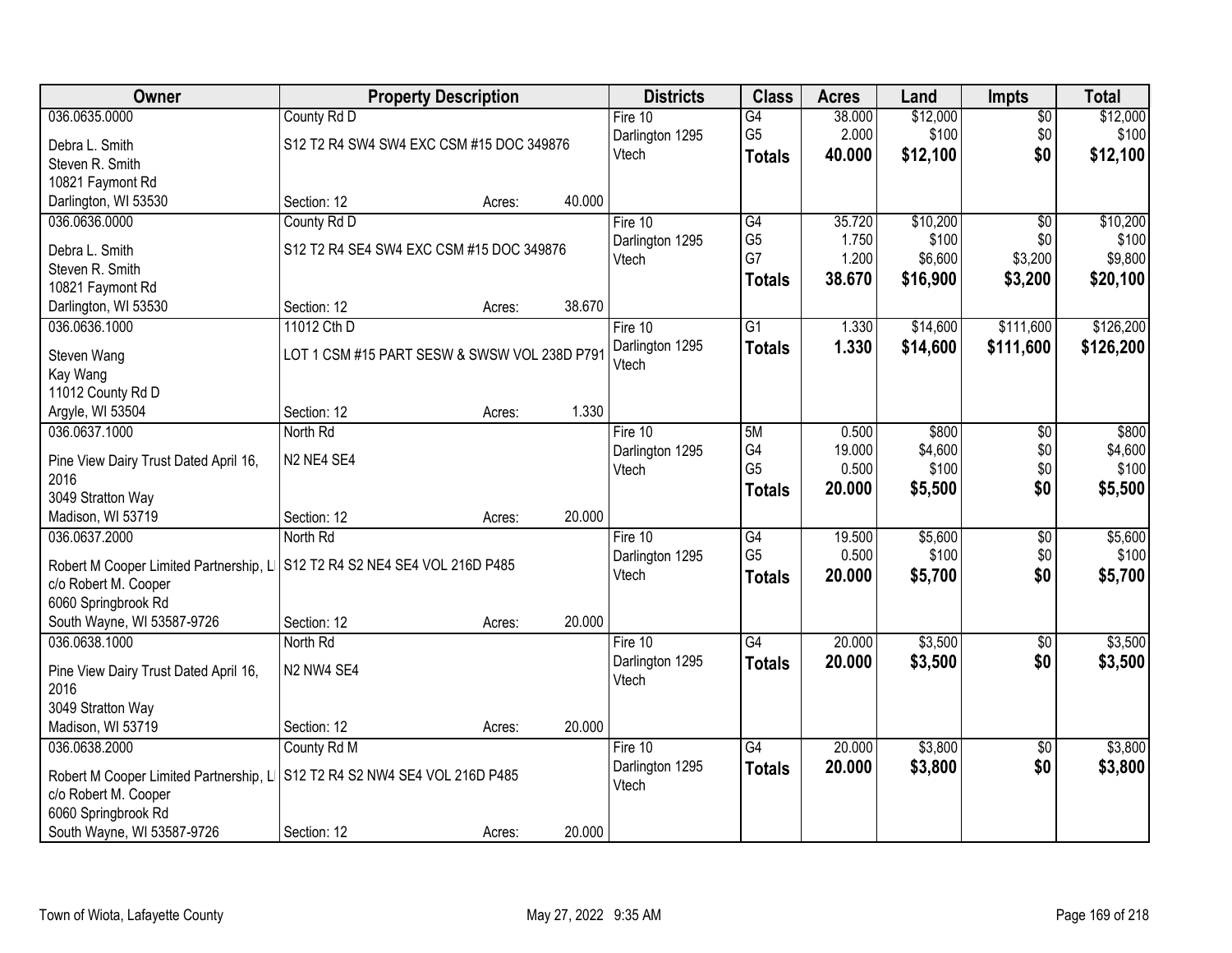| Owner                                  | <b>Property Description</b>                              |        | <b>Districts</b>         | <b>Class</b>                      | <b>Acres</b> | Land     | Impts           | <b>Total</b> |
|----------------------------------------|----------------------------------------------------------|--------|--------------------------|-----------------------------------|--------------|----------|-----------------|--------------|
| 036.0639.0000                          | 7310 Hawley Rd                                           |        | Fire $10$                | G4                                | 17.500       | \$4,800  | $\overline{50}$ | \$4,800      |
| Robert Cooper Jr                       | E2 SW4 SE4                                               |        | Darlington 1295          | G <sub>5</sub>                    | 0.500        | \$100    | \$0             | \$100        |
| Nicole J. Cooper                       |                                                          |        | Vtech                    | G7                                | 2.000        | \$24,000 | \$147,100       | \$171,100    |
| 7310 Hawley Rd                         |                                                          |        |                          | <b>Totals</b>                     | 20.000       | \$28,900 | \$147,100       | \$176,000    |
| Argyle, WI 53504                       | Section: 12<br>Acres:                                    | 20.000 |                          |                                   |              |          |                 |              |
| 036.0639.1000                          | <b>Hawley Rd</b>                                         |        | Fire 10                  | G4                                | 19.500       | \$4,100  | \$0             | \$4,100      |
|                                        |                                                          |        | Darlington 1295          | G <sub>5</sub>                    | 0.500        | \$100    | \$0             | \$100        |
| Robert M Cooper Limited Partnership, L | S12 T2 R4 W2 SW4 SE4 VOL 216D P485                       |        | Vtech                    | <b>Totals</b>                     | 20.000       | \$4,200  | \$0             | \$4,200      |
| c/o Robert M. Cooper                   |                                                          |        |                          |                                   |              |          |                 |              |
| 6060 Springbrook Rd                    |                                                          | 20.000 |                          |                                   |              |          |                 |              |
| South Wayne, WI 53587-9726             | Section: 12<br>Acres:                                    |        |                          |                                   |              |          |                 |              |
| 036.0640.0000                          | North Rd                                                 |        | Fire 10                  | $\overline{G4}$<br>G <sub>5</sub> | 38.000       | \$12,300 | $\overline{50}$ | \$12,300     |
| Robert M Cooper Limited Partnership, L | S12 T2 R4 SE4 SE4 VOL 216D P485                          |        | Darlington 1295          |                                   | 2.000        | \$100    | \$0             | \$100        |
| c/o Robert M. Cooper                   |                                                          |        | Vtech                    | <b>Totals</b>                     | 40.000       | \$12,400 | \$0             | \$12,400     |
| 6060 Springbrook Rd                    |                                                          |        |                          |                                   |              |          |                 |              |
| South Wayne, WI 53587-9726             | Section: 13<br>Acres:                                    | 40.000 |                          |                                   |              |          |                 |              |
| 036.0641.1000                          | 7017 Hawley Rd                                           |        | Fire 10                  | G1                                | 1.000        | \$12,500 | \$90,100        | \$102,600    |
|                                        |                                                          |        | Darlington 1295          | G4                                | 2.000        | \$700    | \$0             | \$700        |
| Ancil Norland                          | S13 T2 R4 PART OF NE4 NE4 VOL 236D P936 (SEE<br>POS2644) |        | Vtech                    | <b>Totals</b>                     | 3.000        | \$13,200 | \$90,100        | \$103,300    |
| 7017 Hawley Rd                         |                                                          |        |                          |                                   |              |          |                 |              |
| Argyle, WI 53504                       | Section: 18                                              | 3.000  |                          |                                   |              |          |                 |              |
| 036.0641.2000                          | Acres:<br>7165 Hawley Rd                                 |        | Fire 10                  | $\overline{G4}$                   | 31.500       | \$10,200 | $\overline{50}$ | \$10,200     |
|                                        |                                                          |        |                          | G <sub>5</sub>                    | 1.500        | \$100    | \$0             | \$100        |
| Levi Z. Glick                          | S13 T2 R4 NE4 NE4 EXC 3A IN NE COR VOL 236D              |        | Darlington 1295<br>Vtech | G7                                | 4.000        | \$36,000 | \$106,600       | \$142,600    |
| Malinda F. Glick                       | P845                                                     |        |                          |                                   | 37.000       | \$46,300 | \$106,600       | \$152,900    |
| 597 New Bridge Rd                      |                                                          |        |                          | <b>Totals</b>                     |              |          |                 |              |
| Rising Sun, MD 21911                   | Section: 13<br>Acres:                                    | 37.000 |                          |                                   |              |          |                 |              |
| 036.0642.0000                          | Hawley Rd                                                |        | Fire 10                  | G4                                | 37.250       | \$11,900 | $\sqrt{6}$      | \$11,900     |
| Levi Z. Glick                          | S13 T2 R4 NW4 NE4 VOL 236D P845                          |        | Darlington 1295          | G <sub>5</sub>                    | 2.750        | \$5,100  | \$0             | \$5,100      |
| Malinda F. Glick                       |                                                          |        | Vtech                    | <b>Totals</b>                     | 40.000       | \$17,000 | \$0             | \$17,000     |
| 597 New Bridge Rd                      |                                                          |        |                          |                                   |              |          |                 |              |
| Rising Sun, MD 21911                   | Section: 13<br>Acres:                                    | 40.000 |                          |                                   |              |          |                 |              |
| 036.0643.0000                          | <b>Walnut Rd</b>                                         |        | Fire $10$                | $\overline{G4}$                   | 40.000       | \$12,800 | $\overline{50}$ | \$12,800     |
|                                        |                                                          |        | Darlington 1295          | <b>Totals</b>                     | 40.000       | \$12,800 | \$0             | \$12,800     |
| Daniel J. Monson                       | S13 T2 R4 SW4 NE4 VOL 237D P250                          |        | Vtech                    |                                   |              |          |                 |              |
| Mary C. Monson                         |                                                          |        |                          |                                   |              |          |                 |              |
| 7765 Cherry Rd                         |                                                          |        |                          |                                   |              |          |                 |              |
| Gratiot, WI 53541                      | Section: 13<br>Acres:                                    | 40.000 |                          |                                   |              |          |                 |              |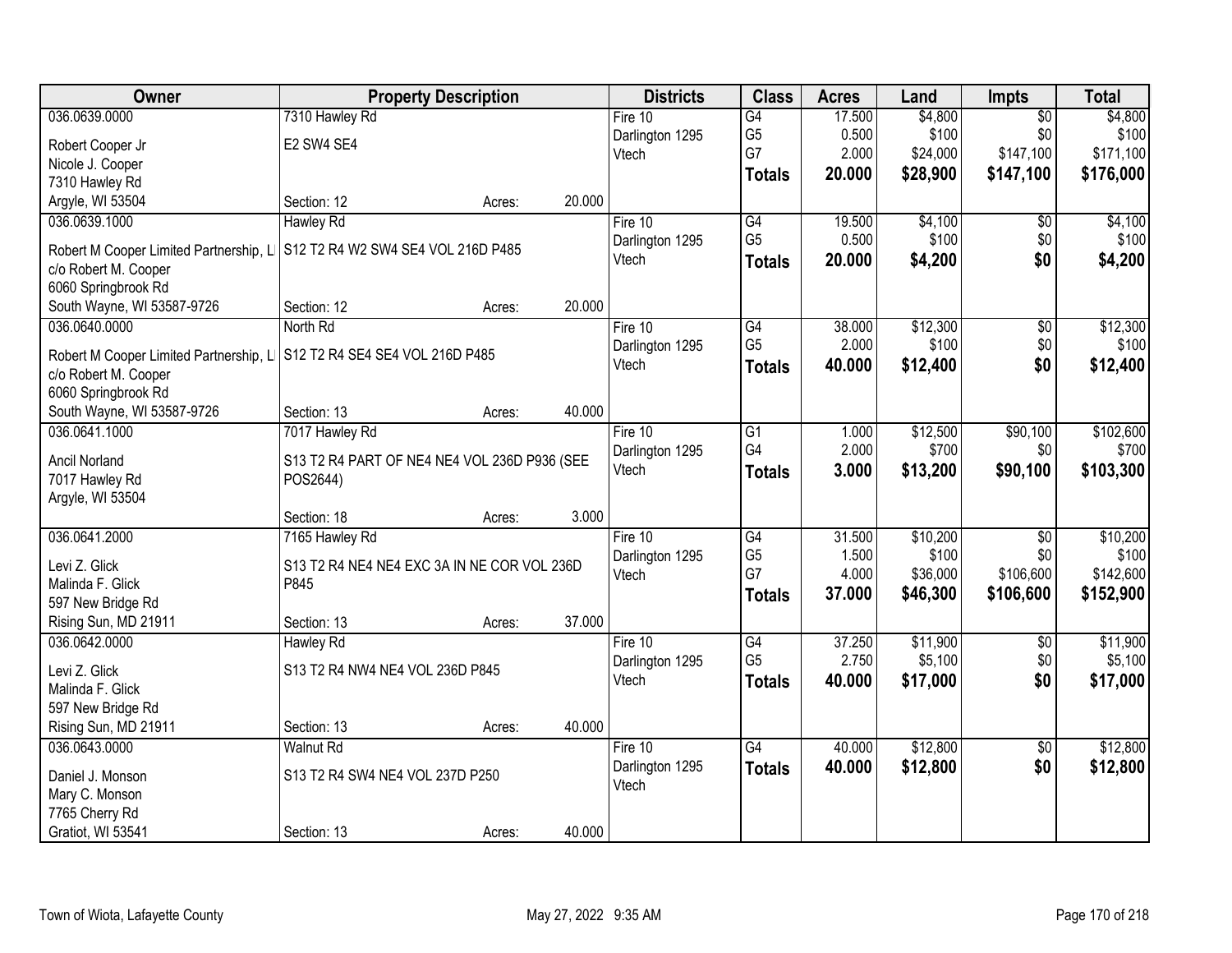| Owner                              | <b>Property Description</b>                                                          | <b>Districts</b> | <b>Class</b>    | <b>Acres</b>         | Land           | Impts             | <b>Total</b>     |                    |
|------------------------------------|--------------------------------------------------------------------------------------|------------------|-----------------|----------------------|----------------|-------------------|------------------|--------------------|
| 036.0644.0000                      | North Rd                                                                             |                  | Fire $10$       | G4                   | 39.000         | \$12,300          | $\overline{60}$  | \$12,300           |
| Levi Z. Glick                      | S13 T2 R4 SE4 NE4 VOL 236D P845                                                      |                  | Darlington 1295 | G <sub>5</sub>       | 1.000          | \$100             | \$0              | \$100              |
| Malinda F. Glick                   |                                                                                      |                  | Vtech           | <b>Totals</b>        | 40.000         | \$12,400          | \$0              | \$12,400           |
| 597 New Bridge Rd                  |                                                                                      |                  |                 |                      |                |                   |                  |                    |
| Rising Sun, MD 21911               | Section: 13<br>Acres:                                                                | 40.000           |                 |                      |                |                   |                  |                    |
| 036.0645.0000                      | County Rd M                                                                          |                  | Fire 10         | G4                   | 36.250         | \$11,600          | $\overline{50}$  | \$11,600           |
| Daniel J. Monson                   | S13 T2 R4 PART OF NE4 NW4 VOL 237D P250                                              |                  | Darlington 1295 | G <sub>5</sub>       | 1.750          | \$100             | \$0              | \$100              |
| Mary C. Monson                     |                                                                                      |                  | Vtech           | <b>Totals</b>        | 38.000         | \$11,700          | \$0              | \$11,700           |
| 7765 Cherry Rd                     |                                                                                      |                  |                 |                      |                |                   |                  |                    |
| Gratiot, WI 53541                  | Section: 13<br>Acres:                                                                | 38.000           |                 |                      |                |                   |                  |                    |
| 036.0645.1000                      | 7557 Hawley Rd                                                                       |                  | Fire 10         | $\overline{G1}$      | 2.000          | \$19,000          | \$113,800        | \$132,800          |
|                                    |                                                                                      |                  | Darlington 1295 | <b>Totals</b>        | 2.000          | \$19,000          | \$113,800        | \$132,800          |
| Roger A. Foulker                   | S13 T2 R4 PART NE4 NW4 COM 300' WEST OF                                              |                  | Vtech           |                      |                |                   |                  |                    |
| 7557 Hawley Rd<br>Argyle, WI 53504 | NECOR NE4 NW4;EAST 300'; SOUTH 300'; WEST<br>300'; NORTH 300' TO POB DOC 349200 (SEE |                  |                 |                      |                |                   |                  |                    |
|                                    | Section: 13<br>Acres:                                                                | 2.000            |                 |                      |                |                   |                  |                    |
| 036.0646.0000                      | 7767 County Rd M                                                                     |                  | Fire 10         | G4                   | 37.750         | \$12,000          | \$0              | \$12,000           |
|                                    |                                                                                      |                  | Darlington 1295 | G <sub>5</sub>       | 1.000          | \$100             | \$0              | \$100              |
| Kenneth L. Johnson                 | S13 T2 R4 NW4 NW4 VOL 225D P826                                                      |                  | Vtech           | G7                   | 1.250          | \$6,900           | \$7,600          | \$14,500           |
| Nancy M. Johnson                   |                                                                                      |                  |                 | <b>Totals</b>        | 40.000         | \$19,000          | \$7,600          | \$26,600           |
| 7767 County Rd M                   |                                                                                      |                  |                 |                      |                |                   |                  |                    |
| Gratiot, WI 53541                  | Section: 13<br>Acres:                                                                | 40.000           |                 |                      |                |                   |                  |                    |
| 036.0647.0000                      | 7767 Cth M                                                                           |                  | Fire 10         | $\overline{G4}$      | 36.500         | \$11,700          | $\overline{50}$  | \$11,700           |
| Kenneth L. Johnson                 | S13 T2 R4 SW4 NW4 VOL 225D P826                                                      |                  | Darlington 1295 | G <sub>5</sub><br>G7 | 2.000<br>1.500 | \$100<br>\$18,000 | \$0<br>\$128,600 | \$100<br>\$146,600 |
| Nancy M. Johnson                   |                                                                                      |                  | Vtech           |                      | 40.000         | \$29,800          | \$128,600        | \$158,400          |
| 7767 County Rd M                   |                                                                                      |                  |                 | <b>Totals</b>        |                |                   |                  |                    |
| Gratiot, WI 53541                  | Section: 13<br>Acres:                                                                | 40.000           |                 |                      |                |                   |                  |                    |
| 036.0648.0000                      | County Rd M                                                                          |                  | Fire 10         | G4                   | 39.000         | \$12,500          | $\sqrt{6}$       | \$12,500           |
| Daniel J. Monson                   | S13 T2 R4 DIST SE4 NW4 VOL 237D P250                                                 |                  | Darlington 1295 | G <sub>5</sub>       | 1.000          | \$100             | \$0              | \$100              |
| Mary C. Monson                     |                                                                                      |                  | Vtech           | <b>Totals</b>        | 40.000         | \$12,600          | \$0              | \$12,600           |
| 7765 Cherry Rd                     |                                                                                      |                  |                 |                      |                |                   |                  |                    |
| Gratiot, WI 53541                  | Section: 13<br>Acres:                                                                | 40.000           |                 |                      |                |                   |                  |                    |
| 036.0649.1000                      | County Rd M                                                                          |                  | Fire 10         | 5M                   | 0.500          | \$800             | $\overline{50}$  | \$800              |
| Daniel J. Monson                   | S13 T2 R4 PART OF NE4 SW4 VOL 237D P250                                              |                  | Darlington 1295 | G4                   | 10.000         | \$3,100           | \$0              | \$3,100            |
| Mary C. Monson                     |                                                                                      |                  | Vtech           | G <sub>5</sub>       | 0.500          | \$100             | \$0              | \$100              |
| 7765 Cherry Rd                     |                                                                                      |                  |                 | <b>Totals</b>        | 11.000         | \$4,000           | \$0              | \$4,000            |
| Gratiot, WI 53541                  | Section: 13<br>Acres:                                                                | 11.000           |                 |                      |                |                   |                  |                    |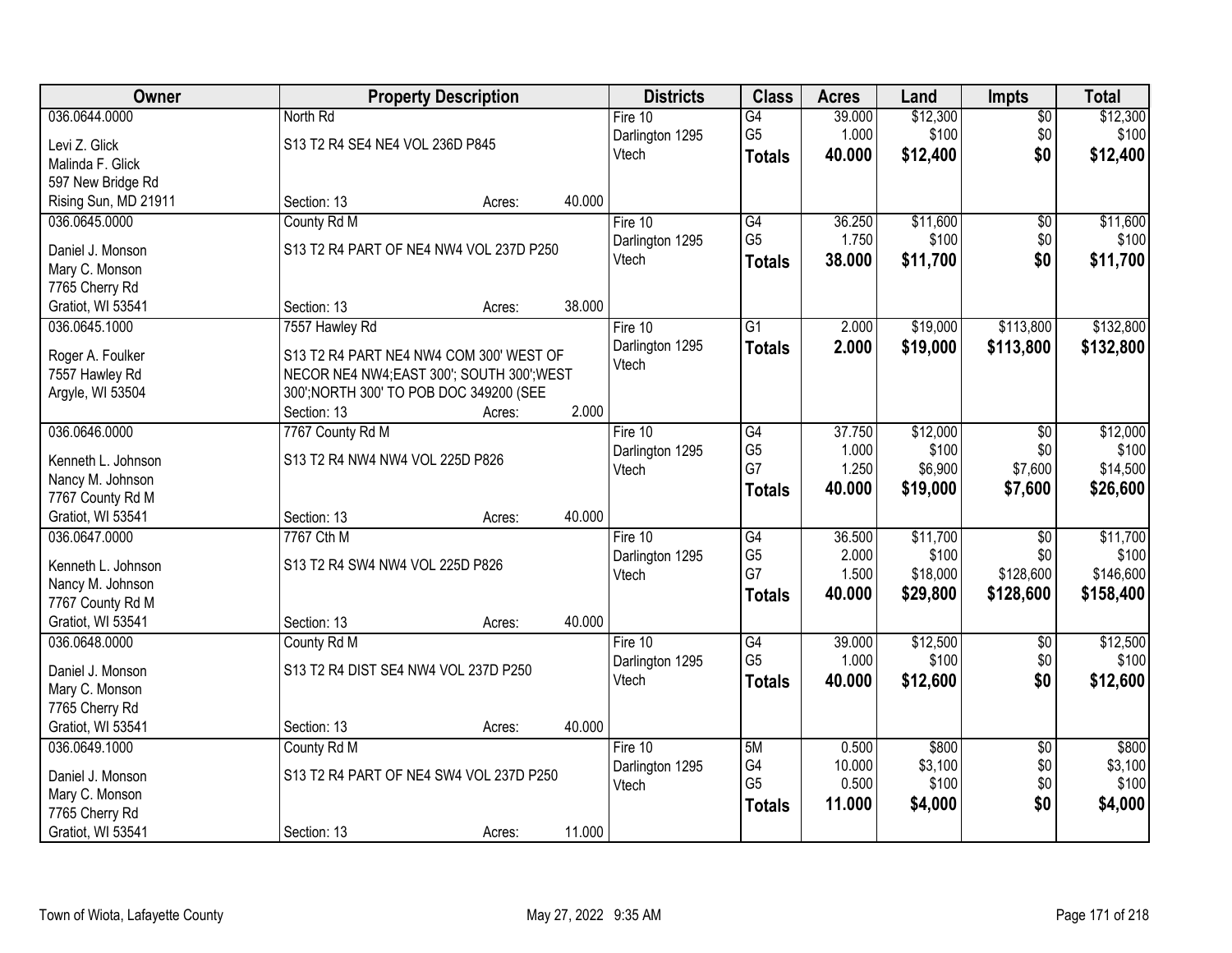| Owner                 |                                         | <b>Property Description</b> |        |                 |                 | <b>Acres</b> | Land            | Impts           | <b>Total</b>    |
|-----------------------|-----------------------------------------|-----------------------------|--------|-----------------|-----------------|--------------|-----------------|-----------------|-----------------|
| 036.0649.2000         | County Rd M                             |                             |        | Fire 10         | 5M              | 1.500        | \$2,300         | $\overline{50}$ | \$2,300         |
| Mike S. Berget        | S13 T2 R4 PART OF NE4 SW4 VOL 239D P606 |                             |        | Darlington 1295 | G4              | 13.790       | \$3,800         | \$0             | \$3,800         |
| Judith A. Berget      |                                         |                             |        | Vtech           | G <sub>5</sub>  | 1.000        | \$100           | \$0             | \$100           |
| 8692 County Rd M      |                                         |                             |        |                 | <b>Totals</b>   | 16.290       | \$6,200         | \$0             | \$6,200         |
| Darlington, WI 53530  | Section: 13                             | Acres:                      | 16.290 |                 |                 |              |                 |                 |                 |
| 036.0649.3000         | 7657 Cth M                              |                             |        | Fire $10$       | $\overline{G1}$ | 3.250        | \$25,000        | \$57,300        | \$82,300        |
|                       |                                         |                             |        | Darlington 1295 | G4              | 3.750        | \$1,200         | \$0             | \$1,200         |
| Eugene A. Richardson  | S13 T2 R4 PART OF NE4 SW4 VOL 235D P519 |                             |        | Vtech           | <b>Totals</b>   | 7.000        | \$26,200        | \$57,300        | \$83,500        |
| Heather Richardson    |                                         |                             |        |                 |                 |              |                 |                 |                 |
| 7657 County Rd M      |                                         |                             |        |                 |                 |              |                 |                 |                 |
| Gratiot, WI 53541     | Section: 13                             | Acres:                      | 7.000  |                 |                 |              |                 |                 |                 |
| 036.0649.3100         | 7625 Cth M                              |                             |        | Fire 10         | G1              | 0.740        | \$10,400        | \$124,400       | \$134,800       |
| Lisa M. Pratt         | S13 T2 R4 PART OF NE4 SW4 VOL 241D P367 |                             |        | Darlington 1295 | <b>Totals</b>   | 0.740        | \$10,400        | \$124,400       | \$134,800       |
| 7625 County Rd M      |                                         |                             |        | Vtech           |                 |              |                 |                 |                 |
| Gratiot, WI 53541     |                                         |                             |        |                 |                 |              |                 |                 |                 |
|                       | Section: 13                             | Acres:                      | 0.740  |                 |                 |              |                 |                 |                 |
| 036.0649.3200         | 7601 Cth M                              |                             |        | Fire 10         | G1              | 2.410        | \$21,000        | \$102,000       | \$123,000       |
| Diana L. Shager       | S13 T2 R4 PART OF NE4 SW4 VOL 245D P414 |                             |        | Darlington 1295 | <b>Totals</b>   | 2.410        | \$21,000        | \$102,000       | \$123,000       |
| 7601 County Rd M      |                                         |                             |        | Vtech           |                 |              |                 |                 |                 |
| Gratiot, WI 53541     |                                         |                             |        |                 |                 |              |                 |                 |                 |
|                       | Section: 13                             | Acres:                      | 2.410  |                 |                 |              |                 |                 |                 |
| 036.0649.4000         | County Rd M                             |                             |        | Fire $10$       | $\overline{X4}$ | 2.500        | $\overline{50}$ | $\overline{50}$ | $\overline{50}$ |
|                       |                                         |                             |        | Darlington 1295 | <b>Totals</b>   | 2.500        | \$0             | \$0             | \$0             |
| Miller Cemetery Assoc | S13 T2 R4 PART OF NE4 SW4 VOL 78D, P113 |                             |        | Vtech           |                 |              |                 |                 |                 |
| Unknown               |                                         |                             |        |                 |                 |              |                 |                 |                 |
| Gratiot, WI 53541     |                                         |                             |        |                 |                 |              |                 |                 |                 |
|                       | Section: 13                             | Acres:                      | 2.500  |                 |                 |              |                 |                 |                 |
| 036.0650.0000         | 7765 Cherry Rd                          |                             |        | Fire 10         | $\overline{G4}$ | 36.250       | \$6,900         | $\overline{50}$ | \$6,900         |
| Daniel J. Monson      | S13 T2 R4 NW4 NW4 VOL 237D P250         |                             |        | Darlington 1295 | G <sub>5</sub>  | 0.750        | \$100           | \$0             | \$100           |
| Mary C. Monson        |                                         |                             |        | Vtech           | G7              | 3.000        | \$30,000        | \$189,000       | \$219,000       |
| 7765 Cherry Rd        |                                         |                             |        |                 | <b>Totals</b>   | 40.000       | \$37,000        | \$189,000       | \$226,000       |
| Gratiot, WI 53541     | Section: 13                             | Acres:                      | 40.000 |                 |                 |              |                 |                 |                 |
| 036.0651.1000         |                                         |                             |        | Fire $10$       | 5M              | 3.000        | \$4,800         | $\overline{50}$ | \$4,800         |
|                       |                                         |                             |        | Darlington 1295 | G4              | 13.770       | \$1,800         | \$0             | \$1,800         |
| Daniel J. Monson      | S13 T2 R4 PART OF SW4 SW4 VOL 237D P250 |                             |        | Vtech           | <b>Totals</b>   | 16.770       | \$6,600         | \$0             | \$6,600         |
| Mary C. Monson        |                                         |                             |        |                 |                 |              |                 |                 |                 |
| 7765 Cherry Rd        |                                         |                             |        |                 |                 |              |                 |                 |                 |
| Gratiot, WI 53541     | Section: 13                             | Acres:                      | 16.770 |                 |                 |              |                 |                 |                 |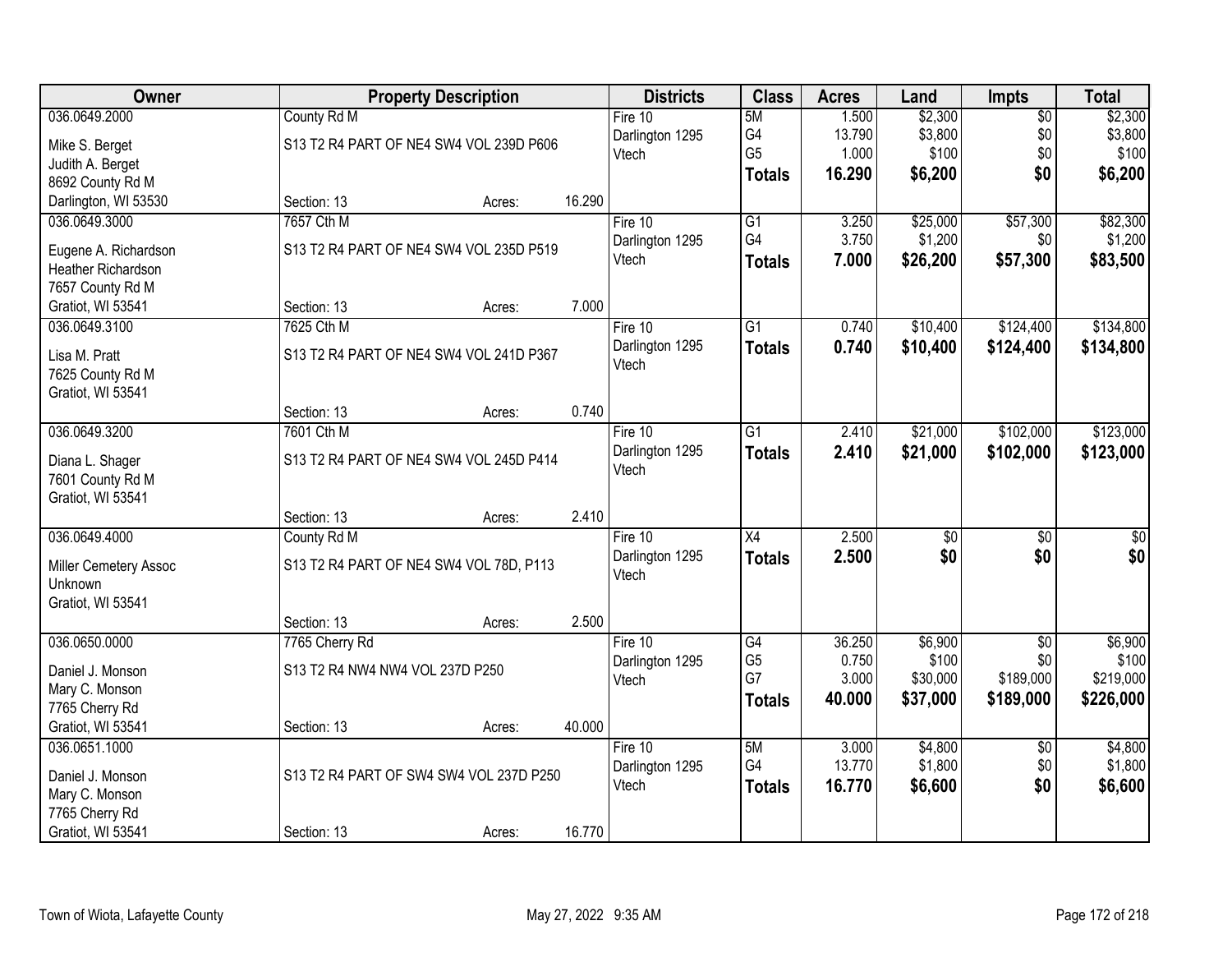| Owner                           | <b>Property Description</b>                               | <b>Districts</b>               | <b>Class</b>    | <b>Acres</b>    | Land               | Impts           | <b>Total</b>       |
|---------------------------------|-----------------------------------------------------------|--------------------------------|-----------------|-----------------|--------------------|-----------------|--------------------|
| 036.0651.2000                   | <b>Walnut Rd</b>                                          | Fire 10                        | G4              | 22.230          | \$3,500            | $\overline{50}$ | \$3,500            |
| Laurene J Winn Trust et al      | THE SOUTH 23 ACRES OF SW4 SW4 & ALSO                      | Black Hawk 2240                | G <sub>5</sub>  | 1.000           | \$100              | \$0             | \$100              |
| c/o James A & Laurene J Winn    | INCLUDING 36 SQ RODS, BEING 6 RDS BY 6 RDS, IN            | Vtech                          | <b>Totals</b>   | 23.230          | \$3,600            | \$0             | \$3,600            |
| 5741 Springbrook Rd             | SWCOR OF THE NORTH 17 ACRES OF SW4 SW4                    |                                |                 |                 |                    |                 |                    |
| South Wayne, WI 53587-9726      | 23.230<br>Section: 13<br>Acres:                           |                                |                 |                 |                    |                 |                    |
| 036.0652.0000                   | <b>Walnut Rd</b>                                          | <b>Wiota Sanitary District</b> | G4              | 1.070           | \$300              | $\overline{30}$ | \$300              |
|                                 |                                                           | #1 1295                        | G7              | 2.000           | \$11,000           | \$33,100        | \$44,100           |
| Laurene J Winn Trust et al      | THAT PART OF THE FOLLOWING LYING W/IN THE                 | Fire 10                        | <b>Totals</b>   | 3.070           | \$11,300           | \$33,100        | \$44,400           |
| c/o James A & Laurene J Winn    | WIOTA SANITARY DIST: SE4 SW4 EXC COMS1/4 COF              | Black Hawk 2240                |                 |                 |                    |                 |                    |
| 5741 Springbrook Rd             | SEC 13;N89.42.24W 252.89'; N12.18.19W 128.52' TO<br>3.070 | Vtech                          |                 |                 |                    |                 |                    |
| South Wayne, WI 53587-9726      | Section: 13<br>Acres:                                     |                                |                 |                 |                    |                 |                    |
| 036.0652.0010                   | <b>Walnut Rd</b>                                          | Fire 10                        | 5M<br>G4        | 3.000<br>27.650 | \$4,800<br>\$7,800 | \$0<br>\$0      | \$4,800<br>\$7,800 |
| Laurene J Winn Trust et al      | SE4 SW4 EXC COM S1/4 COR SEC 13;N89.42.24W                | Black Hawk 2240<br>Vtech       | G <sub>5</sub>  | 0.750           | \$100              | \$0             | \$100              |
| c/o James A & Laurene J Winn    | 252.89'; N12.18.19W 128.52' TO POB; S88.29.08W            |                                |                 | 31.400          | \$12,700           | \$0             | \$12,700           |
| 5741 Springbrook Rd             | 125.29';S01.39.58E 121.54' TO SLI SW;N89.42.24W           |                                | <b>Totals</b>   |                 |                    |                 |                    |
| South Wayne, WI 53587-9726      | 31.400<br>Section: 13<br>Acres:                           |                                |                 |                 |                    |                 |                    |
| 036.0652.1000                   | <b>Walnut Rd</b>                                          | Wiota Sanitary District G4     |                 | 2.030           | \$600              | \$0             | \$600              |
| Cottonwood Land, LLC            | S13 T2 R4 PART OF SE4 SW4 DOC 334954 (SEE                 | #1 1295                        | G <sub>5</sub>  | 0.500           | \$100              | \$0             | \$100              |
| 9600 County Rd D                | POS2646 & POS2650)                                        | Fire 10                        | G7              | 3.000           | \$16,500           | \$74,200        | \$90,700           |
| South Wayne, WI 53587-9720      |                                                           | Black Hawk 2240                | <b>Totals</b>   | 5.530           | \$17,200           | \$74,200        | \$91,400           |
|                                 | 5.530<br>Section: 13<br>Acres:                            | Vtech                          |                 |                 |                    |                 |                    |
| 036.0653.0000                   | North Rd                                                  | Fire $10$                      | G4              | 39.000          | \$12,700           | $\overline{50}$ | \$12,700           |
|                                 |                                                           | Darlington 1295                | G <sub>5</sub>  | 1.000           | \$100              | \$0             | \$100              |
| Mike S. Berget                  | S13 T2 R4 NE4 SE4 VOL 239D P606                           | Vtech                          | <b>Totals</b>   | 40.000          | \$12,800           | \$0             | \$12,800           |
| Judith A. Berget                |                                                           |                                |                 |                 |                    |                 |                    |
| 8692 County Rd M                |                                                           |                                |                 |                 |                    |                 |                    |
| Darlington, WI 53530            | 40.000<br>Section: 13<br>Acres:                           |                                |                 |                 |                    |                 |                    |
| 036.0654.0000                   | County Rd M                                               | Fire 10                        | $\overline{G4}$ | 39.260          | \$12,600           | $\overline{50}$ | \$12,600           |
| Mike S. Berget                  | S13 T2 R4 PART OF NW4 SE4 VOL 239D P606                   | Darlington 1295                | <b>Totals</b>   | 39.260          | \$12,600           | \$0             | \$12,600           |
| Judith A. Berget                |                                                           | Vtech                          |                 |                 |                    |                 |                    |
| 8692 County Rd M                |                                                           |                                |                 |                 |                    |                 |                    |
| Darlington, WI 53530            | 39.260<br>Section: 13<br>Acres:                           |                                |                 |                 |                    |                 |                    |
| 036.0654.1000                   | County Rd M                                               | Fire 10                        | $\overline{X4}$ | 0.740           | $\sqrt{50}$        | $\overline{50}$ | $\overline{50}$    |
| Miller Cemetery Assoc           | S13 T2 R4 PART OF NW4 SE4 VOL 226D P430                   | Darlington 1295                | <b>Totals</b>   | 0.740           | \$0                | \$0             | \$0                |
| c/o Miller Cemetery Association |                                                           | Vtech                          |                 |                 |                    |                 |                    |
| Unknown                         |                                                           |                                |                 |                 |                    |                 |                    |
| Gratiot, WI 53541               | 0.740<br>Section: 13<br>Acres:                            |                                |                 |                 |                    |                 |                    |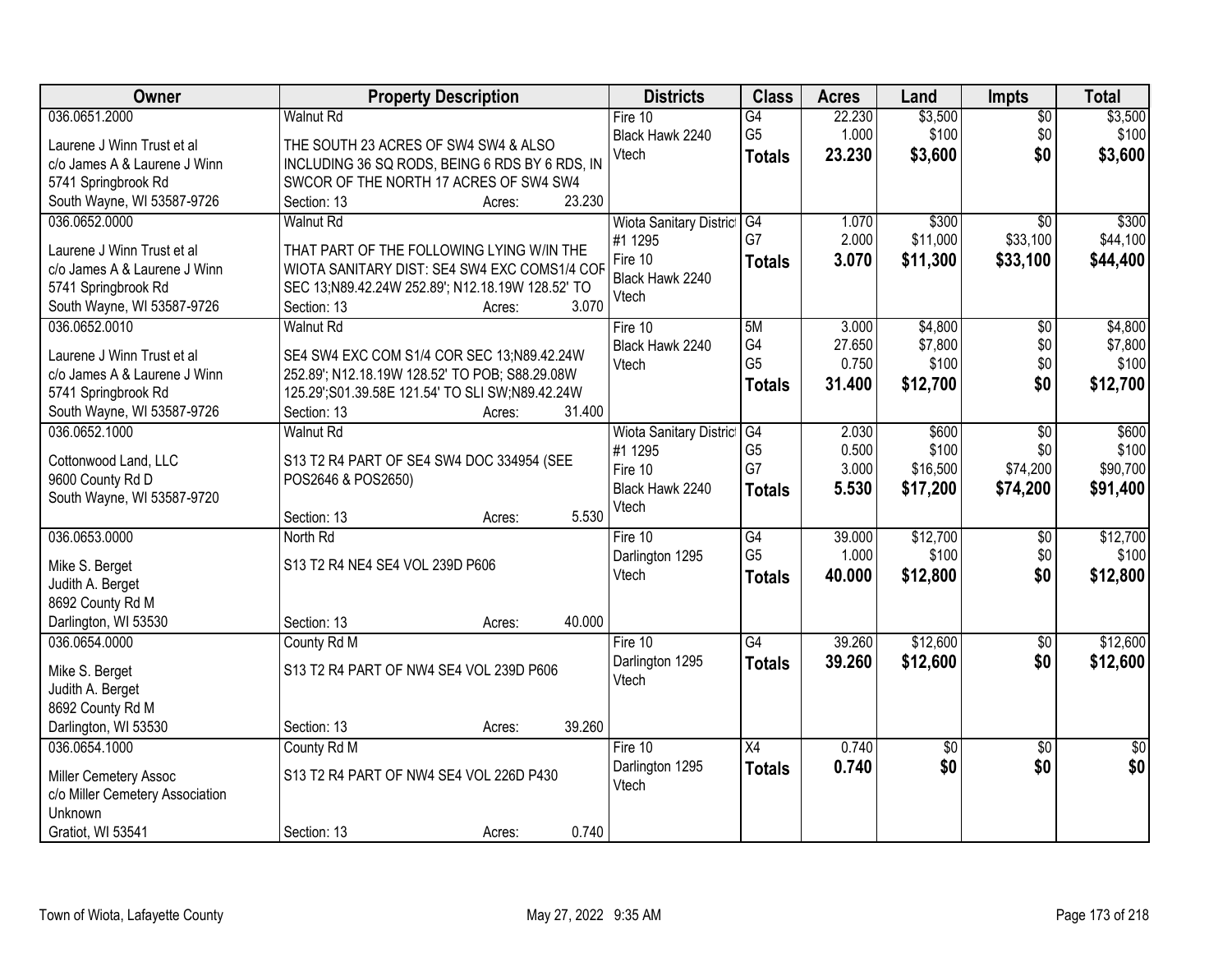| Owner                                    | <b>Property Description</b>                                                                                                     | <b>Districts</b>               | <b>Class</b>    | <b>Acres</b>    | Land             | <b>Impts</b>    | <b>Total</b>     |
|------------------------------------------|---------------------------------------------------------------------------------------------------------------------------------|--------------------------------|-----------------|-----------------|------------------|-----------------|------------------|
| 036.0655.0000                            | County Rd M                                                                                                                     | <b>Wiota Sanitary District</b> | G4              | 9.950           | \$3,200          | $\overline{50}$ | \$3,200          |
| Nicholas N. Reuter                       | S13 T2 R4 THAT PART OF SW4 SE4 LYING W/IN                                                                                       | #1 1295                        | G <sub>5</sub>  | 1.250           | \$100            | \$0             | \$100            |
| Lisa J. Reuter                           | WIOTA SANITARY DISTRICT VOL 75 B&C P81 (SEE                                                                                     | Fire 10                        | <b>Totals</b>   | 11.200          | \$3,300          | \$0             | \$3,300          |
| 7391 State Rd 78                         | POS2646)                                                                                                                        | Darlington 1295                |                 |                 |                  |                 |                  |
| Gratiot, WI 53541                        | 11.200<br>Section: 13<br>Acres:                                                                                                 | Vtech                          |                 |                 |                  |                 |                  |
| 036.0655.1000                            | County Rd M                                                                                                                     | Fire 10                        | G4              | 28.050          | \$9,100          | \$0             | \$9,100          |
|                                          |                                                                                                                                 | Darlington 1295                | G <sub>5</sub>  | 0.750           | \$100            | \$0             | \$100            |
| Nicholas N. Reuter                       | S13 T2 R4 SW4 SE4 EXC THAT PRT LYING W/IN                                                                                       | Vtech                          | <b>Totals</b>   | 28.800          | \$9,200          | \$0             | \$9,200          |
| Lisa J. Reuter                           | WIOTA SANITARY DISTRICT VOL 75 B&C P81                                                                                          |                                |                 |                 |                  |                 |                  |
| 7391 State Rd 78                         | 28.800<br>Section: 13                                                                                                           |                                |                 |                 |                  |                 |                  |
| Gratiot, WI 53541                        | Acres:                                                                                                                          |                                | $\overline{G4}$ |                 |                  |                 |                  |
| 036.0656.0000                            | County Rd M                                                                                                                     | Fire 10                        | G <sub>5</sub>  | 31.330<br>0.750 | \$9,600<br>\$100 | \$0<br>\$0      | \$9,600<br>\$100 |
| Mike S. Berget                           | S13 T2 R4 PART OF SE4 SE4 VOL 239D P606                                                                                         | Darlington 1295<br>Vtech       |                 | 32.080          | \$9,700          | \$0             |                  |
| Judith A. Berget                         |                                                                                                                                 |                                | <b>Totals</b>   |                 |                  |                 | \$9,700          |
| 8692 County Rd M                         |                                                                                                                                 |                                |                 |                 |                  |                 |                  |
| Darlington, WI 53530                     | 32.080<br>Section: 18<br>Acres:                                                                                                 |                                |                 |                 |                  |                 |                  |
| 036.0656.1000                            | 7152 Sth 78                                                                                                                     | Wiota Sanitary District        | G2              | 0.240           | \$4,100          | \$11,300        | \$15,400         |
| John Patrick Kammerud                    | S13 T2 R4 PART OF SE4 SE4 VOL 241D P988 (SEE                                                                                    | #1 1295                        | <b>Totals</b>   | 0.240           | \$4,100          | \$11,300        | \$15,400         |
| C/O Wiota Milling Co                     | POS2645 & POS2647)                                                                                                              | Fire 10                        |                 |                 |                  |                 |                  |
| 7152 State Rd 78                         |                                                                                                                                 | Darlington 1295                |                 |                 |                  |                 |                  |
| Gratiot, WI 53541-9648                   | 0.240<br>Section: 13<br>Acres:                                                                                                  | Vtech                          |                 |                 |                  |                 |                  |
| 036.0656.2000                            | State Highway 78                                                                                                                | Wiota Sanitary District        | G4              | 3.670           | \$1,000          | $\overline{30}$ | \$1,000          |
|                                          |                                                                                                                                 | #1 1295                        | G <sub>5</sub>  | 0.680           | \$100            | \$0             | \$100            |
|                                          | Berget Family Farms Grain Facility, LLC S13 T2 R4 PART OF SE4 SE4 AS DESCR IN DOC<br>362232EXC PART OF LOT 2 CSM 866 WHICH LAND | Fire 10                        | G7              | 2.480           | \$13,600         | \$34,000        | \$47,600         |
| 8692 County Rd M<br>Darlington, WI 53530 | LIES WITHIN SCH D OF DARLINGTON                                                                                                 | Darlington 1295                | <b>Totals</b>   | 6.830           | \$14,700         | \$34,000        | \$48,700         |
|                                          | 6.830<br>Section: 13<br>Acres:                                                                                                  | Vtech                          |                 |                 |                  |                 |                  |
| 036.0656.2100                            | 7200 Sth 78                                                                                                                     | Wiota Sanitary District G2     |                 | 1.040           | \$12,800         | \$324,200       | \$337,000        |
|                                          |                                                                                                                                 | #1 1295                        |                 | 1.040           | \$12,800         | \$324,200       | \$337,000        |
|                                          | Berget Family Farms Grain Facility, LLC   PART SE? SE? COM SECOR SEC 13;N89?32'19"W                                             | Fire 10                        | <b>Totals</b>   |                 |                  |                 |                  |
| 8692 County Rd M                         | 838.75' TO POB;CONTINUING WLY ALG SAID LINE,                                                                                    | Darlington 1295                |                 |                 |                  |                 |                  |
| Darlington, WI 53530                     | 246.51';N1?04'43"W 106.42';S89?59'16"E                                                                                          | Vtech                          |                 |                 |                  |                 |                  |
|                                          | 1.040<br>Section: 13<br>Acres:                                                                                                  |                                |                 |                 |                  |                 |                  |
| 036.0656.2200                            | State Highway 78                                                                                                                | Wiota Sanitary District        | G2              | 1.000           | \$6,500          | \$74,000        | \$80,500         |
|                                          | Berget Family Farms Grain Facility, LLC   PART SE? SE? COM SECOR SEC 13;N87?24'03"W                                             | #1 1295                        | <b>Totals</b>   | 1.000           | \$6,500          | \$74,000        | \$80,500         |
| 8692 County Rd M                         | 539.60' TO POB:N69?56'46"W 130.26':N67?41'57"W                                                                                  | Fire 10                        |                 |                 |                  |                 |                  |
| Darlington, WI 53530                     | 35.69';N70?35'10"W 125.26';N04?24'24"E                                                                                          | Darlington 1295                |                 |                 |                  |                 |                  |
|                                          | 1.000<br>Section: 13<br>Acres:                                                                                                  | Vtech                          |                 |                 |                  |                 |                  |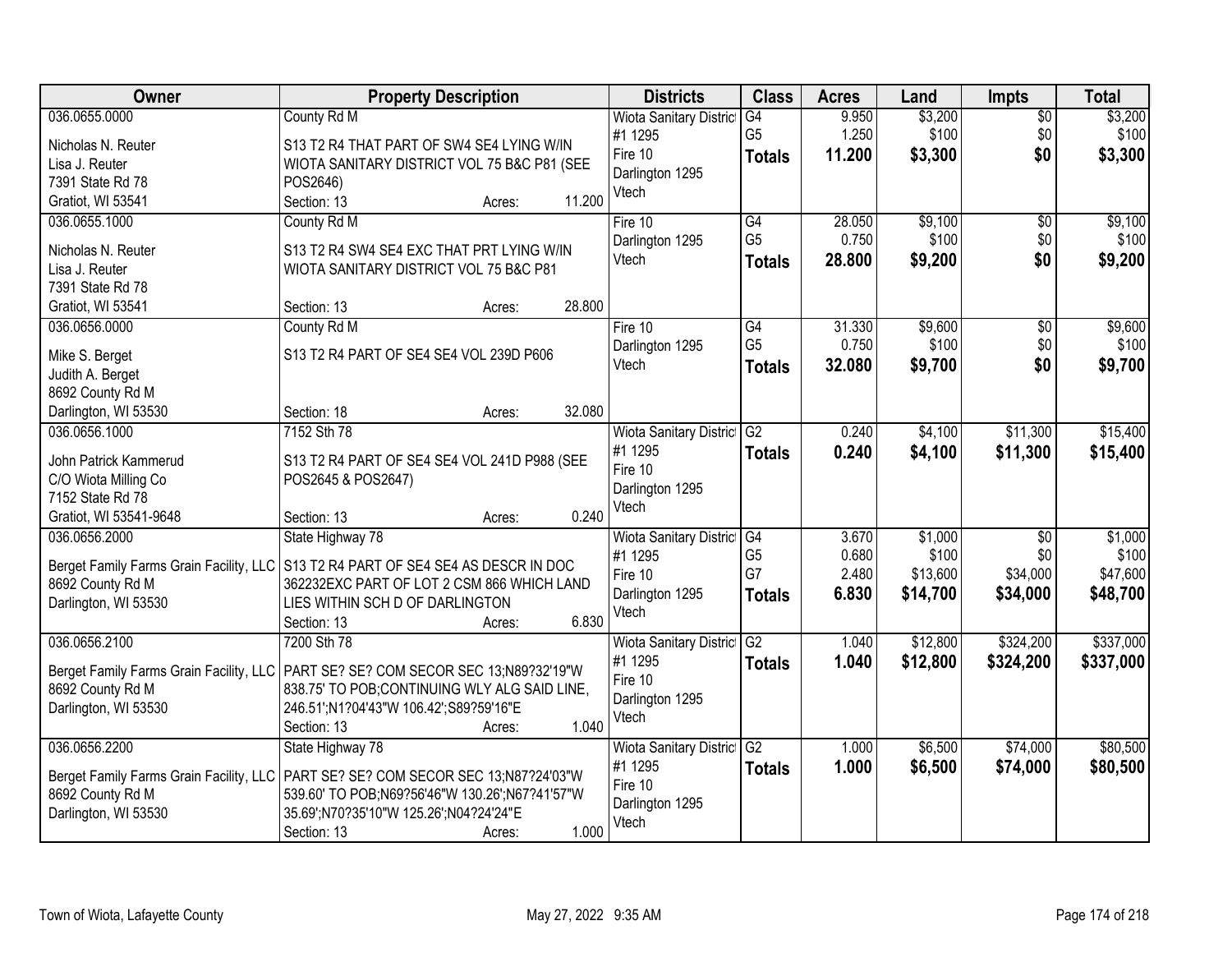| <b>Owner</b>               | <b>Property Description</b>                     |                  | <b>Districts</b>               | <b>Class</b>         | <b>Acres</b>   | Land             | <b>Impts</b>    | <b>Total</b>     |
|----------------------------|-------------------------------------------------|------------------|--------------------------------|----------------------|----------------|------------------|-----------------|------------------|
| 036.0656.2300              | 7274 Sth 78                                     |                  | <b>Wiota Sanitary District</b> | $\overline{G}$ 7     | 1.520          | \$18,200         | \$271,200       | \$289,400        |
| Matt J. Berget             | S13 T2 R4 PART OF SE4 SE4 DOC 341625 (SEE       |                  | #1 1295                        | <b>Totals</b>        | 1.520          | \$18,200         | \$271,200       | \$289,400        |
| Stacie A. Berget           | POS2645 & POS2651)                              |                  | Fire 10                        |                      |                |                  |                 |                  |
| 7274 State Rd 78           |                                                 |                  | Darlington 1295                |                      |                |                  |                 |                  |
| Gratiot, WI 53541          | Section: 13                                     | Acres:           | Vtech<br>1.520                 |                      |                |                  |                 |                  |
| 036.0656.2400              | State Highway 78                                |                  | Wiota Sanitary District G4     |                      | 0.310          | \$100            | $\sqrt[6]{}$    | \$100            |
| Majik Properties, LLC      | PART OF LOT 2 CSM 866; LAND WHICH LIES IN SCH   |                  | #1 1295                        | <b>Totals</b>        | 0.310          | \$100            | \$0             | \$100            |
| 7110 State Rd 78           | <b>D OF DARLINGTON</b>                          |                  | Darlington 1295                |                      |                |                  |                 |                  |
| Gratiot, WI 53541          |                                                 |                  | Vtech                          |                      |                |                  |                 |                  |
|                            | Section: 13                                     | Acres:           | 0.310                          |                      |                |                  |                 |                  |
| 036.0657.0000              | County Rd M                                     |                  | Fire 10                        | G4                   | 39.000         | \$12,300         | \$0             | \$12,300         |
| M.D. Jorgenson Farm LLC    | S14 T2 R4 NE4 NE4 DOC 343443                    |                  | Darlington 1295                | G <sub>5</sub>       | 1.000          | \$100            | \$0             | \$100            |
| c/o MD Jorgenson Farm, LLC |                                                 |                  | Vtech                          | <b>Totals</b>        | 40.000         | \$12,400         | \$0             | \$12,400         |
| C/O Judy Russell           |                                                 |                  |                                |                      |                |                  |                 |                  |
| 8276 Cherry Rd             | Section: 14                                     | 40.000<br>Acres: |                                |                      |                |                  |                 |                  |
| Gratiot, WI 53541-9729     |                                                 |                  |                                |                      |                |                  |                 |                  |
| 036.0658.0000              | County Rd M                                     |                  | Fire 10                        | 5M                   | 18.250         | \$29,200         | $\overline{50}$ | \$29,200         |
| Margie Stephenson          | NW4 NE4                                         |                  | Darlington 1295                | G4                   | 19.750         | \$6,000          | \$0             | \$6,000          |
| 8352 County Rd M           |                                                 |                  | Vtech                          | G <sub>5</sub><br>G7 | 1.250<br>0.750 | \$100<br>\$4,100 | \$0<br>\$3,500  | \$100<br>\$7,600 |
| Darlington, WI 53530       |                                                 |                  |                                |                      | 40.000         | \$39,400         | \$3,500         |                  |
|                            | Section: 14                                     | 40.000<br>Acres: |                                | <b>Totals</b>        |                |                  |                 | \$42,900         |
| 036.0659.1000              | Cherry Rd                                       |                  | Fire 10                        | 5M                   | 4.500          | \$7,200          | \$0             | \$7,200          |
| Margie Stephenson          | PART SW4 NE4 BEG NWCOR SAID SW4 NE4; SOUTH      |                  | Darlington 1295                | G4                   | 5.450          | \$1,100          | \$0             | \$1,100          |
| 8352 County Rd M           | 37 RDS & 5 LINKS; EAST 43 RDS; NORTH 37 RDS & 5 |                  | Vtech                          | <b>Totals</b>        | 9.950          | \$8,300          | \$0             | \$8,300          |
| Darlington, WI 53530       | LINKS; WEST 43 RDS TO POB                       |                  |                                |                      |                |                  |                 |                  |
|                            | Section: 14                                     | Acres:           | 9.950                          |                      |                |                  |                 |                  |
| 036.0659.2000              | 8276 Cherry Rd                                  |                  | Fire $10$                      | G4                   | 27.550         | \$4,600          | \$0             | \$4,600          |
| M.D. Jorgenson Farm LLC    | S14 T2 R4 SWNE EX N 37.05 RODS OF W 43 RODS     |                  | Darlington 1295                | G <sub>5</sub>       | 1.000          | \$100            | \$0             | \$100            |
| c/o MD Jorgenson Farm, LLC | DOC 343443                                      |                  | Vtech                          | G7                   | 1.500          | \$18,000         | \$137,100       | \$155,100        |
| C/O Judy Russell           |                                                 |                  |                                | <b>Totals</b>        | 30.050         | \$22,700         | \$137,100       | \$159,800        |
| 8276 Cherry Rd             | Section: 14                                     | 30.050<br>Acres: |                                |                      |                |                  |                 |                  |
| Gratiot, WI 53541-9729     |                                                 |                  |                                |                      |                |                  |                 |                  |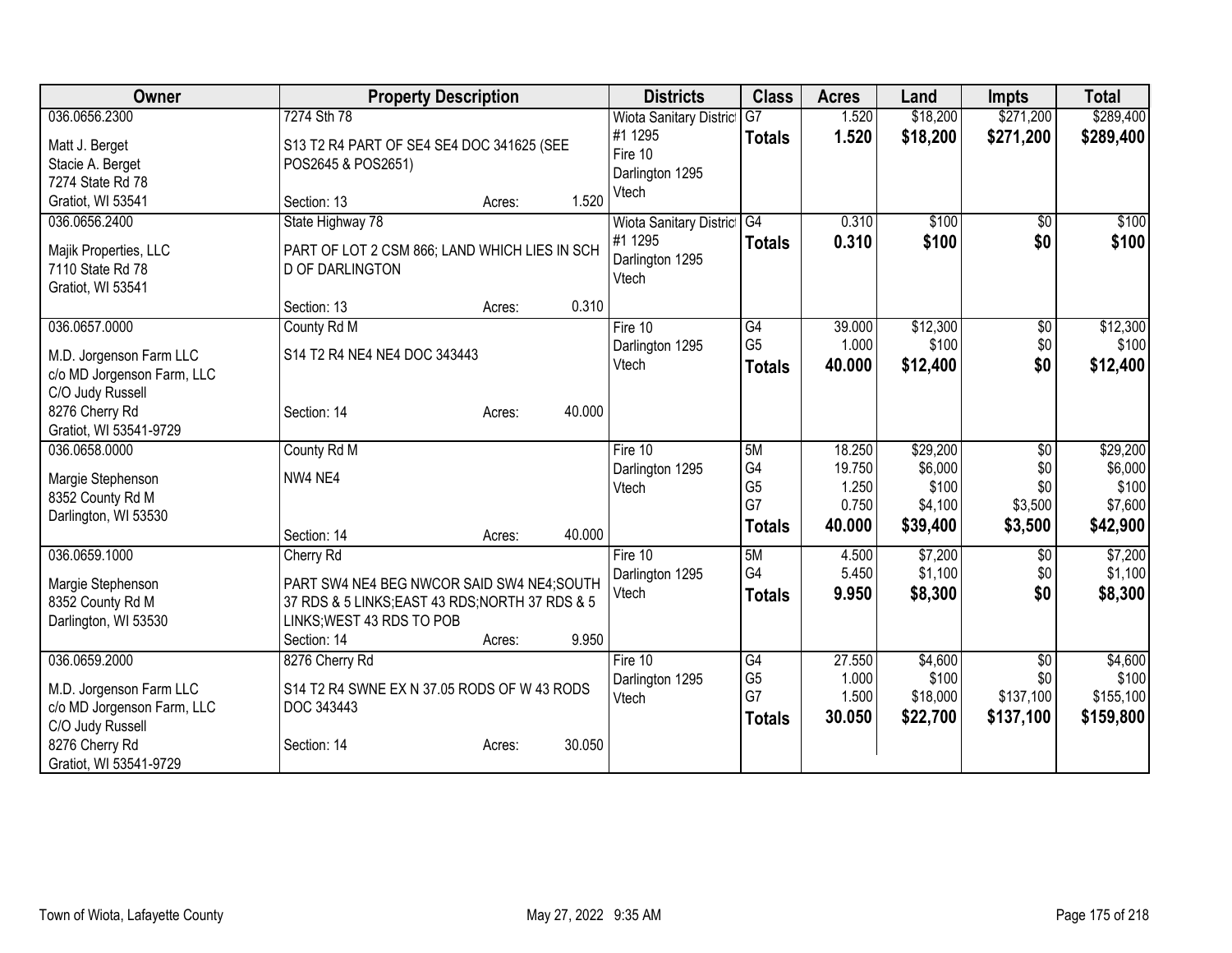| Owner                                                                    | <b>Property Description</b>                  | <b>Districts</b> | <b>Class</b>    | <b>Acres</b> | Land     | <b>Impts</b>    | <b>Total</b> |
|--------------------------------------------------------------------------|----------------------------------------------|------------------|-----------------|--------------|----------|-----------------|--------------|
| 036.0659.3000                                                            | 8242 Cherry Rd                               | Fire $10$        | $\overline{G1}$ | 0.550        | \$8,900  | \$38,900        | \$47,800     |
| M.D. Jorgenson Farm LLC                                                  | S14 T2 R4 PART OF SENE DOC 343443            | Darlington 1295  | <b>Totals</b>   | 0.550        | \$8,900  | \$38,900        | \$47,800     |
| c/o MD Jorgenson Farm, LLC                                               |                                              | Vtech            |                 |              |          |                 |              |
| C/O Judy Russell                                                         |                                              |                  |                 |              |          |                 |              |
| 8276 Cherry Rd                                                           | 0.550<br>Section: 14<br>Acres:               |                  |                 |              |          |                 |              |
| Gratiot, WI 53541-9729                                                   |                                              |                  |                 |              |          |                 |              |
| 036.0660.0000                                                            | 8276 Cherry Rd                               | Fire 10          | G4              | 36.200       | \$11,200 | \$0             | \$11,200     |
| M.D. Jorgenson Farm LLC                                                  | S14 T2 R4 PART OF SENE DOC 343443            | Darlington 1295  | G <sub>5</sub>  | 1.000        | \$100    | \$0             | \$100        |
| c/o MD Jorgenson Farm, LLC                                               |                                              | Vtech            | G7              | 2.250        | \$12,400 | \$19,400        | \$31,800     |
| C/O Judy Russell                                                         |                                              |                  | <b>Totals</b>   | 39.450       | \$23,700 | \$19,400        | \$43,100     |
| 8276 Cherry Rd                                                           | 39.450<br>Section: 14<br>Acres:              |                  |                 |              |          |                 |              |
| Gratiot, WI 53541-9729                                                   |                                              |                  |                 |              |          |                 |              |
| 036.0661.0000                                                            | County Rd M                                  | Fire 10          | G4              | 29.250       | \$5,800  | \$0             | \$5,800      |
|                                                                          | S14 T2 R4 PART OF NE4 NW4 VOL 230D P619      | Darlington 1295  | G <sub>5</sub>  | 6.750        | \$2,500  | \$0             | \$2,500      |
| <b>Berget Brothers Holdings LLC</b><br>c/o Berget Brothers Holdings, LLC |                                              | Vtech            | <b>Totals</b>   | 36,000       | \$8,300  | \$0             | \$8,300      |
| C/O Matt Berget                                                          |                                              |                  |                 |              |          |                 |              |
| 7274 State Rd 78                                                         | 36.000<br>Section: 14<br>Acres:              |                  |                 |              |          |                 |              |
| Gratiot, WI 53541-9650                                                   |                                              |                  |                 |              |          |                 |              |
| 036.0661.1000                                                            | 8501 Cherry Rd                               | Fire 10          | G4              | 3.000        | \$600    | $\overline{50}$ | \$600        |
|                                                                          |                                              | Darlington 1295  | G7              | 1.000        | \$5,500  | \$27,500        | \$33,000     |
| Mike S. Berget                                                           | LOT 1 CSM 481 PART OF NE4 NW4 VOL 244D P404  | Vtech            | <b>Totals</b>   | 4.000        | \$6,100  | \$27,500        | \$33,600     |
| Judith A. Berget<br>8692 County Rd M                                     |                                              |                  |                 |              |          |                 |              |
| Darlington, WI 53530                                                     | 4.000<br>Section: 14<br>Acres:               |                  |                 |              |          |                 |              |
| 036.0662.1000                                                            | County Rd M                                  | Fire 10          | G4              | 38.750       | \$9,400  | \$0             | \$9,400      |
|                                                                          |                                              | Darlington 1295  | G <sub>5</sub>  | 1.000        | \$100    | \$0             | \$100        |
| <b>Berget Brothers Holdings LLC</b>                                      | S14 T2 R4 PART OF NW4 NW4 VOL 230D P619      | Vtech            | <b>Totals</b>   | 39.750       | \$9,500  | \$0             | \$9,500      |
| c/o Berget Brothers Holdings, LLC                                        |                                              |                  |                 |              |          |                 |              |
| C/O Matt Berget                                                          |                                              |                  |                 |              |          |                 |              |
| 7274 State Rd 78                                                         | 39.750<br>Section: 14<br>Acres:              |                  |                 |              |          |                 |              |
| Gratiot, WI 53541-9650<br>036.0662.2000                                  | 9011 Cth M                                   | Fire 10          | $\overline{G1}$ | 0.250        | \$4,200  | \$24,700        | \$28,900     |
|                                                                          |                                              | Darlington 1295  |                 |              |          |                 |              |
| Roby L. Beranek                                                          | S14 T2 R4 N12.66 RDS OF W3.18 RDS OF NW4 NW4 | Vtech            | <b>Totals</b>   | 0.250        | \$4,200  | \$24,700        | \$28,900     |
| Elaine Beranek                                                           | DOC 348583                                   |                  |                 |              |          |                 |              |
| 9011 County Rd M                                                         |                                              |                  |                 |              |          |                 |              |
| Darlington, WI 53530                                                     | 0.250<br>Section: 14<br>Acres:               |                  |                 |              |          |                 |              |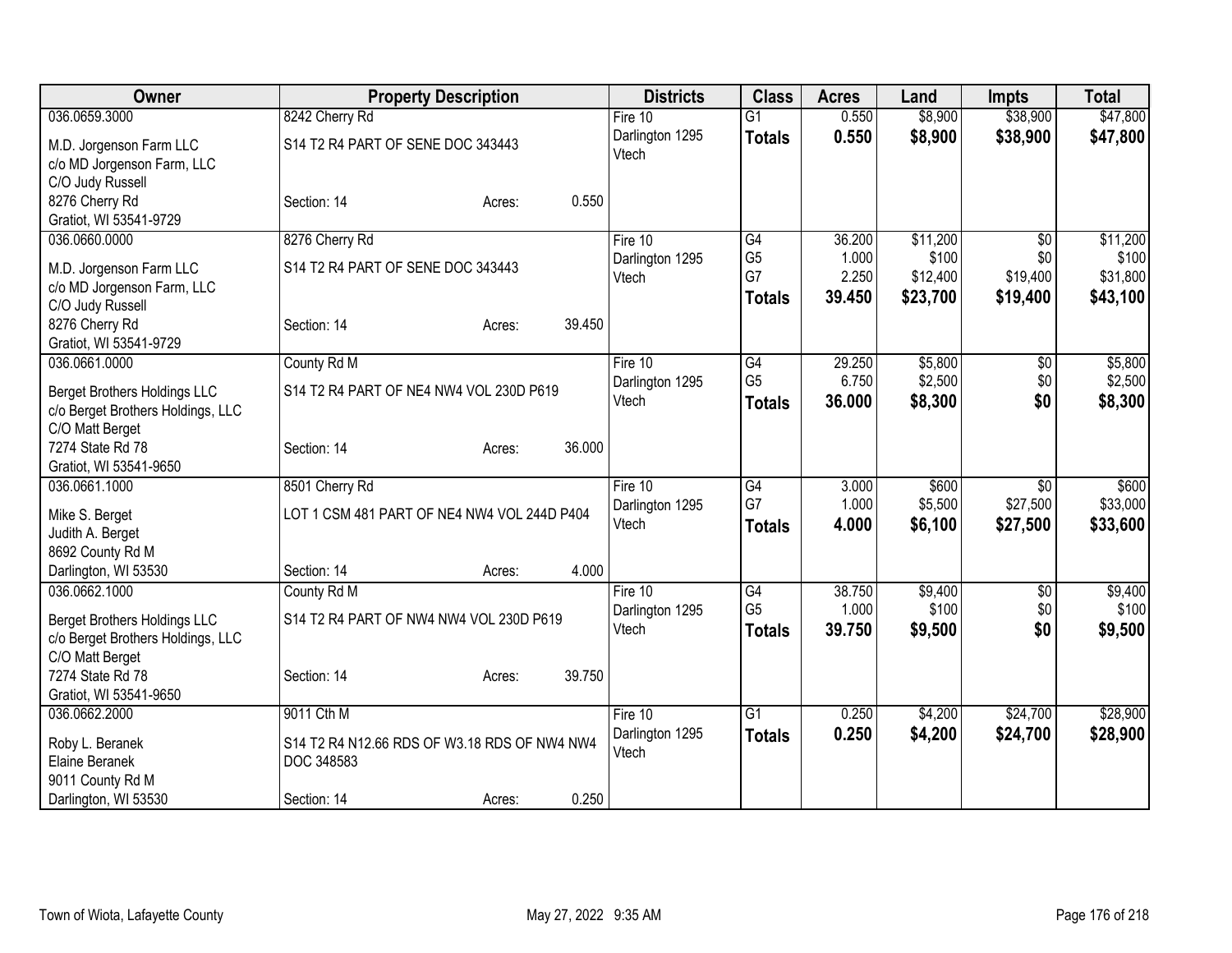| Owner                                |                              | <b>Property Description</b> |        | <b>Districts</b> | <b>Class</b>    | <b>Acres</b> | Land     | <b>Impts</b>    | <b>Total</b> |
|--------------------------------------|------------------------------|-----------------------------|--------|------------------|-----------------|--------------|----------|-----------------|--------------|
| 036.0663.0000                        | Walnut Rd                    |                             |        | Fire $10$        | 5M              | 4.000        | \$6,400  | $\overline{50}$ | \$6,400      |
| Patricia A Tuescher Trust et al      | SW <sub>NW</sub>             |                             |        | Darlington 1295  | G4              | 36.000       | \$8,700  | \$0             | \$8,700      |
| c/o Tuescher Trust Dated May 17,2017 |                              |                             |        | Vtech            | <b>Totals</b>   | 40.000       | \$15,100 | \$0             | \$15,100     |
| 10634 Tish Rd                        |                              |                             |        |                  |                 |              |          |                 |              |
| Darlington, WI 53530                 | Section: 14                  | Acres:                      | 40.000 |                  |                 |              |          |                 |              |
| 036.0664.0000                        | <b>Walnut Rd</b>             |                             |        | Fire 10          | 5M              | 36.500       | \$57,700 | $\sqrt{6}$      | \$57,700     |
| Margie Stephenson                    | SE4 NW4                      |                             |        | Darlington 1295  | G4              | 3.500        | \$700    | \$0             | \$700        |
| 8352 County Rd M                     |                              |                             |        | Vtech            | <b>Totals</b>   | 40.000       | \$58,400 | \$0             | \$58,400     |
| Darlington, WI 53530                 |                              |                             |        |                  |                 |              |          |                 |              |
|                                      | Section: 14                  | Acres:                      | 40.000 |                  |                 |              |          |                 |              |
| 036.0665.0000                        | Waupun                       |                             |        | Fire 10          | G4              | 40.000       | \$6,700  | \$0             | \$6,700      |
| M.D. Jorgenson Farm LLC              | S14 T2 R4 NE4 SW4 DOC 343443 |                             |        | Darlington 1295  | <b>Totals</b>   | 40.000       | \$6,700  | \$0             | \$6,700      |
| c/o MD Jorgenson Farm, LLC           |                              |                             |        | Vtech            |                 |              |          |                 |              |
| C/O Judy Russell                     |                              |                             |        |                  |                 |              |          |                 |              |
| 8276 Cherry Rd                       | Section: 14                  | Acres:                      | 40.000 |                  |                 |              |          |                 |              |
| Gratiot, WI 53541-9729               |                              |                             |        |                  |                 |              |          |                 |              |
| 036.0666.0000                        | Waupun                       |                             |        | Fire 10          | $\overline{G4}$ | 40.000       | \$6,700  | \$0             | \$6,700      |
| M.D. Jorgenson Farm LLC              | S14 T2 R4 NW4 SW4 DOC 343443 |                             |        | Darlington 1295  | <b>Totals</b>   | 40.000       | \$6,700  | \$0             | \$6,700      |
| c/o MD Jorgenson Farm, LLC           |                              |                             |        | Vtech            |                 |              |          |                 |              |
| C/O Judy Russell                     |                              |                             |        |                  |                 |              |          |                 |              |
| 8276 Cherry Rd                       | Section: 14                  | Acres:                      | 40.000 |                  |                 |              |          |                 |              |
| Gratiot, WI 53541-9729               |                              |                             |        |                  |                 |              |          |                 |              |
| 036.0667.0000                        | <b>Walnut Rd</b>             |                             |        | Fire 10          | G4              | 39.000       | \$4,800  | \$0             | \$4,800      |
| M.D. Jorgenson Farm LLC              | S14 T2 R4 SW4 SW4 DOC 343443 |                             |        | Darlington 1295  | G <sub>5</sub>  | 1.000        | \$100    | \$0             | \$100        |
| c/o MD Jorgenson Farm, LLC           |                              |                             |        | Vtech            | <b>Totals</b>   | 40.000       | \$4,900  | \$0             | \$4,900      |
| C/O Judy Russell                     |                              |                             |        |                  |                 |              |          |                 |              |
| 8276 Cherry Rd                       | Section: 14                  | Acres:                      | 40.000 |                  |                 |              |          |                 |              |
| Gratiot, WI 53541-9729               |                              |                             |        |                  |                 |              |          |                 |              |
| 036.0668.0000                        | <b>Walnut Rd</b>             |                             |        | Fire 10          | G4              | 39.000       | \$5,800  | $\frac{1}{20}$  | \$5,800      |
| M.D. Jorgenson Farm LLC              | S14 T2 R4 SE4 SW4 DOC 343443 |                             |        | Darlington 1295  | G <sub>5</sub>  | 1.000        | \$100    | \$0             | \$100        |
| c/o MD Jorgenson Farm, LLC           |                              |                             |        | Vtech            | <b>Totals</b>   | 40.000       | \$5,900  | \$0             | \$5,900      |
| C/O Judy Russell                     |                              |                             |        |                  |                 |              |          |                 |              |
| 8276 Cherry Rd                       | Section: 14                  | Acres:                      | 40.000 |                  |                 |              |          |                 |              |
| Gratiot, WI 53541-9729               |                              |                             |        |                  |                 |              |          |                 |              |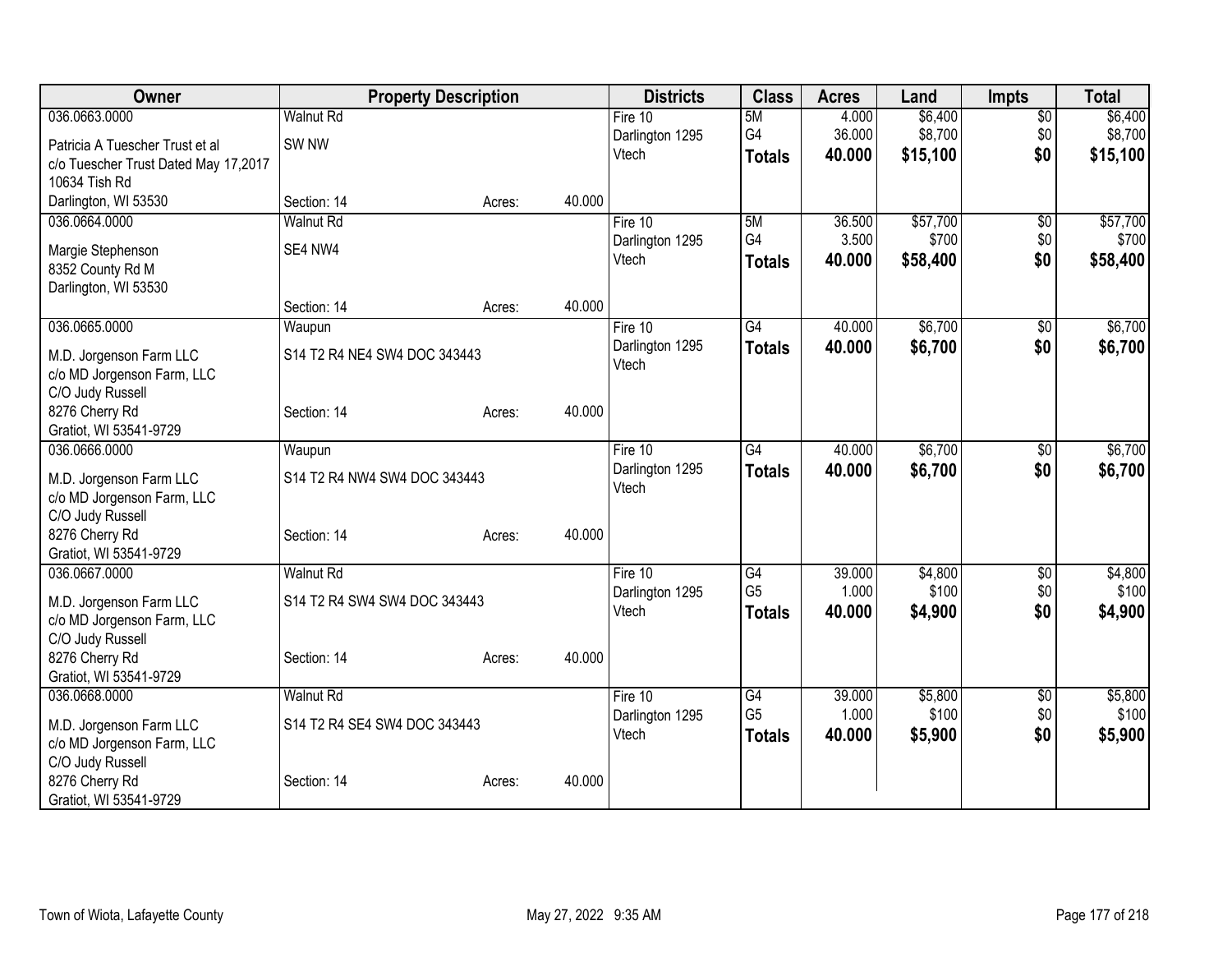| Owner                                | <b>Property Description</b>                   | <b>Districts</b> | <b>Class</b> | <b>Acres</b>    | Land            | <b>Impts</b> | <b>Total</b> |                 |           |
|--------------------------------------|-----------------------------------------------|------------------|--------------|-----------------|-----------------|--------------|--------------|-----------------|-----------|
| 036.0669.0000                        | 8013 Cherry Rd                                |                  |              | Fire 10         | $\overline{G4}$ | 37.000       | \$10,100     | $\overline{50}$ | \$10,100  |
| Silver Run Farm, LLC                 | NE4 SE4                                       |                  |              | Darlington 1295 | G <sub>5</sub>  | 1.000        | \$100        | \$0             | \$100     |
| 2203 14th St                         |                                               |                  |              | Vtech           | G7              | 2.000        | \$24,000     | \$102,600       | \$126,600 |
| Monroe, WI 53566                     |                                               |                  |              |                 | <b>Totals</b>   | 40.000       | \$34,200     | \$102,600       | \$136,800 |
|                                      | Section: 14                                   | Acres:           | 40.000       |                 |                 |              |              |                 |           |
| 036.0670.0000                        | <b>Walnut Rd</b>                              |                  |              | Fire 10         | G4              | 40.000       | \$8,800      | $\overline{30}$ | \$8,800   |
| M.D. Jorgenson Farm LLC              | S14 T2 R4 NWSE DOC 343443                     |                  |              | Darlington 1295 | <b>Totals</b>   | 40.000       | \$8,800      | \$0             | \$8,800   |
| c/o MD Jorgenson Farm, LLC           |                                               |                  |              | Vtech           |                 |              |              |                 |           |
| C/O Judy Russell                     |                                               |                  |              |                 |                 |              |              |                 |           |
| 8276 Cherry Rd                       | Section: 14                                   | Acres:           | 40.000       |                 |                 |              |              |                 |           |
| Gratiot, WI 53541-9729               |                                               |                  |              |                 |                 |              |              |                 |           |
| 036.0671.0000                        | <b>Walnut Rd</b>                              |                  |              | Fire 10         | G4              | 39.000       | \$8,000      | \$0             | \$8,000   |
|                                      |                                               |                  |              | Darlington 1295 | G <sub>5</sub>  | 1.000        | \$100        | \$0             | \$100     |
| Silver Run Farm, LLC                 | SW4 SE4                                       |                  |              | Vtech           | <b>Totals</b>   | 40.000       | \$8,100      | \$0             | \$8,100   |
| 2203 14th St                         |                                               |                  |              |                 |                 |              |              |                 |           |
| Monroe, WI 53566                     | Section: 14                                   | Acres:           | 40.000       |                 |                 |              |              |                 |           |
| 036.0672.0000                        | 8280 Walnut Rd                                |                  |              | Fire 10         | G4              | 38.500       | \$6,000      | \$0             | \$6,000   |
|                                      |                                               |                  |              | Darlington 1295 | G <sub>5</sub>  | 1.000        | \$100        | \$0             | \$100     |
| Silver Run Farm, LLC                 | SE4 SE4                                       |                  |              | Vtech           | G7              | 0.500        | \$6,000      | \$8,000         | \$14,000  |
| 2203 14th St                         |                                               |                  |              |                 | <b>Totals</b>   | 40.000       | \$12,100     | \$8,000         | \$20,100  |
| Monroe, WI 53566                     |                                               |                  |              |                 |                 |              |              |                 |           |
|                                      | Section: 14                                   | Acres:           | 40.000       |                 |                 |              |              |                 |           |
| 036.0673.1000                        | County Rd M                                   |                  |              | Fire 10         | G1              | 1.000        | \$11,000     | \$0             | \$11,000  |
| Roby L. Beranek                      | S15 T2 R4 N12.66 RDS OF E12.66 RDS OF NE4 NE4 |                  |              | Darlington 1295 | <b>Totals</b>   | 1.000        | \$11,000     | \$0             | \$11,000  |
| Elaine Beranek                       | DOC 348583                                    |                  |              | Vtech           |                 |              |              |                 |           |
| 9011 County Rd M                     |                                               |                  |              |                 |                 |              |              |                 |           |
| Darlington, WI 53530                 | Section: 15                                   | Acres:           | 1.000        |                 |                 |              |              |                 |           |
| 036.0673.2000                        | <b>Tish Rd</b>                                |                  |              | Fire 10         | G4              | 36.130       | \$9,400      | $\sqrt{6}$      | \$9,400   |
| Patricia A Tuescher Trust et al      | NE NE EXC N 12.66 RDS OF E 12.66 RDS & ALSO   |                  |              | Darlington 1295 | G <sub>5</sub>  | 1.500        | \$100        | \$0             | \$100     |
| c/o Tuescher Trust Dated May 17,2017 | EXC COM NECOR NE NE; WEST 739 FT TO POB;      |                  |              | Vtech           | <b>Totals</b>   | 37.630       | \$9,500      | \$0             | \$9,500   |
| 10634 Tish Rd                        | SOUTH 200 FT; WEST 300 FT; NORTH 200 FT; EAST |                  |              |                 |                 |              |              |                 |           |
| Darlington, WI 53530                 | Section: 15                                   | Acres:           | 37.630       |                 |                 |              |              |                 |           |
| 036.0673.3000                        | 9171 Cth M                                    |                  |              | Fire 10         | $\overline{G1}$ | 1.370        | \$14,900     | \$101,700       | \$116,600 |
|                                      |                                               |                  |              | Darlington 1295 | <b>Totals</b>   | 1.370        | \$14,900     | \$101,700       | \$116,600 |
| Jill E. Pratt                        | S15 T2 R4 PART OF NE4 NE4 VOL 210D P191       |                  |              | Vtech           |                 |              |              |                 |           |
| 9171 County Rd M                     |                                               |                  |              |                 |                 |              |              |                 |           |
| Darlington, WI 53530                 |                                               |                  |              |                 |                 |              |              |                 |           |
|                                      | Section: 15                                   | Acres:           | 1.370        |                 |                 |              |              |                 |           |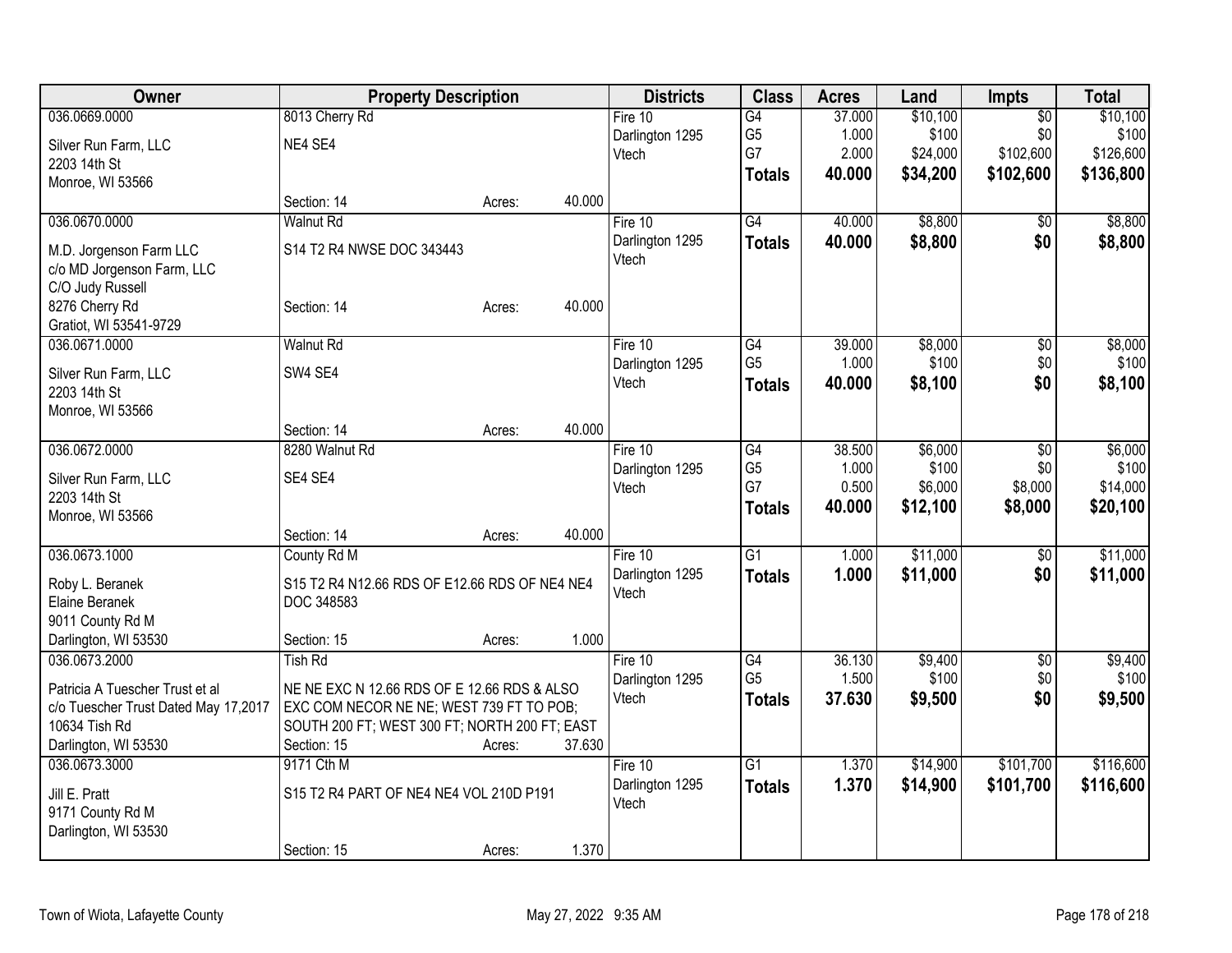| Owner                                      |                                               | <b>Property Description</b> |        | <b>Districts</b>         | <b>Class</b>    | <b>Acres</b>    | Land               | <b>Impts</b>      | <b>Total</b>       |
|--------------------------------------------|-----------------------------------------------|-----------------------------|--------|--------------------------|-----------------|-----------------|--------------------|-------------------|--------------------|
| 036.0674.0000                              | <b>Tish Rd</b>                                |                             |        | Fire $10$                | $\overline{G4}$ | 38.000          | \$10,600           | $\overline{50}$   | \$10,600           |
| Patricia A Tuescher Trust et al            | NW NE                                         |                             |        | Darlington 1295          | G <sub>5</sub>  | 2.000           | \$100              | \$0               | \$100              |
| c/o Tuescher Trust Dated May 17,2017       |                                               |                             |        | Vtech                    | <b>Totals</b>   | 40.000          | \$10,700           | \$0               | \$10,700           |
| 10634 Tish Rd                              |                                               |                             |        |                          |                 |                 |                    |                   |                    |
| Darlington, WI 53530                       | Section: 15                                   | Acres:                      | 40.000 |                          |                 |                 |                    |                   |                    |
| 036.0675.0000                              | <b>Tish Rd</b>                                |                             |        | Fire 10                  | G4              | 39.000          | \$8,000            | \$0               | \$8,000            |
|                                            |                                               |                             |        | Darlington 1295          | G <sub>5</sub>  | 1.000           | \$100              | \$0               | \$100              |
| Seth J. Rowe                               | S15 T2 R4 SW4 NE4 DOC 347622                  |                             |        | Vtech                    | <b>Totals</b>   | 40.000          | \$8,100            | \$0               | \$8,100            |
| 10640 Riverside Rd                         |                                               |                             |        |                          |                 |                 |                    |                   |                    |
| Darlington, WI 53530                       | Section: 15                                   |                             | 40.000 |                          |                 |                 |                    |                   |                    |
| 036.0676.0000                              | <b>Tish Rd</b>                                | Acres:                      |        | Fire 10                  | $\overline{G4}$ | 39.000          | \$8,200            | \$0               | \$8,200            |
|                                            |                                               |                             |        | Darlington 1295          | G <sub>5</sub>  | 1.000           | \$100              | \$0               | \$100              |
| Patricia A Tuescher Trust et al            | SE <sub>NE</sub>                              |                             |        | Vtech                    | <b>Totals</b>   | 40.000          | \$8,300            | \$0               | \$8,300            |
| c/o Tuescher Trust Dated May 17,2017       |                                               |                             |        |                          |                 |                 |                    |                   |                    |
| 10634 Tish Rd                              |                                               |                             |        |                          |                 |                 |                    |                   |                    |
| Darlington, WI 53530                       | Section: 15                                   | Acres:                      | 40.000 |                          |                 |                 |                    |                   |                    |
| 036.0677.1000                              | Riverside Rd                                  |                             |        | Fire 10                  | G4              | 34.000          | \$8,900            | $\sqrt[6]{3}$     | \$8,900            |
| Patricia A Tuescher Trust et al            | NE NW EXC BEG NWCOR NE NE; SOUTH 10.42 RDS;   |                             |        | Darlington 1295          | G <sub>5</sub>  | 1.500           | \$100              | \$0               | \$100              |
| c/o Tuescher Trust Dated May 17,2017       | EAST 7.67 RDS; NORTH 10.42 RDS; WEST 7.67 RDS |                             |        | Vtech                    | <b>Totals</b>   | 35.500          | \$9,000            | \$0               | \$9,000            |
| 10634 Tish Rd                              | TO POB & ALSO EXC COM NWCOR SEC               |                             |        |                          |                 |                 |                    |                   |                    |
| Darlington, WI 53530                       | Section: 15                                   | Acres:                      | 35.500 |                          |                 |                 |                    |                   |                    |
| 036.0677.2000                              | 10993 Riverside Rd                            |                             |        | Fire $10$                | $\overline{G1}$ | 4.500           | \$31,000           | \$100, 100        | \$131,100          |
|                                            |                                               |                             |        | Darlington 1295          | <b>Totals</b>   | 4.500           | \$31,000           | \$100,100         | \$131,100          |
| Douglas Allen Jones                        | S15 T2 R4 PART OF NE4 NW4 DOC 331495 10993    |                             |        | Vtech                    |                 |                 |                    |                   |                    |
| Carolyn Joanne Jones<br>10993 Riverside Rd | RIVERSIDE ROAD (SEE POS2652)                  |                             |        |                          |                 |                 |                    |                   |                    |
|                                            |                                               |                             | 4.500  |                          |                 |                 |                    |                   |                    |
| Darlington, WI 53530                       | Section: 15                                   | Acres:                      |        |                          | 5M              |                 |                    |                   |                    |
| 036.0678.1000                              | Riverside Rd                                  |                             |        | Fire 10                  | G4              | 5.250<br>23.000 | \$8,400<br>\$5,600 | $\sqrt{6}$<br>\$0 | \$8,400<br>\$5,600 |
| Seth J. Rowe                               | S15 T2 R4 N 30A OF NW4 NW4 DOC 347622         |                             |        | Darlington 1295<br>Vtech | G <sub>5</sub>  | 1.750           | \$100              | \$0               | \$100              |
| 10640 Riverside Rd                         |                                               |                             |        |                          | <b>Totals</b>   | 30.000          | \$14,100           | \$0               | \$14,100           |
| Darlington, WI 53530                       |                                               |                             |        |                          |                 |                 |                    |                   |                    |
|                                            | Section: 15                                   | Acres:                      | 30.000 |                          |                 |                 |                    |                   |                    |
| 036.0678.2000                              | <b>Riverside Rd</b>                           |                             |        | Fire 10                  | 5M              | 0.500           | \$800              | $\overline{50}$   | \$800              |
| Mark R. Gilberts                           | S15 T2 R4 S 10A OF NW4 NW4 VOL 214D P430      |                             |        | Darlington 1295          | G4              | 9.250           | \$1,800            | \$0               | \$1,800            |
| Donna J. Gilberts                          |                                               |                             |        | Vtech                    | G <sub>5</sub>  | 0.250           | \$100              | \$0               | \$100              |
| 10635 Riverside Rd                         |                                               |                             |        |                          | <b>Totals</b>   | 10.000          | \$2,700            | \$0               | \$2,700            |
| Darlington, WI 53530                       | Section: 15                                   | Acres:                      | 10.000 |                          |                 |                 |                    |                   |                    |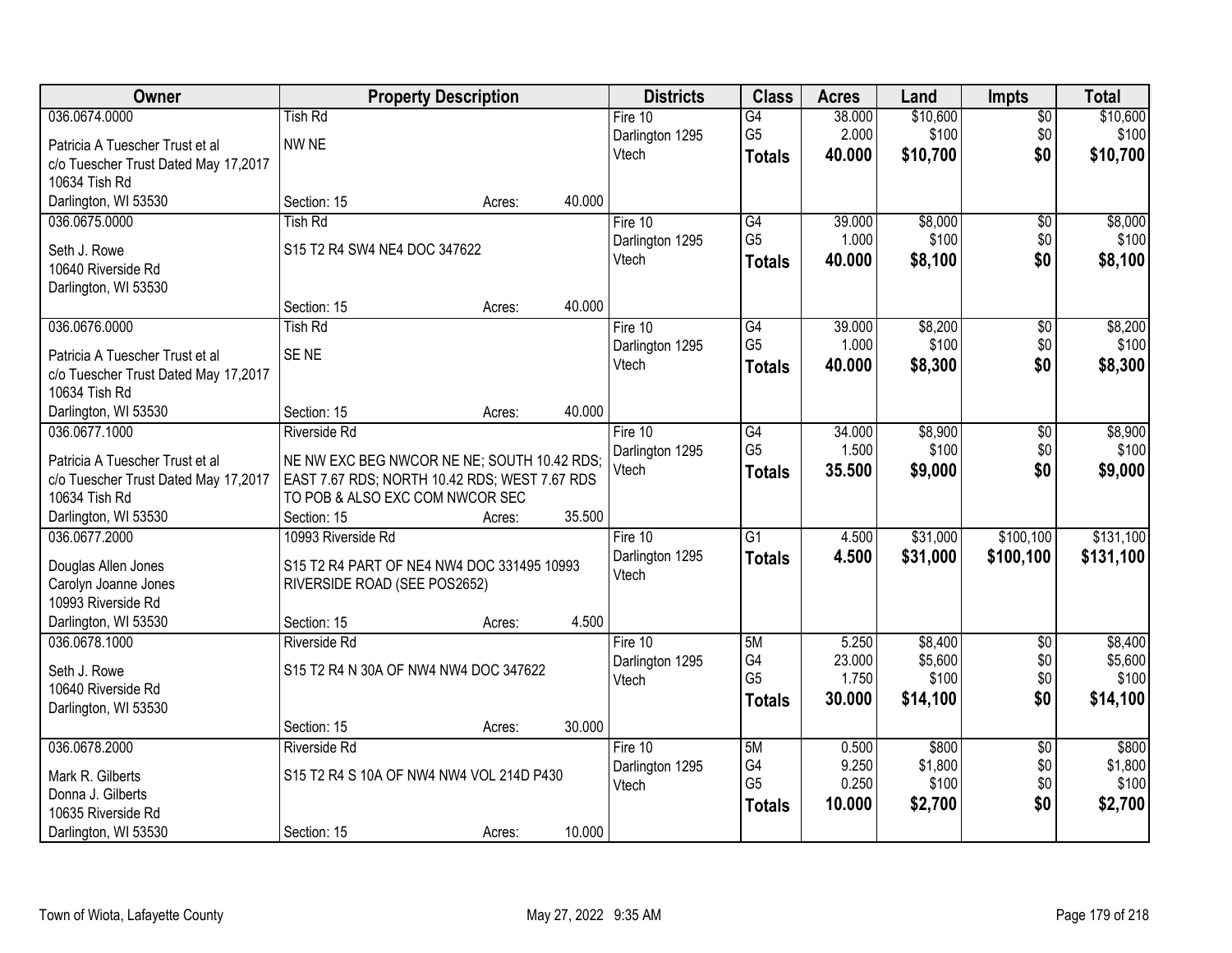| Owner                                                                |                                               | <b>Property Description</b> |        | <b>Districts</b> | <b>Class</b>    | <b>Acres</b> | Land     | <b>Impts</b>    | <b>Total</b> |
|----------------------------------------------------------------------|-----------------------------------------------|-----------------------------|--------|------------------|-----------------|--------------|----------|-----------------|--------------|
| 036.0679.0000                                                        | <b>Riverside Rd</b>                           |                             |        | Fire 10          | 5M              | 1.000        | \$1,600  | $\overline{50}$ | \$1,600      |
| Mark R. Gilberts                                                     | S15 T2 R4 PART OF SW4 NW4 VOL 214D P430       |                             |        | Darlington 1295  | G4              | 30.250       | \$7,000  | \$0             | \$7,000      |
| Donna J. Gilberts                                                    |                                               |                             |        | Vtech            | G <sub>5</sub>  | 0.750        | \$100    | \$0             | \$100        |
| 10635 Riverside Rd                                                   |                                               |                             |        |                  | Totals          | 32.000       | \$8,700  | \$0             | \$8,700      |
| Darlington, WI 53530                                                 | Section: 15                                   | Acres:                      | 32.000 |                  |                 |              |          |                 |              |
| 036.0679.1000                                                        | 10635 Riverside Rd                            |                             |        | Fire 10          | G4              | 2.750        | \$500    | $\overline{50}$ | \$500        |
| Mark R. Gilberts                                                     | S15 T2 R4 PART OF SW4 NW4 VOL 207D P117 (SEE  |                             |        | Darlington 1295  | G7              | 5.250        | \$42,000 | \$352,700       | \$394,700    |
| Donna J. Gilberts                                                    | POS2653)                                      |                             |        | Vtech            | <b>Totals</b>   | 8.000        | \$42,500 | \$352,700       | \$395,200    |
| 10635 Riverside Rd                                                   |                                               |                             |        |                  |                 |              |          |                 |              |
| Darlington, WI 53530                                                 | Section: 15                                   | Acres:                      | 8.000  |                  |                 |              |          |                 |              |
| 036.0680.0000                                                        | 10640 Riverside Rd                            |                             |        | Fire 10          | $\overline{G4}$ | 36.500       | \$7,600  | $\sqrt{6}$      | \$7,600      |
| Seth J. Rowe                                                         | S15 T2 R4 SE4 NW4 DOC 347622                  |                             |        | Darlington 1295  | G <sub>5</sub>  | 1.000        | \$100    | \$0             | \$100        |
| 10640 Riverside Rd                                                   |                                               |                             |        | Vtech            | G7              | 2.500        | \$27,000 | \$153,900       | \$180,900    |
| Darlington, WI 53530                                                 |                                               |                             |        |                  | <b>Totals</b>   | 40.000       | \$34,700 | \$153,900       | \$188,600    |
|                                                                      | Section: 15                                   | Acres:                      | 40.000 |                  |                 |              |          |                 |              |
| 036.0681.0000                                                        | 10480 Riverside Rd                            |                             |        | Fire 10          | 5M              | 2.000        | \$3,200  | \$0             | \$3,200      |
|                                                                      |                                               |                             |        | Darlington 1295  | G <sub>1</sub>  | 3.000        | \$23,800 | \$189,100       | \$212,900    |
| Victoria L Pratt Trust et al<br>c/o Timothy P & Victoria Pratt Revoc | NE? SW?                                       |                             |        | Vtech            | G4              | 34.000       | \$8,200  | \$0             | \$8,200      |
| Trust                                                                |                                               |                             |        |                  | G <sub>5</sub>  | 1.000        | \$100    | \$0             | \$100        |
| 10480 Riverside Rd                                                   | Section: 15                                   | Acres:                      | 40.000 |                  | <b>Totals</b>   | 40.000       | \$35,300 | \$189,100       | \$224,400    |
| Darlington, WI 53530-9786                                            |                                               |                             |        |                  |                 |              |          |                 |              |
| 036.0682.0000                                                        | 10375 Riverside Rd                            |                             |        | Fire 10          | G4              | 36.000       | \$8,800  | $\sqrt{6}$      | \$8,800      |
|                                                                      |                                               |                             |        | Darlington 1295  | G <sub>5</sub>  | 1.000        | \$100    | \$0             | \$100        |
| Bennie M. Stoltzfus<br>Barbara L. Stoltzfus                          | NW? SW? (S/EASE PER DOC 353409) (SEE POS2654) |                             |        | Vtech            | G7              | 3.000        | \$30,000 | \$270,900       | \$300,900    |
| 10218 W Dobbs Rd                                                     |                                               |                             |        |                  | <b>Totals</b>   | 40.000       | \$38,900 | \$270,900       | \$309,800    |
| Darlington, WI 53530                                                 | Section: 15                                   | Acres:                      | 40.000 |                  |                 |              |          |                 |              |
| 036.0683.0000                                                        | <b>Walnut Rd</b>                              |                             |        | Fire 10          | 5M              | 8.750        | \$13,900 | \$0             | \$13,900     |
|                                                                      |                                               |                             |        | Darlington 1295  | G4              | 27.750       | \$5,900  | \$0             | \$5,900      |
| Stephen D. Carpenter                                                 | S15 T2 R4 SW4 SW4 DOC 339275                  |                             |        | Vtech            | G <sub>5</sub>  | 3.500        | \$5,100  | \$0             | \$5,100      |
| Lisa E. Carpenter<br>10548 Palmer Rd                                 |                                               |                             |        |                  | <b>Totals</b>   | 40.000       | \$24,900 | \$0             | \$24,900     |
| Darlington, WI 53530                                                 | Section: 15                                   | Acres:                      | 40.000 |                  |                 |              |          |                 |              |
| 036.0684.0000                                                        | 9672 Walnut Rd                                |                             |        | Fire 10          | G4              | 33.500       | \$7,500  | $\overline{50}$ | \$7,500      |
|                                                                      |                                               |                             |        | Darlington 1295  | G <sub>5</sub>  | 3.000        | \$3,900  | \$0             | \$3,900      |
| Stephen D. Carpenter                                                 | S15 T2 R4 SE4 SW4 DOC 339275 (SEE POS2655)    |                             |        | Vtech            | G7              | 3.500        | \$33,000 | \$101,700       | \$134,700    |
| Lisa E. Carpenter                                                    |                                               |                             |        |                  | <b>Totals</b>   | 40.000       | \$44,400 | \$101,700       | \$146,100    |
| 10548 Palmer Rd                                                      |                                               |                             | 40.000 |                  |                 |              |          |                 |              |
| Darlington, WI 53530                                                 | Section: 15                                   | Acres:                      |        |                  |                 |              |          |                 |              |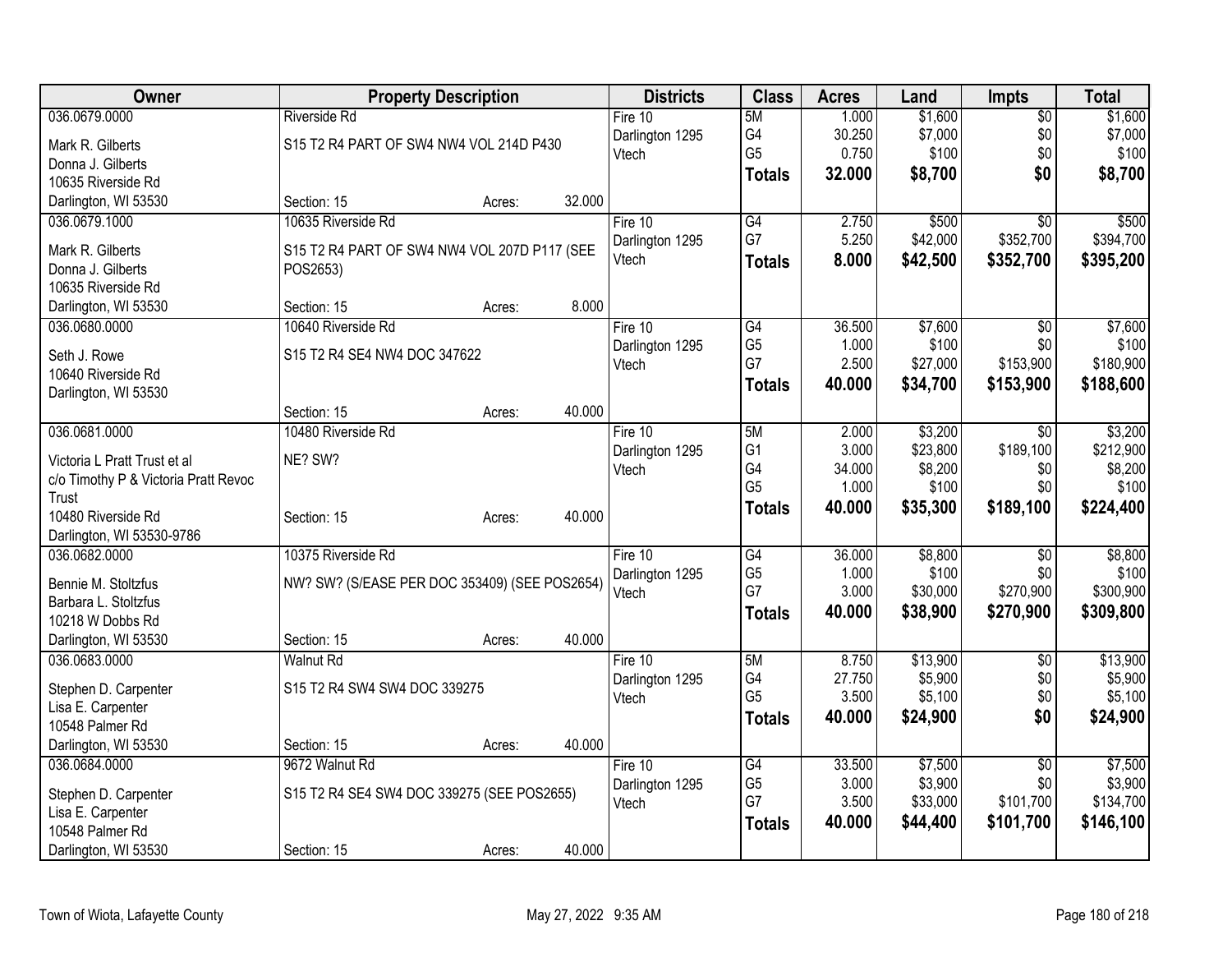| Owner                                | <b>Property Description</b>                    | <b>Districts</b>         | <b>Class</b>                      | <b>Acres</b>    | Land                | <b>Impts</b>     | <b>Total</b>       |
|--------------------------------------|------------------------------------------------|--------------------------|-----------------------------------|-----------------|---------------------|------------------|--------------------|
| 036.0685.0000                        | 10634 Tish Rd                                  | Fire 10                  | $\overline{G4}$                   | 35.500          | \$5,100             | $\overline{50}$  | \$5,100            |
| Patricia A Tuescher Trust et al      | NE SE                                          | Darlington 1295          | G <sub>5</sub>                    | 1.000           | \$100               | \$0              | \$100              |
| c/o Tuescher Trust Dated May 17,2017 |                                                | Vtech                    | G7                                | 3.500           | \$33,000            | \$177,600        | \$210,600          |
| 10634 Tish Rd                        |                                                |                          | <b>Totals</b>                     | 40.000          | \$38,200            | \$177,600        | \$215,800          |
| Darlington, WI 53530                 | 40.000<br>Section: 15<br>Acres:                |                          |                                   |                 |                     |                  |                    |
| 036.0686.0000                        | <b>Tish Rd</b>                                 | Fire 10                  | G4                                | 39.000          | \$7,200             | \$0              | \$7,200            |
| Victoria L Pratt Trust et al         | NW? SE?                                        | Darlington 1295          | G <sub>5</sub>                    | 1.000           | \$100               | \$0              | \$100              |
| c/o Timothy P & Victoria Pratt Revoc |                                                | Vtech                    | <b>Totals</b>                     | 40.000          | \$7,300             | \$0              | \$7,300            |
| Trust                                |                                                |                          |                                   |                 |                     |                  |                    |
| 10480 Riverside Rd                   | 40.000<br>Section: 15<br>Acres:                |                          |                                   |                 |                     |                  |                    |
| Darlington, WI 53530-9786            |                                                |                          |                                   |                 |                     |                  |                    |
| 036.0687.0000                        | <b>Tish Rd</b>                                 | Fire 10                  | $\overline{G4}$                   | 35.000          | \$7,400             | \$0              | \$7,400            |
| Victoria L Pratt Trust et al         | SW? SE? EXC COM SWCOR SE? SE? SEC 15; NORTH    | Darlington 1295          | G <sub>5</sub>                    | 1.120           | \$100               | \$0              | \$100              |
| c/o Timothy P & Victoria Pratt Revoc | 454 FT TO POB; WEST 193 FT; NORTH 170 FT; EAST | Vtech                    | <b>Totals</b>                     | 36.120          | \$7,500             | \$0              | \$7,500            |
| Trust                                | 193 FT; SOUTH 170 FT TO POB & ALSO EXC COM     |                          |                                   |                 |                     |                  |                    |
| 10480 Riverside Rd                   | 36.120<br>Section: 15<br>Acres:                |                          |                                   |                 |                     |                  |                    |
| Darlington, WI 53530-9786            |                                                |                          |                                   |                 |                     |                  |                    |
| 036.0687.1000                        | 10079 Tish Rd                                  | Fire 10                  | G1<br>G4                          | 1.340           | \$13,800            | \$120,900        | \$134,700          |
| Mary Ann Kowalski                    | S15 T2 R4 PART OF SW4 SE4 VOL 57 B&C P129 &    | Darlington 1295<br>Vtech | <b>Totals</b>                     | 2.540<br>3.880  | \$500<br>\$14,300   | \$0<br>\$120,900 | \$500<br>\$135,200 |
| 10079 Tish Rd                        | DOC 330557                                     |                          |                                   |                 |                     |                  |                    |
| Darlington, WI 53530                 |                                                |                          |                                   |                 |                     |                  |                    |
|                                      | 3.880<br>Section: 15<br>Acres:                 |                          |                                   |                 |                     |                  |                    |
| 036.0688.0000                        | <b>Tish Rd</b>                                 | Fire $10$                | $\overline{G4}$<br>G <sub>5</sub> | 38.000<br>2.000 | \$5,600             | \$0              | \$5,600            |
| Patricia A Tuescher Trust et al      | SE SE                                          | Darlington 1295<br>Vtech |                                   | 40.000          | \$100               | \$0<br>\$0       | \$100<br>\$5,700   |
| c/o Tuescher Trust Dated May 17,2017 |                                                |                          | <b>Totals</b>                     |                 | \$5,700             |                  |                    |
| 10634 Tish Rd                        |                                                |                          |                                   |                 |                     |                  |                    |
| Darlington, WI 53530                 | 40.000<br>Section: 15<br>Acres:                |                          |                                   |                 |                     |                  |                    |
| 036.0689.0000                        | <b>High Ridge Rd</b>                           | Fire 10                  | $\overline{G4}$<br>W <sub>6</sub> | 3.000<br>37.000 | \$600               | \$0              | \$600<br>\$0       |
| Matthew T. Singer                    | S16 T2 R4 NE4 NE4 VOL 244D P280                | Darlington 1295<br>Vtech |                                   | 40.000          | (\$59,200)<br>\$600 | \$0<br>\$0       | \$600              |
| Sandra I. Singer                     |                                                |                          | <b>Totals</b>                     |                 |                     |                  |                    |
| 428 E Ann St                         |                                                |                          |                                   |                 |                     |                  |                    |
| Darlington, WI 53530                 | 40.000<br>Section: 16<br>Acres:                |                          |                                   |                 |                     |                  |                    |
| 036.0690.1000                        | 10257 High Ridge Rd                            | Fire 10                  | 5M                                | 5.490           | \$8,300             | $\overline{30}$  | \$8,300            |
| Gary K. Johnson                      | N? NW? NE? EXC W 300' & ALSO EXC COM NECOR     | Darlington 1295<br>Vtech | G <sub>1</sub><br>G4              | 3.460<br>4.000  | \$26,000<br>\$800   | \$112,600<br>\$0 | \$138,600<br>\$800 |
| Patricia A. Johnson                  | SEC 16;S89?46'17"W 1317.61' TO POB;S00?07'47"E |                          | <b>Totals</b>                     | 12.950          | \$35,100            | \$112,600        | \$147,700          |
| 10257 High Ridge Rd                  | 655.27';S89?48'46"W 1318.20';N00?04'42"W       |                          |                                   |                 |                     |                  |                    |
| Darlington, WI 53530                 | 12.950<br>Section: 16<br>Acres:                |                          |                                   |                 |                     |                  |                    |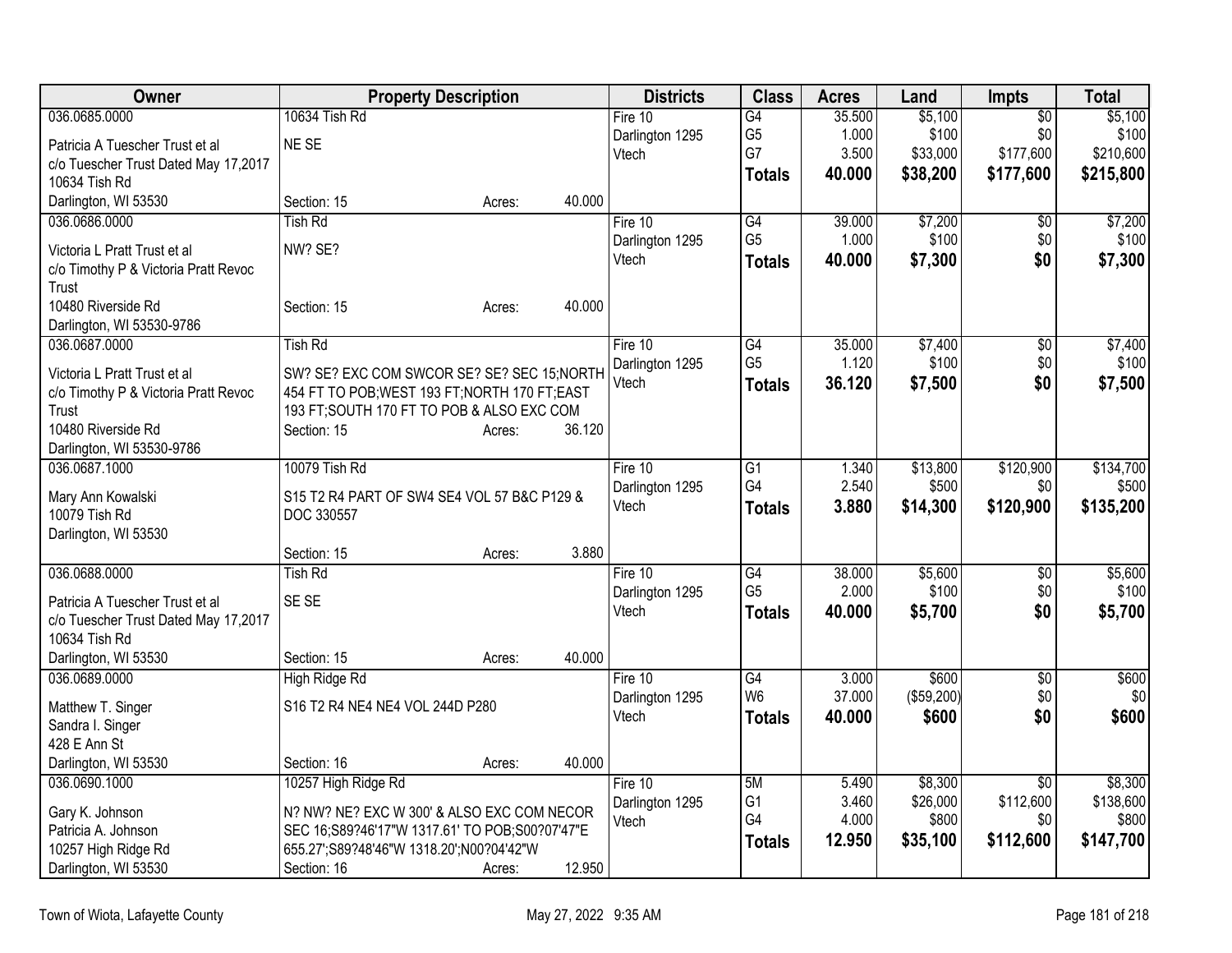| Owner                      | <b>Property Description</b>                  | <b>Districts</b> | <b>Class</b>   | <b>Acres</b> | Land       | <b>Impts</b>    | <b>Total</b>    |
|----------------------------|----------------------------------------------|------------------|----------------|--------------|------------|-----------------|-----------------|
| 036.0690.2000              | <b>High Ridge Rd</b>                         | Fire $10$        | W <sub>6</sub> | 20.000       | (\$64,000) | $\overline{50}$ | $\overline{30}$ |
| Arleigh E. Jorgenson et al | S16 T2 R4 S2 NW4 NE4 (S/LIFE EST OF CAROL)   | Darlington 1295  | <b>Totals</b>  | 20.000       | \$0        | \$0             | \$0             |
| C/O Sharon Petersen        | ARLEIGH JORGENSON, SHARON PETERSEN, DUANE    | Vtech            |                |              |            |                 |                 |
| E8438A Quarry Rd           | JORGENSON(OW) DOC 347626                     |                  |                |              |            |                 |                 |
| Rock Springs, WI 53961     | 20.000<br>Section: 16<br>Acres:              |                  |                |              |            |                 |                 |
| 036.0691.0000              | High Ridge Rd                                | Fire $10$        | G4             | 8.000        | \$1,600    | $\overline{50}$ | \$1,600         |
|                            |                                              | Darlington 1295  | <b>Totals</b>  | 8.000        | \$1,600    | \$0             | \$1,600         |
| Mark R. Gilberts           | S16 T2 R4 PART OF SW4 NE4 VOL 214D P430      | Vtech            |                |              |            |                 |                 |
| Donna J. Gilberts          |                                              |                  |                |              |            |                 |                 |
| 10635 Riverside Rd         |                                              |                  |                |              |            |                 |                 |
| Darlington, WI 53530       | 8.000<br>Section: 16<br>Acres:               |                  |                |              |            |                 |                 |
| 036.0691.1000              | High Ridge Rd                                | Fire 10          | 5M             | 32.000       | \$51,200   | \$0             | \$51,200        |
| Mark R. Gilberts           | S16 T2 R4 PART OF SW4 NE4 VOL 207D P117 (SEE | Darlington 1295  | <b>Totals</b>  | 32.000       | \$51,200   | \$0             | \$51,200        |
| Donna J. Gilberts          | POS2653)                                     | Vtech            |                |              |            |                 |                 |
| 10635 Riverside Rd         |                                              |                  |                |              |            |                 |                 |
| Darlington, WI 53530       | 32.000<br>Section: 16<br>Acres:              |                  |                |              |            |                 |                 |
| 036.0692.0000              | <b>High Ridge Rd</b>                         | Fire 10          | 5M             | 0.500        | \$800      | \$0             | \$800           |
|                            |                                              | Darlington 1295  | G4             | 21.500       | \$4,300    | \$0             | \$4,300         |
| Mark R. Gilberts           | S16 T2 R4 PART OF SE4 NE4 VOL 214D P430      | Vtech            | <b>Totals</b>  | 22.000       | \$5,100    | \$0             | \$5,100         |
| Donna J. Gilberts          |                                              |                  |                |              |            |                 |                 |
| 10635 Riverside Rd         |                                              |                  |                |              |            |                 |                 |
| Darlington, WI 53530       | 22.000<br>Section: 16<br>Acres:              |                  |                |              |            |                 |                 |
| 036.0692.1000              | High Ridge Rd                                | Fire 10          | 5M             | 12.000       | \$19,200   | \$0             | \$19,200        |
| Mark R. Gilberts           | S16 T2 R4 PART SE4 NE4 VOL 207D P117 (SEE    | Darlington 1295  | G4             | 6.000        | \$1,200    | \$0             | \$1,200         |
| Donna J. Gilberts          | POS2653)                                     | Vtech            | <b>Totals</b>  | 18.000       | \$20,400   | \$0             | \$20,400        |
| 10635 Riverside Rd         |                                              |                  |                |              |            |                 |                 |
| Darlington, WI 53530       | 18.000<br>Section: 16<br>Acres:              |                  |                |              |            |                 |                 |
| 036.0694.2000              | High Ridge Rd                                | Darlington 1295  | 5M             | 10.540       | \$16,900   | $\overline{60}$ | \$16,900        |
|                            |                                              | Vtech            | G4             | 4.000        | \$800      | \$0             | \$800           |
| Gary K. Johnson            | PART NW? NW? COM NECOR THEREOF; WEST 396     |                  | G <sub>5</sub> | 1.000        | \$300      | \$0             | \$300           |
| Patricia A. Johnson        | FT TO POB; SOUTH 1122 FT; WEST TO PECATONICA |                  | Totals         | 15.540       | \$18,000   | \$0             | \$18,000        |
| 10257 High Ridge Rd        | RIVER; NORTH ALG E BANK OF RIVER TO NLI SEC  |                  |                |              |            |                 |                 |
| Darlington, WI 53530       | 15.540<br>Section: 16<br>Acres:              |                  |                |              |            |                 |                 |
| 036.0695.0000              |                                              | Fire $10$        | 5M             | 25.850       | \$41,000   | $\overline{30}$ | \$41,000        |
| Red Rock Acres, LLC        | S16 T2 R4 PART OF SWNW LYING E OF PECATONIC/ | Darlington 1295  | G <sub>5</sub> | 4.000        | \$5,500    | \$0             | \$5,500         |
| 7478 River Bend Rd         | <b>RIVER DOC 344652</b>                      | Vtech            | <b>Totals</b>  | 29.850       | \$46,500   | \$0             | \$46,500        |
| Gratiot, WI 53541          |                                              |                  |                |              |            |                 |                 |
|                            | 29.850<br>Section: 16<br>Acres:              |                  |                |              |            |                 |                 |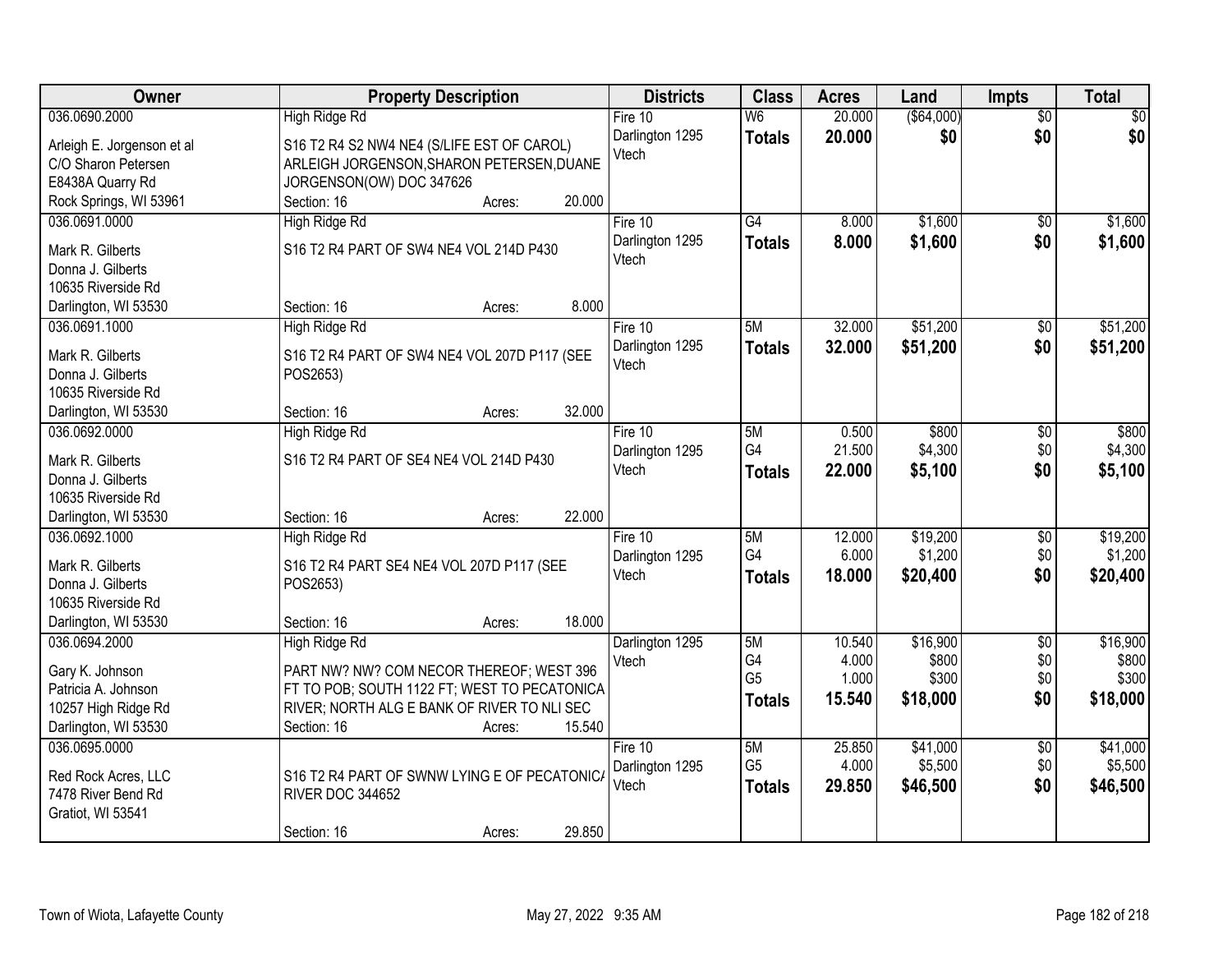| Owner                  | <b>Property Description</b>                     | <b>Districts</b> | <b>Class</b>   | <b>Acres</b> | Land     | <b>Impts</b>         | <b>Total</b> |
|------------------------|-------------------------------------------------|------------------|----------------|--------------|----------|----------------------|--------------|
| 036.0696.1000          | <b>High Ridge Rd</b>                            | Darlington 1295  | 5M             | 36.000       | \$57,600 | $\overline{50}$      | \$57,600     |
| Brett R. Gill et al    | SE? NW? & PARTS OF NW? NE?, NE? NW? & NW?       | Vtech            | G4             | 54.890       | \$12,900 | \$0                  | \$12,900     |
| 4107 Windmill Ln       | NW? DESCR AS COM NECOR SEC 16;S89?46'17"W       |                  | <b>Totals</b>  | 90.890       | \$70,500 | \$0                  | \$70,500     |
| Janesville, WI 53546   | 1317.61' TO POB;S00?07'47"E 655.27';S89?48'46"W |                  |                |              |          |                      |              |
|                        | 90.890<br>Section: 16<br>Acres:                 |                  |                |              |          |                      |              |
| 036.0697.0000          |                                                 | Fire 10          | 5M             | 4.500        | \$7,200  | $\overline{50}$      | \$7,200      |
| Amos E. Stoltzfus      | NE4 SW4                                         | Darlington 1295  | G4             | 35.500       | \$9,200  | \$0                  | \$9,200      |
| Elizabeth S. Stoltzfus |                                                 | Vtech            | <b>Totals</b>  | 40.000       | \$16,400 | \$0                  | \$16,400     |
| 10393 Riverside Rd     |                                                 |                  |                |              |          |                      |              |
| Darlington, WI 53530   | 40.000<br>Section: 16<br>Acres:                 |                  |                |              |          |                      |              |
| 036.0698.0000          |                                                 | Fire 10          | 5M             | 8.750        | \$14,000 | \$0                  | \$14,000     |
|                        |                                                 | Darlington 1295  | G4             | 29.250       | \$7,000  | \$0                  | \$7,000      |
| Red Rock Acres, LLC    | S16 T2 R4 NWSW S & E OF RIVER VOL 229D P77      | Vtech            | G <sub>5</sub> | 1.000        | \$300    | \$0                  | \$300        |
| 7478 River Bend Rd     |                                                 |                  | <b>Totals</b>  | 39.000       | \$21,300 | \$0                  | \$21,300     |
| Gratiot, WI 53541      | 39.000                                          |                  |                |              |          |                      |              |
| 036.0699.1000          | Section: 17<br>Acres:<br><b>Walnut Rd</b>       | Fire 10          | G4             | 32.000       | \$7,400  |                      | \$7,400      |
|                        |                                                 | Darlington 1295  | G <sub>5</sub> | 6.000        | \$13,300 | $\sqrt[6]{3}$<br>\$0 | \$13,300     |
| Red Rock Acres, LLC    | S16 T2 R4 SWSW EX E 8 RODS OF THE S 40 RODS     | Vtech            |                | 38.000       | \$20,700 | \$0                  | \$20,700     |
| 7478 River Bend Rd     | DOC 344652                                      |                  | <b>Totals</b>  |              |          |                      |              |
| Gratiot, WI 53541      |                                                 |                  |                |              |          |                      |              |
|                        | 38.000<br>Section: 21<br>Acres:                 |                  |                |              |          |                      |              |
| 036.0699.2000          | <b>Walnut Rd</b>                                | Fire 10          | G4             | 1.750        | \$100    | $\overline{50}$      | \$100        |
| Richard L. Hardyman    | S16 T2 R4 E 8 RDS OF S 40 RDS OF SW4 SW4 VOL    | Darlington 1295  | G <sub>5</sub> | 0.250        | \$100    | \$0                  | \$100        |
| Becky L. Hardyman      | 229D P614                                       | Vtech            | <b>Totals</b>  | 2.000        | \$200    | \$0                  | \$200        |
| 10500 Walnut Rd        |                                                 |                  |                |              |          |                      |              |
| Darlington, WI 53530   | 2.000<br>Section: 21<br>Acres:                  |                  |                |              |          |                      |              |
| 036.0700.0000          | 10500 Walnut Rd                                 | Fire 10          | 5M             | 2.000        | \$3,000  | $\overline{50}$      | \$3,000      |
| Richard L. Hardyman    | S16 T2 R4 SE4 SW4 VOL 229D P614                 | Darlington 1295  | G <sub>1</sub> | 1.500        | \$15,800 | \$164,600            | \$180,400    |
| Becky L. Hardyman      |                                                 | Vtech            | G4             | 35.750       | \$2,900  | \$0                  | \$2,900      |
| 10500 Walnut Rd        |                                                 |                  | G <sub>5</sub> | 0.750        | \$100    | \$0                  | \$100        |
| Darlington, WI 53530   | 40.000<br>Section: 16<br>Acres:                 |                  | <b>Totals</b>  | 40.000       | \$21,800 | \$164,600            | \$186,400    |
| 036.0701.0000          | 10393 Riverside Rd                              | Fire $10$        | 5M             | 11.500       | \$18,400 | \$0                  | \$18,400     |
|                        |                                                 | Darlington 1295  | G4             | 28.500       | \$6,100  | \$0                  | \$6,100      |
| Bennie M. Stoltzfus    | NE? SE? (S/EASE PER DOC 353409)                 | Vtech            | <b>Totals</b>  | 40.000       | \$24,500 | \$0                  | \$24,500     |
| Barbara L. Stoltzfus   |                                                 |                  |                |              |          |                      |              |
| 10218 W Dobbs Rd       |                                                 |                  |                |              |          |                      |              |
| Darlington, WI 53530   | 40.000<br>Section: 16<br>Acres:                 |                  |                |              |          |                      |              |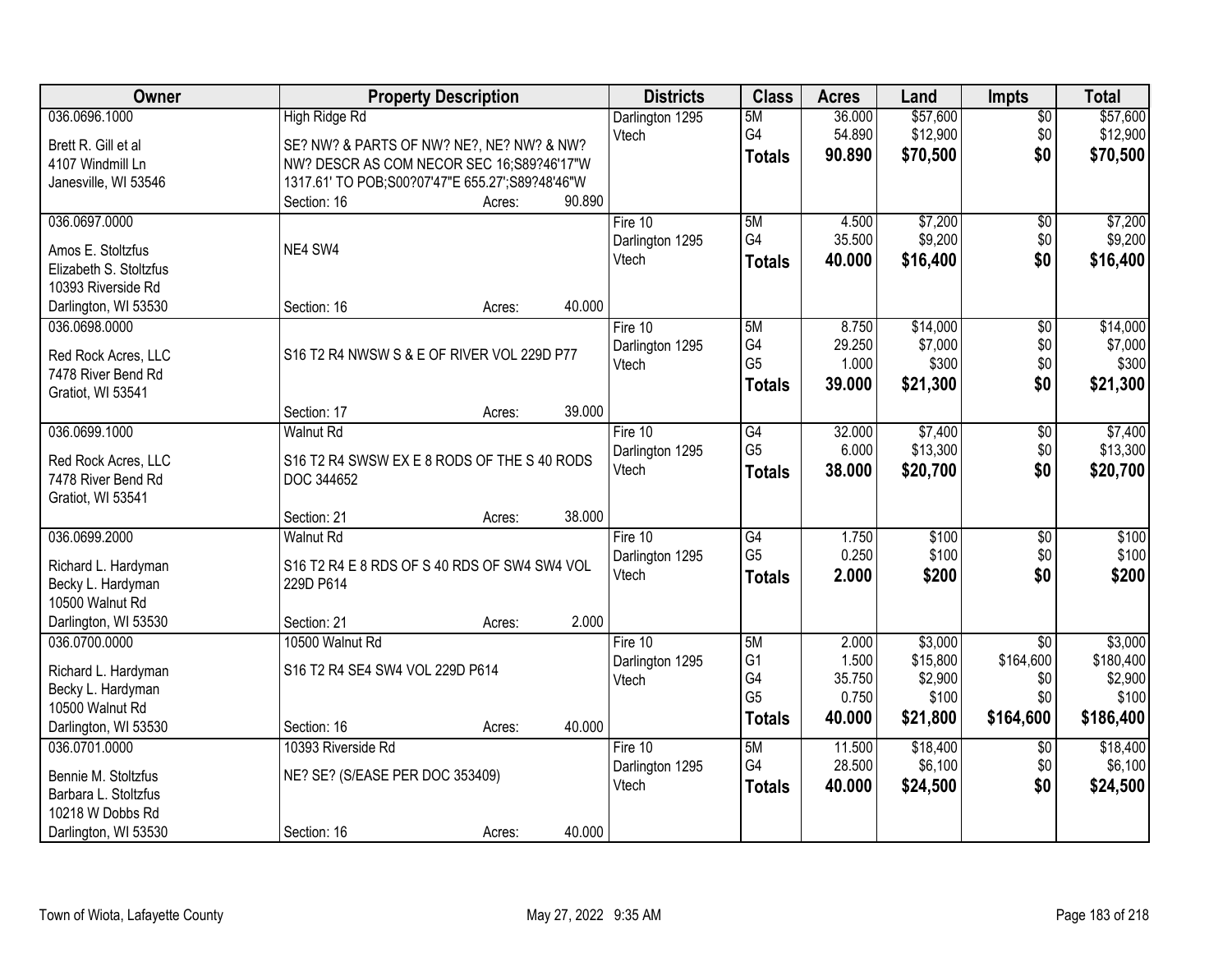| Owner                                     |                                             | <b>Property Description</b> |        | <b>Districts</b>         | <b>Class</b>         | <b>Acres</b>   | Land     | <b>Impts</b>    | <b>Total</b>     |
|-------------------------------------------|---------------------------------------------|-----------------------------|--------|--------------------------|----------------------|----------------|----------|-----------------|------------------|
| 036.0702.0000                             | 10393 Riverside Rd                          |                             |        | Fire $10$                | 5M                   | 4.750          | \$7,600  | $\overline{50}$ | \$7,600          |
| Amos E. Stoltzfus                         | NW4 SE4 (W/EASE PER DOC 353409)             |                             |        | Darlington 1295          | G4                   | 33.250         | \$7,900  | \$0             | \$7,900          |
| Elizabeth S. Stoltzfus                    |                                             |                             |        | Vtech                    | G7                   | 2.000          | \$24,000 | \$331,900       | \$355,900        |
| 10393 Riverside Rd                        |                                             |                             |        |                          | <b>Totals</b>        | 40.000         | \$39,500 | \$331,900       | \$371,400        |
| Darlington, WI 53530                      | Section: 16                                 | Acres:                      | 40.000 |                          |                      |                |          |                 |                  |
| 036.0703.0000                             | <b>Walnut Rd</b>                            |                             |        | Fire 10                  | G4                   | 15.110         | \$3,100  | \$0             | \$3,100          |
| Stephen D. Carpenter                      | S16 T2 R4 PART OF SW4 SE4 DOC 339275        |                             |        | Darlington 1295          | G <sub>5</sub>       | 0.750          | \$100    | \$0             | \$100            |
| Lisa E. Carpenter                         |                                             |                             |        | Vtech                    | <b>Totals</b>        | 15.860         | \$3,200  | \$0             | \$3,200          |
| 10548 Palmer Rd                           |                                             |                             |        |                          |                      |                |          |                 |                  |
| Darlington, WI 53530                      | Section: 16                                 | Acres:                      | 15.860 |                          |                      |                |          |                 |                  |
| 036.0703.1000                             | <b>Walnut Rd</b>                            |                             |        | Fire 10                  | $\overline{G5}$      | 0.250          | \$100    | $\overline{50}$ | \$100            |
| Stephen G. Sawdey                         | S16 T2 R4 LOT 1 OF CSM 611 PART SW4 SE4 VOL |                             |        | Darlington 1295          | G <sub>6</sub>       | 23.890         | \$76,400 | \$0             | \$76,400         |
| 2209 14th St                              | 222D P428 EXC                               |                             |        | Vtech                    | <b>Totals</b>        | 24.140         | \$76,500 | \$0             | \$76,500         |
| Monroe, WI 53566                          |                                             |                             |        |                          |                      |                |          |                 |                  |
|                                           | Section: 16                                 | Acres:                      | 24.140 |                          |                      |                |          |                 |                  |
| 036.0704.0000                             | <b>Walnut Rd</b>                            |                             |        | Fire 10                  | 5M                   | 9.000          | \$14,400 | \$0             | \$14,400         |
|                                           |                                             |                             |        | Darlington 1295          | G4                   | 30.000         | \$6,400  | \$0             | \$6,400          |
| Stephen D. Carpenter<br>Lisa E. Carpenter | S16 T2 R4 SE4 SE4 DOC 339275                |                             |        | Vtech                    | G <sub>5</sub>       | 1.000          | \$100    | \$0             | \$100            |
| 10548 Palmer Rd                           |                                             |                             |        |                          | <b>Totals</b>        | 40.000         | \$20,900 | \$0             | \$20,900         |
| Darlington, WI 53530                      | Section: 16                                 | Acres:                      | 40.000 |                          |                      |                |          |                 |                  |
| 036.0705.0000                             | <b>Walnut Rd</b>                            |                             |        | Fire 10                  | G4                   | 24.500         | \$8,000  | $\overline{30}$ | \$8,000          |
|                                           |                                             |                             |        | Darlington 1295          | G <sub>5</sub>       | 3.220          | \$800    | \$0             | \$800            |
| Thunder Branch Acres, Inc.                | GOV'T LOT 9                                 |                             |        | Vtech                    | <b>Totals</b>        | 27.720         | \$8,800  | \$0             | \$8,800          |
| c/o Thunder Branch Acres, Inc             |                                             |                             |        |                          |                      |                |          |                 |                  |
| 10006 County Rd K                         | Section: 17                                 |                             | 27.720 |                          |                      |                |          |                 |                  |
| Darlington, WI 53530<br>036.0706.0000     | 11258 Walnut Rd                             | Acres:                      |        | Fire 10                  | 5M                   | 4.500          | \$7,200  | $\sqrt{6}$      | \$7,200          |
|                                           |                                             |                             |        | Darlington 1295          | G4                   | 37.710         | \$7,900  | \$0             | \$7,900          |
| Brad Schlappi                             | ALL THAT PART OF GOV'T LOT 10 LYING EAST OF |                             |        | Vtech                    | G <sub>5</sub>       | 5.000          | \$5,600  | \$0             | \$5,600          |
| Mark Schlappi                             | <b>WALNUT ROAD</b>                          |                             |        |                          | G7                   | 2.000          | \$24,000 | \$82,800        | \$106,800        |
| 7478 River Bend Rd                        |                                             |                             |        |                          | <b>Totals</b>        | 49.210         | \$44,700 | \$82,800        | \$127,500        |
| Gratiot, WI 53541                         | Section: 17                                 | Acres:                      | 49.210 |                          |                      |                |          |                 |                  |
| 036.0706.1000                             | <b>Walnut Rd</b>                            |                             |        | Fire 10                  | G4<br>G <sub>5</sub> | 6.390<br>1.000 | \$1,800  | $\overline{30}$ | \$1,800<br>\$100 |
| Thunder Branch Acres, Inc                 | ALL THAT PART OF GOV'T LOT 10 LYING WEST OF |                             |        | Darlington 1295<br>Vtech |                      |                | \$100    | \$0             |                  |
| c/o Thunder Branch Acres, Inc             | WALNUT ROADDOC 368364                       |                             |        |                          | <b>Totals</b>        | 7.390          | \$1,900  | \$0             | \$1,900          |
| 10006 County Rd K                         |                                             |                             |        |                          |                      |                |          |                 |                  |
| Darlington, WI 53530                      | Section: 17                                 | Acres:                      | 7.390  |                          |                      |                |          |                 |                  |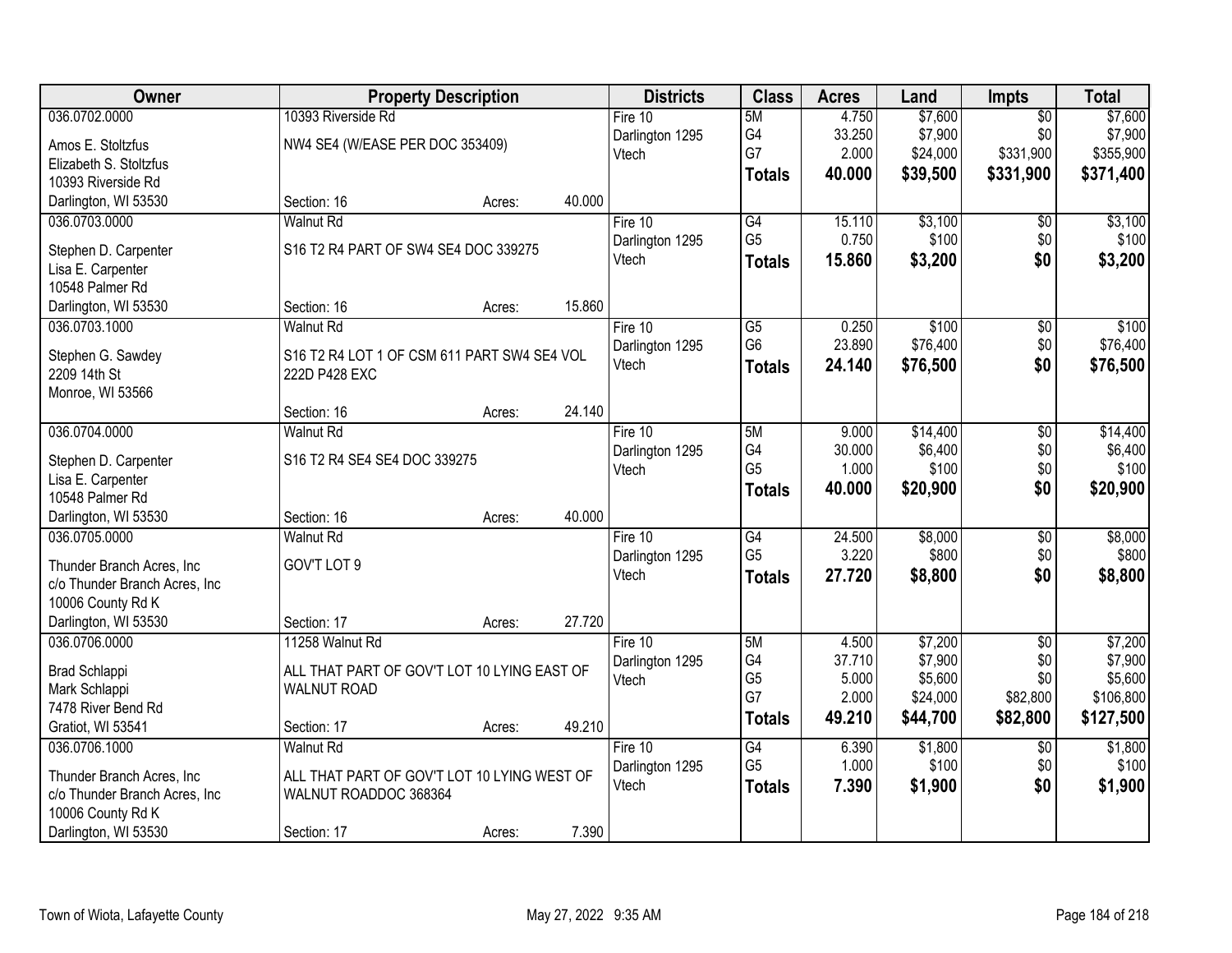| Owner                                                       | <b>Property Description</b>                         | <b>Districts</b>         | <b>Class</b>                      | <b>Acres</b>    | Land     | <b>Impts</b>    | <b>Total</b> |
|-------------------------------------------------------------|-----------------------------------------------------|--------------------------|-----------------------------------|-----------------|----------|-----------------|--------------|
| 036.0707.0000                                               | <b>Walnut Rd</b>                                    | Fire $10$                | $\overline{G4}$                   | 36.790          | \$10,400 | $\overline{50}$ | \$10,400     |
| Thunder Branch Acres, Inc.                                  | S20 T2 R4 PART OF NENE DOC 344652 & DOC             | Darlington 1295          | G <sub>5</sub>                    | 1.250           | \$100    | \$0             | \$100        |
| c/o Thunder Branch Acres, Inc                               | 349819 (SEE POS2661)                                | Vtech                    | <b>Totals</b>                     | 38.040          | \$10,500 | \$0             | \$10,500     |
| 10006 County Rd K                                           |                                                     |                          |                                   |                 |          |                 |              |
| Darlington, WI 53530                                        | 38.040<br>Section: 20<br>Acres:                     |                          |                                   |                 |          |                 |              |
| 036.0707.1000                                               | 9991 Pecatonica Rd                                  | Fire 10                  | $\overline{G1}$                   | 1.960           | \$18,700 | \$56,800        | \$75,500     |
| Robert J. Foster                                            | S20 T2 R4 PART OF NE4 NE4 VOL 74 B&C P163 (SEE      | Darlington 1295          | Totals                            | 1.960           | \$18,700 | \$56,800        | \$75,500     |
| Darlene D. Foster                                           | POS2661)                                            | Vtech                    |                                   |                 |          |                 |              |
| 9991 Pecatonica Rd                                          |                                                     |                          |                                   |                 |          |                 |              |
| Darlington, WI 53530                                        | 1.960<br>Section: 20<br>Acres:                      |                          |                                   |                 |          |                 |              |
| 036.0708.0000                                               |                                                     | Fire 10                  | $\overline{G4}$                   | 38.000          | \$12,300 | $\overline{50}$ | \$12,300     |
|                                                             |                                                     | Darlington 1295          | G <sub>5</sub>                    | 2.000           | \$900    | \$0             | \$900        |
| Thunder Branch Acres, Inc.<br>c/o Thunder Branch Acres, Inc | S20 T2 R4 NW4 NE4 DOC 344652 & DOC 349819           | Vtech                    | <b>Totals</b>                     | 40.000          | \$13,200 | \$0             | \$13,200     |
| 10006 County Rd K                                           |                                                     |                          |                                   |                 |          |                 |              |
| Darlington, WI 53530                                        | 40.000<br>Section: 20<br>Acres:                     |                          |                                   |                 |          |                 |              |
| 036.0710.0000                                               | 9741 Pecatonica Rd                                  | Fire 10                  | $\overline{G4}$                   | 9.840           | \$2,300  | \$0             | \$2,300      |
|                                                             |                                                     | Darlington 1295          | G <sub>5</sub>                    | 0.500           | \$100    | \$0             | \$100        |
| Goebel Properties, LLC                                      | S20 T2 R4 PART SE4 NE4 & PART GOV'T LOT 6 AS        | Vtech                    | G7                                | 1.500           | \$18,000 | \$44,100        | \$62,100     |
| C/O Nicki M Goebel                                          | DESCR IN DOC 349260                                 |                          | <b>Totals</b>                     | 11.840          | \$20,400 | \$44,100        | \$64,500     |
| 632 East St<br>Darlington, WI 53530                         | 11.840<br>Section: 20<br>Acres:                     |                          |                                   |                 |          |                 |              |
| 036.0710.1000                                               | Pecatonica Rd                                       | Fire 10                  | $\overline{G4}$                   | 74.700          | \$23,000 | $\overline{30}$ | \$23,000     |
|                                                             |                                                     | Darlington 1295          | G <sub>5</sub>                    | 1.500           | \$400    | \$0             | \$400        |
| Thunder Branch Acres, Inc.                                  | S20 T2 R4 PRT GOV'T LTS 4 & 6 & PRT SE NE & PRT     | Vtech                    | <b>Totals</b>                     | 76.200          | \$23,400 | \$0             | \$23,400     |
| 10006 County Rd K                                           | LANDS IN NE1/4 & SE1/4 COM N1/4 COR SEC 20          |                          |                                   |                 |          |                 |              |
| Darlington, WI 53530                                        | -S0*12'1"E 1328.99' TO NW COR GOV'T LOT 4 &         |                          |                                   |                 |          |                 |              |
|                                                             | 76.200<br>Section: 20<br>Acres:                     |                          |                                   |                 |          |                 |              |
| 036.0711.0000                                               |                                                     | Fire 10                  | $\overline{G4}$<br>G <sub>5</sub> | 17.700<br>3.000 | \$5,800  | $\overline{60}$ | \$5,800      |
| Thunder Branch Acres, Inc.                                  | S20 T2 R4 PART OF GOV'T LOT 1 LYING E OF RIVER      | Darlington 1295<br>Vtech |                                   |                 | \$800    | \$0             | \$800        |
| c/o Thunder Branch Acres, Inc                               | AS IT NOW MEANDERS DOC 344652 & DOC 349819          |                          | <b>Totals</b>                     | 20.700          | \$6,600  | \$0             | \$6,600      |
| 10006 County Rd K                                           |                                                     |                          |                                   |                 |          |                 |              |
| Darlington, WI 53530                                        | 20.700<br>Section: 20<br>Acres:                     |                          |                                   |                 |          |                 |              |
| 036.0712.1000                                               | Pecatonica Rd                                       | Fire 10                  | G4                                | 5.070           | \$1,000  | $\overline{50}$ | \$1,000      |
| Mark Thorn                                                  | S20 T2 R4 PART GOV'T LOT 6 & PART OF SE4 NE4        | Darlington 1295          | G <sub>5</sub>                    | 1.000           | \$300    | \$0             | \$300        |
| Nicole Thorn                                                | BEGIN E-1/4 COR SEC 20; NORTH 114.54'; S68.19. 04W  | Vtech                    | <b>Totals</b>                     | 6.070           | \$1,300  | \$0             | \$1,300      |
| 1863 Bogey Way                                              | 1139.58' TO MEANDER LI; S68.42.17E 149.37'; S63.30. |                          |                                   |                 |          |                 |              |
| Henderson, NV 89074                                         | 6.070<br>Section: 20<br>Acres:                      |                          |                                   |                 |          |                 |              |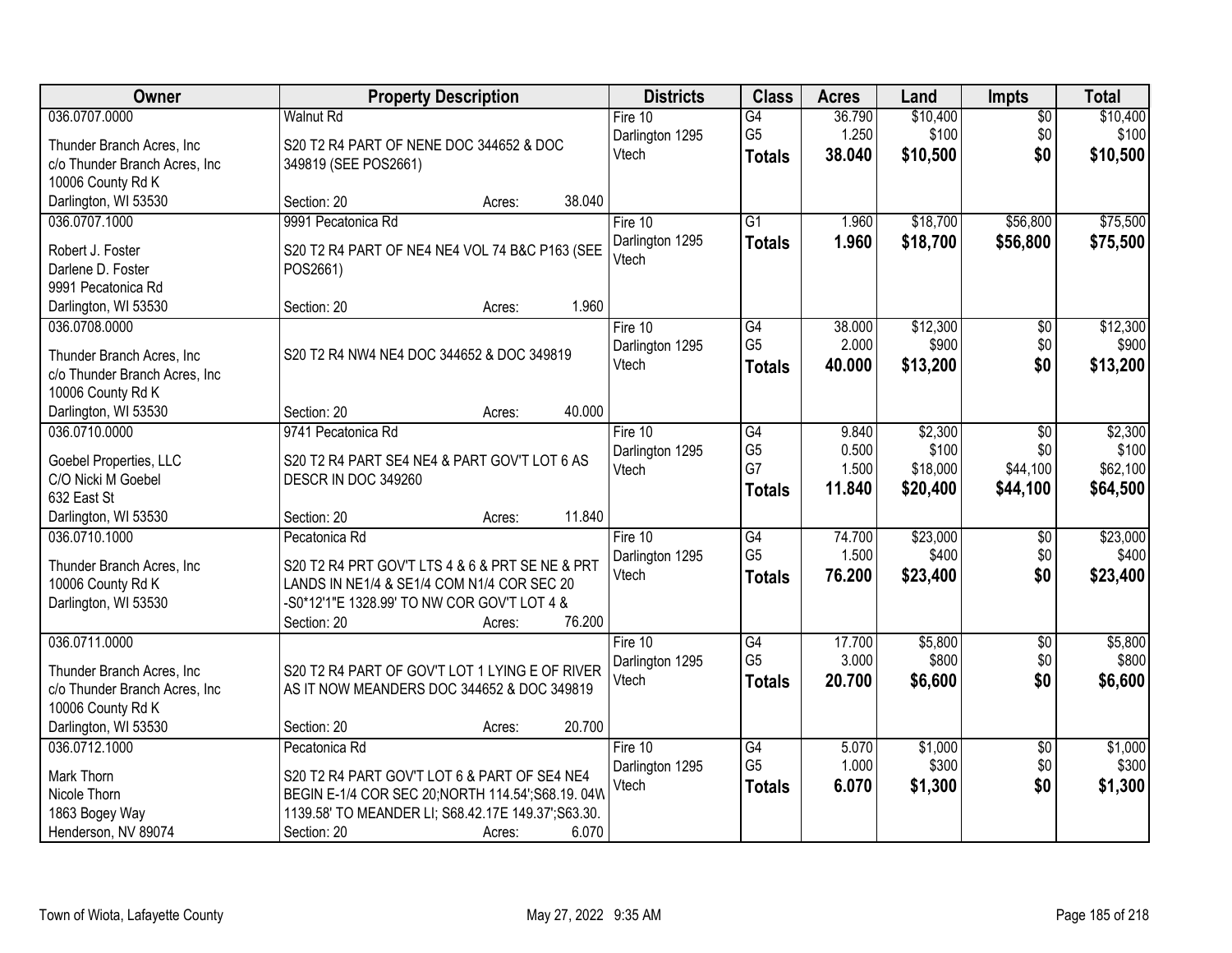| Owner                                   | <b>Property Description</b>                                                            | <b>Districts</b> | <b>Class</b>    | <b>Acres</b> | Land        | Impts           | <b>Total</b> |
|-----------------------------------------|----------------------------------------------------------------------------------------|------------------|-----------------|--------------|-------------|-----------------|--------------|
| 036.0712.2000                           | Pecatonica Rd                                                                          | Fire $10$        | 5M              | 3.080        | \$4,600     | $\overline{50}$ | \$4,600      |
| Mark Thorn                              | S20 T2 R4 PART GOV'T LOT 6 COM E-1/4 COR SEC                                           | Darlington 1295  | G4              | 2.000        | \$400       | \$0             | \$400        |
| Nicole Thorn                            | 20; SOUTH 359.31' TO POB; SOUTH 362.65'; N85.58.                                       | Vtech            | G <sub>5</sub>  | 0.750        | \$200       | \$0             | \$200        |
| 1863 Bogey Way                          | 16W 600.77' TO MEANDER LI; N35.10.39W                                                  |                  | <b>Totals</b>   | 5.830        | \$5,200     | \$0             | \$5,200      |
| Henderson, NV 89074                     | 5.830<br>Section: 20<br>Acres:                                                         |                  |                 |              |             |                 |              |
| 036.0712.3000                           | 9333 Pecatonica Rd                                                                     | Fire 10          | G1              | 1.610        | \$16,500    | \$98,900        | \$115,400    |
|                                         |                                                                                        | Darlington 1295  | G <sub>5</sub>  | 3.000        | \$800       | \$0             | \$800        |
| Donald S. Bates III                     | S20 T2 R4 PART OF GOV'T LOT 6 VOL 239D P417                                            | Vtech            | <b>Totals</b>   | 4.610        | \$17,300    | \$98,900        | \$116,200    |
| 9333 Pecatonica Rd                      | (SEE POS2663)                                                                          |                  |                 |              |             |                 |              |
| Darlington, WI 53530                    |                                                                                        |                  |                 |              |             |                 |              |
|                                         | 4.610<br>Section: 20<br>Acres:                                                         |                  |                 |              |             |                 |              |
| 036.0712.4000                           | Pecatonica Rd                                                                          | Fire 10          | $\overline{G4}$ | 5.000        | \$1,600     | $\overline{50}$ | \$1,600      |
| Donald S. Bates III                     | S20 R2 R4 PART OF GOV LOT 6 VOL 239D P417 (SEE                                         | Darlington 1295  | G <sub>5</sub>  | 3.000        | \$600       | \$0             | \$600        |
| 9333 Pecatonica Rd                      | POS2666)                                                                               | Vtech            | <b>Totals</b>   | 8.000        | \$2,200     | \$0             | \$2,200      |
| Darlington, WI 53530                    |                                                                                        |                  |                 |              |             |                 |              |
|                                         | 8.000<br>Section: 20<br>Acres:                                                         |                  |                 |              |             |                 |              |
| 036.0713.1000                           | <b>Walnut Rd</b>                                                                       | Fire 10          | G4              | 34.350       | \$4,400     | \$0             | \$4,400      |
| Thomas W. Nyffenegger                   | NE? NE? EXC COM E? COR SEC 21, BEING                                                   | Darlington 1295  | G <sub>5</sub>  | 1.000        | \$100       | \$0             | \$100        |
| Amanda J. Nyffenegger                   | POB;N89?22'31"W 2167.16' ALG SLI NE? SAID                                              | Vtech            | <b>Totals</b>   | 35.350       | \$4,500     | \$0             | \$4,500      |
| 13755 Cth K                             | SEC;N00?37'40"E 79.83';N33?58'31"E                                                     |                  |                 |              |             |                 |              |
| Darlington, WI 53530                    | 35.350<br>Section: 21<br>Acres:                                                        |                  |                 |              |             |                 |              |
| 036.0714.0000                           | 10421 Walnut Rd                                                                        | Fire 10          | $\overline{G4}$ | 36.600       | \$5,700     | $\overline{50}$ | \$5,700      |
|                                         |                                                                                        | Darlington 1295  | G <sub>5</sub>  | 1.000        | \$100       | \$0             | \$100        |
| Thomas W. Nyffenegger                   | S21 T2 R4 NW4 NE4 DOC 338137                                                           | Vtech            | G7              | 2.400        | \$26,400    | \$8,900         | \$35,300     |
| Amanda J. Nyffenegger                   |                                                                                        |                  | <b>Totals</b>   | 40.000       | \$32,200    | \$8,900         | \$41,100     |
| 13755 Cth K                             |                                                                                        |                  |                 |              |             |                 |              |
| Darlington, WI 53530                    | 40.000<br>Section: 21<br>Acres:                                                        |                  |                 |              |             |                 |              |
| 036.0715.1000                           |                                                                                        | Fire 10          | G4              | 31.050       | \$5,500     | $\sqrt{6}$      | \$5,500      |
| Thomas W. Nyffenegger                   | SW? NE? EXC COM E? COR SEC 21, BEING                                                   | Darlington 1295  | <b>Totals</b>   | 31.050       | \$5,500     | \$0             | \$5,500      |
| Amanda J. Nyffenegger                   | POB;N89?22'31"W 2167.16' ALG SLI NE? SAID                                              | Vtech            |                 |              |             |                 |              |
| 13755 Cth K                             | SEC;N00?37'40"E 79.83';N33?58'31"E                                                     |                  |                 |              |             |                 |              |
| Darlington, WI 53530                    | 31.050<br>Section: 21<br>Acres:                                                        |                  |                 |              |             |                 |              |
| 036.0716.1000                           | 10091 Walnut Rd                                                                        | Fire 10          | G4              | 7.000        | \$1,100     | $\overline{50}$ | \$1,100      |
|                                         |                                                                                        | Darlington 1295  | W <sub>8</sub>  | 33.000       | (\$105,600) | \$0             | \$0          |
| Cody L. Taft                            | PART NE?, SE? & SW? OF NE? COM E? COR SEC 21                                           | Vtech            | <b>Totals</b>   | 40.000       | \$1,100     | \$0             | \$1,100      |
| Jessica L. Taft<br>11500 W Riverside Rd | BEING POB; N89?22'31"W 2167.16' ALG SLI NE? SAID<br>SEC;N00?37'40"E 79.83';N33?58'31"E |                  |                 |              |             |                 |              |
|                                         | 40.000                                                                                 |                  |                 |              |             |                 |              |
| Gratiot, WI 53541                       | Section: 21<br>Acres:                                                                  |                  |                 |              |             |                 |              |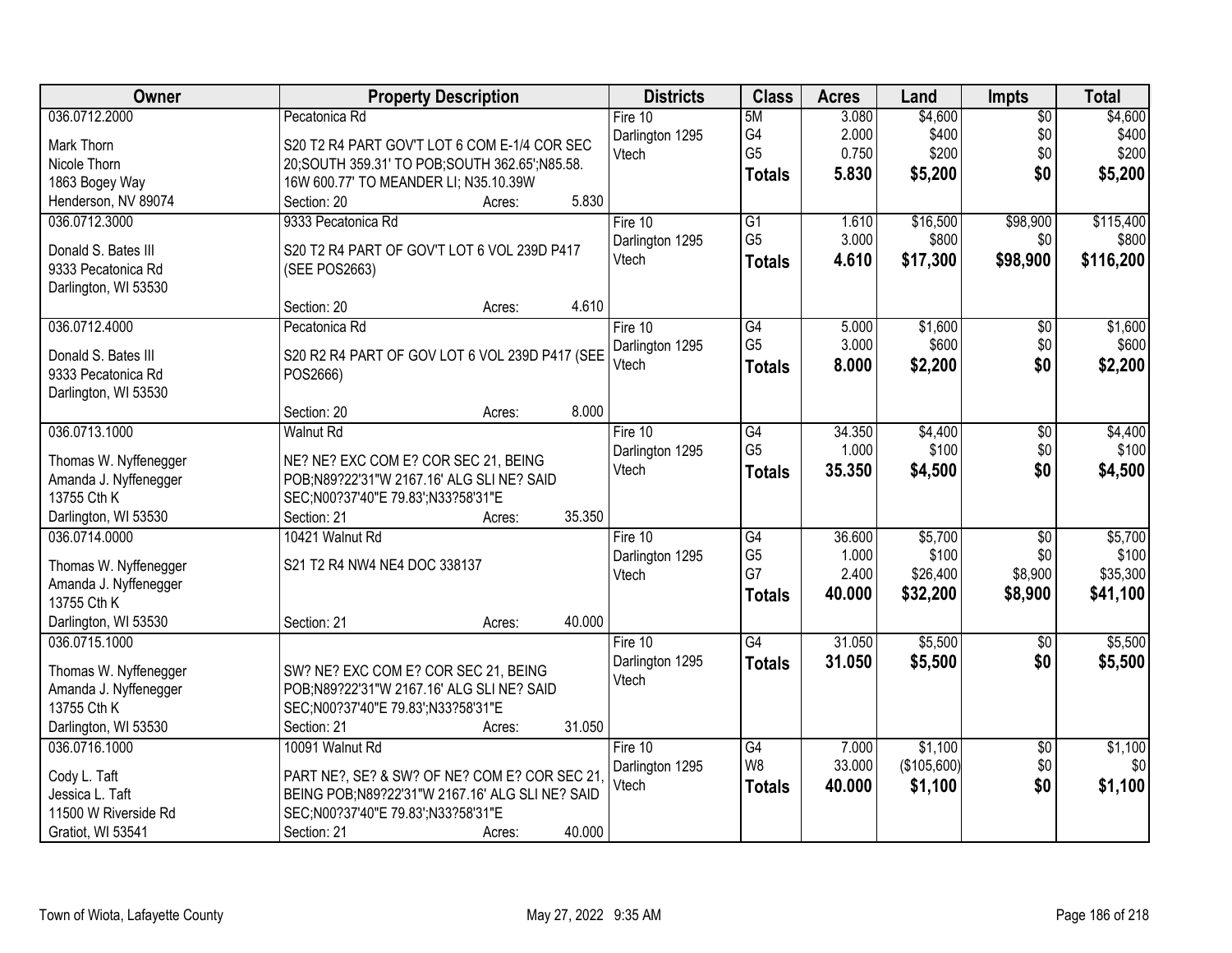| Owner                         | <b>Property Description</b>               |        |        | <b>Districts</b>         | <b>Class</b>    | <b>Acres</b>     | Land                | <b>Impts</b>    | <b>Total</b>        |
|-------------------------------|-------------------------------------------|--------|--------|--------------------------|-----------------|------------------|---------------------|-----------------|---------------------|
| 036.0716.2000                 |                                           |        |        | Fire $10$                | $\overline{G4}$ | 13.600           | \$2,700             | $\overline{50}$ | \$2,700             |
| Thomas W. Nyffenegger         | SE? NE? EXC COM E? COR SEC 21, BEING      |        |        | Darlington 1295          | <b>Totals</b>   | 13.600           | \$2,700             | \$0             | \$2,700             |
| Amanda J. Nyffenegger         | POB;N89?22'31"W 2167.16' ALG SLI NE? SAID |        |        | Vtech                    |                 |                  |                     |                 |                     |
| 13755 Cth K                   | SEC;N00?37'40"E 79.83';N33?58'31"E        |        |        |                          |                 |                  |                     |                 |                     |
| Darlington, WI 53530          | Section: 21                               | Acres: | 13.600 |                          |                 |                  |                     |                 |                     |
| 036.0717.0000                 | <b>Walnut Rd</b>                          |        |        | Fire 10                  | G4              | 39.000           | \$9,000             | \$0             | \$9,000             |
|                               |                                           |        |        | Darlington 1295          | G <sub>5</sub>  | 1.000            | \$100               | \$0             | \$100               |
| Thomas W. Nyffenegger         | S21 T2 R4 NE4 NW4 DOC 338137              |        |        | Vtech                    | <b>Totals</b>   | 40.000           | \$9,100             | \$0             | \$9,100             |
| Amanda J. Nyffenegger         |                                           |        |        |                          |                 |                  |                     |                 |                     |
| 13755 Cth K                   |                                           |        | 40.000 |                          |                 |                  |                     |                 |                     |
| Darlington, WI 53530          | Section: 21<br><b>Walnut Rd</b>           | Acres: |        |                          | 5M              | 2.000            | \$3,000             |                 |                     |
| 036.0718.0000                 |                                           |        |        | Fire 10                  | G4              | 30.000           | \$7,000             | \$0             | \$3,000<br>\$7,000  |
| Thunder Branch Acres, Inc.    | S21 T2 R4 NW4 NW4 DOC 344652 & DOC 349819 |        |        | Darlington 1295<br>Vtech | G <sub>5</sub>  | 8.000            | \$18,900            | \$0<br>\$0      | \$18,900            |
| c/o Thunder Branch Acres, Inc |                                           |        |        |                          |                 | 40.000           | \$28,900            | \$0             | \$28,900            |
| 10006 County Rd K             |                                           |        |        |                          | <b>Totals</b>   |                  |                     |                 |                     |
| Darlington, WI 53530          | Section: 21                               | Acres: | 40.000 |                          |                 |                  |                     |                 |                     |
| 036.0719.0000                 | Pecatonica Rd                             |        |        | Fire 10                  | 5M              | 34.250           | \$54,800            | \$0             | \$54,800            |
| Thunder Branch Acres, Inc.    | S21 T2 R4 SW4 NW4 DOC 344652 & DOC 349819 |        |        | Darlington 1295          | G4              | 5.500            | \$1,300             | \$0             | \$1,300             |
| c/o Thunder Branch Acres, Inc |                                           |        |        | Vtech                    | G <sub>5</sub>  | 0.250            | \$100               | \$0             | \$100               |
| 10006 County Rd K             |                                           |        |        |                          | <b>Totals</b>   | 40.000           | \$56,200            | \$0             | \$56,200            |
| Darlington, WI 53530          | Section: 21                               | Acres: | 40.000 |                          |                 |                  |                     |                 |                     |
| 036.0720.0000                 | Pecatonica Rd                             |        |        | Fire 10                  | 5M              | 7.000            | \$11,200            | $\overline{50}$ | \$11,200            |
|                               |                                           |        |        | Darlington 1295          | G4              | 33.000           | \$7,200             | \$0             | \$7,200             |
| Brock R. Gill                 | S21 T2 R4 SENW DOC 343966                 |        |        | Vtech                    | <b>Totals</b>   | 40.000           | \$18,400            | \$0             | \$18,400            |
| Karen B. Gill                 |                                           |        |        |                          |                 |                  |                     |                 |                     |
| 1990 S Avenue 8 E             |                                           |        |        |                          |                 |                  |                     |                 |                     |
| Yuma, AZ 85365                | Section: 21                               | Acres: | 40.000 |                          |                 |                  |                     |                 |                     |
| 036.0721.0000                 |                                           |        |        | Fire 10                  | 5M<br>G4        | 14.000           | \$22,400            | $\sqrt{6}$      | \$22,400<br>\$2,300 |
| Brock R. Gill                 | S21 T2 R4 NESW DOC 343966                 |        |        | Darlington 1295          | G <sub>5</sub>  | 11.500<br>14.500 | \$2,300<br>\$36,300 | \$0<br>\$0      | \$36,300            |
| Karen B. Gill                 |                                           |        |        | Vtech                    |                 | 40,000           |                     | \$0             |                     |
| 1990 S Avenue 8 E             |                                           |        |        |                          | <b>Totals</b>   |                  | \$61,000            |                 | \$61,000            |
| Yuma, AZ 85365                | Section: 21                               | Acres: | 40.000 |                          |                 |                  |                     |                 |                     |
| 036.0722.0000                 | 9440 Pecatonica Rd                        |        |        | Fire 10                  | 5M              | 5.000            | \$7,500             | $\overline{50}$ | \$7,500             |
| Brock R. Gill                 | S21 T2 R4 NWSW DOC 343966                 |        |        | Darlington 1295          | G4              | 26.250           | \$5,200             | \$0             | \$5,200             |
| Karen B. Gill                 |                                           |        |        | Vtech                    | G <sub>5</sub>  | 5.750            | \$2,300             | \$0             | \$2,300             |
| 1990 S Avenue 8 E             |                                           |        |        |                          | G7              | 3.000            | \$30,000            | \$218,300       | \$248,300           |
| Yuma, AZ 85365                | Section: 21                               | Acres: | 40.000 |                          | <b>Totals</b>   | 40,000           | \$45,000            | \$218,300       | \$263,300           |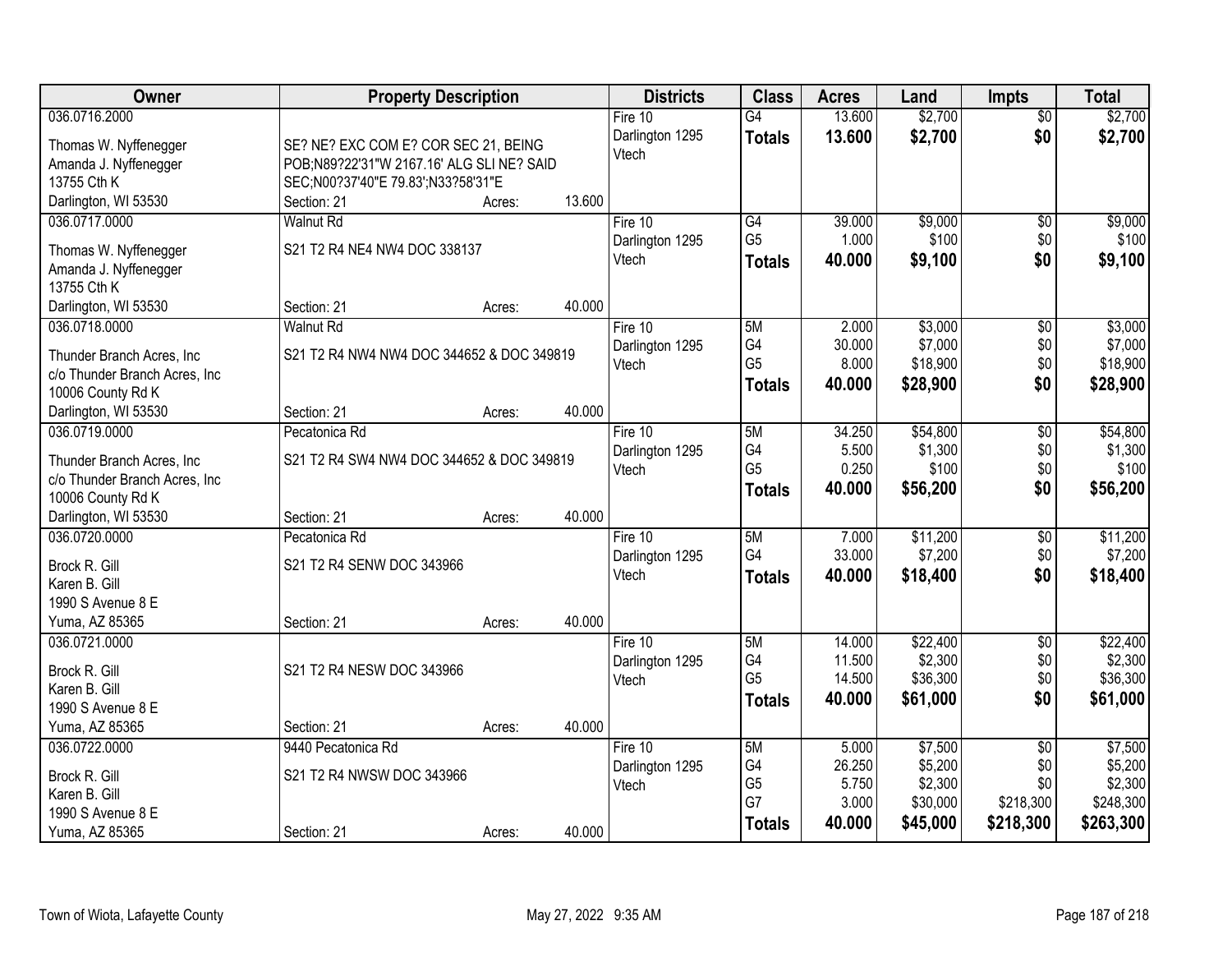| Owner                         |                                            | <b>Property Description</b> |        | <b>Districts</b> | <b>Class</b>    | <b>Acres</b> | Land     | <b>Impts</b>    | <b>Total</b> |
|-------------------------------|--------------------------------------------|-----------------------------|--------|------------------|-----------------|--------------|----------|-----------------|--------------|
| 036.0723.0000                 | Pecatonica Rd                              |                             |        | Fire 10          | 5M              | 7.000        | \$11,200 | $\overline{50}$ | \$11,200     |
| Michael B. Warner             | SW4 SW4                                    |                             |        | Darlington 1295  | G4              | 27.500       | \$7,100  | \$0             | \$7,100      |
| 6749 Fairhaven Rd             |                                            |                             |        | Vtech            | G <sub>5</sub>  | 5.500        | \$8,300  | \$0             | \$8,300      |
| Apt 212                       |                                            |                             |        |                  | <b>Totals</b>   | 40.000       | \$26,600 | \$0             | \$26,600     |
| Madison, WI 53719             | Section: 21                                | Acres:                      | 40.000 |                  |                 |              |          |                 |              |
| 036.0724.0000                 |                                            |                             |        | Fire 10          | 5M              | 37.500       | \$59,600 | $\overline{50}$ | \$59,600     |
| Brock R. Gill                 | S21 T2 R4 SESW DOC 343966                  |                             |        | Darlington 1295  | G <sub>4</sub>  | 2.500        | \$500    | \$0             | \$500        |
| Karen B. Gill                 |                                            |                             |        | Vtech            | <b>Totals</b>   | 40.000       | \$60,100 | \$0             | \$60,100     |
| 1990 S Avenue 8 E             |                                            |                             |        |                  |                 |              |          |                 |              |
| Yuma, AZ 85365                | Section: 28                                | Acres:                      | 40.000 |                  |                 |              |          |                 |              |
| 036.0725.0000                 | Riverside Rd                               |                             |        | Fire 10          | G4              | 39.720       | \$9,200  | \$0             | \$9,200      |
| Parjim Farmland Holdings, LLC | S21 T2 R4 NE4 SE4 DOC 331029 (SEE POS2670) |                             |        | Black Hawk 2240  | <b>Totals</b>   | 39.720       | \$9,200  | \$0             | \$9,200      |
| 18 Crescent Key               |                                            |                             |        | Vtech            |                 |              |          |                 |              |
| Bellevue, WA 98006            |                                            |                             |        |                  |                 |              |          |                 |              |
|                               | Section: 21                                | Acres:                      | 39.720 |                  |                 |              |          |                 |              |
| 036.0726.0000                 |                                            |                             |        | Fire 10          | 5M              | 13.000       | \$20,800 | $\overline{50}$ | \$20,800     |
| Parjim Farmland Holdings, LLC | S21 T2 R4 NW4 SE4 DOC 331029 (SEE POS2670) |                             |        | Black Hawk 2240  | G4              | 26.830       | \$6,500  | \$0             | \$6,500      |
| 18 Crescent Key               |                                            |                             |        | Vtech            | <b>Totals</b>   | 39.830       | \$27,300 | \$0             | \$27,300     |
| Bellevue, WA 98006            |                                            |                             |        |                  |                 |              |          |                 |              |
|                               | Section: 21                                | Acres:                      | 39.830 |                  |                 |              |          |                 |              |
| 036.0727.0000                 |                                            |                             |        | Fire $10$        | $\overline{G4}$ | 40.000       | \$9,600  | $\overline{50}$ | \$9,600      |
| Parjim Farmland Holdings, LLC | S21 T2 R4 SW4 SE4 DOC 331029 (SEE POS2670) |                             |        | Black Hawk 2240  | <b>Totals</b>   | 40.000       | \$9,600  | \$0             | \$9,600      |
| 18 Crescent Key               |                                            |                             |        | Vtech            |                 |              |          |                 |              |
| Bellevue, WA 98006            |                                            |                             |        |                  |                 |              |          |                 |              |
|                               | Section: 21                                | Acres:                      | 40.000 |                  |                 |              |          |                 |              |
| 036.0728.0000                 |                                            |                             |        | Fire 10          | $\overline{G4}$ | 39.890       | \$10,800 | $\overline{60}$ | \$10,800     |
| Parjim Farmland Holdings, LLC | S21 T2 R4 PART OF SE4 SE4 DOC 331029 (SEE  |                             |        | Black Hawk 2240  | <b>Totals</b>   | 39.890       | \$10,800 | \$0             | \$10,800     |
| 18 Crescent Key               | POS2670)                                   |                             |        | Vtech            |                 |              |          |                 |              |
| Bellevue, WA 98006            |                                            |                             |        |                  |                 |              |          |                 |              |
|                               | Section: 21                                | Acres:                      | 39.890 |                  |                 |              |          |                 |              |
| 036.0729.0000                 | <b>Walnut Rd</b>                           |                             |        | Fire 10          | 5M              | 2.250        | \$3,600  | $\overline{50}$ | \$3,600      |
| Seffrood Family Trust         | S22 T2 R4 NE4 NE4 VOL 237D P469            |                             |        | Darlington 1295  | G4              | 35.750       | \$7,800  | \$0             | \$7,800      |
| c/o The Seffrood Family Trust |                                            |                             |        | Vtech            | G <sub>5</sub>  | 2.000        | \$100    | \$0             | \$100        |
| 9301 Walnut Rd                |                                            |                             |        |                  | <b>Totals</b>   | 40.000       | \$11,500 | \$0             | \$11,500     |
| Darlington, WI 53530-9789     | Section: 22                                | Acres:                      | 40.000 |                  |                 |              |          |                 |              |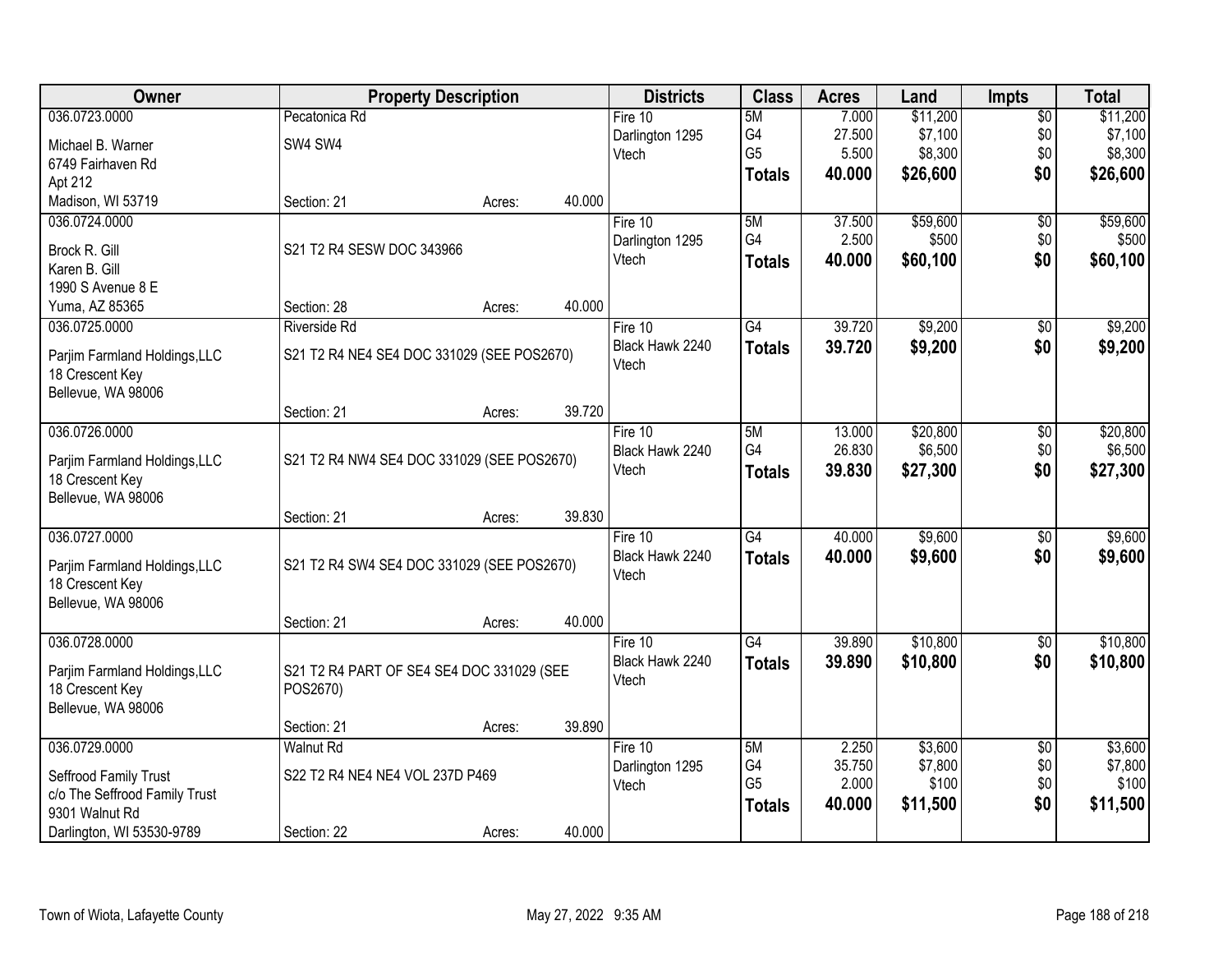| <b>Owner</b>                                     |                                             | <b>Property Description</b> |        | <b>Districts</b> | <b>Class</b>    | <b>Acres</b> | Land     | Impts           | <b>Total</b> |
|--------------------------------------------------|---------------------------------------------|-----------------------------|--------|------------------|-----------------|--------------|----------|-----------------|--------------|
| 036.0730.0000                                    | <b>Walnut Rd</b>                            |                             |        | Fire $10$        | G4              | 35.600       | \$4,700  | $\overline{50}$ | \$4,700      |
| Stephen D. Carpenter                             | S22 T2 R4 PART OF NW4 NE4 DOC 339275        |                             |        | Darlington 1295  | G <sub>5</sub>  | 1.500        | \$100    | \$0             | \$100        |
| Lisa E. Carpenter                                |                                             |                             |        | Vtech            | <b>Totals</b>   | 37.100       | \$4,800  | \$0             | \$4,800      |
| 10548 Palmer Rd                                  |                                             |                             |        |                  |                 |              |          |                 |              |
| Darlington, WI 53530                             | Section: 22                                 | Acres:                      | 37.100 |                  |                 |              |          |                 |              |
| 036.0730.1000                                    | 9301 Walnut Rd                              |                             |        | Fire 10          | $\overline{G1}$ | 1.000        | \$12,500 | \$153,400       | \$165,900    |
| Seffrood Family Trust                            | S22 T2 R4 PART OF NW4 NE4 VOL 237D P470     |                             |        | Darlington 1295  | <b>Totals</b>   | 1.000        | \$12,500 | \$153,400       | \$165,900    |
| c/o The Seffrood Family Trust                    |                                             |                             |        | Vtech            |                 |              |          |                 |              |
| 9301 Walnut Rd                                   |                                             |                             |        |                  |                 |              |          |                 |              |
| Darlington, WI 53530-9789                        | Section: 22                                 | Acres:                      | 1.000  |                  |                 |              |          |                 |              |
| 036.0730.2000                                    | 9861 Tish Rd                                |                             |        | Fire 10          | G1              | 1.900        | \$18,400 | \$146,400       | \$164,800    |
| David A. Carpenter                               | S22 T2 R4 THE S213' OF E389' OF NW4 NE4 VOL |                             |        | Darlington 1295  | <b>Totals</b>   | 1.900        | \$18,400 | \$146,400       | \$164,800    |
| Audrey K. Carpenter                              | 222D P428 EXC                               |                             |        | Vtech            |                 |              |          |                 |              |
| 9861 Tish Rd                                     |                                             |                             |        |                  |                 |              |          |                 |              |
| Gratiot, WI 53541                                | Section: 22                                 | Acres:                      | 1.900  |                  |                 |              |          |                 |              |
| 036.0731.0000                                    | <b>Tish Rd</b>                              |                             |        | Fire 10          | G4              | 39.000       | \$5,800  | \$0             | \$5,800      |
| Allen B. Rowe                                    | S22 T2 R4 SW4 NE4 VOL 224D P775             |                             |        | Darlington 1295  | G <sub>5</sub>  | 1.000        | \$100    | \$0             | \$100        |
| Trisha L. Rowe                                   |                                             |                             |        | Vtech            | <b>Totals</b>   | 40.000       | \$5,900  | \$0             | \$5,900      |
| 9744 Riverside Rd                                |                                             |                             |        |                  |                 |              |          |                 |              |
| Darlington, WI 53530-9227                        | Section: 22                                 | Acres:                      | 40.000 |                  |                 |              |          |                 |              |
| 036.0732.0000                                    | <b>Tish Rd</b>                              |                             |        | Fire $10$        | 5M              | 25.000       | \$40,000 | $\overline{50}$ | \$40,000     |
| Sylvia M Hughes Trust                            | S22 T2 R4 SENE DOC 343471                   |                             |        | Darlington 1295  | G4              | 14.000       | \$2,800  | \$0             | \$2,800      |
| 445 Cheryl St                                    |                                             |                             |        | Vtech            | G <sub>5</sub>  | 1.000        | \$100    | \$0             | \$100        |
| Cottage Grove, WI 53527                          |                                             |                             |        |                  | <b>Totals</b>   | 40.000       | \$42,900 | \$0             | \$42,900     |
|                                                  | Section: 22                                 | Acres:                      | 40.000 |                  |                 |              |          |                 |              |
| 036.0733.0000                                    | <b>Walnut Rd</b>                            |                             |        | Fire 10          | $\overline{G4}$ | 38.000       | \$5,100  | $\overline{50}$ | \$5,100      |
|                                                  | S22 T2 R4 NE4 NW4 DOC 339275                |                             |        | Darlington 1295  | G <sub>5</sub>  | 2.000        | \$100    | \$0             | \$100        |
| Stephen D. Carpenter<br>Lisa E. Carpenter        |                                             |                             |        | Vtech            | <b>Totals</b>   | 40.000       | \$5,200  | \$0             | \$5,200      |
| 10548 Palmer Rd                                  |                                             |                             |        |                  |                 |              |          |                 |              |
| Darlington, WI 53530                             | Section: 22                                 | Acres:                      | 40.000 |                  |                 |              |          |                 |              |
| 036.0734.0000                                    | 9672 Walnut Rd                              |                             |        | Fire $10$        | $\overline{G4}$ | 37,000       | \$7,400  | $\overline{50}$ | \$7,400      |
|                                                  | S22 T2 R4 PART OF NW4 NW4 DOC 333643        |                             |        | Darlington 1295  | G <sub>5</sub>  | 2.000        | \$100    | \$0             | \$100        |
| Parjim Farmland Holdings, LLC<br>18 Crescent Key |                                             |                             |        | Vtech            | <b>Totals</b>   | 39.000       | \$7,500  | \$0             | \$7,500      |
| Bellevue, WA 98006                               |                                             |                             |        |                  |                 |              |          |                 |              |
|                                                  | Section: 22                                 | Acres:                      | 39.000 |                  |                 |              |          |                 |              |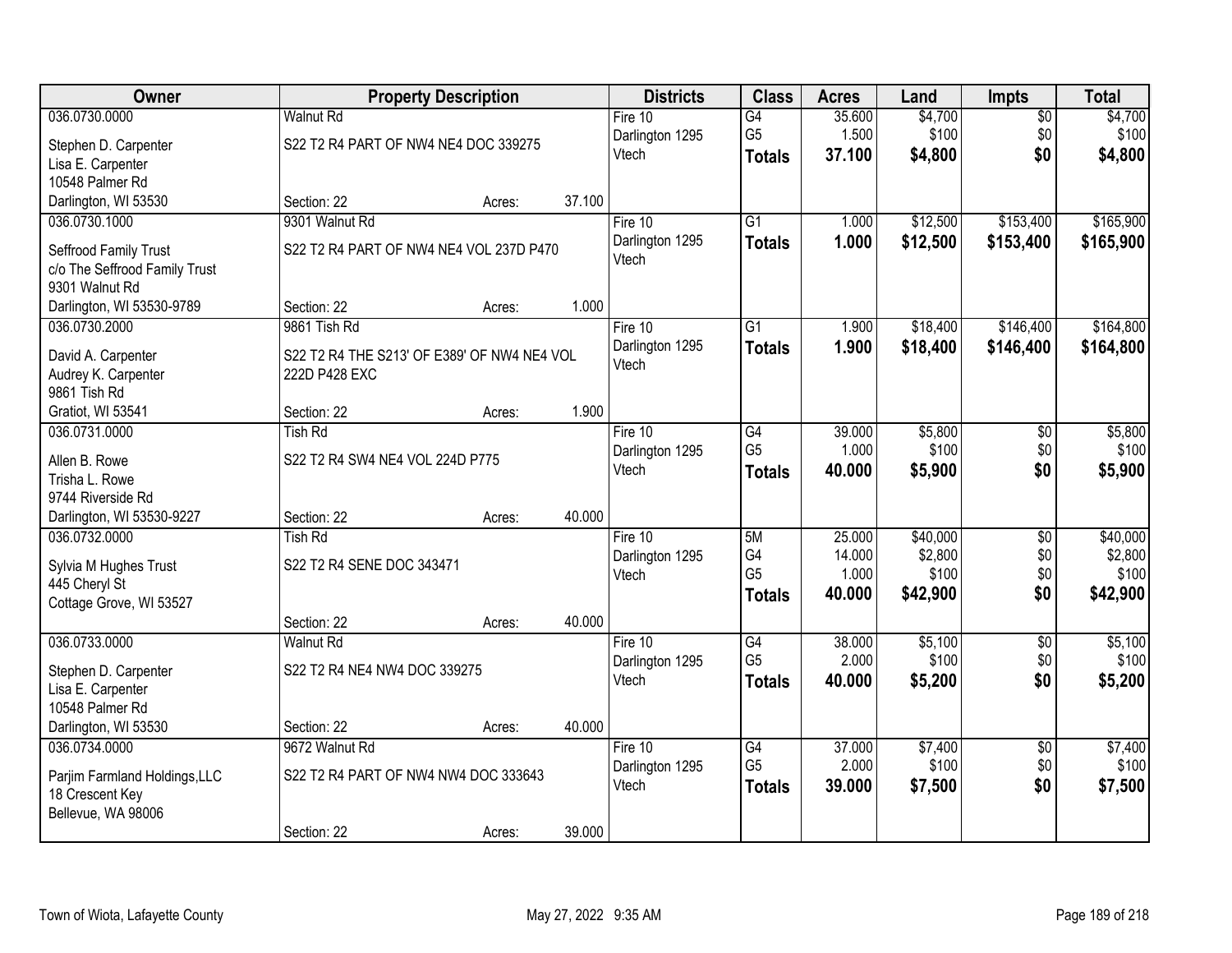| Owner                         |                                                                                  | <b>Property Description</b> |        | <b>Districts</b>         | <b>Class</b>    | <b>Acres</b> | Land       | <b>Impts</b>    | <b>Total</b> |
|-------------------------------|----------------------------------------------------------------------------------|-----------------------------|--------|--------------------------|-----------------|--------------|------------|-----------------|--------------|
| 036.0734.1000                 | 9761 Walnut Rd                                                                   |                             |        | Fire 10                  | $\overline{G1}$ | 1.000        | \$12,500   | \$95,000        | \$107,500    |
| Dustin M. Lozdoski            | S22 T2 R4 PART OF NW4 NW4 DOC 339018                                             |                             |        | Darlington 1295          | <b>Totals</b>   | 1.000        | \$12,500   | \$95,000        | \$107,500    |
| 9761 Walnut Rd                |                                                                                  |                             |        | Vtech                    |                 |              |            |                 |              |
| Darlington, WI 53530          |                                                                                  |                             |        |                          |                 |              |            |                 |              |
|                               | Section: 22                                                                      | Acres:                      | 1.000  |                          |                 |              |            |                 |              |
| 036.0735.0000                 | 9495 Riverside Rd                                                                |                             |        | Fire 10                  | $\overline{G1}$ | 1.500        | \$15,800   | \$5,900         | \$21,700     |
| Lester L Andrews Trust et al  | S22 T2 R4 PART OF SW4 NW4 VOL 238D P642                                          |                             |        | Darlington 1295          | G4              | 17.750       | \$3,500    | \$0             | \$3,500      |
| c/o Lester L & Lynn M Andrews |                                                                                  |                             |        | Vtech                    | G <sub>5</sub>  | 0.750        | \$100      | \$0             | \$100        |
| 9393 Riverside Rd             |                                                                                  |                             |        |                          | W <sub>6</sub>  | 15.000       | (\$48,000) | \$0             | \$0          |
| Darlington, WI 53530-9790     | Section: 22                                                                      | Acres:                      | 35.000 |                          | <b>Totals</b>   | 35.000       | \$19,400   | \$5,900         | \$25,300     |
| 036.0736.0000                 | 9744 Riverside Rd                                                                |                             |        | Fire 10                  | G4              | 34.500       | \$6,100    | \$0             | \$6,100      |
| Allen B. Rowe                 | S22 T2 R4 SE4 NW4 VOL 224D P775                                                  |                             |        | Darlington 1295          | G <sub>5</sub>  | 1.000        | \$100      | \$0             | \$100        |
| Trisha L. Rowe                |                                                                                  |                             |        | Vtech                    | G7              | 4.500        | \$38,400   | \$196,600       | \$235,000    |
| 9744 Riverside Rd             |                                                                                  |                             |        |                          | <b>Totals</b>   | 40.000       | \$44,600   | \$196,600       | \$241,200    |
| Darlington, WI 53530-9227     | Section: 22                                                                      | Acres:                      | 40.000 |                          |                 |              |            |                 |              |
| 036.0737.0000                 | Riverside Rd                                                                     |                             |        | Fire 10                  | 5M              | 0.500        | \$800      | \$0             | \$800        |
| Allen B. Rowe                 | S22 T2 R4 NE4 SW4 VOL 224D P775                                                  |                             |        | Darlington 1295          | G4              | 38.500       | \$7,700    | \$0             | \$7,700      |
| Trisha L. Rowe                |                                                                                  |                             |        | Vtech                    | G <sub>5</sub>  | 1.000        | \$100      | \$0             | \$100        |
| 9744 Riverside Rd             |                                                                                  |                             |        |                          | <b>Totals</b>   | 40.000       | \$8,600    | \$0             | \$8,600      |
| Darlington, WI 53530-9227     | Section: 22                                                                      | Acres:                      | 40.000 |                          |                 |              |            |                 |              |
| 036.0738.0000                 | <b>Riverside Rd</b>                                                              |                             |        | Fire $10$                | $\overline{G4}$ | 10.410       | \$2,300    | $\overline{50}$ | \$2,300      |
|                               |                                                                                  |                             |        | Darlington 1295          | G7              | 1.000        | \$5,500    | \$2,800         | \$8,300      |
| Carla J. Andrews et al        | (DOC 357010 & DOC 360213 DO NOT CONTAIN A                                        |                             |        | Vtech                    | <b>Totals</b>   | 11.410       | \$7,800    | \$2,800         | \$10,600     |
| 9347 Riverside Rd             | COMPLETE LEGAL DESCRIPTION) PART SW? NW? &<br>PART NW? SW? COM NWCOR SW? NW? SEC |                             |        |                          |                 |              |            |                 |              |
| Darlington, WI 53530          | Section: 22                                                                      | Acres:                      | 11.410 |                          |                 |              |            |                 |              |
| 036.0738.0500                 | 9395 Riverside Rd                                                                |                             |        | Fire 10                  | $\overline{G1}$ | 1.380        | \$15,000   | \$48,900        | \$63,900     |
|                               |                                                                                  |                             |        | Darlington 1295          | G4              | 2.620        | \$700      | \$0             | \$700        |
| Lester L Andrews Trust et al  | S22 T2 R4 PART OF NW4 SW4 & SW4 NW4 VOL 238D                                     |                             |        | Vtech                    | <b>Totals</b>   | 4.000        | \$15,700   | \$48,900        | \$64,600     |
| c/o Lester L & Lynn M Andrews | P641                                                                             |                             |        |                          |                 |              |            |                 |              |
| 9393 Riverside Rd             |                                                                                  |                             |        |                          |                 |              |            |                 |              |
| Darlington, WI 53530-9790     | Section: 22                                                                      | Acres:                      | 4.000  |                          |                 |              |            |                 |              |
| 036.0738.1000                 | 9393 Riverside Rd                                                                |                             |        | Fire 10                  | $\overline{G1}$ | 0.540        | \$8,800    | \$113,000       | \$121,800    |
| Lester L Andrews Trust et al  | S22 T2 R4 PART OF NW4 SW4 VOL 238D P640 (SEE                                     |                             |        | Darlington 1295<br>Vtech | <b>Totals</b>   | 0.540        | \$8,800    | \$113,000       | \$121,800    |
| c/o Lester L & Lynn M Andrews | POS2671)                                                                         |                             |        |                          |                 |              |            |                 |              |
| 9393 Riverside Rd             |                                                                                  |                             |        |                          |                 |              |            |                 |              |
| Darlington, WI 53530-9790     | Section: 22                                                                      | Acres:                      | 0.540  |                          |                 |              |            |                 |              |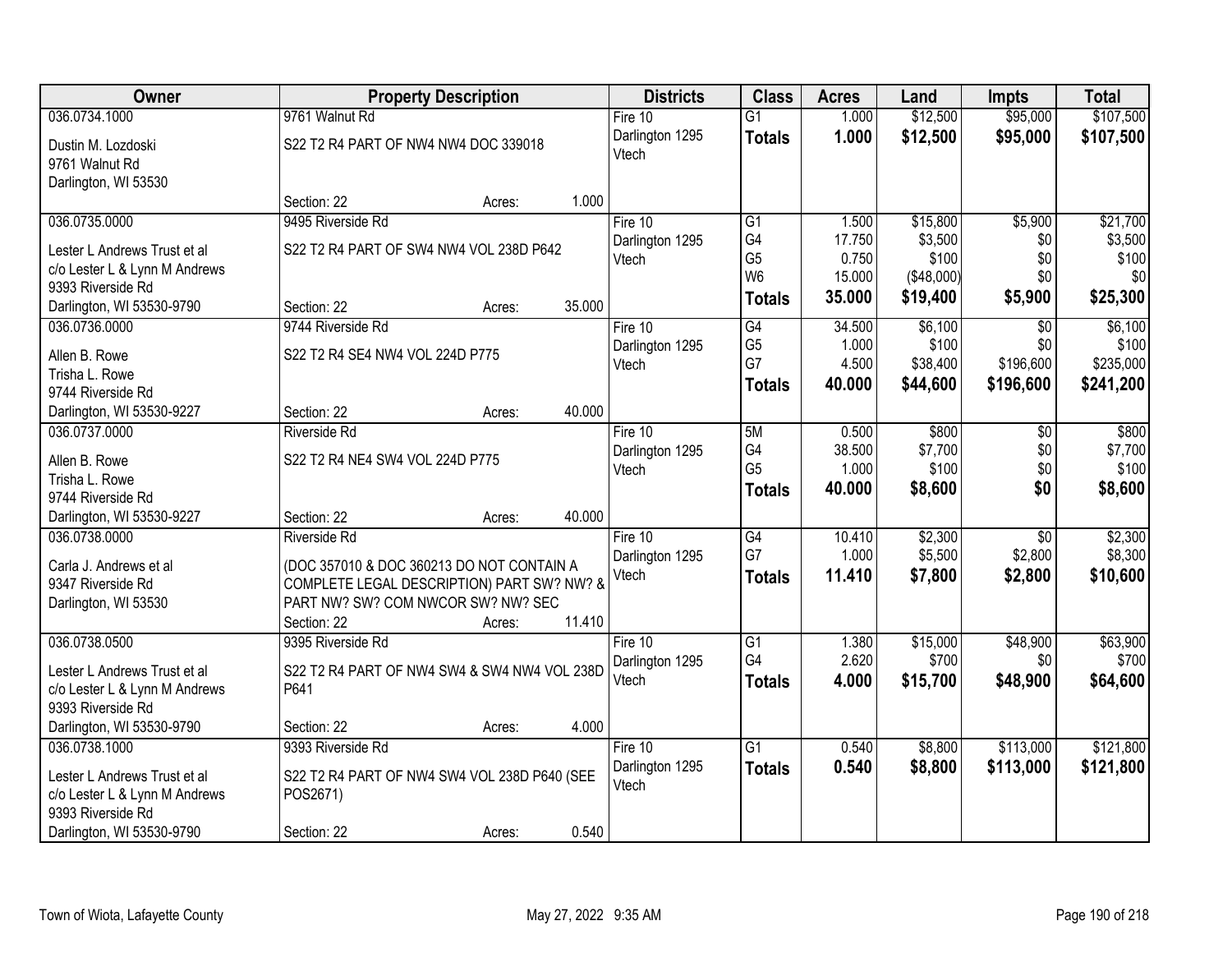| Owner                      | <b>Property Description</b>                | <b>Districts</b> | <b>Class</b>    | <b>Acres</b> | Land     | <b>Impts</b>    | <b>Total</b> |
|----------------------------|--------------------------------------------|------------------|-----------------|--------------|----------|-----------------|--------------|
| 036.0738.2000              | 9347 Riverside Rd                          | Fire $10$        | $\overline{G1}$ | 0.750        | \$10,500 | \$145,500       | \$156,000    |
| Carla J. Andrews et al     | (DOC 357010 & DOC 360213 DO NOT CONTAIN A  | Darlington 1295  | <b>Totals</b>   | 0.750        | \$10,500 | \$145,500       | \$156,000    |
| 9347 Riverside Rd          | COMPLETE LEGAL DESCRIPTION) COM SECOR OF   | Vtech            |                 |              |          |                 |              |
| Darlington, WI 53530       | NORTH 2/3 OF NW? SW? SEC 22; NORTH 13-1/2  |                  |                 |              |          |                 |              |
|                            | 0.750<br>Section: 22<br>Acres:             |                  |                 |              |          |                 |              |
| 036.0738.3000              | 9225 Riverside Rd                          | Fire 10          | G4              | 11.080       | \$2,200  | $\overline{50}$ | \$2,200      |
|                            |                                            | Darlington 1295  | G <sub>5</sub>  | 0.500        | \$100    | \$0             | \$100        |
| Jason B. Rowe              | S22 T2 R4 S13.33A OF NW4 SW4 VOL 244D P201 | Vtech            | G7              | 1.750        | \$9,600  | \$49,900        | \$59,500     |
| April M. Vannatta-Rowe     |                                            |                  | <b>Totals</b>   | 13.330       | \$11,900 | \$49,900        | \$61,800     |
| 313 E Clay St              |                                            |                  |                 |              |          |                 |              |
| Cuba City, WI 53807        | 13.330<br>Section: 22<br>Acres:            |                  |                 |              |          |                 |              |
| 036.0738.4000              | <b>Riverside Rd</b>                        | Fire 10          | $\overline{G4}$ | 13.990       | \$3,600  | $\overline{50}$ | \$3,600      |
| Carla J. Andrews et al     | (DOC 357010 & DOC 360213 DO NOT CONTAIN A  | Darlington 1295  | G7              | 1.000        | \$5,500  | \$7,800         | \$13,300     |
| 9347 Riverside Rd          | COMPLETE LEGAL DESCRIPTION) PART SW? NW? & | Vtech            | <b>Totals</b>   | 14.990       | \$9,100  | \$7,800         | \$16,900     |
| Darlington, WI 53530       | PART NW? SW? COM NWCOR SW? NW? SEC         |                  |                 |              |          |                 |              |
|                            | 14.990<br>Section: 22<br>Acres:            |                  |                 |              |          |                 |              |
| 036.0739.0000              | 9225 Riverside Rd                          | Fire 10          | G4              | 38.250       | \$8,800  | \$0             | \$8,800      |
|                            |                                            | Darlington 1295  | G <sub>5</sub>  | 1.000        | \$100    | \$0             | \$100        |
| Jason B. Rowe              | S22 T2 R4 SW4 SW4 VOL 244D P201            | Vtech            | G7              | 0.750        | \$4,100  | \$45,900        | \$50,000     |
| April M. Vannatta-Rowe     |                                            |                  | <b>Totals</b>   | 40.000       | \$13,000 | \$45,900        | \$58,900     |
| 313 E Clay St              |                                            |                  |                 |              |          |                 |              |
| Cuba City, WI 53807        | 40.000<br>Section: 22<br>Acres:            |                  |                 |              |          |                 |              |
| 036.0740.0000              | <b>Riverside Rd</b>                        | Fire 10          | 5M              | 7.500        | \$12,000 | $\overline{50}$ | \$12,000     |
| Thunder Branch Acres, Inc. | SE SW EXC DESCR IN DOC 351157              | Darlington 1295  | G4              | 22.520       | \$4,500  | \$0             | \$4,500      |
| 10006 County Rd K          |                                            | Vtech            | G <sub>5</sub>  | 9.250        | \$22,500 | \$0             | \$22,500     |
| Darlington, WI 53530       |                                            |                  | <b>Totals</b>   | 39.270       | \$39,000 | \$0             | \$39,000     |
|                            | 39.270<br>Section: 22<br>Acres:            |                  |                 |              |          |                 |              |
| 036.0741.2000              | <b>Tish Rd</b>                             | Fire 10          | 5M              | 13.000       | \$20,800 | $\overline{60}$ | \$20,800     |
| Donald Rolli               | S22 T2 R4 NE4 SE4 VOL 176D P87             | Black Hawk 2240  | G4              | 26.000       | \$6,200  | \$0             | \$6,200      |
| 8888 Tish Rd               |                                            | Vtech            | G <sub>5</sub>  | 1.000        | \$100    | \$0             | \$100        |
|                            |                                            |                  | <b>Totals</b>   | 40.000       | \$27,100 | \$0             | \$27,100     |
| Gratiot, WI 53541          | 40.000<br>Section: 22<br>Acres:            |                  |                 |              |          |                 |              |
| 036.0742.0000              | <b>Tish Rd</b>                             | Fire 10          | 5M              | 1.000        | \$1,600  | $\overline{50}$ | \$1,600      |
|                            |                                            | Darlington 1295  | G4              | 38.000       | \$4,800  | \$0             | \$4,800      |
| Allen B. Rowe              | S22 T2 R4 NW4 SE4 VOL 224D P775            | Vtech            | G <sub>5</sub>  | 1.000        | \$100    | \$0             | \$100        |
| Trisha L. Rowe             |                                            |                  | <b>Totals</b>   | 40.000       | \$6,500  | \$0             | \$6,500      |
| 9744 Riverside Rd          |                                            |                  |                 |              |          |                 |              |
| Darlington, WI 53530-9227  | 40.000<br>Section: 22<br>Acres:            |                  |                 |              |          |                 |              |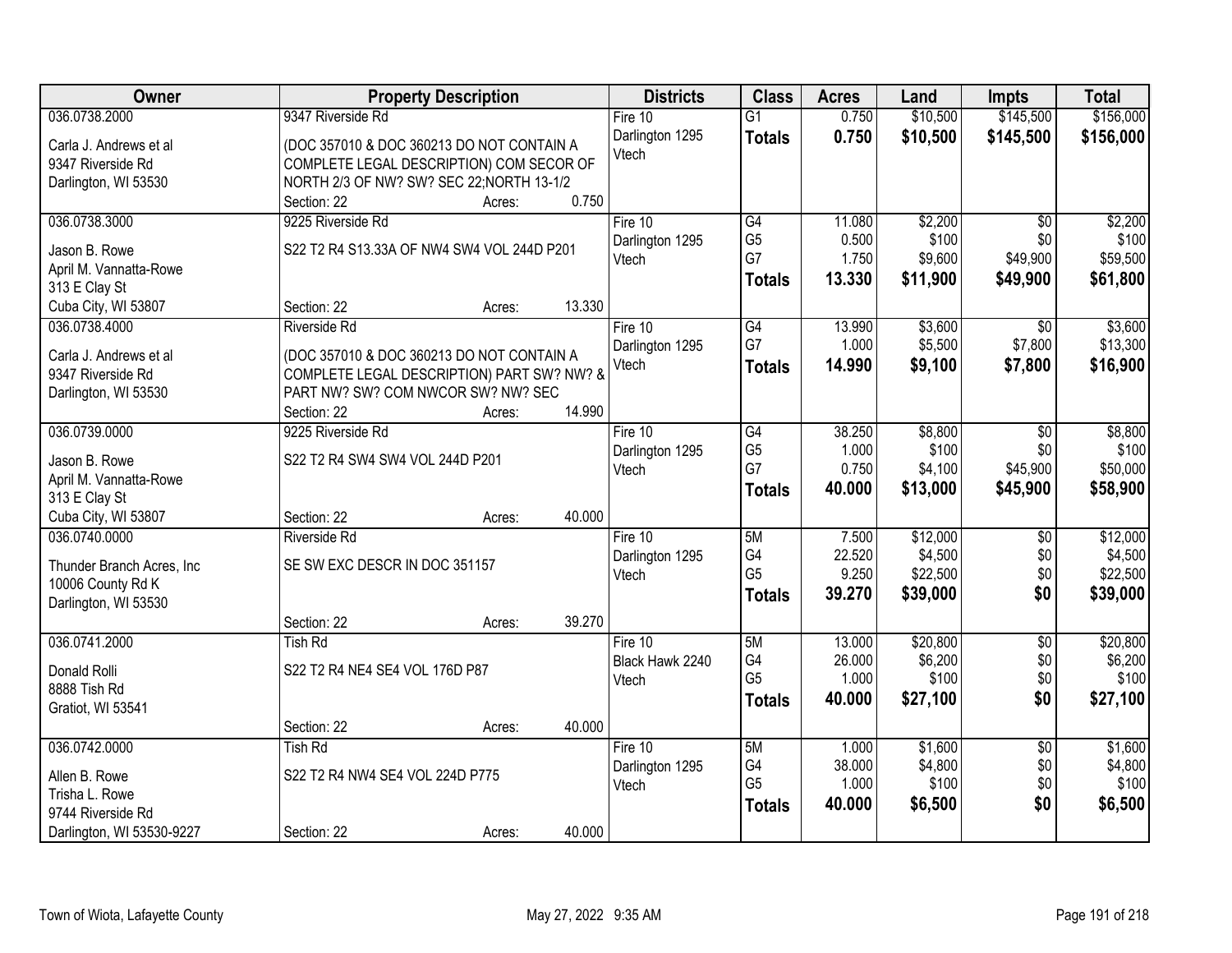| Owner                          |                                              | <b>Property Description</b> |        | <b>Districts</b> | <b>Class</b>                     | <b>Acres</b>   | Land                        | <b>Impts</b>    | <b>Total</b>   |
|--------------------------------|----------------------------------------------|-----------------------------|--------|------------------|----------------------------------|----------------|-----------------------------|-----------------|----------------|
| 036.0743.0000                  | <b>Tish Rd</b>                               |                             |        | Fire $10$        | 5M                               | 12.500         | \$20,000                    | $\overline{50}$ | \$20,000       |
| Thunder Branch Acres, Inc      | S22 T2 R4 SW4 SE4 DOC 349819                 |                             |        | Darlington 1295  | G4                               | 26.500         | \$5,300                     | \$0             | \$5,300        |
| 10006 County Rd K              |                                              |                             |        | Vtech            | G <sub>5</sub>                   | 1.000          | \$100                       | \$0             | \$100          |
| Darlington, WI 53530           |                                              |                             |        |                  | <b>Totals</b>                    | 40.000         | \$25,400                    | \$0             | \$25,400       |
|                                | Section: 22                                  | Acres:                      | 40.000 |                  |                                  |                |                             |                 |                |
| 036.0744.0000                  | <b>Tish Rd</b>                               |                             |        | Fire 10          | 5M                               | 2.500          | \$3,800                     | \$0             | \$3,800        |
|                                |                                              |                             |        | Darlington 1295  | G4                               | 34.500         | \$7,600                     | \$0             | \$7,600        |
| Donald Rolli                   | S22 T2 R4 SE4 SE4 VOL 174D P44               |                             |        | Vtech            | G <sub>5</sub>                   | 3.000          | \$5,100                     | \$0             | \$5,100        |
| 8888 Tish Rd                   |                                              |                             |        |                  | <b>Totals</b>                    | 40.000         | \$16,500                    | \$0             | \$16,500       |
| Gratiot, WI 53541              |                                              |                             |        |                  |                                  |                |                             |                 |                |
|                                | Section: 22                                  | Acres:                      | 40.000 |                  |                                  |                |                             |                 |                |
| 036.0745.1000                  | <b>Walnut Rd</b>                             |                             |        | Fire 10          | G4                               | 11.320         | \$2,700                     | \$0             | \$2,700        |
| Nicholas N. Reuter             | S23 T2 R4 PART OF E2 NE4 NE4 VOL 75 B&C P81  |                             |        | Darlington 1295  | G <sub>5</sub>                   | 0.200          | \$100                       | \$0             | \$100          |
| Lisa J. Reuter                 |                                              |                             |        | Vtech            | <b>Totals</b>                    | 11.520         | \$2,800                     | \$0             | \$2,800        |
| 7391 State Rd 78               |                                              |                             |        |                  |                                  |                |                             |                 |                |
| Gratiot, WI 53541              | Section: 23                                  | Acres:                      | 11.520 |                  |                                  |                |                             |                 |                |
| 036.0745.1100                  |                                              |                             |        | Fire 10          | $\overline{G4}$                  | 2.680          | \$200                       | \$0             | \$200          |
| Zimmerman Cheese, Inc          | S23 T2 R4 PART OF NE4 NE4 VOL 214D P484 (SEE |                             |        | Darlington 1295  | <b>Totals</b>                    | 2.680          | \$200                       | \$0             | \$200          |
| 6853 State Rd 78               | POS2672)                                     |                             |        | Vtech            |                                  |                |                             |                 |                |
| South Wayne, WI 53587-9724     |                                              |                             |        |                  |                                  |                |                             |                 |                |
|                                | Section: 23                                  | Acres:                      | 2.680  |                  |                                  |                |                             |                 |                |
| 036.0745.1200                  | <b>Walnut Rd</b>                             |                             |        | Fire 10          | 5M                               | 5.800          | \$9,300                     | \$0             | \$9,300        |
|                                |                                              |                             |        | Darlington 1295  | <b>Totals</b>                    | 5.800          | \$9,300                     | \$0             | \$9,300        |
| Susan Nethery Trust et al      | PART E2 NE4 NE4 COM NWCOR E2 NE4 NE4;SOUTH   |                             |        | Vtech            |                                  |                |                             |                 |                |
| c/o The Ronald & Susan Nethery | 504 FT; EAST ALG FENCE LINE 504 FT TO FENCE  |                             |        |                  |                                  |                |                             |                 |                |
| Irrevocable                    | CORNER; NORTH ALG FENCE LINE 504 FT TO       |                             |        |                  |                                  |                |                             |                 |                |
| 8125 Walnut Rd                 | Section: 23                                  | Acres:                      | 5.800  |                  |                                  |                |                             |                 |                |
| Gratiot, WI 53541-9727         |                                              |                             |        |                  |                                  |                |                             |                 |                |
| 036.0745.2000                  | <b>Walnut Rd</b>                             |                             |        | Fire $10$        | 5M                               | 1.500          | \$2,400                     | $\sqrt{6}$      | \$2,400        |
| Susan Nethery Trust et al      | W2 NE4 NE4 EXC ONE ACRE FOR HOMESTEAD IN     |                             |        | Darlington 1295  | G4                               | 12.250         | \$3,400                     | \$0             | \$3,400        |
| c/o The Ronald & Susan Nethery | NECOR OF W2 NE4 NE4                          |                             |        | Vtech            | G <sub>5</sub><br>W <sub>8</sub> | 3.250<br>2.000 | \$8,200<br>$($ \$6,400) $ $ | \$0<br>\$0      | \$8,200<br>\$0 |
| Irrevocable                    |                                              |                             |        |                  |                                  |                |                             | \$0             |                |
| 8125 Walnut Rd                 | Section: 23                                  | Acres:                      | 19.000 |                  | <b>Totals</b>                    | 19.000         | \$14,000                    |                 | \$14,000       |
| Gratiot, WI 53541-9727         |                                              |                             |        |                  |                                  |                |                             |                 |                |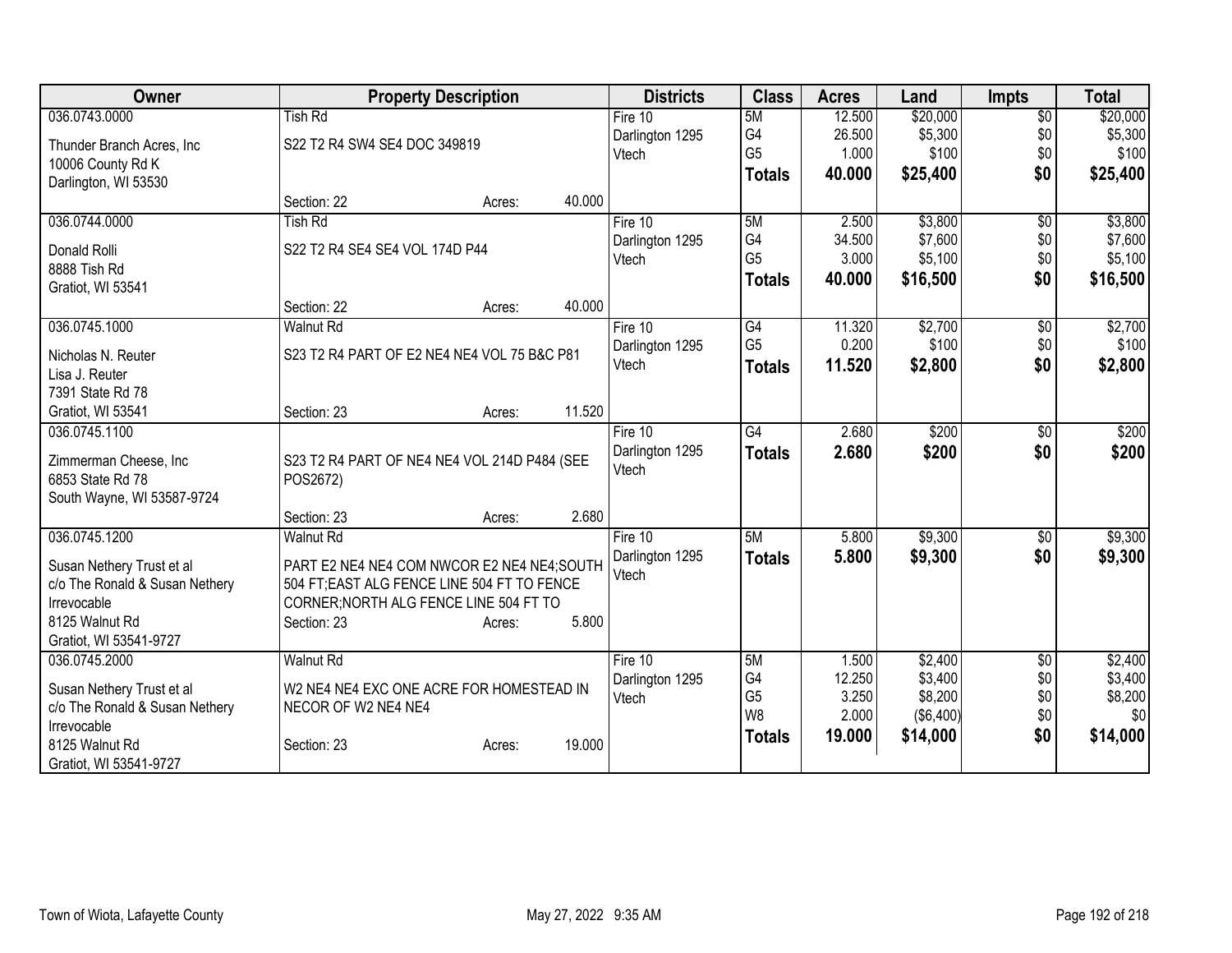| Owner                                                                      | <b>Property Description</b>                                                                          | <b>Districts</b>         | <b>Class</b>                    | <b>Acres</b>     | Land                  | <b>Impts</b>    | <b>Total</b>    |
|----------------------------------------------------------------------------|------------------------------------------------------------------------------------------------------|--------------------------|---------------------------------|------------------|-----------------------|-----------------|-----------------|
| 036.0745.2100                                                              | 8125 Walnut Rd                                                                                       | Fire 10                  | $\overline{G1}$                 | 1.000            | \$12,500              | \$74,200        | \$86,700        |
| Susan Nethery Trust et al<br>c/o The Ronald & Susan Nethery<br>Irrevocable | 1A FOR HOMESTEAD IN NE CORNER OF W2 NE4<br>NE4                                                       | Darlington 1295<br>Vtech | <b>Totals</b>                   | 1.000            | \$12,500              | \$74,200        | \$86,700        |
| 8125 Walnut Rd<br>Gratiot, WI 53541-9727                                   | 1.000<br>Section: 23<br>Acres:                                                                       |                          |                                 |                  |                       |                 |                 |
| 036.0746.0000                                                              | <b>Walnut Rd</b>                                                                                     | Fire 10                  | G4                              | 22.000           | \$4,900               | $\overline{50}$ | \$4,900         |
| Susan Nethery Trust et al<br>c/o The Ronald & Susan Nethery                | NW4 NE4                                                                                              | Darlington 1295<br>Vtech | W <sub>8</sub><br><b>Totals</b> | 18.000<br>40.000 | (\$57,600)<br>\$4,900 | \$0<br>\$0      | \$0<br>\$4,900  |
| Irrevocable<br>8125 Walnut Rd<br>Gratiot, WI 53541-9727                    | 40.000<br>Section: 23<br>Acres:                                                                      |                          |                                 |                  |                       |                 |                 |
| 036.0747.0000                                                              |                                                                                                      | Fire 10                  | G4                              | 25.000           | \$6,200               | \$0             | \$6,200         |
| Ronald L. Nethery                                                          | S23 T2 R4 SW4 NE4 VOL 226D P622                                                                      | Darlington 1295          | W <sub>8</sub>                  | 15.000           | (\$48,000)            | \$0             | \$0             |
| Susan J. Nethery                                                           |                                                                                                      | Vtech                    | <b>Totals</b>                   | 40.000           | \$6,200               | \$0             | \$6,200         |
| 8125 Walnut Rd                                                             |                                                                                                      |                          |                                 |                  |                       |                 |                 |
| Gratiot, WI 53541                                                          | 40.000<br>Section: 23<br>Acres:                                                                      |                          |                                 |                  |                       |                 |                 |
| 036.0748.2000                                                              |                                                                                                      | Fire 10                  | $\overline{G4}$                 | 2.500            | \$700                 | \$0             | \$700           |
|                                                                            |                                                                                                      | Darlington 1295          | <b>Totals</b>                   | 2.500            | \$700                 | \$0             | \$700           |
| Andrew J. Johnson<br>9391 Sth 78                                           | SE? NE? EXC COM NECOR SEC 23;S89?31'17"W                                                             | Vtech                    |                                 |                  |                       |                 |                 |
| Gratiot, WI 53541                                                          | 660.82';S0?18'22"W 1150.03' TO POB;S89?51'35"E<br>1979.77";S0?26'08"W 1089.13' TO STH 78;N85?51'05"W |                          |                                 |                  |                       |                 |                 |
|                                                                            | 2.500<br>Section: 23<br>Acres:                                                                       |                          |                                 |                  |                       |                 |                 |
| 036.0748.2100                                                              |                                                                                                      | Fire 10                  | W6                              | 34.290           | (\$109,700)           | \$0             | $\overline{50}$ |
| Dearth Revoc Trust et al<br>2502 20th Ave<br>Monroe, WI 53566              | S23 T2 R4 PART OF SE4 NE4 VOL 234D P222 (SEE<br>POS2672)                                             | Darlington 1295<br>Vtech | <b>Totals</b>                   | 34.290           | \$0                   | \$0             | \$0             |
|                                                                            | 34.290<br>Section: 23<br>Acres:                                                                      |                          |                                 |                  |                       |                 |                 |
| 036.0748.2200                                                              |                                                                                                      | Fire 10                  | G4                              | 3.210            | \$300                 | $\overline{50}$ | \$300           |
| Zimmerman Cheese, Inc<br>6853 State Rd 78<br>South Wayne, WI 53587-9724    | S23 T2 R4 PART OF SE4 NE4 VOL 214D P484 (SEE<br>POS2672)                                             | Darlington 1295<br>Vtech | <b>Totals</b>                   | 3.210            | \$300                 | \$0             | \$300           |
|                                                                            | 3.210<br>Section: 23<br>Acres:                                                                       |                          |                                 |                  |                       |                 |                 |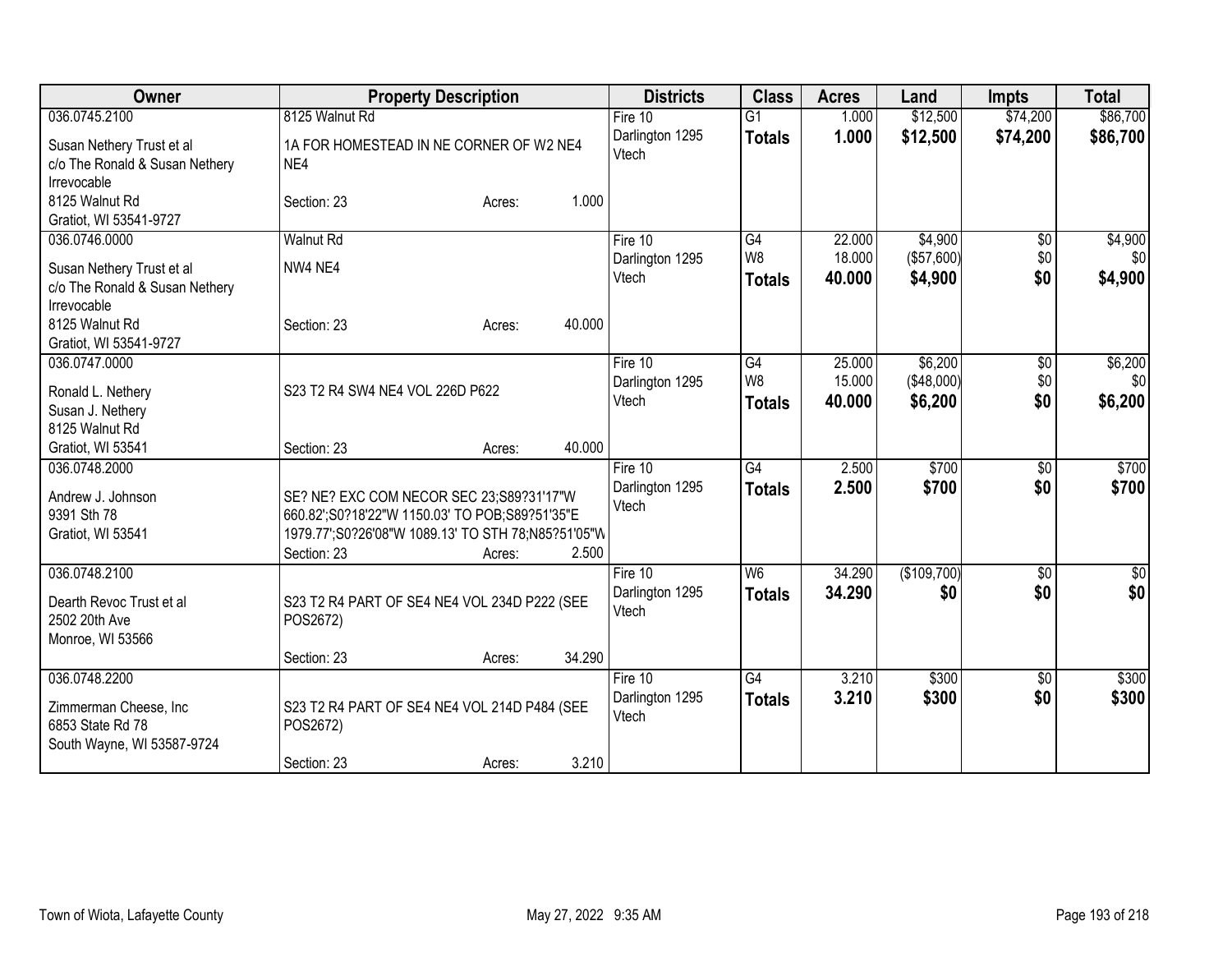| Owner                                           |                                    | <b>Property Description</b> |        | <b>Districts</b>         | <b>Class</b>   | <b>Acres</b>    | Land               | <b>Impts</b>           | <b>Total</b>       |
|-------------------------------------------------|------------------------------------|-----------------------------|--------|--------------------------|----------------|-----------------|--------------------|------------------------|--------------------|
| 036.0749.1000                                   | <b>Walnut Rd</b>                   |                             |        | Fire 10                  | 5M             | 3.000           | \$4,500            | $\overline{50}$        | \$4,500            |
| Susan Nethery Trust et al                       | E2 NE4 NW4                         |                             |        | Darlington 1295          | G4             | 7.500           | \$1,500            | \$0                    | \$1,500            |
| c/o The Ronald & Susan Nethery                  |                                    |                             |        | Vtech                    | G <sub>5</sub> | 7.500           | \$17,600           | \$0                    | \$17,600           |
| Irrevocable                                     |                                    |                             |        |                          | W <sub>8</sub> | 2.000           | ( \$6,400)         | \$0                    | \$0                |
| 8125 Walnut Rd                                  | Section: 23                        | Acres:                      | 20.000 |                          | <b>Totals</b>  | 20.000          | \$23,600           | \$0                    | \$23,600           |
| Gratiot, WI 53541-9727                          |                                    |                             |        |                          |                |                 |                    |                        |                    |
| 036.0749.2000                                   | 8641 Walnut Rd                     |                             |        | Fire 10                  | G4             | 19.000          | \$1,600            | $\overline{50}$        | \$1,600            |
| Seffrood Family Trust                           | S23 T2 R4 W2 NE4 NW4 VOL 237D P469 |                             |        | Darlington 1295          | G <sub>5</sub> | 0.500           | \$100              | \$0                    | \$100              |
| c/o The Seffrood Family Trust                   |                                    |                             |        | Vtech                    | G7             | 0.500           | \$3,000            | \$104,600              | \$107,600          |
| 9301 Walnut Rd                                  |                                    |                             |        |                          | <b>Totals</b>  | 20.000          | \$4,700            | \$104,600              | \$109,300          |
| Darlington, WI 53530-9789                       | Section: 23                        | Acres:                      | 20.000 |                          |                |                 |                    |                        |                    |
| 036.0750.0000                                   | <b>Walnut Rd</b>                   |                             |        | Fire 10                  | 5M             | 4.000           | \$6,400            | $\overline{30}$        | \$6,400            |
| Seffrood Family Trust                           | S23 T2 R4 NW4 NW4 VOL 237D P469    |                             |        | Darlington 1295          | G4             | 32.000          | \$5,200            | \$0                    | \$5,200            |
| c/o The Seffrood Family Trust                   |                                    |                             |        | Vtech                    | G <sub>5</sub> | 1.000           | \$100              | \$0                    | \$100              |
| 9301 Walnut Rd                                  |                                    |                             |        |                          | G7             | 3.000           | \$30,000           | \$32,100               | \$62,100           |
| Darlington, WI 53530-9789                       | Section: 23                        | Acres:                      | 40.000 |                          | <b>Totals</b>  | 40.000          | \$41,700           | \$32,100               | \$73,800           |
| 036.0751.0000                                   | <b>Walnut Rd</b>                   |                             |        | Fire 10                  | 5M             | 24.000          | \$38,100           | \$0                    | \$38,100           |
|                                                 |                                    |                             |        | Darlington 1295          | G4             | 16.000          | \$3,300            | \$0                    | \$3,300            |
| Seffrood Family Trust                           | S23 T2 R4 SW4 NW4 VOL 237D P469    |                             |        | Vtech                    | <b>Totals</b>  | 40.000          | \$41,400           | \$0                    | \$41,400           |
| c/o The Seffrood Family Trust<br>9301 Walnut Rd |                                    |                             |        |                          |                |                 |                    |                        |                    |
| Darlington, WI 53530-9789                       | Section: 23                        | Acres:                      | 40.000 |                          |                |                 |                    |                        |                    |
| 036.0752.1000                                   | <b>Walnut Rd</b>                   |                             |        | Fire 10                  | 5M             | 13.500          | \$21,600           | \$0                    | \$21,600           |
|                                                 |                                    |                             |        | Darlington 1295          | G4             | 6.500           | \$1,300            | \$0                    | \$1,300            |
| Seffrood Family Trust                           | S23 T2 R4 W2 SE4 NW4 VOL 237D P469 |                             |        | Vtech                    | <b>Totals</b>  | 20.000          | \$22,900           | \$0                    | \$22,900           |
| c/o The Seffrood Family Trust                   |                                    |                             |        |                          |                |                 |                    |                        |                    |
| 9301 Walnut Rd                                  |                                    |                             |        |                          |                |                 |                    |                        |                    |
| Darlington, WI 53530-9789                       | Section: 23                        | Acres:                      | 20.000 |                          |                |                 |                    |                        |                    |
| 036.0752.2000                                   |                                    |                             |        | Fire 10                  | 5M<br>G4       | 1.000<br>19.000 | \$1,500<br>\$4,200 | $\overline{60}$<br>\$0 | \$1,500<br>\$4,200 |
| Susan Nethery Trust et al                       | E2 SE4 NW4                         |                             |        | Darlington 1295<br>Vtech |                |                 |                    |                        |                    |
| c/o The Ronald & Susan Nethery                  |                                    |                             |        |                          | <b>Totals</b>  | 20.000          | \$5,700            | \$0                    | \$5,700            |
| Irrevocable                                     |                                    |                             |        |                          |                |                 |                    |                        |                    |
| 8125 Walnut Rd                                  | Section: 23                        | Acres:                      | 20.000 |                          |                |                 |                    |                        |                    |
| Gratiot, WI 53541-9727                          |                                    |                             |        |                          |                |                 |                    |                        |                    |
| 036.0753.0000                                   |                                    |                             |        | Fire 10                  | 5M             | 17.000          | \$27,200           | $\overline{50}$        | \$27,200           |
| James D. Wallace                                | S23 T2 R4 NE4 SW4 VOL 222D P58     |                             |        | Darlington 1295          | G4             | 23.000          | \$5,000            | \$0                    | \$5,000            |
| Kandace K. Wallace                              |                                    |                             |        | Vtech                    | <b>Totals</b>  | 40.000          | \$32,200           | \$0                    | \$32,200           |
| 8845 State Rd 78                                |                                    |                             |        |                          |                |                 |                    |                        |                    |
| Gratiot, WI 53541                               | Section: 23                        | Acres:                      | 40.000 |                          |                |                 |                    |                        |                    |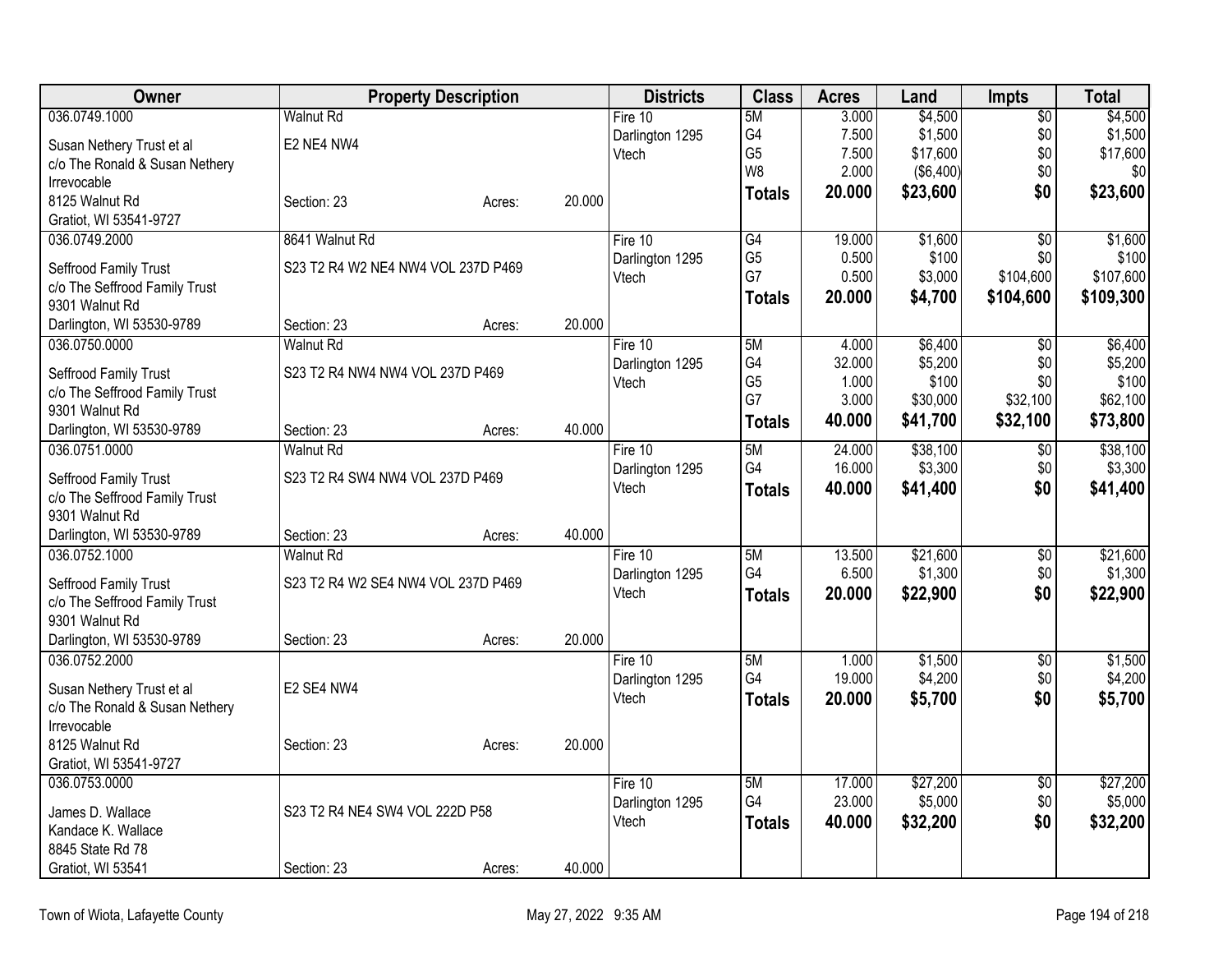| Owner                                                                          |                                                                                                                                                                 | <b>Property Description</b> |        | <b>Districts</b>                      | <b>Class</b>                     | <b>Acres</b>               | Land                            | <b>Impts</b>                  | <b>Total</b>                    |
|--------------------------------------------------------------------------------|-----------------------------------------------------------------------------------------------------------------------------------------------------------------|-----------------------------|--------|---------------------------------------|----------------------------------|----------------------------|---------------------------------|-------------------------------|---------------------------------|
| 036.0754.0000<br>Donald Rolli<br>8888 Tish Rd<br>Gratiot, WI 53541             | S23 T2 R4 NW4 SW4 VOL 176D P87                                                                                                                                  |                             |        | Fire $10$<br>Black Hawk 2240<br>Vtech | 5M<br>G4<br><b>Totals</b>        | 2.000<br>38.000<br>40.000  | \$3,000<br>\$6,200<br>\$9,200   | $\overline{50}$<br>\$0<br>\$0 | \$3,000<br>\$6,200<br>\$9,200   |
|                                                                                | Section: 23                                                                                                                                                     | Acres:                      | 40.000 |                                       |                                  |                            |                                 |                               |                                 |
| 036.0755.1000<br>Donald Rolli<br>8888 Tish Rd<br>Gratiot, WI 53541             | S23 T2 R4 N30A OF SW4 SW4 VOL 176D P87                                                                                                                          |                             |        | Fire 10<br>Black Hawk 2240<br>Vtech   | 5M<br>G4<br><b>Totals</b>        | 4.000<br>26.000<br>30.000  | \$6,000<br>\$4,000<br>\$10,000  | $\overline{50}$<br>\$0<br>\$0 | \$6,000<br>\$4,000<br>\$10,000  |
| 036.0755.2000                                                                  | Section: 23                                                                                                                                                     | Acres:                      | 30.000 | Fire 10                               | $\overline{G4}$                  | 10.000                     | \$1,500                         | \$0                           | \$1,500                         |
| Monson Udder Farms, LLC<br>9364 Silver Spring Rd<br>Gratiot, WI 53541-9734     | S23 T2 R4 S10A OF SW4 SW4 VOL 221D P658                                                                                                                         |                             |        | Darlington 1295<br>Vtech              | <b>Totals</b>                    | 10.000                     | \$1,500                         | \$0                           | \$1,500                         |
|                                                                                | Section: 23                                                                                                                                                     | Acres:                      | 10.000 |                                       |                                  |                            |                                 |                               |                                 |
| 036.0756.0000<br>James D. Wallace<br>Kandace K. Wallace<br>8845 State Rd 78    | 8845 State Highway 78<br>S23 T2 R4 SE4 SW4 VOL 222D P58                                                                                                         |                             |        | Fire 10<br>Darlington 1295<br>Vtech   | 5M<br>G4<br><b>Totals</b>        | 12.000<br>28.000<br>40.000 | \$19,200<br>\$5,700<br>\$24,900 | \$0<br>\$0<br>\$0             | \$19,200<br>\$5,700<br>\$24,900 |
| Gratiot, WI 53541                                                              | Section: 23                                                                                                                                                     | Acres:                      | 40.000 |                                       |                                  |                            |                                 |                               |                                 |
| 036.0757.0000<br>Andrew J. Johnson<br>9391 Sth 78<br>Gratiot, WI 53541         | NE? SE? EXC COM NECOR SEC 23;S89?31'17"W<br>660.82';S0?18'22"W 1150.03' TO POB;S89?51'35"E<br>1979.77";S0?26'08"W 1089.13' TO STH 78;N85?51'05"W<br>Section: 23 | Acres:                      | 38.680 | Fire 10<br>Darlington 1295<br>Vtech   | $\overline{G4}$<br><b>Totals</b> | 38.680<br>38.680           | \$6,200<br>\$6,200              | $\overline{30}$<br>\$0        | \$6,200<br>\$6,200              |
| 036.0757.1000<br>Dearth Revoc Trust et al<br>2502 20th Ave<br>Monroe, WI 53566 | S23 T2 R4 PART OF NE4 SE4 VOL 234D P222 (SEE<br>POS2672)<br>Section: 23                                                                                         | Acres:                      | 1.320  | Fire 10<br>Darlington 1295<br>Vtech   | W6<br><b>Totals</b>              | 1.320<br>1.320             | (\$4,200)<br>\$0                | $\overline{50}$<br>\$0        | $\overline{\$0}$<br>\$0         |
| 036.0758.0000                                                                  |                                                                                                                                                                 |                             |        | Fire $10$                             | 5M                               | 12.750                     | \$20,400                        | $\overline{50}$               | \$20,400                        |
| Paul A. Johnson<br>8910 State Rd 78<br>Gratiot, WI 53541                       | S23 T2 R4 NW4 SE4 DOC 351142                                                                                                                                    |                             |        | Darlington 1295<br>Vtech              | G4<br><b>Totals</b>              | 27.250<br>40.000           | \$4,400<br>\$24,800             | \$0<br>\$0                    | \$4,400<br>\$24,800             |
|                                                                                | Section: 23                                                                                                                                                     | Acres:                      | 40.000 |                                       |                                  |                            |                                 |                               |                                 |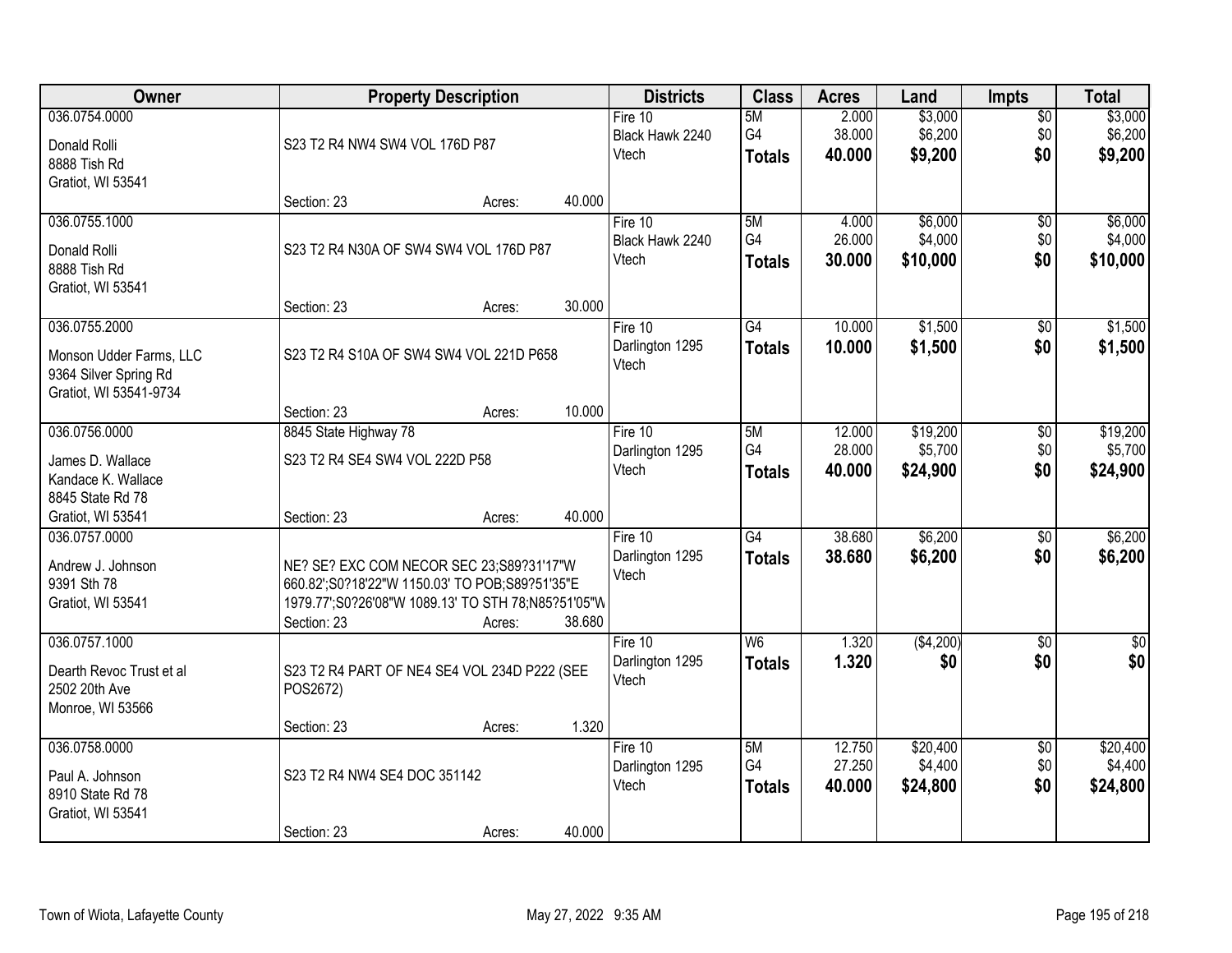| Owner                                                                               |                                              | <b>Property Description</b> |        | <b>Districts</b>           | <b>Class</b>    | <b>Acres</b> | Land     | <b>Impts</b>    | <b>Total</b> |
|-------------------------------------------------------------------------------------|----------------------------------------------|-----------------------------|--------|----------------------------|-----------------|--------------|----------|-----------------|--------------|
| 036.0759.0000                                                                       | State Highway 78                             |                             |        | Fire $10$                  | G4              | 39.000       | \$7,800  | $\overline{50}$ | \$7,800      |
| Paul A. Johnson                                                                     | S23 T2 R4 SW4 SE4 DOC 351142                 |                             |        | Black Hawk 2240            | G <sub>5</sub>  | 1.000        | \$100    | \$0             | \$100        |
| 8910 State Rd 78                                                                    |                                              |                             |        | Vtech                      | <b>Totals</b>   | 40.000       | \$7,900  | \$0             | \$7,900      |
| Gratiot, WI 53541                                                                   |                                              |                             |        |                            |                 |              |          |                 |              |
|                                                                                     | Section: 23                                  | Acres:                      | 40.000 |                            |                 |              |          |                 |              |
| 036.0760.1000                                                                       | State Highway 78                             |                             |        | Fire 10                    | $\overline{G4}$ | 25.000       | \$5,100  | \$0             | \$5,100      |
| Paul A. Johnson                                                                     | S23 T2 R4 PART OF SE4 SE4 LYING S & E OF HWY |                             |        | Black Hawk 2240            | G <sub>5</sub>  | 2.000        | \$100    | \$0             | \$100        |
| 8910 State Rd 78                                                                    | DOC 351142                                   |                             |        | Vtech                      | <b>Totals</b>   | 27.000       | \$5,200  | \$0             | \$5,200      |
| Gratiot, WI 53541                                                                   |                                              |                             |        |                            |                 |              |          |                 |              |
|                                                                                     | Section: 23                                  | Acres:                      | 27.000 |                            |                 |              |          |                 |              |
| 036.0760.2000                                                                       | State Highway 78                             |                             |        | Fire 10                    | $\overline{G4}$ | 12.000       | \$3,000  | $\overline{50}$ | \$3,000      |
| Andrew J. Johnson                                                                   | THAT PART SE? SE? LYING NWLY OF C/L STH 78   |                             |        | Black Hawk 2240            | G <sub>5</sub>  | 1.000        | \$100    | \$0             | \$100        |
| 9391 Sth 78                                                                         |                                              |                             |        | Vtech                      | <b>Totals</b>   | 13.000       | \$3,100  | \$0             | \$3,100      |
| Gratiot, WI 53541                                                                   |                                              |                             |        |                            |                 |              |          |                 |              |
|                                                                                     | Section: 23                                  | Acres:                      | 13.000 |                            |                 |              |          |                 |              |
| 036.0761.0100                                                                       | 7004 Sth 78                                  |                             |        | Wiota Sanitary District    | G2              | 0.330        | \$5,600  | \$74,000        | \$79,600     |
| Crossroads Bar & Grill, LLC                                                         | S24 T2 R4                                    | TAVERN PTS OF LOTS 22 & 23  |        | #1 1295                    | <b>Totals</b>   | 0.330        | \$5,600  | \$74,000        | \$79,600     |
| 19508 State Rd 81                                                                   | TEMPLES SURVEY AS DESC PART OF NE4 NE4 VOL   |                             |        | Fire 10                    |                 |              |          |                 |              |
| Darlington, WI 53530-9707                                                           | 238D P366                                    |                             |        | Black Hawk 2240            |                 |              |          |                 |              |
|                                                                                     | Section: 19                                  | Acres:                      | 0.000  | Vtech                      |                 |              |          |                 |              |
| 036.0761.0200                                                                       |                                              |                             |        | Wiota Sanitary District    | IG <sub>1</sub> | 1.390        | \$15,000 | \$0             | \$15,000     |
| Berget Family Farms Grain Facility, LLC   S24 T2 R4 PART OF NE4 NE4 AS DESCR IN DOC |                                              |                             |        | #1 1295                    | <b>Totals</b>   | 1.390        | \$15,000 | \$0             | \$15,000     |
| 8692 County Rd M                                                                    | 362232EXC LANDS LYING WITHIN SCH D OF BLACK  |                             |        | Fire 10                    |                 |              |          |                 |              |
| Darlington, WI 53530                                                                | HAWK AS DESCRIBED IN LOT 2 CSM 866 DOC       |                             |        | Black Hawk 2240            |                 |              |          |                 |              |
|                                                                                     | Section: 24                                  | Acres:                      | 1.390  | Vtech                      |                 |              |          |                 |              |
| 036.0761.0210                                                                       | 7110 Sth 78                                  |                             |        | Wiota Sanitary District G1 |                 | 0.445        | \$7,600  | \$140,700       | \$148,300    |
| Mark H. Johnson                                                                     | LOT 1 CSM 866                                |                             |        | #1 1295                    | <b>Totals</b>   | 0.445        | \$7,600  | \$140,700       | \$148,300    |
| c/o Mark H. Johnson                                                                 |                                              |                             |        | Fire 10                    |                 |              |          |                 |              |
| 7110 State Rd 78                                                                    |                                              |                             |        | Black Hawk 2240            |                 |              |          |                 |              |
| Gratiot, WI 53541-9648                                                              | Section: 24                                  | Acres:                      | 0.445  | Vtech                      |                 |              |          |                 |              |
| 036.0761.0220                                                                       | State Highway 78                             |                             |        | Wiota Sanitary District    | G <sub>2</sub>  | 0.450        | \$7,600  | \$86,900        | \$94,500     |
| Majik Properties, LLC                                                               | PART OF LOT 2 CSM 866 DOC 366369; LAND WHICH |                             |        | #1 1295                    | <b>Totals</b>   | 0.450        | \$7,600  | \$86,900        | \$94,500     |
| 7110 State Rd 78                                                                    | LIES WITHIN SCH D OF BLACK HAWK              |                             |        | Fire 10                    |                 |              |          |                 |              |
| Gratiot, WI 53541                                                                   |                                              |                             |        | Black Hawk 2240            |                 |              |          |                 |              |
|                                                                                     | Section: 24                                  | Acres:                      | 0.450  | Vtech                      |                 |              |          |                 |              |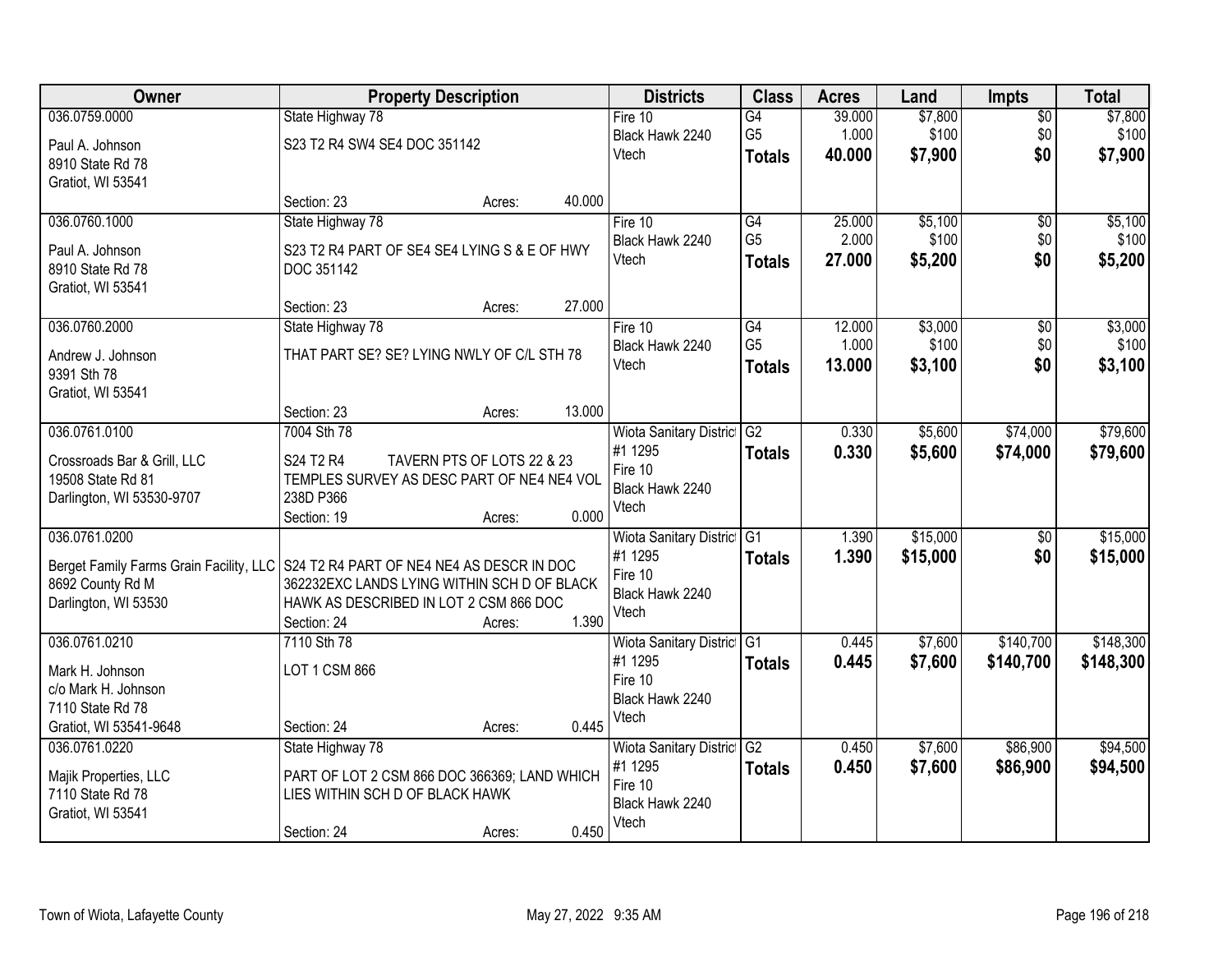| 036.0761.0300<br>7074 Sth 78<br>\$5,800<br>\$103,000<br>\$108,800<br>0.340<br>Wiota Sanitary District<br>G1<br>#1 1295<br>0.340<br>\$5,800<br>\$103,000<br>\$108,800<br><b>Totals</b><br>Steven L. Brenum<br>S24 T2 R4 PART OF NE4 NE4 VOL 192D P550 & 213D<br>Fire 10<br>Heidi L. Brenum<br>P <sub>549</sub><br>Black Hawk 2240<br>7074 State Rd 78<br>Vtech<br>0.000<br>Gratiot, WI 53541<br>Section: 24<br>Acres:<br>7128 Sth 78<br>036.0761.0400<br>0.120<br>Wiota Sanitary District X4<br>\$0<br>\$0<br>\$0<br>\$0<br>0.120<br>\$0<br>\$0<br>#1 1295<br><b>Totals</b><br>Centurytel of Central Wisconsin, LLC<br>S24 T2 R4 PART OF NE4 NE4 VOL 223D P937 (SEE<br>Fire 10<br>c/o Centurytel of Central<br>POS2673)<br>Black Hawk 2240<br>100 Century Park Dr<br>Vtech<br>0.000<br>PO Box 11600<br>Section: 24<br>Acres:<br>Monroe, LA 71211-1600<br>036.0761.0600<br>7140 Sth 78<br>\$1,900<br>\$11,700<br>\$13,600<br>Wiota Sanitary District G2<br>0.110<br>#1 1295<br>0.110<br>\$1,900<br>\$11,700<br>\$13,600<br><b>Totals</b><br>S24 T2 R4<br>John Patrick Kammerud<br>(STORE) PT OF NE4 NE4 DESC VOL<br>Fire 10<br>241D P988<br>C/O Wiota Milling Co<br>Black Hawk 2240<br>7152 State Rd 78<br>Vtech<br>0.000<br>Gratiot, WI 53541-9648<br>Section: 24<br>Acres: |
|----------------------------------------------------------------------------------------------------------------------------------------------------------------------------------------------------------------------------------------------------------------------------------------------------------------------------------------------------------------------------------------------------------------------------------------------------------------------------------------------------------------------------------------------------------------------------------------------------------------------------------------------------------------------------------------------------------------------------------------------------------------------------------------------------------------------------------------------------------------------------------------------------------------------------------------------------------------------------------------------------------------------------------------------------------------------------------------------------------------------------------------------------------------------------------------------------------------------------------------------------------------------------|
|                                                                                                                                                                                                                                                                                                                                                                                                                                                                                                                                                                                                                                                                                                                                                                                                                                                                                                                                                                                                                                                                                                                                                                                                                                                                            |
|                                                                                                                                                                                                                                                                                                                                                                                                                                                                                                                                                                                                                                                                                                                                                                                                                                                                                                                                                                                                                                                                                                                                                                                                                                                                            |
|                                                                                                                                                                                                                                                                                                                                                                                                                                                                                                                                                                                                                                                                                                                                                                                                                                                                                                                                                                                                                                                                                                                                                                                                                                                                            |
|                                                                                                                                                                                                                                                                                                                                                                                                                                                                                                                                                                                                                                                                                                                                                                                                                                                                                                                                                                                                                                                                                                                                                                                                                                                                            |
|                                                                                                                                                                                                                                                                                                                                                                                                                                                                                                                                                                                                                                                                                                                                                                                                                                                                                                                                                                                                                                                                                                                                                                                                                                                                            |
|                                                                                                                                                                                                                                                                                                                                                                                                                                                                                                                                                                                                                                                                                                                                                                                                                                                                                                                                                                                                                                                                                                                                                                                                                                                                            |
|                                                                                                                                                                                                                                                                                                                                                                                                                                                                                                                                                                                                                                                                                                                                                                                                                                                                                                                                                                                                                                                                                                                                                                                                                                                                            |
|                                                                                                                                                                                                                                                                                                                                                                                                                                                                                                                                                                                                                                                                                                                                                                                                                                                                                                                                                                                                                                                                                                                                                                                                                                                                            |
|                                                                                                                                                                                                                                                                                                                                                                                                                                                                                                                                                                                                                                                                                                                                                                                                                                                                                                                                                                                                                                                                                                                                                                                                                                                                            |
|                                                                                                                                                                                                                                                                                                                                                                                                                                                                                                                                                                                                                                                                                                                                                                                                                                                                                                                                                                                                                                                                                                                                                                                                                                                                            |
|                                                                                                                                                                                                                                                                                                                                                                                                                                                                                                                                                                                                                                                                                                                                                                                                                                                                                                                                                                                                                                                                                                                                                                                                                                                                            |
|                                                                                                                                                                                                                                                                                                                                                                                                                                                                                                                                                                                                                                                                                                                                                                                                                                                                                                                                                                                                                                                                                                                                                                                                                                                                            |
|                                                                                                                                                                                                                                                                                                                                                                                                                                                                                                                                                                                                                                                                                                                                                                                                                                                                                                                                                                                                                                                                                                                                                                                                                                                                            |
|                                                                                                                                                                                                                                                                                                                                                                                                                                                                                                                                                                                                                                                                                                                                                                                                                                                                                                                                                                                                                                                                                                                                                                                                                                                                            |
|                                                                                                                                                                                                                                                                                                                                                                                                                                                                                                                                                                                                                                                                                                                                                                                                                                                                                                                                                                                                                                                                                                                                                                                                                                                                            |
|                                                                                                                                                                                                                                                                                                                                                                                                                                                                                                                                                                                                                                                                                                                                                                                                                                                                                                                                                                                                                                                                                                                                                                                                                                                                            |
| 036.0761.0700<br>\$45,400<br>7152 State Highway 78<br>Wiota Sanitary District G2<br>0.240<br>\$4,100<br>\$41,300                                                                                                                                                                                                                                                                                                                                                                                                                                                                                                                                                                                                                                                                                                                                                                                                                                                                                                                                                                                                                                                                                                                                                           |
| #1 1295<br>0.240<br>\$4,100<br>\$41,300<br>\$45,400<br><b>Totals</b><br>S24 T2 R4 PART OF NE4 NE4 S24 T2 R4 & PART OF<br>John Patrick Kammerud                                                                                                                                                                                                                                                                                                                                                                                                                                                                                                                                                                                                                                                                                                                                                                                                                                                                                                                                                                                                                                                                                                                             |
| Fire 10<br>C/O Wiota Milling Co<br>SE4 SE4 S13 T2 R4 VOL 241D P988                                                                                                                                                                                                                                                                                                                                                                                                                                                                                                                                                                                                                                                                                                                                                                                                                                                                                                                                                                                                                                                                                                                                                                                                         |
| Black Hawk 2240<br>7152 State Rd 78                                                                                                                                                                                                                                                                                                                                                                                                                                                                                                                                                                                                                                                                                                                                                                                                                                                                                                                                                                                                                                                                                                                                                                                                                                        |
| Vtech<br>0.000<br>Gratiot, WI 53541-9648<br>Section: 24<br>Acres:                                                                                                                                                                                                                                                                                                                                                                                                                                                                                                                                                                                                                                                                                                                                                                                                                                                                                                                                                                                                                                                                                                                                                                                                          |
| 036.0761.0800<br>7151 Sth 78<br>\$9,300<br>\$101,400<br>\$110,700<br>Wiota Sanitary District G1<br>0.600                                                                                                                                                                                                                                                                                                                                                                                                                                                                                                                                                                                                                                                                                                                                                                                                                                                                                                                                                                                                                                                                                                                                                                   |
| #1 1295<br>0.600<br>\$9,300<br>\$101,400<br>\$110,700<br><b>Totals</b>                                                                                                                                                                                                                                                                                                                                                                                                                                                                                                                                                                                                                                                                                                                                                                                                                                                                                                                                                                                                                                                                                                                                                                                                     |
| S24 T2 R4 PART OF NE4 NE4 VOL 208D P320<br>Janet K. Garrison<br>Fire 10                                                                                                                                                                                                                                                                                                                                                                                                                                                                                                                                                                                                                                                                                                                                                                                                                                                                                                                                                                                                                                                                                                                                                                                                    |
| 7151 State Rd 78<br>Black Hawk 2240                                                                                                                                                                                                                                                                                                                                                                                                                                                                                                                                                                                                                                                                                                                                                                                                                                                                                                                                                                                                                                                                                                                                                                                                                                        |
| Gratiot, WI 53541<br>Vtech<br>0.000<br>Section: 24                                                                                                                                                                                                                                                                                                                                                                                                                                                                                                                                                                                                                                                                                                                                                                                                                                                                                                                                                                                                                                                                                                                                                                                                                         |
| Acres:<br>036.0761.0900<br>7123 Sth 78<br>0.400<br>\$6,800<br>\$105,200<br>\$112,000                                                                                                                                                                                                                                                                                                                                                                                                                                                                                                                                                                                                                                                                                                                                                                                                                                                                                                                                                                                                                                                                                                                                                                                       |
| Wiota Sanitary District G1                                                                                                                                                                                                                                                                                                                                                                                                                                                                                                                                                                                                                                                                                                                                                                                                                                                                                                                                                                                                                                                                                                                                                                                                                                                 |
| #1 1295<br>0.400<br>\$6,800<br>\$105,200<br>\$112,000<br><b>Totals</b><br>S24 T2 R4 PART OF NE4 NE4 VOL 243D P719<br>Roger F. Larson<br>Fire 10                                                                                                                                                                                                                                                                                                                                                                                                                                                                                                                                                                                                                                                                                                                                                                                                                                                                                                                                                                                                                                                                                                                            |
| Pamela A. Larson<br>Black Hawk 2240                                                                                                                                                                                                                                                                                                                                                                                                                                                                                                                                                                                                                                                                                                                                                                                                                                                                                                                                                                                                                                                                                                                                                                                                                                        |
| 7123 State Rd 78<br>Vtech                                                                                                                                                                                                                                                                                                                                                                                                                                                                                                                                                                                                                                                                                                                                                                                                                                                                                                                                                                                                                                                                                                                                                                                                                                                  |
| 0.000<br>Gratiot, WI 53541<br>Section: 24<br>Acres:                                                                                                                                                                                                                                                                                                                                                                                                                                                                                                                                                                                                                                                                                                                                                                                                                                                                                                                                                                                                                                                                                                                                                                                                                        |
| \$64,400<br>\$68,800<br>036.0761.1000<br>7101 Sth 78<br>Wiota Sanitary District G1<br>0.260<br>\$4,400                                                                                                                                                                                                                                                                                                                                                                                                                                                                                                                                                                                                                                                                                                                                                                                                                                                                                                                                                                                                                                                                                                                                                                     |
| #1 1295<br>0.260<br>\$4,400<br>\$64,400<br>\$68,800<br><b>Totals</b><br>James A. Johnson et al<br>PART OF NE4 NE4 AS DESCR IN DOC 359481 (S/LIFE                                                                                                                                                                                                                                                                                                                                                                                                                                                                                                                                                                                                                                                                                                                                                                                                                                                                                                                                                                                                                                                                                                                           |
| Fire 10<br>9391 Sth 78<br>ESTATE OF BETTY JOHNSON PER DOC 359481)                                                                                                                                                                                                                                                                                                                                                                                                                                                                                                                                                                                                                                                                                                                                                                                                                                                                                                                                                                                                                                                                                                                                                                                                          |
| Black Hawk 2240<br>Gratiot, WI 53541                                                                                                                                                                                                                                                                                                                                                                                                                                                                                                                                                                                                                                                                                                                                                                                                                                                                                                                                                                                                                                                                                                                                                                                                                                       |
| Vtech<br>0.000<br>Section: 24<br>Acres:                                                                                                                                                                                                                                                                                                                                                                                                                                                                                                                                                                                                                                                                                                                                                                                                                                                                                                                                                                                                                                                                                                                                                                                                                                    |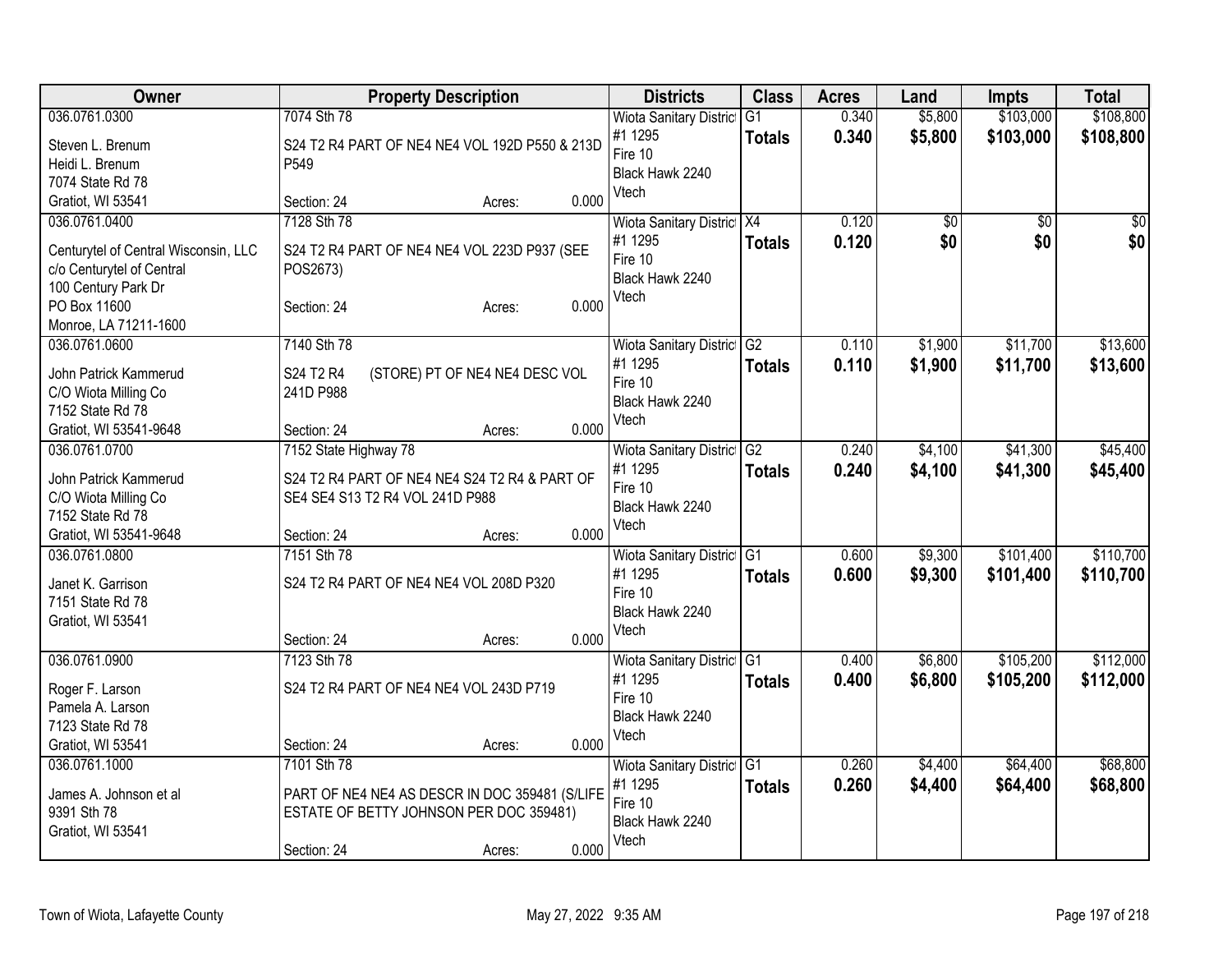| 0.260<br>\$73,100<br>\$77,500<br>036.0761.1100<br>7073 Sth 78<br>\$4,400<br>Wiota Sanitary District G1<br>#1 1295<br>0.260<br>\$4,400<br>\$73,100<br>\$77,500<br><b>Totals</b><br>PART OF NE4 NE4<br>Heidi L. Brenum<br>Fire 10<br>Steven L. Brenum<br>Black Hawk 2240<br>7074 State Rd 78<br>Vtech<br>0.000<br>Gratiot, WI 53541<br>Section: 24<br>Acres:<br>036.0761.1200<br>7185 Sth 78<br>\$8,700<br>\$84,800<br>Wiota Sanitary District G1<br>0.530<br>0.530<br>\$8,700<br>#1 1295<br>\$84,800<br><b>Totals</b><br>S24 T2 R4 FRAC OF NE4 NE4 VOL 212D P918<br>Allynn Gertsch<br>Fire 10<br>7185 State Rd 78<br>Black Hawk 2240<br>C/O 10006 County Road K<br>Vtech<br>0.000<br>Section: 24<br>Darlington, WI 53530<br>Acres:<br>7205 Sth 78<br>\$8,700<br>\$39,400<br>036.0761.1300<br>Wiota Sanitary District G1<br>0.530<br>#1 1295<br>0.530<br>\$8,700<br>\$39,400<br><b>Totals</b><br>S24 T2 R4 PART OF NE4 NE4 VOL 195D P441<br>Arthur Bocklund<br>Fire 10<br>7205 State Rd 78<br>Black Hawk 2240<br>Gratiot, WI 53541<br>Vtech<br>0.000<br>Section: 24<br>Acres:<br>7059 Sth 78<br>\$6,500<br>\$65,300<br>036.0761.1400<br>Wiota Sanitary District G1<br>0.380<br>#1 1295<br>0.380<br>\$6,500<br>\$65,300<br><b>Totals</b><br>G & L Holdings LLC<br>S24 T2 R4 PT OF NE4 NE4 DESC LOT 35,36<br>Fire 10<br>c/o G & L Holdings, LLC<br>TEMPLES SURVEY VOL 237D P783<br>Darlington 1295<br>C/O Lawrence & Gerri Wedig<br>Vtech<br>0.000<br>14953 State Rd 23<br>Section: 24<br>Acres:<br>Darlington, WI 53530-9324<br>7049 Sth 78<br>\$2,500<br>\$48,300<br>036.0761.1500<br>Wiota Sanitary District G1<br>0.150<br>#1 1295<br>0.150<br>\$48,300<br>\$2,500<br><b>Totals</b><br>S24 T2 R4 PART OF NE4 NE4 E 50 FT LOT 36<br>Emogene K. Johnson<br>Fire 10<br>592 River Rd Apt 8<br>TEMPLES SURVEY VILLAGE OF WIOTA DOC 336936<br>Black Hawk 2240<br>Columbus, WI 53925<br>Vtech<br>0.000<br>Section: 24<br>Acres:<br>\$103,000<br>036.0761.1610<br>7011 Sth 78<br>Wiota Sanitary District G1<br>0.710<br>\$10,100<br>0.710<br>#1 1295<br>\$10,100<br>\$103,000<br><b>Totals</b><br>S24 T2 R4 PRT NENE COM NECOR SEC24;<br>Cottonwood Land, LLC<br>Fire 10<br>9600 County Rd D<br>S00.10.35W 513.15' TO POB; S00.10.35W<br>Darlington 1295<br>123.32';N80.44. 25W 187.02';N00.10.35E 210.17' ;71.33'<br>South Wayne, WI 53587-9720<br>Vtech<br>0.710<br>Section: 24<br>Acres:<br>036.0761.1620<br>Wiota Sanitary District G1<br>\$2,400<br>\$1,200<br>State Highway 78<br>0.310<br>#1 1295<br>0.310<br>\$2,400<br>\$1,200<br><b>Totals</b><br>S24 T2 R4 PRT NENE COM NE COR SEC24;<br>Cottonwood Land, LLC<br>Fire 10<br>9600 County Rd D<br>S00.10.35W 513.15';S00.10. 35W 123.32' TO<br>Darlington 1295<br>POB;N80.44. 25W 187.02';S00.10.35W 72.34' TO<br>South Wayne, WI 53587-9720<br>Vtech<br>0.310 | Owner |             | <b>Property Description</b> | <b>Districts</b> | <b>Class</b> | <b>Acres</b> | Land | Impts | <b>Total</b> |
|-----------------------------------------------------------------------------------------------------------------------------------------------------------------------------------------------------------------------------------------------------------------------------------------------------------------------------------------------------------------------------------------------------------------------------------------------------------------------------------------------------------------------------------------------------------------------------------------------------------------------------------------------------------------------------------------------------------------------------------------------------------------------------------------------------------------------------------------------------------------------------------------------------------------------------------------------------------------------------------------------------------------------------------------------------------------------------------------------------------------------------------------------------------------------------------------------------------------------------------------------------------------------------------------------------------------------------------------------------------------------------------------------------------------------------------------------------------------------------------------------------------------------------------------------------------------------------------------------------------------------------------------------------------------------------------------------------------------------------------------------------------------------------------------------------------------------------------------------------------------------------------------------------------------------------------------------------------------------------------------------------------------------------------------------------------------------------------------------------------------------------------------------------------------------------------------------------------------------------------------------------------------------------------------------------------------------------------------------------------------------------------------------------------------------------------------------------------------------------------------------------------------------------------------------------------------------------------------------------------------------------------------------------------------------------------------------------------------------------------------------------------------------------------------------------------------|-------|-------------|-----------------------------|------------------|--------------|--------------|------|-------|--------------|
|                                                                                                                                                                                                                                                                                                                                                                                                                                                                                                                                                                                                                                                                                                                                                                                                                                                                                                                                                                                                                                                                                                                                                                                                                                                                                                                                                                                                                                                                                                                                                                                                                                                                                                                                                                                                                                                                                                                                                                                                                                                                                                                                                                                                                                                                                                                                                                                                                                                                                                                                                                                                                                                                                                                                                                                                                 |       |             |                             |                  |              |              |      |       |              |
| \$93,500<br>\$93,500                                                                                                                                                                                                                                                                                                                                                                                                                                                                                                                                                                                                                                                                                                                                                                                                                                                                                                                                                                                                                                                                                                                                                                                                                                                                                                                                                                                                                                                                                                                                                                                                                                                                                                                                                                                                                                                                                                                                                                                                                                                                                                                                                                                                                                                                                                                                                                                                                                                                                                                                                                                                                                                                                                                                                                                            |       |             |                             |                  |              |              |      |       |              |
|                                                                                                                                                                                                                                                                                                                                                                                                                                                                                                                                                                                                                                                                                                                                                                                                                                                                                                                                                                                                                                                                                                                                                                                                                                                                                                                                                                                                                                                                                                                                                                                                                                                                                                                                                                                                                                                                                                                                                                                                                                                                                                                                                                                                                                                                                                                                                                                                                                                                                                                                                                                                                                                                                                                                                                                                                 |       |             |                             |                  |              |              |      |       |              |
|                                                                                                                                                                                                                                                                                                                                                                                                                                                                                                                                                                                                                                                                                                                                                                                                                                                                                                                                                                                                                                                                                                                                                                                                                                                                                                                                                                                                                                                                                                                                                                                                                                                                                                                                                                                                                                                                                                                                                                                                                                                                                                                                                                                                                                                                                                                                                                                                                                                                                                                                                                                                                                                                                                                                                                                                                 |       |             |                             |                  |              |              |      |       |              |
|                                                                                                                                                                                                                                                                                                                                                                                                                                                                                                                                                                                                                                                                                                                                                                                                                                                                                                                                                                                                                                                                                                                                                                                                                                                                                                                                                                                                                                                                                                                                                                                                                                                                                                                                                                                                                                                                                                                                                                                                                                                                                                                                                                                                                                                                                                                                                                                                                                                                                                                                                                                                                                                                                                                                                                                                                 |       |             |                             |                  |              |              |      |       |              |
|                                                                                                                                                                                                                                                                                                                                                                                                                                                                                                                                                                                                                                                                                                                                                                                                                                                                                                                                                                                                                                                                                                                                                                                                                                                                                                                                                                                                                                                                                                                                                                                                                                                                                                                                                                                                                                                                                                                                                                                                                                                                                                                                                                                                                                                                                                                                                                                                                                                                                                                                                                                                                                                                                                                                                                                                                 |       |             |                             |                  |              |              |      |       |              |
|                                                                                                                                                                                                                                                                                                                                                                                                                                                                                                                                                                                                                                                                                                                                                                                                                                                                                                                                                                                                                                                                                                                                                                                                                                                                                                                                                                                                                                                                                                                                                                                                                                                                                                                                                                                                                                                                                                                                                                                                                                                                                                                                                                                                                                                                                                                                                                                                                                                                                                                                                                                                                                                                                                                                                                                                                 |       |             |                             |                  |              |              |      |       |              |
| \$48,100<br>\$48,100<br>\$50,800<br>\$50,800<br>\$113,100<br>\$3,600<br>\$3,600                                                                                                                                                                                                                                                                                                                                                                                                                                                                                                                                                                                                                                                                                                                                                                                                                                                                                                                                                                                                                                                                                                                                                                                                                                                                                                                                                                                                                                                                                                                                                                                                                                                                                                                                                                                                                                                                                                                                                                                                                                                                                                                                                                                                                                                                                                                                                                                                                                                                                                                                                                                                                                                                                                                                 |       |             |                             |                  |              |              |      |       |              |
|                                                                                                                                                                                                                                                                                                                                                                                                                                                                                                                                                                                                                                                                                                                                                                                                                                                                                                                                                                                                                                                                                                                                                                                                                                                                                                                                                                                                                                                                                                                                                                                                                                                                                                                                                                                                                                                                                                                                                                                                                                                                                                                                                                                                                                                                                                                                                                                                                                                                                                                                                                                                                                                                                                                                                                                                                 |       |             |                             |                  |              |              |      |       |              |
|                                                                                                                                                                                                                                                                                                                                                                                                                                                                                                                                                                                                                                                                                                                                                                                                                                                                                                                                                                                                                                                                                                                                                                                                                                                                                                                                                                                                                                                                                                                                                                                                                                                                                                                                                                                                                                                                                                                                                                                                                                                                                                                                                                                                                                                                                                                                                                                                                                                                                                                                                                                                                                                                                                                                                                                                                 |       |             |                             |                  |              |              |      |       |              |
|                                                                                                                                                                                                                                                                                                                                                                                                                                                                                                                                                                                                                                                                                                                                                                                                                                                                                                                                                                                                                                                                                                                                                                                                                                                                                                                                                                                                                                                                                                                                                                                                                                                                                                                                                                                                                                                                                                                                                                                                                                                                                                                                                                                                                                                                                                                                                                                                                                                                                                                                                                                                                                                                                                                                                                                                                 |       |             |                             |                  |              |              |      |       |              |
|                                                                                                                                                                                                                                                                                                                                                                                                                                                                                                                                                                                                                                                                                                                                                                                                                                                                                                                                                                                                                                                                                                                                                                                                                                                                                                                                                                                                                                                                                                                                                                                                                                                                                                                                                                                                                                                                                                                                                                                                                                                                                                                                                                                                                                                                                                                                                                                                                                                                                                                                                                                                                                                                                                                                                                                                                 |       |             |                             |                  |              |              |      |       |              |
|                                                                                                                                                                                                                                                                                                                                                                                                                                                                                                                                                                                                                                                                                                                                                                                                                                                                                                                                                                                                                                                                                                                                                                                                                                                                                                                                                                                                                                                                                                                                                                                                                                                                                                                                                                                                                                                                                                                                                                                                                                                                                                                                                                                                                                                                                                                                                                                                                                                                                                                                                                                                                                                                                                                                                                                                                 |       |             |                             |                  |              |              |      |       |              |
|                                                                                                                                                                                                                                                                                                                                                                                                                                                                                                                                                                                                                                                                                                                                                                                                                                                                                                                                                                                                                                                                                                                                                                                                                                                                                                                                                                                                                                                                                                                                                                                                                                                                                                                                                                                                                                                                                                                                                                                                                                                                                                                                                                                                                                                                                                                                                                                                                                                                                                                                                                                                                                                                                                                                                                                                                 |       |             |                             |                  |              |              |      |       |              |
| \$71,800<br>\$71,800<br>\$113,100                                                                                                                                                                                                                                                                                                                                                                                                                                                                                                                                                                                                                                                                                                                                                                                                                                                                                                                                                                                                                                                                                                                                                                                                                                                                                                                                                                                                                                                                                                                                                                                                                                                                                                                                                                                                                                                                                                                                                                                                                                                                                                                                                                                                                                                                                                                                                                                                                                                                                                                                                                                                                                                                                                                                                                               |       |             |                             |                  |              |              |      |       |              |
|                                                                                                                                                                                                                                                                                                                                                                                                                                                                                                                                                                                                                                                                                                                                                                                                                                                                                                                                                                                                                                                                                                                                                                                                                                                                                                                                                                                                                                                                                                                                                                                                                                                                                                                                                                                                                                                                                                                                                                                                                                                                                                                                                                                                                                                                                                                                                                                                                                                                                                                                                                                                                                                                                                                                                                                                                 |       |             |                             |                  |              |              |      |       |              |
|                                                                                                                                                                                                                                                                                                                                                                                                                                                                                                                                                                                                                                                                                                                                                                                                                                                                                                                                                                                                                                                                                                                                                                                                                                                                                                                                                                                                                                                                                                                                                                                                                                                                                                                                                                                                                                                                                                                                                                                                                                                                                                                                                                                                                                                                                                                                                                                                                                                                                                                                                                                                                                                                                                                                                                                                                 |       |             |                             |                  |              |              |      |       |              |
|                                                                                                                                                                                                                                                                                                                                                                                                                                                                                                                                                                                                                                                                                                                                                                                                                                                                                                                                                                                                                                                                                                                                                                                                                                                                                                                                                                                                                                                                                                                                                                                                                                                                                                                                                                                                                                                                                                                                                                                                                                                                                                                                                                                                                                                                                                                                                                                                                                                                                                                                                                                                                                                                                                                                                                                                                 |       |             |                             |                  |              |              |      |       |              |
|                                                                                                                                                                                                                                                                                                                                                                                                                                                                                                                                                                                                                                                                                                                                                                                                                                                                                                                                                                                                                                                                                                                                                                                                                                                                                                                                                                                                                                                                                                                                                                                                                                                                                                                                                                                                                                                                                                                                                                                                                                                                                                                                                                                                                                                                                                                                                                                                                                                                                                                                                                                                                                                                                                                                                                                                                 |       |             |                             |                  |              |              |      |       |              |
|                                                                                                                                                                                                                                                                                                                                                                                                                                                                                                                                                                                                                                                                                                                                                                                                                                                                                                                                                                                                                                                                                                                                                                                                                                                                                                                                                                                                                                                                                                                                                                                                                                                                                                                                                                                                                                                                                                                                                                                                                                                                                                                                                                                                                                                                                                                                                                                                                                                                                                                                                                                                                                                                                                                                                                                                                 |       |             |                             |                  |              |              |      |       |              |
|                                                                                                                                                                                                                                                                                                                                                                                                                                                                                                                                                                                                                                                                                                                                                                                                                                                                                                                                                                                                                                                                                                                                                                                                                                                                                                                                                                                                                                                                                                                                                                                                                                                                                                                                                                                                                                                                                                                                                                                                                                                                                                                                                                                                                                                                                                                                                                                                                                                                                                                                                                                                                                                                                                                                                                                                                 |       |             |                             |                  |              |              |      |       |              |
|                                                                                                                                                                                                                                                                                                                                                                                                                                                                                                                                                                                                                                                                                                                                                                                                                                                                                                                                                                                                                                                                                                                                                                                                                                                                                                                                                                                                                                                                                                                                                                                                                                                                                                                                                                                                                                                                                                                                                                                                                                                                                                                                                                                                                                                                                                                                                                                                                                                                                                                                                                                                                                                                                                                                                                                                                 |       |             |                             |                  |              |              |      |       |              |
|                                                                                                                                                                                                                                                                                                                                                                                                                                                                                                                                                                                                                                                                                                                                                                                                                                                                                                                                                                                                                                                                                                                                                                                                                                                                                                                                                                                                                                                                                                                                                                                                                                                                                                                                                                                                                                                                                                                                                                                                                                                                                                                                                                                                                                                                                                                                                                                                                                                                                                                                                                                                                                                                                                                                                                                                                 |       |             |                             |                  |              |              |      |       |              |
|                                                                                                                                                                                                                                                                                                                                                                                                                                                                                                                                                                                                                                                                                                                                                                                                                                                                                                                                                                                                                                                                                                                                                                                                                                                                                                                                                                                                                                                                                                                                                                                                                                                                                                                                                                                                                                                                                                                                                                                                                                                                                                                                                                                                                                                                                                                                                                                                                                                                                                                                                                                                                                                                                                                                                                                                                 |       |             |                             |                  |              |              |      |       |              |
|                                                                                                                                                                                                                                                                                                                                                                                                                                                                                                                                                                                                                                                                                                                                                                                                                                                                                                                                                                                                                                                                                                                                                                                                                                                                                                                                                                                                                                                                                                                                                                                                                                                                                                                                                                                                                                                                                                                                                                                                                                                                                                                                                                                                                                                                                                                                                                                                                                                                                                                                                                                                                                                                                                                                                                                                                 |       |             |                             |                  |              |              |      |       |              |
|                                                                                                                                                                                                                                                                                                                                                                                                                                                                                                                                                                                                                                                                                                                                                                                                                                                                                                                                                                                                                                                                                                                                                                                                                                                                                                                                                                                                                                                                                                                                                                                                                                                                                                                                                                                                                                                                                                                                                                                                                                                                                                                                                                                                                                                                                                                                                                                                                                                                                                                                                                                                                                                                                                                                                                                                                 |       |             |                             |                  |              |              |      |       |              |
|                                                                                                                                                                                                                                                                                                                                                                                                                                                                                                                                                                                                                                                                                                                                                                                                                                                                                                                                                                                                                                                                                                                                                                                                                                                                                                                                                                                                                                                                                                                                                                                                                                                                                                                                                                                                                                                                                                                                                                                                                                                                                                                                                                                                                                                                                                                                                                                                                                                                                                                                                                                                                                                                                                                                                                                                                 |       |             |                             |                  |              |              |      |       |              |
|                                                                                                                                                                                                                                                                                                                                                                                                                                                                                                                                                                                                                                                                                                                                                                                                                                                                                                                                                                                                                                                                                                                                                                                                                                                                                                                                                                                                                                                                                                                                                                                                                                                                                                                                                                                                                                                                                                                                                                                                                                                                                                                                                                                                                                                                                                                                                                                                                                                                                                                                                                                                                                                                                                                                                                                                                 |       |             |                             |                  |              |              |      |       |              |
|                                                                                                                                                                                                                                                                                                                                                                                                                                                                                                                                                                                                                                                                                                                                                                                                                                                                                                                                                                                                                                                                                                                                                                                                                                                                                                                                                                                                                                                                                                                                                                                                                                                                                                                                                                                                                                                                                                                                                                                                                                                                                                                                                                                                                                                                                                                                                                                                                                                                                                                                                                                                                                                                                                                                                                                                                 |       |             |                             |                  |              |              |      |       |              |
|                                                                                                                                                                                                                                                                                                                                                                                                                                                                                                                                                                                                                                                                                                                                                                                                                                                                                                                                                                                                                                                                                                                                                                                                                                                                                                                                                                                                                                                                                                                                                                                                                                                                                                                                                                                                                                                                                                                                                                                                                                                                                                                                                                                                                                                                                                                                                                                                                                                                                                                                                                                                                                                                                                                                                                                                                 |       |             |                             |                  |              |              |      |       |              |
|                                                                                                                                                                                                                                                                                                                                                                                                                                                                                                                                                                                                                                                                                                                                                                                                                                                                                                                                                                                                                                                                                                                                                                                                                                                                                                                                                                                                                                                                                                                                                                                                                                                                                                                                                                                                                                                                                                                                                                                                                                                                                                                                                                                                                                                                                                                                                                                                                                                                                                                                                                                                                                                                                                                                                                                                                 |       |             |                             |                  |              |              |      |       |              |
|                                                                                                                                                                                                                                                                                                                                                                                                                                                                                                                                                                                                                                                                                                                                                                                                                                                                                                                                                                                                                                                                                                                                                                                                                                                                                                                                                                                                                                                                                                                                                                                                                                                                                                                                                                                                                                                                                                                                                                                                                                                                                                                                                                                                                                                                                                                                                                                                                                                                                                                                                                                                                                                                                                                                                                                                                 |       |             |                             |                  |              |              |      |       |              |
|                                                                                                                                                                                                                                                                                                                                                                                                                                                                                                                                                                                                                                                                                                                                                                                                                                                                                                                                                                                                                                                                                                                                                                                                                                                                                                                                                                                                                                                                                                                                                                                                                                                                                                                                                                                                                                                                                                                                                                                                                                                                                                                                                                                                                                                                                                                                                                                                                                                                                                                                                                                                                                                                                                                                                                                                                 |       |             |                             |                  |              |              |      |       |              |
|                                                                                                                                                                                                                                                                                                                                                                                                                                                                                                                                                                                                                                                                                                                                                                                                                                                                                                                                                                                                                                                                                                                                                                                                                                                                                                                                                                                                                                                                                                                                                                                                                                                                                                                                                                                                                                                                                                                                                                                                                                                                                                                                                                                                                                                                                                                                                                                                                                                                                                                                                                                                                                                                                                                                                                                                                 |       |             |                             |                  |              |              |      |       |              |
|                                                                                                                                                                                                                                                                                                                                                                                                                                                                                                                                                                                                                                                                                                                                                                                                                                                                                                                                                                                                                                                                                                                                                                                                                                                                                                                                                                                                                                                                                                                                                                                                                                                                                                                                                                                                                                                                                                                                                                                                                                                                                                                                                                                                                                                                                                                                                                                                                                                                                                                                                                                                                                                                                                                                                                                                                 |       |             |                             |                  |              |              |      |       |              |
|                                                                                                                                                                                                                                                                                                                                                                                                                                                                                                                                                                                                                                                                                                                                                                                                                                                                                                                                                                                                                                                                                                                                                                                                                                                                                                                                                                                                                                                                                                                                                                                                                                                                                                                                                                                                                                                                                                                                                                                                                                                                                                                                                                                                                                                                                                                                                                                                                                                                                                                                                                                                                                                                                                                                                                                                                 |       |             |                             |                  |              |              |      |       |              |
|                                                                                                                                                                                                                                                                                                                                                                                                                                                                                                                                                                                                                                                                                                                                                                                                                                                                                                                                                                                                                                                                                                                                                                                                                                                                                                                                                                                                                                                                                                                                                                                                                                                                                                                                                                                                                                                                                                                                                                                                                                                                                                                                                                                                                                                                                                                                                                                                                                                                                                                                                                                                                                                                                                                                                                                                                 |       | Section: 24 | Acres:                      |                  |              |              |      |       |              |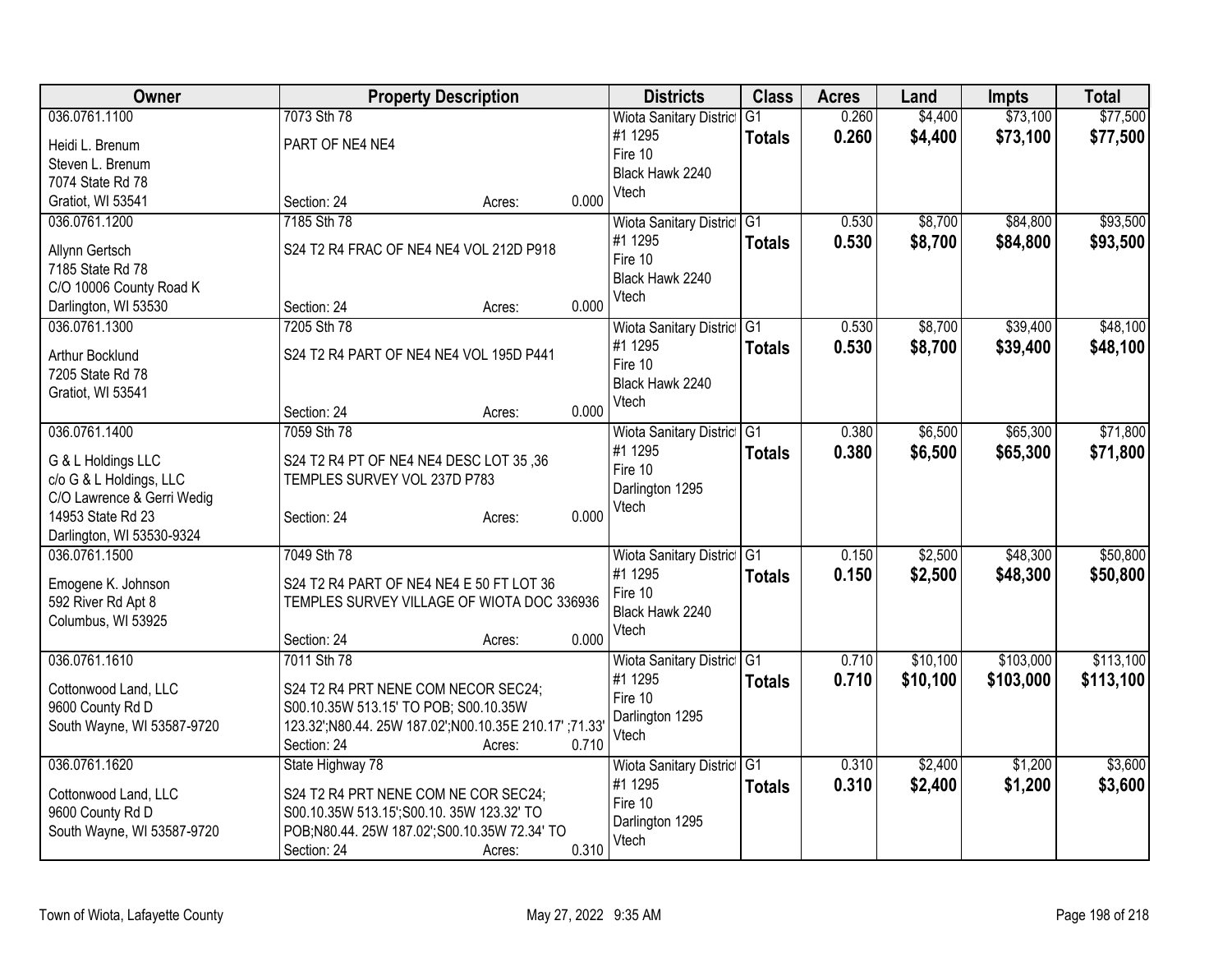| Owner                                                                                          | <b>Property Description</b>                                                                                                                                                                                                               | <b>Districts</b>                                                                 | <b>Class</b>                                       | <b>Acres</b>             | Land                        | <b>Impts</b>              | <b>Total</b>                |
|------------------------------------------------------------------------------------------------|-------------------------------------------------------------------------------------------------------------------------------------------------------------------------------------------------------------------------------------------|----------------------------------------------------------------------------------|----------------------------------------------------|--------------------------|-----------------------------|---------------------------|-----------------------------|
| 036.0761.1700<br>Crossroads Bar & Grill, LLC<br>19508 State Rd 81<br>Darlington, WI 53530-9707 | S24 T2 R4 PART OF NE4 NE4 VOL 238D P366                                                                                                                                                                                                   | <b>Wiota Sanitary District</b><br>#1 1295<br>Fire 10<br>Black Hawk 2240          | $\overline{G2}$<br><b>Totals</b>                   | 0.120<br>0.120           | \$2,000<br>\$2,000          | $\overline{50}$<br>\$0    | \$2,000<br>\$2,000          |
|                                                                                                | 0.000<br>Section: 24<br>Acres:                                                                                                                                                                                                            | Vtech                                                                            |                                                    |                          |                             |                           |                             |
| 036.0761.1800<br>Emogene K. Johnson<br>592 River Rd Apt 8<br>Columbus, WI 53925                | State Highway 78<br>S24 T2 R4 PART OF NE4 NE4 DOC 336936<br>0.000<br>Section: 24<br>Acres:                                                                                                                                                | <b>Wiota Sanitary District</b><br>#1 1295<br>Fire 10<br>Black Hawk 2240<br>Vtech | G <sub>1</sub><br><b>Totals</b>                    | 0.170<br>0.170           | \$2,900<br>\$2,900          | \$8,300<br>\$8,300        | \$11,200<br>\$11,200        |
| 036.0761.1900<br>Gregory L. Benson<br>6885 State Rd 78<br>South Wayne, WI 53587                | South Rd<br>S24 T2 R4 PART OF NE4 NE4 AS DESCR IN VOL<br>189D P279 & LYING W/IN THE WIOTA SANITARY<br><b>DISTRICT</b><br>3.300<br>Section: 24<br>Acres:                                                                                   | Wiota Sanitary District G4<br>#1 1295<br>Fire 10<br>Black Hawk 2240<br>Vtech     | G7<br><b>Totals</b>                                | 2.550<br>0.750<br>3.300  | \$300<br>\$4,100<br>\$4,400 | \$0<br>\$2,500<br>\$2,500 | \$300<br>\$6,600<br>\$6,900 |
| 036.0761.1910<br>Gregory L. Benson<br>6885 State Rd 78<br>South Wayne, WI 53587                | South Rd<br>S24 T2 R4 PART NENE AS DESCR IN VOL 189D P279<br>EXC THAT PART LYING W/IN WIOTA SANITARY DIST                                                                                                                                 | Fire 10<br>Black Hawk 2240<br>Vtech                                              | $\overline{G4}$<br>G <sub>5</sub><br><b>Totals</b> | 9.700<br>0.500<br>10.200 | \$2,100<br>\$100<br>\$2,200 | \$0<br>\$0<br>\$0         | \$2,100<br>\$100<br>\$2,200 |
| 036.0761.2000<br>Amanda K. Bocklund<br>7229 State Rd 78<br>Gratiot, WI 53541                   | 10.200<br>Section: 24<br>Acres:<br>7229 Sth 78<br>S24 T2 R4 PART OF NE4 VOL 239D P579<br>0.320<br>Section: 24<br>Acres:                                                                                                                   | Wiota Sanitary District<br>#1 1295<br>Fire 10<br>Black Hawk 2240<br>Vtech        | G1<br><b>Totals</b>                                | 0.320<br>0.320           | \$5,400<br>\$5,400          | \$64,100<br>\$64,100      | \$69,500<br>\$69,500        |
| 036.0761.2100<br>8692 County Rd M<br>Darlington, WI 53530                                      | 7249 State Highway 78<br>Berget Family Farms Grain Facility, LLC   PART NE4 NE4 COM AT INTERSECTION OF SOUTH<br>LINE OF HWY WITH WESTERLY LINE LOT 30 OF<br>TEMPLE'S SURVEY; WEST ALG SLI HWY 276 FT TO<br>0.320<br>Section: 24<br>Acres: | Wiota Sanitary District G1<br>#1 1295<br>Fire 10<br>Black Hawk 2240<br>Vtech     | <b>Totals</b>                                      | 0.320<br>0.320           | \$5,400<br>\$5,400          | \$86,700<br>\$86,700      | \$92,100<br>\$92,100        |
| 036.0761.2200<br>Thomas J. Boyle<br>Diane L. Boyle<br>7269 State Rd 78<br>Gratiot, WI 53541    | 7269 Sth 78<br>S24 T2 R4 PART OF NE4 (LOT 160X220) VOL 229D<br>P751<br>0.730<br>Section: 24<br>Acres:                                                                                                                                     | Wiota Sanitary District G1<br>#1 1295<br>Fire 10<br>Black Hawk 2240<br>Vtech     | <b>Totals</b>                                      | 0.730<br>0.730           | \$10,300<br>\$10,300        | \$164,400<br>\$164,400    | \$174,700<br>\$174,700      |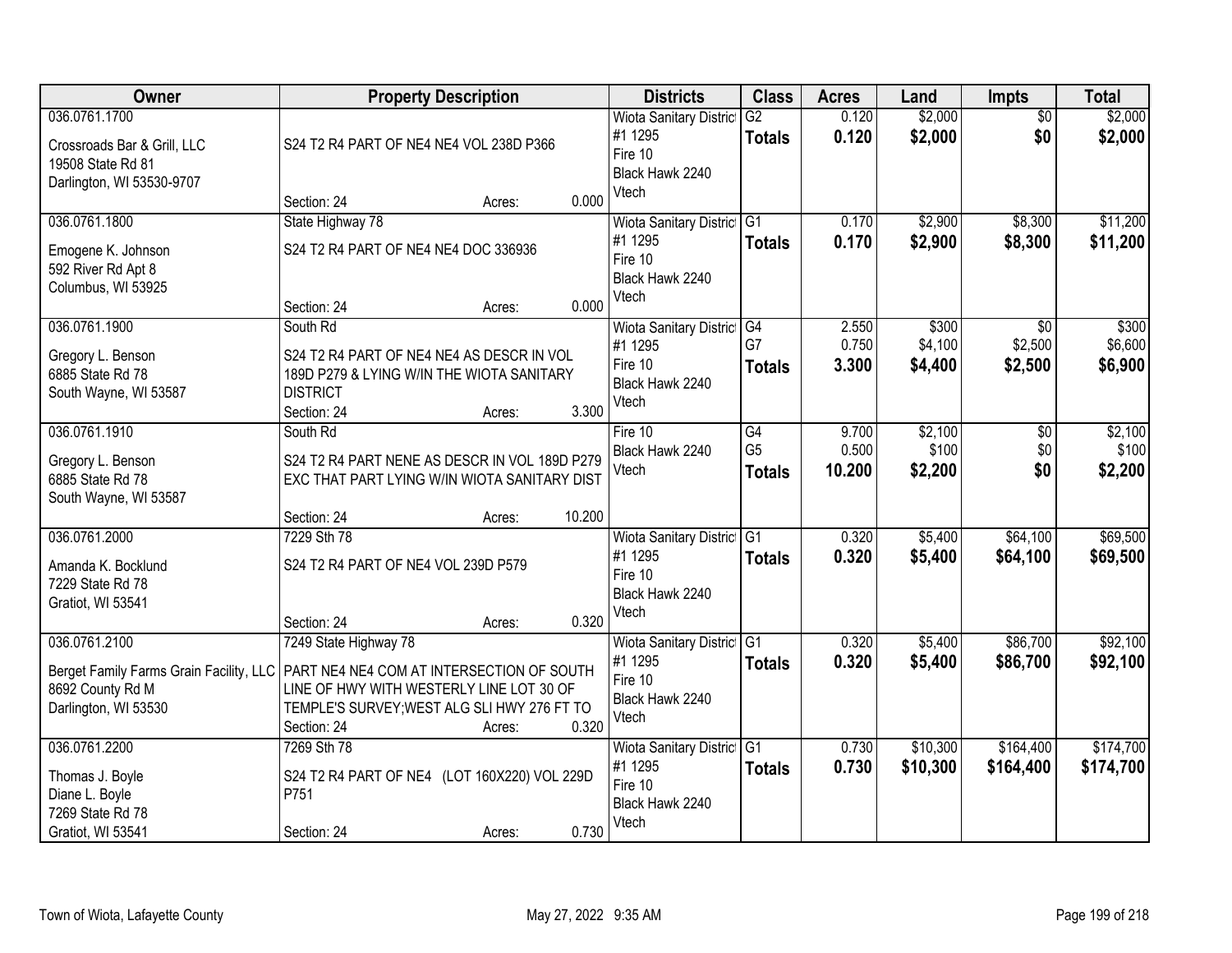| Owner                        | <b>Property Description</b>                                                               | <b>Districts</b>                   | <b>Class</b>    | <b>Acres</b> | Land     | <b>Impts</b>    | <b>Total</b> |
|------------------------------|-------------------------------------------------------------------------------------------|------------------------------------|-----------------|--------------|----------|-----------------|--------------|
| 036.0761.2210                | 7315 Sth 78                                                                               | <b>Wiota Sanitary District</b>     | G1              | 0.460        | \$7,800  | \$69,900        | \$77,700     |
| Ruby M. Rygh                 | S24 T2 R4 PART OF NE4 AS DESC IN VOL 217D P666                                            | #1 1295                            | <b>Totals</b>   | 0.460        | \$7,800  | \$69,900        | \$77,700     |
| 7315 State Rd 78             | (LOT 100X220)                                                                             | Fire 10                            |                 |              |          |                 |              |
| South Wayne, WI 53587        |                                                                                           | Black Hawk 2240                    |                 |              |          |                 |              |
|                              | 0.460<br>Section: 24<br>Acres:                                                            | Vtech                              |                 |              |          |                 |              |
| 036.0761.2300                | 7297 Sth 78                                                                               | <b>Wiota Sanitary District G1</b>  |                 | 0.370        | \$6,300  | \$115,600       | \$121,900    |
|                              |                                                                                           | #1 1295                            | <b>Totals</b>   | 0.370        | \$6,300  | \$115,600       | \$121,900    |
| Haila D. Miller              | S24 T2 R4 PT NE4 S24 & PT SW4 SE4(S13) VOL 215D                                           | Fire 10                            |                 |              |          |                 |              |
| 7297 State Rd 78             | P290 (LOT 80X200) 116D P54 143D P248 154D P19<br>166D P35 43 B&C P281 207D P649 215D P290 | Black Hawk 2240                    |                 |              |          |                 |              |
| Gratiot, WI 53541            | 0.370<br>Section: 24                                                                      | Vtech                              |                 |              |          |                 |              |
| 036.0761.2310                | Acres:<br>7333 Sth 78                                                                     | Wiota Sanitary District G4         |                 | 13.900       | \$4,300  | \$0             | \$4,300      |
|                              |                                                                                           | #1 1295                            | G <sub>5</sub>  | 1.000        | \$100    | \$0             | \$100        |
| Nicholas N. Reuter           | S24 T2 R4 PART OF NE4 AS DESCR IN VOL 75 B&C                                              | Fire 10                            | G7              | 4.750        | \$39,600 | \$276,700       | \$316,300    |
| Lisa J. Reuter               | P81 & LYING W/IN THE WIOTA SANITARY DISTRICT                                              | Darlington 1295                    |                 |              |          |                 |              |
| 7391 State Rd 78             |                                                                                           | Vtech                              | <b>Totals</b>   | 19.650       | \$44,000 | \$276,700       | \$320,700    |
| Gratiot, WI 53541            | 19.650<br>Section: 24<br>Acres:                                                           |                                    |                 |              |          |                 |              |
| 036.0761.2311                | State Highway 78                                                                          | Fire 10                            | $\overline{G4}$ | 29.260       | \$8,700  | \$0             | \$8,700      |
| Nicholas N. Reuter           | S24 T2 R4 PART OF NE4 AS DESCR IN VOL 75 B&C                                              | Darlington 1295                    | G <sub>5</sub>  | 0.500        | \$100    | \$0             | \$100        |
| Lisa J. Reuter               | P81 EXC THAT PART LYING W/IN WIOTA SANITARY                                               | Vtech                              | <b>Totals</b>   | 29.760       | \$8,800  | \$0             | \$8,800      |
| 7391 State Rd 78             | <b>DIST</b>                                                                               |                                    |                 |              |          |                 |              |
| Gratiot, WI 53541            | 29.760<br>Section: 24<br>Acres:                                                           |                                    |                 |              |          |                 |              |
| 036.0761.2320                | 7087 Sth 78                                                                               |                                    | $\overline{G1}$ | 0.260        | \$4,400  | \$147,200       | \$151,600    |
|                              |                                                                                           | Wiota Sanitary District<br>#1 1295 |                 | 0.260        |          |                 |              |
| Trevor W. Gilbertson         | PART NE4 AS DESCR IN DOC 358130                                                           | Fire 10                            | <b>Totals</b>   |              | \$4,400  | \$147,200       | \$151,600    |
| c/o Trevor W. Gilbertson     |                                                                                           | Black Hawk 2240                    |                 |              |          |                 |              |
| 7087 State Hwy 78            |                                                                                           | Vtech                              |                 |              |          |                 |              |
| Gratiot, WI 53541            | 0.000<br>Section: 24<br>Acres:                                                            |                                    |                 |              |          |                 |              |
| 036.0762.0000                | State Highway 78                                                                          | Fire 10                            | 5M              | 0.500        | \$800    | $\overline{60}$ | \$800        |
| Laurene J Winn Trust et al   | THE SOUTH HALF OF THE FOLLOWING: BEG                                                      | Darlington 1295                    | G4              | 12.000       | \$3,000  | \$0             | \$3,000      |
| c/o James A & Laurene J Winn | NWCOR NE4 SEC 24; EAST 10.05-1/2 CHS; SOUTH                                               | Vtech                              | <b>Totals</b>   | 12.500       | \$3,800  | \$0             | \$3,800      |
| 5741 Springbrook Rd          | 23.14 CHS; WEST 10.24-1/2 CHS; NORTH 23.30 CHS                                            |                                    |                 |              |          |                 |              |
| South Wayne, WI 53587-9726   | 12.500<br>Section: 24<br>Acres:                                                           |                                    |                 |              |          |                 |              |
| 036.0763.0000                | South Rd                                                                                  | Fire 10                            | G4              | 32.100       | \$6,900  | $\overline{50}$ | \$6,900      |
|                              |                                                                                           | Darlington 1295                    | G <sub>5</sub>  | 0.500        | \$100    | \$0             | \$100        |
| Nicholas N. Reuter           | S24 T2 R4 S32.60A OF SW4 NE4 VOL 75 B&C P81                                               | Vtech                              | <b>Totals</b>   | 32,600       | \$7,000  | \$0             | \$7,000      |
| Lisa J. Reuter               |                                                                                           |                                    |                 |              |          |                 |              |
| 7391 State Rd 78             |                                                                                           |                                    |                 |              |          |                 |              |
| Gratiot, WI 53541            | 32.600<br>Section: 24<br>Acres:                                                           |                                    |                 |              |          |                 |              |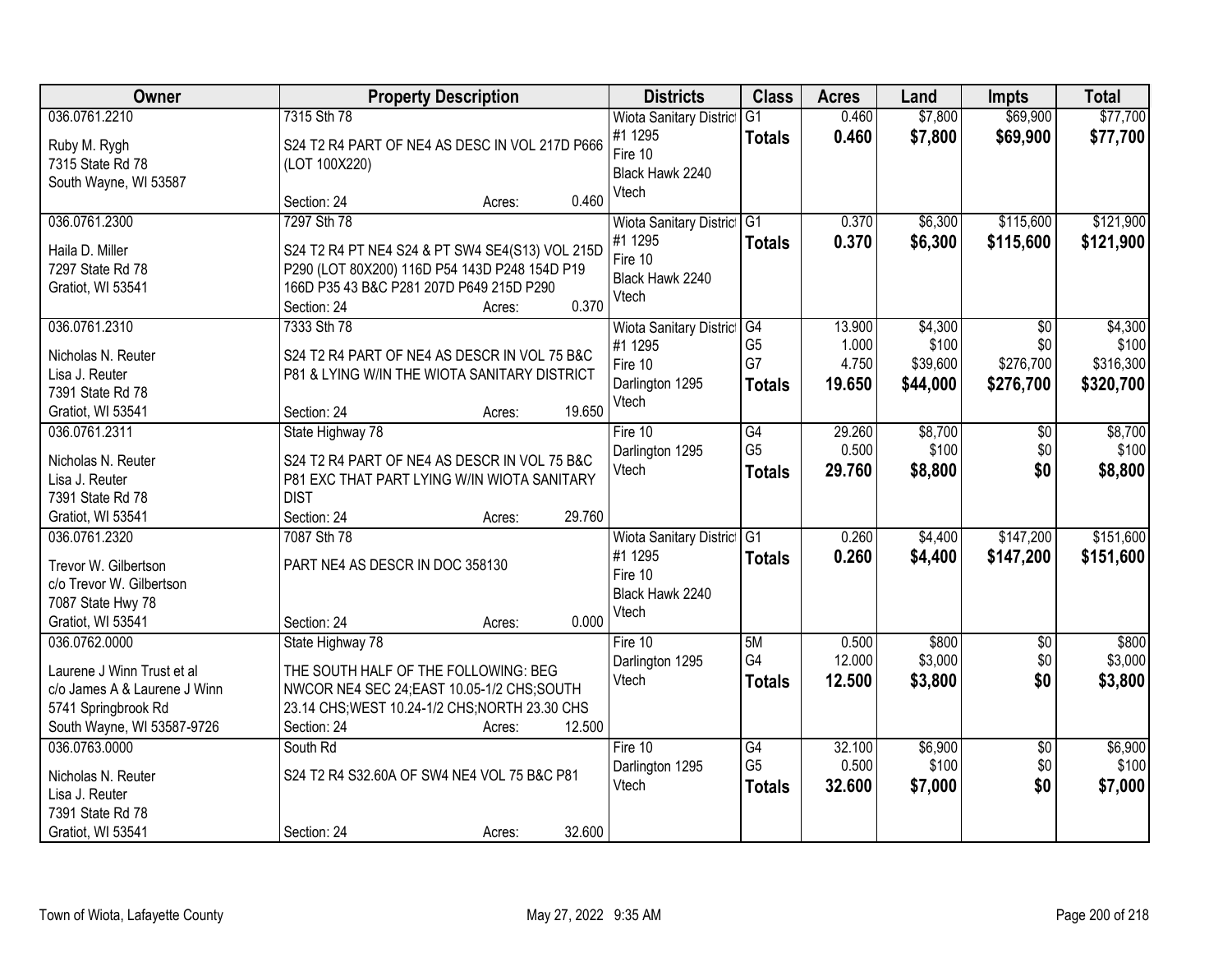| 036.0764.0000<br>\$10,000<br>\$10,000<br>South Rd<br>Fire $10$<br>G4<br>38.000<br>$\overline{50}$<br>G <sub>5</sub><br>2.000<br>\$100<br>\$0<br>\$100<br>Darlington 1295<br>S24 T2 R4 SE4 NE4 DOC 340278<br>Kathryn E Larson Trust et al<br>Vtech<br>\$0<br>\$10,100<br>40.000<br>\$10,100<br><b>Totals</b><br>c/o Robert A & Kathryn E Larson<br>9271 County Rd D<br>South Wayne, WI 53587-9720<br>40.000<br>Section: 24<br>Acres:<br>\$1,200<br>036.0765.0000<br>7513 Walnut Rd<br>$\overline{G4}$<br>3.750<br>$\overline{30}$<br>Wiota Sanitary District<br>G <sub>5</sub><br>\$100<br>0.250<br>\$0<br>#1 1295<br>THAT PART NE4 NW4 LYING IN THE WIOTA<br>Laurene J Winn Trust et al<br>G7<br>1.290<br>\$7,700<br>\$2,500<br>Fire 10<br>c/o James A & Laurene J Winn<br>SANITARY DISTRICT & ALSO INCLUDING COM<br>Black Hawk 2240<br>5.290<br>\$9,000<br>\$2,500<br><b>Totals</b><br>NWCOR NW4 NE4;EAST 87-1/2 LINKS;SOUTH 05DG<br>5741 Springbrook Rd<br>Vtech<br>5.290<br>South Wayne, WI 53587-9726<br>Section: 24<br>Acres:<br>\$8,900<br>036.0765.0010<br>G4<br>33.210<br>\$0<br><b>Walnut Rd</b><br>Fire 10<br>G <sub>5</sub><br>\$100<br>\$0<br>1.500<br>Black Hawk 2240<br>NE4 NW4 EXC THAT PART LYING IN WIOTA<br>Laurene J Winn Trust et al<br>34.710<br>\$9,000<br>\$0<br>Vtech<br><b>Totals</b><br>SANITARY DISTRICT<br>c/o James A & Laurene J Winn<br>5741 Springbrook Rd<br>34.710<br>South Wayne, WI 53587-9726<br>Section: 24<br>Acres:<br>036.0766.0000<br>33.580<br>\$8,000<br><b>Walnut Rd</b><br>Fire 10<br>G4<br>\$0<br>G <sub>5</sub><br>1.000<br>\$100<br>\$0<br>Black Hawk 2240<br>S24 T2 R4 PART OF NW4 NW4 VOL 75 B&C P81<br>Nicholas N. Reuter<br>\$0<br>Vtech<br>34.580<br>\$8,100<br><b>Totals</b><br>Lisa J. Reuter<br>7391 State Rd 78<br>34.580<br>Gratiot, WI 53541<br>Section: 24<br>Acres:<br>\$1,200<br>036.0766.1000<br>$\overline{G4}$<br>5.420<br>$\overline{50}$<br>Fire $10$<br>5.420<br>\$1,200<br>Black Hawk 2240<br>\$0<br><b>Totals</b><br>Zimmerman Cheese, Inc<br>S24 T2 R4 PART OF NW4 NW4 VOL 214D P484 (SEE<br>Vtech<br>6853 State Rd 78<br>POS2672)<br>South Wayne, WI 53587-9724<br>5.420<br>Section: 24<br>Acres:<br>036.0767.0000<br>$\overline{G4}$<br>\$2,700<br>Fire 10<br>11.440<br>$\overline{50}$<br>State Highway 78 | Owner | <b>Property Description</b> | <b>Districts</b> | <b>Class</b> | <b>Acres</b> | Land | Impts | <b>Total</b> |
|---------------------------------------------------------------------------------------------------------------------------------------------------------------------------------------------------------------------------------------------------------------------------------------------------------------------------------------------------------------------------------------------------------------------------------------------------------------------------------------------------------------------------------------------------------------------------------------------------------------------------------------------------------------------------------------------------------------------------------------------------------------------------------------------------------------------------------------------------------------------------------------------------------------------------------------------------------------------------------------------------------------------------------------------------------------------------------------------------------------------------------------------------------------------------------------------------------------------------------------------------------------------------------------------------------------------------------------------------------------------------------------------------------------------------------------------------------------------------------------------------------------------------------------------------------------------------------------------------------------------------------------------------------------------------------------------------------------------------------------------------------------------------------------------------------------------------------------------------------------------------------------------------------------------------------------------------------------------------------------------------------------------------------------------------------------------------------------------------------------------------------------------------------------------------------------------------------------------------------------------------------------------------------------|-------|-----------------------------|------------------|--------------|--------------|------|-------|--------------|
|                                                                                                                                                                                                                                                                                                                                                                                                                                                                                                                                                                                                                                                                                                                                                                                                                                                                                                                                                                                                                                                                                                                                                                                                                                                                                                                                                                                                                                                                                                                                                                                                                                                                                                                                                                                                                                                                                                                                                                                                                                                                                                                                                                                                                                                                                       |       |                             |                  |              |              |      |       |              |
|                                                                                                                                                                                                                                                                                                                                                                                                                                                                                                                                                                                                                                                                                                                                                                                                                                                                                                                                                                                                                                                                                                                                                                                                                                                                                                                                                                                                                                                                                                                                                                                                                                                                                                                                                                                                                                                                                                                                                                                                                                                                                                                                                                                                                                                                                       |       |                             |                  |              |              |      |       |              |
| \$1,200<br>\$11,500<br>\$8,900<br>\$9,000<br>\$8,000<br>\$100<br>\$1,200<br>\$1,200<br>\$2,700                                                                                                                                                                                                                                                                                                                                                                                                                                                                                                                                                                                                                                                                                                                                                                                                                                                                                                                                                                                                                                                                                                                                                                                                                                                                                                                                                                                                                                                                                                                                                                                                                                                                                                                                                                                                                                                                                                                                                                                                                                                                                                                                                                                        |       |                             |                  |              |              |      |       |              |
|                                                                                                                                                                                                                                                                                                                                                                                                                                                                                                                                                                                                                                                                                                                                                                                                                                                                                                                                                                                                                                                                                                                                                                                                                                                                                                                                                                                                                                                                                                                                                                                                                                                                                                                                                                                                                                                                                                                                                                                                                                                                                                                                                                                                                                                                                       |       |                             |                  |              |              |      |       |              |
|                                                                                                                                                                                                                                                                                                                                                                                                                                                                                                                                                                                                                                                                                                                                                                                                                                                                                                                                                                                                                                                                                                                                                                                                                                                                                                                                                                                                                                                                                                                                                                                                                                                                                                                                                                                                                                                                                                                                                                                                                                                                                                                                                                                                                                                                                       |       |                             |                  |              |              |      |       |              |
| \$100<br>\$10,200<br>\$100<br>\$8,100                                                                                                                                                                                                                                                                                                                                                                                                                                                                                                                                                                                                                                                                                                                                                                                                                                                                                                                                                                                                                                                                                                                                                                                                                                                                                                                                                                                                                                                                                                                                                                                                                                                                                                                                                                                                                                                                                                                                                                                                                                                                                                                                                                                                                                                 |       |                             |                  |              |              |      |       |              |
|                                                                                                                                                                                                                                                                                                                                                                                                                                                                                                                                                                                                                                                                                                                                                                                                                                                                                                                                                                                                                                                                                                                                                                                                                                                                                                                                                                                                                                                                                                                                                                                                                                                                                                                                                                                                                                                                                                                                                                                                                                                                                                                                                                                                                                                                                       |       |                             |                  |              |              |      |       |              |
|                                                                                                                                                                                                                                                                                                                                                                                                                                                                                                                                                                                                                                                                                                                                                                                                                                                                                                                                                                                                                                                                                                                                                                                                                                                                                                                                                                                                                                                                                                                                                                                                                                                                                                                                                                                                                                                                                                                                                                                                                                                                                                                                                                                                                                                                                       |       |                             |                  |              |              |      |       |              |
|                                                                                                                                                                                                                                                                                                                                                                                                                                                                                                                                                                                                                                                                                                                                                                                                                                                                                                                                                                                                                                                                                                                                                                                                                                                                                                                                                                                                                                                                                                                                                                                                                                                                                                                                                                                                                                                                                                                                                                                                                                                                                                                                                                                                                                                                                       |       |                             |                  |              |              |      |       |              |
|                                                                                                                                                                                                                                                                                                                                                                                                                                                                                                                                                                                                                                                                                                                                                                                                                                                                                                                                                                                                                                                                                                                                                                                                                                                                                                                                                                                                                                                                                                                                                                                                                                                                                                                                                                                                                                                                                                                                                                                                                                                                                                                                                                                                                                                                                       |       |                             |                  |              |              |      |       |              |
|                                                                                                                                                                                                                                                                                                                                                                                                                                                                                                                                                                                                                                                                                                                                                                                                                                                                                                                                                                                                                                                                                                                                                                                                                                                                                                                                                                                                                                                                                                                                                                                                                                                                                                                                                                                                                                                                                                                                                                                                                                                                                                                                                                                                                                                                                       |       |                             |                  |              |              |      |       |              |
|                                                                                                                                                                                                                                                                                                                                                                                                                                                                                                                                                                                                                                                                                                                                                                                                                                                                                                                                                                                                                                                                                                                                                                                                                                                                                                                                                                                                                                                                                                                                                                                                                                                                                                                                                                                                                                                                                                                                                                                                                                                                                                                                                                                                                                                                                       |       |                             |                  |              |              |      |       |              |
|                                                                                                                                                                                                                                                                                                                                                                                                                                                                                                                                                                                                                                                                                                                                                                                                                                                                                                                                                                                                                                                                                                                                                                                                                                                                                                                                                                                                                                                                                                                                                                                                                                                                                                                                                                                                                                                                                                                                                                                                                                                                                                                                                                                                                                                                                       |       |                             |                  |              |              |      |       |              |
|                                                                                                                                                                                                                                                                                                                                                                                                                                                                                                                                                                                                                                                                                                                                                                                                                                                                                                                                                                                                                                                                                                                                                                                                                                                                                                                                                                                                                                                                                                                                                                                                                                                                                                                                                                                                                                                                                                                                                                                                                                                                                                                                                                                                                                                                                       |       |                             |                  |              |              |      |       |              |
|                                                                                                                                                                                                                                                                                                                                                                                                                                                                                                                                                                                                                                                                                                                                                                                                                                                                                                                                                                                                                                                                                                                                                                                                                                                                                                                                                                                                                                                                                                                                                                                                                                                                                                                                                                                                                                                                                                                                                                                                                                                                                                                                                                                                                                                                                       |       |                             |                  |              |              |      |       |              |
|                                                                                                                                                                                                                                                                                                                                                                                                                                                                                                                                                                                                                                                                                                                                                                                                                                                                                                                                                                                                                                                                                                                                                                                                                                                                                                                                                                                                                                                                                                                                                                                                                                                                                                                                                                                                                                                                                                                                                                                                                                                                                                                                                                                                                                                                                       |       |                             |                  |              |              |      |       |              |
|                                                                                                                                                                                                                                                                                                                                                                                                                                                                                                                                                                                                                                                                                                                                                                                                                                                                                                                                                                                                                                                                                                                                                                                                                                                                                                                                                                                                                                                                                                                                                                                                                                                                                                                                                                                                                                                                                                                                                                                                                                                                                                                                                                                                                                                                                       |       |                             |                  |              |              |      |       |              |
|                                                                                                                                                                                                                                                                                                                                                                                                                                                                                                                                                                                                                                                                                                                                                                                                                                                                                                                                                                                                                                                                                                                                                                                                                                                                                                                                                                                                                                                                                                                                                                                                                                                                                                                                                                                                                                                                                                                                                                                                                                                                                                                                                                                                                                                                                       |       |                             |                  |              |              |      |       |              |
|                                                                                                                                                                                                                                                                                                                                                                                                                                                                                                                                                                                                                                                                                                                                                                                                                                                                                                                                                                                                                                                                                                                                                                                                                                                                                                                                                                                                                                                                                                                                                                                                                                                                                                                                                                                                                                                                                                                                                                                                                                                                                                                                                                                                                                                                                       |       |                             |                  |              |              |      |       |              |
|                                                                                                                                                                                                                                                                                                                                                                                                                                                                                                                                                                                                                                                                                                                                                                                                                                                                                                                                                                                                                                                                                                                                                                                                                                                                                                                                                                                                                                                                                                                                                                                                                                                                                                                                                                                                                                                                                                                                                                                                                                                                                                                                                                                                                                                                                       |       |                             |                  |              |              |      |       |              |
|                                                                                                                                                                                                                                                                                                                                                                                                                                                                                                                                                                                                                                                                                                                                                                                                                                                                                                                                                                                                                                                                                                                                                                                                                                                                                                                                                                                                                                                                                                                                                                                                                                                                                                                                                                                                                                                                                                                                                                                                                                                                                                                                                                                                                                                                                       |       |                             |                  |              |              |      |       |              |
|                                                                                                                                                                                                                                                                                                                                                                                                                                                                                                                                                                                                                                                                                                                                                                                                                                                                                                                                                                                                                                                                                                                                                                                                                                                                                                                                                                                                                                                                                                                                                                                                                                                                                                                                                                                                                                                                                                                                                                                                                                                                                                                                                                                                                                                                                       |       |                             |                  |              |              |      |       |              |
|                                                                                                                                                                                                                                                                                                                                                                                                                                                                                                                                                                                                                                                                                                                                                                                                                                                                                                                                                                                                                                                                                                                                                                                                                                                                                                                                                                                                                                                                                                                                                                                                                                                                                                                                                                                                                                                                                                                                                                                                                                                                                                                                                                                                                                                                                       |       |                             |                  |              |              |      |       |              |
|                                                                                                                                                                                                                                                                                                                                                                                                                                                                                                                                                                                                                                                                                                                                                                                                                                                                                                                                                                                                                                                                                                                                                                                                                                                                                                                                                                                                                                                                                                                                                                                                                                                                                                                                                                                                                                                                                                                                                                                                                                                                                                                                                                                                                                                                                       |       |                             |                  |              |              |      |       |              |
|                                                                                                                                                                                                                                                                                                                                                                                                                                                                                                                                                                                                                                                                                                                                                                                                                                                                                                                                                                                                                                                                                                                                                                                                                                                                                                                                                                                                                                                                                                                                                                                                                                                                                                                                                                                                                                                                                                                                                                                                                                                                                                                                                                                                                                                                                       |       |                             |                  |              |              |      |       |              |
|                                                                                                                                                                                                                                                                                                                                                                                                                                                                                                                                                                                                                                                                                                                                                                                                                                                                                                                                                                                                                                                                                                                                                                                                                                                                                                                                                                                                                                                                                                                                                                                                                                                                                                                                                                                                                                                                                                                                                                                                                                                                                                                                                                                                                                                                                       |       |                             |                  |              |              |      |       |              |
|                                                                                                                                                                                                                                                                                                                                                                                                                                                                                                                                                                                                                                                                                                                                                                                                                                                                                                                                                                                                                                                                                                                                                                                                                                                                                                                                                                                                                                                                                                                                                                                                                                                                                                                                                                                                                                                                                                                                                                                                                                                                                                                                                                                                                                                                                       |       |                             |                  |              |              |      |       |              |
| G <sub>5</sub><br>0.500<br>\$100<br>\$0<br>\$100<br>Black Hawk 2240<br>THAT PART SW? NW? LYING SELY OF C/L STH 78 &<br>Andrew J. Johnson                                                                                                                                                                                                                                                                                                                                                                                                                                                                                                                                                                                                                                                                                                                                                                                                                                                                                                                                                                                                                                                                                                                                                                                                                                                                                                                                                                                                                                                                                                                                                                                                                                                                                                                                                                                                                                                                                                                                                                                                                                                                                                                                              |       |                             |                  |              |              |      |       |              |
| \$0<br>Vtech<br>11.940<br>\$2,800<br>\$2,800<br><b>Totals</b><br>ALSO THAT PART SW? NW? LYING NWLY OF C/L STI<br>9391 Sth 78                                                                                                                                                                                                                                                                                                                                                                                                                                                                                                                                                                                                                                                                                                                                                                                                                                                                                                                                                                                                                                                                                                                                                                                                                                                                                                                                                                                                                                                                                                                                                                                                                                                                                                                                                                                                                                                                                                                                                                                                                                                                                                                                                          |       |                             |                  |              |              |      |       |              |
| Gratiot, WI 53541<br>78 EXC COM NECOR SEC 23;S89?31'17"W                                                                                                                                                                                                                                                                                                                                                                                                                                                                                                                                                                                                                                                                                                                                                                                                                                                                                                                                                                                                                                                                                                                                                                                                                                                                                                                                                                                                                                                                                                                                                                                                                                                                                                                                                                                                                                                                                                                                                                                                                                                                                                                                                                                                                              |       |                             |                  |              |              |      |       |              |
| 11.940<br>Section: 24<br>Acres:                                                                                                                                                                                                                                                                                                                                                                                                                                                                                                                                                                                                                                                                                                                                                                                                                                                                                                                                                                                                                                                                                                                                                                                                                                                                                                                                                                                                                                                                                                                                                                                                                                                                                                                                                                                                                                                                                                                                                                                                                                                                                                                                                                                                                                                       |       |                             |                  |              |              |      |       |              |
| (\$36,300)<br>036.0767.1000<br>9509 Sth 78<br>$\overline{\mathsf{W6}}$<br>8.430<br>$\overline{30}$<br>Fire $10$<br>$\overline{50}$                                                                                                                                                                                                                                                                                                                                                                                                                                                                                                                                                                                                                                                                                                                                                                                                                                                                                                                                                                                                                                                                                                                                                                                                                                                                                                                                                                                                                                                                                                                                                                                                                                                                                                                                                                                                                                                                                                                                                                                                                                                                                                                                                    |       |                             |                  |              |              |      |       |              |
| \$0<br>\$0<br>Black Hawk 2240<br>8.430<br>\$0<br><b>Totals</b>                                                                                                                                                                                                                                                                                                                                                                                                                                                                                                                                                                                                                                                                                                                                                                                                                                                                                                                                                                                                                                                                                                                                                                                                                                                                                                                                                                                                                                                                                                                                                                                                                                                                                                                                                                                                                                                                                                                                                                                                                                                                                                                                                                                                                        |       |                             |                  |              |              |      |       |              |
| S24 T2 R4 PART OF SW4 NW4 VOL 234D P222 (SEE<br>Dearth Revoc Trust et al<br>Vtech                                                                                                                                                                                                                                                                                                                                                                                                                                                                                                                                                                                                                                                                                                                                                                                                                                                                                                                                                                                                                                                                                                                                                                                                                                                                                                                                                                                                                                                                                                                                                                                                                                                                                                                                                                                                                                                                                                                                                                                                                                                                                                                                                                                                     |       |                             |                  |              |              |      |       |              |
| 2502 20th Ave<br>POS2672)<br>Monroe, WI 53566                                                                                                                                                                                                                                                                                                                                                                                                                                                                                                                                                                                                                                                                                                                                                                                                                                                                                                                                                                                                                                                                                                                                                                                                                                                                                                                                                                                                                                                                                                                                                                                                                                                                                                                                                                                                                                                                                                                                                                                                                                                                                                                                                                                                                                         |       |                             |                  |              |              |      |       |              |
| 8.430<br>Section: 24<br>Acres:                                                                                                                                                                                                                                                                                                                                                                                                                                                                                                                                                                                                                                                                                                                                                                                                                                                                                                                                                                                                                                                                                                                                                                                                                                                                                                                                                                                                                                                                                                                                                                                                                                                                                                                                                                                                                                                                                                                                                                                                                                                                                                                                                                                                                                                        |       |                             |                  |              |              |      |       |              |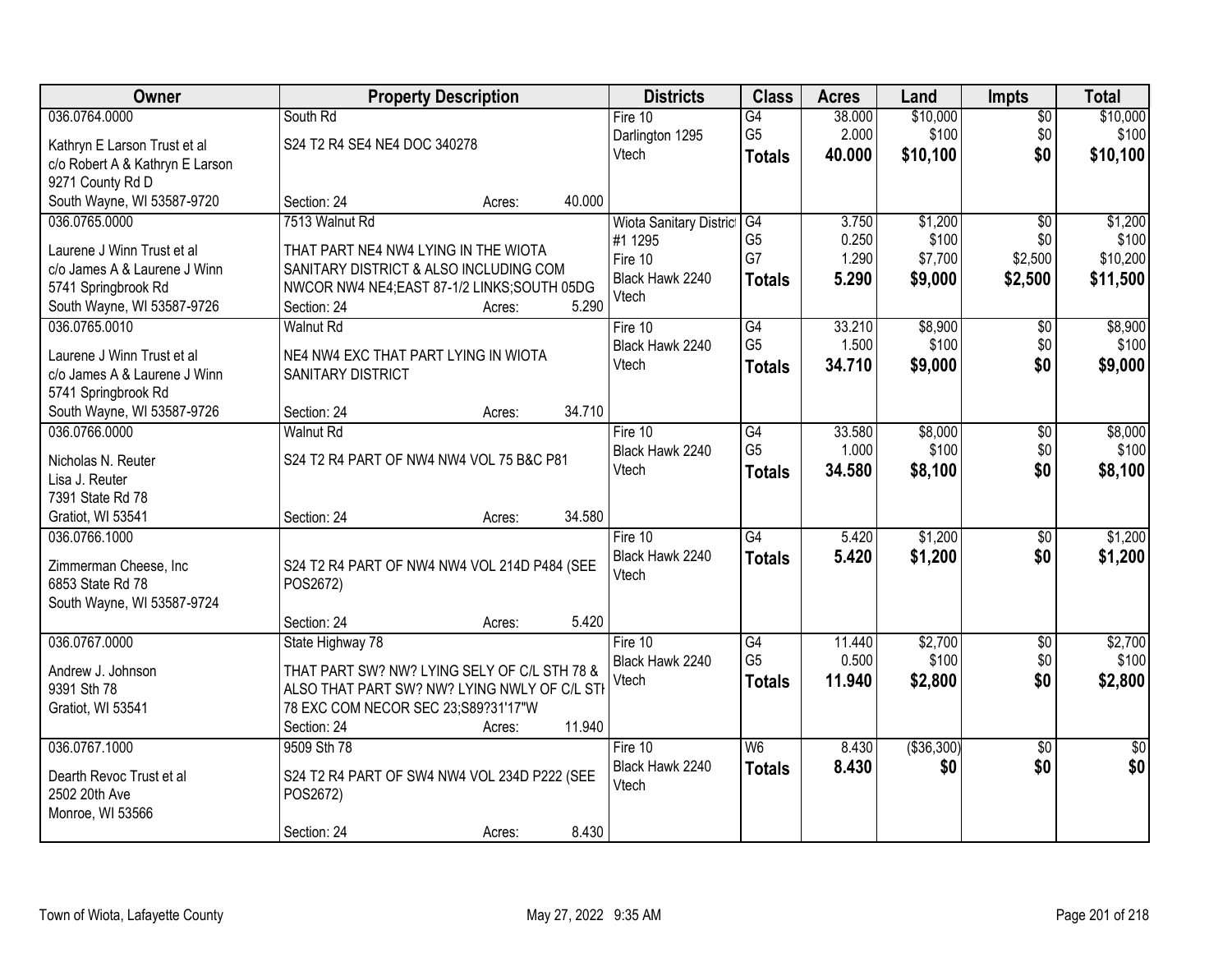| Owner                                   | <b>Property Description</b>                                 | <b>Districts</b> | <b>Class</b>    | <b>Acres</b> | Land     | <b>Impts</b>           | <b>Total</b> |
|-----------------------------------------|-------------------------------------------------------------|------------------|-----------------|--------------|----------|------------------------|--------------|
| 036.0767.2000                           | 9509 State Highway 78                                       | Fire 10          | 5M              | 1.000        | \$1,500  | $\overline{60}$        | \$1,500      |
| Zimmerman Cheese, Inc                   | S24 T2 R4 PART OF SW4 NW4 VOL 214D P484 (SEE                | Black Hawk 2240  | G4              | 18.630       | \$3,700  | \$0                    | \$3,700      |
| 6853 State Rd 78                        | POS2672)                                                    | Vtech            | <b>Totals</b>   | 19.630       | \$5,200  | \$0                    | \$5,200      |
| South Wayne, WI 53587-9724              |                                                             |                  |                 |              |          |                        |              |
|                                         | 19.630<br>Section: 24<br>Acres:                             |                  |                 |              |          |                        |              |
| 036.0768.0000                           | State Highway 78                                            | Fire 10          | $\overline{G4}$ | 38.000       | \$9,400  | $\overline{50}$        | \$9,400      |
| Laurene J Winn Trust et al              | SE4 NW4                                                     | Black Hawk 2240  | G <sub>5</sub>  | 2.000        | \$100    | \$0                    | \$100        |
| c/o James A & Laurene J Winn            |                                                             | Vtech            | <b>Totals</b>   | 40.000       | \$9,500  | \$0                    | \$9,500      |
| 5741 Springbrook Rd                     |                                                             |                  |                 |              |          |                        |              |
| South Wayne, WI 53587-9726              | 40.000<br>Section: 24<br>Acres:                             |                  |                 |              |          |                        |              |
| 036.0769.0000                           |                                                             | Fire 10          | 5M              | 3.250        | \$4,900  | $\sqrt[6]{30}$         | \$4,900      |
| Richard A. Johnson                      | S24 T2 R4 NE4 SW4 VOL 242D P233                             | Black Hawk 2240  | G4              | 36.750       | \$7,900  | \$0                    | \$7,900      |
| Laurie A. Johnson                       |                                                             | Vtech            | <b>Totals</b>   | 40.000       | \$12,800 | \$0                    | \$12,800     |
| 9348 State Rd 78                        |                                                             |                  |                 |              |          |                        |              |
| Gratiot, WI 53541                       | 40.000<br>Section: 24<br>Acres:                             |                  |                 |              |          |                        |              |
| 036.0770.1000                           | State Highway 78                                            | Fire 10          | $\overline{G5}$ | 0.310        | \$100    | \$0                    | \$100        |
|                                         |                                                             | Black Hawk 2240  | <b>Totals</b>   | 0.310        | \$100    | \$0                    | \$100        |
| Richard A. Johnson<br>Laurie A. Johnson | S24 T2 R4 S1 1/2 RDS OF E33 RDS OF NW4 SW4 VOL<br>242D P233 | Vtech            |                 |              |          |                        |              |
| 9348 State Rd 78                        |                                                             |                  |                 |              |          |                        |              |
| Gratiot, WI 53541                       | 0.310<br>Section: 24<br>Acres:                              |                  |                 |              |          |                        |              |
| 036.0770.2000                           | 9391 Sth 78                                                 | Fire $10$        | G4              | 34.190       | \$7,600  | $\overline{50}$        | \$7,600      |
|                                         |                                                             | Black Hawk 2240  | G <sub>5</sub>  | 2.000        | \$100    | \$0                    | \$100        |
| Andrew J. Johnson                       | THAT PART NW? SW? LYING ELY OF C/L STH 78 EXO               | Vtech            | G7              | 3.500        | \$33,000 | \$81,300               | \$114,300    |
| 9391 Sth 78                             | SOUTH 25FT THEREOF & ALSO INCL THAT PART                    |                  | <b>Totals</b>   | 39.690       | \$40,700 | \$81,300               | \$122,000    |
| Gratiot, WI 53541                       | NW? SW? LYING NWLY OF C/L STH 78                            |                  |                 |              |          |                        |              |
| 036.0771.1000                           | 39.690<br>Section: 24<br>Acres:                             | Fire 10          | $\overline{G4}$ | 1.500        | \$400    |                        | \$400        |
|                                         | State Highway 78                                            | Black Hawk 2240  | G <sub>5</sub>  | 0.500        | \$100    | $\overline{60}$<br>\$0 | \$100        |
| Andrew J. Johnson                       | THAT PART SW? SW? LYING NWLY OF C/L STH 78                  | Vtech            | <b>Totals</b>   | 2.000        | \$500    | \$0                    | \$500        |
| 9391 Sth 78                             |                                                             |                  |                 |              |          |                        |              |
| Gratiot, WI 53541                       |                                                             |                  |                 |              |          |                        |              |
|                                         | 2.000<br>Section: 24<br>Acres:                              |                  |                 |              |          |                        |              |
| 036.0771.2000                           | Fox Rd                                                      | Fire $10$        | 5M              | 6.500        | \$10,400 | $\overline{50}$        | \$10,400     |
| Mary K. Kant                            | S24 T2 R4 SW4 SW4 EXC N & W OF HWY VOL 241D                 | Black Hawk 2240  | G4              | 30.000       | \$9,000  | \$0                    | \$9,000      |
| Therese E. Torrisi                      | P315                                                        | Vtech            | G <sub>5</sub>  | 1.500        | \$100    | \$0                    | \$100        |
| 938 Eisenhower Ave                      |                                                             |                  | <b>Totals</b>   | 38.000       | \$19,500 | \$0                    | \$19,500     |
| Janesville, WI 53545                    | 38.000<br>Section: 24<br>Acres:                             |                  |                 |              |          |                        |              |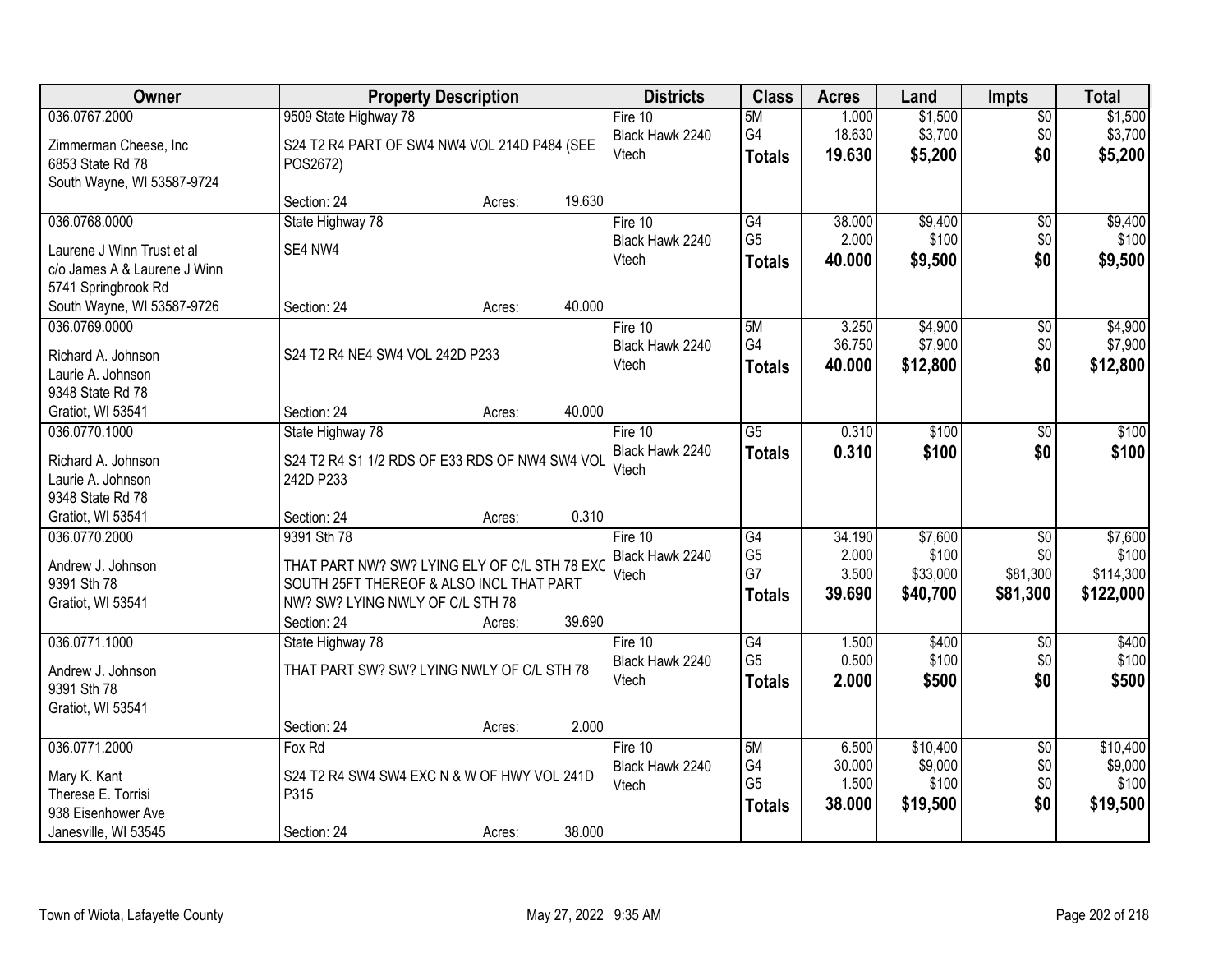| Owner                                 |                                         | <b>Property Description</b> |        | <b>Districts</b> | <b>Class</b>    | <b>Acres</b> | Land     | <b>Impts</b>    | <b>Total</b> |
|---------------------------------------|-----------------------------------------|-----------------------------|--------|------------------|-----------------|--------------|----------|-----------------|--------------|
| 036.0772.0000                         | 9348 Sth 78                             |                             |        | Fire $10$        | 5M              | 0.500        | \$800    | $\overline{50}$ | \$800        |
| Richard A. Johnson                    | S24 T2 R4 SE4 SW4 VOL 242D P233         |                             |        | Black Hawk 2240  | G4              | 35.000       | \$7,300  | \$0             | \$7,300      |
| Laurie A. Johnson                     |                                         |                             |        | Vtech            | G7              | 4.500        | \$38,400 | \$98,000        | \$136,400    |
| 9348 State Rd 78                      |                                         |                             |        |                  | <b>Totals</b>   | 40.000       | \$46,500 | \$98,000        | \$144,500    |
| Gratiot, WI 53541                     | Section: 24                             | Acres:                      | 40.000 |                  |                 |              |          |                 |              |
| 036.0773.0000                         | South Rd                                |                             |        | Fire 10          | 5M              | 1.000        | \$1,500  | $\overline{50}$ | \$1,500      |
| Brian J. Larson                       | S24 T2 R4 NE4 SE4 VOL 202D P276         |                             |        | Darlington 1295  | G4              | 38.000       | \$9,100  | \$0             | \$9,100      |
| c/o Brian J. Larson                   |                                         |                             |        | Vtech            | G <sub>5</sub>  | 1.000        | \$100    | \$0             | \$100        |
| 6845 Mineral St                       |                                         |                             |        |                  | <b>Totals</b>   | 40.000       | \$10,700 | \$0             | \$10,700     |
| South Wayne, WI 53587-9723            | Section: 19                             | Acres:                      | 40.000 |                  |                 |              |          |                 |              |
| 036.0774.0000                         | South Rd                                |                             |        | Fire 10          | G4              | 39.000       | \$7,800  | \$0             | \$7,800      |
|                                       |                                         |                             |        | Darlington 1295  | G <sub>5</sub>  | 1.000        | \$100    | \$0             | \$100        |
| Marjorie A. Olson et al               | S24 T2 R4 NW4 SE4 VOL 214D P764         |                             |        | Vtech            | <b>Totals</b>   | 40.000       | \$7,900  | \$0             | \$7,900      |
| c/o Sandra K. Potter                  |                                         |                             |        |                  |                 |              |          |                 |              |
| 8765 Hwy 78                           |                                         |                             |        |                  |                 |              |          |                 |              |
| Gratiot, WI 53541-9724                | Section: 24                             | Acres:                      | 40.000 |                  |                 |              |          |                 |              |
| 036.0775.0000                         | 9213 South Rd                           |                             |        | Fire 10          | G4              | 16.750       | \$1,900  | \$0             | \$1,900      |
| Marjorie A. Olson et al               | S24 T2 R4 PART OF SW4 SE4 VOL 214D P764 |                             |        | Darlington 1295  | G <sub>5</sub>  | 2.000        | \$100    | \$0             | \$100        |
| c/o Sandra K. Potter                  |                                         |                             |        | Vtech            | G7              | 1.250        | \$15,000 | \$112,500       | \$127,500    |
| 8765 Hwy 78                           |                                         |                             |        |                  | <b>Totals</b>   | 20.000       | \$17,000 | \$112,500       | \$129,500    |
| Gratiot, WI 53541-9724                | Section: 24                             | Acres:                      | 20.000 |                  |                 |              |          |                 |              |
| 036.0775.1000                         | Fox Rd                                  |                             |        | Fire $10$        | $\overline{G4}$ | 19.500       | \$4,500  | $\overline{30}$ | \$4,500      |
| Marjorie A. Olson et al               | S24 T2 R4 PART OF SW4 SE4 VOL 214D P764 |                             |        | Black Hawk 2240  | G <sub>5</sub>  | 0.500        | \$100    | \$0             | \$100        |
| c/o Sandra K. Potter                  |                                         |                             |        | Vtech            | <b>Totals</b>   | 20.000       | \$4,600  | \$0             | \$4,600      |
| 8765 Hwy 78                           |                                         |                             |        |                  |                 |              |          |                 |              |
| Gratiot, WI 53541-9724                | Section: 24                             | Acres:                      | 20.000 |                  |                 |              |          |                 |              |
| 036.0776.0000                         | 9213 South Rd                           |                             |        | Fire $10$        | $\overline{G4}$ | 38.500       | \$6,700  | $\overline{50}$ | \$6,700      |
|                                       |                                         |                             |        | Black Hawk 2240  | G <sub>5</sub>  | 1.000        | \$100    | \$0             | \$100        |
| Marjorie A. Olson et al               | S24 T2 R4 DIST SE4 SE4 VOL 214D P764    |                             |        | Vtech            | G7              | 0.500        | \$2,800  | \$3,500         | \$6,300      |
| c/o Sandra K. Potter                  |                                         |                             |        |                  | <b>Totals</b>   | 40.000       | \$9,600  | \$3,500         | \$13,100     |
| 8765 Hwy 78<br>Gratiot, WI 53541-9724 | Section: 24                             | Acres:                      | 40.000 |                  |                 |              |          |                 |              |
| 036.0777.0000                         | South Rd                                |                             |        | Fire $10$        | 5M              | 5.500        | \$8,800  | $\overline{50}$ | \$8,800      |
|                                       |                                         |                             |        | Black Hawk 2240  | G4              | 33.500       | \$8,200  | \$0             | \$8,200      |
| Randal L. Larson                      | S25 T2 R4 NE4 NE4 VOL 231D P695         |                             |        | Vtech            | G <sub>5</sub>  | 1.000        | \$100    | \$0             | \$100        |
| 8849 County Rd D                      |                                         |                             |        |                  | <b>Totals</b>   | 40.000       | \$17,100 | \$0             | \$17,100     |
| South Wayne, WI 53587                 |                                         |                             |        |                  |                 |              |          |                 |              |
|                                       | Section: 25                             | Acres:                      | 40.000 |                  |                 |              |          |                 |              |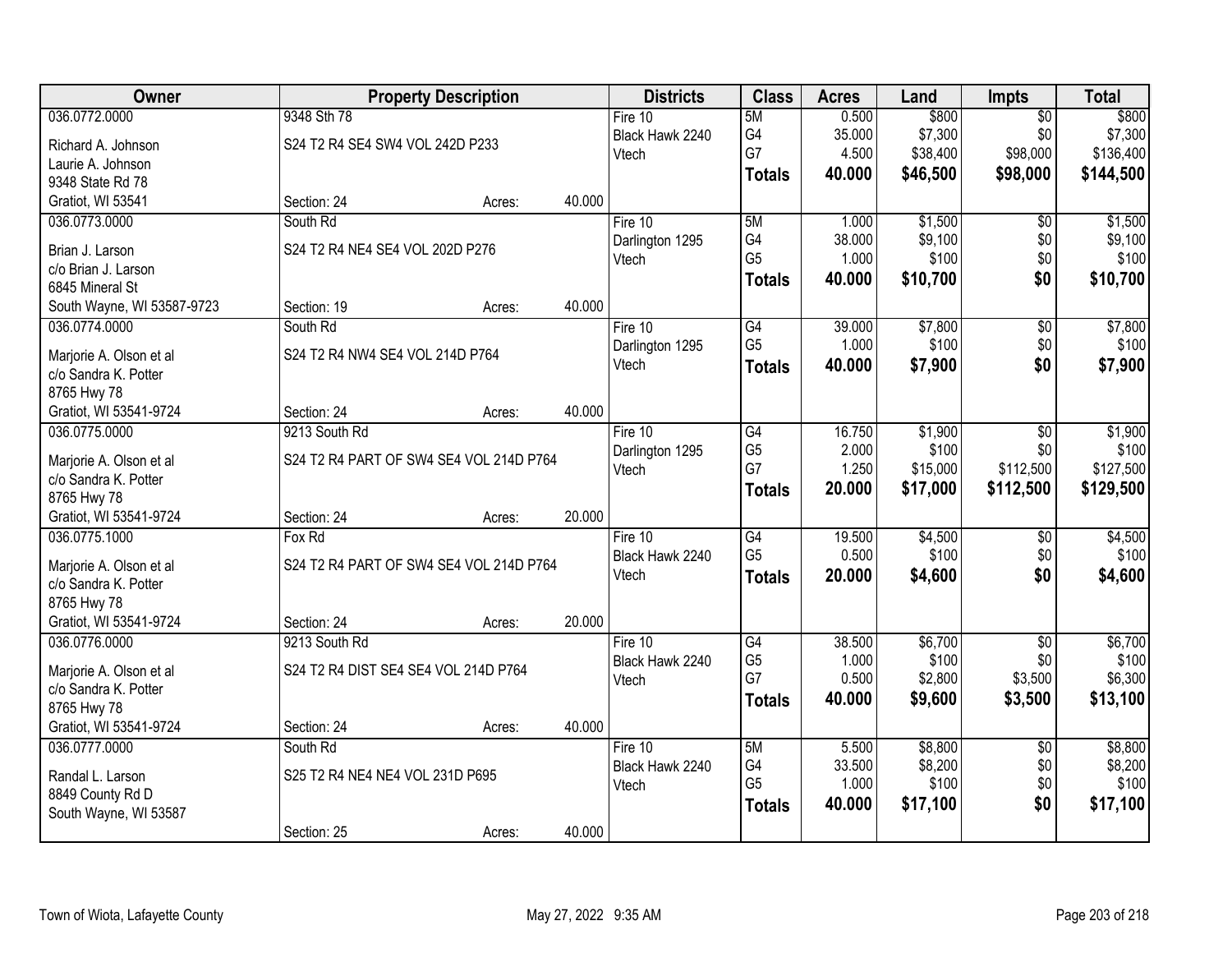| Owner                                  | <b>Property Description</b>                              | <b>Districts</b> | <b>Class</b>         | <b>Acres</b>    | Land             | <b>Impts</b>    | <b>Total</b>     |
|----------------------------------------|----------------------------------------------------------|------------------|----------------------|-----------------|------------------|-----------------|------------------|
| 036.0778.0000                          | Fox Rd                                                   | Fire 10          | $\overline{G4}$      | 34.490          | \$4,400          | $\overline{50}$ | \$4,400          |
| Christopher J. Stauffer et al          | PART NW? NE? AS DESCR IN VOL 241D P307 & DOC             | Black Hawk 2240  | G <sub>5</sub>       | 1.500           | \$100            | \$0             | \$100            |
| c/o Trustee, Bas Trust Dated June 27,  | 341037                                                   | Vtech            | <b>Totals</b>        | 35.990          | \$4,500          | \$0             | \$4,500          |
| 2019                                   |                                                          |                  |                      |                 |                  |                 |                  |
| 15848 County Rd T                      | 35.990<br>Section: 25<br>Acres:                          |                  |                      |                 |                  |                 |                  |
| Boscobel, WI 53805-9529                |                                                          |                  |                      |                 |                  |                 |                  |
| 036.0778.1000                          | 7341 Fox Rd                                              | Fire 10          | $\overline{G1}$      | 3.130           | \$24,400         | \$85,900        | \$110,300        |
| Cathy J. Dehaan                        | PART NW NE COM N-1/4 COR SEC 25: N 90DG E                | Black Hawk 2240  | <b>Totals</b>        | 3.130           | \$24,400         | \$85,900        | \$110,300        |
| 7341 Fox Rd                            | 389.58' TO POB; N 90DG E 461.61'; S21.29.49W             | Vtech            |                      |                 |                  |                 |                  |
| Gratiot, WI 53541                      | 426.27'; N89.14.03W 227.48'; N11.12.06W 401.22' TO       |                  |                      |                 |                  |                 |                  |
|                                        | 3.130<br>Section: 25<br>Acres:                           |                  |                      |                 |                  |                 |                  |
| 036.0778.2000                          | Fox Rd                                                   | Fire 10          | $\overline{G5}$      | 0.880           | \$2,200          | \$0             | \$2,200          |
| John R. Fox                            |                                                          | Black Hawk 2240  | <b>Totals</b>        | 0.880           | \$2,200          | \$0             | \$2,200          |
| 7711 Fox Rd                            | S25 T2 R4 PART OF NW4 NE4 VOL 241D P304 (SEE<br>POS2676) | Vtech            |                      |                 |                  |                 |                  |
| Gratiot, WI 53541                      |                                                          |                  |                      |                 |                  |                 |                  |
|                                        | 0.880<br>Section: 25<br>Acres:                           |                  |                      |                 |                  |                 |                  |
| 036.0779.0000                          | Fox Rd                                                   | Fire 10          | G4                   | 35.530          | \$5,400          | $\overline{50}$ | \$5,400          |
|                                        |                                                          | Black Hawk 2240  | G <sub>5</sub>       | 1.000           | \$100            | \$0             | \$100            |
| Curtis L. Meier                        | S25 T2 R4 DIST PART OF SW4 NE4 VOL 243D P852             | Vtech            | <b>Totals</b>        | 36.530          | \$5,500          | \$0             | \$5,500          |
| Laurie R. Meier                        |                                                          |                  |                      |                 |                  |                 |                  |
| 5482 County Rd Dd                      | 36.530                                                   |                  |                      |                 |                  |                 |                  |
| South Wayne, WI 53587<br>036.0779.1000 | Section: 25<br>Acres:<br>7711 Fox Rd                     | Fire 10          | $\overline{G4}$      | 2.970           | \$200            | $\sqrt{6}$      | \$200            |
|                                        |                                                          | Black Hawk 2240  | G7                   | 0.500           | \$2,800          | \$700           | \$3,500          |
| John R. Fox                            | S25 T2 R4 PART OF SW4 NE4 VOL 241D P304 (SEE             | Vtech            | <b>Totals</b>        | 3.470           | \$3,000          | \$700           | \$3,700          |
| 7711 Fox Rd                            | POS2676)                                                 |                  |                      |                 |                  |                 |                  |
| Gratiot, WI 53541                      |                                                          |                  |                      |                 |                  |                 |                  |
|                                        | 3.470<br>Section: 25<br>Acres:                           |                  |                      |                 |                  |                 |                  |
| 036.0780.0000                          | South Rd                                                 | Fire 10          | 5M                   | 12.000          | \$19,200         | $\overline{50}$ | \$19,200         |
| Randal L. Larson                       | S25 T2 R4 DIST SE4 NE4 VOL 206D P412                     | Black Hawk 2240  | G4<br>G <sub>5</sub> | 27.000<br>1.000 | \$6,100<br>\$100 | \$0<br>\$0      | \$6,100<br>\$100 |
| 8849 County Rd D                       |                                                          | Vtech            |                      | 40.000          | \$25,400         | \$0             |                  |
| South Wayne, WI 53587                  |                                                          |                  | <b>Totals</b>        |                 |                  |                 | \$25,400         |
|                                        | 40.000<br>Section: 25<br>Acres:                          |                  |                      |                 |                  |                 |                  |
| 036.0781.0000                          | Fox Rd                                                   | Fire 10          | $\overline{G4}$      | 14.200          | \$3,000          | $\overline{50}$ | \$3,000          |
| Curtis L. Meier                        | S25 T2 R4 DIST PART OF NE4 NW4 VOL 243D P852             | Black Hawk 2240  | G <sub>5</sub>       | 0.250           | \$100            | \$0             | \$100            |
| Laurie R. Meier                        |                                                          | Vtech            | <b>Totals</b>        | 14.450          | \$3,100          | \$0             | \$3,100          |
| 5482 County Rd Dd                      |                                                          |                  |                      |                 |                  |                 |                  |
| South Wayne, WI 53587                  | 14.450<br>Section: 25<br>Acres:                          |                  |                      |                 |                  |                 |                  |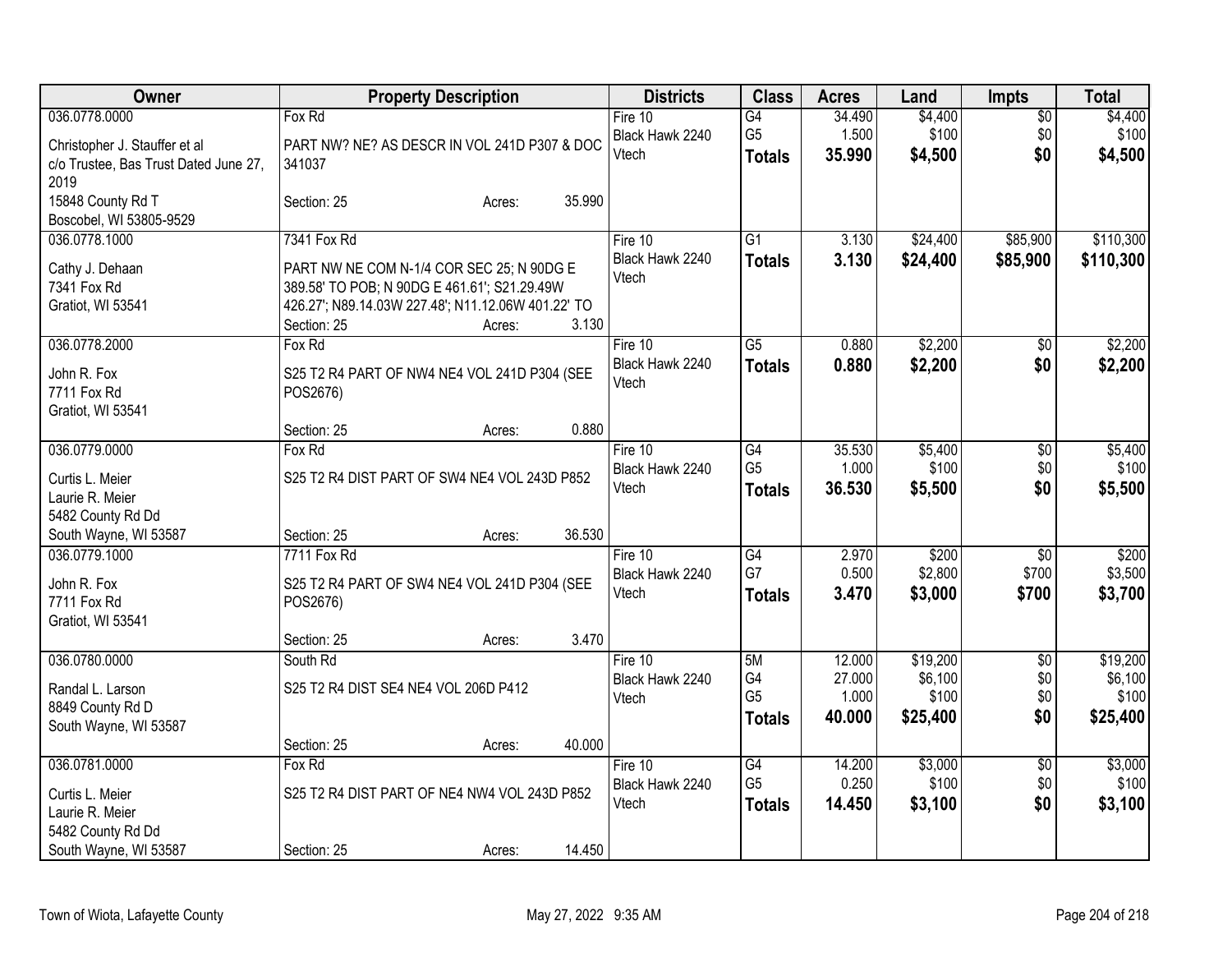| Owner                                 | <b>Property Description</b>                  | <b>Districts</b> | <b>Class</b>    | <b>Acres</b> | Land     | <b>Impts</b>    | <b>Total</b> |
|---------------------------------------|----------------------------------------------|------------------|-----------------|--------------|----------|-----------------|--------------|
| 036.0781.1000                         | Fox Rd                                       | Fire 10          | 5M              | 1.000        | \$1,500  | $\sqrt{$0}$     | \$1,500      |
| Christopher J. Stauffer et al         | PART NE? NW? AS DESCR IN VOL 241D P307 & DOC | Black Hawk 2240  | G4              | 19.480       | \$4,600  | \$0             | \$4,600      |
| c/o Trustee, Bas Trust Dated June 27, | 341037                                       | Vtech            | <b>Totals</b>   | 20.480       | \$6,100  | \$0             | \$6,100      |
| 2019                                  |                                              |                  |                 |              |          |                 |              |
| 15848 County Rd T                     | 20.480<br>Section: 25<br>Acres:              |                  |                 |              |          |                 |              |
| Boscobel, WI 53805-9529               |                                              |                  |                 |              |          |                 |              |
| 036.0781.2000                         | 7711 Fox Rd                                  | Fire 10          | G6              | 2.570        | \$8,200  | \$0             | \$8,200      |
| John R. Fox                           | S25 T2 R4 PART OF NE4 NW4 VOL 241D P304 (SEE | Black Hawk 2240  | G7              | 2.500        | \$13,800 | \$200           | \$14,000     |
| 7711 Fox Rd                           | POS2676)                                     | Vtech            | <b>Totals</b>   | 5.070        | \$22,000 | \$200           | \$22,200     |
| Gratiot, WI 53541                     |                                              |                  |                 |              |          |                 |              |
|                                       | 5.070<br>Section: 25<br>Acres:               |                  |                 |              |          |                 |              |
| 036.0782.0000                         | Fox Rd                                       | Fire 10          | G4              | 35.310       | \$7,700  | \$0             | \$7,700      |
| Richard A. Johnson                    | S25 T2 R4 DIST PART OF W2 NW4 VOL 242D P233  | Black Hawk 2240  | G <sub>5</sub>  | 0.100        | \$100    | \$0             | \$100        |
| Laurie A. Johnson                     |                                              | Vtech            | <b>Totals</b>   | 35.410       | \$7,800  | \$0             | \$7,800      |
| 9348 State Rd 78                      |                                              |                  |                 |              |          |                 |              |
| Gratiot, WI 53541                     | 35.410<br>Section: 25<br>Acres:              |                  |                 |              |          |                 |              |
| 036.0782.1000                         | Fox Rd                                       | Fire 10          | G4              | 7.420        | \$2,000  | \$0             | \$2,000      |
|                                       |                                              | Black Hawk 2240  | G <sub>5</sub>  | 0.100        | \$100    | \$0             | \$100        |
| Paul A. Johnson                       | S25 T2 R4 DIST PART OF NW4 NW4 DOC 351142    | Vtech            | <b>Totals</b>   | 7.520        | \$2,100  | \$0             | \$2,100      |
| 8910 State Rd 78                      |                                              |                  |                 |              |          |                 |              |
| Gratiot, WI 53541                     | 7.520<br>Section: 25<br>Acres:               |                  |                 |              |          |                 |              |
| 036.0783.0000                         | 7941 Fox Rd                                  | Fire 10          | $\overline{G1}$ | 5.800        | \$37,200 | \$142,400       | \$179,600    |
|                                       |                                              | Black Hawk 2240  | <b>Totals</b>   | 5.800        | \$37,200 | \$142,400       | \$179,600    |
| Gary A. Seffrood                      | S25 T2 R4 PT OF W2 NW4 VOL 239D P670 (SEE    | Vtech            |                 |              |          |                 |              |
| Linda A. Seffrood                     | POS2677)                                     |                  |                 |              |          |                 |              |
| 7941 Fox Rd                           |                                              |                  |                 |              |          |                 |              |
| Gratiot, WI 53541                     | 5.800<br>Section: 25<br>Acres:               |                  |                 |              |          |                 |              |
| 036.0783.1000                         | Fox Rd                                       | Fire 10          | G4              | 31.320       | \$4,600  | $\sqrt{6}$      | \$4,600      |
| Curtis L. Meier                       | S25 T2 R4 PART OF W2 NW4 VOL 243D P852 (SEE  | Black Hawk 2240  | G <sub>5</sub>  | 0.750        | \$100    | \$0             | \$100        |
| Laurie R. Meier                       | POS2677)                                     | Vtech            | <b>Totals</b>   | 32.070       | \$4,700  | \$0             | \$4,700      |
| 5482 County Rd Dd                     |                                              |                  |                 |              |          |                 |              |
| South Wayne, WI 53587                 | 32.070<br>Section: 25<br>Acres:              |                  |                 |              |          |                 |              |
| 036.0784.0000                         | 7711 Fox Rd                                  | Fire 10          | $\overline{G4}$ | 17.770       | \$4,200  | $\overline{50}$ | \$4,200      |
| Curtis L. Meier                       | S25 T2 R4 PART OF SE4 NW4 VOL 243D P852      | Black Hawk 2240  | <b>Totals</b>   | 17.770       | \$4,200  | \$0             | \$4,200      |
| Laurie R. Meier                       |                                              | Vtech            |                 |              |          |                 |              |
| 5482 County Rd Dd                     |                                              |                  |                 |              |          |                 |              |
| South Wayne, WI 53587                 | 17.770<br>Section: 25<br>Acres:              |                  |                 |              |          |                 |              |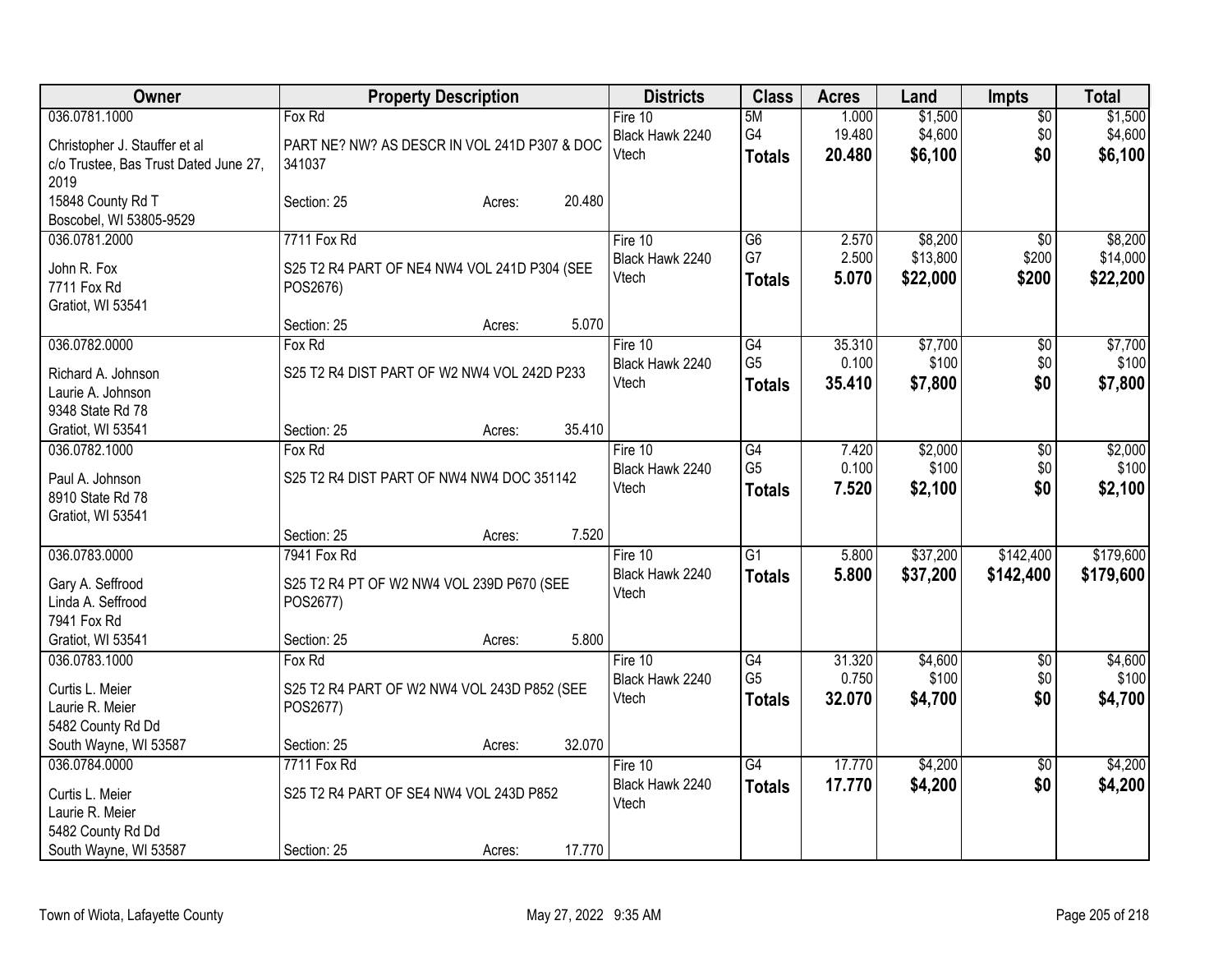| Owner                                |                                            | <b>Property Description</b> |        | <b>Districts</b> | <b>Class</b>    | <b>Acres</b> | Land     | <b>Impts</b>    | <b>Total</b> |
|--------------------------------------|--------------------------------------------|-----------------------------|--------|------------------|-----------------|--------------|----------|-----------------|--------------|
| 036.0784.1000                        | 7711 Fox Rd                                |                             |        | Fire $10$        | $\overline{G}$  | 3.430        | \$32,600 | \$99,800        | \$132,400    |
| John R. Fox                          | S25 T2 R4 PART SE4 NW4 VOL 241D P304 (SEE  |                             |        | Black Hawk 2240  | <b>Totals</b>   | 3.430        | \$32,600 | \$99,800        | \$132,400    |
| 7711 Fox Rd                          | POS2676)                                   |                             |        | Vtech            |                 |              |          |                 |              |
| Gratiot, WI 53541                    |                                            |                             |        |                  |                 |              |          |                 |              |
|                                      | Section: 25                                | Acres:                      | 3.430  |                  |                 |              |          |                 |              |
| 036.0784.2000                        |                                            |                             |        | Fire 10          | G4              | 18.740       | \$1,800  | $\overline{50}$ | \$1,800      |
| Curtis L. Meier                      | S25 T2 R4 PART OF W2 SE4 NW4 VOL 243D P852 |                             |        | Black Hawk 2240  | <b>Totals</b>   | 18.740       | \$1,800  | \$0             | \$1,800      |
| Laurie R. Meier                      |                                            |                             |        | Vtech            |                 |              |          |                 |              |
| 5482 County Rd Dd                    |                                            |                             |        |                  |                 |              |          |                 |              |
| South Wayne, WI 53587                | Section: 25                                | Acres:                      | 18.740 |                  |                 |              |          |                 |              |
| 036.0785.1000                        |                                            |                             |        | Fire 10          | $\overline{G4}$ | 11.420       | \$1,700  | $\overline{50}$ | \$1,700      |
|                                      |                                            |                             |        | Black Hawk 2240  | <b>Totals</b>   | 11.420       | \$1,700  | \$0             | \$1,700      |
| Curtis L. Meier                      | S25 T2 R4 PART OF NE4 SW4 VOL 243D P852    |                             |        | Vtech            |                 |              |          |                 |              |
| Laurie R. Meier<br>5482 County Rd Dd |                                            |                             |        |                  |                 |              |          |                 |              |
| South Wayne, WI 53587                | Section: 25                                | Acres:                      | 11.420 |                  |                 |              |          |                 |              |
| 036.0785.2000                        |                                            |                             |        | Fire 10          | G4              | 29.480       | \$4,400  | \$0             | \$4,400      |
|                                      |                                            |                             |        | Black Hawk 2240  | G <sub>5</sub>  | 9.500        | \$4,100  | \$0             | \$4,100      |
| Roy S. Hull                          | S25 T2 R4 PT OF NESW & SESW DESC IN DOC    |                             |        | Vtech            | <b>Totals</b>   | 38.980       | \$8,500  | \$0             | \$8,500      |
| Kimberly J. Hull                     | 290681 VOL 228D P904-905                   |                             |        |                  |                 |              |          |                 |              |
| 8274 W Church Rd                     |                                            |                             |        |                  |                 |              |          |                 |              |
| Gratiot, WI 53541                    | Section: 25                                | Acres:                      | 38.980 |                  |                 |              |          |                 |              |
| 036.0785.3000                        |                                            |                             |        | Fire 10          | G4              | 9.160        | \$800    | $\overline{50}$ | \$800        |
| Curtis L. Meier                      | S25 T2 R4 PART OF NE4 SE4 VOL 243D P852    |                             |        | Black Hawk 2240  | <b>Totals</b>   | 9.160        | \$800    | \$0             | \$800        |
| Laurie R. Meier                      |                                            |                             |        | Vtech            |                 |              |          |                 |              |
| 5482 County Rd Dd                    |                                            |                             |        |                  |                 |              |          |                 |              |
| South Wayne, WI 53587                | Section: 25                                | Acres:                      | 9.160  |                  |                 |              |          |                 |              |
| 036.0786.0000                        |                                            |                             |        | Fire 10          | G4              | 40.000       | \$7,200  | $\sqrt{6}$      | \$7,200      |
| Roy S. Hull                          | S25 T2 R4 NW4 SW4 VOL 228D P905            |                             |        | Black Hawk 2240  | <b>Totals</b>   | 40.000       | \$7,200  | \$0             | \$7,200      |
| Kimberly J. Hull                     |                                            |                             |        | Vtech            |                 |              |          |                 |              |
| 8274 W Church Rd                     |                                            |                             |        |                  |                 |              |          |                 |              |
| Gratiot, WI 53541                    | Section: 25                                | Acres:                      | 40.000 |                  |                 |              |          |                 |              |
| 036.0787.0000                        | Church Rd                                  |                             |        | Fire $10$        | 5M              | 2.000        | \$3,000  | $\overline{50}$ | \$3,000      |
| Roy S. Hull                          | S25 T2 R4 SW4 SW4 VOL 228D P905            |                             |        | Black Hawk 2240  | G4              | 37.500       | \$7,000  | \$0             | \$7,000      |
| Kimberly J. Hull                     |                                            |                             |        | Vtech            | G <sub>5</sub>  | 0.500        | \$100    | \$0             | \$100        |
| 8274 W Church Rd                     |                                            |                             |        |                  | <b>Totals</b>   | 40.000       | \$10,100 | \$0             | \$10,100     |
| Gratiot, WI 53541                    | Section: 25                                | Acres:                      | 40.000 |                  |                 |              |          |                 |              |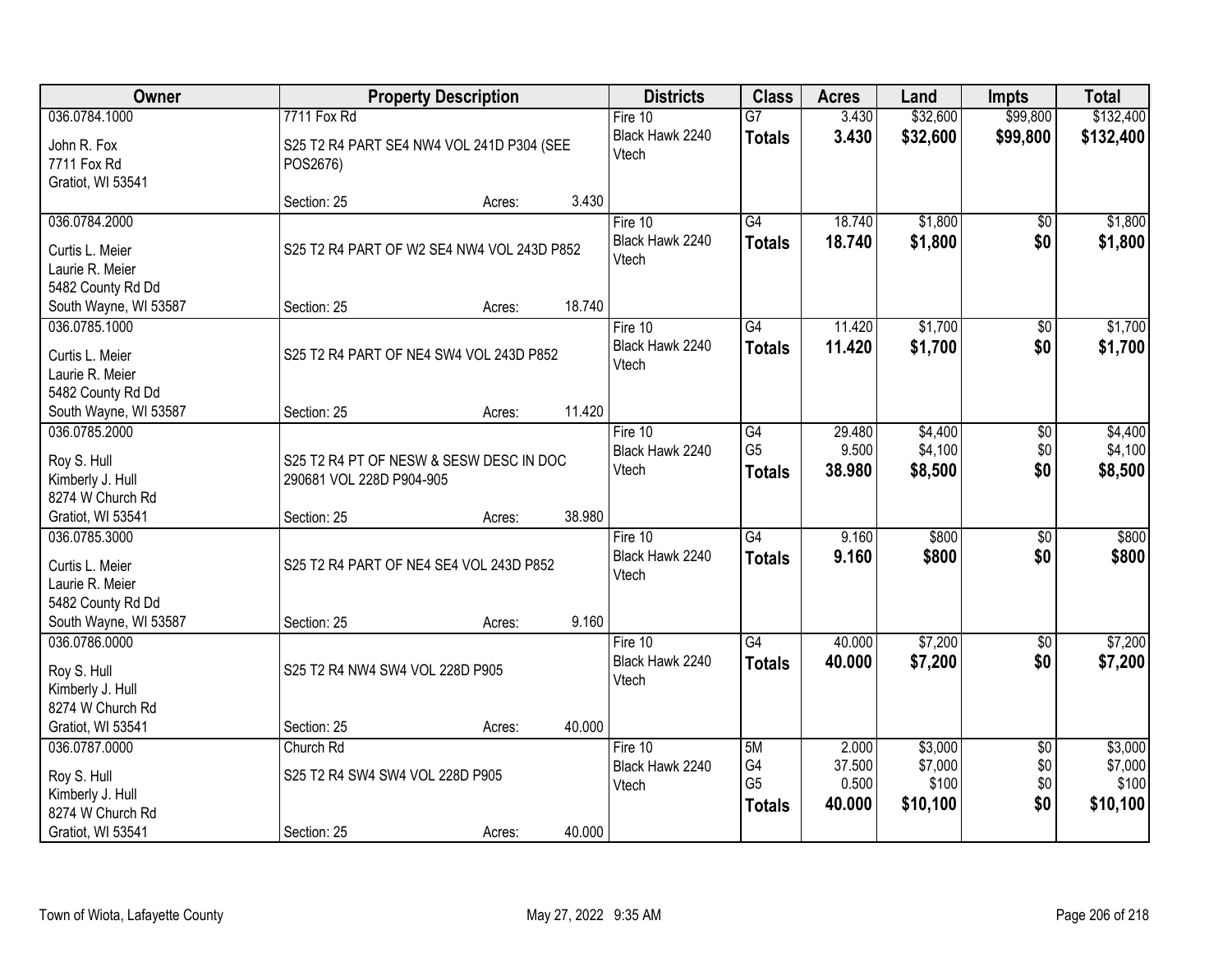| Owner                                |                                                          | <b>Property Description</b> |        | <b>Districts</b>             | <b>Class</b>         | <b>Acres</b>    | Land             | <b>Impts</b>           | <b>Total</b>     |
|--------------------------------------|----------------------------------------------------------|-----------------------------|--------|------------------------------|----------------------|-----------------|------------------|------------------------|------------------|
| 036.0788.0000                        | <b>Walnut Rd</b>                                         |                             |        | Fire $10$                    | $\overline{G4}$      | 20.500          | \$1,600          | $\overline{50}$        | \$1,600          |
| Kim Berez                            | S25 T2 R4 PART OF SE4 SW4 DOC 331902                     |                             |        | Black Hawk 2240              | <b>Totals</b>        | 20.500          | \$1,600          | \$0                    | \$1,600          |
| Douglas Stein                        |                                                          |                             |        | Vtech                        |                      |                 |                  |                        |                  |
| 7588 W Church Rd                     |                                                          |                             |        |                              |                      |                 |                  |                        |                  |
| Gratiot, WI 53541                    | Section: 25                                              | Acres:                      | 20.500 |                              |                      |                 |                  |                        |                  |
| 036.0789.0000                        | 8263 South Rd                                            |                             |        | Fire $10$                    | G4                   | 9.900           | \$1,200          | $\overline{50}$        | \$1,200          |
| Aaron S. King                        | S25 T2 R4 PART OF NE4 SE4 VOL 242D P369                  |                             |        | Black Hawk 2240              | G <sub>5</sub>       | 1.000           | \$100            | \$0                    | \$100            |
| Naomi E. King                        |                                                          |                             |        | Vtech                        | G7                   | 3.000           | \$30,000         | \$240,800              | \$270,800        |
| 8263 South Rd                        |                                                          |                             |        |                              | <b>Totals</b>        | 13.900          | \$31,300         | \$240,800              | \$272,100        |
| Gratiot, WI 53541                    | Section: 25                                              | Acres:                      | 13.900 |                              |                      |                 |                  |                        |                  |
| 036.0789.1000                        | South Rd                                                 |                             |        | Fire 10                      | G4                   | 25.000          | \$3,000          | \$0                    | \$3,000          |
|                                      |                                                          |                             |        | Black Hawk 2240              | G <sub>5</sub>       | 1.000           | \$100            | \$0                    | \$100            |
| Randal L. Larson<br>8849 County Rd D | S25 T2 R4 PART OF NE4 SE4 VOL 241D P232 (SEE<br>POS2679) |                             |        | Vtech                        | <b>Totals</b>        | 26.000          | \$3,100          | \$0                    | \$3,100          |
| South Wayne, WI 53587                |                                                          |                             |        |                              |                      |                 |                  |                        |                  |
|                                      | Section: 25                                              | Acres:                      | 26.000 |                              |                      |                 |                  |                        |                  |
| 036.0790.0000                        |                                                          |                             |        | Fire 10                      | 5M                   | 3.000           | \$4,800          | \$0                    | \$4,800          |
|                                      |                                                          |                             |        | Black Hawk 2240              | G4                   | 36.900          | \$6,500          | \$0                    | \$6,500          |
| Aaron S. King                        | S25 T2 R4 NW4 SE4 VOL 242D P369                          |                             |        | Vtech                        | <b>Totals</b>        | 39.900          | \$11,300         | \$0                    | \$11,300         |
| Naomi E. King<br>8263 South Rd       |                                                          |                             |        |                              |                      |                 |                  |                        |                  |
| Gratiot, WI 53541                    | Section: 25                                              | Acres:                      | 39.900 |                              |                      |                 |                  |                        |                  |
| 036.0791.0000                        | Church Rd                                                |                             |        | Fire 10                      | $\overline{G4}$      | 9.500           | \$2,000          | $\overline{50}$        | \$2,000          |
|                                      |                                                          |                             |        | Black Hawk 2240              | G <sub>5</sub>       | 0.500           | \$100            | \$0                    | \$100            |
| Aaron S. King                        | S25 T2 R4 PART OF SW4 SE4 VOL 242D P369                  |                             |        | Vtech                        | <b>Totals</b>        | 10.000          | \$2,100          | \$0                    | \$2,100          |
| Naomi E. King                        |                                                          |                             |        |                              |                      |                 |                  |                        |                  |
| 8263 South Rd<br>Gratiot, WI 53541   | Section: 25                                              |                             | 10.000 |                              |                      |                 |                  |                        |                  |
| 036.0791.1000                        | 7450 W Church Rd                                         | Acres:                      |        | Fire 10                      | $\overline{G1}$      | 4.000           | \$28,600         | \$255,300              | \$283,900        |
|                                      |                                                          |                             |        | Black Hawk 2240              | W8                   | 26.000          | (\$83,200)       | \$0                    | \$0              |
| <b>Francine Marie Quesnell</b>       | S25 T2 R4 PART OF SW4 SE4 & NW4 SE4 VOL 238D             |                             |        | Vtech                        | <b>Totals</b>        | 30,000          | \$28,600         | \$255,300              | \$283,900        |
| Paul Martin Quesnell                 | P93 (SEE POS2675)                                        |                             |        |                              |                      |                 |                  |                        |                  |
| 7450 W Church Rd                     |                                                          |                             |        |                              |                      |                 |                  |                        |                  |
| Gratiot, WI 53541                    | Section: 25                                              | Acres:                      | 30.000 |                              |                      |                 |                  |                        |                  |
| 036.0792.0000                        | Church Rd                                                |                             |        | Fire $10$<br>Black Hawk 2240 | G4<br>G <sub>5</sub> | 30.900<br>2.000 | \$6,600<br>\$100 | $\overline{50}$<br>\$0 | \$6,600<br>\$100 |
| Aaron S. King                        | S25 T2 R4 PART OF SE4 SE4 VOL 242D P369                  |                             |        | Vtech                        |                      | 32.900          |                  | \$0                    |                  |
| Naomi E. King                        |                                                          |                             |        |                              | <b>Totals</b>        |                 | \$6,700          |                        | \$6,700          |
| 8263 South Rd                        |                                                          |                             |        |                              |                      |                 |                  |                        |                  |
| Gratiot, WI 53541                    | Section: 25                                              | Acres:                      | 32.900 |                              |                      |                 |                  |                        |                  |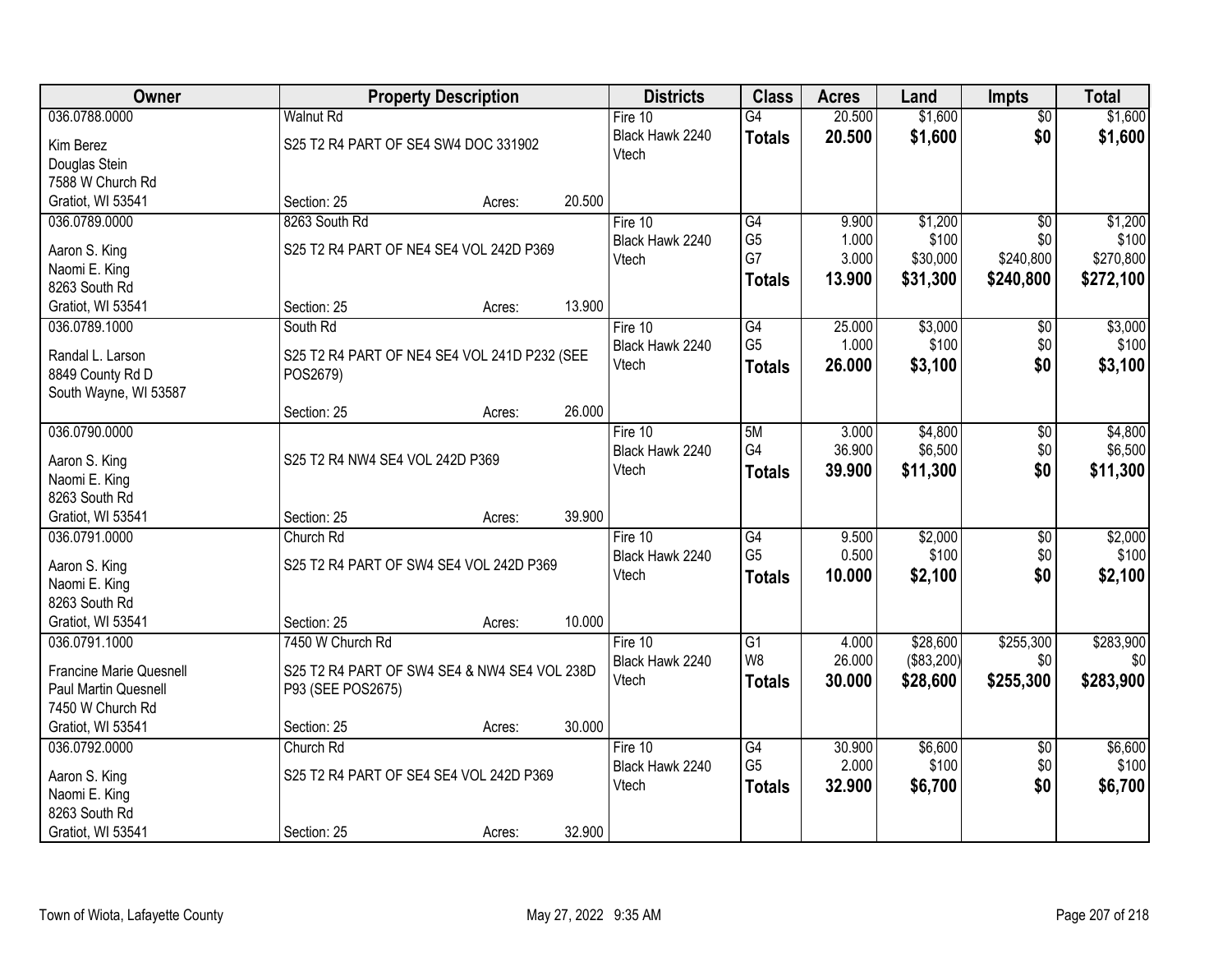| Owner                                                                          |                                                       | <b>Property Description</b>                  |        | <b>Districts</b>                      | <b>Class</b>                                       | <b>Acres</b>                                | Land                                                | <b>Impts</b>                                            | <b>Total</b>                                          |
|--------------------------------------------------------------------------------|-------------------------------------------------------|----------------------------------------------|--------|---------------------------------------|----------------------------------------------------|---------------------------------------------|-----------------------------------------------------|---------------------------------------------------------|-------------------------------------------------------|
| 036.0792.1000                                                                  | 7450 W Church Rd                                      |                                              |        | Fire $10$                             | W8                                                 | 5.300                                       | (\$17,000)                                          | $\overline{50}$                                         | $\sqrt{50}$                                           |
| <b>Francine Marie Quesnell</b><br>Paul Martin Quesnell<br>7450 W Church Rd     | P93 (SEE POS2675)                                     | S25 T2 R4 PART OF SE4 SE4 & NE4 SE4 VOL 238D |        | Black Hawk 2240<br>Vtech              | <b>Totals</b>                                      | 5.300                                       | \$0                                                 | \$0                                                     | \$0                                                   |
| Gratiot, WI 53541                                                              | Section: 25                                           | Acres:                                       | 5.300  |                                       |                                                    |                                             |                                                     |                                                         |                                                       |
| 036.0792.2000<br>Randal L. Larson<br>8849 County Rd D<br>South Wayne, WI 53587 | South Rd<br>POS2679)                                  | S25 T2 R4 PART OF SE4 SE4 VOL 241D P232 (SEE |        | Fire 10<br>Black Hawk 2240<br>Vtech   | $\overline{G4}$<br>G <sub>5</sub><br><b>Totals</b> | 1.200<br>0.600<br>1.800                     | \$200<br>\$100<br>\$300                             | $\overline{50}$<br>\$0<br>\$0                           | \$200<br>\$100<br>\$300                               |
|                                                                                | Section: 25                                           | Acres:                                       | 1.800  |                                       |                                                    |                                             |                                                     |                                                         |                                                       |
| 036.0793.2000<br>Paul A. Johnson<br>8910 State Rd 78<br>Gratiot, WI 53541      | Fox Rd<br>S26 T2 R4 NE4 NE4 DOC 351142<br>Section: 26 | Acres:                                       | 40.000 | Fire 10<br>Black Hawk 2240<br>Vtech   | $\overline{G4}$<br>G <sub>5</sub><br><b>Totals</b> | 39.000<br>1.000<br>40.000                   | \$7,600<br>\$100<br>\$7,700                         | $\overline{50}$<br>\$0<br>\$0                           | \$7,600<br>\$100<br>\$7,700                           |
| 036.0794.0000                                                                  | 8910 Sth 78                                           |                                              |        | Fire 10                               | $\overline{G4}$                                    | 32.750                                      | \$7,800                                             | \$0                                                     | \$7,800                                               |
| Paul A. Johnson<br>8910 State Rd 78<br>Gratiot, WI 53541                       | S26 T2 R4 NW4 NE4 DOC 351142                          |                                              |        | Black Hawk 2240<br>Vtech              | G <sub>5</sub><br>G7<br><b>Totals</b>              | 3.250<br>4.000<br>40.000                    | \$3,300<br>\$36,000<br>\$47,100                     | \$0<br>\$104,900<br>\$104,900                           | \$3,300<br>\$140,900<br>\$152,000                     |
|                                                                                | Section: 26                                           | Acres:                                       | 40.000 |                                       |                                                    |                                             |                                                     |                                                         |                                                       |
| 036.0795.0000<br>V Eugene Wheeler Jr<br>8490 W Church Rd<br>Gratiot, WI 53541  | S26 T2 R4 SW4 NE4 VOL 212D P561                       |                                              |        | Fire 10<br>Black Hawk 2240<br>Vtech   | G4<br><b>Totals</b>                                | 40.000<br>40.000                            | \$8,600<br>\$8,600                                  | $\overline{50}$<br>\$0                                  | \$8,600<br>\$8,600                                    |
| 036.0796.0000                                                                  | Section: 26<br>Walnut Rd                              | Acres:                                       | 40.000 | Fire 10                               | G4                                                 | 40.000                                      | \$4,800                                             |                                                         | \$4,800                                               |
| Paul A. Johnson<br>8910 State Rd 78<br>Gratiot, WI 53541                       | S26 T2 R4 SE4 NE4 DOC 351142                          |                                              |        | Black Hawk 2240<br>Vtech              | <b>Totals</b>                                      | 40.000                                      | \$4,800                                             | $\sqrt{6}$<br>\$0                                       | \$4,800                                               |
|                                                                                | Section: 26                                           | Acres:                                       | 40.000 |                                       |                                                    |                                             |                                                     |                                                         |                                                       |
| 036.0797.1000<br>James D. Wallace<br>Kandace K. Wallace<br>8845 State Rd 78    | 8845 Sth 78                                           | S26 T2 R4 PART OF NE4 NW4 VOL 222D P58       | 39.000 | Fire $10$<br>Black Hawk 2240<br>Vtech | 5M<br>G4<br>G <sub>5</sub><br>G7<br><b>Totals</b>  | 4.000<br>32.000<br>1.000<br>2.000<br>39.000 | \$6,000<br>\$6,700<br>\$100<br>\$24,000<br>\$36,800 | $\overline{50}$<br>\$0<br>\$0<br>\$330,800<br>\$330,800 | \$6,000<br>\$6,700<br>\$100<br>\$354,800<br>\$367,600 |
| Gratiot, WI 53541                                                              | Section: 26                                           | Acres:                                       |        |                                       |                                                    |                                             |                                                     |                                                         |                                                       |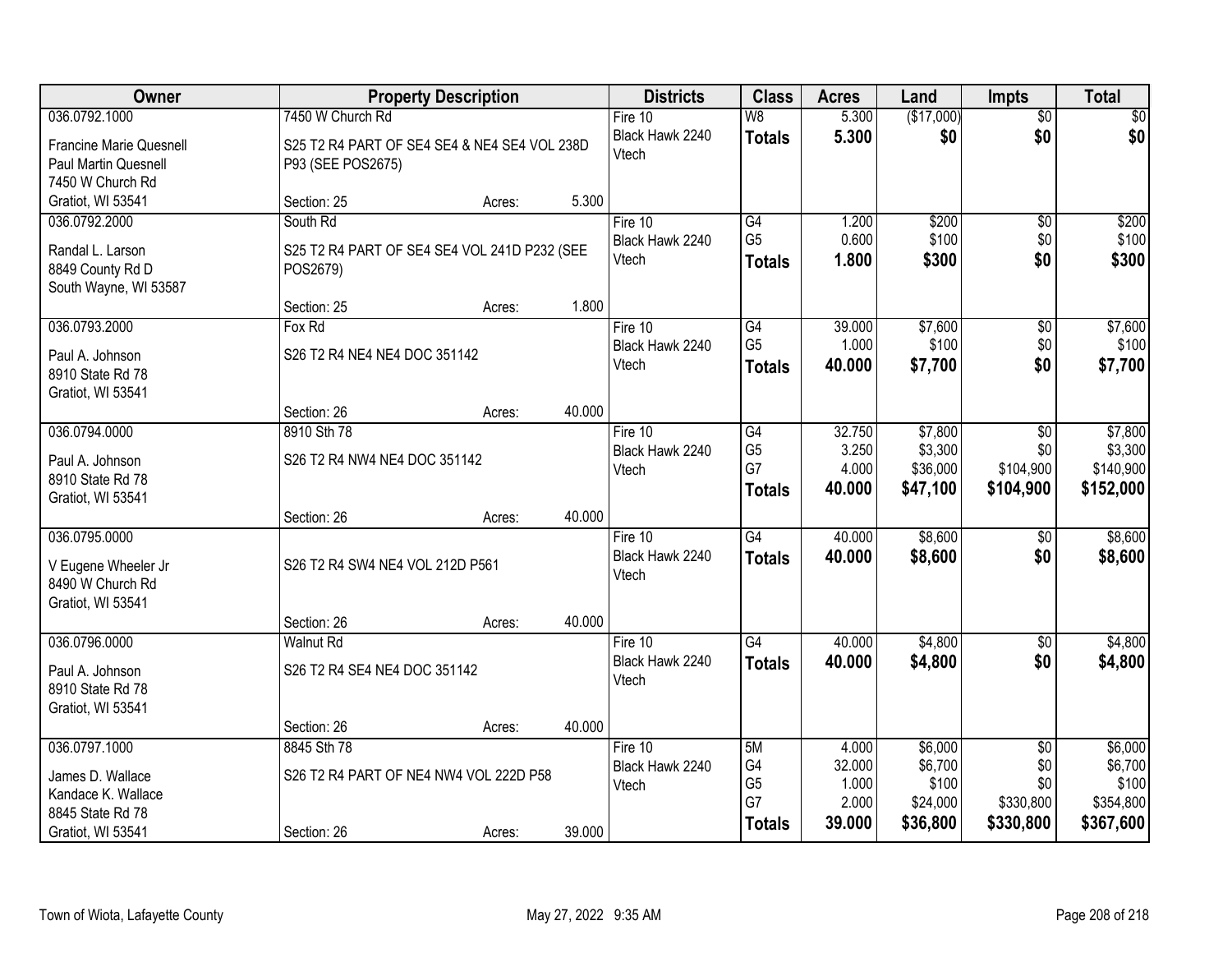| Owner                                                                                          | <b>Property Description</b>                                             |        |        | <b>Districts</b>                      | <b>Class</b>                                       | <b>Acres</b>                       | Land                                    | <b>Impts</b>                  | <b>Total</b>                            |
|------------------------------------------------------------------------------------------------|-------------------------------------------------------------------------|--------|--------|---------------------------------------|----------------------------------------------------|------------------------------------|-----------------------------------------|-------------------------------|-----------------------------------------|
| 036.0797.2000                                                                                  | 8765 Sth 78                                                             |        |        | Fire $10$                             | $\overline{G1}$                                    | 1.000                              | \$12,500                                | \$88,400                      | \$100,900                               |
| Allan K. Potter<br>8765 State Rd 78<br>Gratiot, WI 53541                                       | S26 T2 R4 PART OF NE4 NW4 VOL 183D P196 (SEE<br>POS2680)                |        |        | Black Hawk 2240<br>Vtech              | <b>Totals</b>                                      | 1.000                              | \$12,500                                | \$88,400                      | \$100,900                               |
|                                                                                                | Section: 26                                                             | Acres: | 1.000  |                                       |                                                    |                                    |                                         |                               |                                         |
| 036.0798.0000<br>Monson Udder Farms, LLC<br>9364 Silver Spring Rd<br>Gratiot, WI 53541-9734    | S26 T2 R4 NW4 NW4 VOL 221D P658                                         |        |        | Fire 10<br>Black Hawk 2240<br>Vtech   | G4<br><b>Totals</b>                                | 40.000<br>40.000                   | \$6,200<br>\$6,200                      | \$0<br>\$0                    | \$6,200<br>\$6,200                      |
|                                                                                                | Section: 26                                                             | Acres: | 40.000 |                                       |                                                    |                                    |                                         |                               |                                         |
| 036.0799.0000<br>Monson Udder Farms, LLC<br>9364 Silver Spring Rd<br>Gratiot, WI 53541-9734    | State Highway 78<br>S26 T2 R4 SW4 NW4 VOL 221D P658                     |        |        | Fire 10<br>Black Hawk 2240<br>Vtech   | 5M<br>G4<br>G <sub>5</sub><br><b>Totals</b>        | 2.500<br>37.000<br>0.500<br>40.000 | \$4,000<br>\$7,800<br>\$100<br>\$11,900 | \$0<br>\$0<br>\$0<br>\$0      | \$4,000<br>\$7,800<br>\$100<br>\$11,900 |
|                                                                                                | Section: 26                                                             | Acres: | 40.000 |                                       |                                                    |                                    |                                         |                               |                                         |
| 036.0800.0000<br>Muf Trust Dated March 13, 2019<br>9364 Silver Spring Rd<br>Gratiot, WI 53541  | State Highway 78<br>SE? NW? LYING SOUTH & EAST OF HWY                   |        |        | Fire 10<br>Black Hawk 2240<br>Vtech   | $\overline{G4}$<br>G <sub>5</sub><br><b>Totals</b> | 34.000<br>1.000<br>35.000          | \$7,500<br>\$100<br>\$7,600             | $\overline{50}$<br>\$0<br>\$0 | \$7,500<br>\$100<br>\$7,600             |
|                                                                                                | Section: 26                                                             | Acres: | 35.000 |                                       |                                                    |                                    |                                         |                               |                                         |
| 036.0800.1000<br>Richard A. Zeal<br>8715 State Rd 78<br>Gratiot, WI 53541                      | 8715 Sth 78<br>LOT 1 CSM #482 PART SE4 NW4 DOC 347517                   |        |        | Fire $10$<br>Black Hawk 2240<br>Vtech | $\overline{G1}$<br><b>Totals</b>                   | 1.390<br>1.390                     | \$15,000<br>\$15,000                    | \$150,500<br>\$150,500        | \$165,500<br>\$165,500                  |
|                                                                                                | Section: 26                                                             | Acres: | 1.390  |                                       |                                                    |                                    |                                         |                               |                                         |
| 036.0800.1100<br>Steven D. Monson<br>Kathy Jo Bennett<br>8675 State Rd 78<br>Gratiot, WI 53541 | 8675 Sth 78<br>LOT 2 CSM #482 PART SE4 NW4 VOL 241D P573<br>Section: 26 | Acres: | 2.790  | Fire 10<br>Black Hawk 2240<br>Vtech   | $\overline{G1}$<br><b>Totals</b>                   | 2.790<br>2.790                     | \$22,800<br>\$22,800                    | \$172,500<br>\$172,500        | \$195,300<br>\$195,300                  |
| 036.0801.0000                                                                                  | State Highway 78                                                        |        |        | Fire $10$                             | G4                                                 | 36.600                             | \$5,600                                 | $\overline{50}$               | \$5,600                                 |
| Muf Trust Dated March 13, 2019<br>9364 Silver Spring Rd<br>Gratiot, WI 53541                   | NE? SW? EXC CSM 66<br>Section: 26                                       | Acres: | 39.100 | Black Hawk 2240<br>Vtech              | G <sub>5</sub><br>G7<br><b>Totals</b>              | 0.500<br>2.000<br>39.100           | \$100<br>\$11,000<br>\$16,700           | \$0<br>\$19,600<br>\$19,600   | \$100<br>\$30,600<br>\$36,300           |
|                                                                                                |                                                                         |        |        |                                       |                                                    |                                    |                                         |                               |                                         |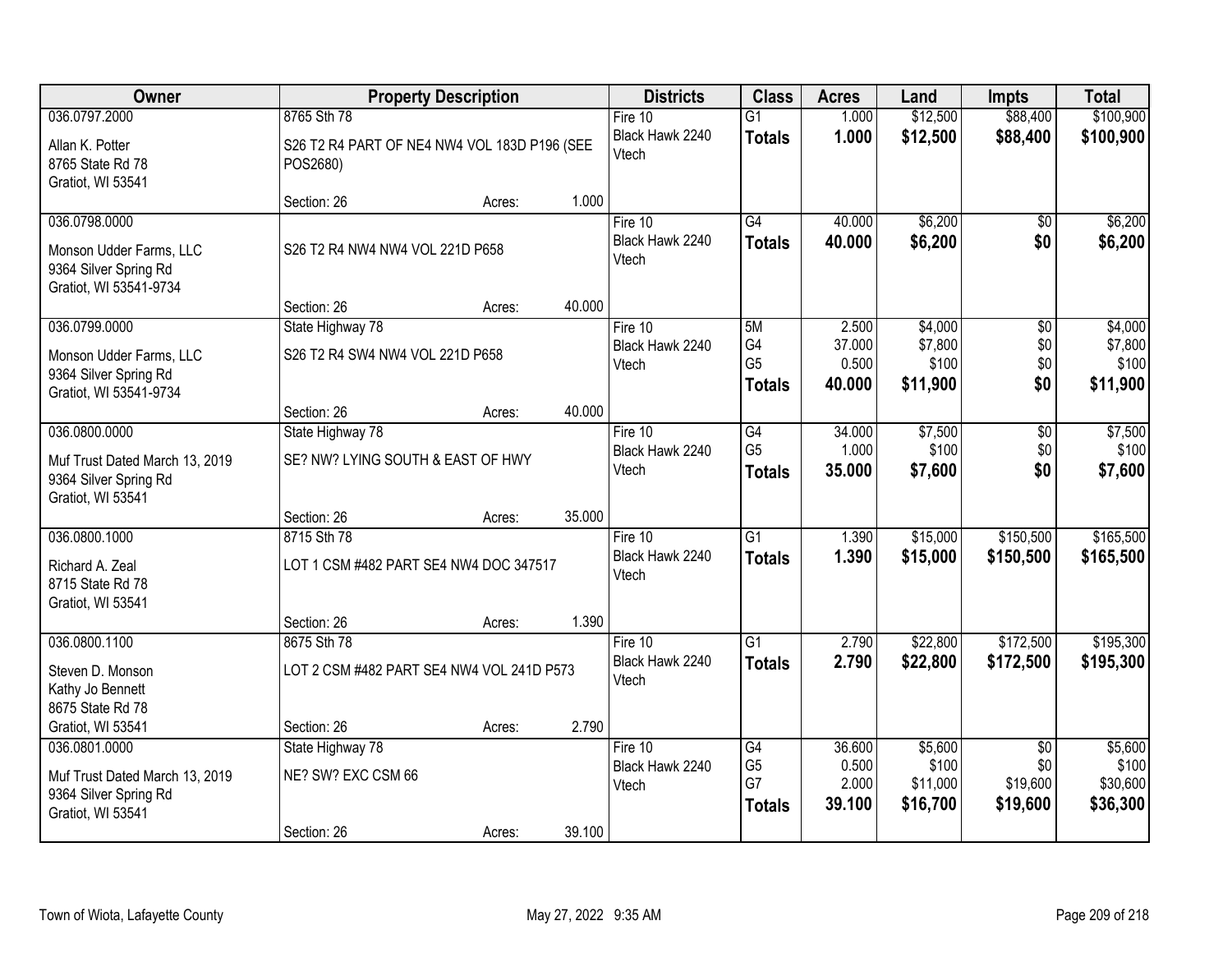| Owner                          |                                                 | <b>Property Description</b> |        | <b>Districts</b>         | <b>Class</b>         | <b>Acres</b>    | Land              | <b>Impts</b>     | <b>Total</b>       |
|--------------------------------|-------------------------------------------------|-----------------------------|--------|--------------------------|----------------------|-----------------|-------------------|------------------|--------------------|
| 036.0801.1000                  | 8454 Sth 78                                     |                             |        | Fire $10$                | $\overline{G1}$      | 0.900           | \$11,600          | \$88,600         | \$100,200          |
| Thomas A. Vosberg              | LOT 1 CSM #66 PART OF NE4 SW4 VOL 55 B&C P426   |                             |        | Black Hawk 2240          | <b>Totals</b>        | 0.900           | \$11,600          | \$88,600         | \$100,200          |
| 8454 State Rd 78               |                                                 |                             |        | Vtech                    |                      |                 |                   |                  |                    |
| Gratiot, WI 53541              |                                                 |                             |        |                          |                      |                 |                   |                  |                    |
|                                | Section: 26                                     | Acres:                      | 0.900  |                          |                      |                 |                   |                  |                    |
| 036.0802.0000                  | 8900 Silver Spring Rd                           |                             |        | Fire $10$                | 5M                   | 5.000           | \$8,000           | $\overline{50}$  | \$8,000            |
| William P. Jones et al         | S26 T2 R4 NW4 SW4 DOC 337548                    |                             |        | Black Hawk 2240          | G <sub>1</sub>       | 2.000           | \$19,000          | \$191,700        | \$210,700          |
| c/o William P & Diane M Jones  |                                                 |                             |        | Vtech                    | G4<br>G <sub>5</sub> | 32.000<br>1.000 | \$4,000<br>\$100  | \$0<br>\$0       | \$4,000<br>\$100   |
| 8900 Silver Spring Rd          |                                                 |                             |        |                          | <b>Totals</b>        | 40.000          | \$31,100          | \$191,700        | \$222,800          |
| Gratiot, WI 53541-9734         | Section: 26                                     | Acres:                      | 40.000 |                          |                      |                 |                   |                  |                    |
| 036.0803.0000                  | 8099 Sth 78                                     |                             |        | Fire 10                  | 5M                   | 5.000           | \$8,000           | \$0              | \$8,000            |
| David K. King                  | SW? SW?                                         |                             |        | Black Hawk 2240          | G4                   | 31.000          | \$4,000           | \$0              | \$4,000            |
| Miriam F. King                 |                                                 |                             |        | Vtech                    | G <sub>5</sub><br>G7 | 2.000<br>2.000  | \$100<br>\$24,000 | \$0<br>\$125,900 | \$100<br>\$149,900 |
| 8099 Sth 78                    |                                                 |                             |        |                          | <b>Totals</b>        | 40.000          | \$36,100          | \$125,900        | \$162,000          |
| Gratiot, WI 53541              | Section: 26                                     | Acres:                      | 40.000 |                          |                      |                 |                   |                  |                    |
| 036.0804.0000                  | State Highway 78                                |                             |        | Fire $10$                | G4                   | 38.000          | \$7,700           | $\sqrt[6]{3}$    | \$7,700            |
| Muf Trust Dated March 13, 2019 | SE? SW? (VOL 75 B&C P136)                       |                             |        | Black Hawk 2240          | G <sub>5</sub>       | 2.000           | \$100             | \$0              | \$100              |
| 9364 Silver Spring Rd          |                                                 |                             |        | Vtech                    | <b>Totals</b>        | 40.000          | \$7,800           | \$0              | \$7,800            |
| Gratiot, WI 53541              |                                                 |                             |        |                          |                      |                 |                   |                  |                    |
|                                | Section: 26                                     | Acres:                      | 40.000 |                          |                      |                 |                   |                  |                    |
| 036.0805.0000                  |                                                 |                             |        | Fire $10$                | $\overline{G4}$      | 39.100          | \$5,500           | \$0              | \$5,500            |
| V Eugene Wheeler Jr            | S26 T2 R4 PART OF NE4 SE4 VOL 212D P561         |                             |        | Black Hawk 2240          | <b>Totals</b>        | 39,100          | \$5,500           | \$0              | \$5,500            |
| 8490 W Church Rd               |                                                 |                             |        | Vtech                    |                      |                 |                   |                  |                    |
| Gratiot, WI 53541              |                                                 |                             |        |                          |                      |                 |                   |                  |                    |
|                                | Section: 26                                     | Acres:                      | 39.100 |                          |                      |                 |                   |                  |                    |
| 036.0806.0000                  | 8490 W Church Rd                                |                             |        | Fire $10$                | G4                   | 35.500          | \$3,900           | \$0              | \$3,900            |
| V Eugene Wheeler Jr            | S26 T2 R4 NW4 SE4 VOL 212D P561                 |                             |        | Black Hawk 2240<br>Vtech | G7                   | 4.500           | \$38,400          | \$125,800        | \$164,200          |
| 8490 W Church Rd               |                                                 |                             |        |                          | <b>Totals</b>        | 40.000          | \$42,300          | \$125,800        | \$168,100          |
| Gratiot, WI 53541              |                                                 |                             |        |                          |                      |                 |                   |                  |                    |
|                                | Section: 26                                     | Acres:                      | 40.000 |                          |                      |                 |                   |                  |                    |
| 036.0807.0000                  | Church Rd                                       |                             |        | Fire 10                  | $\overline{G4}$      | 40.500          | \$5,100           | $\overline{50}$  | \$5,100            |
| V Eugene Wheeler Jr            | S26 T2 R4 SW4 SE4 & PT OF SE4 SE4 VOL 212D P561 |                             |        | Black Hawk 2240<br>Vtech | <b>Totals</b>        | 40.500          | \$5,100           | \$0              | \$5,100            |
| 8490 W Church Rd               |                                                 |                             |        |                          |                      |                 |                   |                  |                    |
| Gratiot, WI 53541              |                                                 |                             |        |                          |                      |                 |                   |                  |                    |
|                                | Section: 26                                     | Acres:                      | 40.500 |                          |                      |                 |                   |                  |                    |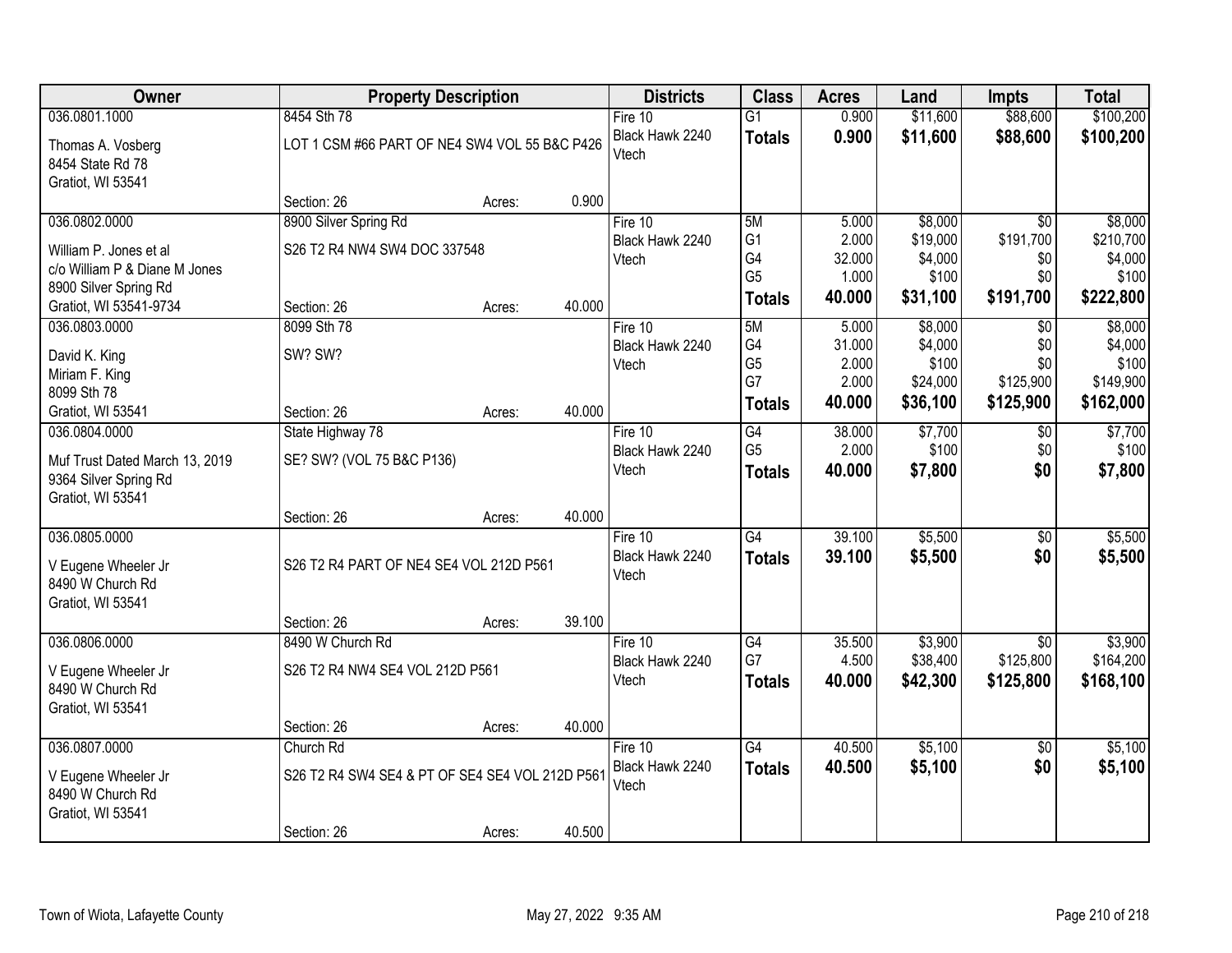| Owner                                                                                           |                                                                                                                                                                                                 | <b>Property Description</b> |                  | <b>Districts</b>                      | <b>Class</b>                                             | <b>Acres</b>                                | Land                                                | <b>Impts</b>                                            | <b>Total</b>                                          |
|-------------------------------------------------------------------------------------------------|-------------------------------------------------------------------------------------------------------------------------------------------------------------------------------------------------|-----------------------------|------------------|---------------------------------------|----------------------------------------------------------|---------------------------------------------|-----------------------------------------------------|---------------------------------------------------------|-------------------------------------------------------|
| 036.0808.0000<br>Roy S. Hull<br>Kimberly J. Hull                                                | S26 T2 R4 PART OF SE4 SE4 VOL 228D P905                                                                                                                                                         |                             |                  | Fire $10$<br>Black Hawk 2240<br>Vtech | $\overline{G4}$<br><b>Totals</b>                         | 39.500<br>39.500                            | \$7,200<br>\$7,200                                  | $\overline{50}$<br>\$0                                  | \$7,200<br>\$7,200                                    |
| 8274 W Church Rd<br>Gratiot, WI 53541                                                           | Section: 26                                                                                                                                                                                     | Acres:                      | 39.500           |                                       |                                                          |                                             |                                                     |                                                         |                                                       |
| 036.0809.0000<br>Donald Rolli<br>8888 Tish Rd<br>Gratiot, WI 53541                              | 8888 Tish Rd<br>S27 T2 R4 NE4 NE4 VOL 176D P87<br>Section: 27                                                                                                                                   | Acres:                      | 40.000           | Fire 10<br>Black Hawk 2240<br>Vtech   | 5M<br>G4<br>G <sub>5</sub><br>G7<br><b>Totals</b>        | 1.500<br>35.000<br>1.000<br>2.500<br>40.000 | \$2,300<br>\$5,300<br>\$100<br>\$27,000<br>\$34,700 | $\overline{50}$<br>\$0<br>\$0<br>\$193,300<br>\$193,300 | \$2,300<br>\$5,300<br>\$100<br>\$220,300<br>\$228,000 |
| 036.0810.0000<br>Thunder Branch Acres, Inc.<br>10006 County Rd K<br>Darlington, WI 53530        | <b>Tish Rd</b><br>NW NE EXC DESCR IN DOC 351157<br>Section: 27                                                                                                                                  |                             | 34.340           | Fire 10<br>Darlington 1295<br>Vtech   | 5M<br>G4<br>G <sub>5</sub><br><b>Totals</b>              | 9.000<br>21.340<br>4.000<br>34.340          | \$14,400<br>\$4,500<br>\$1,400<br>\$20,300          | $\sqrt[6]{}$<br>\$0<br>\$0<br>\$0                       | \$14,400<br>\$4,500<br>\$1,400<br>\$20,300            |
| 036.0811.1000<br>Monson Udder Farms, LLC<br>9364 Silver Spring Rd<br>Gratiot, WI 53541-9734     | <b>Tish Rd</b><br>PART SW NE COM NECOR SW NE SEC 27; WEST 12<br>RDS;SOUTH 18 RDS TO BLACK OAK TREE; SOUTH 6<br>RDS TO SPRING; EAST 7 RDS 8 FT; NORTH 26 RDS<br>Section: 27                      | Acres:<br>Acres:            | 1.460            | Fire 10<br>Darlington 1295<br>Vtech   | 5M<br>G4<br><b>Totals</b>                                | 0.460<br>1.000<br>1.460                     | \$800<br>\$200<br>\$1,000                           | \$0<br>\$0<br>\$0                                       | \$800<br>\$200<br>\$1,000                             |
| 036.0811.2000<br>Monson Udder Farms, LLC<br>9364 Silver Spring Rd<br>Gratiot, WI 53541-9734     | <b>Tish Rd</b><br>S27 T2 R4 PART OF SW4 NE4 VOL 221D P658<br>Section: 27                                                                                                                        | Acres:                      | 38.540           | Fire 10<br>Darlington 1295<br>Vtech   | 5M<br>G4<br>G <sub>5</sub><br><b>Totals</b>              | 1.500<br>36.290<br>0.750<br>38.540          | \$2,300<br>\$6,300<br>\$100<br>\$8,700              | $\overline{50}$<br>\$0<br>\$0<br>\$0                    | \$2,300<br>\$6,300<br>\$100<br>\$8,700                |
| 036.0812.0000<br>Donald Rolli<br>8888 Tish Rd<br>Gratiot, WI 53541                              | 8888 Tish Rd<br>S27 T2 R4 SE4 NE4 VOL 176D P87                                                                                                                                                  |                             |                  | Fire $10$<br>Black Hawk 2240<br>Vtech | $\overline{G4}$<br>G <sub>5</sub><br>G7<br><b>Totals</b> | 37.000<br>1.000<br>2.000<br>40.000          | \$3,300<br>\$100<br>\$11,000<br>\$14,400            | $\overline{50}$<br>\$0<br>\$2,600<br>\$2,600            | \$3,300<br>\$100<br>\$13,600<br>\$17,000              |
| 036.0813.0000<br>Eric J. Fisker<br>Nancy L. Fisker<br>8987 Riverside Rd<br>Darlington, WI 53530 | Section: 27<br>8987 Riverside Rd<br>PART SE SW SEC 22 & PART NE NW & NW NE SEC 2<br>COM NWCOR SEC 27; N89.21.59E 1328.13'; S00.04.07E<br>1334.90';N89.45.11E 1324.48';S89.36.12E<br>Section: 27 | Acres:<br>Acres:            | 40.000<br>23.690 | Fire 10<br>Darlington 1295<br>Vtech   | G1<br>G <sub>5</sub><br>G <sub>6</sub><br><b>Totals</b>  | 1.850<br>3.500<br>18.340<br>23.690          | \$18,000<br>\$7,900<br>\$58,700<br>\$84,600         | \$109,200<br>\$0<br>\$0<br>\$109,200                    | \$127,200<br>\$7,900<br>\$58,700<br>\$193,800         |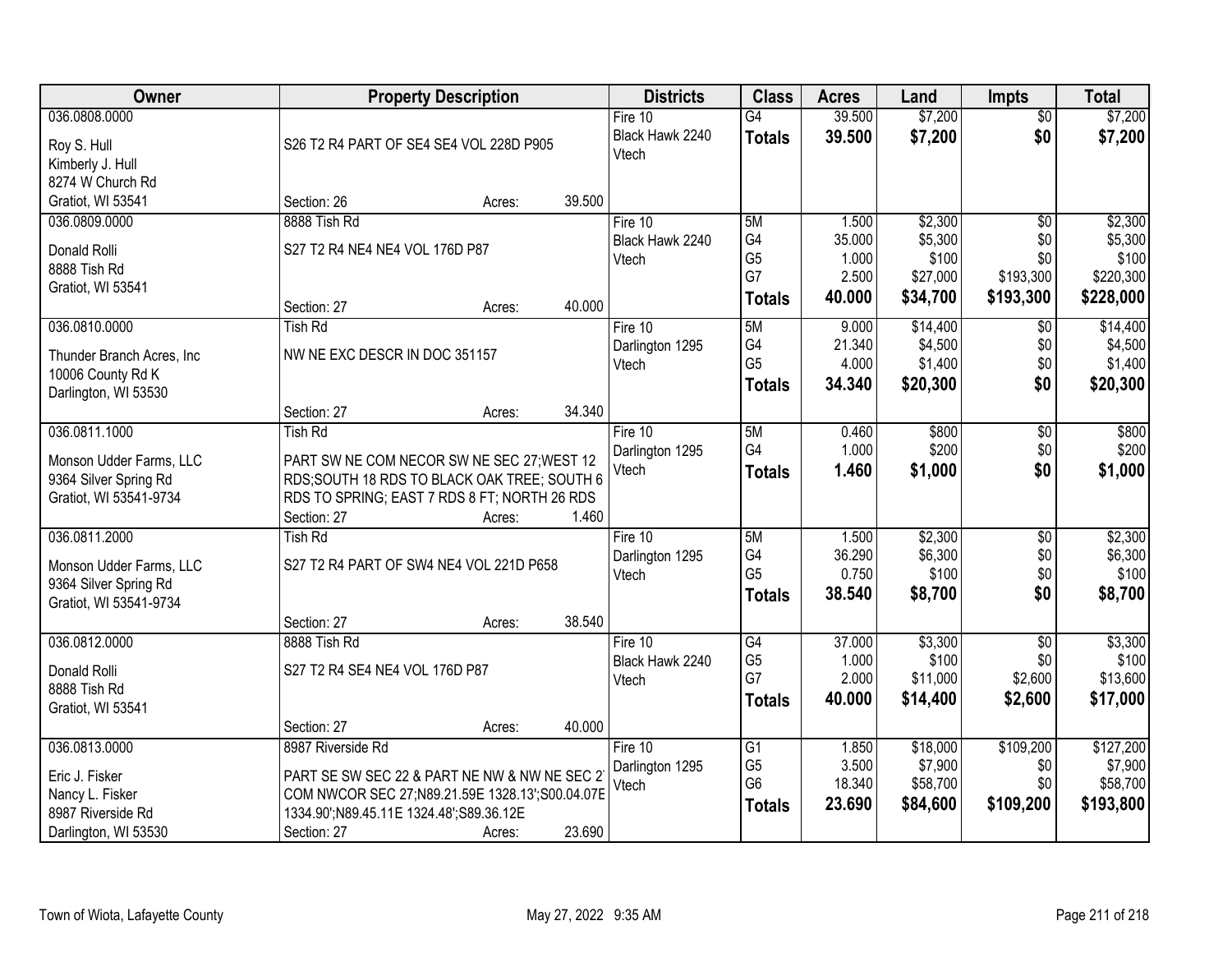| Owner                                           |                                                | <b>Property Description</b> |        | <b>Districts</b>           | <b>Class</b>         | <b>Acres</b>    | Land             | <b>Impts</b>      | <b>Total</b>     |
|-------------------------------------------------|------------------------------------------------|-----------------------------|--------|----------------------------|----------------------|-----------------|------------------|-------------------|------------------|
| 036.0813.1000                                   | <b>Riverside Rd</b>                            |                             |        | Darlington 1295            | $\overline{G4}$      | 22.700          | \$4,500          | $\overline{50}$   | \$4,500          |
| Thunder Branch Acres, Inc                       | NE NW EXC DESCR IN DOC 351157 (W/EASE PER      |                             |        | Vtech                      | <b>Totals</b>        | 22.700          | \$4,500          | \$0               | \$4,500          |
| 10006 County Rd K                               | DOC 351156 & DOC 351157)                       |                             |        |                            |                      |                 |                  |                   |                  |
| Darlington, WI 53530                            |                                                |                             |        |                            |                      |                 |                  |                   |                  |
|                                                 | Section: 27                                    | Acres:                      | 22.700 |                            |                      |                 |                  |                   |                  |
| 036.0814.1000                                   | 8713 Riverside Rd                              |                             |        | Fire 10                    | 5M                   | 26.000          | \$41,600         | \$0               | \$41,600         |
| GJL Real Estate, LLC                            | PART W? NW? SEC 27 & PART E? NE? SEC 28 &      |                             |        | Black Hawk 2240<br>Vtech   | G4<br>G <sub>5</sub> | 29.070<br>1.000 | \$3,900<br>\$100 | \$0<br>\$0        | \$3,900<br>\$100 |
| 331 3rd St NW                                   | PART SE? SE? SEC 21 DESCR AS COM W? COR SEC    |                             |        |                            | G7                   | 7.000           | \$50,400         | \$702,500         | \$752,900        |
| Waucoma, IA 52171                               | 27;S89?59'31"E 1320.90';N00?11'49"W 983.58' TO |                             |        |                            | <b>Totals</b>        | 63.070          | \$96,000         | \$702,500         | \$798,500        |
|                                                 | Section: 28                                    | Acres:                      | 63.070 |                            |                      |                 |                  |                   |                  |
| 036.0814.2000                                   | <b>Riverside Rd</b>                            |                             |        | Fire 10<br>Black Hawk 2240 | G4<br>G <sub>5</sub> | 8.910<br>0.500  | \$2,200<br>\$100 | $\sqrt{6}$<br>\$0 | \$2,200<br>\$100 |
| Parjim Farmland Holdings, LLC                   | S27 T2 R4 PART OF NW4 NW4 DOC 331029 (SEE      |                             |        | Vtech                      | <b>Totals</b>        | 9.410           | \$2,300          | \$0               | \$2,300          |
| 18 Crescent Key                                 | POS2670)                                       |                             |        |                            |                      |                 |                  |                   |                  |
| Bellevue, WA 98006                              | Section: 27                                    |                             | 9.410  |                            |                      |                 |                  |                   |                  |
| 036.0815.1000                                   | <b>Riverside Rd</b>                            | Acres:                      |        | Fire $10$                  | 5M                   | 1.750           | \$2,800          | $\overline{50}$   | \$2,800          |
|                                                 |                                                |                             |        | Black Hawk 2240            | G4                   | 21.200          | \$5,000          | \$0               | \$5,000          |
| Parjim Farmland Holdings, LLC                   | S27 T2 R4 PART OF SW4 NW4 DOC 331201 (SEE      |                             |        | Vtech                      | G <sub>5</sub>       | 3.250           | \$4,500          | \$0               | \$4,500          |
| 18 Crescent Key                                 | POS2670)                                       |                             |        |                            | <b>Totals</b>        | 26.200          | \$12,300         | \$0               | \$12,300         |
| Bellevue, WA 98006                              | Section: 27                                    | Acres:                      | 26.200 |                            |                      |                 |                  |                   |                  |
| 036.0816.0000                                   |                                                |                             |        | Fire 10                    | 5M                   | 12.000          | \$19,200         | \$0               | \$19,200         |
|                                                 |                                                |                             |        | Darlington 1295            | G4                   | 28.000          | \$6,300          | \$0               | \$6,300          |
| Monson Udder Farms, LLC                         | S27 T2 R4 SE4 NW4 VOL 221D P658                |                             |        | Vtech                      | <b>Totals</b>        | 40.000          | \$25,500         | \$0               | \$25,500         |
| 9364 Silver Spring Rd<br>Gratiot, WI 53541-9734 |                                                |                             |        |                            |                      |                 |                  |                   |                  |
|                                                 | Section: 27                                    | Acres:                      | 40.000 |                            |                      |                 |                  |                   |                  |
| 036.0817.0000                                   | <b>Tish Rd</b>                                 |                             |        | Fire 10                    | G4                   | 35.000          | \$7,000          | $\overline{50}$   | \$7,000          |
| Monson Udder Farms, LLC                         | S27 T2 R4 NE4 SW4 VOL 221D P658                |                             |        | Darlington 1295            | G <sub>5</sub>       | 5.000           | \$1,800          | \$0               | \$1,800          |
| 9364 Silver Spring Rd                           |                                                |                             |        | Vtech                      | <b>Totals</b>        | 40.000          | \$8,800          | \$0               | \$8,800          |
| Gratiot, WI 53541-9734                          |                                                |                             |        |                            |                      |                 |                  |                   |                  |
|                                                 | Section: 27                                    | Acres:                      | 40.000 |                            |                      |                 |                  |                   |                  |
| 036.0818.0000                                   | <b>Tish Rd</b>                                 |                             |        | Fire 10                    | 5M                   | 6.250           | \$10,000         | $\overline{50}$   | \$10,000         |
| John Scott Trust et al                          | S27 T2 R4 NW4 SW4 DOC 350950                   |                             |        | Black Hawk 2240            | G4                   | 31.750          | \$7,900          | \$0               | \$7,900          |
| c/o Scott Living Trust                          |                                                |                             |        | Vtech                      | G <sub>5</sub>       | 2.000           | \$100            | \$0               | \$100            |
| C/O John & Linda Scott                          |                                                |                             |        |                            | <b>Totals</b>        | 40.000          | \$18,000         | \$0               | \$18,000         |
| 9812 Silver Springs Rd                          | Section: 27                                    | Acres:                      | 40.000 |                            |                      |                 |                  |                   |                  |
| Gratiot, WI 53541-9734                          |                                                |                             |        |                            |                      |                 |                  |                   |                  |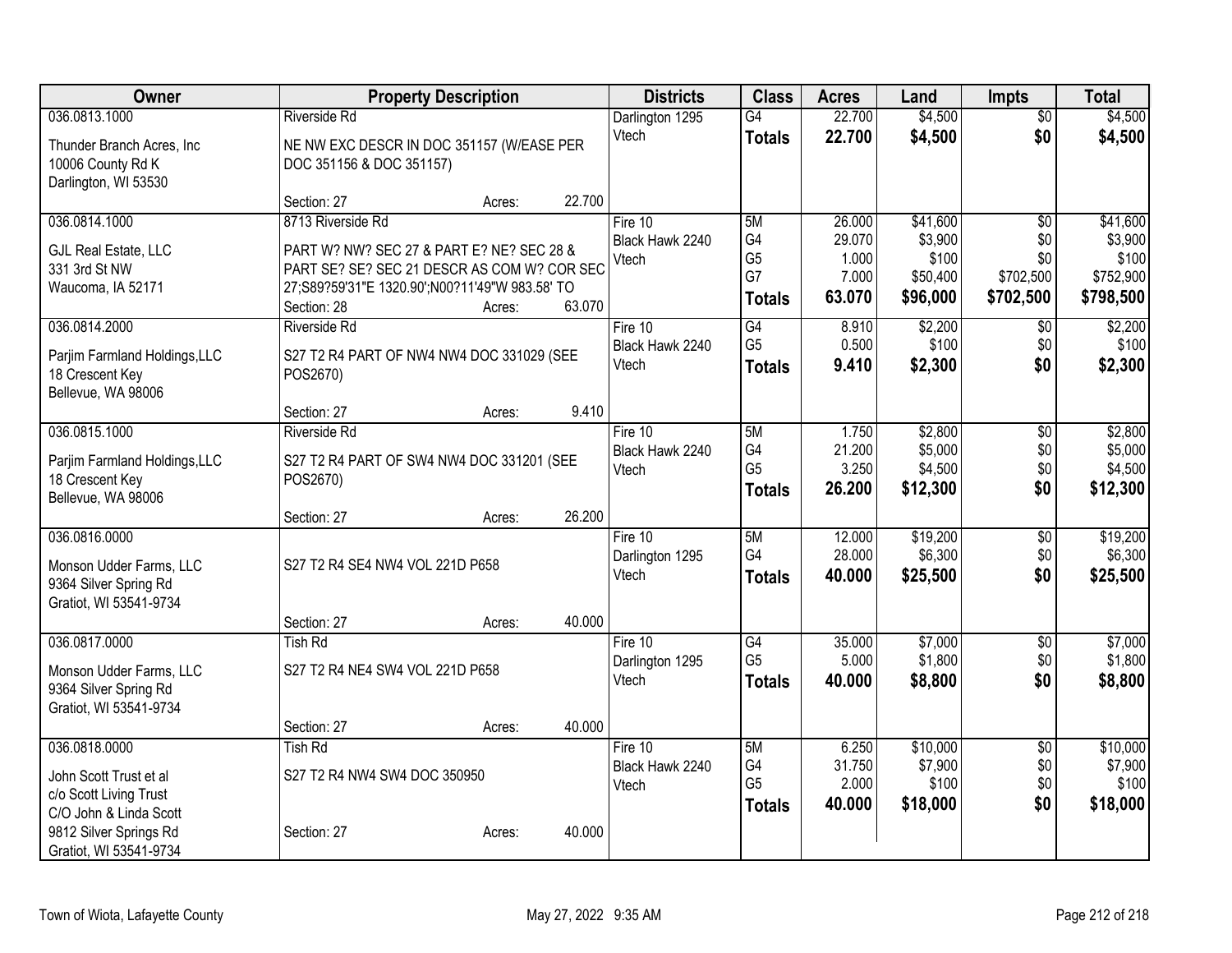| Owner                                            |                                 | <b>Property Description</b> |        | <b>Districts</b> | <b>Class</b>    | <b>Acres</b> | Land     | <b>Impts</b>    | <b>Total</b> |
|--------------------------------------------------|---------------------------------|-----------------------------|--------|------------------|-----------------|--------------|----------|-----------------|--------------|
| 036.0819.0000                                    | <b>Tish Rd</b>                  |                             |        | Fire $10$        | $\overline{G4}$ | 38.000       | \$10,100 | $\overline{50}$ | \$10,100     |
| John Scott Trust et al                           | S27 T2 R4 SW4 SW4 DOC 350950    |                             |        | Black Hawk 2240  | G <sub>5</sub>  | 2.000        | \$100    | \$0             | \$100        |
| c/o Scott Living Trust                           |                                 |                             |        | Vtech            | <b>Totals</b>   | 40.000       | \$10,200 | \$0             | \$10,200     |
| C/O John & Linda Scott                           |                                 |                             |        |                  |                 |              |          |                 |              |
| 9812 Silver Springs Rd                           | Section: 27                     | Acres:                      | 40.000 |                  |                 |              |          |                 |              |
| Gratiot, WI 53541-9734                           |                                 |                             |        |                  |                 |              |          |                 |              |
| 036.0820.0000                                    | <b>Tish Rd</b>                  |                             |        | Fire 10          | 5M              | 1.500        | \$2,400  | $\overline{50}$ | \$2,400      |
| John Scott Trust et al                           | S27 T2 R4 SE4 SW4 DOC 350950    |                             |        | Black Hawk 2240  | G4              | 37.500       | \$7,700  | \$0             | \$7,700      |
| c/o Scott Living Trust                           |                                 |                             |        | Vtech            | G <sub>5</sub>  | 1.000        | \$100    | \$0             | \$100        |
| C/O John & Linda Scott                           |                                 |                             |        |                  | <b>Totals</b>   | 40.000       | \$10,200 | \$0             | \$10,200     |
| 9812 Silver Springs Rd                           | Section: 27                     | Acres:                      | 40.000 |                  |                 |              |          |                 |              |
| Gratiot, WI 53541-9734                           |                                 |                             |        |                  |                 |              |          |                 |              |
| 036.0821.0000                                    | <b>Tish Rd</b>                  |                             |        | Fire 10          | G4              | 38.000       | \$6,100  | \$0             | \$6,100      |
|                                                  | S27 T2 R4 NE4 SE4 DOC 350950    |                             |        | Black Hawk 2240  | G <sub>5</sub>  | 2.000        | \$900    | \$0             | \$900        |
| John Scott Trust et al                           |                                 |                             |        | Vtech            | <b>Totals</b>   | 40.000       | \$7,000  | \$0             | \$7,000      |
| c/o Scott Living Trust<br>C/O John & Linda Scott |                                 |                             |        |                  |                 |              |          |                 |              |
| 9812 Silver Springs Rd                           | Section: 27                     | Acres:                      | 40.000 |                  |                 |              |          |                 |              |
| Gratiot, WI 53541-9734                           |                                 |                             |        |                  |                 |              |          |                 |              |
| 036.0822.0000                                    | <b>Tish Rd</b>                  |                             |        | Fire $10$        | 5M              | 3.500        | \$5,600  | $\overline{50}$ | \$5,600      |
|                                                  |                                 |                             |        | Darlington 1295  | G4              | 33.000       | \$6,600  | \$0             | \$6,600      |
| Monson Udder Farms, LLC                          | S27 T2 R4 NW4 SE4 VOL 221D P658 |                             |        | Vtech            | G <sub>5</sub>  | 2.500        | \$200    | \$0             | \$200        |
| 9364 Silver Spring Rd                            |                                 |                             |        |                  | G7              | 1.000        | \$12,000 | \$900           | \$12,900     |
| Gratiot, WI 53541-9734                           | Section: 27                     |                             | 40.000 |                  | <b>Totals</b>   | 40.000       | \$24,400 | \$900           | \$25,300     |
| 036.0823.0000                                    | 9364 Silver Spring Rd           | Acres:                      |        | Fire 10          | G4              | 34.200       | \$6,000  | \$0             | \$6,000      |
|                                                  |                                 |                             |        | Darlington 1295  | G <sub>5</sub>  | 1.800        | \$100    | \$0             | \$100        |
| Monson Udder Farms, LLC                          | S27 T2 R4 SW4 SE4 VOL 221D P658 |                             |        | Vtech            | G7              | 4.000        | \$36,000 | \$150,200       | \$186,200    |
| 9364 Silver Spring Rd                            |                                 |                             |        |                  | <b>Totals</b>   | 40.000       | \$42,100 | \$150,200       | \$192,300    |
| Gratiot, WI 53541-9734                           |                                 |                             |        |                  |                 |              |          |                 |              |
|                                                  | Section: 27                     | Acres:                      | 40.000 |                  |                 |              |          |                 |              |
| 036.0824.0000                                    | 9059 Silver Spring Rd           |                             |        | Fire 10          | 5M              | 11.500       | \$18,400 | $\sqrt{6}$      | \$18,400     |
| <b>Robert Richmond Trust</b>                     | S27 T2 R4 SE4 SE4 VOL 229D P927 |                             |        | Black Hawk 2240  | G <sub>1</sub>  | 2.500        | \$21,400 | \$89,800        | \$111,200    |
| c/o Robert Richmond Revoc Trust                  |                                 |                             |        | Vtech            | G <sub>4</sub>  | 25.000       | \$3,600  | \$0             | \$3,600      |
| 2340 N Lister St                                 |                                 |                             |        |                  | G <sub>5</sub>  | 1.000        | \$100    | \$0             | \$100        |
| Chicago, IL 60614-2935                           | Section: 27                     | Acres:                      | 40.000 |                  | <b>Totals</b>   | 40.000       | \$43,500 | \$89,800        | \$133,300    |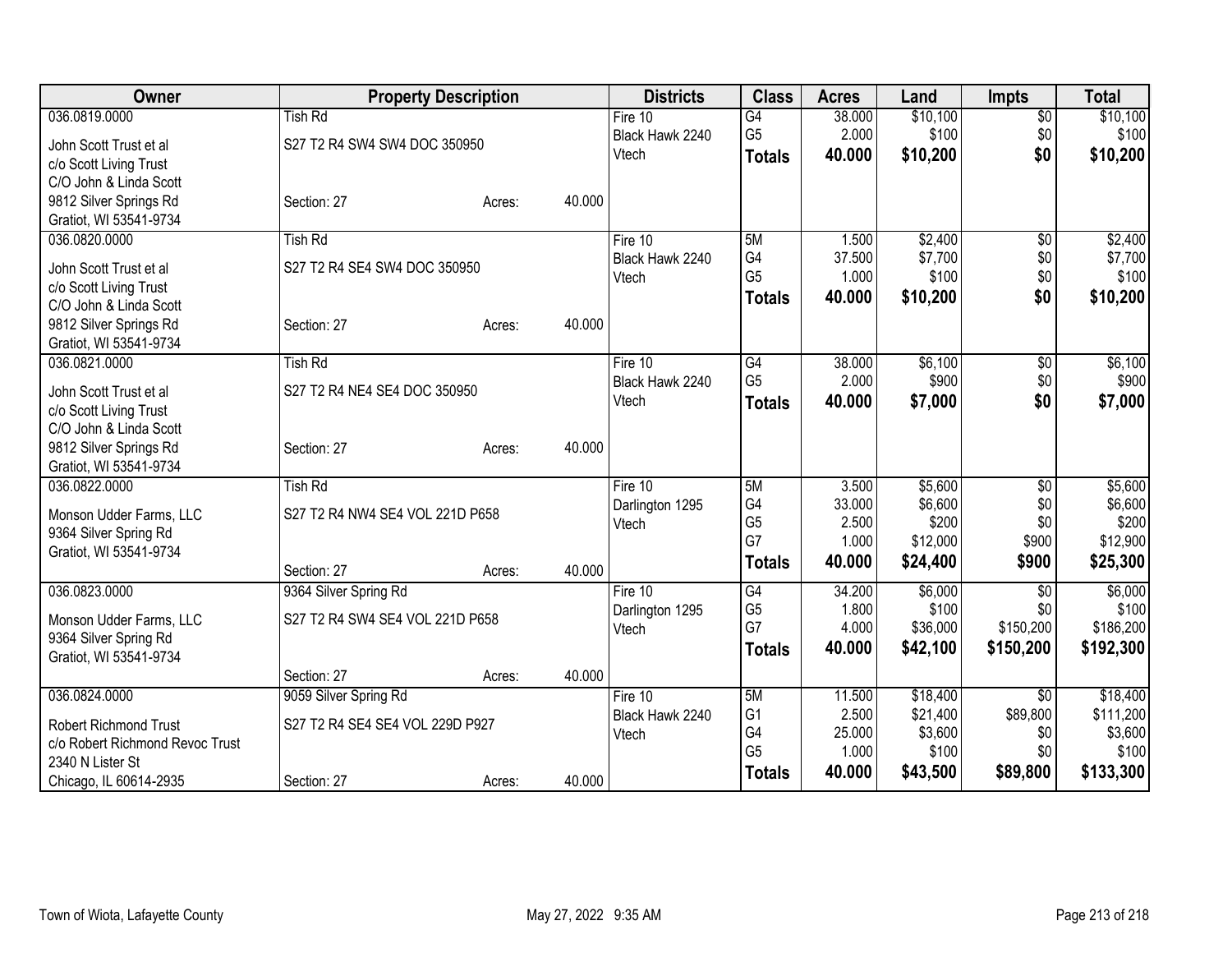| Owner                                                                                                       |                                                                                   | <b>Property Description</b> |        | <b>Districts</b>                      | <b>Class</b>                           | <b>Acres</b>              | Land                              | <b>Impts</b>                  | <b>Total</b>                  |
|-------------------------------------------------------------------------------------------------------------|-----------------------------------------------------------------------------------|-----------------------------|--------|---------------------------------------|----------------------------------------|---------------------------|-----------------------------------|-------------------------------|-------------------------------|
| 036.0825.1000<br>Parjim Farmland Holdings, LLC<br>18 Crescent Key<br>Bellevue, WA 98006                     | S28 T2 R4 PART OF NE4 NE4 DOC 331029 (SEE<br>POS2670)                             |                             |        | Fire $10$<br>Black Hawk 2240<br>Vtech | G4<br><b>Totals</b>                    | 30.630<br>30.630          | \$7,500<br>\$7,500                | $\overline{30}$<br>\$0        | \$7,500<br>\$7,500            |
|                                                                                                             | Section: 28                                                                       | Acres:                      | 30.630 |                                       |                                        |                           |                                   |                               |                               |
| 036.0825.2000<br>Parjim Farmland Holdings, LLC<br>18 Crescent Key<br>Bellevue, WA 98006                     | S28 T2 R4 PART OF NE4 NE4 DOC 331201                                              |                             |        | Fire 10<br>Black Hawk 2240<br>Vtech   | G4<br><b>Totals</b>                    | 1.400<br>1.400            | \$400<br>\$400                    | $\overline{30}$<br>\$0        | \$400<br>\$400                |
| 036.0826.0000                                                                                               | Section: 28                                                                       | Acres:                      | 1.400  | Fire 10                               | G4                                     | 40.120                    | \$11,300                          | \$0                           | \$11,300                      |
| Parjim Farmland Holdings, LLC<br>18 Crescent Key<br>Bellevue, WA 98006                                      | S28 T2 R4 NW4 NE4 DOC 331029 (SEE POS2670)                                        |                             |        | Black Hawk 2240<br>Vtech              | <b>Totals</b>                          | 40.120                    | \$11,300                          | \$0                           | \$11,300                      |
|                                                                                                             | Section: 28                                                                       | Acres:                      | 40.120 |                                       |                                        |                           |                                   |                               |                               |
| 036.0827.0000<br>Douglas Kjellstrom<br>N9007 Freidig Rd<br>Brooklyn, WI 53521                               | S28 T2 R4 SW4 NE4 VOL 227D P897 (SEE POS2686)                                     |                             |        | Fire 10<br>Darlington 1295<br>Vtech   | W <sub>8</sub><br><b>Totals</b>        | 39.800<br>39,800          | (\$127,400)<br>\$0                | \$0<br>\$0                    | \$0<br>\$0                    |
|                                                                                                             | Section: 28                                                                       | Acres:                      | 39.800 |                                       |                                        |                           |                                   |                               |                               |
| 036.0828.1000<br>Parjim Farmland Holdings, LLC<br>18 Crescent Key<br>Bellevue, WA 98006                     | S28 T2 R4 PART OF SE4 NE4 DOC 331201 (SEE<br>POS2670)<br>Section: 28              | Acres:                      | 30.550 | Fire $10$<br>Black Hawk 2240<br>Vtech | 5M<br>G <sub>4</sub><br><b>Totals</b>  | 2.000<br>28.550<br>30.550 | \$3,200<br>\$6,200<br>\$9,400     | $\overline{30}$<br>\$0<br>\$0 | \$3,200<br>\$6,200<br>\$9,400 |
| 036.0829.0000                                                                                               |                                                                                   |                             |        | Fire 10                               | $\overline{G4}$                        | 19.000                    | \$6,200                           | $\overline{50}$               | \$6,200                       |
| Eichenholz, LLC<br>C/O Steve Roelli<br>1008 Rolling Ridge Rd                                                | S28 T2 R4 NE4 NW4 VOL 222D P32 (SEE POS2684)                                      |                             |        | Darlington 1295<br>Vtech              | W8<br><b>Totals</b>                    | 21.000<br>40.000          | (\$67,200)<br>\$6,200             | \$0<br>\$0                    | \$0<br>\$6,200                |
| Platteville, WI 53818-8949                                                                                  | Section: 28                                                                       | Acres:                      | 40.000 |                                       |                                        |                           |                                   |                               |                               |
| 036.0830.0000<br>Eichenholz, LLC<br>C/O Steve Roelli<br>1008 Rolling Ridge Rd<br>Platteville, WI 53818-8949 | 8998 Pecatonica Rd<br>S28 T2 R4 NW4 NW4 VOL 222D P32 (SEE POS2684)<br>Section: 28 | Acres:                      | 40.000 | Fire $10$<br>Darlington 1295<br>Vtech | $\overline{G5}$<br>W8<br><b>Totals</b> | 4.000<br>36.000<br>40.000 | \$5,000<br>(\$115,200)<br>\$5,000 | $\overline{50}$<br>\$0<br>\$0 | \$5,000<br>\$0<br>\$5,000     |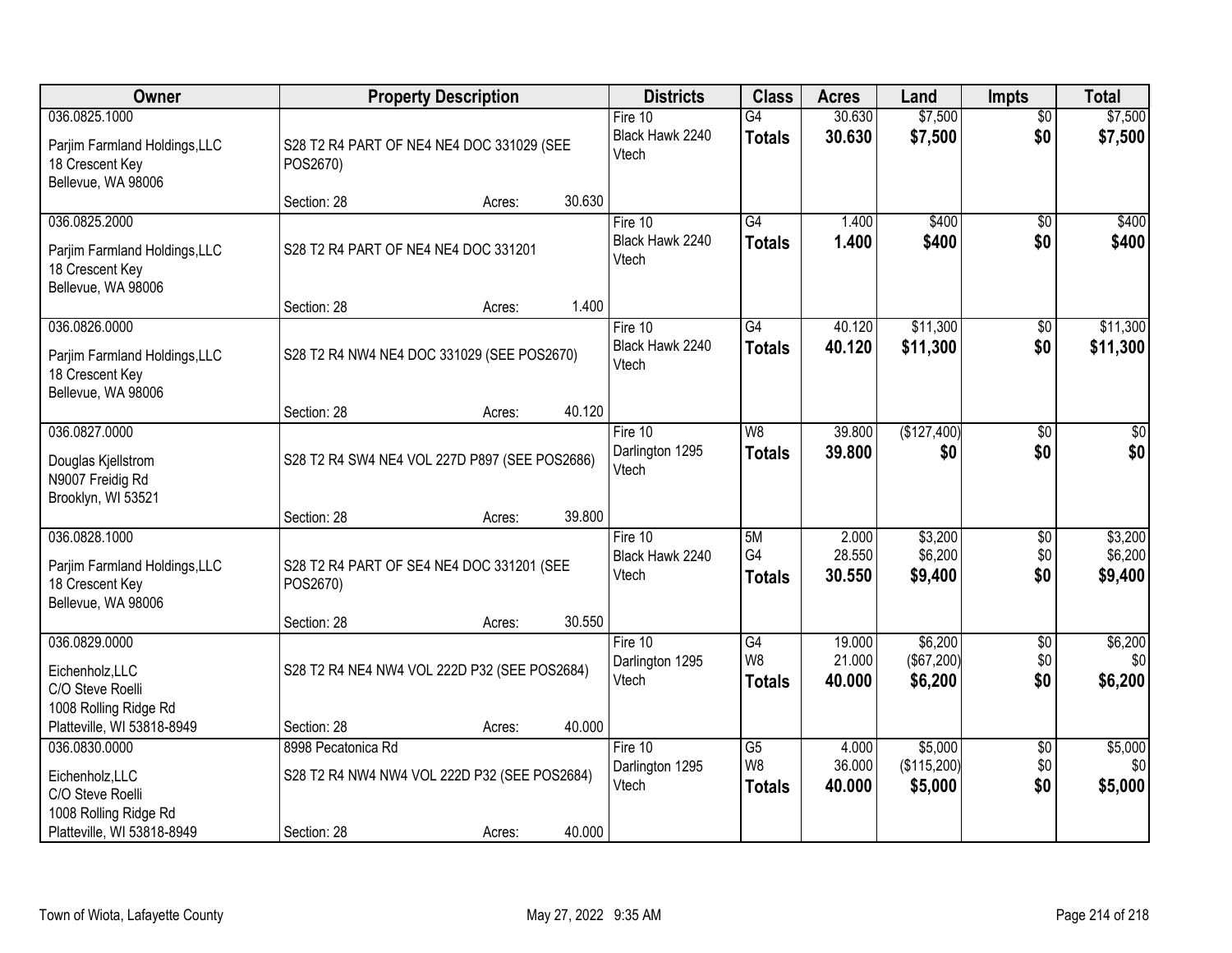| Owner                                                        | <b>Property Description</b>                                                                | <b>Districts</b> | <b>Class</b>    | <b>Acres</b> | Land         | <b>Impts</b>    | <b>Total</b> |
|--------------------------------------------------------------|--------------------------------------------------------------------------------------------|------------------|-----------------|--------------|--------------|-----------------|--------------|
| 036.0831.0000                                                | Pecatonica Rd                                                                              | Fire $10$        | 5M              | 13.000       | \$20,300     | $\overline{50}$ | \$20,300     |
| <b>Heartland Partnership</b>                                 | S28 T2 R4 PART OF SW4 NW4 VOL 223D P04 (SEE                                                | Darlington 1295  | G4              | 25.600       | \$6,900      | \$0             | \$6,900      |
| C/O Steven & Kathleen Roelli                                 | POS2684)                                                                                   | Vtech            | G <sub>5</sub>  | 1.000        | \$100        | \$0             | \$100        |
| 1008 Rolling Ridge Rd                                        |                                                                                            |                  | <b>Totals</b>   | 39.600       | \$27,300     | \$0             | \$27,300     |
| Platteville, WI 53818-8949                                   | 39.600<br>Section: 28<br>Acres:                                                            |                  |                 |              |              |                 |              |
| 036.0832.0000                                                | Pecatonica Rd                                                                              | Fire 10          | 5M              | 1.000        | \$1,600      | \$0             | \$1,600      |
| <b>Heartland Partnership</b>                                 | S28 T2 R4 PART OF SE4 NW4 VOL 223D P04 (SEE                                                | Darlington 1295  | G4              | 31.000       | \$7,900      | \$0             | \$7,900      |
| C/O Steven & Kathleen Roelli                                 | POS2684)                                                                                   | Vtech            | <b>Totals</b>   | 32.000       | \$9,500      | \$0             | \$9,500      |
| 1008 Rolling Ridge Rd                                        |                                                                                            |                  |                 |              |              |                 |              |
| Platteville, WI 53818-8949                                   | 32.000<br>Section: 28<br>Acres:                                                            |                  |                 |              |              |                 |              |
| 036.0832.1000                                                | 8480 Pecatonica Rd                                                                         | Fire 10          | W <sub>8</sub>  | 11.470       | ( \$36, 700) | \$0             | $\sqrt{50}$  |
|                                                              | S28 T2 R4 PART OF SE4 NW4 VOL 227D P897 (SEE                                               | Darlington 1295  | <b>Totals</b>   | 11.470       | \$0          | \$0             | \$0          |
| Douglas Kjellstrom<br>N9007 Freidig Rd                       | POS2686)                                                                                   | Vtech            |                 |              |              |                 |              |
| Brooklyn, WI 53521                                           |                                                                                            |                  |                 |              |              |                 |              |
|                                                              | 11.470<br>Section: 28<br>Acres:                                                            |                  |                 |              |              |                 |              |
| 036.0833.0000                                                | 8480 Pecatonica Rd                                                                         | Fire 10          | W <sub>8</sub>  | 20.680       | ( \$66, 200) | \$0             | $\sqrt{50}$  |
|                                                              |                                                                                            | Darlington 1295  | <b>Totals</b>   | 20.680       | \$0          | \$0             | \$0          |
| Douglas Kjellstrom<br>N9007 Freidig Rd                       | S28 T2 R4 N2 NE4 SW4 & PART NW4 SE4 (W/EASE<br>PER DOC 264345) VOL 227D P897 (SEE POS2686) | Vtech            |                 |              |              |                 |              |
| Brooklyn, WI 53521                                           |                                                                                            |                  |                 |              |              |                 |              |
|                                                              | 20.680<br>Section: 28<br>Acres:                                                            |                  |                 |              |              |                 |              |
| 036.0833.1000                                                |                                                                                            | Fire 10          | $\overline{G4}$ | 7.500        | \$2,200      | \$0             | \$2,200      |
|                                                              | S28 T2 R4 PART OF S2 NE4 SW4 VOL 223D P04                                                  | Darlington 1295  | <b>Totals</b>   | 7.500        | \$2,200      | \$0             | \$2,200      |
| <b>Heartland Partnership</b><br>C/O Steven & Kathleen Roelli |                                                                                            | Vtech            |                 |              |              |                 |              |
| 1008 Rolling Ridge Rd                                        |                                                                                            |                  |                 |              |              |                 |              |
| Platteville, WI 53818-8949                                   | 7.500<br>Section: 28<br>Acres:                                                             |                  |                 |              |              |                 |              |
| 036.0833.2000                                                | Pecatonica Rd                                                                              | Fire 10          | $\overline{G6}$ | 8.700        | \$27,800     | $\sqrt{6}$      | \$27,800     |
|                                                              |                                                                                            | Darlington 1295  | <b>Totals</b>   | 8.700        | \$27,800     | \$0             | \$27,800     |
| Douglas Kjellstrom                                           | S28 T2 R4 PART OF NE4 SW4 VOL 227D P897 (SEE                                               | Vtech            |                 |              |              |                 |              |
| N9007 Freidig Rd<br>Brooklyn, WI 53521                       | POS2687)                                                                                   |                  |                 |              |              |                 |              |
|                                                              | 8.700<br>Section: 28<br>Acres:                                                             |                  |                 |              |              |                 |              |
| 036.0834.0000                                                | Pecatonica Rd                                                                              | Fire $10$        | 5M              | 22.330       | \$33,500     | $\overline{50}$ | \$33,500     |
|                                                              |                                                                                            | Darlington 1295  | G <sub>1</sub>  | 0.150        | \$2,400      | \$400           | \$2,800      |
| Steven M. Roelli                                             | S28 T2 R4 PART OF GOV'T LOT 1 VOL 213D P74 (SEE                                            | Vtech            | G4              | 8.000        | \$1,600      | \$0             | \$1,600      |
| Kathleen J. Roelli                                           | POS2684)                                                                                   |                  | G <sub>5</sub>  | 0.500        | \$100        | \$0             | \$100        |
| 1008 Rolling Ridge Rd<br>Platteville, WI 53818               | 30.980<br>Section: 28<br>Acres:                                                            |                  | <b>Totals</b>   | 30.980       | \$37,600     | \$400           | \$38,000     |
|                                                              |                                                                                            |                  |                 |              |              |                 |              |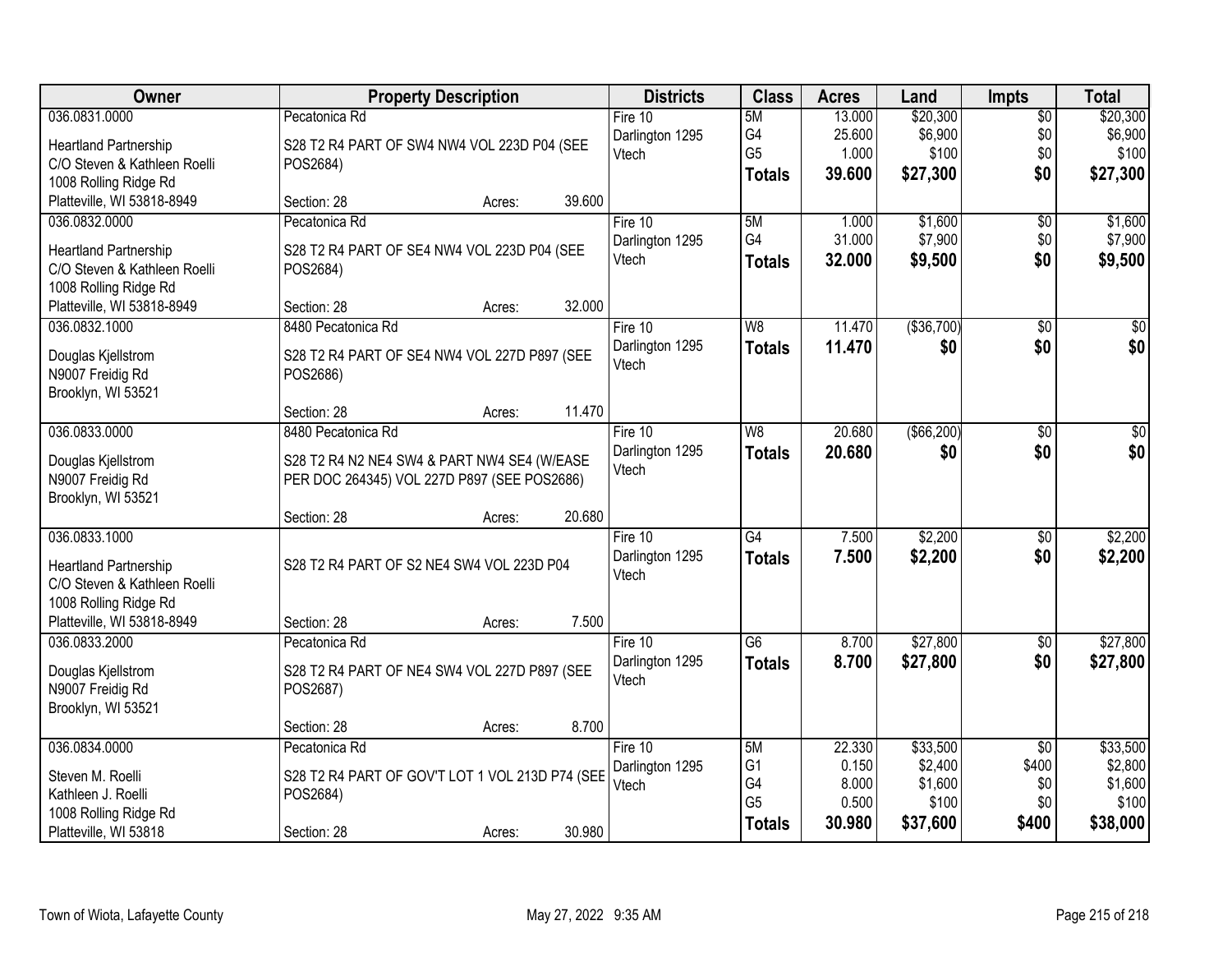| Owner                                                        | <b>Property Description</b>                      | <b>Districts</b>         | <b>Class</b>    | <b>Acres</b> | Land        | <b>Impts</b>    | <b>Total</b> |
|--------------------------------------------------------------|--------------------------------------------------|--------------------------|-----------------|--------------|-------------|-----------------|--------------|
| 036.0834.1000                                                | 8494 Pecatonica Rd                               | Fire 10                  | $\overline{G1}$ | 3.250        | \$25,000    | \$147,900       | \$172,900    |
| Thomas Hurda                                                 | LOT 1 CSM #72 BEING PARTS OF GOV'T LOT 1, NESV   | Darlington 1295          | G <sub>5</sub>  | 4.670        | \$1,400     | \$0             | \$1,400      |
| Nancy Hurda                                                  | & SENW (S/EASE PER DOC 264345) VOL 217D P692     | Vtech                    | <b>Totals</b>   | 7.920        | \$26,400    | \$147,900       | \$174,300    |
| 8494 Pecatonica Rd                                           |                                                  |                          |                 |              |             |                 |              |
| Darlington, WI 53530                                         | 7.920<br>Section: 28<br>Acres:                   |                          |                 |              |             |                 |              |
| 036.0834.2000                                                | 8505 Pecatonica Rd                               | Fire $10$                | 5M              | 7.150        | \$10,800    | \$0             | \$10,800     |
| John W Quitmeier Trust                                       | PART SW? NW? & GOV'T LOT 1 COM W? COR SEC        | Darlington 1295          | G <sub>1</sub>  | 3.250        | \$25,000    | \$180,400       | \$205,400    |
| Linda C Quitmeier Trust                                      | 28;N61?08'59"E 314.52' TO POB;N80?42'31"E 77.67' | Vtech                    | G4              | 10.400       | \$2,100     | \$0             | \$2,100      |
| 3525 S Cass Ct                                               | TO CURRENT C/L PECATONICA RD; SLY 93.42'         |                          | <b>Totals</b>   | 20.800       | \$37,900    | \$180,400       | \$218,300    |
| Unit #612                                                    | 20.800<br>Section: 28<br>Acres:                  |                          |                 |              |             |                 |              |
| Oak Brook, IL 60523                                          |                                                  |                          |                 |              |             |                 |              |
| 036.0835.0000                                                | Pecatonica Rd                                    | Fire $10$                | $\overline{G4}$ | 8.230        | \$2,700     | \$0             | \$2,700      |
|                                                              |                                                  | Darlington 1295          | G <sub>5</sub>  | 1.000        | \$100       | \$0             | \$100        |
| <b>Heartland Partnership</b><br>C/O Steven & Kathleen Roelli | S28 T2 R4 PART OF SE4 SW4 VOL 223D P04           | Vtech                    | <b>Totals</b>   | 9.230        | \$2,800     | \$0             | \$2,800      |
| 1008 Rolling Ridge Rd                                        |                                                  |                          |                 |              |             |                 |              |
| Platteville, WI 53818-8949                                   | 9.230<br>Section: 28<br>Acres:                   |                          |                 |              |             |                 |              |
| 036.0835.1000                                                | 8132 Pecatonica Rd                               | Fire 10                  | $\overline{G1}$ | 5.500        | \$35,800    | \$97,500        | \$133,300    |
|                                                              |                                                  | Darlington 1295          | G4              | 22.370       | \$6,100     | \$0             | \$6,100      |
| Robert G. Shannon                                            | S28 T2 R4 PART OF SE4 SW4 VOL 205D P546 & 223D   | Vtech                    | <b>Totals</b>   | 27.870       | \$41,900    | \$97,500        | \$139,400    |
| c/o Robert G. Shannon                                        | P804 (SEE POS2682 & POS2683 & POS2685 &          |                          |                 |              |             |                 |              |
| 18n383 Carriage Way Ln                                       | POS2687)                                         |                          |                 |              |             |                 |              |
| Huntley, IL 60142-8089                                       | 27.870<br>Section: 28<br>Acres:                  |                          |                 |              |             |                 |              |
| 036.0835.2000                                                | Pecatonica Rd                                    | Fire 10                  | $\overline{G6}$ | 3.340        | \$10,700    | $\sqrt[6]{}$    | \$10,700     |
| Douglas Kjellstrom                                           | S28 T2 R4 PART OF SE4 SW4 VOL 227D P897 (SEE     | Darlington 1295<br>Vtech | <b>Totals</b>   | 3.340        | \$10,700    | \$0             | \$10,700     |
| N9007 Freidig Rd                                             | POS2687)                                         |                          |                 |              |             |                 |              |
| Brooklyn, WI 53521                                           |                                                  |                          |                 |              |             |                 |              |
|                                                              | 3.340<br>Section: 28<br>Acres:                   |                          |                 |              |             |                 |              |
| 036.0836.0000                                                | <b>Riverside Rd</b>                              | Fire 10                  | $\overline{G6}$ | 6.080        | \$19,500    | $\overline{50}$ | \$19,500     |
| Dennis G. Cliff et al                                        | S28 T2 R4 NE4 SE4 & PART SE4 SE4 COM E1/4COR     | Darlington 1295          | W <sub>8</sub>  | 70.500       | (\$225,600) | \$0             | \$0          |
| c/o Dennis G. Cliff                                          | SEC 28;S00.13.10E 2179.40';S89.46.50W 207';      | Vtech                    | <b>Totals</b>   | 76.580       | \$19,500    | \$0             | \$19,500     |
| 1102 Boundary Rd                                             | S00.13.10E 315';N89.46.50E 207';S00.13.10E       |                          |                 |              |             |                 |              |
| Middleton, WI 53562-3859                                     | 76.580<br>Section: 28<br>Acres:                  |                          |                 |              |             |                 |              |
| 036.0836.1000                                                | 8327 Riverside Rd                                | Fire 10                  | $\overline{G1}$ | 0.500        | \$6,300     | \$106,400       | \$112,700    |
| Dennis G. Cliff et al                                        | LOT 1 CSM 853                                    | Darlington 1295          | G <sub>6</sub>  | 1.500        | \$4,800     | \$0             | \$4,800      |
| c/o Dennis G. Cliff                                          |                                                  | Vtech                    | <b>Totals</b>   | 2.000        | \$11,100    | \$106,400       | \$117,500    |
| 1102 Boundary Rd                                             |                                                  |                          |                 |              |             |                 |              |
| Middleton, WI 53562-3859                                     | 2.000<br>Section: 28<br>Acres:                   |                          |                 |              |             |                 |              |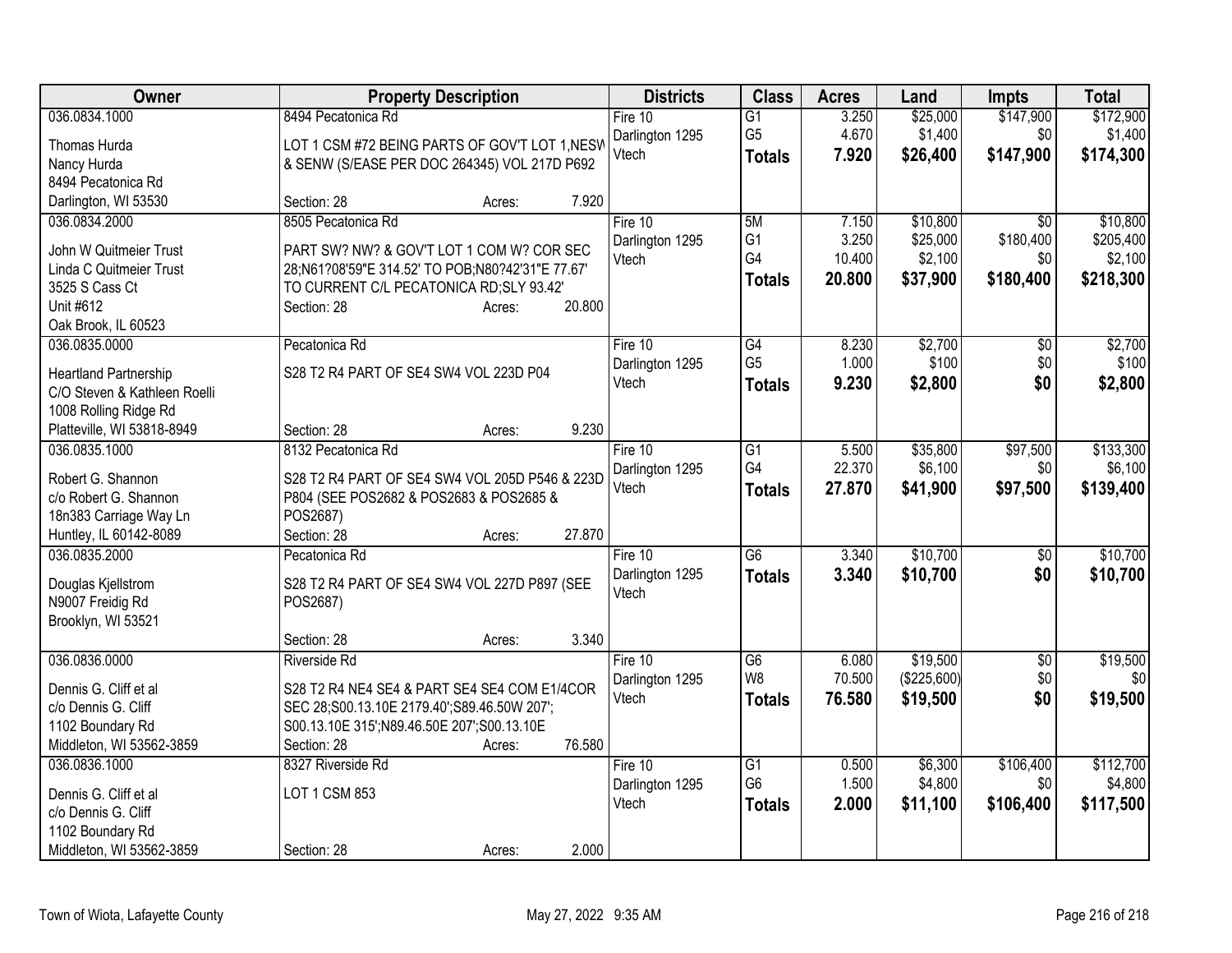| \$7,000<br>036.0837.0000<br>23.060<br>\$7,000<br><b>Riverside Rd</b><br>Fire 10<br>$\overline{G4}$<br>$\overline{50}$<br>\$0<br>23.060<br>\$7,000<br>\$7,000<br>Darlington 1295<br><b>Totals</b><br><b>Heartland Partnership</b><br>THAT PART NW? SE? AS DESCR IN VOL 223D P04<br>Vtech<br>C/O Steven & Kathleen Roelli<br>EXC LANDS IN DOC 276744 & ALSO EXC COM<br>1008 Rolling Ridge Rd<br>SECOR SEC 28;N88?32'32"W 1321.82' TO SECOR SW<br>Platteville, WI 53818-8949<br>23.060<br>Section: 28<br>Acres:<br>5M<br>\$7,700<br>\$7,700<br>036.0837.1000<br>Fire 10<br>4.780<br><b>Riverside Rd</b><br>$\overline{50}$<br>4.780<br>\$7,700<br>\$0<br>\$7,700<br>Darlington 1295<br>Totals<br>S28 T2 R4 PART OF NW4 SE4 VOL 227D P897 (SEE<br>Douglas Kjellstrom<br>Vtech<br>N9007 Freidig Rd<br>POS2687)<br>Brooklyn, WI 53521<br>4.780<br>Section: 28<br>Acres: |
|-------------------------------------------------------------------------------------------------------------------------------------------------------------------------------------------------------------------------------------------------------------------------------------------------------------------------------------------------------------------------------------------------------------------------------------------------------------------------------------------------------------------------------------------------------------------------------------------------------------------------------------------------------------------------------------------------------------------------------------------------------------------------------------------------------------------------------------------------------------------|
|                                                                                                                                                                                                                                                                                                                                                                                                                                                                                                                                                                                                                                                                                                                                                                                                                                                                   |
|                                                                                                                                                                                                                                                                                                                                                                                                                                                                                                                                                                                                                                                                                                                                                                                                                                                                   |
|                                                                                                                                                                                                                                                                                                                                                                                                                                                                                                                                                                                                                                                                                                                                                                                                                                                                   |
|                                                                                                                                                                                                                                                                                                                                                                                                                                                                                                                                                                                                                                                                                                                                                                                                                                                                   |
|                                                                                                                                                                                                                                                                                                                                                                                                                                                                                                                                                                                                                                                                                                                                                                                                                                                                   |
|                                                                                                                                                                                                                                                                                                                                                                                                                                                                                                                                                                                                                                                                                                                                                                                                                                                                   |
|                                                                                                                                                                                                                                                                                                                                                                                                                                                                                                                                                                                                                                                                                                                                                                                                                                                                   |
|                                                                                                                                                                                                                                                                                                                                                                                                                                                                                                                                                                                                                                                                                                                                                                                                                                                                   |
|                                                                                                                                                                                                                                                                                                                                                                                                                                                                                                                                                                                                                                                                                                                                                                                                                                                                   |
|                                                                                                                                                                                                                                                                                                                                                                                                                                                                                                                                                                                                                                                                                                                                                                                                                                                                   |
|                                                                                                                                                                                                                                                                                                                                                                                                                                                                                                                                                                                                                                                                                                                                                                                                                                                                   |
| 036.0837.2000<br>$\overline{G5}$<br>\$700<br>\$700<br>Fire 10<br>1.700<br>\$0<br>Pecatonica Rd                                                                                                                                                                                                                                                                                                                                                                                                                                                                                                                                                                                                                                                                                                                                                                    |
| \$0<br>Darlington 1295<br>1.700<br>\$700<br>\$700<br><b>Totals</b><br>Robert G. Shannon<br>S28 T2 R4 PART OF NW4 SE4 VOL 223D P804 (SEE<br>Vtech                                                                                                                                                                                                                                                                                                                                                                                                                                                                                                                                                                                                                                                                                                                  |
| c/o Robert G. Shannon<br>POS2685 & POS2687)                                                                                                                                                                                                                                                                                                                                                                                                                                                                                                                                                                                                                                                                                                                                                                                                                       |
| 18n383 Carriage Way Ln                                                                                                                                                                                                                                                                                                                                                                                                                                                                                                                                                                                                                                                                                                                                                                                                                                            |
| 1.700<br>Huntley, IL 60142-8089<br>Section: 28<br>Acres:                                                                                                                                                                                                                                                                                                                                                                                                                                                                                                                                                                                                                                                                                                                                                                                                          |
| \$2,800<br>036.0837.3000<br>Fire 10<br>$\overline{G4}$<br>10.000<br>\$2,800<br>Pecatonica Rd<br>\$0                                                                                                                                                                                                                                                                                                                                                                                                                                                                                                                                                                                                                                                                                                                                                               |
| Darlington 1295<br>\$2,800<br>\$0<br>\$2,800<br>10.000<br><b>Totals</b><br>Robert G. Shannon<br>PART NW? & SW? OF SE? SEC 28 COM SECOR SEC                                                                                                                                                                                                                                                                                                                                                                                                                                                                                                                                                                                                                                                                                                                        |
| Vtech<br>Margaret R. Shannon<br>28;N88?32'32"W 1321.82' TO SECOR SW? SE? SEC                                                                                                                                                                                                                                                                                                                                                                                                                                                                                                                                                                                                                                                                                                                                                                                      |
| 18n383 Carriage Way Ln<br>28;N01?22'28"E 1469.31' TO POB;S79?18'04"W                                                                                                                                                                                                                                                                                                                                                                                                                                                                                                                                                                                                                                                                                                                                                                                              |
| Huntley, IL 60142-8089<br>10.000<br>Section: 28<br>Acres:                                                                                                                                                                                                                                                                                                                                                                                                                                                                                                                                                                                                                                                                                                                                                                                                         |
| $\overline{G4}$<br>036.0838.0000<br>1.000<br>\$200<br>\$200<br>Pecatonica Rd<br>Fire 10<br>\$0                                                                                                                                                                                                                                                                                                                                                                                                                                                                                                                                                                                                                                                                                                                                                                    |
| 1.000<br>\$200<br>\$200<br>\$0<br>Darlington 1295<br><b>Totals</b>                                                                                                                                                                                                                                                                                                                                                                                                                                                                                                                                                                                                                                                                                                                                                                                                |
| <b>Heartland Partnership</b><br>THAT PART SW? SE? AS DESCR IN VOL 223D P04<br>Vtech                                                                                                                                                                                                                                                                                                                                                                                                                                                                                                                                                                                                                                                                                                                                                                               |
| EXC LANDS IN DOC 276744 & ALSO EXC COM<br>C/O Steven & Kathleen Roelli                                                                                                                                                                                                                                                                                                                                                                                                                                                                                                                                                                                                                                                                                                                                                                                            |
| 1008 Rolling Ridge Rd<br>SECOR SEC 28;N88?32'32"W 1321.82' TO SECOR SW                                                                                                                                                                                                                                                                                                                                                                                                                                                                                                                                                                                                                                                                                                                                                                                            |
| Platteville, WI 53818-8949<br>Section: 28<br>1.000<br>Acres:                                                                                                                                                                                                                                                                                                                                                                                                                                                                                                                                                                                                                                                                                                                                                                                                      |
| 036.0838.1000<br>5M<br>23.500<br>\$37,000<br>\$37,000<br>Pecatonica Rd<br>Fire 10<br>$\overline{50}$                                                                                                                                                                                                                                                                                                                                                                                                                                                                                                                                                                                                                                                                                                                                                              |
| G4<br>10.000<br>\$3,200<br>\$0<br>\$3,200<br>Darlington 1295<br>S28 T2 R4 PART OF SW4 SE4 VOL 205D P546 & 223D<br>Robert G. Shannon                                                                                                                                                                                                                                                                                                                                                                                                                                                                                                                                                                                                                                                                                                                               |
| G <sub>5</sub><br>\$10,100<br>\$0<br>4.250<br>\$10,100<br>Vtech<br>18n383 Carriage Way Ln<br>P804 (SEE POS2685 & POS2687)                                                                                                                                                                                                                                                                                                                                                                                                                                                                                                                                                                                                                                                                                                                                         |
| 37.750<br>\$0<br>\$50,300<br>\$50,300<br><b>Totals</b><br>Huntley, IL 60142-8089                                                                                                                                                                                                                                                                                                                                                                                                                                                                                                                                                                                                                                                                                                                                                                                  |
| 37.750<br>Section: 28<br>Acres:                                                                                                                                                                                                                                                                                                                                                                                                                                                                                                                                                                                                                                                                                                                                                                                                                                   |
| 036.0839.1000<br>$\overline{G1}$<br>\$15,800<br>\$83,200<br>\$99,000<br>8059 Riverside Rd<br>Fire 10<br>1.500                                                                                                                                                                                                                                                                                                                                                                                                                                                                                                                                                                                                                                                                                                                                                     |
| 1.500<br>\$83,200<br>Darlington 1295<br>Totals<br>\$15,800<br>\$99,000<br>S28 T2 R4 PT OF E2 SE4 SE4 VOL 199D P76<br>David Gabel                                                                                                                                                                                                                                                                                                                                                                                                                                                                                                                                                                                                                                                                                                                                  |
| Vtech<br>8059 Riverside Rd                                                                                                                                                                                                                                                                                                                                                                                                                                                                                                                                                                                                                                                                                                                                                                                                                                        |
| Darlington, WI 53530                                                                                                                                                                                                                                                                                                                                                                                                                                                                                                                                                                                                                                                                                                                                                                                                                                              |
| 1.500<br>Section: 28<br>Acres:                                                                                                                                                                                                                                                                                                                                                                                                                                                                                                                                                                                                                                                                                                                                                                                                                                    |